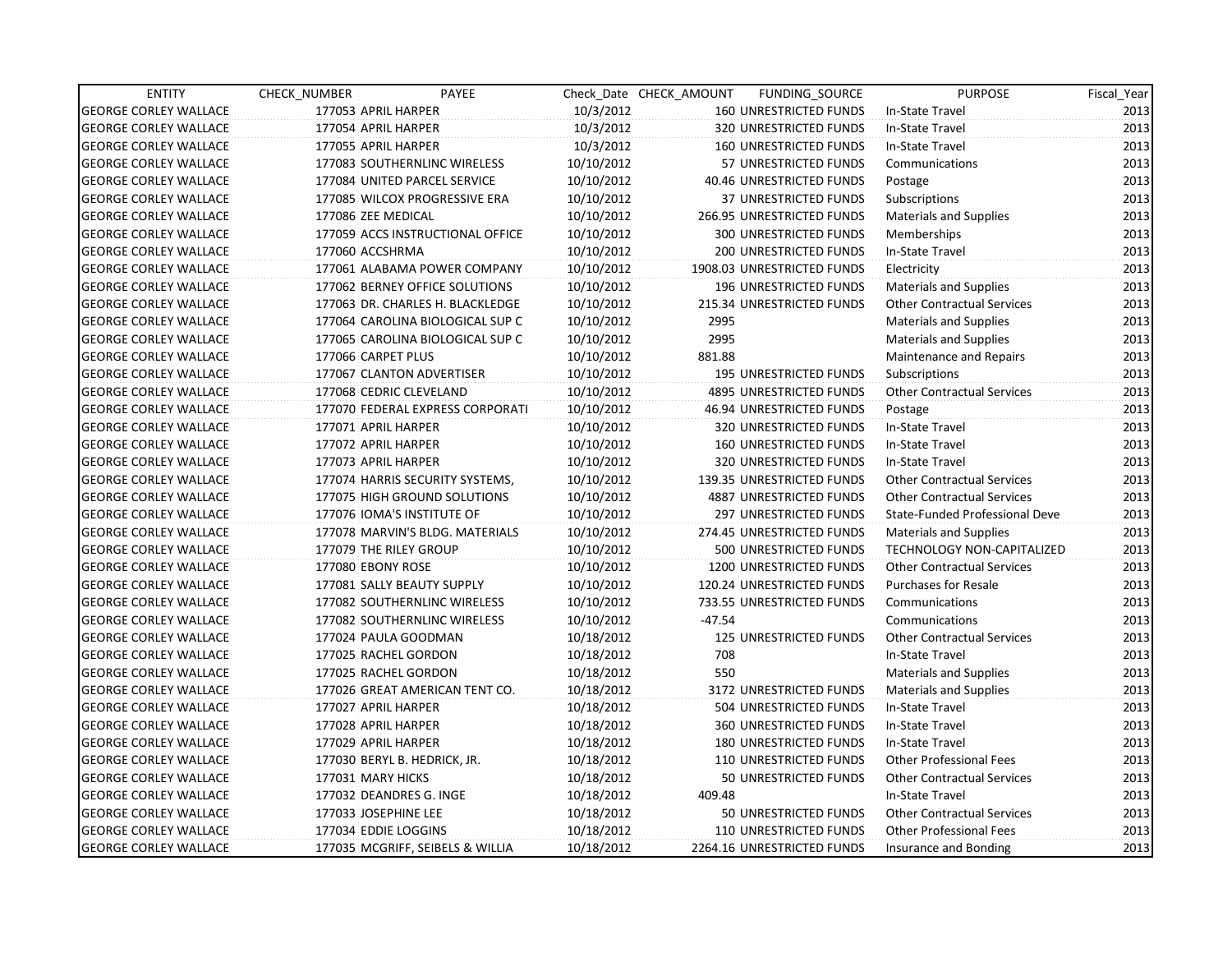| <b>ENTITY</b>                | CHECK_NUMBER       | PAYEE                            |            | Check Date CHECK AMOUNT | FUNDING_SOURCE                 | <b>PURPOSE</b>                    | Fiscal_Year |
|------------------------------|--------------------|----------------------------------|------------|-------------------------|--------------------------------|-----------------------------------|-------------|
| <b>GEORGE CORLEY WALLACE</b> |                    | 177036 THE MONTGOMERY ADVERTISER | 10/18/2012 |                         | 184.15 UNRESTRICTED FUNDS      | Subscriptions                     | 2013        |
| <b>GEORGE CORLEY WALLACE</b> |                    | 177037 MOORE-STEWART             | 10/18/2012 |                         | 425.15 UNRESTRICTED FUNDS      | Maintenance and Repairs           | 2013        |
| <b>GEORGE CORLEY WALLACE</b> |                    | 177038 OLYMPIA SPORTING GOODS    | 10/18/2012 |                         | 27950.45 UNRESTRICTED FUNDS    | <b>Materials and Supplies</b>     | 2013        |
| <b>GEORGE CORLEY WALLACE</b> |                    | 177039 CLARENCE PETTWAY          | 10/18/2012 | 514.63                  |                                | In-State Travel                   | 2013        |
| <b>GEORGE CORLEY WALLACE</b> |                    | 177040 SALLY BEAUTY SUPPLY       | 10/18/2012 |                         | <b>6.58 UNRESTRICTED FUNDS</b> | <b>Purchases for Resale</b>       | 2013        |
| <b>GEORGE CORLEY WALLACE</b> |                    | 177041 KENNETTA SANDERS          | 10/18/2012 |                         | 50 UNRESTRICTED FUNDS          | <b>Other Contractual Services</b> | 2013        |
| <b>GEORGE CORLEY WALLACE</b> |                    | 177042 GRACIE SCOTT              | 10/18/2012 |                         | 90 UNRESTRICTED FUNDS          | <b>Other Contractual Services</b> | 2013        |
| <b>GEORGE CORLEY WALLACE</b> |                    | 177043 SELMA WATER WORKS BOARD   | 10/18/2012 |                         | 36.84 UNRESTRICTED FUNDS       | Water and Sewer                   | 2013        |
| <b>GEORGE CORLEY WALLACE</b> |                    | 177044 STATE OF AL - DEPT OF FIN | 10/18/2012 |                         | 25944 UNRESTRICTED FUNDS       | Insurance and Bonding             | 2013        |
| <b>GEORGE CORLEY WALLACE</b> |                    | 177045 STRICKLAND COMPANIES      | 10/18/2012 |                         | 1722.41 UNRESTRICTED FUNDS     | <b>Materials and Supplies</b>     | 2013        |
| <b>GEORGE CORLEY WALLACE</b> |                    | 177046 SHERMANITA WALKER         | 10/18/2012 | 339.33                  |                                | In-State Travel                   | 2013        |
| <b>GEORGE CORLEY WALLACE</b> |                    | 177048 FIRST CAHAWBA BANKCARD    | 10/18/2012 |                         | 337.5 UNRESTRICTED FUNDS       | <b>Other Contractual Services</b> | 2013        |
| <b>GEORGE CORLEY WALLACE</b> |                    | 177048 FIRST CAHAWBA BANKCARD    | 10/18/2012 |                         | 780 UNRESTRICTED FUNDS         | <b>TECHNOLOGY NON-CAPITALIZED</b> | 2013        |
| <b>GEORGE CORLEY WALLACE</b> |                    | 177048 FIRST CAHAWBA BANKCARD    | 10/18/2012 | 1092                    |                                | <b>Institutional Use</b>          | 2013        |
| <b>GEORGE CORLEY WALLACE</b> |                    | 176992 F & E SPORTSWARE          | 10/18/2012 |                         | <b>615 UNRESTRICTED FUNDS</b>  | <b>Materials and Supplies</b>     | 2013        |
| <b>GEORGE CORLEY WALLACE</b> |                    | 176993 SOUTHERN ASSOCIATION OF   | 10/18/2012 |                         | 5430 UNRESTRICTED FUNDS        | Out-of-State Travel               | 2013        |
| <b>GEORGE CORLEY WALLACE</b> |                    | 177006 AASFAA - BIRMINGHAM       | 10/18/2012 |                         | <b>180 UNRESTRICTED FUNDS</b>  | In-State Travel                   | 2013        |
| <b>GEORGE CORLEY WALLACE</b> |                    | 177007 ADVANCE AUTO PARTS        | 10/18/2012 |                         | 117.29 UNRESTRICTED FUNDS      | <b>Materials and Supplies</b>     | 2013        |
| <b>GEORGE CORLEY WALLACE</b> |                    | 177008 ALABAMA GAS CORPORATION   | 10/18/2012 |                         | 1769.28 UNRESTRICTED FUNDS     | Gas and Heating Fuel              | 2013        |
| <b>GEORGE CORLEY WALLACE</b> |                    | 177009 BERTHA ALLEN              | 10/18/2012 | 507.5                   |                                | In-State Travel                   | 2013        |
| <b>GEORGE CORLEY WALLACE</b> |                    | 177010 AT&T (BUSINESS SERVICE)   | 10/18/2012 |                         | 99.17 UNRESTRICTED FUNDS       | Communications                    | 2013        |
| <b>GEORGE CORLEY WALLACE</b> |                    | 177011 EUGENIA BALDWIN           | 10/18/2012 |                         | <b>110 UNRESTRICTED FUNDS</b>  | <b>Other Professional Fees</b>    | 2013        |
| <b>GEORGE CORLEY WALLACE</b> |                    | 177012 TIFFANY BARLOW            | 10/18/2012 | 426.6                   |                                | In-State Travel                   | 2013        |
| <b>GEORGE CORLEY WALLACE</b> |                    | 177013 KENITH BOOKER             | 10/18/2012 |                         | 110 UNRESTRICTED FUNDS         | <b>Other Professional Fees</b>    | 2013        |
| <b>GEORGE CORLEY WALLACE</b> |                    | 177014 GERALYN BUFORD            | 10/18/2012 | 289.38                  |                                | In-State Travel                   | 2013        |
| <b>GEORGE CORLEY WALLACE</b> |                    | 177015 CITY OF SELMA LANDFILL    | 10/18/2012 |                         | 64 UNRESTRICTED FUNDS          | Water and Sewer                   | 2013        |
| <b>GEORGE CORLEY WALLACE</b> | 177016 CURBSTONE   |                                  | 10/18/2012 |                         | 1499 UNRESTRICTED FUNDS        | Computer Software                 | 2013        |
| <b>GEORGE CORLEY WALLACE</b> |                    | 177017 FOSTER DAVIS              | 10/18/2012 |                         | <b>440 UNRESTRICTED FUNDS</b>  | In-State Travel                   | 2013        |
| <b>GEORGE CORLEY WALLACE</b> |                    | 177018 FOSTER DAVIS              | 10/18/2012 |                         | <b>616 UNRESTRICTED FUNDS</b>  | In-State Travel                   | 2013        |
| <b>GEORGE CORLEY WALLACE</b> |                    | 177019 FOSTER DAVIS              | 10/18/2012 |                         | 440 UNRESTRICTED FUNDS         | In-State Travel                   | 2013        |
| <b>GEORGE CORLEY WALLACE</b> |                    | 177020 FARMERS FEED SERVICE      | 10/18/2012 |                         | 338.28 UNRESTRICTED FUNDS      | <b>Materials and Supplies</b>     | 2013        |
| <b>GEORGE CORLEY WALLACE</b> |                    | 177021 FIRST TEAM CONSTRUCTION   | 10/18/2012 | 112167.3                |                                | <b>Construction in Progress</b>   | 2013        |
| <b>GEORGE CORLEY WALLACE</b> |                    | 177022 SANDRA FLUMMER            | 10/18/2012 | 2103.96                 |                                | <b>Other Contractual Services</b> | 2013        |
| <b>GEORGE CORLEY WALLACE</b> |                    | 177023 MONIQUE FORD              | 10/18/2012 |                         | 50 UNRESTRICTED FUNDS          | Other Contractual Services        | 2013        |
| <b>GEORGE CORLEY WALLACE</b> | 177087 TOYA STILES |                                  | 10/19/2012 |                         | <b>25 UNRESTRICTED FUNDS</b>   | <b>Other Contractual Services</b> | 2013        |
| <b>GEORGE CORLEY WALLACE</b> |                    | 177338 GLORIA A. CARLISLE        | 10/25/2012 |                         | <b>25 UNRESTRICTED FUNDS</b>   | <b>Other Contractual Services</b> | 2013        |
| <b>GEORGE CORLEY WALLACE</b> |                    | 177339 CDW GOVERNMENT, INC       | 10/25/2012 |                         | 310.56 UNRESTRICTED FUNDS      | <b>Materials and Supplies</b>     | 2013        |
| <b>GEORGE CORLEY WALLACE</b> |                    | 177340 CHEVRON CARD SERVICES     | 10/25/2012 |                         | 79.76 UNRESTRICTED FUNDS       | Gasoline and Oil - Motor Vehic    | 2013        |
| <b>GEORGE CORLEY WALLACE</b> |                    | 177341 THE CHRONICLE OF HIGHER   | 10/25/2012 |                         | 75 UNRESTRICTED FUNDS          | Subscriptions                     | 2013        |
| <b>GEORGE CORLEY WALLACE</b> | 177342 CINTAS #231 |                                  | 10/25/2012 |                         | 437.85 UNRESTRICTED FUNDS      | <b>Other Contractual Services</b> | 2013        |
| <b>GEORGE CORLEY WALLACE</b> |                    | 177343 COMMUNITY COLLEGE WEEK    | 10/25/2012 |                         | 52 UNRESTRICTED FUNDS          | Subscriptions                     | 2013        |
| <b>GEORGE CORLEY WALLACE</b> |                    | 177344 FOSTER DAVIS              | 10/25/2012 |                         | 880 UNRESTRICTED FUNDS         | In-State Travel                   | 2013        |
| <b>GEORGE CORLEY WALLACE</b> |                    | 177345 ELLUCIAN COMPANY L.P.     | 10/25/2012 |                         | 35432 UNRESTRICTED FUNDS       | Construction in Progress          | 2013        |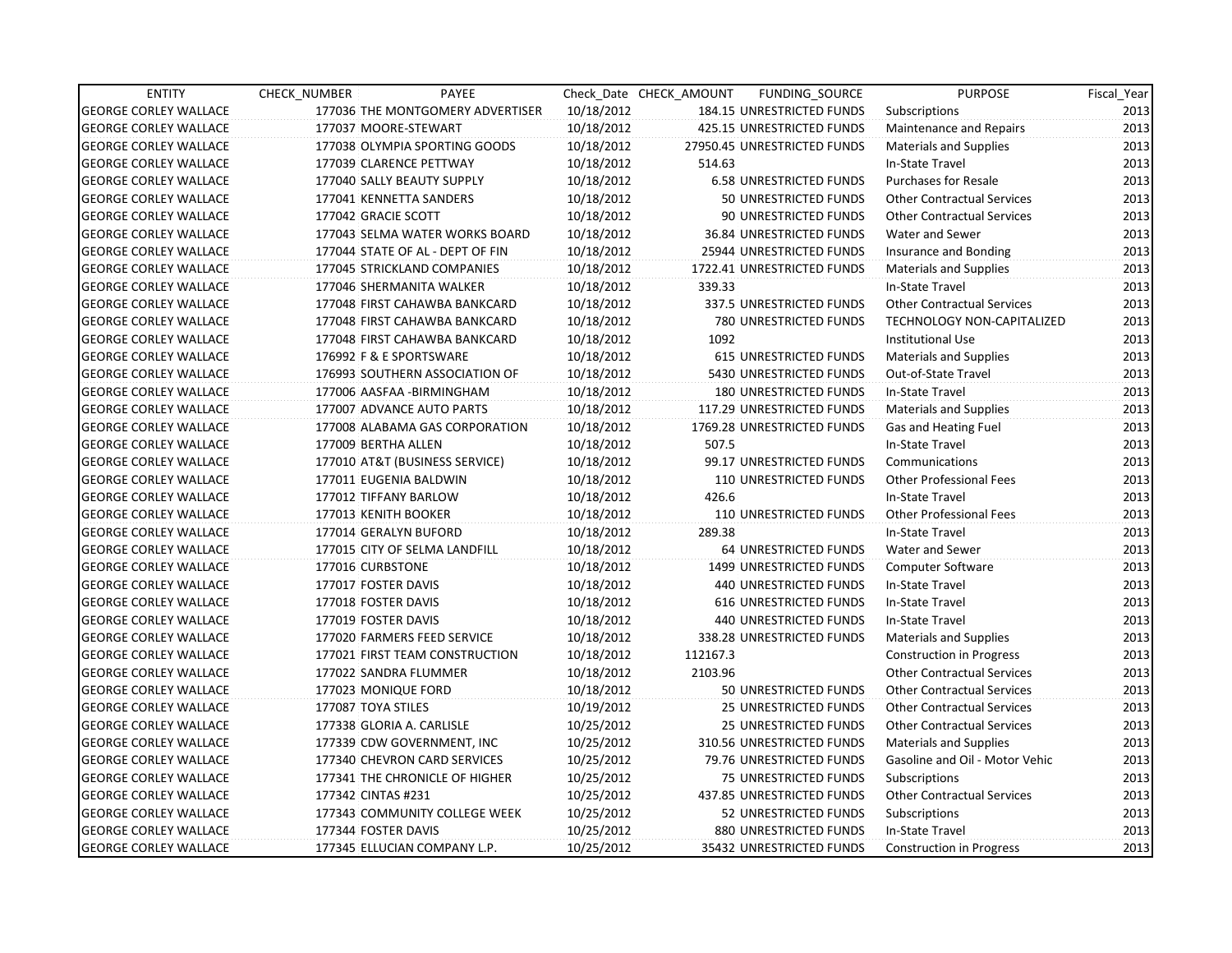| <b>ENTITY</b>                | CHECK_NUMBER         | PAYEE                            |            | Check Date CHECK AMOUNT | FUNDING SOURCE                | <b>PURPOSE</b>                    | Fiscal_Year |
|------------------------------|----------------------|----------------------------------|------------|-------------------------|-------------------------------|-----------------------------------|-------------|
| <b>GEORGE CORLEY WALLACE</b> |                      | 177346 FASTENAL COMPANY          | 10/25/2012 |                         | 91.88 UNRESTRICTED FUNDS      | Materials and Supplies            | 2013        |
| <b>GEORGE CORLEY WALLACE</b> |                      | 177347 CATHERINE GORDON          | 10/25/2012 |                         | 650 UNRESTRICTED FUNDS        | <b>Other Contractual Services</b> | 2013        |
| <b>GEORGE CORLEY WALLACE</b> | 177348 APRIL HARPER  |                                  | 10/25/2012 |                         | 864 UNRESTRICTED FUNDS        | In-State Travel                   | 2013        |
| <b>GEORGE CORLEY WALLACE</b> | 177349 RON HARRIS    |                                  | 10/25/2012 |                         | 750 UNRESTRICTED FUNDS        | <b>Other Professional Fees</b>    | 2013        |
| <b>GEORGE CORLEY WALLACE</b> |                      | 177350 BERYL B. HEDRICK, JR.     | 10/25/2012 |                         | 110 UNRESTRICTED FUNDS        | <b>Other Professional Fees</b>    | 2013        |
| <b>GEORGE CORLEY WALLACE</b> | 177351 MARY HICKS    |                                  | 10/25/2012 |                         | <b>650 UNRESTRICTED FUNDS</b> | <b>Other Contractual Services</b> | 2013        |
| <b>GEORGE CORLEY WALLACE</b> |                      | 177352 DEANDRES G. INGE          | 10/25/2012 | 120.77                  |                               | In-State Travel                   | 2013        |
| <b>GEORGE CORLEY WALLACE</b> | 177353 ERIC JACKSON  |                                  | 10/25/2012 |                         | 611.11 UNRESTRICTED FUNDS     | <b>Other Contractual Services</b> | 2013        |
| <b>GEORGE CORLEY WALLACE</b> | 177354 JUDY JORDAN   |                                  | 10/25/2012 |                         | 800 UNRESTRICTED FUNDS        | <b>Other Contractual Services</b> | 2013        |
| <b>GEORGE CORLEY WALLACE</b> | 177355 JOBRINA LAMAR |                                  | 10/25/2012 |                         | 650 UNRESTRICTED FUNDS        | Other Contractual Services        | 2013        |
| <b>GEORGE CORLEY WALLACE</b> | 177356 EDDIE LOGGINS |                                  | 10/25/2012 |                         | 110 UNRESTRICTED FUNDS        | <b>Other Professional Fees</b>    | 2013        |
| <b>GEORGE CORLEY WALLACE</b> |                      | 177357 JANICE MARSHALL           | 10/25/2012 |                         | 650 UNRESTRICTED FUNDS        | <b>Other Contractual Services</b> | 2013        |
| <b>GEORGE CORLEY WALLACE</b> |                      | 177358 MAYNARD, COOPER & GALE    | 10/25/2012 |                         | 644.98 UNRESTRICTED FUNDS     | Legal Services                    | 2013        |
| <b>GEORGE CORLEY WALLACE</b> |                      | 177359 MIDWEST INDUSTRIAL        | 10/25/2012 |                         | 584.07 UNRESTRICTED FUNDS     | Materials and Supplies            | 2013        |
| <b>GEORGE CORLEY WALLACE</b> |                      | 177370 THE SOLUTIONS TEAM        | 10/25/2012 |                         | 178.5 UNRESTRICTED FUNDS      | Service Contracts on Equipment    | 2013        |
| <b>GEORGE CORLEY WALLACE</b> |                      | 177371 UNITED PARCEL SERVICE     | 10/25/2012 |                         | 36.65 UNRESTRICTED FUNDS      | Postage                           | 2013        |
| <b>GEORGE CORLEY WALLACE</b> | 177372 VISUAL ART    |                                  | 10/25/2012 |                         | 2560 UNRESTRICTED FUNDS       | <b>Maintenance and Repairs</b>    | 2013        |
| <b>GEORGE CORLEY WALLACE</b> |                      | 177373 SHERMANITA WALKER         | 10/25/2012 | 454.81                  |                               | In-State Travel                   | 2013        |
| <b>GEORGE CORLEY WALLACE</b> | 177374 WAL MART      |                                  | 10/25/2012 |                         | 243.33 UNRESTRICTED FUNDS     | Materials and Supplies            | 2013        |
| <b>GEORGE CORLEY WALLACE</b> | 177375 JOE WILLIAMS  |                                  | 10/25/2012 |                         | 2700 UNRESTRICTED FUNDS       | <b>Other Contractual Services</b> | 2013        |
| <b>GEORGE CORLEY WALLACE</b> |                      | 177376 MILLICENT WOODS           | 10/25/2012 |                         | 158.7 UNRESTRICTED FUNDS      | Out-of-State Travel               | 2013        |
| <b>GEORGE CORLEY WALLACE</b> | 177360 OFFICE DEPOT  |                                  | 10/25/2012 |                         | 140.89 UNRESTRICTED FUNDS     | <b>Materials and Supplies</b>     | 2013        |
| <b>GEORGE CORLEY WALLACE</b> | 177361 OFFICE DEPOT  |                                  | 10/25/2012 | 288.21                  |                               | <b>Materials and Supplies</b>     | 2013        |
| <b>GEORGE CORLEY WALLACE</b> |                      | 177362 CLARENCE PETTWAY          | 10/25/2012 | 57.86                   |                               | In-State Travel                   | 2013        |
| <b>GEORGE CORLEY WALLACE</b> |                      | 177363 ERIKA ROBERSON            | 10/25/2012 | 66.06                   |                               | In-State Travel                   | 2013        |
| <b>GEORGE CORLEY WALLACE</b> | 177364 EBONY ROSE    |                                  | 10/25/2012 |                         | 1200 UNRESTRICTED FUNDS       | <b>Other Contractual Services</b> | 2013        |
| <b>GEORGE CORLEY WALLACE</b> |                      | 177365 SALLY BEAUTY SUPPLY       | 10/25/2012 |                         | 89.81 UNRESTRICTED FUNDS      | Purchases for Resale              | 2013        |
| <b>GEORGE CORLEY WALLACE</b> |                      | 177366 SATTERFIELD PLAZA         | 10/25/2012 | 6990.93                 |                               | Rent - Facilities                 | 2013        |
| <b>GEORGE CORLEY WALLACE</b> | 177367 GRACIE SCOTT  |                                  | 10/25/2012 |                         | 60 UNRESTRICTED FUNDS         | <b>Other Contractual Services</b> | 2013        |
| <b>GEORGE CORLEY WALLACE</b> |                      | 177325 ALABAMA GAS CORPORATION   | 10/25/2012 |                         | 56.01 UNRESTRICTED FUNDS      | Gas and Heating Fuel              | 2013        |
| <b>GEORGE CORLEY WALLACE</b> |                      | 177326 ALABAMA POWER COMPANY     | 10/25/2012 |                         | 1034.91 UNRESTRICTED FUNDS    | Electricity                       | 2013        |
| <b>GEORGE CORLEY WALLACE</b> |                      | 177327 ALADE % MARY ALICE SMEAL  | 10/25/2012 |                         | 420 UNRESTRICTED FUNDS        | State-Funded Professional Deve    | 2013        |
| <b>GEORGE CORLEY WALLACE</b> | 177328 BERTHA ALLEN  |                                  | 10/25/2012 | 57.87                   |                               | In-State Travel                   | 2013        |
| <b>GEORGE CORLEY WALLACE</b> |                      | 177329 ALLIANT DATA SYSTEMS      | 10/25/2012 |                         | 15927.6 UNRESTRICTED FUNDS    | TECHNOLOGY NON-CAPITALIZED        | 2013        |
| <b>GEORGE CORLEY WALLACE</b> |                      | 177330 AMSAN BAMA SUPPLY         | 10/25/2012 |                         | 2889.5 UNRESTRICTED FUNDS     | <b>Materials and Supplies</b>     | 2013        |
| <b>GEORGE CORLEY WALLACE</b> | 177331 AT&T          |                                  | 10/25/2012 | 245.02                  |                               | Communications                    | 2013        |
| <b>GEORGE CORLEY WALLACE</b> | 177332 AT&T ALABAMA  |                                  | 10/25/2012 |                         | 368.13 UNRESTRICTED FUNDS     | Communications                    | 2013        |
| <b>GEORGE CORLEY WALLACE</b> | 177332 AT&T ALABAMA  |                                  | 10/25/2012 | 213.27                  |                               | Communications                    | 2013        |
| <b>GEORGE CORLEY WALLACE</b> |                      | 177333 TIFFANY BARLOW            | 10/25/2012 | 38.98                   |                               | In-State Travel                   | 2013        |
| <b>GEORGE CORLEY WALLACE</b> |                      | 177334 BERNEY OFFICE SOLUTIONS   | 10/25/2012 |                         | 497.64 UNRESTRICTED FUNDS     | <b>Materials and Supplies</b>     | 2013        |
| <b>GEORGE CORLEY WALLACE</b> |                      | 177335 BERNEY OFFICE SOLUTIONS   | 10/25/2012 |                         | 55.8 UNRESTRICTED FUNDS       | <b>Materials and Supplies</b>     | 2013        |
| <b>GEORGE CORLEY WALLACE</b> |                      | 177336 DR. CHARLES H. BLACKLEDGE | 10/25/2012 |                         | 215.34 UNRESTRICTED FUNDS     | <b>Other Contractual Services</b> | 2013        |
| <b>GEORGE CORLEY WALLACE</b> |                      | 177337 GERALYN BUFORD            | 10/25/2012 | 468.3                   |                               | In-State Travel                   | 2013        |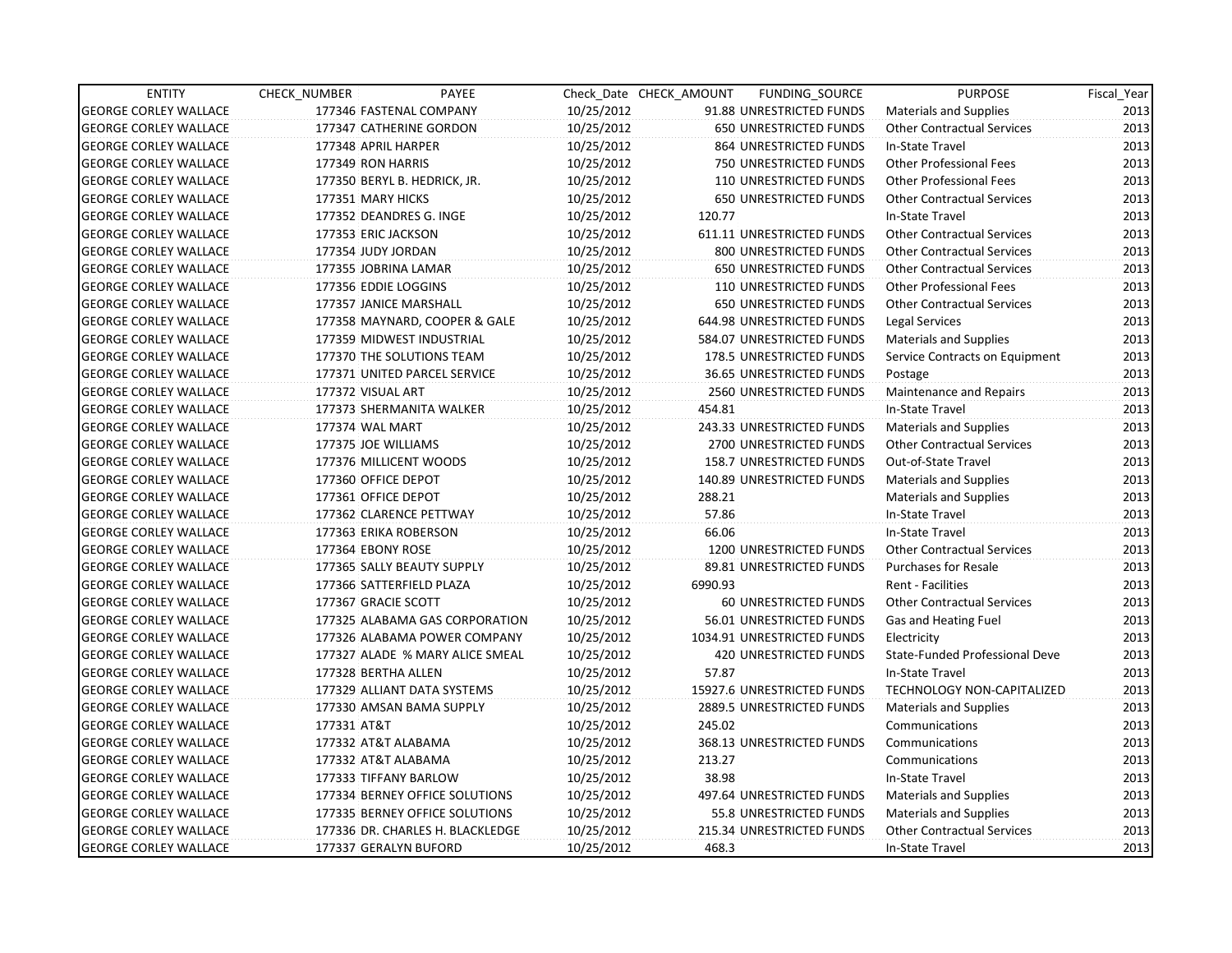| <b>ENTITY</b>                | CHECK NUMBER                  | PAYEE                           |            | Check Date CHECK AMOUNT | FUNDING SOURCE                 | <b>PURPOSE</b>                       | Fiscal_Year |
|------------------------------|-------------------------------|---------------------------------|------------|-------------------------|--------------------------------|--------------------------------------|-------------|
| <b>GEORGE CORLEY WALLACE</b> | 177368 JACQUELINE SMITH       |                                 | 10/25/2012 |                         | 60.22 UNRESTRICTED FUNDS       | In-State Travel                      | 2013        |
| <b>GEORGE CORLEY WALLACE</b> |                               | 177369 SHANDRA JACKSON SMITH    | 10/25/2012 | 59.4                    |                                | In-State Travel                      | 2013        |
| <b>GEORGE CORLEY WALLACE</b> | 177377 BERTHA ALLEN           |                                 | 10/26/2012 | 35.37                   |                                | In-State Travel                      | 2013        |
| <b>GEORGE CORLEY WALLACE</b> | 177378 TIFFANY BARLOW         |                                 | 10/26/2012 | 16.48                   |                                | In-State Travel                      | 2013        |
| <b>GEORGE CORLEY WALLACE</b> | 177379 GERALYN BUFORD         |                                 | 10/26/2012 | 457.05                  |                                | In-State Travel                      | 2013        |
| <b>GEORGE CORLEY WALLACE</b> | 177380 CLARENCE PETTWAY       |                                 | 10/26/2012 | 35.36                   |                                | In-State Travel                      | 2013        |
| <b>GEORGE CORLEY WALLACE</b> | 177381 SHERMANITA WALKER      |                                 | 10/26/2012 | 443.56                  |                                | In-State Travel                      | 2013        |
| <b>GEORGE CORLEY WALLACE</b> |                               | 177440 CATTLIN LAWN SERVICE     | 10/31/2012 |                         | 1833.33 UNRESTRICTED FUNDS     | <b>Other Contractual Services</b>    | 2013        |
| <b>GEORGE CORLEY WALLACE</b> |                               | 177441 COVERALL OF ALABAMA DBA  | 10/31/2012 |                         | 5346 UNRESTRICTED FUNDS        | <b>Other Contractual Services</b>    | 2013        |
| <b>GEORGE CORLEY WALLACE</b> | 51126 ELLEN G TRAYWICK        |                                 | 10/31/2012 | 285.92                  |                                | Instructional Salaries - Tempo       | 2013        |
| <b>GEORGE CORLEY WALLACE</b> | 51127 JARRICK B BENNETT       |                                 | 10/31/2012 | 1029                    |                                | Support Personnel Salaries - S       | 2013        |
| <b>GEORGE CORLEY WALLACE</b> |                               | 51128 NIGEL RALPHAEL GUTHRIDGE  | 10/31/2012 | 2038.67                 |                                | Support Personnel Salaries - S       | 2013        |
| <b>GEORGE CORLEY WALLACE</b> | 51129 DERRICK M MOORE         |                                 | 10/31/2012 | 2113.17                 |                                | Support Personnel Salaries - S       | 2013        |
| <b>GEORGE CORLEY WALLACE</b> |                               | 51130 ANDRE MARVEL PEARSON      | 10/31/2012 | 2113.17                 |                                | Support Personnel Salaries - S       | 2013        |
| <b>GEORGE CORLEY WALLACE</b> |                               | 51133 CHARLENE NICHOLS COBB     | 10/31/2012 |                         | 646 UNRESTRICTED FUNDS         | <b>Student Assistants</b>            | 2013        |
| <b>GEORGE CORLEY WALLACE</b> | 51157 JIMMIE LEE GOLDSBY      |                                 | 10/31/2012 |                         | 4717 UNRESTRICTED FUNDS        | Support Personnel Salaries - S       | 2013        |
| <b>GEORGE CORLEY WALLACE</b> | 51158 ISAIAH S HARALSON       |                                 | 10/31/2012 |                         | 2885.42 UNRESTRICTED FUNDS     | Support Personnel Salaries - S       | 2013        |
| <b>GEORGE CORLEY WALLACE</b> | 51159 ROBERT L HARVELL        |                                 | 10/31/2012 |                         | 2559.58 UNRESTRICTED FUNDS     | Support Personnel Salaries - S       | 2013        |
| <b>GEORGE CORLEY WALLACE</b> | 51160 MONROE MCCREE           |                                 | 10/31/2012 |                         | 4196.67 UNRESTRICTED FUNDS     | Support Personnel Salaries - S       | 2013        |
| <b>GEORGE CORLEY WALLACE</b> |                               | 51161 NORMAN WEATHERSPOON       | 10/31/2012 |                         | 3080.83 UNRESTRICTED FUNDS     | Support Personnel Salaries - S       | 2013        |
| <b>GEORGE CORLEY WALLACE</b> |                               | 51162 DONALD EDWARD WILDER      | 10/31/2012 |                         | 5165.92 UNRESTRICTED FUNDS     | Instructional Salaries - Regul       | 2013        |
| <b>GEORGE CORLEY WALLACE</b> | 51163 TONY MAX HUGHES         |                                 | 10/31/2012 |                         | 650 UNRESTRICTED FUNDS         | Instructional Salaries - Tempo       | 2013        |
| <b>GEORGE CORLEY WALLACE</b> | 51164 BERTRAM CRUM            |                                 | 10/31/2012 |                         | 975 UNRESTRICTED FUNDS         | Instructional Salaries - Tempo       | 2013        |
| <b>GEORGE CORLEY WALLACE</b> |                               | 51165 EVELYN C CUMMINGS         | 10/31/2012 |                         | 325 UNRESTRICTED FUNDS         | Instructional Salaries - Tempo       | 2013        |
| <b>GEORGE CORLEY WALLACE</b> | 51166 MATTIE L GASAWAY        |                                 | 10/31/2012 |                         | 860 UNRESTRICTED FUNDS         | Instructional Salaries - Tempo       | 2013        |
| <b>GEORGE CORLEY WALLACE</b> | 51167 BARRY C HARGRAVE        |                                 | 10/31/2012 |                         | 166.67 UNRESTRICTED FUNDS      | Instructional Salaries - Regul       | 2013        |
| <b>GEORGE CORLEY WALLACE</b> | 51168 LENORE LOFTON           |                                 | 10/31/2012 |                         | <b>1185 UNRESTRICTED FUNDS</b> | Instructional Salaries - Tempo       | 2013        |
| <b>GEORGE CORLEY WALLACE</b> |                               | 51169 BRENDA WILLIAMS POWELL    | 10/31/2012 |                         | 204.12 UNRESTRICTED FUNDS      | Hourly Wages                         | 2013        |
| <b>GEORGE CORLEY WALLACE</b> |                               | 51170 THOMAS E POWELL JR        | 10/31/2012 |                         | 325 UNRESTRICTED FUNDS         | Instructional Salaries - Tempo       | 2013        |
| <b>GEORGE CORLEY WALLACE</b> | 51171 FREDA R SIMMONS         |                                 | 10/31/2012 |                         | 1012 UNRESTRICTED FUNDS        | Instructional Salaries - Tempo       | 2013        |
| <b>GEORGE CORLEY WALLACE</b> | 51172 ALBERT SOUTHALL         |                                 | 10/31/2012 |                         | 250 UNRESTRICTED FUNDS         | Other Professional Salaries -        | 2013        |
| <b>GEORGE CORLEY WALLACE</b> |                               | 51173 EUGENE JAMES CHILDRESS JR | 10/31/2012 |                         | 840 UNRESTRICTED FUNDS         | Hourly Wages                         | 2013        |
| <b>GEORGE CORLEY WALLACE</b> | 51174 MYRON C COLEMAN         |                                 | 10/31/2012 |                         | 2931.58 UNRESTRICTED FUNDS     | Support Personnel Salaries - S       | 2013        |
| <b>GEORGE CORLEY WALLACE</b> |                               | 51177 NORBERT JAMES NEELY JR    | 10/31/2012 |                         | 136.96 UNRESTRICTED FUNDS      | Hourly Wages                         | 2013        |
| <b>GEORGE CORLEY WALLACE</b> |                               | 51178 ANDREW DOUGLAS WHATLEY    | 10/31/2012 |                         | 2262.08 UNRESTRICTED FUNDS     | Support Personnel Salaries - S       | 2013        |
| <b>GEORGE CORLEY WALLACE</b> | 90008561 NANCY AUTERY         |                                 | 10/31/2012 |                         | 5054.75 UNRESTRICTED FUNDS     | Instructional Salaries - Regul       | 2013        |
| <b>GEORGE CORLEY WALLACE</b> |                               | 90008562 ANTIONETTA S BALDWIN   | 10/31/2012 |                         | 4507.42 UNRESTRICTED FUNDS     | Instructional Salaries - Regul       | 2013        |
| <b>GEORGE CORLEY WALLACE</b> | 90008563 SHIRLEY ANN BARKER   |                                 | 10/31/2012 |                         | 3824.67 UNRESTRICTED FUNDS     | Support Personnel Salaries - S       | 2013        |
| <b>GEORGE CORLEY WALLACE</b> | 90008564 TIFFANY RENEE BARLOW |                                 | 10/31/2012 | 4839.17                 |                                | Other Professional Salaries -        | 2013        |
| <b>GEORGE CORLEY WALLACE</b> |                               | 90008564 TIFFANY RENEE BARLOW   | 10/31/2012 | 22.5                    |                                | Employee Taxable Per Diem            | 2013        |
| <b>GEORGE CORLEY WALLACE</b> |                               | 90008566 SHERLISA THOMAS BARNES | 10/31/2012 |                         | 650 UNRESTRICTED FUNDS         | Instructional Salaries - Tempo       | 2013        |
| <b>GEORGE CORLEY WALLACE</b> | 90008567 VICKIE D BELL        |                                 | 10/31/2012 | 2410.75                 |                                | Support Personnel Salaries - S       | 2013        |
| <b>GEORGE CORLEY WALLACE</b> | 90008568 ROBBYN V BENNETT     |                                 | 10/31/2012 |                         | 7323.17 UNRESTRICTED FUNDS     | <b>Other Professional Salaries -</b> | 2013        |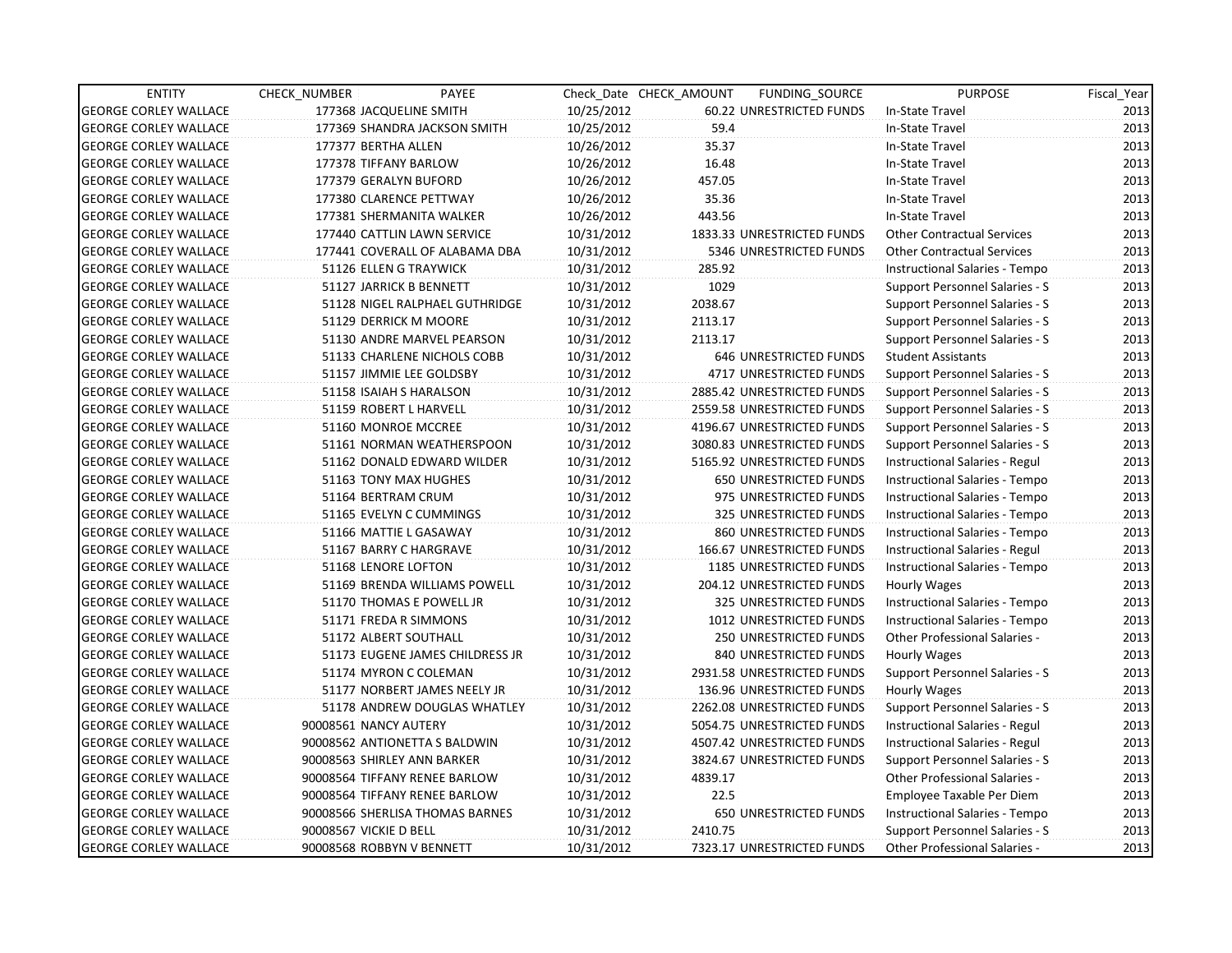| <b>GEORGE CORLEY WALLACE</b><br>90008569 BETTY J BENTLEY<br>10/31/2012<br>4875.25<br><b>Other Professional Salaries -</b><br>2013<br>2485.17 UNRESTRICTED FUNDS<br>2013<br><b>GEORGE CORLEY WALLACE</b><br>90008571 KAREN S BRADSELL<br>10/31/2012<br>Support Personnel Salaries - S<br>2013<br><b>GEORGE CORLEY WALLACE</b><br>90008572 TAMMIE MARIE BRIGGS<br>10/31/2012<br>5816.78 UNRESTRICTED FUNDS<br>Instructional Salaries - Regul<br>2013<br>10/31/2012<br>1408.33 UNRESTRICTED FUNDS<br><b>GEORGE CORLEY WALLACE</b><br>90008573 MICHAEL JOHN BROOKS<br>Instructional Salaries - Tempo<br>2013<br><b>GEORGE CORLEY WALLACE</b><br>90008574 CHRISTOPHER B BROWN<br>10/31/2012<br>640 UNRESTRICTED FUNDS<br>Hourly Wages<br><b>GEORGE CORLEY WALLACE</b><br>90008575 KAREN E BROWN<br>10/31/2012<br>3120.83<br><b>Other Professional Salaries -</b><br><b>GEORGE CORLEY WALLACE</b><br>90008577 VERONICA S BROWN<br>10/31/2012<br>8012.36 UNRESTRICTED FUNDS<br>Instructional Salaries - Regul<br>4208<br><b>GEORGE CORLEY WALLACE</b><br>90008578 GERALYN LATANZA BUFORD<br>10/31/2012<br>Other Professional Salaries -<br>11.25<br><b>GEORGE CORLEY WALLACE</b><br>90008578 GERALYN LATANZA BUFORD<br>10/31/2012<br>Employee Taxable Per Diem<br><b>GEORGE CORLEY WALLACE</b><br>90008579 ANDREW J BURTON<br>10/31/2012<br>3229 UNRESTRICTED FUNDS<br>Support Personnel Salaries - S<br><b>GEORGE CORLEY WALLACE</b><br>90008580 WEBBIE R CALHOUN<br>10/31/2012<br>5120.33 UNRESTRICTED FUNDS<br>Instructional Salaries - Regul<br><b>GEORGE CORLEY WALLACE</b><br>90008581 MENNIE L CARSTARPHEN<br>10/31/2012<br>6409.89 UNRESTRICTED FUNDS<br>Instructional Salaries - Regul<br><b>GEORGE CORLEY WALLACE</b><br>10/31/2012<br>6954.56 UNRESTRICTED FUNDS<br>90008582 BECKY BLANTON CASEY<br>Instructional Salaries - Regul<br>5426.17 UNRESTRICTED FUNDS<br><b>GEORGE CORLEY WALLACE</b><br>90008583 JANET M CATHEY PUGH<br>10/31/2012<br>Instructional Salaries - Regul<br><b>GEORGE CORLEY WALLACE</b><br>90008584 PAMELA D CAVER JACKSON<br>10/31/2012<br>5416.78 UNRESTRICTED FUNDS<br>Instructional Salaries - Regul<br><b>GEORGE CORLEY WALLACE</b><br>90008585 CHANNIE LORAINE CHAPMAN<br>10/31/2012<br>975 UNRESTRICTED FUNDS<br>Instructional Salaries - Tempo<br><b>GEORGE CORLEY WALLACE</b><br>90008585 CHANNIE LORAINE CHAPMAN<br>10/31/2012<br>3166.67<br>Other Professional Salaries -<br>11.25<br><b>GEORGE CORLEY WALLACE</b><br>90008585 CHANNIE LORAINE CHAPMAN<br>10/31/2012<br>Employee Taxable Per Diem<br>1083.33 UNRESTRICTED FUNDS<br><b>GEORGE CORLEY WALLACE</b><br>90008586 VERONICA CHESNUT<br>10/31/2012<br>Instructional Salaries - Tempo<br><b>GEORGE CORLEY WALLACE</b><br>90008587 ANGELINA CHESTNUT<br>10/31/2012<br>700 UNRESTRICTED FUNDS<br>Instructional Salaries - Tempo<br><b>GEORGE CORLEY WALLACE</b><br>90008588 LINDA A CHILDERS<br>10/31/2012<br>2079 UNRESTRICTED FUNDS<br>Instructional Salaries - Tempo<br>924.42<br><b>GEORGE CORLEY WALLACE</b><br>90008589 MARGARET H CHRISTIAN<br>10/31/2012<br>Instructional Salaries - Tempo<br><b>GEORGE CORLEY WALLACE</b><br>90008590 LONZY T CLIFTON<br>10/31/2012<br>1300 UNRESTRICTED FUNDS<br>Instructional Salaries - Tempo<br>3402.91<br><b>GEORGE CORLEY WALLACE</b><br>90008591 STEFFAN COLEMAN<br>10/31/2012<br>Support Personnel Salaries - S<br><b>GEORGE CORLEY WALLACE</b><br>90008593 LORI ANN COMBS<br>10/31/2012<br>2709.83 UNRESTRICTED FUNDS<br>Support Personnel Salaries - S<br><b>GEORGE CORLEY WALLACE</b><br>90008594 ROBIN COOK<br>10/31/2012<br>3729 UNRESTRICTED FUNDS<br>Instructional Salaries - Regul<br><b>GEORGE CORLEY WALLACE</b><br>10/31/2012<br>3601.25 UNRESTRICTED FUNDS<br>90008595 HELEN A COSBY<br>Support Personnel Salaries - S<br><b>GEORGE CORLEY WALLACE</b><br>3229.42 UNRESTRICTED FUNDS<br>90008596 BENJAMIN MARTIN CRAIG<br>10/31/2012<br>Support Personnel Salaries - S<br><b>GEORGE CORLEY WALLACE</b><br>90008597 MEGAN L CRANE<br>10/31/2012<br>900 UNRESTRICTED FUNDS<br>Instructional Salaries - Tempo<br>90008599 CHRISTOPHER DABBS<br>10/31/2012<br>325 UNRESTRICTED FUNDS<br><b>GEORGE CORLEY WALLACE</b><br>Instructional Salaries - Tempo<br><b>GEORGE CORLEY WALLACE</b><br>10/31/2012<br>5383.92<br>90008600 FARRISH DANLEY III<br><b>Other Professional Salaries -</b><br><b>GEORGE CORLEY WALLACE</b><br>10/31/2012<br>833.34 UNRESTRICTED FUNDS<br>90008601 FOSTER CALVIN DAVIS<br>Instructional Salaries - Tempo<br><b>GEORGE CORLEY WALLACE</b><br>90008602 GLENDA D DAVIS<br>10/31/2012<br>1012.1 UNRESTRICTED FUNDS<br>Hourly Wages<br><b>GEORGE CORLEY WALLACE</b><br>90008603 MARY LEE DAVIS<br>10/31/2012<br>3303.42 UNRESTRICTED FUNDS<br>Support Personnel Salaries - S<br><b>GEORGE CORLEY WALLACE</b><br>90008604 REBECCA MOORE DAVIS<br><b>4610 UNRESTRICTED FUNDS</b><br>10/31/2012<br>Instructional Salaries - Regul<br><b>GEORGE CORLEY WALLACE</b><br>90008604 REBECCA MOORE DAVIS<br>10/31/2012<br><b>250 UNRESTRICTED FUNDS</b><br>Instructional Salaries - Tempo<br><b>GEORGE CORLEY WALLACE</b><br>90008605 SARAH DAVIS<br>10/31/2012<br>5713.33 UNRESTRICTED FUNDS<br>Instructional Salaries - Regul<br><b>GEORGE CORLEY WALLACE</b><br>90008606 VERA LEE DAVIS<br>10/31/2012<br>2079 UNRESTRICTED FUNDS<br>Instructional Salaries - Tempo<br><b>GEORGE CORLEY WALLACE</b><br>90008607 COLLEEN ROLAND DIXON<br>10/31/2012<br>2708.5 UNRESTRICTED FUNDS<br>Support Personnel Salaries - S<br><b>GEORGE CORLEY WALLACE</b><br>90008608 CECILE RANDALL DOUGLAS<br>10/31/2012<br>6306.33 UNRESTRICTED FUNDS<br>Instructional Salaries - Regul<br><b>GEORGE CORLEY WALLACE</b><br>90008609 BRUCE OTIS DOZIER SR<br>10/31/2012<br>430 UNRESTRICTED FUNDS<br>Instructional Salaries - Tempo | <b>ENTITY</b>                | <b>CHECK NUMBER</b> | PAYEE |            | Check Date CHECK AMOUNT | <b>FUNDING SOURCE</b> | <b>PURPOSE</b>                       | Fiscal Year |
|-----------------------------------------------------------------------------------------------------------------------------------------------------------------------------------------------------------------------------------------------------------------------------------------------------------------------------------------------------------------------------------------------------------------------------------------------------------------------------------------------------------------------------------------------------------------------------------------------------------------------------------------------------------------------------------------------------------------------------------------------------------------------------------------------------------------------------------------------------------------------------------------------------------------------------------------------------------------------------------------------------------------------------------------------------------------------------------------------------------------------------------------------------------------------------------------------------------------------------------------------------------------------------------------------------------------------------------------------------------------------------------------------------------------------------------------------------------------------------------------------------------------------------------------------------------------------------------------------------------------------------------------------------------------------------------------------------------------------------------------------------------------------------------------------------------------------------------------------------------------------------------------------------------------------------------------------------------------------------------------------------------------------------------------------------------------------------------------------------------------------------------------------------------------------------------------------------------------------------------------------------------------------------------------------------------------------------------------------------------------------------------------------------------------------------------------------------------------------------------------------------------------------------------------------------------------------------------------------------------------------------------------------------------------------------------------------------------------------------------------------------------------------------------------------------------------------------------------------------------------------------------------------------------------------------------------------------------------------------------------------------------------------------------------------------------------------------------------------------------------------------------------------------------------------------------------------------------------------------------------------------------------------------------------------------------------------------------------------------------------------------------------------------------------------------------------------------------------------------------------------------------------------------------------------------------------------------------------------------------------------------------------------------------------------------------------------------------------------------------------------------------------------------------------------------------------------------------------------------------------------------------------------------------------------------------------------------------------------------------------------------------------------------------------------------------------------------------------------------------------------------------------------------------------------------------------------------------------------------------------------------------------------------------------------------------------------------------------------------------------------------------------------------------------------------------------------------------------------------------------------------------------------------------------------------------------------------------------------------------------------------------------------------------------------------------------------------------------------------------------------------------------------------------------------------------------------------------------------------------------------------------------------------------------------------------------------------------------------------------------------------------------------------------------------------------------------------------------------------------------------------------------------------------------------------------------------------------------------------------------------------------------------------------------------------------------------------------------------------------------------------------------------------------------------------------------------------------------------------------------------------------------------------------------------------------------------------------------------------------------------------------------------------------------------------------------------------------------------------------------------------------------------------------|------------------------------|---------------------|-------|------------|-------------------------|-----------------------|--------------------------------------|-------------|
|                                                                                                                                                                                                                                                                                                                                                                                                                                                                                                                                                                                                                                                                                                                                                                                                                                                                                                                                                                                                                                                                                                                                                                                                                                                                                                                                                                                                                                                                                                                                                                                                                                                                                                                                                                                                                                                                                                                                                                                                                                                                                                                                                                                                                                                                                                                                                                                                                                                                                                                                                                                                                                                                                                                                                                                                                                                                                                                                                                                                                                                                                                                                                                                                                                                                                                                                                                                                                                                                                                                                                                                                                                                                                                                                                                                                                                                                                                                                                                                                                                                                                                                                                                                                                                                                                                                                                                                                                                                                                                                                                                                                                                                                                                                                                                                                                                                                                                                                                                                                                                                                                                                                                                                                                                                                                                                                                                                                                                                                                                                                                                                                                                                                                                                                                                                   |                              |                     |       |            |                         |                       |                                      |             |
|                                                                                                                                                                                                                                                                                                                                                                                                                                                                                                                                                                                                                                                                                                                                                                                                                                                                                                                                                                                                                                                                                                                                                                                                                                                                                                                                                                                                                                                                                                                                                                                                                                                                                                                                                                                                                                                                                                                                                                                                                                                                                                                                                                                                                                                                                                                                                                                                                                                                                                                                                                                                                                                                                                                                                                                                                                                                                                                                                                                                                                                                                                                                                                                                                                                                                                                                                                                                                                                                                                                                                                                                                                                                                                                                                                                                                                                                                                                                                                                                                                                                                                                                                                                                                                                                                                                                                                                                                                                                                                                                                                                                                                                                                                                                                                                                                                                                                                                                                                                                                                                                                                                                                                                                                                                                                                                                                                                                                                                                                                                                                                                                                                                                                                                                                                                   |                              |                     |       |            |                         |                       |                                      |             |
|                                                                                                                                                                                                                                                                                                                                                                                                                                                                                                                                                                                                                                                                                                                                                                                                                                                                                                                                                                                                                                                                                                                                                                                                                                                                                                                                                                                                                                                                                                                                                                                                                                                                                                                                                                                                                                                                                                                                                                                                                                                                                                                                                                                                                                                                                                                                                                                                                                                                                                                                                                                                                                                                                                                                                                                                                                                                                                                                                                                                                                                                                                                                                                                                                                                                                                                                                                                                                                                                                                                                                                                                                                                                                                                                                                                                                                                                                                                                                                                                                                                                                                                                                                                                                                                                                                                                                                                                                                                                                                                                                                                                                                                                                                                                                                                                                                                                                                                                                                                                                                                                                                                                                                                                                                                                                                                                                                                                                                                                                                                                                                                                                                                                                                                                                                                   |                              |                     |       |            |                         |                       |                                      |             |
|                                                                                                                                                                                                                                                                                                                                                                                                                                                                                                                                                                                                                                                                                                                                                                                                                                                                                                                                                                                                                                                                                                                                                                                                                                                                                                                                                                                                                                                                                                                                                                                                                                                                                                                                                                                                                                                                                                                                                                                                                                                                                                                                                                                                                                                                                                                                                                                                                                                                                                                                                                                                                                                                                                                                                                                                                                                                                                                                                                                                                                                                                                                                                                                                                                                                                                                                                                                                                                                                                                                                                                                                                                                                                                                                                                                                                                                                                                                                                                                                                                                                                                                                                                                                                                                                                                                                                                                                                                                                                                                                                                                                                                                                                                                                                                                                                                                                                                                                                                                                                                                                                                                                                                                                                                                                                                                                                                                                                                                                                                                                                                                                                                                                                                                                                                                   |                              |                     |       |            |                         |                       |                                      |             |
|                                                                                                                                                                                                                                                                                                                                                                                                                                                                                                                                                                                                                                                                                                                                                                                                                                                                                                                                                                                                                                                                                                                                                                                                                                                                                                                                                                                                                                                                                                                                                                                                                                                                                                                                                                                                                                                                                                                                                                                                                                                                                                                                                                                                                                                                                                                                                                                                                                                                                                                                                                                                                                                                                                                                                                                                                                                                                                                                                                                                                                                                                                                                                                                                                                                                                                                                                                                                                                                                                                                                                                                                                                                                                                                                                                                                                                                                                                                                                                                                                                                                                                                                                                                                                                                                                                                                                                                                                                                                                                                                                                                                                                                                                                                                                                                                                                                                                                                                                                                                                                                                                                                                                                                                                                                                                                                                                                                                                                                                                                                                                                                                                                                                                                                                                                                   |                              |                     |       |            |                         |                       |                                      |             |
| 2013<br>2013<br>2013<br>2013<br>2013<br>2013<br>2013<br>2013<br>2013<br>2013<br>2013<br>2013<br>2013<br>2013<br>2013<br>2013<br>2013<br>2013<br>2013<br>2013<br>2013<br>2013<br>2013<br>2013<br>2013<br>2013<br>2013<br>2013<br>2013<br>2013<br>2013<br>2013<br>2013<br>2013<br>2013                                                                                                                                                                                                                                                                                                                                                                                                                                                                                                                                                                                                                                                                                                                                                                                                                                                                                                                                                                                                                                                                                                                                                                                                                                                                                                                                                                                                                                                                                                                                                                                                                                                                                                                                                                                                                                                                                                                                                                                                                                                                                                                                                                                                                                                                                                                                                                                                                                                                                                                                                                                                                                                                                                                                                                                                                                                                                                                                                                                                                                                                                                                                                                                                                                                                                                                                                                                                                                                                                                                                                                                                                                                                                                                                                                                                                                                                                                                                                                                                                                                                                                                                                                                                                                                                                                                                                                                                                                                                                                                                                                                                                                                                                                                                                                                                                                                                                                                                                                                                                                                                                                                                                                                                                                                                                                                                                                                                                                                                                              |                              |                     |       |            |                         |                       |                                      | 2013        |
|                                                                                                                                                                                                                                                                                                                                                                                                                                                                                                                                                                                                                                                                                                                                                                                                                                                                                                                                                                                                                                                                                                                                                                                                                                                                                                                                                                                                                                                                                                                                                                                                                                                                                                                                                                                                                                                                                                                                                                                                                                                                                                                                                                                                                                                                                                                                                                                                                                                                                                                                                                                                                                                                                                                                                                                                                                                                                                                                                                                                                                                                                                                                                                                                                                                                                                                                                                                                                                                                                                                                                                                                                                                                                                                                                                                                                                                                                                                                                                                                                                                                                                                                                                                                                                                                                                                                                                                                                                                                                                                                                                                                                                                                                                                                                                                                                                                                                                                                                                                                                                                                                                                                                                                                                                                                                                                                                                                                                                                                                                                                                                                                                                                                                                                                                                                   |                              |                     |       |            |                         |                       |                                      |             |
|                                                                                                                                                                                                                                                                                                                                                                                                                                                                                                                                                                                                                                                                                                                                                                                                                                                                                                                                                                                                                                                                                                                                                                                                                                                                                                                                                                                                                                                                                                                                                                                                                                                                                                                                                                                                                                                                                                                                                                                                                                                                                                                                                                                                                                                                                                                                                                                                                                                                                                                                                                                                                                                                                                                                                                                                                                                                                                                                                                                                                                                                                                                                                                                                                                                                                                                                                                                                                                                                                                                                                                                                                                                                                                                                                                                                                                                                                                                                                                                                                                                                                                                                                                                                                                                                                                                                                                                                                                                                                                                                                                                                                                                                                                                                                                                                                                                                                                                                                                                                                                                                                                                                                                                                                                                                                                                                                                                                                                                                                                                                                                                                                                                                                                                                                                                   |                              |                     |       |            |                         |                       |                                      |             |
|                                                                                                                                                                                                                                                                                                                                                                                                                                                                                                                                                                                                                                                                                                                                                                                                                                                                                                                                                                                                                                                                                                                                                                                                                                                                                                                                                                                                                                                                                                                                                                                                                                                                                                                                                                                                                                                                                                                                                                                                                                                                                                                                                                                                                                                                                                                                                                                                                                                                                                                                                                                                                                                                                                                                                                                                                                                                                                                                                                                                                                                                                                                                                                                                                                                                                                                                                                                                                                                                                                                                                                                                                                                                                                                                                                                                                                                                                                                                                                                                                                                                                                                                                                                                                                                                                                                                                                                                                                                                                                                                                                                                                                                                                                                                                                                                                                                                                                                                                                                                                                                                                                                                                                                                                                                                                                                                                                                                                                                                                                                                                                                                                                                                                                                                                                                   |                              |                     |       |            |                         |                       |                                      |             |
|                                                                                                                                                                                                                                                                                                                                                                                                                                                                                                                                                                                                                                                                                                                                                                                                                                                                                                                                                                                                                                                                                                                                                                                                                                                                                                                                                                                                                                                                                                                                                                                                                                                                                                                                                                                                                                                                                                                                                                                                                                                                                                                                                                                                                                                                                                                                                                                                                                                                                                                                                                                                                                                                                                                                                                                                                                                                                                                                                                                                                                                                                                                                                                                                                                                                                                                                                                                                                                                                                                                                                                                                                                                                                                                                                                                                                                                                                                                                                                                                                                                                                                                                                                                                                                                                                                                                                                                                                                                                                                                                                                                                                                                                                                                                                                                                                                                                                                                                                                                                                                                                                                                                                                                                                                                                                                                                                                                                                                                                                                                                                                                                                                                                                                                                                                                   |                              |                     |       |            |                         |                       |                                      |             |
|                                                                                                                                                                                                                                                                                                                                                                                                                                                                                                                                                                                                                                                                                                                                                                                                                                                                                                                                                                                                                                                                                                                                                                                                                                                                                                                                                                                                                                                                                                                                                                                                                                                                                                                                                                                                                                                                                                                                                                                                                                                                                                                                                                                                                                                                                                                                                                                                                                                                                                                                                                                                                                                                                                                                                                                                                                                                                                                                                                                                                                                                                                                                                                                                                                                                                                                                                                                                                                                                                                                                                                                                                                                                                                                                                                                                                                                                                                                                                                                                                                                                                                                                                                                                                                                                                                                                                                                                                                                                                                                                                                                                                                                                                                                                                                                                                                                                                                                                                                                                                                                                                                                                                                                                                                                                                                                                                                                                                                                                                                                                                                                                                                                                                                                                                                                   |                              |                     |       |            |                         |                       |                                      |             |
|                                                                                                                                                                                                                                                                                                                                                                                                                                                                                                                                                                                                                                                                                                                                                                                                                                                                                                                                                                                                                                                                                                                                                                                                                                                                                                                                                                                                                                                                                                                                                                                                                                                                                                                                                                                                                                                                                                                                                                                                                                                                                                                                                                                                                                                                                                                                                                                                                                                                                                                                                                                                                                                                                                                                                                                                                                                                                                                                                                                                                                                                                                                                                                                                                                                                                                                                                                                                                                                                                                                                                                                                                                                                                                                                                                                                                                                                                                                                                                                                                                                                                                                                                                                                                                                                                                                                                                                                                                                                                                                                                                                                                                                                                                                                                                                                                                                                                                                                                                                                                                                                                                                                                                                                                                                                                                                                                                                                                                                                                                                                                                                                                                                                                                                                                                                   |                              |                     |       |            |                         |                       |                                      |             |
|                                                                                                                                                                                                                                                                                                                                                                                                                                                                                                                                                                                                                                                                                                                                                                                                                                                                                                                                                                                                                                                                                                                                                                                                                                                                                                                                                                                                                                                                                                                                                                                                                                                                                                                                                                                                                                                                                                                                                                                                                                                                                                                                                                                                                                                                                                                                                                                                                                                                                                                                                                                                                                                                                                                                                                                                                                                                                                                                                                                                                                                                                                                                                                                                                                                                                                                                                                                                                                                                                                                                                                                                                                                                                                                                                                                                                                                                                                                                                                                                                                                                                                                                                                                                                                                                                                                                                                                                                                                                                                                                                                                                                                                                                                                                                                                                                                                                                                                                                                                                                                                                                                                                                                                                                                                                                                                                                                                                                                                                                                                                                                                                                                                                                                                                                                                   |                              |                     |       |            |                         |                       |                                      |             |
|                                                                                                                                                                                                                                                                                                                                                                                                                                                                                                                                                                                                                                                                                                                                                                                                                                                                                                                                                                                                                                                                                                                                                                                                                                                                                                                                                                                                                                                                                                                                                                                                                                                                                                                                                                                                                                                                                                                                                                                                                                                                                                                                                                                                                                                                                                                                                                                                                                                                                                                                                                                                                                                                                                                                                                                                                                                                                                                                                                                                                                                                                                                                                                                                                                                                                                                                                                                                                                                                                                                                                                                                                                                                                                                                                                                                                                                                                                                                                                                                                                                                                                                                                                                                                                                                                                                                                                                                                                                                                                                                                                                                                                                                                                                                                                                                                                                                                                                                                                                                                                                                                                                                                                                                                                                                                                                                                                                                                                                                                                                                                                                                                                                                                                                                                                                   |                              |                     |       |            |                         |                       |                                      |             |
|                                                                                                                                                                                                                                                                                                                                                                                                                                                                                                                                                                                                                                                                                                                                                                                                                                                                                                                                                                                                                                                                                                                                                                                                                                                                                                                                                                                                                                                                                                                                                                                                                                                                                                                                                                                                                                                                                                                                                                                                                                                                                                                                                                                                                                                                                                                                                                                                                                                                                                                                                                                                                                                                                                                                                                                                                                                                                                                                                                                                                                                                                                                                                                                                                                                                                                                                                                                                                                                                                                                                                                                                                                                                                                                                                                                                                                                                                                                                                                                                                                                                                                                                                                                                                                                                                                                                                                                                                                                                                                                                                                                                                                                                                                                                                                                                                                                                                                                                                                                                                                                                                                                                                                                                                                                                                                                                                                                                                                                                                                                                                                                                                                                                                                                                                                                   |                              |                     |       |            |                         |                       |                                      |             |
|                                                                                                                                                                                                                                                                                                                                                                                                                                                                                                                                                                                                                                                                                                                                                                                                                                                                                                                                                                                                                                                                                                                                                                                                                                                                                                                                                                                                                                                                                                                                                                                                                                                                                                                                                                                                                                                                                                                                                                                                                                                                                                                                                                                                                                                                                                                                                                                                                                                                                                                                                                                                                                                                                                                                                                                                                                                                                                                                                                                                                                                                                                                                                                                                                                                                                                                                                                                                                                                                                                                                                                                                                                                                                                                                                                                                                                                                                                                                                                                                                                                                                                                                                                                                                                                                                                                                                                                                                                                                                                                                                                                                                                                                                                                                                                                                                                                                                                                                                                                                                                                                                                                                                                                                                                                                                                                                                                                                                                                                                                                                                                                                                                                                                                                                                                                   |                              |                     |       |            |                         |                       |                                      |             |
|                                                                                                                                                                                                                                                                                                                                                                                                                                                                                                                                                                                                                                                                                                                                                                                                                                                                                                                                                                                                                                                                                                                                                                                                                                                                                                                                                                                                                                                                                                                                                                                                                                                                                                                                                                                                                                                                                                                                                                                                                                                                                                                                                                                                                                                                                                                                                                                                                                                                                                                                                                                                                                                                                                                                                                                                                                                                                                                                                                                                                                                                                                                                                                                                                                                                                                                                                                                                                                                                                                                                                                                                                                                                                                                                                                                                                                                                                                                                                                                                                                                                                                                                                                                                                                                                                                                                                                                                                                                                                                                                                                                                                                                                                                                                                                                                                                                                                                                                                                                                                                                                                                                                                                                                                                                                                                                                                                                                                                                                                                                                                                                                                                                                                                                                                                                   |                              |                     |       |            |                         |                       |                                      |             |
|                                                                                                                                                                                                                                                                                                                                                                                                                                                                                                                                                                                                                                                                                                                                                                                                                                                                                                                                                                                                                                                                                                                                                                                                                                                                                                                                                                                                                                                                                                                                                                                                                                                                                                                                                                                                                                                                                                                                                                                                                                                                                                                                                                                                                                                                                                                                                                                                                                                                                                                                                                                                                                                                                                                                                                                                                                                                                                                                                                                                                                                                                                                                                                                                                                                                                                                                                                                                                                                                                                                                                                                                                                                                                                                                                                                                                                                                                                                                                                                                                                                                                                                                                                                                                                                                                                                                                                                                                                                                                                                                                                                                                                                                                                                                                                                                                                                                                                                                                                                                                                                                                                                                                                                                                                                                                                                                                                                                                                                                                                                                                                                                                                                                                                                                                                                   |                              |                     |       |            |                         |                       |                                      |             |
|                                                                                                                                                                                                                                                                                                                                                                                                                                                                                                                                                                                                                                                                                                                                                                                                                                                                                                                                                                                                                                                                                                                                                                                                                                                                                                                                                                                                                                                                                                                                                                                                                                                                                                                                                                                                                                                                                                                                                                                                                                                                                                                                                                                                                                                                                                                                                                                                                                                                                                                                                                                                                                                                                                                                                                                                                                                                                                                                                                                                                                                                                                                                                                                                                                                                                                                                                                                                                                                                                                                                                                                                                                                                                                                                                                                                                                                                                                                                                                                                                                                                                                                                                                                                                                                                                                                                                                                                                                                                                                                                                                                                                                                                                                                                                                                                                                                                                                                                                                                                                                                                                                                                                                                                                                                                                                                                                                                                                                                                                                                                                                                                                                                                                                                                                                                   |                              |                     |       |            |                         |                       |                                      |             |
|                                                                                                                                                                                                                                                                                                                                                                                                                                                                                                                                                                                                                                                                                                                                                                                                                                                                                                                                                                                                                                                                                                                                                                                                                                                                                                                                                                                                                                                                                                                                                                                                                                                                                                                                                                                                                                                                                                                                                                                                                                                                                                                                                                                                                                                                                                                                                                                                                                                                                                                                                                                                                                                                                                                                                                                                                                                                                                                                                                                                                                                                                                                                                                                                                                                                                                                                                                                                                                                                                                                                                                                                                                                                                                                                                                                                                                                                                                                                                                                                                                                                                                                                                                                                                                                                                                                                                                                                                                                                                                                                                                                                                                                                                                                                                                                                                                                                                                                                                                                                                                                                                                                                                                                                                                                                                                                                                                                                                                                                                                                                                                                                                                                                                                                                                                                   |                              |                     |       |            |                         |                       |                                      |             |
|                                                                                                                                                                                                                                                                                                                                                                                                                                                                                                                                                                                                                                                                                                                                                                                                                                                                                                                                                                                                                                                                                                                                                                                                                                                                                                                                                                                                                                                                                                                                                                                                                                                                                                                                                                                                                                                                                                                                                                                                                                                                                                                                                                                                                                                                                                                                                                                                                                                                                                                                                                                                                                                                                                                                                                                                                                                                                                                                                                                                                                                                                                                                                                                                                                                                                                                                                                                                                                                                                                                                                                                                                                                                                                                                                                                                                                                                                                                                                                                                                                                                                                                                                                                                                                                                                                                                                                                                                                                                                                                                                                                                                                                                                                                                                                                                                                                                                                                                                                                                                                                                                                                                                                                                                                                                                                                                                                                                                                                                                                                                                                                                                                                                                                                                                                                   |                              |                     |       |            |                         |                       |                                      |             |
|                                                                                                                                                                                                                                                                                                                                                                                                                                                                                                                                                                                                                                                                                                                                                                                                                                                                                                                                                                                                                                                                                                                                                                                                                                                                                                                                                                                                                                                                                                                                                                                                                                                                                                                                                                                                                                                                                                                                                                                                                                                                                                                                                                                                                                                                                                                                                                                                                                                                                                                                                                                                                                                                                                                                                                                                                                                                                                                                                                                                                                                                                                                                                                                                                                                                                                                                                                                                                                                                                                                                                                                                                                                                                                                                                                                                                                                                                                                                                                                                                                                                                                                                                                                                                                                                                                                                                                                                                                                                                                                                                                                                                                                                                                                                                                                                                                                                                                                                                                                                                                                                                                                                                                                                                                                                                                                                                                                                                                                                                                                                                                                                                                                                                                                                                                                   |                              |                     |       |            |                         |                       |                                      |             |
|                                                                                                                                                                                                                                                                                                                                                                                                                                                                                                                                                                                                                                                                                                                                                                                                                                                                                                                                                                                                                                                                                                                                                                                                                                                                                                                                                                                                                                                                                                                                                                                                                                                                                                                                                                                                                                                                                                                                                                                                                                                                                                                                                                                                                                                                                                                                                                                                                                                                                                                                                                                                                                                                                                                                                                                                                                                                                                                                                                                                                                                                                                                                                                                                                                                                                                                                                                                                                                                                                                                                                                                                                                                                                                                                                                                                                                                                                                                                                                                                                                                                                                                                                                                                                                                                                                                                                                                                                                                                                                                                                                                                                                                                                                                                                                                                                                                                                                                                                                                                                                                                                                                                                                                                                                                                                                                                                                                                                                                                                                                                                                                                                                                                                                                                                                                   |                              |                     |       |            |                         |                       |                                      |             |
|                                                                                                                                                                                                                                                                                                                                                                                                                                                                                                                                                                                                                                                                                                                                                                                                                                                                                                                                                                                                                                                                                                                                                                                                                                                                                                                                                                                                                                                                                                                                                                                                                                                                                                                                                                                                                                                                                                                                                                                                                                                                                                                                                                                                                                                                                                                                                                                                                                                                                                                                                                                                                                                                                                                                                                                                                                                                                                                                                                                                                                                                                                                                                                                                                                                                                                                                                                                                                                                                                                                                                                                                                                                                                                                                                                                                                                                                                                                                                                                                                                                                                                                                                                                                                                                                                                                                                                                                                                                                                                                                                                                                                                                                                                                                                                                                                                                                                                                                                                                                                                                                                                                                                                                                                                                                                                                                                                                                                                                                                                                                                                                                                                                                                                                                                                                   |                              |                     |       |            |                         |                       |                                      |             |
|                                                                                                                                                                                                                                                                                                                                                                                                                                                                                                                                                                                                                                                                                                                                                                                                                                                                                                                                                                                                                                                                                                                                                                                                                                                                                                                                                                                                                                                                                                                                                                                                                                                                                                                                                                                                                                                                                                                                                                                                                                                                                                                                                                                                                                                                                                                                                                                                                                                                                                                                                                                                                                                                                                                                                                                                                                                                                                                                                                                                                                                                                                                                                                                                                                                                                                                                                                                                                                                                                                                                                                                                                                                                                                                                                                                                                                                                                                                                                                                                                                                                                                                                                                                                                                                                                                                                                                                                                                                                                                                                                                                                                                                                                                                                                                                                                                                                                                                                                                                                                                                                                                                                                                                                                                                                                                                                                                                                                                                                                                                                                                                                                                                                                                                                                                                   |                              |                     |       |            |                         |                       |                                      |             |
|                                                                                                                                                                                                                                                                                                                                                                                                                                                                                                                                                                                                                                                                                                                                                                                                                                                                                                                                                                                                                                                                                                                                                                                                                                                                                                                                                                                                                                                                                                                                                                                                                                                                                                                                                                                                                                                                                                                                                                                                                                                                                                                                                                                                                                                                                                                                                                                                                                                                                                                                                                                                                                                                                                                                                                                                                                                                                                                                                                                                                                                                                                                                                                                                                                                                                                                                                                                                                                                                                                                                                                                                                                                                                                                                                                                                                                                                                                                                                                                                                                                                                                                                                                                                                                                                                                                                                                                                                                                                                                                                                                                                                                                                                                                                                                                                                                                                                                                                                                                                                                                                                                                                                                                                                                                                                                                                                                                                                                                                                                                                                                                                                                                                                                                                                                                   |                              |                     |       |            |                         |                       |                                      |             |
|                                                                                                                                                                                                                                                                                                                                                                                                                                                                                                                                                                                                                                                                                                                                                                                                                                                                                                                                                                                                                                                                                                                                                                                                                                                                                                                                                                                                                                                                                                                                                                                                                                                                                                                                                                                                                                                                                                                                                                                                                                                                                                                                                                                                                                                                                                                                                                                                                                                                                                                                                                                                                                                                                                                                                                                                                                                                                                                                                                                                                                                                                                                                                                                                                                                                                                                                                                                                                                                                                                                                                                                                                                                                                                                                                                                                                                                                                                                                                                                                                                                                                                                                                                                                                                                                                                                                                                                                                                                                                                                                                                                                                                                                                                                                                                                                                                                                                                                                                                                                                                                                                                                                                                                                                                                                                                                                                                                                                                                                                                                                                                                                                                                                                                                                                                                   |                              |                     |       |            |                         |                       |                                      |             |
|                                                                                                                                                                                                                                                                                                                                                                                                                                                                                                                                                                                                                                                                                                                                                                                                                                                                                                                                                                                                                                                                                                                                                                                                                                                                                                                                                                                                                                                                                                                                                                                                                                                                                                                                                                                                                                                                                                                                                                                                                                                                                                                                                                                                                                                                                                                                                                                                                                                                                                                                                                                                                                                                                                                                                                                                                                                                                                                                                                                                                                                                                                                                                                                                                                                                                                                                                                                                                                                                                                                                                                                                                                                                                                                                                                                                                                                                                                                                                                                                                                                                                                                                                                                                                                                                                                                                                                                                                                                                                                                                                                                                                                                                                                                                                                                                                                                                                                                                                                                                                                                                                                                                                                                                                                                                                                                                                                                                                                                                                                                                                                                                                                                                                                                                                                                   |                              |                     |       |            |                         |                       |                                      |             |
|                                                                                                                                                                                                                                                                                                                                                                                                                                                                                                                                                                                                                                                                                                                                                                                                                                                                                                                                                                                                                                                                                                                                                                                                                                                                                                                                                                                                                                                                                                                                                                                                                                                                                                                                                                                                                                                                                                                                                                                                                                                                                                                                                                                                                                                                                                                                                                                                                                                                                                                                                                                                                                                                                                                                                                                                                                                                                                                                                                                                                                                                                                                                                                                                                                                                                                                                                                                                                                                                                                                                                                                                                                                                                                                                                                                                                                                                                                                                                                                                                                                                                                                                                                                                                                                                                                                                                                                                                                                                                                                                                                                                                                                                                                                                                                                                                                                                                                                                                                                                                                                                                                                                                                                                                                                                                                                                                                                                                                                                                                                                                                                                                                                                                                                                                                                   |                              |                     |       |            |                         |                       |                                      |             |
|                                                                                                                                                                                                                                                                                                                                                                                                                                                                                                                                                                                                                                                                                                                                                                                                                                                                                                                                                                                                                                                                                                                                                                                                                                                                                                                                                                                                                                                                                                                                                                                                                                                                                                                                                                                                                                                                                                                                                                                                                                                                                                                                                                                                                                                                                                                                                                                                                                                                                                                                                                                                                                                                                                                                                                                                                                                                                                                                                                                                                                                                                                                                                                                                                                                                                                                                                                                                                                                                                                                                                                                                                                                                                                                                                                                                                                                                                                                                                                                                                                                                                                                                                                                                                                                                                                                                                                                                                                                                                                                                                                                                                                                                                                                                                                                                                                                                                                                                                                                                                                                                                                                                                                                                                                                                                                                                                                                                                                                                                                                                                                                                                                                                                                                                                                                   |                              |                     |       |            |                         |                       |                                      |             |
|                                                                                                                                                                                                                                                                                                                                                                                                                                                                                                                                                                                                                                                                                                                                                                                                                                                                                                                                                                                                                                                                                                                                                                                                                                                                                                                                                                                                                                                                                                                                                                                                                                                                                                                                                                                                                                                                                                                                                                                                                                                                                                                                                                                                                                                                                                                                                                                                                                                                                                                                                                                                                                                                                                                                                                                                                                                                                                                                                                                                                                                                                                                                                                                                                                                                                                                                                                                                                                                                                                                                                                                                                                                                                                                                                                                                                                                                                                                                                                                                                                                                                                                                                                                                                                                                                                                                                                                                                                                                                                                                                                                                                                                                                                                                                                                                                                                                                                                                                                                                                                                                                                                                                                                                                                                                                                                                                                                                                                                                                                                                                                                                                                                                                                                                                                                   |                              |                     |       |            |                         |                       |                                      |             |
|                                                                                                                                                                                                                                                                                                                                                                                                                                                                                                                                                                                                                                                                                                                                                                                                                                                                                                                                                                                                                                                                                                                                                                                                                                                                                                                                                                                                                                                                                                                                                                                                                                                                                                                                                                                                                                                                                                                                                                                                                                                                                                                                                                                                                                                                                                                                                                                                                                                                                                                                                                                                                                                                                                                                                                                                                                                                                                                                                                                                                                                                                                                                                                                                                                                                                                                                                                                                                                                                                                                                                                                                                                                                                                                                                                                                                                                                                                                                                                                                                                                                                                                                                                                                                                                                                                                                                                                                                                                                                                                                                                                                                                                                                                                                                                                                                                                                                                                                                                                                                                                                                                                                                                                                                                                                                                                                                                                                                                                                                                                                                                                                                                                                                                                                                                                   |                              |                     |       |            |                         |                       |                                      |             |
|                                                                                                                                                                                                                                                                                                                                                                                                                                                                                                                                                                                                                                                                                                                                                                                                                                                                                                                                                                                                                                                                                                                                                                                                                                                                                                                                                                                                                                                                                                                                                                                                                                                                                                                                                                                                                                                                                                                                                                                                                                                                                                                                                                                                                                                                                                                                                                                                                                                                                                                                                                                                                                                                                                                                                                                                                                                                                                                                                                                                                                                                                                                                                                                                                                                                                                                                                                                                                                                                                                                                                                                                                                                                                                                                                                                                                                                                                                                                                                                                                                                                                                                                                                                                                                                                                                                                                                                                                                                                                                                                                                                                                                                                                                                                                                                                                                                                                                                                                                                                                                                                                                                                                                                                                                                                                                                                                                                                                                                                                                                                                                                                                                                                                                                                                                                   |                              |                     |       |            |                         |                       |                                      |             |
|                                                                                                                                                                                                                                                                                                                                                                                                                                                                                                                                                                                                                                                                                                                                                                                                                                                                                                                                                                                                                                                                                                                                                                                                                                                                                                                                                                                                                                                                                                                                                                                                                                                                                                                                                                                                                                                                                                                                                                                                                                                                                                                                                                                                                                                                                                                                                                                                                                                                                                                                                                                                                                                                                                                                                                                                                                                                                                                                                                                                                                                                                                                                                                                                                                                                                                                                                                                                                                                                                                                                                                                                                                                                                                                                                                                                                                                                                                                                                                                                                                                                                                                                                                                                                                                                                                                                                                                                                                                                                                                                                                                                                                                                                                                                                                                                                                                                                                                                                                                                                                                                                                                                                                                                                                                                                                                                                                                                                                                                                                                                                                                                                                                                                                                                                                                   |                              |                     |       |            |                         |                       |                                      |             |
|                                                                                                                                                                                                                                                                                                                                                                                                                                                                                                                                                                                                                                                                                                                                                                                                                                                                                                                                                                                                                                                                                                                                                                                                                                                                                                                                                                                                                                                                                                                                                                                                                                                                                                                                                                                                                                                                                                                                                                                                                                                                                                                                                                                                                                                                                                                                                                                                                                                                                                                                                                                                                                                                                                                                                                                                                                                                                                                                                                                                                                                                                                                                                                                                                                                                                                                                                                                                                                                                                                                                                                                                                                                                                                                                                                                                                                                                                                                                                                                                                                                                                                                                                                                                                                                                                                                                                                                                                                                                                                                                                                                                                                                                                                                                                                                                                                                                                                                                                                                                                                                                                                                                                                                                                                                                                                                                                                                                                                                                                                                                                                                                                                                                                                                                                                                   |                              |                     |       |            |                         |                       |                                      |             |
|                                                                                                                                                                                                                                                                                                                                                                                                                                                                                                                                                                                                                                                                                                                                                                                                                                                                                                                                                                                                                                                                                                                                                                                                                                                                                                                                                                                                                                                                                                                                                                                                                                                                                                                                                                                                                                                                                                                                                                                                                                                                                                                                                                                                                                                                                                                                                                                                                                                                                                                                                                                                                                                                                                                                                                                                                                                                                                                                                                                                                                                                                                                                                                                                                                                                                                                                                                                                                                                                                                                                                                                                                                                                                                                                                                                                                                                                                                                                                                                                                                                                                                                                                                                                                                                                                                                                                                                                                                                                                                                                                                                                                                                                                                                                                                                                                                                                                                                                                                                                                                                                                                                                                                                                                                                                                                                                                                                                                                                                                                                                                                                                                                                                                                                                                                                   |                              |                     |       |            |                         |                       |                                      |             |
|                                                                                                                                                                                                                                                                                                                                                                                                                                                                                                                                                                                                                                                                                                                                                                                                                                                                                                                                                                                                                                                                                                                                                                                                                                                                                                                                                                                                                                                                                                                                                                                                                                                                                                                                                                                                                                                                                                                                                                                                                                                                                                                                                                                                                                                                                                                                                                                                                                                                                                                                                                                                                                                                                                                                                                                                                                                                                                                                                                                                                                                                                                                                                                                                                                                                                                                                                                                                                                                                                                                                                                                                                                                                                                                                                                                                                                                                                                                                                                                                                                                                                                                                                                                                                                                                                                                                                                                                                                                                                                                                                                                                                                                                                                                                                                                                                                                                                                                                                                                                                                                                                                                                                                                                                                                                                                                                                                                                                                                                                                                                                                                                                                                                                                                                                                                   |                              |                     |       |            |                         |                       |                                      |             |
|                                                                                                                                                                                                                                                                                                                                                                                                                                                                                                                                                                                                                                                                                                                                                                                                                                                                                                                                                                                                                                                                                                                                                                                                                                                                                                                                                                                                                                                                                                                                                                                                                                                                                                                                                                                                                                                                                                                                                                                                                                                                                                                                                                                                                                                                                                                                                                                                                                                                                                                                                                                                                                                                                                                                                                                                                                                                                                                                                                                                                                                                                                                                                                                                                                                                                                                                                                                                                                                                                                                                                                                                                                                                                                                                                                                                                                                                                                                                                                                                                                                                                                                                                                                                                                                                                                                                                                                                                                                                                                                                                                                                                                                                                                                                                                                                                                                                                                                                                                                                                                                                                                                                                                                                                                                                                                                                                                                                                                                                                                                                                                                                                                                                                                                                                                                   |                              |                     |       |            |                         |                       |                                      |             |
|                                                                                                                                                                                                                                                                                                                                                                                                                                                                                                                                                                                                                                                                                                                                                                                                                                                                                                                                                                                                                                                                                                                                                                                                                                                                                                                                                                                                                                                                                                                                                                                                                                                                                                                                                                                                                                                                                                                                                                                                                                                                                                                                                                                                                                                                                                                                                                                                                                                                                                                                                                                                                                                                                                                                                                                                                                                                                                                                                                                                                                                                                                                                                                                                                                                                                                                                                                                                                                                                                                                                                                                                                                                                                                                                                                                                                                                                                                                                                                                                                                                                                                                                                                                                                                                                                                                                                                                                                                                                                                                                                                                                                                                                                                                                                                                                                                                                                                                                                                                                                                                                                                                                                                                                                                                                                                                                                                                                                                                                                                                                                                                                                                                                                                                                                                                   |                              |                     |       |            |                         |                       |                                      |             |
|                                                                                                                                                                                                                                                                                                                                                                                                                                                                                                                                                                                                                                                                                                                                                                                                                                                                                                                                                                                                                                                                                                                                                                                                                                                                                                                                                                                                                                                                                                                                                                                                                                                                                                                                                                                                                                                                                                                                                                                                                                                                                                                                                                                                                                                                                                                                                                                                                                                                                                                                                                                                                                                                                                                                                                                                                                                                                                                                                                                                                                                                                                                                                                                                                                                                                                                                                                                                                                                                                                                                                                                                                                                                                                                                                                                                                                                                                                                                                                                                                                                                                                                                                                                                                                                                                                                                                                                                                                                                                                                                                                                                                                                                                                                                                                                                                                                                                                                                                                                                                                                                                                                                                                                                                                                                                                                                                                                                                                                                                                                                                                                                                                                                                                                                                                                   |                              |                     |       |            |                         |                       |                                      |             |
|                                                                                                                                                                                                                                                                                                                                                                                                                                                                                                                                                                                                                                                                                                                                                                                                                                                                                                                                                                                                                                                                                                                                                                                                                                                                                                                                                                                                                                                                                                                                                                                                                                                                                                                                                                                                                                                                                                                                                                                                                                                                                                                                                                                                                                                                                                                                                                                                                                                                                                                                                                                                                                                                                                                                                                                                                                                                                                                                                                                                                                                                                                                                                                                                                                                                                                                                                                                                                                                                                                                                                                                                                                                                                                                                                                                                                                                                                                                                                                                                                                                                                                                                                                                                                                                                                                                                                                                                                                                                                                                                                                                                                                                                                                                                                                                                                                                                                                                                                                                                                                                                                                                                                                                                                                                                                                                                                                                                                                                                                                                                                                                                                                                                                                                                                                                   |                              |                     |       |            |                         |                       |                                      |             |
| 90008610 CINDY DUCK                                                                                                                                                                                                                                                                                                                                                                                                                                                                                                                                                                                                                                                                                                                                                                                                                                                                                                                                                                                                                                                                                                                                                                                                                                                                                                                                                                                                                                                                                                                                                                                                                                                                                                                                                                                                                                                                                                                                                                                                                                                                                                                                                                                                                                                                                                                                                                                                                                                                                                                                                                                                                                                                                                                                                                                                                                                                                                                                                                                                                                                                                                                                                                                                                                                                                                                                                                                                                                                                                                                                                                                                                                                                                                                                                                                                                                                                                                                                                                                                                                                                                                                                                                                                                                                                                                                                                                                                                                                                                                                                                                                                                                                                                                                                                                                                                                                                                                                                                                                                                                                                                                                                                                                                                                                                                                                                                                                                                                                                                                                                                                                                                                                                                                                                                               | <b>GEORGE CORLEY WALLACE</b> |                     |       | 10/31/2012 | 2708.92                 |                       | <b>Other Professional Salaries -</b> | 2013        |
| 2013<br><b>GEORGE CORLEY WALLACE</b><br>90008669 PATRICIA LOUISE LATHAM<br>10/31/2012<br>214.44<br>Instructional Salaries - Tempo                                                                                                                                                                                                                                                                                                                                                                                                                                                                                                                                                                                                                                                                                                                                                                                                                                                                                                                                                                                                                                                                                                                                                                                                                                                                                                                                                                                                                                                                                                                                                                                                                                                                                                                                                                                                                                                                                                                                                                                                                                                                                                                                                                                                                                                                                                                                                                                                                                                                                                                                                                                                                                                                                                                                                                                                                                                                                                                                                                                                                                                                                                                                                                                                                                                                                                                                                                                                                                                                                                                                                                                                                                                                                                                                                                                                                                                                                                                                                                                                                                                                                                                                                                                                                                                                                                                                                                                                                                                                                                                                                                                                                                                                                                                                                                                                                                                                                                                                                                                                                                                                                                                                                                                                                                                                                                                                                                                                                                                                                                                                                                                                                                                 |                              |                     |       |            |                         |                       |                                      |             |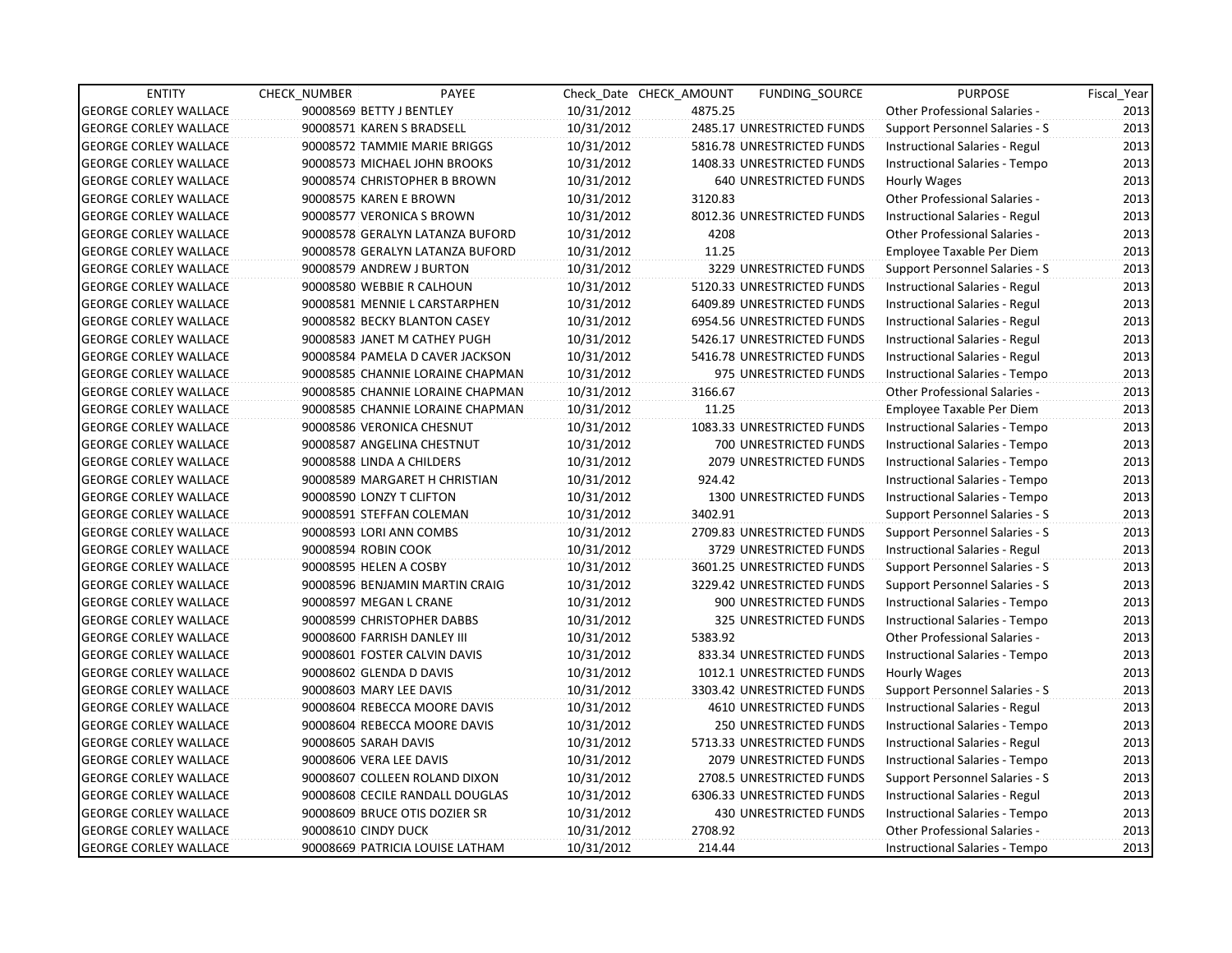| <b>ENTITY</b>                | CHECK_NUMBER               | PAYEE                              |            | Check Date CHECK AMOUNT | FUNDING_SOURCE                   | <b>PURPOSE</b>                       | Fiscal_Year |
|------------------------------|----------------------------|------------------------------------|------------|-------------------------|----------------------------------|--------------------------------------|-------------|
| <b>GEORGE CORLEY WALLACE</b> | 90008670 CHENETTA B LEE    |                                    | 10/31/2012 |                         | 5000 UNRESTRICTED FUNDS          | Other Professional Salaries -        | 2013        |
| <b>GEORGE CORLEY WALLACE</b> | 90008672 SHANNON M LEE     |                                    | 10/31/2012 |                         | 990 UNRESTRICTED FUNDS           | Instructional Salaries - Tempo       | 2013        |
| <b>GEORGE CORLEY WALLACE</b> | 90008673 RITA M LETT       |                                    | 10/31/2012 |                         | 5149.42 UNRESTRICTED FUNDS       | Other Professional Salaries -        | 2013        |
| <b>GEORGE CORLEY WALLACE</b> | 90008674 BONITA T LEWIS    |                                    | 10/31/2012 |                         | 3201.42 UNRESTRICTED FUNDS       | Instructional Salaries - Regul       | 2013        |
| <b>GEORGE CORLEY WALLACE</b> |                            | 90008611 CHARLES J DYSART II       | 10/31/2012 |                         | 1191.67 UNRESTRICTED FUNDS       | Instructional Salaries - Tempo       | 2013        |
| <b>GEORGE CORLEY WALLACE</b> |                            | 90008612 FERRIN WYATT EILAND       | 10/31/2012 |                         | 6884.56 UNRESTRICTED FUNDS       | Instructional Salaries - Regul       | 2013        |
| <b>GEORGE CORLEY WALLACE</b> | 90008613 WILLIAM F ELLIOTT |                                    | 10/31/2012 |                         | 4940.75 UNRESTRICTED FUNDS       | Instructional Salaries - Regul       | 2013        |
| <b>GEORGE CORLEY WALLACE</b> | 90008613 WILLIAM F ELLIOTT |                                    | 10/31/2012 |                         | <b>648.15 UNRESTRICTED FUNDS</b> | Instructional Salaries - Tempo       | 2013        |
| <b>GEORGE CORLEY WALLACE</b> | 90008615 KATERI M LEE      |                                    | 10/31/2012 |                         | 5713.33 UNRESTRICTED FUNDS       | Instructional Salaries - Regul       | 2013        |
| <b>GEORGE CORLEY WALLACE</b> | 90008616 NAOPI LC EVANS    |                                    | 10/31/2012 |                         | 2857.17 UNRESTRICTED FUNDS       | Support Personnel Salaries - S       | 2013        |
| <b>GEORGE CORLEY WALLACE</b> |                            | 90008617 LAQUANDA NIKKI FAILS      | 10/31/2012 | 352                     |                                  | Instructional Salaries - Tempo       | 2013        |
| <b>GEORGE CORLEY WALLACE</b> | 90008618 AUDREY FORD       |                                    | 10/31/2012 | 3006.58                 |                                  | Support Personnel Salaries - S       | 2013        |
| <b>GEORGE CORLEY WALLACE</b> | 90008619 SABRINA D FORD    |                                    | 10/31/2012 |                         | 750 UNRESTRICTED FUNDS           | Instructional Salaries - Tempo       | 2013        |
| <b>GEORGE CORLEY WALLACE</b> | 90008620 LEAH FOUNTAIN     |                                    | 10/31/2012 |                         | <b>430 UNRESTRICTED FUNDS</b>    | Instructional Salaries - Tempo       | 2013        |
| <b>GEORGE CORLEY WALLACE</b> | 90008622 CYNTHIA C GIBSON  |                                    | 10/31/2012 |                         | 3333.33 UNRESTRICTED FUNDS       | <b>Other Professional Salaries -</b> | 2013        |
| <b>GEORGE CORLEY WALLACE</b> |                            | 90008623 VIRGINIA M REED GLOVER    | 10/31/2012 |                         | 2931.17 UNRESTRICTED FUNDS       | Support Personnel Salaries - S       | 2013        |
| <b>GEORGE CORLEY WALLACE</b> |                            | 90008624 GHYTANA SHELTON GOINGS    | 10/31/2012 |                         | 4492.58 UNRESTRICTED FUNDS       | Instructional Salaries - Regul       | 2013        |
| <b>GEORGE CORLEY WALLACE</b> | 90008626 RACHEL L GORDON   |                                    | 10/31/2012 | 3322.17                 |                                  | Other Professional Salaries -        | 2013        |
| <b>GEORGE CORLEY WALLACE</b> | 90008626 RACHEL L GORDON   |                                    | 10/31/2012 | 11.25                   |                                  | Employee Taxable Per Diem            | 2013        |
| <b>GEORGE CORLEY WALLACE</b> | 90008628 RAJI GOURDINE     |                                    | 10/31/2012 |                         | 7323.17 UNRESTRICTED FUNDS       | Other Professional Salaries -        | 2013        |
| <b>GEORGE CORLEY WALLACE</b> | 90008630 CALVIN GRIFFIN    |                                    | 10/31/2012 |                         | 5009.89 UNRESTRICTED FUNDS       | Instructional Salaries - Regul       | 2013        |
| <b>GEORGE CORLEY WALLACE</b> | 90008631 DONITHA J GRIFFIN |                                    | 10/31/2012 |                         | 8641.84 UNRESTRICTED FUNDS       | Administrative Salaries- Sched       | 2013        |
| <b>GEORGE CORLEY WALLACE</b> | 90008631 DONITHA J GRIFFIN |                                    | 10/31/2012 |                         | 65 UNRESTRICTED FUNDS            | <b>Other Staff Benefits</b>          | 2013        |
| <b>GEORGE CORLEY WALLACE</b> | 90008632 TERRY D GRISSOM   |                                    | 10/31/2012 |                         | <b>1300 UNRESTRICTED FUNDS</b>   | Instructional Salaries - Tempo       | 2013        |
| <b>GEORGE CORLEY WALLACE</b> |                            | 90008633 MARK NICHOLAS HALPIN      | 10/31/2012 | 2916.67                 |                                  | Other Professional Salaries -        | 2013        |
| <b>GEORGE CORLEY WALLACE</b> |                            | 90008634 ANTONIO KENTANIOUS HAMILT | 10/31/2012 |                         | 3972.11 UNRESTRICTED FUNDS       | Instructional Salaries - Regul       | 2013        |
| <b>GEORGE CORLEY WALLACE</b> | 90008635 MARCUS A HANNAH   |                                    | 10/31/2012 |                         | 833.33 UNRESTRICTED FUNDS        | Other Professional Salaries -        | 2013        |
| <b>GEORGE CORLEY WALLACE</b> |                            | 90008636 MARILYN BENNETT HANNAH    | 10/31/2012 |                         | 4823.78 UNRESTRICTED FUNDS       | Instructional Salaries - Regul       | 2013        |
| <b>GEORGE CORLEY WALLACE</b> | 90008637 APRIL M HARPER    |                                    | 10/31/2012 |                         | 1375 UNRESTRICTED FUNDS          | Instructional Salaries - Tempo       | 2013        |
| <b>GEORGE CORLEY WALLACE</b> | 90008637 APRIL M HARPER    |                                    | 10/31/2012 |                         | 78.75 UNRESTRICTED FUNDS         | Employee Taxable Per Diem            | 2013        |
| <b>GEORGE CORLEY WALLACE</b> |                            | 90008638 CHRISTOPHER DARRELL HARRE | 10/31/2012 |                         | 416.66 UNRESTRICTED FUNDS        | Instructional Salaries - Tempo       | 2013        |
| <b>GEORGE CORLEY WALLACE</b> | 90008640 EDDIE J HARRISON  |                                    | 10/31/2012 |                         | 4416.89 UNRESTRICTED FUNDS       | Instructional Salaries - Regul       | 2013        |
| <b>GEORGE CORLEY WALLACE</b> | 90008641 LINDA FAY HEADLEY |                                    | 10/31/2012 |                         | 2261.83 UNRESTRICTED FUNDS       | Support Personnel Salaries - S       | 2013        |
| <b>GEORGE CORLEY WALLACE</b> | 90008642 ANTHONY HEARD     |                                    | 10/31/2012 |                         | 2634.33 UNRESTRICTED FUNDS       | Support Personnel Salaries - S       | 2013        |
| <b>GEORGE CORLEY WALLACE</b> |                            | 90008643 TAMMY FAYE HELMS          | 10/31/2012 |                         | 333.33 UNRESTRICTED FUNDS        | Other Professional Salaries -        | 2013        |
| <b>GEORGE CORLEY WALLACE</b> |                            | 90008643 TAMMY FAYE HELMS          | 10/31/2012 | 2336.25                 |                                  | Support Personnel Salaries - S       | 2013        |
| <b>GEORGE CORLEY WALLACE</b> |                            | 90008644 KERRY E HENDERSON         | 10/31/2012 |                         | 3951.42 UNRESTRICTED FUNDS       | Instructional Salaries - Regul       | 2013        |
| <b>GEORGE CORLEY WALLACE</b> |                            | 90008644 KERRY E HENDERSON         | 10/31/2012 |                         | 250 UNRESTRICTED FUNDS           | Instructional Salaries - Tempo       | 2013        |
| <b>GEORGE CORLEY WALLACE</b> |                            | 90008645 DAVID WAYNE HOBBS JR      | 10/31/2012 |                         | 3979.75 UNRESTRICTED FUNDS       | Instructional Salaries - Regul       | 2013        |
| <b>GEORGE CORLEY WALLACE</b> |                            | 90008646 KATHLEEN HAYS HOLLIMAN    | 10/31/2012 |                         | 6051.75 UNRESTRICTED FUNDS       | Instructional Salaries - Regul       | 2013        |
| <b>GEORGE CORLEY WALLACE</b> |                            | 90008648 VATAUSHA O HOWARD         | 10/31/2012 |                         | 433.33 UNRESTRICTED FUNDS        | Instructional Salaries - Tempo       | 2013        |
| <b>GEORGE CORLEY WALLACE</b> |                            | 90008650 CONNIE ESTES HUDSON       | 10/31/2012 |                         | 1833 UNRESTRICTED FUNDS          | Support Personnel Salaries - S       | 2013        |
| <b>GEORGE CORLEY WALLACE</b> | 90008651 DEANDRES G INGE   |                                    | 10/31/2012 | 5802.08                 |                                  | <b>Other Professional Salaries -</b> | 2013        |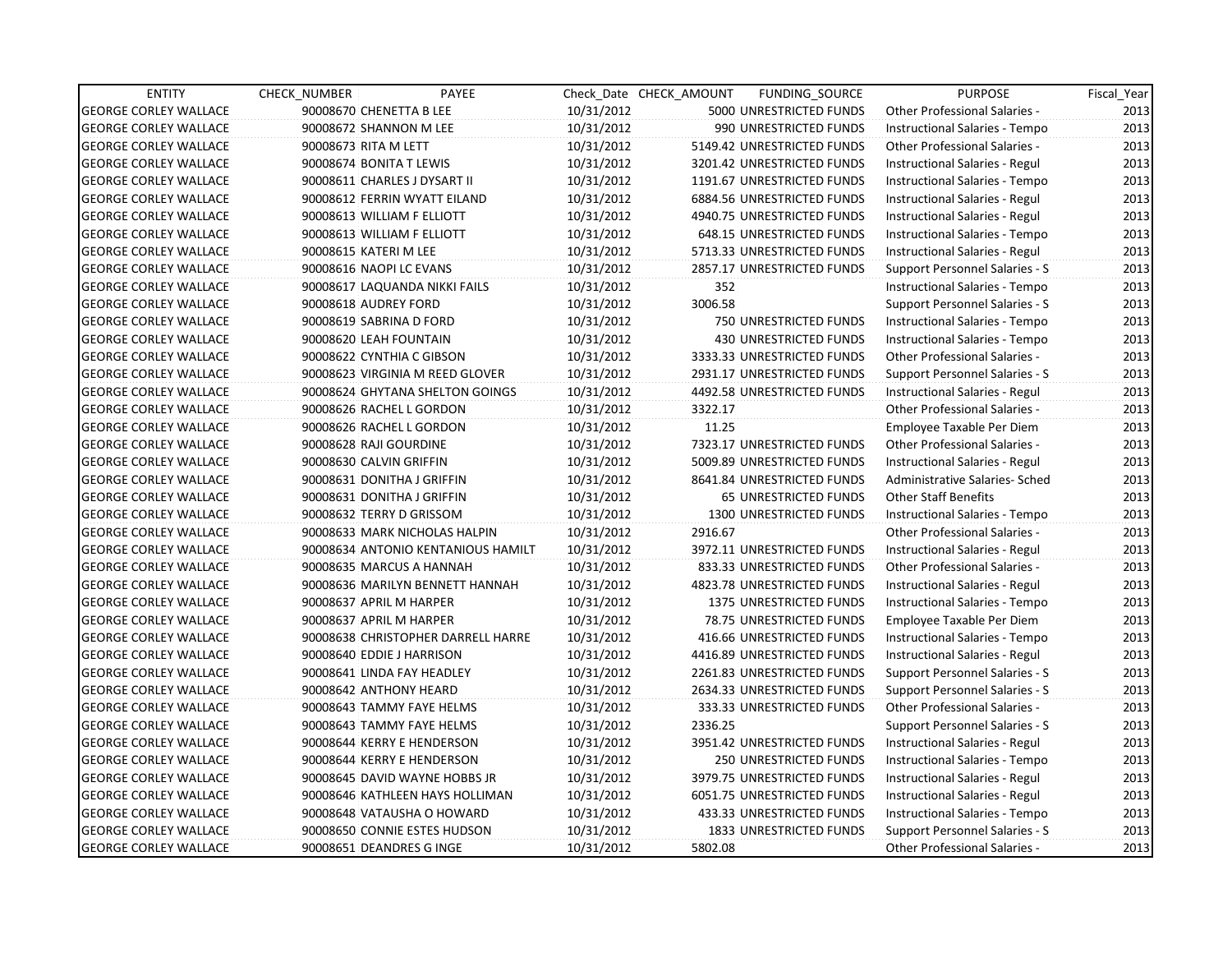| <b>ENTITY</b>                | <b>CHECK NUMBER</b>  | PAYEE                              |            | Check_Date CHECK_AMOUNT | FUNDING_SOURCE                 | <b>PURPOSE</b>                 | Fiscal Year |
|------------------------------|----------------------|------------------------------------|------------|-------------------------|--------------------------------|--------------------------------|-------------|
| <b>GEORGE CORLEY WALLACE</b> |                      | 90008652 IRMA JEAN JACKSON         | 10/31/2012 |                         | 300 UNRESTRICTED FUNDS         | Instructional Salaries - Tempo | 2013        |
| <b>GEORGE CORLEY WALLACE</b> |                      | 90008652 IRMA JEAN JACKSON         | 10/31/2012 |                         | 2708.5 UNRESTRICTED FUNDS      | Support Personnel Salaries - S | 2013        |
| <b>GEORGE CORLEY WALLACE</b> |                      | 90008653 MALDONIA JACKSON          | 10/31/2012 |                         | 1290 UNRESTRICTED FUNDS        | Instructional Salaries - Tempo | 2013        |
| <b>GEORGE CORLEY WALLACE</b> |                      | 90008654 VERONICA MOULTRIE JACKSON | 10/31/2012 |                         | 4675.56 UNRESTRICTED FUNDS     | Instructional Salaries - Regul | 2013        |
| <b>GEORGE CORLEY WALLACE</b> |                      | 90008655 VINCENT K JACKSON         | 10/31/2012 |                         | 975 UNRESTRICTED FUNDS         | Instructional Salaries - Tempo | 2013        |
| <b>GEORGE CORLEY WALLACE</b> |                      | 51156 LORI EVELYN DEAVERS          | 10/31/2012 |                         | 1833 UNRESTRICTED FUNDS        | Support Personnel Salaries - S | 2013        |
| <b>GEORGE CORLEY WALLACE</b> |                      | 51180 JERRY D SMITH                | 10/31/2012 |                         | 181.4 UNRESTRICTED FUNDS       | Hourly Wages                   | 2013        |
| <b>GEORGE CORLEY WALLACE</b> |                      | 51181 COREY D BOWIE                | 10/31/2012 |                         | 1177.83 UNRESTRICTED FUNDS     | Other Professional Salaries -  | 2013        |
| <b>GEORGE CORLEY WALLACE</b> |                      | 51181 COREY D BOWIE                | 10/31/2012 | 2808.75                 |                                | Other Professional Salaries -  | 2013        |
| <b>GEORGE CORLEY WALLACE</b> |                      | 51182 OTIS TARVER JR               | 10/31/2012 |                         | 4120.33 UNRESTRICTED FUNDS     | Instructional Salaries - Regul | 2013        |
| <b>GEORGE CORLEY WALLACE</b> |                      | 90008553 OLIVIA JOYCE ACOFF        | 10/31/2012 | 571.84                  |                                | Instructional Salaries - Tempo | 2013        |
| <b>GEORGE CORLEY WALLACE</b> |                      | 90008554 DOROTHY J ADAMS           | 10/31/2012 |                         | 1833.33 UNRESTRICTED FUNDS     | Other Professional Salaries -  | 2013        |
| <b>GEORGE CORLEY WALLACE</b> |                      | 90008555 LILLIAN IFEOMA AKWUBA     | 10/31/2012 |                         | 1320 UNRESTRICTED FUNDS        | Instructional Salaries - Tempo | 2013        |
| <b>GEORGE CORLEY WALLACE</b> |                      | 90008556 BERTHA YVETTE ALLEN       | 10/31/2012 | 4440.92                 |                                | Other Professional Salaries -  | 2013        |
| <b>GEORGE CORLEY WALLACE</b> |                      | 90008556 BERTHA YVETTE ALLEN       | 10/31/2012 | 22.5                    |                                | Employee Taxable Per Diem      | 2013        |
| <b>GEORGE CORLEY WALLACE</b> | 90008557 KENNY ALLEN |                                    | 10/31/2012 |                         | 3979.75 UNRESTRICTED FUNDS     | Instructional Salaries - Regul | 2013        |
| <b>GEORGE CORLEY WALLACE</b> |                      | 90008558 ERIC PRESTON ALLISON      | 10/31/2012 |                         | <b>4653 UNRESTRICTED FUNDS</b> | Instructional Salaries - Regul | 2013        |
| <b>GEORGE CORLEY WALLACE</b> |                      | 90008558 ERIC PRESTON ALLISON      | 10/31/2012 |                         | 517 UNRESTRICTED FUNDS         | Other Professional Salaries -  | 2013        |
| <b>GEORGE CORLEY WALLACE</b> |                      | 90008559 KAY GOODWIN ALSOBROOK     | 10/31/2012 | 567.37                  |                                | Instructional Salaries - Tempo | 2013        |
| <b>GEORGE CORLEY WALLACE</b> |                      | 90008560 TAMPATHA AUSTIN           | 10/31/2012 |                         | 2112.92 UNRESTRICTED FUNDS     | Support Personnel Salaries - S | 2013        |
| <b>GEORGE CORLEY WALLACE</b> |                      | 90008759 HERMAN W TURNER           | 10/31/2012 |                         | 791.66 UNRESTRICTED FUNDS      | Instructional Salaries - Tempo | 2013        |
| <b>GEORGE CORLEY WALLACE</b> |                      | 90008760 SONJA M TURNER            | 10/31/2012 |                         | 1590 UNRESTRICTED FUNDS        | Instructional Salaries - Tempo | 2013        |
| <b>GEORGE CORLEY WALLACE</b> |                      | 90008761 LAURA LYNN VANCE          | 10/31/2012 |                         | 3973.25 UNRESTRICTED FUNDS     | Support Personnel Salaries - S | 2013        |
| <b>GEORGE CORLEY WALLACE</b> |                      | 90008675 GEORGE E LEWIS            | 10/31/2012 |                         | 1408.33 UNRESTRICTED FUNDS     | Instructional Salaries - Tempo | 2013        |
| <b>GEORGE CORLEY WALLACE</b> |                      | 90008676 SUZANNE M LIGHT           | 10/31/2012 |                         | 2112.92 UNRESTRICTED FUNDS     | Support Personnel Salaries - S | 2013        |
| <b>GEORGE CORLEY WALLACE</b> |                      | 90008677 ALICE G LOGAN             | 10/31/2012 | 1296                    |                                | Hourly Wages                   | 2013        |
| <b>GEORGE CORLEY WALLACE</b> |                      | 90008678 SHUNTELRA BERNICE LOGAN   | 10/31/2012 |                         | 3823.92 UNRESTRICTED FUNDS     | Other Professional Salaries -  | 2013        |
| <b>GEORGE CORLEY WALLACE</b> |                      | 90008679 BURMA JAMES LOMAX         | 10/31/2012 | 3750                    |                                | Instructional Salaries - Regul | 2013        |
| <b>GEORGE CORLEY WALLACE</b> |                      | 90008680 ANGELA COLLINS LUNSFORD   | 10/31/2012 |                         | 4675.56 UNRESTRICTED FUNDS     | Instructional Salaries - Regul | 2013        |
| <b>GEORGE CORLEY WALLACE</b> |                      | 90008681 TERESA DARNELLE MARSHALL  | 10/31/2012 | 2112.92                 |                                | Support Personnel Salaries - S | 2013        |
| <b>GEORGE CORLEY WALLACE</b> |                      | 90008682 TERRENCE N MARSHALL       | 10/31/2012 |                         | 1083.33 UNRESTRICTED FUNDS     | Instructional Salaries - Tempo | 2013        |
| <b>GEORGE CORLEY WALLACE</b> |                      | 90008683 WILSUNYA MARSHALL         | 10/31/2012 |                         | 2857.17 UNRESTRICTED FUNDS     | Support Personnel Salaries - S | 2013        |
| <b>GEORGE CORLEY WALLACE</b> |                      | 90008684 SUZETTE G MARTIN          | 10/31/2012 |                         | 4062.58 UNRESTRICTED FUNDS     | Instructional Salaries - Regul | 2013        |
| <b>GEORGE CORLEY WALLACE</b> |                      | 90008685 ROBERT D MCCONNELL        | 10/31/2012 |                         | 9660.5 UNRESTRICTED FUNDS      | Administrative Salaries- Sched | 2013        |
| <b>GEORGE CORLEY WALLACE</b> |                      | 90008686 APRIL CALLOWAY MCKNIGHT   | 10/31/2012 |                         | 758.33 UNRESTRICTED FUNDS      | Instructional Salaries - Tempo | 2013        |
| <b>GEORGE CORLEY WALLACE</b> |                      | 90008687 CARROLL D MCQUEEN         | 10/31/2012 |                         | 650 UNRESTRICTED FUNDS         | Instructional Salaries - Tempo | 2013        |
| <b>GEORGE CORLEY WALLACE</b> |                      | 90008688 CHRISTI A MELTON          | 10/31/2012 |                         | 4527.33 UNRESTRICTED FUNDS     | Instructional Salaries - Regul | 2013        |
| <b>GEORGE CORLEY WALLACE</b> |                      | 90008689 DARRIO MELTON             | 10/31/2012 |                         | 1083.33 UNRESTRICTED FUNDS     | Instructional Salaries - Tempo | 2013        |
| <b>GEORGE CORLEY WALLACE</b> |                      | 90008690 GREGORY LEE MILLER        | 10/31/2012 |                         | 4062.58 UNRESTRICTED FUNDS     | Instructional Salaries - Regul | 2013        |
| <b>GEORGE CORLEY WALLACE</b> |                      | 90008691 MARC C MILLER             | 10/31/2012 |                         | 866.67 UNRESTRICTED FUNDS      | Instructional Salaries - Tempo | 2013        |
| <b>GEORGE CORLEY WALLACE</b> |                      | 90008692 PEARLIE R MILLER          | 10/31/2012 |                         | 4285 UNRESTRICTED FUNDS        | Instructional Salaries - Regul | 2013        |
| <b>GEORGE CORLEY WALLACE</b> |                      | 90008693 JAMES M MITCHELL          | 10/31/2012 |                         | 14266.45 UNRESTRICTED FUNDS    | Administrative Salaries- Sched | 2013        |
| <b>GEORGE CORLEY WALLACE</b> |                      | 90008693 JAMES M MITCHELL          | 10/31/2012 |                         | <b>200 UNRESTRICTED FUNDS</b>  | President's Expense Allowance  | 2013        |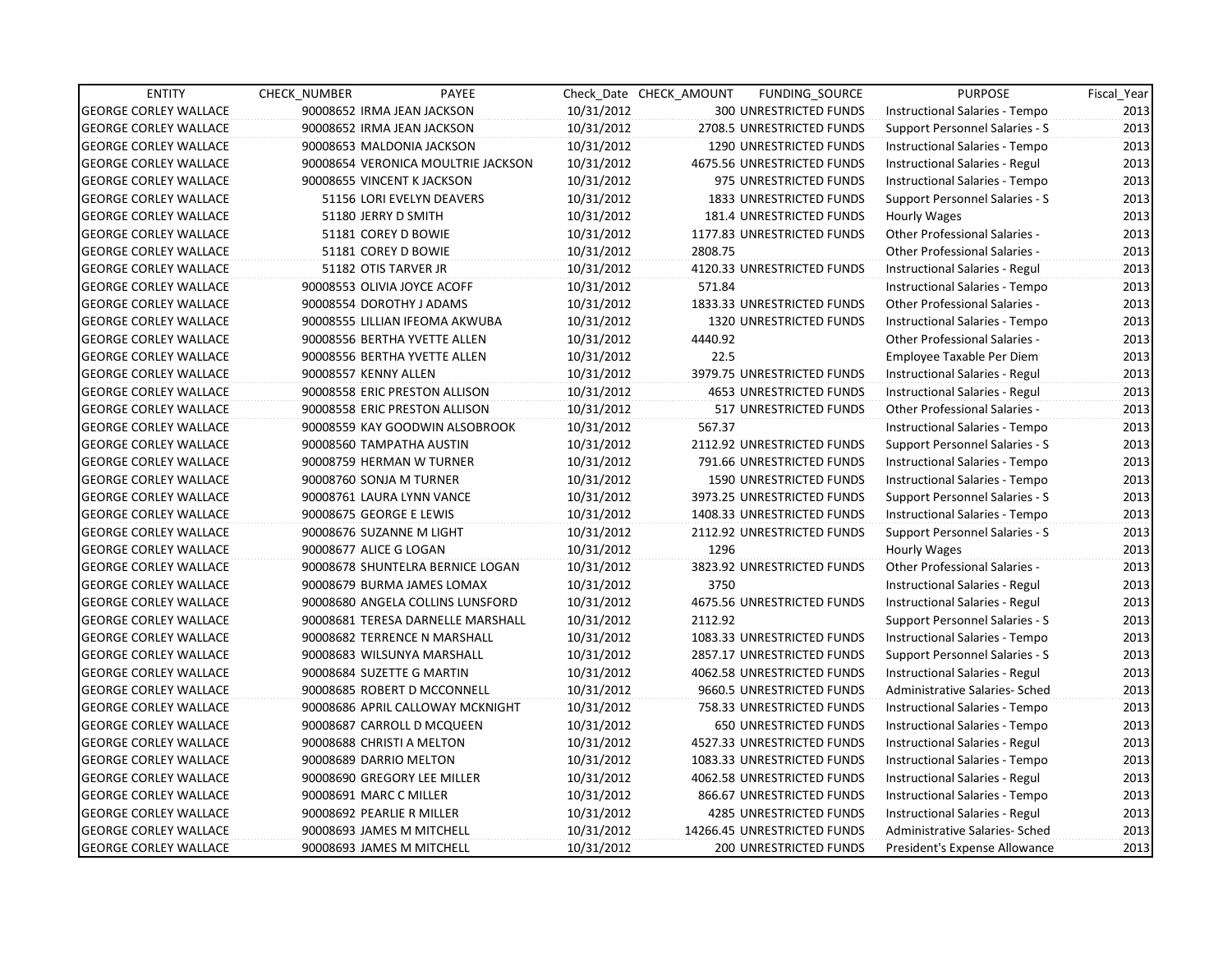| <b>ENTITY</b>                | <b>CHECK NUMBER</b>            | PAYEE                              |            | Check Date CHECK AMOUNT | FUNDING_SOURCE                | <b>PURPOSE</b>                       | Fiscal_Year |
|------------------------------|--------------------------------|------------------------------------|------------|-------------------------|-------------------------------|--------------------------------------|-------------|
| <b>GEORGE CORLEY WALLACE</b> | 90008693 JAMES M MITCHELL      |                                    | 10/31/2012 |                         | 1000 UNRESTRICTED FUNDS       | <b>Housing Allowance</b>             | 2013        |
| <b>GEORGE CORLEY WALLACE</b> |                                | 90008694 KIM ELLICE MIXON CARTER   | 10/31/2012 |                         | 4062.58 UNRESTRICTED FUNDS    | Instructional Salaries - Regul       | 2013        |
| <b>GEORGE CORLEY WALLACE</b> |                                | 90008695 KRISTA LASHANTA P MONTGOM | 10/31/2012 |                         | 1842.41 UNRESTRICTED FUNDS    | Instructional Salaries - Tempo       | 2013        |
| <b>GEORGE CORLEY WALLACE</b> | 90008696 DALE E MOORE          |                                    | 10/31/2012 |                         | 4120.33 UNRESTRICTED FUNDS    | Instructional Salaries - Regul       | 2013        |
| <b>GEORGE CORLEY WALLACE</b> | 90008697 DOROTHY A MOORE       |                                    | 10/31/2012 |                         | 325 UNRESTRICTED FUNDS        | Instructional Salaries - Tempo       | 2013        |
| <b>GEORGE CORLEY WALLACE</b> | 90008698 KATHY J MOORE         |                                    | 10/31/2012 | 4875                    |                               | <b>Other Professional Salaries -</b> | 2013        |
| <b>GEORGE CORLEY WALLACE</b> | 90008699 PAMELA B MOORE        |                                    | 10/31/2012 |                         | 2485.17 UNRESTRICTED FUNDS    | Support Personnel Salaries - S       | 2013        |
| <b>GEORGE CORLEY WALLACE</b> | 90008702 TIMOTHY MOORE         |                                    | 10/31/2012 |                         | 3655.5 UNRESTRICTED FUNDS     | Support Personnel Salaries - S       | 2013        |
| <b>GEORGE CORLEY WALLACE</b> | 90008703 HAILEY S MORRISON     |                                    | 10/31/2012 |                         | 1090 UNRESTRICTED FUNDS       | Instructional Salaries - Tempo       | 2013        |
| <b>GEORGE CORLEY WALLACE</b> |                                | 90008704 SHELICIA DENISE MORTON FO | 10/31/2012 |                         | 1020 UNRESTRICTED FUNDS       | Instructional Salaries - Tempo       | 2013        |
| <b>GEORGE CORLEY WALLACE</b> | 90008705 JOHNNY E MOSS III     |                                    | 10/31/2012 |                         | 5416.67 UNRESTRICTED FUNDS    | <b>Other Professional Salaries -</b> | 2013        |
| <b>GEORGE CORLEY WALLACE</b> | 90008706 BETTYE STEELE MOTLEY  |                                    | 10/31/2012 | 2630                    |                               | Other Professional Salaries -        | 2013        |
| <b>GEORGE CORLEY WALLACE</b> | 90008708 MARGARET C MOTT       |                                    | 10/31/2012 |                         | 4729.75 UNRESTRICTED FUNDS    | Instructional Salaries - Regul       | 2013        |
| <b>GEORGE CORLEY WALLACE</b> | 90008709 EDDIE JAMES MOULTRIE  |                                    | 10/31/2012 |                         | 4122.17 UNRESTRICTED FUNDS    | Support Personnel Salaries - S       | 2013        |
| <b>GEORGE CORLEY WALLACE</b> | 90008710 WESBERT NETTLES       |                                    | 10/31/2012 |                         | 576 UNRESTRICTED FUNDS        | Hourly Wages                         | 2013        |
| <b>GEORGE CORLEY WALLACE</b> |                                | 90008711 SUNETTE SMITH NEWMAN      | 10/31/2012 |                         | 3824.67 UNRESTRICTED FUNDS    | Support Personnel Salaries - S       | 2013        |
| <b>GEORGE CORLEY WALLACE</b> | 90008712 RAFORD C NIXON        |                                    | 10/31/2012 |                         | 1327.08 UNRESTRICTED FUNDS    | Other Professional Salaries -        | 2013        |
| <b>GEORGE CORLEY WALLACE</b> | 90008712 RAFORD C NIXON        |                                    | 10/31/2012 | 1589.58                 |                               | Other Professional Salaries -        | 2013        |
| <b>GEORGE CORLEY WALLACE</b> | 90008713 CHINWE O OKEKE        |                                    | 10/31/2012 | 882.75                  |                               | Hourly Wages                         | 2013        |
| <b>GEORGE CORLEY WALLACE</b> | 90008714 HOLLY BROWN OWENS     |                                    | 10/31/2012 |                         | 6126.78 UNRESTRICTED FUNDS    | Instructional Salaries - Regul       | 2013        |
| <b>GEORGE CORLEY WALLACE</b> | 90008715 MELINDA ANN PAGE      |                                    | 10/31/2012 | 3583.33                 |                               | Instructional Salaries - Regul       | 2013        |
| <b>GEORGE CORLEY WALLACE</b> |                                | 90008716 SHAMARICK YVONNE PARADISE | 10/31/2012 |                         | 650 UNRESTRICTED FUNDS        | Instructional Salaries - Tempo       | 2013        |
| <b>GEORGE CORLEY WALLACE</b> |                                | 90008717 RAY ANTHONY PATTERSON     | 10/31/2012 |                         | 2708.5 UNRESTRICTED FUNDS     | Support Personnel Salaries - S       | 2013        |
| <b>GEORGE CORLEY WALLACE</b> | 90008718 ERNESTINE D PERRY     |                                    | 10/31/2012 |                         | 727.6 UNRESTRICTED FUNDS      | Hourly Wages                         | 2013        |
| <b>GEORGE CORLEY WALLACE</b> | 90008719 ALONZIA PETTWAY       |                                    | 10/31/2012 |                         | 2634.33 UNRESTRICTED FUNDS    | Support Personnel Salaries - S       | 2013        |
| <b>GEORGE CORLEY WALLACE</b> | 90008720 CHARLES D PETTWAY     |                                    | 10/31/2012 |                         | 2634.33 UNRESTRICTED FUNDS    | Support Personnel Salaries - S       | 2013        |
| <b>GEORGE CORLEY WALLACE</b> | 90008721 CLARENCE J PETTWAY    |                                    | 10/31/2012 | 5107.17                 |                               | <b>Other Professional Salaries -</b> | 2013        |
| <b>GEORGE CORLEY WALLACE</b> | 90008590 LONZY T CLIFTON       |                                    | 10/31/2012 |                         | 7141.68 UNRESTRICTED FUNDS    | Other Professional Salaries -        | 2013        |
| <b>GEORGE CORLEY WALLACE</b> |                                | 90008656 SHELIA LAWANDA JEFFERSON  | 10/31/2012 |                         | 2410.75 UNRESTRICTED FUNDS    | Support Personnel Salaries - S       | 2013        |
| <b>GEORGE CORLEY WALLACE</b> | 90008657 ALICE M JENKINS       |                                    | 10/31/2012 |                         | 648 UNRESTRICTED FUNDS        | Hourly Wages                         | 2013        |
| <b>GEORGE CORLEY WALLACE</b> | 90008658 ALTHELSTEIN JOHNSON   |                                    | 10/31/2012 |                         | 5700.92 UNRESTRICTED FUNDS    | Instructional Salaries - Regul       | 2013        |
| <b>GEORGE CORLEY WALLACE</b> | 90008659 CONNIE M JONES        |                                    | 10/31/2012 |                         | 3979.75 UNRESTRICTED FUNDS    | Instructional Salaries - Regul       | 2013        |
| <b>GEORGE CORLEY WALLACE</b> | 90008660 JOSEPH GLENN JONES    |                                    | 10/31/2012 |                         | 1833 UNRESTRICTED FUNDS       | Support Personnel Salaries - S       | 2013        |
| <b>GEORGE CORLEY WALLACE</b> | 90008661 KENDRA LANE JONES     |                                    | 10/31/2012 |                         | 4285 UNRESTRICTED FUNDS       | Instructional Salaries - Regul       | 2013        |
| <b>GEORGE CORLEY WALLACE</b> | 90008662 NATASHA RENEE JONES   |                                    | 10/31/2012 | 2261.83                 |                               | Support Personnel Salaries - S       | 2013        |
| <b>GEORGE CORLEY WALLACE</b> | 90008663 TERESHA M JONES       |                                    | 10/31/2012 |                         | <b>650 UNRESTRICTED FUNDS</b> | Instructional Salaries - Tempo       | 2013        |
| <b>GEORGE CORLEY WALLACE</b> | 90008664 ANESSA LYNN KIDD      |                                    | 10/31/2012 |                         | 5713.33 UNRESTRICTED FUNDS    | Other Professional Salaries -        | 2013        |
| <b>GEORGE CORLEY WALLACE</b> | 90008665 ANETRIAL SHERELL KING |                                    | 10/31/2012 |                         | 1608.35 UNRESTRICTED FUNDS    | Instructional Salaries - Tempo       | 2013        |
| <b>GEORGE CORLEY WALLACE</b> | 90008666 SHIRLEY J LAISTER     |                                    | 10/31/2012 |                         | 5306.33 UNRESTRICTED FUNDS    | Instructional Salaries - Regul       | 2013        |
| <b>GEORGE CORLEY WALLACE</b> | 90008667 SHEILA L LAMBERT      |                                    | 10/31/2012 |                         | 2079 UNRESTRICTED FUNDS       | Instructional Salaries - Tempo       | 2013        |
| <b>GEORGE CORLEY WALLACE</b> | 90008668 EARLINE T LARKIN      |                                    | 10/31/2012 |                         | 1220 UNRESTRICTED FUNDS       | Other Professional Salaries -        | 2013        |
| <b>GEORGE CORLEY WALLACE</b> | 90008762 SHARON D WALKER       |                                    | 10/31/2012 |                         | 2410.75 UNRESTRICTED FUNDS    | Support Personnel Salaries - S       | 2013        |
| <b>GEORGE CORLEY WALLACE</b> | 90008763 SHERMANITA WALKER     |                                    | 10/31/2012 | 4208                    |                               | <b>Other Professional Salaries -</b> | 2013        |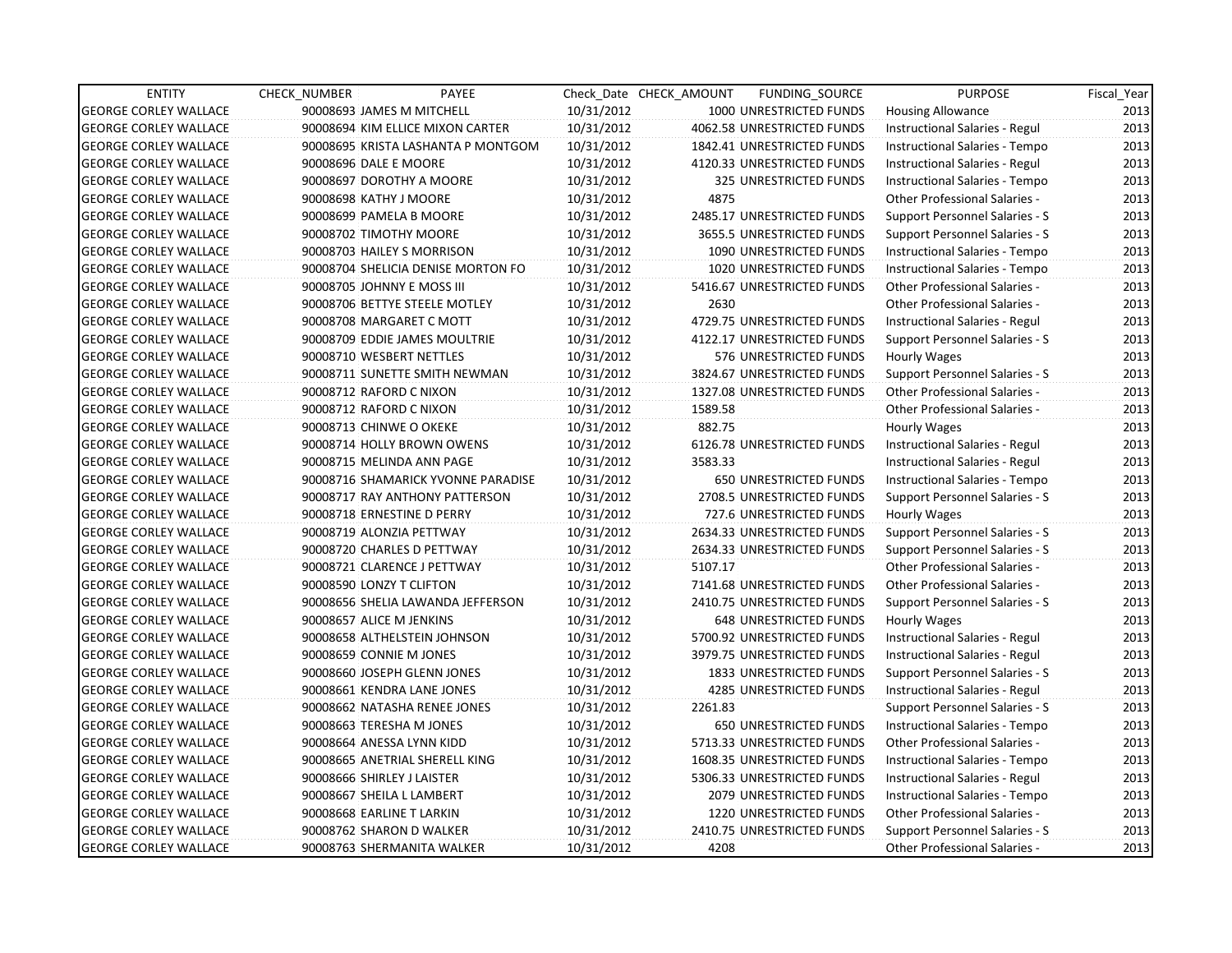| <b>ENTITY</b>                | <b>CHECK NUMBER</b> | PAYEE                              |            | Check Date CHECK AMOUNT | FUNDING_SOURCE                | <b>PURPOSE</b>                        | Fiscal_Year |
|------------------------------|---------------------|------------------------------------|------------|-------------------------|-------------------------------|---------------------------------------|-------------|
| <b>GEORGE CORLEY WALLACE</b> |                     | 90008763 SHERMANITA WALKER         | 10/31/2012 | 11.25                   |                               | Employee Taxable Per Diem             | 2013        |
| <b>GEORGE CORLEY WALLACE</b> |                     | 90008764 CONNIE W WALLACE          | 10/31/2012 |                         | 8272.67 UNRESTRICTED FUNDS    | Instructional Salaries - Regul        | 2013        |
| <b>GEORGE CORLEY WALLACE</b> |                     | 90008766 KAMALA D WALLER           | 10/31/2012 |                         | 2931.58 UNRESTRICTED FUNDS    | Support Personnel Salaries - S        | 2013        |
| <b>GEORGE CORLEY WALLACE</b> |                     | 90008768 GORDON F WELCH            | 10/31/2012 |                         | 3942.83 UNRESTRICTED FUNDS    | Instructional Salaries - Regul        | 2013        |
| <b>GEORGE CORLEY WALLACE</b> |                     | 90008769 CHRISTINE S WHITE         | 10/31/2012 |                         | 1177 UNRESTRICTED FUNDS       | Instructional Salaries - Tempo        | 2013        |
| <b>GEORGE CORLEY WALLACE</b> |                     | 90008770 TARA Y WHITE              | 10/31/2012 |                         | 4314.25 UNRESTRICTED FUNDS    | Instructional Salaries - Regul        | 2013        |
| <b>GEORGE CORLEY WALLACE</b> |                     | 90008771 JOYCE ELAINE WHITELY      | 10/31/2012 | 571.84                  |                               | Instructional Salaries - Tempo        | 2013        |
| <b>GEORGE CORLEY WALLACE</b> |                     | 90008773 ELSIE B WILLIAMS          | 10/31/2012 |                         | 860 UNRESTRICTED FUNDS        | Instructional Salaries - Tempo        | 2013        |
| <b>GEORGE CORLEY WALLACE</b> |                     | 90008773 ELSIE B WILLIAMS          | 10/31/2012 | 361.13                  |                               | Hourly Wages                          | 2013        |
| <b>GEORGE CORLEY WALLACE</b> |                     | 90008774 MATILDA MAE BAYNES        | 10/31/2012 |                         | 2261.83 UNRESTRICTED FUNDS    | <b>Support Personnel Salaries - S</b> | 2013        |
| <b>GEORGE CORLEY WALLACE</b> |                     | 90008775 ROOSEVELT WILLIAMS        | 10/31/2012 |                         | 2187.33 UNRESTRICTED FUNDS    | Support Personnel Salaries - S        | 2013        |
| <b>GEORGE CORLEY WALLACE</b> |                     | 90008776 WENDY DAWN WILLIAMS       | 10/31/2012 |                         | 866.67 UNRESTRICTED FUNDS     | Instructional Salaries - Tempo        | 2013        |
| <b>GEORGE CORLEY WALLACE</b> |                     | 90008777 FRED A WILLIAMSON         | 10/31/2012 |                         | 7535.67 UNRESTRICTED FUNDS    | Instructional Salaries - Regul        | 2013        |
| <b>GEORGE CORLEY WALLACE</b> |                     | 90008778 BEVERLY RENAE WILSON      | 10/31/2012 |                         | 325 UNRESTRICTED FUNDS        | Instructional Salaries - Tempo        | 2013        |
| <b>GEORGE CORLEY WALLACE</b> |                     | 90008779 JOSEPH THAD WOOD JR       | 10/31/2012 |                         | 1210 UNRESTRICTED FUNDS       | Instructional Salaries - Tempo        | 2013        |
| <b>GEORGE CORLEY WALLACE</b> |                     | 90008780 MELINDA TAKEYIA WOODS     | 10/31/2012 |                         | <b>250 UNRESTRICTED FUNDS</b> | Support Personnel Salaries - S        | 2013        |
| <b>GEORGE CORLEY WALLACE</b> |                     | 90008781 MILLICENT ANN WOODS       | 10/31/2012 |                         | 8641.84 UNRESTRICTED FUNDS    | Administrative Salaries- Sched        | 2013        |
| <b>GEORGE CORLEY WALLACE</b> |                     | 90008781 MILLICENT ANN WOODS       | 10/31/2012 |                         | <b>65 UNRESTRICTED FUNDS</b>  | <b>Other Staff Benefits</b>           | 2013        |
| <b>GEORGE CORLEY WALLACE</b> |                     | 90008782 MARILYN CYNTHIA YEAGER    | 10/31/2012 |                         | 4840.92 UNRESTRICTED FUNDS    | Instructional Salaries - Regul        | 2013        |
| <b>GEORGE CORLEY WALLACE</b> |                     | 90008783 MARY A YELDER             | 10/31/2012 | 500.36                  |                               | Instructional Salaries - Tempo        | 2013        |
| <b>GEORGE CORLEY WALLACE</b> |                     | 90008784 WANDA F YOUNG             | 10/31/2012 |                         | 573.33 UNRESTRICTED FUNDS     | Instructional Salaries - Tempo        | 2013        |
| <b>GEORGE CORLEY WALLACE</b> |                     | 90008785 SHERI ZIMMERMAN           | 10/31/2012 |                         | 2318 UNRESTRICTED FUNDS       | Support Personnel Salaries - S        | 2013        |
| <b>GEORGE CORLEY WALLACE</b> |                     | 90008721 CLARENCE J PETTWAY        | 10/31/2012 | 22.5                    |                               | Employee Taxable Per Diem             | 2013        |
| <b>GEORGE CORLEY WALLACE</b> |                     | 90008722 FELECIA PETTWAY           | 10/31/2012 |                         | 4904.17 UNRESTRICTED FUNDS    | <b>Other Professional Salaries -</b>  | 2013        |
| <b>GEORGE CORLEY WALLACE</b> |                     | 90008723 LEE ESTER PETTWAY         | 10/31/2012 |                         | 759 UNRESTRICTED FUNDS        | Instructional Salaries - Tempo        | 2013        |
| <b>GEORGE CORLEY WALLACE</b> |                     | 90008724 MARTHA WILLIAMS PETTWAY   | 10/31/2012 | 4166.67                 |                               | <b>Other Professional Salaries -</b>  | 2013        |
| <b>GEORGE CORLEY WALLACE</b> |                     | 90008725 ELIJAH PUGH SR            | 10/31/2012 |                         | 5426.17 UNRESTRICTED FUNDS    | Instructional Salaries - Regul        | 2013        |
| <b>GEORGE CORLEY WALLACE</b> |                     | 90008726 QUANDA C PULLUM           | 10/31/2012 |                         | 2931.58 UNRESTRICTED FUNDS    | Support Personnel Salaries - S        | 2013        |
| <b>GEORGE CORLEY WALLACE</b> |                     | 90008728 JENNIFER M REYNOLDS       | 10/31/2012 |                         | 2559.33 UNRESTRICTED FUNDS    | Support Personnel Salaries - S        | 2013        |
| <b>GEORGE CORLEY WALLACE</b> |                     | 90008729 RAMONA ROBERTS RHODES     | 10/31/2012 |                         | 5651.75 UNRESTRICTED FUNDS    | Instructional Salaries - Regul        | 2013        |
| <b>GEORGE CORLEY WALLACE</b> |                     | 90008730 ERIKA M ROBERSON          | 10/31/2012 | 2633.83                 |                               | Support Personnel Salaries - S        | 2013        |
| <b>GEORGE CORLEY WALLACE</b> |                     | 90008731 ERIC W ROGERS             | 10/31/2012 |                         | 4861.56 UNRESTRICTED FUNDS    | Instructional Salaries - Regul        | 2013        |
| <b>GEORGE CORLEY WALLACE</b> |                     | 90008732 MARY ELLEN ROLLINS        | 10/31/2012 |                         | 2409 UNRESTRICTED FUNDS       | Instructional Salaries - Tempo        | 2013        |
| <b>GEORGE CORLEY WALLACE</b> |                     | 90008733 FELICIA MICHELLE SANDERS  | 10/31/2012 |                         | <b>650 UNRESTRICTED FUNDS</b> | Instructional Salaries - Tempo        | 2013        |
| <b>GEORGE CORLEY WALLACE</b> |                     | 90008733 FELICIA MICHELLE SANDERS  | 10/31/2012 |                         | 3452.33 UNRESTRICTED FUNDS    | Support Personnel Salaries - S        | 2013        |
| <b>GEORGE CORLEY WALLACE</b> |                     | 90008735 AYANNA S SCOTT            | 10/31/2012 |                         | 325 UNRESTRICTED FUNDS        | Instructional Salaries - Tempo        | 2013        |
| <b>GEORGE CORLEY WALLACE</b> |                     | 90008736 DAPHANE N SHANNON         | 10/31/2012 |                         | 1200 UNRESTRICTED FUNDS       | Instructional Salaries - Tempo        | 2013        |
| <b>GEORGE CORLEY WALLACE</b> |                     | 90008737 TRACEY M SHANNON          | 10/31/2012 |                         | 5759.75 UNRESTRICTED FUNDS    | Instructional Salaries - Regul        | 2013        |
| <b>GEORGE CORLEY WALLACE</b> |                     | 90008738 LAWRENCE SIMMONS JR       | 10/31/2012 |                         | 3972.11 UNRESTRICTED FUNDS    | Instructional Salaries - Regul        | 2013        |
| <b>GEORGE CORLEY WALLACE</b> |                     | 90008739 CHRISTINA HARRIS SMITH    | 10/31/2012 |                         | 960 UNRESTRICTED FUNDS        | Instructional Salaries - Tempo        | 2013        |
| <b>GEORGE CORLEY WALLACE</b> |                     | 90008740 IRENE G BONNER            | 10/31/2012 |                         | 1450 UNRESTRICTED FUNDS       | <b>Other Professional Salaries -</b>  | 2013        |
| <b>GEORGE CORLEY WALLACE</b> |                     | 90008741 JACQUELINE BERNETTA SMITH | 10/31/2012 |                         | 7323.17 UNRESTRICTED FUNDS    | <b>Other Professional Salaries -</b>  | 2013        |
| <b>GEORGE CORLEY WALLACE</b> |                     | 90008741 JACQUELINE BERNETTA SMITH | 10/31/2012 |                         | <b>65 UNRESTRICTED FUNDS</b>  | Other Staff Benefits                  | 2013        |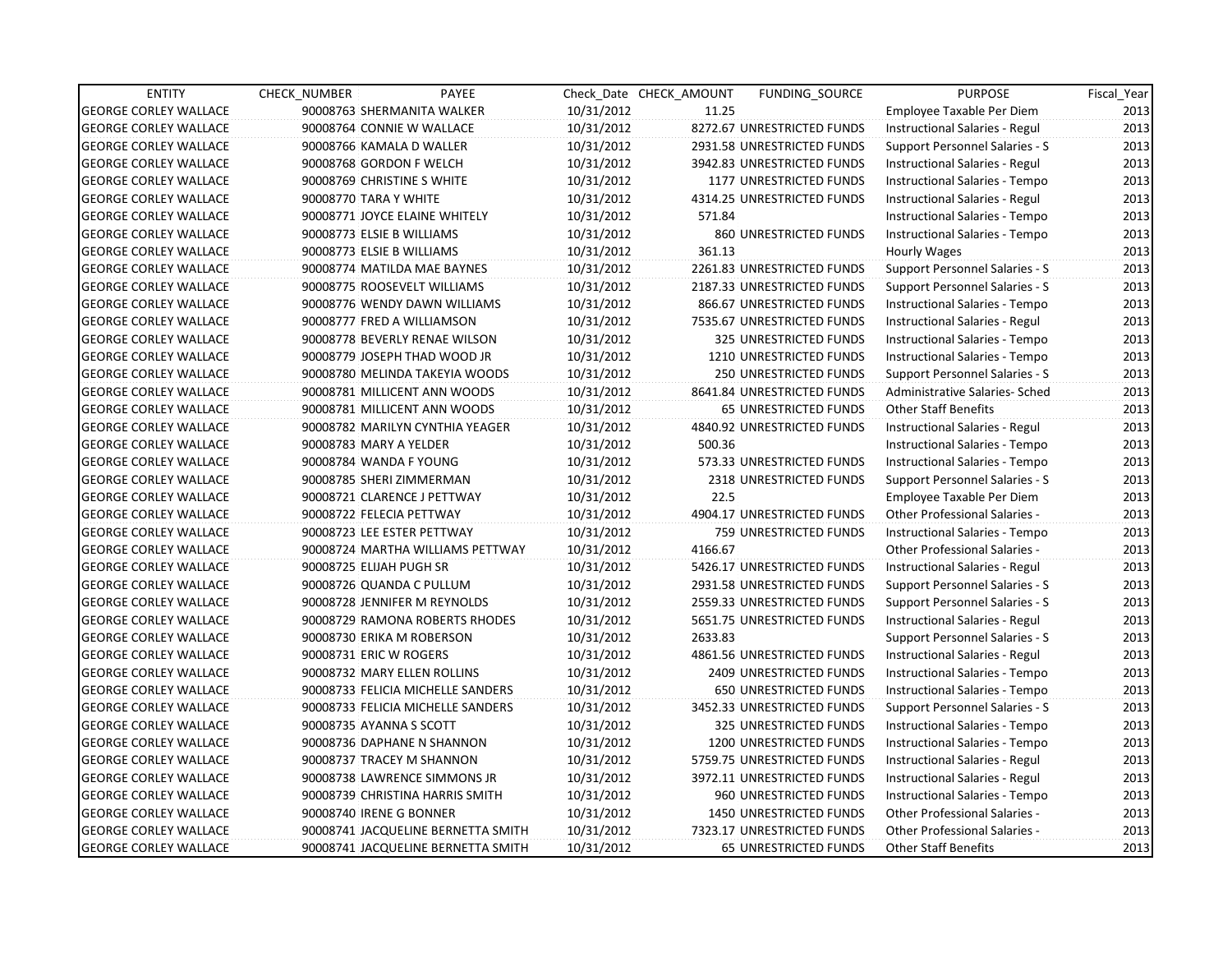| <b>ENTITY</b>                | CHECK_NUMBER               | PAYEE                            |            | Check Date CHECK AMOUNT | FUNDING_SOURCE                | <b>PURPOSE</b>                       | Fiscal_Year |
|------------------------------|----------------------------|----------------------------------|------------|-------------------------|-------------------------------|--------------------------------------|-------------|
| <b>GEORGE CORLEY WALLACE</b> | 90008742 LEIGH ANN SMITH   |                                  | 10/31/2012 |                         | 4196.67 UNRESTRICTED FUNDS    | Support Personnel Salaries - S       | 2013        |
| <b>GEORGE CORLEY WALLACE</b> | 90008743 SHANDRA J SMITH   |                                  | 10/31/2012 |                         | 4904.17 UNRESTRICTED FUNDS    | Other Professional Salaries -        | 2013        |
| <b>GEORGE CORLEY WALLACE</b> |                            | 90008744 ANNA M SMITHERMAN       | 10/31/2012 |                         | 5651.75 UNRESTRICTED FUNDS    | Instructional Salaries - Regul       | 2013        |
| <b>GEORGE CORLEY WALLACE</b> | 90008745 JOHN A SNOW       |                                  | 10/31/2012 |                         | <b>640 UNRESTRICTED FUNDS</b> | Hourly Wages                         | 2013        |
| <b>GEORGE CORLEY WALLACE</b> | 90008746 LULA SNOWDEN      |                                  | 10/31/2012 | 4012.5                  |                               | <b>Other Professional Salaries -</b> | 2013        |
| <b>GEORGE CORLEY WALLACE</b> | 90008747 BRANDI N SPEARS   |                                  | 10/31/2012 |                         | 2038.67 UNRESTRICTED FUNDS    | Support Personnel Salaries - S       | 2013        |
| <b>GEORGE CORLEY WALLACE</b> | 90008748 DONALD T SPEED    |                                  | 10/31/2012 |                         | <b>650 UNRESTRICTED FUNDS</b> | Instructional Salaries - Tempo       | 2013        |
| <b>GEORGE CORLEY WALLACE</b> |                            | 90008749 DONTE L STEVENSON       | 10/31/2012 |                         | 2261.83 UNRESTRICTED FUNDS    | Support Personnel Salaries - S       | 2013        |
| <b>GEORGE CORLEY WALLACE</b> |                            | 90008751 AMANDA LYNN STRICKLAND  | 10/31/2012 |                         | 1300 UNRESTRICTED FUNDS       | Instructional Salaries - Tempo       | 2013        |
| <b>GEORGE CORLEY WALLACE</b> |                            | 90008751 AMANDA LYNN STRICKLAND  | 10/31/2012 |                         | 288 UNRESTRICTED FUNDS        | <b>Hourly Wages</b>                  | 2013        |
| <b>GEORGE CORLEY WALLACE</b> |                            | 90008752 MAXINE STURDIVANT       | 10/31/2012 |                         | 325 UNRESTRICTED FUNDS        | Instructional Salaries - Tempo       | 2013        |
| <b>GEORGE CORLEY WALLACE</b> |                            | 90008752 MAXINE STURDIVANT       | 10/31/2012 |                         | 5638 UNRESTRICTED FUNDS       | Other Professional Salaries -        | 2013        |
| <b>GEORGE CORLEY WALLACE</b> |                            | 90008753 DANICA SHERITA TAYLOR   | 10/31/2012 |                         | 4314.25 UNRESTRICTED FUNDS    | Instructional Salaries - Regul       | 2013        |
| <b>GEORGE CORLEY WALLACE</b> | 90008754 JEROME E THAMES   |                                  | 10/31/2012 |                         | 4416.89 UNRESTRICTED FUNDS    | Instructional Salaries - Regul       | 2013        |
| <b>GEORGE CORLEY WALLACE</b> | 90008755 SHEILA ANN THEISS |                                  | 10/31/2012 |                         | 100 UNRESTRICTED FUNDS        | <b>Other Professional Salaries -</b> | 2013        |
| <b>GEORGE CORLEY WALLACE</b> | 90008755 SHEILA ANN THEISS |                                  | 10/31/2012 | 2919.75                 |                               | <b>Other Professional Salaries -</b> | 2013        |
| <b>GEORGE CORLEY WALLACE</b> |                            | 90008756 GLORIA DEAN THOMAS      | 10/31/2012 |                         | 3452.83 UNRESTRICTED FUNDS    | Support Personnel Salaries - S       | 2013        |
| <b>GEORGE CORLEY WALLACE</b> |                            | 90008757 YOLANDA SMITH THOMPKINS | 10/31/2012 |                         | 1408.33 UNRESTRICTED FUNDS    | Instructional Salaries - Tempo       | 2013        |
| <b>GEORGE CORLEY WALLACE</b> |                            | 90008758 ANTHONY G TURNER        | 10/31/2012 |                         | 5146.25 UNRESTRICTED FUNDS    | Instructional Salaries - Regul       | 2013        |
| <b>GEORGE CORLEY WALLACE</b> | 177448 BERTHA ALLEN        |                                  | 11/2/2012  | 47.48                   |                               | In-State Travel                      | 2013        |
| <b>GEORGE CORLEY WALLACE</b> |                            | 177447 ALABAMA POWER COMPANY     | 11/2/2012  |                         | 1492.98 UNRESTRICTED FUNDS    | Electricity                          | 2013        |
| <b>GEORGE CORLEY WALLACE</b> | 177450 TIFFANY BARLOW      |                                  | 11/2/2012  | 28.14                   |                               | In-State Travel                      | 2013        |
| <b>GEORGE CORLEY WALLACE</b> |                            | 177451 DR. CHARLES H. BLACKLEDGE | 11/2/2012  |                         | 215.34 UNRESTRICTED FUNDS     | <b>Other Contractual Services</b>    | 2013        |
| <b>GEORGE CORLEY WALLACE</b> | 177452 KENITH BOOKER       |                                  | 11/2/2012  |                         | 110 UNRESTRICTED FUNDS        | <b>Other Professional Fees</b>       | 2013        |
| <b>GEORGE CORLEY WALLACE</b> | 177453 GERALYN BUFORD      |                                  | 11/2/2012  | 356.85                  |                               | In-State Travel                      | 2013        |
| <b>GEORGE CORLEY WALLACE</b> |                            | 177454 CONTINENTAL RESEARCH      | 11/2/2012  |                         | 1149.04 UNRESTRICTED FUNDS    | Materials and Supplies               | 2013        |
| <b>GEORGE CORLEY WALLACE</b> |                            | 177455 COUGAR CHEVRON            | 11/2/2012  |                         | 5150.25 UNRESTRICTED FUNDS    | Gasoline and Oil - Motor Vehic       | 2013        |
| <b>GEORGE CORLEY WALLACE</b> |                            | 177456 CRYSTAL SPRINGS OF ALA    | 11/2/2012  |                         | 26.46 UNRESTRICTED FUNDS      | Service Contracts on Equipment       | 2013        |
| <b>GEORGE CORLEY WALLACE</b> | 177457 FOSTER DAVIS        |                                  | 11/2/2012  |                         | <b>220 UNRESTRICTED FUNDS</b> | In-State Travel                      | 2013        |
| <b>GEORGE CORLEY WALLACE</b> | 177458 FOSTER DAVIS        |                                  | 11/2/2012  |                         | 220 UNRESTRICTED FUNDS        | In-State Travel                      | 2013        |
| <b>GEORGE CORLEY WALLACE</b> | 177459 FOSTER DAVIS        |                                  | 11/2/2012  |                         | 440 UNRESTRICTED FUNDS        | In-State Travel                      | 2013        |
| <b>GEORGE CORLEY WALLACE</b> | 177460 GED TESTING         |                                  | 11/2/2012  |                         | 120 UNRESTRICTED FUNDS        | <b>Materials and Supplies</b>        | 2013        |
| <b>GEORGE CORLEY WALLACE</b> |                            | 177461 MICHAEL D. GOINGS         | 11/2/2012  |                         | 75 UNRESTRICTED FUNDS         | <b>Other Contractual Services</b>    | 2013        |
| <b>GEORGE CORLEY WALLACE</b> |                            | 177462 HAMPTON INN - SELMA       | 11/2/2012  |                         | 2376 UNRESTRICTED FUNDS       | <b>Other Contractual Services</b>    | 2013        |
| <b>GEORGE CORLEY WALLACE</b> | 177463 APRIL HARPER        |                                  | 11/2/2012  |                         | <b>180 UNRESTRICTED FUNDS</b> | In-State Travel                      | 2013        |
| <b>GEORGE CORLEY WALLACE</b> | 177464 APRIL HARPER        |                                  | 11/2/2012  |                         | <b>180 UNRESTRICTED FUNDS</b> | In-State Travel                      | 2013        |
| <b>GEORGE CORLEY WALLACE</b> | 177465 APRIL HARPER        |                                  | 11/2/2012  |                         | 504 UNRESTRICTED FUNDS        | In-State Travel                      | 2013        |
| <b>GEORGE CORLEY WALLACE</b> |                            | 177466 HARRIS SECURITY SYSTEMS,  | 11/2/2012  |                         | 2740.53 UNRESTRICTED FUNDS    | <b>Other Contractual Services</b>    | 2013        |
| <b>GEORGE CORLEY WALLACE</b> |                            | 177467 DEANDRES G. INGE          | 11/2/2012  | 116.66                  |                               | In-State Travel                      | 2013        |
| <b>GEORGE CORLEY WALLACE</b> | 177468 SHIRLEY LAISTER     |                                  | 11/2/2012  |                         | 45 UNRESTRICTED FUNDS         | In-State Travel                      | 2013        |
| <b>GEORGE CORLEY WALLACE</b> | 177470 EDDIE LOGGINS       |                                  | 11/2/2012  |                         | 110 UNRESTRICTED FUNDS        | <b>Other Professional Fees</b>       | 2013        |
| <b>GEORGE CORLEY WALLACE</b> |                            | 177471 MCQUICK PRINTING COMPANY  | 11/2/2012  |                         | <b>48 UNRESTRICTED FUNDS</b>  | <b>Materials and Supplies</b>        | 2013        |
| <b>GEORGE CORLEY WALLACE</b> | 177472 NAOSMM              |                                  | 11/2/2012  |                         | <b>75 UNRESTRICTED FUNDS</b>  | Memberships                          | 2013        |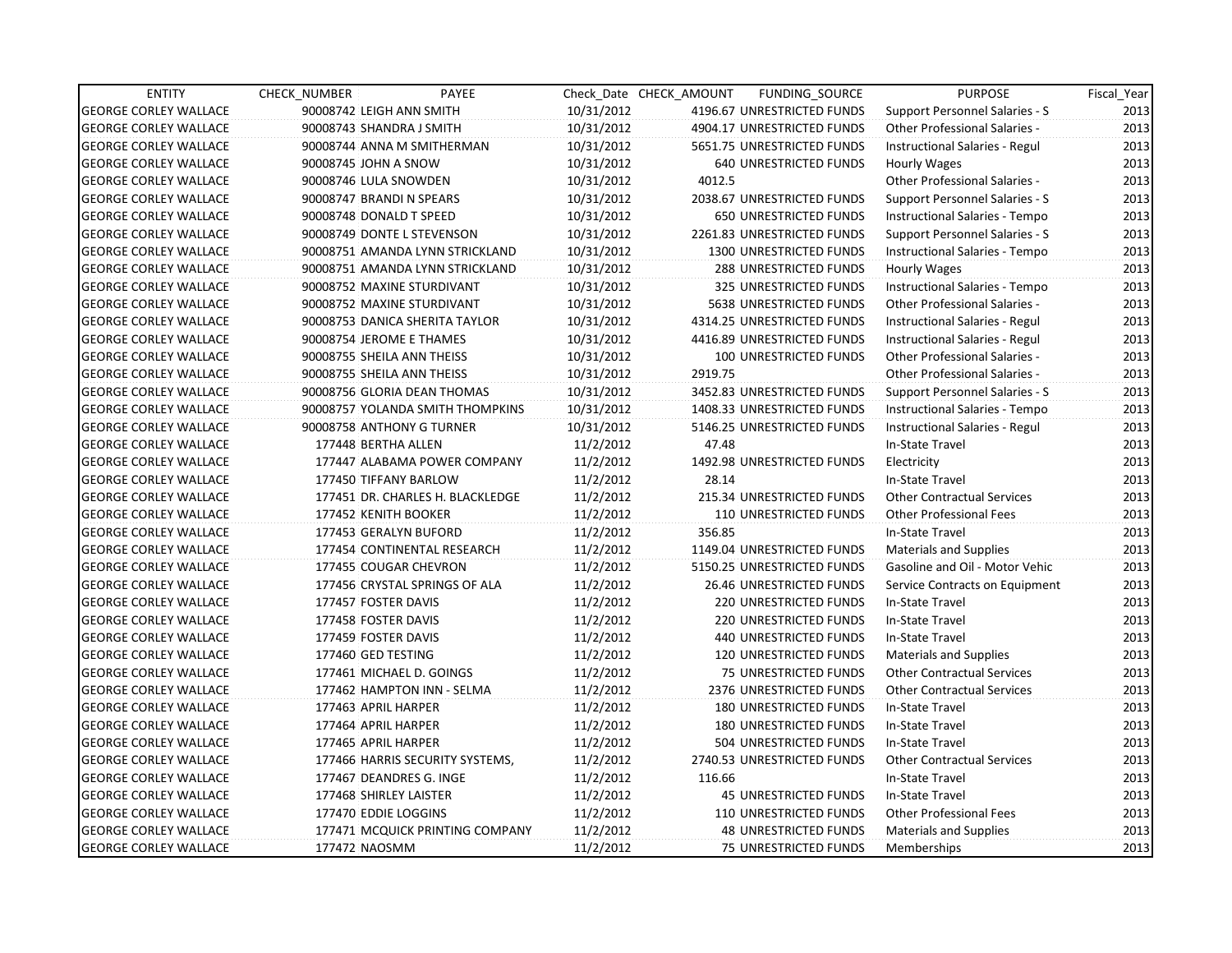| <b>ENTITY</b>                | CHECK NUMBER              | PAYEE                            |           | Check Date CHECK AMOUNT | FUNDING_SOURCE                 | <b>PURPOSE</b>                       | Fiscal_Year |
|------------------------------|---------------------------|----------------------------------|-----------|-------------------------|--------------------------------|--------------------------------------|-------------|
| <b>GEORGE CORLEY WALLACE</b> |                           | 177473 NATIONAL LEAGUE FOR NURSI | 11/2/2012 |                         | 1325 UNRESTRICTED FUNDS        | Memberships                          | 2013        |
| <b>GEORGE CORLEY WALLACE</b> | 177474 OFFICE DEPOT       |                                  | 11/2/2012 |                         | 125.83 UNRESTRICTED FUNDS      | <b>Materials and Supplies</b>        | 2013        |
| <b>GEORGE CORLEY WALLACE</b> | 177475 CLARENCE PETTWAY   |                                  | 11/2/2012 | 81.32                   |                                | In-State Travel                      | 2013        |
| <b>GEORGE CORLEY WALLACE</b> | 177476 MARTHA PETTWAY     |                                  | 11/2/2012 | 98.7                    |                                | In-State Travel                      | 2013        |
| <b>GEORGE CORLEY WALLACE</b> | 177477 PITNEY BOWES       |                                  | 11/2/2012 |                         | 2000 UNRESTRICTED FUNDS        | Postage                              | 2013        |
| <b>GEORGE CORLEY WALLACE</b> |                           | 177478 PROFESSIONAL ENGINEERING  | 11/2/2012 | 550                     |                                | <b>Construction in Progress</b>      | 2013        |
| <b>GEORGE CORLEY WALLACE</b> |                           | 177479 PURDIE & SON REFUSE SER   | 11/2/2012 |                         | 805 UNRESTRICTED FUNDS         | <b>Other Contractual Services</b>    | 2013        |
| <b>GEORGE CORLEY WALLACE</b> | 177480 RICOH              |                                  | 11/2/2012 |                         | 19.43 UNRESTRICTED FUNDS       | Service Contracts on Equipment       | 2013        |
| <b>GEORGE CORLEY WALLACE</b> |                           | 177481 SELMA FAMILY RESTAURANT   | 11/2/2012 |                         | 76.2 UNRESTRICTED FUNDS        | <b>Materials and Supplies</b>        | 2013        |
| <b>GEORGE CORLEY WALLACE</b> |                           | 177482 SELMA BEAUTY SUPPLY       | 11/2/2012 |                         | 498.3 UNRESTRICTED FUNDS       | <b>Purchases for Resale</b>          | 2013        |
| <b>GEORGE CORLEY WALLACE</b> |                           | 177483 TIDBITS OF DALLAS COUNTY  | 11/2/2012 |                         | 120 UNRESTRICTED FUNDS         | <b>Advertising and Promotions</b>    | 2013        |
| <b>GEORGE CORLEY WALLACE</b> |                           | 177484 UNITED PARCEL SERVICE     | 11/2/2012 |                         | 48.09 UNRESTRICTED FUNDS       | Postage                              | 2013        |
| <b>GEORGE CORLEY WALLACE</b> | 177485 VERIZON WIRELESS   |                                  | 11/2/2012 |                         | 63.25 UNRESTRICTED FUNDS       | Communications                       | 2013        |
| <b>GEORGE CORLEY WALLACE</b> | 177486 SHERMANITA WALKER  |                                  | 11/2/2012 | 172.33                  |                                | In-State Travel                      | 2013        |
| <b>GEORGE CORLEY WALLACE</b> | 177490 MARY YELDER        |                                  | 11/2/2012 | 41.96                   |                                | In-State Travel                      | 2013        |
| <b>GEORGE CORLEY WALLACE</b> | 177449 AMSAN BAMA SUPPLY  |                                  | 11/2/2012 |                         | 1799.91 UNRESTRICTED FUNDS     | <b>Materials and Supplies</b>        | 2013        |
| <b>GEORGE CORLEY WALLACE</b> |                           | 177446 ALABAMA CONTRACT SALES    | 11/2/2012 | 109975                  |                                | <b>Buildings and Fixed Equipment</b> | 2013        |
| <b>GEORGE CORLEY WALLACE</b> |                           | 177445 AL CO COL SYS PRES ASSN   | 11/2/2012 |                         | 3000 UNRESTRICTED FUNDS        | Memberships                          | 2013        |
| <b>GEORGE CORLEY WALLACE</b> | 177444 ACTM               |                                  | 11/2/2012 | 95                      |                                | In-State Travel                      | 2013        |
| <b>GEORGE CORLEY WALLACE</b> | 177491 TATE-HEINZ-ELLIS & |                                  | 11/5/2012 |                         | 300 UNRESTRICTED FUNDS         | Insurance and Bonding                | 2013        |
| <b>GEORGE CORLEY WALLACE</b> | 177493 NEW HORIZON        |                                  | 11/7/2012 |                         | 360 UNRESTRICTED FUNDS         | Materials and Supplies               | 2013        |
| <b>GEORGE CORLEY WALLACE</b> |                           | 177492 JOHNSON PAINT & BODY SHOP | 11/7/2012 |                         | 3721.26 UNRESTRICTED FUNDS     | Maintenance and Repairs              | 2013        |
| <b>GEORGE CORLEY WALLACE</b> |                           | 177494 ALABAMA POWER COMPANY     | 11/8/2012 |                         | 51956.77 UNRESTRICTED FUNDS    | Electricity                          | 2013        |
| <b>GEORGE CORLEY WALLACE</b> | 177547 TEKLINKS, INC.     |                                  | 11/9/2012 |                         | <b>2400 UNRESTRICTED FUNDS</b> | TECHNOLOGY NON-CAPITALIZED           | 2013        |
| <b>GEORGE CORLEY WALLACE</b> | 177548 THE SOLUTIONS TEAM |                                  | 11/9/2012 |                         | 178.5 UNRESTRICTED FUNDS       | Service Contracts on Equipment       | 2013        |
| <b>GEORGE CORLEY WALLACE</b> | 177549 U S POSTAL SERVICE |                                  | 11/9/2012 |                         | <b>45 UNRESTRICTED FUNDS</b>   | Postage                              | 2013        |
| <b>GEORGE CORLEY WALLACE</b> | 177550 4IMPRINT           |                                  | 11/9/2012 | 2901.66                 |                                | <b>Institutional Use</b>             | 2013        |
| <b>GEORGE CORLEY WALLACE</b> | 177557 ADEM               |                                  | 11/9/2012 |                         | <b>30 UNRESTRICTED FUNDS</b>   | <b>Other Contractual Services</b>    | 2013        |
| <b>GEORGE CORLEY WALLACE</b> | 177558 AIRGAS SOUTH, INC  |                                  | 11/9/2012 |                         | 3341.45 UNRESTRICTED FUNDS     | Materials and Supplies               | 2013        |
| <b>GEORGE CORLEY WALLACE</b> | 177559 TIFFANY BARLOW     |                                  | 11/9/2012 | 14.43                   |                                | In-State Travel                      | 2013        |
| <b>GEORGE CORLEY WALLACE</b> |                           | 177560 BARNES & NOBLE COLLEGE    | 11/9/2012 | 254.59                  |                                |                                      | 2013        |
| <b>GEORGE CORLEY WALLACE</b> | 177515 ACAPNEP            |                                  | 11/9/2012 |                         | 50 UNRESTRICTED FUNDS          | Memberships                          | 2013        |
| <b>GEORGE CORLEY WALLACE</b> | 177516 ADVANCED DISPOSAL  |                                  | 11/9/2012 |                         | 573.41 UNRESTRICTED FUNDS      | Water and Sewer                      | 2013        |
| <b>GEORGE CORLEY WALLACE</b> | 177517 AMSAN BAMA SUPPLY  |                                  | 11/9/2012 |                         | 4584.99 UNRESTRICTED FUNDS     | <b>Materials and Supplies</b>        | 2013        |
| <b>GEORGE CORLEY WALLACE</b> |                           | 177518 AT&T (BUSINESS SERVICE)   | 11/9/2012 |                         | 32.52 UNRESTRICTED FUNDS       | Communications                       | 2013        |
| <b>GEORGE CORLEY WALLACE</b> | 177520 C & S AUTO PARTS   |                                  | 11/9/2012 |                         | 154.92 UNRESTRICTED FUNDS      | Maintenance and Repairs              | 2013        |
| <b>GEORGE CORLEY WALLACE</b> | 177521 CEDRIC CLEVELAND   |                                  | 11/9/2012 |                         | 3800 UNRESTRICTED FUNDS        | <b>Other Contractual Services</b>    | 2013        |
| <b>GEORGE CORLEY WALLACE</b> | 177522 COSBY CARMICHAEL   |                                  | 11/9/2012 | 609                     |                                | Improvements Other Than Buildi       | 2013        |
| <b>GEORGE CORLEY WALLACE</b> | 177523 COUGAR CHEVRON     |                                  | 11/9/2012 |                         | 514.04 UNRESTRICTED FUNDS      | Gasoline and Oil - Motor Vehic       | 2013        |
| <b>GEORGE CORLEY WALLACE</b> |                           | 177524 COWIN TRACTOR PARTS       | 11/9/2012 |                         | 50.37 UNRESTRICTED FUNDS       | Maintenance and Repairs              | 2013        |
| <b>GEORGE CORLEY WALLACE</b> |                           | 177524 COWIN TRACTOR PARTS       | 11/9/2012 |                         | 78.92 UNRESTRICTED FUNDS       | Materials and Supplies               | 2013        |
| <b>GEORGE CORLEY WALLACE</b> |                           | 177525 CRYSTAL SPRINGS OF ALA    | 11/9/2012 |                         | 36.94 UNRESTRICTED FUNDS       | Materials and Supplies               | 2013        |
| <b>GEORGE CORLEY WALLACE</b> | 177561 GERALYN BUFORD     |                                  | 11/9/2012 | 109.06                  |                                | In-State Travel                      | 2013        |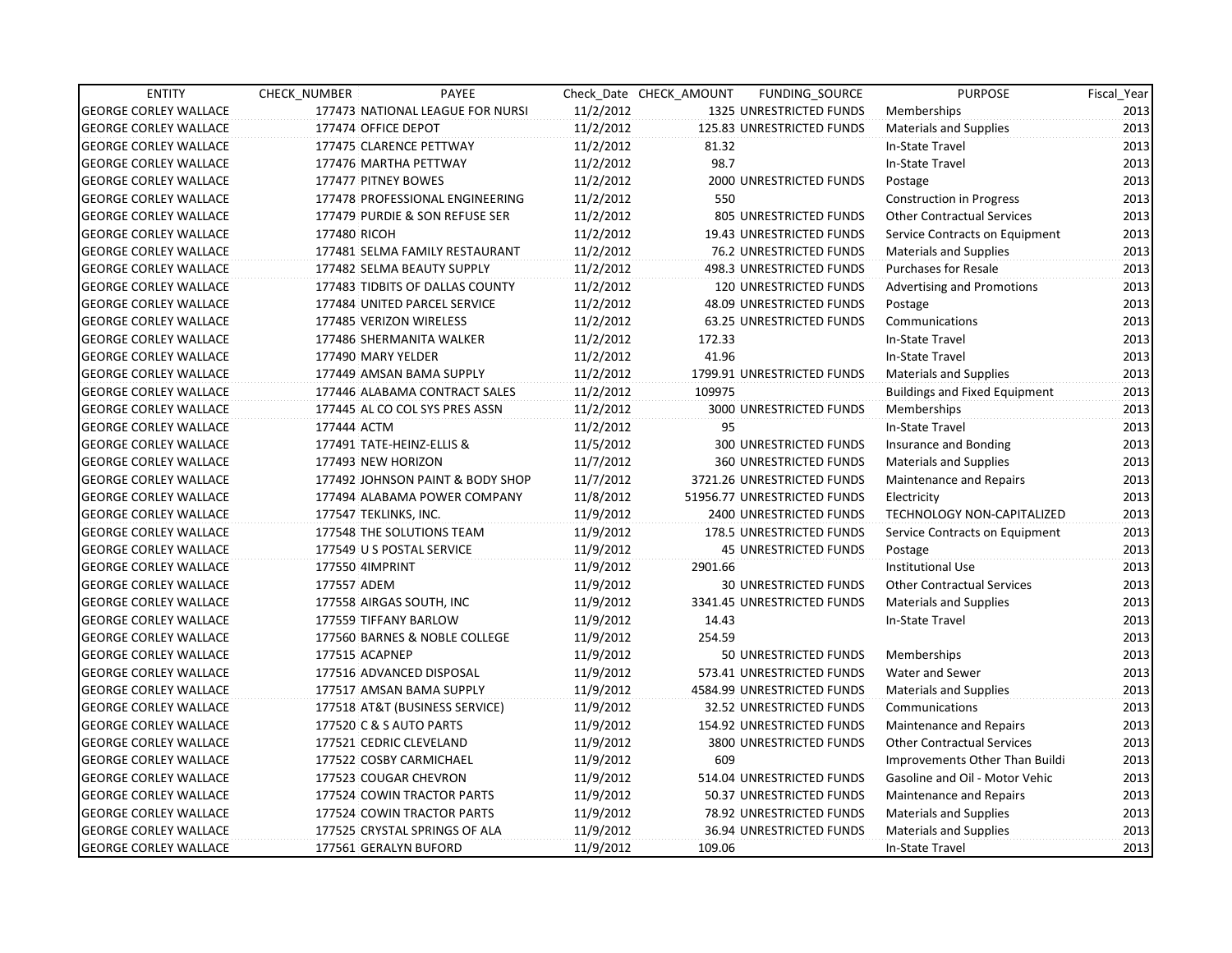| <b>ENTITY</b>                | CHECK_NUMBER          | PAYEE                            |            | Check Date CHECK AMOUNT | FUNDING_SOURCE                | <b>PURPOSE</b>                    | Fiscal_Year |
|------------------------------|-----------------------|----------------------------------|------------|-------------------------|-------------------------------|-----------------------------------|-------------|
| <b>GEORGE CORLEY WALLACE</b> | 177562 BRIAN CROCKER  |                                  | 11/9/2012  |                         | 145 UNRESTRICTED FUNDS        | Other Professional Fees           | 2013        |
| <b>GEORGE CORLEY WALLACE</b> |                       | 177563 CRYSTAL SPRINGS OF ALA    | 11/9/2012  |                         | 65.96 UNRESTRICTED FUNDS      | <b>Materials and Supplies</b>     | 2013        |
| <b>GEORGE CORLEY WALLACE</b> | 177564 FOSTER DAVIS   |                                  | 11/9/2012  |                         | 220 UNRESTRICTED FUNDS        | In-State Travel                   | 2013        |
| <b>GEORGE CORLEY WALLACE</b> | 177565 FOSTER DAVIS   |                                  | 11/9/2012  |                         | 440 UNRESTRICTED FUNDS        | In-State Travel                   | 2013        |
| <b>GEORGE CORLEY WALLACE</b> | 177566 FOSTER DAVIS   |                                  | 11/9/2012  |                         | 440 UNRESTRICTED FUNDS        | In-State Travel                   | 2013        |
| <b>GEORGE CORLEY WALLACE</b> | 177567 FOSTER DAVIS   |                                  | 11/9/2012  |                         | 440 UNRESTRICTED FUNDS        | In-State Travel                   | 2013        |
| <b>GEORGE CORLEY WALLACE</b> | 177568 APRIL HARPER   |                                  | 11/9/2012  |                         | <b>180 UNRESTRICTED FUNDS</b> | In-State Travel                   | 2013        |
| <b>GEORGE CORLEY WALLACE</b> | 177569 APRIL HARPER   |                                  | 11/9/2012  |                         | <b>180 UNRESTRICTED FUNDS</b> | In-State Travel                   | 2013        |
| <b>GEORGE CORLEY WALLACE</b> | 177570 APRIL HARPER   |                                  | 11/9/2012  |                         | <b>360 UNRESTRICTED FUNDS</b> | In-State Travel                   | 2013        |
| <b>GEORGE CORLEY WALLACE</b> |                       | 177571 DEANDRES G. INGE          | 11/9/2012  | 101.31                  |                               | In-State Travel                   | 2013        |
| <b>GEORGE CORLEY WALLACE</b> | 177572 SIDNEY JAMES   |                                  | 11/9/2012  |                         | <b>145 UNRESTRICTED FUNDS</b> | <b>Other Professional Fees</b>    | 2013        |
| <b>GEORGE CORLEY WALLACE</b> | 177573 KRISTEN JONES  |                                  | 11/9/2012  |                         | 145 UNRESTRICTED FUNDS        | In-State Travel                   | 2013        |
| <b>GEORGE CORLEY WALLACE</b> |                       | 177575 DR. JAMES M. MITCHELL     | 11/9/2012  |                         | 225 UNRESTRICTED FUNDS        | In-State Travel                   | 2013        |
| <b>GEORGE CORLEY WALLACE</b> | 177576 CHARLES NEELY  |                                  | 11/9/2012  |                         | 60 UNRESTRICTED FUNDS         | <b>Other Contractual Services</b> | 2013        |
| <b>GEORGE CORLEY WALLACE</b> | 177577 OFFICE DEPOT   |                                  | 11/9/2012  |                         | 839.87 UNRESTRICTED FUNDS     | <b>Materials and Supplies</b>     | 2013        |
| <b>GEORGE CORLEY WALLACE</b> | 177580 RUSTY RILEY    |                                  | 11/9/2012  |                         | 145 UNRESTRICTED FUNDS        | <b>Other Professional Fees</b>    | 2013        |
| <b>GEORGE CORLEY WALLACE</b> | 177581 ERIKA ROBERSON |                                  | 11/9/2012  | 18.02                   |                               | In-State Travel                   | 2013        |
| <b>GEORGE CORLEY WALLACE</b> | 177582 GRACIE SCOTT   |                                  | 11/9/2012  |                         | 60 UNRESTRICTED FUNDS         | <b>Other Contractual Services</b> | 2013        |
| <b>GEORGE CORLEY WALLACE</b> |                       | 177583 SHRED-IT USA, INC.        | 11/9/2012  |                         | 329.28 UNRESTRICTED FUNDS     | <b>Other Contractual Services</b> | 2013        |
| <b>GEORGE CORLEY WALLACE</b> | 177584 RODNEY TAYLOR  |                                  | 11/9/2012  |                         | <b>145 UNRESTRICTED FUNDS</b> | In-State Travel                   | 2013        |
| <b>GEORGE CORLEY WALLACE</b> |                       | 177585 SHERMANITA WALKER         | 11/9/2012  | 47.95                   |                               | In-State Travel                   | 2013        |
| <b>GEORGE CORLEY WALLACE</b> |                       | 177586 ROOSEVELT WALKER          | 11/9/2012  |                         | 60 UNRESTRICTED FUNDS         | <b>Other Contractual Services</b> | 2013        |
| <b>GEORGE CORLEY WALLACE</b> | 177587 BRIAN WILLIAMS |                                  | 11/9/2012  |                         | 80 UNRESTRICTED FUNDS         | <b>Other Contractual Services</b> | 2013        |
| <b>GEORGE CORLEY WALLACE</b> |                       | 177588 STANLEY WORMELY           | 11/9/2012  |                         | 145 UNRESTRICTED FUNDS        | In-State Travel                   | 2013        |
| <b>GEORGE CORLEY WALLACE</b> |                       | 177526 DALLAS CO. WATER & SEWER  | 11/9/2012  |                         | 136.65 UNRESTRICTED FUNDS     | Water and Sewer                   | 2013        |
| <b>GEORGE CORLEY WALLACE</b> |                       | 177527 DALLAS STRAW LLC          | 11/9/2012  |                         | 1400 UNRESTRICTED FUNDS       | <b>Materials and Supplies</b>     | 2013        |
| <b>GEORGE CORLEY WALLACE</b> | 177528 FLEET PRIDE    |                                  | 11/9/2012  |                         | 511.2 UNRESTRICTED FUNDS      | <b>Materials and Supplies</b>     | 2013        |
| <b>GEORGE CORLEY WALLACE</b> |                       | 177530 FULLER BUILDING COMPANY   | 11/9/2012  |                         | 513.7 UNRESTRICTED FUNDS      | <b>Materials and Supplies</b>     | 2013        |
| <b>GEORGE CORLEY WALLACE</b> |                       | 177531 GO GREEN JANITORIAL SERVI | 11/9/2012  |                         | 4282.84 UNRESTRICTED FUNDS    | <b>Other Contractual Services</b> | 2013        |
| <b>GEORGE CORLEY WALLACE</b> | 177532 RACHEL GORDON  |                                  | 11/9/2012  | 708                     |                               | In-State Travel                   | 2013        |
| <b>GEORGE CORLEY WALLACE</b> |                       | 177533 LEWIS PEST CONTROL INC.   | 11/9/2012  |                         | 385 UNRESTRICTED FUNDS        | <b>Other Contractual Services</b> | 2013        |
| <b>GEORGE CORLEY WALLACE</b> | 177534 LOWE'S         |                                  | 11/9/2012  | 6698.15                 |                               | <b>Materials and Supplies</b>     | 2013        |
| <b>GEORGE CORLEY WALLACE</b> |                       | 177535 MARK'S PLUMBING PARTS     | 11/9/2012  |                         | 1213.9 UNRESTRICTED FUNDS     | <b>Materials and Supplies</b>     | 2013        |
| <b>GEORGE CORLEY WALLACE</b> |                       | 177536 THE MONTGOMERY ADVERTISER | 11/9/2012  |                         | 1052.03 UNRESTRICTED FUNDS    | Advertising and Promotions        | 2013        |
| <b>GEORGE CORLEY WALLACE</b> | 177537 OFFICE DEPOT   |                                  | 11/9/2012  |                         | 146.99 UNRESTRICTED FUNDS     | <b>Materials and Supplies</b>     | 2013        |
| <b>GEORGE CORLEY WALLACE</b> |                       | 177539 ROSS PLUMBING AND HEATING | 11/9/2012  |                         | 255 UNRESTRICTED FUNDS        | <b>Maintenance and Repairs</b>    | 2013        |
| <b>GEORGE CORLEY WALLACE</b> |                       | 177540 ROUNTREE ELECTRIC SUPPLY  | 11/9/2012  |                         | 534.89 UNRESTRICTED FUNDS     | <b>Materials and Supplies</b>     | 2013        |
| <b>GEORGE CORLEY WALLACE</b> |                       | 177541 SALLY BEAUTY SUPPLY       | 11/9/2012  |                         | 69.45 UNRESTRICTED FUNDS      | <b>Purchases for Resale</b>       | 2013        |
| <b>GEORGE CORLEY WALLACE</b> |                       | 177542 SELMA FAMILY RESTAURANT   | 11/9/2012  |                         | 998 UNRESTRICTED FUNDS        | <b>Materials and Supplies</b>     | 2013        |
| <b>GEORGE CORLEY WALLACE</b> |                       | 177544 SELMA WATER WORKS BOARD   | 11/9/2012  |                         | 710.8 UNRESTRICTED FUNDS      | Water and Sewer                   | 2013        |
| <b>GEORGE CORLEY WALLACE</b> |                       | 177545 SHERWIN WILLIAMS          | 11/9/2012  | 1033.32                 |                               | <b>Construction in Progress</b>   | 2013        |
| <b>GEORGE CORLEY WALLACE</b> |                       | 177546 SMITHERMAN BROTHERS CONST | 11/9/2012  | 1800                    |                               | Improvements Other Than Buildi    | 2013        |
| <b>GEORGE CORLEY WALLACE</b> |                       | 177589 TATE-HEINZ-ELLIS &        | 11/13/2012 |                         | 5091 UNRESTRICTED FUNDS       | Insurance and Bonding             | 2013        |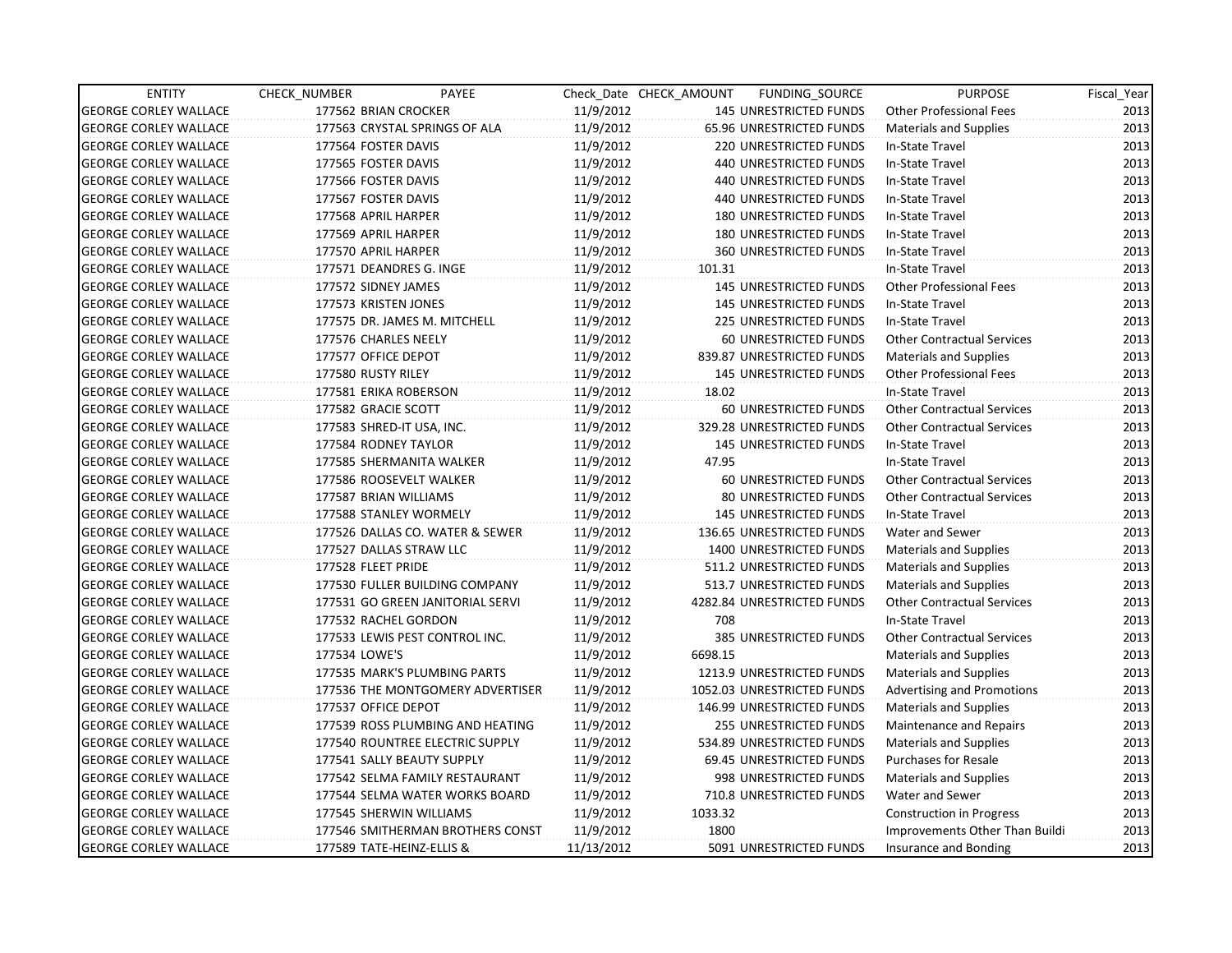| <b>ENTITY</b>                | CHECK_NUMBER             | PAYEE                            |            | Check Date CHECK AMOUNT | FUNDING_SOURCE                | <b>PURPOSE</b>                    | Fiscal_Year |
|------------------------------|--------------------------|----------------------------------|------------|-------------------------|-------------------------------|-----------------------------------|-------------|
| <b>GEORGE CORLEY WALLACE</b> | 177591 PIZZA HUT         |                                  | 11/15/2012 |                         | 150 UNRESTRICTED FUNDS        | Materials and Supplies            | 2013        |
| <b>GEORGE CORLEY WALLACE</b> |                          | 177613 ELLUCIAN COMPANY L.P.     | 11/21/2012 |                         | 5220 UNRESTRICTED FUNDS       | <b>Construction in Progress</b>   | 2013        |
| <b>GEORGE CORLEY WALLACE</b> | 177645 MARVIN SMITH      |                                  | 11/21/2012 |                         | <b>145 UNRESTRICTED FUNDS</b> | Other Professional Fees           | 2013        |
| <b>GEORGE CORLEY WALLACE</b> | 177646 LEIGH ANN SMITH   |                                  | 11/21/2012 |                         | <b>300 UNRESTRICTED FUNDS</b> | In-State Travel                   | 2013        |
| <b>GEORGE CORLEY WALLACE</b> |                          | 177647 SOUTHERNLINC WIRELESS     | 11/21/2012 |                         | 42.4 UNRESTRICTED FUNDS       | Communications                    | 2013        |
| <b>GEORGE CORLEY WALLACE</b> |                          | 177648 SOUTHERNLINC WIRELESS     | 11/21/2012 |                         | 773.07 UNRESTRICTED FUNDS     | Communications                    | 2013        |
| <b>GEORGE CORLEY WALLACE</b> |                          | 177649 SOUTHERN PIPE & SUPPLY    | 11/21/2012 | 917.18                  |                               | Maintenance and Repairs           | 2013        |
| <b>GEORGE CORLEY WALLACE</b> | 177650 BRAD STODGHILL    |                                  | 11/21/2012 |                         | 145 UNRESTRICTED FUNDS        | <b>Other Professional Fees</b>    | 2013        |
| <b>GEORGE CORLEY WALLACE</b> | 177651 WILLIAM TAYLOR    |                                  | 11/21/2012 |                         | <b>145 UNRESTRICTED FUNDS</b> | <b>Other Professional Fees</b>    | 2013        |
| <b>GEORGE CORLEY WALLACE</b> |                          | 177652 THE SELMA-TIMES JOURNAL   | 11/21/2012 |                         | 1190.06 UNRESTRICTED FUNDS    | <b>Advertising and Promotions</b> | 2013        |
| <b>GEORGE CORLEY WALLACE</b> | 177653 LAURA VANCE       |                                  | 11/21/2012 |                         | 300 UNRESTRICTED FUNDS        | In-State Travel                   | 2013        |
| <b>GEORGE CORLEY WALLACE</b> | 177654 ROOSEVELT WALKER  |                                  | 11/21/2012 |                         | 120 UNRESTRICTED FUNDS        | <b>Other Contractual Services</b> | 2013        |
| <b>GEORGE CORLEY WALLACE</b> | 177655 TERRY WARE        |                                  | 11/21/2012 |                         | 145 UNRESTRICTED FUNDS        | <b>Other Professional Fees</b>    | 2013        |
| <b>GEORGE CORLEY WALLACE</b> |                          | 177656 RICHARD WHETSTONE         | 11/21/2012 |                         | 4250 UNRESTRICTED FUNDS       | <b>Other Contractual Services</b> | 2013        |
| <b>GEORGE CORLEY WALLACE</b> |                          | 177657 RICHARD WHETSTONE         | 11/21/2012 |                         | 4000 UNRESTRICTED FUNDS       | <b>Other Contractual Services</b> | 2013        |
| <b>GEORGE CORLEY WALLACE</b> | 177658 WILEY/JOSSEY-BOSS |                                  | 11/21/2012 |                         | 439.26 UNRESTRICTED FUNDS     | <b>Books</b>                      | 2013        |
| <b>GEORGE CORLEY WALLACE</b> | 177659 BRIAN WILLIAMS    |                                  | 11/21/2012 |                         | <b>160 UNRESTRICTED FUNDS</b> | <b>Other Contractual Services</b> | 2013        |
| <b>GEORGE CORLEY WALLACE</b> |                          | 177661 XEROX CORPORATION         | 11/21/2012 | 60.54                   |                               | Service Contracts on Equipment    | 2013        |
| <b>GEORGE CORLEY WALLACE</b> | 177614 NAOPI EVANS       |                                  | 11/21/2012 |                         | 320.16 UNRESTRICTED FUNDS     | In-State Travel                   | 2013        |
| <b>GEORGE CORLEY WALLACE</b> | 177615 FASTENAL COMPANY  |                                  | 11/21/2012 |                         | 403.29 UNRESTRICTED FUNDS     | <b>Materials and Supplies</b>     | 2013        |
| <b>GEORGE CORLEY WALLACE</b> |                          | 177616 FEDERAL EXPRESS CORPORATI | 11/21/2012 |                         | 207.09 UNRESTRICTED FUNDS     | Postage                           | 2013        |
| <b>GEORGE CORLEY WALLACE</b> | 177617 GLOBAL INDUSTRIAL |                                  | 11/21/2012 | 9581.62                 |                               | <b>Materials and Supplies</b>     | 2013        |
| <b>GEORGE CORLEY WALLACE</b> | 177618 PAULA GOODMAN     |                                  | 11/21/2012 |                         | 150 UNRESTRICTED FUNDS        | <b>Other Contractual Services</b> | 2013        |
| <b>GEORGE CORLEY WALLACE</b> | 177619 CATHERINE GORDON  |                                  | 11/21/2012 |                         | <b>300 UNRESTRICTED FUNDS</b> | <b>Other Contractual Services</b> | 2013        |
| <b>GEORGE CORLEY WALLACE</b> | 177620 EDDIE GRAY        |                                  | 11/21/2012 |                         | <b>145 UNRESTRICTED FUNDS</b> | <b>Other Professional Fees</b>    | 2013        |
| <b>GEORGE CORLEY WALLACE</b> |                          | 177621 HAMPTON INN - SELMA       | 11/21/2012 |                         | <b>297 UNRESTRICTED FUNDS</b> | Other Contractual Services        | 2013        |
| <b>GEORGE CORLEY WALLACE</b> | 177622 MARY HICKS        |                                  | 11/21/2012 |                         | 400 UNRESTRICTED FUNDS        | <b>Other Contractual Services</b> | 2013        |
| <b>GEORGE CORLEY WALLACE</b> | 177623 DAVID M. HILL     |                                  | 11/21/2012 |                         | <b>145 UNRESTRICTED FUNDS</b> | <b>Other Professional Fees</b>    | 2013        |
| <b>GEORGE CORLEY WALLACE</b> | 177624 DANIEL HOLMES     |                                  | 11/21/2012 |                         | <b>145 UNRESTRICTED FUNDS</b> | <b>Other Contractual Services</b> | 2013        |
| <b>GEORGE CORLEY WALLACE</b> |                          | 177625 J & S ELECTRIC COMPANY    | 11/21/2012 | 24050                   |                               | Improvements Other Than Buildi    | 2013        |
| <b>GEORGE CORLEY WALLACE</b> |                          | 177626 GARY BRUCE KIMBRELL       | 11/21/2012 |                         | 145 UNRESTRICTED FUNDS        | <b>Other Contractual Services</b> | 2013        |
| <b>GEORGE CORLEY WALLACE</b> | 177627 JOSEPHINE LEE     |                                  | 11/21/2012 |                         | 25 UNRESTRICTED FUNDS         | <b>Other Contractual Services</b> | 2013        |
| <b>GEORGE CORLEY WALLACE</b> | 177628 ERROLL LEWIS      |                                  | 11/21/2012 |                         | 145 UNRESTRICTED FUNDS        | Other Professional Fees           | 2013        |
| <b>GEORGE CORLEY WALLACE</b> |                          | 177629 MCKINSLEY MARBURY         | 11/21/2012 |                         | <b>145 UNRESTRICTED FUNDS</b> | <b>Other Professional Fees</b>    | 2013        |
| <b>GEORGE CORLEY WALLACE</b> | 177630 JANICE MARSHALL   |                                  | 11/21/2012 |                         | <b>300 UNRESTRICTED FUNDS</b> | <b>Other Contractual Services</b> | 2013        |
| <b>GEORGE CORLEY WALLACE</b> |                          | 177631 WILLIAM BRIAN MCCOLLUM    | 11/21/2012 |                         | <b>145 UNRESTRICTED FUNDS</b> | Other Professional Fees           | 2013        |
| <b>GEORGE CORLEY WALLACE</b> |                          | 177632 MCRAE-GAINES LEARNING CTN | 11/21/2012 |                         | 3650.84 UNRESTRICTED FUNDS    | Scholarships                      | 2013        |
| <b>GEORGE CORLEY WALLACE</b> | 177633 THOMAS MERRETT    |                                  | 11/21/2012 |                         | 145 UNRESTRICTED FUNDS        | <b>Other Professional Fees</b>    | 2013        |
| <b>GEORGE CORLEY WALLACE</b> | 177634 CHARLES NEELY     |                                  | 11/21/2012 |                         | 120 UNRESTRICTED FUNDS        | <b>Other Contractual Services</b> | 2013        |
| <b>GEORGE CORLEY WALLACE</b> | 177635 OFFICE DEPOT      |                                  | 11/21/2012 | 1244.7                  |                               | <b>Materials and Supplies</b>     | 2013        |
| <b>GEORGE CORLEY WALLACE</b> | 177636 CLARENCE PETTWAY  |                                  | 11/21/2012 | 98.26                   |                               | In-State Travel                   | 2013        |
| <b>GEORGE CORLEY WALLACE</b> | 177638 RUSTY RILEY       |                                  | 11/21/2012 |                         | 145 UNRESTRICTED FUNDS        | <b>Other Professional Fees</b>    | 2013        |
| <b>GEORGE CORLEY WALLACE</b> |                          | 177639 ROUNTREE ELECTRIC SUPPLY  | 11/21/2012 |                         | 13078.29 UNRESTRICTED FUNDS   | Materials and Supplies            | 2013        |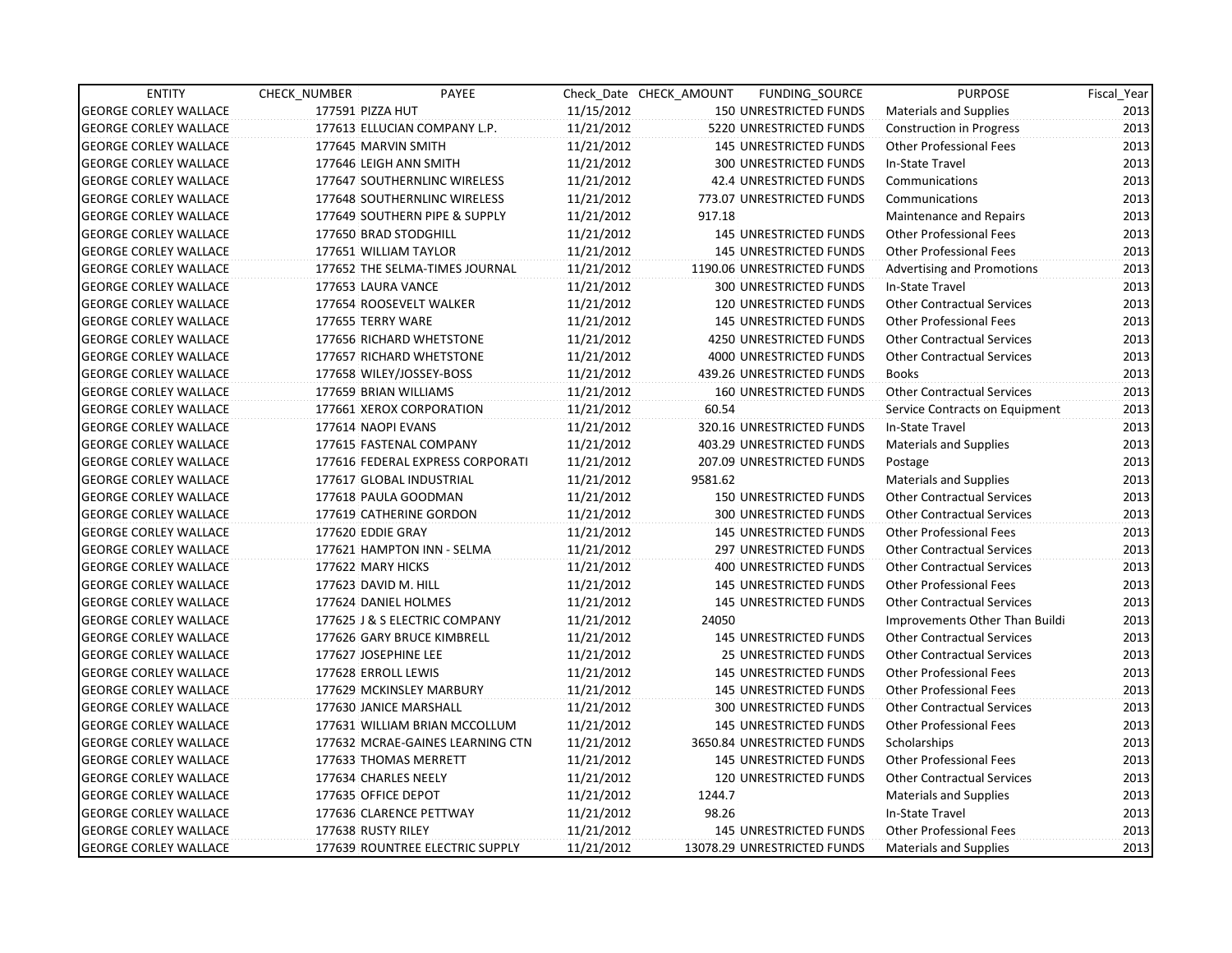| <b>ENTITY</b>                | CHECK_NUMBER              | PAYEE                            |            | Check Date CHECK AMOUNT | FUNDING_SOURCE                  | <b>PURPOSE</b>                    | Fiscal_Year |
|------------------------------|---------------------------|----------------------------------|------------|-------------------------|---------------------------------|-----------------------------------|-------------|
| <b>GEORGE CORLEY WALLACE</b> | 177640 KIM SALTER         |                                  | 11/21/2012 |                         | 145 UNRESTRICTED FUNDS          | <b>Other Professional Fees</b>    | 2013        |
| <b>GEORGE CORLEY WALLACE</b> | 177641 KENNETTA SANDERS   |                                  | 11/21/2012 |                         | 25 UNRESTRICTED FUNDS           | <b>Other Contractual Services</b> | 2013        |
| <b>GEORGE CORLEY WALLACE</b> | 177642 GRACIE SCOTT       |                                  | 11/21/2012 |                         | <b>120 UNRESTRICTED FUNDS</b>   | <b>Other Contractual Services</b> | 2013        |
| <b>GEORGE CORLEY WALLACE</b> |                           | 177643 SELMA WATER WORKS BOARD   | 11/21/2012 |                         | 36.84 UNRESTRICTED FUNDS        | Water and Sewer                   | 2013        |
| <b>GEORGE CORLEY WALLACE</b> | 177644 SHELBY SIMS        |                                  | 11/21/2012 |                         | <b>145 UNRESTRICTED FUNDS</b>   | <b>Other Professional Fees</b>    | 2013        |
| <b>GEORGE CORLEY WALLACE</b> |                           | 177595 ALABAMA GAS CORPORATION   | 11/21/2012 |                         | 4392.41 UNRESTRICTED FUNDS      | Gas and Heating Fuel              | 2013        |
| <b>GEORGE CORLEY WALLACE</b> | 177596 BERTHA ALLEN       |                                  | 11/21/2012 | 84.42                   |                                 | In-State Travel                   | 2013        |
| <b>GEORGE CORLEY WALLACE</b> |                           | 177597 APPLIED SECURITY CONCEPTS | 11/21/2012 |                         | 99 UNRESTRICTED FUNDS           | <b>Other Contractual Services</b> | 2013        |
| <b>GEORGE CORLEY WALLACE</b> |                           | 177598 AT&T (BUSINESS SERVICE)   | 11/21/2012 |                         | 67.12 UNRESTRICTED FUNDS        | Communications                    | 2013        |
| <b>GEORGE CORLEY WALLACE</b> | 177599 TIFFANY BARLOW     |                                  | 11/21/2012 | 84.8                    |                                 | In-State Travel                   | 2013        |
| <b>GEORGE CORLEY WALLACE</b> |                           | 177600 DR. CHARLES H. BLACKLEDGE | 11/21/2012 |                         | 215.34 UNRESTRICTED FUNDS       | <b>Other Contractual Services</b> | 2013        |
| <b>GEORGE CORLEY WALLACE</b> | 177601 BP OIL             |                                  | 11/21/2012 |                         | 162.02 UNRESTRICTED FUNDS       | Gasoline and Oil - Motor Vehic    | 2013        |
| <b>GEORGE CORLEY WALLACE</b> | 177602 GERALYN BUFORD     |                                  | 11/21/2012 | 282.04                  |                                 | In-State Travel                   | 2013        |
| <b>GEORGE CORLEY WALLACE</b> | 177603 GLORIA A. CARLISLE |                                  | 11/21/2012 |                         | 25 UNRESTRICTED FUNDS           | <b>Other Contractual Services</b> | 2013        |
| <b>GEORGE CORLEY WALLACE</b> | 177604 KENNETH CARSON     |                                  | 11/21/2012 |                         | <b>145 UNRESTRICTED FUNDS</b>   | <b>Other Professional Fees</b>    | 2013        |
| <b>GEORGE CORLEY WALLACE</b> | 177605 CINTAS #231        |                                  | 11/21/2012 |                         | 691.95 UNRESTRICTED FUNDS       | <b>Other Contractual Services</b> | 2013        |
| <b>GEORGE CORLEY WALLACE</b> |                           | 177606 CITY OF SELMA-CHRISTMAS   | 11/21/2012 |                         | 20 UNRESTRICTED FUNDS           | <b>Materials and Supplies</b>     | 2013        |
| <b>GEORGE CORLEY WALLACE</b> | 177607 LORI ANN COMBS     |                                  | 11/21/2012 |                         | 334.02 UNRESTRICTED FUNDS       | In-State Travel                   | 2013        |
| <b>GEORGE CORLEY WALLACE</b> |                           | 177608 COMMERCIAL DISTRIBUTORS,  | 11/21/2012 |                         | <b>154.9 UNRESTRICTED FUNDS</b> | <b>Materials and Supplies</b>     | 2013        |
| <b>GEORGE CORLEY WALLACE</b> |                           | 177609 COMMUNITY COLLEGE WEEK    | 11/21/2012 |                         | 52 UNRESTRICTED FUNDS           | Subscriptions                     | 2013        |
| <b>GEORGE CORLEY WALLACE</b> |                           | 177610 ANTHONY B. CRENSHAW       | 11/21/2012 |                         | <b>145 UNRESTRICTED FUNDS</b>   | <b>Other Contractual Services</b> | 2013        |
| <b>GEORGE CORLEY WALLACE</b> | 177611 BRIAN CROCKER      |                                  | 11/21/2012 |                         | <b>145 UNRESTRICTED FUNDS</b>   | <b>Other Professional Fees</b>    | 2013        |
| <b>GEORGE CORLEY WALLACE</b> | 177612 MARY L. DAVIS      |                                  | 11/21/2012 |                         | 300 UNRESTRICTED FUNDS          | In-State Travel                   | 2013        |
| <b>GEORGE CORLEY WALLACE</b> |                           | 177664 AL HILL'S BOILER SALES    | 11/26/2012 |                         | 2960 UNRESTRICTED FUNDS         | Service Contracts on Equipment    | 2013        |
| <b>GEORGE CORLEY WALLACE</b> |                           | 177665 AMERICAN TECHNICAL PUBLIS | 11/26/2012 |                         | 370.94 UNRESTRICTED FUNDS       | <b>Materials and Supplies</b>     | 2013        |
| <b>GEORGE CORLEY WALLACE</b> | 177666 AMERICAN SEATING   |                                  | 11/26/2012 | 12845.7                 |                                 | <b>Materials and Supplies</b>     | 2013        |
| <b>GEORGE CORLEY WALLACE</b> |                           | 177667 BERNEY OFFICE SOLUTIONS   | 11/26/2012 | 1221.03                 |                                 | <b>Other Contractual Services</b> | 2013        |
| <b>GEORGE CORLEY WALLACE</b> |                           | 177667 BERNEY OFFICE SOLUTIONS   | 11/26/2012 |                         | 93.22 UNRESTRICTED FUNDS        | Service Contracts on Equipment    | 2013        |
| <b>GEORGE CORLEY WALLACE</b> |                           | 177669 CDW GOVERNMENT, INC       | 11/26/2012 |                         | 951.52 UNRESTRICTED FUNDS       | <b>Materials and Supplies</b>     | 2013        |
| <b>GEORGE CORLEY WALLACE</b> | 177670 COMMUNITY          |                                  | 11/26/2012 | 9423.19                 |                                 | <b>Materials and Supplies</b>     | 2013        |
| <b>GEORGE CORLEY WALLACE</b> |                           | 177671 CRYSTAL SPRINGS OF ALA    | 11/26/2012 |                         | 36.94 UNRESTRICTED FUNDS        | <b>Materials and Supplies</b>     | 2013        |
| <b>GEORGE CORLEY WALLACE</b> |                           | 177672 ELLUCIAN COMPANY L.P.     | 11/26/2012 |                         | 17716 UNRESTRICTED FUNDS        | <b>Construction in Progress</b>   | 2013        |
| <b>GEORGE CORLEY WALLACE</b> | 177673 FASTENAL COMPANY   |                                  | 11/26/2012 |                         | 319.98 UNRESTRICTED FUNDS       | Materials and Supplies            | 2013        |
| <b>GEORGE CORLEY WALLACE</b> | 177674 ROBERT L. GEETER   |                                  | 11/26/2012 |                         | 900 UNRESTRICTED FUNDS          | <b>Other Contractual Services</b> | 2013        |
| <b>GEORGE CORLEY WALLACE</b> | 177675 GUARDIAN-IPCO INC. |                                  | 11/26/2012 |                         | 550 UNRESTRICTED FUNDS          | Service Contracts on Equipment    | 2013        |
| <b>GEORGE CORLEY WALLACE</b> |                           | 177676 HARRIS SECURITY SYSTEMS,  | 11/26/2012 |                         | 2850 UNRESTRICTED FUNDS         | <b>Other Contractual Services</b> | 2013        |
| <b>GEORGE CORLEY WALLACE</b> | 177677 JSI                |                                  | 11/26/2012 | 8274.63                 |                                 | <b>Materials and Supplies</b>     | 2013        |
| <b>GEORGE CORLEY WALLACE</b> | 177678 MAYER ELECTRIC     |                                  | 11/26/2012 | 60                      |                                 | Maintenance and Repairs           | 2013        |
| <b>GEORGE CORLEY WALLACE</b> | 177679 OFFICE DEPOT       |                                  | 11/26/2012 |                         | 2103.79 UNRESTRICTED FUNDS      | <b>Materials and Supplies</b>     | 2013        |
| <b>GEORGE CORLEY WALLACE</b> | 177680 RICOH              |                                  | 11/26/2012 |                         | 562.44 UNRESTRICTED FUNDS       | Service Contracts on Equipment    | 2013        |
| <b>GEORGE CORLEY WALLACE</b> | 177681 SEATING, INC.      |                                  | 11/26/2012 | 28761                   |                                 | <b>Materials and Supplies</b>     | 2013        |
| <b>GEORGE CORLEY WALLACE</b> |                           | 177682 SOUTHERN PIPE & SUPPLY    | 11/26/2012 |                         | 479.34 UNRESTRICTED FUNDS       | <b>Materials and Supplies</b>     | 2013        |
| <b>GEORGE CORLEY WALLACE</b> |                           | 177683 TRANE COMPANY (PARTS)     | 11/26/2012 | 247.5                   |                                 | Maintenance and Repairs           | 2013        |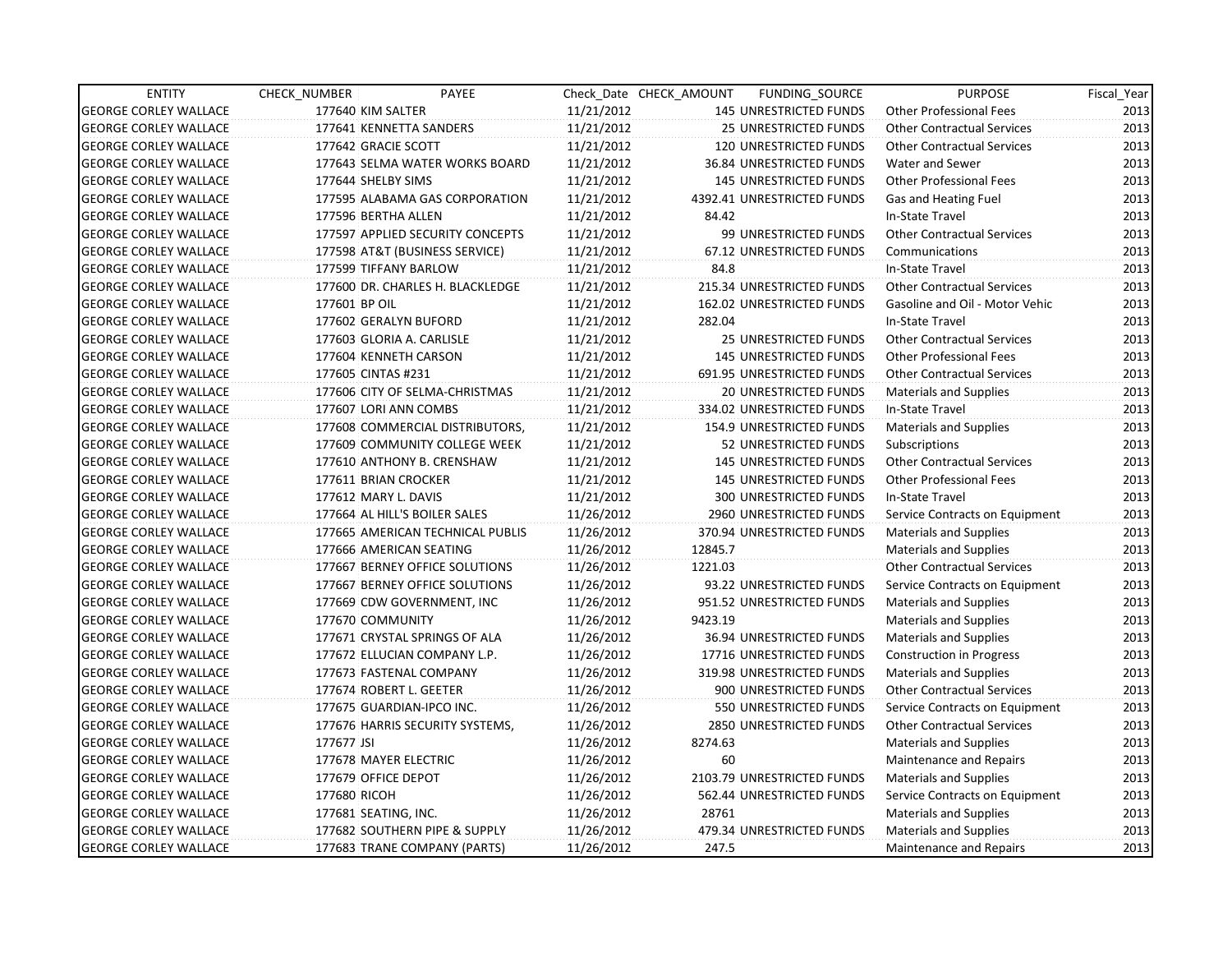| <b>ENTITY</b>                | CHECK_NUMBER               | PAYEE                              |            | Check Date CHECK AMOUNT | FUNDING SOURCE                | <b>PURPOSE</b>                       | Fiscal Year |
|------------------------------|----------------------------|------------------------------------|------------|-------------------------|-------------------------------|--------------------------------------|-------------|
| <b>GEORGE CORLEY WALLACE</b> |                            | 177684 UNISOURCE SYSTEMS & PARTS   | 11/26/2012 | 25949.6                 |                               | <b>Materials and Supplies</b>        | 2013        |
| <b>GEORGE CORLEY WALLACE</b> | 177685 VERSTEEL            |                                    | 11/26/2012 | 39348.72                |                               | <b>Materials and Supplies</b>        | 2013        |
| <b>GEORGE CORLEY WALLACE</b> | 177702 BERTHA ALLEN        |                                    | 11/28/2012 | 25                      |                               | In-State Travel                      | 2013        |
| <b>GEORGE CORLEY WALLACE</b> | 177703 KENNY ALLEN         |                                    | 11/28/2012 |                         | <b>225 UNRESTRICTED FUNDS</b> | In-State Travel                      | 2013        |
| <b>GEORGE CORLEY WALLACE</b> | 177704 TIFFANY BARLOW      |                                    | 11/28/2012 | 38.85                   |                               | In-State Travel                      | 2013        |
| <b>GEORGE CORLEY WALLACE</b> |                            | 177706 CAROLINA BIOLOGICAL SUP C   | 11/28/2012 | 13004.9                 |                               | <b>Materials and Supplies</b>        | 2013        |
| <b>GEORGE CORLEY WALLACE</b> | 177707 HELEN COSBY         |                                    | 11/28/2012 |                         | 300 UNRESTRICTED FUNDS        | In-State Travel                      | 2013        |
| <b>GEORGE CORLEY WALLACE</b> | 177708 MICHAEL D. GOINGS   |                                    | 11/28/2012 |                         | 225 UNRESTRICTED FUNDS        | <b>Other Contractual Services</b>    | 2013        |
| <b>GEORGE CORLEY WALLACE</b> | 177709 MARK HALPIN         |                                    | 11/28/2012 |                         | 70.16 UNRESTRICTED FUNDS      | In-State Travel                      | 2013        |
| <b>GEORGE CORLEY WALLACE</b> | 177710 KRISTEN JONES       |                                    | 11/28/2012 |                         | <b>145 UNRESTRICTED FUNDS</b> | In-State Travel                      | 2013        |
| <b>GEORGE CORLEY WALLACE</b> | 177711 SHIRLEY LAISTER     |                                    | 11/28/2012 | 150                     |                               | In-State Travel                      | 2013        |
| <b>GEORGE CORLEY WALLACE</b> |                            | 177712 DR. JAMES M. MITCHELL       | 11/28/2012 |                         | 325 UNRESTRICTED FUNDS        | In-State Travel                      | 2013        |
| <b>GEORGE CORLEY WALLACE</b> | 177713 RAYFORD NIXON       |                                    | 11/28/2012 |                         | 57.74 UNRESTRICTED FUNDS      | In-State Travel                      | 2013        |
| <b>GEORGE CORLEY WALLACE</b> | 177714 CLARENCE PETTWAY    |                                    | 11/28/2012 | 168.21                  |                               | In-State Travel                      | 2013        |
| <b>GEORGE CORLEY WALLACE</b> |                            | 177715 ROUNTREE ELECTRIC SUPPLY    | 11/28/2012 |                         | 1459.88 UNRESTRICTED FUNDS    | <b>Materials and Supplies</b>        | 2013        |
| <b>GEORGE CORLEY WALLACE</b> | 177716 JACQUELINE SMITH    |                                    | 11/28/2012 |                         | 105.3 UNRESTRICTED FUNDS      | In-State Travel                      | 2013        |
| <b>GEORGE CORLEY WALLACE</b> |                            | 177717 SHANDRA JACKSON SMITH       | 11/28/2012 | 58.83                   |                               | In-State Travel                      | 2013        |
| <b>GEORGE CORLEY WALLACE</b> |                            | 177718 THYSSENKRUPP ELEVATOR       | 11/28/2012 |                         | 2679.81 UNRESTRICTED FUNDS    | Service Contracts on Equipment       | 2013        |
| <b>GEORGE CORLEY WALLACE</b> | 177719 ELLEN TRAYWICK      |                                    | 11/28/2012 | 48.62                   |                               | In-State Travel                      | 2013        |
| <b>GEORGE CORLEY WALLACE</b> |                            | 177720 UNITED PARCEL SERVICE       | 11/28/2012 |                         | 145.82 UNRESTRICTED FUNDS     | Postage                              | 2013        |
| <b>GEORGE CORLEY WALLACE</b> |                            | 177721 SHERMANITA WALKER           | 11/28/2012 | 205.52                  |                               | In-State Travel                      | 2013        |
| <b>GEORGE CORLEY WALLACE</b> | 177705 GERALYN BUFORD      |                                    | 11/28/2012 | 86.47                   |                               | In-State Travel                      | 2013        |
| <b>GEORGE CORLEY WALLACE</b> |                            | 90008976 JACQUELINE BERNETTA SMITH | 11/30/2012 |                         | 7323.17 UNRESTRICTED FUNDS    | Other Professional Salaries -        | 2013        |
| <b>GEORGE CORLEY WALLACE</b> |                            | 90008976 JACQUELINE BERNETTA SMITH | 11/30/2012 |                         | 65 UNRESTRICTED FUNDS         | <b>Other Staff Benefits</b>          | 2013        |
| <b>GEORGE CORLEY WALLACE</b> |                            | 90008976 JACQUELINE BERNETTA SMITH | 11/30/2012 |                         | 11.25 UNRESTRICTED FUNDS      | Employee Taxable Per Diem            | 2013        |
| <b>GEORGE CORLEY WALLACE</b> | 90008977 LEIGH ANN SMITH   |                                    | 11/30/2012 |                         | 4196.67 UNRESTRICTED FUNDS    | Support Personnel Salaries - S       | 2013        |
| <b>GEORGE CORLEY WALLACE</b> | 90008978 SHANDRA J SMITH   |                                    | 11/30/2012 |                         | 4904.17 UNRESTRICTED FUNDS    | Other Professional Salaries -        | 2013        |
| <b>GEORGE CORLEY WALLACE</b> |                            | 90008979 ANNA M SMITHERMAN         | 11/30/2012 |                         | 5651.75 UNRESTRICTED FUNDS    | Instructional Salaries - Regul       | 2013        |
| <b>GEORGE CORLEY WALLACE</b> | 90008980 JOHN A SNOW       |                                    | 11/30/2012 |                         | 672 UNRESTRICTED FUNDS        | Hourly Wages                         | 2013        |
| <b>GEORGE CORLEY WALLACE</b> | 90008981 LULA SNOWDEN      |                                    | 11/30/2012 | 4012.5                  |                               | Other Professional Salaries -        | 2013        |
| <b>GEORGE CORLEY WALLACE</b> | 90008982 BRANDI N SPEARS   |                                    | 11/30/2012 |                         | 2038.67 UNRESTRICTED FUNDS    | Support Personnel Salaries - S       | 2013        |
| <b>GEORGE CORLEY WALLACE</b> | 90008983 DONTE L STEVENSON |                                    | 11/30/2012 |                         | 2261.83 UNRESTRICTED FUNDS    | Support Personnel Salaries - S       | 2013        |
| <b>GEORGE CORLEY WALLACE</b> |                            | 90008985 AMANDA LYNN STRICKLAND    | 11/30/2012 |                         | 1300 UNRESTRICTED FUNDS       | Instructional Salaries - Tempo       | 2013        |
| <b>GEORGE CORLEY WALLACE</b> | 90008986 MAXINE STURDIVANT |                                    | 11/30/2012 |                         | 325 UNRESTRICTED FUNDS        | Instructional Salaries - Tempo       | 2013        |
| <b>GEORGE CORLEY WALLACE</b> | 90008986 MAXINE STURDIVANT |                                    | 11/30/2012 |                         | 5638 UNRESTRICTED FUNDS       | <b>Other Professional Salaries -</b> | 2013        |
| <b>GEORGE CORLEY WALLACE</b> |                            | 90008987 DANICA SHERITA TAYLOR     | 11/30/2012 |                         | 4314.25 UNRESTRICTED FUNDS    | Instructional Salaries - Regul       | 2013        |
| <b>GEORGE CORLEY WALLACE</b> | 90008988 JEROME E THAMES   |                                    | 11/30/2012 |                         | 4416.89 UNRESTRICTED FUNDS    | Instructional Salaries - Regul       | 2013        |
| <b>GEORGE CORLEY WALLACE</b> | 90008989 SHEILA ANN THEISS |                                    | 11/30/2012 |                         | 100 UNRESTRICTED FUNDS        | Other Professional Salaries -        | 2013        |
| <b>GEORGE CORLEY WALLACE</b> | 90008989 SHEILA ANN THEISS |                                    | 11/30/2012 | 2919.75                 |                               | Other Professional Salaries -        | 2013        |
| <b>GEORGE CORLEY WALLACE</b> |                            | 90008990 GLORIA DEAN THOMAS        | 11/30/2012 |                         | 3452.83 UNRESTRICTED FUNDS    | Support Personnel Salaries - S       | 2013        |
| <b>GEORGE CORLEY WALLACE</b> |                            | 90008991 YOLANDA SMITH THOMPKINS   | 11/30/2012 |                         | 758.33 UNRESTRICTED FUNDS     | Instructional Salaries - Tempo       | 2013        |
| <b>GEORGE CORLEY WALLACE</b> | 90008992 ANTHONY G TURNER  |                                    | 11/30/2012 |                         | 5146.25 UNRESTRICTED FUNDS    | Instructional Salaries - Regul       | 2013        |
| <b>GEORGE CORLEY WALLACE</b> | 90008993 HERMAN W TURNER   |                                    | 11/30/2012 |                         | 791.66 UNRESTRICTED FUNDS     | Instructional Salaries - Tempo       | 2013        |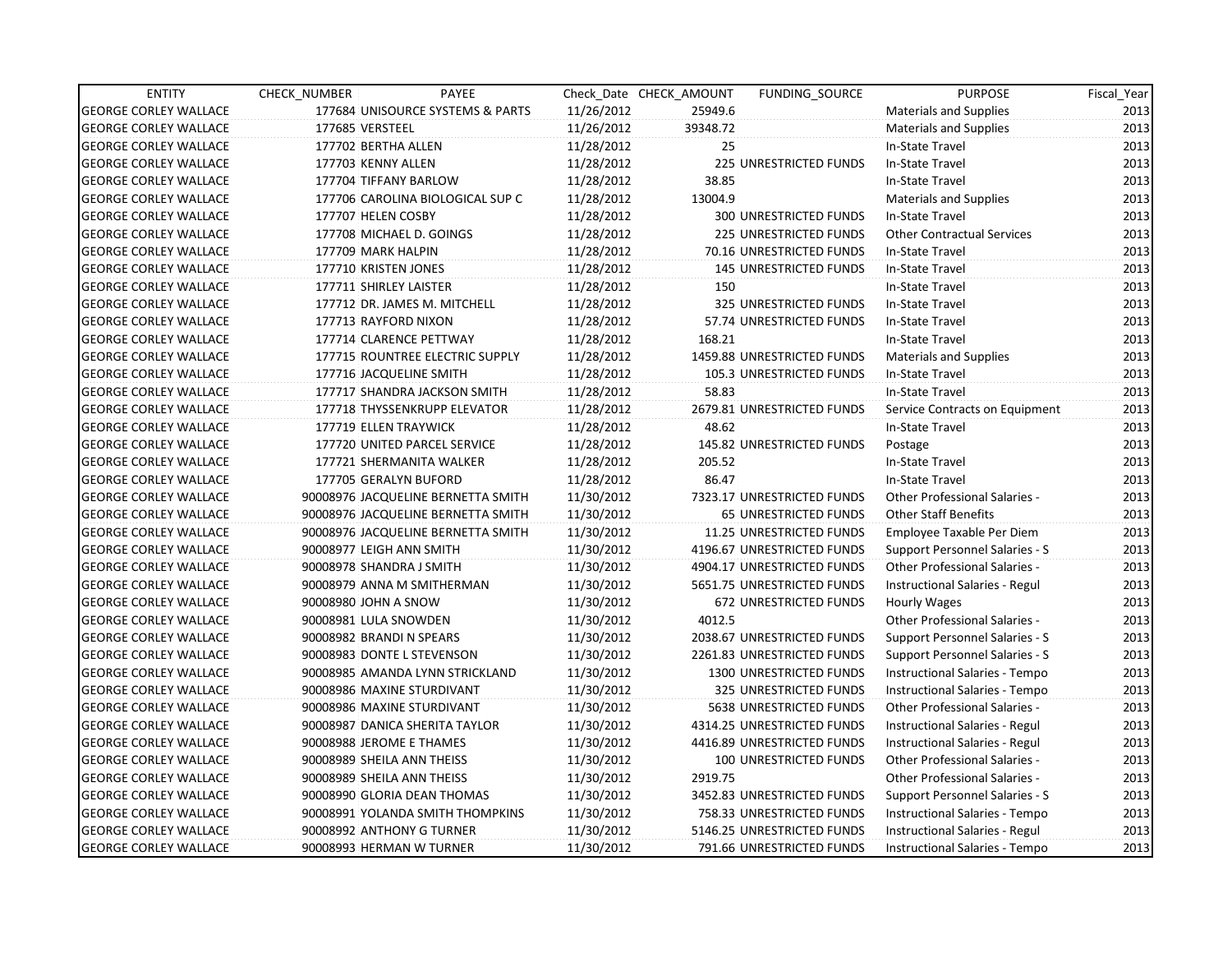| <b>ENTITY</b>                | <b>CHECK NUMBER</b>             | PAYEE                            |            | Check_Date CHECK_AMOUNT | FUNDING SOURCE                | <b>PURPOSE</b>                    | Fiscal Year |
|------------------------------|---------------------------------|----------------------------------|------------|-------------------------|-------------------------------|-----------------------------------|-------------|
| <b>GEORGE CORLEY WALLACE</b> | 90008993 HERMAN W TURNER        |                                  | 11/30/2012 |                         | 86.25 UNRESTRICTED FUNDS      | Employee Taxable Per Diem         | 2013        |
| <b>GEORGE CORLEY WALLACE</b> | 90008994 SONJA M TURNER         |                                  | 11/30/2012 |                         | 1590 UNRESTRICTED FUNDS       | Instructional Salaries - Tempo    | 2013        |
| <b>GEORGE CORLEY WALLACE</b> | 90008995 LAURA LYNN VANCE       |                                  | 11/30/2012 |                         | 3973.25 UNRESTRICTED FUNDS    | Support Personnel Salaries - S    | 2013        |
| <b>GEORGE CORLEY WALLACE</b> | 90008996 SHARON D WALKER        |                                  | 11/30/2012 |                         | 2410.75 UNRESTRICTED FUNDS    | Support Personnel Salaries - S    | 2013        |
| <b>GEORGE CORLEY WALLACE</b> | 90008997 SHERMANITA WALKER      |                                  | 11/30/2012 | 4208                    |                               | Other Professional Salaries -     | 2013        |
| <b>GEORGE CORLEY WALLACE</b> | 90008998 CONNIE W WALLACE       |                                  | 11/30/2012 |                         | 8272.67 UNRESTRICTED FUNDS    | Instructional Salaries - Regul    | 2013        |
| <b>GEORGE CORLEY WALLACE</b> | 90008998 CONNIE W WALLACE       |                                  | 11/30/2012 |                         | <b>60 UNRESTRICTED FUNDS</b>  | Employee Taxable Per Diem         | 2013        |
| <b>GEORGE CORLEY WALLACE</b> | 90009000 KAMALA D WALLER        |                                  | 11/30/2012 |                         | 2931.58 UNRESTRICTED FUNDS    | Support Personnel Salaries - S    | 2013        |
| <b>GEORGE CORLEY WALLACE</b> | 90009002 GORDON F WELCH         |                                  | 11/30/2012 |                         | 3942.83 UNRESTRICTED FUNDS    | Instructional Salaries - Regul    | 2013        |
| <b>GEORGE CORLEY WALLACE</b> | 90009003 CHRISTINE S WHITE      |                                  | 11/30/2012 |                         | 1177 UNRESTRICTED FUNDS       | Instructional Salaries - Tempo    | 2013        |
| <b>GEORGE CORLEY WALLACE</b> | 90009004 TARA Y WHITE           |                                  | 11/30/2012 |                         | 4314.25 UNRESTRICTED FUNDS    | Instructional Salaries - Regul    | 2013        |
| <b>GEORGE CORLEY WALLACE</b> | 90009005 JOYCE ELAINE WHITELY   |                                  | 11/30/2012 | 1286.64                 |                               | Instructional Salaries - Tempo    | 2013        |
| <b>GEORGE CORLEY WALLACE</b> | 90009005 JOYCE ELAINE WHITELY   |                                  | 11/30/2012 | 49.14                   |                               | Hourly Wages                      | 2013        |
| <b>GEORGE CORLEY WALLACE</b> | 90009007 ELSIE B WILLIAMS       |                                  | 11/30/2012 |                         | 860 UNRESTRICTED FUNDS        | Instructional Salaries - Tempo    | 2013        |
| <b>GEORGE CORLEY WALLACE</b> | 90009007 ELSIE B WILLIAMS       |                                  | 11/30/2012 | 457.43                  |                               | Hourly Wages                      | 2013        |
| <b>GEORGE CORLEY WALLACE</b> | 90009008 MATILDA MAE BAYNES     |                                  | 11/30/2012 |                         | 2336.25 UNRESTRICTED FUNDS    | Support Personnel Salaries - S    | 2013        |
| <b>GEORGE CORLEY WALLACE</b> | 90009009 ROOSEVELT WILLIAMS     |                                  | 11/30/2012 |                         | 2187.33 UNRESTRICTED FUNDS    | Support Personnel Salaries - S    | 2013        |
| <b>GEORGE CORLEY WALLACE</b> | 90009010 FRED A WILLIAMSON      |                                  | 11/30/2012 |                         | 7535.67 UNRESTRICTED FUNDS    | Instructional Salaries - Regul    | 2013        |
| <b>GEORGE CORLEY WALLACE</b> | 90009011 BEVERLY RENAE WILSON   |                                  | 11/30/2012 |                         | 325 UNRESTRICTED FUNDS        | Instructional Salaries - Tempo    | 2013        |
| <b>GEORGE CORLEY WALLACE</b> | 90009012 JOSEPH THAD WOOD JR    |                                  | 11/30/2012 |                         | 1210 UNRESTRICTED FUNDS       | Instructional Salaries - Tempo    | 2013        |
| <b>GEORGE CORLEY WALLACE</b> | 90009013 MELINDA TAKEYIA WOODS  |                                  | 11/30/2012 |                         | 250 UNRESTRICTED FUNDS        | Support Personnel Salaries - S    | 2013        |
| <b>GEORGE CORLEY WALLACE</b> | 90009014 MILLICENT ANN WOODS    |                                  | 11/30/2012 |                         | 8641.84 UNRESTRICTED FUNDS    | Administrative Salaries- Sched    | 2013        |
| <b>GEORGE CORLEY WALLACE</b> | 90009014 MILLICENT ANN WOODS    |                                  | 11/30/2012 |                         | 65 UNRESTRICTED FUNDS         | <b>Other Staff Benefits</b>       | 2013        |
| <b>GEORGE CORLEY WALLACE</b> | 90009015 MARILYN CYNTHIA YEAGER |                                  | 11/30/2012 |                         | 4840.92 UNRESTRICTED FUNDS    | Instructional Salaries - Regul    | 2013        |
| <b>GEORGE CORLEY WALLACE</b> | 90009016 MARY A YELDER          |                                  | 11/30/2012 | 929.24                  |                               | Instructional Salaries - Tempo    | 2013        |
| <b>GEORGE CORLEY WALLACE</b> | 90009016 MARY A YELDER          |                                  | 11/30/2012 | 35.74                   |                               | Hourly Wages                      | 2013        |
| <b>GEORGE CORLEY WALLACE</b> | 90009017 WANDA F YOUNG          |                                  | 11/30/2012 |                         | 573.33 UNRESTRICTED FUNDS     | Instructional Salaries - Tempo    | 2013        |
| <b>GEORGE CORLEY WALLACE</b> | 90009018 SHERI ZIMMERMAN        |                                  | 11/30/2012 |                         | 2318 UNRESTRICTED FUNDS       | Support Personnel Salaries - S    | 2013        |
| <b>GEORGE CORLEY WALLACE</b> | 90008914 TERRENCE N MARSHALL    |                                  | 11/30/2012 |                         | 433.33 UNRESTRICTED FUNDS     | Instructional Salaries - Tempo    | 2013        |
| <b>GEORGE CORLEY WALLACE</b> | 90008914 TERRENCE N MARSHALL    |                                  | 11/30/2012 |                         | 375 UNRESTRICTED FUNDS        | <b>Other Contractual Services</b> | 2013        |
| <b>GEORGE CORLEY WALLACE</b> | 90008915 WILSUNYA MARSHALL      |                                  | 11/30/2012 |                         | 2857.17 UNRESTRICTED FUNDS    | Support Personnel Salaries - S    | 2013        |
| <b>GEORGE CORLEY WALLACE</b> | 90008916 GERALDINE SHAW MARTIN  |                                  | 11/30/2012 | 1026                    |                               | Hourly Wages                      | 2013        |
| <b>GEORGE CORLEY WALLACE</b> | 90008917 SUZETTE G MARTIN       |                                  | 11/30/2012 |                         | 4062.58 UNRESTRICTED FUNDS    | Instructional Salaries - Regul    | 2013        |
| <b>GEORGE CORLEY WALLACE</b> | 90008918 ROBERT D MCCONNELL     |                                  | 11/30/2012 |                         | 9660.5 UNRESTRICTED FUNDS     | Administrative Salaries- Sched    | 2013        |
| <b>GEORGE CORLEY WALLACE</b> |                                 | 90008919 APRIL CALLOWAY MCKNIGHT | 11/30/2012 |                         | 758.33 UNRESTRICTED FUNDS     | Instructional Salaries - Tempo    | 2013        |
| <b>GEORGE CORLEY WALLACE</b> | 90008920 CARROLL D MCQUEEN      |                                  | 11/30/2012 |                         | 650 UNRESTRICTED FUNDS        | Instructional Salaries - Tempo    | 2013        |
| <b>GEORGE CORLEY WALLACE</b> | 90008921 CHRISTI A MELTON       |                                  | 11/30/2012 |                         | 4527.33 UNRESTRICTED FUNDS    | Instructional Salaries - Regul    | 2013        |
| <b>GEORGE CORLEY WALLACE</b> | 90008922 DARRIO MELTON          |                                  | 11/30/2012 |                         | 433.33 UNRESTRICTED FUNDS     | Instructional Salaries - Tempo    | 2013        |
| <b>GEORGE CORLEY WALLACE</b> | 90008923 GREGORY LEE MILLER     |                                  | 11/30/2012 |                         | 4062.58 UNRESTRICTED FUNDS    | Instructional Salaries - Regul    | 2013        |
| <b>GEORGE CORLEY WALLACE</b> | 90008924 MARC C MILLER          |                                  | 11/30/2012 |                         | 866.67 UNRESTRICTED FUNDS     | Instructional Salaries - Tempo    | 2013        |
| <b>GEORGE CORLEY WALLACE</b> | 90008925 PEARLIE R MILLER       |                                  | 11/30/2012 |                         | 4285 UNRESTRICTED FUNDS       | Instructional Salaries - Regul    | 2013        |
| <b>GEORGE CORLEY WALLACE</b> | 90008926 JAMES M MITCHELL       |                                  | 11/30/2012 |                         | 14266.45 UNRESTRICTED FUNDS   | Administrative Salaries- Sched    | 2013        |
| <b>GEORGE CORLEY WALLACE</b> | 90008926 JAMES M MITCHELL       |                                  | 11/30/2012 |                         | <b>200 UNRESTRICTED FUNDS</b> | President's Expense Allowance     | 2013        |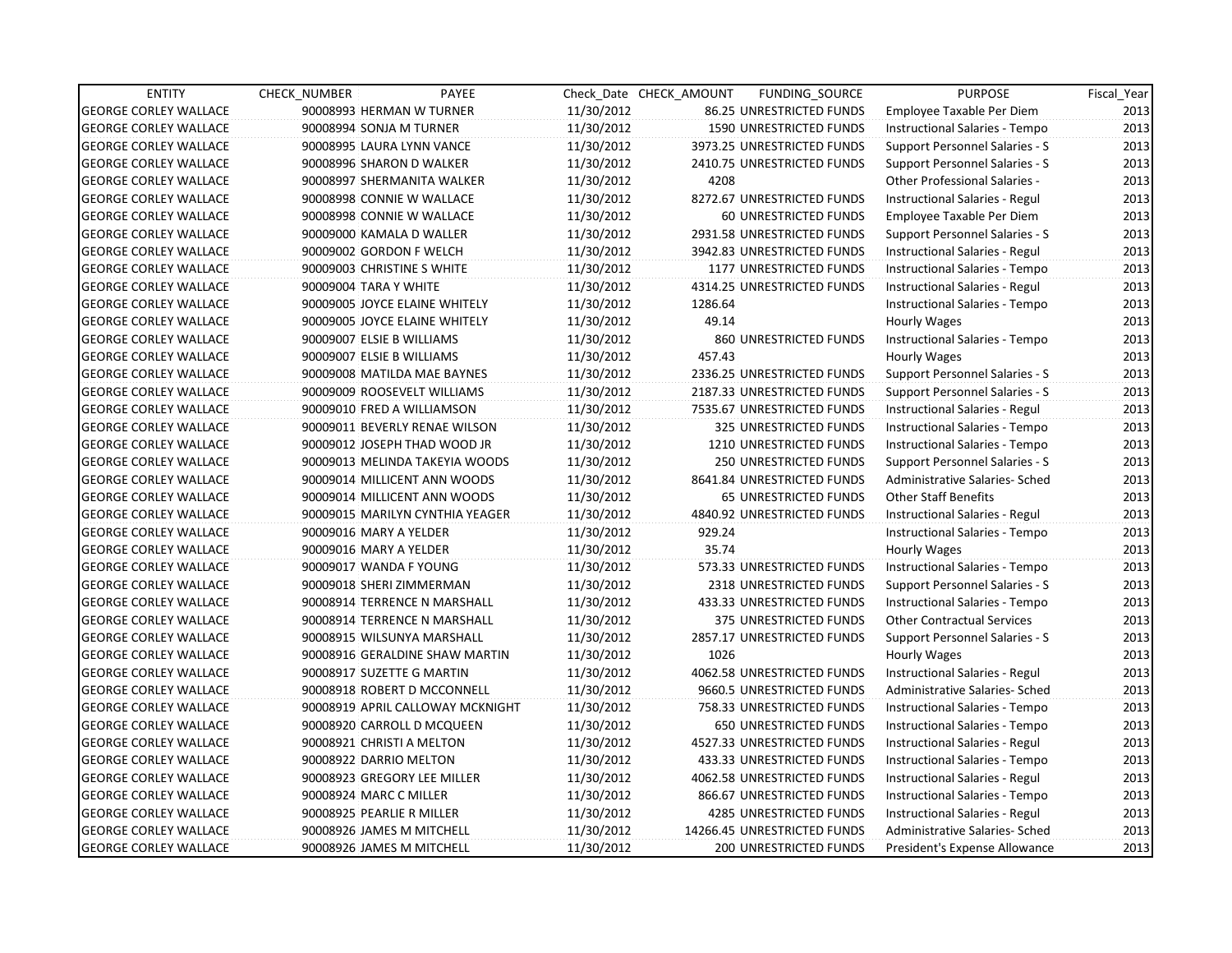| <b>ENTITY</b>                | <b>CHECK NUMBER</b>           | PAYEE                              |            | Check Date CHECK AMOUNT | FUNDING_SOURCE                 | <b>PURPOSE</b>                       | Fiscal_Year |
|------------------------------|-------------------------------|------------------------------------|------------|-------------------------|--------------------------------|--------------------------------------|-------------|
| <b>GEORGE CORLEY WALLACE</b> | 90008926 JAMES M MITCHELL     |                                    | 11/30/2012 |                         | 1000 UNRESTRICTED FUNDS        | <b>Housing Allowance</b>             | 2013        |
| <b>GEORGE CORLEY WALLACE</b> |                               | 90008927 KIM ELLICE MIXON CARTER   | 11/30/2012 |                         | 4062.58 UNRESTRICTED FUNDS     | Instructional Salaries - Regul       | 2013        |
| <b>GEORGE CORLEY WALLACE</b> |                               | 90008928 KRISTA LASHANTA P MONTGOM | 11/30/2012 |                         | 1842.41 UNRESTRICTED FUNDS     | Instructional Salaries - Tempo       | 2013        |
| <b>GEORGE CORLEY WALLACE</b> | 90008929 DALE E MOORE         |                                    | 11/30/2012 |                         | 4120.33 UNRESTRICTED FUNDS     | Instructional Salaries - Regul       | 2013        |
| <b>GEORGE CORLEY WALLACE</b> | 90008930 DOROTHY A MOORE      |                                    | 11/30/2012 |                         | 325 UNRESTRICTED FUNDS         | Instructional Salaries - Tempo       | 2013        |
| <b>GEORGE CORLEY WALLACE</b> | 90008931 KATHY J MOORE        |                                    | 11/30/2012 | 4875                    |                                | <b>Other Professional Salaries -</b> | 2013        |
| <b>GEORGE CORLEY WALLACE</b> | 90008932 PAMELA B MOORE       |                                    | 11/30/2012 |                         | 2485.17 UNRESTRICTED FUNDS     | Support Personnel Salaries - S       | 2013        |
| <b>GEORGE CORLEY WALLACE</b> | 90008935 TIMOTHY MOORE        |                                    | 11/30/2012 |                         | 3655.5 UNRESTRICTED FUNDS      | Support Personnel Salaries - S       | 2013        |
| <b>GEORGE CORLEY WALLACE</b> | 90008936 HAILEY S MORRISON    |                                    | 11/30/2012 |                         | 1090 UNRESTRICTED FUNDS        | Instructional Salaries - Tempo       | 2013        |
| <b>GEORGE CORLEY WALLACE</b> |                               | 90008937 SHELICIA DENISE MORTON FO | 11/30/2012 |                         | 1020 UNRESTRICTED FUNDS        | Instructional Salaries - Tempo       | 2013        |
| <b>GEORGE CORLEY WALLACE</b> | 90008938 JOHNNY E MOSS III    |                                    | 11/30/2012 |                         | 5416.67 UNRESTRICTED FUNDS     | <b>Other Professional Salaries -</b> | 2013        |
| <b>GEORGE CORLEY WALLACE</b> | 90008939 BETTYE STEELE MOTLEY |                                    | 11/30/2012 | 2630                    |                                | Other Professional Salaries -        | 2013        |
| <b>GEORGE CORLEY WALLACE</b> | 90008941 MARGARET C MOTT      |                                    | 11/30/2012 |                         | 4729.75 UNRESTRICTED FUNDS     | Instructional Salaries - Regul       | 2013        |
| <b>GEORGE CORLEY WALLACE</b> |                               | 90008942 EDDIE JAMES MOULTRIE      | 11/30/2012 |                         | 4122.17 UNRESTRICTED FUNDS     | Support Personnel Salaries - S       | 2013        |
| <b>GEORGE CORLEY WALLACE</b> | 90008943 WESBERT NETTLES      |                                    | 11/30/2012 |                         | 640 UNRESTRICTED FUNDS         | Hourly Wages                         | 2013        |
| <b>GEORGE CORLEY WALLACE</b> |                               | 90008944 SUNETTE SMITH NEWMAN      | 11/30/2012 |                         | 3824.67 UNRESTRICTED FUNDS     | Support Personnel Salaries - S       | 2013        |
| <b>GEORGE CORLEY WALLACE</b> | 90008945 RAFORD C NIXON       |                                    | 11/30/2012 |                         | 11.25 UNRESTRICTED FUNDS       | Employee Taxable Per Diem            | 2013        |
| <b>GEORGE CORLEY WALLACE</b> | 90008945 RAFORD C NIXON       |                                    | 11/30/2012 |                         | 1327.08 UNRESTRICTED FUNDS     | <b>Other Professional Salaries -</b> | 2013        |
| <b>GEORGE CORLEY WALLACE</b> | 90008945 RAFORD C NIXON       |                                    | 11/30/2012 | 1589.58                 |                                | Other Professional Salaries -        | 2013        |
| <b>GEORGE CORLEY WALLACE</b> | 90008946 CHINWE O OKEKE       |                                    | 11/30/2012 | 818.55                  |                                | Hourly Wages                         | 2013        |
| <b>GEORGE CORLEY WALLACE</b> | 90008947 HOLLY BROWN OWENS    |                                    | 11/30/2012 |                         | 6126.78 UNRESTRICTED FUNDS     | Instructional Salaries - Regul       | 2013        |
| <b>GEORGE CORLEY WALLACE</b> | 90008948 MELINDA ANN PAGE     |                                    | 11/30/2012 | 3583.33                 |                                | Instructional Salaries - Regul       | 2013        |
| <b>GEORGE CORLEY WALLACE</b> |                               | 90008949 SHAMARICK YVONNE PARADISE | 11/30/2012 |                         | 650 UNRESTRICTED FUNDS         | Instructional Salaries - Tempo       | 2013        |
| <b>GEORGE CORLEY WALLACE</b> |                               | 90008950 RAY ANTHONY PATTERSON     | 11/30/2012 |                         | 2708.5 UNRESTRICTED FUNDS      | Support Personnel Salaries - S       | 2013        |
| <b>GEORGE CORLEY WALLACE</b> | 90008951 ERNESTINE D PERRY    |                                    | 11/30/2012 |                         | 770.4 UNRESTRICTED FUNDS       | Hourly Wages                         | 2013        |
| <b>GEORGE CORLEY WALLACE</b> | 90008952 ALONZIA PETTWAY      |                                    | 11/30/2012 |                         | 2634.33 UNRESTRICTED FUNDS     | Support Personnel Salaries - S       | 2013        |
| <b>GEORGE CORLEY WALLACE</b> | 90008953 CHARLES D PETTWAY    |                                    | 11/30/2012 |                         | 2634.33 UNRESTRICTED FUNDS     | Support Personnel Salaries - S       | 2013        |
| <b>GEORGE CORLEY WALLACE</b> | 90008954 CLARENCE J PETTWAY   |                                    | 11/30/2012 | 5838.42                 |                                | <b>Other Professional Salaries -</b> | 2013        |
| <b>GEORGE CORLEY WALLACE</b> | 90008955 FELECIA PETTWAY      |                                    | 11/30/2012 |                         | 4904.17 UNRESTRICTED FUNDS     | <b>Other Professional Salaries -</b> | 2013        |
| <b>GEORGE CORLEY WALLACE</b> | 90008956 LEE ESTER PETTWAY    |                                    | 11/30/2012 |                         | 759 UNRESTRICTED FUNDS         | Instructional Salaries - Tempo       | 2013        |
| <b>GEORGE CORLEY WALLACE</b> |                               | 90008957 MARTHA WILLIAMS PETTWAY   | 11/30/2012 | 4166.67                 |                                | Other Professional Salaries -        | 2013        |
| <b>GEORGE CORLEY WALLACE</b> |                               | 90008957 MARTHA WILLIAMS PETTWAY   | 11/30/2012 | 11.25                   |                                | Employee Taxable Per Diem            | 2013        |
| <b>GEORGE CORLEY WALLACE</b> |                               | 90008958 BRENDA WILLIAMS POWELL    | 11/30/2012 |                         | 748.44 UNRESTRICTED FUNDS      | Hourly Wages                         | 2013        |
| <b>GEORGE CORLEY WALLACE</b> | 90008959 ELIJAH PUGH SR       |                                    | 11/30/2012 |                         | 5426.17 UNRESTRICTED FUNDS     | Instructional Salaries - Regul       | 2013        |
| <b>GEORGE CORLEY WALLACE</b> | 90008960 QUANDA C PULLUM      |                                    | 11/30/2012 |                         | 2931.58 UNRESTRICTED FUNDS     | Support Personnel Salaries - S       | 2013        |
| <b>GEORGE CORLEY WALLACE</b> | 90008962 JENNIFER M REYNOLDS  |                                    | 11/30/2012 |                         | 2559.33 UNRESTRICTED FUNDS     | Support Personnel Salaries - S       | 2013        |
| <b>GEORGE CORLEY WALLACE</b> |                               | 90008963 RAMONA ROBERTS RHODES     | 11/30/2012 |                         | 5651.75 UNRESTRICTED FUNDS     | Instructional Salaries - Regul       | 2013        |
| <b>GEORGE CORLEY WALLACE</b> | 90008964 ERIKA M ROBERSON     |                                    | 11/30/2012 | 2633.83                 |                                | Support Personnel Salaries - S       | 2013        |
| <b>GEORGE CORLEY WALLACE</b> | 90008965 ERIC W ROGERS        |                                    | 11/30/2012 |                         | 4861.56 UNRESTRICTED FUNDS     | Instructional Salaries - Regul       | 2013        |
| <b>GEORGE CORLEY WALLACE</b> | 90008966 MARY ELLEN ROLLINS   |                                    | 11/30/2012 |                         | <b>2409 UNRESTRICTED FUNDS</b> | Instructional Salaries - Tempo       | 2013        |
| <b>GEORGE CORLEY WALLACE</b> | 90008967 EBONY S ROSE         |                                    | 11/30/2012 | 2856.75                 |                                | Support Personnel Salaries - S       | 2013        |
| <b>GEORGE CORLEY WALLACE</b> |                               | 90008968 FELICIA MICHELLE SANDERS  | 11/30/2012 |                         | 650 UNRESTRICTED FUNDS         | Instructional Salaries - Tempo       | 2013        |
| <b>GEORGE CORLEY WALLACE</b> |                               | 90008968 FELICIA MICHELLE SANDERS  | 11/30/2012 |                         | 3452.33 UNRESTRICTED FUNDS     | Support Personnel Salaries - S       | 2013        |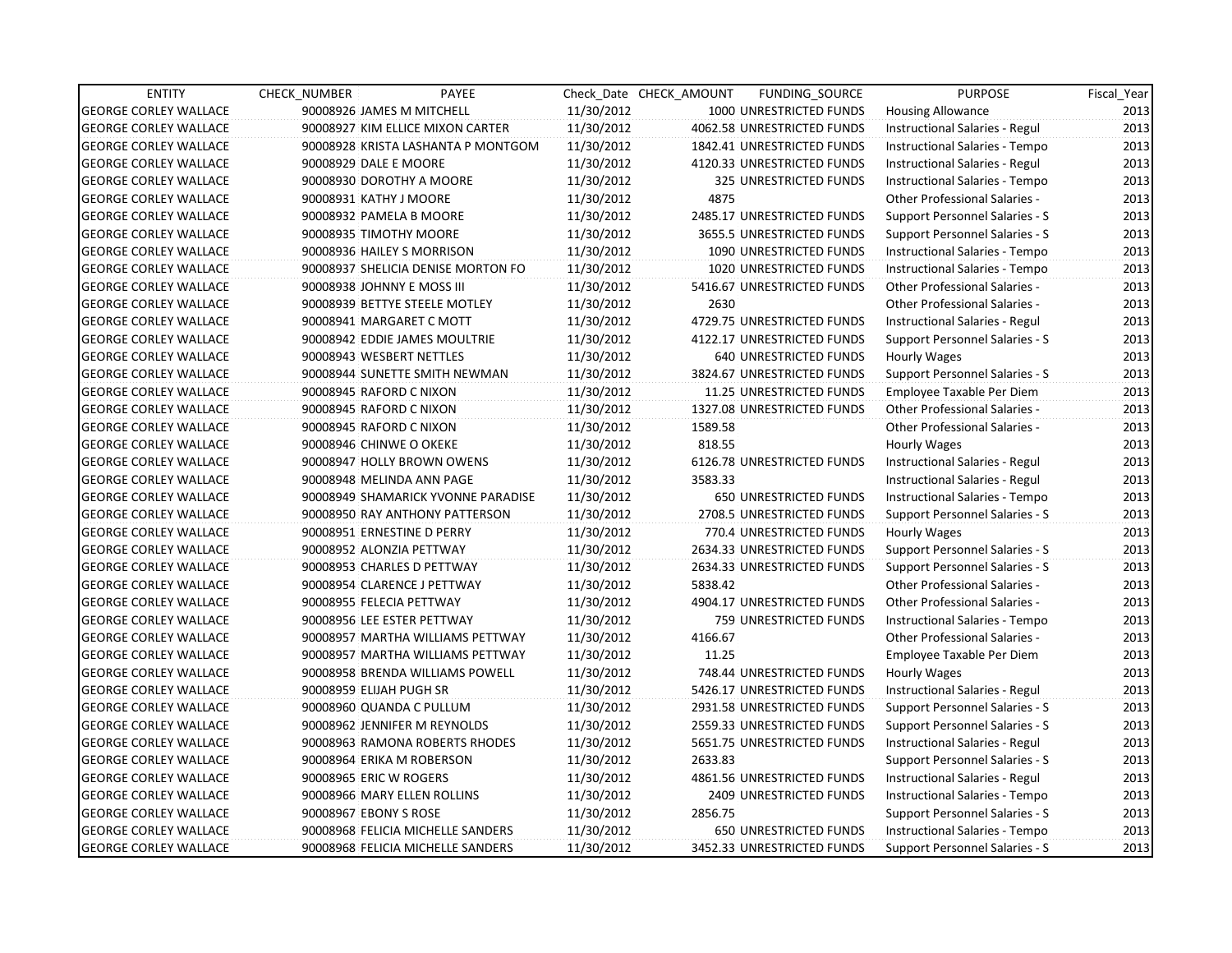| <b>ENTITY</b>                | CHECK_NUMBER | PAYEE                              |            | Check Date CHECK AMOUNT | FUNDING_SOURCE                 | <b>PURPOSE</b>                 | Fiscal_Year |
|------------------------------|--------------|------------------------------------|------------|-------------------------|--------------------------------|--------------------------------|-------------|
| <b>GEORGE CORLEY WALLACE</b> |              | 90008970 AYANNA S SCOTT            | 11/30/2012 |                         | 325 UNRESTRICTED FUNDS         | Instructional Salaries - Tempo | 2013        |
| <b>GEORGE CORLEY WALLACE</b> |              | 90008971 DAPHANE N SHANNON         | 11/30/2012 |                         | 1200 UNRESTRICTED FUNDS        | Instructional Salaries - Tempo | 2013        |
| <b>GEORGE CORLEY WALLACE</b> |              | 90008972 TRACEY M SHANNON          | 11/30/2012 |                         | 5759.75 UNRESTRICTED FUNDS     | Instructional Salaries - Regul | 2013        |
| <b>GEORGE CORLEY WALLACE</b> |              | 90008973 LAWRENCE SIMMONS JR       | 11/30/2012 |                         | 3972.11 UNRESTRICTED FUNDS     | Instructional Salaries - Regul | 2013        |
| <b>GEORGE CORLEY WALLACE</b> |              | 90008974 CHRISTINA HARRIS SMITH    | 11/30/2012 |                         | 960 UNRESTRICTED FUNDS         | Instructional Salaries - Tempo | 2013        |
| <b>GEORGE CORLEY WALLACE</b> |              | 90008975 IRENE G BONNER            | 11/30/2012 |                         | 1450 UNRESTRICTED FUNDS        | Other Professional Salaries -  | 2013        |
| <b>GEORGE CORLEY WALLACE</b> |              | 90008852 LEAH FOUNTAIN             | 11/30/2012 |                         | <b>430 UNRESTRICTED FUNDS</b>  | Instructional Salaries - Tempo | 2013        |
| <b>GEORGE CORLEY WALLACE</b> |              | 90008854 CYNTHIA C GIBSON          | 11/30/2012 |                         | 3333.33 UNRESTRICTED FUNDS     | Other Professional Salaries -  | 2013        |
| <b>GEORGE CORLEY WALLACE</b> |              | 90008855 VIRGINIA M REED GLOVER    | 11/30/2012 |                         | 2931.17 UNRESTRICTED FUNDS     | Support Personnel Salaries - S | 2013        |
| <b>GEORGE CORLEY WALLACE</b> |              | 90008856 GHYTANA SHELTON GOINGS    | 11/30/2012 |                         | 4492.58 UNRESTRICTED FUNDS     | Instructional Salaries - Regul | 2013        |
| <b>GEORGE CORLEY WALLACE</b> |              | 90008858 RACHEL L GORDON           | 11/30/2012 | 3322.17                 |                                | Other Professional Salaries -  | 2013        |
| <b>GEORGE CORLEY WALLACE</b> |              | 90008858 RACHEL L GORDON           | 11/30/2012 | 22.5                    |                                | Employee Taxable Per Diem      | 2013        |
| <b>GEORGE CORLEY WALLACE</b> |              | 90008860 RAJI GOURDINE             | 11/30/2012 |                         | 7323.17 UNRESTRICTED FUNDS     | Other Professional Salaries -  | 2013        |
| <b>GEORGE CORLEY WALLACE</b> |              | 90008862 CALVIN GRIFFIN            | 11/30/2012 |                         | 5009.89 UNRESTRICTED FUNDS     | Instructional Salaries - Regul | 2013        |
| <b>GEORGE CORLEY WALLACE</b> |              | 90008863 DONITHA J GRIFFIN         | 11/30/2012 |                         | 9475.17 UNRESTRICTED FUNDS     | Administrative Salaries- Sched | 2013        |
| <b>GEORGE CORLEY WALLACE</b> |              | 90008863 DONITHA J GRIFFIN         | 11/30/2012 |                         | <b>65 UNRESTRICTED FUNDS</b>   | Other Staff Benefits           | 2013        |
| <b>GEORGE CORLEY WALLACE</b> |              | 90008864 TERRY D GRISSOM           | 11/30/2012 |                         | <b>650 UNRESTRICTED FUNDS</b>  | Instructional Salaries - Tempo | 2013        |
| <b>GEORGE CORLEY WALLACE</b> |              | 90008865 MARK NICHOLAS HALPIN      | 11/30/2012 |                         | 11.25 UNRESTRICTED FUNDS       | Employee Taxable Per Diem      | 2013        |
| <b>GEORGE CORLEY WALLACE</b> |              | 90008865 MARK NICHOLAS HALPIN      | 11/30/2012 | 2916.67                 |                                | Other Professional Salaries -  | 2013        |
| <b>GEORGE CORLEY WALLACE</b> |              | 90008866 ANTONIO KENTANIOUS HAMILT | 11/30/2012 |                         | 3972.11 UNRESTRICTED FUNDS     | Instructional Salaries - Regul | 2013        |
| <b>GEORGE CORLEY WALLACE</b> |              | 90008867 MARCUS A HANNAH           | 11/30/2012 |                         | 833.33 UNRESTRICTED FUNDS      | Other Professional Salaries -  | 2013        |
| <b>GEORGE CORLEY WALLACE</b> |              | 90008868 MARILYN BENNETT HANNAH    | 11/30/2012 |                         | 4823.78 UNRESTRICTED FUNDS     | Instructional Salaries - Regul | 2013        |
| <b>GEORGE CORLEY WALLACE</b> |              | 90008869 APRIL M HARPER            | 11/30/2012 |                         | 1375 UNRESTRICTED FUNDS        | Instructional Salaries - Tempo | 2013        |
| <b>GEORGE CORLEY WALLACE</b> |              | 90008869 APRIL M HARPER            | 11/30/2012 |                         | 86.25 UNRESTRICTED FUNDS       | Employee Taxable Per Diem      | 2013        |
| <b>GEORGE CORLEY WALLACE</b> |              | 90008870 CHRISTOPHER DARRELL HARRE | 11/30/2012 |                         | 416.66 UNRESTRICTED FUNDS      | Instructional Salaries - Tempo | 2013        |
| <b>GEORGE CORLEY WALLACE</b> |              | 90008870 CHRISTOPHER DARRELL HARRE | 11/30/2012 |                         | 52.5 UNRESTRICTED FUNDS        | Employee Taxable Per Diem      | 2013        |
| <b>GEORGE CORLEY WALLACE</b> |              | 90008871 DOUGLAS LEE HARRIS        | 11/30/2012 |                         | 2744.56 UNRESTRICTED FUNDS     | Support Personnel Salaries - S | 2013        |
| <b>GEORGE CORLEY WALLACE</b> |              | 90008873 EDDIE J HARRISON          | 11/30/2012 |                         | 4416.89 UNRESTRICTED FUNDS     | Instructional Salaries - Regul | 2013        |
| <b>GEORGE CORLEY WALLACE</b> |              | 90008874 ROBERT L HARVELL          | 11/30/2012 |                         | 2559.58 UNRESTRICTED FUNDS     | Support Personnel Salaries - S | 2013        |
| <b>GEORGE CORLEY WALLACE</b> |              | 90008875 LINDA FAY HEADLEY         | 11/30/2012 |                         | 2261.83 UNRESTRICTED FUNDS     | Support Personnel Salaries - S | 2013        |
| <b>GEORGE CORLEY WALLACE</b> |              | 90008876 ANTHONY HEARD             | 11/30/2012 |                         | 2634.33 UNRESTRICTED FUNDS     | Support Personnel Salaries - S | 2013        |
| <b>GEORGE CORLEY WALLACE</b> |              | 90008877 TAMMY FAYE HELMS          | 11/30/2012 |                         | 333.33 UNRESTRICTED FUNDS      | Other Professional Salaries -  | 2013        |
| <b>GEORGE CORLEY WALLACE</b> |              | 90008877 TAMMY FAYE HELMS          | 11/30/2012 | 2336.25                 |                                | Support Personnel Salaries - S | 2013        |
| <b>GEORGE CORLEY WALLACE</b> |              | 90008878 KERRY E HENDERSON         | 11/30/2012 |                         | 3951.42 UNRESTRICTED FUNDS     | Instructional Salaries - Regul | 2013        |
| <b>GEORGE CORLEY WALLACE</b> |              | 90008878 KERRY E HENDERSON         | 11/30/2012 |                         | <b>250 UNRESTRICTED FUNDS</b>  | Instructional Salaries - Tempo | 2013        |
| <b>GEORGE CORLEY WALLACE</b> |              | 90008879 DAVID WAYNE HOBBS JR      | 11/30/2012 |                         | 3979.75 UNRESTRICTED FUNDS     | Instructional Salaries - Regul | 2013        |
| <b>GEORGE CORLEY WALLACE</b> |              | 90008880 KATHLEEN HAYS HOLLIMAN    | 11/30/2012 |                         | 6051.75 UNRESTRICTED FUNDS     | Instructional Salaries - Regul | 2013        |
| <b>GEORGE CORLEY WALLACE</b> |              | 90008882 VATAUSHA O HOWARD         | 11/30/2012 |                         | 433.33 UNRESTRICTED FUNDS      | Instructional Salaries - Tempo | 2013        |
| <b>GEORGE CORLEY WALLACE</b> |              | 90008883 CONNIE ESTES HUDSON       | 11/30/2012 |                         | 1833 UNRESTRICTED FUNDS        | Support Personnel Salaries - S | 2013        |
| <b>GEORGE CORLEY WALLACE</b> |              | 90008884 DEANDRES G INGE           | 11/30/2012 | 5802.08                 |                                | Other Professional Salaries -  | 2013        |
| <b>GEORGE CORLEY WALLACE</b> |              | 90008885 IRMA JEAN JACKSON         | 11/30/2012 |                         | 300 UNRESTRICTED FUNDS         | Instructional Salaries - Tempo | 2013        |
| <b>GEORGE CORLEY WALLACE</b> |              | 90008885 IRMA JEAN JACKSON         | 11/30/2012 |                         | 2708.5 UNRESTRICTED FUNDS      | Support Personnel Salaries - S | 2013        |
| <b>GEORGE CORLEY WALLACE</b> |              | 90008886 MALDONIA JACKSON          | 11/30/2012 |                         | <b>1290 UNRESTRICTED FUNDS</b> | Instructional Salaries - Tempo | 2013        |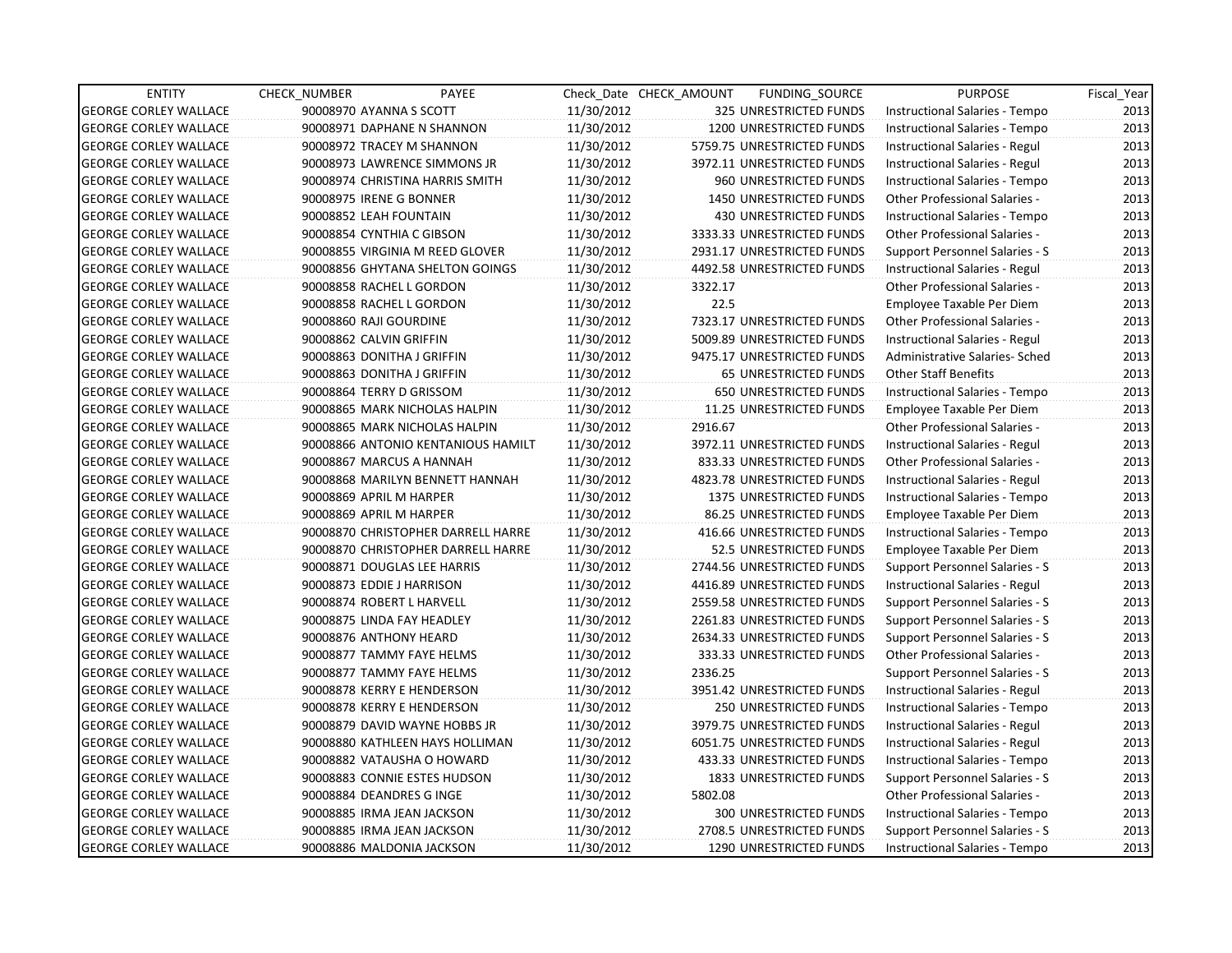| <b>ENTITY</b>                | CHECK_NUMBER           | PAYEE                              |            | Check Date CHECK AMOUNT | FUNDING_SOURCE                 | <b>PURPOSE</b>                        | Fiscal_Year |
|------------------------------|------------------------|------------------------------------|------------|-------------------------|--------------------------------|---------------------------------------|-------------|
| <b>GEORGE CORLEY WALLACE</b> |                        | 90008887 VERONICA MOULTRIE JACKSON | 11/30/2012 |                         | 4675.56 UNRESTRICTED FUNDS     | Instructional Salaries - Regul        | 2013        |
| <b>GEORGE CORLEY WALLACE</b> |                        | 90008888 VINCENT K JACKSON         | 11/30/2012 |                         | 325 UNRESTRICTED FUNDS         | Instructional Salaries - Tempo        | 2013        |
| <b>GEORGE CORLEY WALLACE</b> |                        | 90008889 SHELIA LAWANDA JEFFERSON  | 11/30/2012 |                         | 2410.75 UNRESTRICTED FUNDS     | Support Personnel Salaries - S        | 2013        |
| <b>GEORGE CORLEY WALLACE</b> |                        | 90008890 ALICE M JENKINS           | 11/30/2012 |                         | 672 UNRESTRICTED FUNDS         | Hourly Wages                          | 2013        |
| <b>GEORGE CORLEY WALLACE</b> |                        | 90008891 ALTHELSTEIN JOHNSON       | 11/30/2012 |                         | 4840.92 UNRESTRICTED FUNDS     | Instructional Salaries - Regul        | 2013        |
| <b>GEORGE CORLEY WALLACE</b> |                        | 90008892 CONNIE M JONES            | 11/30/2012 |                         | 3979.75 UNRESTRICTED FUNDS     | Instructional Salaries - Regul        | 2013        |
| <b>GEORGE CORLEY WALLACE</b> |                        | 90008893 JOSEPH GLENN JONES        | 11/30/2012 |                         | 1833 UNRESTRICTED FUNDS        | Support Personnel Salaries - S        | 2013        |
| <b>GEORGE CORLEY WALLACE</b> |                        | 90008894 KENDRA LANE JONES         | 11/30/2012 |                         | <b>4285 UNRESTRICTED FUNDS</b> | Instructional Salaries - Regul        | 2013        |
| <b>GEORGE CORLEY WALLACE</b> |                        | 90008895 NATASHA RENEE JONES       | 11/30/2012 | 2261.83                 |                                | Support Personnel Salaries - S        | 2013        |
| <b>GEORGE CORLEY WALLACE</b> |                        | 90008896 ANESSA LYNN KIDD          | 11/30/2012 |                         | 5713.33 UNRESTRICTED FUNDS     | Other Professional Salaries -         | 2013        |
| <b>GEORGE CORLEY WALLACE</b> |                        | 90008897 ANETRIAL SHERELL KING     | 11/30/2012 |                         | 1608.35 UNRESTRICTED FUNDS     | Instructional Salaries - Tempo        | 2013        |
| <b>GEORGE CORLEY WALLACE</b> |                        | 90008898 SHIRLEY J LAISTER         | 11/30/2012 |                         | 5306.33 UNRESTRICTED FUNDS     | Instructional Salaries - Regul        | 2013        |
| <b>GEORGE CORLEY WALLACE</b> |                        | 90008899 SHEILA L LAMBERT          | 11/30/2012 |                         | 2079 UNRESTRICTED FUNDS        | Instructional Salaries - Tempo        | 2013        |
| <b>GEORGE CORLEY WALLACE</b> |                        | 90008900 EARLINE T LARKIN          | 11/30/2012 |                         | 1220 UNRESTRICTED FUNDS        | Other Professional Salaries -         | 2013        |
| <b>GEORGE CORLEY WALLACE</b> |                        | 90008901 PATRICIA LOUISE LATHAM    | 11/30/2012 | 536.1                   |                                | Instructional Salaries - Tempo        | 2013        |
| <b>GEORGE CORLEY WALLACE</b> |                        | 90008901 PATRICIA LOUISE LATHAM    | 11/30/2012 | 26.81                   |                                | Hourly Wages                          | 2013        |
| <b>GEORGE CORLEY WALLACE</b> |                        | 90008902 CHENETTA B LEE            | 11/30/2012 |                         | 5000 UNRESTRICTED FUNDS        | Other Professional Salaries -         | 2013        |
| <b>GEORGE CORLEY WALLACE</b> |                        | 90008904 SHANNON M LEE             | 11/30/2012 |                         | 990 UNRESTRICTED FUNDS         | Instructional Salaries - Tempo        | 2013        |
| <b>GEORGE CORLEY WALLACE</b> | 90008905 RITA M LETT   |                                    | 11/30/2012 |                         | 5149.42 UNRESTRICTED FUNDS     | Other Professional Salaries -         | 2013        |
| <b>GEORGE CORLEY WALLACE</b> |                        | 90008906 BONITA T LEWIS            | 11/30/2012 |                         | 3201.42 UNRESTRICTED FUNDS     | Instructional Salaries - Regul        | 2013        |
| <b>GEORGE CORLEY WALLACE</b> |                        | 90008907 GEORGE E LEWIS            | 11/30/2012 |                         | 758.33 UNRESTRICTED FUNDS      | Instructional Salaries - Tempo        | 2013        |
| <b>GEORGE CORLEY WALLACE</b> |                        | 90008908 SUZANNE M LIGHT           | 11/30/2012 |                         | 2112.92 UNRESTRICTED FUNDS     | Support Personnel Salaries - S        | 2013        |
| <b>GEORGE CORLEY WALLACE</b> |                        | 90008909 ALICE G LOGAN             | 11/30/2012 | 1296                    |                                | Hourly Wages                          | 2013        |
| <b>GEORGE CORLEY WALLACE</b> |                        | 90008910 SHUNTELRA BERNICE LOGAN   | 11/30/2012 |                         | 3823.92 UNRESTRICTED FUNDS     | Other Professional Salaries -         | 2013        |
| <b>GEORGE CORLEY WALLACE</b> |                        | 90008911 BURMA JAMES LOMAX         | 11/30/2012 | 3750                    |                                | Instructional Salaries - Regul        | 2013        |
| <b>GEORGE CORLEY WALLACE</b> |                        | 90008912 ANGELA COLLINS LUNSFORD   | 11/30/2012 |                         | 4675.56 UNRESTRICTED FUNDS     | Instructional Salaries - Regul        | 2013        |
| <b>GEORGE CORLEY WALLACE</b> |                        | 90008913 TERESA DARNELLE MARSHALL  | 11/30/2012 | 2112.92                 |                                | Support Personnel Salaries - S        | 2013        |
| <b>GEORGE CORLEY WALLACE</b> |                        | 90008792 TAMPATHA AUSTIN           | 11/30/2012 |                         | 154.35 UNRESTRICTED FUNDS      | Hourly Wages                          | 2013        |
| <b>GEORGE CORLEY WALLACE</b> |                        | 90008793 NANCY AUTERY              | 11/30/2012 |                         | 5054.75 UNRESTRICTED FUNDS     | Instructional Salaries - Regul        | 2013        |
| <b>GEORGE CORLEY WALLACE</b> |                        | 90008794 ANTIONETTA S BALDWIN      | 11/30/2012 |                         | 4507.42 UNRESTRICTED FUNDS     | Instructional Salaries - Regul        | 2013        |
| <b>GEORGE CORLEY WALLACE</b> |                        | 90008795 SHIRLEY ANN BARKER        | 11/30/2012 |                         | 3824.67 UNRESTRICTED FUNDS     | <b>Support Personnel Salaries - S</b> | 2013        |
| <b>GEORGE CORLEY WALLACE</b> |                        | 90008796 TIFFANY RENEE BARLOW      | 11/30/2012 | 4839.17                 |                                | <b>Other Professional Salaries -</b>  | 2013        |
| <b>GEORGE CORLEY WALLACE</b> |                        | 90008798 SHERLISA THOMAS BARNES    | 11/30/2012 |                         | <b>650 UNRESTRICTED FUNDS</b>  | Instructional Salaries - Tempo        | 2013        |
| <b>GEORGE CORLEY WALLACE</b> | 90008799 VICKIE D BELL |                                    | 11/30/2012 | 2410.75                 |                                | Support Personnel Salaries - S        | 2013        |
| <b>GEORGE CORLEY WALLACE</b> |                        | 90008800 ROBBYN V BENNETT          | 11/30/2012 |                         | 7323.17 UNRESTRICTED FUNDS     | Other Professional Salaries -         | 2013        |
| <b>GEORGE CORLEY WALLACE</b> |                        | 90008801 BETTY J BENTLEY           | 11/30/2012 | 4875.25                 |                                | Other Professional Salaries -         | 2013        |
| <b>GEORGE CORLEY WALLACE</b> |                        | 90008803 KAREN S BRADSELL          | 11/30/2012 |                         | 2485.17 UNRESTRICTED FUNDS     | Support Personnel Salaries - S        | 2013        |
| <b>GEORGE CORLEY WALLACE</b> |                        | 90008804 TAMMIE MARIE BRIGGS       | 11/30/2012 |                         | 5816.78 UNRESTRICTED FUNDS     | Instructional Salaries - Regul        | 2013        |
| <b>GEORGE CORLEY WALLACE</b> |                        | 90008805 MICHAEL JOHN BROOKS       | 11/30/2012 |                         | 1408.33 UNRESTRICTED FUNDS     | Instructional Salaries - Tempo        | 2013        |
| <b>GEORGE CORLEY WALLACE</b> |                        | 90008806 CHRISTOPHER B BROWN       | 11/30/2012 |                         | <b>840 UNRESTRICTED FUNDS</b>  | Hourly Wages                          | 2013        |
| <b>GEORGE CORLEY WALLACE</b> |                        | 90008807 KAREN E BROWN             | 11/30/2012 | 3120.83                 |                                | <b>Other Professional Salaries -</b>  | 2013        |
| <b>GEORGE CORLEY WALLACE</b> |                        | 90008809 VERONICA S BROWN          | 11/30/2012 |                         | 6509.89 UNRESTRICTED FUNDS     | Instructional Salaries - Regul        | 2013        |
| <b>GEORGE CORLEY WALLACE</b> |                        | 90008810 GERALYN LATANZA BUFORD    | 11/30/2012 | 4208                    |                                | Other Professional Salaries -         | 2013        |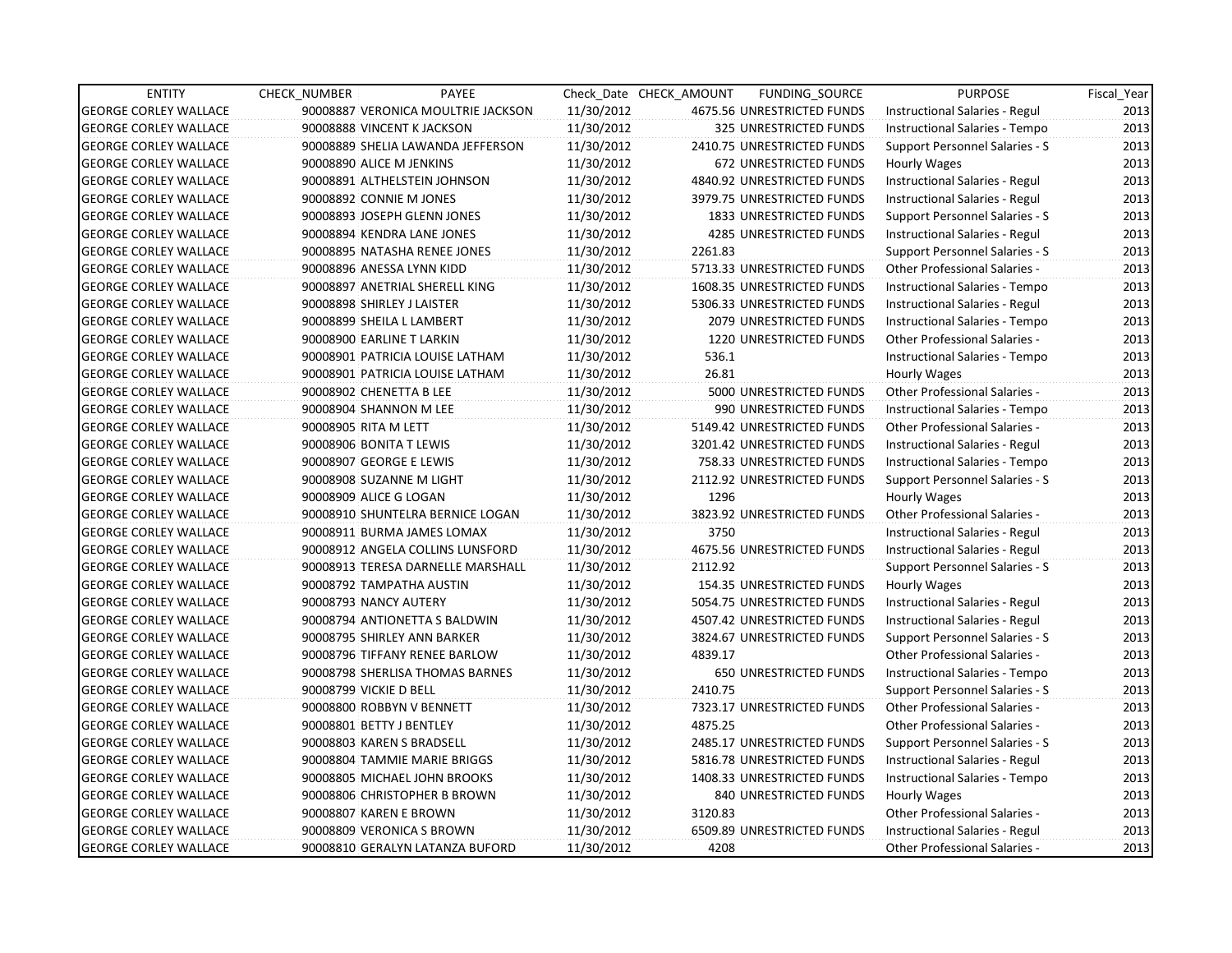| <b>ENTITY</b>                | CHECK_NUMBER                 | PAYEE                            |            | Check Date CHECK AMOUNT | FUNDING_SOURCE                 | <b>PURPOSE</b>                        | Fiscal_Year |
|------------------------------|------------------------------|----------------------------------|------------|-------------------------|--------------------------------|---------------------------------------|-------------|
| <b>GEORGE CORLEY WALLACE</b> | 90008811 ANDREW J BURTON     |                                  | 11/30/2012 |                         | 3229 UNRESTRICTED FUNDS        | Support Personnel Salaries - S        | 2013        |
| <b>GEORGE CORLEY WALLACE</b> | 90008812 WEBBIE R CALHOUN    |                                  | 11/30/2012 |                         | 5120.33 UNRESTRICTED FUNDS     | Instructional Salaries - Regul        | 2013        |
| <b>GEORGE CORLEY WALLACE</b> |                              | 90008813 MENNIE L CARSTARPHEN    | 11/30/2012 |                         | 6409.89 UNRESTRICTED FUNDS     | Instructional Salaries - Regul        | 2013        |
| <b>GEORGE CORLEY WALLACE</b> |                              | 90008814 BECKY BLANTON CASEY     | 11/30/2012 |                         | 6954.56 UNRESTRICTED FUNDS     | Instructional Salaries - Regul        | 2013        |
| <b>GEORGE CORLEY WALLACE</b> |                              | 90008815 JANET M CATHEY PUGH     | 11/30/2012 |                         | 5426.17 UNRESTRICTED FUNDS     | Instructional Salaries - Regul        | 2013        |
| <b>GEORGE CORLEY WALLACE</b> |                              | 90008816 PAMELA D CAVER JACKSON  | 11/30/2012 |                         | 5416.78 UNRESTRICTED FUNDS     | Instructional Salaries - Regul        | 2013        |
| <b>GEORGE CORLEY WALLACE</b> |                              | 90008817 CHANNIE LORAINE CHAPMAN | 11/30/2012 |                         | 975 UNRESTRICTED FUNDS         | Instructional Salaries - Tempo        | 2013        |
| <b>GEORGE CORLEY WALLACE</b> |                              | 90008817 CHANNIE LORAINE CHAPMAN | 11/30/2012 | 3166.67                 |                                | Other Professional Salaries -         | 2013        |
| <b>GEORGE CORLEY WALLACE</b> |                              | 90008817 CHANNIE LORAINE CHAPMAN | 11/30/2012 | 11.25                   |                                | Employee Taxable Per Diem             | 2013        |
| <b>GEORGE CORLEY WALLACE</b> | 90008818 VERONICA CHESNUT    |                                  | 11/30/2012 |                         | 433.33 UNRESTRICTED FUNDS      | Instructional Salaries - Tempo        | 2013        |
| <b>GEORGE CORLEY WALLACE</b> | 90008819 ANGELINA CHESTNUT   |                                  | 11/30/2012 |                         | 700 UNRESTRICTED FUNDS         | Instructional Salaries - Tempo        | 2013        |
| <b>GEORGE CORLEY WALLACE</b> | 90008820 LINDA A CHILDERS    |                                  | 11/30/2012 |                         | 2079 UNRESTRICTED FUNDS        | Instructional Salaries - Tempo        | 2013        |
| <b>GEORGE CORLEY WALLACE</b> |                              | 90008821 MARGARET H CHRISTIAN    | 11/30/2012 | 2096.45                 |                                | Instructional Salaries - Tempo        | 2013        |
| <b>GEORGE CORLEY WALLACE</b> |                              | 90008821 MARGARET H CHRISTIAN    | 11/30/2012 | 60.53                   |                                | Hourly Wages                          | 2013        |
| <b>GEORGE CORLEY WALLACE</b> | 90008822 LONZY T CLIFTON     |                                  | 11/30/2012 |                         | <b>650 UNRESTRICTED FUNDS</b>  | Instructional Salaries - Tempo        | 2013        |
| <b>GEORGE CORLEY WALLACE</b> | 90008822 LONZY T CLIFTON     |                                  | 11/30/2012 |                         | 5713.33 UNRESTRICTED FUNDS     | <b>Other Professional Salaries -</b>  | 2013        |
| <b>GEORGE CORLEY WALLACE</b> | 90008823 STEFFAN COLEMAN     |                                  | 11/30/2012 | 3402.91                 |                                | Support Personnel Salaries - S        | 2013        |
| <b>GEORGE CORLEY WALLACE</b> | 90008825 LORI ANN COMBS      |                                  | 11/30/2012 |                         | 2709.83 UNRESTRICTED FUNDS     | <b>Support Personnel Salaries - S</b> | 2013        |
| <b>GEORGE CORLEY WALLACE</b> | 90008826 ROBIN COOK          |                                  | 11/30/2012 |                         | 3729 UNRESTRICTED FUNDS        | Instructional Salaries - Regul        | 2013        |
| <b>GEORGE CORLEY WALLACE</b> | 90008827 HELEN A COSBY       |                                  | 11/30/2012 |                         | 3601.25 UNRESTRICTED FUNDS     | Support Personnel Salaries - S        | 2013        |
| <b>GEORGE CORLEY WALLACE</b> |                              | 90008828 BENJAMIN MARTIN CRAIG   | 11/30/2012 |                         | 3229.42 UNRESTRICTED FUNDS     | Support Personnel Salaries - S        | 2013        |
| <b>GEORGE CORLEY WALLACE</b> | 90008829 MEGAN L CRANE       |                                  | 11/30/2012 |                         | 900 UNRESTRICTED FUNDS         | Instructional Salaries - Tempo        | 2013        |
| <b>GEORGE CORLEY WALLACE</b> | 90008831 CHRISTOPHER DABBS   |                                  | 11/30/2012 |                         | 325 UNRESTRICTED FUNDS         | Instructional Salaries - Tempo        | 2013        |
| <b>GEORGE CORLEY WALLACE</b> | 90008832 FARRISH DANLEY III  |                                  | 11/30/2012 |                         | 8558.06 UNRESTRICTED FUNDS     | Annual Leave - Retirement/Term        | 2013        |
| <b>GEORGE CORLEY WALLACE</b> | 90008832 FARRISH DANLEY III  |                                  | 11/30/2012 | 50.4                    |                                | Miscellaneous Deductions Payab        | 2013        |
| <b>GEORGE CORLEY WALLACE</b> | 90008832 FARRISH DANLEY III  |                                  | 11/30/2012 | 5383.92                 |                                | <b>Other Professional Salaries -</b>  | 2013        |
| <b>GEORGE CORLEY WALLACE</b> |                              | 90008833 FOSTER CALVIN DAVIS     | 11/30/2012 |                         | 833.34 UNRESTRICTED FUNDS      | Instructional Salaries - Tempo        | 2013        |
| <b>GEORGE CORLEY WALLACE</b> | 90008833 FOSTER CALVIN DAVIS |                                  | 11/30/2012 |                         | 86.25 UNRESTRICTED FUNDS       | Employee Taxable Per Diem             | 2013        |
| <b>GEORGE CORLEY WALLACE</b> | 90008834 GLENDA D DAVIS      |                                  | 11/30/2012 |                         | 612.36 UNRESTRICTED FUNDS      | <b>Hourly Wages</b>                   | 2013        |
| <b>GEORGE CORLEY WALLACE</b> | 90008835 MARY LEE DAVIS      |                                  | 11/30/2012 |                         | 3303.42 UNRESTRICTED FUNDS     | Support Personnel Salaries - S        | 2013        |
| <b>GEORGE CORLEY WALLACE</b> |                              | 90008836 REBECCA MOORE DAVIS     | 11/30/2012 |                         | 4610 UNRESTRICTED FUNDS        | Instructional Salaries - Regul        | 2013        |
| <b>GEORGE CORLEY WALLACE</b> |                              | 90008836 REBECCA MOORE DAVIS     | 11/30/2012 |                         | 250 UNRESTRICTED FUNDS         | Instructional Salaries - Tempo        | 2013        |
| <b>GEORGE CORLEY WALLACE</b> | 90008837 SARAH DAVIS         |                                  | 11/30/2012 |                         | 5713.33 UNRESTRICTED FUNDS     | Instructional Salaries - Regul        | 2013        |
| <b>GEORGE CORLEY WALLACE</b> | 90008838 VERA LEE DAVIS      |                                  | 11/30/2012 |                         | <b>2079 UNRESTRICTED FUNDS</b> | Instructional Salaries - Tempo        | 2013        |
| <b>GEORGE CORLEY WALLACE</b> |                              | 90008839 COLLEEN ROLAND DIXON    | 11/30/2012 |                         | 2708.5 UNRESTRICTED FUNDS      | Support Personnel Salaries - S        | 2013        |
| <b>GEORGE CORLEY WALLACE</b> |                              | 90008840 CECILE RANDALL DOUGLAS  | 11/30/2012 |                         | 6306.33 UNRESTRICTED FUNDS     | Instructional Salaries - Regul        | 2013        |
| <b>GEORGE CORLEY WALLACE</b> |                              | 90008841 BRUCE OTIS DOZIER SR    | 11/30/2012 |                         | 430 UNRESTRICTED FUNDS         | Instructional Salaries - Tempo        | 2013        |
| <b>GEORGE CORLEY WALLACE</b> | 90008842 CINDY DUCK          |                                  | 11/30/2012 | 2708.92                 |                                | Other Professional Salaries -         | 2013        |
| <b>GEORGE CORLEY WALLACE</b> | 90008843 CHARLES J DYSART II |                                  | 11/30/2012 |                         | 1191.67 UNRESTRICTED FUNDS     | Instructional Salaries - Tempo        | 2013        |
| <b>GEORGE CORLEY WALLACE</b> |                              | 90008844 FERRIN WYATT EILAND     | 11/30/2012 |                         | 6884.56 UNRESTRICTED FUNDS     | Instructional Salaries - Regul        | 2013        |
| <b>GEORGE CORLEY WALLACE</b> | 90008845 WILLIAM F ELLIOTT   |                                  | 11/30/2012 |                         | 4940.75 UNRESTRICTED FUNDS     | Instructional Salaries - Regul        | 2013        |
| <b>GEORGE CORLEY WALLACE</b> | 90008845 WILLIAM F ELLIOTT   |                                  | 11/30/2012 |                         | 648.15 UNRESTRICTED FUNDS      | Instructional Salaries - Tempo        | 2013        |
| <b>GEORGE CORLEY WALLACE</b> | 90008847 KATERI M LEE        |                                  | 11/30/2012 |                         | 5713.33 UNRESTRICTED FUNDS     | Instructional Salaries - Regul        | 2013        |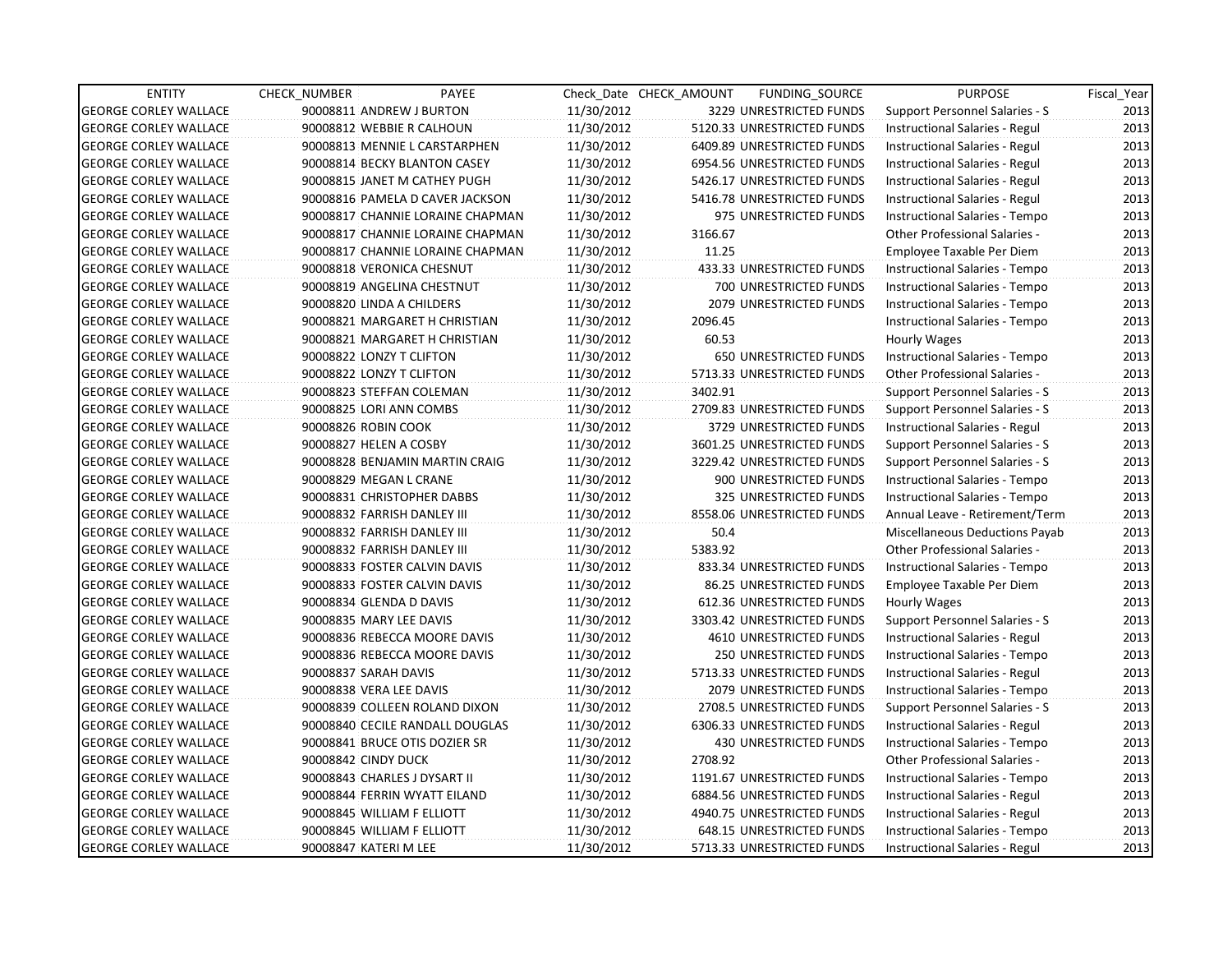| <b>ENTITY</b>                | CHECK NUMBER | PAYEE                           |            | Check Date CHECK AMOUNT | FUNDING_SOURCE                | <b>PURPOSE</b>                        | Fiscal_Year |
|------------------------------|--------------|---------------------------------|------------|-------------------------|-------------------------------|---------------------------------------|-------------|
| <b>GEORGE CORLEY WALLACE</b> |              | 90008848 NAOPI LC EVANS         | 11/30/2012 |                         | 2857.17 UNRESTRICTED FUNDS    | Support Personnel Salaries - S        | 2013        |
| <b>GEORGE CORLEY WALLACE</b> |              | 90008849 LAQUANDA NIKKI FAILS   | 11/30/2012 | 605                     |                               | Instructional Salaries - Tempo        | 2013        |
| <b>GEORGE CORLEY WALLACE</b> |              | 90008849 LAQUANDA NIKKI FAILS   | 11/30/2012 | 27.5                    |                               | Hourly Wages                          | 2013        |
| <b>GEORGE CORLEY WALLACE</b> |              | 90008850 AUDREY FORD            | 11/30/2012 | 3006.58                 |                               | Support Personnel Salaries - S        | 2013        |
| <b>GEORGE CORLEY WALLACE</b> |              | 90008851 SABRINA D FORD         | 11/30/2012 |                         | 750 UNRESTRICTED FUNDS        | Instructional Salaries - Tempo        | 2013        |
| <b>GEORGE CORLEY WALLACE</b> |              | 51187 LAMICHAEL VANTRIESE GOREE | 11/30/2012 |                         | 750 UNRESTRICTED FUNDS        | Instructional Salaries - Tempo        | 2013        |
| <b>GEORGE CORLEY WALLACE</b> |              | 51188 BRANDON O KIMBROUGH       | 11/30/2012 |                         | 1881.6 UNRESTRICTED FUNDS     | Support Personnel Salaries - S        | 2013        |
| <b>GEORGE CORLEY WALLACE</b> |              | 51189 ELLEN G TRAYWICK          | 11/30/2012 | 714.8                   |                               | Instructional Salaries - Tempo        | 2013        |
| <b>GEORGE CORLEY WALLACE</b> |              | 51189 ELLEN G TRAYWICK          | 11/30/2012 | 35.74                   |                               | Hourly Wages                          | 2013        |
| <b>GEORGE CORLEY WALLACE</b> |              | 51190 JARRICK B BENNETT         | 11/30/2012 | 1029                    |                               | Support Personnel Salaries - S        | 2013        |
| <b>GEORGE CORLEY WALLACE</b> |              | 51191 NIGEL RALPHAEL GUTHRIDGE  | 11/30/2012 | 2038.67                 |                               | Support Personnel Salaries - S        | 2013        |
| <b>GEORGE CORLEY WALLACE</b> |              | 51192 DERRICK M MOORE           | 11/30/2012 | 2113.17                 |                               | Support Personnel Salaries - S        | 2013        |
| <b>GEORGE CORLEY WALLACE</b> |              | 51193 ANDRE MARVEL PEARSON      | 11/30/2012 | 2113.17                 |                               | Support Personnel Salaries - S        | 2013        |
| <b>GEORGE CORLEY WALLACE</b> |              | 51197 CHARLENE NICHOLS COBB     | 11/30/2012 |                         | <b>684 UNRESTRICTED FUNDS</b> | <b>Student Assistants</b>             | 2013        |
| <b>GEORGE CORLEY WALLACE</b> |              | 51219 LORI EVELYN DEAVERS       | 11/30/2012 |                         | 1833 UNRESTRICTED FUNDS       | Support Personnel Salaries - S        | 2013        |
| <b>GEORGE CORLEY WALLACE</b> |              | 51220 JIMMIE LEE GOLDSBY        | 11/30/2012 |                         | 4717 UNRESTRICTED FUNDS       | Support Personnel Salaries - S        | 2013        |
| <b>GEORGE CORLEY WALLACE</b> |              | 51221 ISAIAH S HARALSON         | 11/30/2012 |                         | 2885.42 UNRESTRICTED FUNDS    | Support Personnel Salaries - S        | 2013        |
| <b>GEORGE CORLEY WALLACE</b> |              | 51222 MONROE MCCREE             | 11/30/2012 |                         | 4196.67 UNRESTRICTED FUNDS    | <b>Support Personnel Salaries - S</b> | 2013        |
| <b>GEORGE CORLEY WALLACE</b> |              | 51223 NORMAN WEATHERSPOON       | 11/30/2012 |                         | 3080.83 UNRESTRICTED FUNDS    | <b>Support Personnel Salaries - S</b> | 2013        |
| <b>GEORGE CORLEY WALLACE</b> |              | 51224 DONALD EDWARD WILDER      | 11/30/2012 |                         | 5165.92 UNRESTRICTED FUNDS    | Instructional Salaries - Regul        | 2013        |
| <b>GEORGE CORLEY WALLACE</b> |              | 51225 TONY MAX HUGHES           | 11/30/2012 |                         | 650 UNRESTRICTED FUNDS        | Instructional Salaries - Tempo        | 2013        |
| <b>GEORGE CORLEY WALLACE</b> |              | 51226 BERTRAM CRUM              | 11/30/2012 |                         | 325 UNRESTRICTED FUNDS        | Instructional Salaries - Tempo        | 2013        |
| <b>GEORGE CORLEY WALLACE</b> |              | 51227 EVELYN C CUMMINGS         | 11/30/2012 |                         | 325 UNRESTRICTED FUNDS        | Instructional Salaries - Tempo        | 2013        |
| <b>GEORGE CORLEY WALLACE</b> |              | 51228 MATTIE L GASAWAY          | 11/30/2012 |                         | 860 UNRESTRICTED FUNDS        | Instructional Salaries - Tempo        | 2013        |
| <b>GEORGE CORLEY WALLACE</b> |              | 51229 LENORE LOFTON             | 11/30/2012 |                         | 1185 UNRESTRICTED FUNDS       | Instructional Salaries - Tempo        | 2013        |
| <b>GEORGE CORLEY WALLACE</b> |              | 51230 THOMAS E POWELL JR        | 11/30/2012 |                         | 325 UNRESTRICTED FUNDS        | Instructional Salaries - Tempo        | 2013        |
| <b>GEORGE CORLEY WALLACE</b> |              | 51231 FREDA R SIMMONS           | 11/30/2012 |                         | 1012 UNRESTRICTED FUNDS       | Instructional Salaries - Tempo        | 2013        |
| <b>GEORGE CORLEY WALLACE</b> |              | 51232 ALBERT SOUTHALL           | 11/30/2012 |                         | <b>250 UNRESTRICTED FUNDS</b> | Other Professional Salaries -         | 2013        |
| <b>GEORGE CORLEY WALLACE</b> |              | 51233 EUGENE JAMES CHILDRESS JR | 11/30/2012 |                         | 850 UNRESTRICTED FUNDS        | Hourly Wages                          | 2013        |
| <b>GEORGE CORLEY WALLACE</b> |              | 51234 MYRON C COLEMAN           | 11/30/2012 |                         | 2931.58 UNRESTRICTED FUNDS    | Support Personnel Salaries - S        | 2013        |
| <b>GEORGE CORLEY WALLACE</b> |              | 51237 ANDREW DOUGLAS WHATLEY    | 11/30/2012 |                         | 2262.08 UNRESTRICTED FUNDS    | Support Personnel Salaries - S        | 2013        |
| <b>GEORGE CORLEY WALLACE</b> |              | 51239 JERRY D SMITH             | 11/30/2012 |                         | 45.35 UNRESTRICTED FUNDS      | Hourly Wages                          | 2013        |
| <b>GEORGE CORLEY WALLACE</b> |              | 51240 COREY D BOWIE             | 11/30/2012 |                         | 1177.83 UNRESTRICTED FUNDS    | Other Professional Salaries -         | 2013        |
| <b>GEORGE CORLEY WALLACE</b> |              | 51240 COREY D BOWIE             | 11/30/2012 | 2808.75                 |                               | <b>Other Professional Salaries -</b>  | 2013        |
| <b>GEORGE CORLEY WALLACE</b> |              | 51241 OTIS TARVER JR            | 11/30/2012 |                         | 4120.33 UNRESTRICTED FUNDS    | Instructional Salaries - Regul        | 2013        |
| <b>GEORGE CORLEY WALLACE</b> |              | 90008786 OLIVIA JOYCE ACOFF     | 11/30/2012 | 571.84                  |                               | Instructional Salaries - Tempo        | 2013        |
| <b>GEORGE CORLEY WALLACE</b> |              | 90008786 OLIVIA JOYCE ACOFF     | 11/30/2012 | 2346.2                  |                               | <b>Support Personnel Salaries - S</b> | 2013        |
| <b>GEORGE CORLEY WALLACE</b> |              | 90008787 DOROTHY J ADAMS        | 11/30/2012 |                         | 1833.33 UNRESTRICTED FUNDS    | Other Professional Salaries -         | 2013        |
| <b>GEORGE CORLEY WALLACE</b> |              | 90008788 BERTHA YVETTE ALLEN    | 11/30/2012 | 4440.92                 |                               | Other Professional Salaries -         | 2013        |
| <b>GEORGE CORLEY WALLACE</b> |              | 90008789 KENNY ALLEN            | 11/30/2012 |                         | 3979.75 UNRESTRICTED FUNDS    | Instructional Salaries - Regul        | 2013        |
| <b>GEORGE CORLEY WALLACE</b> |              | 90008790 ERIC PRESTON ALLISON   | 11/30/2012 |                         | 4653 UNRESTRICTED FUNDS       | Instructional Salaries - Regul        | 2013        |
| <b>GEORGE CORLEY WALLACE</b> |              | 90008790 ERIC PRESTON ALLISON   | 11/30/2012 |                         | 517 UNRESTRICTED FUNDS        | <b>Other Professional Salaries -</b>  | 2013        |
| <b>GEORGE CORLEY WALLACE</b> |              | 90008791 KAY GOODWIN ALSOBROOK  | 11/30/2012 | 1358.12                 |                               | Instructional Salaries - Tempo        | 2013        |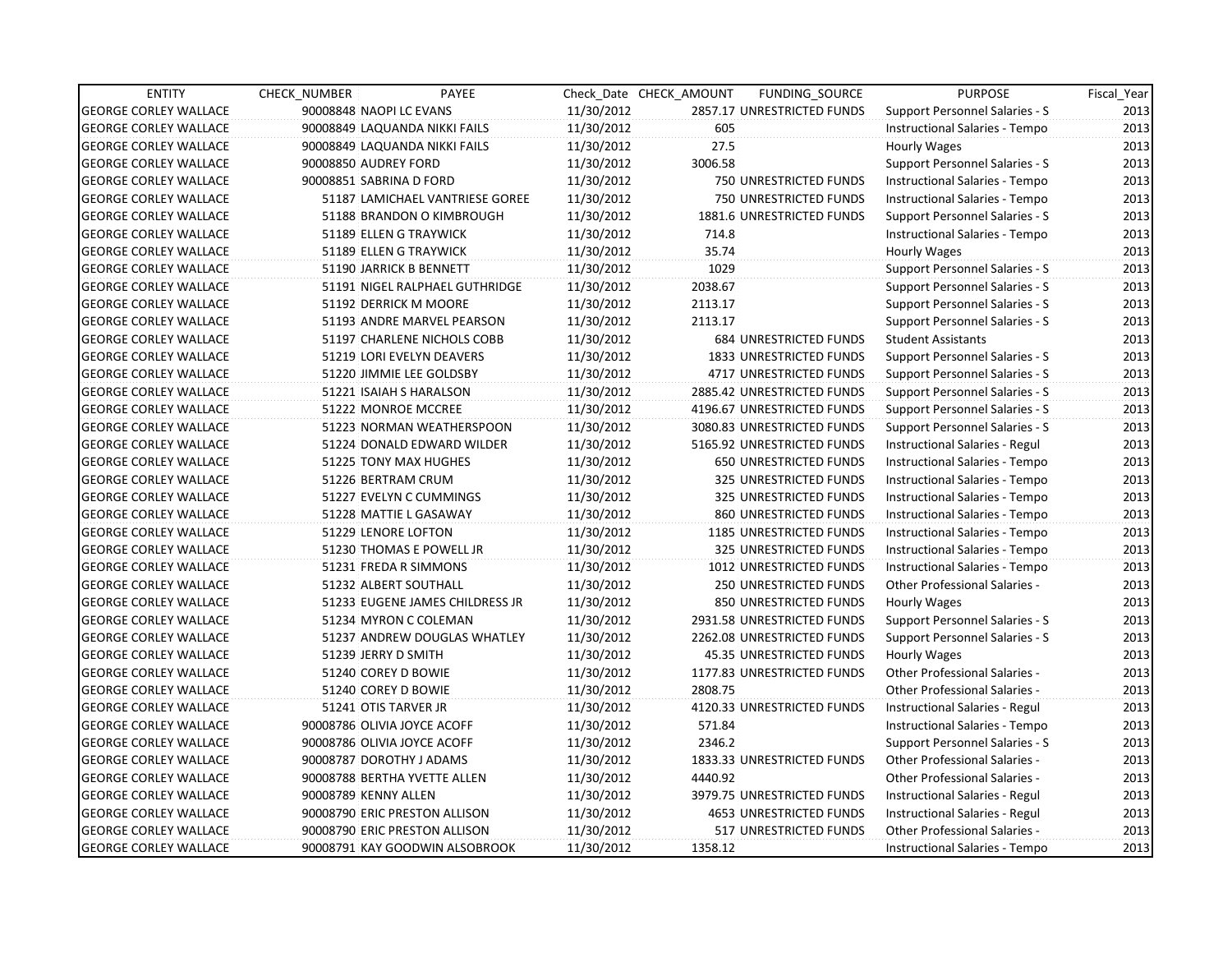| <b>ENTITY</b>                | CHECK_NUMBER             | PAYEE                            |            | Check Date CHECK AMOUNT | FUNDING SOURCE                | <b>PURPOSE</b>                    | Fiscal_Year |
|------------------------------|--------------------------|----------------------------------|------------|-------------------------|-------------------------------|-----------------------------------|-------------|
| <b>GEORGE CORLEY WALLACE</b> |                          | 90008791 KAY GOODWIN ALSOBROOK   | 11/30/2012 | 35.74                   |                               | Hourly Wages                      | 2013        |
| <b>GEORGE CORLEY WALLACE</b> | 90008792 TAMPATHA AUSTIN |                                  | 11/30/2012 |                         | 2112.92 UNRESTRICTED FUNDS    | Support Personnel Salaries - S    | 2013        |
| <b>GEORGE CORLEY WALLACE</b> |                          | 177808 COUGAR CHEVRON            | 11/30/2012 |                         | 418.65 UNRESTRICTED FUNDS     | <b>Materials and Supplies</b>     | 2013        |
| <b>GEORGE CORLEY WALLACE</b> |                          | 177809 DALLAS CO. WATER & SEWER  | 11/30/2012 |                         | 136.65 UNRESTRICTED FUNDS     | Water and Sewer                   | 2013        |
| <b>GEORGE CORLEY WALLACE</b> |                          | 177810 FULLER BUILDING COMPANY   | 11/30/2012 | 174.57                  |                               | <b>Construction in Progress</b>   | 2013        |
| <b>GEORGE CORLEY WALLACE</b> | 177811 PITNEY BOWES      |                                  | 11/30/2012 |                         | 289.56 UNRESTRICTED FUNDS     | <b>Materials and Supplies</b>     | 2013        |
| <b>GEORGE CORLEY WALLACE</b> | 177812 WAL MART          |                                  | 11/30/2012 |                         | 726.96 UNRESTRICTED FUNDS     | <b>Materials and Supplies</b>     | 2013        |
| <b>GEORGE CORLEY WALLACE</b> | 177813 WAL MART          |                                  | 11/30/2012 |                         | 1114.29 UNRESTRICTED FUNDS    | <b>Materials and Supplies</b>     | 2013        |
| <b>GEORGE CORLEY WALLACE</b> |                          | 177802 FIRST CAHAWBA BANKCARD    | 11/30/2012 |                         | 168.75 UNRESTRICTED FUNDS     | Rent - Facilities                 | 2013        |
| <b>GEORGE CORLEY WALLACE</b> |                          | 177802 FIRST CAHAWBA BANKCARD    | 11/30/2012 |                         | 298.12 UNRESTRICTED FUNDS     | <b>Materials and Supplies</b>     | 2013        |
| <b>GEORGE CORLEY WALLACE</b> |                          | 177802 FIRST CAHAWBA BANKCARD    | 11/30/2012 |                         | 443.19 UNRESTRICTED FUNDS     | Out-of-State Travel               | 2013        |
| <b>GEORGE CORLEY WALLACE</b> |                          | 177802 FIRST CAHAWBA BANKCARD    | 11/30/2012 | 2178.49                 |                               | Out-of-State Travel               | 2013        |
| <b>GEORGE CORLEY WALLACE</b> | 177760 CACU INC.         |                                  | 11/30/2012 |                         | 200 UNRESTRICTED FUNDS        | <b>Other Professional Fees</b>    | 2013        |
| <b>GEORGE CORLEY WALLACE</b> |                          | 177761 CATTLIN LAWN SERVICE      | 11/30/2012 |                         | 1833.33 UNRESTRICTED FUNDS    | <b>Other Contractual Services</b> | 2013        |
| <b>GEORGE CORLEY WALLACE</b> |                          | 177762 CDW GOVERNMENT, INC       | 11/30/2012 |                         | 5826.84 UNRESTRICTED FUNDS    | <b>TECHNOLOGY NON-CAPITALIZED</b> | 2013        |
| <b>GEORGE CORLEY WALLACE</b> |                          | 177763 CITY OF SELMA LANDFILL    | 11/30/2012 |                         | <b>16 UNRESTRICTED FUNDS</b>  | Water and Sewer                   | 2013        |
| <b>GEORGE CORLEY WALLACE</b> | 177764 CMH SPACE         |                                  | 11/30/2012 | 2025.05                 |                               | <b>Construction in Progress</b>   | 2013        |
| <b>GEORGE CORLEY WALLACE</b> |                          | 177765 COSBY CARMICHAEL          | 11/30/2012 | 6975                    |                               | <b>Construction in Progress</b>   | 2013        |
| <b>GEORGE CORLEY WALLACE</b> |                          | 177765 COSBY CARMICHAEL          | 11/30/2012 | 385                     |                               | Maintenance and Repairs           | 2013        |
| <b>GEORGE CORLEY WALLACE</b> |                          | 177766 COVERALL OF ALABAMA DBA   | 11/30/2012 |                         | 5346 UNRESTRICTED FUNDS       | <b>Other Contractual Services</b> | 2013        |
| <b>GEORGE CORLEY WALLACE</b> |                          | 177767 CRYSTAL SPRINGS OF ALA    | 11/30/2012 |                         | 60.91 UNRESTRICTED FUNDS      | Service Contracts on Equipment    | 2013        |
| <b>GEORGE CORLEY WALLACE</b> |                          | 177767 CRYSTAL SPRINGS OF ALA    | 11/30/2012 |                         | 89.86 UNRESTRICTED FUNDS      | <b>Materials and Supplies</b>     | 2013        |
| <b>GEORGE CORLEY WALLACE</b> | 177768 FOSTER DAVIS      |                                  | 11/30/2012 |                         | <b>440 UNRESTRICTED FUNDS</b> | In-State Travel                   | 2013        |
| <b>GEORGE CORLEY WALLACE</b> | 177769 FOSTER DAVIS      |                                  | 11/30/2012 |                         | 220 UNRESTRICTED FUNDS        | In-State Travel                   | 2013        |
| <b>GEORGE CORLEY WALLACE</b> | 177770 FOSTER DAVIS      |                                  | 11/30/2012 |                         | 220 UNRESTRICTED FUNDS        | In-State Travel                   | 2013        |
| <b>GEORGE CORLEY WALLACE</b> | 177771 FOSTER DAVIS      |                                  | 11/30/2012 |                         | <b>440 UNRESTRICTED FUNDS</b> | In-State Travel                   | 2013        |
| <b>GEORGE CORLEY WALLACE</b> |                          | 177772 DISASTER MANAGEMENT       | 11/30/2012 | 130.68                  |                               | <b>Materials and Supplies</b>     | 2013        |
| <b>GEORGE CORLEY WALLACE</b> |                          | 177773 EBSCO SUBSCRIPTION SERVIC | 11/30/2012 |                         | 6322.96 UNRESTRICTED FUNDS    | Subscriptions                     | 2013        |
| <b>GEORGE CORLEY WALLACE</b> |                          | 177774 FIRST TEAM CONSTRUCTION   | 11/30/2012 | 73944.66                |                               | <b>Construction in Progress</b>   | 2013        |
| <b>GEORGE CORLEY WALLACE</b> |                          | 177775 GLENCOE/MCGRAW HILL       | 11/30/2012 | 203.91                  |                               | <b>Materials and Supplies</b>     | 2013        |
| <b>GEORGE CORLEY WALLACE</b> |                          | 177776 GLOBAL INDUSTRIAL         | 11/30/2012 |                         | 497.42 UNRESTRICTED FUNDS     | <b>Materials and Supplies</b>     | 2013        |
| <b>GEORGE CORLEY WALLACE</b> | 177777 APRIL HARPER      |                                  | 11/30/2012 |                         | 504 UNRESTRICTED FUNDS        | In-State Travel                   | 2013        |
| <b>GEORGE CORLEY WALLACE</b> | 177778 APRIL HARPER      |                                  | 11/30/2012 |                         | 360 UNRESTRICTED FUNDS        | In-State Travel                   | 2013        |
| <b>GEORGE CORLEY WALLACE</b> | 177779 APRIL HARPER      |                                  | 11/30/2012 |                         | <b>180 UNRESTRICTED FUNDS</b> | In-State Travel                   | 2013        |
| <b>GEORGE CORLEY WALLACE</b> | 177780 APRIL HARPER      |                                  | 11/30/2012 |                         | <b>180 UNRESTRICTED FUNDS</b> | In-State Travel                   | 2013        |
| <b>GEORGE CORLEY WALLACE</b> | 177781 APRIL HARPER      |                                  | 11/30/2012 |                         | <b>360 UNRESTRICTED FUNDS</b> | In-State Travel                   | 2013        |
| <b>GEORGE CORLEY WALLACE</b> | 177782 APRIL HARPER      |                                  | 11/30/2012 |                         | <b>180 UNRESTRICTED FUNDS</b> | In-State Travel                   | 2013        |
| <b>GEORGE CORLEY WALLACE</b> | 177783 ERIC JACKSON      |                                  | 11/30/2012 |                         | 611.11 UNRESTRICTED FUNDS     | <b>Other Contractual Services</b> | 2013        |
| <b>GEORGE CORLEY WALLACE</b> |                          | 177784 JONES INTERSTATE TIRE     | 11/30/2012 |                         | 22.97 UNRESTRICTED FUNDS      | <b>Materials and Supplies</b>     | 2013        |
| <b>GEORGE CORLEY WALLACE</b> | 177785 JUDY JORDAN       |                                  | 11/30/2012 |                         | 800 UNRESTRICTED FUNDS        | <b>Other Contractual Services</b> | 2013        |
| <b>GEORGE CORLEY WALLACE</b> |                          | 177786 LOVELADY DISTIBUTING CO., | 11/30/2012 |                         | 89 UNRESTRICTED FUNDS         | <b>Materials and Supplies</b>     | 2013        |
| <b>GEORGE CORLEY WALLACE</b> |                          | 177787 MARVIN P. HUGHEY -        | 11/30/2012 | 8302.42                 |                               | <b>Construction in Progress</b>   | 2013        |
| <b>GEORGE CORLEY WALLACE</b> |                          | 177788 MAYNARD, COOPER & GALE    | 11/30/2012 |                         | 6303.27 UNRESTRICTED FUNDS    | Legal Services                    | 2013        |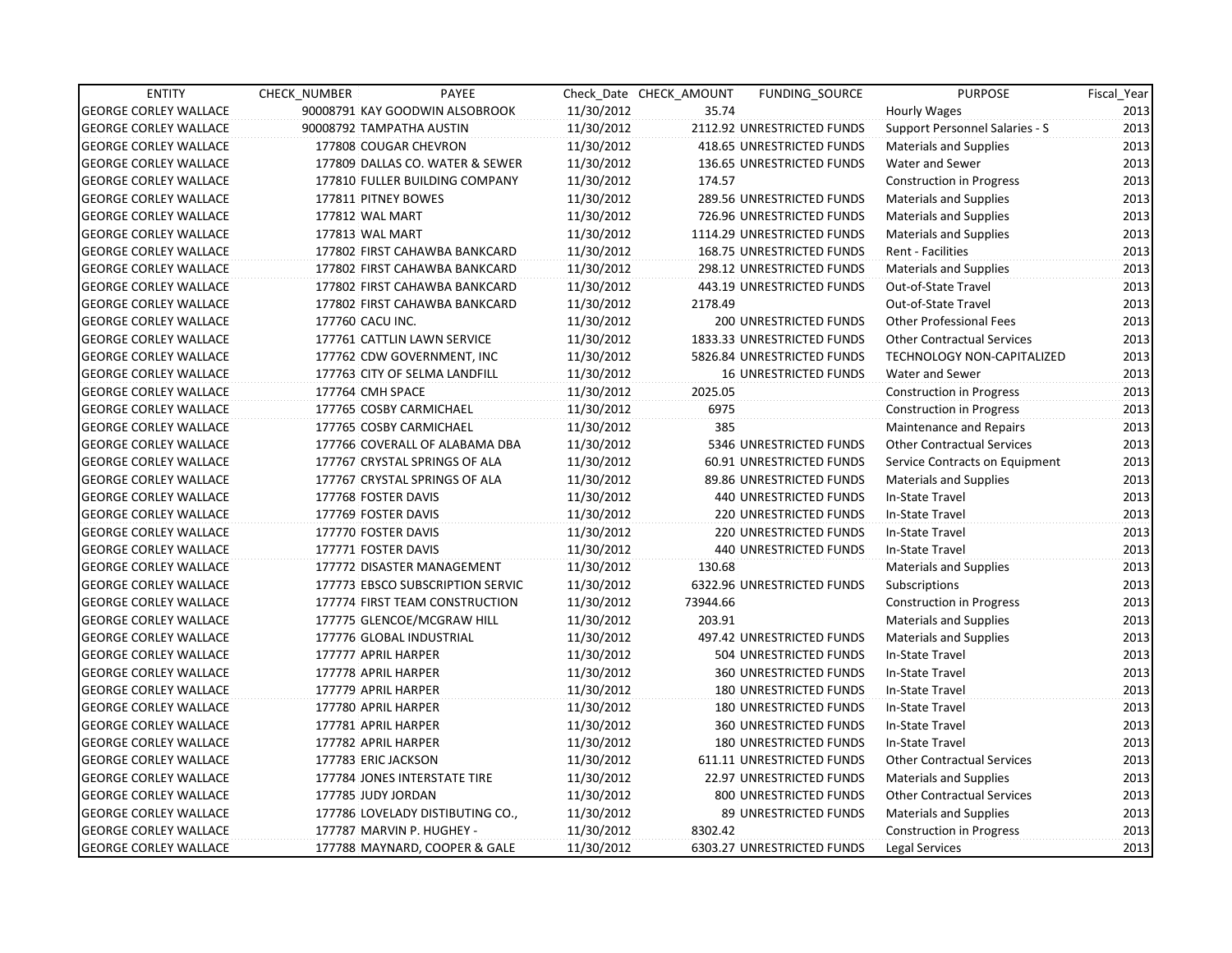| <b>ENTITY</b>                | CHECK_NUMBER                 | <b>PAYEE</b>                     |            | Check Date CHECK AMOUNT | FUNDING_SOURCE                 | <b>PURPOSE</b>                    | Fiscal Year |
|------------------------------|------------------------------|----------------------------------|------------|-------------------------|--------------------------------|-----------------------------------|-------------|
| <b>GEORGE CORLEY WALLACE</b> | 177789 NACUBO                |                                  | 11/30/2012 |                         | 1110 UNRESTRICTED FUNDS        | Memberships                       | 2013        |
| <b>GEORGE CORLEY WALLACE</b> | 177791 PITNEY BOWES          |                                  | 11/30/2012 |                         | 3148.95 UNRESTRICTED FUNDS     | Postage                           | 2013        |
| <b>GEORGE CORLEY WALLACE</b> |                              | 177792 PRUITT APPRAISAL SERVICES | 11/30/2012 |                         | 1000 UNRESTRICTED FUNDS        | <b>Other Professional Fees</b>    | 2013        |
| <b>GEORGE CORLEY WALLACE</b> | 177793 SATTERFIELD PLAZA     |                                  | 11/30/2012 | 6990.93                 |                                | Rent - Facilities                 | 2013        |
| <b>GEORGE CORLEY WALLACE</b> |                              | 177794 SCANTRON CORPORATION      | 11/30/2012 |                         | 620.9 UNRESTRICTED FUNDS       | <b>Materials and Supplies</b>     | 2013        |
| <b>GEORGE CORLEY WALLACE</b> | 177796 SELMA CASH & CARRY    |                                  | 11/30/2012 |                         | 987.03 UNRESTRICTED FUNDS      | <b>Materials and Supplies</b>     | 2013        |
| <b>GEORGE CORLEY WALLACE</b> | 177797 SPACE WALKER          |                                  | 11/30/2012 |                         | 788.2 UNRESTRICTED FUNDS       | <b>Materials and Supplies</b>     | 2013        |
| <b>GEORGE CORLEY WALLACE</b> | 177798 WALLCUR, INC.         |                                  | 11/30/2012 |                         | 540.65 UNRESTRICTED FUNDS      | <b>Materials and Supplies</b>     | 2013        |
| <b>GEORGE CORLEY WALLACE</b> | 177800 JOE WILLIAMS          |                                  | 11/30/2012 |                         | 2700 UNRESTRICTED FUNDS        | <b>Other Contractual Services</b> | 2013        |
| <b>GEORGE CORLEY WALLACE</b> |                              | 177804 ALABAMA POWER COMPANY     | 11/30/2012 |                         | 2370.99 UNRESTRICTED FUNDS     | Electricity                       | 2013        |
| <b>GEORGE CORLEY WALLACE</b> | 177805 ALBRITTON'S FLOWERS   |                                  | 11/30/2012 |                         | <b>68.5 UNRESTRICTED FUNDS</b> | Materials and Supplies            | 2013        |
| <b>GEORGE CORLEY WALLACE</b> |                              | 177806 CHEVRON CARD SERVICES     | 11/30/2012 |                         | 546.79 UNRESTRICTED FUNDS      | Gasoline and Oil - Motor Vehic    | 2013        |
| <b>GEORGE CORLEY WALLACE</b> | 177807 CLEAR CHANNEL RADIO   |                                  | 11/30/2012 |                         | 1800 UNRESTRICTED FUNDS        | <b>Advertising and Promotions</b> | 2013        |
| <b>GEORGE CORLEY WALLACE</b> | 177749 ACT                   |                                  | 11/30/2012 | 18                      |                                | <b>Materials and Supplies</b>     | 2013        |
| <b>GEORGE CORLEY WALLACE</b> |                              | 177750 ADULT ED DIRECTORS' ASSC  | 11/30/2012 | 250                     |                                | Memberships                       | 2013        |
| <b>GEORGE CORLEY WALLACE</b> | 177751 AIRGAS SOUTH, INC     |                                  | 11/30/2012 |                         | 1033.69 UNRESTRICTED FUNDS     | <b>Materials and Supplies</b>     | 2013        |
| <b>GEORGE CORLEY WALLACE</b> |                              | 177752 ALABAMA GAS CORPORATION   | 11/30/2012 |                         | 230.75 UNRESTRICTED FUNDS      | Gas and Heating Fuel              | 2013        |
| <b>GEORGE CORLEY WALLACE</b> |                              | 177753 ALABAMA POWER COMPANY     | 11/30/2012 |                         | 911.09 UNRESTRICTED FUNDS      | Electricity                       | 2013        |
| <b>GEORGE CORLEY WALLACE</b> | 177754 ASTA MEMBERSHIP       |                                  | 11/30/2012 | 160                     |                                | In-State Travel                   | 2013        |
| <b>GEORGE CORLEY WALLACE</b> | 177755 AT&T                  |                                  | 11/30/2012 | 245.02                  |                                | Communications                    | 2013        |
| <b>GEORGE CORLEY WALLACE</b> | 177756 AT&T ALABAMA          |                                  | 11/30/2012 |                         | 368.13 UNRESTRICTED FUNDS      | Communications                    | 2013        |
| <b>GEORGE CORLEY WALLACE</b> | 177756 AT&T ALABAMA          |                                  | 11/30/2012 | 223.16                  |                                | Communications                    | 2013        |
| <b>GEORGE CORLEY WALLACE</b> |                              | 177757 ANTIONETTA S. BALDWIN     | 11/30/2012 |                         | 455.6 UNRESTRICTED FUNDS       | In-State Travel                   | 2013        |
| <b>GEORGE CORLEY WALLACE</b> |                              | 177758 DR. CHARLES H. BLACKLEDGE | 11/30/2012 |                         | 215.34 UNRESTRICTED FUNDS      | <b>Other Contractual Services</b> | 2013        |
| <b>GEORGE CORLEY WALLACE</b> | 177759 C & S AUTO PARTS      |                                  | 11/30/2012 |                         | 152.76 UNRESTRICTED FUNDS      | <b>Materials and Supplies</b>     | 2013        |
| <b>GEORGE CORLEY WALLACE</b> | 177759 C & S AUTO PARTS      |                                  | 11/30/2012 |                         | 32.85 UNRESTRICTED FUNDS       | Maintenance and Repairs           | 2013        |
| <b>GEORGE CORLEY WALLACE</b> |                              | 177838 CDW GOVERNMENT, INC       | 12/7/2012  |                         | 631.95 UNRESTRICTED FUNDS      | <b>TECHNOLOGY NON-CAPITALIZED</b> | 2013        |
| <b>GEORGE CORLEY WALLACE</b> |                              | 177839 CDW GOVERNMENT, INC       | 12/7/2012  |                         | 2067.44 UNRESTRICTED FUNDS     | <b>TECHNOLOGY NON-CAPITALIZED</b> | 2013        |
| <b>GEORGE CORLEY WALLACE</b> |                              | 177840 CENTRAL ALABAMA CO-OP     | 12/7/2012  |                         | 71.92 UNRESTRICTED FUNDS       | <b>Materials and Supplies</b>     | 2013        |
| <b>GEORGE CORLEY WALLACE</b> | 177841 COUGAR CHEVRON        |                                  | 12/7/2012  |                         | 5756.9 UNRESTRICTED FUNDS      | Gasoline and Oil - Motor Vehic    | 2013        |
| <b>GEORGE CORLEY WALLACE</b> |                              | 177842 CRL-LOVELADY CONSTRUCTION | 12/7/2012  | 54387.5                 |                                | Alterations                       | 2013        |
| <b>GEORGE CORLEY WALLACE</b> |                              | 177843 CRYSTAL SPRINGS OF ALA    | 12/7/2012  |                         | 66.43 UNRESTRICTED FUNDS       | <b>Materials and Supplies</b>     | 2013        |
| <b>GEORGE CORLEY WALLACE</b> | 177844 DALLAS STRAW LLC      |                                  | 12/7/2012  |                         | 1050 UNRESTRICTED FUNDS        | <b>Materials and Supplies</b>     | 2013        |
| <b>GEORGE CORLEY WALLACE</b> | 177845 ELLUCIAN COMPANY L.P. |                                  | 12/7/2012  |                         | 17716 UNRESTRICTED FUNDS       | Construction in Progress          | 2013        |
| <b>GEORGE CORLEY WALLACE</b> | 177846 KATERI EVANS          |                                  | 12/7/2012  |                         | 225 UNRESTRICTED FUNDS         | In-State Travel                   | 2013        |
| <b>GEORGE CORLEY WALLACE</b> | 177847 FASTENAL COMPANY      |                                  | 12/7/2012  |                         | 2.74 UNRESTRICTED FUNDS        | <b>Materials and Supplies</b>     | 2013        |
| <b>GEORGE CORLEY WALLACE</b> | 177848 FASTENAL COMPANY      |                                  | 12/7/2012  |                         | 35.36 UNRESTRICTED FUNDS       | Materials and Supplies            | 2013        |
| <b>GEORGE CORLEY WALLACE</b> |                              | 177849 FOLLETT SOFTWARE COMPANY  | 12/7/2012  |                         | 805 UNRESTRICTED FUNDS         | <b>TECHNOLOGY NON-CAPITALIZED</b> | 2013        |
| <b>GEORGE CORLEY WALLACE</b> | 177850 FOX DISTRIBUTORS INC. |                                  | 12/7/2012  |                         | 211.61 UNRESTRICTED FUNDS      | Materials and Supplies            | 2013        |
| <b>GEORGE CORLEY WALLACE</b> | 177851 GED TESTING           |                                  | 12/7/2012  |                         | 312 UNRESTRICTED FUNDS         | <b>Materials and Supplies</b>     | 2013        |
| <b>GEORGE CORLEY WALLACE</b> | 177852 GED TESTING SERVICES  |                                  | 12/7/2012  |                         | 5790 UNRESTRICTED FUNDS        | <b>Materials and Supplies</b>     | 2013        |
| <b>GEORGE CORLEY WALLACE</b> |                              | 177853 GO GREEN JANITORIAL SERVI | 12/7/2012  |                         | 4282.84 UNRESTRICTED FUNDS     | <b>Other Contractual Services</b> | 2013        |
| <b>GEORGE CORLEY WALLACE</b> | 177855 TONY HUGHES           |                                  | 12/7/2012  |                         | 699.3 UNRESTRICTED FUNDS       | In-State Travel                   | 2013        |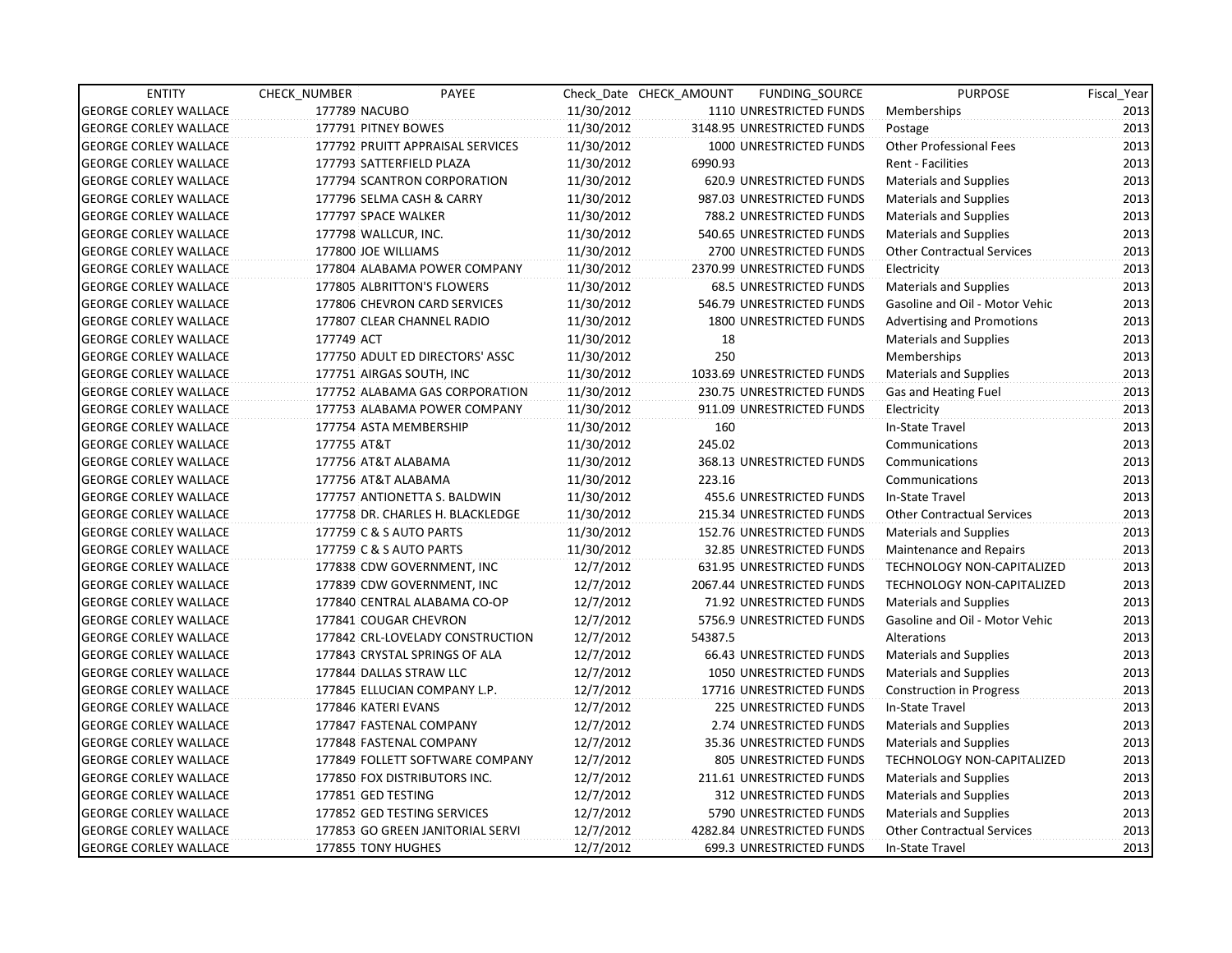| <b>ENTITY</b>                | CHECK NUMBER             | PAYEE                            |           | Check Date CHECK AMOUNT | FUNDING SOURCE                | <b>PURPOSE</b>                    | Fiscal_Year |
|------------------------------|--------------------------|----------------------------------|-----------|-------------------------|-------------------------------|-----------------------------------|-------------|
| <b>GEORGE CORLEY WALLACE</b> | 177856 DEANDRES G. INGE  |                                  | 12/7/2012 | 294.13                  |                               | In-State Travel                   | 2013        |
| <b>GEORGE CORLEY WALLACE</b> |                          | 177857 J & S ELECTRIC COMPANY    | 12/7/2012 | 24050                   |                               | Improvements Other Than Buildi    | 2013        |
| <b>GEORGE CORLEY WALLACE</b> |                          | 177858 JASPER LIBRARY FURNITURE  | 12/7/2012 | 9339.75                 |                               | <b>Materials and Supplies</b>     | 2013        |
| <b>GEORGE CORLEY WALLACE</b> | 177859 KRISTEN JONES     |                                  | 12/7/2012 |                         | <b>145 UNRESTRICTED FUNDS</b> | <b>Other Professional Fees</b>    | 2013        |
| <b>GEORGE CORLEY WALLACE</b> | 177860 K LOG INC         |                                  | 12/7/2012 |                         | 2091.13 UNRESTRICTED FUNDS    | <b>Materials and Supplies</b>     | 2013        |
| <b>GEORGE CORLEY WALLACE</b> | 177861 JERMAINE KING     |                                  | 12/7/2012 |                         | 600 UNRESTRICTED FUNDS        | <b>Other Contractual Services</b> | 2013        |
| <b>GEORGE CORLEY WALLACE</b> | 177862 LYNN KOPP         |                                  | 12/7/2012 | 523.08                  |                               | <b>Other Contractual Services</b> | 2013        |
| <b>GEORGE CORLEY WALLACE</b> |                          | 177863 LEWIS PEST CONTROL INC.   | 12/7/2012 |                         | 510 UNRESTRICTED FUNDS        | <b>Other Contractual Services</b> | 2013        |
| <b>GEORGE CORLEY WALLACE</b> | 177864 MAC PAPER INC     |                                  | 12/7/2012 |                         | 327.5 UNRESTRICTED FUNDS      | <b>Materials and Supplies</b>     | 2013        |
| <b>GEORGE CORLEY WALLACE</b> | 177865 MARIANNA INC.     |                                  | 12/7/2012 |                         | 3643.02 UNRESTRICTED FUNDS    | Materials and Supplies            | 2013        |
| <b>GEORGE CORLEY WALLACE</b> | 177866 MARIANNA INC.     |                                  | 12/7/2012 |                         | 275.76 UNRESTRICTED FUNDS     | <b>Materials and Supplies</b>     | 2013        |
| <b>GEORGE CORLEY WALLACE</b> |                          | 177867 MARVIN'S BLDG. MATERIALS  | 12/7/2012 |                         | 29.6 UNRESTRICTED FUNDS       | Materials and Supplies            | 2013        |
| <b>GEORGE CORLEY WALLACE</b> |                          | 177868 DR. ROBERT D. McCONNELL   | 12/7/2012 |                         | <b>225 UNRESTRICTED FUNDS</b> | In-State Travel                   | 2013        |
| <b>GEORGE CORLEY WALLACE</b> |                          | 177907 LOURETTA WIMBERLY         | 12/7/2012 |                         | <b>125 UNRESTRICTED FUNDS</b> | <b>Other Contractual Services</b> | 2013        |
| <b>GEORGE CORLEY WALLACE</b> |                          | 177908 WRIGHT GROUP/ MCGRAW HILL | 12/7/2012 | 194.6                   |                               | <b>Materials and Supplies</b>     | 2013        |
| <b>GEORGE CORLEY WALLACE</b> |                          | 177909 XEROX CORPORATION         | 12/7/2012 | 60.54                   |                               | Service Contracts on Equipment    | 2013        |
| <b>GEORGE CORLEY WALLACE</b> | 177876 OFFICE DEPOT      |                                  | 12/7/2012 | 52.19                   |                               | Materials and Supplies            | 2013        |
| <b>GEORGE CORLEY WALLACE</b> | 177877 OFFICE DEPOT      |                                  | 12/7/2012 | 139.99                  |                               | <b>Materials and Supplies</b>     | 2013        |
| <b>GEORGE CORLEY WALLACE</b> | 177878 OFFICE DEPOT      |                                  | 12/7/2012 | 99.99                   |                               | <b>Materials and Supplies</b>     | 2013        |
| <b>GEORGE CORLEY WALLACE</b> | 177879 OFFICE DEPOT      |                                  | 12/7/2012 | 199.99                  |                               | <b>Materials and Supplies</b>     | 2013        |
| <b>GEORGE CORLEY WALLACE</b> | 177882 CLARENCE PETTWAY  |                                  | 12/7/2012 | 143.85                  |                               | In-State Travel                   | 2013        |
| <b>GEORGE CORLEY WALLACE</b> | 177883 MARTHA PETTWAY    |                                  | 12/7/2012 | 137.6                   |                               | Out-of-State Travel               | 2013        |
| <b>GEORGE CORLEY WALLACE</b> | 177884 QUILL CORP.       |                                  | 12/7/2012 | 58.89                   |                               | <b>Materials and Supplies</b>     | 2013        |
| <b>GEORGE CORLEY WALLACE</b> | 177885 THE RILEY GROUP   |                                  | 12/7/2012 |                         | 1000 UNRESTRICTED FUNDS       | <b>TECHNOLOGY NON-CAPITALIZED</b> | 2013        |
| <b>GEORGE CORLEY WALLACE</b> | 177886 ERIKA ROBERSON    |                                  | 12/7/2012 | 48.04                   |                               | In-State Travel                   | 2013        |
| <b>GEORGE CORLEY WALLACE</b> |                          | 177887 SCANTRON CORPORATION      | 12/7/2012 |                         | 132.08 UNRESTRICTED FUNDS     | Materials and Supplies            | 2013        |
| <b>GEORGE CORLEY WALLACE</b> |                          | 177888 SCHOOLCRAFT PUBLISHING    | 12/7/2012 |                         | 110.2 UNRESTRICTED FUNDS      | Materials and Supplies            | 2013        |
| <b>GEORGE CORLEY WALLACE</b> | 177889 GRACIE SCOTT      |                                  | 12/7/2012 |                         | 120 UNRESTRICTED FUNDS        | <b>Other Contractual Services</b> | 2013        |
| <b>GEORGE CORLEY WALLACE</b> |                          | 177890 SCREENCO ENTERPRISES      | 12/7/2012 |                         | 325 UNRESTRICTED FUNDS        | <b>Materials and Supplies</b>     | 2013        |
| <b>GEORGE CORLEY WALLACE</b> |                          | 177891 SELMA BEAUTY SUPPLY       | 12/7/2012 |                         | 239.92 UNRESTRICTED FUNDS     | <b>Purchases for Resale</b>       | 2013        |
| <b>GEORGE CORLEY WALLACE</b> |                          | 177892 SELMA WATER WORKS BOARD   | 12/7/2012 |                         | 885.84 UNRESTRICTED FUNDS     | Water and Sewer                   | 2013        |
| <b>GEORGE CORLEY WALLACE</b> | 177893 SHERWIN WILLIAMS  |                                  | 12/7/2012 | 98.6                    |                               | <b>Maintenance and Repairs</b>    | 2013        |
| <b>GEORGE CORLEY WALLACE</b> | 177893 SHERWIN WILLIAMS  |                                  | 12/7/2012 | $\mathbf{0}$            |                               | Construction in Progress          | 2013        |
| <b>GEORGE CORLEY WALLACE</b> |                          | 177894 SMITHERMAN BROTHERS CONST | 12/7/2012 | 400                     |                               | Improvements Other Than Buildi    | 2013        |
| <b>GEORGE CORLEY WALLACE</b> |                          | 177895 STATE OF AL - DEPT OF FIN | 12/7/2012 |                         | 3127 UNRESTRICTED FUNDS       | Insurance and Bonding             | 2013        |
| <b>GEORGE CORLEY WALLACE</b> |                          | 177896 STRICKLAND COMPANIES      | 12/7/2012 |                         | 1560.31 UNRESTRICTED FUNDS    | <b>Materials and Supplies</b>     | 2013        |
| <b>GEORGE CORLEY WALLACE</b> |                          | 177897 TECHNICAL INNOVATION      | 12/7/2012 |                         | 11543.14 UNRESTRICTED FUNDS   | TECHNOLOGY NON-CAPITALIZED        | 2013        |
| <b>GEORGE CORLEY WALLACE</b> |                          | 177898 THE SOLUTIONS TEAM        | 12/7/2012 |                         | 178.5 UNRESTRICTED FUNDS      | Service Contracts on Equipment    | 2013        |
| <b>GEORGE CORLEY WALLACE</b> | 177899 TRANE U.S. INC.   |                                  | 12/7/2012 |                         | 9750 UNRESTRICTED FUNDS       | Service Contracts on Equipment    | 2013        |
| <b>GEORGE CORLEY WALLACE</b> | 177900 TRI COUNTY RENTAL |                                  | 12/7/2012 |                         | 943 UNRESTRICTED FUNDS        | Rent - Equipment                  | 2013        |
| <b>GEORGE CORLEY WALLACE</b> | 177901 ULINE             |                                  | 12/7/2012 |                         | 183.08 UNRESTRICTED FUNDS     | <b>Materials and Supplies</b>     | 2013        |
| <b>GEORGE CORLEY WALLACE</b> | 177902 VERIZON WIRELESS  |                                  | 12/7/2012 |                         | 63.25 UNRESTRICTED FUNDS      | Communications                    | 2013        |
| <b>GEORGE CORLEY WALLACE</b> | 177902 VERIZON WIRELESS  |                                  | 12/7/2012 | 767.9                   |                               | Communications                    | 2013        |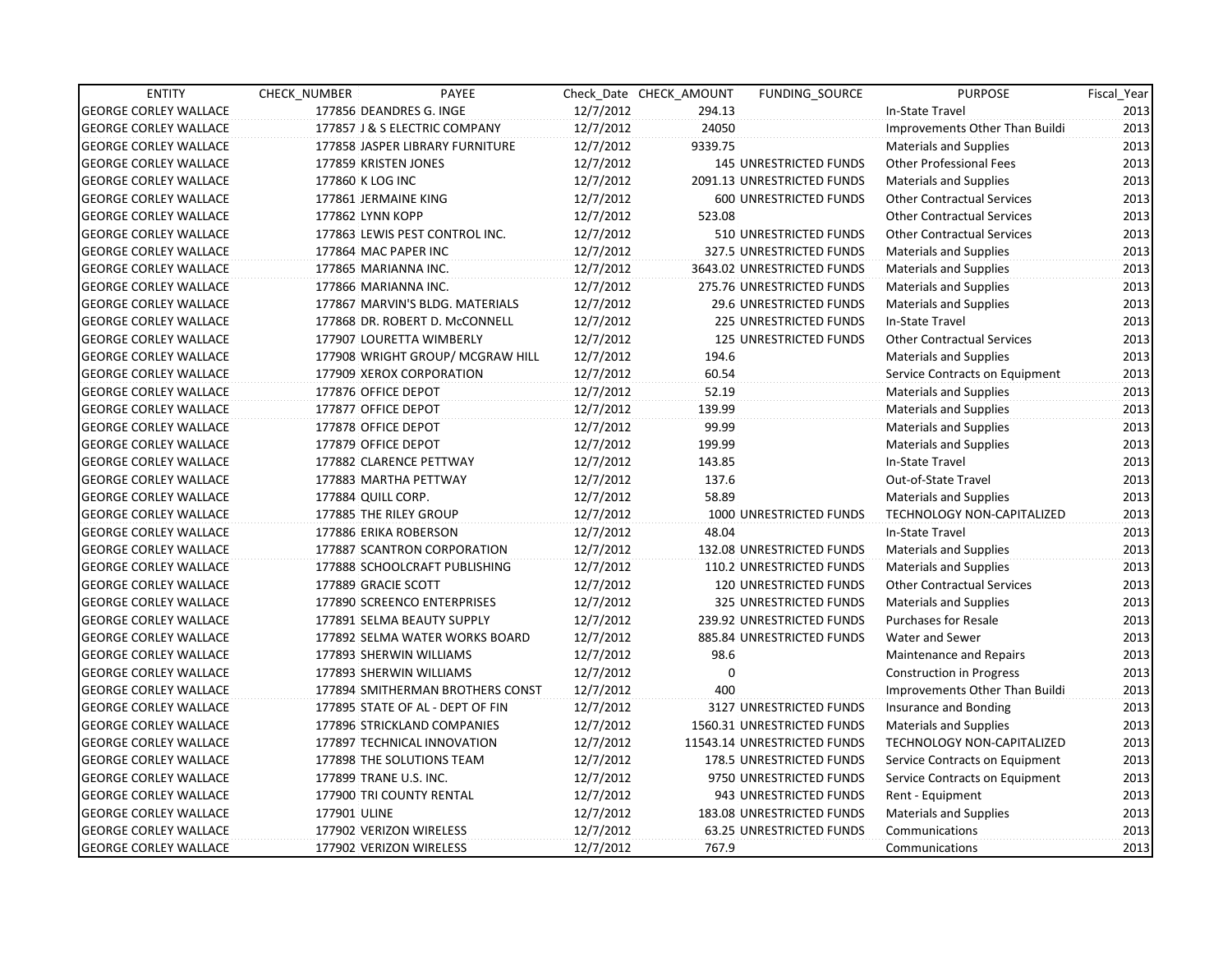| <b>ENTITY</b>                | CHECK_NUMBER            | PAYEE                            |            | Check Date CHECK AMOUNT | <b>FUNDING SOURCE</b>          | <b>PURPOSE</b>                    | Fiscal_Year |
|------------------------------|-------------------------|----------------------------------|------------|-------------------------|--------------------------------|-----------------------------------|-------------|
| <b>GEORGE CORLEY WALLACE</b> |                         | 177903 SHERMANITA WALKER         | 12/7/2012  | 61.22                   |                                | In-State Travel                   | 2013        |
| <b>GEORGE CORLEY WALLACE</b> |                         | 177904 ROOSEVELT WALKER          | 12/7/2012  |                         | 120 UNRESTRICTED FUNDS         | <b>Other Contractual Services</b> | 2013        |
| <b>GEORGE CORLEY WALLACE</b> |                         | 177905 WCCS SELMA FOUNDATION     | 12/7/2012  |                         | 500 UNRESTRICTED FUNDS         | <b>Materials and Supplies</b>     | 2013        |
| <b>GEORGE CORLEY WALLACE</b> | 177906 BRIAN WILLIAMS   |                                  | 12/7/2012  |                         | <b>80 UNRESTRICTED FUNDS</b>   | <b>Other Contractual Services</b> | 2013        |
| <b>GEORGE CORLEY WALLACE</b> |                         | 177869 MCQUICK PRINTING COMPANY  | 12/7/2012  |                         | 96 UNRESTRICTED FUNDS          | <b>Materials and Supplies</b>     | 2013        |
| <b>GEORGE CORLEY WALLACE</b> |                         | 177870 MCQUICK PRINTING COMPANY  | 12/7/2012  |                         | <b>48 UNRESTRICTED FUNDS</b>   | <b>Materials and Supplies</b>     | 2013        |
| <b>GEORGE CORLEY WALLACE</b> |                         | 177871 MIDWEST LIBRARY SER       | 12/7/2012  |                         | 120.23 UNRESTRICTED FUNDS      | <b>Books</b>                      | 2013        |
| <b>GEORGE CORLEY WALLACE</b> |                         | 177872 MOFFITT COMPANY, INC.     | 12/7/2012  |                         | <b>150 UNRESTRICTED FUNDS</b>  | <b>Materials and Supplies</b>     | 2013        |
| <b>GEORGE CORLEY WALLACE</b> |                         | 177873 JOHNNY E. MOSS III        | 12/7/2012  |                         | 255.78 UNRESTRICTED FUNDS      | In-State Travel                   | 2013        |
| <b>GEORGE CORLEY WALLACE</b> |                         | 177874 Council for Resource      | 12/7/2012  |                         | 44.5 UNRESTRICTED FUNDS        | Subscriptions                     | 2013        |
| <b>GEORGE CORLEY WALLACE</b> | 177875 CHARLES NEELY    |                                  | 12/7/2012  |                         | 120 UNRESTRICTED FUNDS         | <b>Other Contractual Services</b> | 2013        |
| <b>GEORGE CORLEY WALLACE</b> |                         | 177818 ACADEMIC SUPERSTORE, LLC  | 12/7/2012  | 709.45                  |                                | <b>Computer Software</b>          | 2013        |
| <b>GEORGE CORLEY WALLACE</b> | 177819 ACJIC            |                                  | 12/7/2012  |                         | 300 UNRESTRICTED FUNDS         | <b>Other Contractual Services</b> | 2013        |
| <b>GEORGE CORLEY WALLACE</b> |                         | 177820 ADVANCED DISPOSAL         | 12/7/2012  |                         | 584.72 UNRESTRICTED FUNDS      | Water and Sewer                   | 2013        |
| <b>GEORGE CORLEY WALLACE</b> |                         | 177821 AIRGAS SOUTH, INC         | 12/7/2012  |                         | 403.5 UNRESTRICTED FUNDS       | <b>Materials and Supplies</b>     | 2013        |
| <b>GEORGE CORLEY WALLACE</b> |                         | 177822 ALABAMA OFFICE SUPPY CO L | 12/7/2012  | 7619.92                 |                                | <b>Materials and Supplies</b>     | 2013        |
| <b>GEORGE CORLEY WALLACE</b> |                         | 177822 ALABAMA OFFICE SUPPY CO L | 12/7/2012  |                         | 1102.5 UNRESTRICTED FUNDS      | <b>Materials and Supplies</b>     | 2013        |
| <b>GEORGE CORLEY WALLACE</b> |                         | 177823 ALABAMA POWER COMPANY     | 12/7/2012  |                         | 42429.01 UNRESTRICTED FUNDS    | Electricity                       | 2013        |
| <b>GEORGE CORLEY WALLACE</b> | 177824 BERTHA ALLEN     |                                  | 12/7/2012  | 113.95                  |                                | In-State Travel                   | 2013        |
| <b>GEORGE CORLEY WALLACE</b> |                         | 177825 APPLE COMPUTER, INC.      | 12/7/2012  |                         | 146 UNRESTRICTED FUNDS         | TECHNOLOGY NON-CAPITALIZED        | 2013        |
| <b>GEORGE CORLEY WALLACE</b> |                         | 177826 APPLE COMPUTER, INC.      | 12/7/2012  | 599                     |                                | <b>Materials and Supplies</b>     | 2013        |
| <b>GEORGE CORLEY WALLACE</b> |                         | 177827 AT&T (BUSINESS SERVICE)   | 12/7/2012  |                         | 32.52 UNRESTRICTED FUNDS       | Communications                    | 2013        |
| <b>GEORGE CORLEY WALLACE</b> |                         | 177828 AUTOMOTIVE EXCITEMENT     | 12/7/2012  |                         | 60 UNRESTRICTED FUNDS          | <b>Materials and Supplies</b>     | 2013        |
| <b>GEORGE CORLEY WALLACE</b> | 177829 TIFFANY BARLOW   |                                  | 12/7/2012  | 39.8                    |                                | In-State Travel                   | 2013        |
| <b>GEORGE CORLEY WALLACE</b> |                         | 177830 BERNEY OFFICE SOLUTIONS   | 12/7/2012  |                         | 590.65 UNRESTRICTED FUNDS      | Service Contracts on Equipment    | 2013        |
| <b>GEORGE CORLEY WALLACE</b> | 177831 LARRY BLAKE      |                                  | 12/7/2012  |                         | <b>60 UNRESTRICTED FUNDS</b>   | <b>Other Contractual Services</b> | 2013        |
| <b>GEORGE CORLEY WALLACE</b> |                         | 177832 TAMMIE M. BRIGGS          | 12/7/2012  |                         | <b>225 UNRESTRICTED FUNDS</b>  | In-State Travel                   | 2013        |
| <b>GEORGE CORLEY WALLACE</b> | 177833 GERALYN BUFORD   |                                  | 12/7/2012  | 457.25                  |                                | In-State Travel                   | 2013        |
| <b>GEORGE CORLEY WALLACE</b> | 177834 BURMAX           |                                  | 12/7/2012  |                         | 49.98 UNRESTRICTED FUNDS       | <b>Materials and Supplies</b>     | 2013        |
| <b>GEORGE CORLEY WALLACE</b> | 177835 C & S AUTO PARTS |                                  | 12/7/2012  |                         | 21.94 UNRESTRICTED FUNDS       | <b>Materials and Supplies</b>     | 2013        |
| <b>GEORGE CORLEY WALLACE</b> | 177835 C & S AUTO PARTS |                                  | 12/7/2012  |                         | 51.84 UNRESTRICTED FUNDS       | Maintenance and Repairs           | 2013        |
| <b>GEORGE CORLEY WALLACE</b> |                         | 177836 CARMICHAEL ENGINEERING    | 12/7/2012  | 1638.5                  |                                | <b>Construction in Progress</b>   | 2013        |
| <b>GEORGE CORLEY WALLACE</b> | 177837 CARQUEST         |                                  | 12/7/2012  |                         | 66.68 UNRESTRICTED FUNDS       | Maintenance and Repairs           | 2013        |
| <b>GEORGE CORLEY WALLACE</b> |                         | 177838 CDW GOVERNMENT, INC       | 12/7/2012  |                         | 1114.89 UNRESTRICTED FUNDS     | <b>Materials and Supplies</b>     | 2013        |
| <b>GEORGE CORLEY WALLACE</b> | 177910 NEW HORIZON      |                                  | 12/13/2012 |                         | 144 UNRESTRICTED FUNDS         | Materials and Supplies            | 2013        |
| <b>GEORGE CORLEY WALLACE</b> | 178030 SMARTHINKING     |                                  | 12/17/2012 |                         | <b>6720 UNRESTRICTED FUNDS</b> | <b>TECHNOLOGY NON-CAPITALIZED</b> | 2013        |
| <b>GEORGE CORLEY WALLACE</b> | 178031 JACQUELINE SMITH |                                  | 12/17/2012 |                         | 906.91 UNRESTRICTED FUNDS      | Out-of-State Travel               | 2013        |
| <b>GEORGE CORLEY WALLACE</b> | 178032 JOHN SOLOMON     |                                  | 12/17/2012 |                         | 80 UNRESTRICTED FUNDS          | <b>Other Contractual Services</b> | 2013        |
| <b>GEORGE CORLEY WALLACE</b> |                         | 178033 SOUTHERNLINC WIRELESS     | 12/17/2012 |                         | 745.27 UNRESTRICTED FUNDS      | Communications                    | 2013        |
| <b>GEORGE CORLEY WALLACE</b> |                         | 178034 SOUTHERNLINC WIRELESS     | 12/17/2012 |                         | 42.4 UNRESTRICTED FUNDS        | Communications                    | 2013        |
| <b>GEORGE CORLEY WALLACE</b> |                         | 178035 SOUTHERN PIPE & SUPPLY    | 12/17/2012 | 157.8                   |                                | Maintenance and Repairs           | 2013        |
| <b>GEORGE CORLEY WALLACE</b> |                         | 178035 SOUTHERN PIPE & SUPPLY    | 12/17/2012 |                         | 276.48 UNRESTRICTED FUNDS      | Materials and Supplies            | 2013        |
| <b>GEORGE CORLEY WALLACE</b> |                         | 178036 THE STEWART ORGANIZATION  | 12/17/2012 | 20 <sup>2</sup>         |                                | <b>Other Contractual Services</b> | 2013        |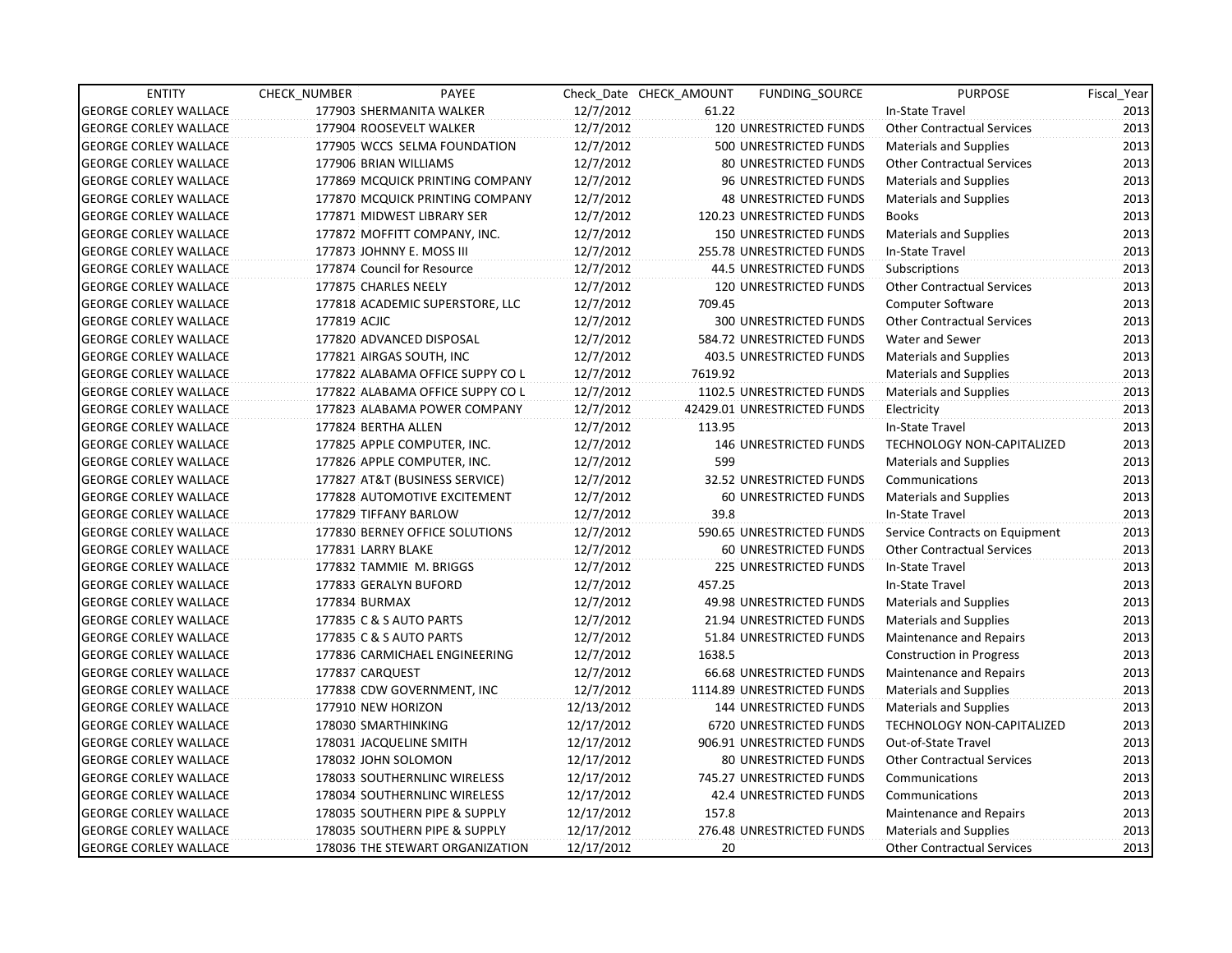| <b>ENTITY</b>                | CHECK NUMBER          | PAYEE                            |            | Check Date CHECK AMOUNT | <b>FUNDING SOURCE</b>          | <b>PURPOSE</b>                    | Fiscal_Year |
|------------------------------|-----------------------|----------------------------------|------------|-------------------------|--------------------------------|-----------------------------------|-------------|
| <b>GEORGE CORLEY WALLACE</b> |                       | 178037 VALERIE F. SWEENEY        | 12/17/2012 | 1157.42                 |                                | <b>Other Contractual Services</b> | 2013        |
| <b>GEORGE CORLEY WALLACE</b> | 178038 TEKLINKS, INC. |                                  | 12/17/2012 |                         | 27892.27 UNRESTRICTED FUNDS    | TECHNOLOGY NON-CAPITALIZED        | 2013        |
| <b>GEORGE CORLEY WALLACE</b> |                       | 178040 THINK EDUCATION SOLUTIONS | 12/17/2012 |                         | <b>1995 UNRESTRICTED FUNDS</b> | Computer Software                 | 2013        |
| <b>GEORGE CORLEY WALLACE</b> |                       | 178041 TRANE COMPANY (PARTS)     | 12/17/2012 |                         | 1088.89 UNRESTRICTED FUNDS     | Materials and Supplies            | 2013        |
| <b>GEORGE CORLEY WALLACE</b> |                       | 178042 ELLEN TRAYWICK            | 12/17/2012 | 48.73                   |                                | In-State Travel                   | 2013        |
| <b>GEORGE CORLEY WALLACE</b> |                       | 178043 UNITED PARCEL SERVICE     | 12/17/2012 |                         | 184.35 UNRESTRICTED FUNDS      | Postage                           | 2013        |
| <b>GEORGE CORLEY WALLACE</b> | 178044 WAL MART       |                                  | 12/17/2012 |                         | 58.22 UNRESTRICTED FUNDS       | Materials and Supplies            | 2013        |
| <b>GEORGE CORLEY WALLACE</b> | 178046 JOE WILLIAMS   |                                  | 12/17/2012 |                         | 2700 UNRESTRICTED FUNDS        | <b>Other Contractual Services</b> | 2013        |
| <b>GEORGE CORLEY WALLACE</b> |                       | 178047 LOURETTA WIMBERLY         | 12/17/2012 |                         | 50 UNRESTRICTED FUNDS          | <b>Other Contractual Services</b> | 2013        |
| <b>GEORGE CORLEY WALLACE</b> |                       | 178048 WITTICHEN SUPPLY COMPANY  | 12/17/2012 | 413.61                  |                                | Maintenance and Repairs           | 2013        |
| <b>GEORGE CORLEY WALLACE</b> | 178049 MARY YELDER    |                                  | 12/17/2012 | 41.85                   |                                | In-State Travel                   | 2013        |
| <b>GEORGE CORLEY WALLACE</b> |                       | 178051 AMSAN BAMA SUPPLY         | 12/17/2012 |                         | 3714.76 UNRESTRICTED FUNDS     | Materials and Supplies            | 2013        |
| <b>GEORGE CORLEY WALLACE</b> | 178052 BP OIL         |                                  | 12/17/2012 |                         | 168.02 UNRESTRICTED FUNDS      | Gasoline and Oil - Motor Vehic    | 2013        |
| <b>GEORGE CORLEY WALLACE</b> |                       | 177992 GUARDIAN-IPCO INC.        | 12/17/2012 |                         | <b>550 UNRESTRICTED FUNDS</b>  | Service Contracts on Equipment    | 2013        |
| <b>GEORGE CORLEY WALLACE</b> |                       | 177993 MARILYN HANNAH            | 12/17/2012 |                         | 873.71 UNRESTRICTED FUNDS      | Out-of-State Travel               | 2013        |
| <b>GEORGE CORLEY WALLACE</b> |                       | 177994 KELLY HENDERSON           | 12/17/2012 | 500.4                   |                                | <b>Other Contractual Services</b> | 2013        |
| <b>GEORGE CORLEY WALLACE</b> | 177996 MARY HICKS     |                                  | 12/17/2012 |                         | 800 UNRESTRICTED FUNDS         | <b>Other Contractual Services</b> | 2013        |
| <b>GEORGE CORLEY WALLACE</b> |                       | 177997 HILL MANUFACTURING CO     | 12/17/2012 |                         | 348.1 UNRESTRICTED FUNDS       | <b>Materials and Supplies</b>     | 2013        |
| <b>GEORGE CORLEY WALLACE</b> |                       | 177998 INDOFF MATERIAL HANDLING  | 12/17/2012 | 7924.38                 |                                | <b>Furniture and Equipment</b>    | 2013        |
| <b>GEORGE CORLEY WALLACE</b> |                       | 177999 INTERIOR DESIGN CONCEPTS  | 12/17/2012 | 6260                    |                                | <b>Materials and Supplies</b>     | 2013        |
| <b>GEORGE CORLEY WALLACE</b> |                       | 178000 INTOPRINT TECHNOLOGIES    | 12/17/2012 |                         | 694.74 UNRESTRICTED FUNDS      | <b>Materials and Supplies</b>     | 2013        |
| <b>GEORGE CORLEY WALLACE</b> |                       | 178001 STEFANIE D. JENKINS       | 12/17/2012 | 1022                    |                                | <b>Other Contractual Services</b> | 2013        |
| <b>GEORGE CORLEY WALLACE</b> |                       | 178002 JONES INTERSTATE TIRE     | 12/17/2012 |                         | 27.62 UNRESTRICTED FUNDS       | <b>Materials and Supplies</b>     | 2013        |
| <b>GEORGE CORLEY WALLACE</b> | 178003 JUDY JORDAN    |                                  | 12/17/2012 |                         | 800 UNRESTRICTED FUNDS         | <b>Other Contractual Services</b> | 2013        |
| <b>GEORGE CORLEY WALLACE</b> |                       | 177955 A & B LEASING, INC.       | 12/17/2012 | 1880                    |                                | Improvements Other Than Buildi    | 2013        |
| <b>GEORGE CORLEY WALLACE</b> | 177956 OLIVIA ACOFF   |                                  | 12/17/2012 | 441.04                  |                                | In-State Travel                   | 2013        |
| <b>GEORGE CORLEY WALLACE</b> |                       | 177957 ACS TECHNOLOGIES          | 12/17/2012 |                         | 270 UNRESTRICTED FUNDS         | Service Contracts on Equipment    | 2013        |
| <b>GEORGE CORLEY WALLACE</b> | 177958 ACT            |                                  | 12/17/2012 | 24                      |                                | <b>Materials and Supplies</b>     | 2013        |
| <b>GEORGE CORLEY WALLACE</b> | 177959 ACT            |                                  | 12/17/2012 | 120                     |                                | <b>Materials and Supplies</b>     | 2013        |
| <b>GEORGE CORLEY WALLACE</b> |                       | 177960 ACTION APPRAISALS         | 12/17/2012 |                         | 975 UNRESTRICTED FUNDS         | <b>Other Professional Fees</b>    | 2013        |
| <b>GEORGE CORLEY WALLACE</b> |                       | 177961 AIRGAS SOUTH, INC         | 12/17/2012 |                         | 539.87 UNRESTRICTED FUNDS      | <b>Materials and Supplies</b>     | 2013        |
| <b>GEORGE CORLEY WALLACE</b> |                       | 177962 AIRGAS SOUTH, INC         | 12/17/2012 |                         | 169.85 UNRESTRICTED FUNDS      | <b>Materials and Supplies</b>     | 2013        |
| <b>GEORGE CORLEY WALLACE</b> |                       | 177963 ALABAMA GAS CORPORATION   | 12/17/2012 |                         | 6774.54 UNRESTRICTED FUNDS     | Gas and Heating Fuel              | 2013        |
| <b>GEORGE CORLEY WALLACE</b> |                       | 177964 ALABAMA POWER COMPANY     | 12/17/2012 |                         | 1877.62 UNRESTRICTED FUNDS     | Electricity                       | 2013        |
| <b>GEORGE CORLEY WALLACE</b> |                       | 177965 MICHELLE ALLDAY           | 12/17/2012 | 524.64                  |                                | <b>Other Contractual Services</b> | 2013        |
| <b>GEORGE CORLEY WALLACE</b> |                       | 177966 ALLIANT DATA SYSTEMS      | 12/17/2012 |                         | 15927.6 UNRESTRICTED FUNDS     | <b>TECHNOLOGY NON-CAPITALIZED</b> | 2013        |
| <b>GEORGE CORLEY WALLACE</b> |                       | 177967 APPLE COMPUTER, INC.      | 12/17/2012 |                         | 559 UNRESTRICTED FUNDS         | TECHNOLOGY NON-CAPITALIZED        | 2013        |
| <b>GEORGE CORLEY WALLACE</b> |                       | 177968 AT&T (BUSINESS SERVICE)   | 12/17/2012 |                         | 67.12 UNRESTRICTED FUNDS       | Communications                    | 2013        |
| <b>GEORGE CORLEY WALLACE</b> |                       | 178004 CARNETTA KENNEDY          | 12/17/2012 | 501.79                  |                                | <b>Other Contractual Services</b> | 2013        |
| <b>GEORGE CORLEY WALLACE</b> | 178005 JOBRINA LAMAR  |                                  | 12/17/2012 |                         | 775 UNRESTRICTED FUNDS         | <b>Other Contractual Services</b> | 2013        |
| <b>GEORGE CORLEY WALLACE</b> |                       | 178006 EARLENE THREATT LARKIN    | 12/17/2012 |                         | 227.99 UNRESTRICTED FUNDS      | Out-of-State Travel               | 2013        |
| <b>GEORGE CORLEY WALLACE</b> | 178007 MARC BRANTLEY  |                                  | 12/17/2012 |                         | 10 UNRESTRICTED FUNDS          | <b>Materials and Supplies</b>     | 2013        |
| <b>GEORGE CORLEY WALLACE</b> |                       | 178008 JANICE MARSHALL           | 12/17/2012 |                         | <b>725 UNRESTRICTED FUNDS</b>  | Other Contractual Services        | 2013        |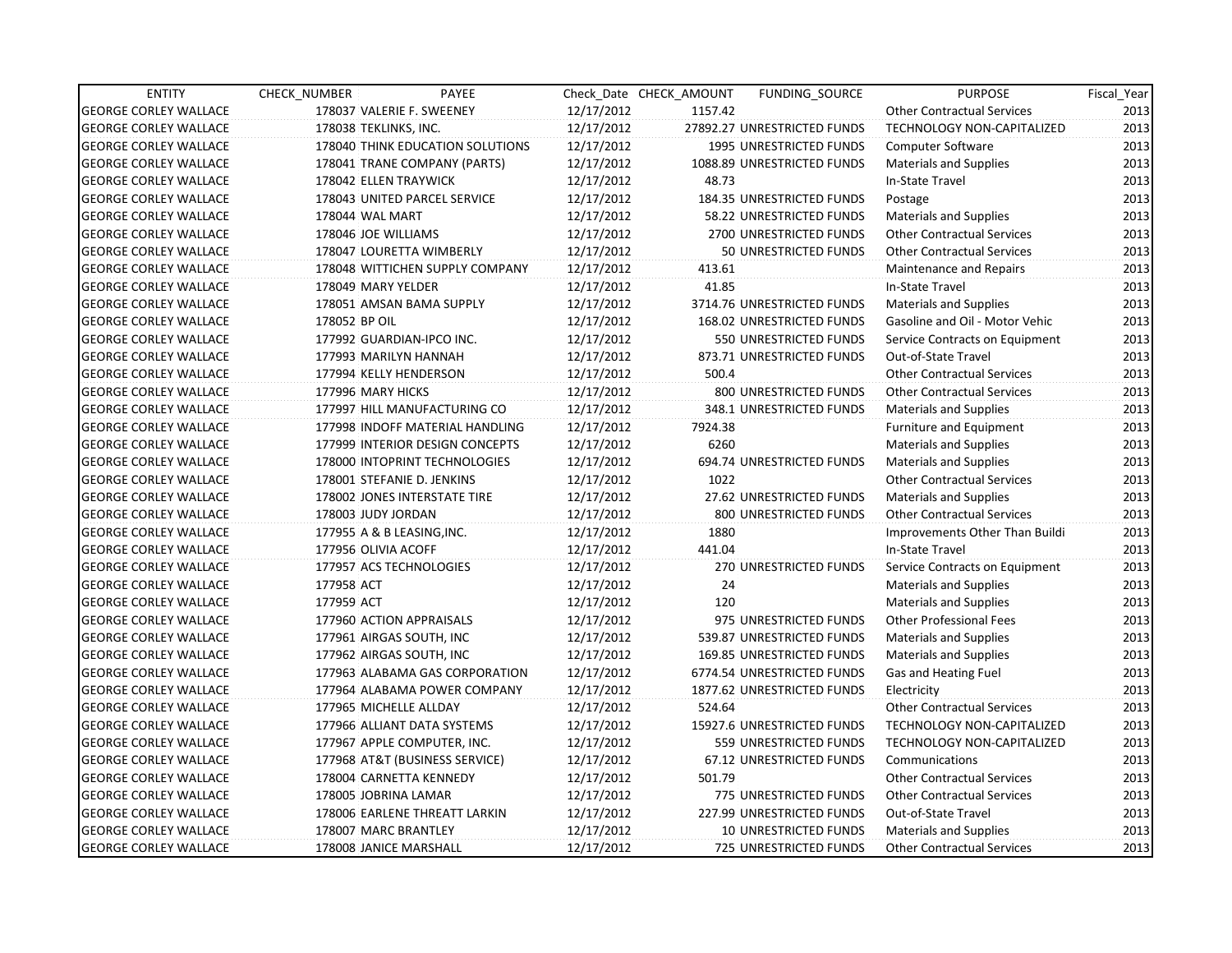| <b>ENTITY</b>                | <b>CHECK NUMBER</b>    | PAYEE                            |            | Check Date CHECK AMOUNT | FUNDING_SOURCE                | <b>PURPOSE</b>                    | Fiscal_Year |
|------------------------------|------------------------|----------------------------------|------------|-------------------------|-------------------------------|-----------------------------------|-------------|
| <b>GEORGE CORLEY WALLACE</b> |                        | 178009 DR. ROBERT D. McCONNELL   | 12/17/2012 |                         | 70.5 UNRESTRICTED FUNDS       | Out-of-State Travel               | 2013        |
| <b>GEORGE CORLEY WALLACE</b> |                        | 178010 MCQUICK PRINTING COMPANY  | 12/17/2012 |                         | 96 UNRESTRICTED FUNDS         | <b>Materials and Supplies</b>     | 2013        |
| <b>GEORGE CORLEY WALLACE</b> |                        | 178011 MCRAE-GAINES LEARNING CTN | 12/17/2012 |                         | 3500 UNRESTRICTED FUNDS       | Scholarships                      | 2013        |
| <b>GEORGE CORLEY WALLACE</b> |                        | 178012 MICAH'S PRINTING          | 12/17/2012 |                         | 890 UNRESTRICTED FUNDS        | <b>Materials and Supplies</b>     | 2013        |
| <b>GEORGE CORLEY WALLACE</b> |                        | 177969 DR. CHARLES H. BLACKLEDGE | 12/17/2012 |                         | 215.34 UNRESTRICTED FUNDS     | <b>Other Contractual Services</b> | 2013        |
| <b>GEORGE CORLEY WALLACE</b> | 177970 BP OIL          |                                  | 12/17/2012 |                         | 168.02 UNRESTRICTED FUNDS     | Gasoline and Oil - Motor Vehic    | 2013        |
| <b>GEORGE CORLEY WALLACE</b> |                        | 177971 TAMMIE M. BRIGGS          | 12/17/2012 |                         | 871.53 UNRESTRICTED FUNDS     | Out-of-State Travel               | 2013        |
| <b>GEORGE CORLEY WALLACE</b> |                        | 177972 CATTLIN LAWN SERVICE      | 12/17/2012 |                         | 1833.33 UNRESTRICTED FUNDS    | <b>Other Contractual Services</b> | 2013        |
| <b>GEORGE CORLEY WALLACE</b> | 177973 CINTAS #231     |                                  | 12/17/2012 |                         | 296 UNRESTRICTED FUNDS        | <b>Other Contractual Services</b> | 2013        |
| <b>GEORGE CORLEY WALLACE</b> |                        | 177974 FELICIA G. COLEMAN        | 12/17/2012 | 256.22                  |                               | <b>Other Contractual Services</b> | 2013        |
| <b>GEORGE CORLEY WALLACE</b> |                        | 177975 COWIN TRACTOR PARTS       | 12/17/2012 |                         | 188.32 UNRESTRICTED FUNDS     | Maintenance and Repairs           | 2013        |
| <b>GEORGE CORLEY WALLACE</b> |                        | 177976 CUMULUS MEDIA INC         | 12/17/2012 |                         | 2200.5 UNRESTRICTED FUNDS     | <b>Advertising and Promotions</b> | 2013        |
| <b>GEORGE CORLEY WALLACE</b> | 177977 FOSTER DAVIS    |                                  | 12/17/2012 |                         | 220 UNRESTRICTED FUNDS        | In-State Travel                   | 2013        |
| <b>GEORGE CORLEY WALLACE</b> | 177978 ROSALYN DIXON   |                                  | 12/17/2012 | 623                     |                               | <b>Other Contractual Services</b> | 2013        |
| <b>GEORGE CORLEY WALLACE</b> | 177979 DYNA LIFT       |                                  | 12/17/2012 |                         | 47.25 UNRESTRICTED FUNDS      | Maintenance and Repairs           | 2013        |
| <b>GEORGE CORLEY WALLACE</b> |                        | 177980 ELLUCIAN COMPANY L.P.     | 12/17/2012 |                         | 26928.54 UNRESTRICTED FUNDS   | Construction in Progress          | 2013        |
| <b>GEORGE CORLEY WALLACE</b> | 177982 KATERI EVANS    |                                  | 12/17/2012 |                         | 285.5 UNRESTRICTED FUNDS      | Out-of-State Travel               | 2013        |
| <b>GEORGE CORLEY WALLACE</b> |                        | 177983 FEDERAL EXPRESS CORPORATI | 12/17/2012 |                         | 84.61 UNRESTRICTED FUNDS      | Postage                           | 2013        |
| <b>GEORGE CORLEY WALLACE</b> |                        | 177983 FEDERAL EXPRESS CORPORATI | 12/17/2012 | 22.23                   |                               | Postage                           | 2013        |
| <b>GEORGE CORLEY WALLACE</b> |                        | 177984 FIRST CAHAWBA BANKCARD    | 12/17/2012 |                         | 9648.33 UNRESTRICTED FUNDS    | Out-of-State Travel               | 2013        |
| <b>GEORGE CORLEY WALLACE</b> | 177985 MONIQUE FORD    |                                  | 12/17/2012 |                         | 75 UNRESTRICTED FUNDS         | <b>Other Contractual Services</b> | 2013        |
| <b>GEORGE CORLEY WALLACE</b> |                        | 177986 FULLER BUILDING COMPANY   | 12/17/2012 |                         | 537.13 UNRESTRICTED FUNDS     | <b>Materials and Supplies</b>     | 2013        |
| <b>GEORGE CORLEY WALLACE</b> | 177987 LEE GOEHLER     |                                  | 12/17/2012 | 929.24                  |                               | <b>Other Contractual Services</b> | 2013        |
| <b>GEORGE CORLEY WALLACE</b> |                        | 177988 PAULA GOODMAN             | 12/17/2012 |                         | 150 UNRESTRICTED FUNDS        | <b>Other Contractual Services</b> | 2013        |
| <b>GEORGE CORLEY WALLACE</b> |                        | 177989 CATHERINE GORDON          | 12/17/2012 |                         | 800 UNRESTRICTED FUNDS        | <b>Other Contractual Services</b> | 2013        |
| <b>GEORGE CORLEY WALLACE</b> | 177990 RAJI GOURDINE   |                                  | 12/17/2012 |                         | 800.38 UNRESTRICTED FUNDS     | Out-of-State Travel               | 2013        |
| <b>GEORGE CORLEY WALLACE</b> | 177991 DONITHA GRIFFIN |                                  | 12/17/2012 |                         | 150 UNRESTRICTED FUNDS        | In-State Travel                   | 2013        |
| <b>GEORGE CORLEY WALLACE</b> | 177991 DONITHA GRIFFIN |                                  | 12/17/2012 |                         | 796.65 UNRESTRICTED FUNDS     | Out-of-State Travel               | 2013        |
| <b>GEORGE CORLEY WALLACE</b> |                        | 178013 MIDWEST INDUSTRIAL        | 12/17/2012 |                         | 2116.71 UNRESTRICTED FUNDS    | <b>Materials and Supplies</b>     | 2013        |
| <b>GEORGE CORLEY WALLACE</b> |                        | 178014 JOHNNY E. MOSS III        | 12/17/2012 |                         | <b>150 UNRESTRICTED FUNDS</b> | In-State Travel                   | 2013        |
| <b>GEORGE CORLEY WALLACE</b> | 178015 MIKE NEWMAN     |                                  | 12/17/2012 |                         | <b>145 UNRESTRICTED FUNDS</b> | <b>Other Professional Fees</b>    | 2013        |
| <b>GEORGE CORLEY WALLACE</b> |                        | 178016 CANON SOLUTIONS           | 12/17/2012 | 86.46                   |                               | Service Contracts on Equipment    | 2013        |
| <b>GEORGE CORLEY WALLACE</b> | 178017 OFFICE DEPOT    |                                  | 12/17/2012 |                         | 3088.3 UNRESTRICTED FUNDS     | <b>Materials and Supplies</b>     | 2013        |
| <b>GEORGE CORLEY WALLACE</b> | 178018 OFFICE DEPOT    |                                  | 12/17/2012 | 1131.88                 |                               | <b>Materials and Supplies</b>     | 2013        |
| <b>GEORGE CORLEY WALLACE</b> | 178019 PITNEY BOWES    |                                  | 12/17/2012 |                         | 2826 UNRESTRICTED FUNDS       | Rent - Equipment                  | 2013        |
| <b>GEORGE CORLEY WALLACE</b> |                        | 178020 U S POST MASTER SELMA     | 12/17/2012 |                         | <b>410 UNRESTRICTED FUNDS</b> | Postage                           | 2013        |
| <b>GEORGE CORLEY WALLACE</b> |                        | 178021 ELLIS MCINTYRE, JR. DBA   | 12/17/2012 |                         | 56 UNRESTRICTED FUNDS         | <b>Materials and Supplies</b>     | 2013        |
| <b>GEORGE CORLEY WALLACE</b> |                        | 178022 ROUNTREE ELECTRIC SUPPLY  | 12/17/2012 |                         | 560.74 UNRESTRICTED FUNDS     | <b>Materials and Supplies</b>     | 2013        |
| <b>GEORGE CORLEY WALLACE</b> | 178023 HAL ROZZELLE    |                                  | 12/17/2012 |                         | <b>145 UNRESTRICTED FUNDS</b> | <b>Other Professional Fees</b>    | 2013        |
| <b>GEORGE CORLEY WALLACE</b> |                        | 178024 ABDULLAH SALAAM           | 12/17/2012 |                         | 145 UNRESTRICTED FUNDS        | <b>Other Professional Fees</b>    | 2013        |
| <b>GEORGE CORLEY WALLACE</b> |                        | 178025 KENNETTA SANDERS          | 12/17/2012 |                         | 125 UNRESTRICTED FUNDS        | <b>Other Contractual Services</b> | 2013        |
| <b>GEORGE CORLEY WALLACE</b> |                        | 178026 SATTERFIELD PLAZA         | 12/17/2012 | 6990.93                 |                               | Rent - Facilities                 | 2013        |
| <b>GEORGE CORLEY WALLACE</b> | 178027 DONALD SCOTT    |                                  | 12/17/2012 |                         | 145 UNRESTRICTED FUNDS        | Other Professional Fees           | 2013        |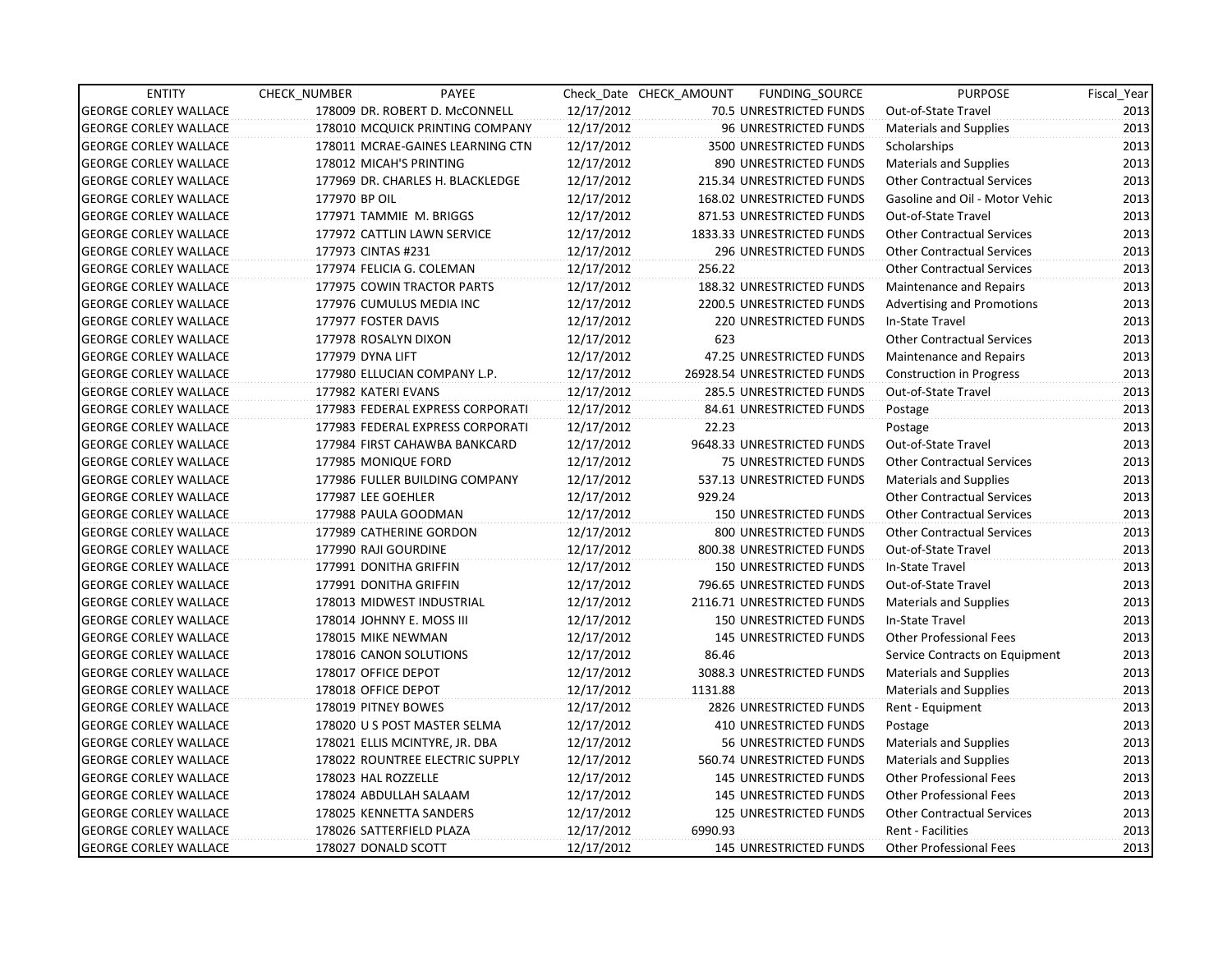| <b>ENTITY</b>                | CHECK_NUMBER               | PAYEE                              |            | Check Date CHECK AMOUNT | FUNDING_SOURCE                 | <b>PURPOSE</b>                       | Fiscal_Year |
|------------------------------|----------------------------|------------------------------------|------------|-------------------------|--------------------------------|--------------------------------------|-------------|
| <b>GEORGE CORLEY WALLACE</b> |                            | 178028 SELMA TROPHY COMPANY        | 12/17/2012 |                         | 83 UNRESTRICTED FUNDS          | Materials and Supplies               | 2013        |
| <b>GEORGE CORLEY WALLACE</b> |                            | 178029 SELMA WATER WORKS BOARD     | 12/17/2012 |                         | 36.84 UNRESTRICTED FUNDS       | Water and Sewer                      | 2013        |
| <b>GEORGE CORLEY WALLACE</b> | 90009163 JOHNNY E MOSS III |                                    | 12/18/2012 |                         | <b>34.8 UNRESTRICTED FUNDS</b> | Miscellaneous Deductions Payab       | 2013        |
| <b>GEORGE CORLEY WALLACE</b> | 90009163 JOHNNY E MOSS III |                                    | 12/18/2012 |                         | 5416.67 UNRESTRICTED FUNDS     | <b>Other Professional Salaries -</b> | 2013        |
| <b>GEORGE CORLEY WALLACE</b> |                            | 90009164 BETTYE STEELE MOTLEY      | 12/18/2012 | 2630                    |                                | <b>Other Professional Salaries -</b> | 2013        |
| <b>GEORGE CORLEY WALLACE</b> |                            | 90009166 MARGARET C MOTT           | 12/18/2012 |                         | 99.36 UNRESTRICTED FUNDS       | Miscellaneous Deductions Payab       | 2013        |
| <b>GEORGE CORLEY WALLACE</b> |                            | 90009166 MARGARET C MOTT           | 12/18/2012 |                         | 4729.75 UNRESTRICTED FUNDS     | Instructional Salaries - Regul       | 2013        |
| <b>GEORGE CORLEY WALLACE</b> |                            | 90009167 EDDIE JAMES MOULTRIE      | 12/18/2012 |                         | 72.24 UNRESTRICTED FUNDS       | Miscellaneous Deductions Payab       | 2013        |
| <b>GEORGE CORLEY WALLACE</b> |                            | 90009167 EDDIE JAMES MOULTRIE      | 12/18/2012 |                         | 4122.17 UNRESTRICTED FUNDS     | Support Personnel Salaries - S       | 2013        |
| <b>GEORGE CORLEY WALLACE</b> | 90009168 WESBERT NETTLES   |                                    | 12/18/2012 |                         | 1088 UNRESTRICTED FUNDS        | <b>Hourly Wages</b>                  | 2013        |
| <b>GEORGE CORLEY WALLACE</b> |                            | 90009169 SUNETTE SMITH NEWMAN      | 12/18/2012 |                         | 27.6 UNRESTRICTED FUNDS        | Miscellaneous Deductions Payab       | 2013        |
| <b>GEORGE CORLEY WALLACE</b> |                            | 90009169 SUNETTE SMITH NEWMAN      | 12/18/2012 |                         | 3824.67 UNRESTRICTED FUNDS     | Support Personnel Salaries - S       | 2013        |
| <b>GEORGE CORLEY WALLACE</b> | 90009170 RAFORD C NIXON    |                                    | 12/18/2012 |                         | 1327.08 UNRESTRICTED FUNDS     | <b>Other Professional Salaries -</b> | 2013        |
| <b>GEORGE CORLEY WALLACE</b> | 90009170 RAFORD C NIXON    |                                    | 12/18/2012 | 1589.58                 |                                | <b>Other Professional Salaries -</b> | 2013        |
| <b>GEORGE CORLEY WALLACE</b> | 90009171 CHINWE O OKEKE    |                                    | 12/18/2012 | 658.05                  |                                | Hourly Wages                         | 2013        |
| <b>GEORGE CORLEY WALLACE</b> |                            | 90009172 HOLLY BROWN OWENS         | 12/18/2012 |                         | 6126.78 UNRESTRICTED FUNDS     | Instructional Salaries - Regul       | 2013        |
| <b>GEORGE CORLEY WALLACE</b> |                            | 90009173 MELINDA ANN PAGE          | 12/18/2012 | 16.56                   |                                | Miscellaneous Deductions Payab       | 2013        |
| <b>GEORGE CORLEY WALLACE</b> |                            | 90009173 MELINDA ANN PAGE          | 12/18/2012 | 3583.33                 |                                | Instructional Salaries - Regul       | 2013        |
| <b>GEORGE CORLEY WALLACE</b> |                            | 90009174 SHAMARICK YVONNE PARADISE | 12/18/2012 |                         | 650 UNRESTRICTED FUNDS         | Instructional Salaries - Tempo       | 2013        |
| <b>GEORGE CORLEY WALLACE</b> |                            | 90009175 RAY ANTHONY PATTERSON     | 12/18/2012 |                         | 2708.5 UNRESTRICTED FUNDS      | Support Personnel Salaries - S       | 2013        |
| <b>GEORGE CORLEY WALLACE</b> |                            | 90009176 ERNESTINE D PERRY         | 12/18/2012 |                         | 642 UNRESTRICTED FUNDS         | Hourly Wages                         | 2013        |
| <b>GEORGE CORLEY WALLACE</b> | 90009238 WANDA F YOUNG     |                                    | 12/18/2012 |                         | 573.34 UNRESTRICTED FUNDS      | Instructional Salaries - Tempo       | 2013        |
| <b>GEORGE CORLEY WALLACE</b> | 90009239 SHERI ZIMMERMAN   |                                    | 12/18/2012 |                         | 2318 UNRESTRICTED FUNDS        | Support Personnel Salaries - S       | 2013        |
| <b>GEORGE CORLEY WALLACE</b> | 90009211 JEROME E THAMES   |                                    | 12/18/2012 |                         | 14.04 UNRESTRICTED FUNDS       | Miscellaneous Deductions Payab       | 2013        |
| <b>GEORGE CORLEY WALLACE</b> | 90009211 JEROME E THAMES   |                                    | 12/18/2012 |                         | 4416.89 UNRESTRICTED FUNDS     | Instructional Salaries - Regul       | 2013        |
| <b>GEORGE CORLEY WALLACE</b> | 90009212 SHEILA ANN THEISS |                                    | 12/18/2012 |                         | 7.92 UNRESTRICTED FUNDS        | Miscellaneous Deductions Payab       | 2013        |
| <b>GEORGE CORLEY WALLACE</b> | 90009212 SHEILA ANN THEISS |                                    | 12/18/2012 |                         | <b>100 UNRESTRICTED FUNDS</b>  | Other Professional Salaries -        | 2013        |
| <b>GEORGE CORLEY WALLACE</b> | 90009212 SHEILA ANN THEISS |                                    | 12/18/2012 | 2919.75                 |                                | Other Professional Salaries -        | 2013        |
| <b>GEORGE CORLEY WALLACE</b> |                            | 90009213 GLORIA DEAN THOMAS        | 12/18/2012 |                         | 30.96 UNRESTRICTED FUNDS       | Miscellaneous Deductions Payab       | 2013        |
| <b>GEORGE CORLEY WALLACE</b> |                            | 90009213 GLORIA DEAN THOMAS        | 12/18/2012 |                         | 3452.83 UNRESTRICTED FUNDS     | Support Personnel Salaries - S       | 2013        |
| <b>GEORGE CORLEY WALLACE</b> |                            | 90009214 YOLANDA SMITH THOMPKINS   | 12/18/2012 |                         | 758.34 UNRESTRICTED FUNDS      | Instructional Salaries - Tempo       | 2013        |
| <b>GEORGE CORLEY WALLACE</b> |                            | 90009215 ANTHONY G TURNER          | 12/18/2012 |                         | 364.32 UNRESTRICTED FUNDS      | Miscellaneous Deductions Payab       | 2013        |
| <b>GEORGE CORLEY WALLACE</b> |                            | 90009215 ANTHONY G TURNER          | 12/18/2012 |                         | 5146.25 UNRESTRICTED FUNDS     | Instructional Salaries - Regul       | 2013        |
| <b>GEORGE CORLEY WALLACE</b> |                            | 90009216 HERMAN W TURNER           | 12/18/2012 |                         | 791.66 UNRESTRICTED FUNDS      | Instructional Salaries - Tempo       | 2013        |
| <b>GEORGE CORLEY WALLACE</b> |                            | 90009217 LAURA LYNN VANCE          | 12/18/2012 |                         | 13.2 UNRESTRICTED FUNDS        | Miscellaneous Deductions Payab       | 2013        |
| <b>GEORGE CORLEY WALLACE</b> |                            | 90009217 LAURA LYNN VANCE          | 12/18/2012 |                         | 3973.25 UNRESTRICTED FUNDS     | Support Personnel Salaries - S       | 2013        |
| <b>GEORGE CORLEY WALLACE</b> | 90009218 SHARON D WALKER   |                                    | 12/18/2012 |                         | 2410.75 UNRESTRICTED FUNDS     | Support Personnel Salaries - S       | 2013        |
| <b>GEORGE CORLEY WALLACE</b> |                            | 90009219 SHERMANITA WALKER         | 12/18/2012 | 15.6                    |                                | Miscellaneous Deductions Payab       | 2013        |
| <b>GEORGE CORLEY WALLACE</b> |                            | 90009219 SHERMANITA WALKER         | 12/18/2012 | 4208                    |                                | Other Professional Salaries -        | 2013        |
| <b>GEORGE CORLEY WALLACE</b> |                            | 90009220 CONNIE W WALLACE          | 12/18/2012 |                         | 309.6 UNRESTRICTED FUNDS       | Miscellaneous Deductions Payab       | 2013        |
| <b>GEORGE CORLEY WALLACE</b> | 90009177 ALONZIA PETTWAY   |                                    | 12/18/2012 |                         | 2634.33 UNRESTRICTED FUNDS     | Support Personnel Salaries - S       | 2013        |
| <b>GEORGE CORLEY WALLACE</b> |                            | 90009178 CHARLES D PETTWAY         | 12/18/2012 |                         | 2634.33 UNRESTRICTED FUNDS     | Support Personnel Salaries - S       | 2013        |
| <b>GEORGE CORLEY WALLACE</b> |                            | 90009179 CLARENCE J PETTWAY        | 12/18/2012 | 5548.08                 |                                | <b>Other Professional Salaries -</b> | 2013        |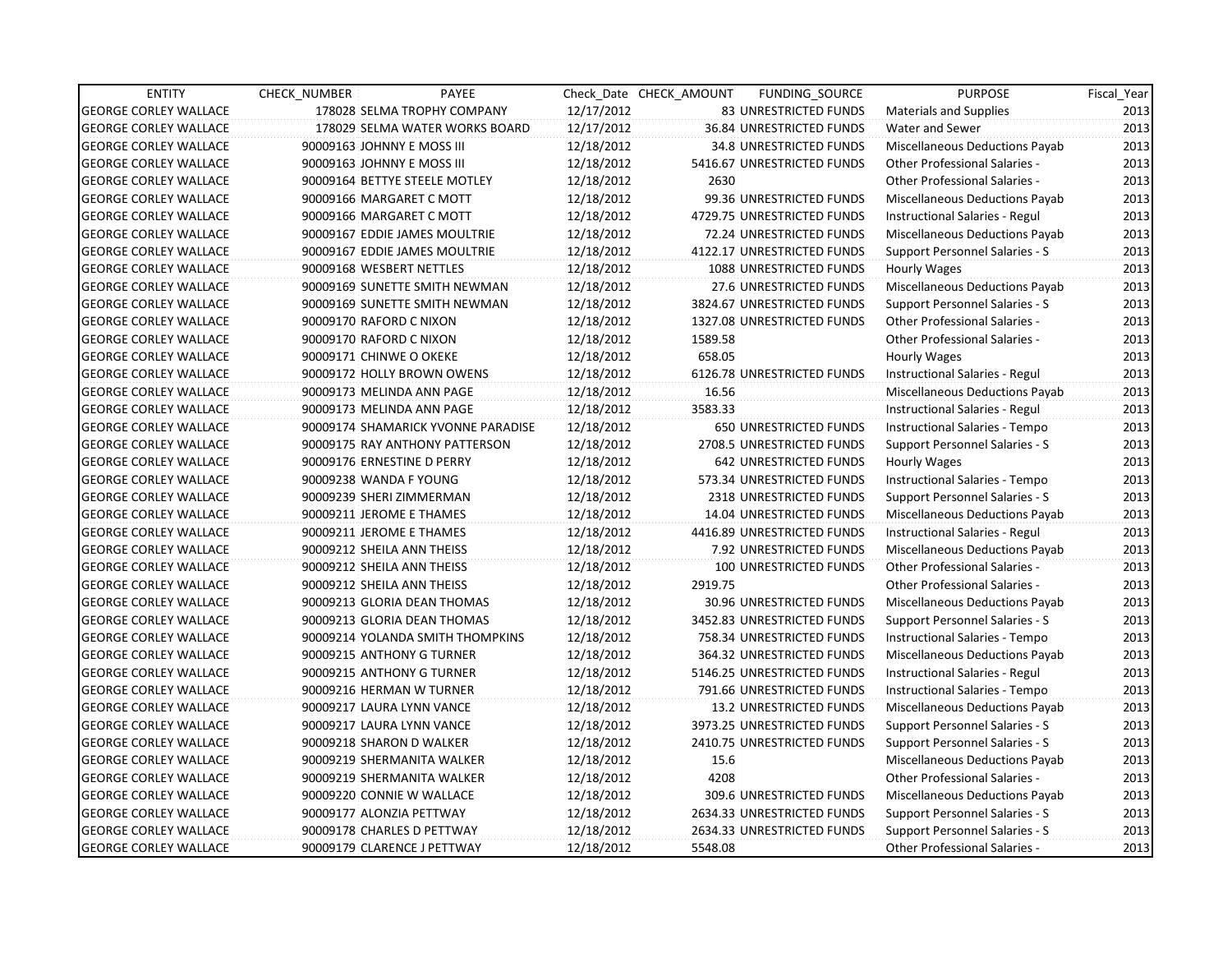| <b>ENTITY</b>                | CHECK_NUMBER              | PAYEE                              |            | Check Date CHECK AMOUNT | FUNDING_SOURCE                 | <b>PURPOSE</b>                        | Fiscal_Year |
|------------------------------|---------------------------|------------------------------------|------------|-------------------------|--------------------------------|---------------------------------------|-------------|
| <b>GEORGE CORLEY WALLACE</b> | 90009180 FELECIA PETTWAY  |                                    | 12/18/2012 |                         | 66.24 UNRESTRICTED FUNDS       | Miscellaneous Deductions Payab        | 2013        |
| <b>GEORGE CORLEY WALLACE</b> | 90009180 FELECIA PETTWAY  |                                    | 12/18/2012 |                         | 4904.17 UNRESTRICTED FUNDS     | <b>Other Professional Salaries -</b>  | 2013        |
| <b>GEORGE CORLEY WALLACE</b> |                           | 90009181 MARTHA WILLIAMS PETTWAY   | 12/18/2012 | 4166.67                 |                                | <b>Other Professional Salaries -</b>  | 2013        |
| <b>GEORGE CORLEY WALLACE</b> |                           | 90009182 BRENDA WILLIAMS POWELL    | 12/18/2012 |                         | 408.24 UNRESTRICTED FUNDS      | Hourly Wages                          | 2013        |
| <b>GEORGE CORLEY WALLACE</b> | 90009183 ELIJAH PUGH SR   |                                    | 12/18/2012 |                         | 283.8 UNRESTRICTED FUNDS       | Miscellaneous Deductions Payab        | 2013        |
| <b>GEORGE CORLEY WALLACE</b> | 90009183 ELIJAH PUGH SR   |                                    | 12/18/2012 |                         | 5426.17 UNRESTRICTED FUNDS     | Instructional Salaries - Regul        | 2013        |
| <b>GEORGE CORLEY WALLACE</b> | 90009184 QUANDA C PULLUM  |                                    | 12/18/2012 |                         | 2931.58 UNRESTRICTED FUNDS     | Support Personnel Salaries - S        | 2013        |
| <b>GEORGE CORLEY WALLACE</b> |                           | 90009186 JENNIFER M REYNOLDS       | 12/18/2012 |                         | 2559.33 UNRESTRICTED FUNDS     | Support Personnel Salaries - S        | 2013        |
| <b>GEORGE CORLEY WALLACE</b> |                           | 90009187 RAMONA ROBERTS RHODES     | 12/18/2012 |                         | 5651.75 UNRESTRICTED FUNDS     | Instructional Salaries - Regul        | 2013        |
| <b>GEORGE CORLEY WALLACE</b> | 90009188 ERIKA M ROBERSON |                                    | 12/18/2012 | 2633.83                 |                                | Support Personnel Salaries - S        | 2013        |
| <b>GEORGE CORLEY WALLACE</b> | 90009189 ERIC W ROGERS    |                                    | 12/18/2012 |                         | 24 UNRESTRICTED FUNDS          | Miscellaneous Deductions Payab        | 2013        |
| <b>GEORGE CORLEY WALLACE</b> | 90009189 ERIC W ROGERS    |                                    | 12/18/2012 |                         | 4861.56 UNRESTRICTED FUNDS     | Instructional Salaries - Regul        | 2013        |
| <b>GEORGE CORLEY WALLACE</b> |                           | 90009190 MARY ELLEN ROLLINS        | 12/18/2012 |                         | <b>2409 UNRESTRICTED FUNDS</b> | Instructional Salaries - Tempo        | 2013        |
| <b>GEORGE CORLEY WALLACE</b> | 90009191 EBONY S ROSE     |                                    | 12/18/2012 | 2856.75                 |                                | Support Personnel Salaries - S        | 2013        |
| <b>GEORGE CORLEY WALLACE</b> |                           | 90009192 FELICIA MICHELLE SANDERS  | 12/18/2012 |                         | <b>6.48 UNRESTRICTED FUNDS</b> | Miscellaneous Deductions Payab        | 2013        |
| <b>GEORGE CORLEY WALLACE</b> |                           | 90009192 FELICIA MICHELLE SANDERS  | 12/18/2012 |                         | <b>650 UNRESTRICTED FUNDS</b>  | Instructional Salaries - Tempo        | 2013        |
| <b>GEORGE CORLEY WALLACE</b> |                           | 90009192 FELICIA MICHELLE SANDERS  | 12/18/2012 |                         | 3452.33 UNRESTRICTED FUNDS     | Support Personnel Salaries - S        | 2013        |
| <b>GEORGE CORLEY WALLACE</b> |                           | 90009192 FELICIA MICHELLE SANDERS  | 12/18/2012 |                         | <b>30 UNRESTRICTED FUNDS</b>   | Employee Taxable Per Diem             | 2013        |
| <b>GEORGE CORLEY WALLACE</b> | 90009194 AYANNA S SCOTT   |                                    | 12/18/2012 |                         | 325 UNRESTRICTED FUNDS         | Instructional Salaries - Tempo        | 2013        |
| <b>GEORGE CORLEY WALLACE</b> |                           | 90009195 DAPHANE N SHANNON         | 12/18/2012 |                         | 1200 UNRESTRICTED FUNDS        | Instructional Salaries - Tempo        | 2013        |
| <b>GEORGE CORLEY WALLACE</b> |                           | 90009196 TRACEY M SHANNON          | 12/18/2012 |                         | 57.6 UNRESTRICTED FUNDS        | Miscellaneous Deductions Payab        | 2013        |
| <b>GEORGE CORLEY WALLACE</b> |                           | 90009196 TRACEY M SHANNON          | 12/18/2012 |                         | 5759.75 UNRESTRICTED FUNDS     | Instructional Salaries - Regul        | 2013        |
| <b>GEORGE CORLEY WALLACE</b> |                           | 90009197 LAWRENCE SIMMONS JR       | 12/18/2012 |                         | 3972.11 UNRESTRICTED FUNDS     | Instructional Salaries - Regul        | 2013        |
| <b>GEORGE CORLEY WALLACE</b> | 90009198 IRENE G BONNER   |                                    | 12/18/2012 |                         | 1450 UNRESTRICTED FUNDS        | Other Professional Salaries -         | 2013        |
| <b>GEORGE CORLEY WALLACE</b> |                           | 90009199 JACQUELINE BERNETTA SMITH | 12/18/2012 |                         | 7323.17 UNRESTRICTED FUNDS     | <b>Other Professional Salaries -</b>  | 2013        |
| <b>GEORGE CORLEY WALLACE</b> |                           | 90009199 JACQUELINE BERNETTA SMITH | 12/18/2012 |                         | <b>65 UNRESTRICTED FUNDS</b>   | Other Staff Benefits                  | 2013        |
| <b>GEORGE CORLEY WALLACE</b> | 90009200 LEIGH ANN SMITH  |                                    | 12/18/2012 |                         | 38.64 UNRESTRICTED FUNDS       | Miscellaneous Deductions Payab        | 2013        |
| <b>GEORGE CORLEY WALLACE</b> | 90009200 LEIGH ANN SMITH  |                                    | 12/18/2012 |                         | 4196.67 UNRESTRICTED FUNDS     | <b>Support Personnel Salaries - S</b> | 2013        |
| <b>GEORGE CORLEY WALLACE</b> | 90009201 SHANDRA J SMITH  |                                    | 12/18/2012 |                         | 123.84 UNRESTRICTED FUNDS      | Miscellaneous Deductions Payab        | 2013        |
| <b>GEORGE CORLEY WALLACE</b> | 90009201 SHANDRA J SMITH  |                                    | 12/18/2012 |                         | 4904.17 UNRESTRICTED FUNDS     | Other Professional Salaries -         | 2013        |
| <b>GEORGE CORLEY WALLACE</b> |                           | 90009202 ANNA M SMITHERMAN         | 12/18/2012 |                         | 278.64 UNRESTRICTED FUNDS      | Miscellaneous Deductions Payab        | 2013        |
| <b>GEORGE CORLEY WALLACE</b> |                           | 90009202 ANNA M SMITHERMAN         | 12/18/2012 |                         | 5651.75 UNRESTRICTED FUNDS     | Instructional Salaries - Regul        | 2013        |
| <b>GEORGE CORLEY WALLACE</b> | 90009203 JOHN A SNOW      |                                    | 12/18/2012 |                         | 928 UNRESTRICTED FUNDS         | Hourly Wages                          | 2013        |
| <b>GEORGE CORLEY WALLACE</b> | 90009204 LULA SNOWDEN     |                                    | 12/18/2012 | 15.6                    |                                | Miscellaneous Deductions Payab        | 2013        |
| <b>GEORGE CORLEY WALLACE</b> | 90009204 LULA SNOWDEN     |                                    | 12/18/2012 | 4012.5                  |                                | Other Professional Salaries -         | 2013        |
| <b>GEORGE CORLEY WALLACE</b> | 90009205 BRANDI N SPEARS  |                                    | 12/18/2012 |                         | 2038.67 UNRESTRICTED FUNDS     | Support Personnel Salaries - S        | 2013        |
| <b>GEORGE CORLEY WALLACE</b> |                           | 90009206 DONTE L STEVENSON         | 12/18/2012 |                         | 2261.83 UNRESTRICTED FUNDS     | Support Personnel Salaries - S        | 2013        |
| <b>GEORGE CORLEY WALLACE</b> |                           | 90009208 AMANDA LYNN STRICKLAND    | 12/18/2012 |                         | 1300 UNRESTRICTED FUNDS        | Instructional Salaries - Tempo        | 2013        |
| <b>GEORGE CORLEY WALLACE</b> |                           | 90009209 MAXINE STURDIVANT         | 12/18/2012 |                         | 8.4 UNRESTRICTED FUNDS         | Miscellaneous Deductions Payab        | 2013        |
| <b>GEORGE CORLEY WALLACE</b> |                           | 90009209 MAXINE STURDIVANT         | 12/18/2012 |                         | 325 UNRESTRICTED FUNDS         | Instructional Salaries - Tempo        | 2013        |
| <b>GEORGE CORLEY WALLACE</b> |                           | 90009209 MAXINE STURDIVANT         | 12/18/2012 |                         | 5638 UNRESTRICTED FUNDS        | Other Professional Salaries -         | 2013        |
| <b>GEORGE CORLEY WALLACE</b> |                           | 90009210 DANICA SHERITA TAYLOR     | 12/18/2012 |                         | 4314.25 UNRESTRICTED FUNDS     | Instructional Salaries - Regul        | 2013        |
| <b>GEORGE CORLEY WALLACE</b> |                           | 90009028 TIFFANY RENEE BARLOW      | 12/18/2012 | 21.12                   |                                | Miscellaneous Deductions Payab        | 2013        |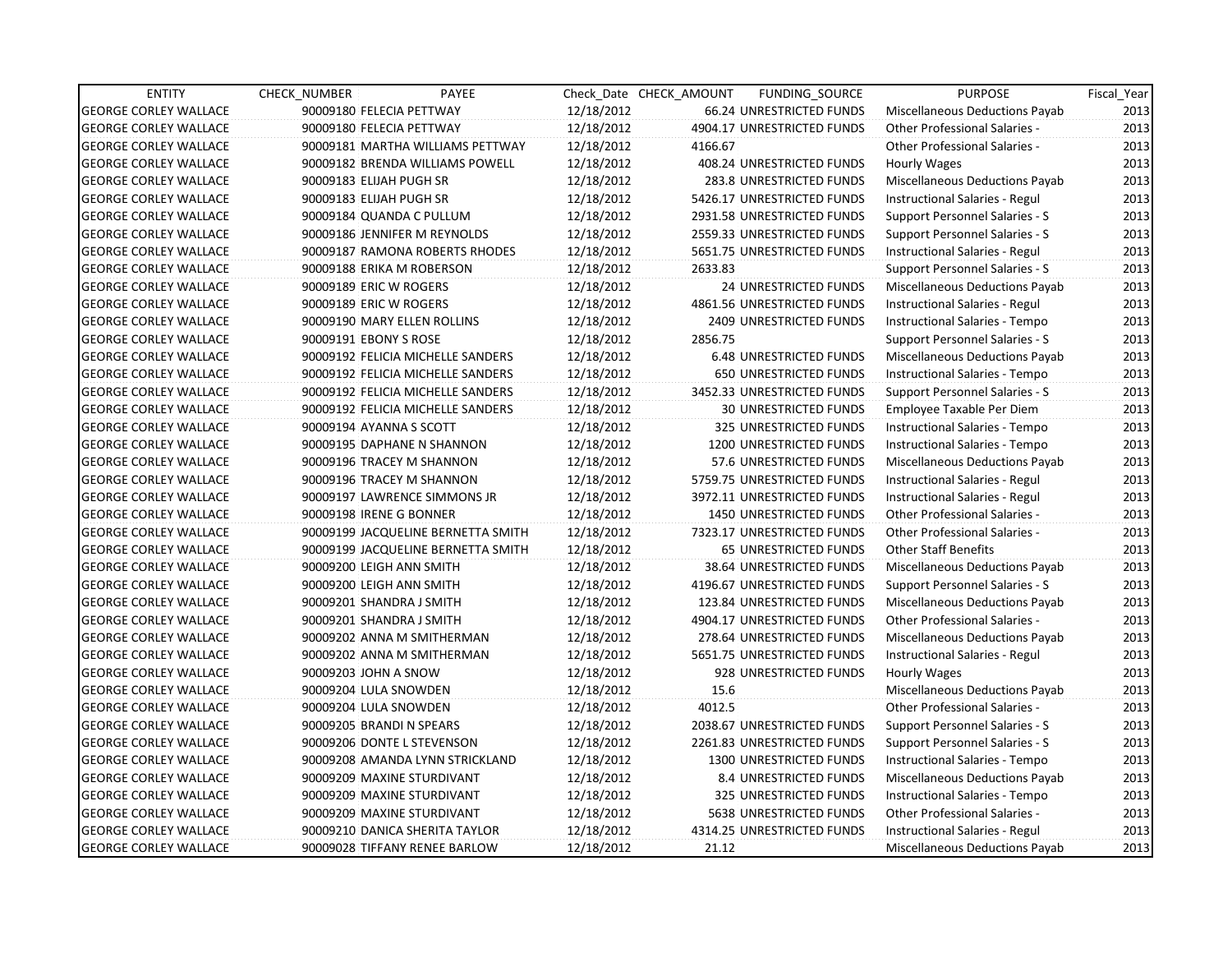| <b>ENTITY</b>                | <b>CHECK NUMBER</b> | PAYEE                           |            | Check Date CHECK AMOUNT | <b>FUNDING SOURCE</b>         | <b>PURPOSE</b>                        | Fiscal Year |
|------------------------------|---------------------|---------------------------------|------------|-------------------------|-------------------------------|---------------------------------------|-------------|
| <b>GEORGE CORLEY WALLACE</b> |                     | 90009028 TIFFANY RENEE BARLOW   | 12/18/2012 | 4839.17                 |                               | <b>Other Professional Salaries -</b>  | 2013        |
| <b>GEORGE CORLEY WALLACE</b> |                     | 90009030 SHERLISA THOMAS BARNES | 12/18/2012 |                         | <b>650 UNRESTRICTED FUNDS</b> | Instructional Salaries - Tempo        | 2013        |
| <b>GEORGE CORLEY WALLACE</b> |                     | 90009031 VICKIE D BELL          | 12/18/2012 | 2410.75                 |                               | Support Personnel Salaries - S        | 2013        |
| <b>GEORGE CORLEY WALLACE</b> |                     | 90009032 ROBBYN V BENNETT       | 12/18/2012 |                         | 121.44 UNRESTRICTED FUNDS     | <b>Miscellaneous Deductions Payab</b> | 2013        |
| GEORGE CORLEY WALLACE        |                     | 90009032 ROBBYN V BENNETT       | 12/18/2012 |                         | 7323.17 UNRESTRICTED FUNDS    | Other Professional Salaries -         | 2013        |
| <b>GEORGE CORLEY WALLACE</b> |                     | 90009033 BETTY J BENTLEY        | 12/18/2012 | 190.08                  |                               | <b>Miscellaneous Deductions Payab</b> | 2013        |
| <b>GEORGE CORLEY WALLACE</b> |                     | 90009033 BETTY J BENTLEY        | 12/18/2012 | 4875.25                 |                               | <b>Other Professional Salaries -</b>  | 2013        |
| <b>GEORGE CORLEY WALLACE</b> |                     | 90009035 KAREN S BRADSELL       | 12/18/2012 |                         | 2485.17 UNRESTRICTED FUNDS    | Support Personnel Salaries - S        | 2013        |
| <b>GEORGE CORLEY WALLACE</b> |                     | 90009036 TAMMIE MARIE BRIGGS    | 12/18/2012 |                         | 27.6 UNRESTRICTED FUNDS       | Miscellaneous Deductions Payab        | 2013        |
| <b>GEORGE CORLEY WALLACE</b> |                     | 90009036 TAMMIE MARIE BRIGGS    | 12/18/2012 |                         | 4388.34 UNRESTRICTED FUNDS    | Instructional Salaries - Regul        | 2013        |
| <b>GEORGE CORLEY WALLACE</b> |                     | 90009036 TAMMIE MARIE BRIGGS    | 12/18/2012 |                         | 6450.08 UNRESTRICTED FUNDS    | <b>Other Professional Salaries -</b>  | 2013        |
| <b>GEORGE CORLEY WALLACE</b> |                     | 90009037 MICHAEL JOHN BROOKS    | 12/18/2012 |                         | 1408.34 UNRESTRICTED FUNDS    | Instructional Salaries - Tempo        | 2013        |
| <b>GEORGE CORLEY WALLACE</b> |                     | 90009038 KAREN E BROWN          | 12/18/2012 | 3.6                     |                               | Miscellaneous Deductions Payab        | 2013        |
| <b>GEORGE CORLEY WALLACE</b> |                     | 90009038 KAREN E BROWN          | 12/18/2012 | 3120.83                 |                               | Other Professional Salaries -         | 2013        |
| <b>GEORGE CORLEY WALLACE</b> |                     | 90009040 VERONICA S BROWN       | 12/18/2012 |                         | 113.16 UNRESTRICTED FUNDS     | Miscellaneous Deductions Payab        | 2013        |
| <b>GEORGE CORLEY WALLACE</b> |                     | 90009040 VERONICA S BROWN       | 12/18/2012 |                         | 6509.89 UNRESTRICTED FUNDS    | Instructional Salaries - Regul        | 2013        |
| <b>GEORGE CORLEY WALLACE</b> |                     | 90009041 GERALYN LATANZA BUFORD | 12/18/2012 | 14.4                    |                               | Miscellaneous Deductions Payab        | 2013        |
| <b>GEORGE CORLEY WALLACE</b> |                     | 90009041 GERALYN LATANZA BUFORD | 12/18/2012 | 4208                    |                               | Other Professional Salaries -         | 2013        |
| <b>GEORGE CORLEY WALLACE</b> |                     | 90009042 ANDREW J BURTON        | 12/18/2012 |                         | 2.88 UNRESTRICTED FUNDS       | Miscellaneous Deductions Payab        | 2013        |
| <b>GEORGE CORLEY WALLACE</b> |                     | 90009042 ANDREW J BURTON        | 12/18/2012 |                         | 3229 UNRESTRICTED FUNDS       | Support Personnel Salaries - S        | 2013        |
| <b>GEORGE CORLEY WALLACE</b> |                     | 90009043 WEBBIE R CALHOUN       | 12/18/2012 |                         | 113.52 UNRESTRICTED FUNDS     | Miscellaneous Deductions Payab        | 2013        |
| <b>GEORGE CORLEY WALLACE</b> |                     | 90009043 WEBBIE R CALHOUN       | 12/18/2012 |                         | 5120.33 UNRESTRICTED FUNDS    | Instructional Salaries - Regul        | 2013        |
| <b>GEORGE CORLEY WALLACE</b> |                     | 90009044 MENNIE L CARSTARPHEN   | 12/18/2012 |                         | 73.8 UNRESTRICTED FUNDS       | <b>Miscellaneous Deductions Payab</b> | 2013        |
| <b>GEORGE CORLEY WALLACE</b> |                     | 90009044 MENNIE L CARSTARPHEN   | 12/18/2012 |                         | 6409.89 UNRESTRICTED FUNDS    | Instructional Salaries - Regul        | 2013        |
| <b>GEORGE CORLEY WALLACE</b> |                     | 90009045 BECKY BLANTON CASEY    | 12/18/2012 |                         | 6954.56 UNRESTRICTED FUNDS    | Instructional Salaries - Regul        | 2013        |
| <b>GEORGE CORLEY WALLACE</b> |                     | 90009046 JANET M CATHEY PUGH    | 12/18/2012 |                         | 258 UNRESTRICTED FUNDS        | Miscellaneous Deductions Payab        | 2013        |
| <b>GEORGE CORLEY WALLACE</b> |                     | 90009046 JANET M CATHEY PUGH    | 12/18/2012 |                         | 5426.17 UNRESTRICTED FUNDS    | Instructional Salaries - Regul        | 2013        |
| <b>GEORGE CORLEY WALLACE</b> |                     | 90009047 PAMELA D CAVER JACKSON | 12/18/2012 |                         | 29.16 UNRESTRICTED FUNDS      | Miscellaneous Deductions Payab        | 2013        |
| <b>GEORGE CORLEY WALLACE</b> |                     | 90009047 PAMELA D CAVER JACKSON | 12/18/2012 |                         | 5416.78 UNRESTRICTED FUNDS    | Instructional Salaries - Regul        | 2013        |
| <b>GEORGE CORLEY WALLACE</b> |                     | 51246 LAMICHAEL VANTRIESE GOREE | 12/18/2012 |                         | 375 UNRESTRICTED FUNDS        | Instructional Salaries - Tempo        | 2013        |
| <b>GEORGE CORLEY WALLACE</b> |                     | 51247 BRANDON O KIMBROUGH       | 12/18/2012 |                         | 2038.42 UNRESTRICTED FUNDS    | <b>Support Personnel Salaries - S</b> | 2013        |
| <b>GEORGE CORLEY WALLACE</b> |                     | 51248 ELLEN G TRAYWICK          | 12/18/2012 | 428.88                  |                               | Instructional Salaries - Tempo        | 2013        |
| <b>GEORGE CORLEY WALLACE</b> |                     | 51248 ELLEN G TRAYWICK          | 12/18/2012 | 58.08                   |                               | Hourly Wages                          | 2013        |
| <b>GEORGE CORLEY WALLACE</b> |                     | 51249 JARRICK B BENNETT         | 12/18/2012 | 1029                    |                               | Support Personnel Salaries - S        | 2013        |
| <b>GEORGE CORLEY WALLACE</b> |                     | 51250 NIGEL RALPHAEL GUTHRIDGE  | 12/18/2012 | 2038.67                 |                               | Support Personnel Salaries - S        | 2013        |
| <b>GEORGE CORLEY WALLACE</b> |                     | 51251 DERRICK M MOORE           | 12/18/2012 | 2113.17                 |                               | Support Personnel Salaries - S        | 2013        |
| <b>GEORGE CORLEY WALLACE</b> |                     | 51252 ANDRE MARVEL PEARSON      | 12/18/2012 | 2113.17                 |                               | Support Personnel Salaries - S        | 2013        |
| <b>GEORGE CORLEY WALLACE</b> |                     | 51256 CHARLENE NICHOLS COBB     | 12/18/2012 |                         | <b>646 UNRESTRICTED FUNDS</b> | <b>Student Assistants</b>             | 2013        |
| <b>GEORGE CORLEY WALLACE</b> |                     | 51278 LORI EVELYN DEAVERS       | 12/18/2012 |                         | 1833 UNRESTRICTED FUNDS       | Support Personnel Salaries - S        | 2013        |
| <b>GEORGE CORLEY WALLACE</b> |                     | 51279 JIMMIE LEE GOLDSBY        | 12/18/2012 |                         | 158.4 UNRESTRICTED FUNDS      | Miscellaneous Deductions Payab        | 2013        |
| <b>GEORGE CORLEY WALLACE</b> |                     | 51279 JIMMIE LEE GOLDSBY        | 12/18/2012 |                         | 4717 UNRESTRICTED FUNDS       | Support Personnel Salaries - S        | 2013        |
| <b>GEORGE CORLEY WALLACE</b> |                     | 51280 ISAIAH S HARALSON         | 12/18/2012 |                         | 2885.42 UNRESTRICTED FUNDS    | Support Personnel Salaries - S        | 2013        |
| <b>GEORGE CORLEY WALLACE</b> |                     | 51281 MONROE MCCREE             | 12/18/2012 |                         | 4196.67 UNRESTRICTED FUNDS    | Support Personnel Salaries - S        | 2013        |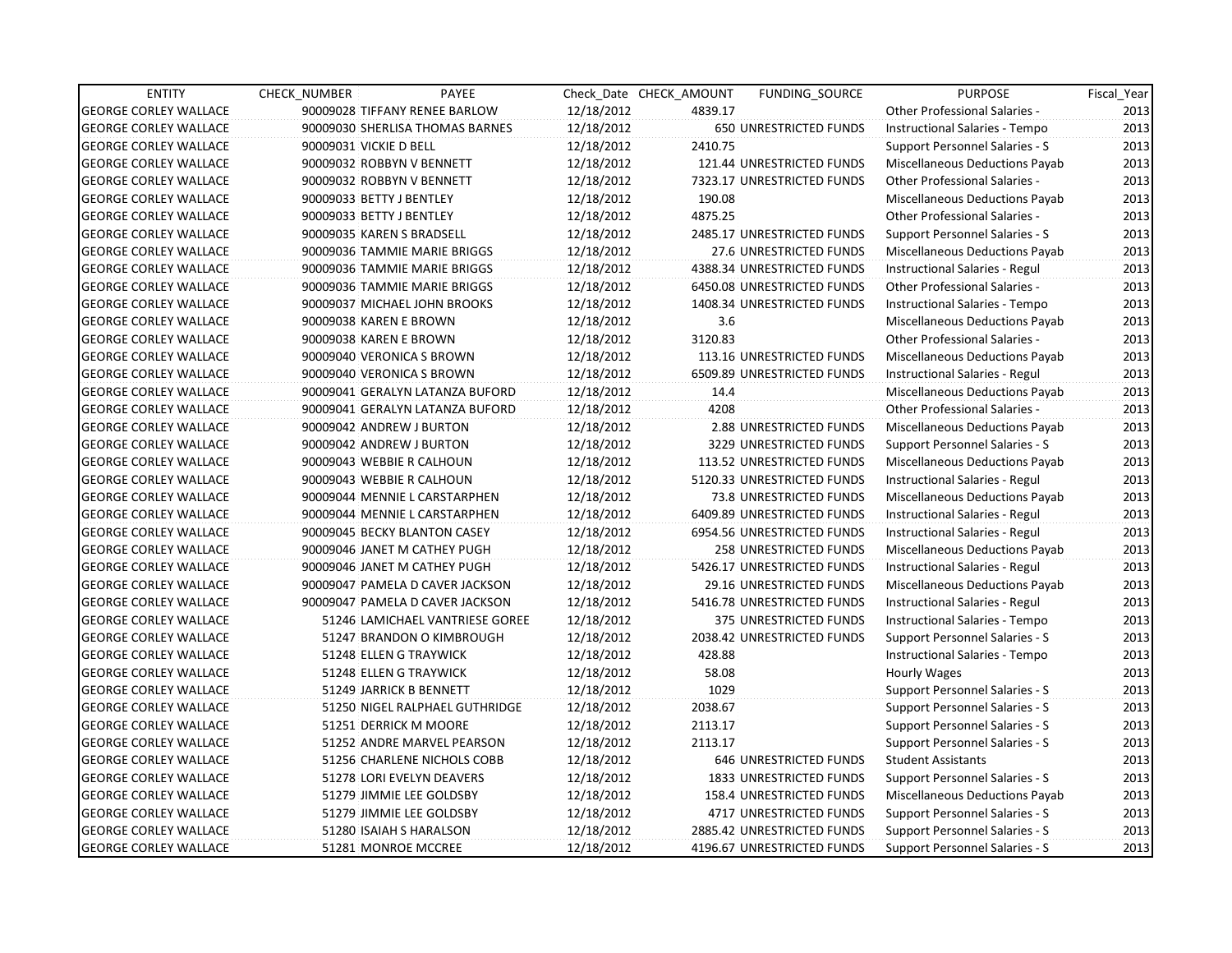| <b>ENTITY</b>                | <b>CHECK NUMBER</b>          | PAYEE                           |            | Check Date CHECK AMOUNT | FUNDING_SOURCE                | <b>PURPOSE</b>                        | Fiscal_Year |
|------------------------------|------------------------------|---------------------------------|------------|-------------------------|-------------------------------|---------------------------------------|-------------|
| <b>GEORGE CORLEY WALLACE</b> |                              | 51282 NORMAN WEATHERSPOON       | 12/18/2012 |                         | 3080.83 UNRESTRICTED FUNDS    | Support Personnel Salaries - S        | 2013        |
| <b>GEORGE CORLEY WALLACE</b> | 90009220 CONNIE W WALLACE    |                                 | 12/18/2012 |                         | 8272.67 UNRESTRICTED FUNDS    | Instructional Salaries - Regul        | 2013        |
| <b>GEORGE CORLEY WALLACE</b> | 90009222 KAMALA D WALLER     |                                 | 12/18/2012 |                         | 2931.58 UNRESTRICTED FUNDS    | Support Personnel Salaries - S        | 2013        |
| <b>GEORGE CORLEY WALLACE</b> | 90009224 GORDON F WELCH      |                                 | 12/18/2012 |                         | 182.16 UNRESTRICTED FUNDS     | Miscellaneous Deductions Payab        | 2013        |
| <b>GEORGE CORLEY WALLACE</b> | 90009224 GORDON F WELCH      |                                 | 12/18/2012 |                         | 3942.83 UNRESTRICTED FUNDS    | Instructional Salaries - Regul        | 2013        |
| <b>GEORGE CORLEY WALLACE</b> | 90009225 TARA Y WHITE        |                                 | 12/18/2012 |                         | 4314.25 UNRESTRICTED FUNDS    | Instructional Salaries - Regul        | 2013        |
| <b>GEORGE CORLEY WALLACE</b> |                              | 90009226 JOYCE ELAINE WHITELY   | 12/18/2012 | 857.76                  |                               | Instructional Salaries - Tempo        | 2013        |
| <b>GEORGE CORLEY WALLACE</b> |                              | 90009226 JOYCE ELAINE WHITELY   | 12/18/2012 | 58.08                   |                               | Hourly Wages                          | 2013        |
| <b>GEORGE CORLEY WALLACE</b> | 90009228 ELSIE B WILLIAMS    |                                 | 12/18/2012 |                         | 860 UNRESTRICTED FUNDS        | Instructional Salaries - Tempo        | 2013        |
| <b>GEORGE CORLEY WALLACE</b> | 90009228 ELSIE B WILLIAMS    |                                 | 12/18/2012 | 393.23                  |                               | Hourly Wages                          | 2013        |
| <b>GEORGE CORLEY WALLACE</b> |                              | 90009229 MATILDA MAE BAYNES     | 12/18/2012 |                         | 2336.25 UNRESTRICTED FUNDS    | Support Personnel Salaries - S        | 2013        |
| <b>GEORGE CORLEY WALLACE</b> |                              | 90009230 ROOSEVELT WILLIAMS     | 12/18/2012 |                         | 2187.33 UNRESTRICTED FUNDS    | Support Personnel Salaries - S        | 2013        |
| <b>GEORGE CORLEY WALLACE</b> |                              | 90009231 WENDY DAWN WILLIAMS    | 12/18/2012 |                         | 433.33 UNRESTRICTED FUNDS     | Instructional Salaries - Tempo        | 2013        |
| <b>GEORGE CORLEY WALLACE</b> | 90009232 FRED A WILLIAMSON   |                                 | 12/18/2012 |                         | 7535.67 UNRESTRICTED FUNDS    | Instructional Salaries - Regul        | 2013        |
| <b>GEORGE CORLEY WALLACE</b> |                              | 90009233 BEVERLY RENAE WILSON   | 12/18/2012 |                         | 325 UNRESTRICTED FUNDS        | Instructional Salaries - Tempo        | 2013        |
| <b>GEORGE CORLEY WALLACE</b> |                              | 90009234 MELINDA TAKEYIA WOODS  | 12/18/2012 |                         | <b>250 UNRESTRICTED FUNDS</b> | Support Personnel Salaries - S        | 2013        |
| <b>GEORGE CORLEY WALLACE</b> |                              | 90009235 MILLICENT ANN WOODS    | 12/18/2012 |                         | 8641.84 UNRESTRICTED FUNDS    | Administrative Salaries- Sched        | 2013        |
| <b>GEORGE CORLEY WALLACE</b> |                              | 90009235 MILLICENT ANN WOODS    | 12/18/2012 |                         | 65 UNRESTRICTED FUNDS         | <b>Other Staff Benefits</b>           | 2013        |
| <b>GEORGE CORLEY WALLACE</b> |                              | 90009236 MARILYN CYNTHIA YEAGER | 12/18/2012 |                         | 4840.92 UNRESTRICTED FUNDS    | Instructional Salaries - Regul        | 2013        |
| <b>GEORGE CORLEY WALLACE</b> | 90009237 MARY A YELDER       |                                 | 12/18/2012 | 58.08                   |                               | Instructional Salaries - Tempo        | 2013        |
| <b>GEORGE CORLEY WALLACE</b> | 90009071 CHARLES J DYSART II |                                 | 12/18/2012 |                         | 1191.66 UNRESTRICTED FUNDS    | Instructional Salaries - Tempo        | 2013        |
| <b>GEORGE CORLEY WALLACE</b> |                              | 90009072 FERRIN WYATT EILAND    | 12/18/2012 |                         | 6884.56 UNRESTRICTED FUNDS    | Instructional Salaries - Regul        | 2013        |
| <b>GEORGE CORLEY WALLACE</b> | 90009073 WILLIAM F ELLIOTT   |                                 | 12/18/2012 |                         | 4940.76 UNRESTRICTED FUNDS    | Instructional Salaries - Regul        | 2013        |
| <b>GEORGE CORLEY WALLACE</b> | 90009073 WILLIAM F ELLIOTT   |                                 | 12/18/2012 |                         | 648.15 UNRESTRICTED FUNDS     | Instructional Salaries - Tempo        | 2013        |
| <b>GEORGE CORLEY WALLACE</b> | 90009075 KATERI M LEE        |                                 | 12/18/2012 |                         | <b>36 UNRESTRICTED FUNDS</b>  | Miscellaneous Deductions Payab        | 2013        |
| <b>GEORGE CORLEY WALLACE</b> | 90009075 KATERI M LEE        |                                 | 12/18/2012 |                         | 5713.33 UNRESTRICTED FUNDS    | Instructional Salaries - Regul        | 2013        |
| <b>GEORGE CORLEY WALLACE</b> | 90009075 KATERI M LEE        |                                 | 12/18/2012 |                         | <b>30 UNRESTRICTED FUNDS</b>  | Employee Taxable Per Diem             | 2013        |
| <b>GEORGE CORLEY WALLACE</b> | 90009076 NAOPI LC EVANS      |                                 | 12/18/2012 |                         | 2857.17 UNRESTRICTED FUNDS    | Support Personnel Salaries - S        | 2013        |
| <b>GEORGE CORLEY WALLACE</b> |                              | 90009077 LAQUANDA NIKKI FAILS   | 12/18/2012 | 396                     |                               | Instructional Salaries - Tempo        | 2013        |
| <b>GEORGE CORLEY WALLACE</b> |                              | 90009077 LAQUANDA NIKKI FAILS   | 12/18/2012 | 16.5                    |                               | Hourly Wages                          | 2013        |
| <b>GEORGE CORLEY WALLACE</b> | 90009078 AUDREY FORD         |                                 | 12/18/2012 | 3006.58                 |                               | Support Personnel Salaries - S        | 2013        |
| <b>GEORGE CORLEY WALLACE</b> | 90009079 SABRINA D FORD      |                                 | 12/18/2012 |                         | 750 UNRESTRICTED FUNDS        | Instructional Salaries - Tempo        | 2013        |
| <b>GEORGE CORLEY WALLACE</b> | 90009080 LEAH FOUNTAIN       |                                 | 12/18/2012 |                         | 430 UNRESTRICTED FUNDS        | Instructional Salaries - Tempo        | 2013        |
| <b>GEORGE CORLEY WALLACE</b> | 90009082 CYNTHIA C GIBSON    |                                 | 12/18/2012 |                         | 3333.33 UNRESTRICTED FUNDS    | Other Professional Salaries -         | 2013        |
| <b>GEORGE CORLEY WALLACE</b> |                              | 90009083 VIRGINIA M REED GLOVER | 12/18/2012 |                         | 2931.17 UNRESTRICTED FUNDS    | Support Personnel Salaries - S        | 2013        |
| <b>GEORGE CORLEY WALLACE</b> |                              | 90009084 GHYTANA SHELTON GOINGS | 12/18/2012 |                         | 9.72 UNRESTRICTED FUNDS       | Miscellaneous Deductions Payab        | 2013        |
| <b>GEORGE CORLEY WALLACE</b> |                              | 90009084 GHYTANA SHELTON GOINGS | 12/18/2012 |                         | 4492.58 UNRESTRICTED FUNDS    | <b>Instructional Salaries - Regul</b> | 2013        |
| <b>GEORGE CORLEY WALLACE</b> | 90009086 RACHEL L GORDON     |                                 | 12/18/2012 | 9                       |                               | Miscellaneous Deductions Payab        | 2013        |
| <b>GEORGE CORLEY WALLACE</b> | 90009086 RACHEL L GORDON     |                                 | 12/18/2012 | 3322.17                 |                               | Other Professional Salaries -         | 2013        |
| <b>GEORGE CORLEY WALLACE</b> | 90009088 RAJI GOURDINE       |                                 | 12/18/2012 |                         | 50.4 UNRESTRICTED FUNDS       | Miscellaneous Deductions Payab        | 2013        |
| <b>GEORGE CORLEY WALLACE</b> | 90009088 RAJI GOURDINE       |                                 | 12/18/2012 |                         | 7323.17 UNRESTRICTED FUNDS    | Other Professional Salaries -         | 2013        |
| <b>GEORGE CORLEY WALLACE</b> | 90009090 CALVIN GRIFFIN      |                                 | 12/18/2012 |                         | 26.4 UNRESTRICTED FUNDS       | Miscellaneous Deductions Payab        | 2013        |
| <b>GEORGE CORLEY WALLACE</b> | 90009090 CALVIN GRIFFIN      |                                 | 12/18/2012 |                         | 5009.89 UNRESTRICTED FUNDS    | Instructional Salaries - Regul        | 2013        |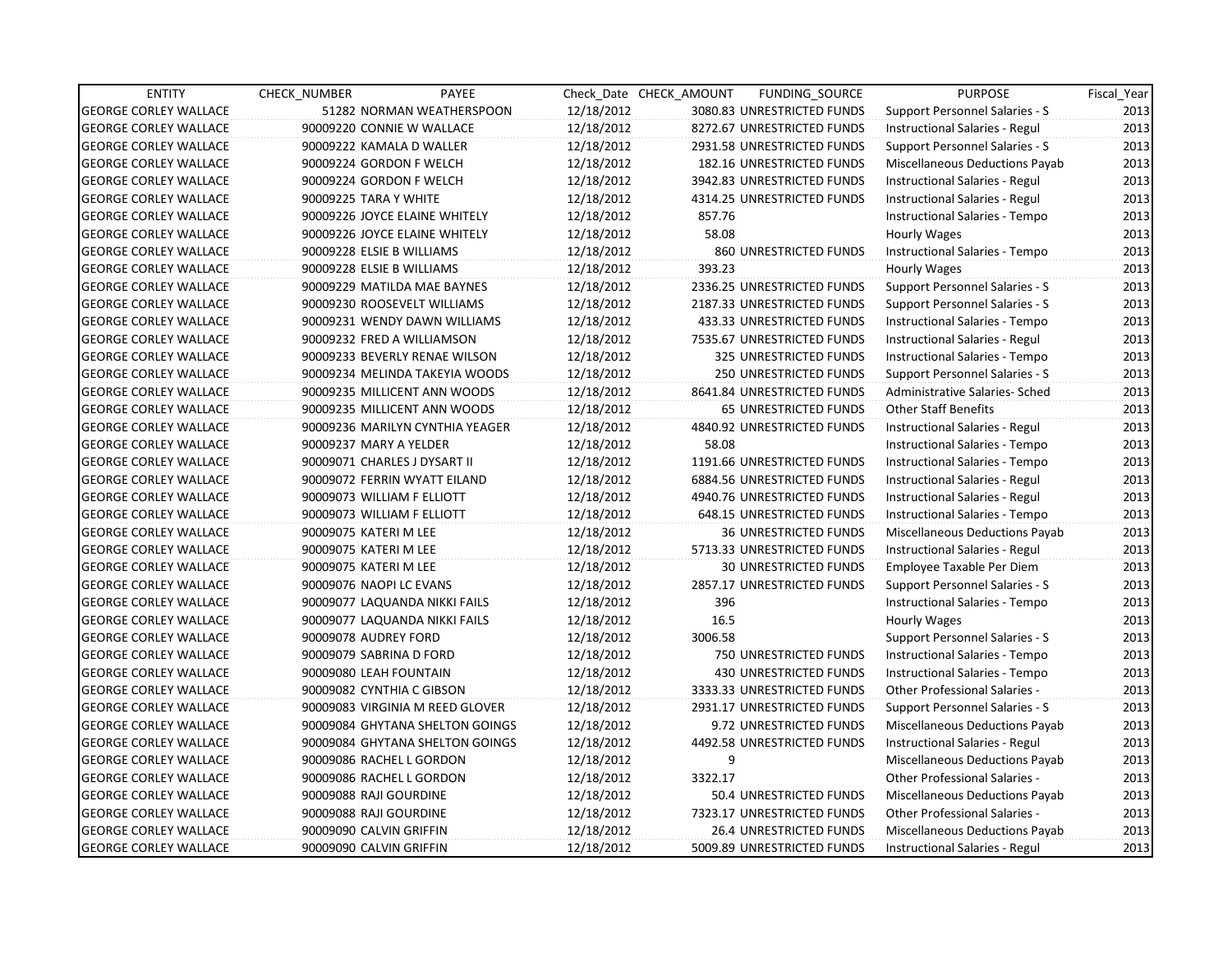| <b>ENTITY</b>                | <b>CHECK NUMBER</b>  | PAYEE                              |            | Check Date CHECK AMOUNT | FUNDING SOURCE                 | <b>PURPOSE</b>                        | Fiscal_Year |
|------------------------------|----------------------|------------------------------------|------------|-------------------------|--------------------------------|---------------------------------------|-------------|
| <b>GEORGE CORLEY WALLACE</b> |                      | 90009091 DONITHA J GRIFFIN         | 12/18/2012 |                         | 73.2 UNRESTRICTED FUNDS        | Miscellaneous Deductions Payab        | 2013        |
| <b>GEORGE CORLEY WALLACE</b> |                      | 90009091 DONITHA J GRIFFIN         | 12/18/2012 |                         | 9475.17 UNRESTRICTED FUNDS     | Administrative Salaries- Sched        | 2013        |
| <b>GEORGE CORLEY WALLACE</b> |                      | 90009091 DONITHA J GRIFFIN         | 12/18/2012 |                         | <b>65 UNRESTRICTED FUNDS</b>   | <b>Other Staff Benefits</b>           | 2013        |
| <b>GEORGE CORLEY WALLACE</b> |                      | 90009092 TERRY D GRISSOM           | 12/18/2012 |                         | <b>650 UNRESTRICTED FUNDS</b>  | Instructional Salaries - Tempo        | 2013        |
| <b>GEORGE CORLEY WALLACE</b> |                      | 90009093 MARK NICHOLAS HALPIN      | 12/18/2012 | 2916.67                 |                                | <b>Other Professional Salaries -</b>  | 2013        |
| <b>GEORGE CORLEY WALLACE</b> |                      | 90009094 ANTONIO KENTANIOUS HAMILT | 12/18/2012 |                         | 3972.11 UNRESTRICTED FUNDS     | Instructional Salaries - Regul        | 2013        |
| GEORGE CORLEY WALLACE        |                      | 90009095 MARCUS A HANNAH           | 12/18/2012 |                         | 833.33 UNRESTRICTED FUNDS      | Other Professional Salaries -         | 2013        |
| <b>GEORGE CORLEY WALLACE</b> |                      | 51283 DONALD EDWARD WILDER         | 12/18/2012 |                         | 216.72 UNRESTRICTED FUNDS      | Miscellaneous Deductions Payab        | 2013        |
| <b>GEORGE CORLEY WALLACE</b> |                      | 51283 DONALD EDWARD WILDER         | 12/18/2012 |                         | 5165.92 UNRESTRICTED FUNDS     | Instructional Salaries - Regul        | 2013        |
| <b>GEORGE CORLEY WALLACE</b> |                      | 51284 TONY MAX HUGHES              | 12/18/2012 |                         | 650 UNRESTRICTED FUNDS         | Instructional Salaries - Tempo        | 2013        |
| <b>GEORGE CORLEY WALLACE</b> |                      | 51285 BERTRAM CRUM                 | 12/18/2012 |                         | 325 UNRESTRICTED FUNDS         | Instructional Salaries - Tempo        | 2013        |
| <b>GEORGE CORLEY WALLACE</b> |                      | 51286 EVELYN C CUMMINGS            | 12/18/2012 |                         | 325 UNRESTRICTED FUNDS         | Instructional Salaries - Tempo        | 2013        |
| <b>GEORGE CORLEY WALLACE</b> |                      | 51287 MATTIE L GASAWAY             | 12/18/2012 |                         | 860 UNRESTRICTED FUNDS         | Instructional Salaries - Tempo        | 2013        |
| <b>GEORGE CORLEY WALLACE</b> |                      | 51288 LENORE LOFTON                | 12/18/2012 |                         | 1185 UNRESTRICTED FUNDS        | Instructional Salaries - Tempo        | 2013        |
| <b>GEORGE CORLEY WALLACE</b> |                      | 51289 THOMAS E POWELL JR           | 12/18/2012 |                         | 325 UNRESTRICTED FUNDS         | Instructional Salaries - Tempo        | 2013        |
| <b>GEORGE CORLEY WALLACE</b> |                      | 51290 ALBERT SOUTHALL              | 12/18/2012 |                         | <b>250 UNRESTRICTED FUNDS</b>  | <b>Other Professional Salaries -</b>  | 2013        |
| GEORGE CORLEY WALLACE        |                      | 51291 CHRISTOPHER B BROWN          | 12/18/2012 |                         | 536 UNRESTRICTED FUNDS         | Hourly Wages                          | 2013        |
| <b>GEORGE CORLEY WALLACE</b> |                      | 51292 EUGENE JAMES CHILDRESS JR    | 12/18/2012 |                         | 730 UNRESTRICTED FUNDS         | Hourly Wages                          | 2013        |
| <b>GEORGE CORLEY WALLACE</b> |                      | 51293 MYRON C COLEMAN              | 12/18/2012 |                         | 2931.58 UNRESTRICTED FUNDS     | <b>Support Personnel Salaries - S</b> | 2013        |
| <b>GEORGE CORLEY WALLACE</b> |                      | 51295 ANDREW DOUGLAS WHATLEY       | 12/18/2012 |                         | 2262.08 UNRESTRICTED FUNDS     | Support Personnel Salaries - S        | 2013        |
| <b>GEORGE CORLEY WALLACE</b> |                      | 51297 COREY D BOWIE                | 12/18/2012 |                         | 15.6 UNRESTRICTED FUNDS        | Miscellaneous Deductions Payab        | 2013        |
| <b>GEORGE CORLEY WALLACE</b> |                      | 51297 COREY D BOWIE                | 12/18/2012 |                         | 1177.83 UNRESTRICTED FUNDS     | Other Professional Salaries -         | 2013        |
| <b>GEORGE CORLEY WALLACE</b> |                      | 51297 COREY D BOWIE                | 12/18/2012 | 2808.75                 |                                | <b>Other Professional Salaries -</b>  | 2013        |
| <b>GEORGE CORLEY WALLACE</b> |                      | 51298 OTIS TARVER JR               | 12/18/2012 |                         | 7.2 UNRESTRICTED FUNDS         | Miscellaneous Deductions Payab        | 2013        |
| <b>GEORGE CORLEY WALLACE</b> |                      | 51298 OTIS TARVER JR               | 12/18/2012 |                         | 4120.33 UNRESTRICTED FUNDS     | Instructional Salaries - Regul        | 2013        |
| <b>GEORGE CORLEY WALLACE</b> |                      | 90009019 OLIVIA JOYCE ACOFF        | 12/18/2012 | 2541.67                 |                                | Support Personnel Salaries - S        | 2013        |
| GEORGE CORLEY WALLACE        |                      | 90009020 BERTHA YVETTE ALLEN       | 12/18/2012 | 20.4                    |                                | Miscellaneous Deductions Payab        | 2013        |
| <b>GEORGE CORLEY WALLACE</b> |                      | 90009020 BERTHA YVETTE ALLEN       | 12/18/2012 | 4440.92                 |                                | Other Professional Salaries -         | 2013        |
| <b>GEORGE CORLEY WALLACE</b> | 90009021 KENNY ALLEN |                                    | 12/18/2012 |                         | 66.24 UNRESTRICTED FUNDS       | Miscellaneous Deductions Payab        | 2013        |
| <b>GEORGE CORLEY WALLACE</b> | 90009021 KENNY ALLEN |                                    | 12/18/2012 |                         | 3979.75 UNRESTRICTED FUNDS     | Instructional Salaries - Regul        | 2013        |
| <b>GEORGE CORLEY WALLACE</b> |                      | 90009022 ERIC PRESTON ALLISON      | 12/18/2012 |                         | 48.6 UNRESTRICTED FUNDS        | Miscellaneous Deductions Payab        | 2013        |
| <b>GEORGE CORLEY WALLACE</b> |                      | 90009022 ERIC PRESTON ALLISON      | 12/18/2012 |                         | <b>4653 UNRESTRICTED FUNDS</b> | Instructional Salaries - Regul        | 2013        |
| <b>GEORGE CORLEY WALLACE</b> |                      | 90009022 ERIC PRESTON ALLISON      | 12/18/2012 |                         | 517 UNRESTRICTED FUNDS         | Other Professional Salaries -         | 2013        |
| <b>GEORGE CORLEY WALLACE</b> |                      | 90009023 KAY GOODWIN ALSOBROOK     | 12/18/2012 | 857.76                  |                                | Instructional Salaries - Tempo        | 2013        |
| <b>GEORGE CORLEY WALLACE</b> |                      | 90009023 KAY GOODWIN ALSOBROOK     | 12/18/2012 | 71.48                   |                                | Hourly Wages                          | 2013        |
| <b>GEORGE CORLEY WALLACE</b> |                      | 90009024 TAMPATHA AUSTIN           | 12/18/2012 |                         | 2112.92 UNRESTRICTED FUNDS     | Support Personnel Salaries - S        | 2013        |
| <b>GEORGE CORLEY WALLACE</b> |                      | 90009025 NANCY AUTERY              | 12/18/2012 |                         | 196.08 UNRESTRICTED FUNDS      | Miscellaneous Deductions Payab        | 2013        |
| <b>GEORGE CORLEY WALLACE</b> |                      | 90009025 NANCY AUTERY              | 12/18/2012 |                         | 5054.75 UNRESTRICTED FUNDS     | Instructional Salaries - Regul        | 2013        |
| <b>GEORGE CORLEY WALLACE</b> |                      | 90009026 ANTIONETTA S BALDWIN      | 12/18/2012 |                         | 38.4 UNRESTRICTED FUNDS        | Miscellaneous Deductions Payab        | 2013        |
| <b>GEORGE CORLEY WALLACE</b> |                      | 90009026 ANTIONETTA S BALDWIN      | 12/18/2012 |                         | 4507.42 UNRESTRICTED FUNDS     | Instructional Salaries - Regul        | 2013        |
| <b>GEORGE CORLEY WALLACE</b> |                      | 90009027 SHIRLEY ANN BARKER        | 12/18/2012 |                         | 3824.67 UNRESTRICTED FUNDS     | Support Personnel Salaries - S        | 2013        |
| <b>GEORGE CORLEY WALLACE</b> |                      | 90009122 KENDRA LANE JONES         | 12/18/2012 |                         | 44.16 UNRESTRICTED FUNDS       | Miscellaneous Deductions Payab        | 2013        |
| <b>GEORGE CORLEY WALLACE</b> |                      | 90009122 KENDRA LANE JONES         | 12/18/2012 |                         | <b>4285 UNRESTRICTED FUNDS</b> | Instructional Salaries - Regul        | 2013        |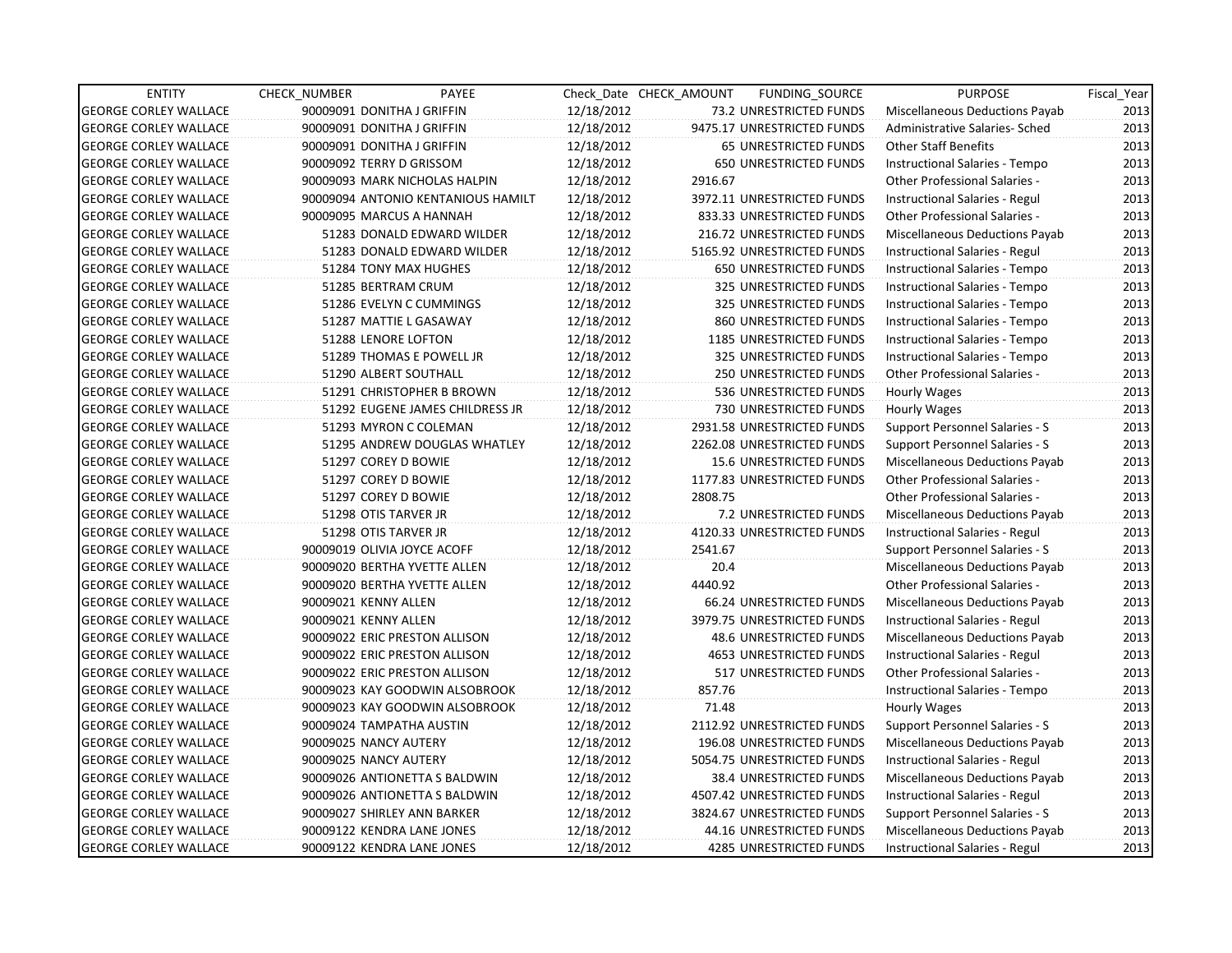| <b>ENTITY</b>                | <b>CHECK NUMBER</b>        | PAYEE                             |            | Check Date CHECK AMOUNT | <b>FUNDING SOURCE</b>           | <b>PURPOSE</b>                        | Fiscal_Year |
|------------------------------|----------------------------|-----------------------------------|------------|-------------------------|---------------------------------|---------------------------------------|-------------|
| <b>GEORGE CORLEY WALLACE</b> |                            | 90009123 NATASHA RENEE JONES      | 12/18/2012 | 2261.83                 |                                 | Support Personnel Salaries - S        | 2013        |
| <b>GEORGE CORLEY WALLACE</b> | 90009124 ANESSA LYNN KIDD  |                                   | 12/18/2012 |                         | 38.4 UNRESTRICTED FUNDS         | Miscellaneous Deductions Payab        | 2013        |
| <b>GEORGE CORLEY WALLACE</b> | 90009124 ANESSA LYNN KIDD  |                                   | 12/18/2012 |                         | 5713.33 UNRESTRICTED FUNDS      | <b>Other Professional Salaries -</b>  | 2013        |
| <b>GEORGE CORLEY WALLACE</b> |                            | 90009125 ANETRIAL SHERELL KING    | 12/18/2012 |                         | 1608.33 UNRESTRICTED FUNDS      | Instructional Salaries - Tempo        | 2013        |
| <b>GEORGE CORLEY WALLACE</b> | 90009126 SHIRLEY J LAISTER |                                   | 12/18/2012 |                         | 43.2 UNRESTRICTED FUNDS         | Miscellaneous Deductions Payab        | 2013        |
| <b>GEORGE CORLEY WALLACE</b> | 90009126 SHIRLEY J LAISTER |                                   | 12/18/2012 |                         | 5306.33 UNRESTRICTED FUNDS      | Instructional Salaries - Regul        | 2013        |
| GEORGE CORLEY WALLACE        | 90009126 SHIRLEY J LAISTER |                                   | 12/18/2012 |                         | 22.5 UNRESTRICTED FUNDS         | Employee Taxable Per Diem             | 2013        |
| <b>GEORGE CORLEY WALLACE</b> | 90009127 SHEILA L LAMBERT  |                                   | 12/18/2012 |                         | <b>2079 UNRESTRICTED FUNDS</b>  | Instructional Salaries - Tempo        | 2013        |
| <b>GEORGE CORLEY WALLACE</b> | 90009128 EARLINE T LARKIN  |                                   | 12/18/2012 |                         | 1220 UNRESTRICTED FUNDS         | <b>Other Professional Salaries -</b>  | 2013        |
| <b>GEORGE CORLEY WALLACE</b> |                            | 90009129 PATRICIA LOUISE LATHAM   | 12/18/2012 | 321.66                  |                                 | Instructional Salaries - Tempo        | 2013        |
| <b>GEORGE CORLEY WALLACE</b> | 90009130 CHENETTA B LEE    |                                   | 12/18/2012 |                         | 5000 UNRESTRICTED FUNDS         | Other Professional Salaries -         | 2013        |
| <b>GEORGE CORLEY WALLACE</b> | 90009132 RITA M LETT       |                                   | 12/18/2012 |                         | 213.84 UNRESTRICTED FUNDS       | Miscellaneous Deductions Payab        | 2013        |
| <b>GEORGE CORLEY WALLACE</b> | 90009132 RITA M LETT       |                                   | 12/18/2012 |                         | 5149.42 UNRESTRICTED FUNDS      | Other Professional Salaries -         | 2013        |
| <b>GEORGE CORLEY WALLACE</b> | 90009133 BONITA T LEWIS    |                                   | 12/18/2012 |                         | 61.92 UNRESTRICTED FUNDS        | <b>Miscellaneous Deductions Payab</b> | 2013        |
| <b>GEORGE CORLEY WALLACE</b> | 90009133 BONITA T LEWIS    |                                   | 12/18/2012 |                         | 3201.42 UNRESTRICTED FUNDS      | Instructional Salaries - Regul        | 2013        |
| <b>GEORGE CORLEY WALLACE</b> | 90009134 GEORGE E LEWIS    |                                   | 12/18/2012 |                         | 758.34 UNRESTRICTED FUNDS       | Instructional Salaries - Tempo        | 2013        |
| GEORGE CORLEY WALLACE        | 90009135 SUZANNE M LIGHT   |                                   | 12/18/2012 |                         | 2112.92 UNRESTRICTED FUNDS      | Support Personnel Salaries - S        | 2013        |
| <b>GEORGE CORLEY WALLACE</b> | 90009136 ALICE G LOGAN     |                                   | 12/18/2012 | 1188                    |                                 | Hourly Wages                          | 2013        |
| <b>GEORGE CORLEY WALLACE</b> |                            | 90009137 SHUNTELRA BERNICE LOGAN  | 12/18/2012 |                         | 0.96 UNRESTRICTED FUNDS         | Miscellaneous Deductions Payab        | 2013        |
| <b>GEORGE CORLEY WALLACE</b> |                            | 90009137 SHUNTELRA BERNICE LOGAN  | 12/18/2012 |                         | 3823.92 UNRESTRICTED FUNDS      | Other Professional Salaries -         | 2013        |
| <b>GEORGE CORLEY WALLACE</b> |                            | 90009138 BURMA JAMES LOMAX        | 12/18/2012 | 63.36                   |                                 | Miscellaneous Deductions Payab        | 2013        |
| <b>GEORGE CORLEY WALLACE</b> |                            | 90009138 BURMA JAMES LOMAX        | 12/18/2012 | 3750                    |                                 | Instructional Salaries - Regul        | 2013        |
| <b>GEORGE CORLEY WALLACE</b> |                            | 90009139 ANGELA COLLINS LUNSFORD  | 12/18/2012 |                         | 4675.56 UNRESTRICTED FUNDS      | Instructional Salaries - Regul        | 2013        |
| <b>GEORGE CORLEY WALLACE</b> |                            | 90009140 TERESA DARNELLE MARSHALL | 12/18/2012 | 2112.92                 |                                 | Support Personnel Salaries - S        | 2013        |
| <b>GEORGE CORLEY WALLACE</b> |                            | 90009141 TERRENCE N MARSHALL      | 12/18/2012 |                         | 433.34 UNRESTRICTED FUNDS       | Instructional Salaries - Tempo        | 2013        |
| <b>GEORGE CORLEY WALLACE</b> |                            | 90009141 TERRENCE N MARSHALL      | 12/18/2012 |                         | 725 UNRESTRICTED FUNDS          | <b>Other Contractual Services</b>     | 2013        |
| <b>GEORGE CORLEY WALLACE</b> |                            | 90009142 WILSUNYA MARSHALL        | 12/18/2012 |                         | 2857.17 UNRESTRICTED FUNDS      | Support Personnel Salaries - S        | 2013        |
| <b>GEORGE CORLEY WALLACE</b> |                            | 90009143 GERALDINE SHAW MARTIN    | 12/18/2012 | 972                     |                                 | Hourly Wages                          | 2013        |
| <b>GEORGE CORLEY WALLACE</b> |                            | 90009048 CHANNIE LORAINE CHAPMAN  | 12/18/2012 |                         | 975 UNRESTRICTED FUNDS          | Instructional Salaries - Tempo        | 2013        |
| <b>GEORGE CORLEY WALLACE</b> |                            | 90009048 CHANNIE LORAINE CHAPMAN  | 12/18/2012 | 35.88                   |                                 | Miscellaneous Deductions Payab        | 2013        |
| <b>GEORGE CORLEY WALLACE</b> |                            | 90009048 CHANNIE LORAINE CHAPMAN  | 12/18/2012 | 3166.67                 |                                 | <b>Other Professional Salaries -</b>  | 2013        |
| <b>GEORGE CORLEY WALLACE</b> | 90009049 VERONICA CHESNUT  |                                   | 12/18/2012 |                         | 433.34 UNRESTRICTED FUNDS       | Instructional Salaries - Tempo        | 2013        |
| <b>GEORGE CORLEY WALLACE</b> | 90009050 LINDA A CHILDERS  |                                   | 12/18/2012 |                         | 2079 UNRESTRICTED FUNDS         | Instructional Salaries - Tempo        | 2013        |
| <b>GEORGE CORLEY WALLACE</b> |                            | 90009051 MARGARET H CHRISTIAN     | 12/18/2012 | 1386.63                 |                                 | Instructional Salaries - Tempo        | 2013        |
| <b>GEORGE CORLEY WALLACE</b> | 90009052 LONZY T CLIFTON   |                                   | 12/18/2012 |                         | <b>36 UNRESTRICTED FUNDS</b>    | Miscellaneous Deductions Payab        | 2013        |
| <b>GEORGE CORLEY WALLACE</b> | 90009052 LONZY T CLIFTON   |                                   | 12/18/2012 |                         | <b>650 UNRESTRICTED FUNDS</b>   | Instructional Salaries - Tempo        | 2013        |
| <b>GEORGE CORLEY WALLACE</b> | 90009052 LONZY T CLIFTON   |                                   | 12/18/2012 |                         | 5713.33 UNRESTRICTED FUNDS      | Other Professional Salaries -         | 2013        |
| <b>GEORGE CORLEY WALLACE</b> | 90009053 STEFFAN COLEMAN   |                                   | 12/18/2012 | 0.72                    |                                 | Miscellaneous Deductions Payab        | 2013        |
| <b>GEORGE CORLEY WALLACE</b> | 90009053 STEFFAN COLEMAN   |                                   | 12/18/2012 | 3402.91                 |                                 | Support Personnel Salaries - S        | 2013        |
| <b>GEORGE CORLEY WALLACE</b> | 90009055 LORI ANN COMBS    |                                   | 12/18/2012 |                         | 2709.83 UNRESTRICTED FUNDS      | Support Personnel Salaries - S        | 2013        |
| <b>GEORGE CORLEY WALLACE</b> | 90009056 ROBIN COOK        |                                   | 12/18/2012 |                         | <b>36 UNRESTRICTED FUNDS</b>    | Miscellaneous Deductions Payab        | 2013        |
| <b>GEORGE CORLEY WALLACE</b> | 90009056 ROBIN COOK        |                                   | 12/18/2012 |                         | 3729 UNRESTRICTED FUNDS         | Instructional Salaries - Regul        | 2013        |
| <b>GEORGE CORLEY WALLACE</b> | 90009057 HELEN A COSBY     |                                   | 12/18/2012 |                         | <b>22.08 UNRESTRICTED FUNDS</b> | <b>Miscellaneous Deductions Payab</b> | 2013        |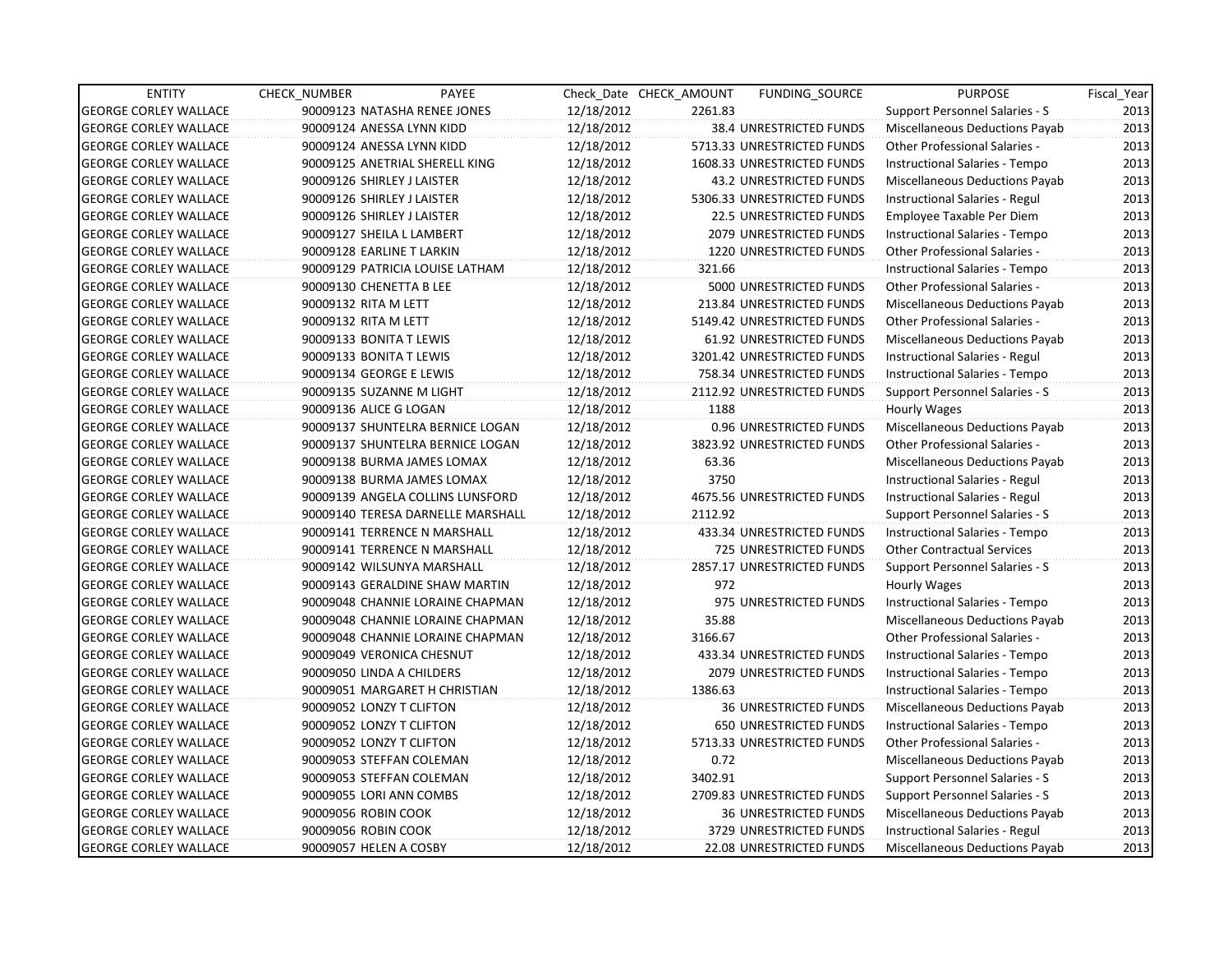| <b>ENTITY</b>                | <b>CHECK NUMBER</b>       | PAYEE                              |            | Check Date CHECK AMOUNT | FUNDING_SOURCE                 | <b>PURPOSE</b>                       | Fiscal Year |
|------------------------------|---------------------------|------------------------------------|------------|-------------------------|--------------------------------|--------------------------------------|-------------|
| <b>GEORGE CORLEY WALLACE</b> | 90009057 HELEN A COSBY    |                                    | 12/18/2012 |                         | 3601.25 UNRESTRICTED FUNDS     | Support Personnel Salaries - S       | 2013        |
| <b>GEORGE CORLEY WALLACE</b> |                           | 90009058 BENJAMIN MARTIN CRAIG     | 12/18/2012 |                         | 15.84 UNRESTRICTED FUNDS       | Miscellaneous Deductions Payab       | 2013        |
| <b>GEORGE CORLEY WALLACE</b> |                           | 90009058 BENJAMIN MARTIN CRAIG     | 12/18/2012 |                         | 3229.42 UNRESTRICTED FUNDS     | Support Personnel Salaries - S       | 2013        |
| <b>GEORGE CORLEY WALLACE</b> |                           | 90009060 CHRISTOPHER DABBS         | 12/18/2012 |                         | 325 UNRESTRICTED FUNDS         | Instructional Salaries - Tempo       | 2013        |
| <b>GEORGE CORLEY WALLACE</b> |                           | 90009061 FOSTER CALVIN DAVIS       | 12/18/2012 |                         | 833.34 UNRESTRICTED FUNDS      | Instructional Salaries - Tempo       | 2013        |
| <b>GEORGE CORLEY WALLACE</b> | 90009062 GLENDA D DAVIS   |                                    | 12/18/2012 |                         | 408.24 UNRESTRICTED FUNDS      | <b>Hourly Wages</b>                  | 2013        |
| <b>GEORGE CORLEY WALLACE</b> | 90009063 MARY LEE DAVIS   |                                    | 12/18/2012 |                         | <b>13.8 UNRESTRICTED FUNDS</b> | Miscellaneous Deductions Payab       | 2013        |
| <b>GEORGE CORLEY WALLACE</b> | 90009063 MARY LEE DAVIS   |                                    | 12/18/2012 |                         | 3303.42 UNRESTRICTED FUNDS     | Support Personnel Salaries - S       | 2013        |
| <b>GEORGE CORLEY WALLACE</b> |                           | 90009064 REBECCA MOORE DAVIS       | 12/18/2012 |                         | 277.2 UNRESTRICTED FUNDS       | Miscellaneous Deductions Payab       | 2013        |
| <b>GEORGE CORLEY WALLACE</b> |                           | 90009064 REBECCA MOORE DAVIS       | 12/18/2012 |                         | 4610 UNRESTRICTED FUNDS        | Instructional Salaries - Regul       | 2013        |
| <b>GEORGE CORLEY WALLACE</b> |                           | 90009064 REBECCA MOORE DAVIS       | 12/18/2012 |                         | <b>250 UNRESTRICTED FUNDS</b>  | Instructional Salaries - Tempo       | 2013        |
| <b>GEORGE CORLEY WALLACE</b> | 90009065 SARAH DAVIS      |                                    | 12/18/2012 |                         | 88.32 UNRESTRICTED FUNDS       | Miscellaneous Deductions Payab       | 2013        |
| <b>GEORGE CORLEY WALLACE</b> | 90009065 SARAH DAVIS      |                                    | 12/18/2012 |                         | 5713.33 UNRESTRICTED FUNDS     | Instructional Salaries - Regul       | 2013        |
| <b>GEORGE CORLEY WALLACE</b> | 90009066 VERA LEE DAVIS   |                                    | 12/18/2012 |                         | 2079 UNRESTRICTED FUNDS        | Instructional Salaries - Tempo       | 2013        |
| <b>GEORGE CORLEY WALLACE</b> |                           | 90009067 COLLEEN ROLAND DIXON      | 12/18/2012 |                         | 2708.5 UNRESTRICTED FUNDS      | Support Personnel Salaries - S       | 2013        |
| <b>GEORGE CORLEY WALLACE</b> |                           | 90009068 CECILE RANDALL DOUGLAS    | 12/18/2012 |                         | 144.48 UNRESTRICTED FUNDS      | Miscellaneous Deductions Payab       | 2013        |
| <b>GEORGE CORLEY WALLACE</b> |                           | 90009068 CECILE RANDALL DOUGLAS    | 12/18/2012 |                         | 6306.33 UNRESTRICTED FUNDS     | Instructional Salaries - Regul       | 2013        |
| <b>GEORGE CORLEY WALLACE</b> |                           | 90009069 BRUCE OTIS DOZIER SR      | 12/18/2012 |                         | 430 UNRESTRICTED FUNDS         | Instructional Salaries - Tempo       | 2013        |
| <b>GEORGE CORLEY WALLACE</b> | 90009070 CINDY DUCK       |                                    | 12/18/2012 | 2708.92                 |                                | <b>Other Professional Salaries -</b> | 2013        |
| <b>GEORGE CORLEY WALLACE</b> |                           | 90009144 SUZETTE G MARTIN          | 12/18/2012 |                         | 139.32 UNRESTRICTED FUNDS      | Miscellaneous Deductions Payab       | 2013        |
| <b>GEORGE CORLEY WALLACE</b> |                           | 90009144 SUZETTE G MARTIN          | 12/18/2012 |                         | 4062.58 UNRESTRICTED FUNDS     | Instructional Salaries - Regul       | 2013        |
| <b>GEORGE CORLEY WALLACE</b> |                           | 90009145 ROBERT D MCCONNELL        | 12/18/2012 |                         | 1234.44 UNRESTRICTED FUNDS     | Miscellaneous Deductions Payab       | 2013        |
| <b>GEORGE CORLEY WALLACE</b> |                           | 90009145 ROBERT D MCCONNELL        | 12/18/2012 |                         | 9660.5 UNRESTRICTED FUNDS      | Administrative Salaries- Sched       | 2013        |
| <b>GEORGE CORLEY WALLACE</b> |                           | 90009146 APRIL CALLOWAY MCKNIGHT   | 12/18/2012 |                         | 758.34 UNRESTRICTED FUNDS      | Instructional Salaries - Tempo       | 2013        |
| <b>GEORGE CORLEY WALLACE</b> |                           | 90009147 CARROLL D MCQUEEN         | 12/18/2012 |                         | 650 UNRESTRICTED FUNDS         | Instructional Salaries - Tempo       | 2013        |
| <b>GEORGE CORLEY WALLACE</b> |                           | 90009148 CHRISTI A MELTON          | 12/18/2012 |                         | 0.96 UNRESTRICTED FUNDS        | Miscellaneous Deductions Payab       | 2013        |
| <b>GEORGE CORLEY WALLACE</b> |                           | 90009148 CHRISTI A MELTON          | 12/18/2012 |                         | 4527.33 UNRESTRICTED FUNDS     | Instructional Salaries - Regul       | 2013        |
| <b>GEORGE CORLEY WALLACE</b> | 90009149 DARRIO MELTON    |                                    | 12/18/2012 |                         | 433.34 UNRESTRICTED FUNDS      | Instructional Salaries - Tempo       | 2013        |
| <b>GEORGE CORLEY WALLACE</b> |                           | 90009150 GREGORY LEE MILLER        | 12/18/2012 |                         | 82.8 UNRESTRICTED FUNDS        | Miscellaneous Deductions Payab       | 2013        |
| <b>GEORGE CORLEY WALLACE</b> |                           | 90009150 GREGORY LEE MILLER        | 12/18/2012 |                         | 4062.58 UNRESTRICTED FUNDS     | Instructional Salaries - Regul       | 2013        |
| <b>GEORGE CORLEY WALLACE</b> | 90009151 MARC C MILLER    |                                    | 12/18/2012 |                         | 866.66 UNRESTRICTED FUNDS      | Instructional Salaries - Tempo       | 2013        |
| <b>GEORGE CORLEY WALLACE</b> | 90009152 PEARLIE R MILLER |                                    | 12/18/2012 |                         | 80.04 UNRESTRICTED FUNDS       | Miscellaneous Deductions Payab       | 2013        |
| <b>GEORGE CORLEY WALLACE</b> | 90009152 PEARLIE R MILLER |                                    | 12/18/2012 |                         | 4285 UNRESTRICTED FUNDS        | Instructional Salaries - Regul       | 2013        |
| <b>GEORGE CORLEY WALLACE</b> |                           | 90009153 JAMES M MITCHELL          | 12/18/2012 |                         | 9945.92 UNRESTRICTED FUNDS     | Miscellaneous Deductions Payab       | 2013        |
| <b>GEORGE CORLEY WALLACE</b> |                           | 90009153 JAMES M MITCHELL          | 12/18/2012 |                         | 14266.45 UNRESTRICTED FUNDS    | Administrative Salaries- Sched       | 2013        |
| <b>GEORGE CORLEY WALLACE</b> |                           | 90009153 JAMES M MITCHELL          | 12/18/2012 |                         | 200 UNRESTRICTED FUNDS         | President's Expense Allowance        | 2013        |
| <b>GEORGE CORLEY WALLACE</b> |                           | 90009153 JAMES M MITCHELL          | 12/18/2012 |                         | 1000 UNRESTRICTED FUNDS        | <b>Housing Allowance</b>             | 2013        |
| <b>GEORGE CORLEY WALLACE</b> |                           | 90009154 KIM ELLICE MIXON CARTER   | 12/18/2012 |                         | 14.4 UNRESTRICTED FUNDS        | Miscellaneous Deductions Payab       | 2013        |
| <b>GEORGE CORLEY WALLACE</b> |                           | 90009154 KIM ELLICE MIXON CARTER   | 12/18/2012 |                         | 4062.58 UNRESTRICTED FUNDS     | Instructional Salaries - Regul       | 2013        |
| <b>GEORGE CORLEY WALLACE</b> |                           | 90009155 KRISTA LASHANTA P MONTGOM | 12/18/2012 |                         | 1842.4 UNRESTRICTED FUNDS      | Instructional Salaries - Tempo       | 2013        |
| <b>GEORGE CORLEY WALLACE</b> | 90009156 DALE E MOORE     |                                    | 12/18/2012 |                         | 5.4 UNRESTRICTED FUNDS         | Miscellaneous Deductions Payab       | 2013        |
| <b>GEORGE CORLEY WALLACE</b> | 90009156 DALE E MOORE     |                                    | 12/18/2012 |                         | 4120.33 UNRESTRICTED FUNDS     | Instructional Salaries - Regul       | 2013        |
| <b>GEORGE CORLEY WALLACE</b> |                           | 90009157 DOROTHY A MOORE           | 12/18/2012 |                         | <b>325 UNRESTRICTED FUNDS</b>  | Instructional Salaries - Tempo       | 2013        |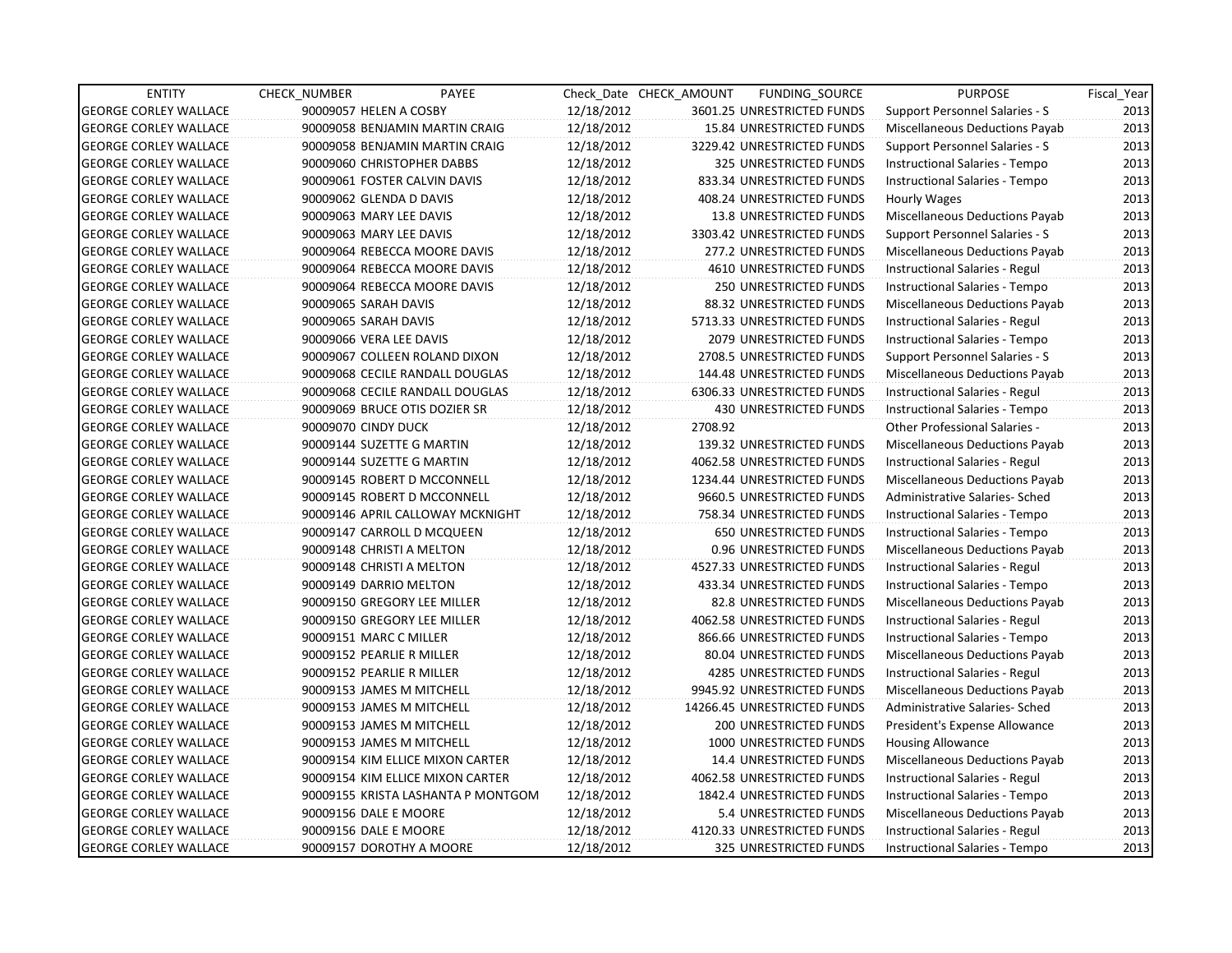| <b>ENTITY</b>                | CHECK NUMBER | PAYEE                              |            | Check Date CHECK AMOUNT | FUNDING SOURCE                 | <b>PURPOSE</b>                        | Fiscal_Year |
|------------------------------|--------------|------------------------------------|------------|-------------------------|--------------------------------|---------------------------------------|-------------|
| <b>GEORGE CORLEY WALLACE</b> |              | 90009158 KATHY J MOORE             | 12/18/2012 | 66.24                   |                                | Miscellaneous Deductions Payab        | 2013        |
| <b>GEORGE CORLEY WALLACE</b> |              | 90009158 KATHY J MOORE             | 12/18/2012 | 4875                    |                                | Other Professional Salaries -         | 2013        |
| <b>GEORGE CORLEY WALLACE</b> |              | 90009159 PAMELA B MOORE            | 12/18/2012 |                         | 2485.17 UNRESTRICTED FUNDS     | Support Personnel Salaries - S        | 2013        |
| <b>GEORGE CORLEY WALLACE</b> |              | 90009161 TIMOTHY MOORE             | 12/18/2012 |                         | 9.6 UNRESTRICTED FUNDS         | Miscellaneous Deductions Payab        | 2013        |
| <b>GEORGE CORLEY WALLACE</b> |              | 90009161 TIMOTHY MOORE             | 12/18/2012 |                         | 3655.5 UNRESTRICTED FUNDS      | Support Personnel Salaries - S        | 2013        |
| <b>GEORGE CORLEY WALLACE</b> |              | 90009162 SHELICIA DENISE MORTON FO | 12/18/2012 |                         | 1020 UNRESTRICTED FUNDS        | Instructional Salaries - Tempo        | 2013        |
| <b>GEORGE CORLEY WALLACE</b> |              | 90009096 MARILYN BENNETT HANNAH    | 12/18/2012 |                         | 13.2 UNRESTRICTED FUNDS        | Miscellaneous Deductions Payab        | 2013        |
| <b>GEORGE CORLEY WALLACE</b> |              | 90009096 MARILYN BENNETT HANNAH    | 12/18/2012 |                         | 4823.78 UNRESTRICTED FUNDS     | Instructional Salaries - Regul        | 2013        |
| <b>GEORGE CORLEY WALLACE</b> |              | 90009097 APRIL M HARPER            | 12/18/2012 |                         | 1375 UNRESTRICTED FUNDS        | Instructional Salaries - Tempo        | 2013        |
| GEORGE CORLEY WALLACE        |              | 90009098 CHRISTOPHER DARRELL HARRE | 12/18/2012 |                         | 416.66 UNRESTRICTED FUNDS      | Instructional Salaries - Tempo        | 2013        |
| <b>GEORGE CORLEY WALLACE</b> |              | 90009099 DOUGLAS LEE HARRIS        | 12/18/2012 |                         | 2410.75 UNRESTRICTED FUNDS     | <b>Support Personnel Salaries - S</b> | 2013        |
| <b>GEORGE CORLEY WALLACE</b> |              | 90009101 EDDIE J HARRISON          | 12/18/2012 |                         | 23.4 UNRESTRICTED FUNDS        | Miscellaneous Deductions Payab        | 2013        |
| <b>GEORGE CORLEY WALLACE</b> |              | 90009101 EDDIE J HARRISON          | 12/18/2012 |                         | 4416.89 UNRESTRICTED FUNDS     | Instructional Salaries - Regul        | 2013        |
| <b>GEORGE CORLEY WALLACE</b> |              | 90009102 ROBERT L HARVELL          | 12/18/2012 |                         | 2559.58 UNRESTRICTED FUNDS     | <b>Support Personnel Salaries - S</b> | 2013        |
| <b>GEORGE CORLEY WALLACE</b> |              | 90009103 LINDA FAY HEADLEY         | 12/18/2012 |                         | 2261.83 UNRESTRICTED FUNDS     | Support Personnel Salaries - S        | 2013        |
| <b>GEORGE CORLEY WALLACE</b> |              | 90009104 ANTHONY HEARD             | 12/18/2012 |                         | 2634.33 UNRESTRICTED FUNDS     | Support Personnel Salaries - S        | 2013        |
| <b>GEORGE CORLEY WALLACE</b> |              | 90009105 TAMMY FAYE HELMS          | 12/18/2012 |                         | 333.33 UNRESTRICTED FUNDS      | <b>Other Professional Salaries -</b>  | 2013        |
| <b>GEORGE CORLEY WALLACE</b> |              | 90009105 TAMMY FAYE HELMS          | 12/18/2012 | 2336.25                 |                                | <b>Support Personnel Salaries - S</b> | 2013        |
| <b>GEORGE CORLEY WALLACE</b> |              | 90009106 KERRY E HENDERSON         | 12/18/2012 |                         | <b>16.8 UNRESTRICTED FUNDS</b> | Miscellaneous Deductions Payab        | 2013        |
| <b>GEORGE CORLEY WALLACE</b> |              | 90009106 KERRY E HENDERSON         | 12/18/2012 |                         | 3951.42 UNRESTRICTED FUNDS     | Instructional Salaries - Regul        | 2013        |
| <b>GEORGE CORLEY WALLACE</b> |              | 90009106 KERRY E HENDERSON         | 12/18/2012 |                         | 250 UNRESTRICTED FUNDS         | Instructional Salaries - Tempo        | 2013        |
| <b>GEORGE CORLEY WALLACE</b> |              | 90009107 DAVID WAYNE HOBBS JR      | 12/18/2012 |                         | <b>43.2 UNRESTRICTED FUNDS</b> | Miscellaneous Deductions Payab        | 2013        |
| <b>GEORGE CORLEY WALLACE</b> |              | 90009107 DAVID WAYNE HOBBS JR      | 12/18/2012 |                         | 3979.75 UNRESTRICTED FUNDS     | Instructional Salaries - Regul        | 2013        |
| <b>GEORGE CORLEY WALLACE</b> |              | 90009108 KATHLEEN HAYS HOLLIMAN    | 12/18/2012 |                         | 6051.75 UNRESTRICTED FUNDS     | Instructional Salaries - Regul        | 2013        |
| GEORGE CORLEY WALLACE        |              | 90009110 VATAUSHA O HOWARD         | 12/18/2012 |                         | 433.34 UNRESTRICTED FUNDS      | Instructional Salaries - Tempo        | 2013        |
| <b>GEORGE CORLEY WALLACE</b> |              | 90009111 CONNIE ESTES HUDSON       | 12/18/2012 |                         | 1833 UNRESTRICTED FUNDS        | <b>Support Personnel Salaries - S</b> | 2013        |
| <b>GEORGE CORLEY WALLACE</b> |              | 90009112 DEANDRES G INGE           | 12/18/2012 | 48.6                    |                                | Miscellaneous Deductions Payab        | 2013        |
| <b>GEORGE CORLEY WALLACE</b> |              | 90009112 DEANDRES G INGE           | 12/18/2012 | 5802.08                 |                                | Other Professional Salaries -         | 2013        |
| <b>GEORGE CORLEY WALLACE</b> |              | 90009113 IRMA JEAN JACKSON         | 12/18/2012 |                         | 300 UNRESTRICTED FUNDS         | Instructional Salaries - Tempo        | 2013        |
| <b>GEORGE CORLEY WALLACE</b> |              | 90009113 IRMA JEAN JACKSON         | 12/18/2012 |                         | 2708.5 UNRESTRICTED FUNDS      | Support Personnel Salaries - S        | 2013        |
| <b>GEORGE CORLEY WALLACE</b> |              | 90009114 MALDONIA JACKSON          | 12/18/2012 |                         | 1290 UNRESTRICTED FUNDS        | Instructional Salaries - Tempo        | 2013        |
| <b>GEORGE CORLEY WALLACE</b> |              | 90009115 VERONICA MOULTRIE JACKSON | 12/18/2012 |                         | 46.92 UNRESTRICTED FUNDS       | <b>Miscellaneous Deductions Payab</b> | 2013        |
| <b>GEORGE CORLEY WALLACE</b> |              | 90009115 VERONICA MOULTRIE JACKSON | 12/18/2012 |                         | 4675.56 UNRESTRICTED FUNDS     | Instructional Salaries - Regul        | 2013        |
| <b>GEORGE CORLEY WALLACE</b> |              | 90009116 VINCENT K JACKSON         | 12/18/2012 |                         | 325 UNRESTRICTED FUNDS         | Instructional Salaries - Tempo        | 2013        |
| <b>GEORGE CORLEY WALLACE</b> |              | 90009117 SHELIA LAWANDA JEFFERSON  | 12/18/2012 |                         | 2410.75 UNRESTRICTED FUNDS     | Support Personnel Salaries - S        | 2013        |
| <b>GEORGE CORLEY WALLACE</b> |              | 90009118 ALICE M JENKINS           | 12/18/2012 |                         | <b>456 UNRESTRICTED FUNDS</b>  | Hourly Wages                          | 2013        |
| <b>GEORGE CORLEY WALLACE</b> |              | 90009119 ALTHELSTEIN JOHNSON       | 12/18/2012 |                         | 4840.92 UNRESTRICTED FUNDS     | Instructional Salaries - Regul        | 2013        |
| <b>GEORGE CORLEY WALLACE</b> |              | 90009120 CONNIE M JONES            | 12/18/2012 |                         | 52.2 UNRESTRICTED FUNDS        | Miscellaneous Deductions Payab        | 2013        |
| <b>GEORGE CORLEY WALLACE</b> |              | 90009120 CONNIE M JONES            | 12/18/2012 |                         | 3979.75 UNRESTRICTED FUNDS     | Instructional Salaries - Regul        | 2013        |
| <b>GEORGE CORLEY WALLACE</b> |              | 90009121 JOSEPH GLENN JONES        | 12/18/2012 |                         | 1833 UNRESTRICTED FUNDS        | Support Personnel Salaries - S        | 2013        |
| <b>GEORGE CORLEY WALLACE</b> |              | 178101 INSURANCE OFFICE OF AMERI   | 1/4/2013   |                         | 3380 UNRESTRICTED FUNDS        | Insurance and Bonding                 | 2013        |
| <b>GEORGE CORLEY WALLACE</b> |              | 178183 VERIZON WIRELESS            | 1/9/2013   |                         | 63.25 UNRESTRICTED FUNDS       | Communications                        | 2013        |
| <b>GEORGE CORLEY WALLACE</b> |              | 178184 ROOSEVELT WALKER            | 1/9/2013   |                         | <b>120 UNRESTRICTED FUNDS</b>  | Other Professional Fees               | 2013        |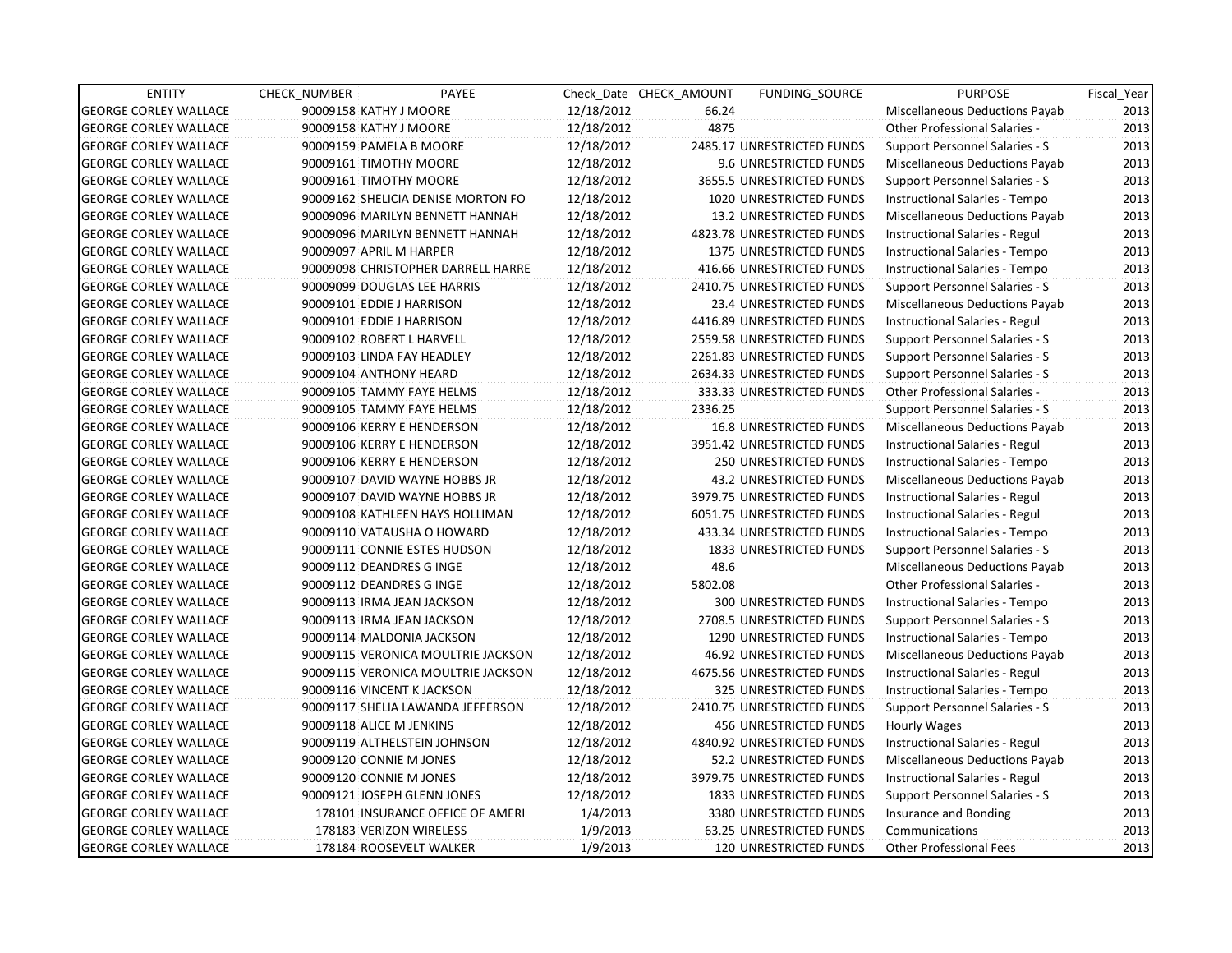| <b>ENTITY</b>                | CHECK NUMBER | PAYEE                            |          | Check Date CHECK AMOUNT | FUNDING_SOURCE                | <b>PURPOSE</b>                    | Fiscal_Year |
|------------------------------|--------------|----------------------------------|----------|-------------------------|-------------------------------|-----------------------------------|-------------|
| <b>GEORGE CORLEY WALLACE</b> |              | 178185 WAL MART                  | 1/9/2013 |                         | 568.36 UNRESTRICTED FUNDS     | <b>Materials and Supplies</b>     | 2013        |
| <b>GEORGE CORLEY WALLACE</b> | 178186 WCCS  |                                  | 1/9/2013 | 2091998.31              |                               | Grants, Awards and Prizes         | 2013        |
| <b>GEORGE CORLEY WALLACE</b> | 178187 WCCS  |                                  | 1/9/2013 | 913.58                  |                               | Grants, Awards and Prizes         | 2013        |
| <b>GEORGE CORLEY WALLACE</b> | 178188 WCCS  |                                  | 1/9/2013 | 1315.34                 |                               | Grants, Awards and Prizes         | 2013        |
| <b>GEORGE CORLEY WALLACE</b> |              | 178189 BRIAN WILLIAMS            | 1/9/2013 |                         | <b>160 UNRESTRICTED FUNDS</b> | <b>Other Professional Fees</b>    | 2013        |
| <b>GEORGE CORLEY WALLACE</b> | 178117 ADSAA |                                  | 1/9/2013 |                         | 275 UNRESTRICTED FUNDS        | Memberships                       | 2013        |
| <b>GEORGE CORLEY WALLACE</b> |              | 178118 AIRGAS SOUTH, INC         | 1/9/2013 |                         | 490 UNRESTRICTED FUNDS        | <b>Materials and Supplies</b>     | 2013        |
| <b>GEORGE CORLEY WALLACE</b> |              | 178119 AIRGAS SOUTH, INC         | 1/9/2013 |                         | 413.84 UNRESTRICTED FUNDS     | <b>Materials and Supplies</b>     | 2013        |
| <b>GEORGE CORLEY WALLACE</b> |              | 178120 ALABAMA GAS CORPORATION   | 1/9/2013 |                         | 330.49 UNRESTRICTED FUNDS     | Gas and Heating Fuel              | 2013        |
| <b>GEORGE CORLEY WALLACE</b> |              | 178121 ALABAMA POWER COMPANY     | 1/9/2013 |                         | 6901.27 UNRESTRICTED FUNDS    | Electricity                       | 2013        |
| <b>GEORGE CORLEY WALLACE</b> |              | 178122 BERTHA ALLEN              | 1/9/2013 | 125.6                   |                               | In-State Travel                   | 2013        |
| <b>GEORGE CORLEY WALLACE</b> |              | 178123 APPLIED SECURITY CONCEPTS | 1/9/2013 |                         | 99 UNRESTRICTED FUNDS         | <b>Other Contractual Services</b> | 2013        |
| <b>GEORGE CORLEY WALLACE</b> | 178124 AT&T  |                                  | 1/9/2013 | 245.02                  |                               | Communications                    | 2013        |
| <b>GEORGE CORLEY WALLACE</b> |              | 178125 AT&T (BUSINESS SERVICE)   | 1/9/2013 |                         | 32.52 UNRESTRICTED FUNDS      | Communications                    | 2013        |
| <b>GEORGE CORLEY WALLACE</b> |              | 178126 AT&T ALABAMA              | 1/9/2013 |                         | 368.13 UNRESTRICTED FUNDS     | Communications                    | 2013        |
| <b>GEORGE CORLEY WALLACE</b> |              | 178126 AT&T ALABAMA              | 1/9/2013 | 213.31                  |                               | Communications                    | 2013        |
| <b>GEORGE CORLEY WALLACE</b> |              | 178127 TIFFANY BARLOW            | 1/9/2013 | 304.46                  |                               | In-State Travel                   | 2013        |
| <b>GEORGE CORLEY WALLACE</b> |              | 178129 PARRISH BOWLIN            | 1/9/2013 |                         | <b>145 UNRESTRICTED FUNDS</b> | <b>Other Professional Fees</b>    | 2013        |
| <b>GEORGE CORLEY WALLACE</b> |              | 178130 GERALYN BUFORD            | 1/9/2013 | 41.24                   |                               | In-State Travel                   | 2013        |
| <b>GEORGE CORLEY WALLACE</b> |              | 178131 CAPITOL CHEVROLET         | 1/9/2013 |                         | 333.71 UNRESTRICTED FUNDS     | <b>Maintenance and Repairs</b>    | 2013        |
| <b>GEORGE CORLEY WALLACE</b> |              | 178132 CHEVRON CARD SERVICES     | 1/9/2013 |                         | 246.75 UNRESTRICTED FUNDS     | Gasoline and Oil - Motor Vehic    | 2013        |
| <b>GEORGE CORLEY WALLACE</b> |              | 178133 CITY OF SELMA LANDFILL    | 1/9/2013 |                         | <b>16 UNRESTRICTED FUNDS</b>  | Water and Sewer                   | 2013        |
| <b>GEORGE CORLEY WALLACE</b> |              | 178134 JANET COLE                | 1/9/2013 |                         | 75 UNRESTRICTED FUNDS         | <b>Other Contractual Services</b> | 2013        |
| <b>GEORGE CORLEY WALLACE</b> |              | 178135 CONSTRUCTION MATERIALS    | 1/9/2013 | 258                     |                               | <b>Construction in Progress</b>   | 2013        |
| <b>GEORGE CORLEY WALLACE</b> |              | 178136 COSBY CARMICHAEL          | 1/9/2013 | 3857                    |                               | <b>Construction in Progress</b>   | 2013        |
| <b>GEORGE CORLEY WALLACE</b> |              | 178137 DALLAS CO. WATER & SEWER  | 1/9/2013 |                         | 136.65 UNRESTRICTED FUNDS     | Water and Sewer                   | 2013        |
| <b>GEORGE CORLEY WALLACE</b> |              | 178138 DALLAS STRAW LLC          | 1/9/2013 |                         | 1050 UNRESTRICTED FUNDS       | <b>Materials and Supplies</b>     | 2013        |
| <b>GEORGE CORLEY WALLACE</b> |              | 178139 FOSTER DAVIS              | 1/9/2013 |                         | <b>440 UNRESTRICTED FUNDS</b> | In-State Travel                   | 2013        |
| <b>GEORGE CORLEY WALLACE</b> |              | 178140 FOSTER DAVIS              | 1/9/2013 |                         | <b>220 UNRESTRICTED FUNDS</b> | In-State Travel                   | 2013        |
| <b>GEORGE CORLEY WALLACE</b> |              | 178141 FOSTER DAVIS              | 1/9/2013 |                         | 440 UNRESTRICTED FUNDS        | In-State Travel                   | 2013        |
| <b>GEORGE CORLEY WALLACE</b> |              | 178142 FOSTER DAVIS              | 1/9/2013 |                         | 220 UNRESTRICTED FUNDS        | In-State Travel                   | 2013        |
| <b>GEORGE CORLEY WALLACE</b> |              | 178143 FOSTER DAVIS              | 1/9/2013 |                         | 440 UNRESTRICTED FUNDS        | In-State Travel                   | 2013        |
| <b>GEORGE CORLEY WALLACE</b> |              | 178144 FOSTER DAVIS              | 1/9/2013 |                         | <b>220 UNRESTRICTED FUNDS</b> | In-State Travel                   | 2013        |
| <b>GEORGE CORLEY WALLACE</b> |              | 178145 BOBBY E. DEAVERS, JR      | 1/9/2013 |                         | <b>145 UNRESTRICTED FUNDS</b> | <b>Other Professional Fees</b>    | 2013        |
| <b>GEORGE CORLEY WALLACE</b> |              | 178146 FIRST TEAM CONSTRUCTION   | 1/9/2013 | 20009.65                |                               | <b>Construction in Progress</b>   | 2013        |
| <b>GEORGE CORLEY WALLACE</b> |              | 178147 SANDRA FLUMMER            | 1/9/2013 | 1702.86                 |                               | <b>Other Contractual Services</b> | 2013        |
| <b>GEORGE CORLEY WALLACE</b> |              | 178148 FULLER BUILDING COMPANY   | 1/9/2013 |                         | 883.81 UNRESTRICTED FUNDS     | <b>Materials and Supplies</b>     | 2013        |
| <b>GEORGE CORLEY WALLACE</b> |              | 178149 GULF STATES MOBILITY, INC | 1/9/2013 |                         | <b>486 UNRESTRICTED FUNDS</b> | Maintenance and Repairs           | 2013        |
| <b>GEORGE CORLEY WALLACE</b> |              | 178150 HAMPTON INN - SELMA       | 1/9/2013 |                         | 297 UNRESTRICTED FUNDS        | <b>Other Contractual Services</b> | 2013        |
| <b>GEORGE CORLEY WALLACE</b> |              | 178151 APRIL HARPER              | 1/9/2013 |                         | 360 UNRESTRICTED FUNDS        | In-State Travel                   | 2013        |
| <b>GEORGE CORLEY WALLACE</b> |              | 178152 APRIL HARPER              | 1/9/2013 |                         | 360 UNRESTRICTED FUNDS        | In-State Travel                   | 2013        |
| <b>GEORGE CORLEY WALLACE</b> |              | 178153 APRIL HARPER              | 1/9/2013 |                         | 180 UNRESTRICTED FUNDS        | In-State Travel                   | 2013        |
| <b>GEORGE CORLEY WALLACE</b> |              | 178154 INNOVATION CENTRE         | 1/9/2013 |                         | 12666.7 UNRESTRICTED FUNDS    | <b>Other Contractual Services</b> | 2013        |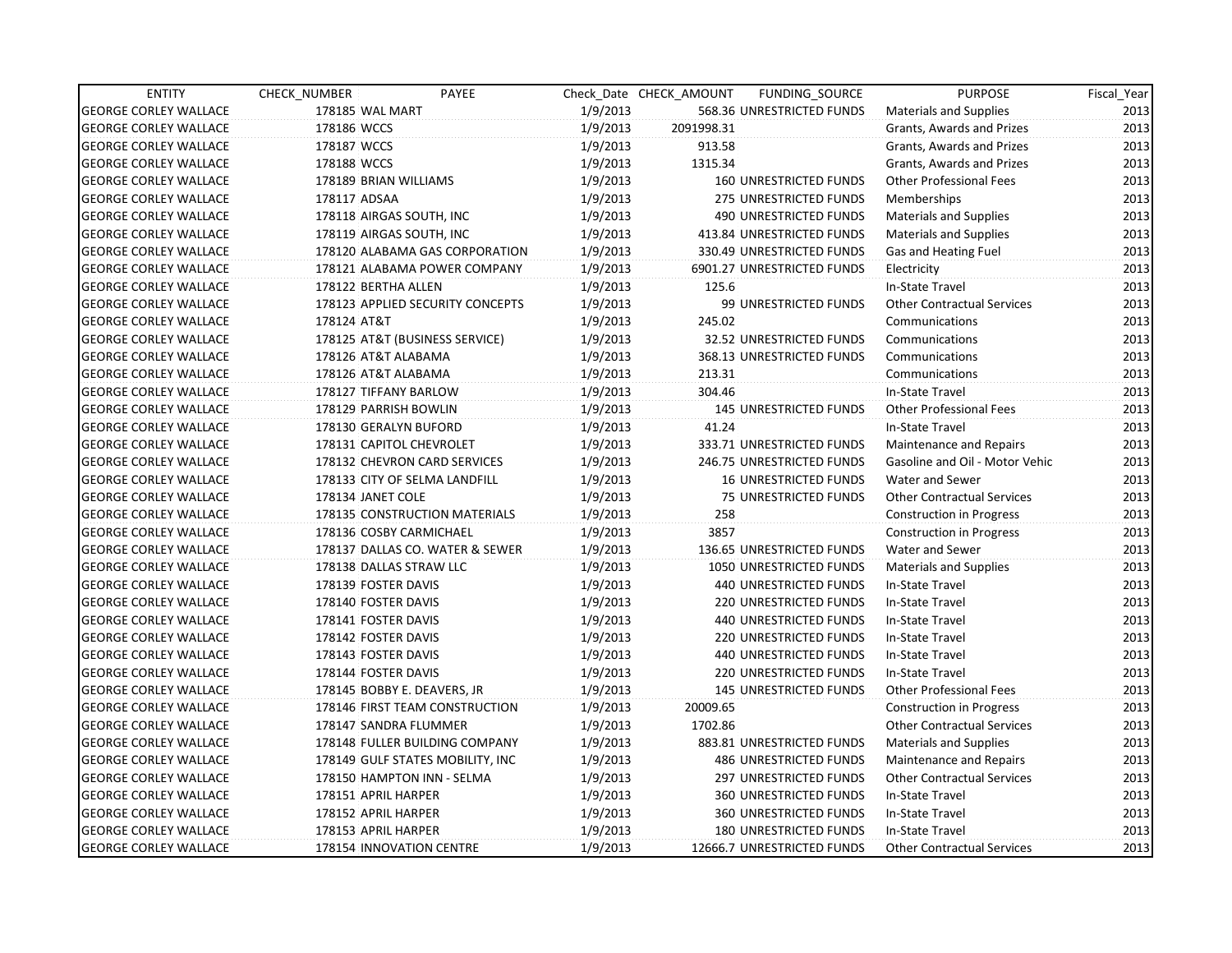| <b>ENTITY</b>                | CHECK_NUMBER       | PAYEE                            |           | Check Date CHECK AMOUNT | FUNDING_SOURCE                  | <b>PURPOSE</b>                    | Fiscal_Year |
|------------------------------|--------------------|----------------------------------|-----------|-------------------------|---------------------------------|-----------------------------------|-------------|
| <b>GEORGE CORLEY WALLACE</b> |                    | 178155 ERIC JACKSON              | 1/9/2013  |                         | 611.11 UNRESTRICTED FUNDS       | <b>Other Contractual Services</b> | 2013        |
| <b>GEORGE CORLEY WALLACE</b> | 178156 JSI         |                                  | 1/9/2013  | 147794.78               |                                 | <b>Materials and Supplies</b>     | 2013        |
| <b>GEORGE CORLEY WALLACE</b> |                    | 178157 GARY BRUCE KIMBRELL       | 1/9/2013  |                         | 145 UNRESTRICTED FUNDS          | <b>Other Professional Fees</b>    | 2013        |
| <b>GEORGE CORLEY WALLACE</b> |                    | 178158 ERROLL LEWIS              | 1/9/2013  |                         | <b>145 UNRESTRICTED FUNDS</b>   | <b>Other Professional Fees</b>    | 2013        |
| <b>GEORGE CORLEY WALLACE</b> |                    | 178159 MAYNARD, COOPER & GALE    | 1/9/2013  |                         | 730.32 UNRESTRICTED FUNDS       | Legal Services                    | 2013        |
| <b>GEORGE CORLEY WALLACE</b> |                    | 178160 MEADOWS TIRE CO           | 1/9/2013  |                         | 703.96 UNRESTRICTED FUNDS       | Maintenance and Repairs           | 2013        |
| <b>GEORGE CORLEY WALLACE</b> |                    | 178161 DR. JAMES M. MITCHELL     | 1/9/2013  |                         | 1707 UNRESTRICTED FUNDS         | Out-of-State Travel               | 2013        |
| <b>GEORGE CORLEY WALLACE</b> |                    | 178162 THE MONTGOMERY ADVERTISER | 1/9/2013  |                         | 1167.88 UNRESTRICTED FUNDS      | <b>Institutional Use</b>          | 2013        |
| <b>GEORGE CORLEY WALLACE</b> |                    | 178163 CHARLES NEELY             | 1/9/2013  |                         | <b>120 UNRESTRICTED FUNDS</b>   | <b>Other Professional Fees</b>    | 2013        |
| <b>GEORGE CORLEY WALLACE</b> |                    | 178164 MIKE NEWMAN               | 1/9/2013  |                         | 145 UNRESTRICTED FUNDS          | Other Professional Fees           | 2013        |
| <b>GEORGE CORLEY WALLACE</b> |                    | 178165 OFFICE DEPOT              | 1/9/2013  |                         | 1257.01 UNRESTRICTED FUNDS      | <b>Materials and Supplies</b>     | 2013        |
| <b>GEORGE CORLEY WALLACE</b> |                    | 178166 CLARENCE PETTWAY          | 1/9/2013  | 77.45                   |                                 | In-State Travel                   | 2013        |
| <b>GEORGE CORLEY WALLACE</b> |                    | 178167 THE RILEY GROUP           | 1/9/2013  |                         | 500 UNRESTRICTED FUNDS          | TECHNOLOGY NON-CAPITALIZED        | 2013        |
| <b>GEORGE CORLEY WALLACE</b> | 178168 RUSTY RILEY |                                  | 1/9/2013  |                         | <b>145 UNRESTRICTED FUNDS</b>   | <b>Other Professional Fees</b>    | 2013        |
| <b>GEORGE CORLEY WALLACE</b> |                    | 178169 ERIKA ROBERSON            | 1/9/2013  | 36.03                   |                                 | In-State Travel                   | 2013        |
| <b>GEORGE CORLEY WALLACE</b> |                    | 178170 SAFETY KLEEN CORP.        | 1/9/2013  |                         | <b>100 UNRESTRICTED FUNDS</b>   | Materials and Supplies            | 2013        |
| <b>GEORGE CORLEY WALLACE</b> |                    | 178171 SALLY BEAUTY SUPPLY       | 1/9/2013  |                         | 45.32 UNRESTRICTED FUNDS        | <b>Purchases for Resale</b>       | 2013        |
| <b>GEORGE CORLEY WALLACE</b> |                    | 178172 GRACIE SCOTT              | 1/9/2013  |                         | 120 UNRESTRICTED FUNDS          | <b>Other Professional Fees</b>    | 2013        |
| <b>GEORGE CORLEY WALLACE</b> |                    | 178173 SELMA WATER WORKS BOARD   | 1/9/2013  |                         | 101.25 UNRESTRICTED FUNDS       | Water and Sewer                   | 2013        |
| <b>GEORGE CORLEY WALLACE</b> |                    | 178174 SELMA-DALLAS CO CHAMBER   | 1/9/2013  |                         | <b>150 UNRESTRICTED FUNDS</b>   | Memberships                       | 2013        |
| <b>GEORGE CORLEY WALLACE</b> |                    | 178175 SELMA CASH & CARRY        | 1/9/2013  |                         | 33.9 UNRESTRICTED FUNDS         | <b>Materials and Supplies</b>     | 2013        |
| <b>GEORGE CORLEY WALLACE</b> |                    | 178176 SHANDRA JACKSON SMITH     | 1/9/2013  | 58.83                   |                                 | In-State Travel                   | 2013        |
| <b>GEORGE CORLEY WALLACE</b> |                    | 178177 STRICKLAND COMPANIES      | 1/9/2013  |                         | 1902.87 UNRESTRICTED FUNDS      | <b>Materials and Supplies</b>     | 2013        |
| <b>GEORGE CORLEY WALLACE</b> |                    | 178178 MOSES SUTTLES             | 1/9/2013  |                         | <b>300 UNRESTRICTED FUNDS</b>   | <b>Other Contractual Services</b> | 2013        |
| <b>GEORGE CORLEY WALLACE</b> |                    | 178179 RITA TARVER               | 1/9/2013  | 262.43                  |                                 | <b>Other Contractual Services</b> | 2013        |
| <b>GEORGE CORLEY WALLACE</b> |                    | 178180 RODNEY TAYLOR             | 1/9/2013  |                         | <b>145 UNRESTRICTED FUNDS</b>   | Other Professional Fees           | 2013        |
| <b>GEORGE CORLEY WALLACE</b> |                    | 178181 THE SOLUTIONS TEAM        | 1/9/2013  |                         | 178.5 UNRESTRICTED FUNDS        | Service Contracts on Equipment    | 2013        |
| <b>GEORGE CORLEY WALLACE</b> |                    | 178182 UAB PRINTING SERVICES     | 1/9/2013  |                         | 2397 UNRESTRICTED FUNDS         | <b>Advertising and Promotions</b> | 2013        |
| <b>GEORGE CORLEY WALLACE</b> |                    | 178182 UAB PRINTING SERVICES     | 1/9/2013  |                         | 2190 UNRESTRICTED FUNDS         | Printing, Reproduction and Bin    | 2013        |
| <b>GEORGE CORLEY WALLACE</b> |                    | 178200 BERNEY OFFICE SOLUTIONS   | 1/10/2013 |                         | 17.51 UNRESTRICTED FUNDS        | Service Contracts on Equipment    | 2013        |
| <b>GEORGE CORLEY WALLACE</b> |                    | 178201 BERNEY OFFICE SOLUTIONS   | 1/10/2013 |                         | 290.36 UNRESTRICTED FUNDS       | Service Contracts on Equipment    | 2013        |
| <b>GEORGE CORLEY WALLACE</b> |                    | 178202 BERNEY OFFICE SOLUTIONS   | 1/10/2013 |                         | 100.71 UNRESTRICTED FUNDS       | Service Contracts on Equipment    | 2013        |
| <b>GEORGE CORLEY WALLACE</b> |                    | 178203 BERNEY OFFICE SOLUTIONS   | 1/10/2013 |                         | 205 UNRESTRICTED FUNDS          | <b>Materials and Supplies</b>     | 2013        |
| <b>GEORGE CORLEY WALLACE</b> |                    | 178204 BERNEY OFFICE SOLUTIONS   | 1/10/2013 |                         | 40.99 UNRESTRICTED FUNDS        | Service Contracts on Equipment    | 2013        |
| <b>GEORGE CORLEY WALLACE</b> |                    | 178205 BERNEY OFFICE SOLUTIONS   | 1/10/2013 |                         | 70.51 UNRESTRICTED FUNDS        | Service Contracts on Equipment    | 2013        |
| <b>GEORGE CORLEY WALLACE</b> |                    | 178206 BERNEY OFFICE SOLUTIONS   | 1/10/2013 |                         | 89.27 UNRESTRICTED FUNDS        | Service Contracts on Equipment    | 2013        |
| <b>GEORGE CORLEY WALLACE</b> |                    | 178207 BERNEY OFFICE SOLUTIONS   | 1/10/2013 |                         | 1005.68 UNRESTRICTED FUNDS      | Service Contracts on Equipment    | 2013        |
| <b>GEORGE CORLEY WALLACE</b> |                    | 178208 DR. CHARLES H. BLACKLEDGE | 1/10/2013 |                         | 215.34 UNRESTRICTED FUNDS       | <b>Other Contractual Services</b> | 2013        |
| <b>GEORGE CORLEY WALLACE</b> |                    | 178209 C & S AUTO PARTS          | 1/10/2013 |                         | 278.88 UNRESTRICTED FUNDS       | <b>Materials and Supplies</b>     | 2013        |
| <b>GEORGE CORLEY WALLACE</b> |                    | 178209 C & S AUTO PARTS          | 1/10/2013 |                         | 52.42 UNRESTRICTED FUNDS        | Maintenance and Repairs           | 2013        |
| <b>GEORGE CORLEY WALLACE</b> |                    | 178210 CAROLINA BIOLOGICAL SUP C | 1/10/2013 | 6190                    |                                 | <b>Materials and Supplies</b>     | 2013        |
| <b>GEORGE CORLEY WALLACE</b> |                    | 178211 CENTRAL AL FLUID PRODUCT  | 1/10/2013 |                         | 717.85 UNRESTRICTED FUNDS       | <b>Materials and Supplies</b>     | 2013        |
| <b>GEORGE CORLEY WALLACE</b> |                    | 178212 CINTAS #231               | 1/10/2013 |                         | <b>101.9 UNRESTRICTED FUNDS</b> | <b>Other Contractual Services</b> | 2013        |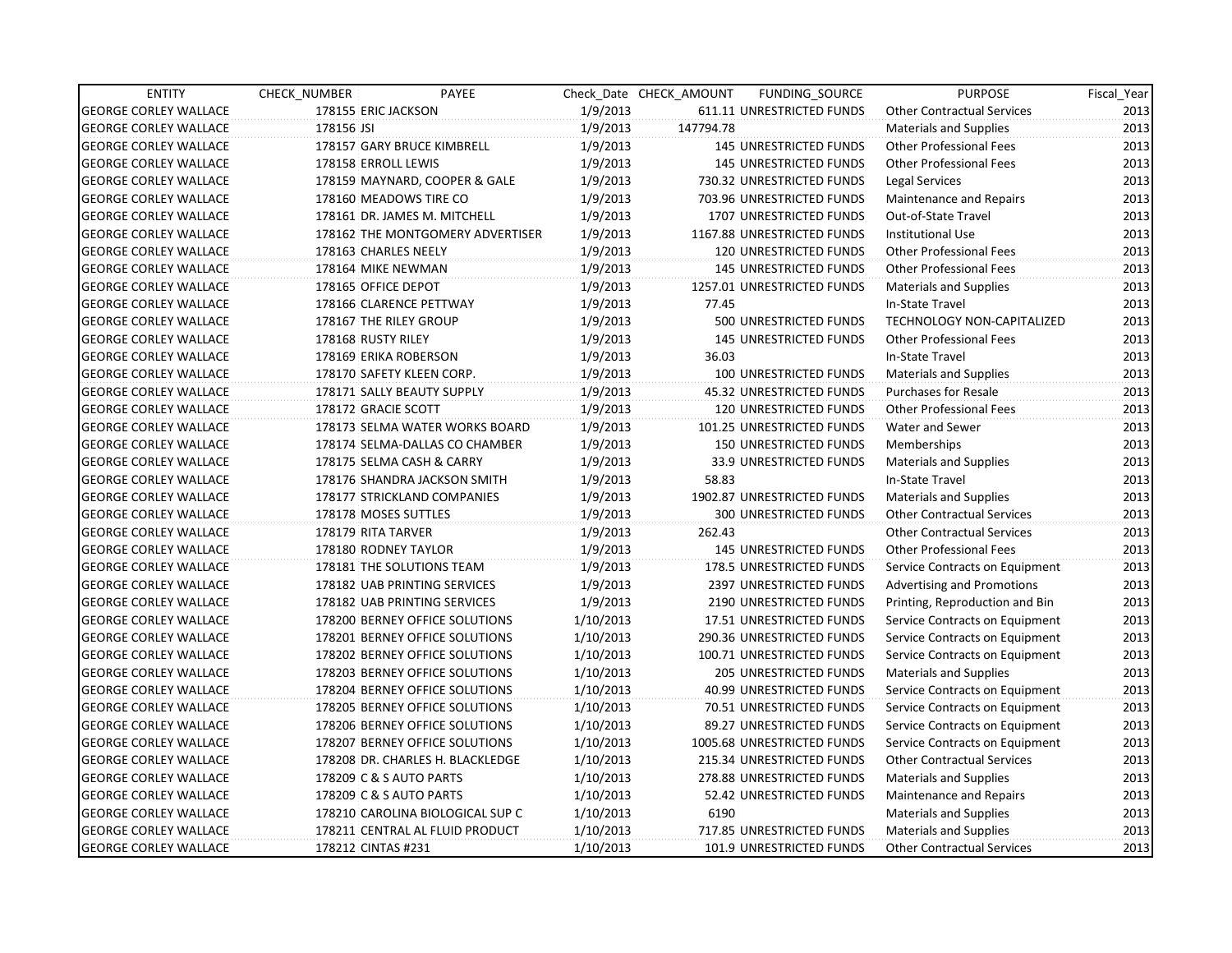| <b>ENTITY</b>                | CHECK NUMBER                 | PAYEE                            |           | Check Date CHECK AMOUNT | FUNDING_SOURCE                  | <b>PURPOSE</b>                    | Fiscal_Year |
|------------------------------|------------------------------|----------------------------------|-----------|-------------------------|---------------------------------|-----------------------------------|-------------|
| <b>GEORGE CORLEY WALLACE</b> | 178213 JANET COLE            |                                  | 1/10/2013 |                         | 150 UNRESTRICTED FUNDS          | <b>Other Contractual Services</b> | 2013        |
| <b>GEORGE CORLEY WALLACE</b> |                              | 178214 COVERALL OF ALABAMA DBA   | 1/10/2013 |                         | 9253 UNRESTRICTED FUNDS         | <b>Other Contractual Services</b> | 2013        |
| <b>GEORGE CORLEY WALLACE</b> |                              | 178214 COVERALL OF ALABAMA DBA   | 1/10/2013 |                         | 1245 UNRESTRICTED FUNDS         | <b>Materials and Supplies</b>     | 2013        |
| <b>GEORGE CORLEY WALLACE</b> |                              | 178215 CRYSTAL SPRINGS OF ALA    | 1/10/2013 |                         | 160.57 UNRESTRICTED FUNDS       | Materials and Supplies            | 2013        |
| <b>GEORGE CORLEY WALLACE</b> | 178217 ELLUCIAN COMPANY L.P. |                                  | 1/10/2013 |                         | 17716 UNRESTRICTED FUNDS        | <b>Construction in Progress</b>   | 2013        |
| <b>GEORGE CORLEY WALLACE</b> |                              | 178218 FEDERAL EXPRESS CORPORATI | 1/10/2013 |                         | 250.99 UNRESTRICTED FUNDS       | Postage                           | 2013        |
| <b>GEORGE CORLEY WALLACE</b> |                              | 178218 FEDERAL EXPRESS CORPORATI | 1/10/2013 | 30.59                   |                                 | Postage                           | 2013        |
| <b>GEORGE CORLEY WALLACE</b> | 178219 GAUMARD SCIENTIFIC    |                                  | 1/10/2013 | 49033.15                |                                 |                                   | 2013        |
| <b>GEORGE CORLEY WALLACE</b> |                              | 178220 GO GREEN JANITORIAL SERVI | 1/10/2013 |                         | 4282.84 UNRESTRICTED FUNDS      | <b>Other Contractual Services</b> | 2013        |
| <b>GEORGE CORLEY WALLACE</b> | 178221 MICHAEL D. GOINGS     |                                  | 1/10/2013 |                         | <b>150 UNRESTRICTED FUNDS</b>   | <b>Other Contractual Services</b> | 2013        |
| <b>GEORGE CORLEY WALLACE</b> | 178222 WENDI HALL            |                                  | 1/10/2013 | 481.36                  |                                 | <b>Other Contractual Services</b> | 2013        |
| <b>GEORGE CORLEY WALLACE</b> | 178223 HAMPTON INN - SELMA   |                                  | 1/10/2013 |                         | 1188 UNRESTRICTED FUNDS         | <b>Other Contractual Services</b> | 2013        |
| <b>GEORGE CORLEY WALLACE</b> |                              | 178224 MCRAE-GAINES LEARNING CTN | 1/10/2013 |                         | 1750 UNRESTRICTED FUNDS         | Scholarships                      | 2013        |
| <b>GEORGE CORLEY WALLACE</b> | 178225 NURSING TUTORIAL &    |                                  | 1/10/2013 | 2030                    |                                 | <b>Materials and Supplies</b>     | 2013        |
| <b>GEORGE CORLEY WALLACE</b> | 178226 O'REILLY AUTO PARTS   |                                  | 1/10/2013 |                         | 45.73 UNRESTRICTED FUNDS        | <b>Materials and Supplies</b>     | 2013        |
| <b>GEORGE CORLEY WALLACE</b> |                              | 178227 PREMIERE CARPET CLEANING  | 1/10/2013 |                         | 990 UNRESTRICTED FUNDS          | <b>Materials and Supplies</b>     | 2013        |
| <b>GEORGE CORLEY WALLACE</b> |                              | 178228 ROSS PLUMBING AND HEATING | 1/10/2013 |                         | 255 UNRESTRICTED FUNDS          | Maintenance and Repairs           | 2013        |
| <b>GEORGE CORLEY WALLACE</b> |                              | 178229 SELMA WATER WORKS BOARD   | 1/10/2013 |                         | 322.74 UNRESTRICTED FUNDS       | Water and Sewer                   | 2013        |
| <b>GEORGE CORLEY WALLACE</b> | 178230 SHRM                  |                                  | 1/10/2013 |                         | <b>165 UNRESTRICTED FUNDS</b>   | Memberships                       | 2013        |
| <b>GEORGE CORLEY WALLACE</b> | 178231 ANDERSON SMITH        |                                  | 1/10/2013 |                         | 2300 UNRESTRICTED FUNDS         | <b>Other Contractual Services</b> | 2013        |
| <b>GEORGE CORLEY WALLACE</b> | 178232 JACQUELINE SMITH      |                                  | 1/10/2013 |                         | <b>15.49 UNRESTRICTED FUNDS</b> | Out-of-State Travel               | 2013        |
| <b>GEORGE CORLEY WALLACE</b> | 178233 TAB OFFICE SYSTEMS    |                                  | 1/10/2013 | 9150                    |                                 | Maintenance and Repairs           | 2013        |
| <b>GEORGE CORLEY WALLACE</b> | 178234 TECHNICAL INNOVATION  |                                  | 1/10/2013 |                         | 13241.57 UNRESTRICTED FUNDS     | <b>TECHNOLOGY NON-CAPITALIZED</b> | 2013        |
| <b>GEORGE CORLEY WALLACE</b> |                              | 178235 TRANE COMPANY (PARTS)     | 1/10/2013 | 609.03                  |                                 | Maintenance and Repairs           | 2013        |
| <b>GEORGE CORLEY WALLACE</b> | 178236 VERIZON WIRELESS      |                                  | 1/10/2013 | 413.38                  |                                 | Communications                    | 2013        |
| <b>GEORGE CORLEY WALLACE</b> | 178237 VERIZON WIRELESS      |                                  | 1/10/2013 | 104.83                  |                                 | Communications                    | 2013        |
| <b>GEORGE CORLEY WALLACE</b> | 178238 WCCS                  |                                  | 1/10/2013 | 2088046.73              |                                 | Grants, Awards and Prizes         | 2013        |
| <b>GEORGE CORLEY WALLACE</b> | 178239 WCCS                  |                                  | 1/10/2013 | 5266.92                 |                                 | Grants, Awards and Prizes         | 2013        |
| <b>GEORGE CORLEY WALLACE</b> |                              | 178241 CRYSTAL SPRINGS OF ALA    | 1/10/2013 |                         | <b>66 UNRESTRICTED FUNDS</b>    | <b>Materials and Supplies</b>     | 2013        |
| <b>GEORGE CORLEY WALLACE</b> |                              | 178241 CRYSTAL SPRINGS OF ALA    | 1/10/2013 |                         | 46.46 UNRESTRICTED FUNDS        | Service Contracts on Equipment    | 2013        |
| <b>GEORGE CORLEY WALLACE</b> | 178192 ADVANCED DISPOSAL     |                                  | 1/10/2013 |                         | 366.83 UNRESTRICTED FUNDS       | Water and Sewer                   | 2013        |
| <b>GEORGE CORLEY WALLACE</b> | 178193 AIRGAS SOUTH, INC     |                                  | 1/10/2013 |                         | 14596.93 UNRESTRICTED FUNDS     | Materials and Supplies            | 2013        |
| <b>GEORGE CORLEY WALLACE</b> | 178193 AIRGAS SOUTH, INC     |                                  | 1/10/2013 |                         | 261.9 UNRESTRICTED FUNDS        |                                   | 2013        |
| <b>GEORGE CORLEY WALLACE</b> | 178193 AIRGAS SOUTH, INC     |                                  | 1/10/2013 |                         | 535.66 UNRESTRICTED FUNDS       | Maintenance and Repairs           | 2013        |
| <b>GEORGE CORLEY WALLACE</b> |                              | 178194 ALABAMA OFFICE SUPPY CO L | 1/10/2013 |                         | <b>230 UNRESTRICTED FUNDS</b>   | Materials and Supplies            | 2013        |
| <b>GEORGE CORLEY WALLACE</b> |                              | 178195 ALABAMA POWER COMPANY     | 1/10/2013 |                         | 22635.15 UNRESTRICTED FUNDS     | Electricity                       | 2013        |
| <b>GEORGE CORLEY WALLACE</b> | 178196 AMSAN BAMA SUPPLY     |                                  | 1/10/2013 |                         | 6068.67 UNRESTRICTED FUNDS      | <b>Materials and Supplies</b>     | 2013        |
| <b>GEORGE CORLEY WALLACE</b> | 178196 AMSAN BAMA SUPPLY     |                                  | 1/10/2013 | 2460                    |                                 | <b>Materials and Supplies</b>     | 2013        |
| <b>GEORGE CORLEY WALLACE</b> | 178197 APPLE COMPUTER, INC.  |                                  | 1/10/2013 |                         | <b>653 UNRESTRICTED FUNDS</b>   | <b>TECHNOLOGY NON-CAPITALIZED</b> | 2013        |
| <b>GEORGE CORLEY WALLACE</b> | 178198 APPLE COMPUTER, INC.  |                                  | 1/10/2013 | 1198                    |                                 | <b>Materials and Supplies</b>     | 2013        |
| <b>GEORGE CORLEY WALLACE</b> |                              | 178199 BERNEY OFFICE SOLUTIONS   | 1/10/2013 |                         | 52.93 UNRESTRICTED FUNDS        | Service Contracts on Equipment    | 2013        |
| <b>GEORGE CORLEY WALLACE</b> | 178259 AMSAN BAMA SUPPLY     |                                  | 1/11/2013 |                         | 4593.67 UNRESTRICTED FUNDS      | Materials and Supplies            | 2013        |
| <b>GEORGE CORLEY WALLACE</b> | 178259 AMSAN BAMA SUPPLY     |                                  | 1/11/2013 | 2460                    |                                 | <b>Materials and Supplies</b>     | 2013        |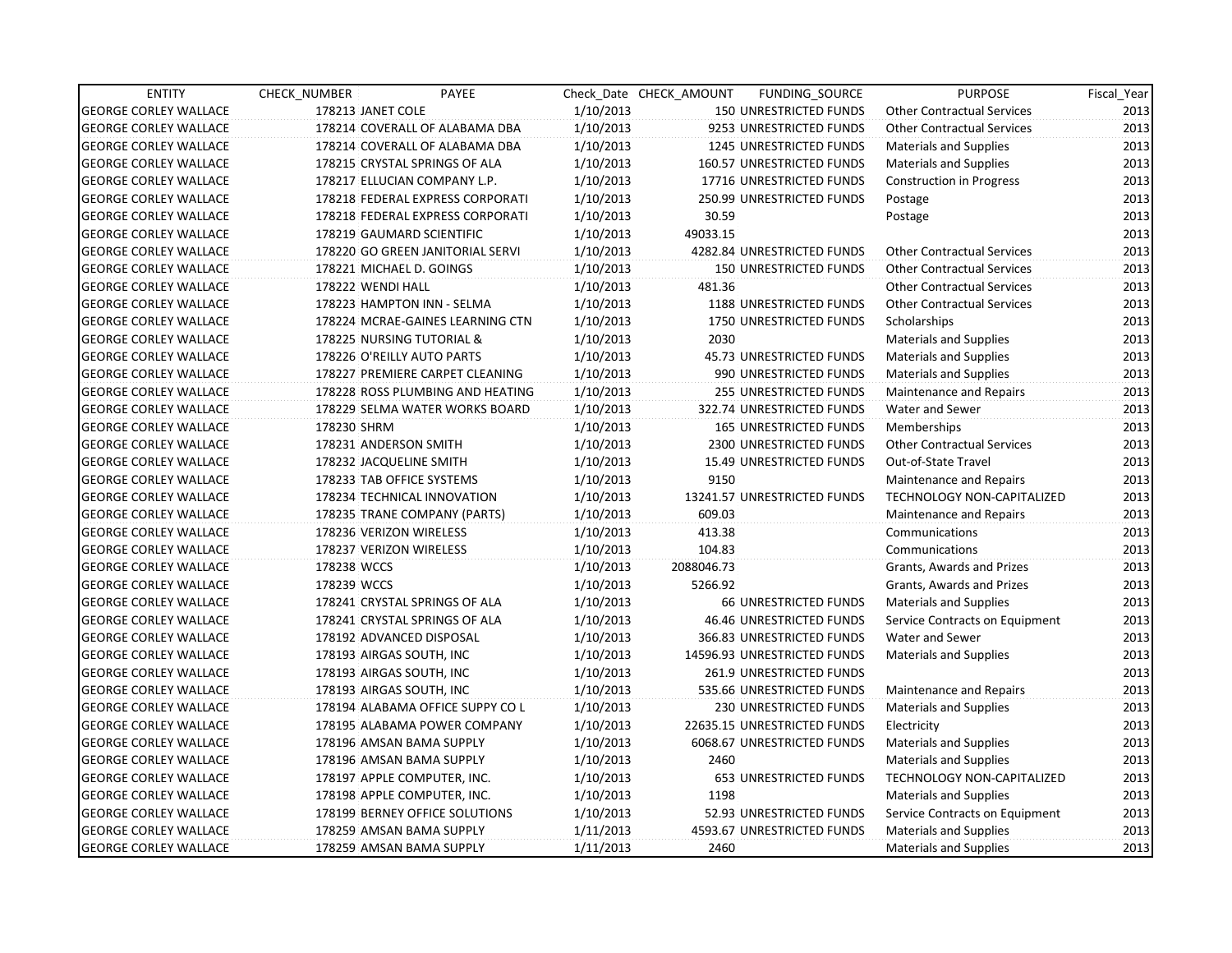| <b>ENTITY</b>                | CHECK_NUMBER         | PAYEE                            |           | Check Date CHECK AMOUNT | FUNDING_SOURCE                | <b>PURPOSE</b>                    | Fiscal_Year |
|------------------------------|----------------------|----------------------------------|-----------|-------------------------|-------------------------------|-----------------------------------|-------------|
| <b>GEORGE CORLEY WALLACE</b> | 178260 PITNEY BOWES  |                                  | 1/11/2013 |                         | 1161.98 UNRESTRICTED FUNDS    | Postage                           | 2013        |
| <b>GEORGE CORLEY WALLACE</b> |                      | 178261 JACQUELINE SMITH          | 1/11/2013 |                         | 49.1 UNRESTRICTED FUNDS       | <b>Materials and Supplies</b>     | 2013        |
| <b>GEORGE CORLEY WALLACE</b> |                      | 178262 THOMPSON CATERPILLAR      | 1/11/2013 | 14977                   |                               | Furniture and Equipment           | 2013        |
| <b>GEORGE CORLEY WALLACE</b> | 179316 FOSTER DAVIS  |                                  | 1/18/2013 |                         | 440 UNRESTRICTED FUNDS        | In-State Travel                   | 2013        |
| <b>GEORGE CORLEY WALLACE</b> | 179317 FOSTER DAVIS  |                                  | 1/18/2013 |                         | 220 UNRESTRICTED FUNDS        | In-State Travel                   | 2013        |
| <b>GEORGE CORLEY WALLACE</b> |                      | 179318 MICHAEL FIELDBINDER       | 1/18/2013 |                         | <b>145 UNRESTRICTED FUNDS</b> | <b>Other Professional Fees</b>    | 2013        |
| <b>GEORGE CORLEY WALLACE</b> |                      | 179319 RACHEL GORDON             | 1/18/2013 | 708                     |                               | In-State Travel                   | 2013        |
| <b>GEORGE CORLEY WALLACE</b> |                      | 179319 RACHEL GORDON             | 1/18/2013 | 200                     |                               | <b>Materials and Supplies</b>     | 2013        |
| <b>GEORGE CORLEY WALLACE</b> | 179320 APRIL HARPER  |                                  | 1/18/2013 |                         | <b>360 UNRESTRICTED FUNDS</b> | In-State Travel                   | 2013        |
| <b>GEORGE CORLEY WALLACE</b> | 179321 APRIL HARPER  |                                  | 1/18/2013 |                         | <b>180 UNRESTRICTED FUNDS</b> | In-State Travel                   | 2013        |
| <b>GEORGE CORLEY WALLACE</b> | 179322 APRIL HARPER  |                                  | 1/18/2013 |                         | 360 UNRESTRICTED FUNDS        | In-State Travel                   | 2013        |
| <b>GEORGE CORLEY WALLACE</b> | 179323 APRIL HARPER  |                                  | 1/18/2013 |                         | <b>180 UNRESTRICTED FUNDS</b> | In-State Travel                   | 2013        |
| <b>GEORGE CORLEY WALLACE</b> |                      | 179307 THE ALABAMA COMMUNITY     | 1/18/2013 |                         | 125 UNRESTRICTED FUNDS        | <b>Advertising and Promotions</b> | 2013        |
| <b>GEORGE CORLEY WALLACE</b> | 179308 ACCSPRA       |                                  | 1/18/2013 |                         | 100 UNRESTRICTED FUNDS        | Memberships                       | 2013        |
| <b>GEORGE CORLEY WALLACE</b> |                      | 179311 BARNES & NOBLE COLLEGE    | 1/18/2013 |                         | 11.96 UNRESTRICTED FUNDS      |                                   | 2013        |
| <b>GEORGE CORLEY WALLACE</b> |                      | 179312 DR. CHARLES H. BLACKLEDGE | 1/18/2013 |                         | 215.34 UNRESTRICTED FUNDS     | <b>Other Contractual Services</b> | 2013        |
| <b>GEORGE CORLEY WALLACE</b> |                      | 179313 ELLIOTT L CARR, II        | 1/18/2013 |                         | 145 UNRESTRICTED FUNDS        | <b>Other Professional Fees</b>    | 2013        |
| <b>GEORGE CORLEY WALLACE</b> |                      | 179315 MICKEY CUNNINGHAM         | 1/18/2013 |                         | <b>145 UNRESTRICTED FUNDS</b> | <b>Other Professional Fees</b>    | 2013        |
| <b>GEORGE CORLEY WALLACE</b> |                      | 179324 DANIEL HOLMES             | 1/18/2013 |                         | <b>145 UNRESTRICTED FUNDS</b> | <b>Other Professional Fees</b>    | 2013        |
| <b>GEORGE CORLEY WALLACE</b> | 179325 KIM KIEL      |                                  | 1/18/2013 |                         | <b>145 UNRESTRICTED FUNDS</b> | Other Professional Fees           | 2013        |
| <b>GEORGE CORLEY WALLACE</b> | 179326 RITA LETT     |                                  | 1/18/2013 |                         | 247.93 UNRESTRICTED FUNDS     | Out-of-State Travel               | 2013        |
| <b>GEORGE CORLEY WALLACE</b> | 179327 CHARLES NEELY |                                  | 1/18/2013 |                         | 120 UNRESTRICTED FUNDS        | <b>Other Contractual Services</b> | 2013        |
| <b>GEORGE CORLEY WALLACE</b> | 179328 JOE PIKE JR.  |                                  | 1/18/2013 |                         | <b>145 UNRESTRICTED FUNDS</b> | <b>Other Professional Fees</b>    | 2013        |
| <b>GEORGE CORLEY WALLACE</b> | 179329 PITNEY BOWES  |                                  | 1/18/2013 |                         | 1071.73 UNRESTRICTED FUNDS    | Postage                           | 2013        |
| <b>GEORGE CORLEY WALLACE</b> |                      | 179331 JANET CATHEY-PUGH         | 1/18/2013 |                         | 130.23 UNRESTRICTED FUNDS     | Out-of-State Travel               | 2013        |
| <b>GEORGE CORLEY WALLACE</b> | 179333 HAL ROZZELLE  |                                  | 1/18/2013 |                         | 145 UNRESTRICTED FUNDS        | <b>Other Professional Fees</b>    | 2013        |
| <b>GEORGE CORLEY WALLACE</b> |                      | 179334 GEORGE P. SCYPHERS        | 1/18/2013 |                         | <b>145 UNRESTRICTED FUNDS</b> | <b>Other Professional Fees</b>    | 2013        |
| <b>GEORGE CORLEY WALLACE</b> | 179335 DONALD SCOTT  |                                  | 1/18/2013 |                         | <b>145 UNRESTRICTED FUNDS</b> | <b>Other Professional Fees</b>    | 2013        |
| <b>GEORGE CORLEY WALLACE</b> | 179336 GRACIE SCOTT  |                                  | 1/18/2013 |                         | 120 UNRESTRICTED FUNDS        | <b>Other Contractual Services</b> | 2013        |
| <b>GEORGE CORLEY WALLACE</b> |                      | 179337 SELMA WATER WORKS BOARD   | 1/18/2013 |                         | 83.86 UNRESTRICTED FUNDS      | Water and Sewer                   | 2013        |
| <b>GEORGE CORLEY WALLACE</b> |                      | 179338 UNITED PARCEL SERVICE     | 1/18/2013 |                         | 84 UNRESTRICTED FUNDS         | Postage                           | 2013        |
| <b>GEORGE CORLEY WALLACE</b> |                      | 179339 ROOSEVELT WALKER          | 1/18/2013 |                         | <b>120 UNRESTRICTED FUNDS</b> | <b>Other Contractual Services</b> | 2013        |
| <b>GEORGE CORLEY WALLACE</b> | 179340 TERRY WARE    |                                  | 1/18/2013 |                         | <b>145 UNRESTRICTED FUNDS</b> | <b>Other Professional Fees</b>    | 2013        |
| <b>GEORGE CORLEY WALLACE</b> |                      | 179343 BRIAN WILLIAMS            | 1/18/2013 |                         | <b>160 UNRESTRICTED FUNDS</b> | Other Contractual Services        | 2013        |
| <b>GEORGE CORLEY WALLACE</b> |                      | 179344 STANLEY WORMELY           | 1/18/2013 |                         | <b>145 UNRESTRICTED FUNDS</b> | <b>Other Professional Fees</b>    | 2013        |
| <b>GEORGE CORLEY WALLACE</b> | 179346 ZAPS          |                                  | 1/18/2013 |                         | 1106 UNRESTRICTED FUNDS       | <b>Other Contractual Services</b> | 2013        |
| <b>GEORGE CORLEY WALLACE</b> |                      | 179332 STEPHEN PUTNAM            | 1/18/2013 |                         | <b>145 UNRESTRICTED FUNDS</b> | <b>Other Professional Fees</b>    | 2013        |
| <b>GEORGE CORLEY WALLACE</b> |                      | 179383 ALABAMA GAS CORPORATION   | 1/22/2013 |                         | 9059.72 UNRESTRICTED FUNDS    | Gas and Heating Fuel              | 2013        |
| <b>GEORGE CORLEY WALLACE</b> | 179384 BERTHA ALLEN  |                                  | 1/22/2013 | 21.9                    |                               | In-State Travel                   | 2013        |
| <b>GEORGE CORLEY WALLACE</b> |                      | 179385 AT&T (BUSINESS SERVICE)   | 1/22/2013 |                         | 66.37 UNRESTRICTED FUNDS      | Communications                    | 2013        |
| <b>GEORGE CORLEY WALLACE</b> |                      | 179386 GERALYN BUFORD            | 1/22/2013 | 423.35                  |                               | In-State Travel                   | 2013        |
| <b>GEORGE CORLEY WALLACE</b> |                      | 179387 CITY OF SELMA LANDFILL    | 1/22/2013 |                         | <b>16 UNRESTRICTED FUNDS</b>  | Water and Sewer                   | 2013        |
| <b>GEORGE CORLEY WALLACE</b> | 179388 COMPANSOL     |                                  | 1/22/2013 | 249                     |                               | <b>Other Contractual Services</b> | 2013        |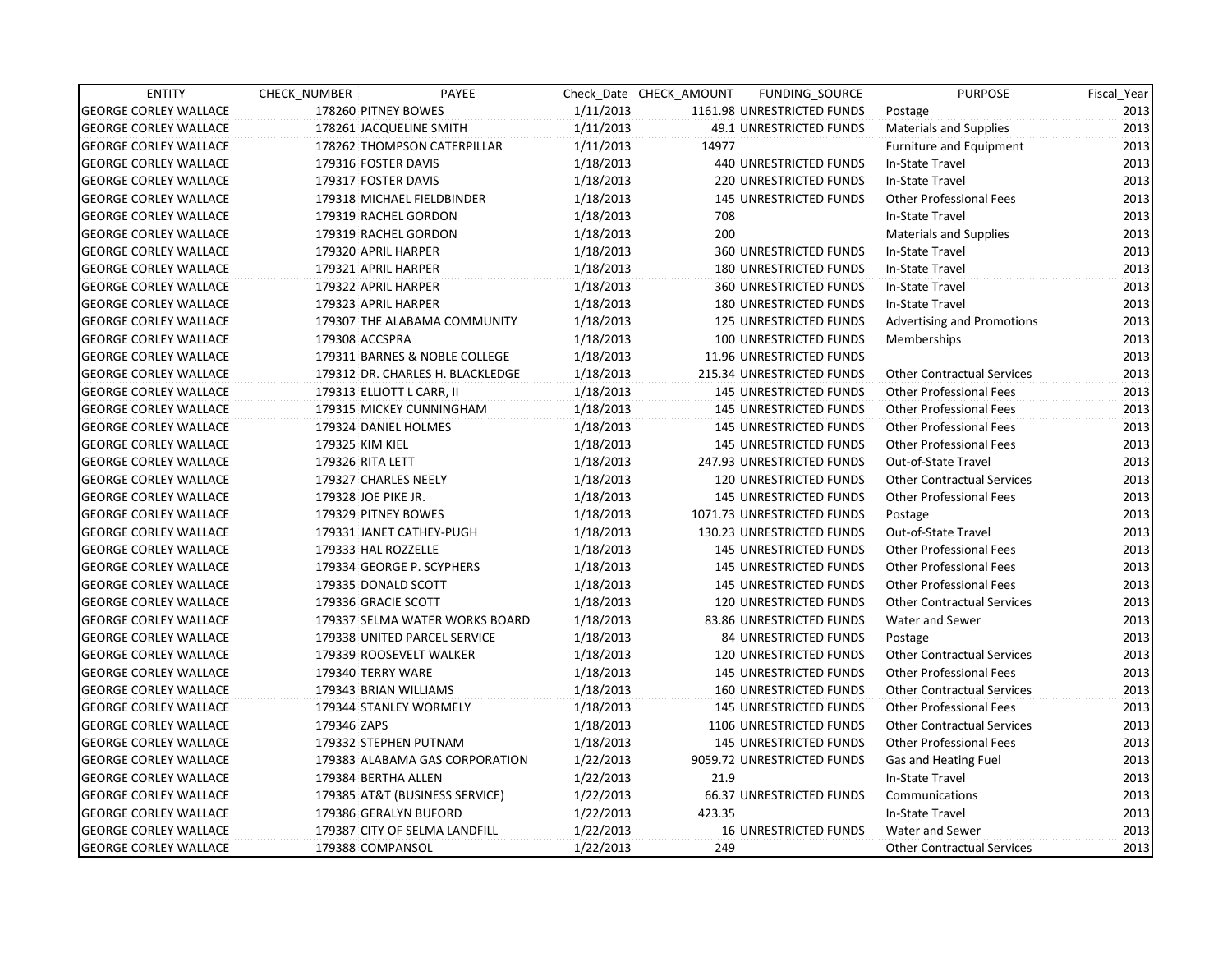| <b>ENTITY</b>                | CHECK NUMBER              | PAYEE                            |           | Check Date CHECK AMOUNT | FUNDING_SOURCE                  | <b>PURPOSE</b>                    | Fiscal_Year |
|------------------------------|---------------------------|----------------------------------|-----------|-------------------------|---------------------------------|-----------------------------------|-------------|
| <b>GEORGE CORLEY WALLACE</b> | 179389 COUNTRY GAS        |                                  | 1/22/2013 |                         | 96 UNRESTRICTED FUNDS           | <b>Materials and Supplies</b>     | 2013        |
| <b>GEORGE CORLEY WALLACE</b> | 179390 DATA SUPPLIES INC. |                                  | 1/22/2013 |                         | 389.93 UNRESTRICTED FUNDS       | <b>Materials and Supplies</b>     | 2013        |
| <b>GEORGE CORLEY WALLACE</b> | 179391 MARK HALPIN        |                                  | 1/22/2013 | 143.07                  |                                 | In-State Travel                   | 2013        |
| <b>GEORGE CORLEY WALLACE</b> | 179392 DEANDRES G. INGE   |                                  | 1/22/2013 | 121.37                  |                                 | In-State Travel                   | 2013        |
| <b>GEORGE CORLEY WALLACE</b> |                           | 179393 INTERIOR DESIGN CONCEPTS  | 1/22/2013 | 5430                    |                                 | <b>Materials and Supplies</b>     | 2013        |
| <b>GEORGE CORLEY WALLACE</b> | 179394 RAYFORD NIXON      |                                  | 1/22/2013 | 138.07                  |                                 | In-State Travel                   | 2013        |
| <b>GEORGE CORLEY WALLACE</b> | 179395 CANON SOLUTIONS    |                                  | 1/22/2013 | 79.21                   |                                 | Service Contracts on Equipment    | 2013        |
| <b>GEORGE CORLEY WALLACE</b> | 179396 CANON SOLUTIONS    |                                  | 1/22/2013 | 82.72                   |                                 | Service Contracts on Equipment    | 2013        |
| <b>GEORGE CORLEY WALLACE</b> |                           | 179397 PEPSI-COLA BOTTLING COMPA | 1/22/2013 |                         | 55 UNRESTRICTED FUNDS           | <b>Materials and Supplies</b>     | 2013        |
| <b>GEORGE CORLEY WALLACE</b> | 179398 MARTHA PETTWAY     |                                  | 1/22/2013 | 312.48                  |                                 | In-State Travel                   | 2013        |
| <b>GEORGE CORLEY WALLACE</b> | 179399 RICOH              |                                  | 1/22/2013 |                         | 14.46 UNRESTRICTED FUNDS        | Service Contracts on Equipment    | 2013        |
| <b>GEORGE CORLEY WALLACE</b> | 179400 HAL ROZZELLE       |                                  | 1/22/2013 |                         | 145 UNRESTRICTED FUNDS          | <b>Other Professional Fees</b>    | 2013        |
| <b>GEORGE CORLEY WALLACE</b> |                           | 179401 SELMA TROPHY COMPANY      | 1/22/2013 |                         | 155.94 UNRESTRICTED FUNDS       | <b>Materials and Supplies</b>     | 2013        |
| <b>GEORGE CORLEY WALLACE</b> |                           | 179402 SHANDRA JACKSON SMITH     | 1/22/2013 | 61.02                   |                                 | In-State Travel                   | 2013        |
| <b>GEORGE CORLEY WALLACE</b> |                           | 179403 SOUTHERNLINC WIRELESS     | 1/22/2013 |                         | 745.27 UNRESTRICTED FUNDS       | Communications                    | 2013        |
| <b>GEORGE CORLEY WALLACE</b> |                           | 179404 SOUTHERN PIPE & SUPPLY    | 1/22/2013 |                         | 88.4 UNRESTRICTED FUNDS         | <b>Materials and Supplies</b>     | 2013        |
| <b>GEORGE CORLEY WALLACE</b> | 179405 SUZO               |                                  | 1/22/2013 | 1860.71                 |                                 | Materials and Supplies            | 2013        |
| <b>GEORGE CORLEY WALLACE</b> | 179406 TEKLINKS, INC.     |                                  | 1/22/2013 |                         | 8210 UNRESTRICTED FUNDS         | TECHNOLOGY NON-CAPITALIZED        | 2013        |
| <b>GEORGE CORLEY WALLACE</b> |                           | 179407 THYSSENKRUPP ELEVATOR     | 1/22/2013 |                         | 2760.2 UNRESTRICTED FUNDS       | Service Contracts on Equipment    | 2013        |
| <b>GEORGE CORLEY WALLACE</b> | 179408 TRUESCREEN, INC    |                                  | 1/22/2013 |                         | 91 UNRESTRICTED FUNDS           | <b>Other Contractual Services</b> | 2013        |
| <b>GEORGE CORLEY WALLACE</b> |                           | 179409 SHERMANITA WALKER         | 1/22/2013 | 254.93                  |                                 | In-State Travel                   | 2013        |
| <b>GEORGE CORLEY WALLACE</b> | 179411 MILLICENT WOODS    |                                  | 1/22/2013 |                         | 265.93 UNRESTRICTED FUNDS       | Out-of-State Travel               | 2013        |
| <b>GEORGE CORLEY WALLACE</b> |                           | 179427 HARRIS SECURITY SYSTEMS,  | 1/25/2013 |                         | 420 UNRESTRICTED FUNDS          | <b>Other Contractual Services</b> | 2013        |
| <b>GEORGE CORLEY WALLACE</b> | 179428 INNOVATION CENTRE  |                                  | 1/25/2013 |                         | 6333.33 UNRESTRICTED FUNDS      | <b>Other Contractual Services</b> | 2013        |
| <b>GEORGE CORLEY WALLACE</b> | 179429 ERIC JACKSON       |                                  | 1/25/2013 |                         | 611.11 UNRESTRICTED FUNDS       | <b>Other Contractual Services</b> | 2013        |
| <b>GEORGE CORLEY WALLACE</b> | 179430 JUDY JORDAN        |                                  | 1/25/2013 |                         | 800 UNRESTRICTED FUNDS          | <b>Other Contractual Services</b> | 2013        |
| <b>GEORGE CORLEY WALLACE</b> | 179431 OFFICE DEPOT       |                                  | 1/25/2013 |                         | 383.85 UNRESTRICTED FUNDS       | <b>Materials and Supplies</b>     | 2013        |
| <b>GEORGE CORLEY WALLACE</b> | 179432 LEE O. PARKER      |                                  | 1/25/2013 |                         | 1750 UNRESTRICTED FUNDS         | <b>Other Contractual Services</b> | 2013        |
| <b>GEORGE CORLEY WALLACE</b> | 179433 SATTERFIELD PLAZA  |                                  | 1/25/2013 | 6990.93                 |                                 | Rent - Facilities                 | 2013        |
| <b>GEORGE CORLEY WALLACE</b> |                           | 179434 SCREENCO ENTERPRISES      | 1/25/2013 |                         | 967.5 UNRESTRICTED FUNDS        | Materials and Supplies            | 2013        |
| <b>GEORGE CORLEY WALLACE</b> | 179435 TRACY SHANNON      |                                  | 1/25/2013 | 453.15                  |                                 | Out-of-State Travel               | 2013        |
| <b>GEORGE CORLEY WALLACE</b> | 179416 ACS TECHNOLOGIES   |                                  | 1/25/2013 |                         | 90 UNRESTRICTED FUNDS           | Service Contracts on Equipment    | 2013        |
| <b>GEORGE CORLEY WALLACE</b> | 179417 AIRGAS SOUTH, INC  |                                  | 1/25/2013 |                         | 3.31 UNRESTRICTED FUNDS         | <b>Materials and Supplies</b>     | 2013        |
| <b>GEORGE CORLEY WALLACE</b> |                           | 179419 DR. CHARLES H. BLACKLEDGE | 1/25/2013 |                         | <b>18000 UNRESTRICTED FUNDS</b> | <b>Other Contractual Services</b> | 2013        |
| <b>GEORGE CORLEY WALLACE</b> |                           | 179420 CATTLIN LAWN SERVICE      | 1/25/2013 |                         | 1833.33 UNRESTRICTED FUNDS      | <b>Other Contractual Services</b> | 2013        |
| <b>GEORGE CORLEY WALLACE</b> |                           | 179421 CDW GOVERNMENT, INC       | 1/25/2013 | 1074.32                 |                                 | <b>Materials and Supplies</b>     | 2013        |
| <b>GEORGE CORLEY WALLACE</b> | 179422 COMMUNITY          |                                  | 1/25/2013 | 3737.72                 |                                 | <b>Materials and Supplies</b>     | 2013        |
| <b>GEORGE CORLEY WALLACE</b> | 179423 CORPORATE IMAGES   |                                  | 1/25/2013 |                         | 411.24 UNRESTRICTED FUNDS       | <b>Materials and Supplies</b>     | 2013        |
| <b>GEORGE CORLEY WALLACE</b> |                           | 179424 COVERALL OF ALABAMA DBA   | 1/25/2013 |                         | 9253 UNRESTRICTED FUNDS         | <b>Other Contractual Services</b> | 2013        |
| <b>GEORGE CORLEY WALLACE</b> |                           | 179426 HARRELLS REFRIGERATION &  | 1/25/2013 |                         | 190 UNRESTRICTED FUNDS          | Materials and Supplies            | 2013        |
| <b>GEORGE CORLEY WALLACE</b> | 179436 SITONIT SEATING    |                                  | 1/25/2013 | 28017.08                |                                 | <b>Materials and Supplies</b>     | 2013        |
| <b>GEORGE CORLEY WALLACE</b> | 179472 ROOSEVELT WALKER   |                                  | 1/28/2013 |                         | 90 UNRESTRICTED FUNDS           | <b>Other Contractual Services</b> | 2013        |
| <b>GEORGE CORLEY WALLACE</b> | 179473 WCCS PETTY CASH    |                                  | 1/28/2013 |                         | <b>40.6 UNRESTRICTED FUNDS</b>  | <b>Materials and Supplies</b>     | 2013        |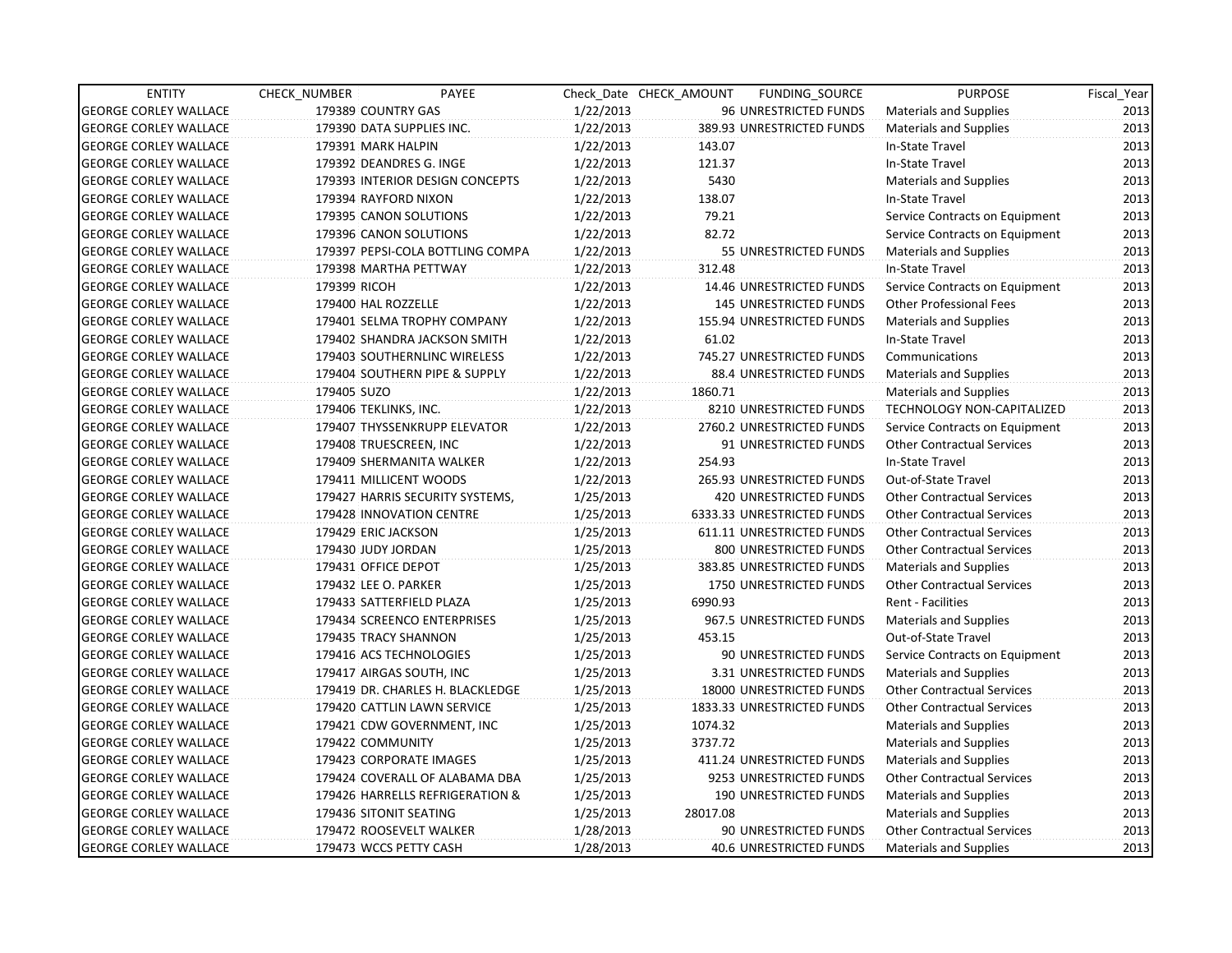| <b>ENTITY</b>                | CHECK NUMBER     | PAYEE                            |           | Check Date CHECK AMOUNT | FUNDING_SOURCE                | <b>PURPOSE</b>                    | Fiscal_Year |
|------------------------------|------------------|----------------------------------|-----------|-------------------------|-------------------------------|-----------------------------------|-------------|
| <b>GEORGE CORLEY WALLACE</b> |                  | 179473 WCCS PETTY CASH           | 1/28/2013 | 5.95                    |                               | <b>Materials and Supplies</b>     | 2013        |
| <b>GEORGE CORLEY WALLACE</b> |                  | 179476 BRIAN WILLIAMS            | 1/28/2013 |                         | 120 UNRESTRICTED FUNDS        | <b>Other Contractual Services</b> | 2013        |
| <b>GEORGE CORLEY WALLACE</b> |                  | 179454 RACHEL GORDON             | 1/28/2013 | 500                     |                               | In-State Travel                   | 2013        |
| <b>GEORGE CORLEY WALLACE</b> |                  | 179439 ALABAMA GAS CORPORATION   | 1/28/2013 |                         | 113.58 UNRESTRICTED FUNDS     | Gas and Heating Fuel              | 2013        |
| <b>GEORGE CORLEY WALLACE</b> |                  | 179440 ALABAMA POWER COMPANY     | 1/28/2013 |                         | 806.48 UNRESTRICTED FUNDS     | Electricity                       | 2013        |
| <b>GEORGE CORLEY WALLACE</b> |                  | 179441 ALACRAO (FLORENCE)        | 1/28/2013 |                         | 100 UNRESTRICTED FUNDS        | Memberships                       | 2013        |
| <b>GEORGE CORLEY WALLACE</b> |                  | 179442 BERTHA ALLEN              | 1/28/2013 | 230.64                  |                               | In-State Travel                   | 2013        |
| <b>GEORGE CORLEY WALLACE</b> | 179443 AT&T      |                                  | 1/28/2013 | 245.02                  |                               | Communications                    | 2013        |
| <b>GEORGE CORLEY WALLACE</b> |                  | 179444 TIFFANY BARLOW            | 1/28/2013 | 218.5                   |                               | In-State Travel                   | 2013        |
| <b>GEORGE CORLEY WALLACE</b> |                  | 179446 DR. CHARLES H. BLACKLEDGE | 1/28/2013 |                         | 219.22 UNRESTRICTED FUNDS     | <b>Other Contractual Services</b> | 2013        |
| <b>GEORGE CORLEY WALLACE</b> |                  | 179447 BROWN OFFICE SYSTEMS      | 1/28/2013 | 2654.82                 |                               | <b>Materials and Supplies</b>     | 2013        |
| <b>GEORGE CORLEY WALLACE</b> |                  | 179448 GERALYN BUFORD            | 1/28/2013 | 162.61                  |                               | In-State Travel                   | 2013        |
| <b>GEORGE CORLEY WALLACE</b> |                  | 179449 ELLIOTT L CARR, II        | 1/28/2013 |                         | <b>145 UNRESTRICTED FUNDS</b> | <b>Other Professional Fees</b>    | 2013        |
| <b>GEORGE CORLEY WALLACE</b> |                  | 179450 JEFFREY S. CORLEY         | 1/28/2013 |                         | <b>145 UNRESTRICTED FUNDS</b> | <b>Other Professional Fees</b>    | 2013        |
| <b>GEORGE CORLEY WALLACE</b> |                  | 179451 FELICIA CUSHENBERRY       | 1/28/2013 |                         | <b>145 UNRESTRICTED FUNDS</b> | <b>Other Professional Fees</b>    | 2013        |
| <b>GEORGE CORLEY WALLACE</b> |                  | 179452 FOSTER DAVIS              | 1/28/2013 |                         | <b>220 UNRESTRICTED FUNDS</b> | In-State Travel                   | 2013        |
| GEORGE CORLEY WALLACE        |                  | 179453 FOSTER DAVIS              | 1/28/2013 |                         | <b>220 UNRESTRICTED FUNDS</b> | In-State Travel                   | 2013        |
| <b>GEORGE CORLEY WALLACE</b> |                  | 179455 APRIL HARPER              | 1/28/2013 |                         | <b>180 UNRESTRICTED FUNDS</b> | In-State Travel                   | 2013        |
| <b>GEORGE CORLEY WALLACE</b> |                  | 179456 APRIL HARPER              | 1/28/2013 |                         | <b>180 UNRESTRICTED FUNDS</b> | In-State Travel                   | 2013        |
| <b>GEORGE CORLEY WALLACE</b> |                  | 179457 APRIL HARPER              | 1/28/2013 |                         | <b>180 UNRESTRICTED FUNDS</b> | In-State Travel                   | 2013        |
| <b>GEORGE CORLEY WALLACE</b> |                  | 179458 DEANDRES G. INGE          | 1/28/2013 | 470.98                  |                               | In-State Travel                   | 2013        |
| <b>GEORGE CORLEY WALLACE</b> |                  | 179459 GARY BRUCE KIMBRELL       | 1/28/2013 |                         | 145 UNRESTRICTED FUNDS        | <b>Other Professional Fees</b>    | 2013        |
| <b>GEORGE CORLEY WALLACE</b> |                  | 179460 ERROLL LEWIS              | 1/28/2013 |                         | 145 UNRESTRICTED FUNDS        | <b>Other Professional Fees</b>    | 2013        |
| <b>GEORGE CORLEY WALLACE</b> | 179461 ERIC MIMS |                                  | 1/28/2013 |                         | 145 UNRESTRICTED FUNDS        | <b>Other Professional Fees</b>    | 2013        |
| <b>GEORGE CORLEY WALLACE</b> |                  | 179462 CHARLES NEELY             | 1/28/2013 |                         | 90 UNRESTRICTED FUNDS         | <b>Other Contractual Services</b> | 2013        |
| <b>GEORGE CORLEY WALLACE</b> |                  | 179464 CLARENCE PETTWAY          | 1/28/2013 | 348.65                  |                               | In-State Travel                   | 2013        |
| <b>GEORGE CORLEY WALLACE</b> |                  | 179465 DONALD SCOTT              | 1/28/2013 |                         | <b>145 UNRESTRICTED FUNDS</b> | <b>Other Professional Fees</b>    | 2013        |
| <b>GEORGE CORLEY WALLACE</b> |                  | 179466 GRACIE SCOTT              | 1/28/2013 |                         | 90 UNRESTRICTED FUNDS         | <b>Other Contractual Services</b> | 2013        |
| <b>GEORGE CORLEY WALLACE</b> |                  | 179467 SHELBY SIMS               | 1/28/2013 |                         | <b>145 UNRESTRICTED FUNDS</b> | <b>Other Professional Fees</b>    | 2013        |
| <b>GEORGE CORLEY WALLACE</b> |                  | 179468 UNITED PARCEL SERVICE     | 1/28/2013 |                         | 60.23 UNRESTRICTED FUNDS      | Postage                           | 2013        |
| <b>GEORGE CORLEY WALLACE</b> |                  | 179469 VERIZON WIRELESS          | 1/28/2013 | 216.6                   |                               | Communications                    | 2013        |
| <b>GEORGE CORLEY WALLACE</b> |                  | 179470 VERIZON WIRELESS          | 1/28/2013 | 415.48                  |                               | Communications                    | 2013        |
| <b>GEORGE CORLEY WALLACE</b> |                  | 179471 SHERMANITA WALKER         | 1/28/2013 | 150.01                  |                               | In-State Travel                   | 2013        |
| <b>GEORGE CORLEY WALLACE</b> |                  | 179437 FIRST CAHAWBA BANKCARD    | 1/29/2013 |                         | 512.65 UNRESTRICTED FUNDS     | Out-of-State Travel               | 2013        |
| GEORGE CORLEY WALLACE        |                  | 179437 FIRST CAHAWBA BANKCARD    | 1/29/2013 |                         | 168.75 UNRESTRICTED FUNDS     | <b>Rent - Facilities</b>          | 2013        |
| <b>GEORGE CORLEY WALLACE</b> |                  | 179437 FIRST CAHAWBA BANKCARD    | 1/29/2013 |                         | 166.19 UNRESTRICTED FUNDS     | <b>Materials and Supplies</b>     | 2013        |
| <b>GEORGE CORLEY WALLACE</b> |                  | 179437 FIRST CAHAWBA BANKCARD    | 1/29/2013 | 2321.56                 |                               | Out-of-State Travel               | 2013        |
| <b>GEORGE CORLEY WALLACE</b> |                  | 179533 JOE WILLIAMS              | 1/31/2013 |                         | 2700 UNRESTRICTED FUNDS       | <b>Other Contractual Services</b> | 2013        |
| <b>GEORGE CORLEY WALLACE</b> |                  | 51307 DERRICK M MOORE            | 1/31/2013 | 2113.17                 |                               | Support Personnel Salaries - S    | 2013        |
| <b>GEORGE CORLEY WALLACE</b> |                  | 51308 ANDRE MARVEL PEARSON       | 1/31/2013 | 2113.17                 |                               | Support Personnel Salaries - S    | 2013        |
| <b>GEORGE CORLEY WALLACE</b> |                  | 51311 CHARLENE NICHOLS COBB      | 1/31/2013 |                         | 342 UNRESTRICTED FUNDS        | <b>Student Assistants</b>         | 2013        |
| <b>GEORGE CORLEY WALLACE</b> |                  | 51334 ANGELICA NICOLE WILLIAMS   | 1/31/2013 |                         | 336 UNRESTRICTED FUNDS        | <b>Student Assistants</b>         | 2013        |
| <b>GEORGE CORLEY WALLACE</b> |                  | 51335 LORI EVELYN DEAVERS        | 1/31/2013 |                         | 1916.67 UNRESTRICTED FUNDS    | Support Personnel Salaries - S    | 2013        |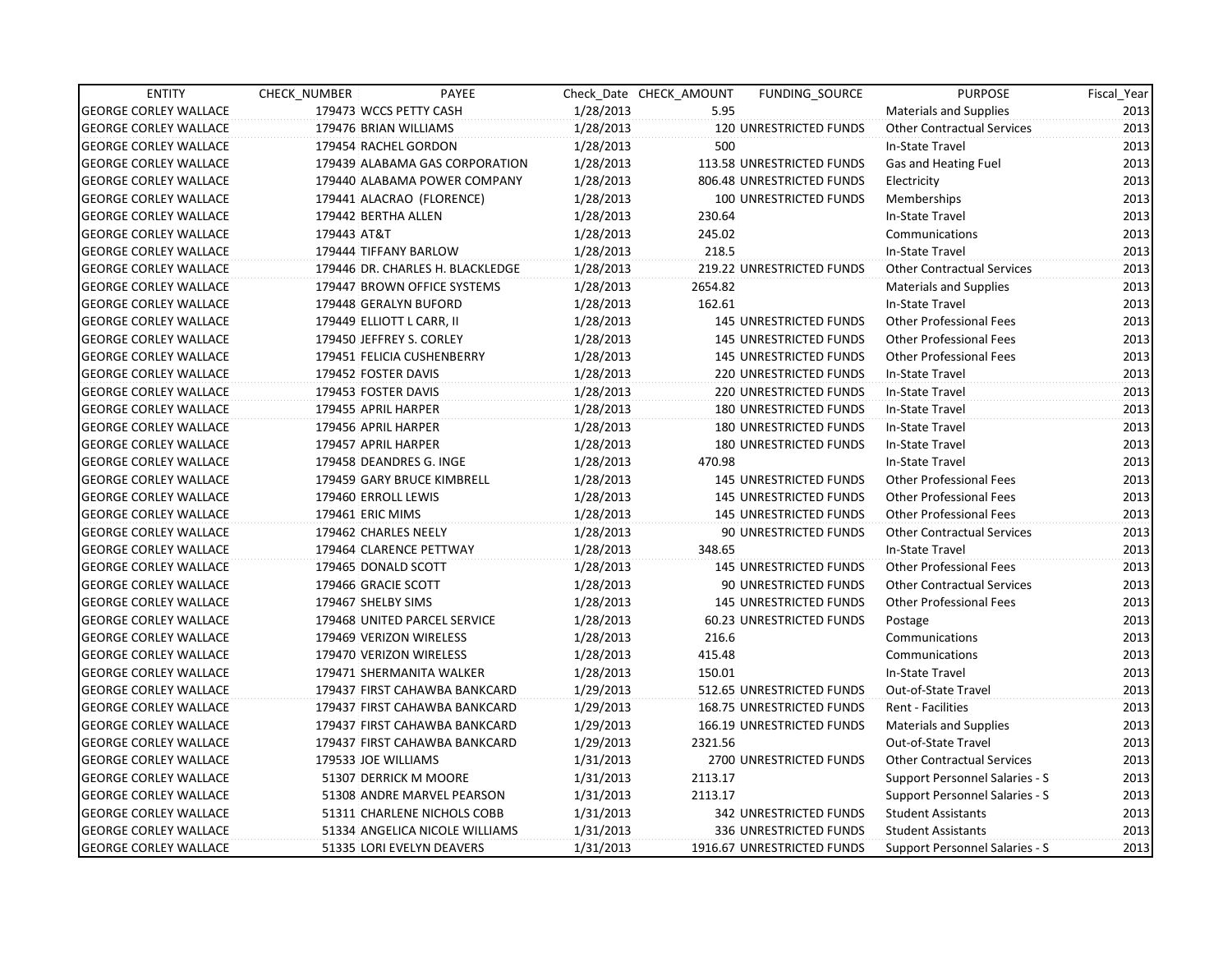| <b>ENTITY</b>                | CHECK_NUMBER           | PAYEE                             |           | Check Date CHECK AMOUNT | FUNDING_SOURCE                 | <b>PURPOSE</b>                       | Fiscal_Year |
|------------------------------|------------------------|-----------------------------------|-----------|-------------------------|--------------------------------|--------------------------------------|-------------|
| <b>GEORGE CORLEY WALLACE</b> |                        | 51336 JIMMIE LEE GOLDSBY          | 1/31/2013 |                         | 4717 UNRESTRICTED FUNDS        | Support Personnel Salaries - S       | 2013        |
| <b>GEORGE CORLEY WALLACE</b> |                        | 51337 ISAIAH S HARALSON           | 1/31/2013 |                         | 2885.42 UNRESTRICTED FUNDS     | Support Personnel Salaries - S       | 2013        |
| <b>GEORGE CORLEY WALLACE</b> |                        | 51338 MONROE MCCREE               | 1/31/2013 |                         | 4196.67 UNRESTRICTED FUNDS     | Support Personnel Salaries - S       | 2013        |
| <b>GEORGE CORLEY WALLACE</b> |                        | 51339 NORMAN WEATHERSPOON         | 1/31/2013 |                         | 3080.83 UNRESTRICTED FUNDS     | Support Personnel Salaries - S       | 2013        |
| <b>GEORGE CORLEY WALLACE</b> |                        | 90009240 OLIVIA JOYCE ACOFF       | 1/31/2013 | 2541.67                 |                                | Support Personnel Salaries - S       | 2013        |
| <b>GEORGE CORLEY WALLACE</b> |                        | 90009241 DOROTHY J ADAMS          | 1/31/2013 |                         | 1916.67 UNRESTRICTED FUNDS     | Other Professional Salaries -        | 2013        |
| <b>GEORGE CORLEY WALLACE</b> |                        | 90009242 LILLIAN IFEOMA AKWUBA    | 1/31/2013 |                         | 1188 UNRESTRICTED FUNDS        | Instructional Salaries - Tempo       | 2013        |
| <b>GEORGE CORLEY WALLACE</b> |                        | 90009243 BERTHA YVETTE ALLEN      | 1/31/2013 | 4440.92                 |                                | Other Professional Salaries -        | 2013        |
| <b>GEORGE CORLEY WALLACE</b> | 90009244 KENNY ALLEN   |                                   | 1/31/2013 |                         | 3979.75 UNRESTRICTED FUNDS     | Instructional Salaries - Regul       | 2013        |
| <b>GEORGE CORLEY WALLACE</b> |                        | 90009245 ERIC PRESTON ALLISON     | 1/31/2013 |                         | <b>4653 UNRESTRICTED FUNDS</b> | Instructional Salaries - Regul       | 2013        |
| <b>GEORGE CORLEY WALLACE</b> |                        | 90009245 ERIC PRESTON ALLISON     | 1/31/2013 |                         | 517 UNRESTRICTED FUNDS         | Other Professional Salaries -        | 2013        |
| <b>GEORGE CORLEY WALLACE</b> |                        | 90009246 KAY GOODWIN ALSOBROOK    | 1/31/2013 | 500.36                  |                                | Instructional Salaries - Tempo       | 2013        |
| <b>GEORGE CORLEY WALLACE</b> |                        | 90009247 TAMPATHA AUSTIN          | 1/31/2013 |                         | 2112.92 UNRESTRICTED FUNDS     | Support Personnel Salaries - S       | 2013        |
| <b>GEORGE CORLEY WALLACE</b> |                        | 90009248 NANCY AUTERY             | 1/31/2013 |                         | 4989.75 UNRESTRICTED FUNDS     | Instructional Salaries - Regul       | 2013        |
| <b>GEORGE CORLEY WALLACE</b> |                        | 90009249 ANTIONETTA S BALDWIN     | 1/31/2013 |                         | 4507.42 UNRESTRICTED FUNDS     | Instructional Salaries - Regul       | 2013        |
| <b>GEORGE CORLEY WALLACE</b> |                        | 90009250 SHIRLEY ANN BARKER       | 1/31/2013 |                         | 3824.67 UNRESTRICTED FUNDS     | Support Personnel Salaries - S       | 2013        |
| <b>GEORGE CORLEY WALLACE</b> |                        | 90009251 TIFFANY RENEE BARLOW     | 1/31/2013 | 4839.17                 |                                | Other Professional Salaries -        | 2013        |
| <b>GEORGE CORLEY WALLACE</b> | 90009253 VICKIE D BELL |                                   | 1/31/2013 | 2410.75                 |                                | Support Personnel Salaries - S       | 2013        |
| <b>GEORGE CORLEY WALLACE</b> |                        | 90009254 ROBBYN V BENNETT         | 1/31/2013 |                         | 7323.17 UNRESTRICTED FUNDS     | <b>Other Professional Salaries -</b> | 2013        |
| <b>GEORGE CORLEY WALLACE</b> |                        | 90009255 BETTY J BENTLEY          | 1/31/2013 | 4875.25                 |                                | <b>Other Professional Salaries -</b> | 2013        |
| <b>GEORGE CORLEY WALLACE</b> |                        | 90009256 ELIZABETH KAROLANNE BEUK | 1/31/2013 |                         | 645 UNRESTRICTED FUNDS         | Instructional Salaries - Tempo       | 2013        |
| <b>GEORGE CORLEY WALLACE</b> |                        | 90009258 IRENE G BONNER           | 1/31/2013 |                         | 1450 UNRESTRICTED FUNDS        | Other Professional Salaries -        | 2013        |
| <b>GEORGE CORLEY WALLACE</b> |                        | 90009259 KAREN S BRADSELL         | 1/31/2013 |                         | 2485.17 UNRESTRICTED FUNDS     | Support Personnel Salaries - S       | 2013        |
| <b>GEORGE CORLEY WALLACE</b> |                        | 90009260 MARIA MACHELLE BRAXTON   | 1/31/2013 |                         | 1089 UNRESTRICTED FUNDS        | Instructional Salaries - Tempo       | 2013        |
| <b>GEORGE CORLEY WALLACE</b> |                        | 90009261 TAMMIE MARIE BRIGGS      | 1/31/2013 |                         | 6450.08 UNRESTRICTED FUNDS     | Other Professional Salaries -        | 2013        |
| <b>GEORGE CORLEY WALLACE</b> |                        | 90009262 MICHAEL JOHN BROOKS      | 1/31/2013 |                         | 520 UNRESTRICTED FUNDS         | Instructional Salaries - Tempo       | 2013        |
| <b>GEORGE CORLEY WALLACE</b> |                        | 90009263 KAREN E BROWN            | 1/31/2013 | 3120.83                 |                                | <b>Other Professional Salaries -</b> | 2013        |
| <b>GEORGE CORLEY WALLACE</b> |                        | 90009265 VERONICA S BROWN         | 1/31/2013 |                         | 6509.89 UNRESTRICTED FUNDS     | Instructional Salaries - Regul       | 2013        |
| <b>GEORGE CORLEY WALLACE</b> |                        | 90009266 GERALYN LATANZA BUFORD   | 1/31/2013 | 4208                    |                                | <b>Other Professional Salaries -</b> | 2013        |
| <b>GEORGE CORLEY WALLACE</b> |                        | 90009267 ANDREW J BURTON          | 1/31/2013 |                         | 3229 UNRESTRICTED FUNDS        | Support Personnel Salaries - S       | 2013        |
| <b>GEORGE CORLEY WALLACE</b> |                        | 90009268 WEBBIE R CALHOUN         | 1/31/2013 |                         | 5120.33 UNRESTRICTED FUNDS     | Instructional Salaries - Regul       | 2013        |
| <b>GEORGE CORLEY WALLACE</b> |                        | 90009269 MENNIE L CARSTARPHEN     | 1/31/2013 |                         | 6409.89 UNRESTRICTED FUNDS     | Instructional Salaries - Regul       | 2013        |
| <b>GEORGE CORLEY WALLACE</b> |                        | 90009270 BECKY BLANTON CASEY      | 1/31/2013 |                         | 6954.56 UNRESTRICTED FUNDS     | Instructional Salaries - Regul       | 2013        |
| <b>GEORGE CORLEY WALLACE</b> |                        | 90009271 JANET M CATHEY PUGH      | 1/31/2013 |                         | 5426.17 UNRESTRICTED FUNDS     | Instructional Salaries - Regul       | 2013        |
| <b>GEORGE CORLEY WALLACE</b> |                        | 90009272 PAMELA D CAVER JACKSON   | 1/31/2013 |                         | 5416.78 UNRESTRICTED FUNDS     | Instructional Salaries - Regul       | 2013        |
| <b>GEORGE CORLEY WALLACE</b> |                        | 90009273 CHANNIE LORAINE CHAPMAN  | 1/31/2013 |                         | 953.33 UNRESTRICTED FUNDS      | Instructional Salaries - Tempo       | 2013        |
| <b>GEORGE CORLEY WALLACE</b> |                        | 90009273 CHANNIE LORAINE CHAPMAN  | 1/31/2013 | 3166.67                 |                                | <b>Other Professional Salaries -</b> | 2013        |
| <b>GEORGE CORLEY WALLACE</b> |                        | 90009274 VERONICA CHESNUT         | 1/31/2013 |                         | 260 UNRESTRICTED FUNDS         | Instructional Salaries - Tempo       | 2013        |
| <b>GEORGE CORLEY WALLACE</b> |                        | 90009275 LINDA A CHILDERS         | 1/31/2013 |                         | 1683 UNRESTRICTED FUNDS        | Instructional Salaries - Tempo       | 2013        |
| <b>GEORGE CORLEY WALLACE</b> |                        | 90009276 MARGARET H CHRISTIAN     | 1/31/2013 | 693.32                  |                                | Instructional Salaries - Tempo       | 2013        |
| <b>GEORGE CORLEY WALLACE</b> |                        | 90009277 LONZY T CLIFTON          | 1/31/2013 |                         | 1103.33 UNRESTRICTED FUNDS     | Instructional Salaries - Tempo       | 2013        |
| <b>GEORGE CORLEY WALLACE</b> |                        | 90009277 LONZY T CLIFTON          | 1/31/2013 |                         | 5713.33 UNRESTRICTED FUNDS     | Other Professional Salaries -        | 2013        |
| <b>GEORGE CORLEY WALLACE</b> |                        | 90009278 STEFFAN COLEMAN          | 1/31/2013 | 3402.91                 |                                | Support Personnel Salaries - S       | 2013        |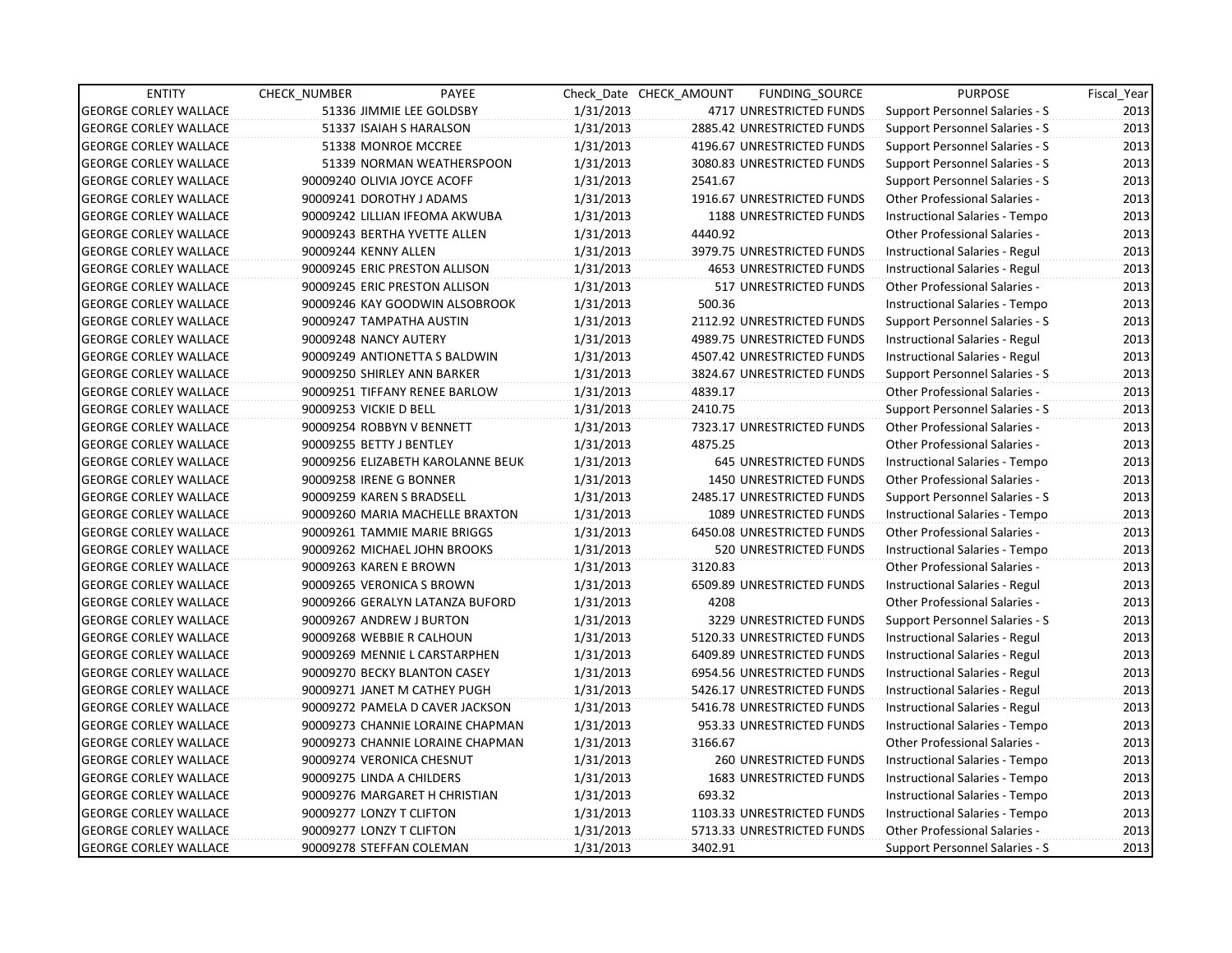| <b>ENTITY</b>                | CHECK_NUMBER               | PAYEE                              |           | Check Date CHECK AMOUNT | FUNDING_SOURCE                | <b>PURPOSE</b>                       | Fiscal_Year |
|------------------------------|----------------------------|------------------------------------|-----------|-------------------------|-------------------------------|--------------------------------------|-------------|
| <b>GEORGE CORLEY WALLACE</b> | 90009280 LORI ANN COMBS    |                                    | 1/31/2013 |                         | 2709.83 UNRESTRICTED FUNDS    | Support Personnel Salaries - S       | 2013        |
| <b>GEORGE CORLEY WALLACE</b> | 90009281 ROBIN COOK        |                                    | 1/31/2013 |                         | 3729 UNRESTRICTED FUNDS       | Instructional Salaries - Regul       | 2013        |
| <b>GEORGE CORLEY WALLACE</b> | 90009282 HELEN A COSBY     |                                    | 1/31/2013 |                         | 3601.25 UNRESTRICTED FUNDS    | Support Personnel Salaries - S       | 2013        |
| <b>GEORGE CORLEY WALLACE</b> |                            | 90009283 BENJAMIN MARTIN CRAIG     | 1/31/2013 |                         | 3229.42 UNRESTRICTED FUNDS    | Support Personnel Salaries - S       | 2013        |
| <b>GEORGE CORLEY WALLACE</b> |                            | 90009285 FOSTER CALVIN DAVIS       | 1/31/2013 |                         | 833.34 UNRESTRICTED FUNDS     | Instructional Salaries - Tempo       | 2013        |
| <b>GEORGE CORLEY WALLACE</b> | 90009286 GLENDA D DAVIS    |                                    | 1/31/2013 |                         | 255.15 UNRESTRICTED FUNDS     | Hourly Wages                         | 2013        |
| <b>GEORGE CORLEY WALLACE</b> | 90009287 MARY LEE DAVIS    |                                    | 1/31/2013 |                         | 3303.42 UNRESTRICTED FUNDS    | Support Personnel Salaries - S       | 2013        |
| <b>GEORGE CORLEY WALLACE</b> |                            | 51340 DONALD EDWARD WILDER         | 1/31/2013 |                         | 5100.92 UNRESTRICTED FUNDS    | Instructional Salaries - Regul       | 2013        |
| <b>GEORGE CORLEY WALLACE</b> |                            | 51341 TONY MAX HUGHES              | 1/31/2013 |                         | 520 UNRESTRICTED FUNDS        | Instructional Salaries - Tempo       | 2013        |
| <b>GEORGE CORLEY WALLACE</b> |                            | 51342 SHERLISA THOMAS BARNES       | 1/31/2013 |                         | <b>260 UNRESTRICTED FUNDS</b> | Instructional Salaries - Tempo       | 2013        |
| <b>GEORGE CORLEY WALLACE</b> |                            | 51343 BERTRAM CRUM                 | 1/31/2013 |                         | <b>260 UNRESTRICTED FUNDS</b> | Instructional Salaries - Tempo       | 2013        |
| <b>GEORGE CORLEY WALLACE</b> | 51344 ERIKA D CRUM         |                                    | 1/31/2013 |                         | 520 UNRESTRICTED FUNDS        | Instructional Salaries - Tempo       | 2013        |
| <b>GEORGE CORLEY WALLACE</b> |                            | 51345 EVELYN C CUMMINGS            | 1/31/2013 |                         | 520 UNRESTRICTED FUNDS        | Instructional Salaries - Tempo       | 2013        |
| <b>GEORGE CORLEY WALLACE</b> |                            | 51346 MATTIE L GASAWAY             | 1/31/2013 |                         | 344 UNRESTRICTED FUNDS        | Instructional Salaries - Tempo       | 2013        |
| <b>GEORGE CORLEY WALLACE</b> |                            | 51347 LENORE LOFTON                | 1/31/2013 |                         | 604 UNRESTRICTED FUNDS        | Instructional Salaries - Tempo       | 2013        |
| <b>GEORGE CORLEY WALLACE</b> |                            | 51348 ALBERT SOUTHALL              | 1/31/2013 |                         | <b>250 UNRESTRICTED FUNDS</b> | Other Professional Salaries -        | 2013        |
| <b>GEORGE CORLEY WALLACE</b> |                            | 51349 CHRISTOPHER B BROWN          | 1/31/2013 |                         | <b>616 UNRESTRICTED FUNDS</b> | Hourly Wages                         | 2013        |
| <b>GEORGE CORLEY WALLACE</b> |                            | 51350 EUGENE JAMES CHILDRESS JR    | 1/31/2013 |                         | 1000 UNRESTRICTED FUNDS       | Hourly Wages                         | 2013        |
| <b>GEORGE CORLEY WALLACE</b> |                            | 51351 MYRON C COLEMAN              | 1/31/2013 |                         | 2931.58 UNRESTRICTED FUNDS    | Support Personnel Salaries - S       | 2013        |
| <b>GEORGE CORLEY WALLACE</b> |                            | 51353 NORBERT JAMES NEELY JR       | 1/31/2013 |                         | 102.72 UNRESTRICTED FUNDS     | Hourly Wages                         | 2013        |
| <b>GEORGE CORLEY WALLACE</b> |                            | 51302 LAMICHAEL VANTRIESE GOREE    | 1/31/2013 |                         | 375 UNRESTRICTED FUNDS        | Instructional Salaries - Tempo       | 2013        |
| <b>GEORGE CORLEY WALLACE</b> |                            | 51303 BRANDON O KIMBROUGH          | 1/31/2013 |                         | 2038.42 UNRESTRICTED FUNDS    | Support Personnel Salaries - S       | 2013        |
| <b>GEORGE CORLEY WALLACE</b> |                            | 51304 ELLEN G TRAYWICK             | 1/31/2013 | 214.44                  |                               | Instructional Salaries - Tempo       | 2013        |
| <b>GEORGE CORLEY WALLACE</b> |                            | 51305 JARRICK B BENNETT            | 1/31/2013 | 1029                    |                               | Support Personnel Salaries - S       | 2013        |
| <b>GEORGE CORLEY WALLACE</b> |                            | 51306 NIGEL RALPHAEL GUTHRIDGE     | 1/31/2013 | 2038.67                 |                               | Support Personnel Salaries - S       | 2013        |
| <b>GEORGE CORLEY WALLACE</b> | 90009308 RACHEL L GORDON   |                                    | 1/31/2013 | 3322.17                 |                               | <b>Other Professional Salaries -</b> | 2013        |
| <b>GEORGE CORLEY WALLACE</b> | 90009310 RAJI GOURDINE     |                                    | 1/31/2013 |                         | 7323.17 UNRESTRICTED FUNDS    | Other Professional Salaries -        | 2013        |
| <b>GEORGE CORLEY WALLACE</b> | 90009312 CALVIN GRIFFIN    |                                    | 1/31/2013 |                         | 5009.89 UNRESTRICTED FUNDS    | Instructional Salaries - Regul       | 2013        |
| <b>GEORGE CORLEY WALLACE</b> | 90009313 DONITHA J GRIFFIN |                                    | 1/31/2013 |                         | 9475.17 UNRESTRICTED FUNDS    | Administrative Salaries- Sched       | 2013        |
| <b>GEORGE CORLEY WALLACE</b> | 90009313 DONITHA J GRIFFIN |                                    | 1/31/2013 |                         | <b>65 UNRESTRICTED FUNDS</b>  | Other Staff Benefits                 | 2013        |
| <b>GEORGE CORLEY WALLACE</b> | 90009314 TERRY D GRISSOM   |                                    | 1/31/2013 |                         | 693.33 UNRESTRICTED FUNDS     | Instructional Salaries - Tempo       | 2013        |
| <b>GEORGE CORLEY WALLACE</b> |                            | 90009315 MARK NICHOLAS HALPIN      | 1/31/2013 | 2916.67                 |                               | Other Professional Salaries -        | 2013        |
| <b>GEORGE CORLEY WALLACE</b> |                            | 90009315 MARK NICHOLAS HALPIN      | 1/31/2013 | 11.25                   |                               | Employee Taxable Per Diem            | 2013        |
| <b>GEORGE CORLEY WALLACE</b> |                            | 90009316 ANTONIO KENTANIOUS HAMILT | 1/31/2013 |                         | 3972.11 UNRESTRICTED FUNDS    | Instructional Salaries - Regul       | 2013        |
| <b>GEORGE CORLEY WALLACE</b> |                            | 90009317 MARCUS A HANNAH           | 1/31/2013 |                         | 833.33 UNRESTRICTED FUNDS     | Other Professional Salaries -        | 2013        |
| <b>GEORGE CORLEY WALLACE</b> |                            | 90009318 MARILYN BENNETT HANNAH    | 1/31/2013 |                         | 4823.78 UNRESTRICTED FUNDS    | Instructional Salaries - Regul       | 2013        |
| <b>GEORGE CORLEY WALLACE</b> | 90009319 APRIL M HARPER    |                                    | 1/31/2013 |                         | 1375 UNRESTRICTED FUNDS       | Instructional Salaries - Tempo       | 2013        |
| <b>GEORGE CORLEY WALLACE</b> |                            | 90009320 CHRISTOPHER DARRELL HARRE | 1/31/2013 |                         | 416.66 UNRESTRICTED FUNDS     | Instructional Salaries - Tempo       | 2013        |
| <b>GEORGE CORLEY WALLACE</b> |                            | 90009321 DOUGLAS LEE HARRIS        | 1/31/2013 |                         | 2410.75 UNRESTRICTED FUNDS    | Support Personnel Salaries - S       | 2013        |
| <b>GEORGE CORLEY WALLACE</b> | 90009322 EDDIE J HARRISON  |                                    | 1/31/2013 |                         | 4416.89 UNRESTRICTED FUNDS    | Instructional Salaries - Regul       | 2013        |
| <b>GEORGE CORLEY WALLACE</b> | 90009323 ROBERT L HARVELL  |                                    | 1/31/2013 |                         | 2559.58 UNRESTRICTED FUNDS    | Support Personnel Salaries - S       | 2013        |
| <b>GEORGE CORLEY WALLACE</b> |                            | 90009324 LINDA FAY HEADLEY         | 1/31/2013 |                         | 2261.83 UNRESTRICTED FUNDS    | Support Personnel Salaries - S       | 2013        |
| <b>GEORGE CORLEY WALLACE</b> | 90009325 ANTHONY HEARD     |                                    | 1/31/2013 |                         | 2679.93 UNRESTRICTED FUNDS    | Support Personnel Salaries - S       | 2013        |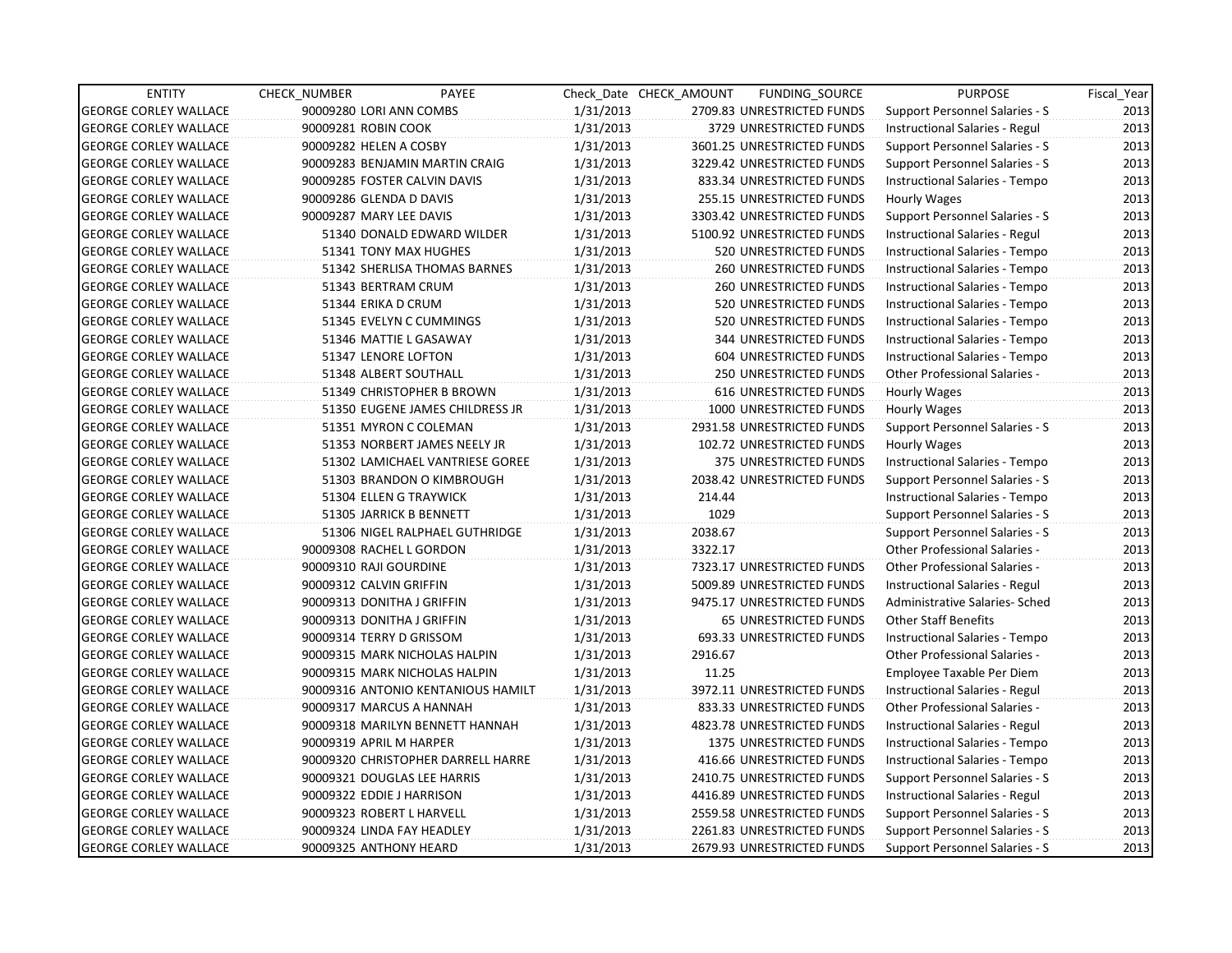| <b>ENTITY</b>                | <b>CHECK NUMBER</b>         | PAYEE                              |           | Check Date CHECK AMOUNT | FUNDING_SOURCE                 | <b>PURPOSE</b>                       | Fiscal_Year |
|------------------------------|-----------------------------|------------------------------------|-----------|-------------------------|--------------------------------|--------------------------------------|-------------|
| <b>GEORGE CORLEY WALLACE</b> | 90009326 TAMMY FAYE HELMS   |                                    | 1/31/2013 |                         | 333.33 UNRESTRICTED FUNDS      | Other Professional Salaries -        | 2013        |
| <b>GEORGE CORLEY WALLACE</b> | 90009326 TAMMY FAYE HELMS   |                                    | 1/31/2013 | 2336.25                 |                                | Support Personnel Salaries - S       | 2013        |
| <b>GEORGE CORLEY WALLACE</b> | 90009327 KERRY E HENDERSON  |                                    | 1/31/2013 |                         | 3951.42 UNRESTRICTED FUNDS     | Instructional Salaries - Regul       | 2013        |
| <b>GEORGE CORLEY WALLACE</b> | 90009327 KERRY E HENDERSON  |                                    | 1/31/2013 |                         | <b>250 UNRESTRICTED FUNDS</b>  | Instructional Salaries - Tempo       | 2013        |
| <b>GEORGE CORLEY WALLACE</b> |                             | 90009328 DAVID WAYNE HOBBS JR      | 1/31/2013 |                         | 3979.75 UNRESTRICTED FUNDS     | Instructional Salaries - Regul       | 2013        |
| <b>GEORGE CORLEY WALLACE</b> |                             | 90009329 KATHLEEN HAYS HOLLIMAN    | 1/31/2013 |                         | 6051.75 UNRESTRICTED FUNDS     | Instructional Salaries - Regul       | 2013        |
| <b>GEORGE CORLEY WALLACE</b> |                             | 90009330 VATAUSHA O HOWARD         | 1/31/2013 |                         | 260 UNRESTRICTED FUNDS         | Instructional Salaries - Tempo       | 2013        |
| <b>GEORGE CORLEY WALLACE</b> |                             | 90009332 CONNIE ESTES HUDSON       | 1/31/2013 |                         | 1916.67 UNRESTRICTED FUNDS     | Support Personnel Salaries - S       | 2013        |
| <b>GEORGE CORLEY WALLACE</b> | 90009333 DEANDRES G INGE    |                                    | 1/31/2013 | 5802.08                 |                                | Other Professional Salaries -        | 2013        |
| <b>GEORGE CORLEY WALLACE</b> | 90009334 IRMA JEAN JACKSON  |                                    | 1/31/2013 |                         | 150 UNRESTRICTED FUNDS         | Instructional Salaries - Tempo       | 2013        |
| <b>GEORGE CORLEY WALLACE</b> | 90009334 IRMA JEAN JACKSON  |                                    | 1/31/2013 |                         | 2708.5 UNRESTRICTED FUNDS      | Support Personnel Salaries - S       | 2013        |
| <b>GEORGE CORLEY WALLACE</b> | 90009335 MALDONIA JACKSON   |                                    | 1/31/2013 |                         | 1032 UNRESTRICTED FUNDS        | Instructional Salaries - Tempo       | 2013        |
| <b>GEORGE CORLEY WALLACE</b> |                             | 90009336 VERONICA MOULTRIE JACKSON | 1/31/2013 |                         | 4675.56 UNRESTRICTED FUNDS     | Instructional Salaries - Regul       | 2013        |
| <b>GEORGE CORLEY WALLACE</b> | 90009337 VINCENT K JACKSON  |                                    | 1/31/2013 |                         | 693.33 UNRESTRICTED FUNDS      | Instructional Salaries - Tempo       | 2013        |
| <b>GEORGE CORLEY WALLACE</b> |                             | 90009338 SHELIA LAWANDA JEFFERSON  | 1/31/2013 |                         | 2410.75 UNRESTRICTED FUNDS     | Support Personnel Salaries - S       | 2013        |
| <b>GEORGE CORLEY WALLACE</b> | 90009339 ALICE M JENKINS    |                                    | 1/31/2013 |                         | <b>224 UNRESTRICTED FUNDS</b>  | <b>Hourly Wages</b>                  | 2013        |
| <b>GEORGE CORLEY WALLACE</b> |                             | 90009340 ALTHELSTEIN JOHNSON       | 1/31/2013 |                         | 4840.92 UNRESTRICTED FUNDS     | Instructional Salaries - Regul       | 2013        |
| <b>GEORGE CORLEY WALLACE</b> | 90009341 PAULINE H JOHNSON  |                                    | 1/31/2013 |                         | 907.5 UNRESTRICTED FUNDS       | Instructional Salaries - Tempo       | 2013        |
| <b>GEORGE CORLEY WALLACE</b> | 90009342 CONNIE M JONES     |                                    | 1/31/2013 |                         | 3979.75 UNRESTRICTED FUNDS     | Instructional Salaries - Regul       | 2013        |
| <b>GEORGE CORLEY WALLACE</b> | 90009343 JOSEPH GLENN JONES |                                    | 1/31/2013 |                         | 1916.67 UNRESTRICTED FUNDS     | Support Personnel Salaries - S       | 2013        |
| <b>GEORGE CORLEY WALLACE</b> | 90009344 KENDRA LANE JONES  |                                    | 1/31/2013 |                         | 4285 UNRESTRICTED FUNDS        | Instructional Salaries - Regul       | 2013        |
| <b>GEORGE CORLEY WALLACE</b> |                             | 90009345 NATASHA RENEE JONES       | 1/31/2013 | 2261.83                 |                                | Support Personnel Salaries - S       | 2013        |
| <b>GEORGE CORLEY WALLACE</b> | 90009346 ANESSA LYNN KIDD   |                                    | 1/31/2013 |                         | 5713.33 UNRESTRICTED FUNDS     | <b>Other Professional Salaries -</b> | 2013        |
| <b>GEORGE CORLEY WALLACE</b> |                             | 90009347 ANETRIAL SHERELL KING     | 1/31/2013 |                         | 1722.03 UNRESTRICTED FUNDS     | Instructional Salaries - Tempo       | 2013        |
| <b>GEORGE CORLEY WALLACE</b> | 90009348 SHIRLEY J LAISTER  |                                    | 1/31/2013 |                         | 5306.33 UNRESTRICTED FUNDS     | Instructional Salaries - Regul       | 2013        |
| <b>GEORGE CORLEY WALLACE</b> | 90009349 SHEILA L LAMBERT   |                                    | 1/31/2013 |                         | 1227.6 UNRESTRICTED FUNDS      | Instructional Salaries - Tempo       | 2013        |
| <b>GEORGE CORLEY WALLACE</b> | 90009350 EARLINE T LARKIN   |                                    | 1/31/2013 |                         | 1220 UNRESTRICTED FUNDS        | Other Professional Salaries -        | 2013        |
| <b>GEORGE CORLEY WALLACE</b> |                             | 90009288 REBECCA MOORE DAVIS       | 1/31/2013 |                         | <b>4545 UNRESTRICTED FUNDS</b> | Instructional Salaries - Regul       | 2013        |
| <b>GEORGE CORLEY WALLACE</b> |                             | 90009288 REBECCA MOORE DAVIS       | 1/31/2013 |                         | <b>250 UNRESTRICTED FUNDS</b>  | Instructional Salaries - Tempo       | 2013        |
| <b>GEORGE CORLEY WALLACE</b> | 90009289 SARAH DAVIS        |                                    | 1/31/2013 |                         | 5713.33 UNRESTRICTED FUNDS     | Instructional Salaries - Regul       | 2013        |
| <b>GEORGE CORLEY WALLACE</b> | 90009290 VERA LEE DAVIS     |                                    | 1/31/2013 |                         | 1650 UNRESTRICTED FUNDS        | Instructional Salaries - Tempo       | 2013        |
| <b>GEORGE CORLEY WALLACE</b> |                             | 90009291 COLLEEN ROLAND DIXON      | 1/31/2013 |                         | 2708.5 UNRESTRICTED FUNDS      | Support Personnel Salaries - S       | 2013        |
| <b>GEORGE CORLEY WALLACE</b> |                             | 90009293 CECILE RANDALL DOUGLAS    | 1/31/2013 |                         | 6306.33 UNRESTRICTED FUNDS     | Instructional Salaries - Regul       | 2013        |
| <b>GEORGE CORLEY WALLACE</b> |                             | 90009294 BRUCE OTIS DOZIER SR      | 1/31/2013 |                         | <b>344 UNRESTRICTED FUNDS</b>  | Instructional Salaries - Tempo       | 2013        |
| <b>GEORGE CORLEY WALLACE</b> | 90009295 CINDY DUCK         |                                    | 1/31/2013 | 2708.92                 |                                | Other Professional Salaries -        | 2013        |
| <b>GEORGE CORLEY WALLACE</b> |                             | 90009296 FERRIN WYATT EILAND       | 1/31/2013 |                         | 6798.56 UNRESTRICTED FUNDS     | Instructional Salaries - Regul       | 2013        |
| <b>GEORGE CORLEY WALLACE</b> | 90009297 WILLIAM F ELLIOTT  |                                    | 1/31/2013 |                         | 4507.42 UNRESTRICTED FUNDS     | Instructional Salaries - Regul       | 2013        |
| <b>GEORGE CORLEY WALLACE</b> | 90009297 WILLIAM F ELLIOTT  |                                    | 1/31/2013 |                         | 648.15 UNRESTRICTED FUNDS      | Instructional Salaries - Tempo       | 2013        |
| <b>GEORGE CORLEY WALLACE</b> | 90009299 KATERI M LEE       |                                    | 1/31/2013 |                         | 5713.33 UNRESTRICTED FUNDS     | Instructional Salaries - Regul       | 2013        |
| <b>GEORGE CORLEY WALLACE</b> | 90009300 NAOPI LC EVANS     |                                    | 1/31/2013 |                         | 2857.17 UNRESTRICTED FUNDS     | Support Personnel Salaries - S       | 2013        |
| <b>GEORGE CORLEY WALLACE</b> |                             | 90009301 LAQUANDA NIKKI FAILS      | 1/31/2013 | 176                     |                                | Instructional Salaries - Tempo       | 2013        |
| <b>GEORGE CORLEY WALLACE</b> | 90009302 AUDREY FORD        |                                    | 1/31/2013 | 3006.58                 |                                | Support Personnel Salaries - S       | 2013        |
| <b>GEORGE CORLEY WALLACE</b> |                             | 51354 ANDREW DOUGLAS WHATLEY       | 1/31/2013 |                         | 2262.08 UNRESTRICTED FUNDS     | Support Personnel Salaries - S       | 2013        |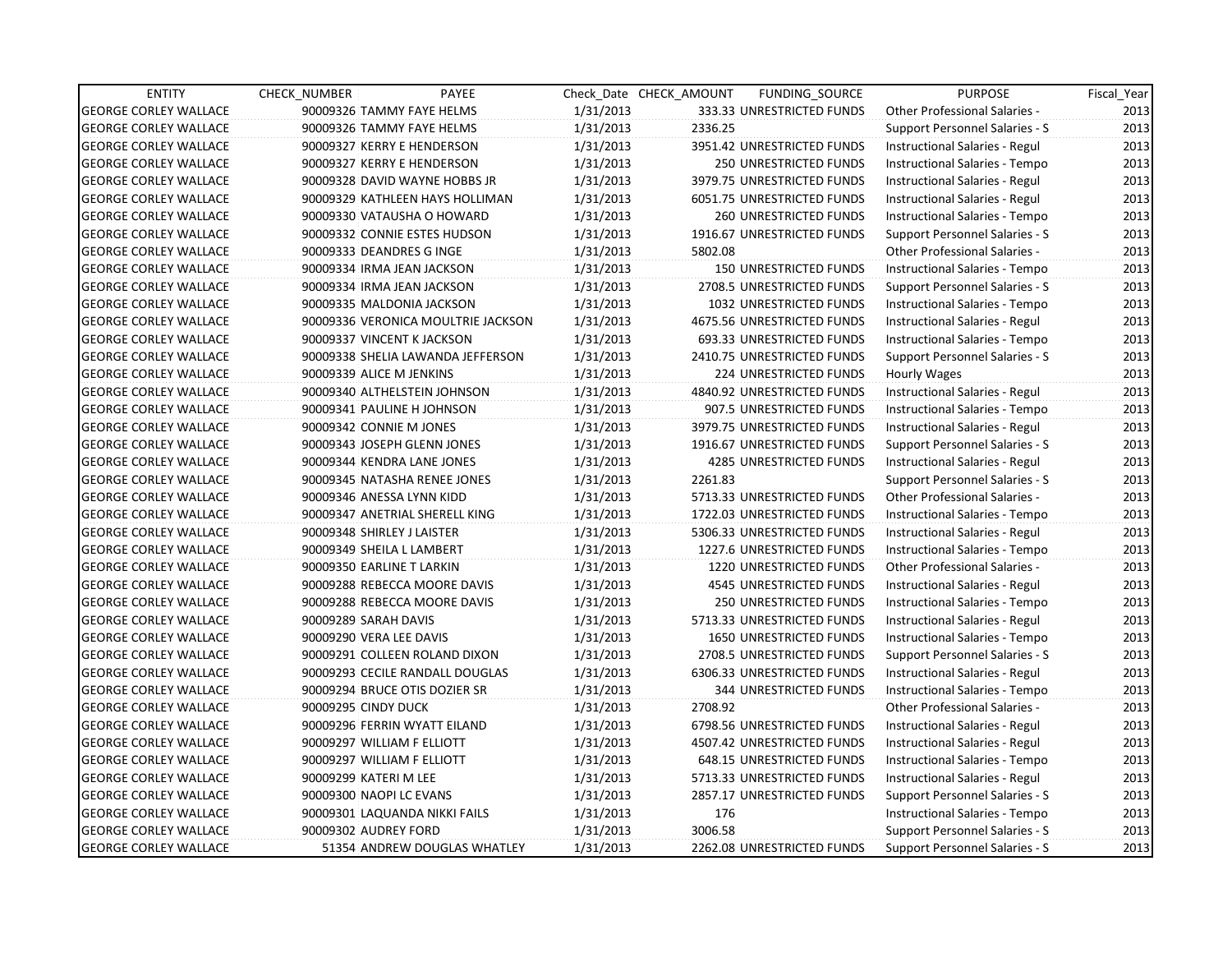| <b>ENTITY</b>                | <b>CHECK NUMBER</b>    | PAYEE                              |           | Check Date CHECK AMOUNT | FUNDING_SOURCE                | <b>PURPOSE</b>                       | Fiscal_Year |
|------------------------------|------------------------|------------------------------------|-----------|-------------------------|-------------------------------|--------------------------------------|-------------|
| <b>GEORGE CORLEY WALLACE</b> |                        | 51356 COREY D BOWIE                | 1/31/2013 |                         | 1177.83 UNRESTRICTED FUNDS    | Other Professional Salaries -        | 2013        |
| <b>GEORGE CORLEY WALLACE</b> |                        | 51356 COREY D BOWIE                | 1/31/2013 | 2808.75                 |                               | <b>Other Professional Salaries -</b> | 2013        |
| <b>GEORGE CORLEY WALLACE</b> |                        | 51357 OTIS TARVER JR               | 1/31/2013 |                         | 4120.33 UNRESTRICTED FUNDS    | Instructional Salaries - Regul       | 2013        |
| <b>GEORGE CORLEY WALLACE</b> |                        | 90009467 MILLICENT ANN WOODS       | 1/31/2013 |                         | 8641.84 UNRESTRICTED FUNDS    | Administrative Salaries- Sched       | 2013        |
| <b>GEORGE CORLEY WALLACE</b> |                        | 90009467 MILLICENT ANN WOODS       | 1/31/2013 |                         | 65 UNRESTRICTED FUNDS         | <b>Other Staff Benefits</b>          | 2013        |
| <b>GEORGE CORLEY WALLACE</b> |                        | 90009468 MARILYN CYNTHIA YEAGER    | 1/31/2013 |                         | 4840.92 UNRESTRICTED FUNDS    | Instructional Salaries - Regul       | 2013        |
| <b>GEORGE CORLEY WALLACE</b> |                        | 90009351 PATRICIA LOUISE LATHAM    | 1/31/2013 | 160.83                  |                               | Instructional Salaries - Tempo       | 2013        |
| <b>GEORGE CORLEY WALLACE</b> |                        | 90009352 CHENETTA B LEE            | 1/31/2013 |                         | 5000 UNRESTRICTED FUNDS       | Other Professional Salaries -        | 2013        |
| <b>GEORGE CORLEY WALLACE</b> |                        | 90009354 SHANNON M LEE             | 1/31/2013 |                         | 675 UNRESTRICTED FUNDS        | Instructional Salaries - Tempo       | 2013        |
| <b>GEORGE CORLEY WALLACE</b> | 90009355 RITA M LETT   |                                    | 1/31/2013 |                         | 5149.42 UNRESTRICTED FUNDS    | Other Professional Salaries -        | 2013        |
| <b>GEORGE CORLEY WALLACE</b> |                        | 90009356 BONITA T LEWIS            | 1/31/2013 |                         | 3201.42 UNRESTRICTED FUNDS    | Instructional Salaries - Regul       | 2013        |
| <b>GEORGE CORLEY WALLACE</b> |                        | 90009357 GEORGE E LEWIS            | 1/31/2013 |                         | 520 UNRESTRICTED FUNDS        | Instructional Salaries - Tempo       | 2013        |
| <b>GEORGE CORLEY WALLACE</b> |                        | 90009358 SUZANNE M LIGHT           | 1/31/2013 |                         | 2112.92 UNRESTRICTED FUNDS    | Support Personnel Salaries - S       | 2013        |
| <b>GEORGE CORLEY WALLACE</b> | 90009359 ALICE G LOGAN |                                    | 1/31/2013 | 756                     |                               | Hourly Wages                         | 2013        |
| <b>GEORGE CORLEY WALLACE</b> |                        | 90009360 SHUNTELRA BERNICE LOGAN   | 1/31/2013 |                         | 3823.92 UNRESTRICTED FUNDS    | <b>Other Professional Salaries -</b> | 2013        |
| <b>GEORGE CORLEY WALLACE</b> |                        | 90009361 BURMA JAMES LOMAX         | 1/31/2013 | 3750                    |                               | Instructional Salaries - Regul       | 2013        |
| <b>GEORGE CORLEY WALLACE</b> |                        | 90009362 ANGELA COLLINS LUNSFORD   | 1/31/2013 |                         | 4675.56 UNRESTRICTED FUNDS    | Instructional Salaries - Regul       | 2013        |
| <b>GEORGE CORLEY WALLACE</b> |                        | 90009363 TERESA DARNELLE MARSHALL  | 1/31/2013 | 2112.92                 |                               | Support Personnel Salaries - S       | 2013        |
| <b>GEORGE CORLEY WALLACE</b> |                        | 90009364 TERRENCE N MARSHALL       | 1/31/2013 |                         | 520 UNRESTRICTED FUNDS        | Instructional Salaries - Tempo       | 2013        |
| <b>GEORGE CORLEY WALLACE</b> |                        | 90009365 WILSUNYA MARSHALL         | 1/31/2013 |                         | 2857.17 UNRESTRICTED FUNDS    | Support Personnel Salaries - S       | 2013        |
| <b>GEORGE CORLEY WALLACE</b> |                        | 90009366 GERALDINE SHAW MARTIN     | 1/31/2013 | 1008                    |                               | Hourly Wages                         | 2013        |
| <b>GEORGE CORLEY WALLACE</b> |                        | 90009367 SUZETTE G MARTIN          | 1/31/2013 |                         | 4062.58 UNRESTRICTED FUNDS    | Instructional Salaries - Regul       | 2013        |
| <b>GEORGE CORLEY WALLACE</b> |                        | 90009368 ROBERT D MCCONNELL        | 1/31/2013 |                         | 9660.5 UNRESTRICTED FUNDS     | Administrative Salaries- Sched       | 2013        |
| <b>GEORGE CORLEY WALLACE</b> |                        | 90009369 APRIL CALLOWAY MCKNIGHT   | 1/31/2013 |                         | 433.33 UNRESTRICTED FUNDS     | Instructional Salaries - Tempo       | 2013        |
| <b>GEORGE CORLEY WALLACE</b> |                        | 90009370 CARROLL D MCQUEEN         | 1/31/2013 |                         | 780 UNRESTRICTED FUNDS        | Instructional Salaries - Tempo       | 2013        |
| <b>GEORGE CORLEY WALLACE</b> |                        | 90009371 CHRISTI A MELTON          | 1/31/2013 |                         | 4527.33 UNRESTRICTED FUNDS    | Instructional Salaries - Regul       | 2013        |
| <b>GEORGE CORLEY WALLACE</b> |                        | 90009372 DARRIO MELTON             | 1/31/2013 |                         | 433.33 UNRESTRICTED FUNDS     | Instructional Salaries - Tempo       | 2013        |
| <b>GEORGE CORLEY WALLACE</b> |                        | 90009373 GREGORY LEE MILLER        | 1/31/2013 |                         | 4322.58 UNRESTRICTED FUNDS    | Instructional Salaries - Regul       | 2013        |
| <b>GEORGE CORLEY WALLACE</b> |                        | 90009374 MARC C MILLER             | 1/31/2013 |                         | <b>260 UNRESTRICTED FUNDS</b> | Instructional Salaries - Tempo       | 2013        |
| <b>GEORGE CORLEY WALLACE</b> |                        | 90009375 PEARLIE R MILLER          | 1/31/2013 |                         | 4285 UNRESTRICTED FUNDS       | Instructional Salaries - Regul       | 2013        |
| <b>GEORGE CORLEY WALLACE</b> |                        | 90009376 BRENDA G MITCHELL         | 1/31/2013 |                         | 344 UNRESTRICTED FUNDS        | Instructional Salaries - Tempo       | 2013        |
| <b>GEORGE CORLEY WALLACE</b> |                        | 90009377 JAMES M MITCHELL          | 1/31/2013 |                         | 14266.45 UNRESTRICTED FUNDS   | Administrative Salaries- Sched       | 2013        |
| <b>GEORGE CORLEY WALLACE</b> |                        | 90009377 JAMES M MITCHELL          | 1/31/2013 |                         | 200 UNRESTRICTED FUNDS        | President's Expense Allowance        | 2013        |
| <b>GEORGE CORLEY WALLACE</b> |                        | 90009377 JAMES M MITCHELL          | 1/31/2013 |                         | 1000 UNRESTRICTED FUNDS       | <b>Housing Allowance</b>             | 2013        |
| <b>GEORGE CORLEY WALLACE</b> |                        | 90009378 KIM ELLICE MIXON CARTER   | 1/31/2013 |                         | 4062.58 UNRESTRICTED FUNDS    | Instructional Salaries - Regul       | 2013        |
| <b>GEORGE CORLEY WALLACE</b> |                        | 90009379 KRISTA LASHANTA P MONTGOM | 1/31/2013 |                         | 1885.88 UNRESTRICTED FUNDS    | Instructional Salaries - Tempo       | 2013        |
| <b>GEORGE CORLEY WALLACE</b> | 90009380 DALE E MOORE  |                                    | 1/31/2013 |                         | 4120.33 UNRESTRICTED FUNDS    | Instructional Salaries - Regul       | 2013        |
| <b>GEORGE CORLEY WALLACE</b> |                        | 90009381 KATHY J MOORE             | 1/31/2013 | 4875                    |                               | Other Professional Salaries -        | 2013        |
| <b>GEORGE CORLEY WALLACE</b> |                        | 90009382 PAMELA B MOORE            | 1/31/2013 |                         | 2485.17 UNRESTRICTED FUNDS    | Support Personnel Salaries - S       | 2013        |
| <b>GEORGE CORLEY WALLACE</b> |                        | 90009384 TIMOTHY MOORE             | 1/31/2013 |                         | 3655.5 UNRESTRICTED FUNDS     | Support Personnel Salaries - S       | 2013        |
| <b>GEORGE CORLEY WALLACE</b> |                        | 90009385 HAILEY S MORRISON         | 1/31/2013 |                         | 640 UNRESTRICTED FUNDS        | Instructional Salaries - Tempo       | 2013        |
| <b>GEORGE CORLEY WALLACE</b> |                        | 90009386 SHELICIA DENISE MORTON FO | 1/31/2013 |                         | 900 UNRESTRICTED FUNDS        | Instructional Salaries - Tempo       | 2013        |
| <b>GEORGE CORLEY WALLACE</b> |                        | 90009387 JOHNNY E MOSS III         | 1/31/2013 |                         | 5416.67 UNRESTRICTED FUNDS    | <b>Other Professional Salaries -</b> | 2013        |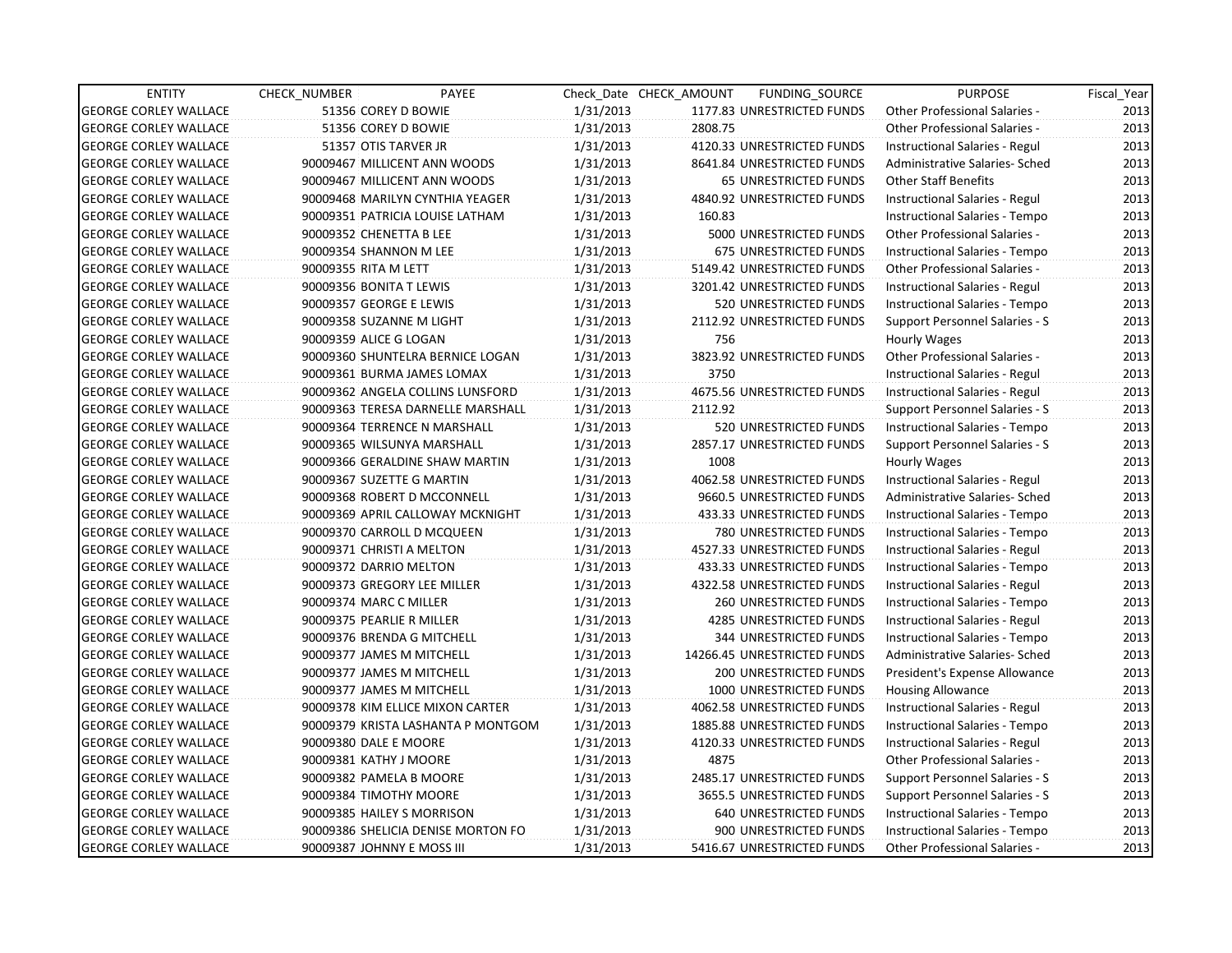| <b>ENTITY</b>                | <b>CHECK NUMBER</b>           | PAYEE                             |           | Check Date CHECK AMOUNT | <b>FUNDING SOURCE</b>         | <b>PURPOSE</b>                       | Fiscal_Year |
|------------------------------|-------------------------------|-----------------------------------|-----------|-------------------------|-------------------------------|--------------------------------------|-------------|
| <b>GEORGE CORLEY WALLACE</b> | 90009388 BETTYE STEELE MOTLEY |                                   | 1/31/2013 | 2630                    |                               | <b>Other Professional Salaries -</b> | 2013        |
| <b>GEORGE CORLEY WALLACE</b> | 90009390 MARGARET C MOTT      |                                   | 1/31/2013 |                         | 4729.75 UNRESTRICTED FUNDS    | Instructional Salaries - Regul       | 2013        |
| <b>GEORGE CORLEY WALLACE</b> |                               | 90009391 EDDIE JAMES MOULTRIE     | 1/31/2013 |                         | 4122.17 UNRESTRICTED FUNDS    | Support Personnel Salaries - S       | 2013        |
| <b>GEORGE CORLEY WALLACE</b> | 90009392 WESBERT NETTLES      |                                   | 1/31/2013 |                         | 1368 UNRESTRICTED FUNDS       | Hourly Wages                         | 2013        |
| <b>GEORGE CORLEY WALLACE</b> |                               | 90009393 SUNETTE SMITH NEWMAN     | 1/31/2013 |                         | 3824.67 UNRESTRICTED FUNDS    | Support Personnel Salaries - S       | 2013        |
| <b>GEORGE CORLEY WALLACE</b> | 90009394 RAFORD C NIXON       |                                   | 1/31/2013 |                         | 11.25 UNRESTRICTED FUNDS      | Employee Taxable Per Diem            | 2013        |
| <b>GEORGE CORLEY WALLACE</b> | 90009394 RAFORD C NIXON       |                                   | 1/31/2013 |                         | 1327.08 UNRESTRICTED FUNDS    | <b>Other Professional Salaries -</b> | 2013        |
| <b>GEORGE CORLEY WALLACE</b> | 90009394 RAFORD C NIXON       |                                   | 1/31/2013 | 1589.58                 |                               | <b>Other Professional Salaries -</b> | 2013        |
| <b>GEORGE CORLEY WALLACE</b> |                               | 90009395 TONA MONIQUE OLIVER      | 1/31/2013 |                         | 580 UNRESTRICTED FUNDS        | Instructional Salaries - Tempo       | 2013        |
| <b>GEORGE CORLEY WALLACE</b> | 90009396 HOLLY BROWN OWENS    |                                   | 1/31/2013 |                         | 5696.78 UNRESTRICTED FUNDS    | Instructional Salaries - Regul       | 2013        |
| <b>GEORGE CORLEY WALLACE</b> | 90009397 MELINDA ANN PAGE     |                                   | 1/31/2013 | 3583.33                 |                               | Instructional Salaries - Regul       | 2013        |
| <b>GEORGE CORLEY WALLACE</b> |                               | 90009398 RAY ANTHONY PATTERSON    | 1/31/2013 |                         | 2708.5 UNRESTRICTED FUNDS     | Support Personnel Salaries - S       | 2013        |
| <b>GEORGE CORLEY WALLACE</b> | 90009399 ERNESTINE D PERRY    |                                   | 1/31/2013 |                         | 299.6 UNRESTRICTED FUNDS      | Hourly Wages                         | 2013        |
| <b>GEORGE CORLEY WALLACE</b> | 90009400 ALONZIA PETTWAY      |                                   | 1/31/2013 |                         | 2634.33 UNRESTRICTED FUNDS    | Support Personnel Salaries - S       | 2013        |
| <b>GEORGE CORLEY WALLACE</b> | 90009401 CHARLES D PETTWAY    |                                   | 1/31/2013 |                         | 2679.93 UNRESTRICTED FUNDS    | Support Personnel Salaries - S       | 2013        |
| <b>GEORGE CORLEY WALLACE</b> | 90009402 CLARENCE J PETTWAY   |                                   | 1/31/2013 | 5548.08                 |                               | <b>Other Professional Salaries -</b> | 2013        |
| <b>GEORGE CORLEY WALLACE</b> | 90009403 FELECIA PETTWAY      |                                   | 1/31/2013 |                         | 4904.17 UNRESTRICTED FUNDS    | <b>Other Professional Salaries -</b> | 2013        |
| <b>GEORGE CORLEY WALLACE</b> | 90009404 LEE ESTER PETTWAY    |                                   | 1/31/2013 |                         | 1402.5 UNRESTRICTED FUNDS     | Instructional Salaries - Tempo       | 2013        |
| <b>GEORGE CORLEY WALLACE</b> |                               | 90009405 MARTHA WILLIAMS PETTWAY  | 1/31/2013 | 4166.67                 |                               | Other Professional Salaries -        | 2013        |
| <b>GEORGE CORLEY WALLACE</b> |                               | 90009406 BRENDA WILLIAMS POWELL   | 1/31/2013 |                         | 204.12 UNRESTRICTED FUNDS     | Hourly Wages                         | 2013        |
| <b>GEORGE CORLEY WALLACE</b> | 90009303 LEAH FOUNTAIN        |                                   | 1/31/2013 |                         | 260 UNRESTRICTED FUNDS        | Instructional Salaries - Tempo       | 2013        |
| <b>GEORGE CORLEY WALLACE</b> | 90009305 CYNTHIA C GIBSON     |                                   | 1/31/2013 |                         | 3333.33 UNRESTRICTED FUNDS    | Other Professional Salaries -        | 2013        |
| <b>GEORGE CORLEY WALLACE</b> |                               | 90009306 VIRGINIA M REED GLOVER   | 1/31/2013 |                         | 2931.17 UNRESTRICTED FUNDS    | Support Personnel Salaries - S       | 2013        |
| <b>GEORGE CORLEY WALLACE</b> |                               | 90009307 GHYTANA SHELTON GOINGS   | 1/31/2013 |                         | 4062.58 UNRESTRICTED FUNDS    | Instructional Salaries - Regul       | 2013        |
| <b>GEORGE CORLEY WALLACE</b> | 90009469 MARY A YELDER        |                                   | 1/31/2013 | 1000.72                 |                               | Instructional Salaries - Tempo       | 2013        |
| <b>GEORGE CORLEY WALLACE</b> | 90009470 WANDA F YOUNG        |                                   | 1/31/2013 |                         | 344 UNRESTRICTED FUNDS        | Instructional Salaries - Tempo       | 2013        |
| <b>GEORGE CORLEY WALLACE</b> | 90009471 SHERI ZIMMERMAN      |                                   | 1/31/2013 |                         | 2318 UNRESTRICTED FUNDS       | Support Personnel Salaries - S       | 2013        |
| <b>GEORGE CORLEY WALLACE</b> | 90009407 ELIJAH PUGH SR       |                                   | 1/31/2013 |                         | 5999.5 UNRESTRICTED FUNDS     | Instructional Salaries - Regul       | 2013        |
| <b>GEORGE CORLEY WALLACE</b> | 90009408 QUANDA C PULLUM      |                                   | 1/31/2013 |                         | 2931.58 UNRESTRICTED FUNDS    | Support Personnel Salaries - S       | 2013        |
| <b>GEORGE CORLEY WALLACE</b> | 90009410 JENNIFER M REYNOLDS  |                                   | 1/31/2013 |                         | 2559.33 UNRESTRICTED FUNDS    | Support Personnel Salaries - S       | 2013        |
| <b>GEORGE CORLEY WALLACE</b> |                               | 90009411 RAMONA ROBERTS RHODES    | 1/31/2013 |                         | 5651.75 UNRESTRICTED FUNDS    | Instructional Salaries - Regul       | 2013        |
| <b>GEORGE CORLEY WALLACE</b> | 90009412 RUBY D RICHARDSON    |                                   | 1/31/2013 |                         | 626.25 UNRESTRICTED FUNDS     | Instructional Salaries - Tempo       | 2013        |
| <b>GEORGE CORLEY WALLACE</b> | 90009413 ERIKA M ROBERSON     |                                   | 1/31/2013 | 2633.83                 |                               | Support Personnel Salaries - S       | 2013        |
| <b>GEORGE CORLEY WALLACE</b> | 90009415 ERIC W ROGERS        |                                   | 1/31/2013 |                         | 4861.56 UNRESTRICTED FUNDS    | Instructional Salaries - Regul       | 2013        |
| <b>GEORGE CORLEY WALLACE</b> | 90009416 MARY ELLEN ROLLINS   |                                   | 1/31/2013 |                         | 1311.75 UNRESTRICTED FUNDS    | Instructional Salaries - Tempo       | 2013        |
| <b>GEORGE CORLEY WALLACE</b> | 90009417 EBONY S ROSE         |                                   | 1/31/2013 | 2856.75                 |                               | Support Personnel Salaries - S       | 2013        |
| <b>GEORGE CORLEY WALLACE</b> |                               | 90009418 FELICIA MICHELLE SANDERS | 1/31/2013 |                         | 260 UNRESTRICTED FUNDS        | Instructional Salaries - Tempo       | 2013        |
| <b>GEORGE CORLEY WALLACE</b> |                               | 90009418 FELICIA MICHELLE SANDERS | 1/31/2013 |                         | 3452.33 UNRESTRICTED FUNDS    | Support Personnel Salaries - S       | 2013        |
| <b>GEORGE CORLEY WALLACE</b> | 90009420 AYANNA S SCOTT       |                                   | 1/31/2013 |                         | <b>260 UNRESTRICTED FUNDS</b> | Instructional Salaries - Tempo       | 2013        |
| <b>GEORGE CORLEY WALLACE</b> | 90009421 DAPHANE N SHANNON    |                                   | 1/31/2013 |                         | 1120 UNRESTRICTED FUNDS       | Instructional Salaries - Tempo       | 2013        |
| <b>GEORGE CORLEY WALLACE</b> | 90009422 TRACEY M SHANNON     |                                   | 1/31/2013 |                         | 5759.75 UNRESTRICTED FUNDS    | Instructional Salaries - Regul       | 2013        |
| <b>GEORGE CORLEY WALLACE</b> |                               | 90009423 GLORIA DEAN SIMMONS      | 1/31/2013 | 657                     |                               | Hourly Wages                         | 2013        |
| <b>GEORGE CORLEY WALLACE</b> |                               | 90009424 LAWRENCE SIMMONS JR      | 1/31/2013 |                         | 3972.11 UNRESTRICTED FUNDS    | Instructional Salaries - Regul       | 2013        |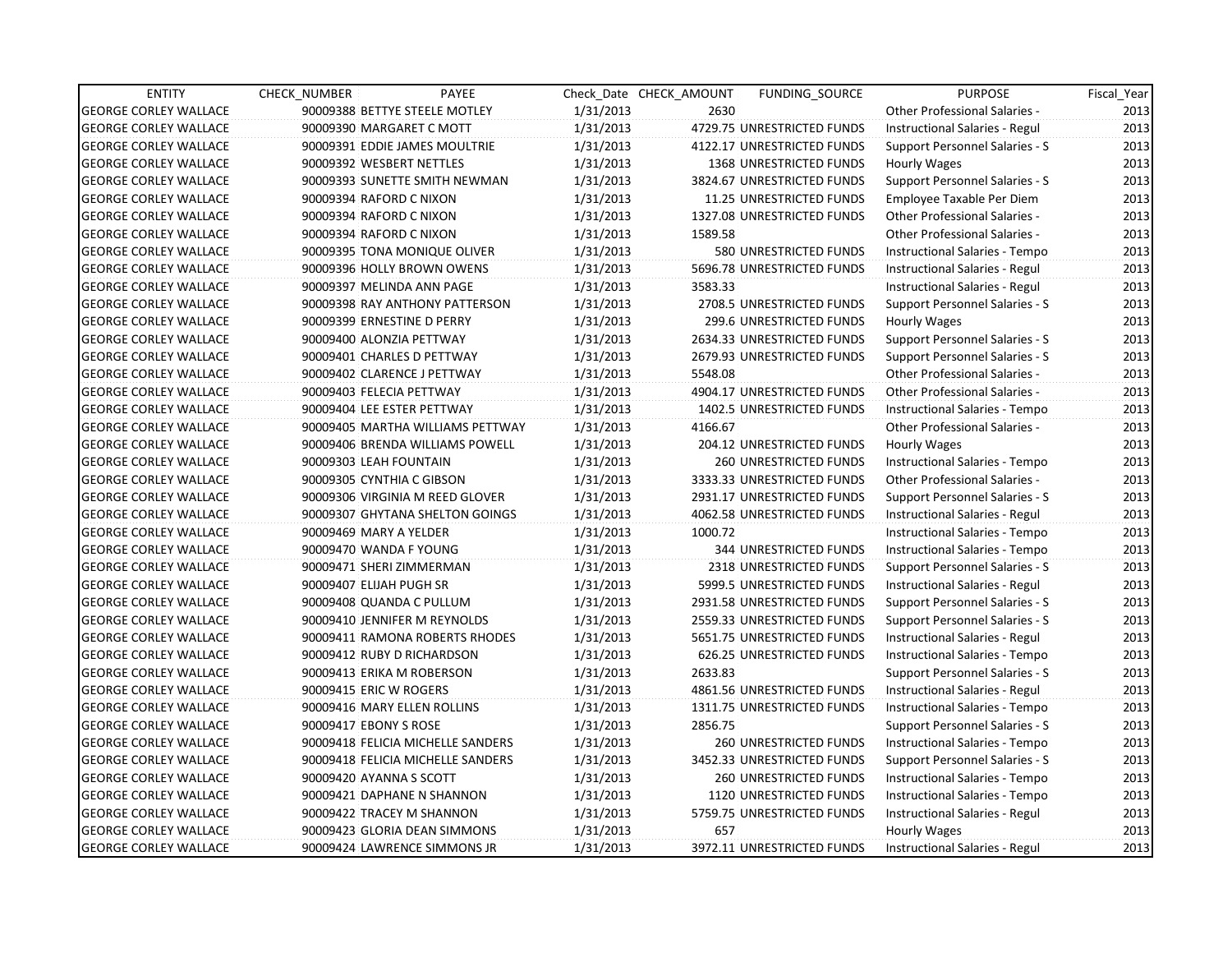| <b>ENTITY</b>                | <b>CHECK NUMBER</b>   | PAYEE                              |           | Check Date CHECK AMOUNT | FUNDING_SOURCE                | <b>PURPOSE</b>                        | Fiscal Year |
|------------------------------|-----------------------|------------------------------------|-----------|-------------------------|-------------------------------|---------------------------------------|-------------|
| <b>GEORGE CORLEY WALLACE</b> |                       | 90009425 CHRISTINA HARRIS SMITH    | 1/31/2013 |                         | 945 UNRESTRICTED FUNDS        | Instructional Salaries - Tempo        | 2013        |
| <b>GEORGE CORLEY WALLACE</b> |                       | 90009426 JACQUELINE BERNETTA SMITH | 1/31/2013 |                         | 7323.17 UNRESTRICTED FUNDS    | <b>Other Professional Salaries -</b>  | 2013        |
| <b>GEORGE CORLEY WALLACE</b> |                       | 90009426 JACQUELINE BERNETTA SMITH | 1/31/2013 |                         | <b>65 UNRESTRICTED FUNDS</b>  | <b>Other Staff Benefits</b>           | 2013        |
| <b>GEORGE CORLEY WALLACE</b> |                       | 90009428 LEIGH ANN SMITH           | 1/31/2013 |                         | 4196.67 UNRESTRICTED FUNDS    | Support Personnel Salaries - S        | 2013        |
| <b>GEORGE CORLEY WALLACE</b> |                       | 90009429 SHANDRA J SMITH           | 1/31/2013 |                         | 4904.17 UNRESTRICTED FUNDS    | Other Professional Salaries -         | 2013        |
| <b>GEORGE CORLEY WALLACE</b> |                       | 90009430 ANNA M SMITHERMAN         | 1/31/2013 |                         | 5651.75 UNRESTRICTED FUNDS    | Instructional Salaries - Regul        | 2013        |
| <b>GEORGE CORLEY WALLACE</b> | 90009431 JOHN A SNOW  |                                    | 1/31/2013 |                         | 1024 UNRESTRICTED FUNDS       | Hourly Wages                          | 2013        |
| <b>GEORGE CORLEY WALLACE</b> | 90009432 LULA SNOWDEN |                                    | 1/31/2013 | 4012.5                  |                               | <b>Other Professional Salaries -</b>  | 2013        |
| <b>GEORGE CORLEY WALLACE</b> |                       | 90009433 BRANDI N SPEARS           | 1/31/2013 |                         | 2038.67 UNRESTRICTED FUNDS    | <b>Support Personnel Salaries - S</b> | 2013        |
| <b>GEORGE CORLEY WALLACE</b> |                       | 90009434 DONALD T SPEED            | 1/31/2013 |                         | 433.33 UNRESTRICTED FUNDS     | Instructional Salaries - Tempo        | 2013        |
| <b>GEORGE CORLEY WALLACE</b> |                       | 90009435 DONTE L STEVENSON         | 1/31/2013 |                         | 2261.83 UNRESTRICTED FUNDS    | Support Personnel Salaries - S        | 2013        |
| <b>GEORGE CORLEY WALLACE</b> |                       | 90009437 AMANDA LYNN STRICKLAND    | 1/31/2013 |                         | 520 UNRESTRICTED FUNDS        | Instructional Salaries - Tempo        | 2013        |
| <b>GEORGE CORLEY WALLACE</b> |                       | 90009438 MAXINE STURDIVANT         | 1/31/2013 |                         | 260 UNRESTRICTED FUNDS        | Instructional Salaries - Tempo        | 2013        |
| <b>GEORGE CORLEY WALLACE</b> |                       | 90009438 MAXINE STURDIVANT         | 1/31/2013 |                         | 5638 UNRESTRICTED FUNDS       | <b>Other Professional Salaries -</b>  | 2013        |
| <b>GEORGE CORLEY WALLACE</b> |                       | 90009439 DANICA SHERITA TAYLOR     | 1/31/2013 |                         | 4314.25 UNRESTRICTED FUNDS    | Instructional Salaries - Regul        | 2013        |
| <b>GEORGE CORLEY WALLACE</b> |                       | 90009440 JEROME E THAMES           | 1/31/2013 |                         | 4416.89 UNRESTRICTED FUNDS    | Instructional Salaries - Regul        | 2013        |
| <b>GEORGE CORLEY WALLACE</b> |                       | 90009441 SHEILA ANN THEISS         | 1/31/2013 |                         | 100 UNRESTRICTED FUNDS        | Other Professional Salaries -         | 2013        |
| <b>GEORGE CORLEY WALLACE</b> |                       | 90009441 SHEILA ANN THEISS         | 1/31/2013 | 2919.75                 |                               | Other Professional Salaries -         | 2013        |
| <b>GEORGE CORLEY WALLACE</b> |                       | 90009442 GLORIA DEAN THOMAS        | 1/31/2013 |                         | 3452.83 UNRESTRICTED FUNDS    | Support Personnel Salaries - S        | 2013        |
| <b>GEORGE CORLEY WALLACE</b> |                       | 90009443 YOLANDA SMITH THOMPKINS   | 1/31/2013 |                         | <b>260 UNRESTRICTED FUNDS</b> | Instructional Salaries - Tempo        | 2013        |
| <b>GEORGE CORLEY WALLACE</b> |                       | 90009444 ANTHONY G TURNER          | 1/31/2013 |                         | 5146.25 UNRESTRICTED FUNDS    | Instructional Salaries - Regul        | 2013        |
| <b>GEORGE CORLEY WALLACE</b> |                       | 90009445 HERMAN W TURNER           | 1/31/2013 |                         | 791.66 UNRESTRICTED FUNDS     | Instructional Salaries - Tempo        | 2013        |
| <b>GEORGE CORLEY WALLACE</b> |                       | 90009445 HERMAN W TURNER           | 1/31/2013 |                         | 22.5 UNRESTRICTED FUNDS       | Employee Taxable Per Diem             | 2013        |
| <b>GEORGE CORLEY WALLACE</b> |                       | 90009446 SONJA M TURNER            | 1/31/2013 |                         | 1740 UNRESTRICTED FUNDS       | Instructional Salaries - Tempo        | 2013        |
| <b>GEORGE CORLEY WALLACE</b> |                       | 90009447 LAURA LYNN VANCE          | 1/31/2013 |                         | 3973.25 UNRESTRICTED FUNDS    | Support Personnel Salaries - S        | 2013        |
| <b>GEORGE CORLEY WALLACE</b> |                       | 90009448 RICHARD SHANE VINSON      | 1/31/2013 |                         | 480 UNRESTRICTED FUNDS        | Instructional Salaries - Tempo        | 2013        |
| <b>GEORGE CORLEY WALLACE</b> |                       | 90009449 MATTIE MAE WALKER         | 1/31/2013 | 428.88                  |                               | Instructional Salaries - Tempo        | 2013        |
| <b>GEORGE CORLEY WALLACE</b> |                       | 90009449 MATTIE MAE WALKER         | 1/31/2013 | 53.61                   |                               | Hourly Wages                          | 2013        |
| <b>GEORGE CORLEY WALLACE</b> |                       | 90009450 SHARON D WALKER           | 1/31/2013 |                         | 2410.75 UNRESTRICTED FUNDS    | Support Personnel Salaries - S        | 2013        |
| <b>GEORGE CORLEY WALLACE</b> |                       | 90009451 SHERMANITA WALKER         | 1/31/2013 | 4208                    |                               | <b>Other Professional Salaries -</b>  | 2013        |
| <b>GEORGE CORLEY WALLACE</b> |                       | 90009452 CONNIE W WALLACE          | 1/31/2013 |                         | 8272.67 UNRESTRICTED FUNDS    | Instructional Salaries - Regul        | 2013        |
| <b>GEORGE CORLEY WALLACE</b> |                       | 90009452 CONNIE W WALLACE          | 1/31/2013 |                         | 60 UNRESTRICTED FUNDS         | Employee Taxable Per Diem             | 2013        |
| <b>GEORGE CORLEY WALLACE</b> |                       | 90009454 KAMALA D WALLER           | 1/31/2013 |                         | 2931.58 UNRESTRICTED FUNDS    | Support Personnel Salaries - S        | 2013        |
| <b>GEORGE CORLEY WALLACE</b> |                       | 90009456 GORDON F WELCH            | 1/31/2013 |                         | 4051.16 UNRESTRICTED FUNDS    | Instructional Salaries - Regul        | 2013        |
| <b>GEORGE CORLEY WALLACE</b> |                       | 90009457 CHRISTINE S WHITE         | 1/31/2013 |                         | 671.25 UNRESTRICTED FUNDS     | Instructional Salaries - Tempo        | 2013        |
| <b>GEORGE CORLEY WALLACE</b> | 90009458 TARA Y WHITE |                                    | 1/31/2013 |                         | 4314.25 UNRESTRICTED FUNDS    | Instructional Salaries - Regul        | 2013        |
| <b>GEORGE CORLEY WALLACE</b> |                       | 90009459 JOYCE ELAINE WHITELY      | 1/31/2013 | 428.88                  |                               | Instructional Salaries - Tempo        | 2013        |
| <b>GEORGE CORLEY WALLACE</b> |                       | 90009460 ELSIE B WILLIAMS          | 1/31/2013 |                         | 688 UNRESTRICTED FUNDS        | Instructional Salaries - Tempo        | 2013        |
| <b>GEORGE CORLEY WALLACE</b> |                       | 90009460 ELSIE B WILLIAMS          | 1/31/2013 | 108.34                  |                               | Hourly Wages                          | 2013        |
| <b>GEORGE CORLEY WALLACE</b> |                       | 90009461 MATILDA MAE BAYNES        | 1/31/2013 |                         | 2336.25 UNRESTRICTED FUNDS    | Support Personnel Salaries - S        | 2013        |
| <b>GEORGE CORLEY WALLACE</b> |                       | 90009462 ROOSEVELT WILLIAMS        | 1/31/2013 |                         | 2225.19 UNRESTRICTED FUNDS    | Support Personnel Salaries - S        | 2013        |
| <b>GEORGE CORLEY WALLACE</b> |                       | 90009463 FRED A WILLIAMSON         | 1/31/2013 |                         | 7535.67 UNRESTRICTED FUNDS    | Instructional Salaries - Regul        | 2013        |
| <b>GEORGE CORLEY WALLACE</b> |                       | 90009464 BEVERLY RENAE WILSON      | 1/31/2013 |                         | <b>520 UNRESTRICTED FUNDS</b> | Instructional Salaries - Tempo        | 2013        |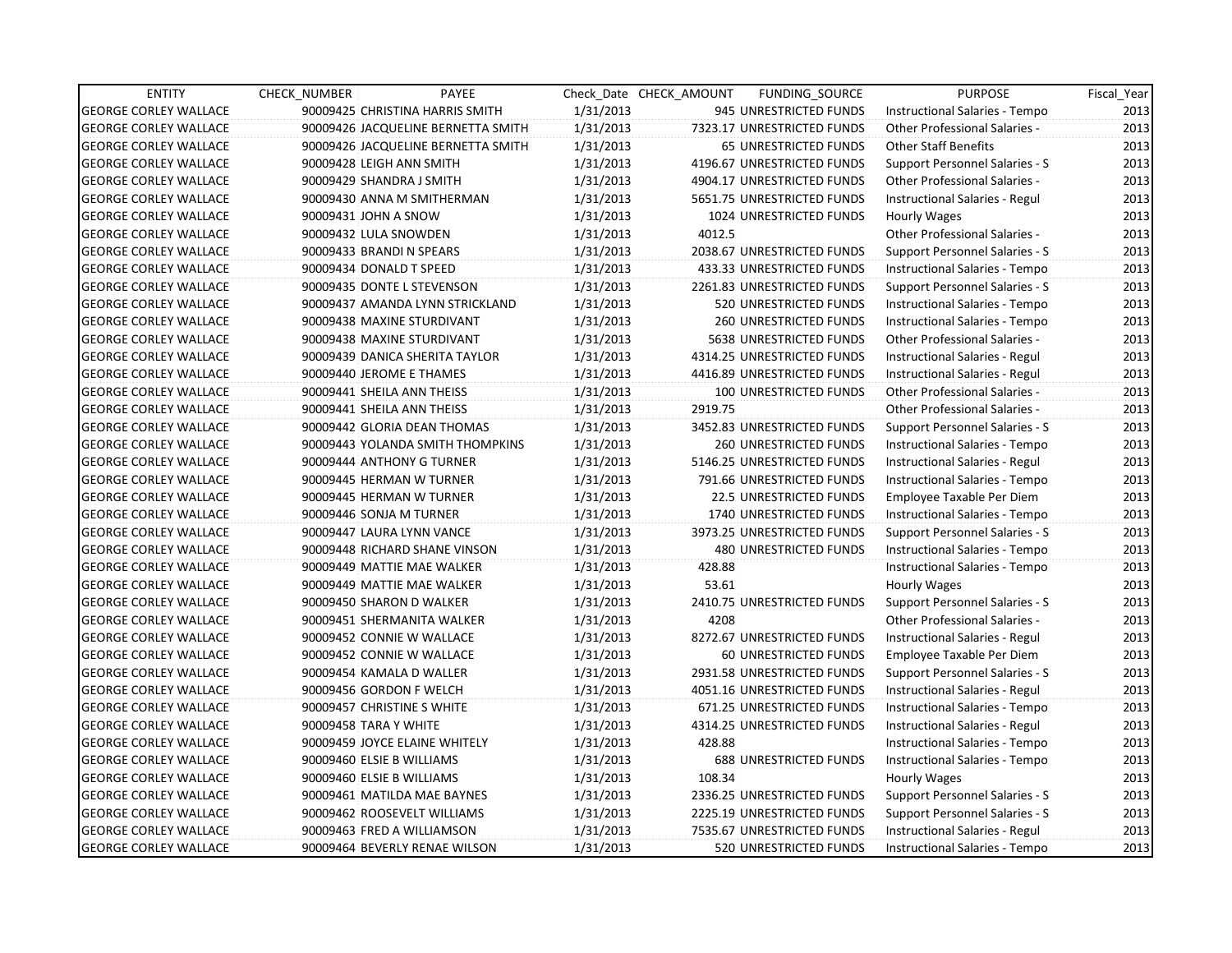| <b>ENTITY</b>                | <b>CHECK NUMBER</b>      | PAYEE                            |           | Check Date CHECK AMOUNT | FUNDING_SOURCE                 | <b>PURPOSE</b>                    | Fiscal_Year |
|------------------------------|--------------------------|----------------------------------|-----------|-------------------------|--------------------------------|-----------------------------------|-------------|
| <b>GEORGE CORLEY WALLACE</b> |                          | 90009465 JOSEPH THAD WOOD JR     | 1/31/2013 |                         | 480 UNRESTRICTED FUNDS         | Instructional Salaries - Tempo    | 2013        |
| <b>GEORGE CORLEY WALLACE</b> |                          | 90009466 MELINDA TAKEYIA WOODS   | 1/31/2013 |                         | 250 UNRESTRICTED FUNDS         | Support Personnel Salaries - S    | 2013        |
| <b>GEORGE CORLEY WALLACE</b> |                          | 179587 TIDBITS OF DALLAS COUNTY  | 2/1/2013  |                         | 180 UNRESTRICTED FUNDS         | <b>Advertising and Promotions</b> | 2013        |
| <b>GEORGE CORLEY WALLACE</b> | 179588 TRUESCREEN, INC   |                                  | 2/1/2013  |                         | <b>45.5 UNRESTRICTED FUNDS</b> | <b>Other Contractual Services</b> | 2013        |
| <b>GEORGE CORLEY WALLACE</b> | 179589 VERIZON WIRELESS  |                                  | 2/1/2013  |                         | 63.19 UNRESTRICTED FUNDS       | Communications                    | 2013        |
| <b>GEORGE CORLEY WALLACE</b> | 179590 CONNIE WALLACE    |                                  | 2/1/2013  |                         | 55 UNRESTRICTED FUNDS          | In-State Travel                   | 2013        |
| <b>GEORGE CORLEY WALLACE</b> | 179591 MARY YELDER       |                                  | 2/1/2013  | 42.61                   |                                | In-State Travel                   | 2013        |
| <b>GEORGE CORLEY WALLACE</b> | 179592 MARY YELDER       |                                  | 2/1/2013  | 42.61                   |                                | In-State Travel                   | 2013        |
| <b>GEORGE CORLEY WALLACE</b> | 179536 ACCSFMA           |                                  | 2/1/2013  |                         | <b>150 UNRESTRICTED FUNDS</b>  | In-State Travel                   | 2013        |
| <b>GEORGE CORLEY WALLACE</b> | 179537 ACT               |                                  | 2/1/2013  | 36                      |                                | Materials and Supplies            | 2013        |
| <b>GEORGE CORLEY WALLACE</b> |                          | 179538 ALABAMA GAS CORPORATION   | 2/1/2013  |                         | 586 UNRESTRICTED FUNDS         | Gas and Heating Fuel              | 2013        |
| <b>GEORGE CORLEY WALLACE</b> |                          | 179539 ALABAMA POWER COMPANY     | 2/1/2013  |                         | 3583.4 UNRESTRICTED FUNDS      | Electricity                       | 2013        |
| <b>GEORGE CORLEY WALLACE</b> | 179540 BERTHA ALLEN      |                                  | 2/1/2013  | 53.75                   |                                | In-State Travel                   | 2013        |
| <b>GEORGE CORLEY WALLACE</b> |                          | 179541 AT&T (BUSINESS SERVICE)   | 2/1/2013  |                         | 32.16 UNRESTRICTED FUNDS       | Communications                    | 2013        |
| <b>GEORGE CORLEY WALLACE</b> | 179542 AT&T ALABAMA      |                                  | 2/1/2013  |                         | 368.13 UNRESTRICTED FUNDS      | Communications                    | 2013        |
| <b>GEORGE CORLEY WALLACE</b> | 179542 AT&T ALABAMA      |                                  | 2/1/2013  | 219.64                  |                                | Communications                    | 2013        |
| <b>GEORGE CORLEY WALLACE</b> | 179543 ATN               |                                  | 2/1/2013  | 775                     |                                | <b>Materials and Supplies</b>     | 2013        |
| <b>GEORGE CORLEY WALLACE</b> | 179544 TIFFANY BARLOW    |                                  | 2/1/2013  | 101.81                  |                                | In-State Travel                   | 2013        |
| <b>GEORGE CORLEY WALLACE</b> |                          | 179545 BERNEY OFFICE SOLUTIONS   | 2/1/2013  |                         | 165.3 UNRESTRICTED FUNDS       | Service Contracts on Equipment    | 2013        |
| <b>GEORGE CORLEY WALLACE</b> | 179547 BLUE OX EQUIPMENT |                                  | 2/1/2013  |                         | 67.56 UNRESTRICTED FUNDS       | <b>Maintenance and Repairs</b>    | 2013        |
| <b>GEORGE CORLEY WALLACE</b> | 179548 GERALYN BUFORD    |                                  | 2/1/2013  | 83.96                   |                                | In-State Travel                   | 2013        |
| <b>GEORGE CORLEY WALLACE</b> | 179549 C & S AUTO PARTS  |                                  | 2/1/2013  |                         | 187.85 UNRESTRICTED FUNDS      | Maintenance and Repairs           | 2013        |
| <b>GEORGE CORLEY WALLACE</b> | 179550 CARQUEST          |                                  | 2/1/2013  |                         | 79.82 UNRESTRICTED FUNDS       | <b>Materials and Supplies</b>     | 2013        |
| <b>GEORGE CORLEY WALLACE</b> |                          | 179551 CDW GOVERNMENT, INC       | 2/1/2013  |                         | 8578.41 UNRESTRICTED FUNDS     | <b>TECHNOLOGY NON-CAPITALIZED</b> | 2013        |
| <b>GEORGE CORLEY WALLACE</b> |                          | 179551 CDW GOVERNMENT, INC       | 2/1/2013  |                         | 938.41 UNRESTRICTED FUNDS      | <b>Materials and Supplies</b>     | 2013        |
| <b>GEORGE CORLEY WALLACE</b> |                          | 179552 CHEVRON CARD SERVICES     | 2/1/2013  |                         | 193.48 UNRESTRICTED FUNDS      | Gasoline and Oil - Motor Vehic    | 2013        |
| <b>GEORGE CORLEY WALLACE</b> | 179553 COUGAR CHEVRON    |                                  | 2/1/2013  |                         | 769.65 UNRESTRICTED FUNDS      | Gasoline and Oil - Motor Vehic    | 2013        |
| <b>GEORGE CORLEY WALLACE</b> |                          | 179554 CRYSTAL SPRINGS OF ALA    | 2/1/2013  |                         | 60.43 UNRESTRICTED FUNDS       | Service Contracts on Equipment    | 2013        |
| <b>GEORGE CORLEY WALLACE</b> |                          | 179554 CRYSTAL SPRINGS OF ALA    | 2/1/2013  |                         | 40.47 UNRESTRICTED FUNDS       | <b>Materials and Supplies</b>     | 2013        |
| <b>GEORGE CORLEY WALLACE</b> |                          | 179555 DALLAS CO. WATER & SEWER  | 2/1/2013  |                         | 136.65 UNRESTRICTED FUNDS      | Water and Sewer                   | 2013        |
| <b>GEORGE CORLEY WALLACE</b> | 179556 FOSTER DAVIS      |                                  | 2/1/2013  |                         | 220 UNRESTRICTED FUNDS         | In-State Travel                   | 2013        |
| <b>GEORGE CORLEY WALLACE</b> | 179557 FOSTER DAVIS      |                                  | 2/1/2013  |                         | 440 UNRESTRICTED FUNDS         | In-State Travel                   | 2013        |
| <b>GEORGE CORLEY WALLACE</b> | 179558 FOSTER DAVIS      |                                  | 2/1/2013  |                         | 220 UNRESTRICTED FUNDS         | In-State Travel                   | 2013        |
| <b>GEORGE CORLEY WALLACE</b> | 179559 FOSTER DAVIS      |                                  | 2/1/2013  |                         | 440 UNRESTRICTED FUNDS         | In-State Travel                   | 2013        |
| <b>GEORGE CORLEY WALLACE</b> | 179560 FOSTER DAVIS      |                                  | 2/1/2013  |                         | 440 UNRESTRICTED FUNDS         | In-State Travel                   | 2013        |
| <b>GEORGE CORLEY WALLACE</b> |                          | 179561 FILMS FOR THE HUMANITIES, | 2/1/2013  |                         | 454.58 UNRESTRICTED FUNDS      | Audiovisuals                      | 2013        |
| <b>GEORGE CORLEY WALLACE</b> | 179562 FIRE TECH, INC.   |                                  | 2/1/2013  |                         | 1607.5 UNRESTRICTED FUNDS      | <b>Other Contractual Services</b> | 2013        |
| <b>GEORGE CORLEY WALLACE</b> | 179563 FLEET PRIDE       |                                  | 2/1/2013  |                         | 334.52 UNRESTRICTED FUNDS      | <b>Materials and Supplies</b>     | 2013        |
| <b>GEORGE CORLEY WALLACE</b> | 179564 GREYSTONE'S GROUP |                                  | 2/1/2013  | 550                     |                                | Out-of-State Travel               | 2013        |
| <b>GEORGE CORLEY WALLACE</b> | 179565 APRIL HARPER      |                                  | 2/1/2013  |                         | 360 UNRESTRICTED FUNDS         | In-State Travel                   | 2013        |
| <b>GEORGE CORLEY WALLACE</b> | 179566 APRIL HARPER      |                                  | 2/1/2013  |                         | 180 UNRESTRICTED FUNDS         | In-State Travel                   | 2013        |
| <b>GEORGE CORLEY WALLACE</b> | 179567 APRIL HARPER      |                                  | 2/1/2013  |                         | 360 UNRESTRICTED FUNDS         | In-State Travel                   | 2013        |
| <b>GEORGE CORLEY WALLACE</b> | 179568 DEANDRES G. INGE  |                                  | 2/1/2013  | 60                      |                                | In-State Travel                   | 2013        |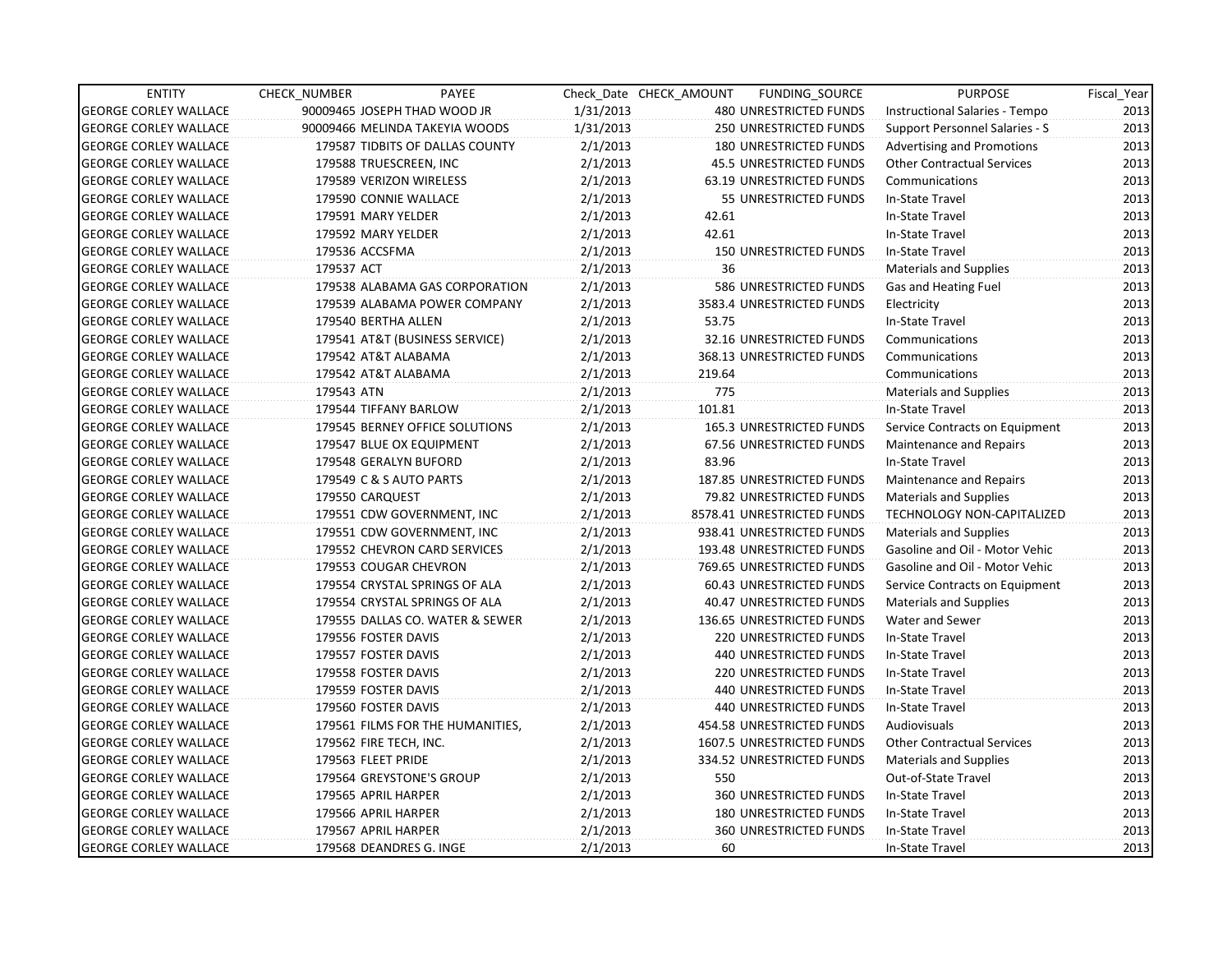| <b>ENTITY</b>                | CHECK_NUMBER           | PAYEE                            |           | Check Date CHECK AMOUNT | <b>FUNDING SOURCE</b>           | <b>PURPOSE</b>                    | Fiscal_Year |
|------------------------------|------------------------|----------------------------------|-----------|-------------------------|---------------------------------|-----------------------------------|-------------|
| <b>GEORGE CORLEY WALLACE</b> |                        | 179569 INTERIOR DESIGN CONCEPTS  | 2/1/2013  | 4540                    |                                 | Materials and Supplies            | 2013        |
| <b>GEORGE CORLEY WALLACE</b> |                        | 179571 JIST/EMC PUBLISING        | 2/1/2013  |                         | 152.9 UNRESTRICTED FUNDS        | Audiovisuals                      | 2013        |
| <b>GEORGE CORLEY WALLACE</b> |                        | 179572 LEARNING SEED             | 2/1/2013  |                         | <b>228.9 UNRESTRICTED FUNDS</b> | <b>Audiovisuals</b>               | 2013        |
| <b>GEORGE CORLEY WALLACE</b> |                        | 179573 LEWIS PEST CONTROL INC.   | 2/1/2013  |                         | 350 UNRESTRICTED FUNDS          | <b>Other Contractual Services</b> | 2013        |
| <b>GEORGE CORLEY WALLACE</b> |                        | 179574 MAYER ELECTRIC            | 2/1/2013  | 1750                    |                                 | <b>Maintenance and Repairs</b>    | 2013        |
| <b>GEORGE CORLEY WALLACE</b> |                        | 179575 MEADOWS TIRE CO           | 2/1/2013  |                         | 815.76 UNRESTRICTED FUNDS       | Maintenance and Repairs           | 2013        |
| <b>GEORGE CORLEY WALLACE</b> | 179576 MITINET INC     |                                  | 2/1/2013  |                         | 299 UNRESTRICTED FUNDS          | TECHNOLOGY NON-CAPITALIZED        | 2013        |
| <b>GEORGE CORLEY WALLACE</b> |                        | 179577 NATIONAL CENTER FOR       | 2/1/2013  |                         | 263.92 UNRESTRICTED FUNDS       | <b>Books</b>                      | 2013        |
| <b>GEORGE CORLEY WALLACE</b> |                        | 179578 NATIONAL COUNCIL OF       | 2/1/2013  |                         | 50 UNRESTRICTED FUNDS           | Memberships                       | 2013        |
| <b>GEORGE CORLEY WALLACE</b> | 179579 OFFICE DEPOT    |                                  | 2/1/2013  |                         | 91.77 UNRESTRICTED FUNDS        | <b>Materials and Supplies</b>     | 2013        |
| <b>GEORGE CORLEY WALLACE</b> | 179579 OFFICE DEPOT    |                                  | 2/1/2013  | 749.97                  |                                 | <b>Materials and Supplies</b>     | 2013        |
| <b>GEORGE CORLEY WALLACE</b> |                        | 179581 O'REILLY AUTO PARTS       | 2/1/2013  |                         | 179.98 UNRESTRICTED FUNDS       | Maintenance and Repairs           | 2013        |
| <b>GEORGE CORLEY WALLACE</b> | 179582 POWR-FLITE      |                                  | 2/1/2013  |                         | 2292.19 UNRESTRICTED FUNDS      | <b>Materials and Supplies</b>     | 2013        |
| <b>GEORGE CORLEY WALLACE</b> |                        | 179584 ROUNTREE ELECTRIC SUPPLY  | 2/1/2013  |                         | 414.76 UNRESTRICTED FUNDS       | Materials and Supplies            | 2013        |
| <b>GEORGE CORLEY WALLACE</b> |                        | 179585 SHRED-IT USA, INC.        | 2/1/2013  |                         | 335.71 UNRESTRICTED FUNDS       | <b>Other Contractual Services</b> | 2013        |
| <b>GEORGE CORLEY WALLACE</b> | 179586 TEKLINKS, INC.  |                                  | 2/1/2013  |                         | 23326.32 UNRESTRICTED FUNDS     | <b>TECHNOLOGY NON-CAPITALIZED</b> | 2013        |
| <b>GEORGE CORLEY WALLACE</b> | 179583 RICOH           |                                  | 2/1/2013  |                         | 224.39 UNRESTRICTED FUNDS       | Service Contracts on Equipment    | 2013        |
| <b>GEORGE CORLEY WALLACE</b> | 179610 BERTHA ALLEN    |                                  | 2/8/2013  | 30.37                   |                                 | In-State Travel                   | 2013        |
| <b>GEORGE CORLEY WALLACE</b> |                        | 179611 AMERICAN CHEMICAL SOCIETY | 2/8/2013  |                         | 196 UNRESTRICTED FUNDS          | Memberships                       | 2013        |
| <b>GEORGE CORLEY WALLACE</b> |                        | 179612 TIFFANY BARLOW            | 2/8/2013  | 64.13                   |                                 | In-State Travel                   | 2013        |
| <b>GEORGE CORLEY WALLACE</b> |                        | 179613 DR. CHARLES H. BLACKLEDGE | 2/8/2013  |                         | 438.44 UNRESTRICTED FUNDS       | <b>Other Contractual Services</b> | 2013        |
| <b>GEORGE CORLEY WALLACE</b> |                        | 179614 GERALYN BUFORD            | 2/8/2013  | 362.44                  |                                 | In-State Travel                   | 2013        |
| <b>GEORGE CORLEY WALLACE</b> |                        | 179615 GLORIA A. CARLISLE        | 2/8/2013  |                         | <b>25 UNRESTRICTED FUNDS</b>    | <b>Other Contractual Services</b> | 2013        |
| <b>GEORGE CORLEY WALLACE</b> | 179616 FRANK ELLIOTT   |                                  | 2/8/2013  |                         | 310 UNRESTRICTED FUNDS          | In-State Travel                   | 2013        |
| <b>GEORGE CORLEY WALLACE</b> | 179617 FRANK ELLIOTT   |                                  | 2/8/2013  |                         | 310 UNRESTRICTED FUNDS          | In-State Travel                   | 2013        |
| <b>GEORGE CORLEY WALLACE</b> | 179618 FRANK ELLIOTT   |                                  | 2/8/2013  |                         | 310 UNRESTRICTED FUNDS          | In-State Travel                   | 2013        |
| <b>GEORGE CORLEY WALLACE</b> | 179619 FRANK ELLIOTT   |                                  | 2/8/2013  |                         | 310 UNRESTRICTED FUNDS          | In-State Travel                   | 2013        |
| <b>GEORGE CORLEY WALLACE</b> |                        | 179620 G & K SERVICES, CO.       | 2/8/2013  |                         | 724.5 UNRESTRICTED FUNDS        | <b>Other Contractual Services</b> | 2013        |
| <b>GEORGE CORLEY WALLACE</b> |                        | 179621 PAULA GOODMAN             | 2/8/2013  |                         | 50 UNRESTRICTED FUNDS           | <b>Other Contractual Services</b> | 2013        |
| <b>GEORGE CORLEY WALLACE</b> |                        | 179622 CATHERINE GORDON          | 2/8/2013  |                         | 125 UNRESTRICTED FUNDS          | <b>Other Contractual Services</b> | 2013        |
| <b>GEORGE CORLEY WALLACE</b> |                        | 179623 HAMPTON INN - SELMA       | 2/8/2013  |                         | 891 UNRESTRICTED FUNDS          | <b>Other Contractual Services</b> | 2013        |
| <b>GEORGE CORLEY WALLACE</b> | 179624 MARY HICKS      |                                  | 2/8/2013  |                         | 275 UNRESTRICTED FUNDS          | <b>Other Contractual Services</b> | 2013        |
| <b>GEORGE CORLEY WALLACE</b> |                        | 179625 DEANDRES G. INGE          | 2/8/2013  | 212.61                  |                                 | In-State Travel                   | 2013        |
| <b>GEORGE CORLEY WALLACE</b> |                        | 179626 JOBRINA LAMAR             | 2/8/2013  |                         | 275 UNRESTRICTED FUNDS          | <b>Other Contractual Services</b> | 2013        |
| <b>GEORGE CORLEY WALLACE</b> |                        | 179627 MAGNA PUBLICATIONS        | 2/8/2013  |                         | 549 UNRESTRICTED FUNDS          | <b>Materials and Supplies</b>     | 2013        |
| <b>GEORGE CORLEY WALLACE</b> |                        | 179628 JANICE MARSHALL           | 2/8/2013  |                         | 275 UNRESTRICTED FUNDS          | <b>Other Contractual Services</b> | 2013        |
| <b>GEORGE CORLEY WALLACE</b> |                        | 179629 ERIKA ROBERSON            | 2/8/2013  | 67.25                   |                                 | In-State Travel                   | 2013        |
| <b>GEORGE CORLEY WALLACE</b> |                        | 179630 KENNETTA SANDERS          | 2/8/2013  |                         | 25 UNRESTRICTED FUNDS           | <b>Other Contractual Services</b> | 2013        |
| <b>GEORGE CORLEY WALLACE</b> | 179631 SKILLS USA INC. |                                  | 2/8/2013  | 715                     |                                 | Memberships                       | 2013        |
| <b>GEORGE CORLEY WALLACE</b> |                        | 179632 SOUTHERN ASSC. OF STU.    | 2/8/2013  |                         | 1390 UNRESTRICTED FUNDS         | Out-of-State Travel               | 2013        |
| <b>GEORGE CORLEY WALLACE</b> |                        | 179633 ELLEN TRAYWICK            | 2/8/2013  | 49.61                   |                                 | In-State Travel                   | 2013        |
| <b>GEORGE CORLEY WALLACE</b> |                        | 179634 SHERMANITA WALKER         | 2/8/2013  | 463.12                  |                                 | In-State Travel                   | 2013        |
| <b>GEORGE CORLEY WALLACE</b> |                        | 179635 INVICTUS ENTERTAINMENT    | 2/11/2013 |                         | 5000 UNRESTRICTED FUNDS         | Other Contractual Services        | 2013        |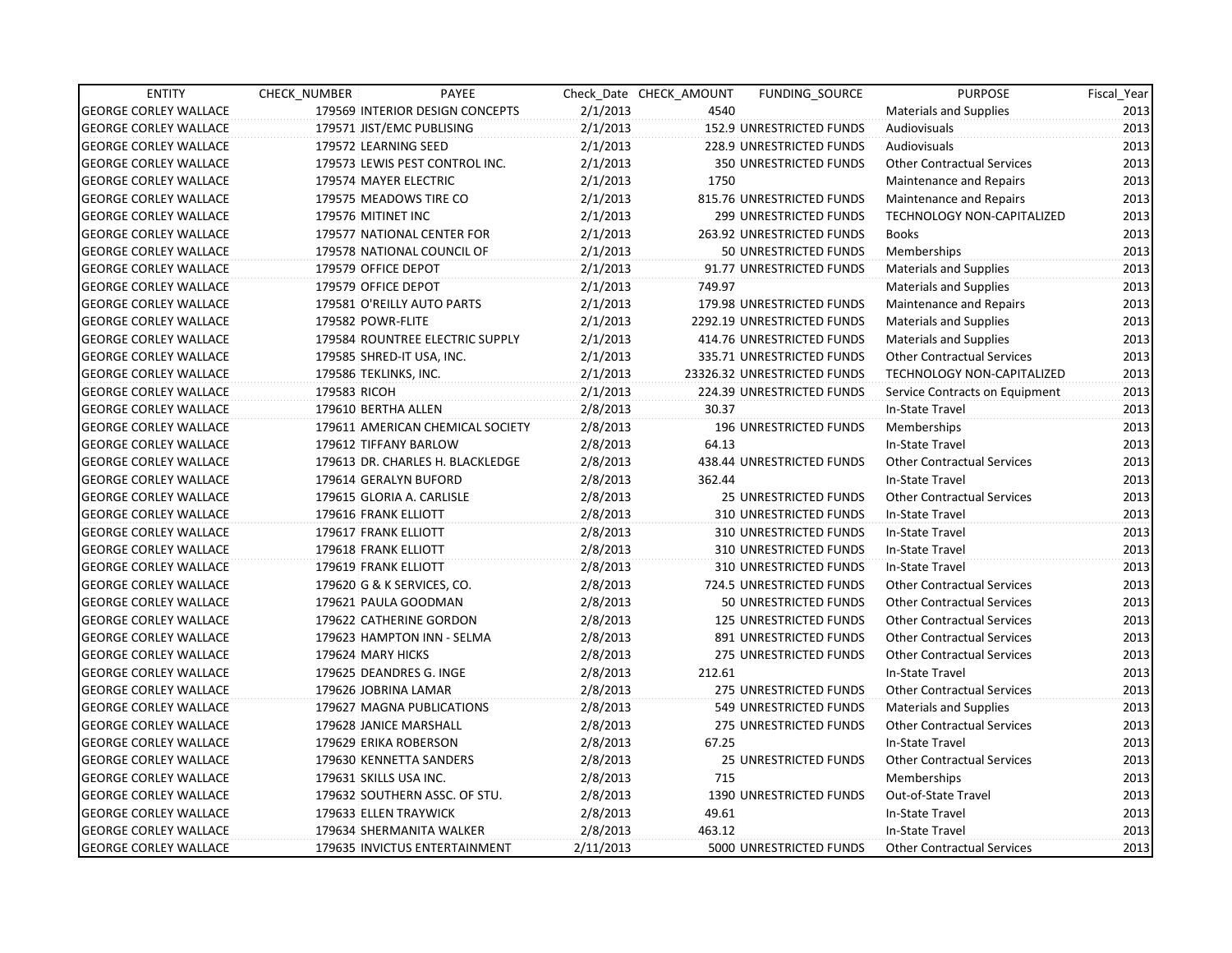| <b>ENTITY</b>                | CHECK_NUMBER         | PAYEE                            |           | Check Date CHECK AMOUNT | FUNDING SOURCE                | <b>PURPOSE</b>                    | Fiscal_Year |
|------------------------------|----------------------|----------------------------------|-----------|-------------------------|-------------------------------|-----------------------------------|-------------|
| <b>GEORGE CORLEY WALLACE</b> |                      | 179639 ADVANCED DISPOSAL         | 2/15/2013 |                         | 527.3 UNRESTRICTED FUNDS      | <b>Water and Sewer</b>            | 2013        |
| <b>GEORGE CORLEY WALLACE</b> |                      | 179640 ALABAMA GAS CORPORATION   | 2/15/2013 |                         | 445.65 UNRESTRICTED FUNDS     | Gas and Heating Fuel              | 2013        |
| <b>GEORGE CORLEY WALLACE</b> |                      | 179641 ALABAMA POWER COMPANY     | 2/15/2013 |                         | 64962.56 UNRESTRICTED FUNDS   | Electricity                       | 2013        |
| <b>GEORGE CORLEY WALLACE</b> | 179642 BERTHA ALLEN  |                                  | 2/15/2013 | 83.55                   |                               | In-State Travel                   | 2013        |
| <b>GEORGE CORLEY WALLACE</b> |                      | 179643 AT&T (BUSINESS SERVICE)   | 2/15/2013 |                         | 32.14 UNRESTRICTED FUNDS      | Communications                    | 2013        |
| <b>GEORGE CORLEY WALLACE</b> |                      | 179669 INNOVATION CENTRE         | 2/15/2013 |                         | 6333.33 UNRESTRICTED FUNDS    | <b>Other Contractual Services</b> | 2013        |
| <b>GEORGE CORLEY WALLACE</b> | 179670 SIDNEY JAMES  |                                  | 2/15/2013 |                         | <b>145 UNRESTRICTED FUNDS</b> | <b>Other Professional Fees</b>    | 2013        |
| <b>GEORGE CORLEY WALLACE</b> | 179671 KRISTEN JONES |                                  | 2/15/2013 |                         | <b>145 UNRESTRICTED FUNDS</b> | <b>Other Professional Fees</b>    | 2013        |
| <b>GEORGE CORLEY WALLACE</b> | 179672 ANESSA KIDD   |                                  | 2/15/2013 |                         | 76.92 UNRESTRICTED FUNDS      | Out-of-State Travel               | 2013        |
| <b>GEORGE CORLEY WALLACE</b> | 179673 KIM KIEL      |                                  | 2/15/2013 |                         | <b>145 UNRESTRICTED FUNDS</b> | <b>Other Professional Fees</b>    | 2013        |
| <b>GEORGE CORLEY WALLACE</b> | 179674 CRAIG LANE    |                                  | 2/15/2013 |                         | <b>145 UNRESTRICTED FUNDS</b> | <b>Other Professional Fees</b>    | 2013        |
| <b>GEORGE CORLEY WALLACE</b> |                      | 179676 LEWIS PEST CONTROL INC.   | 2/15/2013 |                         | <b>260 UNRESTRICTED FUNDS</b> | <b>Other Contractual Services</b> | 2013        |
| <b>GEORGE CORLEY WALLACE</b> |                      | 179677 MCKINSLEY MARBURY         | 2/15/2013 |                         | <b>145 UNRESTRICTED FUNDS</b> | <b>Other Professional Fees</b>    | 2013        |
| <b>GEORGE CORLEY WALLACE</b> |                      | 179678 MCRAE-GAINES LEARNING CTN | 2/15/2013 |                         | 2593.31 UNRESTRICTED FUNDS    | Scholarships                      | 2013        |
| <b>GEORGE CORLEY WALLACE</b> | 179679 ERIC MIMS     |                                  | 2/15/2013 |                         | 145 UNRESTRICTED FUNDS        | <b>Other Professional Fees</b>    | 2013        |
| <b>GEORGE CORLEY WALLACE</b> |                      | 179680 DERRICK MOORE             | 2/15/2013 | 242.78                  |                               | In-State Travel                   | 2013        |
| <b>GEORGE CORLEY WALLACE</b> |                      | 179681 JOHNNY E. MOSS III        | 2/15/2013 |                         | 150 UNRESTRICTED FUNDS        | In-State Travel                   | 2013        |
| <b>GEORGE CORLEY WALLACE</b> | 179682 CHARLES NEELY |                                  | 2/15/2013 |                         | 180 UNRESTRICTED FUNDS        | <b>Other Contractual Services</b> | 2013        |
| <b>GEORGE CORLEY WALLACE</b> | 179683 MIKE NEWMAN   |                                  | 2/15/2013 |                         | <b>145 UNRESTRICTED FUNDS</b> | <b>Other Professional Fees</b>    | 2013        |
| <b>GEORGE CORLEY WALLACE</b> |                      | 179684 RAYFORD NIXON             | 2/15/2013 |                         | 56.84 UNRESTRICTED FUNDS      | In-State Travel                   | 2013        |
| <b>GEORGE CORLEY WALLACE</b> | 179685 OFFICE DEPOT  |                                  | 2/15/2013 |                         | 80.74 UNRESTRICTED FUNDS      | Materials and Supplies            | 2013        |
| <b>GEORGE CORLEY WALLACE</b> |                      | 179686 THOMAS OWENS              | 2/15/2013 |                         | <b>145 UNRESTRICTED FUNDS</b> | <b>Other Professional Fees</b>    | 2013        |
| <b>GEORGE CORLEY WALLACE</b> | 179687 JOE PIKE JR.  |                                  | 2/15/2013 |                         | <b>145 UNRESTRICTED FUNDS</b> | <b>Other Professional Fees</b>    | 2013        |
| <b>GEORGE CORLEY WALLACE</b> |                      | 179688 THE RESOURCE CENTER       | 2/15/2013 | 250                     |                               | In-State Travel                   | 2013        |
| <b>GEORGE CORLEY WALLACE</b> |                      | 179689 SALLY BEAUTY SUPPLY       | 2/15/2013 |                         | 402.9 UNRESTRICTED FUNDS      | <b>Purchases for Resale</b>       | 2013        |
| <b>GEORGE CORLEY WALLACE</b> | 179690 GRACIE SCOTT  |                                  | 2/15/2013 |                         | 180 UNRESTRICTED FUNDS        | <b>Other Contractual Services</b> | 2013        |
| <b>GEORGE CORLEY WALLACE</b> |                      | 179691 GEORGE P. SCYPHERS        | 2/15/2013 |                         | <b>145 UNRESTRICTED FUNDS</b> | <b>Other Professional Fees</b>    | 2013        |
| <b>GEORGE CORLEY WALLACE</b> |                      | 179692 SEARS COMMERCIAL ONE      | 2/15/2013 |                         | 104.72 UNRESTRICTED FUNDS     | <b>Materials and Supplies</b>     | 2013        |
| <b>GEORGE CORLEY WALLACE</b> |                      | 179693 SELMA WATER WORKS BOARD   | 2/15/2013 |                         | 519.56 UNRESTRICTED FUNDS     | Water and Sewer                   | 2013        |
| <b>GEORGE CORLEY WALLACE</b> |                      | 179694 SHERWIN WILLIAMS          | 2/15/2013 | 69.38                   |                               | <b>Construction in Progress</b>   | 2013        |
| <b>GEORGE CORLEY WALLACE</b> |                      | 179695 SHRED-IT USA, INC.        | 2/15/2013 |                         | 663.82 UNRESTRICTED FUNDS     | <b>Other Contractual Services</b> | 2013        |
| <b>GEORGE CORLEY WALLACE</b> |                      | 179696 JACQUELINE SMITH          | 2/15/2013 |                         | 332.21 UNRESTRICTED FUNDS     | Out-of-State Travel               | 2013        |
| <b>GEORGE CORLEY WALLACE</b> |                      | 179697 SOUTHERNLINC WIRELESS     | 2/15/2013 |                         | 745.27 UNRESTRICTED FUNDS     | Communications                    | 2013        |
| <b>GEORGE CORLEY WALLACE</b> |                      | 179698 THE SELMA-TIMES JOURNAL   | 2/15/2013 |                         | <b>186 UNRESTRICTED FUNDS</b> | Subscriptions                     | 2013        |
| <b>GEORGE CORLEY WALLACE</b> |                      | 179699 UNITED PARCEL SERVICE     | 2/15/2013 |                         | 99.87 UNRESTRICTED FUNDS      | Postage                           | 2013        |
| <b>GEORGE CORLEY WALLACE</b> |                      | 179700 SHERMANITA WALKER         | 2/15/2013 | 395.66                  |                               | In-State Travel                   | 2013        |
| <b>GEORGE CORLEY WALLACE</b> |                      | 179701 ROOSEVELT WALKER          | 2/15/2013 |                         | 180 UNRESTRICTED FUNDS        | <b>Other Contractual Services</b> | 2013        |
| <b>GEORGE CORLEY WALLACE</b> | 179702 TERRY WARE    |                                  | 2/15/2013 |                         | <b>145 UNRESTRICTED FUNDS</b> | <b>Other Professional Fees</b>    | 2013        |
| <b>GEORGE CORLEY WALLACE</b> |                      | 179710 BRIAN WILLIAMS            | 2/15/2013 |                         | 240 UNRESTRICTED FUNDS        | <b>Other Contractual Services</b> | 2013        |
| <b>GEORGE CORLEY WALLACE</b> |                      | 179712 GO GREEN JANITORIAL SERVI | 2/15/2013 |                         | 4282.84 UNRESTRICTED FUNDS    | <b>Other Contractual Services</b> | 2013        |
| <b>GEORGE CORLEY WALLACE</b> |                      | 179720 FIRST CAHAWBA BANKCARD    | 2/15/2013 |                         | 2047.42 UNRESTRICTED FUNDS    | Out-of-State Travel               | 2013        |
| <b>GEORGE CORLEY WALLACE</b> |                      | 179720 FIRST CAHAWBA BANKCARD    | 2/15/2013 |                         | 60 UNRESTRICTED FUNDS         | Memberships                       | 2013        |
| <b>GEORGE CORLEY WALLACE</b> |                      | 179644 TIFFANY BARLOW            | 2/15/2013 | 25.32                   |                               | In-State Travel                   | 2013        |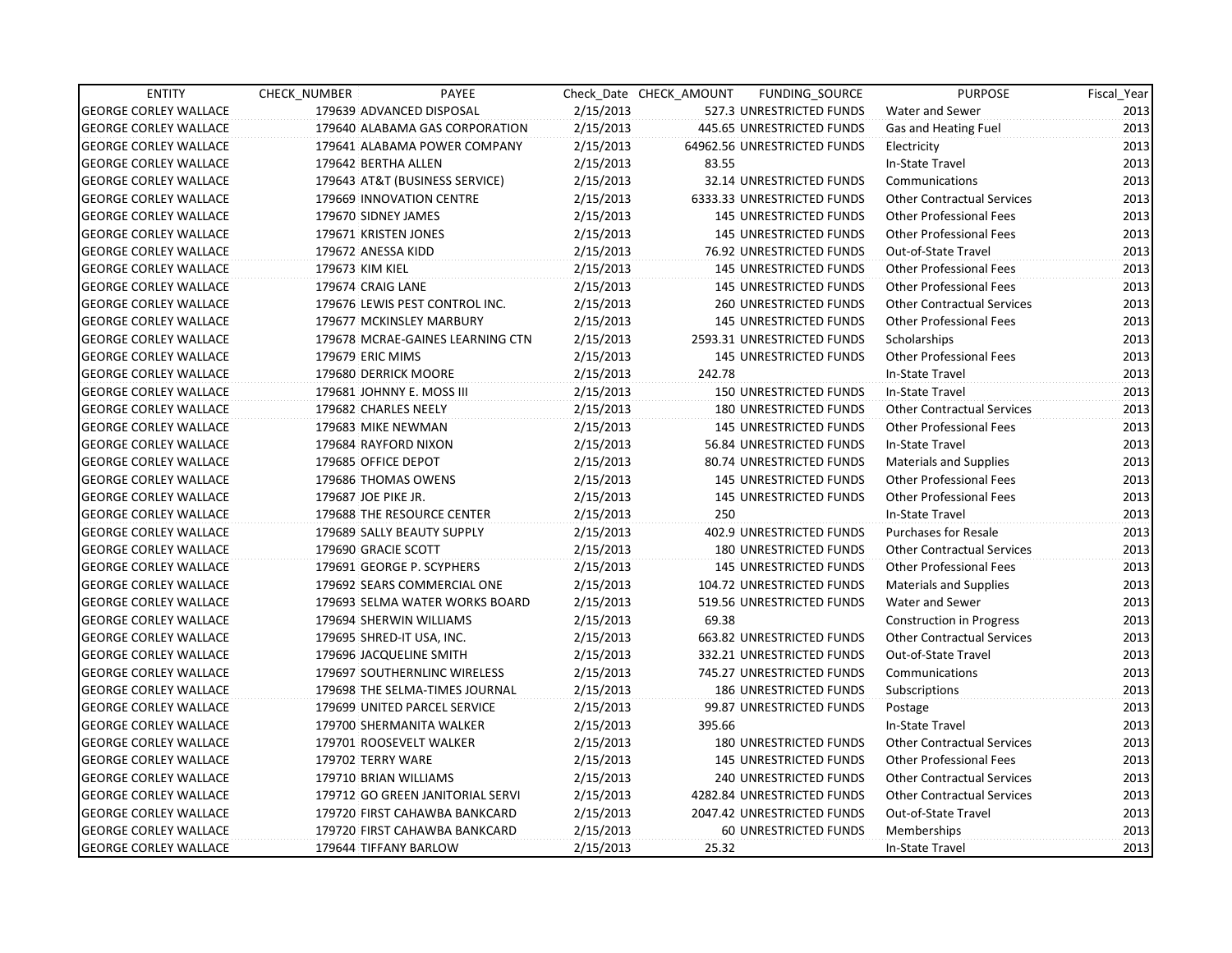| <b>ENTITY</b>                | CHECK_NUMBER         | PAYEE                            |           | Check Date CHECK AMOUNT | FUNDING SOURCE                | <b>PURPOSE</b>                    | Fiscal_Year |
|------------------------------|----------------------|----------------------------------|-----------|-------------------------|-------------------------------|-----------------------------------|-------------|
| <b>GEORGE CORLEY WALLACE</b> |                      | 179646 PARRISH BOWLIN            | 2/15/2013 |                         | 145 UNRESTRICTED FUNDS        | Other Professional Fees           | 2013        |
| <b>GEORGE CORLEY WALLACE</b> |                      | 179647 GERALYN BUFORD            | 2/15/2013 | 129.95                  |                               | In-State Travel                   | 2013        |
| <b>GEORGE CORLEY WALLACE</b> |                      | 179648 ADAM BURGESS              | 2/15/2013 |                         | <b>145 UNRESTRICTED FUNDS</b> | <b>Other Professional Fees</b>    | 2013        |
| <b>GEORGE CORLEY WALLACE</b> |                      | 179649 ELLIOTT L CARR, II        | 2/15/2013 |                         | <b>145 UNRESTRICTED FUNDS</b> | <b>Other Professional Fees</b>    | 2013        |
| <b>GEORGE CORLEY WALLACE</b> | 179650 CINTAS #231   |                                  | 2/15/2013 |                         | 1049.4 UNRESTRICTED FUNDS     | <b>Other Contractual Services</b> | 2013        |
| <b>GEORGE CORLEY WALLACE</b> | 179651 CINTAS #231   |                                  | 2/15/2013 |                         | 101.9 UNRESTRICTED FUNDS      | <b>Other Contractual Services</b> | 2013        |
| <b>GEORGE CORLEY WALLACE</b> | 179652 LONZY CLIFTON |                                  | 2/15/2013 |                         | 108.18 UNRESTRICTED FUNDS     | Out-of-State Travel               | 2013        |
| <b>GEORGE CORLEY WALLACE</b> | 179653 JANET COLE    |                                  | 2/15/2013 |                         | 75 UNRESTRICTED FUNDS         | <b>Other Contractual Services</b> | 2013        |
| <b>GEORGE CORLEY WALLACE</b> |                      | 179654 STEFFAN COLEMAN           | 2/15/2013 | 242.78                  |                               | In-State Travel                   | 2013        |
| <b>GEORGE CORLEY WALLACE</b> |                      | 179655 COMMUNITY COLLEGE         | 2/15/2013 |                         | 225 UNRESTRICTED FUNDS        | Memberships                       | 2013        |
| <b>GEORGE CORLEY WALLACE</b> |                      | 179656 JEFFREY S. CORLEY         | 2/15/2013 |                         | <b>145 UNRESTRICTED FUNDS</b> | <b>Other Professional Fees</b>    | 2013        |
| <b>GEORGE CORLEY WALLACE</b> |                      | 179657 CRYSTAL SPRINGS OF ALA    | 2/15/2013 |                         | 12.49 UNRESTRICTED FUNDS      | <b>Materials and Supplies</b>     | 2013        |
| <b>GEORGE CORLEY WALLACE</b> |                      | 179658 ELLUCIAN COMPANY L.P.     | 2/15/2013 |                         | 69849.16 UNRESTRICTED FUNDS   | Furniture and Equipment           | 2013        |
| <b>GEORGE CORLEY WALLACE</b> |                      | 179659 FEDERAL EXPRESS CORPORATI | 2/15/2013 |                         | 183.21 UNRESTRICTED FUNDS     | Postage                           | 2013        |
| <b>GEORGE CORLEY WALLACE</b> |                      | 179660 FIRST CAHAWBA BANKCARD    | 2/15/2013 |                         | 7384.42 UNRESTRICTED FUNDS    | Out-of-State Travel               | 2013        |
| <b>GEORGE CORLEY WALLACE</b> |                      | 179660 FIRST CAHAWBA BANKCARD    | 2/15/2013 |                         | 168.75 UNRESTRICTED FUNDS     | Rent - Facilities                 | 2013        |
| <b>GEORGE CORLEY WALLACE</b> |                      | 179660 FIRST CAHAWBA BANKCARD    | 2/15/2013 |                         | 10.35 UNRESTRICTED FUNDS      | <b>Materials and Supplies</b>     | 2013        |
| <b>GEORGE CORLEY WALLACE</b> |                      | 179660 FIRST CAHAWBA BANKCARD    | 2/15/2013 | 2077                    |                               | Out-of-State Travel               | 2013        |
| <b>GEORGE CORLEY WALLACE</b> |                      | 179662 GO GREEN JANITORIAL SERVI | 2/15/2013 |                         | 4282.84 UNRESTRICTED FUNDS    | <b>Other Contractual Services</b> | 2013        |
| <b>GEORGE CORLEY WALLACE</b> |                      | 179663 MICHAEL D. GOINGS         | 2/15/2013 |                         | 375 UNRESTRICTED FUNDS        | <b>Other Contractual Services</b> | 2013        |
| <b>GEORGE CORLEY WALLACE</b> | 179664 RAJI GOURDINE |                                  | 2/15/2013 |                         | 399.87 UNRESTRICTED FUNDS     | Out-of-State Travel               | 2013        |
| <b>GEORGE CORLEY WALLACE</b> | 179665 MARK HALPIN   |                                  | 2/15/2013 |                         | 57.52 UNRESTRICTED FUNDS      | In-State Travel                   | 2013        |
| <b>GEORGE CORLEY WALLACE</b> | 179666 WAYNE HARBIN  |                                  | 2/15/2013 |                         | <b>145 UNRESTRICTED FUNDS</b> | <b>Other Professional Fees</b>    | 2013        |
| <b>GEORGE CORLEY WALLACE</b> | 179667 LEANN B. HILL |                                  | 2/15/2013 |                         | <b>145 UNRESTRICTED FUNDS</b> | <b>Other Professional Fees</b>    | 2013        |
| <b>GEORGE CORLEY WALLACE</b> |                      | 179668 DEANDRES G. INGE          | 2/15/2013 | 66.8                    |                               | In-State Travel                   | 2013        |
| <b>GEORGE CORLEY WALLACE</b> | 179675 CHENETTA LEE  |                                  | 2/15/2013 |                         | 80.14 UNRESTRICTED FUNDS      | Out-of-State Travel               | 2013        |
| <b>GEORGE CORLEY WALLACE</b> | 179721 JSI           |                                  | 2/15/2013 | 87550.26                |                               | <b>Materials and Supplies</b>     | 2013        |
| <b>GEORGE CORLEY WALLACE</b> |                      | 179723 FIRST CAHAWBA BANKCARD    | 2/15/2013 |                         | -10.35 UNRESTRICTED FUNDS     | <b>Materials and Supplies</b>     | 2013        |
| <b>GEORGE CORLEY WALLACE</b> |                      | 179723 FIRST CAHAWBA BANKCARD    | 2/15/2013 |                         | 993.71 UNRESTRICTED FUNDS     | Out-of-State Travel               | 2013        |
| <b>GEORGE CORLEY WALLACE</b> |                      | 179723 FIRST CAHAWBA BANKCARD    | 2/15/2013 |                         | 60 UNRESTRICTED FUNDS         | Memberships                       | 2013        |
| <b>GEORGE CORLEY WALLACE</b> | 179729 FRANK ELLIOTT |                                  | 2/19/2013 |                         | 620 UNRESTRICTED FUNDS        | In-State Travel                   | 2013        |
| <b>GEORGE CORLEY WALLACE</b> | 179730 FRANK ELLIOTT |                                  | 2/19/2013 |                         | 868 UNRESTRICTED FUNDS        | In-State Travel                   | 2013        |
| <b>GEORGE CORLEY WALLACE</b> | 179731 FRANK ELLIOTT |                                  | 2/19/2013 |                         | 310 UNRESTRICTED FUNDS        | In-State Travel                   | 2013        |
| <b>GEORGE CORLEY WALLACE</b> | 179732 FRANK ELLIOTT |                                  | 2/19/2013 |                         | 868 UNRESTRICTED FUNDS        | In-State Travel                   | 2013        |
| <b>GEORGE CORLEY WALLACE</b> | 179733 FRANK ELLIOTT |                                  | 2/19/2013 |                         | <b>310 UNRESTRICTED FUNDS</b> | In-State Travel                   | 2013        |
| <b>GEORGE CORLEY WALLACE</b> |                      | 179817 UAB PRINTING SERVICES     | 2/25/2013 |                         | 9938.85 UNRESTRICTED FUNDS    | Printing, Reproduction and Bin    | 2013        |
| <b>GEORGE CORLEY WALLACE</b> |                      | 179818 VERIZON WIRELESS          | 2/25/2013 | 212.56                  |                               | Communications                    | 2013        |
| <b>GEORGE CORLEY WALLACE</b> |                      | 179819 VERIZON WIRELESS          | 2/25/2013 | 232.64                  |                               | Communications                    | 2013        |
| <b>GEORGE CORLEY WALLACE</b> |                      | 179820 SHERMANITA WALKER         | 2/25/2013 | 519.9                   |                               | In-State Travel                   | 2013        |
| <b>GEORGE CORLEY WALLACE</b> | 179821 WCCS          |                                  | 2/25/2013 | 150                     |                               | In-State Travel                   | 2013        |
| <b>GEORGE CORLEY WALLACE</b> | 179823 JOE WILLIAMS  |                                  | 2/25/2013 |                         | 2700 UNRESTRICTED FUNDS       | <b>Other Contractual Services</b> | 2013        |
| <b>GEORGE CORLEY WALLACE</b> |                      | 179824 BURDIS WILLIAMS           | 2/25/2013 |                         | <b>200 UNRESTRICTED FUNDS</b> | Other Professional Fees           | 2013        |
| <b>GEORGE CORLEY WALLACE</b> |                      | 179825 WITTICHEN SUPPLY COMPANY  | 2/25/2013 | 2063                    |                               | Maintenance and Repairs           | 2013        |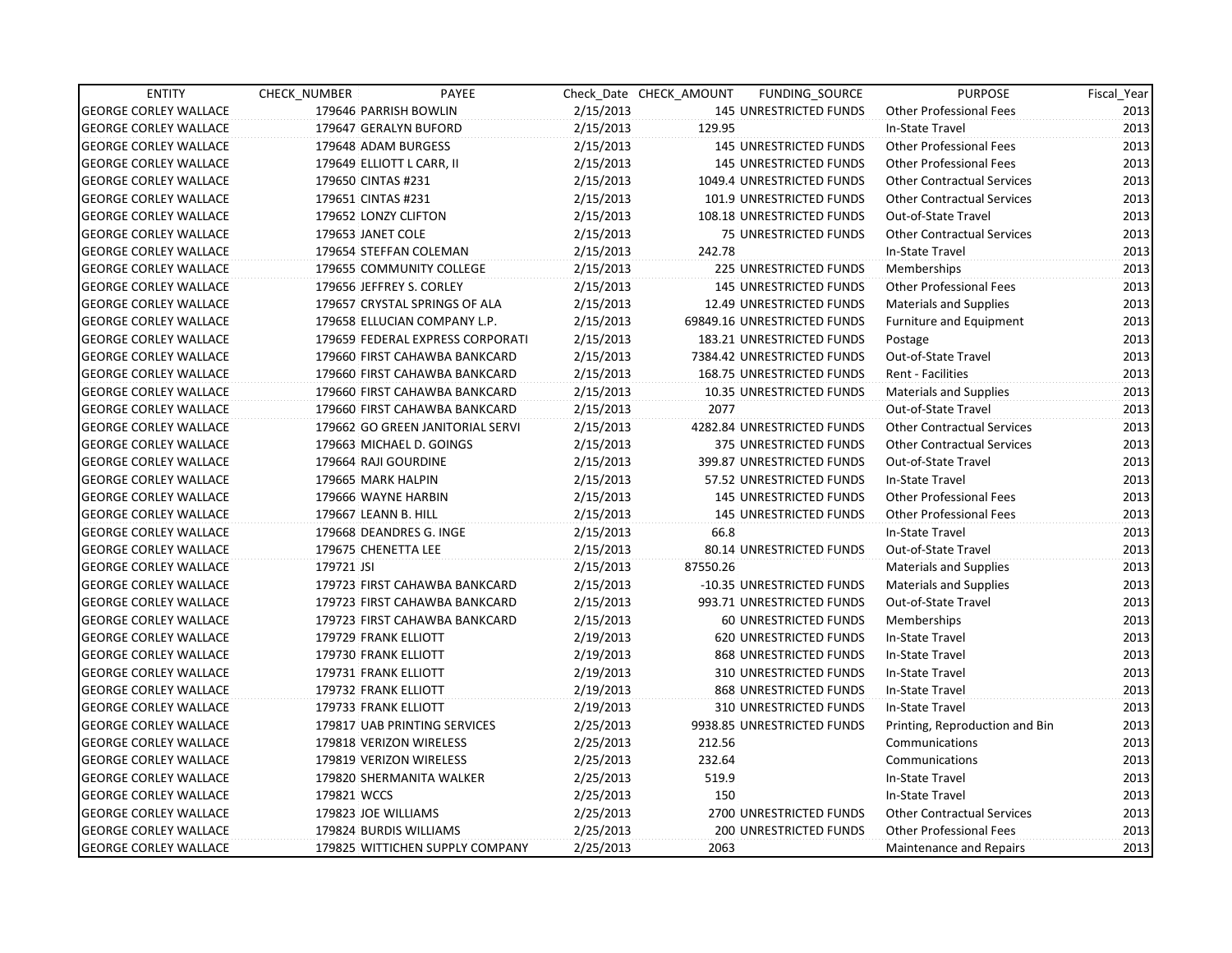| <b>ENTITY</b>                | CHECK_NUMBER        | PAYEE                            |           | Check Date CHECK AMOUNT | FUNDING SOURCE                | <b>PURPOSE</b>                    | Fiscal_Year |
|------------------------------|---------------------|----------------------------------|-----------|-------------------------|-------------------------------|-----------------------------------|-------------|
| <b>GEORGE CORLEY WALLACE</b> |                     | 179825 WITTICHEN SUPPLY COMPANY  | 2/25/2013 |                         | 89.77 UNRESTRICTED FUNDS      | <b>Materials and Supplies</b>     | 2013        |
| <b>GEORGE CORLEY WALLACE</b> |                     | 179826 SCOTT O'NEAL WYNN         | 2/25/2013 |                         | 200 UNRESTRICTED FUNDS        | <b>Other Professional Fees</b>    | 2013        |
| <b>GEORGE CORLEY WALLACE</b> | 179827 4IMPRINT     |                                  | 2/25/2013 |                         | 486.46 UNRESTRICTED FUNDS     | <b>Materials and Supplies</b>     | 2013        |
| <b>GEORGE CORLEY WALLACE</b> |                     | 179737 ALABAMA GAS CORPORATION   | 2/25/2013 |                         | 7418.08 UNRESTRICTED FUNDS    | Gas and Heating Fuel              | 2013        |
| <b>GEORGE CORLEY WALLACE</b> |                     | 179738 BERTHA ALLEN              | 2/25/2013 | 34.17                   |                               | In-State Travel                   | 2013        |
| <b>GEORGE CORLEY WALLACE</b> |                     | 179739 AT&T (BUSINESS SERVICE)   | 2/25/2013 |                         | 34.23 UNRESTRICTED FUNDS      | Communications                    | 2013        |
| <b>GEORGE CORLEY WALLACE</b> |                     | 179740 B & S AUTO PARTS          | 2/25/2013 |                         | 75 UNRESTRICTED FUNDS         | Maintenance and Repairs           | 2013        |
| <b>GEORGE CORLEY WALLACE</b> |                     | 179741 TIFFANY BARLOW            | 2/25/2013 | 23.56                   |                               | In-State Travel                   | 2013        |
| <b>GEORGE CORLEY WALLACE</b> |                     | 179743 BERNEY OFFICE SOLUTIONS   | 2/25/2013 |                         | 35.1 UNRESTRICTED FUNDS       | Service Contracts on Equipment    | 2013        |
| <b>GEORGE CORLEY WALLACE</b> |                     | 179744 BLUE OX EQUIPMENT         | 2/25/2013 |                         | 490.4 UNRESTRICTED FUNDS      | <b>Materials and Supplies</b>     | 2013        |
| <b>GEORGE CORLEY WALLACE</b> | 179745 BP OIL       |                                  | 2/25/2013 |                         | 94.39 UNRESTRICTED FUNDS      | Gasoline and Oil - Motor Vehic    | 2013        |
| <b>GEORGE CORLEY WALLACE</b> |                     | 179746 GERALYN BUFORD            | 2/25/2013 | 524.64                  |                               | In-State Travel                   | 2013        |
| <b>GEORGE CORLEY WALLACE</b> |                     | 179747 C & S AUTO PARTS          | 2/25/2013 |                         | 38.91 UNRESTRICTED FUNDS      | <b>Materials and Supplies</b>     | 2013        |
| <b>GEORGE CORLEY WALLACE</b> |                     | 179748 KENNETH CARSON            | 2/25/2013 |                         | <b>145 UNRESTRICTED FUNDS</b> | <b>Other Professional Fees</b>    | 2013        |
| <b>GEORGE CORLEY WALLACE</b> |                     | 179749 CATTLIN LAWN SERVICE      | 2/25/2013 |                         | 2433.33 UNRESTRICTED FUNDS    | <b>Other Contractual Services</b> | 2013        |
| <b>GEORGE CORLEY WALLACE</b> |                     | 179750 WILLIAM R. COMBS, III     | 2/25/2013 |                         | <b>200 UNRESTRICTED FUNDS</b> | <b>Other Professional Fees</b>    | 2013        |
| <b>GEORGE CORLEY WALLACE</b> |                     | 179751 COUGAR CHEVRON            | 2/25/2013 |                         | 5288.35 UNRESTRICTED FUNDS    | Gasoline and Oil - Motor Vehic    | 2013        |
| <b>GEORGE CORLEY WALLACE</b> |                     | 179752 COVERALL OF ALABAMA DBA   | 2/25/2013 |                         | 9253 UNRESTRICTED FUNDS       | <b>Other Contractual Services</b> | 2013        |
| <b>GEORGE CORLEY WALLACE</b> |                     | 179753 CRYSTAL SPRINGS OF ALA    | 2/25/2013 |                         | 62.92 UNRESTRICTED FUNDS      | Service Contracts on Equipment    | 2013        |
| <b>GEORGE CORLEY WALLACE</b> |                     | 179753 CRYSTAL SPRINGS OF ALA    | 2/25/2013 |                         | 90.46 UNRESTRICTED FUNDS      | <b>Materials and Supplies</b>     | 2013        |
| <b>GEORGE CORLEY WALLACE</b> |                     | 179754 CSO RESEARCH              | 2/25/2013 | 4000                    |                               | <b>Computer Software</b>          | 2013        |
| <b>GEORGE CORLEY WALLACE</b> |                     | 179755 MICKEY CUNNINGHAM         | 2/25/2013 |                         | 145 UNRESTRICTED FUNDS        | <b>Other Professional Fees</b>    | 2013        |
| <b>GEORGE CORLEY WALLACE</b> |                     | 179756 DALLAS MIDWEST            | 2/25/2013 |                         | 66.95 UNRESTRICTED FUNDS      | <b>Materials and Supplies</b>     | 2013        |
| <b>GEORGE CORLEY WALLACE</b> | 179757 FOSTER DAVIS |                                  | 2/25/2013 |                         | 400 UNRESTRICTED FUNDS        | In-State Travel                   | 2013        |
| <b>GEORGE CORLEY WALLACE</b> |                     | 179758 FOSTER DAVIS              | 2/25/2013 |                         | 560 UNRESTRICTED FUNDS        | In-State Travel                   | 2013        |
| <b>GEORGE CORLEY WALLACE</b> | 179759 FOSTER DAVIS |                                  | 2/25/2013 |                         | <b>560 UNRESTRICTED FUNDS</b> | In-State Travel                   | 2013        |
| <b>GEORGE CORLEY WALLACE</b> |                     | 179760 FOSTER DAVIS              | 2/25/2013 |                         | 560 UNRESTRICTED FUNDS        | In-State Travel                   | 2013        |
| <b>GEORGE CORLEY WALLACE</b> |                     | 179761 FOSTER DAVIS              | 2/25/2013 |                         | 560 UNRESTRICTED FUNDS        | In-State Travel                   | 2013        |
| <b>GEORGE CORLEY WALLACE</b> |                     | 179762 BOBBY E. DEAVERS, JR      | 2/25/2013 |                         | <b>145 UNRESTRICTED FUNDS</b> | <b>Other Professional Fees</b>    | 2013        |
| <b>GEORGE CORLEY WALLACE</b> |                     | 179763 FRANK ELLIOTT             | 2/25/2013 |                         | 620 UNRESTRICTED FUNDS        | In-State Travel                   | 2013        |
| <b>GEORGE CORLEY WALLACE</b> |                     | 179764 FRANK ELLIOTT             | 2/25/2013 |                         | 620 UNRESTRICTED FUNDS        | In-State Travel                   | 2013        |
| <b>GEORGE CORLEY WALLACE</b> |                     | 179765 FRANK ELLIOTT             | 2/25/2013 |                         | 310 UNRESTRICTED FUNDS        | In-State Travel                   | 2013        |
| <b>GEORGE CORLEY WALLACE</b> |                     | 179766 FRANK ELLIOTT             | 2/25/2013 |                         | 310 UNRESTRICTED FUNDS        | In-State Travel                   | 2013        |
| <b>GEORGE CORLEY WALLACE</b> | 179768 GED TESTING  |                                  | 2/25/2013 |                         | <b>190 UNRESTRICTED FUNDS</b> | <b>Materials and Supplies</b>     | 2013        |
| <b>GEORGE CORLEY WALLACE</b> |                     | 179769 GO GREEN JANITORIAL SERVI | 2/25/2013 |                         | 4282.84 UNRESTRICTED FUNDS    | <b>Other Contractual Services</b> | 2013        |
| <b>GEORGE CORLEY WALLACE</b> |                     | 179770 MICHAEL D. GOINGS         | 2/25/2013 |                         | 75 UNRESTRICTED FUNDS         | <b>Other Contractual Services</b> | 2013        |
| <b>GEORGE CORLEY WALLACE</b> |                     | 179771 HAMPTON INN - SELMA       | 2/25/2013 |                         | 396 UNRESTRICTED FUNDS        | <b>Other Contractual Services</b> | 2013        |
| <b>GEORGE CORLEY WALLACE</b> |                     | 179772 APRIL HARPER              | 2/25/2013 |                         | 504 UNRESTRICTED FUNDS        | In-State Travel                   | 2013        |
| <b>GEORGE CORLEY WALLACE</b> |                     | 179773 APRIL HARPER              | 2/25/2013 |                         | 504 UNRESTRICTED FUNDS        | In-State Travel                   | 2013        |
| <b>GEORGE CORLEY WALLACE</b> |                     | 179774 APRIL HARPER              | 2/25/2013 |                         | 360 UNRESTRICTED FUNDS        | In-State Travel                   | 2013        |
| <b>GEORGE CORLEY WALLACE</b> |                     | 179775 APRIL HARPER              | 2/25/2013 |                         | 504 UNRESTRICTED FUNDS        | In-State Travel                   | 2013        |
| <b>GEORGE CORLEY WALLACE</b> | 179776 APRIL HARPER |                                  | 2/25/2013 |                         | 504 UNRESTRICTED FUNDS        | In-State Travel                   | 2013        |
| <b>GEORGE CORLEY WALLACE</b> |                     | 179777 DEANDRES G. INGE          | 2/25/2013 | 60.74                   |                               | In-State Travel                   | 2013        |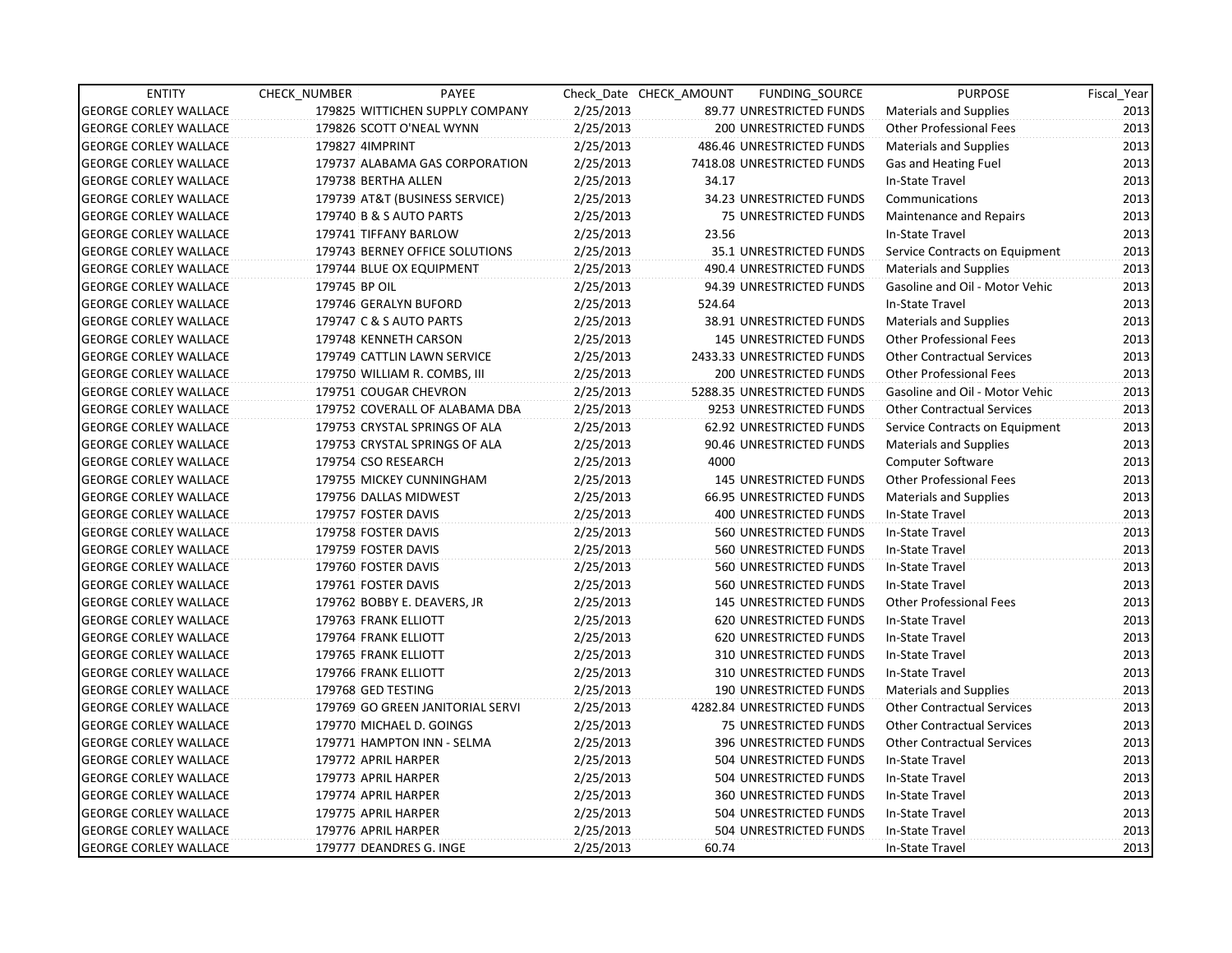| <b>ENTITY</b>                | CHECK_NUMBER                  | PAYEE                            |           | Check Date CHECK AMOUNT | FUNDING_SOURCE                | <b>PURPOSE</b>                    | Fiscal_Year |
|------------------------------|-------------------------------|----------------------------------|-----------|-------------------------|-------------------------------|-----------------------------------|-------------|
| <b>GEORGE CORLEY WALLACE</b> | 179778 ERIC JACKSON           |                                  | 2/25/2013 |                         | 611.11 UNRESTRICTED FUNDS     | <b>Other Contractual Services</b> | 2013        |
| <b>GEORGE CORLEY WALLACE</b> | 179779 KRISTEN JONES          |                                  | 2/25/2013 |                         | <b>145 UNRESTRICTED FUNDS</b> | <b>Other Professional Fees</b>    | 2013        |
| <b>GEORGE CORLEY WALLACE</b> | 179780 JUDY JORDAN            |                                  | 2/25/2013 |                         | 800 UNRESTRICTED FUNDS        | <b>Other Contractual Services</b> | 2013        |
| <b>GEORGE CORLEY WALLACE</b> | 179781 CRAIG LANE             |                                  | 2/25/2013 |                         | <b>145 UNRESTRICTED FUNDS</b> | <b>Other Professional Fees</b>    | 2013        |
| <b>GEORGE CORLEY WALLACE</b> |                               | 179782 LEWIS PEST CONTROL INC.   | 2/25/2013 |                         | 90 UNRESTRICTED FUNDS         | <b>Other Contractual Services</b> | 2013        |
| <b>GEORGE CORLEY WALLACE</b> | 179783 ERROLL LEWIS           |                                  | 2/25/2013 |                         | <b>145 UNRESTRICTED FUNDS</b> | <b>Other Professional Fees</b>    | 2013        |
| <b>GEORGE CORLEY WALLACE</b> | 179784 MEADOWS TIRE CO        |                                  | 2/25/2013 |                         | 405.81 UNRESTRICTED FUNDS     | Maintenance and Repairs           | 2013        |
| <b>GEORGE CORLEY WALLACE</b> |                               | 179785 THE MONTGOMERY ADVERTISER | 2/25/2013 |                         | 752.03 UNRESTRICTED FUNDS     | <b>Advertising and Promotions</b> | 2013        |
| <b>GEORGE CORLEY WALLACE</b> |                               | 179786 GADDIS BRITTON MOTT       | 2/25/2013 |                         | 120 UNRESTRICTED FUNDS        | <b>Other Professional Fees</b>    | 2013        |
| <b>GEORGE CORLEY WALLACE</b> | 179787 NADE                   |                                  | 2/25/2013 |                         | 585 UNRESTRICTED FUNDS        | Out-of-State Travel               | 2013        |
| <b>GEORGE CORLEY WALLACE</b> | 179788 NADE                   |                                  | 2/25/2013 |                         | 585 UNRESTRICTED FUNDS        | Out-of-State Travel               | 2013        |
| <b>GEORGE CORLEY WALLACE</b> |                               | 179789 OLYMPIA SPORTING GOODS    | 2/25/2013 |                         | 6390.94 UNRESTRICTED FUNDS    | <b>Materials and Supplies</b>     | 2013        |
| <b>GEORGE CORLEY WALLACE</b> |                               | 179790 O'REILLY AUTO PARTS       | 2/25/2013 |                         | 102.99 UNRESTRICTED FUNDS     | Maintenance and Repairs           | 2013        |
| <b>GEORGE CORLEY WALLACE</b> | 179791 CLARENCE PETTWAY       |                                  | 2/25/2013 | 601.03                  |                               | In-State Travel                   | 2013        |
| <b>GEORGE CORLEY WALLACE</b> |                               | 179767 FULLER BUILDING COMPANY   | 2/25/2013 |                         | 397.86 UNRESTRICTED FUNDS     | <b>Materials and Supplies</b>     | 2013        |
| <b>GEORGE CORLEY WALLACE</b> | 179792 PITNEY BOWES           |                                  | 2/25/2013 |                         | 2194.63 UNRESTRICTED FUNDS    | Postage                           | 2013        |
| <b>GEORGE CORLEY WALLACE</b> | 179793 HAL ROZZELLE           |                                  | 2/25/2013 |                         | 145 UNRESTRICTED FUNDS        | <b>Other Professional Fees</b>    | 2013        |
| <b>GEORGE CORLEY WALLACE</b> |                               | 179794 SALLY BEAUTY SUPPLY       | 2/25/2013 |                         | 141.81 UNRESTRICTED FUNDS     | <b>Purchases for Resale</b>       | 2013        |
| <b>GEORGE CORLEY WALLACE</b> | 179795 SATTERFIELD PLAZA      |                                  | 2/25/2013 | 6990.93                 |                               | Rent - Facilities                 | 2013        |
| <b>GEORGE CORLEY WALLACE</b> |                               | 179796 SCANTRON CORPORATION      | 2/25/2013 |                         | 498.6 UNRESTRICTED FUNDS      | <b>Materials and Supplies</b>     | 2013        |
| <b>GEORGE CORLEY WALLACE</b> |                               | 179797 SCREENCO ENTERPRISES      | 2/25/2013 |                         | <b>300 UNRESTRICTED FUNDS</b> | <b>Materials and Supplies</b>     | 2013        |
| <b>GEORGE CORLEY WALLACE</b> |                               | 179798 SELMA BEAUTY SUPPLY       | 2/25/2013 |                         | 946.7 UNRESTRICTED FUNDS      | <b>Purchases for Resale</b>       | 2013        |
| <b>GEORGE CORLEY WALLACE</b> |                               | 179799 SELMA WALTON THEATER      | 2/25/2013 | 525                     |                               | <b>Materials and Supplies</b>     | 2013        |
| <b>GEORGE CORLEY WALLACE</b> | 179800 SLEEP INN & SUITES     |                                  | 2/25/2013 |                         | 3030.48 UNRESTRICTED FUNDS    | In-State Travel                   | 2013        |
| <b>GEORGE CORLEY WALLACE</b> | 179801 SLEEP INN & SUITES     |                                  | 2/25/2013 |                         | 1010.16 UNRESTRICTED FUNDS    | In-State Travel                   | 2013        |
| <b>GEORGE CORLEY WALLACE</b> | 179802 SLEEP INN & SUITES     |                                  | 2/25/2013 |                         | 1010.16 UNRESTRICTED FUNDS    | In-State Travel                   | 2013        |
| <b>GEORGE CORLEY WALLACE</b> | 179803 SLEEP INN & SUITES     |                                  | 2/25/2013 |                         | 1010.16 UNRESTRICTED FUNDS    | In-State Travel                   | 2013        |
| <b>GEORGE CORLEY WALLACE</b> | 179804 SLEEP INN & SUITES     |                                  | 2/25/2013 |                         | 1010.16 UNRESTRICTED FUNDS    | In-State Travel                   | 2013        |
| <b>GEORGE CORLEY WALLACE</b> | 179805 SLEEP INN & SUITES     |                                  | 2/25/2013 |                         | 1010.16 UNRESTRICTED FUNDS    | In-State Travel                   | 2013        |
| <b>GEORGE CORLEY WALLACE</b> | 179806 SLEEP INN & SUITES     |                                  | 2/25/2013 |                         | 1010.16 UNRESTRICTED FUNDS    | In-State Travel                   | 2013        |
| <b>GEORGE CORLEY WALLACE</b> | 179807 SLEEP INN & SUITES     |                                  | 2/25/2013 |                         | 1010.16 UNRESTRICTED FUNDS    | In-State Travel                   | 2013        |
| <b>GEORGE CORLEY WALLACE</b> |                               | 179808 SOUTHERNLINC WIRELESS     | 2/25/2013 |                         | 285 UNRESTRICTED FUNDS        | Communications                    | 2013        |
| <b>GEORGE CORLEY WALLACE</b> |                               | 179809 ST. OF AL. DEPT. OF FIN.  | 2/25/2013 |                         | 4499.57 UNRESTRICTED FUNDS    | Communications                    | 2013        |
| <b>GEORGE CORLEY WALLACE</b> | 179810 MIKE A. STEWART        |                                  | 2/25/2013 |                         | 200 UNRESTRICTED FUNDS        | <b>Other Professional Fees</b>    | 2013        |
| <b>GEORGE CORLEY WALLACE</b> |                               | 179811 STRICKLAND COMPANIES      | 2/25/2013 |                         | 6215.66 UNRESTRICTED FUNDS    | <b>Materials and Supplies</b>     | 2013        |
| <b>GEORGE CORLEY WALLACE</b> |                               | 179812 SUMMERLIN HARDWARE        | 2/25/2013 |                         | 114.43 UNRESTRICTED FUNDS     | Materials and Supplies            | 2013        |
| <b>GEORGE CORLEY WALLACE</b> | 179813 TEKLINKS, INC.         |                                  | 2/25/2013 |                         | 38202.5 UNRESTRICTED FUNDS    | TECHNOLOGY NON-CAPITALIZED        | 2013        |
| <b>GEORGE CORLEY WALLACE</b> |                               | 179814 THE SELMA-TIMES JOURNAL   | 2/25/2013 |                         | 2231.53 UNRESTRICTED FUNDS    | <b>Advertising and Promotions</b> | 2013        |
| <b>GEORGE CORLEY WALLACE</b> |                               | 179815 THOMPSON PUBLISHING GROUP | 2/25/2013 |                         | 446.99 UNRESTRICTED FUNDS     | Subscriptions                     | 2013        |
| <b>GEORGE CORLEY WALLACE</b> |                               | 179816 THOMPSON PUBLISHING GROUP | 2/25/2013 |                         | 438.5 UNRESTRICTED FUNDS      | Subscriptions                     | 2013        |
| <b>GEORGE CORLEY WALLACE</b> | 90009691 CHRISTINE S WHITE    |                                  | 2/28/2013 |                         | 671.25 UNRESTRICTED FUNDS     | Instructional Salaries - Tempo    | 2013        |
| <b>GEORGE CORLEY WALLACE</b> | 90009692 TARA Y WHITE         |                                  | 2/28/2013 |                         | 4314.25 UNRESTRICTED FUNDS    | Instructional Salaries - Regul    | 2013        |
| <b>GEORGE CORLEY WALLACE</b> | 90009693 JOYCE ELAINE WHITELY |                                  | 2/28/2013 | 1179.42                 |                               | Instructional Salaries - Tempo    | 2013        |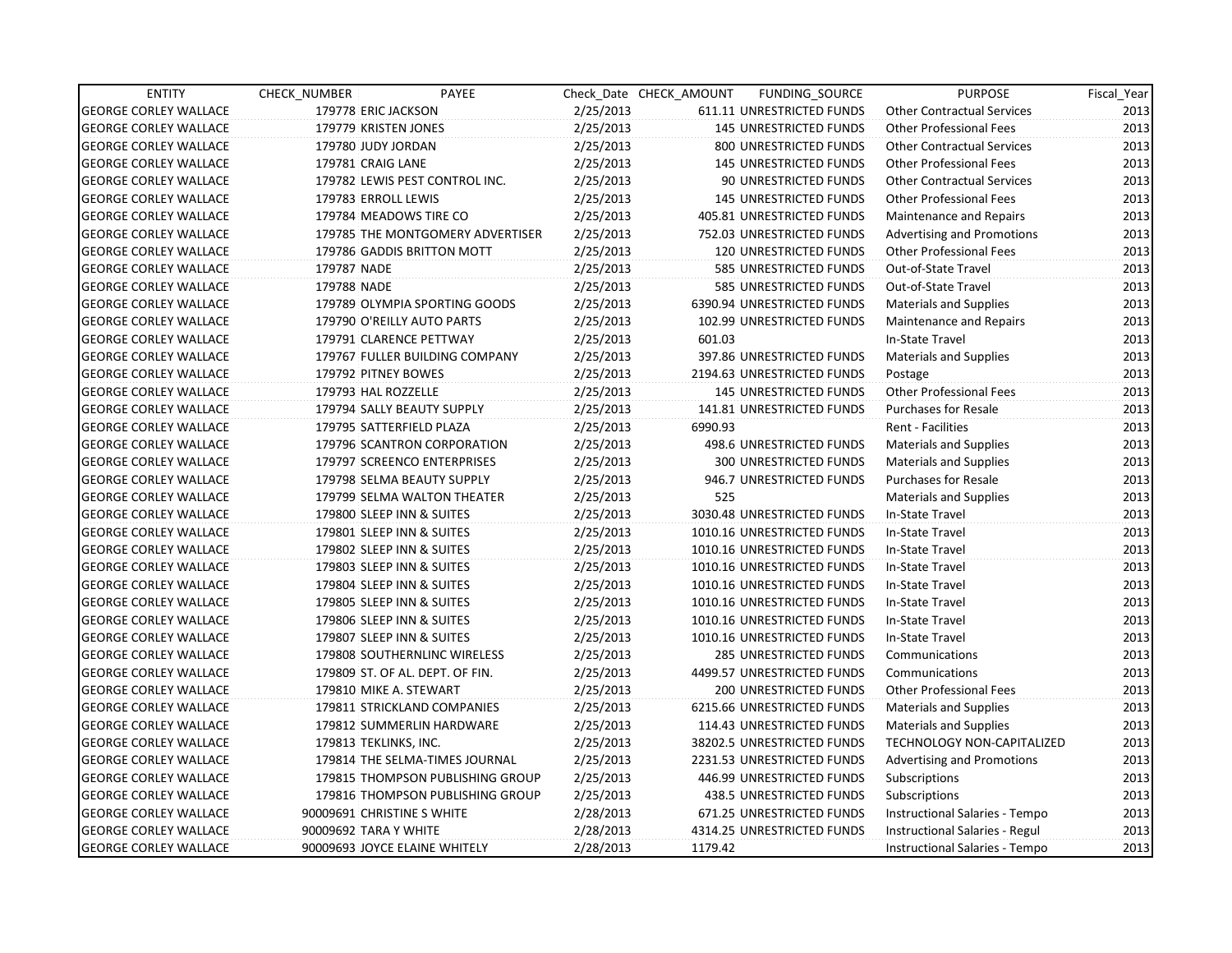| <b>ENTITY</b>                | <b>CHECK NUMBER</b>   | PAYEE                             |           | Check Date CHECK AMOUNT | FUNDING_SOURCE                 | <b>PURPOSE</b>                       | Fiscal_Year |
|------------------------------|-----------------------|-----------------------------------|-----------|-------------------------|--------------------------------|--------------------------------------|-------------|
| <b>GEORGE CORLEY WALLACE</b> |                       | 90009694 ANGELICA NICOLE WILLIAMS | 2/28/2013 |                         | 664 UNRESTRICTED FUNDS         | <b>Student Assistants</b>            | 2013        |
| <b>GEORGE CORLEY WALLACE</b> |                       | 90009695 ELSIE B WILLIAMS         | 2/28/2013 |                         | <b>688 UNRESTRICTED FUNDS</b>  | Instructional Salaries - Tempo       | 2013        |
| <b>GEORGE CORLEY WALLACE</b> |                       | 90009695 ELSIE B WILLIAMS         | 2/28/2013 | 477.49                  |                                | Hourly Wages                         | 2013        |
| <b>GEORGE CORLEY WALLACE</b> |                       | 90009696 MATILDA MAE BAYNES       | 2/28/2013 |                         | 2336.25 UNRESTRICTED FUNDS     | Support Personnel Salaries - S       | 2013        |
| <b>GEORGE CORLEY WALLACE</b> |                       | 90009697 ROOSEVELT WILLIAMS       | 2/28/2013 |                         | 2187.33 UNRESTRICTED FUNDS     | Support Personnel Salaries - S       | 2013        |
| <b>GEORGE CORLEY WALLACE</b> |                       | 90009698 FRED A WILLIAMSON        | 2/28/2013 |                         | 7535.67 UNRESTRICTED FUNDS     | Instructional Salaries - Regul       | 2013        |
| <b>GEORGE CORLEY WALLACE</b> |                       | 90009699 BEVERLY RENAE WILSON     | 2/28/2013 |                         | 520 UNRESTRICTED FUNDS         | Instructional Salaries - Tempo       | 2013        |
| <b>GEORGE CORLEY WALLACE</b> |                       | 90009700 JOSEPH THAD WOOD JR      | 2/28/2013 |                         | <b>480 UNRESTRICTED FUNDS</b>  | Instructional Salaries - Tempo       | 2013        |
| <b>GEORGE CORLEY WALLACE</b> |                       | 90009701 MELINDA TAKEYIA WOODS    | 2/28/2013 |                         | <b>250 UNRESTRICTED FUNDS</b>  | Support Personnel Salaries - S       | 2013        |
| <b>GEORGE CORLEY WALLACE</b> |                       | 90009702 MILLICENT ANN WOODS      | 2/28/2013 |                         | 8641.84 UNRESTRICTED FUNDS     | Administrative Salaries- Sched       | 2013        |
| <b>GEORGE CORLEY WALLACE</b> |                       | 90009702 MILLICENT ANN WOODS      | 2/28/2013 |                         | <b>65 UNRESTRICTED FUNDS</b>   | <b>Other Staff Benefits</b>          | 2013        |
| <b>GEORGE CORLEY WALLACE</b> |                       | 90009703 MARILYN CYNTHIA YEAGER   | 2/28/2013 |                         | 4840.92 UNRESTRICTED FUNDS     | Instructional Salaries - Regul       | 2013        |
| <b>GEORGE CORLEY WALLACE</b> |                       | 90009704 MARY A YELDER            | 2/28/2013 | 714.8                   |                                | Instructional Salaries - Tempo       | 2013        |
| <b>GEORGE CORLEY WALLACE</b> |                       | 90009705 WANDA F YOUNG            | 2/28/2013 |                         | 344 UNRESTRICTED FUNDS         | Instructional Salaries - Tempo       | 2013        |
| <b>GEORGE CORLEY WALLACE</b> |                       | 90009706 SHERI ZIMMERMAN          | 2/28/2013 |                         | 2318 UNRESTRICTED FUNDS        | Support Personnel Salaries - S       | 2013        |
| <b>GEORGE CORLEY WALLACE</b> |                       | 90009629 RAFORD C NIXON           | 2/28/2013 |                         | 11.25 UNRESTRICTED FUNDS       | Employee Taxable Per Diem            | 2013        |
| <b>GEORGE CORLEY WALLACE</b> |                       | 90009629 RAFORD C NIXON           | 2/28/2013 |                         | 1327.08 UNRESTRICTED FUNDS     | <b>Other Professional Salaries -</b> | 2013        |
| <b>GEORGE CORLEY WALLACE</b> |                       | 90009629 RAFORD C NIXON           | 2/28/2013 | 1589.58                 |                                | Other Professional Salaries -        | 2013        |
| <b>GEORGE CORLEY WALLACE</b> |                       | 90009630 TONA MONIQUE OLIVER      | 2/28/2013 |                         | 580 UNRESTRICTED FUNDS         | Instructional Salaries - Tempo       | 2013        |
| <b>GEORGE CORLEY WALLACE</b> |                       | 90009631 HOLLY BROWN OWENS        | 2/28/2013 |                         | 5696.78 UNRESTRICTED FUNDS     | Instructional Salaries - Regul       | 2013        |
| <b>GEORGE CORLEY WALLACE</b> |                       | 90009632 MELINDA ANN PAGE         | 2/28/2013 | 3583.33                 |                                | Instructional Salaries - Regul       | 2013        |
| <b>GEORGE CORLEY WALLACE</b> |                       | 90009633 RAY ANTHONY PATTERSON    | 2/28/2013 |                         | 2708.5 UNRESTRICTED FUNDS      | Support Personnel Salaries - S       | 2013        |
| <b>GEORGE CORLEY WALLACE</b> |                       | 90009634 ERNESTINE D PERRY        | 2/28/2013 |                         | 684.8 UNRESTRICTED FUNDS       | Hourly Wages                         | 2013        |
| <b>GEORGE CORLEY WALLACE</b> |                       | 90009635 ALONZIA PETTWAY          | 2/28/2013 |                         | 2634.33 UNRESTRICTED FUNDS     | Support Personnel Salaries - S       | 2013        |
| <b>GEORGE CORLEY WALLACE</b> |                       | 90009636 CHARLES D PETTWAY        | 2/28/2013 |                         | 2634.33 UNRESTRICTED FUNDS     | Support Personnel Salaries - S       | 2013        |
| <b>GEORGE CORLEY WALLACE</b> |                       | 90009637 CLARENCE J PETTWAY       | 2/28/2013 | 5548.08                 |                                | <b>Other Professional Salaries -</b> | 2013        |
| <b>GEORGE CORLEY WALLACE</b> |                       | 90009638 FELECIA PETTWAY          | 2/28/2013 |                         | 4904.17 UNRESTRICTED FUNDS     | Other Professional Salaries -        | 2013        |
| <b>GEORGE CORLEY WALLACE</b> |                       | 90009639 LEE ESTER PETTWAY        | 2/28/2013 |                         | 1402.5 UNRESTRICTED FUNDS      | Instructional Salaries - Tempo       | 2013        |
| <b>GEORGE CORLEY WALLACE</b> |                       | 90009640 MARTHA WILLIAMS PETTWAY  | 2/28/2013 | 4166.67                 |                                | Other Professional Salaries -        | 2013        |
| <b>GEORGE CORLEY WALLACE</b> |                       | 90009641 BRENDA WILLIAMS POWELL   | 2/28/2013 |                         | 544.32 UNRESTRICTED FUNDS      | Hourly Wages                         | 2013        |
| <b>GEORGE CORLEY WALLACE</b> |                       | 90009642 ELIJAH PUGH SR           | 2/28/2013 |                         | 5999.5 UNRESTRICTED FUNDS      | Instructional Salaries - Regul       | 2013        |
| <b>GEORGE CORLEY WALLACE</b> |                       | 90009643 QUANDA C PULLUM          | 2/28/2013 |                         | 2931.58 UNRESTRICTED FUNDS     | Support Personnel Salaries - S       | 2013        |
| <b>GEORGE CORLEY WALLACE</b> |                       | 90009645 JENNIFER M REYNOLDS      | 2/28/2013 |                         | 2559.33 UNRESTRICTED FUNDS     | Support Personnel Salaries - S       | 2013        |
| <b>GEORGE CORLEY WALLACE</b> |                       | 90009646 RAMONA ROBERTS RHODES    | 2/28/2013 |                         | 5651.75 UNRESTRICTED FUNDS     | Instructional Salaries - Regul       | 2013        |
| <b>GEORGE CORLEY WALLACE</b> |                       | 90009647 RUBY D RICHARDSON        | 2/28/2013 |                         | 626.25 UNRESTRICTED FUNDS      | Instructional Salaries - Tempo       | 2013        |
| <b>GEORGE CORLEY WALLACE</b> |                       | 90009648 ERIKA M ROBERSON         | 2/28/2013 | 2633.83                 |                                | Support Personnel Salaries - S       | 2013        |
| <b>GEORGE CORLEY WALLACE</b> |                       | 90009649 ERIC W ROGERS            | 2/28/2013 |                         | 4861.56 UNRESTRICTED FUNDS     | Instructional Salaries - Regul       | 2013        |
| <b>GEORGE CORLEY WALLACE</b> |                       | 90009650 MARY ELLEN ROLLINS       | 2/28/2013 |                         | 1311.75 UNRESTRICTED FUNDS     | Instructional Salaries - Tempo       | 2013        |
| <b>GEORGE CORLEY WALLACE</b> | 90009651 EBONY S ROSE |                                   | 2/28/2013 | 2856.75                 |                                | Support Personnel Salaries - S       | 2013        |
| <b>GEORGE CORLEY WALLACE</b> |                       | 90009652 FELICIA MICHELLE SANDERS | 2/28/2013 |                         | 260 UNRESTRICTED FUNDS         | Instructional Salaries - Tempo       | 2013        |
| <b>GEORGE CORLEY WALLACE</b> |                       | 90009652 FELICIA MICHELLE SANDERS | 2/28/2013 |                         | 3452.33 UNRESTRICTED FUNDS     | Support Personnel Salaries - S       | 2013        |
| <b>GEORGE CORLEY WALLACE</b> |                       | 90009654 AYANNA S SCOTT           | 2/28/2013 |                         | 260 UNRESTRICTED FUNDS         | Instructional Salaries - Tempo       | 2013        |
| <b>GEORGE CORLEY WALLACE</b> |                       | 90009655 DAPHANE N SHANNON        | 2/28/2013 |                         | <b>1120 UNRESTRICTED FUNDS</b> | Instructional Salaries - Tempo       | 2013        |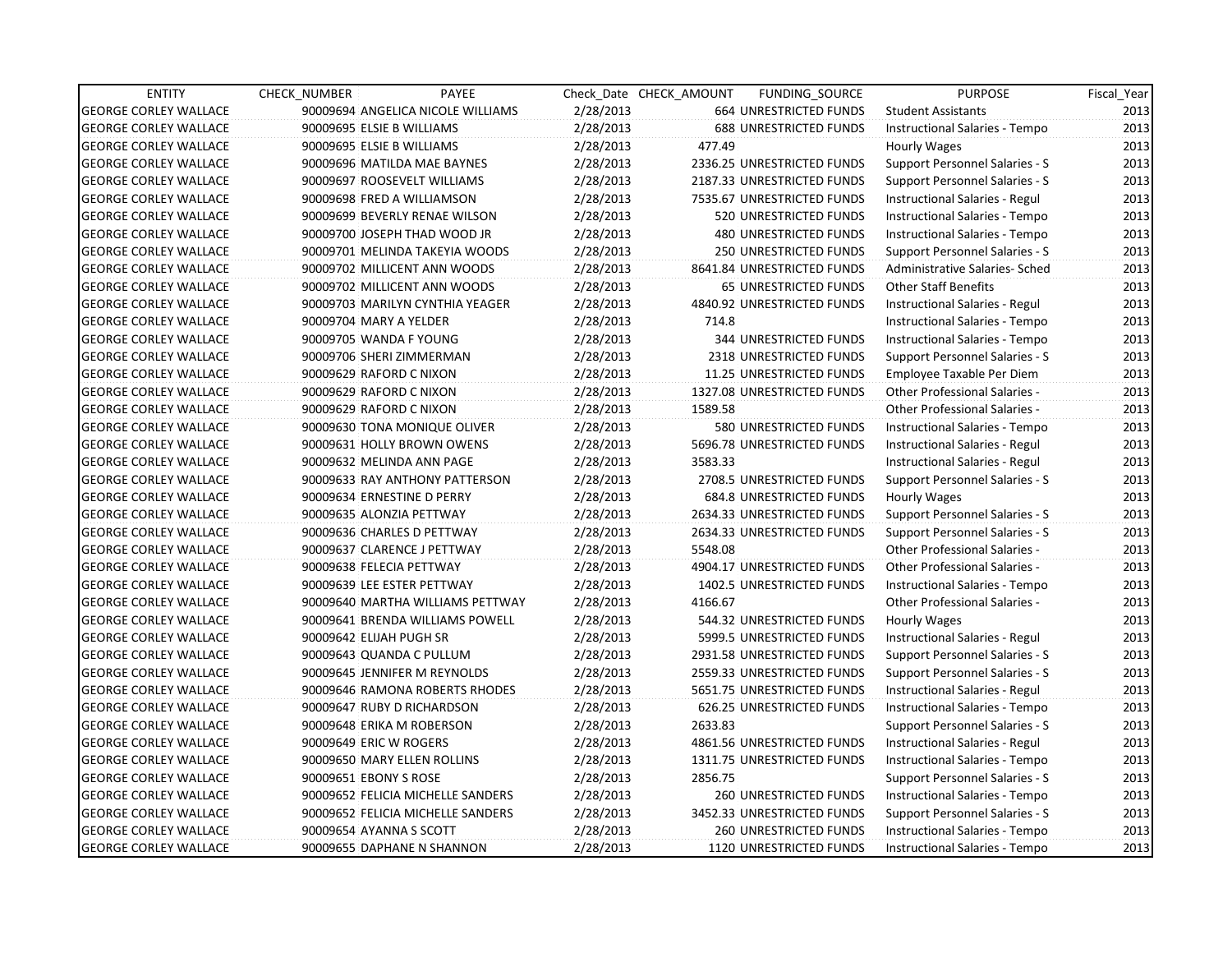| <b>ENTITY</b>                | <b>CHECK NUMBER</b>  | PAYEE                              |           | Check Date CHECK AMOUNT | FUNDING_SOURCE                 | <b>PURPOSE</b>                        | Fiscal_Year |
|------------------------------|----------------------|------------------------------------|-----------|-------------------------|--------------------------------|---------------------------------------|-------------|
| <b>GEORGE CORLEY WALLACE</b> |                      | 90009656 TRACEY M SHANNON          | 2/28/2013 |                         | 5759.75 UNRESTRICTED FUNDS     | Instructional Salaries - Regul        | 2013        |
| <b>GEORGE CORLEY WALLACE</b> |                      | 90009657 GLORIA DEAN SIMMONS       | 2/28/2013 | 1512                    |                                | Hourly Wages                          | 2013        |
| <b>GEORGE CORLEY WALLACE</b> |                      | 90009658 LAWRENCE SIMMONS JR       | 2/28/2013 |                         | 3972.11 UNRESTRICTED FUNDS     | Instructional Salaries - Regul        | 2013        |
| <b>GEORGE CORLEY WALLACE</b> |                      | 90009659 CHRISTINA HARRIS SMITH    | 2/28/2013 |                         | 945 UNRESTRICTED FUNDS         | Instructional Salaries - Tempo        | 2013        |
| <b>GEORGE CORLEY WALLACE</b> |                      | 90009660 JACQUELINE BERNETTA SMITH | 2/28/2013 |                         | 7323.17 UNRESTRICTED FUNDS     | <b>Other Professional Salaries -</b>  | 2013        |
| <b>GEORGE CORLEY WALLACE</b> |                      | 90009660 JACQUELINE BERNETTA SMITH | 2/28/2013 |                         | <b>65 UNRESTRICTED FUNDS</b>   | <b>Other Staff Benefits</b>           | 2013        |
| <b>GEORGE CORLEY WALLACE</b> |                      | 90009662 LEIGH ANN SMITH           | 2/28/2013 |                         | 4196.67 UNRESTRICTED FUNDS     | Support Personnel Salaries - S        | 2013        |
| <b>GEORGE CORLEY WALLACE</b> |                      | 90009663 SHANDRA J SMITH           | 2/28/2013 |                         | 4904.17 UNRESTRICTED FUNDS     | <b>Other Professional Salaries -</b>  | 2013        |
| <b>GEORGE CORLEY WALLACE</b> |                      | 90009664 ANNA M SMITHERMAN         | 2/28/2013 |                         | 5651.75 UNRESTRICTED FUNDS     | Instructional Salaries - Regul        | 2013        |
| <b>GEORGE CORLEY WALLACE</b> | 90009665 JOHN A SNOW |                                    | 2/28/2013 |                         | <b>640 UNRESTRICTED FUNDS</b>  | <b>Hourly Wages</b>                   | 2013        |
| <b>GEORGE CORLEY WALLACE</b> |                      | 90009666 LULA SNOWDEN              | 2/28/2013 | 4012.5                  |                                | Other Professional Salaries -         | 2013        |
| <b>GEORGE CORLEY WALLACE</b> |                      | 90009667 BRANDI N SPEARS           | 2/28/2013 |                         | 2038.67 UNRESTRICTED FUNDS     | Support Personnel Salaries - S        | 2013        |
| <b>GEORGE CORLEY WALLACE</b> |                      | 90009668 DONALD T SPEED            | 2/28/2013 |                         | 433.33 UNRESTRICTED FUNDS      | Instructional Salaries - Tempo        | 2013        |
| <b>GEORGE CORLEY WALLACE</b> |                      | 90009669 DONTE L STEVENSON         | 2/28/2013 |                         | 2261.83 UNRESTRICTED FUNDS     | Support Personnel Salaries - S        | 2013        |
| <b>GEORGE CORLEY WALLACE</b> |                      | 90009671 AMANDA LYNN STRICKLAND    | 2/28/2013 |                         | 520 UNRESTRICTED FUNDS         | Instructional Salaries - Tempo        | 2013        |
| <b>GEORGE CORLEY WALLACE</b> |                      | 90009672 MAXINE STURDIVANT         | 2/28/2013 |                         | <b>260 UNRESTRICTED FUNDS</b>  | Instructional Salaries - Tempo        | 2013        |
| <b>GEORGE CORLEY WALLACE</b> |                      | 90009672 MAXINE STURDIVANT         | 2/28/2013 |                         | 5638 UNRESTRICTED FUNDS        | <b>Other Professional Salaries -</b>  | 2013        |
| <b>GEORGE CORLEY WALLACE</b> |                      | 90009673 DANICA SHERITA TAYLOR     | 2/28/2013 |                         | 4314.25 UNRESTRICTED FUNDS     | Instructional Salaries - Regul        | 2013        |
| <b>GEORGE CORLEY WALLACE</b> |                      | 90009674 JEROME E THAMES           | 2/28/2013 |                         | 4416.89 UNRESTRICTED FUNDS     | Instructional Salaries - Regul        | 2013        |
| <b>GEORGE CORLEY WALLACE</b> |                      | 90009675 SHEILA ANN THEISS         | 2/28/2013 |                         | 100 UNRESTRICTED FUNDS         | Other Professional Salaries -         | 2013        |
| <b>GEORGE CORLEY WALLACE</b> |                      | 90009675 SHEILA ANN THEISS         | 2/28/2013 | 2919.75                 |                                | Other Professional Salaries -         | 2013        |
| <b>GEORGE CORLEY WALLACE</b> |                      | 90009676 GLORIA DEAN THOMAS        | 2/28/2013 |                         | 3452.83 UNRESTRICTED FUNDS     | Support Personnel Salaries - S        | 2013        |
| <b>GEORGE CORLEY WALLACE</b> |                      | 90009677 YOLANDA SMITH THOMPKINS   | 2/28/2013 |                         | 260 UNRESTRICTED FUNDS         | Instructional Salaries - Tempo        | 2013        |
| <b>GEORGE CORLEY WALLACE</b> |                      | 90009678 ANTHONY G TURNER          | 2/28/2013 |                         | 5146.25 UNRESTRICTED FUNDS     | Instructional Salaries - Regul        | 2013        |
| <b>GEORGE CORLEY WALLACE</b> |                      | 90009679 HERMAN W TURNER           | 2/28/2013 |                         | 791.66 UNRESTRICTED FUNDS      | Instructional Salaries - Tempo        | 2013        |
| <b>GEORGE CORLEY WALLACE</b> |                      | 90009679 HERMAN W TURNER           | 2/28/2013 |                         | <b>67.5 UNRESTRICTED FUNDS</b> | Employee Taxable Per Diem             | 2013        |
| <b>GEORGE CORLEY WALLACE</b> |                      | 90009680 SONJA M TURNER            | 2/28/2013 |                         | 1740 UNRESTRICTED FUNDS        | Instructional Salaries - Tempo        | 2013        |
| <b>GEORGE CORLEY WALLACE</b> |                      | 90009681 LAURA LYNN VANCE          | 2/28/2013 |                         | 3973.25 UNRESTRICTED FUNDS     | Support Personnel Salaries - S        | 2013        |
| <b>GEORGE CORLEY WALLACE</b> |                      | 90009682 RICHARD SHANE VINSON      | 2/28/2013 |                         | <b>480 UNRESTRICTED FUNDS</b>  | Instructional Salaries - Tempo        | 2013        |
| <b>GEORGE CORLEY WALLACE</b> |                      | 90009683 MATTIE MAE WALKER         | 2/28/2013 | 1188.36                 |                                | Instructional Salaries - Tempo        | 2013        |
| <b>GEORGE CORLEY WALLACE</b> |                      | 90009683 MATTIE MAE WALKER         | 2/28/2013 | 58.08                   |                                | Hourly Wages                          | 2013        |
| <b>GEORGE CORLEY WALLACE</b> |                      | 90009684 SHARON D WALKER           | 2/28/2013 |                         | 2410.75 UNRESTRICTED FUNDS     | Support Personnel Salaries - S        | 2013        |
| <b>GEORGE CORLEY WALLACE</b> |                      | 90009685 SHERMANITA WALKER         | 2/28/2013 | 4208                    |                                | Other Professional Salaries -         | 2013        |
| <b>GEORGE CORLEY WALLACE</b> |                      | 90009686 CONNIE W WALLACE          | 2/28/2013 |                         | 8272.67 UNRESTRICTED FUNDS     | Instructional Salaries - Regul        | 2013        |
| <b>GEORGE CORLEY WALLACE</b> |                      | 90009688 KAMALA D WALLER           | 2/28/2013 |                         | 2931.58 UNRESTRICTED FUNDS     | Support Personnel Salaries - S        | 2013        |
| <b>GEORGE CORLEY WALLACE</b> |                      | 90009690 GORDON F WELCH            | 2/28/2013 |                         | 4051.16 UNRESTRICTED FUNDS     | Instructional Salaries - Regul        | 2013        |
| <b>GEORGE CORLEY WALLACE</b> |                      | 90009565 VATAUSHA O HOWARD         | 2/28/2013 |                         | 260 UNRESTRICTED FUNDS         | Instructional Salaries - Tempo        | 2013        |
| <b>GEORGE CORLEY WALLACE</b> |                      | 90009567 CONNIE ESTES HUDSON       | 2/28/2013 |                         | 1916.67 UNRESTRICTED FUNDS     | <b>Support Personnel Salaries - S</b> | 2013        |
| <b>GEORGE CORLEY WALLACE</b> |                      | 90009568 DEANDRES G INGE           | 2/28/2013 | 5802.08                 |                                | Other Professional Salaries -         | 2013        |
| <b>GEORGE CORLEY WALLACE</b> |                      | 90009569 IRMA JEAN JACKSON         | 2/28/2013 |                         | 300 UNRESTRICTED FUNDS         | Instructional Salaries - Tempo        | 2013        |
| <b>GEORGE CORLEY WALLACE</b> |                      | 90009569 IRMA JEAN JACKSON         | 2/28/2013 |                         | 2708.5 UNRESTRICTED FUNDS      | Support Personnel Salaries - S        | 2013        |
| <b>GEORGE CORLEY WALLACE</b> |                      | 90009570 MALDONIA JACKSON          | 2/28/2013 |                         | 1032 UNRESTRICTED FUNDS        | Instructional Salaries - Tempo        | 2013        |
| <b>GEORGE CORLEY WALLACE</b> |                      | 90009571 VERONICA MOULTRIE JACKSON | 2/28/2013 |                         | 4675.56 UNRESTRICTED FUNDS     | Instructional Salaries - Regul        | 2013        |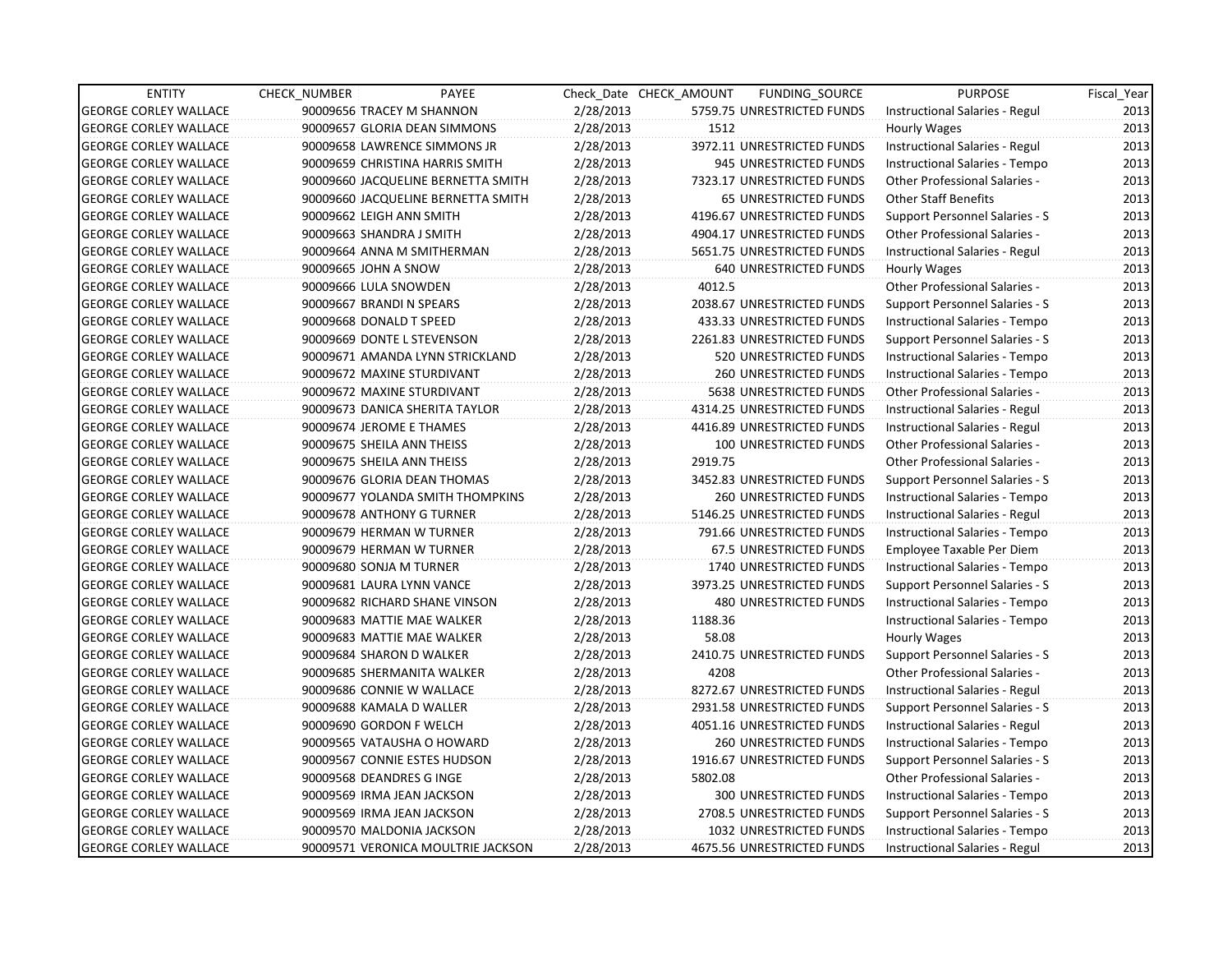| <b>ENTITY</b>                | <b>CHECK NUMBER</b>            | PAYEE                             |           | Check Date CHECK AMOUNT | FUNDING_SOURCE                 | <b>PURPOSE</b>                       | Fiscal Year |
|------------------------------|--------------------------------|-----------------------------------|-----------|-------------------------|--------------------------------|--------------------------------------|-------------|
| <b>GEORGE CORLEY WALLACE</b> | 90009572 VINCENT K JACKSON     |                                   | 2/28/2013 |                         | 693.33 UNRESTRICTED FUNDS      | Instructional Salaries - Tempo       | 2013        |
| <b>GEORGE CORLEY WALLACE</b> |                                | 90009573 SHELIA LAWANDA JEFFERSON | 2/28/2013 |                         | 2410.75 UNRESTRICTED FUNDS     | Support Personnel Salaries - S       | 2013        |
| <b>GEORGE CORLEY WALLACE</b> | 90009574 ALICE M JENKINS       |                                   | 2/28/2013 |                         | 536 UNRESTRICTED FUNDS         | <b>Hourly Wages</b>                  | 2013        |
| <b>GEORGE CORLEY WALLACE</b> | 90009575 ALTHELSTEIN JOHNSON   |                                   | 2/28/2013 |                         | 4840.92 UNRESTRICTED FUNDS     | Instructional Salaries - Regul       | 2013        |
| <b>GEORGE CORLEY WALLACE</b> | 90009576 PAULINE H JOHNSON     |                                   | 2/28/2013 |                         | 907.5 UNRESTRICTED FUNDS       | Instructional Salaries - Tempo       | 2013        |
| <b>GEORGE CORLEY WALLACE</b> | 90009577 CONNIE M JONES        |                                   | 2/28/2013 |                         | 3979.75 UNRESTRICTED FUNDS     | Instructional Salaries - Regul       | 2013        |
| <b>GEORGE CORLEY WALLACE</b> | 90009578 JOSEPH GLENN JONES    |                                   | 2/28/2013 |                         | 1916.67 UNRESTRICTED FUNDS     | Support Personnel Salaries - S       | 2013        |
| <b>GEORGE CORLEY WALLACE</b> | 90009579 KENDRA LANE JONES     |                                   | 2/28/2013 |                         | <b>4285 UNRESTRICTED FUNDS</b> | Instructional Salaries - Regul       | 2013        |
| <b>GEORGE CORLEY WALLACE</b> | 90009580 NATASHA RENEE JONES   |                                   | 2/28/2013 | 1861.99                 |                                | Support Personnel Salaries - S       | 2013        |
| <b>GEORGE CORLEY WALLACE</b> | 90009581 ANESSA LYNN KIDD      |                                   | 2/28/2013 |                         | 5713.33 UNRESTRICTED FUNDS     | Other Professional Salaries -        | 2013        |
| <b>GEORGE CORLEY WALLACE</b> | 90009582 ANETRIAL SHERELL KING |                                   | 2/28/2013 |                         | 1722.03 UNRESTRICTED FUNDS     | Instructional Salaries - Tempo       | 2013        |
| <b>GEORGE CORLEY WALLACE</b> | 90009583 SHIRLEY J LAISTER     |                                   | 2/28/2013 |                         | 5306.33 UNRESTRICTED FUNDS     | Instructional Salaries - Regul       | 2013        |
| <b>GEORGE CORLEY WALLACE</b> | 90009584 SHEILA L LAMBERT      |                                   | 2/28/2013 |                         | 1227.6 UNRESTRICTED FUNDS      | Instructional Salaries - Tempo       | 2013        |
| <b>GEORGE CORLEY WALLACE</b> | 90009585 EARLINE T LARKIN      |                                   | 2/28/2013 |                         | 1220 UNRESTRICTED FUNDS        | <b>Other Professional Salaries -</b> | 2013        |
| <b>GEORGE CORLEY WALLACE</b> |                                | 90009586 PATRICIA LOUISE LATHAM   | 2/28/2013 | 804.15                  |                                | Instructional Salaries - Tempo       | 2013        |
| <b>GEORGE CORLEY WALLACE</b> | 90009587 CHENETTA B LEE        |                                   | 2/28/2013 |                         | 5000 UNRESTRICTED FUNDS        | Other Professional Salaries -        | 2013        |
| <b>GEORGE CORLEY WALLACE</b> | 90009589 SHANNON M LEE         |                                   | 2/28/2013 |                         | 675 UNRESTRICTED FUNDS         | Instructional Salaries - Tempo       | 2013        |
| <b>GEORGE CORLEY WALLACE</b> | 90009590 RITA M LETT           |                                   | 2/28/2013 |                         | 5149.42 UNRESTRICTED FUNDS     | Other Professional Salaries -        | 2013        |
| <b>GEORGE CORLEY WALLACE</b> | 90009591 BONITA T LEWIS        |                                   | 2/28/2013 |                         | 3201.42 UNRESTRICTED FUNDS     | Instructional Salaries - Regul       | 2013        |
| <b>GEORGE CORLEY WALLACE</b> | 90009592 GEORGE E LEWIS        |                                   | 2/28/2013 |                         | 520 UNRESTRICTED FUNDS         | Instructional Salaries - Tempo       | 2013        |
| <b>GEORGE CORLEY WALLACE</b> | 90009593 SUZANNE M LIGHT       |                                   | 2/28/2013 |                         | 2112.92 UNRESTRICTED FUNDS     | Support Personnel Salaries - S       | 2013        |
| <b>GEORGE CORLEY WALLACE</b> | 90009594 ALICE G LOGAN         |                                   | 2/28/2013 | 1656                    |                                | Hourly Wages                         | 2013        |
| <b>GEORGE CORLEY WALLACE</b> |                                | 90009595 SHUNTELRA BERNICE LOGAN  | 2/28/2013 |                         | 3823.92 UNRESTRICTED FUNDS     | Other Professional Salaries -        | 2013        |
| <b>GEORGE CORLEY WALLACE</b> | 90009596 BURMA JAMES LOMAX     |                                   | 2/28/2013 | 3750                    |                                | Instructional Salaries - Regul       | 2013        |
| <b>GEORGE CORLEY WALLACE</b> |                                | 90009597 ANGELA COLLINS LUNSFORD  | 2/28/2013 |                         | 4675.56 UNRESTRICTED FUNDS     | Instructional Salaries - Regul       | 2013        |
| <b>GEORGE CORLEY WALLACE</b> |                                | 90009598 TERESA DARNELLE MARSHALL | 2/28/2013 | 2112.92                 |                                | Support Personnel Salaries - S       | 2013        |
| <b>GEORGE CORLEY WALLACE</b> | 90009599 TERRENCE N MARSHALL   |                                   | 2/28/2013 |                         | 520 UNRESTRICTED FUNDS         | Instructional Salaries - Tempo       | 2013        |
| <b>GEORGE CORLEY WALLACE</b> | 90009600 WILSUNYA MARSHALL     |                                   | 2/28/2013 |                         | 2857.17 UNRESTRICTED FUNDS     | Support Personnel Salaries - S       | 2013        |
| <b>GEORGE CORLEY WALLACE</b> |                                | 90009601 GERALDINE SHAW MARTIN    | 2/28/2013 | 1404                    |                                | Hourly Wages                         | 2013        |
| <b>GEORGE CORLEY WALLACE</b> | 90009602 SUZETTE G MARTIN      |                                   | 2/28/2013 |                         | 4062.58 UNRESTRICTED FUNDS     | Instructional Salaries - Regul       | 2013        |
| <b>GEORGE CORLEY WALLACE</b> | 90009603 ROBERT D MCCONNELL    |                                   | 2/28/2013 |                         | 9660.5 UNRESTRICTED FUNDS      | Administrative Salaries- Sched       | 2013        |
| <b>GEORGE CORLEY WALLACE</b> |                                | 90009604 APRIL CALLOWAY MCKNIGHT  | 2/28/2013 |                         | 433.33 UNRESTRICTED FUNDS      | Instructional Salaries - Tempo       | 2013        |
| <b>GEORGE CORLEY WALLACE</b> | 90009605 CARROLL D MCQUEEN     |                                   | 2/28/2013 |                         | 780 UNRESTRICTED FUNDS         | Instructional Salaries - Tempo       | 2013        |
| <b>GEORGE CORLEY WALLACE</b> | 90009606 CHRISTI A MELTON      |                                   | 2/28/2013 |                         | 4527.33 UNRESTRICTED FUNDS     | Instructional Salaries - Regul       | 2013        |
| <b>GEORGE CORLEY WALLACE</b> | 90009607 DARRIO MELTON         |                                   | 2/28/2013 |                         | 433.33 UNRESTRICTED FUNDS      | Instructional Salaries - Tempo       | 2013        |
| <b>GEORGE CORLEY WALLACE</b> | 90009608 GREGORY LEE MILLER    |                                   | 2/28/2013 |                         | 4322.58 UNRESTRICTED FUNDS     | Instructional Salaries - Regul       | 2013        |
| <b>GEORGE CORLEY WALLACE</b> | 90009609 MARC C MILLER         |                                   | 2/28/2013 |                         | <b>260 UNRESTRICTED FUNDS</b>  | Instructional Salaries - Tempo       | 2013        |
| <b>GEORGE CORLEY WALLACE</b> | 90009610 PEARLIE R MILLER      |                                   | 2/28/2013 |                         | <b>4285 UNRESTRICTED FUNDS</b> | Instructional Salaries - Regul       | 2013        |
| <b>GEORGE CORLEY WALLACE</b> | 90009611 BRENDA G MITCHELL     |                                   | 2/28/2013 |                         | 344 UNRESTRICTED FUNDS         | Instructional Salaries - Tempo       | 2013        |
| <b>GEORGE CORLEY WALLACE</b> | 90009612 JAMES M MITCHELL      |                                   | 2/28/2013 |                         | 14266.45 UNRESTRICTED FUNDS    | Administrative Salaries- Sched       | 2013        |
| <b>GEORGE CORLEY WALLACE</b> | 90009612 JAMES M MITCHELL      |                                   | 2/28/2013 |                         | 200 UNRESTRICTED FUNDS         | President's Expense Allowance        | 2013        |
| <b>GEORGE CORLEY WALLACE</b> | 90009612 JAMES M MITCHELL      |                                   | 2/28/2013 |                         | 1000 UNRESTRICTED FUNDS        | <b>Housing Allowance</b>             | 2013        |
| <b>GEORGE CORLEY WALLACE</b> |                                | 90009613 KIM ELLICE MIXON CARTER  | 2/28/2013 |                         | 4062.58 UNRESTRICTED FUNDS     | Instructional Salaries - Regul       | 2013        |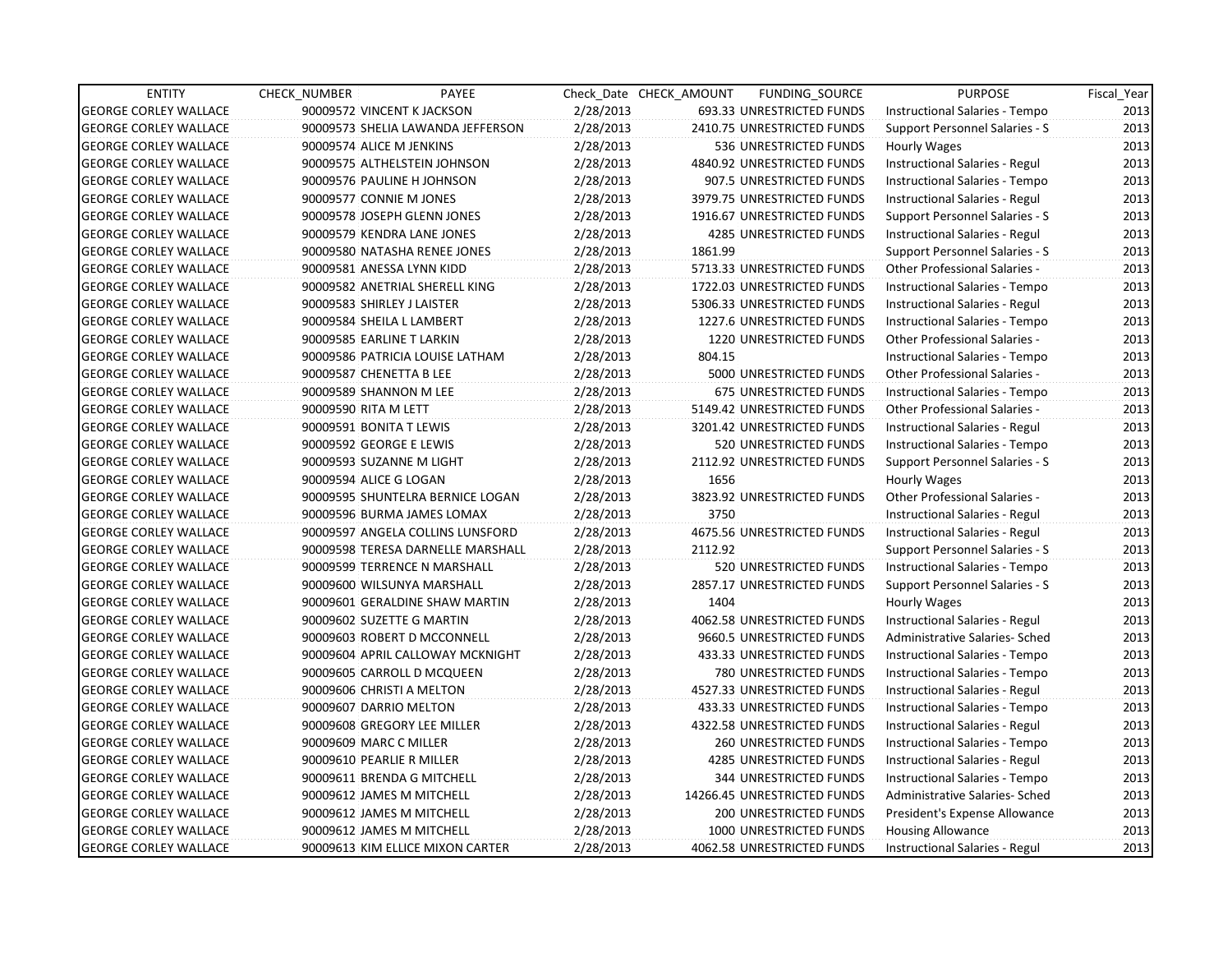| <b>ENTITY</b>                | <b>CHECK NUMBER</b>       | PAYEE                              |           | Check Date CHECK AMOUNT | FUNDING_SOURCE                 | <b>PURPOSE</b>                        | Fiscal_Year |
|------------------------------|---------------------------|------------------------------------|-----------|-------------------------|--------------------------------|---------------------------------------|-------------|
| <b>GEORGE CORLEY WALLACE</b> |                           | 90009614 KRISTA LASHANTA P MONTGOM | 2/28/2013 |                         | 1885.88 UNRESTRICTED FUNDS     | Instructional Salaries - Tempo        | 2013        |
| <b>GEORGE CORLEY WALLACE</b> | 90009615 DALE E MOORE     |                                    | 2/28/2013 |                         | 4120.33 UNRESTRICTED FUNDS     | Instructional Salaries - Regul        | 2013        |
| <b>GEORGE CORLEY WALLACE</b> | 90009616 KATHY J MOORE    |                                    | 2/28/2013 | 4875                    |                                | <b>Other Professional Salaries -</b>  | 2013        |
| <b>GEORGE CORLEY WALLACE</b> |                           | 90009617 PAMELA B MOORE            | 2/28/2013 |                         | 2485.17 UNRESTRICTED FUNDS     | Support Personnel Salaries - S        | 2013        |
| <b>GEORGE CORLEY WALLACE</b> | 90009619 TIMOTHY MOORE    |                                    | 2/28/2013 |                         | 3655.5 UNRESTRICTED FUNDS      | Support Personnel Salaries - S        | 2013        |
| <b>GEORGE CORLEY WALLACE</b> |                           | 90009620 HAILEY S MORRISON         | 2/28/2013 |                         | <b>640 UNRESTRICTED FUNDS</b>  | Instructional Salaries - Tempo        | 2013        |
| <b>GEORGE CORLEY WALLACE</b> |                           | 90009621 SHELICIA DENISE MORTON FO | 2/28/2013 |                         | 900 UNRESTRICTED FUNDS         | Instructional Salaries - Tempo        | 2013        |
| <b>GEORGE CORLEY WALLACE</b> |                           | 90009622 JOHNNY E MOSS III         | 2/28/2013 |                         | 5416.67 UNRESTRICTED FUNDS     | Other Professional Salaries -         | 2013        |
| <b>GEORGE CORLEY WALLACE</b> |                           | 90009623 BETTYE STEELE MOTLEY      | 2/28/2013 | 2630                    |                                | <b>Other Professional Salaries -</b>  | 2013        |
| <b>GEORGE CORLEY WALLACE</b> |                           | 90009625 MARGARET C MOTT           | 2/28/2013 |                         | 4729.75 UNRESTRICTED FUNDS     | Instructional Salaries - Regul        | 2013        |
| <b>GEORGE CORLEY WALLACE</b> |                           | 90009625 MARGARET C MOTT           | 2/28/2013 |                         | <b>30 UNRESTRICTED FUNDS</b>   | Employee Taxable Per Diem             | 2013        |
| <b>GEORGE CORLEY WALLACE</b> |                           | 90009626 EDDIE JAMES MOULTRIE      | 2/28/2013 |                         | 4122.17 UNRESTRICTED FUNDS     | Support Personnel Salaries - S        | 2013        |
| <b>GEORGE CORLEY WALLACE</b> |                           | 90009627 WESBERT NETTLES           | 2/28/2013 |                         | 832 UNRESTRICTED FUNDS         | Hourly Wages                          | 2013        |
| <b>GEORGE CORLEY WALLACE</b> |                           | 90009628 SUNETTE SMITH NEWMAN      | 2/28/2013 |                         | 3824.67 UNRESTRICTED FUNDS     | Support Personnel Salaries - S        | 2013        |
| <b>GEORGE CORLEY WALLACE</b> |                           | 90009504 PAMELA D CAVER JACKSON    | 2/28/2013 |                         | 5416.78 UNRESTRICTED FUNDS     | Instructional Salaries - Regul        | 2013        |
| <b>GEORGE CORLEY WALLACE</b> |                           | 90009505 CHANNIE LORAINE CHAPMAN   | 2/28/2013 |                         | 953.33 UNRESTRICTED FUNDS      | Instructional Salaries - Tempo        | 2013        |
| <b>GEORGE CORLEY WALLACE</b> |                           | 90009505 CHANNIE LORAINE CHAPMAN   | 2/28/2013 | 3166.67                 |                                | Other Professional Salaries -         | 2013        |
| <b>GEORGE CORLEY WALLACE</b> |                           | 90009506 DAPHNE YVONNE CHARLEY     | 2/28/2013 |                         | 3750 UNRESTRICTED FUNDS        | Other Professional Salaries -         | 2013        |
| <b>GEORGE CORLEY WALLACE</b> |                           | 90009507 VERONICA CHESNUT          | 2/28/2013 |                         | 260 UNRESTRICTED FUNDS         | Instructional Salaries - Tempo        | 2013        |
| <b>GEORGE CORLEY WALLACE</b> | 90009508 LINDA A CHILDERS |                                    | 2/28/2013 |                         | <b>1683 UNRESTRICTED FUNDS</b> | Instructional Salaries - Tempo        | 2013        |
| <b>GEORGE CORLEY WALLACE</b> |                           | 90009509 MARGARET H CHRISTIAN      | 2/28/2013 | 2035.93                 |                                | Instructional Salaries - Tempo        | 2013        |
| <b>GEORGE CORLEY WALLACE</b> | 90009510 LONZY T CLIFTON  |                                    | 2/28/2013 |                         | 953.33 UNRESTRICTED FUNDS      | Instructional Salaries - Tempo        | 2013        |
| <b>GEORGE CORLEY WALLACE</b> | 90009510 LONZY T CLIFTON  |                                    | 2/28/2013 |                         | 5713.33 UNRESTRICTED FUNDS     | Other Professional Salaries -         | 2013        |
| <b>GEORGE CORLEY WALLACE</b> |                           | 90009511 STEFFAN COLEMAN           | 2/28/2013 | 3402.91                 |                                | Support Personnel Salaries - S        | 2013        |
| <b>GEORGE CORLEY WALLACE</b> | 90009513 LORI ANN COMBS   |                                    | 2/28/2013 |                         | 2709.83 UNRESTRICTED FUNDS     | Support Personnel Salaries - S        | 2013        |
| <b>GEORGE CORLEY WALLACE</b> | 90009514 ROBIN COOK       |                                    | 2/28/2013 |                         | 3729 UNRESTRICTED FUNDS        | Instructional Salaries - Regul        | 2013        |
| <b>GEORGE CORLEY WALLACE</b> | 90009515 HELEN A COSBY    |                                    | 2/28/2013 |                         | 3601.25 UNRESTRICTED FUNDS     | Support Personnel Salaries - S        | 2013        |
| <b>GEORGE CORLEY WALLACE</b> |                           | 90009516 BENJAMIN MARTIN CRAIG     | 2/28/2013 |                         | 3229.42 UNRESTRICTED FUNDS     | Support Personnel Salaries - S        | 2013        |
| <b>GEORGE CORLEY WALLACE</b> | 90009517 MEGAN L CRANE    |                                    | 2/28/2013 |                         | <b>480 UNRESTRICTED FUNDS</b>  | Instructional Salaries - Tempo        | 2013        |
| <b>GEORGE CORLEY WALLACE</b> |                           | 90009519 BETTIE JEAN DAVIS         | 2/28/2013 |                         | 1461.74 UNRESTRICTED FUNDS     | Support Personnel Salaries - S        | 2013        |
| <b>GEORGE CORLEY WALLACE</b> |                           | 90009520 FOSTER CALVIN DAVIS       | 2/28/2013 |                         | 833.34 UNRESTRICTED FUNDS      | Instructional Salaries - Tempo        | 2013        |
| <b>GEORGE CORLEY WALLACE</b> | 90009521 GLENDA D DAVIS   |                                    | 2/28/2013 |                         | 612.36 UNRESTRICTED FUNDS      | Hourly Wages                          | 2013        |
| <b>GEORGE CORLEY WALLACE</b> | 90009522 MARY LEE DAVIS   |                                    | 2/28/2013 |                         | 3303.42 UNRESTRICTED FUNDS     | Support Personnel Salaries - S        | 2013        |
| <b>GEORGE CORLEY WALLACE</b> |                           | 90009523 REBECCA MOORE DAVIS       | 2/28/2013 |                         | 4545 UNRESTRICTED FUNDS        | Instructional Salaries - Regul        | 2013        |
| <b>GEORGE CORLEY WALLACE</b> |                           | 90009523 REBECCA MOORE DAVIS       | 2/28/2013 |                         | <b>250 UNRESTRICTED FUNDS</b>  | Instructional Salaries - Tempo        | 2013        |
| <b>GEORGE CORLEY WALLACE</b> | 90009524 SARAH DAVIS      |                                    | 2/28/2013 |                         | 5713.33 UNRESTRICTED FUNDS     | Instructional Salaries - Regul        | 2013        |
| <b>GEORGE CORLEY WALLACE</b> | 90009525 VERA LEE DAVIS   |                                    | 2/28/2013 |                         | 1650 UNRESTRICTED FUNDS        | Instructional Salaries - Tempo        | 2013        |
| <b>GEORGE CORLEY WALLACE</b> |                           | 90009526 COLLEEN ROLAND DIXON      | 2/28/2013 |                         | 2708.5 UNRESTRICTED FUNDS      | <b>Support Personnel Salaries - S</b> | 2013        |
| <b>GEORGE CORLEY WALLACE</b> |                           | 90009527 CECILE RANDALL DOUGLAS    | 2/28/2013 |                         | 6306.33 UNRESTRICTED FUNDS     | Instructional Salaries - Regul        | 2013        |
| <b>GEORGE CORLEY WALLACE</b> |                           | 90009528 BRUCE OTIS DOZIER SR      | 2/28/2013 |                         | 344 UNRESTRICTED FUNDS         | Instructional Salaries - Tempo        | 2013        |
| <b>GEORGE CORLEY WALLACE</b> |                           | 90009528 BRUCE OTIS DOZIER SR      | 2/28/2013 | 208.65                  |                                | Hourly Wages                          | 2013        |
| <b>GEORGE CORLEY WALLACE</b> | 90009529 CINDY DUCK       |                                    | 2/28/2013 | 2708.92                 |                                | Other Professional Salaries -         | 2013        |
| <b>GEORGE CORLEY WALLACE</b> |                           | 90009530 FERRIN WYATT EILAND       | 2/28/2013 |                         | 6798.56 UNRESTRICTED FUNDS     | Instructional Salaries - Regul        | 2013        |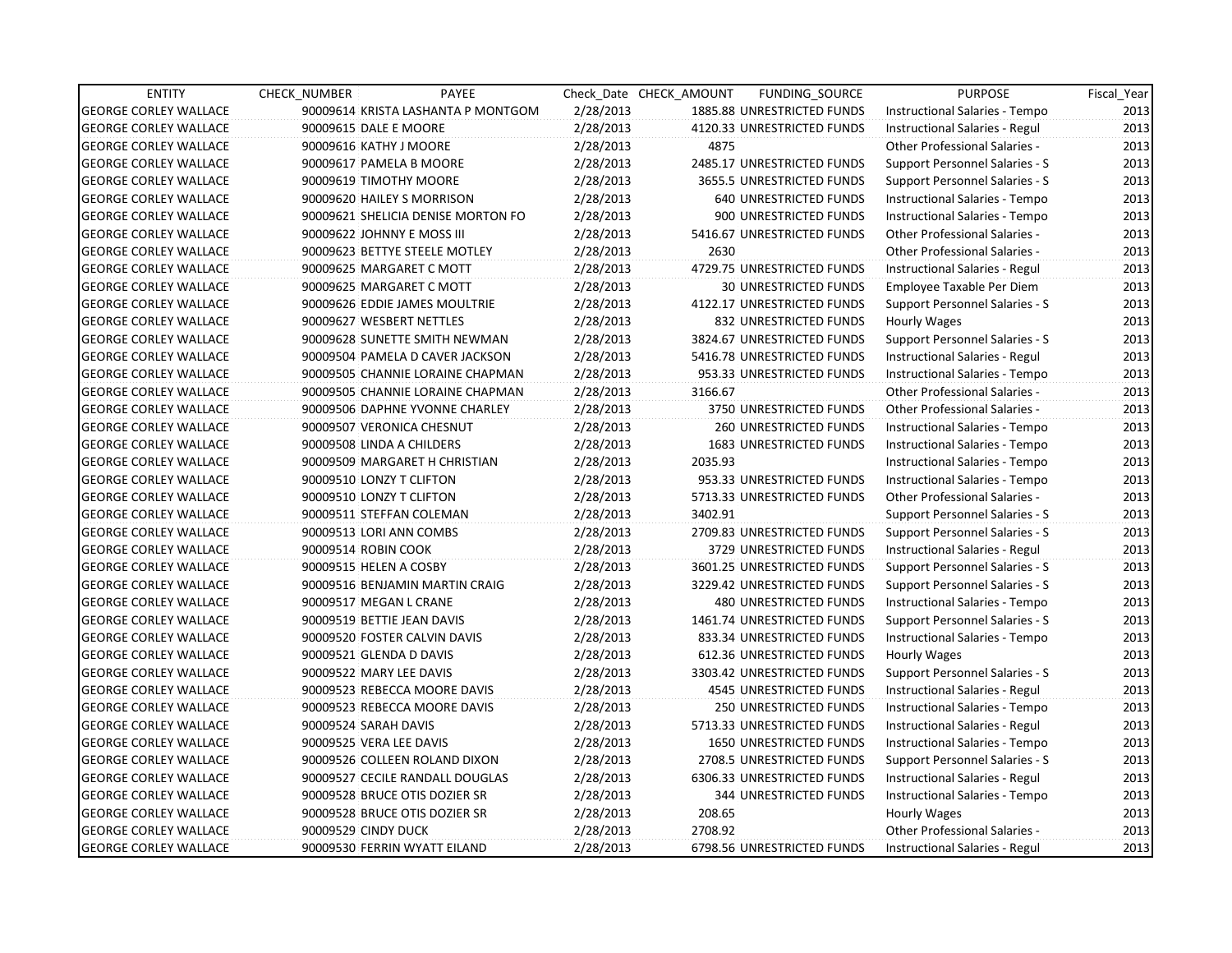| <b>ENTITY</b>                | CHECK_NUMBER               | PAYEE                              |           | Check Date CHECK AMOUNT | FUNDING_SOURCE                | <b>PURPOSE</b>                       | Fiscal_Year |
|------------------------------|----------------------------|------------------------------------|-----------|-------------------------|-------------------------------|--------------------------------------|-------------|
| <b>GEORGE CORLEY WALLACE</b> | 90009531 WILLIAM F ELLIOTT |                                    | 2/28/2013 |                         | 4507.42 UNRESTRICTED FUNDS    | Instructional Salaries - Regul       | 2013        |
| <b>GEORGE CORLEY WALLACE</b> | 90009531 WILLIAM F ELLIOTT |                                    | 2/28/2013 |                         | 648.15 UNRESTRICTED FUNDS     | Instructional Salaries - Tempo       | 2013        |
| <b>GEORGE CORLEY WALLACE</b> | 90009534 KATERI M LEE      |                                    | 2/28/2013 |                         | 5713.33 UNRESTRICTED FUNDS    | Instructional Salaries - Regul       | 2013        |
| <b>GEORGE CORLEY WALLACE</b> | 90009535 NAOPI LC EVANS    |                                    | 2/28/2013 |                         | 2857.17 UNRESTRICTED FUNDS    | Support Personnel Salaries - S       | 2013        |
| <b>GEORGE CORLEY WALLACE</b> |                            | 90009536 LAQUANDA NIKKI FAILS      | 2/28/2013 | 550                     |                               | Instructional Salaries - Tempo       | 2013        |
| <b>GEORGE CORLEY WALLACE</b> | 90009537 AUDREY FORD       |                                    | 2/28/2013 | 3006.58                 |                               | Support Personnel Salaries - S       | 2013        |
| <b>GEORGE CORLEY WALLACE</b> | 90009538 LEAH FOUNTAIN     |                                    | 2/28/2013 |                         | <b>260 UNRESTRICTED FUNDS</b> | Instructional Salaries - Tempo       | 2013        |
| <b>GEORGE CORLEY WALLACE</b> | 90009540 CYNTHIA C GIBSON  |                                    | 2/28/2013 |                         | 3333.33 UNRESTRICTED FUNDS    | <b>Other Professional Salaries -</b> | 2013        |
| <b>GEORGE CORLEY WALLACE</b> |                            | 90009541 VIRGINIA M REED GLOVER    | 2/28/2013 |                         | 2931.17 UNRESTRICTED FUNDS    | Support Personnel Salaries - S       | 2013        |
| <b>GEORGE CORLEY WALLACE</b> |                            | 90009542 GHYTANA SHELTON GOINGS    | 2/28/2013 |                         | 4062.58 UNRESTRICTED FUNDS    | Instructional Salaries - Regul       | 2013        |
| <b>GEORGE CORLEY WALLACE</b> | 90009543 RACHEL L GORDON   |                                    | 2/28/2013 | 3322.17                 |                               | <b>Other Professional Salaries -</b> | 2013        |
| <b>GEORGE CORLEY WALLACE</b> | 90009543 RACHEL L GORDON   |                                    | 2/28/2013 | 11.25                   |                               | Employee Taxable Per Diem            | 2013        |
| <b>GEORGE CORLEY WALLACE</b> | 90009545 RAJI GOURDINE     |                                    | 2/28/2013 |                         | 7323.17 UNRESTRICTED FUNDS    | Other Professional Salaries -        | 2013        |
| <b>GEORGE CORLEY WALLACE</b> | 90009547 CALVIN GRIFFIN    |                                    | 2/28/2013 |                         | 5009.89 UNRESTRICTED FUNDS    | Instructional Salaries - Regul       | 2013        |
| <b>GEORGE CORLEY WALLACE</b> | 90009548 DONITHA J GRIFFIN |                                    | 2/28/2013 |                         | 9475.17 UNRESTRICTED FUNDS    | Administrative Salaries- Sched       | 2013        |
| <b>GEORGE CORLEY WALLACE</b> | 90009548 DONITHA J GRIFFIN |                                    | 2/28/2013 |                         | <b>65 UNRESTRICTED FUNDS</b>  | Other Staff Benefits                 | 2013        |
| <b>GEORGE CORLEY WALLACE</b> | 90009549 TERRY D GRISSOM   |                                    | 2/28/2013 |                         | 693.33 UNRESTRICTED FUNDS     | Instructional Salaries - Tempo       | 2013        |
| <b>GEORGE CORLEY WALLACE</b> |                            | 90009550 MARK NICHOLAS HALPIN      | 2/28/2013 |                         | 11.25 UNRESTRICTED FUNDS      | Employee Taxable Per Diem            | 2013        |
| <b>GEORGE CORLEY WALLACE</b> |                            | 90009550 MARK NICHOLAS HALPIN      | 2/28/2013 | 2916.67                 |                               | Other Professional Salaries -        | 2013        |
| <b>GEORGE CORLEY WALLACE</b> |                            | 90009551 ANTONIO KENTANIOUS HAMILT | 2/28/2013 |                         | 3972.11 UNRESTRICTED FUNDS    | Instructional Salaries - Regul       | 2013        |
| <b>GEORGE CORLEY WALLACE</b> | 90009552 MARCUS A HANNAH   |                                    | 2/28/2013 |                         | 833.33 UNRESTRICTED FUNDS     | Other Professional Salaries -        | 2013        |
| <b>GEORGE CORLEY WALLACE</b> |                            | 90009553 MARILYN BENNETT HANNAH    | 2/28/2013 |                         | 4823.78 UNRESTRICTED FUNDS    | Instructional Salaries - Regul       | 2013        |
| <b>GEORGE CORLEY WALLACE</b> | 90009554 APRIL M HARPER    |                                    | 2/28/2013 |                         | 1375 UNRESTRICTED FUNDS       | Instructional Salaries - Tempo       | 2013        |
| <b>GEORGE CORLEY WALLACE</b> |                            | 90009555 CHRISTOPHER DARRELL HARRE | 2/28/2013 |                         | 416.66 UNRESTRICTED FUNDS     | Instructional Salaries - Tempo       | 2013        |
| <b>GEORGE CORLEY WALLACE</b> |                            | 90009556 DOUGLAS LEE HARRIS        | 2/28/2013 |                         | 2410.75 UNRESTRICTED FUNDS    | Support Personnel Salaries - S       | 2013        |
| <b>GEORGE CORLEY WALLACE</b> | 90009557 EDDIE J HARRISON  |                                    | 2/28/2013 |                         | 4416.89 UNRESTRICTED FUNDS    | Instructional Salaries - Regul       | 2013        |
| <b>GEORGE CORLEY WALLACE</b> | 90009558 ROBERT L HARVELL  |                                    | 2/28/2013 |                         | 2559.58 UNRESTRICTED FUNDS    | Support Personnel Salaries - S       | 2013        |
| <b>GEORGE CORLEY WALLACE</b> | 90009559 LINDA FAY HEADLEY |                                    | 2/28/2013 |                         | 2261.83 UNRESTRICTED FUNDS    | Support Personnel Salaries - S       | 2013        |
| <b>GEORGE CORLEY WALLACE</b> | 90009560 ANTHONY HEARD     |                                    | 2/28/2013 |                         | 2634.33 UNRESTRICTED FUNDS    | Support Personnel Salaries - S       | 2013        |
| <b>GEORGE CORLEY WALLACE</b> |                            | 90009561 TAMMY FAYE HELMS          | 2/28/2013 |                         | 333.33 UNRESTRICTED FUNDS     | Other Professional Salaries -        | 2013        |
| <b>GEORGE CORLEY WALLACE</b> |                            | 90009561 TAMMY FAYE HELMS          | 2/28/2013 | 2336.25                 |                               | Support Personnel Salaries - S       | 2013        |
| <b>GEORGE CORLEY WALLACE</b> |                            | 90009562 KERRY E HENDERSON         | 2/28/2013 |                         | 3951.42 UNRESTRICTED FUNDS    | Instructional Salaries - Regul       | 2013        |
| <b>GEORGE CORLEY WALLACE</b> |                            | 90009562 KERRY E HENDERSON         | 2/28/2013 |                         | 250 UNRESTRICTED FUNDS        | Instructional Salaries - Tempo       | 2013        |
| <b>GEORGE CORLEY WALLACE</b> |                            | 90009563 DAVID WAYNE HOBBS JR      | 2/28/2013 |                         | 3979.75 UNRESTRICTED FUNDS    | Instructional Salaries - Regul       | 2013        |
| <b>GEORGE CORLEY WALLACE</b> |                            | 90009564 KATHLEEN HAYS HOLLIMAN    | 2/28/2013 |                         | 6051.75 UNRESTRICTED FUNDS    | Instructional Salaries - Regul       | 2013        |
| <b>GEORGE CORLEY WALLACE</b> |                            | 51366 LAMICHAEL VANTRIESE GOREE    | 2/28/2013 |                         | 375 UNRESTRICTED FUNDS        | Instructional Salaries - Tempo       | 2013        |
| <b>GEORGE CORLEY WALLACE</b> |                            | 51367 ELLEN G TRAYWICK             | 2/28/2013 | 643.32                  |                               | Instructional Salaries - Tempo       | 2013        |
| <b>GEORGE CORLEY WALLACE</b> |                            | 51368 JARRICK B BENNETT            | 2/28/2013 | 1029                    |                               | Support Personnel Salaries - S       | 2013        |
| <b>GEORGE CORLEY WALLACE</b> |                            | 51369 NIGEL RALPHAEL GUTHRIDGE     | 2/28/2013 | 2038.67                 |                               | Support Personnel Salaries - S       | 2013        |
| <b>GEORGE CORLEY WALLACE</b> |                            | 51370 DERRICK M MOORE              | 2/28/2013 | 2113.17                 |                               | Support Personnel Salaries - S       | 2013        |
| <b>GEORGE CORLEY WALLACE</b> |                            | 51371 ANDRE MARVEL PEARSON         | 2/28/2013 | 2113.17                 |                               | Support Personnel Salaries - S       | 2013        |
| <b>GEORGE CORLEY WALLACE</b> |                            | 51372 CHARLENE NICHOLS COBB        | 2/28/2013 |                         | 646 UNRESTRICTED FUNDS        | <b>Student Assistants</b>            | 2013        |
| <b>GEORGE CORLEY WALLACE</b> |                            | 51394 LORI EVELYN DEAVERS          | 2/28/2013 |                         | 1916.67 UNRESTRICTED FUNDS    | Support Personnel Salaries - S       | 2013        |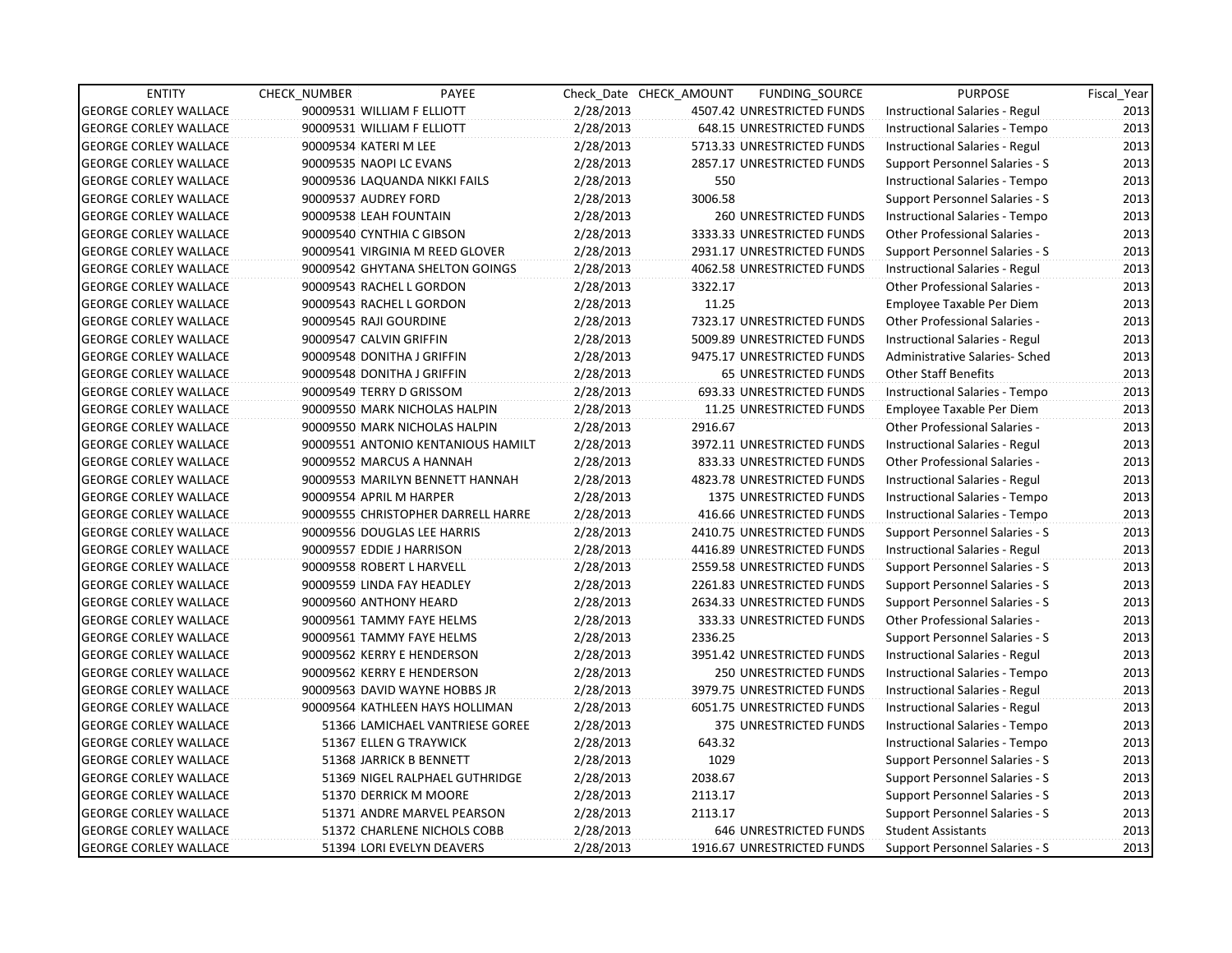| <b>ENTITY</b>                | <b>CHECK NUMBER</b>    | PAYEE                             |           | Check Date CHECK AMOUNT | FUNDING_SOURCE                | <b>PURPOSE</b>                       | Fiscal Year |
|------------------------------|------------------------|-----------------------------------|-----------|-------------------------|-------------------------------|--------------------------------------|-------------|
| <b>GEORGE CORLEY WALLACE</b> |                        | 51395 JIMMIE LEE GOLDSBY          | 2/28/2013 |                         | 4717 UNRESTRICTED FUNDS       | Support Personnel Salaries - S       | 2013        |
| <b>GEORGE CORLEY WALLACE</b> |                        | 51396 ISAIAH S HARALSON           | 2/28/2013 |                         | 2885.42 UNRESTRICTED FUNDS    | Support Personnel Salaries - S       | 2013        |
| <b>GEORGE CORLEY WALLACE</b> |                        | 51397 MONROE MCCREE               | 2/28/2013 |                         | 4196.67 UNRESTRICTED FUNDS    | Support Personnel Salaries - S       | 2013        |
| <b>GEORGE CORLEY WALLACE</b> |                        | 51398 NORMAN WEATHERSPOON         | 2/28/2013 |                         | 3080.83 UNRESTRICTED FUNDS    | Support Personnel Salaries - S       | 2013        |
| <b>GEORGE CORLEY WALLACE</b> |                        | 51399 DONALD EDWARD WILDER        | 2/28/2013 |                         | 5100.92 UNRESTRICTED FUNDS    | Instructional Salaries - Regul       | 2013        |
| <b>GEORGE CORLEY WALLACE</b> |                        | 51400 TONY MAX HUGHES             | 2/28/2013 |                         | 520 UNRESTRICTED FUNDS        | Instructional Salaries - Tempo       | 2013        |
| <b>GEORGE CORLEY WALLACE</b> |                        | 51401 SHERLISA THOMAS BARNES      | 2/28/2013 |                         | <b>260 UNRESTRICTED FUNDS</b> | Instructional Salaries - Tempo       | 2013        |
| <b>GEORGE CORLEY WALLACE</b> |                        | 51402 BERTRAM CRUM                | 2/28/2013 |                         | <b>260 UNRESTRICTED FUNDS</b> | Instructional Salaries - Tempo       | 2013        |
| <b>GEORGE CORLEY WALLACE</b> |                        | 51403 ERIKA D CRUM                | 2/28/2013 |                         | 520 UNRESTRICTED FUNDS        | Instructional Salaries - Tempo       | 2013        |
| <b>GEORGE CORLEY WALLACE</b> |                        | 51404 EVELYN C CUMMINGS           | 2/28/2013 |                         | 520 UNRESTRICTED FUNDS        | Instructional Salaries - Tempo       | 2013        |
| <b>GEORGE CORLEY WALLACE</b> |                        | 51405 MATTIE L GASAWAY            | 2/28/2013 |                         | <b>344 UNRESTRICTED FUNDS</b> | Instructional Salaries - Tempo       | 2013        |
| <b>GEORGE CORLEY WALLACE</b> |                        | 51406 LENORE LOFTON               | 2/28/2013 |                         | 604 UNRESTRICTED FUNDS        | Instructional Salaries - Tempo       | 2013        |
| <b>GEORGE CORLEY WALLACE</b> |                        | 51407 ALBERT SOUTHALL             | 2/28/2013 |                         | 250 UNRESTRICTED FUNDS        | Other Professional Salaries -        | 2013        |
| <b>GEORGE CORLEY WALLACE</b> |                        | 51408 CHRISTOPHER B BROWN         | 2/28/2013 |                         | 872 UNRESTRICTED FUNDS        | Hourly Wages                         | 2013        |
| <b>GEORGE CORLEY WALLACE</b> |                        | 51409 EUGENE JAMES CHILDRESS JR   | 2/28/2013 |                         | 990 UNRESTRICTED FUNDS        | Hourly Wages                         | 2013        |
| <b>GEORGE CORLEY WALLACE</b> |                        | 51410 MYRON C COLEMAN             | 2/28/2013 |                         | 2931.58 UNRESTRICTED FUNDS    | Support Personnel Salaries - S       | 2013        |
| <b>GEORGE CORLEY WALLACE</b> |                        | 51412 ANDREW DOUGLAS WHATLEY      | 2/28/2013 |                         | 2262.08 UNRESTRICTED FUNDS    | Support Personnel Salaries - S       | 2013        |
| <b>GEORGE CORLEY WALLACE</b> |                        | 51414 JERRY D SMITH               | 2/28/2013 |                         | 108.84 UNRESTRICTED FUNDS     | Hourly Wages                         | 2013        |
| <b>GEORGE CORLEY WALLACE</b> |                        | 51415 COREY D BOWIE               | 2/28/2013 |                         | 1177.83 UNRESTRICTED FUNDS    | Other Professional Salaries -        | 2013        |
| <b>GEORGE CORLEY WALLACE</b> |                        | 51415 COREY D BOWIE               | 2/28/2013 | 2808.75                 |                               | <b>Other Professional Salaries -</b> | 2013        |
| <b>GEORGE CORLEY WALLACE</b> |                        | 51416 BRANDON O KIMBROUGH         | 2/28/2013 |                         | 2038.42 UNRESTRICTED FUNDS    | Support Personnel Salaries - S       | 2013        |
| <b>GEORGE CORLEY WALLACE</b> |                        | 51417 OTIS TARVER JR              | 2/28/2013 |                         | 4120.33 UNRESTRICTED FUNDS    | Instructional Salaries - Regul       | 2013        |
| <b>GEORGE CORLEY WALLACE</b> |                        | 90009472 OLIVIA JOYCE ACOFF       | 2/28/2013 | 2541.67                 |                               | Support Personnel Salaries - S       | 2013        |
| <b>GEORGE CORLEY WALLACE</b> |                        | 90009473 DOROTHY J ADAMS          | 2/28/2013 |                         | 1916.67 UNRESTRICTED FUNDS    | Other Professional Salaries -        | 2013        |
| <b>GEORGE CORLEY WALLACE</b> |                        | 90009474 LILLIAN IFEOMA AKWUBA    | 2/28/2013 |                         | 1188 UNRESTRICTED FUNDS       | Instructional Salaries - Tempo       | 2013        |
| <b>GEORGE CORLEY WALLACE</b> |                        | 90009475 BERTHA YVETTE ALLEN      | 2/28/2013 | 4440.92                 |                               | Other Professional Salaries -        | 2013        |
| <b>GEORGE CORLEY WALLACE</b> | 90009476 KENNY ALLEN   |                                   | 2/28/2013 |                         | 3979.75 UNRESTRICTED FUNDS    | Instructional Salaries - Regul       | 2013        |
| <b>GEORGE CORLEY WALLACE</b> |                        | 90009477 ERIC PRESTON ALLISON     | 2/28/2013 |                         | 4653 UNRESTRICTED FUNDS       | Instructional Salaries - Regul       | 2013        |
| <b>GEORGE CORLEY WALLACE</b> |                        | 90009477 ERIC PRESTON ALLISON     | 2/28/2013 |                         | <b>517 UNRESTRICTED FUNDS</b> | Other Professional Salaries -        | 2013        |
| <b>GEORGE CORLEY WALLACE</b> |                        | 90009478 KAY GOODWIN ALSOBROOK    | 2/28/2013 | 1179.42                 |                               | Instructional Salaries - Tempo       | 2013        |
| <b>GEORGE CORLEY WALLACE</b> |                        | 90009478 KAY GOODWIN ALSOBROOK    | 2/28/2013 | 58.08                   |                               | Hourly Wages                         | 2013        |
| <b>GEORGE CORLEY WALLACE</b> |                        | 90009479 TAMPATHA AUSTIN          | 2/28/2013 |                         | 2112.92 UNRESTRICTED FUNDS    | Support Personnel Salaries - S       | 2013        |
| <b>GEORGE CORLEY WALLACE</b> | 90009480 NANCY AUTERY  |                                   | 2/28/2013 |                         | 4989.75 UNRESTRICTED FUNDS    | Instructional Salaries - Regul       | 2013        |
| <b>GEORGE CORLEY WALLACE</b> |                        | 90009481 ANTIONETTA S BALDWIN     | 2/28/2013 |                         | 4507.42 UNRESTRICTED FUNDS    | Instructional Salaries - Regul       | 2013        |
| <b>GEORGE CORLEY WALLACE</b> |                        | 90009482 SHIRLEY ANN BARKER       | 2/28/2013 |                         | 3824.67 UNRESTRICTED FUNDS    | Support Personnel Salaries - S       | 2013        |
| <b>GEORGE CORLEY WALLACE</b> |                        | 90009483 TIFFANY RENEE BARLOW     | 2/28/2013 | 4839.17                 |                               | <b>Other Professional Salaries -</b> | 2013        |
| <b>GEORGE CORLEY WALLACE</b> | 90009485 VICKIE D BELL |                                   | 2/28/2013 | 2410.75                 |                               | Support Personnel Salaries - S       | 2013        |
| <b>GEORGE CORLEY WALLACE</b> |                        | 90009486 ROBBYN V BENNETT         | 2/28/2013 |                         | 7323.17 UNRESTRICTED FUNDS    | Other Professional Salaries -        | 2013        |
| <b>GEORGE CORLEY WALLACE</b> |                        | 90009487 BETTY J BENTLEY          | 2/28/2013 | 4875.25                 |                               | <b>Other Professional Salaries -</b> | 2013        |
| <b>GEORGE CORLEY WALLACE</b> |                        | 90009488 ELIZABETH KAROLANNE BEUK | 2/28/2013 |                         | <b>645 UNRESTRICTED FUNDS</b> | Instructional Salaries - Tempo       | 2013        |
| <b>GEORGE CORLEY WALLACE</b> |                        | 90009490 IRENE G BONNER           | 2/28/2013 |                         | 1450 UNRESTRICTED FUNDS       | Other Professional Salaries -        | 2013        |
| <b>GEORGE CORLEY WALLACE</b> |                        | 90009491 KAREN S BRADSELL         | 2/28/2013 |                         | 2485.17 UNRESTRICTED FUNDS    | Support Personnel Salaries - S       | 2013        |
| <b>GEORGE CORLEY WALLACE</b> |                        | 90009492 MARIA MACHELLE BRAXTON   | 2/28/2013 |                         | 1089 UNRESTRICTED FUNDS       | Instructional Salaries - Tempo       | 2013        |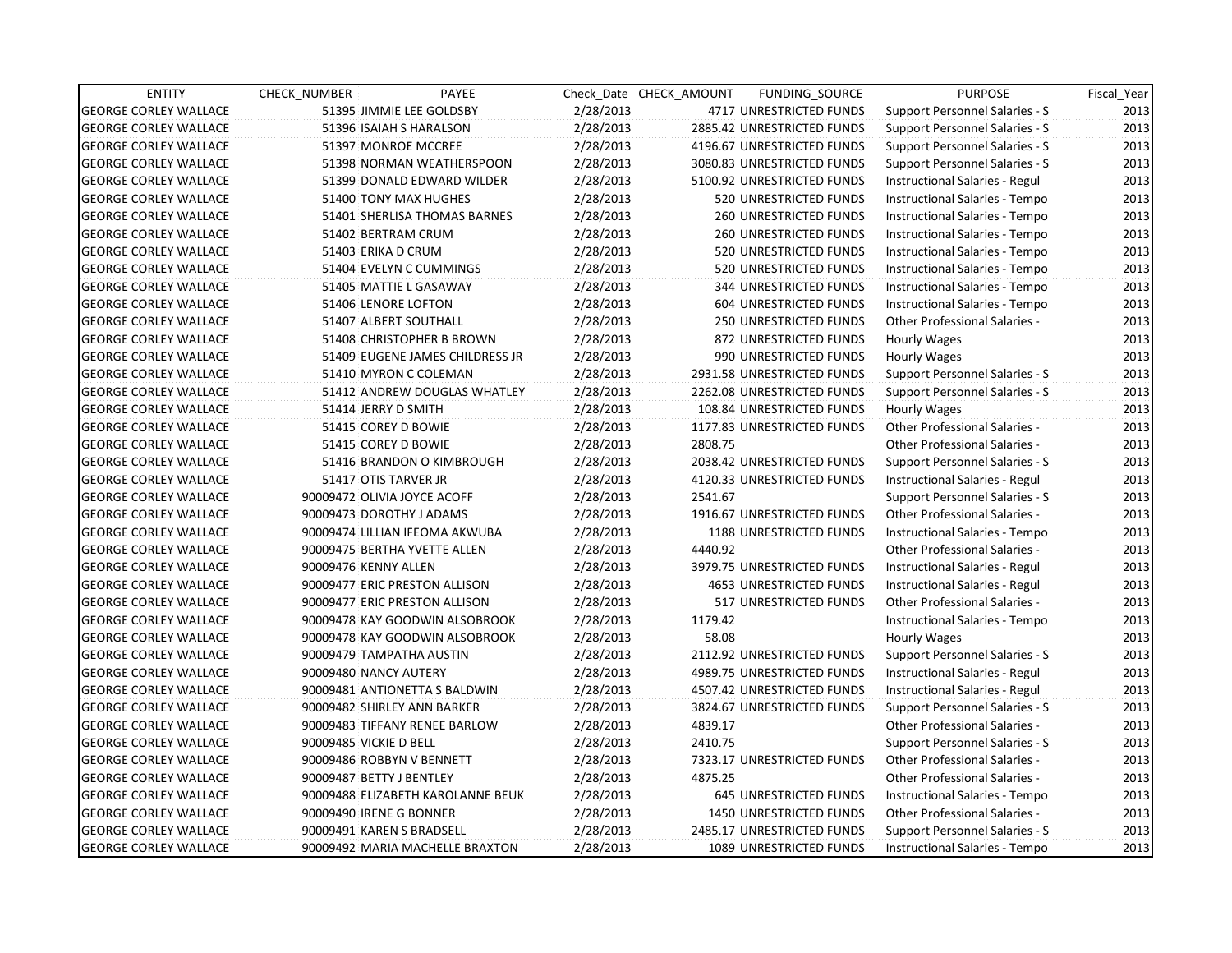| <b>ENTITY</b>                | CHECK_NUMBER                 | PAYEE                            |           | Check Date CHECK AMOUNT | FUNDING SOURCE                | <b>PURPOSE</b>                    | Fiscal_Year |
|------------------------------|------------------------------|----------------------------------|-----------|-------------------------|-------------------------------|-----------------------------------|-------------|
| <b>GEORGE CORLEY WALLACE</b> | 90009493 TAMMIE MARIE BRIGGS |                                  | 2/28/2013 |                         | 6450.08 UNRESTRICTED FUNDS    | Other Professional Salaries -     | 2013        |
| <b>GEORGE CORLEY WALLACE</b> | 90009494 MICHAEL JOHN BROOKS |                                  | 2/28/2013 |                         | 520 UNRESTRICTED FUNDS        | Instructional Salaries - Tempo    | 2013        |
| <b>GEORGE CORLEY WALLACE</b> | 90009495 KAREN E BROWN       |                                  | 2/28/2013 | 3120.83                 |                               | Other Professional Salaries -     | 2013        |
| <b>GEORGE CORLEY WALLACE</b> | 90009497 VERONICA S BROWN    |                                  | 2/28/2013 |                         | 6509.89 UNRESTRICTED FUNDS    | Instructional Salaries - Regul    | 2013        |
| <b>GEORGE CORLEY WALLACE</b> |                              | 90009498 GERALYN LATANZA BUFORD  | 2/28/2013 | 4208                    |                               | Other Professional Salaries -     | 2013        |
| <b>GEORGE CORLEY WALLACE</b> | 90009499 ANDREW J BURTON     |                                  | 2/28/2013 |                         | 3229 UNRESTRICTED FUNDS       | Support Personnel Salaries - S    | 2013        |
| <b>GEORGE CORLEY WALLACE</b> | 90009500 WEBBIE R CALHOUN    |                                  | 2/28/2013 |                         | 5120.33 UNRESTRICTED FUNDS    | Instructional Salaries - Regul    | 2013        |
| <b>GEORGE CORLEY WALLACE</b> |                              | 90009501 MENNIE L CARSTARPHEN    | 2/28/2013 |                         | 6409.89 UNRESTRICTED FUNDS    | Instructional Salaries - Regul    | 2013        |
| <b>GEORGE CORLEY WALLACE</b> | 90009502 BECKY BLANTON CASEY |                                  | 2/28/2013 |                         | 6954.56 UNRESTRICTED FUNDS    | Instructional Salaries - Regul    | 2013        |
| <b>GEORGE CORLEY WALLACE</b> | 90009503 JANET M CATHEY PUGH |                                  | 2/28/2013 |                         | 5426.17 UNRESTRICTED FUNDS    | Instructional Salaries - Regul    | 2013        |
| <b>GEORGE CORLEY WALLACE</b> |                              | 179881 INVICTUS ENTERTAINMENT    | 2/28/2013 |                         | 5000 UNRESTRICTED FUNDS       | Other Contractual Services        | 2013        |
| <b>GEORGE CORLEY WALLACE</b> | 179897 MILLICENT WOODS       |                                  | 2/28/2013 |                         | 1343.07 UNRESTRICTED FUNDS    | Out-of-State Travel               | 2013        |
| <b>GEORGE CORLEY WALLACE</b> | 179869 ACCSHRMA              |                                  | 2/28/2013 |                         | 250 UNRESTRICTED FUNDS        | Memberships                       | 2013        |
| <b>GEORGE CORLEY WALLACE</b> |                              | 179870 ALABAMA POWER COMPANY     | 2/28/2013 |                         | 742.75 UNRESTRICTED FUNDS     | Electricity                       | 2013        |
| <b>GEORGE CORLEY WALLACE</b> | 179871 AMSAN BAMA SUPPLY     |                                  | 2/28/2013 |                         | 162.24 UNRESTRICTED FUNDS     | <b>Materials and Supplies</b>     | 2013        |
| <b>GEORGE CORLEY WALLACE</b> | 179872 AT&T                  |                                  | 2/28/2013 | 245.02                  |                               | Communications                    | 2013        |
| <b>GEORGE CORLEY WALLACE</b> | 179873 TIFFANY BARLOW        |                                  | 2/28/2013 | 58.03                   |                               | In-State Travel                   | 2013        |
| <b>GEORGE CORLEY WALLACE</b> |                              | 179874 BROWN OFFICE SYSTEMS      | 2/28/2013 | 51502                   |                               | <b>Materials and Supplies</b>     | 2013        |
| <b>GEORGE CORLEY WALLACE</b> | 179875 GERALYN BUFORD        |                                  | 2/28/2013 | 226.51                  |                               | In-State Travel                   | 2013        |
| <b>GEORGE CORLEY WALLACE</b> |                              | 179876 ELLUCIAN COMPANY L.P.     | 2/28/2013 |                         | 17716 UNRESTRICTED FUNDS      | <b>Construction in Progress</b>   | 2013        |
| <b>GEORGE CORLEY WALLACE</b> | 179877 ROBERT L. GEETER      |                                  | 2/28/2013 |                         | 900 UNRESTRICTED FUNDS        | <b>Other Contractual Services</b> | 2013        |
| <b>GEORGE CORLEY WALLACE</b> |                              | 179878 HAMPTON INN - SELMA       | 2/28/2013 |                         | 594 UNRESTRICTED FUNDS        | <b>Other Contractual Services</b> | 2013        |
| <b>GEORGE CORLEY WALLACE</b> | 179879 KERRY HENDERSON       |                                  | 2/28/2013 |                         | 672 UNRESTRICTED FUNDS        | In-State Travel                   | 2013        |
| <b>GEORGE CORLEY WALLACE</b> | 179880 DEANDRES G. INGE      |                                  | 2/28/2013 | 137.1                   |                               | In-State Travel                   | 2013        |
| <b>GEORGE CORLEY WALLACE</b> |                              | 179882 LENNY WILLIAMS PRODUCTION | 2/28/2013 |                         | 2000 UNRESTRICTED FUNDS       | <b>Other Contractual Services</b> | 2013        |
| <b>GEORGE CORLEY WALLACE</b> |                              | 179883 LENNY WILLIAMS PRODUCTION | 2/28/2013 |                         | 2000 UNRESTRICTED FUNDS       | <b>Other Contractual Services</b> | 2013        |
| <b>GEORGE CORLEY WALLACE</b> | 179884 MARGARET MOTT         |                                  | 2/28/2013 |                         | 60 UNRESTRICTED FUNDS         | In-State Travel                   | 2013        |
| <b>GEORGE CORLEY WALLACE</b> | 179885 LEE O. PARKER         |                                  | 2/28/2013 |                         | 1750 UNRESTRICTED FUNDS       | <b>Other Contractual Services</b> | 2013        |
| <b>GEORGE CORLEY WALLACE</b> | 179886 SCOTT RICHARDS        |                                  | 2/28/2013 |                         | <b>145 UNRESTRICTED FUNDS</b> | <b>Other Professional Fees</b>    | 2013        |
| <b>GEORGE CORLEY WALLACE</b> | 179887 SHRED-IT USA, INC.    |                                  | 2/28/2013 |                         | 164.66 UNRESTRICTED FUNDS     | <b>Other Contractual Services</b> | 2013        |
| <b>GEORGE CORLEY WALLACE</b> | 179888 SLEEP INN & SUITES    |                                  | 2/28/2013 |                         | 1010.16 UNRESTRICTED FUNDS    | In-State Travel                   | 2013        |
| <b>GEORGE CORLEY WALLACE</b> | 179889 SLEEP INN & SUITES    |                                  | 2/28/2013 |                         | 1010.16 UNRESTRICTED FUNDS    | In-State Travel                   | 2013        |
| <b>GEORGE CORLEY WALLACE</b> | 179890 SLEEP INN & SUITES    |                                  | 2/28/2013 |                         | 1010.16 UNRESTRICTED FUNDS    | In-State Travel                   | 2013        |
| <b>GEORGE CORLEY WALLACE</b> |                              | 179891 UNITED PARCEL SERVICE     | 2/28/2013 |                         | 99.19 UNRESTRICTED FUNDS      | Postage                           | 2013        |
| <b>GEORGE CORLEY WALLACE</b> | 179892 VERIZON WIRELESS      |                                  | 2/28/2013 |                         | 63.19 UNRESTRICTED FUNDS      | Communications                    | 2013        |
| <b>GEORGE CORLEY WALLACE</b> | 179893 SHERMANITA WALKER     |                                  | 2/28/2013 | 118.65                  |                               | In-State Travel                   | 2013        |
| <b>GEORGE CORLEY WALLACE</b> | 179894 WCCS                  |                                  | 2/28/2013 | 150                     |                               | Materials and Supplies            | 2013        |
| <b>GEORGE CORLEY WALLACE</b> | 179895 RICHARD WHETSTONE     |                                  | 2/28/2013 |                         | 4250 UNRESTRICTED FUNDS       | <b>Other Contractual Services</b> | 2013        |
| <b>GEORGE CORLEY WALLACE</b> | 179896 RICHARD WHETSTONE     |                                  | 2/28/2013 |                         | 4000 UNRESTRICTED FUNDS       | <b>Other Contractual Services</b> | 2013        |
| <b>GEORGE CORLEY WALLACE</b> | 179918 FRANK ELLIOTT         |                                  | 3/1/2013  |                         | 310 UNRESTRICTED FUNDS        | In-State Travel                   | 2013        |
| <b>GEORGE CORLEY WALLACE</b> | 179919 FRANK ELLIOTT         |                                  | 3/1/2013  |                         | 310 UNRESTRICTED FUNDS        | In-State Travel                   | 2013        |
| <b>GEORGE CORLEY WALLACE</b> | 179920 FRANK ELLIOTT         |                                  | 3/1/2013  |                         | 310 UNRESTRICTED FUNDS        | In-State Travel                   | 2013        |
| <b>GEORGE CORLEY WALLACE</b> | 179921 G-NEIL COMPANIES      |                                  | 3/1/2013  |                         | 179.97 UNRESTRICTED FUNDS     | Materials and Supplies            | 2013        |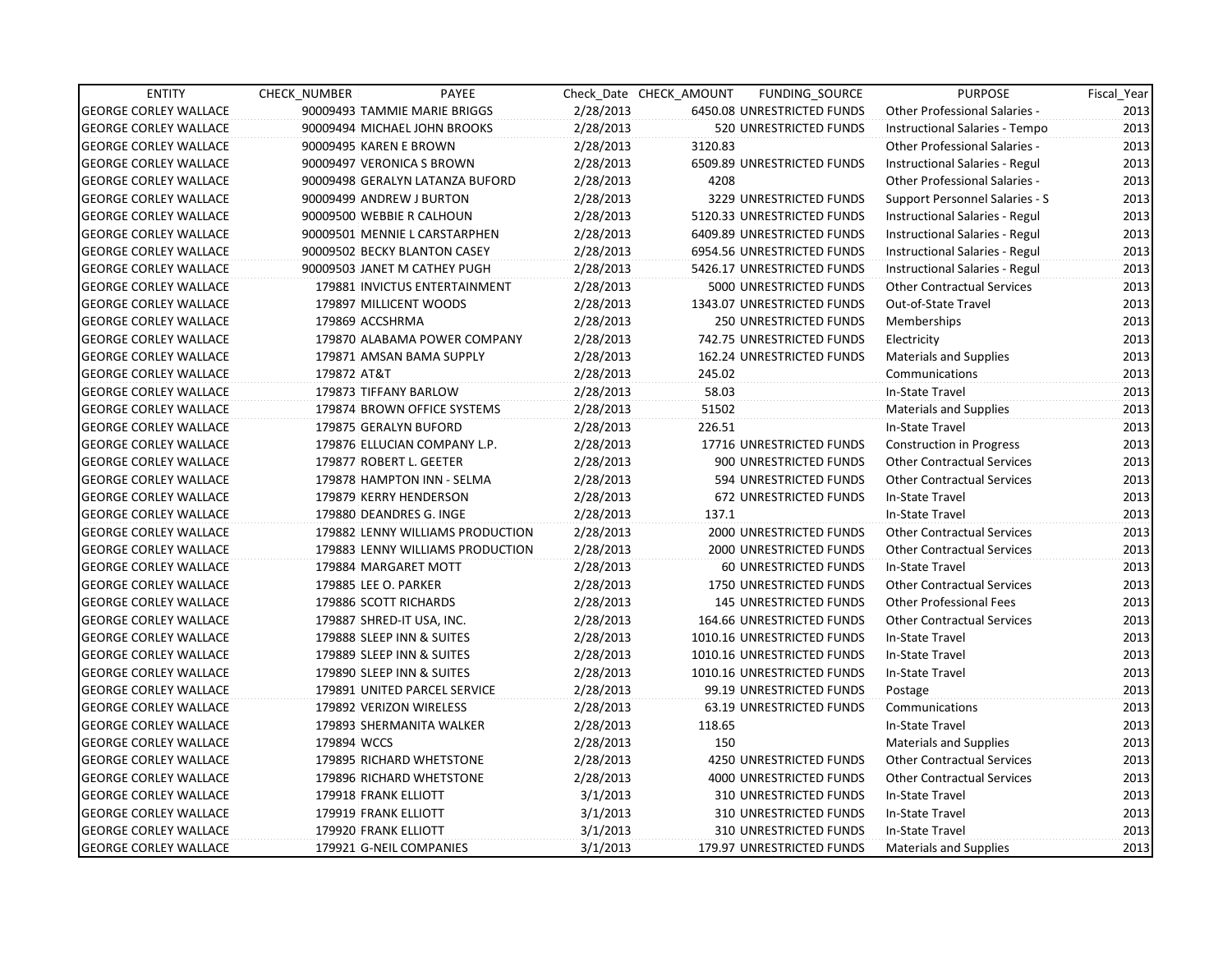| <b>ENTITY</b>                | CHECK_NUMBER          | PAYEE                            |          | Check Date CHECK AMOUNT | FUNDING_SOURCE                | <b>PURPOSE</b>                       | Fiscal_Year |
|------------------------------|-----------------------|----------------------------------|----------|-------------------------|-------------------------------|--------------------------------------|-------------|
| <b>GEORGE CORLEY WALLACE</b> |                       | 179922 GUARDIAN-IPCO INC.        | 3/1/2013 |                         | 550 UNRESTRICTED FUNDS        | Service Contracts on Equipment       | 2013        |
| <b>GEORGE CORLEY WALLACE</b> |                       | 179923 GUNN AND ASSOCIATES, P.C. | 3/1/2013 | 2400                    |                               | <b>Engineering and Architectural</b> | 2013        |
| <b>GEORGE CORLEY WALLACE</b> | 179924 RUTHA HARRIS   |                                  | 3/1/2013 |                         | 500 UNRESTRICTED FUNDS        | <b>Other Contractual Services</b>    | 2013        |
| <b>GEORGE CORLEY WALLACE</b> | 179925 RUTHA HARRIS   |                                  | 3/1/2013 |                         | 500 UNRESTRICTED FUNDS        | <b>Other Contractual Services</b>    | 2013        |
| <b>GEORGE CORLEY WALLACE</b> |                       | 179926 HARRIS SECURITY SYSTEMS,  | 3/1/2013 |                         | 50 UNRESTRICTED FUNDS         | <b>Other Contractual Services</b>    | 2013        |
| <b>GEORGE CORLEY WALLACE</b> |                       | 179927 GARY BRUCE KIMBRELL       | 3/1/2013 |                         | <b>145 UNRESTRICTED FUNDS</b> | <b>Other Professional Fees</b>       | 2013        |
| <b>GEORGE CORLEY WALLACE</b> |                       | 179928 JAMES RAY MEREDITH        | 3/1/2013 |                         | 195 UNRESTRICTED FUNDS        | Other Professional Fees              | 2013        |
| <b>GEORGE CORLEY WALLACE</b> |                       | 179929 GADDIS BRITTON MOTT       | 3/1/2013 |                         | 60 UNRESTRICTED FUNDS         | <b>Other Contractual Services</b>    | 2013        |
| <b>GEORGE CORLEY WALLACE</b> | 179930 CHARLES NEELY  |                                  | 3/1/2013 |                         | <b>60 UNRESTRICTED FUNDS</b>  | <b>Other Contractual Services</b>    | 2013        |
| <b>GEORGE CORLEY WALLACE</b> | 179931 MIKE NEWMAN    |                                  | 3/1/2013 |                         | <b>145 UNRESTRICTED FUNDS</b> | Other Professional Fees              | 2013        |
| <b>GEORGE CORLEY WALLACE</b> |                       | 179932 CANON SOLUTIONS           | 3/1/2013 | 24.44                   |                               | Service Contracts on Equipment       | 2013        |
| <b>GEORGE CORLEY WALLACE</b> | 179933 OFFICE DEPOT   |                                  | 3/1/2013 | 735.13                  |                               | <b>Materials and Supplies</b>        | 2013        |
| <b>GEORGE CORLEY WALLACE</b> | 179933 OFFICE DEPOT   |                                  | 3/1/2013 |                         | 1527.34 UNRESTRICTED FUNDS    | <b>Materials and Supplies</b>        | 2013        |
| <b>GEORGE CORLEY WALLACE</b> | 179935 JOE OWENS      |                                  | 3/1/2013 |                         | 8400 UNRESTRICTED FUNDS       | <b>Other Contractual Services</b>    | 2013        |
| <b>GEORGE CORLEY WALLACE</b> |                       | 179936 PUBLISHERS WAREHOUSE      | 3/1/2013 | 26619.27                |                               | <b>Materials and Supplies</b>        | 2013        |
| <b>GEORGE CORLEY WALLACE</b> | 179937 EBONY ROSE     |                                  | 3/1/2013 | 416.28                  |                               | Out-of-State Travel                  | 2013        |
| <b>GEORGE CORLEY WALLACE</b> | 179938 HAL ROZZELLE   |                                  | 3/1/2013 |                         | <b>145 UNRESTRICTED FUNDS</b> | <b>Other Professional Fees</b>       | 2013        |
| <b>GEORGE CORLEY WALLACE</b> |                       | 179939 ADELAIDE L. SANFORD       | 3/1/2013 |                         | 1250 UNRESTRICTED FUNDS       | <b>Other Contractual Services</b>    | 2013        |
| <b>GEORGE CORLEY WALLACE</b> |                       | 179940 ADELAIDE L. SANFORD       | 3/1/2013 |                         | 1250 UNRESTRICTED FUNDS       | <b>Other Contractual Services</b>    | 2013        |
| <b>GEORGE CORLEY WALLACE</b> | 179941 DONALD SCOTT   |                                  | 3/1/2013 |                         | 145 UNRESTRICTED FUNDS        | <b>Other Professional Fees</b>       | 2013        |
| <b>GEORGE CORLEY WALLACE</b> | 179942 GRACIE SCOTT   |                                  | 3/1/2013 |                         | 60 UNRESTRICTED FUNDS         | <b>Other Contractual Services</b>    | 2013        |
| <b>GEORGE CORLEY WALLACE</b> |                       | 179943 SELMA WATER WORKS BOARD   | 3/1/2013 |                         | 36.84 UNRESTRICTED FUNDS      | Water and Sewer                      | 2013        |
| <b>GEORGE CORLEY WALLACE</b> | 179944 SHELBY SIMS    |                                  | 3/1/2013 |                         | 145 UNRESTRICTED FUNDS        | <b>Other Professional Fees</b>       | 2013        |
| <b>GEORGE CORLEY WALLACE</b> |                       | 179945 THE STEWART ORGANIZATION  | 3/1/2013 | 20                      |                               | <b>Other Contractual Services</b>    | 2013        |
| <b>GEORGE CORLEY WALLACE</b> |                       | 179946 ROOSEVELT WALKER          | 3/1/2013 |                         | 60 UNRESTRICTED FUNDS         | <b>Other Contractual Services</b>    | 2013        |
| <b>GEORGE CORLEY WALLACE</b> |                       | 179947 WARD'S NATURAL SCIENCE    | 3/1/2013 |                         | 35.45 UNRESTRICTED FUNDS      | <b>Materials and Supplies</b>        | 2013        |
| <b>GEORGE CORLEY WALLACE</b> | 179949 BRIAN WILLIAMS |                                  | 3/1/2013 |                         | 80 UNRESTRICTED FUNDS         | <b>Other Contractual Services</b>    | 2013        |
| <b>GEORGE CORLEY WALLACE</b> |                       | 179900 THE ALABAMA COMMUNITY     | 3/1/2013 |                         | 1100 UNRESTRICTED FUNDS       | In-State Travel                      | 2013        |
| <b>GEORGE CORLEY WALLACE</b> | 179901 ACT            |                                  | 3/1/2013 | 42                      |                               | <b>Materials and Supplies</b>        | 2013        |
| <b>GEORGE CORLEY WALLACE</b> |                       | 179902 AIRGAS SOUTH, INC         | 3/1/2013 |                         | 1559.63 UNRESTRICTED FUNDS    | <b>Materials and Supplies</b>        | 2013        |
| <b>GEORGE CORLEY WALLACE</b> |                       | 179903 ALABAMA GAS CORPORATION   | 3/1/2013 |                         | 376.98 UNRESTRICTED FUNDS     | Gas and Heating Fuel                 | 2013        |
| <b>GEORGE CORLEY WALLACE</b> |                       | 179904 ALABAMA POWER COMPANY     | 3/1/2013 |                         | 127.6 UNRESTRICTED FUNDS      | Electricity                          | 2013        |
| <b>GEORGE CORLEY WALLACE</b> | 179905 AT&T ALABAMA   |                                  | 3/1/2013 |                         | 395.97 UNRESTRICTED FUNDS     | Communications                       | 2013        |
| <b>GEORGE CORLEY WALLACE</b> | 179905 AT&T ALABAMA   |                                  | 3/1/2013 | 231.75                  |                               | Communications                       | 2013        |
| <b>GEORGE CORLEY WALLACE</b> |                       | 179907 BERNEY OFFICE SOLUTIONS   | 3/1/2013 |                         | 103.63 UNRESTRICTED FUNDS     | Service Contracts on Equipment       | 2013        |
| <b>GEORGE CORLEY WALLACE</b> |                       | 179908 BEST BOOKS COMPANY        | 3/1/2013 |                         | 1493.19 UNRESTRICTED FUNDS    | <b>Books</b>                         | 2013        |
| <b>GEORGE CORLEY WALLACE</b> |                       | 179909 BIDDLE & ASSOCIATES, INC. | 3/1/2013 | 295                     |                               | <b>Computer Software</b>             | 2013        |
| <b>GEORGE CORLEY WALLACE</b> |                       | 179910 NATASHA BROWN             | 3/1/2013 |                         | 250 UNRESTRICTED FUNDS        | <b>Other Contractual Services</b>    | 2013        |
| <b>GEORGE CORLEY WALLACE</b> |                       | 179911 NATASHA BROWN             | 3/1/2013 |                         | 250 UNRESTRICTED FUNDS        | <b>Other Contractual Services</b>    | 2013        |
| <b>GEORGE CORLEY WALLACE</b> |                       | 179912 CAREER COMMUNICATIONS     | 3/1/2013 | 1093.36                 |                               | <b>Materials and Supplies</b>        | 2013        |
| <b>GEORGE CORLEY WALLACE</b> |                       | 179913 CHEVRON CARD SERVICES     | 3/1/2013 |                         | 737.16 UNRESTRICTED FUNDS     | Gasoline and Oil - Motor Vehic       | 2013        |
| <b>GEORGE CORLEY WALLACE</b> | 179914 BRIAN CROCKER  |                                  | 3/1/2013 |                         | 145 UNRESTRICTED FUNDS        | <b>Other Professional Fees</b>       | 2013        |
| <b>GEORGE CORLEY WALLACE</b> |                       | 179915 CRYSTAL SPRINGS OF ALA    | 3/1/2013 |                         | <b>18 UNRESTRICTED FUNDS</b>  | Materials and Supplies               | 2013        |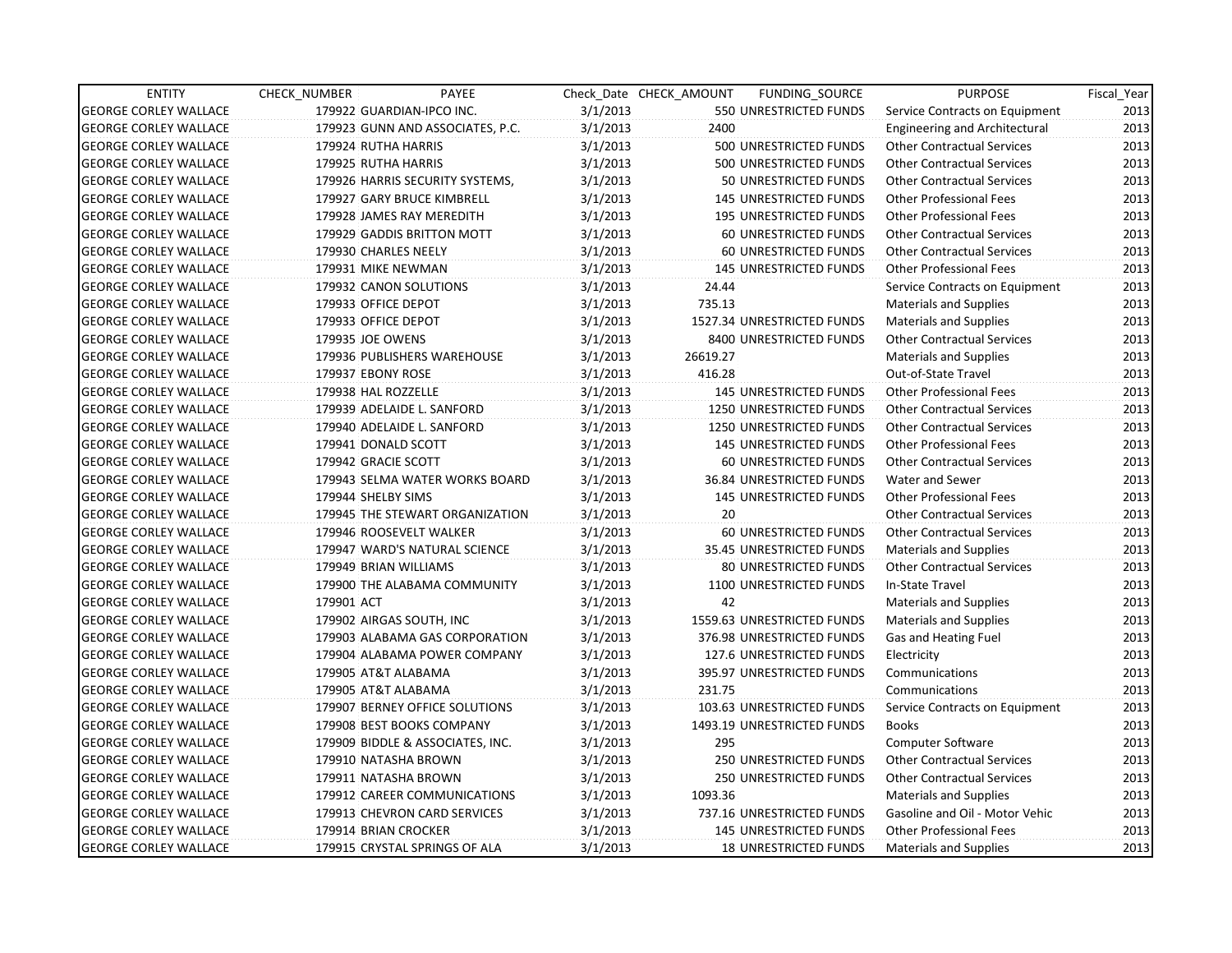| <b>ENTITY</b>                | CHECK_NUMBER        | PAYEE                            |           | Check Date CHECK AMOUNT | FUNDING SOURCE                | <b>PURPOSE</b>                    | Fiscal_Year |
|------------------------------|---------------------|----------------------------------|-----------|-------------------------|-------------------------------|-----------------------------------|-------------|
| <b>GEORGE CORLEY WALLACE</b> |                     | 179916 DALLAS CO. WATER & SEWER  | 3/1/2013  |                         | 136.65 UNRESTRICTED FUNDS     | <b>Water and Sewer</b>            | 2013        |
| <b>GEORGE CORLEY WALLACE</b> |                     | 179917 HARRY A DOLES             | 3/1/2013  |                         | 195 UNRESTRICTED FUNDS        | <b>Other Professional Fees</b>    | 2013        |
| <b>GEORGE CORLEY WALLACE</b> |                     | 179972 ALABAMA POWER COMPANY     | 3/8/2013  |                         | 48267.88 UNRESTRICTED FUNDS   | Electricity                       | 2013        |
| <b>GEORGE CORLEY WALLACE</b> | 179973 BERTHA ALLEN |                                  | 3/8/2013  | 354.3                   |                               | In-State Travel                   | 2013        |
| <b>GEORGE CORLEY WALLACE</b> |                     | 179974 AUTOMOTIVE EXCITEMENT     | 3/8/2013  |                         | <b>160 UNRESTRICTED FUNDS</b> | <b>Materials and Supplies</b>     | 2013        |
| <b>GEORGE CORLEY WALLACE</b> |                     | 179975 TIFFANY BARLOW            | 3/8/2013  | 444.19                  |                               | In-State Travel                   | 2013        |
| <b>GEORGE CORLEY WALLACE</b> |                     | 179976 GERALYN BUFORD            | 3/8/2013  | 94.36                   |                               | In-State Travel                   | 2013        |
| <b>GEORGE CORLEY WALLACE</b> |                     | 179977 REBECCA DAVIS             | 3/8/2013  |                         | 200 UNRESTRICTED FUNDS        | In-State Travel                   | 2013        |
| <b>GEORGE CORLEY WALLACE</b> |                     | 179979 DEANDRES G. INGE          | 3/8/2013  | 350.58                  |                               | In-State Travel                   | 2013        |
| <b>GEORGE CORLEY WALLACE</b> | 179980 CHENETTA LEE |                                  | 3/8/2013  |                         | 463.05 UNRESTRICTED FUNDS     | In-State Travel                   | 2013        |
| <b>GEORGE CORLEY WALLACE</b> |                     | 179982 ERIKA ROBERSON            | 3/8/2013  | 61.14                   |                               | In-State Travel                   | 2013        |
| <b>GEORGE CORLEY WALLACE</b> |                     | 179983 UNITED PARCEL SERVICE     | 3/8/2013  |                         | 30.78 UNRESTRICTED FUNDS      | Postage                           | 2013        |
| <b>GEORGE CORLEY WALLACE</b> |                     | 179984 SHERMANITA WALKER         | 3/8/2013  | 161.82                  |                               | In-State Travel                   | 2013        |
| <b>GEORGE CORLEY WALLACE</b> |                     | 179994 ADVANCED DISPOSAL         | 3/8/2013  |                         | 453.28 UNRESTRICTED FUNDS     | Water and Sewer                   | 2013        |
| <b>GEORGE CORLEY WALLACE</b> |                     | 179995 ALABAMA STATE UNIVERSITY  | 3/8/2013  |                         | 225 UNRESTRICTED FUNDS        | <b>Materials and Supplies</b>     | 2013        |
| <b>GEORGE CORLEY WALLACE</b> |                     | 179996 AT&T (BUSINESS SERVICE)   | 3/8/2013  |                         | 32.16 UNRESTRICTED FUNDS      | Communications                    | 2013        |
| <b>GEORGE CORLEY WALLACE</b> |                     | 179997 GLORIA A. CARLISLE        | 3/8/2013  |                         | 25 UNRESTRICTED FUNDS         | <b>Other Contractual Services</b> | 2013        |
| <b>GEORGE CORLEY WALLACE</b> |                     | 179998 MONIQUE FORD              | 3/8/2013  |                         | 50 UNRESTRICTED FUNDS         | <b>Other Contractual Services</b> | 2013        |
| <b>GEORGE CORLEY WALLACE</b> |                     | 179999 PAULA GOODMAN             | 3/8/2013  |                         | <b>150 UNRESTRICTED FUNDS</b> | <b>Other Contractual Services</b> | 2013        |
| <b>GEORGE CORLEY WALLACE</b> |                     | 180000 CATHERINE GORDON          | 3/8/2013  |                         | 625 UNRESTRICTED FUNDS        | <b>Other Contractual Services</b> | 2013        |
| <b>GEORGE CORLEY WALLACE</b> | 180001 MARY HICKS   |                                  | 3/8/2013  |                         | 550 UNRESTRICTED FUNDS        | <b>Other Contractual Services</b> | 2013        |
| <b>GEORGE CORLEY WALLACE</b> |                     | 180002 JOBRINA LAMAR             | 3/8/2013  |                         | 500 UNRESTRICTED FUNDS        | <b>Other Contractual Services</b> | 2013        |
| <b>GEORGE CORLEY WALLACE</b> |                     | 180004 JANICE MARSHALL           | 3/8/2013  |                         | 500 UNRESTRICTED FUNDS        | <b>Other Contractual Services</b> | 2013        |
| <b>GEORGE CORLEY WALLACE</b> |                     | 180005 MCRAE-GAINES LEARNING CTN | 3/8/2013  |                         | 2480 UNRESTRICTED FUNDS       | Scholarships                      | 2013        |
| <b>GEORGE CORLEY WALLACE</b> |                     | 180006 PROFESSIONAL ENGINEERING  | 3/8/2013  | 550                     |                               | <b>Construction in Progress</b>   | 2013        |
| <b>GEORGE CORLEY WALLACE</b> |                     | 180007 KENNETTA SANDERS          | 3/8/2013  |                         | 100 UNRESTRICTED FUNDS        | <b>Other Contractual Services</b> | 2013        |
| <b>GEORGE CORLEY WALLACE</b> |                     | 180008 TRUESCREEN, INC           | 3/8/2013  |                         | <b>26 UNRESTRICTED FUNDS</b>  | <b>Other Contractual Services</b> | 2013        |
| <b>GEORGE CORLEY WALLACE</b> |                     | 180009 LOURETTA WIMBERLY         | 3/8/2013  |                         | 25 UNRESTRICTED FUNDS         | <b>Other Contractual Services</b> | 2013        |
| <b>GEORGE CORLEY WALLACE</b> |                     | 179978 KERRY HENDERSON           | 3/8/2013  |                         | 200 UNRESTRICTED FUNDS        | In-State Travel                   | 2013        |
| <b>GEORGE CORLEY WALLACE</b> |                     | 180016 AIRGAS SOUTH, INC         | 3/12/2013 |                         | 1118.2 UNRESTRICTED FUNDS     | <b>Materials and Supplies</b>     | 2013        |
| <b>GEORGE CORLEY WALLACE</b> |                     | 180017 BERNEY OFFICE SOLUTIONS   | 3/12/2013 |                         | 106.58 UNRESTRICTED FUNDS     | <b>Materials and Supplies</b>     | 2013        |
| <b>GEORGE CORLEY WALLACE</b> |                     | 180018 CDW GOVERNMENT, INC       | 3/12/2013 | 1485.86                 |                               | <b>Materials and Supplies</b>     | 2013        |
| <b>GEORGE CORLEY WALLACE</b> |                     | 180019 CRYSTAL SPRINGS OF ALA    | 3/12/2013 |                         | 26.46 UNRESTRICTED FUNDS      | <b>Materials and Supplies</b>     | 2013        |
| <b>GEORGE CORLEY WALLACE</b> |                     | 180020 DELTA FOREMOST CHEMICAL   | 3/12/2013 |                         | 585.21 UNRESTRICTED FUNDS     | <b>Materials and Supplies</b>     | 2013        |
| <b>GEORGE CORLEY WALLACE</b> | 180021 GED TESTING  |                                  | 3/12/2013 |                         | 348 UNRESTRICTED FUNDS        | <b>Materials and Supplies</b>     | 2013        |
| <b>GEORGE CORLEY WALLACE</b> |                     | 180022 GOINGS, MICHAEL           | 3/12/2013 |                         | 75 UNRESTRICTED FUNDS         | <b>Other Contractual Services</b> | 2013        |
| <b>GEORGE CORLEY WALLACE</b> |                     | 180023 RACHEL GORDON             | 3/12/2013 | 312.5                   |                               | In-State Travel                   | 2013        |
| <b>GEORGE CORLEY WALLACE</b> |                     | 180024 SHUNTELRA LOGAN HALE      | 3/12/2013 | 434.49                  |                               | In-State Travel                   | 2013        |
| <b>GEORGE CORLEY WALLACE</b> | 180025 HARDEE'S     |                                  | 3/12/2013 |                         | 62.53 UNRESTRICTED FUNDS      | Materials and Supplies            | 2013        |
| <b>GEORGE CORLEY WALLACE</b> |                     | 180026 DOROTHY HENRY             | 3/12/2013 |                         | 84 UNRESTRICTED FUNDS         | <b>Other Contractual Services</b> | 2013        |
| <b>GEORGE CORLEY WALLACE</b> | 180027 HERFF JONES  |                                  | 3/12/2013 |                         | 5529.45 UNRESTRICTED FUNDS    | <b>Materials and Supplies</b>     | 2013        |
| <b>GEORGE CORLEY WALLACE</b> |                     | 180028 MCQUICK PRINTING COMPANY  | 3/12/2013 | 50                      |                               | <b>Materials and Supplies</b>     | 2013        |
| <b>GEORGE CORLEY WALLACE</b> |                     | 180028 MCQUICK PRINTING COMPANY  | 3/12/2013 |                         | 144 UNRESTRICTED FUNDS        | Materials and Supplies            | 2013        |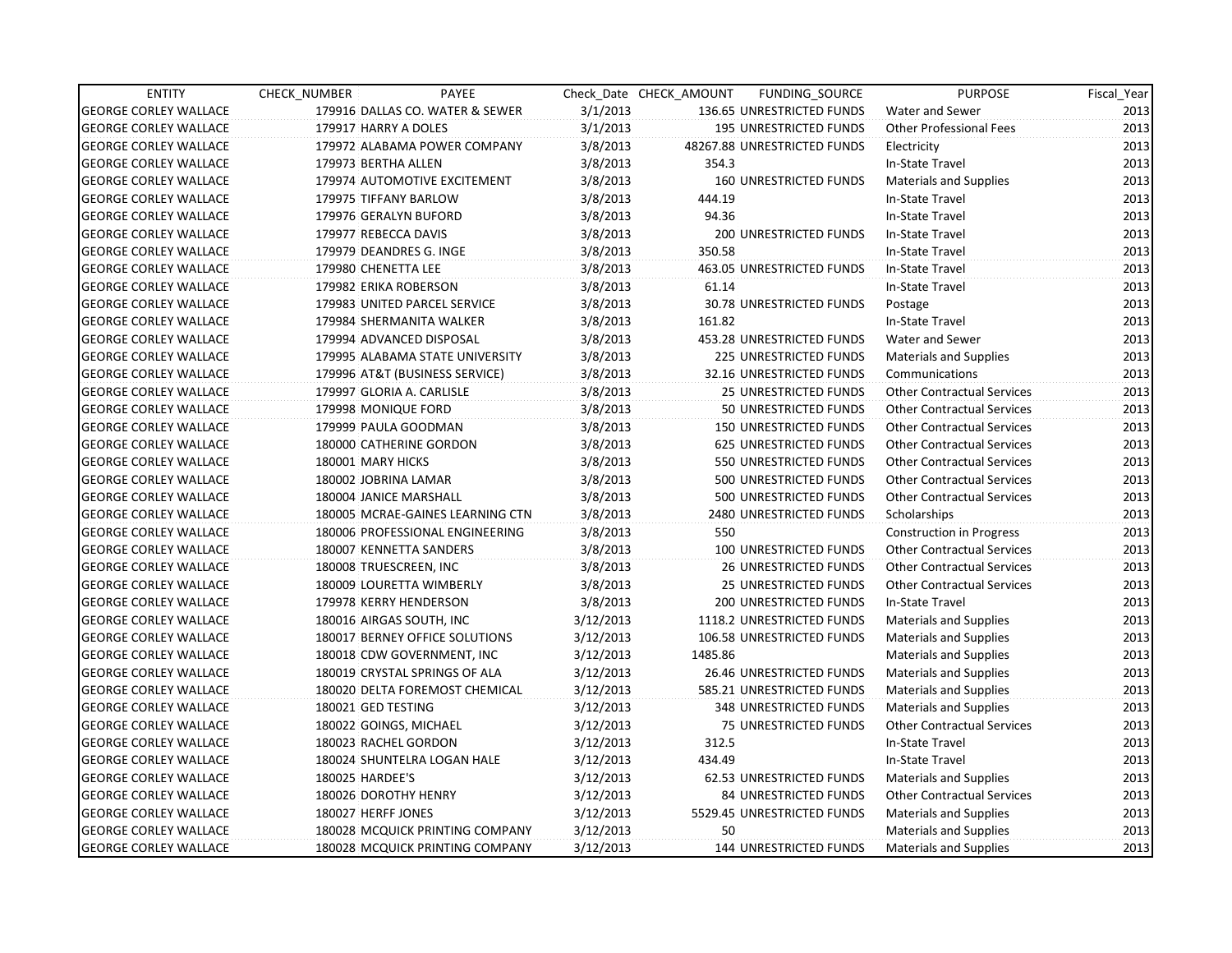| <b>ENTITY</b>                | CHECK_NUMBER              | PAYEE                            |           | Check Date CHECK AMOUNT | FUNDING_SOURCE                | <b>PURPOSE</b>                    | Fiscal_Year |
|------------------------------|---------------------------|----------------------------------|-----------|-------------------------|-------------------------------|-----------------------------------|-------------|
| <b>GEORGE CORLEY WALLACE</b> |                           | 180029 MIDWEST LIBRARY SER       | 3/12/2013 |                         | 288.69 UNRESTRICTED FUNDS     | <b>Books</b>                      | 2013        |
| <b>GEORGE CORLEY WALLACE</b> | 180030 JOHNNY E. MOSS III |                                  | 3/12/2013 | 134.22                  |                               | Out-of-State Travel               | 2013        |
| <b>GEORGE CORLEY WALLACE</b> | 180031 OFFICE DEPOT       |                                  | 3/12/2013 | 448.18                  |                               | <b>Materials and Supplies</b>     | 2013        |
| <b>GEORGE CORLEY WALLACE</b> | 180031 OFFICE DEPOT       |                                  | 3/12/2013 |                         | 3370.89 UNRESTRICTED FUNDS    | Materials and Supplies            | 2013        |
| <b>GEORGE CORLEY WALLACE</b> | 180032 OFFICE DEPOT       |                                  | 3/12/2013 |                         | 199.99 UNRESTRICTED FUNDS     | <b>Materials and Supplies</b>     | 2013        |
| <b>GEORGE CORLEY WALLACE</b> | 180033 MARTHA PETTWAY     |                                  | 3/12/2013 | 32.92                   |                               | Out-of-State Travel               | 2013        |
| <b>GEORGE CORLEY WALLACE</b> |                           | 180034 SELMA WATER WORKS BOARD   | 3/12/2013 |                         | 448.56 UNRESTRICTED FUNDS     | Water and Sewer                   | 2013        |
| <b>GEORGE CORLEY WALLACE</b> | 180035 GLORIA SIMMONS     |                                  | 3/12/2013 | 64.49                   |                               | Out-of-State Travel               | 2013        |
| <b>GEORGE CORLEY WALLACE</b> | 180036 JACQUELINE SMITH   |                                  | 3/12/2013 |                         | 427.84 UNRESTRICTED FUNDS     | In-State Travel                   | 2013        |
| <b>GEORGE CORLEY WALLACE</b> |                           | 180037 SOUTHERNLINC WIRELESS     | 3/12/2013 |                         | 3.1 UNRESTRICTED FUNDS        | Communications                    | 2013        |
| <b>GEORGE CORLEY WALLACE</b> | 180038 MAXINE STURDIVANT  |                                  | 3/12/2013 |                         | 281.85 UNRESTRICTED FUNDS     | Out-of-State Travel               | 2013        |
| <b>GEORGE CORLEY WALLACE</b> |                           | 180039 XEROX CORPORATION         | 3/12/2013 | 121.08                  |                               | Service Contracts on Equipment    | 2013        |
| <b>GEORGE CORLEY WALLACE</b> | 180012 AAEOPP             |                                  | 3/12/2013 | 600                     |                               | Out-of-State Travel               | 2013        |
| <b>GEORGE CORLEY WALLACE</b> | 180013 ACCSHRMA           |                                  | 3/12/2013 |                         | <b>250 UNRESTRICTED FUNDS</b> | Memberships                       | 2013        |
| <b>GEORGE CORLEY WALLACE</b> | 180014 OLIVIA ACOFF       |                                  | 3/12/2013 | 88.46                   |                               | In-State Travel                   | 2013        |
| <b>GEORGE CORLEY WALLACE</b> | 180015 ACS TECHNOLOGIES   |                                  | 3/12/2013 |                         | 90 UNRESTRICTED FUNDS         | Service Contracts on Equipment    | 2013        |
| <b>GEORGE CORLEY WALLACE</b> | 180040 MICHAEL D. GOINGS  |                                  | 3/13/2013 |                         | 75 UNRESTRICTED FUNDS         | <b>Other Contractual Services</b> | 2013        |
| <b>GEORGE CORLEY WALLACE</b> | 180269 DALLAS GLASS CO    |                                  | 3/15/2013 |                         | 2200 UNRESTRICTED FUNDS       | <b>Other Contractual Services</b> | 2013        |
| <b>GEORGE CORLEY WALLACE</b> | 180270 MARY L. DAVIS      |                                  | 3/15/2013 |                         | 63.76 UNRESTRICTED FUNDS      | In-State Travel                   | 2013        |
| <b>GEORGE CORLEY WALLACE</b> | 180271 MARY L. DAVIS      |                                  | 3/15/2013 |                         | 81 UNRESTRICTED FUNDS         | Memberships                       | 2013        |
| <b>GEORGE CORLEY WALLACE</b> |                           | 180272 EASTER SEALS- CENTRAL AL  | 3/15/2013 |                         | 728.56 UNRESTRICTED FUNDS     | <b>Other Contractual Services</b> | 2013        |
| <b>GEORGE CORLEY WALLACE</b> | 180273 FRANK ELLIOTT      |                                  | 3/15/2013 |                         | 310 UNRESTRICTED FUNDS        | In-State Travel                   | 2013        |
| <b>GEORGE CORLEY WALLACE</b> | 180274 FRANK ELLIOTT      |                                  | 3/15/2013 |                         | 310 UNRESTRICTED FUNDS        | In-State Travel                   | 2013        |
| <b>GEORGE CORLEY WALLACE</b> | 180275 FRANK ELLIOTT      |                                  | 3/15/2013 |                         | 620 UNRESTRICTED FUNDS        | In-State Travel                   | 2013        |
| <b>GEORGE CORLEY WALLACE</b> | 180276 FRANK ELLIOTT      |                                  | 3/15/2013 |                         | 620 UNRESTRICTED FUNDS        | In-State Travel                   | 2013        |
| <b>GEORGE CORLEY WALLACE</b> | 180277 FRANK ELLIOTT      |                                  | 3/15/2013 |                         | <b>620 UNRESTRICTED FUNDS</b> | In-State Travel                   | 2013        |
| <b>GEORGE CORLEY WALLACE</b> | 180278 FASTENAL COMPANY   |                                  | 3/15/2013 |                         | 101.37 UNRESTRICTED FUNDS     | <b>Materials and Supplies</b>     | 2013        |
| <b>GEORGE CORLEY WALLACE</b> |                           | 180279 FEDERAL EXPRESS CORPORATI | 3/15/2013 |                         | 120.24 UNRESTRICTED FUNDS     | Postage                           | 2013        |
| <b>GEORGE CORLEY WALLACE</b> |                           | 180280 FIRST AVENUE CLEANERS     | 3/15/2013 |                         | 630 UNRESTRICTED FUNDS        | <b>Other Contractual Services</b> | 2013        |
| <b>GEORGE CORLEY WALLACE</b> | 180248 ACCSHRMA           |                                  | 3/15/2013 |                         | 100 UNRESTRICTED FUNDS        | In-State Travel                   | 2013        |
| <b>GEORGE CORLEY WALLACE</b> | 180249 ADSAA              |                                  | 3/15/2013 |                         | 180 UNRESTRICTED FUNDS        | In-State Travel                   | 2013        |
| <b>GEORGE CORLEY WALLACE</b> | 180250 AIRGAS SOUTH, INC  |                                  | 3/15/2013 |                         | 1364.32 UNRESTRICTED FUNDS    | Materials and Supplies            | 2013        |
| <b>GEORGE CORLEY WALLACE</b> |                           | 180251 ALL ALABAMA ACADEMIC TEAM | 3/15/2013 |                         | 1800 UNRESTRICTED FUNDS       | In-State Travel                   | 2013        |
| <b>GEORGE CORLEY WALLACE</b> |                           | 180252 AT&T (BUSINESS SERVICE)   | 3/15/2013 |                         | 32.14 UNRESTRICTED FUNDS      | Communications                    | 2013        |
| <b>GEORGE CORLEY WALLACE</b> |                           | 180253 AUTOMOTIVE EXCITEMENT     | 3/15/2013 |                         | 75 UNRESTRICTED FUNDS         | Materials and Supplies            | 2013        |
| <b>GEORGE CORLEY WALLACE</b> |                           | 180254 BERNEY OFFICE SOLUTIONS   | 3/15/2013 |                         | 92.98 UNRESTRICTED FUNDS      | Service Contracts on Equipment    | 2013        |
| <b>GEORGE CORLEY WALLACE</b> |                           | 180255 BERNEY OFFICE SOLUTIONS   | 3/15/2013 |                         | 24.24 UNRESTRICTED FUNDS      | Service Contracts on Equipment    | 2013        |
| <b>GEORGE CORLEY WALLACE</b> |                           | 180256 BERNEY OFFICE SOLUTIONS   | 3/15/2013 |                         | 62.49 UNRESTRICTED FUNDS      | Service Contracts on Equipment    | 2013        |
| <b>GEORGE CORLEY WALLACE</b> |                           | 180257 DR. CHARLES H. BLACKLEDGE | 3/15/2013 |                         | 219.22 UNRESTRICTED FUNDS     | <b>Other Contractual Services</b> | 2013        |
| <b>GEORGE CORLEY WALLACE</b> | 180258 BLUE OX EQUIPMENT  |                                  | 3/15/2013 |                         | 567.99 UNRESTRICTED FUNDS     | Materials and Supplies            | 2013        |
| <b>GEORGE CORLEY WALLACE</b> | 180259 BRENDLE RENTALS    |                                  | 3/15/2013 |                         | 706.33 UNRESTRICTED FUNDS     | Rent - Equipment                  | 2013        |
| <b>GEORGE CORLEY WALLACE</b> | 180260 C & S AUTO PARTS   |                                  | 3/15/2013 |                         | 165.37 UNRESTRICTED FUNDS     | Materials and Supplies            | 2013        |
| <b>GEORGE CORLEY WALLACE</b> | 180261 CALHOUN FOODS      |                                  | 3/15/2013 |                         | 199.96 UNRESTRICTED FUNDS     | Materials and Supplies            | 2013        |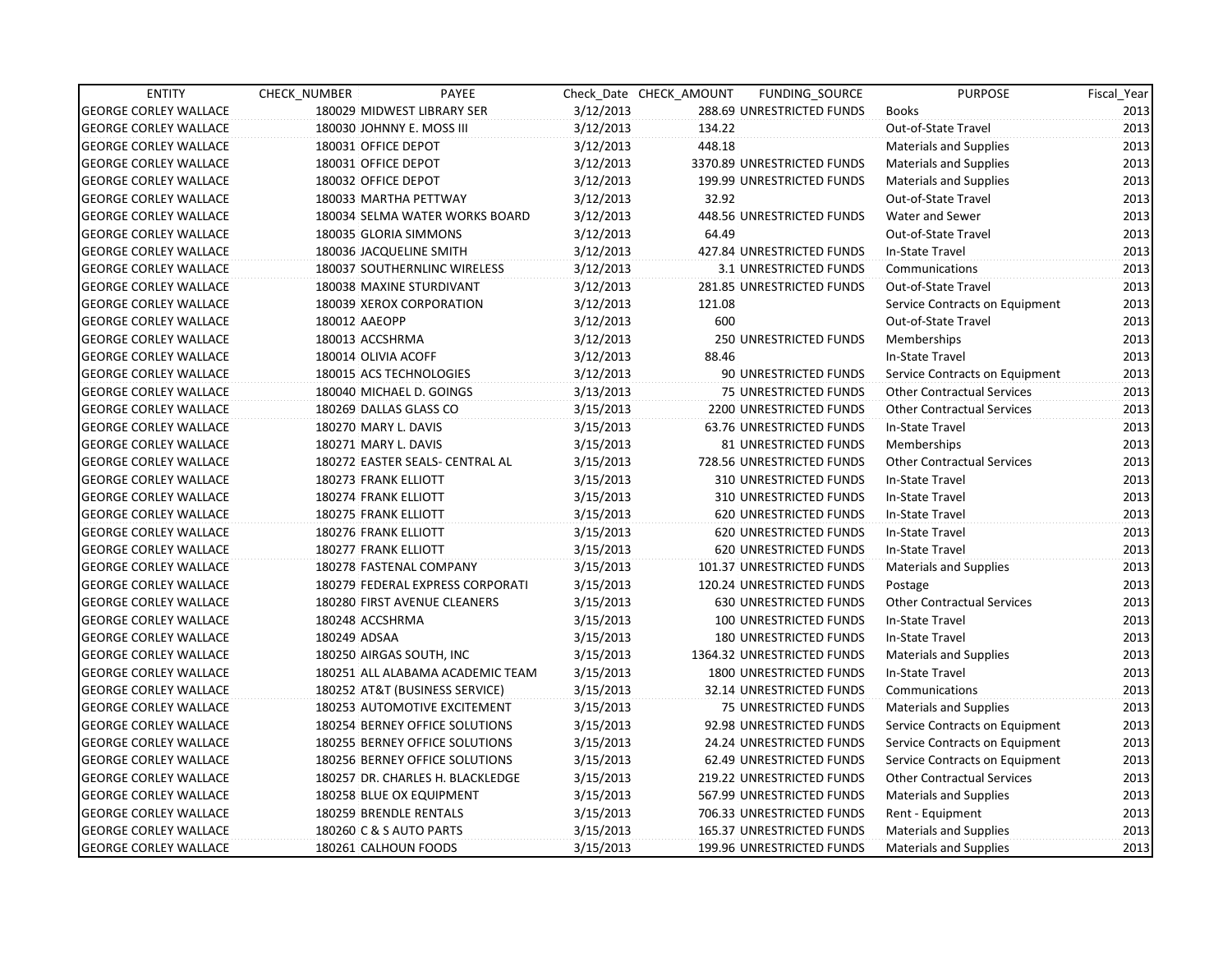| <b>ENTITY</b>                | <b>CHECK NUMBER</b>    | PAYEE                            |           | Check Date CHECK AMOUNT | FUNDING SOURCE                  | <b>PURPOSE</b>                    | Fiscal Year |
|------------------------------|------------------------|----------------------------------|-----------|-------------------------|---------------------------------|-----------------------------------|-------------|
| <b>GEORGE CORLEY WALLACE</b> |                        | 180262 CDW GOVERNMENT, INC       | 3/15/2013 | 1690                    |                                 | <b>Materials and Supplies</b>     | 2013        |
| <b>GEORGE CORLEY WALLACE</b> |                        | 180262 CDW GOVERNMENT, INC       | 3/15/2013 | 65270                   |                                 | Computer Software                 | 2013        |
| <b>GEORGE CORLEY WALLACE</b> |                        | 180262 CDW GOVERNMENT, INC       | 3/15/2013 | 16490                   |                                 | <b>Furniture and Equipment</b>    | 2013        |
| <b>GEORGE CORLEY WALLACE</b> |                        | 180263 THE CHRONICLE OF HIGHER   | 3/15/2013 |                         | <b>65 UNRESTRICTED FUNDS</b>    | Subscriptions                     | 2013        |
| <b>GEORGE CORLEY WALLACE</b> | 180264 CINTAS #231     |                                  | 3/15/2013 |                         | 308.7 UNRESTRICTED FUNDS        | <b>Other Contractual Services</b> | 2013        |
| <b>GEORGE CORLEY WALLACE</b> |                        | 180281 FRAZER GROUP, THE         | 3/15/2013 |                         | 9222.38 UNRESTRICTED FUNDS      | Insurance and Bonding             | 2013        |
| <b>GEORGE CORLEY WALLACE</b> | 180282 CALVIN GARTH    |                                  | 3/15/2013 |                         | <b>145 UNRESTRICTED FUNDS</b>   | <b>Other Professional Fees</b>    | 2013        |
| <b>GEORGE CORLEY WALLACE</b> |                        | 180283 GREYSTONE'S GROUP         | 3/15/2013 |                         | 550 UNRESTRICTED FUNDS          | Out-of-State Travel               | 2013        |
| <b>GEORGE CORLEY WALLACE</b> |                        | 180284 HAMPTON INN - SELMA       | 3/15/2013 |                         | 1584 UNRESTRICTED FUNDS         | <b>Other Contractual Services</b> | 2013        |
| <b>GEORGE CORLEY WALLACE</b> |                        | 180285 DARRELL HARGREAVES        | 3/15/2013 |                         | <b>145 UNRESTRICTED FUNDS</b>   | <b>Other Professional Fees</b>    | 2013        |
| <b>GEORGE CORLEY WALLACE</b> |                        | 180286 HARRIS SECURITY SYSTEMS,  | 3/15/2013 |                         | 3781.08 UNRESTRICTED FUNDS      | <b>Other Contractual Services</b> | 2013        |
| <b>GEORGE CORLEY WALLACE</b> | 180287 GARY HAYNES     |                                  | 3/15/2013 |                         | <b>145 UNRESTRICTED FUNDS</b>   | <b>Other Professional Fees</b>    | 2013        |
| <b>GEORGE CORLEY WALLACE</b> | 180288 KERRY HENDERSON |                                  | 3/15/2013 |                         | 3100 UNRESTRICTED FUNDS         | Out-of-State Travel               | 2013        |
| <b>GEORGE CORLEY WALLACE</b> |                        | 180289 HERCULES NETWORKS, LLC    | 3/15/2013 |                         | 5525 UNRESTRICTED FUNDS         | TECHNOLOGY EQUIPMENT \$25,000     | 2013        |
| <b>GEORGE CORLEY WALLACE</b> | 180290 LEANN B. HILL   |                                  | 3/15/2013 |                         | <b>145 UNRESTRICTED FUNDS</b>   | <b>Other Professional Fees</b>    | 2013        |
| <b>GEORGE CORLEY WALLACE</b> | 180291 SIDNEY JAMES    |                                  | 3/15/2013 |                         | 145 UNRESTRICTED FUNDS          | <b>Other Professional Fees</b>    | 2013        |
| <b>GEORGE CORLEY WALLACE</b> | 180292 KIM KIEL        |                                  | 3/15/2013 |                         | <b>145 UNRESTRICTED FUNDS</b>   | <b>Other Professional Fees</b>    | 2013        |
| <b>GEORGE CORLEY WALLACE</b> |                        | 180293 THE LOCKSMITH SHOP        | 3/15/2013 |                         | 94.5 UNRESTRICTED FUNDS         | Materials and Supplies            | 2013        |
| <b>GEORGE CORLEY WALLACE</b> |                        | 180294 MARVIN'S BLDG. MATERIALS  | 3/15/2013 |                         | 172.23 UNRESTRICTED FUNDS       | Materials and Supplies            | 2013        |
| <b>GEORGE CORLEY WALLACE</b> |                        | 180295 MAYNARD, COOPER & GALE    | 3/15/2013 |                         | 3466.81 UNRESTRICTED FUNDS      | Legal Services                    | 2013        |
| <b>GEORGE CORLEY WALLACE</b> | 180296 MITINET INC     |                                  | 3/15/2013 |                         | 299 UNRESTRICTED FUNDS          | <b>TECHNOLOGY NON-CAPITALIZED</b> | 2013        |
| <b>GEORGE CORLEY WALLACE</b> |                        | 180297 THE MONTGOMERY ADVERTISER | 3/15/2013 |                         | 243.53 UNRESTRICTED FUNDS       | Subscriptions                     | 2013        |
| <b>GEORGE CORLEY WALLACE</b> | 180298 CHARLES NEELY   |                                  | 3/15/2013 |                         | 60 UNRESTRICTED FUNDS           | <b>Other Contractual Services</b> | 2013        |
| <b>GEORGE CORLEY WALLACE</b> | 180299 OFFICE DEPOT    |                                  | 3/15/2013 |                         | 596.51 UNRESTRICTED FUNDS       | <b>Materials and Supplies</b>     | 2013        |
| <b>GEORGE CORLEY WALLACE</b> |                        | 180300 CHARLES D. PETTWAY        | 3/15/2013 | 293.69                  |                                 | In-State Travel                   | 2013        |
| <b>GEORGE CORLEY WALLACE</b> |                        | 180301 PURDIE & SON REFUSE SER   | 3/15/2013 |                         | 855 UNRESTRICTED FUNDS          | <b>Other Contractual Services</b> | 2013        |
| <b>GEORGE CORLEY WALLACE</b> |                        | 180302 ROSS PLUMBING AND HEATING | 3/15/2013 |                         | 240 UNRESTRICTED FUNDS          | <b>Materials and Supplies</b>     | 2013        |
| <b>GEORGE CORLEY WALLACE</b> |                        | 180303 ROUNTREE ELECTRIC SUPPLY  | 3/15/2013 |                         | 688.77 UNRESTRICTED FUNDS       | <b>Materials and Supplies</b>     | 2013        |
| <b>GEORGE CORLEY WALLACE</b> | 180304 SASFAA -SC      |                                  | 3/15/2013 |                         | <b>1385 UNRESTRICTED FUNDS</b>  | In-State Travel                   | 2013        |
| <b>GEORGE CORLEY WALLACE</b> | 180305 GRACIE SCOTT    |                                  | 3/15/2013 |                         | 60 UNRESTRICTED FUNDS           | <b>Other Contractual Services</b> | 2013        |
| <b>GEORGE CORLEY WALLACE</b> |                        | 180306 SEARS COMMERCIAL ONE      | 3/15/2013 |                         | 94.07 UNRESTRICTED FUNDS        | Materials and Supplies            | 2013        |
| <b>GEORGE CORLEY WALLACE</b> |                        | 180308 SELMA WATER WORKS BOARD   | 3/15/2013 |                         | <b>36.84 UNRESTRICTED FUNDS</b> | <b>Water and Sewer</b>            | 2013        |
| <b>GEORGE CORLEY WALLACE</b> |                        | 180309 SELMA CASH & CARRY        | 3/15/2013 |                         | 123.74 UNRESTRICTED FUNDS       | <b>Materials and Supplies</b>     | 2013        |
| <b>GEORGE CORLEY WALLACE</b> |                        | 180310 SOUTHERN PIPE & SUPPLY    | 3/15/2013 |                         | 113.65 UNRESTRICTED FUNDS       | Materials and Supplies            | 2013        |
| <b>GEORGE CORLEY WALLACE</b> |                        | 180310 SOUTHERN PIPE & SUPPLY    | 3/15/2013 | 715                     |                                 | Improvements Other Than Buildi    | 2013        |
| <b>GEORGE CORLEY WALLACE</b> |                        | 180311 SUMMERLIN HARDWARE        | 3/15/2013 |                         | 78.6 UNRESTRICTED FUNDS         | <b>Materials and Supplies</b>     | 2013        |
| <b>GEORGE CORLEY WALLACE</b> |                        | 180312 THE SOLUTIONS TEAM        | 3/15/2013 |                         | 178.5 UNRESTRICTED FUNDS        | Service Contracts on Equipment    | 2013        |
| <b>GEORGE CORLEY WALLACE</b> | 180313 TRANE U.S. INC. |                                  | 3/15/2013 |                         | 16509.5 UNRESTRICTED FUNDS      | Service Contracts on Equipment    | 2013        |
| <b>GEORGE CORLEY WALLACE</b> |                        | 180314 TRI COUNTY RENTAL         | 3/15/2013 |                         | 97.2 UNRESTRICTED FUNDS         | Materials and Supplies            | 2013        |
| <b>GEORGE CORLEY WALLACE</b> |                        | 180315 VISIONS BEAUTY DIST.      | 3/15/2013 |                         | 1777.62 UNRESTRICTED FUNDS      | Materials and Supplies            | 2013        |
| <b>GEORGE CORLEY WALLACE</b> | 180316 W.W. WILLIAMS   |                                  | 3/15/2013 |                         | 1301.12 UNRESTRICTED FUNDS      | Maintenance and Repairs           | 2013        |
| <b>GEORGE CORLEY WALLACE</b> |                        | 180317 ROOSEVELT WALKER          | 3/15/2013 |                         | 60 UNRESTRICTED FUNDS           | <b>Other Contractual Services</b> | 2013        |
| <b>GEORGE CORLEY WALLACE</b> | 180327 BRIAN WILLIAMS  |                                  | 3/15/2013 |                         | <b>80 UNRESTRICTED FUNDS</b>    | <b>Other Contractual Services</b> | 2013        |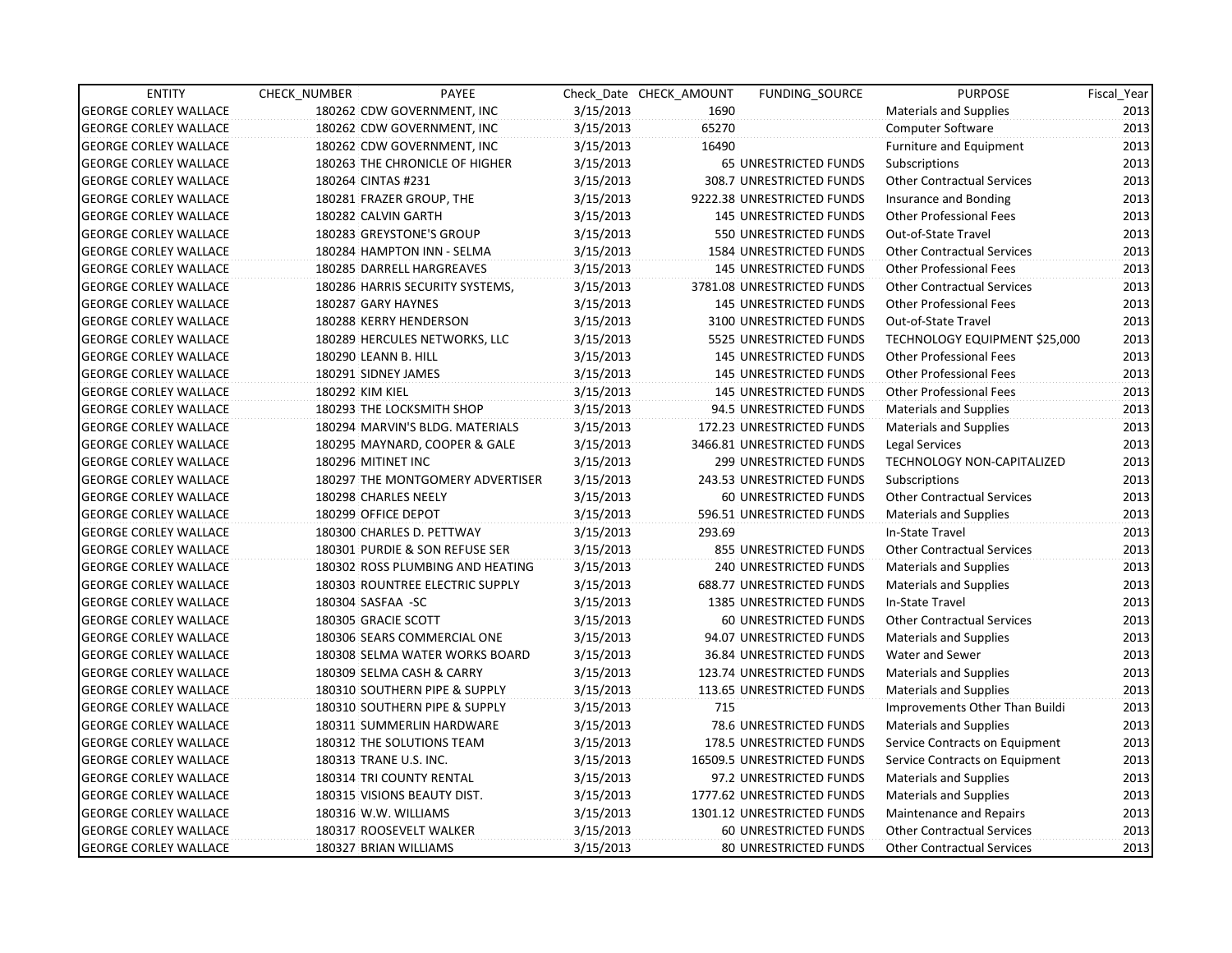| <b>ENTITY</b>                | CHECK_NUMBER         | PAYEE                            |           | Check Date CHECK AMOUNT | <b>FUNDING SOURCE</b>            | <b>PURPOSE</b>                    | Fiscal_Year |
|------------------------------|----------------------|----------------------------------|-----------|-------------------------|----------------------------------|-----------------------------------|-------------|
| <b>GEORGE CORLEY WALLACE</b> |                      | 180328 WRIGHT GROUP/ MCGRAW HILL | 3/15/2013 | 1209.89                 |                                  | <b>Materials and Supplies</b>     | 2013        |
| <b>GEORGE CORLEY WALLACE</b> |                      | 180329 SCOTT O'NEAL WYNN         | 3/15/2013 |                         | 145 UNRESTRICTED FUNDS           | <b>Other Professional Fees</b>    | 2013        |
| <b>GEORGE CORLEY WALLACE</b> | 180330 4IMPRINT      |                                  | 3/15/2013 |                         | 990.26 UNRESTRICTED FUNDS        | <b>Materials and Supplies</b>     | 2013        |
| <b>GEORGE CORLEY WALLACE</b> | 180265 CINTAS #231   |                                  | 3/15/2013 |                         | 102.9 UNRESTRICTED FUNDS         | <b>Other Contractual Services</b> | 2013        |
| <b>GEORGE CORLEY WALLACE</b> |                      | 180266 CITY OF SELMA LANDFILL    | 3/15/2013 |                         | 128 UNRESTRICTED FUNDS           | Water and Sewer                   | 2013        |
| <b>GEORGE CORLEY WALLACE</b> |                      | 180267 CONTINENTAL RESEARCH      | 3/15/2013 |                         | 2698.93 UNRESTRICTED FUNDS       | <b>Materials and Supplies</b>     | 2013        |
| <b>GEORGE CORLEY WALLACE</b> | 180268 BRIAN CROCKER |                                  | 3/15/2013 |                         | <b>145 UNRESTRICTED FUNDS</b>    | <b>Other Professional Fees</b>    | 2013        |
| <b>GEORGE CORLEY WALLACE</b> |                      | 180331 CLARENCE PETTWAY          | 3/18/2013 | 293.69                  |                                  | In-State Travel                   | 2013        |
| <b>GEORGE CORLEY WALLACE</b> | 180345 ADSAA         |                                  | 3/22/2013 |                         | 180 UNRESTRICTED FUNDS           | In-State Travel                   | 2013        |
| <b>GEORGE CORLEY WALLACE</b> | 180346 BERTHA ALLEN  |                                  | 3/22/2013 | 39.04                   |                                  | In-State Travel                   | 2013        |
| <b>GEORGE CORLEY WALLACE</b> |                      | 180347 TIFFANY BARLOW            | 3/22/2013 | 313.28                  |                                  | In-State Travel                   | 2013        |
| <b>GEORGE CORLEY WALLACE</b> |                      | 180348 DR. CHARLES H. BLACKLEDGE | 3/22/2013 |                         | 219.22 UNRESTRICTED FUNDS        | <b>Other Contractual Services</b> | 2013        |
| <b>GEORGE CORLEY WALLACE</b> | 180367 WAL MART      |                                  | 3/22/2013 |                         | 452.64 UNRESTRICTED FUNDS        | <b>Materials and Supplies</b>     | 2013        |
| <b>GEORGE CORLEY WALLACE</b> |                      | 180368 BURDIS WILLIAMS           | 3/22/2013 |                         | 200 UNRESTRICTED FUNDS           | <b>Other Professional Fees</b>    | 2013        |
| <b>GEORGE CORLEY WALLACE</b> |                      | 180370 FIRST CAHAWBA BANKCARD    | 3/22/2013 |                         | 78 UNRESTRICTED FUNDS            | <b>Materials and Supplies</b>     | 2013        |
| <b>GEORGE CORLEY WALLACE</b> |                      | 180370 FIRST CAHAWBA BANKCARD    | 3/22/2013 |                         | 4473.46 UNRESTRICTED FUNDS       | Out-of-State Travel               | 2013        |
| <b>GEORGE CORLEY WALLACE</b> |                      | 180370 FIRST CAHAWBA BANKCARD    | 3/22/2013 |                         | <b>168.75 UNRESTRICTED FUNDS</b> | <b>Rent - Facilities</b>          | 2013        |
| <b>GEORGE CORLEY WALLACE</b> |                      | 180370 FIRST CAHAWBA BANKCARD    | 3/22/2013 |                         | 1217.94 UNRESTRICTED FUNDS       | In-State Travel                   | 2013        |
| <b>GEORGE CORLEY WALLACE</b> |                      | 180370 FIRST CAHAWBA BANKCARD    | 3/22/2013 |                         | 39 UNRESTRICTED FUNDS            | <b>Interest Payments</b>          | 2013        |
| <b>GEORGE CORLEY WALLACE</b> |                      | 180370 FIRST CAHAWBA BANKCARD    | 3/22/2013 | 4008.54                 |                                  | Out-of-State Travel               | 2013        |
| <b>GEORGE CORLEY WALLACE</b> |                      | 180371 INNOVATION CENTRE         | 3/22/2013 |                         | 6333.33 UNRESTRICTED FUNDS       | <b>Other Contractual Services</b> | 2013        |
| <b>GEORGE CORLEY WALLACE</b> | 180372 ERIC JACKSON  |                                  | 3/22/2013 |                         | 611.11 UNRESTRICTED FUNDS        | <b>Other Contractual Services</b> | 2013        |
| <b>GEORGE CORLEY WALLACE</b> | 180373 JUDY JORDAN   |                                  | 3/22/2013 |                         | 800 UNRESTRICTED FUNDS           | <b>Other Contractual Services</b> | 2013        |
| <b>GEORGE CORLEY WALLACE</b> | 180374 PITNEY BOWES  |                                  | 3/22/2013 |                         | 838.02 UNRESTRICTED FUNDS        | Postage                           | 2013        |
| <b>GEORGE CORLEY WALLACE</b> | 180374 PITNEY BOWES  |                                  | 3/22/2013 |                         | 2826 UNRESTRICTED FUNDS          | Rent - Equipment                  | 2013        |
| <b>GEORGE CORLEY WALLACE</b> |                      | 180375 SATTERFIELD PLAZA         | 3/22/2013 | 6990.93                 |                                  | Rent - Facilities                 | 2013        |
| <b>GEORGE CORLEY WALLACE</b> | 180376 JOE WILLIAMS  |                                  | 3/22/2013 |                         | 2700 UNRESTRICTED FUNDS          | Other Contractual Services        | 2013        |
| <b>GEORGE CORLEY WALLACE</b> | 180349 LARRY BLAKE   |                                  | 3/22/2013 |                         | 60 UNRESTRICTED FUNDS            | <b>Materials and Supplies</b>     | 2013        |
| <b>GEORGE CORLEY WALLACE</b> |                      | 180350 TAMMIE M. BRIGGS          | 3/22/2013 |                         | 237.39 UNRESTRICTED FUNDS        | Out-of-State Travel               | 2013        |
| <b>GEORGE CORLEY WALLACE</b> |                      | 180351 GERALYN BUFORD            | 3/22/2013 | 584.88                  |                                  | In-State Travel                   | 2013        |
| <b>GEORGE CORLEY WALLACE</b> |                      | 180352 COBBS, ALLEN & HALL       | 3/22/2013 |                         | 9728 UNRESTRICTED FUNDS          | Insurance and Bonding             | 2013        |
| <b>GEORGE CORLEY WALLACE</b> | 180353 FOSTER DAVIS  |                                  | 3/22/2013 |                         | 75 UNRESTRICTED FUNDS            | Employee Taxable Per Diem         | 2013        |
| <b>GEORGE CORLEY WALLACE</b> | 180354 REBECCA DAVIS |                                  | 3/22/2013 |                         | 102.35 UNRESTRICTED FUNDS        | In-State Travel                   | 2013        |
| <b>GEORGE CORLEY WALLACE</b> |                      | 180355 GHYTANA S. GOINGS         | 3/22/2013 |                         | 253.62 UNRESTRICTED FUNDS        | Out-of-State Travel               | 2013        |
| <b>GEORGE CORLEY WALLACE</b> | 180356 ERIC GOSHAY   |                                  | 3/22/2013 |                         | <b>145 UNRESTRICTED FUNDS</b>    | <b>Other Professional Fees</b>    | 2013        |
| <b>GEORGE CORLEY WALLACE</b> |                      | 180357 HAMPTON INN - SELMA       | 3/22/2013 |                         | <b>495 UNRESTRICTED FUNDS</b>    | <b>Other Contractual Services</b> | 2013        |
| <b>GEORGE CORLEY WALLACE</b> |                      | 180358 DEANDRES G. INGE          | 3/22/2013 | 489.46                  |                                  | In-State Travel                   | 2013        |
| <b>GEORGE CORLEY WALLACE</b> | 180359 EDDIE LOGGINS |                                  | 3/22/2013 |                         | <b>145 UNRESTRICTED FUNDS</b>    | <b>Other Professional Fees</b>    | 2013        |
| <b>GEORGE CORLEY WALLACE</b> |                      | 180360 GADDIS BRITTON MOTT       | 3/22/2013 |                         | 120 UNRESTRICTED FUNDS           | <b>Other Professional Fees</b>    | 2013        |
| <b>GEORGE CORLEY WALLACE</b> |                      | 180361 CLARENCE PETTWAY          | 3/22/2013 | 356.06                  |                                  | In-State Travel                   | 2013        |
| <b>GEORGE CORLEY WALLACE</b> |                      | 180363 W. MARLON REYNOLDS        | 3/22/2013 |                         | 145 UNRESTRICTED FUNDS           | <b>Other Professional Fees</b>    | 2013        |
| <b>GEORGE CORLEY WALLACE</b> |                      | 180364 THE RILEY GROUP           | 3/22/2013 |                         | 500 UNRESTRICTED FUNDS           | TECHNOLOGY NON-CAPITALIZED        | 2013        |
| <b>GEORGE CORLEY WALLACE</b> |                      | 180365 DAVID TOMPKINS            | 3/22/2013 |                         | <b>215 UNRESTRICTED FUNDS</b>    | <b>Other Professional Fees</b>    | 2013        |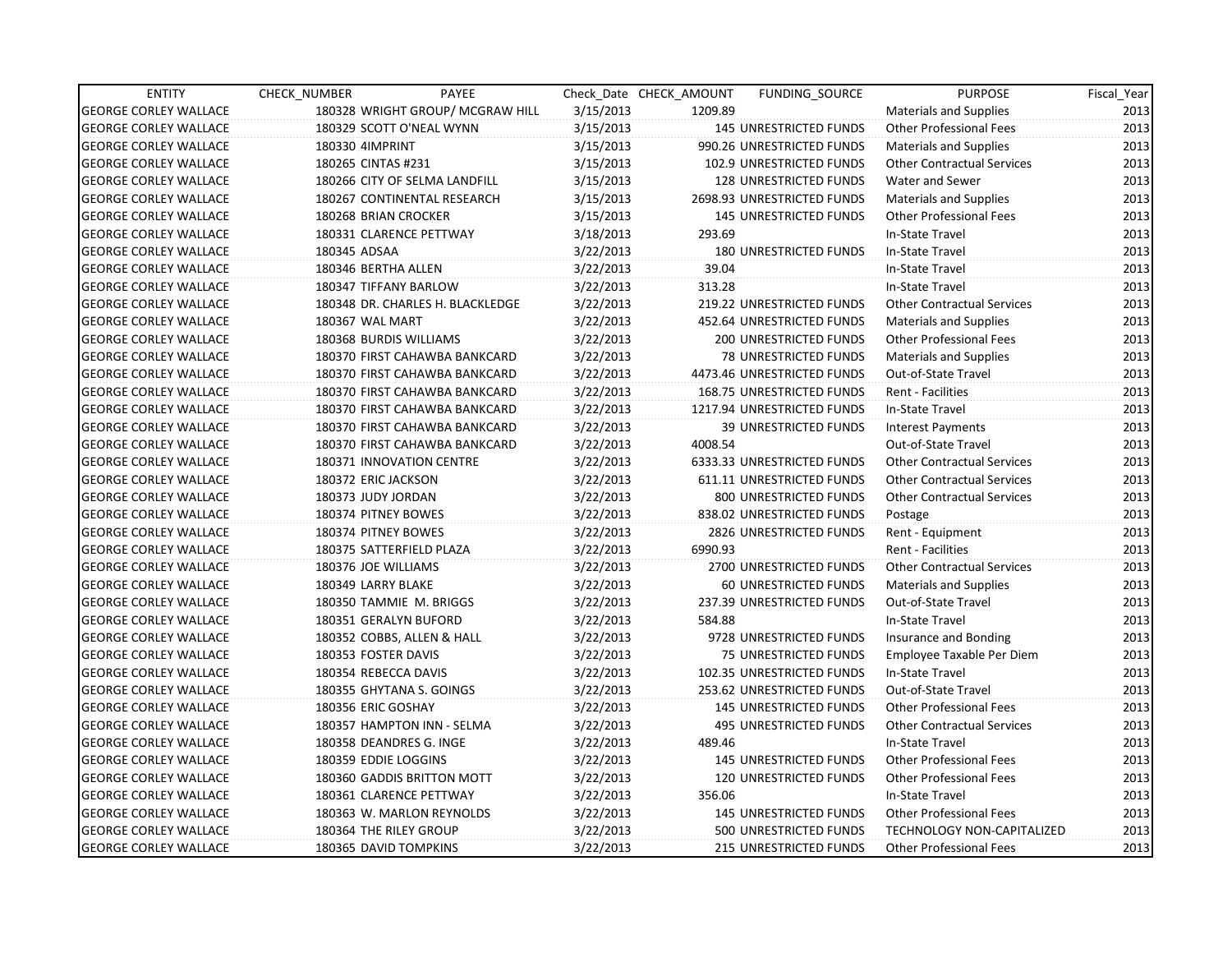| <b>ENTITY</b>                | <b>CHECK NUMBER</b>      | PAYEE                            |           | Check Date CHECK AMOUNT | FUNDING SOURCE                | <b>PURPOSE</b>                    | Fiscal Year |
|------------------------------|--------------------------|----------------------------------|-----------|-------------------------|-------------------------------|-----------------------------------|-------------|
| <b>GEORGE CORLEY WALLACE</b> |                          | 180366 SHERMANITA WALKER         | 3/22/2013 | 557.42                  |                               | In-State Travel                   | 2013        |
| <b>GEORGE CORLEY WALLACE</b> | 180380 ACT               |                                  | 3/27/2013 | 48                      |                               | Materials and Supplies            | 2013        |
| <b>GEORGE CORLEY WALLACE</b> | 180381 DOROTHY ADAMS     |                                  | 3/27/2013 | 459.39                  |                               | Out-of-State Travel               | 2013        |
| <b>GEORGE CORLEY WALLACE</b> |                          | 180382 AIRGAS SOUTH, INC         | 3/27/2013 |                         | 2233.02 UNRESTRICTED FUNDS    | <b>Materials and Supplies</b>     | 2013        |
| <b>GEORGE CORLEY WALLACE</b> |                          | 180383 ALABAMA SKILLS USA        | 3/27/2013 | 1160                    |                               | In-State Travel                   | 2013        |
| <b>GEORGE CORLEY WALLACE</b> |                          | 180384 ALABAMA GAS CORPORATION   | 3/27/2013 |                         | 8208.91 UNRESTRICTED FUNDS    | Gas and Heating Fuel              | 2013        |
| <b>GEORGE CORLEY WALLACE</b> |                          | 180385 ALABAMA POWER COMPANY     | 3/27/2013 |                         | 814.18 UNRESTRICTED FUNDS     | Electricity                       | 2013        |
| <b>GEORGE CORLEY WALLACE</b> | 180386 BERTHA ALLEN      |                                  | 3/27/2013 | 150.96                  |                               | In-State Travel                   | 2013        |
| <b>GEORGE CORLEY WALLACE</b> |                          | 180387 AMERICAN TECHNICAL PUBLIS | 3/27/2013 | 371.47                  |                               | Materials and Supplies            | 2013        |
| <b>GEORGE CORLEY WALLACE</b> |                          | 180388 AMSAN BAMA SUPPLY         | 3/27/2013 |                         | 3695.6 UNRESTRICTED FUNDS     | <b>Materials and Supplies</b>     | 2013        |
| <b>GEORGE CORLEY WALLACE</b> | 180389 AT&T              |                                  | 3/27/2013 | 245.02                  |                               | Communications                    | 2013        |
| <b>GEORGE CORLEY WALLACE</b> |                          | 180390 AT&T (BUSINESS SERVICE)   | 3/27/2013 |                         | 34.23 UNRESTRICTED FUNDS      | Communications                    | 2013        |
| <b>GEORGE CORLEY WALLACE</b> | 180391 AT&T ALABAMA      |                                  | 3/27/2013 |                         | 396.57 UNRESTRICTED FUNDS     | Communications                    | 2013        |
| <b>GEORGE CORLEY WALLACE</b> | 180391 AT&T ALABAMA      |                                  | 3/27/2013 | 236.78                  |                               | Communications                    | 2013        |
| <b>GEORGE CORLEY WALLACE</b> | 180392 VICKIE BELL       |                                  | 3/27/2013 | 18.34                   |                               | In-State Travel                   | 2013        |
| <b>GEORGE CORLEY WALLACE</b> |                          | 180393 BERNEY OFFICE SOLUTIONS   | 3/27/2013 |                         | 246.09 UNRESTRICTED FUNDS     | Service Contracts on Equipment    | 2013        |
| <b>GEORGE CORLEY WALLACE</b> |                          | 180394 DR. CHARLES H. BLACKLEDGE | 3/27/2013 |                         | 219.22 UNRESTRICTED FUNDS     | <b>Other Contractual Services</b> | 2013        |
| <b>GEORGE CORLEY WALLACE</b> | 180395 GERALYN BUFORD    |                                  | 3/27/2013 | 65.54                   |                               | In-State Travel                   | 2013        |
| <b>GEORGE CORLEY WALLACE</b> |                          | 180396 C & S AUTO PARTS          | 3/27/2013 |                         | 23.9 UNRESTRICTED FUNDS       | Maintenance and Repairs           | 2013        |
| <b>GEORGE CORLEY WALLACE</b> |                          | 180397 CAROLINA BIOLOGICAL SUP C | 3/27/2013 |                         | 952.45 UNRESTRICTED FUNDS     | <b>Materials and Supplies</b>     | 2013        |
| <b>GEORGE CORLEY WALLACE</b> |                          | 180398 CATTLIN LAWN SERVICE      | 3/27/2013 |                         | 2433.33 UNRESTRICTED FUNDS    | <b>Other Contractual Services</b> | 2013        |
| <b>GEORGE CORLEY WALLACE</b> |                          | 180399 CHEVRON CARD SERVICES     | 3/27/2013 |                         | 537.78 UNRESTRICTED FUNDS     | Gasoline and Oil - Motor Vehic    | 2013        |
| <b>GEORGE CORLEY WALLACE</b> | 180400 CINTAS #231       |                                  | 3/27/2013 |                         | 102.9 UNRESTRICTED FUNDS      | <b>Other Contractual Services</b> | 2013        |
| <b>GEORGE CORLEY WALLACE</b> |                          | 180401 CLEAR CHANNEL RADIO       | 3/27/2013 |                         | 1230 UNRESTRICTED FUNDS       | <b>Advertising and Promotions</b> | 2013        |
| <b>GEORGE CORLEY WALLACE</b> |                          | 180402 STEFFAN COLEMAN           | 3/27/2013 | 346.16                  |                               | In-State Travel                   | 2013        |
| <b>GEORGE CORLEY WALLACE</b> |                          | 180403 COUGAR CHEVRON            | 3/27/2013 |                         | 585.58 UNRESTRICTED FUNDS     | Gasoline and Oil - Motor Vehic    | 2013        |
| <b>GEORGE CORLEY WALLACE</b> |                          | 180404 CRYSTAL SPRINGS OF ALA    | 3/27/2013 |                         | 83.9 UNRESTRICTED FUNDS       | <b>Materials and Supplies</b>     | 2013        |
| <b>GEORGE CORLEY WALLACE</b> |                          | 180404 CRYSTAL SPRINGS OF ALA    | 3/27/2013 |                         | 26.46 UNRESTRICTED FUNDS      | Service Contracts on Equipment    | 2013        |
| <b>GEORGE CORLEY WALLACE</b> | 180405 FRANK ELLIOTT     |                                  | 3/27/2013 |                         | <b>310 UNRESTRICTED FUNDS</b> | In-State Travel                   | 2013        |
| <b>GEORGE CORLEY WALLACE</b> | 180406 FRANK ELLIOTT     |                                  | 3/27/2013 |                         | 310 UNRESTRICTED FUNDS        | In-State Travel                   | 2013        |
| <b>GEORGE CORLEY WALLACE</b> | 180407 FRANK ELLIOTT     |                                  | 3/27/2013 |                         | 310 UNRESTRICTED FUNDS        | In-State Travel                   | 2013        |
| <b>GEORGE CORLEY WALLACE</b> | 180408 FRANK ELLIOTT     |                                  | 3/27/2013 |                         | 620 UNRESTRICTED FUNDS        | In-State Travel                   | 2013        |
| <b>GEORGE CORLEY WALLACE</b> |                          | 180409 FASTENAL COMPANY          | 3/27/2013 |                         | 94.02 UNRESTRICTED FUNDS      | <b>Materials and Supplies</b>     | 2013        |
| <b>GEORGE CORLEY WALLACE</b> |                          | 180410 FIRST CAHAWBA BANKCARD    | 3/27/2013 |                         | 188.95 UNRESTRICTED FUNDS     | Materials and Supplies            | 2013        |
| <b>GEORGE CORLEY WALLACE</b> |                          | 180410 FIRST CAHAWBA BANKCARD    | 3/27/2013 |                         | 796 UNRESTRICTED FUNDS        | Computer Software                 | 2013        |
| <b>GEORGE CORLEY WALLACE</b> |                          | 180410 FIRST CAHAWBA BANKCARD    | 3/27/2013 | 3739.59                 |                               | Out-of-State Travel               | 2013        |
| <b>GEORGE CORLEY WALLACE</b> |                          | 180410 FIRST CAHAWBA BANKCARD    | 3/27/2013 |                         | 706.33 UNRESTRICTED FUNDS     | Rent - Equipment                  | 2013        |
| <b>GEORGE CORLEY WALLACE</b> |                          | 180411 FISHER SCIENTIFIC-EMD     | 3/27/2013 |                         | 739.27 UNRESTRICTED FUNDS     | Materials and Supplies            | 2013        |
| <b>GEORGE CORLEY WALLACE</b> |                          | 180412 FULLER BUILDING COMPANY   | 3/27/2013 |                         | 143.67 UNRESTRICTED FUNDS     | Materials and Supplies            | 2013        |
| <b>GEORGE CORLEY WALLACE</b> | 180413 IMDiversity, INC. |                                  | 3/27/2013 |                         | 148.15 UNRESTRICTED FUNDS     | Memberships                       | 2013        |
| <b>GEORGE CORLEY WALLACE</b> |                          | 180414 JONATHAN DAVID JACKSON    | 3/27/2013 |                         | 125 UNRESTRICTED FUNDS        | <b>Other Contractual Services</b> | 2013        |
| <b>GEORGE CORLEY WALLACE</b> |                          | 180415 JONES INTERSTATE TIRE     | 3/27/2013 |                         | 72.54 UNRESTRICTED FUNDS      | Maintenance and Repairs           | 2013        |
| <b>GEORGE CORLEY WALLACE</b> |                          | 180416 LEWIS PEST CONTROL INC.   | 3/27/2013 |                         | <b>260 UNRESTRICTED FUNDS</b> | <b>Other Contractual Services</b> | 2013        |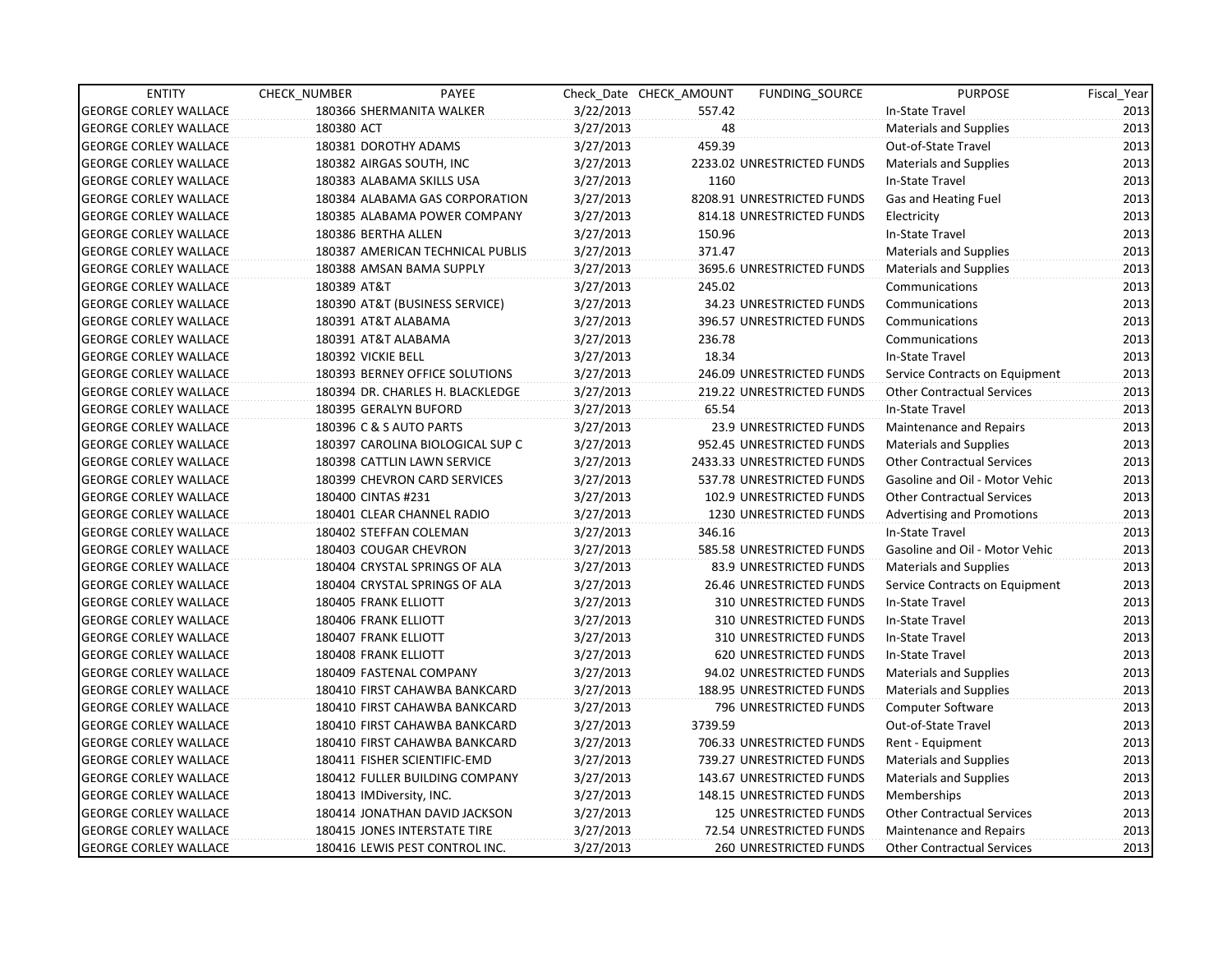| <b>ENTITY</b>                | CHECK_NUMBER          | PAYEE                             |           | Check Date CHECK AMOUNT | FUNDING_SOURCE                | <b>PURPOSE</b>                        | Fiscal_Year |
|------------------------------|-----------------------|-----------------------------------|-----------|-------------------------|-------------------------------|---------------------------------------|-------------|
| <b>GEORGE CORLEY WALLACE</b> |                       | 180417 DAVID MCCREE               | 3/27/2013 |                         | 250 UNRESTRICTED FUNDS        | <b>Other Contractual Services</b>     | 2013        |
| <b>GEORGE CORLEY WALLACE</b> |                       | 180418 DERRICK MOORE              | 3/27/2013 | 346.16                  |                               | In-State Travel                       | 2013        |
| <b>GEORGE CORLEY WALLACE</b> | 180420 OFFICE DEPOT   |                                   | 3/27/2013 |                         | 954.36 UNRESTRICTED FUNDS     | <b>Materials and Supplies</b>         | 2013        |
| <b>GEORGE CORLEY WALLACE</b> |                       | 180421 CLARENCE PETTWAY           | 3/27/2013 | 429.56                  |                               | In-State Travel                       | 2013        |
| <b>GEORGE CORLEY WALLACE</b> |                       | 180422 ERIKA ROBERSON             | 3/27/2013 | 79.48                   |                               | In-State Travel                       | 2013        |
| <b>GEORGE CORLEY WALLACE</b> |                       | 180423 SCOTT COMMUNICATIONS       | 3/27/2013 |                         | 1200 UNRESTRICTED FUNDS       | <b>Advertising and Promotions</b>     | 2013        |
| <b>GEORGE CORLEY WALLACE</b> | 180424 SESAC INC.     |                                   | 3/27/2013 |                         | 253 UNRESTRICTED FUNDS        | <b>Other Contractual Services</b>     | 2013        |
| <b>GEORGE CORLEY WALLACE</b> |                       | 180425 SOUTHERNLINC WIRELESS      | 3/27/2013 |                         | 831.58 UNRESTRICTED FUNDS     | Communications                        | 2013        |
| <b>GEORGE CORLEY WALLACE</b> |                       | 180426 THE SELMA-TIMES JOURNAL    | 3/27/2013 |                         | <b>186 UNRESTRICTED FUNDS</b> | Subscriptions                         | 2013        |
| <b>GEORGE CORLEY WALLACE</b> |                       | 180427 TIMOTHY G. TROHA           | 3/27/2013 |                         | 700 UNRESTRICTED FUNDS        | <b>Other Contractual Services</b>     | 2013        |
| <b>GEORGE CORLEY WALLACE</b> | 180428 UPS FREIGHT    |                                   | 3/27/2013 |                         | 123.47 UNRESTRICTED FUNDS     | Postage                               | 2013        |
| <b>GEORGE CORLEY WALLACE</b> |                       | 180429 SHERMANITA WALKER          | 3/27/2013 | 63.96                   |                               | In-State Travel                       | 2013        |
| <b>GEORGE CORLEY WALLACE</b> | 180430 WCCS           |                                   | 3/27/2013 | 175                     |                               | Grants, Awards and Prizes             | 2013        |
| <b>GEORGE CORLEY WALLACE</b> |                       | 180431 JEREMIAH A. WRIGHT, JR.    | 3/27/2013 |                         | 1000 UNRESTRICTED FUNDS       | <b>Other Contractual Services</b>     | 2013        |
| <b>GEORGE CORLEY WALLACE</b> |                       | 180432 JEREMIAH A. WRIGHT, JR.    | 3/27/2013 |                         | 755.8 UNRESTRICTED FUNDS      | <b>Other Contractual Services</b>     | 2013        |
| <b>GEORGE CORLEY WALLACE</b> | 180433 4IMPRINT       |                                   | 3/27/2013 |                         | 4763.82 UNRESTRICTED FUNDS    | <b>Materials and Supplies</b>         | 2013        |
| <b>GEORGE CORLEY WALLACE</b> | 180445 ALAMATYC       |                                   | 3/27/2013 |                         | 60 UNRESTRICTED FUNDS         | Memberships                           | 2013        |
| <b>GEORGE CORLEY WALLACE</b> |                       | 180446 AMSAN BAMA SUPPLY          | 3/27/2013 |                         | 2273.07 UNRESTRICTED FUNDS    | <b>Materials and Supplies</b>         | 2013        |
| <b>GEORGE CORLEY WALLACE</b> |                       | 180447 VERIZON WIRELESS           | 3/27/2013 | 445.2                   |                               | Communications                        | 2013        |
| <b>GEORGE CORLEY WALLACE</b> |                       | 51462 BERTRAM CRUM                | 3/29/2013 |                         | 693.33 UNRESTRICTED FUNDS     | Instructional Salaries - Tempo        | 2013        |
| <b>GEORGE CORLEY WALLACE</b> |                       | 51463 ERIKA D CRUM                | 3/29/2013 |                         | 520 UNRESTRICTED FUNDS        | Instructional Salaries - Tempo        | 2013        |
| <b>GEORGE CORLEY WALLACE</b> |                       | 51464 EVELYN C CUMMINGS           | 3/29/2013 |                         | 520 UNRESTRICTED FUNDS        | Instructional Salaries - Tempo        | 2013        |
| <b>GEORGE CORLEY WALLACE</b> |                       | 51465 MATTIE L GASAWAY            | 3/29/2013 |                         | 344 UNRESTRICTED FUNDS        | Instructional Salaries - Tempo        | 2013        |
| <b>GEORGE CORLEY WALLACE</b> |                       | 51466 LENORE LOFTON               | 3/29/2013 |                         | 604 UNRESTRICTED FUNDS        | Instructional Salaries - Tempo        | 2013        |
| <b>GEORGE CORLEY WALLACE</b> |                       | 51467 ALBERT SOUTHALL             | 3/29/2013 |                         | 250 UNRESTRICTED FUNDS        | <b>Other Professional Salaries -</b>  | 2013        |
| <b>GEORGE CORLEY WALLACE</b> |                       | 51468 CHRISTOPHER B BROWN         | 3/29/2013 |                         | 856 UNRESTRICTED FUNDS        | Hourly Wages                          | 2013        |
| <b>GEORGE CORLEY WALLACE</b> |                       | 51469 EUGENE JAMES CHILDRESS JR   | 3/29/2013 |                         | 830 UNRESTRICTED FUNDS        | Hourly Wages                          | 2013        |
| <b>GEORGE CORLEY WALLACE</b> |                       | 51470 MYRON C COLEMAN             | 3/29/2013 |                         | 2931.58 UNRESTRICTED FUNDS    | <b>Support Personnel Salaries - S</b> | 2013        |
| <b>GEORGE CORLEY WALLACE</b> |                       | 51472 ANDREW DOUGLAS WHATLEY      | 3/29/2013 |                         | 2262.08 UNRESTRICTED FUNDS    | Support Personnel Salaries - S        | 2013        |
| <b>GEORGE CORLEY WALLACE</b> |                       | 51475 JERRY D SMITH               | 3/29/2013 |                         | 81.63 UNRESTRICTED FUNDS      | Hourly Wages                          | 2013        |
| <b>GEORGE CORLEY WALLACE</b> |                       | 51476 COREY D BOWIE               | 3/29/2013 |                         | 1177.83 UNRESTRICTED FUNDS    | <b>Other Professional Salaries -</b>  | 2013        |
| <b>GEORGE CORLEY WALLACE</b> |                       | 51476 COREY D BOWIE               | 3/29/2013 | 2808.75                 |                               | Other Professional Salaries -         | 2013        |
| <b>GEORGE CORLEY WALLACE</b> |                       | 51477 BRANDON O KIMBROUGH         | 3/29/2013 |                         | 2038.42 UNRESTRICTED FUNDS    | Support Personnel Salaries - S        | 2013        |
| <b>GEORGE CORLEY WALLACE</b> |                       | 51478 OTIS TARVER JR              | 3/29/2013 |                         | 4120.33 UNRESTRICTED FUNDS    | Instructional Salaries - Regul        | 2013        |
| <b>GEORGE CORLEY WALLACE</b> |                       | 90009707 OLIVIA JOYCE ACOFF       | 3/29/2013 | 2541.67                 |                               | Support Personnel Salaries - S        | 2013        |
| <b>GEORGE CORLEY WALLACE</b> |                       | 90009708 DOROTHY J ADAMS          | 3/29/2013 | 1916.67                 |                               | <b>Other Professional Salaries -</b>  | 2013        |
| <b>GEORGE CORLEY WALLACE</b> |                       | 90009709 BERTHA YVETTE ALLEN      | 3/29/2013 | 4440.92                 |                               | Other Professional Salaries -         | 2013        |
| <b>GEORGE CORLEY WALLACE</b> | 90009889 EBONY S ROSE |                                   | 3/29/2013 | 2856.75                 |                               | Support Personnel Salaries - S        | 2013        |
| <b>GEORGE CORLEY WALLACE</b> |                       | 90009890 FELICIA MICHELLE SANDERS | 3/29/2013 |                         | <b>260 UNRESTRICTED FUNDS</b> | Instructional Salaries - Tempo        | 2013        |
| <b>GEORGE CORLEY WALLACE</b> |                       | 90009890 FELICIA MICHELLE SANDERS | 3/29/2013 |                         | 3452.33 UNRESTRICTED FUNDS    | Support Personnel Salaries - S        | 2013        |
| <b>GEORGE CORLEY WALLACE</b> |                       | 90009892 AYANNA S SCOTT           | 3/29/2013 |                         | <b>260 UNRESTRICTED FUNDS</b> | Instructional Salaries - Tempo        | 2013        |
| <b>GEORGE CORLEY WALLACE</b> |                       | 90009893 DAPHANE N SHANNON        | 3/29/2013 |                         | 1120 UNRESTRICTED FUNDS       | Instructional Salaries - Tempo        | 2013        |
| <b>GEORGE CORLEY WALLACE</b> |                       | 90009894 TRACEY M SHANNON         | 3/29/2013 |                         | 5759.75 UNRESTRICTED FUNDS    | Instructional Salaries - Regul        | 2013        |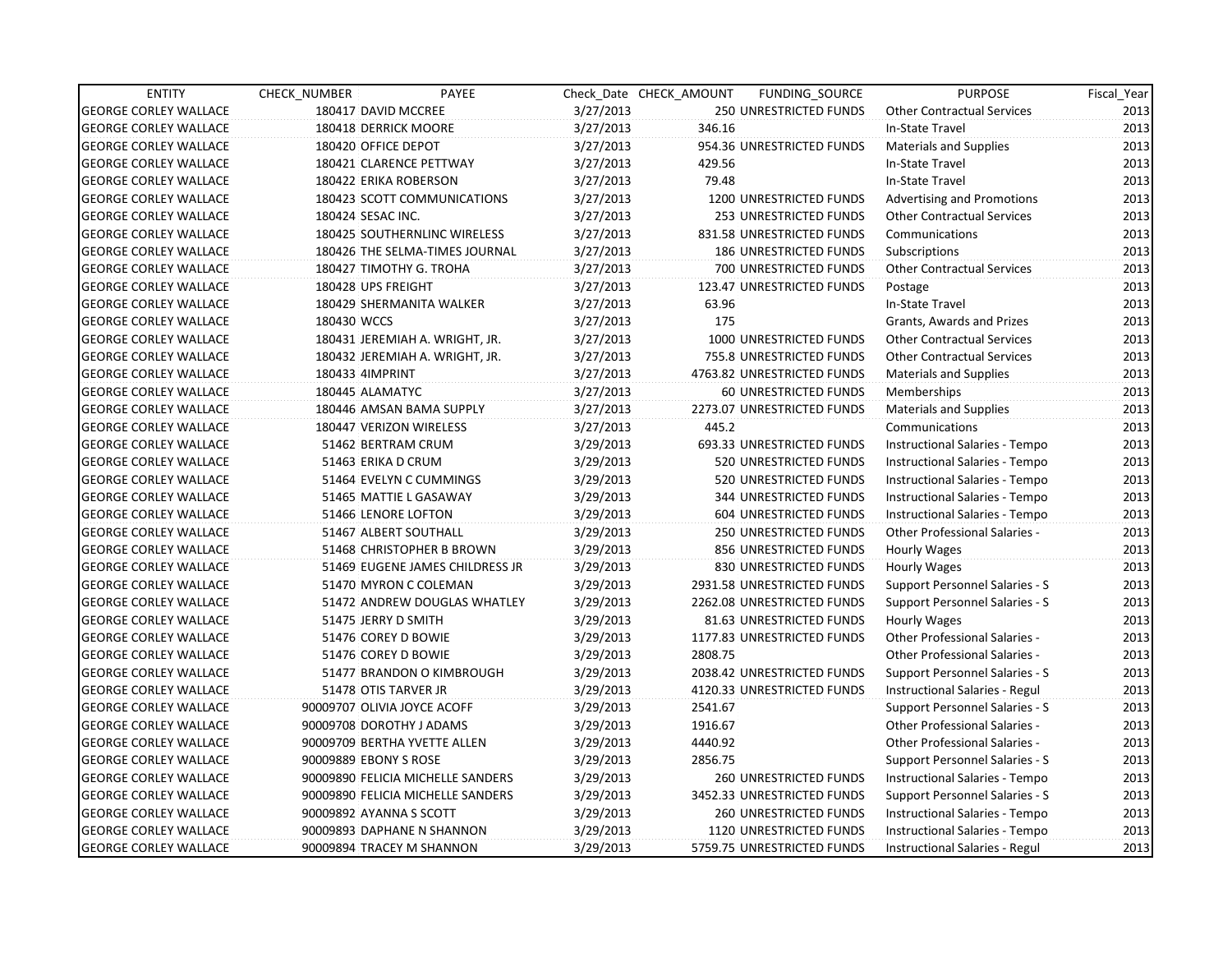| <b>ENTITY</b>                | <b>CHECK NUMBER</b> | PAYEE                              |           | Check Date CHECK AMOUNT | <b>FUNDING SOURCE</b>          | <b>PURPOSE</b>                        | Fiscal Year |
|------------------------------|---------------------|------------------------------------|-----------|-------------------------|--------------------------------|---------------------------------------|-------------|
| <b>GEORGE CORLEY WALLACE</b> |                     | 90009895 GLORIA DEAN SIMMONS       | 3/29/2013 | 1224                    |                                | <b>Hourly Wages</b>                   | 2013        |
| <b>GEORGE CORLEY WALLACE</b> |                     | 90009896 LAWRENCE SIMMONS JR       | 3/29/2013 |                         | 3972.11 UNRESTRICTED FUNDS     | Instructional Salaries - Regul        | 2013        |
| <b>GEORGE CORLEY WALLACE</b> |                     | 90009897 CHRISTINA HARRIS SMITH    | 3/29/2013 |                         | 945 UNRESTRICTED FUNDS         | Instructional Salaries - Tempo        | 2013        |
| <b>GEORGE CORLEY WALLACE</b> |                     | 90009898 JACQUELINE BERNETTA SMITH | 3/29/2013 |                         | 8911.75 UNRESTRICTED FUNDS     | Administrative Salaries- Sched        | 2013        |
| <b>GEORGE CORLEY WALLACE</b> |                     | 90009898 JACQUELINE BERNETTA SMITH | 3/29/2013 |                         | 65 UNRESTRICTED FUNDS          | <b>Other Staff Benefits</b>           | 2013        |
| <b>GEORGE CORLEY WALLACE</b> |                     | 90009900 LEIGH ANN SMITH           | 3/29/2013 |                         | 4196.67 UNRESTRICTED FUNDS     | Support Personnel Salaries - S        | 2013        |
| <b>GEORGE CORLEY WALLACE</b> |                     | 90009901 SHANDRA J SMITH           | 3/29/2013 |                         | 4904.17 UNRESTRICTED FUNDS     | Other Professional Salaries -         | 2013        |
| <b>GEORGE CORLEY WALLACE</b> |                     | 90009902 ANNA M SMITHERMAN         | 3/29/2013 |                         | 5651.75 UNRESTRICTED FUNDS     | Instructional Salaries - Regul        | 2013        |
| <b>GEORGE CORLEY WALLACE</b> |                     | 90009903 JOHN A SNOW               | 3/29/2013 |                         | 768 UNRESTRICTED FUNDS         | <b>Hourly Wages</b>                   | 2013        |
| <b>GEORGE CORLEY WALLACE</b> |                     | 90009904 LULA SNOWDEN              | 3/29/2013 | 4012.5                  |                                | Other Professional Salaries -         | 2013        |
| <b>GEORGE CORLEY WALLACE</b> |                     | 90009905 BRANDI N SPEARS           | 3/29/2013 |                         | 2038.67 UNRESTRICTED FUNDS     | Support Personnel Salaries - S        | 2013        |
| <b>GEORGE CORLEY WALLACE</b> |                     | 90009906 DONALD T SPEED            | 3/29/2013 |                         | 866.67 UNRESTRICTED FUNDS      | Instructional Salaries - Tempo        | 2013        |
| <b>GEORGE CORLEY WALLACE</b> |                     | 90009720 ROBBYN V BENNETT          | 3/29/2013 |                         | 7323.17 UNRESTRICTED FUNDS     | Other Professional Salaries -         | 2013        |
| <b>GEORGE CORLEY WALLACE</b> |                     | 90009721 BETTY J BENTLEY           | 3/29/2013 | 4875.25                 |                                | Other Professional Salaries -         | 2013        |
| <b>GEORGE CORLEY WALLACE</b> |                     | 90009722 ELIZABETH KAROLANNE BEUK  | 3/29/2013 |                         | 645 UNRESTRICTED FUNDS         | Instructional Salaries - Tempo        | 2013        |
| <b>GEORGE CORLEY WALLACE</b> |                     | 90009724 IRENE G BONNER            | 3/29/2013 |                         | 1450 UNRESTRICTED FUNDS        | Other Professional Salaries -         | 2013        |
| <b>GEORGE CORLEY WALLACE</b> |                     | 90009725 KAREN S BRADSELL          | 3/29/2013 |                         | 2485.17 UNRESTRICTED FUNDS     | Support Personnel Salaries - S        | 2013        |
| <b>GEORGE CORLEY WALLACE</b> |                     | 90009726 MARIA MACHELLE BRAXTON    | 3/29/2013 |                         | <b>1089 UNRESTRICTED FUNDS</b> | Instructional Salaries - Tempo        | 2013        |
| <b>GEORGE CORLEY WALLACE</b> |                     | 90009727 TAMMIE MARIE BRIGGS       | 3/29/2013 |                         | 6450.08 UNRESTRICTED FUNDS     | Other Professional Salaries -         | 2013        |
| <b>GEORGE CORLEY WALLACE</b> |                     | 90009728 MICHAEL JOHN BROOKS       | 3/29/2013 |                         | 953.33 UNRESTRICTED FUNDS      | Instructional Salaries - Tempo        | 2013        |
| <b>GEORGE CORLEY WALLACE</b> |                     | 90009729 KAREN E BROWN             | 3/29/2013 | 3120.83                 |                                | <b>Other Professional Salaries -</b>  | 2013        |
| <b>GEORGE CORLEY WALLACE</b> |                     | 90009731 VERONICA S BROWN          | 3/29/2013 |                         | 6509.89 UNRESTRICTED FUNDS     | Instructional Salaries - Regul        | 2013        |
| <b>GEORGE CORLEY WALLACE</b> |                     | 90009732 GERALYN LATANZA BUFORD    | 3/29/2013 | 4208                    |                                | Other Professional Salaries -         | 2013        |
| <b>GEORGE CORLEY WALLACE</b> |                     | 90009733 ANDREW J BURTON           | 3/29/2013 |                         | 3229 UNRESTRICTED FUNDS        | Support Personnel Salaries - S        | 2013        |
| <b>GEORGE CORLEY WALLACE</b> |                     | 90009734 WEBBIE R CALHOUN          | 3/29/2013 |                         | 5120.33 UNRESTRICTED FUNDS     | Instructional Salaries - Regul        | 2013        |
| <b>GEORGE CORLEY WALLACE</b> |                     | 90009735 MENNIE L CARSTARPHEN      | 3/29/2013 |                         | 6409.89 UNRESTRICTED FUNDS     | Instructional Salaries - Regul        | 2013        |
| <b>GEORGE CORLEY WALLACE</b> |                     | 90009736 BECKY BLANTON CASEY       | 3/29/2013 |                         | 6954.56 UNRESTRICTED FUNDS     | Instructional Salaries - Regul        | 2013        |
| <b>GEORGE CORLEY WALLACE</b> |                     | 90009737 JANET M CATHEY PUGH       | 3/29/2013 |                         | 5426.17 UNRESTRICTED FUNDS     | Instructional Salaries - Regul        | 2013        |
| <b>GEORGE CORLEY WALLACE</b> |                     | 90009738 PAMELA D CAVER JACKSON    | 3/29/2013 |                         | 5416.78 UNRESTRICTED FUNDS     | Instructional Salaries - Regul        | 2013        |
| <b>GEORGE CORLEY WALLACE</b> |                     | 90009739 CHANNIE LORAINE CHAPMAN   | 3/29/2013 |                         | 1386.67 UNRESTRICTED FUNDS     | Instructional Salaries - Tempo        | 2013        |
| <b>GEORGE CORLEY WALLACE</b> |                     | 90009739 CHANNIE LORAINE CHAPMAN   | 3/29/2013 | 3166.67                 |                                | <b>Other Professional Salaries -</b>  | 2013        |
| <b>GEORGE CORLEY WALLACE</b> |                     | 90009740 DAPHNE YVONNE CHARLEY     | 3/29/2013 |                         | 3750 UNRESTRICTED FUNDS        | Other Professional Salaries -         | 2013        |
| <b>GEORGE CORLEY WALLACE</b> |                     | 90009741 VERONICA CHESNUT          | 3/29/2013 |                         | <b>260 UNRESTRICTED FUNDS</b>  | Instructional Salaries - Tempo        | 2013        |
| <b>GEORGE CORLEY WALLACE</b> |                     | 90009742 LINDA A CHILDERS          | 3/29/2013 |                         | 1683 UNRESTRICTED FUNDS        | Instructional Salaries - Tempo        | 2013        |
| <b>GEORGE CORLEY WALLACE</b> |                     | 90009743 MARGARET H CHRISTIAN      | 3/29/2013 | 1848.84                 |                                | Instructional Salaries - Tempo        | 2013        |
| <b>GEORGE CORLEY WALLACE</b> |                     | 90009744 LONZY T CLIFTON           | 3/29/2013 |                         | 1103.34 UNRESTRICTED FUNDS     | Instructional Salaries - Tempo        | 2013        |
| <b>GEORGE CORLEY WALLACE</b> |                     | 90009744 LONZY T CLIFTON           | 3/29/2013 |                         | 5713.33 UNRESTRICTED FUNDS     | <b>Other Professional Salaries -</b>  | 2013        |
| <b>GEORGE CORLEY WALLACE</b> |                     | 90009746 STEFFAN COLEMAN           | 3/29/2013 | 3402.91                 |                                | <b>Support Personnel Salaries - S</b> | 2013        |
| <b>GEORGE CORLEY WALLACE</b> |                     | 90009748 LORI ANN COMBS            | 3/29/2013 |                         | 2709.83 UNRESTRICTED FUNDS     | Support Personnel Salaries - S        | 2013        |
| <b>GEORGE CORLEY WALLACE</b> | 90009749 ROBIN COOK |                                    | 3/29/2013 |                         | 3729 UNRESTRICTED FUNDS        | Instructional Salaries - Regul        | 2013        |
| <b>GEORGE CORLEY WALLACE</b> |                     | 90009750 HELEN A COSBY             | 3/29/2013 |                         | 3601.25 UNRESTRICTED FUNDS     | Support Personnel Salaries - S        | 2013        |
| <b>GEORGE CORLEY WALLACE</b> |                     | 51424 LAMICHAEL VANTRIESE GOREE    | 3/29/2013 |                         | 375 UNRESTRICTED FUNDS         | Instructional Salaries - Tempo        | 2013        |
| <b>GEORGE CORLEY WALLACE</b> |                     | 51425 ELLEN G TRAYWICK             | 3/29/2013 | 571.84                  |                                | Instructional Salaries - Tempo        | 2013        |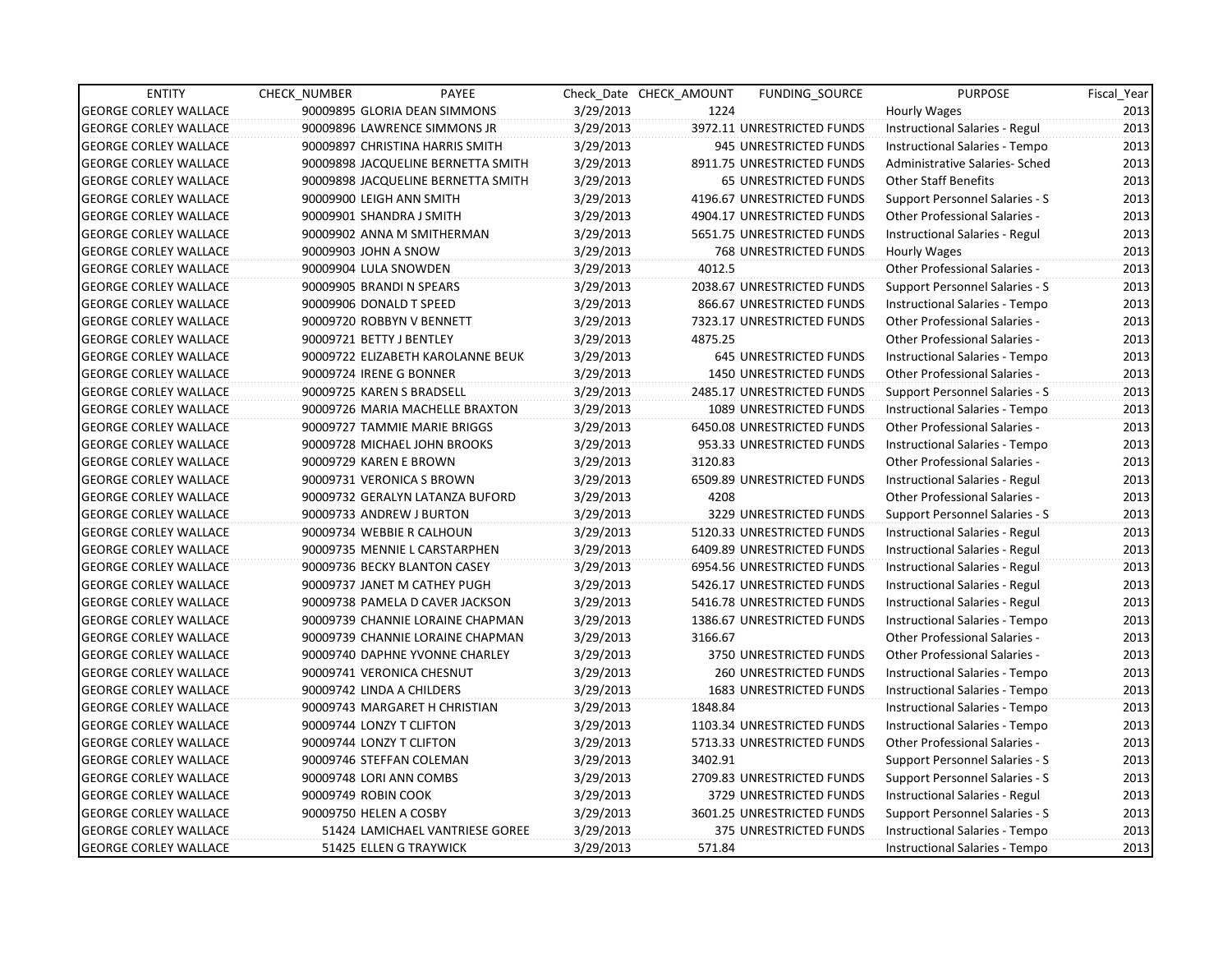| <b>ENTITY</b>                | <b>CHECK NUMBER</b>       | PAYEE                             |           | Check Date CHECK AMOUNT | <b>FUNDING SOURCE</b>          | <b>PURPOSE</b>                        | Fiscal_Year |
|------------------------------|---------------------------|-----------------------------------|-----------|-------------------------|--------------------------------|---------------------------------------|-------------|
| <b>GEORGE CORLEY WALLACE</b> |                           | 51425 ELLEN G TRAYWICK            | 3/29/2013 | 58.08                   |                                | Hourly Wages                          | 2013        |
| <b>GEORGE CORLEY WALLACE</b> |                           | 51426 JARRICK B BENNETT           | 3/29/2013 | 1029                    |                                | Support Personnel Salaries - S        | 2013        |
| <b>GEORGE CORLEY WALLACE</b> |                           | 51427 NIGEL RALPHAEL GUTHRIDGE    | 3/29/2013 | 2038.67                 |                                | Support Personnel Salaries - S        | 2013        |
| <b>GEORGE CORLEY WALLACE</b> |                           | 51428 DERRICK M MOORE             | 3/29/2013 | 2113.17                 |                                | Support Personnel Salaries - S        | 2013        |
| <b>GEORGE CORLEY WALLACE</b> |                           | 51429 ANDRE MARVEL PEARSON        | 3/29/2013 | 2113.17                 |                                | Support Personnel Salaries - S        | 2013        |
| <b>GEORGE CORLEY WALLACE</b> |                           | 51430 CHARLENE NICHOLS COBB       | 3/29/2013 |                         | 608 UNRESTRICTED FUNDS         | <b>Student Assistants</b>             | 2013        |
| <b>GEORGE CORLEY WALLACE</b> |                           | 51453 LORI EVELYN DEAVERS         | 3/29/2013 |                         | 1916.67 UNRESTRICTED FUNDS     | Support Personnel Salaries - S        | 2013        |
| <b>GEORGE CORLEY WALLACE</b> |                           | 51454 JIMMIE LEE GOLDSBY          | 3/29/2013 |                         | 5705.25 UNRESTRICTED FUNDS     | Support Personnel Salaries - S        | 2013        |
| <b>GEORGE CORLEY WALLACE</b> |                           | 51455 ISAIAH S HARALSON           | 3/29/2013 |                         | 2885.42 UNRESTRICTED FUNDS     | Support Personnel Salaries - S        | 2013        |
| <b>GEORGE CORLEY WALLACE</b> |                           | 51456 ANTHONY HEARD               | 3/29/2013 |                         | 2634.33 UNRESTRICTED FUNDS     | Support Personnel Salaries - S        | 2013        |
| <b>GEORGE CORLEY WALLACE</b> |                           | 51457 MONROE MCCREE               | 3/29/2013 |                         | 4932.15 UNRESTRICTED FUNDS     | Support Personnel Salaries - S        | 2013        |
| <b>GEORGE CORLEY WALLACE</b> |                           | 51458 NORMAN WEATHERSPOON         | 3/29/2013 |                         | 3427.41 UNRESTRICTED FUNDS     | Support Personnel Salaries - S        | 2013        |
| <b>GEORGE CORLEY WALLACE</b> |                           | 51459 DONALD EDWARD WILDER        | 3/29/2013 |                         | 5100.92 UNRESTRICTED FUNDS     | Instructional Salaries - Regul        | 2013        |
| <b>GEORGE CORLEY WALLACE</b> |                           | 51460 TONY MAX HUGHES             | 3/29/2013 |                         | 520 UNRESTRICTED FUNDS         | Instructional Salaries - Tempo        | 2013        |
| <b>GEORGE CORLEY WALLACE</b> |                           | 51461 SHERLISA THOMAS BARNES      | 3/29/2013 |                         | <b>260 UNRESTRICTED FUNDS</b>  | Instructional Salaries - Tempo        | 2013        |
| <b>GEORGE CORLEY WALLACE</b> | 90009825 SHANNON M LEE    |                                   | 3/29/2013 |                         | 675 UNRESTRICTED FUNDS         | Instructional Salaries - Tempo        | 2013        |
| <b>GEORGE CORLEY WALLACE</b> | 90009826 RITA M LETT      |                                   | 3/29/2013 |                         | 5149.42 UNRESTRICTED FUNDS     | Other Professional Salaries -         | 2013        |
| <b>GEORGE CORLEY WALLACE</b> | 90009827 BONITA T LEWIS   |                                   | 3/29/2013 |                         | 3201.42 UNRESTRICTED FUNDS     | Instructional Salaries - Regul        | 2013        |
| <b>GEORGE CORLEY WALLACE</b> | 90009828 GEORGE E LEWIS   |                                   | 3/29/2013 |                         | 953.33 UNRESTRICTED FUNDS      | Instructional Salaries - Tempo        | 2013        |
| <b>GEORGE CORLEY WALLACE</b> | 90009829 SUZANNE M LIGHT  |                                   | 3/29/2013 |                         | 2112.92 UNRESTRICTED FUNDS     | Support Personnel Salaries - S        | 2013        |
| <b>GEORGE CORLEY WALLACE</b> | 90009831 ALICE G LOGAN    |                                   | 3/29/2013 | 1296                    |                                | Hourly Wages                          | 2013        |
| <b>GEORGE CORLEY WALLACE</b> |                           | 90009832 SHUNTELRA BERNICE LOGAN  | 3/29/2013 |                         | 3823.92 UNRESTRICTED FUNDS     | Other Professional Salaries -         | 2013        |
| <b>GEORGE CORLEY WALLACE</b> |                           | 90009833 BURMA JAMES LOMAX        | 3/29/2013 | 3750                    |                                | Instructional Salaries - Regul        | 2013        |
| <b>GEORGE CORLEY WALLACE</b> |                           | 90009834 ANGELA COLLINS LUNSFORD  | 3/29/2013 |                         | 4675.56 UNRESTRICTED FUNDS     | Instructional Salaries - Regul        | 2013        |
| <b>GEORGE CORLEY WALLACE</b> |                           | 90009835 TERESA DARNELLE MARSHALL | 3/29/2013 | 2112.92                 |                                | Support Personnel Salaries - S        | 2013        |
| <b>GEORGE CORLEY WALLACE</b> |                           | 90009836 TERRENCE N MARSHALL      | 3/29/2013 |                         | 520 UNRESTRICTED FUNDS         | Instructional Salaries - Tempo        | 2013        |
| <b>GEORGE CORLEY WALLACE</b> |                           | 90009836 TERRENCE N MARSHALL      | 3/29/2013 |                         | 500 UNRESTRICTED FUNDS         | <b>Other Contractual Services</b>     | 2013        |
| <b>GEORGE CORLEY WALLACE</b> |                           | 90009837 WILSUNYA MARSHALL        | 3/29/2013 |                         | 2857.17 UNRESTRICTED FUNDS     | Support Personnel Salaries - S        | 2013        |
| <b>GEORGE CORLEY WALLACE</b> |                           | 90009838 GERALDINE SHAW MARTIN    | 3/29/2013 | 1179                    |                                | Hourly Wages                          | 2013        |
| <b>GEORGE CORLEY WALLACE</b> | 90009839 SUZETTE G MARTIN |                                   | 3/29/2013 |                         | 4062.58 UNRESTRICTED FUNDS     | Instructional Salaries - Regul        | 2013        |
| <b>GEORGE CORLEY WALLACE</b> |                           | 90009840 ROBERT D MCCONNELL       | 3/29/2013 |                         | 9660.5 UNRESTRICTED FUNDS      | Administrative Salaries- Sched        | 2013        |
| <b>GEORGE CORLEY WALLACE</b> |                           | 90009841 APRIL CALLOWAY MCKNIGHT  | 3/29/2013 |                         | 866.67 UNRESTRICTED FUNDS      | Instructional Salaries - Tempo        | 2013        |
| <b>GEORGE CORLEY WALLACE</b> |                           | 90009842 CARROLL D MCQUEEN        | 3/29/2013 |                         | <b>780 UNRESTRICTED FUNDS</b>  | Instructional Salaries - Tempo        | 2013        |
| <b>GEORGE CORLEY WALLACE</b> | 90009710 KENNY ALLEN      |                                   | 3/29/2013 |                         | 3979.75 UNRESTRICTED FUNDS     | Instructional Salaries - Regul        | 2013        |
| <b>GEORGE CORLEY WALLACE</b> |                           | 90009711 ERIC PRESTON ALLISON     | 3/29/2013 |                         | <b>4653 UNRESTRICTED FUNDS</b> | Instructional Salaries - Regul        | 2013        |
| <b>GEORGE CORLEY WALLACE</b> |                           | 90009711 ERIC PRESTON ALLISON     | 3/29/2013 |                         | 517 UNRESTRICTED FUNDS         | Other Professional Salaries -         | 2013        |
| <b>GEORGE CORLEY WALLACE</b> |                           | 90009712 KAY GOODWIN ALSOBROOK    | 3/29/2013 | 1143.68                 |                                | Instructional Salaries - Tempo        | 2013        |
| <b>GEORGE CORLEY WALLACE</b> | 90009713 TAMPATHA AUSTIN  |                                   | 3/29/2013 |                         | 2112.92 UNRESTRICTED FUNDS     | <b>Support Personnel Salaries - S</b> | 2013        |
| <b>GEORGE CORLEY WALLACE</b> | 90009714 NANCY AUTERY     |                                   | 3/29/2013 |                         | 4989.75 UNRESTRICTED FUNDS     | Instructional Salaries - Regul        | 2013        |
| <b>GEORGE CORLEY WALLACE</b> | 90009714 NANCY AUTERY     |                                   | 3/29/2013 |                         | <b>30 UNRESTRICTED FUNDS</b>   | Employee Taxable Per Diem             | 2013        |
| <b>GEORGE CORLEY WALLACE</b> |                           | 90009715 ANTIONETTA S BALDWIN     | 3/29/2013 |                         | 4507.42 UNRESTRICTED FUNDS     | Instructional Salaries - Regul        | 2013        |
| <b>GEORGE CORLEY WALLACE</b> |                           | 90009716 SHIRLEY ANN BARKER       | 3/29/2013 |                         | 3824.67 UNRESTRICTED FUNDS     | Support Personnel Salaries - S        | 2013        |
| <b>GEORGE CORLEY WALLACE</b> |                           | 90009717 TIFFANY RENEE BARLOW     | 3/29/2013 | 4839.17                 |                                | <b>Other Professional Salaries -</b>  | 2013        |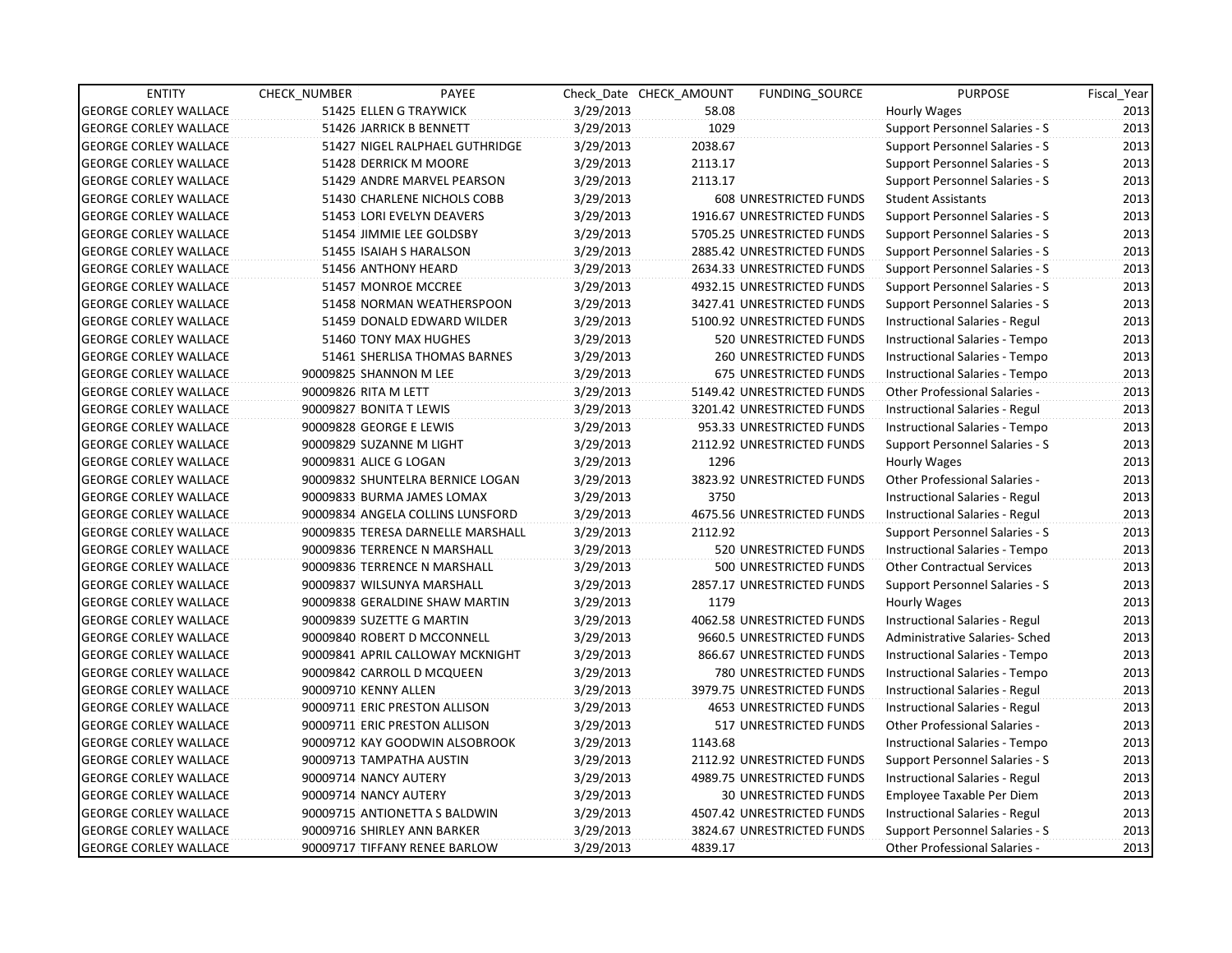| <b>ENTITY</b>                | CHECK_NUMBER            | PAYEE                              |           | Check Date CHECK AMOUNT | <b>FUNDING SOURCE</b>          | <b>PURPOSE</b>                        | Fiscal_Year |
|------------------------------|-------------------------|------------------------------------|-----------|-------------------------|--------------------------------|---------------------------------------|-------------|
| <b>GEORGE CORLEY WALLACE</b> | 90009719 VICKIE D BELL  |                                    | 3/29/2013 | 2410.75                 |                                | Support Personnel Salaries - S        | 2013        |
| <b>GEORGE CORLEY WALLACE</b> |                         | 90009940 MELINDA TAKEYIA WOODS     | 3/29/2013 |                         | 250 UNRESTRICTED FUNDS         | Support Personnel Salaries - S        | 2013        |
| <b>GEORGE CORLEY WALLACE</b> |                         | 90009941 MILLICENT ANN WOODS       | 3/29/2013 |                         | 8641.84 UNRESTRICTED FUNDS     | Administrative Salaries- Sched        | 2013        |
| <b>GEORGE CORLEY WALLACE</b> |                         | 90009941 MILLICENT ANN WOODS       | 3/29/2013 |                         | <b>65 UNRESTRICTED FUNDS</b>   | <b>Other Staff Benefits</b>           | 2013        |
| <b>GEORGE CORLEY WALLACE</b> |                         | 90009942 MARILYN CYNTHIA YEAGER    | 3/29/2013 |                         | 4840.92 UNRESTRICTED FUNDS     | Instructional Salaries - Regul        | 2013        |
| <b>GEORGE CORLEY WALLACE</b> | 90009943 MARY A YELDER  |                                    | 3/29/2013 | 643.32                  |                                | Instructional Salaries - Tempo        | 2013        |
| <b>GEORGE CORLEY WALLACE</b> |                         | 90009944 WANDA F YOUNG             | 3/29/2013 |                         | 344 UNRESTRICTED FUNDS         | Instructional Salaries - Tempo        | 2013        |
| <b>GEORGE CORLEY WALLACE</b> |                         | 90009945 SHERI ZIMMERMAN           | 3/29/2013 |                         | 2318 UNRESTRICTED FUNDS        | Support Personnel Salaries - S        | 2013        |
| <b>GEORGE CORLEY WALLACE</b> |                         | 90009924 CONNIE W WALLACE          | 3/29/2013 |                         | 8272.67 UNRESTRICTED FUNDS     | Instructional Salaries - Regul        | 2013        |
| <b>GEORGE CORLEY WALLACE</b> |                         | 90009926 KAMALA D WALLER           | 3/29/2013 |                         | 2931.58 UNRESTRICTED FUNDS     | Support Personnel Salaries - S        | 2013        |
| <b>GEORGE CORLEY WALLACE</b> |                         | 90009928 GORDON F WELCH            | 3/29/2013 |                         | 4051.17 UNRESTRICTED FUNDS     | Instructional Salaries - Regul        | 2013        |
| <b>GEORGE CORLEY WALLACE</b> |                         | 90009929 CHRISTINE S WHITE         | 3/29/2013 |                         | 671.25 UNRESTRICTED FUNDS      | Instructional Salaries - Tempo        | 2013        |
| <b>GEORGE CORLEY WALLACE</b> | 90009930 TARA Y WHITE   |                                    | 3/29/2013 |                         | 4314.25 UNRESTRICTED FUNDS     | Instructional Salaries - Regul        | 2013        |
| <b>GEORGE CORLEY WALLACE</b> |                         | 90009931 JOYCE ELAINE WHITELY      | 3/29/2013 | 1072.2                  |                                | Instructional Salaries - Tempo        | 2013        |
| <b>GEORGE CORLEY WALLACE</b> |                         | 90009932 ANGELICA NICOLE WILLIAMS  | 3/29/2013 |                         | 608 UNRESTRICTED FUNDS         | <b>Student Assistants</b>             | 2013        |
| <b>GEORGE CORLEY WALLACE</b> |                         | 90009933 ELSIE B WILLIAMS          | 3/29/2013 |                         | <b>688 UNRESTRICTED FUNDS</b>  | Instructional Salaries - Tempo        | 2013        |
| <b>GEORGE CORLEY WALLACE</b> |                         | 90009933 ELSIE B WILLIAMS          | 3/29/2013 | 513.6                   |                                | Hourly Wages                          | 2013        |
| <b>GEORGE CORLEY WALLACE</b> |                         | 90009934 MATILDA MAE BAYNES        | 3/29/2013 |                         | 2336.25 UNRESTRICTED FUNDS     | <b>Support Personnel Salaries - S</b> | 2013        |
| <b>GEORGE CORLEY WALLACE</b> |                         | 90009935 ROOSEVELT WILLIAMS        | 3/29/2013 |                         | 2158.94 UNRESTRICTED FUNDS     | Support Personnel Salaries - S        | 2013        |
| <b>GEORGE CORLEY WALLACE</b> |                         | 90009936 WENDY DAWN WILLIAMS       | 3/29/2013 |                         | 866.67 UNRESTRICTED FUNDS      | Instructional Salaries - Tempo        | 2013        |
| <b>GEORGE CORLEY WALLACE</b> |                         | 90009937 FRED A WILLIAMSON         | 3/29/2013 |                         | 7535.67 UNRESTRICTED FUNDS     | Instructional Salaries - Regul        | 2013        |
| <b>GEORGE CORLEY WALLACE</b> |                         | 90009938 BEVERLY RENAE WILSON      | 3/29/2013 |                         | 520 UNRESTRICTED FUNDS         | Instructional Salaries - Tempo        | 2013        |
| <b>GEORGE CORLEY WALLACE</b> |                         | 90009939 JOSEPH THAD WOOD JR       | 3/29/2013 |                         | 480 UNRESTRICTED FUNDS         | Instructional Salaries - Tempo        | 2013        |
| <b>GEORGE CORLEY WALLACE</b> |                         | 90009875 FELECIA PETTWAY           | 3/29/2013 |                         | 4904.17 UNRESTRICTED FUNDS     | <b>Other Professional Salaries -</b>  | 2013        |
| <b>GEORGE CORLEY WALLACE</b> |                         | 90009876 LEE ESTER PETTWAY         | 3/29/2013 |                         | 1402.5 UNRESTRICTED FUNDS      | Instructional Salaries - Tempo        | 2013        |
| <b>GEORGE CORLEY WALLACE</b> |                         | 90009877 MARTHA WILLIAMS PETTWAY   | 3/29/2013 | 4166.67                 |                                | <b>Other Professional Salaries -</b>  | 2013        |
| <b>GEORGE CORLEY WALLACE</b> |                         | 90009878 BRENDA WILLIAMS POWELL    | 3/29/2013 |                         | 544.32 UNRESTRICTED FUNDS      | Hourly Wages                          | 2013        |
| <b>GEORGE CORLEY WALLACE</b> |                         | 90009879 THOMAS E POWELL JR        | 3/29/2013 |                         | 433.33 UNRESTRICTED FUNDS      | Instructional Salaries - Tempo        | 2013        |
| <b>GEORGE CORLEY WALLACE</b> | 90009880 ELIJAH PUGH SR |                                    | 3/29/2013 |                         | 5999.51 UNRESTRICTED FUNDS     | Instructional Salaries - Regul        | 2013        |
| <b>GEORGE CORLEY WALLACE</b> |                         | 90009881 QUANDA C PULLUM           | 3/29/2013 |                         | 2931.58 UNRESTRICTED FUNDS     | Support Personnel Salaries - S        | 2013        |
| <b>GEORGE CORLEY WALLACE</b> |                         | 90009883 JENNIFER M REYNOLDS       | 3/29/2013 |                         | 2559.33 UNRESTRICTED FUNDS     | Support Personnel Salaries - S        | 2013        |
| <b>GEORGE CORLEY WALLACE</b> |                         | 90009884 RAMONA ROBERTS RHODES     | 3/29/2013 |                         | 5651.75 UNRESTRICTED FUNDS     | Instructional Salaries - Regul        | 2013        |
| <b>GEORGE CORLEY WALLACE</b> |                         | 90009885 RUBY D RICHARDSON         | 3/29/2013 |                         | 626.25 UNRESTRICTED FUNDS      | Instructional Salaries - Tempo        | 2013        |
| <b>GEORGE CORLEY WALLACE</b> |                         | 90009886 ERIKA M ROBERSON          | 3/29/2013 | 2633.83                 |                                | Support Personnel Salaries - S        | 2013        |
| <b>GEORGE CORLEY WALLACE</b> | 90009887 ERIC W ROGERS  |                                    | 3/29/2013 |                         | 4861.56 UNRESTRICTED FUNDS     | Instructional Salaries - Regul        | 2013        |
| <b>GEORGE CORLEY WALLACE</b> |                         | 90009888 MARY ELLEN ROLLINS        | 3/29/2013 |                         | 1311.75 UNRESTRICTED FUNDS     | Instructional Salaries - Tempo        | 2013        |
| <b>GEORGE CORLEY WALLACE</b> | 90009791 APRIL M HARPER |                                    | 3/29/2013 |                         | <b>1375 UNRESTRICTED FUNDS</b> | Instructional Salaries - Tempo        | 2013        |
| <b>GEORGE CORLEY WALLACE</b> |                         | 90009792 CHRISTOPHER DARRELL HARRE | 3/29/2013 |                         | 416.69 UNRESTRICTED FUNDS      | Instructional Salaries - Tempo        | 2013        |
| <b>GEORGE CORLEY WALLACE</b> |                         | 90009792 CHRISTOPHER DARRELL HARRE | 3/29/2013 |                         | 135 UNRESTRICTED FUNDS         | Employee Taxable Per Diem             | 2013        |
| <b>GEORGE CORLEY WALLACE</b> |                         | 90009793 DOUGLAS LEE HARRIS        | 3/29/2013 |                         | 2410.75 UNRESTRICTED FUNDS     | Support Personnel Salaries - S        | 2013        |
| <b>GEORGE CORLEY WALLACE</b> |                         | 90009794 EDDIE J HARRISON          | 3/29/2013 |                         | 4416.89 UNRESTRICTED FUNDS     | Instructional Salaries - Regul        | 2013        |
| <b>GEORGE CORLEY WALLACE</b> |                         | 90009795 ROBERT L HARVELL          | 3/29/2013 |                         | 2698.08 UNRESTRICTED FUNDS     | Support Personnel Salaries - S        | 2013        |
| <b>GEORGE CORLEY WALLACE</b> |                         | 90009796 LINDA FAY HEADLEY         | 3/29/2013 |                         | 2261.83 UNRESTRICTED FUNDS     | Support Personnel Salaries - S        | 2013        |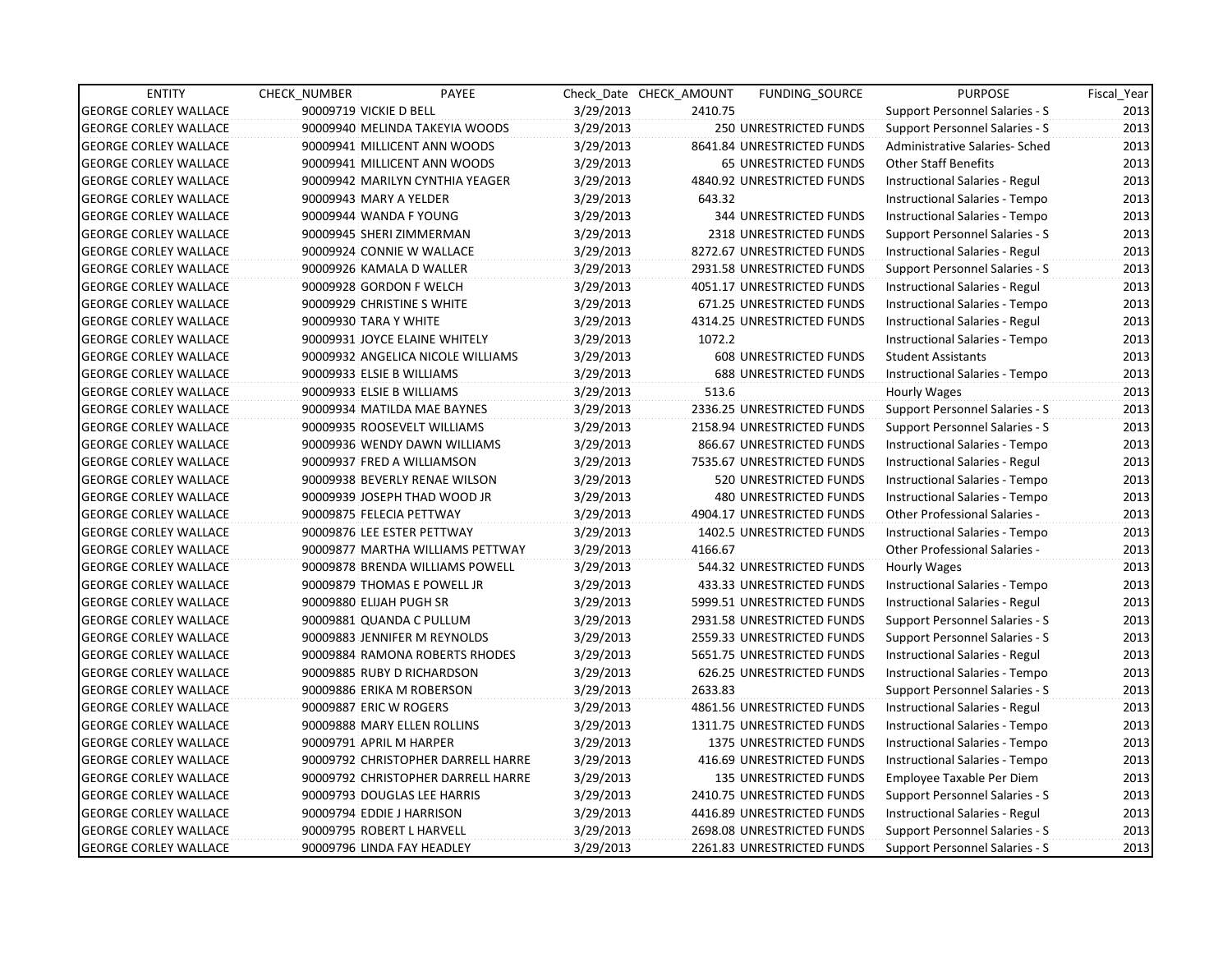| <b>ENTITY</b>                | <b>CHECK NUMBER</b>         | PAYEE                            |           | Check Date CHECK AMOUNT | FUNDING_SOURCE                | <b>PURPOSE</b>                       | Fiscal Year |
|------------------------------|-----------------------------|----------------------------------|-----------|-------------------------|-------------------------------|--------------------------------------|-------------|
| <b>GEORGE CORLEY WALLACE</b> | 90009797 TAMMY FAYE HELMS   |                                  | 3/29/2013 |                         | 333.33 UNRESTRICTED FUNDS     | Other Professional Salaries -        | 2013        |
| <b>GEORGE CORLEY WALLACE</b> | 90009797 TAMMY FAYE HELMS   |                                  | 3/29/2013 | 2336.25                 |                               | Support Personnel Salaries - S       | 2013        |
| <b>GEORGE CORLEY WALLACE</b> | 90009798 KERRY E HENDERSON  |                                  | 3/29/2013 |                         | 3951.42 UNRESTRICTED FUNDS    | Instructional Salaries - Regul       | 2013        |
| <b>GEORGE CORLEY WALLACE</b> | 90009798 KERRY E HENDERSON  |                                  | 3/29/2013 |                         | 250 UNRESTRICTED FUNDS        | Instructional Salaries - Tempo       | 2013        |
| <b>GEORGE CORLEY WALLACE</b> |                             | 90009799 DAVID WAYNE HOBBS JR    | 3/29/2013 |                         | 3979.75 UNRESTRICTED FUNDS    | Instructional Salaries - Regul       | 2013        |
| <b>GEORGE CORLEY WALLACE</b> |                             | 90009800 KATHLEEN HAYS HOLLIMAN  | 3/29/2013 |                         | 6051.75 UNRESTRICTED FUNDS    | Instructional Salaries - Regul       | 2013        |
| <b>GEORGE CORLEY WALLACE</b> | 90009801 VATAUSHA O HOWARD  |                                  | 3/29/2013 |                         | <b>260 UNRESTRICTED FUNDS</b> | Instructional Salaries - Tempo       | 2013        |
| <b>GEORGE CORLEY WALLACE</b> |                             | 90009803 CONNIE ESTES HUDSON     | 3/29/2013 |                         | 1916.67 UNRESTRICTED FUNDS    | Support Personnel Salaries - S       | 2013        |
| <b>GEORGE CORLEY WALLACE</b> | 90009804 DEANDRES G INGE    |                                  | 3/29/2013 | 5802.08                 |                               | <b>Other Professional Salaries -</b> | 2013        |
| <b>GEORGE CORLEY WALLACE</b> | 90009805 IRMA JEAN JACKSON  |                                  | 3/29/2013 |                         | 150 UNRESTRICTED FUNDS        | Instructional Salaries - Tempo       | 2013        |
| <b>GEORGE CORLEY WALLACE</b> | 90009805 IRMA JEAN JACKSON  |                                  | 3/29/2013 |                         | 2708.5 UNRESTRICTED FUNDS     | Support Personnel Salaries - S       | 2013        |
| <b>GEORGE CORLEY WALLACE</b> | 90009907 DONTE L STEVENSON  |                                  | 3/29/2013 |                         | 2261.83 UNRESTRICTED FUNDS    | Support Personnel Salaries - S       | 2013        |
| <b>GEORGE CORLEY WALLACE</b> |                             | 90009909 AMANDA LYNN STRICKLAND  | 3/29/2013 |                         | 520 UNRESTRICTED FUNDS        | Instructional Salaries - Tempo       | 2013        |
| <b>GEORGE CORLEY WALLACE</b> | 90009910 MAXINE STURDIVANT  |                                  | 3/29/2013 |                         | 260 UNRESTRICTED FUNDS        | Instructional Salaries - Tempo       | 2013        |
| <b>GEORGE CORLEY WALLACE</b> | 90009910 MAXINE STURDIVANT  |                                  | 3/29/2013 |                         | 5638 UNRESTRICTED FUNDS       | Other Professional Salaries -        | 2013        |
| <b>GEORGE CORLEY WALLACE</b> |                             | 90009911 DANICA SHERITA TAYLOR   | 3/29/2013 |                         | 4314.25 UNRESTRICTED FUNDS    | Instructional Salaries - Regul       | 2013        |
| <b>GEORGE CORLEY WALLACE</b> | 90009912 JEROME E THAMES    |                                  | 3/29/2013 |                         | 4416.89 UNRESTRICTED FUNDS    | Instructional Salaries - Regul       | 2013        |
| <b>GEORGE CORLEY WALLACE</b> | 90009913 SHEILA ANN THEISS  |                                  | 3/29/2013 |                         | 100 UNRESTRICTED FUNDS        | Other Professional Salaries -        | 2013        |
| <b>GEORGE CORLEY WALLACE</b> | 90009913 SHEILA ANN THEISS  |                                  | 3/29/2013 | 2919.75                 |                               | <b>Other Professional Salaries -</b> | 2013        |
| <b>GEORGE CORLEY WALLACE</b> | 90009914 GLORIA DEAN THOMAS |                                  | 3/29/2013 |                         | 3452.83 UNRESTRICTED FUNDS    | Support Personnel Salaries - S       | 2013        |
| <b>GEORGE CORLEY WALLACE</b> |                             | 90009915 YOLANDA SMITH THOMPKINS | 3/29/2013 |                         | 693.33 UNRESTRICTED FUNDS     | Instructional Salaries - Tempo       | 2013        |
| <b>GEORGE CORLEY WALLACE</b> | 90009916 ANTHONY G TURNER   |                                  | 3/29/2013 |                         | 5146.25 UNRESTRICTED FUNDS    | Instructional Salaries - Regul       | 2013        |
| <b>GEORGE CORLEY WALLACE</b> | 90009917 HERMAN W TURNER    |                                  | 3/29/2013 |                         | 791.69 UNRESTRICTED FUNDS     | Instructional Salaries - Tempo       | 2013        |
| <b>GEORGE CORLEY WALLACE</b> | 90009918 SONJA M TURNER     |                                  | 3/29/2013 |                         | 1740 UNRESTRICTED FUNDS       | Instructional Salaries - Tempo       | 2013        |
| <b>GEORGE CORLEY WALLACE</b> | 90009919 LAURA LYNN VANCE   |                                  | 3/29/2013 |                         | 3973.25 UNRESTRICTED FUNDS    | Support Personnel Salaries - S       | 2013        |
| <b>GEORGE CORLEY WALLACE</b> |                             | 90009920 RICHARD SHANE VINSON    | 3/29/2013 |                         | 480 UNRESTRICTED FUNDS        | Instructional Salaries - Tempo       | 2013        |
| <b>GEORGE CORLEY WALLACE</b> | 90009921 MATTIE MAE WALKER  |                                  | 3/29/2013 | 1143.68                 |                               | Instructional Salaries - Tempo       | 2013        |
| <b>GEORGE CORLEY WALLACE</b> | 90009922 SHARON D WALKER    |                                  | 3/29/2013 |                         | 2410.75 UNRESTRICTED FUNDS    | Support Personnel Salaries - S       | 2013        |
| <b>GEORGE CORLEY WALLACE</b> | 90009923 SHERMANITA WALKER  |                                  | 3/29/2013 | 4208                    |                               | Other Professional Salaries -        | 2013        |
| <b>GEORGE CORLEY WALLACE</b> | 90009862 MARGARET C MOTT    |                                  | 3/29/2013 |                         | 4729.75 UNRESTRICTED FUNDS    | Instructional Salaries - Regul       | 2013        |
| <b>GEORGE CORLEY WALLACE</b> |                             | 90009863 EDDIE JAMES MOULTRIE    | 3/29/2013 |                         | 4594.86 UNRESTRICTED FUNDS    | Support Personnel Salaries - S       | 2013        |
| <b>GEORGE CORLEY WALLACE</b> | 90009864 WESBERT NETTLES    |                                  | 3/29/2013 |                         | 840 UNRESTRICTED FUNDS        | Hourly Wages                         | 2013        |
| <b>GEORGE CORLEY WALLACE</b> |                             | 90009865 SUNETTE SMITH NEWMAN    | 3/29/2013 |                         | 3824.67 UNRESTRICTED FUNDS    | Support Personnel Salaries - S       | 2013        |
| <b>GEORGE CORLEY WALLACE</b> | 90009866 RAFORD C NIXON     |                                  | 3/29/2013 |                         | 1327.08 UNRESTRICTED FUNDS    | Other Professional Salaries -        | 2013        |
| <b>GEORGE CORLEY WALLACE</b> | 90009866 RAFORD C NIXON     |                                  | 3/29/2013 | 1589.58                 |                               | Other Professional Salaries -        | 2013        |
| <b>GEORGE CORLEY WALLACE</b> |                             | 90009867 TONA MONIQUE OLIVER     | 3/29/2013 |                         | 580 UNRESTRICTED FUNDS        | Instructional Salaries - Tempo       | 2013        |
| <b>GEORGE CORLEY WALLACE</b> | 90009868 HOLLY BROWN OWENS  |                                  | 3/29/2013 |                         | 5696.78 UNRESTRICTED FUNDS    | Instructional Salaries - Regul       | 2013        |
| <b>GEORGE CORLEY WALLACE</b> | 90009869 MELINDA ANN PAGE   |                                  | 3/29/2013 | 3583.33                 |                               | Instructional Salaries - Regul       | 2013        |
| <b>GEORGE CORLEY WALLACE</b> |                             | 90009870 RAY ANTHONY PATTERSON   | 3/29/2013 |                         | 2708.5 UNRESTRICTED FUNDS     | Support Personnel Salaries - S       | 2013        |
| <b>GEORGE CORLEY WALLACE</b> | 90009871 ERNESTINE D PERRY  |                                  | 3/29/2013 |                         | 684.8 UNRESTRICTED FUNDS      | Hourly Wages                         | 2013        |
| <b>GEORGE CORLEY WALLACE</b> | 90009872 ALONZIA PETTWAY    |                                  | 3/29/2013 |                         | 2634.33 UNRESTRICTED FUNDS    | Support Personnel Salaries - S       | 2013        |
| <b>GEORGE CORLEY WALLACE</b> | 90009873 CHARLES D PETTWAY  |                                  | 3/29/2013 |                         | 2839.53 UNRESTRICTED FUNDS    | Support Personnel Salaries - S       | 2013        |
| <b>GEORGE CORLEY WALLACE</b> | 90009874 CLARENCE J PETTWAY |                                  | 3/29/2013 | 5548.08                 |                               | <b>Other Professional Salaries -</b> | 2013        |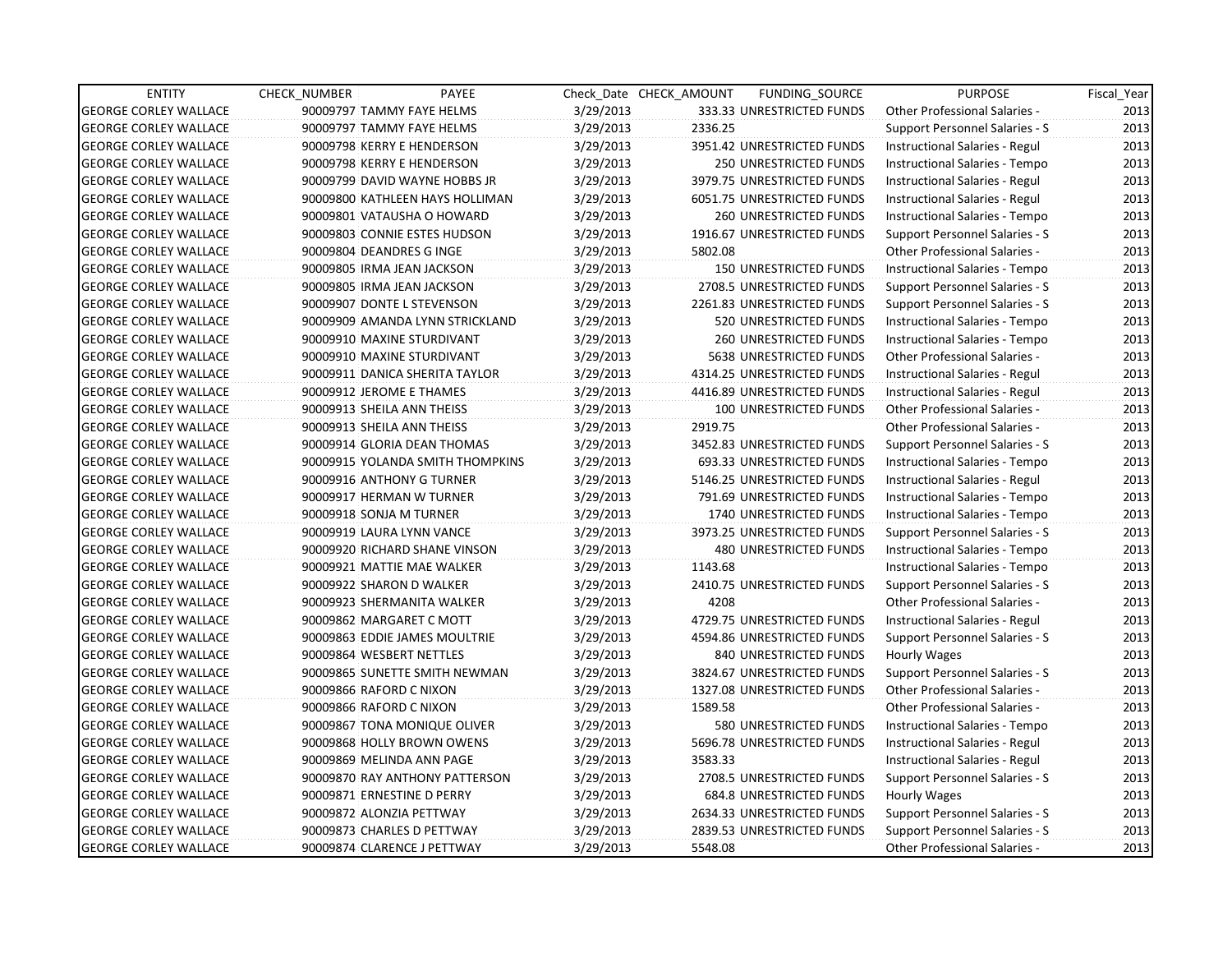| <b>ENTITY</b>                | <b>CHECK NUMBER</b>             | PAYEE                              |           | Check Date CHECK AMOUNT | FUNDING SOURCE                 | <b>PURPOSE</b>                        | Fiscal_Year |
|------------------------------|---------------------------------|------------------------------------|-----------|-------------------------|--------------------------------|---------------------------------------|-------------|
| <b>GEORGE CORLEY WALLACE</b> | 90009811 ALTHELSTEIN JOHNSON    |                                    | 3/29/2013 |                         | 4840.92 UNRESTRICTED FUNDS     | Instructional Salaries - Regul        | 2013        |
| <b>GEORGE CORLEY WALLACE</b> | 90009812 PAULINE H JOHNSON      |                                    | 3/29/2013 |                         | 907.5 UNRESTRICTED FUNDS       | Instructional Salaries - Tempo        | 2013        |
| <b>GEORGE CORLEY WALLACE</b> | 90009813 CONNIE M JONES         |                                    | 3/29/2013 |                         | 3979.75 UNRESTRICTED FUNDS     | Instructional Salaries - Regul        | 2013        |
| <b>GEORGE CORLEY WALLACE</b> | 90009813 CONNIE M JONES         |                                    | 3/29/2013 |                         | 756 UNRESTRICTED FUNDS         | Instructional Salaries - Tempo        | 2013        |
| <b>GEORGE CORLEY WALLACE</b> | 90009814 JOSEPH GLENN JONES     |                                    | 3/29/2013 |                         | 1916.67 UNRESTRICTED FUNDS     | Support Personnel Salaries - S        | 2013        |
| <b>GEORGE CORLEY WALLACE</b> | 90009815 KENDRA LANE JONES      |                                    | 3/29/2013 |                         | 4285 UNRESTRICTED FUNDS        | Instructional Salaries - Regul        | 2013        |
| <b>GEORGE CORLEY WALLACE</b> | 90009816 NATASHA RENEE JONES    |                                    | 3/29/2013 | 2047.21                 |                                | <b>Support Personnel Salaries - S</b> | 2013        |
| <b>GEORGE CORLEY WALLACE</b> | 90009817 ANESSA LYNN KIDD       |                                    | 3/29/2013 |                         | 5713.33 UNRESTRICTED FUNDS     | Other Professional Salaries -         | 2013        |
| <b>GEORGE CORLEY WALLACE</b> | 90009818 ANETRIAL SHERELL KING  |                                    | 3/29/2013 |                         | 1722.03 UNRESTRICTED FUNDS     | Instructional Salaries - Tempo        | 2013        |
| <b>GEORGE CORLEY WALLACE</b> | 90009819 SHIRLEY J LAISTER      |                                    | 3/29/2013 |                         | 5306.33 UNRESTRICTED FUNDS     | Instructional Salaries - Regul        | 2013        |
| <b>GEORGE CORLEY WALLACE</b> | 90009820 SHEILA L LAMBERT       |                                    | 3/29/2013 |                         | 1227.6 UNRESTRICTED FUNDS      | Instructional Salaries - Tempo        | 2013        |
| <b>GEORGE CORLEY WALLACE</b> | 90009821 EARLINE T LARKIN       |                                    | 3/29/2013 |                         | 2056 UNRESTRICTED FUNDS        | Other Professional Salaries -         | 2013        |
| <b>GEORGE CORLEY WALLACE</b> | 90009822 PATRICIA LOUISE LATHAM |                                    | 3/29/2013 | 857.76                  |                                | Instructional Salaries - Tempo        | 2013        |
| <b>GEORGE CORLEY WALLACE</b> | 90009823 CHENETTA B LEE         |                                    | 3/29/2013 |                         | 5000 UNRESTRICTED FUNDS        | Other Professional Salaries -         | 2013        |
| <b>GEORGE CORLEY WALLACE</b> | 90009806 MALDONIA JACKSON       |                                    | 3/29/2013 |                         | 1032 UNRESTRICTED FUNDS        | Instructional Salaries - Tempo        | 2013        |
| <b>GEORGE CORLEY WALLACE</b> |                                 | 90009807 VERONICA MOULTRIE JACKSON | 3/29/2013 |                         | 4675.56 UNRESTRICTED FUNDS     | Instructional Salaries - Regul        | 2013        |
| <b>GEORGE CORLEY WALLACE</b> | 90009808 VINCENT K JACKSON      |                                    | 3/29/2013 |                         | 693.34 UNRESTRICTED FUNDS      | Instructional Salaries - Tempo        | 2013        |
| <b>GEORGE CORLEY WALLACE</b> |                                 | 90009809 SHELIA LAWANDA JEFFERSON  | 3/29/2013 |                         | 2410.75 UNRESTRICTED FUNDS     | Support Personnel Salaries - S        | 2013        |
| <b>GEORGE CORLEY WALLACE</b> | 90009810 ALICE M JENKINS        |                                    | 3/29/2013 |                         | 496 UNRESTRICTED FUNDS         | Hourly Wages                          | 2013        |
| <b>GEORGE CORLEY WALLACE</b> | 90009751 BENJAMIN MARTIN CRAIG  |                                    | 3/29/2013 |                         | 3229.42 UNRESTRICTED FUNDS     | Support Personnel Salaries - S        | 2013        |
| <b>GEORGE CORLEY WALLACE</b> | 90009752 MEGAN L CRANE          |                                    | 3/29/2013 |                         | 480 UNRESTRICTED FUNDS         | Instructional Salaries - Tempo        | 2013        |
| <b>GEORGE CORLEY WALLACE</b> | 90009754 BETTIE JEAN DAVIS      |                                    | 3/29/2013 |                         | 2262.08 UNRESTRICTED FUNDS     | Support Personnel Salaries - S        | 2013        |
| <b>GEORGE CORLEY WALLACE</b> | 90009755 FOSTER CALVIN DAVIS    |                                    | 3/29/2013 |                         | 833.31 UNRESTRICTED FUNDS      | Instructional Salaries - Tempo        | 2013        |
| <b>GEORGE CORLEY WALLACE</b> | 90009755 FOSTER CALVIN DAVIS    |                                    | 3/29/2013 |                         | 123.75 UNRESTRICTED FUNDS      | Employee Taxable Per Diem             | 2013        |
| <b>GEORGE CORLEY WALLACE</b> | 90009756 GLENDA D DAVIS         |                                    | 3/29/2013 |                         | 544.32 UNRESTRICTED FUNDS      | Hourly Wages                          | 2013        |
| <b>GEORGE CORLEY WALLACE</b> | 90009757 MARY LEE DAVIS         |                                    | 3/29/2013 |                         | 3303.42 UNRESTRICTED FUNDS     | Support Personnel Salaries - S        | 2013        |
| <b>GEORGE CORLEY WALLACE</b> | 90009758 REBECCA MOORE DAVIS    |                                    | 3/29/2013 |                         | 4545 UNRESTRICTED FUNDS        | Instructional Salaries - Regul        | 2013        |
| <b>GEORGE CORLEY WALLACE</b> | 90009758 REBECCA MOORE DAVIS    |                                    | 3/29/2013 |                         | 250 UNRESTRICTED FUNDS         | Instructional Salaries - Tempo        | 2013        |
| <b>GEORGE CORLEY WALLACE</b> | 90009759 SARAH DAVIS            |                                    | 3/29/2013 |                         | 5713.33 UNRESTRICTED FUNDS     | Instructional Salaries - Regul        | 2013        |
| <b>GEORGE CORLEY WALLACE</b> | 90009760 VERA LEE DAVIS         |                                    | 3/29/2013 |                         | 1650 UNRESTRICTED FUNDS        | Instructional Salaries - Tempo        | 2013        |
| <b>GEORGE CORLEY WALLACE</b> | 90009761 COLLEEN ROLAND DIXON   |                                    | 3/29/2013 |                         | 2708.5 UNRESTRICTED FUNDS      | Support Personnel Salaries - S        | 2013        |
| <b>GEORGE CORLEY WALLACE</b> |                                 | 90009762 CECILE RANDALL DOUGLAS    | 3/29/2013 |                         | 6306.33 UNRESTRICTED FUNDS     | Instructional Salaries - Regul        | 2013        |
| <b>GEORGE CORLEY WALLACE</b> | 90009843 CHRISTI A MELTON       |                                    | 3/29/2013 |                         | 4527.33 UNRESTRICTED FUNDS     | Instructional Salaries - Regul        | 2013        |
| <b>GEORGE CORLEY WALLACE</b> | 90009844 DARRIO MELTON          |                                    | 3/29/2013 |                         | 866.67 UNRESTRICTED FUNDS      | Instructional Salaries - Tempo        | 2013        |
| <b>GEORGE CORLEY WALLACE</b> | 90009845 GREGORY LEE MILLER     |                                    | 3/29/2013 |                         | 4322.58 UNRESTRICTED FUNDS     | Instructional Salaries - Regul        | 2013        |
| <b>GEORGE CORLEY WALLACE</b> | 90009846 MARC C MILLER          |                                    | 3/29/2013 |                         | <b>260 UNRESTRICTED FUNDS</b>  | Instructional Salaries - Tempo        | 2013        |
| <b>GEORGE CORLEY WALLACE</b> | 90009847 PEARLIE R MILLER       |                                    | 3/29/2013 |                         | <b>4285 UNRESTRICTED FUNDS</b> | Instructional Salaries - Regul        | 2013        |
| <b>GEORGE CORLEY WALLACE</b> | 90009848 BRENDA G MITCHELL      |                                    | 3/29/2013 |                         | 344 UNRESTRICTED FUNDS         | Instructional Salaries - Tempo        | 2013        |
| <b>GEORGE CORLEY WALLACE</b> | 90009849 JAMES M MITCHELL       |                                    | 3/29/2013 |                         | 14266.45 UNRESTRICTED FUNDS    | Administrative Salaries- Sched        | 2013        |
| <b>GEORGE CORLEY WALLACE</b> | 90009849 JAMES M MITCHELL       |                                    | 3/29/2013 |                         | 200 UNRESTRICTED FUNDS         | President's Expense Allowance         | 2013        |
| <b>GEORGE CORLEY WALLACE</b> | 90009849 JAMES M MITCHELL       |                                    | 3/29/2013 |                         | 1000 UNRESTRICTED FUNDS        | <b>Housing Allowance</b>              | 2013        |
| <b>GEORGE CORLEY WALLACE</b> |                                 | 90009850 KIM ELLICE MIXON CARTER   | 3/29/2013 |                         | 4062.58 UNRESTRICTED FUNDS     | Instructional Salaries - Regul        | 2013        |
| <b>GEORGE CORLEY WALLACE</b> |                                 | 90009851 KRISTA LASHANTA P MONTGOM | 3/29/2013 |                         | 1885.88 UNRESTRICTED FUNDS     | Instructional Salaries - Tempo        | 2013        |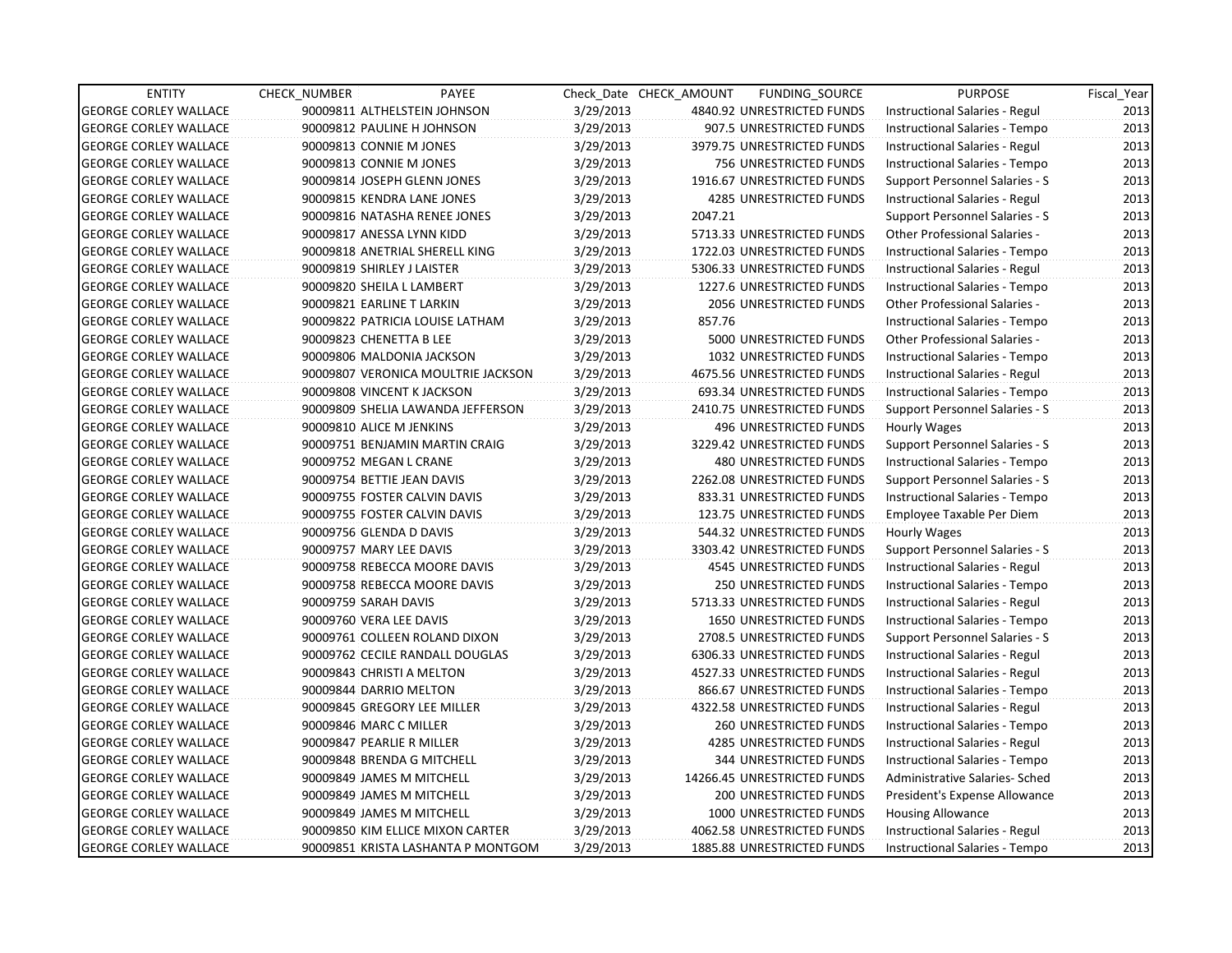| <b>ENTITY</b>                | <b>CHECK NUMBER</b>           | PAYEE                              |           | Check Date CHECK AMOUNT | FUNDING_SOURCE                | <b>PURPOSE</b>                       | Fiscal_Year |
|------------------------------|-------------------------------|------------------------------------|-----------|-------------------------|-------------------------------|--------------------------------------|-------------|
| <b>GEORGE CORLEY WALLACE</b> | 90009852 DALE E MOORE         |                                    | 3/29/2013 |                         | 4120.33 UNRESTRICTED FUNDS    | Instructional Salaries - Regul       | 2013        |
| <b>GEORGE CORLEY WALLACE</b> | 90009853 KATHY J MOORE        |                                    | 3/29/2013 | 4875                    |                               | Other Professional Salaries -        | 2013        |
| <b>GEORGE CORLEY WALLACE</b> | 90009854 PAMELA B MOORE       |                                    | 3/29/2013 |                         | 2485.17 UNRESTRICTED FUNDS    | Support Personnel Salaries - S       | 2013        |
| <b>GEORGE CORLEY WALLACE</b> | 90009856 TIMOTHY MOORE        |                                    | 3/29/2013 |                         | 4162.9 UNRESTRICTED FUNDS     | Support Personnel Salaries - S       | 2013        |
| <b>GEORGE CORLEY WALLACE</b> | 90009857 HAILEY S MORRISON    |                                    | 3/29/2013 |                         | 640 UNRESTRICTED FUNDS        | Instructional Salaries - Tempo       | 2013        |
| <b>GEORGE CORLEY WALLACE</b> |                               | 90009858 SHELICIA DENISE MORTON FO | 3/29/2013 |                         | 900 UNRESTRICTED FUNDS        | Instructional Salaries - Tempo       | 2013        |
| <b>GEORGE CORLEY WALLACE</b> | 90009859 JOHNNY E MOSS III    |                                    | 3/29/2013 |                         | 5416.67 UNRESTRICTED FUNDS    | <b>Other Professional Salaries -</b> | 2013        |
| <b>GEORGE CORLEY WALLACE</b> |                               | 90009860 BETTYE STEELE MOTLEY      | 3/29/2013 | 2630                    |                               | Other Professional Salaries -        | 2013        |
| <b>GEORGE CORLEY WALLACE</b> | 90009763 BRUCE OTIS DOZIER SR |                                    | 3/29/2013 |                         | 344 UNRESTRICTED FUNDS        | Instructional Salaries - Tempo       | 2013        |
| <b>GEORGE CORLEY WALLACE</b> | 90009763 BRUCE OTIS DOZIER SR |                                    | 3/29/2013 | 292.91                  |                               | Hourly Wages                         | 2013        |
| <b>GEORGE CORLEY WALLACE</b> | 90009764 CINDY DUCK           |                                    | 3/29/2013 | 2708.92                 |                               | Other Professional Salaries -        | 2013        |
| <b>GEORGE CORLEY WALLACE</b> | 90009765 CHARLES J DYSART II  |                                    | 3/29/2013 |                         | 866.67 UNRESTRICTED FUNDS     | Instructional Salaries - Tempo       | 2013        |
| <b>GEORGE CORLEY WALLACE</b> | 90009766 FERRIN WYATT EILAND  |                                    | 3/29/2013 |                         | 6798.56 UNRESTRICTED FUNDS    | Instructional Salaries - Regul       | 2013        |
| <b>GEORGE CORLEY WALLACE</b> | 90009767 WILLIAM F ELLIOTT    |                                    | 3/29/2013 |                         | 4507.42 UNRESTRICTED FUNDS    | Instructional Salaries - Regul       | 2013        |
| <b>GEORGE CORLEY WALLACE</b> | 90009767 WILLIAM F ELLIOTT    |                                    | 3/29/2013 |                         | 648.15 UNRESTRICTED FUNDS     | Instructional Salaries - Tempo       | 2013        |
| <b>GEORGE CORLEY WALLACE</b> | 90009770 KATERI M LEE         |                                    | 3/29/2013 |                         | 5713.33 UNRESTRICTED FUNDS    | Instructional Salaries - Regul       | 2013        |
| <b>GEORGE CORLEY WALLACE</b> | 90009771 NAOPI LC EVANS       |                                    | 3/29/2013 |                         | 2857.17 UNRESTRICTED FUNDS    | Support Personnel Salaries - S       | 2013        |
| <b>GEORGE CORLEY WALLACE</b> | 90009772 LAQUANDA NIKKI FAILS |                                    | 3/29/2013 | 528                     |                               | Instructional Salaries - Tempo       | 2013        |
| <b>GEORGE CORLEY WALLACE</b> | 90009773 AUDREY FORD          |                                    | 3/29/2013 | 3006.58                 |                               | Support Personnel Salaries - S       | 2013        |
| <b>GEORGE CORLEY WALLACE</b> | 90009774 LEAH FOUNTAIN        |                                    | 3/29/2013 |                         | 260 UNRESTRICTED FUNDS        | Instructional Salaries - Tempo       | 2013        |
| <b>GEORGE CORLEY WALLACE</b> | 90009776 CYNTHIA C GIBSON     |                                    | 3/29/2013 |                         | 3333.33 UNRESTRICTED FUNDS    | Other Professional Salaries -        | 2013        |
| <b>GEORGE CORLEY WALLACE</b> |                               | 90009777 VIRGINIA M REED GLOVER    | 3/29/2013 |                         | 2931.17 UNRESTRICTED FUNDS    | Support Personnel Salaries - S       | 2013        |
| <b>GEORGE CORLEY WALLACE</b> |                               | 90009778 GHYTANA SHELTON GOINGS    | 3/29/2013 |                         | 4062.58 UNRESTRICTED FUNDS    | Instructional Salaries - Regul       | 2013        |
| <b>GEORGE CORLEY WALLACE</b> |                               | 90009778 GHYTANA SHELTON GOINGS    | 3/29/2013 |                         | <b>30 UNRESTRICTED FUNDS</b>  | Employee Taxable Per Diem            | 2013        |
| <b>GEORGE CORLEY WALLACE</b> | 90009779 RACHEL L GORDON      |                                    | 3/29/2013 | 3322.17                 |                               | <b>Other Professional Salaries -</b> | 2013        |
| <b>GEORGE CORLEY WALLACE</b> | 90009779 RACHEL L GORDON      |                                    | 3/29/2013 | 11.25                   |                               | Employee Taxable Per Diem            | 2013        |
| <b>GEORGE CORLEY WALLACE</b> | 90009781 RAJI GOURDINE        |                                    | 3/29/2013 |                         | 7323.17 UNRESTRICTED FUNDS    | Other Professional Salaries -        | 2013        |
| <b>GEORGE CORLEY WALLACE</b> | 90009783 CALVIN GRIFFIN       |                                    | 3/29/2013 |                         | 5009.89 UNRESTRICTED FUNDS    | Instructional Salaries - Regul       | 2013        |
| <b>GEORGE CORLEY WALLACE</b> | 90009784 DONITHA J GRIFFIN    |                                    | 3/29/2013 |                         | 9475.17 UNRESTRICTED FUNDS    | Administrative Salaries- Sched       | 2013        |
| <b>GEORGE CORLEY WALLACE</b> | 90009784 DONITHA J GRIFFIN    |                                    | 3/29/2013 |                         | <b>65 UNRESTRICTED FUNDS</b>  | Other Staff Benefits                 | 2013        |
| <b>GEORGE CORLEY WALLACE</b> | 90009785 TERRY D GRISSOM      |                                    | 3/29/2013 |                         | 1126.67 UNRESTRICTED FUNDS    | Instructional Salaries - Tempo       | 2013        |
| <b>GEORGE CORLEY WALLACE</b> |                               | 90009786 MARK NICHOLAS HALPIN      | 3/29/2013 | 2916.67                 |                               | Other Professional Salaries -        | 2013        |
| <b>GEORGE CORLEY WALLACE</b> |                               | 90009787 ANTONIO KENTANIOUS HAMILT | 3/29/2013 |                         | 3972.11 UNRESTRICTED FUNDS    | Instructional Salaries - Regul       | 2013        |
| <b>GEORGE CORLEY WALLACE</b> | 90009788 MARCUS A HANNAH      |                                    | 3/29/2013 |                         | 833.33 UNRESTRICTED FUNDS     | Other Professional Salaries -        | 2013        |
| <b>GEORGE CORLEY WALLACE</b> |                               | 90009789 MARILYN BENNETT HANNAH    | 3/29/2013 |                         | 4823.78 UNRESTRICTED FUNDS    | Instructional Salaries - Regul       | 2013        |
| <b>GEORGE CORLEY WALLACE</b> | 180547 BRIAN WILLIAMS         |                                    | 4/5/2013  |                         | <b>250 UNRESTRICTED FUNDS</b> | <b>Other Contractual Services</b>    | 2013        |
| <b>GEORGE CORLEY WALLACE</b> |                               | 180548 XEROX CORPORATION           | 4/5/2013  | 60.54                   |                               | Service Contracts on Equipment       | 2013        |
| <b>GEORGE CORLEY WALLACE</b> | 180478 ACS TECHNOLOGIES       |                                    | 4/5/2013  |                         | 180 UNRESTRICTED FUNDS        | Service Contracts on Equipment       | 2013        |
| <b>GEORGE CORLEY WALLACE</b> | 180479 ACT                    |                                    | 4/5/2013  | 72                      |                               | <b>Materials and Supplies</b>        | 2013        |
| <b>GEORGE CORLEY WALLACE</b> | 180480 AIRGAS SOUTH, INC      |                                    | 4/5/2013  |                         | 45.61 UNRESTRICTED FUNDS      | <b>Materials and Supplies</b>        | 2013        |
| <b>GEORGE CORLEY WALLACE</b> |                               | 180481 ALABAMA POWER COMPANY       | 4/5/2013  |                         | 3146.61 UNRESTRICTED FUNDS    | Electricity                          | 2013        |
| <b>GEORGE CORLEY WALLACE</b> |                               | 180482 ALABAMA CONSORTIUM FOR      | 4/5/2013  |                         | 250 UNRESTRICTED FUNDS        | Memberships                          | 2013        |
| <b>GEORGE CORLEY WALLACE</b> |                               | 180483 APPLIED SECURITY CONCEPTS   | 4/5/2013  |                         | 99 UNRESTRICTED FUNDS         | <b>Other Contractual Services</b>    | 2013        |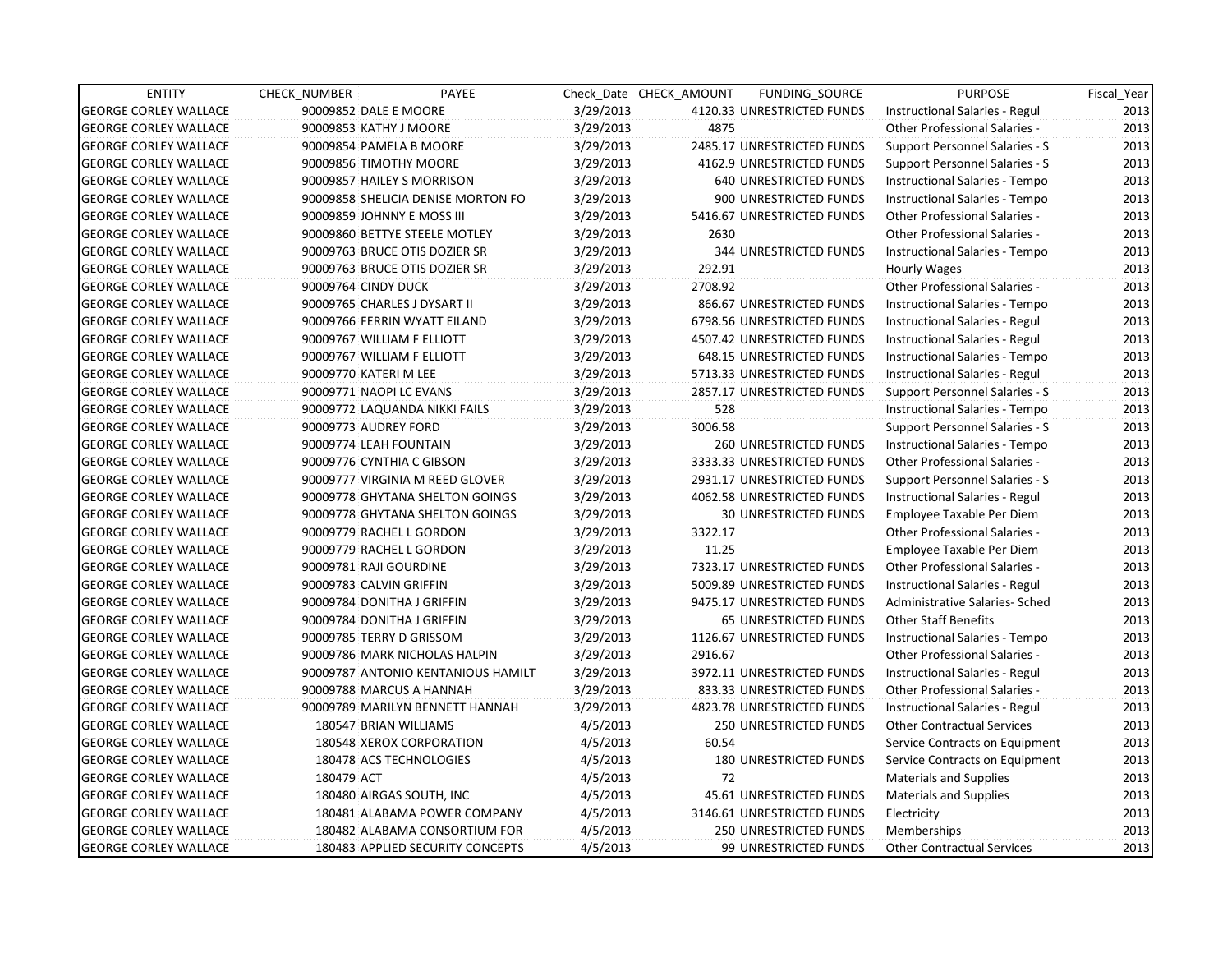| <b>ENTITY</b>                | CHECK NUMBER               | PAYEE                            |          | Check Date CHECK AMOUNT | FUNDING_SOURCE                  | <b>PURPOSE</b>                    | Fiscal_Year |
|------------------------------|----------------------------|----------------------------------|----------|-------------------------|---------------------------------|-----------------------------------|-------------|
| <b>GEORGE CORLEY WALLACE</b> |                            | 180484 BERNEY OFFICE SOLUTIONS   | 4/5/2013 |                         | 39.64 UNRESTRICTED FUNDS        | Service Contracts on Equipment    | 2013        |
| <b>GEORGE CORLEY WALLACE</b> |                            | 180484 BERNEY OFFICE SOLUTIONS   | 4/5/2013 |                         | 89 UNRESTRICTED FUNDS           | Materials and Supplies            | 2013        |
| <b>GEORGE CORLEY WALLACE</b> |                            | 180485 C & H DISTRIBUTORS, LLC   | 4/5/2013 | 2649.13                 |                                 | <b>Materials and Supplies</b>     | 2013        |
| <b>GEORGE CORLEY WALLACE</b> | 180486 CANON SOLUTIONS     |                                  | 4/5/2013 | 104.3                   |                                 | Service Contracts on Equipment    | 2013        |
| <b>GEORGE CORLEY WALLACE</b> | 180487 CARRIAGE HILLS      |                                  | 4/5/2013 |                         | 600 UNRESTRICTED FUNDS          | <b>Other Contractual Services</b> | 2013        |
| <b>GEORGE CORLEY WALLACE</b> |                            | 180488 CDW GOVERNMENT, INC       | 4/5/2013 | 607.56                  |                                 | <b>Materials and Supplies</b>     | 2013        |
| <b>GEORGE CORLEY WALLACE</b> | 180489 CINTAS #231         |                                  | 4/5/2013 |                         | 308.7 UNRESTRICTED FUNDS        | <b>Other Contractual Services</b> | 2013        |
| <b>GEORGE CORLEY WALLACE</b> |                            | 180490 COMMERCIAL DISTRIBUTORS,  | 4/5/2013 |                         | <b>45 UNRESTRICTED FUNDS</b>    | <b>Materials and Supplies</b>     | 2013        |
| <b>GEORGE CORLEY WALLACE</b> |                            | 180491 COMMUNITY COLLEGE WEEK    | 4/5/2013 |                         | 52 UNRESTRICTED FUNDS           | Subscriptions                     | 2013        |
| <b>GEORGE CORLEY WALLACE</b> |                            | 180492 COVERALL OF ALABAMA DBA   | 4/5/2013 |                         | 9253 UNRESTRICTED FUNDS         | <b>Other Contractual Services</b> | 2013        |
| <b>GEORGE CORLEY WALLACE</b> |                            | 180493 DALLAS CO. WATER & SEWER  | 4/5/2013 |                         | 136.65 UNRESTRICTED FUNDS       | Water and Sewer                   | 2013        |
| <b>GEORGE CORLEY WALLACE</b> | 180494 DEMCO               |                                  | 4/5/2013 |                         | 222.3 UNRESTRICTED FUNDS        | <b>Materials and Supplies</b>     | 2013        |
| <b>GEORGE CORLEY WALLACE</b> | 180496 DINN BROTHERS       |                                  | 4/5/2013 |                         | 1075.83 UNRESTRICTED FUNDS      | Materials and Supplies            | 2013        |
| <b>GEORGE CORLEY WALLACE</b> | 180497 FRANK ELLIOTT       |                                  | 4/5/2013 |                         | 620 UNRESTRICTED FUNDS          | In-State Travel                   | 2013        |
| <b>GEORGE CORLEY WALLACE</b> | 180498 FRANK ELLIOTT       |                                  | 4/5/2013 |                         | 868 UNRESTRICTED FUNDS          | In-State Travel                   | 2013        |
| <b>GEORGE CORLEY WALLACE</b> | 180499 FRANK ELLIOTT       |                                  | 4/5/2013 |                         | <b>620 UNRESTRICTED FUNDS</b>   | In-State Travel                   | 2013        |
| <b>GEORGE CORLEY WALLACE</b> | 180500 FRANK ELLIOTT       |                                  | 4/5/2013 |                         | 310 UNRESTRICTED FUNDS          | In-State Travel                   | 2013        |
| <b>GEORGE CORLEY WALLACE</b> | 180501 ESSE                |                                  | 4/5/2013 |                         | 856.86 UNRESTRICTED FUNDS       | Service Contracts on Equipment    | 2013        |
| <b>GEORGE CORLEY WALLACE</b> |                            | 180502 FISHER SCIENTIFIC-EMD     | 4/5/2013 |                         | 12.75 UNRESTRICTED FUNDS        | <b>Materials and Supplies</b>     | 2013        |
| <b>GEORGE CORLEY WALLACE</b> |                            | 180503 WILLIE BRANDON FOLKS      | 4/5/2013 |                         | <b>195 UNRESTRICTED FUNDS</b>   | <b>Other Professional Fees</b>    | 2013        |
| <b>GEORGE CORLEY WALLACE</b> | 180504 RACHEL GORDON       |                                  | 4/5/2013 | 767                     |                                 | In-State Travel                   | 2013        |
| <b>GEORGE CORLEY WALLACE</b> | 180505 RACHEL GORDON       |                                  | 4/5/2013 | 500                     |                                 | In-State Travel                   | 2013        |
| <b>GEORGE CORLEY WALLACE</b> | 180506 DONITHA GRIFFIN     |                                  | 4/5/2013 |                         | 135 UNRESTRICTED FUNDS          | Materials and Supplies            | 2013        |
| <b>GEORGE CORLEY WALLACE</b> | 180507 GUARDIAN-IPCO INC.  |                                  | 4/5/2013 |                         | 1100 UNRESTRICTED FUNDS         | Service Contracts on Equipment    | 2013        |
| <b>GEORGE CORLEY WALLACE</b> |                            | 180508 HAMPTON INN - SELMA       | 4/5/2013 |                         | 792 UNRESTRICTED FUNDS          | <b>Other Contractual Services</b> | 2013        |
| <b>GEORGE CORLEY WALLACE</b> |                            | 180509 HILL MANUFACTURING CO     | 4/5/2013 |                         | 455.53 UNRESTRICTED FUNDS       | Materials and Supplies            | 2013        |
| <b>GEORGE CORLEY WALLACE</b> | 180510 INDIGO FLUIDS, INC. |                                  | 4/5/2013 |                         | 57.8 UNRESTRICTED FUNDS         | Materials and Supplies            | 2013        |
| <b>GEORGE CORLEY WALLACE</b> | 180511 DEANDRES G. INGE    |                                  | 4/5/2013 | 130.85                  |                                 | In-State Travel                   | 2013        |
| <b>GEORGE CORLEY WALLACE</b> | 180512 ALVIN C. KING       |                                  | 4/5/2013 |                         | 345 UNRESTRICTED FUNDS          | <b>Other Professional Fees</b>    | 2013        |
| <b>GEORGE CORLEY WALLACE</b> |                            | 180513 LAERDAL MEDICAL CORP      | 4/5/2013 | 6490.79                 |                                 | Furniture and Equipment           | 2013        |
| <b>GEORGE CORLEY WALLACE</b> |                            | 180514 MCRAE-GAINES LEARNING CTN | 4/5/2013 |                         | <b>2480 UNRESTRICTED FUNDS</b>  | Scholarships                      | 2013        |
| <b>GEORGE CORLEY WALLACE</b> | 180515 KATHY MOORE         |                                  | 4/5/2013 | 373.64                  |                                 | Out-of-State Travel               | 2013        |
| <b>GEORGE CORLEY WALLACE</b> |                            | 180516 MOORE MEDICAL CORP        | 4/5/2013 |                         | 318.54 UNRESTRICTED FUNDS       | <b>Materials and Supplies</b>     | 2013        |
| <b>GEORGE CORLEY WALLACE</b> |                            | 180517 GADDIS BRITTON MOTT       | 4/5/2013 |                         | 60 UNRESTRICTED FUNDS           | <b>Other Professional Fees</b>    | 2013        |
| <b>GEORGE CORLEY WALLACE</b> | 180518 TORIANO NEELY       |                                  | 4/5/2013 |                         | 75 UNRESTRICTED FUNDS           | <b>Other Contractual Services</b> | 2013        |
| <b>GEORGE CORLEY WALLACE</b> | 180519 OFFICE DEPOT        |                                  | 4/5/2013 | 892.16                  |                                 | Materials and Supplies            | 2013        |
| <b>GEORGE CORLEY WALLACE</b> | 180519 OFFICE DEPOT        |                                  | 4/5/2013 |                         | 2194.62 UNRESTRICTED FUNDS      | <b>Materials and Supplies</b>     | 2013        |
| <b>GEORGE CORLEY WALLACE</b> | 180520 OFFICE DEPOT        |                                  | 4/5/2013 |                         | <b>45.58 UNRESTRICTED FUNDS</b> | <b>Materials and Supplies</b>     | 2013        |
| <b>GEORGE CORLEY WALLACE</b> | 180521 PAPERDIRECT         |                                  | 4/5/2013 |                         | 179.9 UNRESTRICTED FUNDS        | Materials and Supplies            | 2013        |
| <b>GEORGE CORLEY WALLACE</b> |                            | 180522 NEW POCKET NURSE MEDICAL  | 4/5/2013 |                         | 591.66 UNRESTRICTED FUNDS       | <b>Materials and Supplies</b>     | 2013        |
| <b>GEORGE CORLEY WALLACE</b> |                            | 180523 PURDIE & SON REFUSE SER   | 4/5/2013 |                         | 605 UNRESTRICTED FUNDS          | <b>Other Contractual Services</b> | 2013        |
| <b>GEORGE CORLEY WALLACE</b> | 180524 JENNIFER REYNOLDS   |                                  | 4/5/2013 |                         | 533.38 UNRESTRICTED FUNDS       | In-State Travel                   | 2013        |
| <b>GEORGE CORLEY WALLACE</b> | 180525 RICOH               |                                  | 4/5/2013 |                         | 393.03 UNRESTRICTED FUNDS       | Service Contracts on Equipment    | 2013        |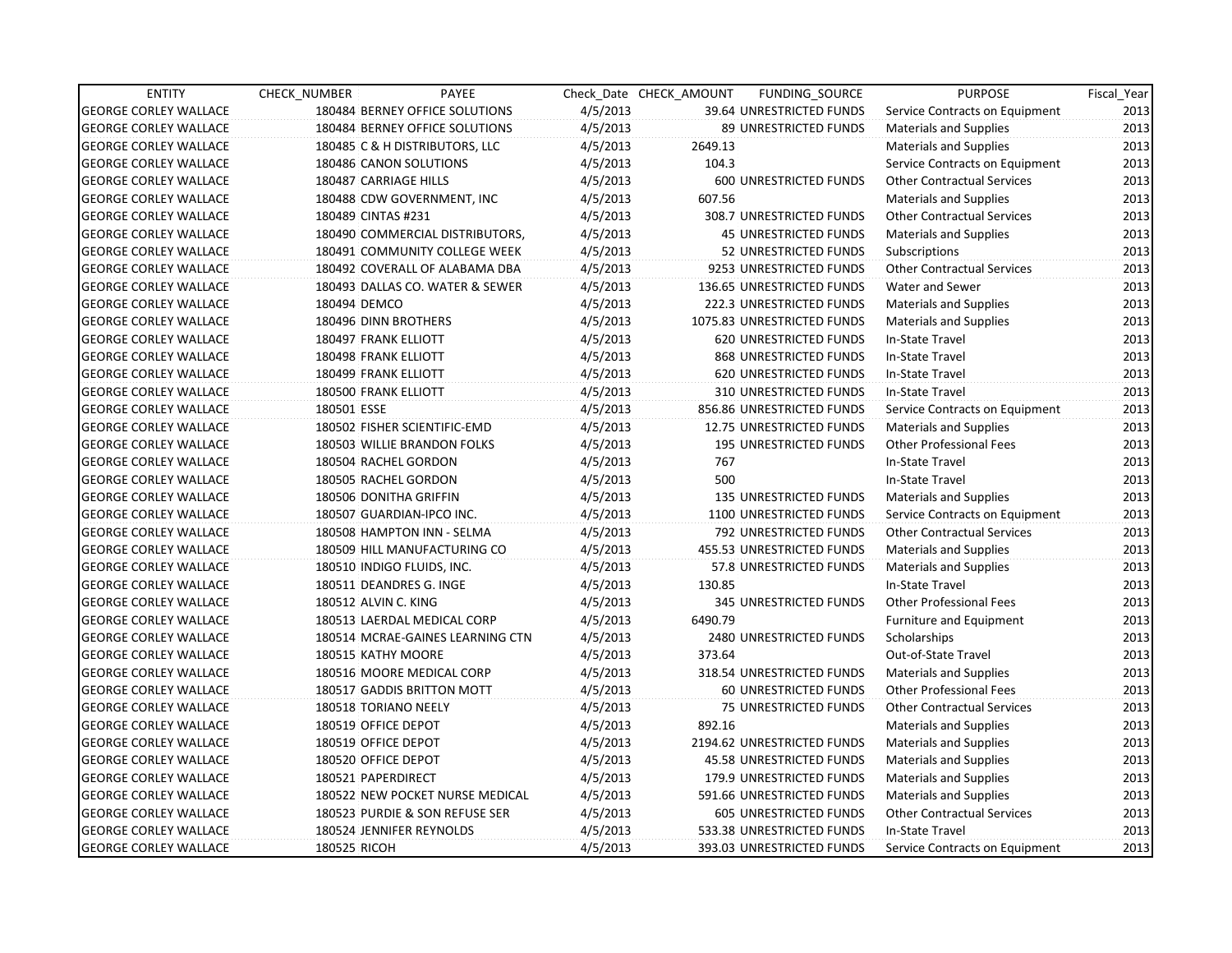| <b>ENTITY</b>                | <b>CHECK NUMBER</b>   | PAYEE                            |           | Check Date CHECK AMOUNT | FUNDING_SOURCE                | <b>PURPOSE</b>                    | Fiscal Year |
|------------------------------|-----------------------|----------------------------------|-----------|-------------------------|-------------------------------|-----------------------------------|-------------|
| <b>GEORGE CORLEY WALLACE</b> |                       | 180526 THE RILEY GROUP           | 4/5/2013  |                         | 500 UNRESTRICTED FUNDS        | TECHNOLOGY NON-CAPITALIZED        | 2013        |
| <b>GEORGE CORLEY WALLACE</b> |                       | 180527 ROUNTREE ELECTRIC SUPPLY  | 4/5/2013  |                         | 809.73 UNRESTRICTED FUNDS     | <b>Materials and Supplies</b>     | 2013        |
| <b>GEORGE CORLEY WALLACE</b> |                       | 180528 SALLY BEAUTY SUPPLY       | 4/5/2013  |                         | 85.81 UNRESTRICTED FUNDS      | <b>Purchases for Resale</b>       | 2013        |
| <b>GEORGE CORLEY WALLACE</b> |                       | 180529 SELMA FAMILY RESTAURANT   | 4/5/2013  |                         | 749.25 UNRESTRICTED FUNDS     | <b>Materials and Supplies</b>     | 2013        |
| <b>GEORGE CORLEY WALLACE</b> |                       | 180530 SELMA TROPHY COMPANY      | 4/5/2013  |                         | 83 UNRESTRICTED FUNDS         | <b>Materials and Supplies</b>     | 2013        |
| <b>GEORGE CORLEY WALLACE</b> |                       | 180531 SELMA WATER WORKS BOARD   | 4/5/2013  |                         | 2270.42 UNRESTRICTED FUNDS    | Water and Sewer                   | 2013        |
| <b>GEORGE CORLEY WALLACE</b> |                       | 180532 SELMA CASH & CARRY        | 4/5/2013  |                         | 147.3 UNRESTRICTED FUNDS      | <b>Materials and Supplies</b>     | 2013        |
| <b>GEORGE CORLEY WALLACE</b> | 180533 LARRY SHORT    |                                  | 4/5/2013  |                         | <b>195 UNRESTRICTED FUNDS</b> | <b>Other Professional Fees</b>    | 2013        |
| <b>GEORGE CORLEY WALLACE</b> |                       | 180534 SHRED-IT USA, INC.        | 4/5/2013  |                         | 344.38 UNRESTRICTED FUNDS     | <b>Other Contractual Services</b> | 2013        |
| <b>GEORGE CORLEY WALLACE</b> |                       | 180535 SHRM AL. ST. COUNCIL      | 4/5/2013  |                         | 225 UNRESTRICTED FUNDS        | In-State Travel                   | 2013        |
| <b>GEORGE CORLEY WALLACE</b> | 180536 LULA SNOWDEN   |                                  | 4/5/2013  | 859.08                  |                               | Out-of-State Travel               | 2013        |
| <b>GEORGE CORLEY WALLACE</b> |                       | 180537 THE STEWART ORGANIZATION  | 4/5/2013  | 10                      |                               | <b>Other Contractual Services</b> | 2013        |
| <b>GEORGE CORLEY WALLACE</b> |                       | 180538 MIKE A. STEWART           | 4/5/2013  |                         | 200 UNRESTRICTED FUNDS        | <b>Other Professional Fees</b>    | 2013        |
| <b>GEORGE CORLEY WALLACE</b> |                       | 180539 STRICKLAND COMPANIES      | 4/5/2013  |                         | 193.29 UNRESTRICTED FUNDS     | <b>Materials and Supplies</b>     | 2013        |
| <b>GEORGE CORLEY WALLACE</b> |                       | 180540 TAYLOR SPORTS & SOUVENIRS | 4/5/2013  |                         | 2777.1 UNRESTRICTED FUNDS     | <b>Materials and Supplies</b>     | 2013        |
| <b>GEORGE CORLEY WALLACE</b> | 180541 TEKLINKS, INC. |                                  | 4/5/2013  |                         | 2410 UNRESTRICTED FUNDS       | TECHNOLOGY NON-CAPITALIZED        | 2013        |
| <b>GEORGE CORLEY WALLACE</b> |                       | 180542 GLORIA D. THOMAS          | 4/5/2013  |                         | 149 UNRESTRICTED FUNDS        | In-State Travel                   | 2013        |
| <b>GEORGE CORLEY WALLACE</b> |                       | 180543 THE THOMASVILLE TIMES     | 4/5/2013  |                         | <b>38 UNRESTRICTED FUNDS</b>  | Subscriptions                     | 2013        |
| <b>GEORGE CORLEY WALLACE</b> |                       | 180544 TIDMORE FLAGS, INC.       | 4/5/2013  |                         | 247.7 UNRESTRICTED FUNDS      | <b>Materials and Supplies</b>     | 2013        |
| <b>GEORGE CORLEY WALLACE</b> | 180545 ULINE          |                                  | 4/5/2013  |                         | 73.61 UNRESTRICTED FUNDS      | <b>Materials and Supplies</b>     | 2013        |
| <b>GEORGE CORLEY WALLACE</b> |                       | 180546 VERIZON WIRELESS          | 4/5/2013  |                         | 63.19 UNRESTRICTED FUNDS      | Communications                    | 2013        |
| <b>GEORGE CORLEY WALLACE</b> |                       | 180561 AIRGAS SOUTH, INC         | 4/12/2013 |                         | 2774.4 UNRESTRICTED FUNDS     | <b>Materials and Supplies</b>     | 2013        |
| <b>GEORGE CORLEY WALLACE</b> | 180611 BRIAN WILLIAMS |                                  | 4/12/2013 |                         | 250 UNRESTRICTED FUNDS        | <b>Other Contractual Services</b> | 2013        |
| <b>GEORGE CORLEY WALLACE</b> | 180563 KENNY ALLEN    |                                  | 4/12/2013 |                         | 184 UNRESTRICTED FUNDS        | In-State Travel                   | 2013        |
| <b>GEORGE CORLEY WALLACE</b> |                       | 180564 ALLIANT DATA SYSTEMS      | 4/12/2013 |                         | 15927.6 UNRESTRICTED FUNDS    | TECHNOLOGY NON-CAPITALIZED        | 2013        |
| <b>GEORGE CORLEY WALLACE</b> | 180565 BETTY BENTLEY  |                                  | 4/12/2013 | 737.31                  |                               | In-State Travel                   | 2013        |
| <b>GEORGE CORLEY WALLACE</b> |                       | 180566 BIG MULBERRY NURSERY      | 4/12/2013 |                         | 5393 UNRESTRICTED FUNDS       | Materials and Supplies            | 2013        |
| <b>GEORGE CORLEY WALLACE</b> |                       | 180567 DR. CHARLES H. BLACKLEDGE | 4/12/2013 |                         | 219.22 UNRESTRICTED FUNDS     | <b>Other Contractual Services</b> | 2013        |
| <b>GEORGE CORLEY WALLACE</b> |                       | 180568 CATTLIN LAWN SERVICE      | 4/12/2013 |                         | 2433.33 UNRESTRICTED FUNDS    | <b>Other Contractual Services</b> | 2013        |
| <b>GEORGE CORLEY WALLACE</b> |                       | 180569 CDW GOVERNMENT, INC       | 4/12/2013 |                         | 203.83 UNRESTRICTED FUNDS     | <b>Materials and Supplies</b>     | 2013        |
| <b>GEORGE CORLEY WALLACE</b> | 180570 CINTAS #231    |                                  | 4/12/2013 |                         | 102.9 UNRESTRICTED FUNDS      | <b>Other Contractual Services</b> | 2013        |
| <b>GEORGE CORLEY WALLACE</b> |                       | 180571 COABE CONFERENCE          | 4/12/2013 | 825                     |                               | Out-of-State Travel               | 2013        |
| <b>GEORGE CORLEY WALLACE</b> |                       | 180572 COMMUNITY COLLEGE WEEK    | 4/12/2013 |                         | 52 UNRESTRICTED FUNDS         | Subscriptions                     | 2013        |
| <b>GEORGE CORLEY WALLACE</b> |                       | 180573 ELLUCIAN COMPANY L.P.     | 4/12/2013 |                         | 139685.81 UNRESTRICTED FUNDS  | <b>Construction in Progress</b>   | 2013        |
| <b>GEORGE CORLEY WALLACE</b> |                       | 180574 FIRST CAHAWBA BANKCARD    | 4/12/2013 |                         | 5127.23 UNRESTRICTED FUNDS    | Out-of-State Travel               | 2013        |
| <b>GEORGE CORLEY WALLACE</b> |                       | 180574 FIRST CAHAWBA BANKCARD    | 4/12/2013 |                         | 374.06 UNRESTRICTED FUNDS     | Materials and Supplies            | 2013        |
| <b>GEORGE CORLEY WALLACE</b> |                       | 180574 FIRST CAHAWBA BANKCARD    | 4/12/2013 |                         | 69 UNRESTRICTED FUNDS         | <b>Interest Payments</b>          | 2013        |
| <b>GEORGE CORLEY WALLACE</b> |                       | 180574 FIRST CAHAWBA BANKCARD    | 4/12/2013 | 3673.31                 |                               | Out-of-State Travel               | 2013        |
| <b>GEORGE CORLEY WALLACE</b> |                       | 180575 WILLIE BRANDON FOLKS      | 4/12/2013 |                         | <b>415 UNRESTRICTED FUNDS</b> | <b>Other Professional Fees</b>    | 2013        |
| <b>GEORGE CORLEY WALLACE</b> |                       | 180576 GO GREEN JANITORIAL SERVI | 4/12/2013 |                         | 4282.84 UNRESTRICTED FUNDS    | <b>Other Contractual Services</b> | 2013        |
| <b>GEORGE CORLEY WALLACE</b> |                       | 180577 RACHEL GORDON             | 4/12/2013 | 1508                    |                               | Out-of-State Travel               | 2013        |
| <b>GEORGE CORLEY WALLACE</b> |                       | 180578 GULF STATES SAW &         | 4/12/2013 |                         | 1284 UNRESTRICTED FUNDS       | <b>Materials and Supplies</b>     | 2013        |
| <b>GEORGE CORLEY WALLACE</b> |                       | 180579 ANTONIO HAMILTON          | 4/12/2013 |                         | 92 UNRESTRICTED FUNDS         | In-State Travel                   | 2013        |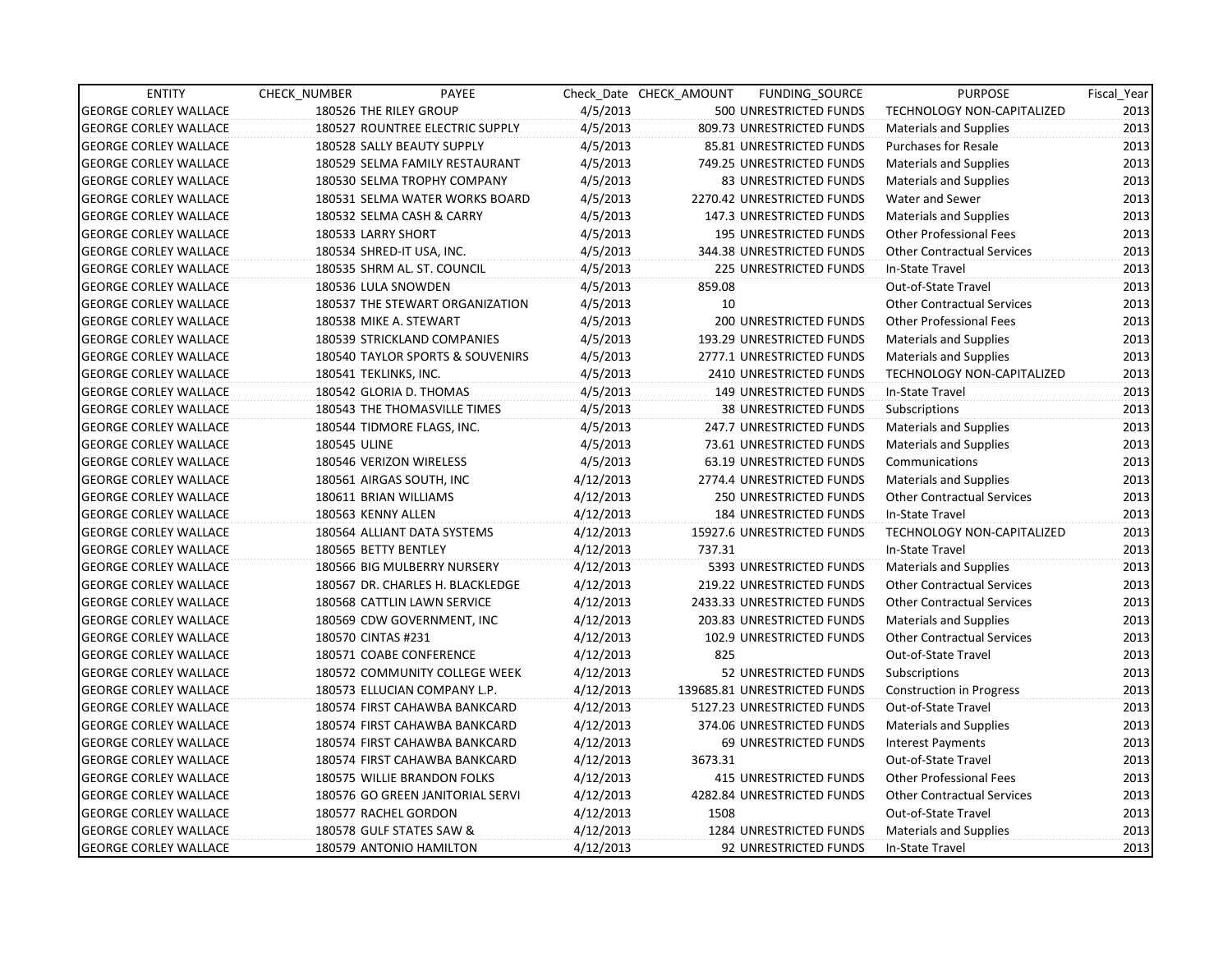| <b>ENTITY</b>                | CHECK_NUMBER         | PAYEE                            |           | Check Date CHECK AMOUNT | FUNDING SOURCE                | <b>PURPOSE</b>                    | Fiscal_Year |
|------------------------------|----------------------|----------------------------------|-----------|-------------------------|-------------------------------|-----------------------------------|-------------|
| <b>GEORGE CORLEY WALLACE</b> |                      | 180580 EDDIE HARRISON            | 4/12/2013 |                         | 222 UNRESTRICTED FUNDS        | In-State Travel                   | 2013        |
| <b>GEORGE CORLEY WALLACE</b> | 180581 ALVIN C. KING |                                  | 4/12/2013 |                         | 270 UNRESTRICTED FUNDS        | <b>Other Professional Fees</b>    | 2013        |
| <b>GEORGE CORLEY WALLACE</b> |                      | 180582 SHIRLEY LAISTER           | 4/12/2013 |                         | <b>46 UNRESTRICTED FUNDS</b>  | In-State Travel                   | 2013        |
| <b>GEORGE CORLEY WALLACE</b> | 180583 CHENETTA LEE  |                                  | 4/12/2013 |                         | 452.03 UNRESTRICTED FUNDS     | In-State Travel                   | 2013        |
| <b>GEORGE CORLEY WALLACE</b> | 180584 BONITA LEWIS  |                                  | 4/12/2013 |                         | <b>46 UNRESTRICTED FUNDS</b>  | In-State Travel                   | 2013        |
| <b>GEORGE CORLEY WALLACE</b> |                      | 180585 EDDIE LOGGINS             | 4/12/2013 |                         | 215 UNRESTRICTED FUNDS        | <b>Other Professional Fees</b>    | 2013        |
| <b>GEORGE CORLEY WALLACE</b> |                      | 180586 LOVELADY DISTIBUTING CO., | 4/12/2013 |                         | 115.83 UNRESTRICTED FUNDS     | <b>Materials and Supplies</b>     | 2013        |
| <b>GEORGE CORLEY WALLACE</b> |                      | 180587 MAYNARD, COOPER & GALE    | 4/12/2013 |                         | 139.5 UNRESTRICTED FUNDS      | Legal Services                    | 2013        |
| <b>GEORGE CORLEY WALLACE</b> | 180588 MIKE MCCRAY   |                                  | 4/12/2013 |                         | <b>145 UNRESTRICTED FUNDS</b> | <b>Other Professional Fees</b>    | 2013        |
| <b>GEORGE CORLEY WALLACE</b> |                      | 180589 MIDWEST LIBRARY SER       | 4/12/2013 |                         | 149.07 UNRESTRICTED FUNDS     | <b>Books</b>                      | 2013        |
| <b>GEORGE CORLEY WALLACE</b> | 180590 DALE MOORE    |                                  | 4/12/2013 |                         | <b>46 UNRESTRICTED FUNDS</b>  | In-State Travel                   | 2013        |
| <b>GEORGE CORLEY WALLACE</b> |                      | 180591 GADDIS BRITTON MOTT       | 4/12/2013 |                         | 60 UNRESTRICTED FUNDS         | <b>Other Professional Fees</b>    | 2013        |
| <b>GEORGE CORLEY WALLACE</b> | 180592 NCTM          |                                  | 4/12/2013 | 850.31                  |                               | <b>Materials and Supplies</b>     | 2013        |
| <b>GEORGE CORLEY WALLACE</b> | 180593 OFFICE DEPOT  |                                  | 4/12/2013 |                         | 1763.4 UNRESTRICTED FUNDS     | <b>Materials and Supplies</b>     | 2013        |
| <b>GEORGE CORLEY WALLACE</b> | 180593 OFFICE DEPOT  |                                  | 4/12/2013 | 841.96                  |                               | <b>Materials and Supplies</b>     | 2013        |
| <b>GEORGE CORLEY WALLACE</b> |                      | 180594 ALABAMA REGIONS PTK       | 4/12/2013 |                         | 600 UNRESTRICTED FUNDS        | In-State Travel                   | 2013        |
| <b>GEORGE CORLEY WALLACE</b> |                      | 180595 PTK CONVENTION REGISTRATI | 4/12/2013 |                         | 339 UNRESTRICTED FUNDS        | Out-of-State Travel               | 2013        |
| <b>GEORGE CORLEY WALLACE</b> |                      | 180596 ERIC W. ROGERS            | 4/12/2013 |                         | 230 UNRESTRICTED FUNDS        | In-State Travel                   | 2013        |
| <b>GEORGE CORLEY WALLACE</b> | 180597 EBONY ROSE    |                                  | 4/12/2013 | 66.32                   |                               | In-State Travel                   | 2013        |
| <b>GEORGE CORLEY WALLACE</b> |                      | 180598 SELMA CASH & CARRY        | 4/12/2013 |                         | 1207.8 UNRESTRICTED FUNDS     | Materials and Supplies            | 2013        |
| <b>GEORGE CORLEY WALLACE</b> |                      | 180599 SHERWIN WILLIAMS          | 4/12/2013 |                         | 148.16 UNRESTRICTED FUNDS     | <b>Materials and Supplies</b>     | 2013        |
| <b>GEORGE CORLEY WALLACE</b> |                      | 180600 LAWRENCE SIMMONS          | 4/12/2013 |                         | 92 UNRESTRICTED FUNDS         | In-State Travel                   | 2013        |
| <b>GEORGE CORLEY WALLACE</b> |                      | 180601 SMITHERMAN BROTHERS CONST | 4/12/2013 |                         | 600 UNRESTRICTED FUNDS        | <b>Materials and Supplies</b>     | 2013        |
| <b>GEORGE CORLEY WALLACE</b> |                      | 180602 SWANK MOTION PICTURES     | 4/12/2013 |                         | 796 UNRESTRICTED FUNDS        | <b>Materials and Supplies</b>     | 2013        |
| <b>GEORGE CORLEY WALLACE</b> |                      | 180603 THE SOLUTIONS TEAM        | 4/12/2013 |                         | 178.5 UNRESTRICTED FUNDS      | Service Contracts on Equipment    | 2013        |
| <b>GEORGE CORLEY WALLACE</b> |                      | 180604 THE TUTWILER HAMPTON INN  | 4/12/2013 |                         | 3722.4 UNRESTRICTED FUNDS     | In-State Travel                   | 2013        |
| <b>GEORGE CORLEY WALLACE</b> |                      | 180605 TIMOTHY G. TROHA          | 4/12/2013 |                         | 700 UNRESTRICTED FUNDS        | <b>Other Contractual Services</b> | 2013        |
| <b>GEORGE CORLEY WALLACE</b> |                      | 180606 CONNIE WALLACE            | 4/12/2013 |                         | <b>46 UNRESTRICTED FUNDS</b>  | In-State Travel                   | 2013        |
| <b>GEORGE CORLEY WALLACE</b> | 180607 WAL MART      |                                  | 4/12/2013 |                         | 590.37 UNRESTRICTED FUNDS     | <b>Materials and Supplies</b>     | 2013        |
| <b>GEORGE CORLEY WALLACE</b> | 180607 WAL MART      |                                  | 4/12/2013 | 142.46                  |                               | <b>Materials and Supplies</b>     | 2013        |
| <b>GEORGE CORLEY WALLACE</b> |                      | 180608 WCCS AEA LOCAL ACTIVE     | 4/12/2013 | 1910.78                 |                               | <b>Institutional Use</b>          | 2013        |
| <b>GEORGE CORLEY WALLACE</b> | 180609 WCCS          |                                  | 4/12/2013 |                         | 90 UNRESTRICTED FUNDS         | <b>Materials and Supplies</b>     | 2013        |
| <b>GEORGE CORLEY WALLACE</b> |                      | 180610 WCCS/STUDENT LEADERSHIP   | 4/12/2013 |                         | 300 UNRESTRICTED FUNDS        | <b>Materials and Supplies</b>     | 2013        |
| <b>GEORGE CORLEY WALLACE</b> |                      | 180562 ALABAMA POWER COMPANY     | 4/12/2013 |                         | 49646.21 UNRESTRICTED FUNDS   | Electricity                       | 2013        |
| <b>GEORGE CORLEY WALLACE</b> |                      | 180615 ACADEMIC IMPRESSIONS      | 4/19/2013 |                         | 525 UNRESTRICTED FUNDS        | <b>Materials and Supplies</b>     | 2013        |
| <b>GEORGE CORLEY WALLACE</b> |                      | 180616 AT&T (BUSINESS SERVICE)   | 4/19/2013 |                         | 98.2 UNRESTRICTED FUNDS       | Postage                           | 2013        |
| <b>GEORGE CORLEY WALLACE</b> | 180617 ANNIE T AVERY |                                  | 4/19/2013 |                         | 1000 UNRESTRICTED FUNDS       | <b>Other Contractual Services</b> | 2013        |
| <b>GEORGE CORLEY WALLACE</b> |                      | 180618 DR. CHARLES H. BLACKLEDGE | 4/19/2013 |                         | 219.22 UNRESTRICTED FUNDS     | <b>Other Contractual Services</b> | 2013        |
| <b>GEORGE CORLEY WALLACE</b> |                      | 180619 KAREN BROWN               | 4/19/2013 | 59.3                    |                               | Out-of-State Travel               | 2013        |
| <b>GEORGE CORLEY WALLACE</b> |                      | 180620 GERALYN BUFORD            | 4/19/2013 | 171.48                  |                               | In-State Travel                   | 2013        |
| <b>GEORGE CORLEY WALLACE</b> |                      | 180621 GLORIA A. CARLISLE        | 4/19/2013 |                         | 25 UNRESTRICTED FUNDS         | <b>Other Contractual Services</b> | 2013        |
| <b>GEORGE CORLEY WALLACE</b> |                      | 180622 CORINTHIA HOPKINS         | 4/19/2013 | 25                      |                               | <b>Other Contractual Services</b> | 2013        |
| <b>GEORGE CORLEY WALLACE</b> |                      | 180623 CUMULUS MEDIA INC         | 4/19/2013 |                         | 1190 UNRESTRICTED FUNDS       | Advertising and Promotions        | 2013        |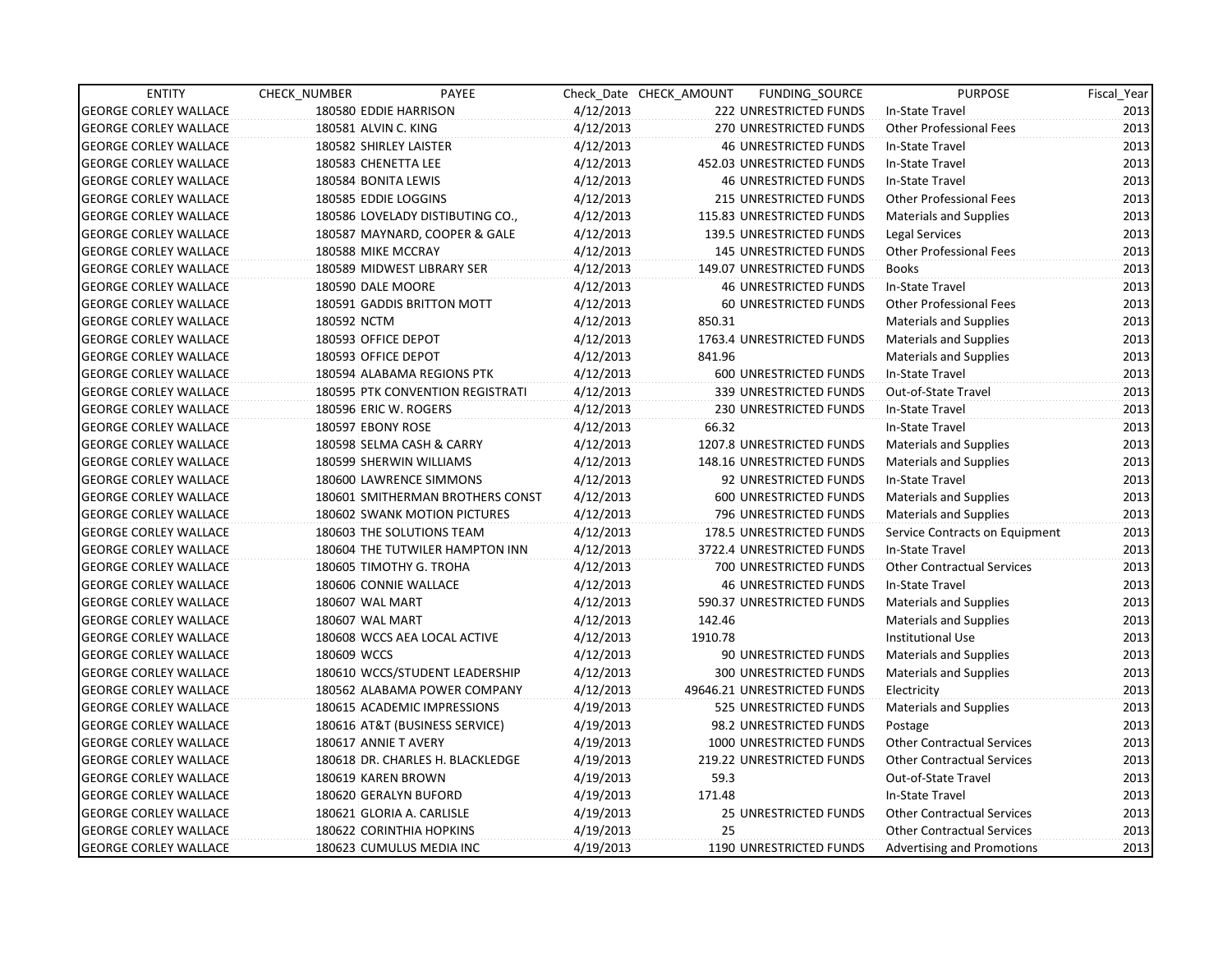| <b>ENTITY</b>                | CHECK_NUMBER           | PAYEE                            |           | Check Date CHECK AMOUNT | FUNDING SOURCE                | <b>PURPOSE</b>                    | Fiscal_Year |
|------------------------------|------------------------|----------------------------------|-----------|-------------------------|-------------------------------|-----------------------------------|-------------|
| <b>GEORGE CORLEY WALLACE</b> | 180624 FRANK ELLIOTT   |                                  | 4/19/2013 |                         | 1159.2 UNRESTRICTED FUNDS     | In-State Travel                   | 2013        |
| <b>GEORGE CORLEY WALLACE</b> | 180625 FRANK ELLIOTT   |                                  | 4/19/2013 |                         | 868 UNRESTRICTED FUNDS        | In-State Travel                   | 2013        |
| <b>GEORGE CORLEY WALLACE</b> | 180626 FRANK ELLIOTT   |                                  | 4/19/2013 |                         | 868 UNRESTRICTED FUNDS        | In-State Travel                   | 2013        |
| <b>GEORGE CORLEY WALLACE</b> | 180627 FRANK ELLIOTT   |                                  | 4/19/2013 |                         | 310 UNRESTRICTED FUNDS        | In-State Travel                   | 2013        |
| <b>GEORGE CORLEY WALLACE</b> |                        | 180628 PAULA GOODMAN             | 4/19/2013 |                         | 50 UNRESTRICTED FUNDS         | <b>Other Contractual Services</b> | 2013        |
| <b>GEORGE CORLEY WALLACE</b> |                        | 180629 CATHERINE GORDON          | 4/19/2013 |                         | <b>300 UNRESTRICTED FUNDS</b> | <b>Other Contractual Services</b> | 2013        |
| <b>GEORGE CORLEY WALLACE</b> | 180630 MARY HICKS      |                                  | 4/19/2013 |                         | <b>25 UNRESTRICTED FUNDS</b>  | <b>Other Contractual Services</b> | 2013        |
| <b>GEORGE CORLEY WALLACE</b> | 180631 DAVID HOBBS     |                                  | 4/19/2013 |                         | 92 UNRESTRICTED FUNDS         | In-State Travel                   | 2013        |
| <b>GEORGE CORLEY WALLACE</b> |                        | 180632 DEANDRES G. INGE          | 4/19/2013 | 44.07                   |                               | In-State Travel                   | 2013        |
| <b>GEORGE CORLEY WALLACE</b> |                        | 180633 JOBRINA LAMAR             | 4/19/2013 |                         | 300 UNRESTRICTED FUNDS        | <b>Other Contractual Services</b> | 2013        |
| <b>GEORGE CORLEY WALLACE</b> |                        | 180634 JANICE MARSHALL           | 4/19/2013 |                         | <b>300 UNRESTRICTED FUNDS</b> | <b>Other Contractual Services</b> | 2013        |
| <b>GEORGE CORLEY WALLACE</b> |                        | 180635 TERESA MARSHALL           | 4/19/2013 | 55.6                    |                               | Out-of-State Travel               | 2013        |
| <b>GEORGE CORLEY WALLACE</b> |                        | 180636 MINERVA BEAUTY, INC       | 4/19/2013 | 53582                   |                               | <b>Materials and Supplies</b>     | 2013        |
| <b>GEORGE CORLEY WALLACE</b> | 180637 KATHY MOORE     |                                  | 4/19/2013 | 72.55                   |                               | Out-of-State Travel               | 2013        |
| <b>GEORGE CORLEY WALLACE</b> |                        | 180638 JOHNNY E. MOSS III        | 4/19/2013 |                         | 150 UNRESTRICTED FUNDS        | In-State Travel                   | 2013        |
| <b>GEORGE CORLEY WALLACE</b> | 180639 OFFICE DEPOT    |                                  | 4/19/2013 |                         | 321.38 UNRESTRICTED FUNDS     | <b>Materials and Supplies</b>     | 2013        |
| <b>GEORGE CORLEY WALLACE</b> |                        | 180640 CLARENCE PETTWAY          | 4/19/2013 | 111.53                  |                               | In-State Travel                   | 2013        |
| <b>GEORGE CORLEY WALLACE</b> | 180641 PITNEY BOWES    |                                  | 4/19/2013 |                         | 2000 UNRESTRICTED FUNDS       | Postage                           | 2013        |
| <b>GEORGE CORLEY WALLACE</b> |                        | 180642 KENNETTA SANDERS          | 4/19/2013 |                         | <b>25 UNRESTRICTED FUNDS</b>  | <b>Other Contractual Services</b> | 2013        |
| <b>GEORGE CORLEY WALLACE</b> |                        | 180643 SELMA WATER WORKS BOARD   | 4/19/2013 |                         | 36.84 UNRESTRICTED FUNDS      | Water and Sewer                   | 2013        |
| <b>GEORGE CORLEY WALLACE</b> |                        | 180644 SICONIA MCCANTS           | 4/19/2013 | 25                      |                               | <b>Other Contractual Services</b> | 2013        |
| <b>GEORGE CORLEY WALLACE</b> | 180645 SKILLS USA INC. |                                  | 4/19/2013 |                         | 214.92 UNRESTRICTED FUNDS     | <b>Materials and Supplies</b>     | 2013        |
| <b>GEORGE CORLEY WALLACE</b> |                        | 180646 SOUTHERNLINC WIRELESS     | 4/19/2013 |                         | 819.47 UNRESTRICTED FUNDS     | Communications                    | 2013        |
| <b>GEORGE CORLEY WALLACE</b> |                        | 180647 ST. OF AL. DEPT. OF FIN.  | 4/19/2013 |                         | 1097.63 UNRESTRICTED FUNDS    | Communications                    | 2013        |
| <b>GEORGE CORLEY WALLACE</b> | 180648 TRACY DAVIS     |                                  | 4/19/2013 | 25                      |                               | <b>Other Contractual Services</b> | 2013        |
| <b>GEORGE CORLEY WALLACE</b> |                        | 180649 UNITED PARCEL SERVICE     | 4/19/2013 |                         | 121.12 UNRESTRICTED FUNDS     | Postage                           | 2013        |
| <b>GEORGE CORLEY WALLACE</b> |                        | 180650 SHERMANITA WALKER         | 4/19/2013 | 61.22                   |                               | In-State Travel                   | 2013        |
| <b>GEORGE CORLEY WALLACE</b> | 180651 CINDY YEAGER    |                                  | 4/19/2013 | 370                     |                               | In-State Travel                   | 2013        |
| <b>GEORGE CORLEY WALLACE</b> |                        | 180653 FIRST CAHAWBA BANKCARD    | 4/19/2013 |                         | 5127.23 UNRESTRICTED FUNDS    | Out-of-State Travel               | 2013        |
| <b>GEORGE CORLEY WALLACE</b> |                        | 180653 FIRST CAHAWBA BANKCARD    | 4/19/2013 |                         | 374.06 UNRESTRICTED FUNDS     | <b>Materials and Supplies</b>     | 2013        |
| <b>GEORGE CORLEY WALLACE</b> |                        | 180653 FIRST CAHAWBA BANKCARD    | 4/19/2013 |                         | 69 UNRESTRICTED FUNDS         | <b>Interest Payments</b>          | 2013        |
| <b>GEORGE CORLEY WALLACE</b> |                        | 180653 FIRST CAHAWBA BANKCARD    | 4/19/2013 | 3673.31                 |                               | Out-of-State Travel               | 2013        |
| <b>GEORGE CORLEY WALLACE</b> | 180656 AACUBO          |                                  | 4/25/2013 |                         | 900 UNRESTRICTED FUNDS        | In-State Travel                   | 2013        |
| <b>GEORGE CORLEY WALLACE</b> |                        | 180721 WITTICHEN SUPPLY COMPANY  | 4/25/2013 |                         | 264.94 UNRESTRICTED FUNDS     | <b>Materials and Supplies</b>     | 2013        |
| <b>GEORGE CORLEY WALLACE</b> |                        | 180658 ALABAMA GAS CORPORATION   | 4/25/2013 |                         | 6606.44 UNRESTRICTED FUNDS    | Gas and Heating Fuel              | 2013        |
| <b>GEORGE CORLEY WALLACE</b> | 180659 BERTHA ALLEN    |                                  | 4/25/2013 | 149.79                  |                               | In-State Travel                   | 2013        |
| <b>GEORGE CORLEY WALLACE</b> | 180660 BERTHA ALLEN    |                                  | 4/25/2013 | 540.96                  |                               | In-State Travel                   | 2013        |
| <b>GEORGE CORLEY WALLACE</b> |                        | 180661 AMSAN BAMA SUPPLY         | 4/25/2013 |                         | 2397.21 UNRESTRICTED FUNDS    | <b>Materials and Supplies</b>     | 2013        |
| <b>GEORGE CORLEY WALLACE</b> |                        | 180662 AT&T ALABAMA              | 4/25/2013 |                         | 396.25 UNRESTRICTED FUNDS     | Communications                    | 2013        |
| <b>GEORGE CORLEY WALLACE</b> |                        | 180662 AT&T ALABAMA              | 4/25/2013 | 230.22                  |                               | Communications                    | 2013        |
| <b>GEORGE CORLEY WALLACE</b> |                        | 180663 TIFFANY BARLOW            | 4/25/2013 | 539.56                  |                               | In-State Travel                   | 2013        |
| <b>GEORGE CORLEY WALLACE</b> |                        | 180665 BERNEY OFFICE SOLUTIONS   | 4/25/2013 |                         | 656.78 UNRESTRICTED FUNDS     | Service Contracts on Equipment    | 2013        |
| <b>GEORGE CORLEY WALLACE</b> |                        | 180666 DR. CHARLES H. BLACKLEDGE | 4/25/2013 |                         | 219.22 UNRESTRICTED FUNDS     | <b>Other Contractual Services</b> | 2013        |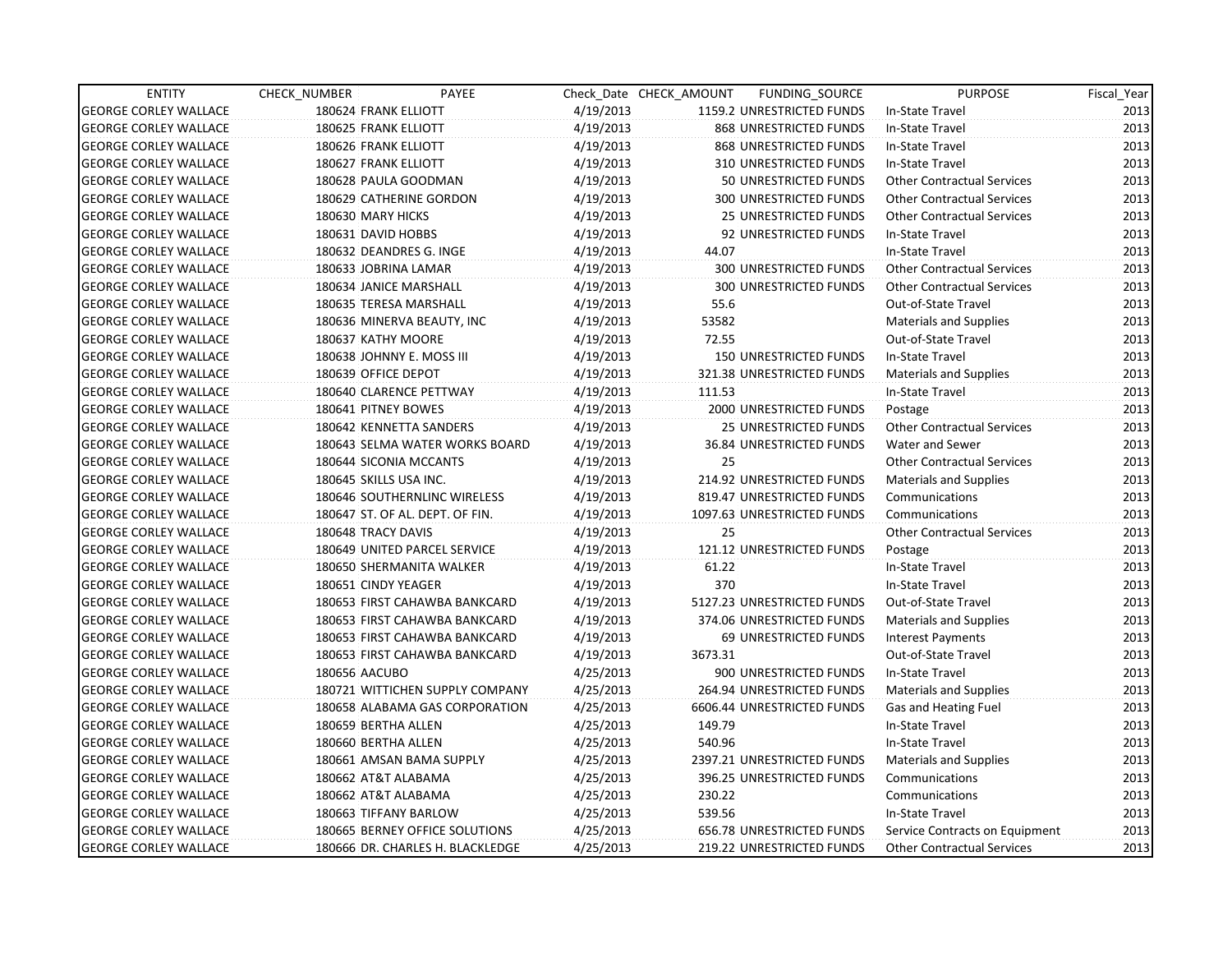| <b>ENTITY</b>                | CHECK_NUMBER | PAYEE                            |           | Check Date CHECK AMOUNT | FUNDING_SOURCE                | <b>PURPOSE</b>                    | Fiscal_Year |
|------------------------------|--------------|----------------------------------|-----------|-------------------------|-------------------------------|-----------------------------------|-------------|
| <b>GEORGE CORLEY WALLACE</b> |              | 180667 BROADSOUTH COMMUNICATIONS | 4/25/2013 |                         | 680 UNRESTRICTED FUNDS        | <b>Advertising and Promotions</b> | 2013        |
| <b>GEORGE CORLEY WALLACE</b> |              | 180668 GERALYN BUFORD            | 4/25/2013 | 460.04                  |                               | In-State Travel                   | 2013        |
| <b>GEORGE CORLEY WALLACE</b> |              | 180669 B2B PROFESSIONAL TOOLS.CO | 4/25/2013 |                         | 53.32 UNRESTRICTED FUNDS      | <b>Materials and Supplies</b>     | 2013        |
| <b>GEORGE CORLEY WALLACE</b> |              | 180670 CARPET PLUS               | 4/25/2013 | 38030.15                |                               | Maintenance and Repairs           | 2013        |
| <b>GEORGE CORLEY WALLACE</b> |              | 180671 CDW GOVERNMENT, INC       | 4/25/2013 | 685.01                  |                               | <b>Materials and Supplies</b>     | 2013        |
| <b>GEORGE CORLEY WALLACE</b> |              | 180672 CHANNING L. BETE CO. INC. | 4/25/2013 | 163.5                   |                               | <b>Materials and Supplies</b>     | 2013        |
| <b>GEORGE CORLEY WALLACE</b> |              | 180673 CHARTER MEDIA             | 4/25/2013 |                         | 800.7 UNRESTRICTED FUNDS      | <b>Advertising and Promotions</b> | 2013        |
| <b>GEORGE CORLEY WALLACE</b> |              | 180674 CINTAS #231               | 4/25/2013 |                         | 205.8 UNRESTRICTED FUNDS      | <b>Other Contractual Services</b> | 2013        |
| <b>GEORGE CORLEY WALLACE</b> |              | 180675 CLEAR CHANNEL RADIO       | 4/25/2013 |                         | <b>270 UNRESTRICTED FUNDS</b> | <b>Advertising and Promotions</b> | 2013        |
| <b>GEORGE CORLEY WALLACE</b> |              | 180676 COUGAR CHEVRON            | 4/25/2013 |                         | 4876.95 UNRESTRICTED FUNDS    | Gasoline and Oil - Motor Vehic    | 2013        |
| <b>GEORGE CORLEY WALLACE</b> |              | 180676 COUGAR CHEVRON            | 4/25/2013 |                         | 756.36 UNRESTRICTED FUNDS     | <b>Materials and Supplies</b>     | 2013        |
| <b>GEORGE CORLEY WALLACE</b> |              | 180677 COVERALL OF ALABAMA DBA   | 4/25/2013 |                         | 9253 UNRESTRICTED FUNDS       | <b>Other Contractual Services</b> | 2013        |
| <b>GEORGE CORLEY WALLACE</b> |              | 180678 CRYSTAL SPRINGS OF ALA    | 4/25/2013 |                         | 171.44 UNRESTRICTED FUNDS     | <b>Materials and Supplies</b>     | 2013        |
| <b>GEORGE CORLEY WALLACE</b> |              | 180678 CRYSTAL SPRINGS OF ALA    | 4/25/2013 |                         | 104.88 UNRESTRICTED FUNDS     | Service Contracts on Equipment    | 2013        |
| <b>GEORGE CORLEY WALLACE</b> |              | 180679 DEBORAH'S PARTY RENTALS   | 4/25/2013 |                         | 1358.83 UNRESTRICTED FUNDS    | <b>Other Contractual Services</b> | 2013        |
| <b>GEORGE CORLEY WALLACE</b> |              | 180680 DEPARTMENT OF EXAMINERS   | 4/25/2013 |                         | 12000 UNRESTRICTED FUNDS      | Accounting and Auditing Servic    | 2013        |
| <b>GEORGE CORLEY WALLACE</b> |              | 180681 DINN BROTHERS             | 4/25/2013 |                         | 171.95 UNRESTRICTED FUNDS     | <b>Materials and Supplies</b>     | 2013        |
| <b>GEORGE CORLEY WALLACE</b> |              | 180682 DYNA LIFT                 | 4/25/2013 |                         | 444.08 UNRESTRICTED FUNDS     | Maintenance and Repairs           | 2013        |
| <b>GEORGE CORLEY WALLACE</b> |              | 180683 ELLUCIAN COMPANY L.P.     | 4/25/2013 |                         | 200844 UNRESTRICTED FUNDS     | <b>Construction in Progress</b>   | 2013        |
| <b>GEORGE CORLEY WALLACE</b> |              | 180685 FIRST CAHAWBA BANKCARD    | 4/25/2013 |                         | 506.27 UNRESTRICTED FUNDS     | Out-of-State Travel               | 2013        |
| <b>GEORGE CORLEY WALLACE</b> |              | 180685 FIRST CAHAWBA BANKCARD    | 4/25/2013 | 3758.35                 |                               | Out-of-State Travel               | 2013        |
| <b>GEORGE CORLEY WALLACE</b> |              | 180685 FIRST CAHAWBA BANKCARD    | 4/25/2013 | 127.58                  |                               | <b>Materials and Supplies</b>     | 2013        |
| <b>GEORGE CORLEY WALLACE</b> |              | 180686 GO GREEN JANITORIAL SERVI | 4/25/2013 |                         | 4282.84 UNRESTRICTED FUNDS    | <b>Other Contractual Services</b> | 2013        |
| <b>GEORGE CORLEY WALLACE</b> |              | 180687 HARRIS SECURITY SYSTEMS,  | 4/25/2013 |                         | 110 UNRESTRICTED FUNDS        | <b>Materials and Supplies</b>     | 2013        |
| <b>GEORGE CORLEY WALLACE</b> |              | 180687 HARRIS SECURITY SYSTEMS,  | 4/25/2013 | 1090                    |                               | Maintenance and Repairs           | 2013        |
| <b>GEORGE CORLEY WALLACE</b> |              | 180688 MARY HICKS                | 4/25/2013 |                         | <b>300 UNRESTRICTED FUNDS</b> | <b>Other Contractual Services</b> | 2013        |
| <b>GEORGE CORLEY WALLACE</b> |              | 180689 HOLIDAY INN EXPRESS       | 4/25/2013 |                         | 1159.2 UNRESTRICTED FUNDS     | In-State Travel                   | 2013        |
| <b>GEORGE CORLEY WALLACE</b> |              | 180690 DEANDRES G. INGE          | 4/25/2013 | 533.91                  |                               | In-State Travel                   | 2013        |
| <b>GEORGE CORLEY WALLACE</b> |              | 180691 INTOPRINT TECHNOLOGIES    | 4/25/2013 |                         | 234.03 UNRESTRICTED FUNDS     | <b>Materials and Supplies</b>     | 2013        |
| <b>GEORGE CORLEY WALLACE</b> |              | 180692 JENNINGS SERVICE CO INC   | 4/25/2013 |                         | 750 UNRESTRICTED FUNDS        | <b>Materials and Supplies</b>     | 2013        |
| <b>GEORGE CORLEY WALLACE</b> |              | 180693 LOVELADY DISTIBUTING CO., | 4/25/2013 |                         | 120.78 UNRESTRICTED FUNDS     | <b>Materials and Supplies</b>     | 2013        |
| <b>GEORGE CORLEY WALLACE</b> |              | 180694 MCQUICK PRINTING COMPANY  | 4/25/2013 |                         | 192 UNRESTRICTED FUNDS        | <b>Materials and Supplies</b>     | 2013        |
| <b>GEORGE CORLEY WALLACE</b> |              | 180694 MCQUICK PRINTING COMPANY  | 4/25/2013 | 48                      |                               | <b>Materials and Supplies</b>     | 2013        |
| <b>GEORGE CORLEY WALLACE</b> |              | 180695 NATIONAL MASONRY          | 4/25/2013 |                         | 100 UNRESTRICTED FUNDS        | Memberships                       | 2013        |
| <b>GEORGE CORLEY WALLACE</b> |              | 180696 OFFICE DEPOT              | 4/25/2013 |                         | 413.9 UNRESTRICTED FUNDS      | <b>Materials and Supplies</b>     | 2013        |
| <b>GEORGE CORLEY WALLACE</b> |              | 180697 CLARENCE PETTWAY          | 4/25/2013 | 542.95                  |                               | In-State Travel                   | 2013        |
| <b>GEORGE CORLEY WALLACE</b> |              | 180698 THE RESOURCE CENTER       | 4/25/2013 | 750                     |                               | In-State Travel                   | 2013        |
| <b>GEORGE CORLEY WALLACE</b> |              | 180699 SCOTT COMMUNICATIONS      | 4/25/2013 |                         | 800 UNRESTRICTED FUNDS        | <b>Advertising and Promotions</b> | 2013        |
| <b>GEORGE CORLEY WALLACE</b> |              | 180700 SCREENCO ENTERPRISES      | 4/25/2013 |                         | 306 UNRESTRICTED FUNDS        | <b>Materials and Supplies</b>     | 2013        |
| <b>GEORGE CORLEY WALLACE</b> |              | 180701 SELMA FAMILY RESTAURANT   | 4/25/2013 |                         | 80.64 UNRESTRICTED FUNDS      | <b>Materials and Supplies</b>     | 2013        |
| <b>GEORGE CORLEY WALLACE</b> |              | 180702 SELMA-DALLAS CO CHAMBER   | 4/25/2013 |                         | 100 UNRESTRICTED FUNDS        | <b>Advertising and Promotions</b> | 2013        |
| <b>GEORGE CORLEY WALLACE</b> |              | 180703 SELMA CASH & CARRY        | 4/25/2013 |                         | 1256.77 UNRESTRICTED FUNDS    | <b>Materials and Supplies</b>     | 2013        |
| <b>GEORGE CORLEY WALLACE</b> |              | 180704 SELMA CITY SCHOOL         | 4/25/2013 | 20                      |                               | In-State Travel                   | 2013        |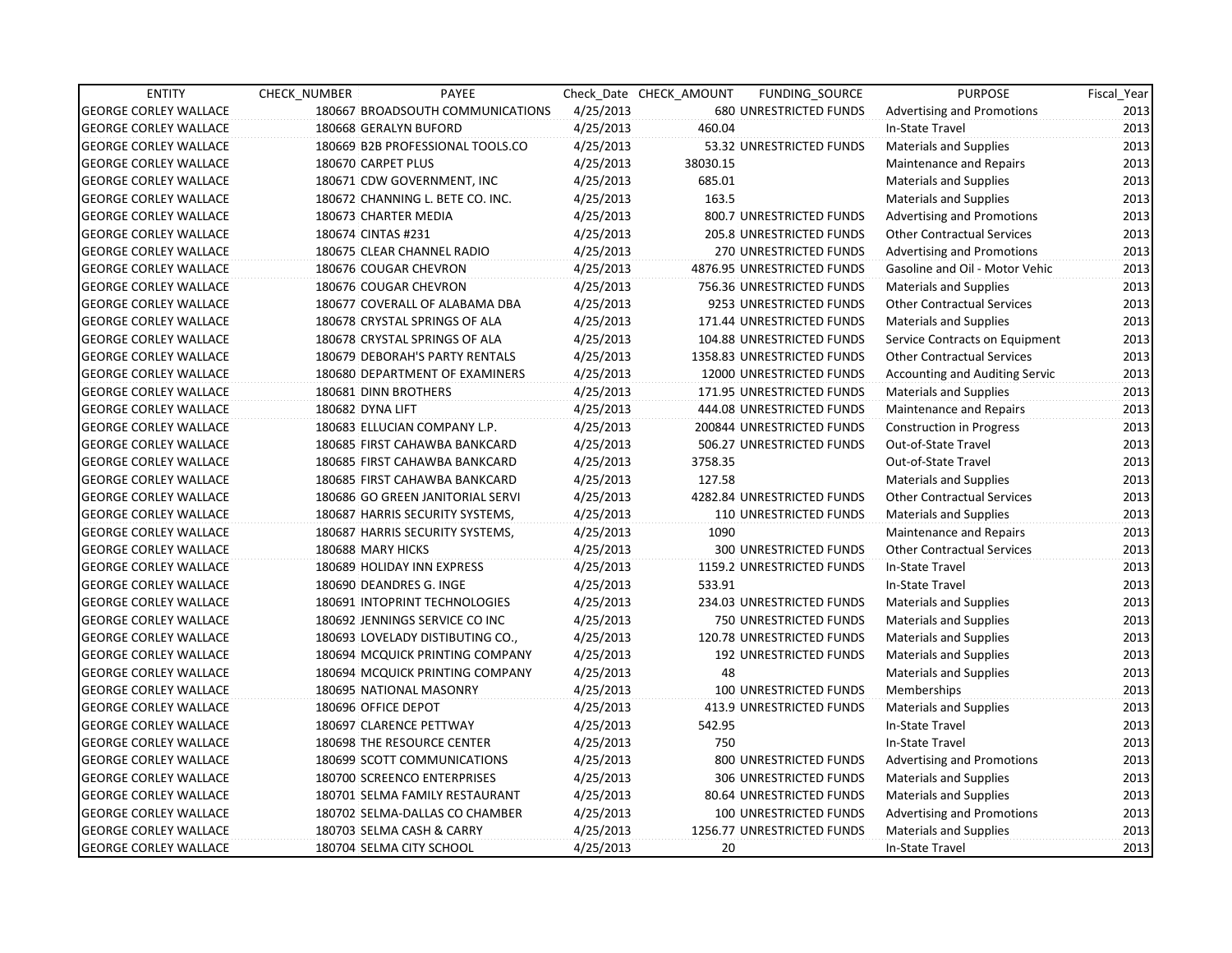| <b>ENTITY</b>                | <b>CHECK NUMBER</b>   | PAYEE                            |           | Check Date CHECK AMOUNT | FUNDING SOURCE                 | <b>PURPOSE</b>                        | Fiscal Year |
|------------------------------|-----------------------|----------------------------------|-----------|-------------------------|--------------------------------|---------------------------------------|-------------|
| <b>GEORGE CORLEY WALLACE</b> |                       | 180705 SOUTHERNLINC WIRELESS     | 4/25/2013 |                         | 114 UNRESTRICTED FUNDS         | Communications                        | 2013        |
| <b>GEORGE CORLEY WALLACE</b> |                       | 180706 ST. OF AL. DEPT. OF FIN.  | 4/25/2013 |                         | 1208.99 UNRESTRICTED FUNDS     | Communications                        | 2013        |
| <b>GEORGE CORLEY WALLACE</b> |                       | 180707 STANLEY SECURITY          | 4/25/2013 |                         | 82.33 UNRESTRICTED FUNDS       | <b>Materials and Supplies</b>         | 2013        |
| <b>GEORGE CORLEY WALLACE</b> |                       | 180708 SUMMERLIN HARDWARE        | 4/25/2013 |                         | 143.16 UNRESTRICTED FUNDS      | <b>Materials and Supplies</b>         | 2013        |
| <b>GEORGE CORLEY WALLACE</b> | 180709 ULINE          |                                  | 4/25/2013 | 10706                   |                                | <b>Materials and Supplies</b>         | 2013        |
| <b>GEORGE CORLEY WALLACE</b> |                       | 180710 VERIZON WIRELESS          | 4/25/2013 | 445.2                   |                                | Communications                        | 2013        |
| <b>GEORGE CORLEY WALLACE</b> |                       | 180711 SHERMANITA WALKER         | 4/25/2013 | 505.58                  |                                | In-State Travel                       | 2013        |
| <b>GEORGE CORLEY WALLACE</b> | 180720 WCCS           |                                  | 4/25/2013 | 25                      |                                | Grants, Awards and Prizes             | 2013        |
| <b>GEORGE CORLEY WALLACE</b> |                       | 180657 AL CO COL SYS PRES ASSN   | 4/25/2013 |                         | 300 UNRESTRICTED FUNDS         | Memberships                           | 2013        |
| <b>GEORGE CORLEY WALLACE</b> | 180725 AT&T           |                                  | 4/26/2013 | 245.02                  |                                | Communications                        | 2013        |
| <b>GEORGE CORLEY WALLACE</b> |                       | 180724 AIRGAS SOUTH, INC         | 4/26/2013 |                         | 1408.48 UNRESTRICTED FUNDS     | <b>Materials and Supplies</b>         | 2013        |
| <b>GEORGE CORLEY WALLACE</b> |                       | 180727 BERNEY OFFICE SOLUTIONS   | 4/26/2013 |                         | 860.95 UNRESTRICTED FUNDS      | Service Contracts on Equipment        | 2013        |
| <b>GEORGE CORLEY WALLACE</b> |                       | 180728 GERALYN BUFORD            | 4/26/2013 | 173.57                  |                                | In-State Travel                       | 2013        |
| <b>GEORGE CORLEY WALLACE</b> |                       | 180729 DAPHNE CHARLEY            | 4/26/2013 |                         | 435.17 UNRESTRICTED FUNDS      | In-State Travel                       | 2013        |
| <b>GEORGE CORLEY WALLACE</b> |                       | 180730 CITY OF SELMA LANDFILL    | 4/26/2013 |                         | 192 UNRESTRICTED FUNDS         | Water and Sewer                       | 2013        |
| <b>GEORGE CORLEY WALLACE</b> |                       | 180731 COUGAR CHEVRON            | 4/26/2013 |                         | 1445.37 UNRESTRICTED FUNDS     | Gasoline and Oil - Motor Vehic        | 2013        |
| <b>GEORGE CORLEY WALLACE</b> |                       | 180732 FEDERAL EXPRESS CORPORATI | 4/26/2013 |                         | 170.78 UNRESTRICTED FUNDS      | Postage                               | 2013        |
| <b>GEORGE CORLEY WALLACE</b> |                       | 180734 KERRY HENDERSON           | 4/26/2013 |                         | 1416.03 UNRESTRICTED FUNDS     | Out-of-State Travel                   | 2013        |
| <b>GEORGE CORLEY WALLACE</b> |                       | 180735 DEANDRES G. INGE          | 4/26/2013 | 180.35                  |                                | In-State Travel                       | 2013        |
| <b>GEORGE CORLEY WALLACE</b> |                       | 180736 DAZZIRINE ISHMAN          | 4/26/2013 |                         | 75 UNRESTRICTED FUNDS          | <b>Other Contractual Services</b>     | 2013        |
| <b>GEORGE CORLEY WALLACE</b> |                       | 180737 LEWIS PEST CONTROL INC.   | 4/26/2013 |                         | 610 UNRESTRICTED FUNDS         | <b>Other Contractual Services</b>     | 2013        |
| <b>GEORGE CORLEY WALLACE</b> |                       | 180738 MIDWEST INDUSTRIAL        | 4/26/2013 |                         | 498.99 UNRESTRICTED FUNDS      | <b>Materials and Supplies</b>         | 2013        |
| <b>GEORGE CORLEY WALLACE</b> |                       | 180739 DR. JAMES M. MITCHELL     | 4/26/2013 |                         | 2275.72 UNRESTRICTED FUNDS     | Out-of-State Travel                   | 2013        |
| <b>GEORGE CORLEY WALLACE</b> |                       | 180740 GADDIS BRITTON MOTT       | 4/26/2013 |                         | 60 UNRESTRICTED FUNDS          | <b>Other Professional Fees</b>        | 2013        |
| <b>GEORGE CORLEY WALLACE</b> |                       | 180741 MARTHA PETTWAY            | 4/26/2013 | 166.52                  |                                | In-State Travel                       | 2013        |
| <b>GEORGE CORLEY WALLACE</b> |                       | 180742 PITNEY BOWES              | 4/26/2013 |                         | <b>158 UNRESTRICTED FUNDS</b>  | <b>Maintenance and Repairs</b>        | 2013        |
| <b>GEORGE CORLEY WALLACE</b> |                       | 180743 PTK CONVENTION REGISTRATI | 4/26/2013 |                         | 1697 UNRESTRICTED FUNDS        | Out-of-State Travel                   | 2013        |
| <b>GEORGE CORLEY WALLACE</b> |                       | 180744 SELMA BEAUTY SUPPLY       | 4/26/2013 |                         | 971.86 UNRESTRICTED FUNDS      | <b>Materials and Supplies</b>         | 2013        |
| <b>GEORGE CORLEY WALLACE</b> |                       | 180745 JACQUELINE SMITH          | 4/26/2013 |                         | 342.29 UNRESTRICTED FUNDS      | Out-of-State Travel                   | 2013        |
| <b>GEORGE CORLEY WALLACE</b> |                       | 180746 MIKE A. STEWART           | 4/26/2013 |                         | 145 UNRESTRICTED FUNDS         | <b>Other Professional Fees</b>        | 2013        |
| <b>GEORGE CORLEY WALLACE</b> |                       | 180747 TEKLINKS, INC.            | 4/26/2013 |                         | 5200 UNRESTRICTED FUNDS        | <b>TECHNOLOGY NON-CAPITALIZED</b>     | 2013        |
| <b>GEORGE CORLEY WALLACE</b> |                       | 180748 SHERMANITA WALKER         | 4/26/2013 | 185.38                  |                                | In-State Travel                       | 2013        |
| <b>GEORGE CORLEY WALLACE</b> |                       | 180749 JOYCE WHITELY             | 4/26/2013 | 1130.14                 |                                | Out-of-State Travel                   | 2013        |
| <b>GEORGE CORLEY WALLACE</b> |                       | 180750 SCOTT O'NEAL WYNN         | 4/26/2013 |                         | <b>145 UNRESTRICTED FUNDS</b>  | <b>Other Professional Fees</b>        | 2013        |
| <b>GEORGE CORLEY WALLACE</b> |                       | 180726 TIFFANY BARLOW            | 4/26/2013 | 13.16                   |                                | In-State Travel                       | 2013        |
| <b>GEORGE CORLEY WALLACE</b> | 90010140 JOHN A SNOW  |                                  | 4/30/2013 |                         | <b>768 UNRESTRICTED FUNDS</b>  | Hourly Wages                          | 2013        |
| <b>GEORGE CORLEY WALLACE</b> | 90010141 LULA SNOWDEN |                                  | 4/30/2013 | 4012.5                  |                                | Other Professional Salaries -         | 2013        |
| <b>GEORGE CORLEY WALLACE</b> |                       | 90010142 BRANDI N SPEARS         | 4/30/2013 |                         | 2038.67 UNRESTRICTED FUNDS     | <b>Support Personnel Salaries - S</b> | 2013        |
| <b>GEORGE CORLEY WALLACE</b> |                       | 90010143 DONALD T SPEED          | 4/30/2013 |                         | 433.33 UNRESTRICTED FUNDS      | Instructional Salaries - Tempo        | 2013        |
| <b>GEORGE CORLEY WALLACE</b> |                       | 90010144 DONTE L STEVENSON       | 4/30/2013 |                         | 2261.83 UNRESTRICTED FUNDS     | Support Personnel Salaries - S        | 2013        |
| <b>GEORGE CORLEY WALLACE</b> |                       | 90010146 AMANDA LYNN STRICKLAND  | 4/30/2013 |                         | 520 UNRESTRICTED FUNDS         | Instructional Salaries - Tempo        | 2013        |
| <b>GEORGE CORLEY WALLACE</b> |                       | 90010147 MAXINE STURDIVANT       | 4/30/2013 |                         | 260 UNRESTRICTED FUNDS         | Instructional Salaries - Tempo        | 2013        |
| <b>GEORGE CORLEY WALLACE</b> |                       | 90010147 MAXINE STURDIVANT       | 4/30/2013 |                         | <b>5638 UNRESTRICTED FUNDS</b> | <b>Other Professional Salaries -</b>  | 2013        |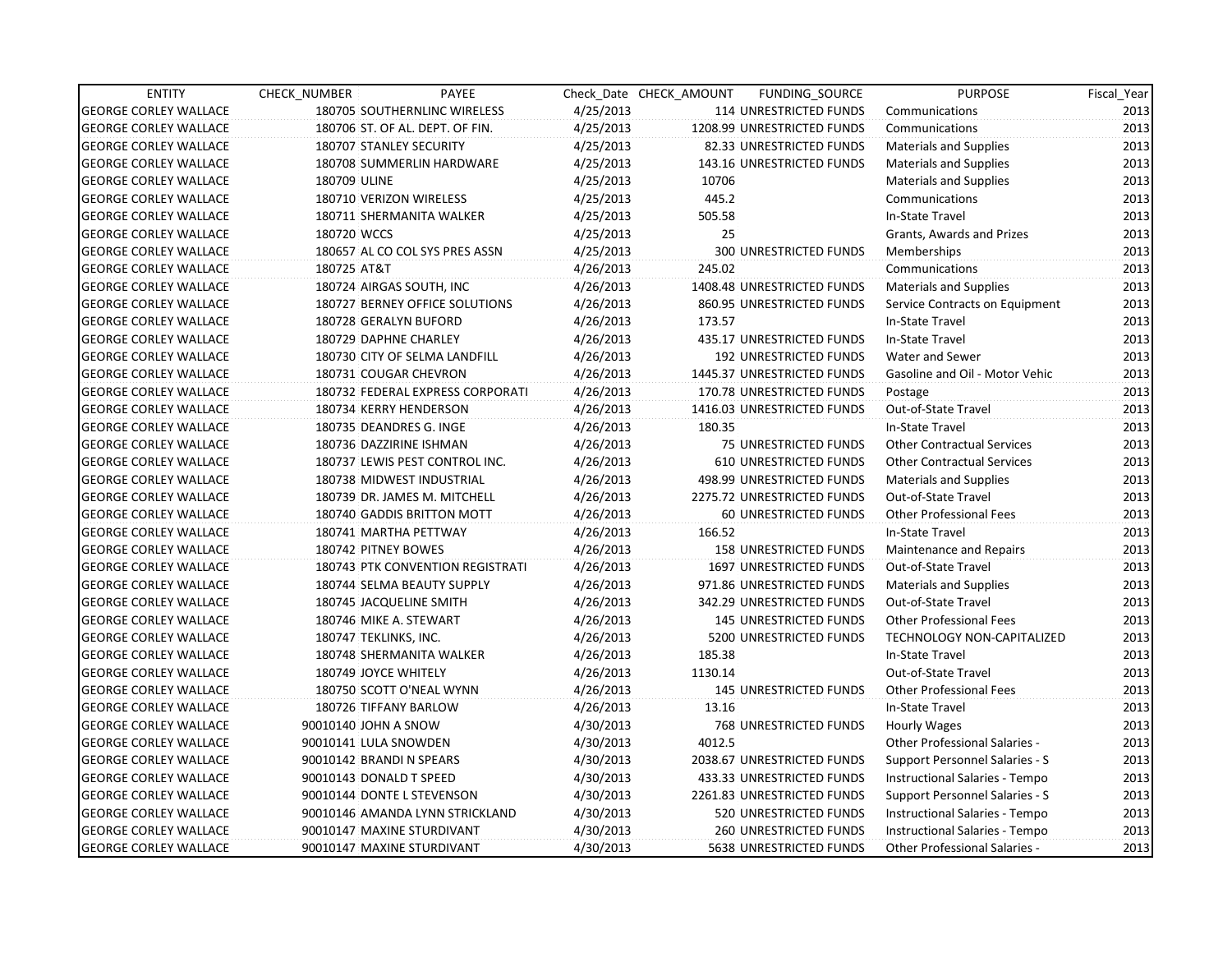| <b>ENTITY</b>                | <b>CHECK NUMBER</b>        | PAYEE                             |           | Check Date CHECK AMOUNT | FUNDING_SOURCE                | <b>PURPOSE</b>                        | Fiscal_Year |
|------------------------------|----------------------------|-----------------------------------|-----------|-------------------------|-------------------------------|---------------------------------------|-------------|
| <b>GEORGE CORLEY WALLACE</b> |                            | 90010148 DANICA SHERITA TAYLOR    | 4/30/2013 |                         | 4314.25 UNRESTRICTED FUNDS    | Instructional Salaries - Regul        | 2013        |
| <b>GEORGE CORLEY WALLACE</b> | 90010149 JEROME E THAMES   |                                   | 4/30/2013 |                         | 4416.89 UNRESTRICTED FUNDS    | Instructional Salaries - Regul        | 2013        |
| <b>GEORGE CORLEY WALLACE</b> | 90010150 SHEILA ANN THEISS |                                   | 4/30/2013 |                         | <b>100 UNRESTRICTED FUNDS</b> | Other Professional Salaries -         | 2013        |
| <b>GEORGE CORLEY WALLACE</b> | 90010150 SHEILA ANN THEISS |                                   | 4/30/2013 | 2919.75                 |                               | Other Professional Salaries -         | 2013        |
| <b>GEORGE CORLEY WALLACE</b> |                            | 90010151 GLORIA DEAN THOMAS       | 4/30/2013 |                         | 3452.83 UNRESTRICTED FUNDS    | Support Personnel Salaries - S        | 2013        |
| <b>GEORGE CORLEY WALLACE</b> |                            | 90010152 YOLANDA SMITH THOMPKINS  | 4/30/2013 |                         | 693.33 UNRESTRICTED FUNDS     | Instructional Salaries - Tempo        | 2013        |
| <b>GEORGE CORLEY WALLACE</b> | 90010153 ANTHONY G TURNER  |                                   | 4/30/2013 |                         | 5146.25 UNRESTRICTED FUNDS    | Instructional Salaries - Regul        | 2013        |
| <b>GEORGE CORLEY WALLACE</b> | 90010153 ANTHONY G TURNER  |                                   | 4/30/2013 |                         | 11.25 UNRESTRICTED FUNDS      | Employee Taxable Per Diem             | 2013        |
| <b>GEORGE CORLEY WALLACE</b> | 90010154 HERMAN W TURNER   |                                   | 4/30/2013 |                         | 791.66 UNRESTRICTED FUNDS     | Instructional Salaries - Tempo        | 2013        |
| <b>GEORGE CORLEY WALLACE</b> | 90010155 SONJA M TURNER    |                                   | 4/30/2013 |                         | 1740 UNRESTRICTED FUNDS       | Instructional Salaries - Tempo        | 2013        |
| <b>GEORGE CORLEY WALLACE</b> | 90010156 LAURA LYNN VANCE  |                                   | 4/30/2013 |                         | 3973.25 UNRESTRICTED FUNDS    | Support Personnel Salaries - S        | 2013        |
| <b>GEORGE CORLEY WALLACE</b> |                            | 90010157 RICHARD SHANE VINSON     | 4/30/2013 |                         | 480 UNRESTRICTED FUNDS        | Instructional Salaries - Tempo        | 2013        |
| <b>GEORGE CORLEY WALLACE</b> |                            | 90010158 MATTIE MAE WALKER        | 4/30/2013 | 884.57                  |                               | Instructional Salaries - Tempo        | 2013        |
| <b>GEORGE CORLEY WALLACE</b> | 90010159 SHARON D WALKER   |                                   | 4/30/2013 |                         | 2410.75 UNRESTRICTED FUNDS    | Support Personnel Salaries - S        | 2013        |
| <b>GEORGE CORLEY WALLACE</b> |                            | 90010160 SHERMANITA WALKER        | 4/30/2013 | 4208                    |                               | <b>Other Professional Salaries -</b>  | 2013        |
| <b>GEORGE CORLEY WALLACE</b> | 90010161 CONNIE W WALLACE  |                                   | 4/30/2013 |                         | 8272.67 UNRESTRICTED FUNDS    | Instructional Salaries - Regul        | 2013        |
| <b>GEORGE CORLEY WALLACE</b> | 90010163 KAMALA D WALLER   |                                   | 4/30/2013 |                         | 2931.58 UNRESTRICTED FUNDS    | Support Personnel Salaries - S        | 2013        |
| <b>GEORGE CORLEY WALLACE</b> | 90010165 GORDON F WELCH    |                                   | 4/30/2013 |                         | 3617.83 UNRESTRICTED FUNDS    | Instructional Salaries - Regul        | 2013        |
| <b>GEORGE CORLEY WALLACE</b> | 90010166 CHRISTINE S WHITE |                                   | 4/30/2013 |                         | 671.25 UNRESTRICTED FUNDS     | Instructional Salaries - Tempo        | 2013        |
| <b>GEORGE CORLEY WALLACE</b> | 90010167 TARA Y WHITE      |                                   | 4/30/2013 |                         | 4314.25 UNRESTRICTED FUNDS    | Instructional Salaries - Regul        | 2013        |
| <b>GEORGE CORLEY WALLACE</b> |                            | 90010168 JOYCE ELAINE WHITELY     | 4/30/2013 | 929.24                  |                               | Instructional Salaries - Tempo        | 2013        |
| <b>GEORGE CORLEY WALLACE</b> |                            | 90010168 JOYCE ELAINE WHITELY     | 4/30/2013 | 500.36                  |                               | Hourly Wages                          | 2013        |
| <b>GEORGE CORLEY WALLACE</b> |                            | 90010169 ANGELICA NICOLE WILLIAMS | 4/30/2013 |                         | 640 UNRESTRICTED FUNDS        | <b>Student Assistants</b>             | 2013        |
| <b>GEORGE CORLEY WALLACE</b> | 90010170 ELSIE B WILLIAMS  |                                   | 4/30/2013 |                         | <b>688 UNRESTRICTED FUNDS</b> | Instructional Salaries - Tempo        | 2013        |
| <b>GEORGE CORLEY WALLACE</b> | 90010170 ELSIE B WILLIAMS  |                                   | 4/30/2013 | 477.49                  |                               | Hourly Wages                          | 2013        |
| <b>GEORGE CORLEY WALLACE</b> |                            | 90010171 MATILDA MAE BAYNES       | 4/30/2013 |                         | 2336.25 UNRESTRICTED FUNDS    | Support Personnel Salaries - S        | 2013        |
| <b>GEORGE CORLEY WALLACE</b> |                            | 90010172 ROOSEVELT WILLIAMS       | 4/30/2013 |                         | 2187.33 UNRESTRICTED FUNDS    | Support Personnel Salaries - S        | 2013        |
| <b>GEORGE CORLEY WALLACE</b> |                            | 90010173 WENDY DAWN WILLIAMS      | 4/30/2013 |                         | 866.67 UNRESTRICTED FUNDS     | Instructional Salaries - Tempo        | 2013        |
| <b>GEORGE CORLEY WALLACE</b> | 90010174 FRED A WILLIAMSON |                                   | 4/30/2013 |                         | 7535.67 UNRESTRICTED FUNDS    | Instructional Salaries - Regul        | 2013        |
| <b>GEORGE CORLEY WALLACE</b> |                            | 90010175 BEVERLY RENAE WILSON     | 4/30/2013 |                         | 520 UNRESTRICTED FUNDS        | Instructional Salaries - Tempo        | 2013        |
| <b>GEORGE CORLEY WALLACE</b> |                            | 90010176 MELINDA TAKEYIA WOODS    | 4/30/2013 |                         | 250 UNRESTRICTED FUNDS        | Support Personnel Salaries - S        | 2013        |
| <b>GEORGE CORLEY WALLACE</b> |                            | 90010177 MILLICENT ANN WOODS      | 4/30/2013 |                         | 8641.84 UNRESTRICTED FUNDS    | Administrative Salaries- Sched        | 2013        |
| <b>GEORGE CORLEY WALLACE</b> |                            | 90010177 MILLICENT ANN WOODS      | 4/30/2013 |                         | <b>65 UNRESTRICTED FUNDS</b>  | <b>Other Staff Benefits</b>           | 2013        |
| <b>GEORGE CORLEY WALLACE</b> |                            | 90010178 MARILYN CYNTHIA YEAGER   | 4/30/2013 |                         | 4840.92 UNRESTRICTED FUNDS    | Instructional Salaries - Regul        | 2013        |
| <b>GEORGE CORLEY WALLACE</b> |                            | 90010178 MARILYN CYNTHIA YEAGER   | 4/30/2013 |                         | 11.25 UNRESTRICTED FUNDS      | Employee Taxable Per Diem             | 2013        |
| <b>GEORGE CORLEY WALLACE</b> | 90010179 MARY A YELDER     |                                   | 4/30/2013 | 714.8                   |                               | Instructional Salaries - Tempo        | 2013        |
| <b>GEORGE CORLEY WALLACE</b> | 90010180 WANDA F YOUNG     |                                   | 4/30/2013 |                         | 344 UNRESTRICTED FUNDS        | Instructional Salaries - Tempo        | 2013        |
| <b>GEORGE CORLEY WALLACE</b> | 90010181 SHERI ZIMMERMAN   |                                   | 4/30/2013 |                         | 2318 UNRESTRICTED FUNDS       | <b>Support Personnel Salaries - S</b> | 2013        |
| <b>GEORGE CORLEY WALLACE</b> | 90010079 SUZETTE G MARTIN  |                                   | 4/30/2013 |                         | 4062.58 UNRESTRICTED FUNDS    | Instructional Salaries - Regul        | 2013        |
| <b>GEORGE CORLEY WALLACE</b> |                            | 90010080 ROBERT D MCCONNELL       | 4/30/2013 |                         | 9660.5 UNRESTRICTED FUNDS     | Administrative Salaries- Sched        | 2013        |
| <b>GEORGE CORLEY WALLACE</b> |                            | 90010080 ROBERT D MCCONNELL       | 4/30/2013 |                         | 11.25 UNRESTRICTED FUNDS      | Employee Taxable Per Diem             | 2013        |
| <b>GEORGE CORLEY WALLACE</b> |                            | 90010081 APRIL CALLOWAY MCKNIGHT  | 4/30/2013 |                         | 433.33 UNRESTRICTED FUNDS     | Instructional Salaries - Tempo        | 2013        |
| <b>GEORGE CORLEY WALLACE</b> |                            | 90010082 CARROLL D MCQUEEN        | 4/30/2013 |                         | <b>780 UNRESTRICTED FUNDS</b> | Instructional Salaries - Tempo        | 2013        |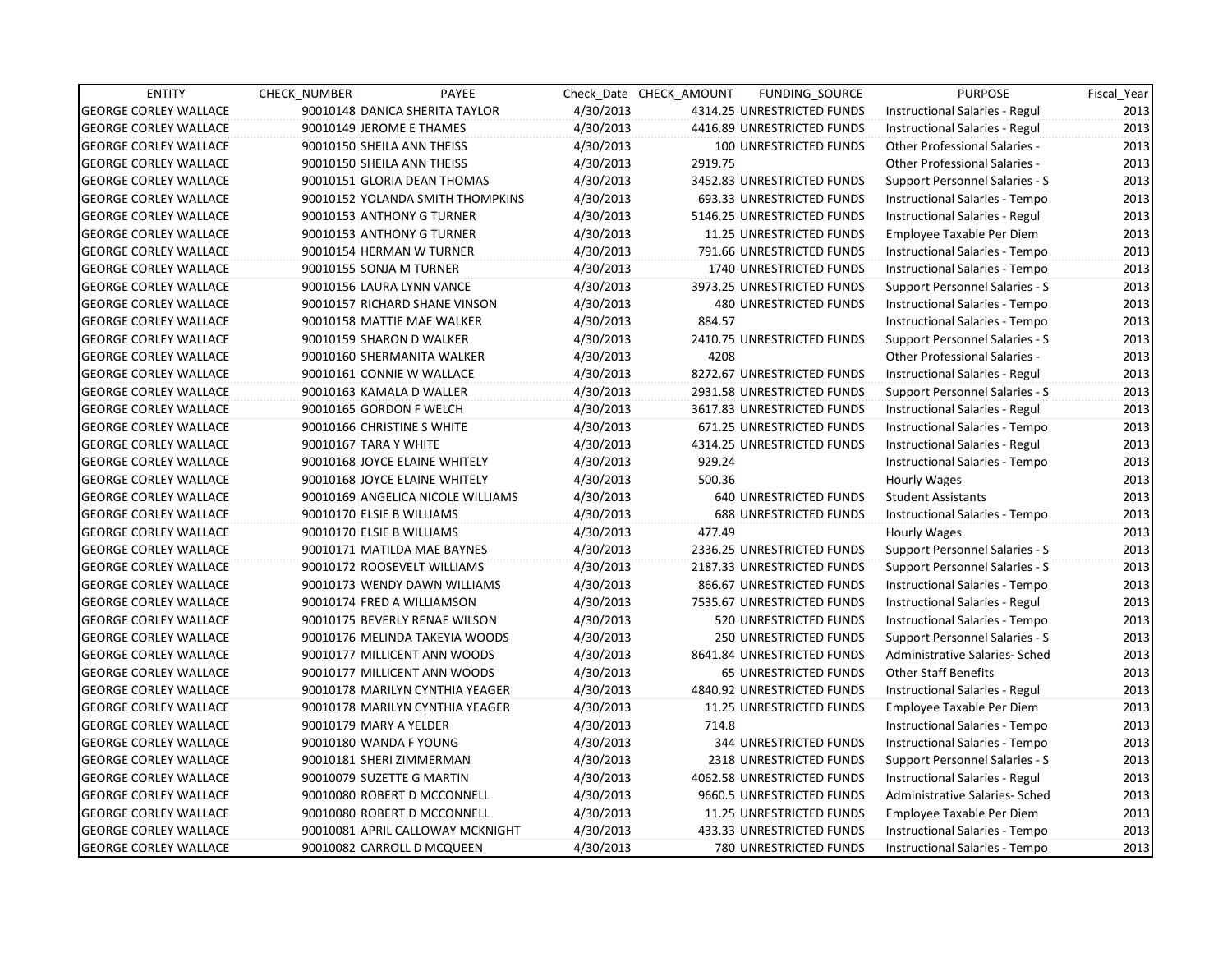| <b>ENTITY</b>                | <b>CHECK NUMBER</b>              | PAYEE                              |           | Check Date CHECK AMOUNT | FUNDING_SOURCE                | <b>PURPOSE</b>                        | Fiscal Year |
|------------------------------|----------------------------------|------------------------------------|-----------|-------------------------|-------------------------------|---------------------------------------|-------------|
| <b>GEORGE CORLEY WALLACE</b> | 90010083 CHRISTI A MELTON        |                                    | 4/30/2013 |                         | 4527.33 UNRESTRICTED FUNDS    | Instructional Salaries - Regul        | 2013        |
| <b>GEORGE CORLEY WALLACE</b> | 90010084 DARRIO MELTON           |                                    | 4/30/2013 |                         | 433.33 UNRESTRICTED FUNDS     | Instructional Salaries - Tempo        | 2013        |
| <b>GEORGE CORLEY WALLACE</b> | 90010085 GREGORY LEE MILLER      |                                    | 4/30/2013 |                         | 4322.58 UNRESTRICTED FUNDS    | Instructional Salaries - Regul        | 2013        |
| <b>GEORGE CORLEY WALLACE</b> | 90010086 MARC C MILLER           |                                    | 4/30/2013 |                         | 260 UNRESTRICTED FUNDS        | Instructional Salaries - Tempo        | 2013        |
| <b>GEORGE CORLEY WALLACE</b> | 90010087 PEARLIE R MILLER        |                                    | 4/30/2013 |                         | 4285 UNRESTRICTED FUNDS       | Instructional Salaries - Regul        | 2013        |
| <b>GEORGE CORLEY WALLACE</b> | 90010088 BRENDA G MITCHELL       |                                    | 4/30/2013 |                         | 344 UNRESTRICTED FUNDS        | Instructional Salaries - Tempo        | 2013        |
| <b>GEORGE CORLEY WALLACE</b> | 90010089 JAMES M MITCHELL        |                                    | 4/30/2013 |                         | 14266.45 UNRESTRICTED FUNDS   | Administrative Salaries- Sched        | 2013        |
| <b>GEORGE CORLEY WALLACE</b> | 90010089 JAMES M MITCHELL        |                                    | 4/30/2013 |                         | <b>200 UNRESTRICTED FUNDS</b> | President's Expense Allowance         | 2013        |
| <b>GEORGE CORLEY WALLACE</b> | 90010089 JAMES M MITCHELL        |                                    | 4/30/2013 |                         | 1000 UNRESTRICTED FUNDS       | <b>Housing Allowance</b>              | 2013        |
| <b>GEORGE CORLEY WALLACE</b> | 90010089 JAMES M MITCHELL        |                                    | 4/30/2013 |                         | <b>65 UNRESTRICTED FUNDS</b>  | <b>Other Staff Benefits</b>           | 2013        |
| <b>GEORGE CORLEY WALLACE</b> | 90010090 KIM ELLICE MIXON CARTER |                                    | 4/30/2013 |                         | 4062.58 UNRESTRICTED FUNDS    | Instructional Salaries - Regul        | 2013        |
| <b>GEORGE CORLEY WALLACE</b> |                                  | 90010091 KRISTA LASHANTA P MONTGOM | 4/30/2013 |                         | 1885.86 UNRESTRICTED FUNDS    | Instructional Salaries - Tempo        | 2013        |
| <b>GEORGE CORLEY WALLACE</b> | 90010092 DALE E MOORE            |                                    | 4/30/2013 |                         | 4120.33 UNRESTRICTED FUNDS    | Instructional Salaries - Regul        | 2013        |
| <b>GEORGE CORLEY WALLACE</b> | 90010093 KATHY J MOORE           |                                    | 4/30/2013 | 4875                    |                               | Other Professional Salaries -         | 2013        |
| <b>GEORGE CORLEY WALLACE</b> | 90010094 PAMELA B MOORE          |                                    | 4/30/2013 |                         | 2485.17 UNRESTRICTED FUNDS    | Support Personnel Salaries - S        | 2013        |
| <b>GEORGE CORLEY WALLACE</b> | 90010096 TIMOTHY MOORE           |                                    | 4/30/2013 |                         | 3855.5 UNRESTRICTED FUNDS     | Support Personnel Salaries - S        | 2013        |
| <b>GEORGE CORLEY WALLACE</b> |                                  | 90010097 SHELICIA DENISE MORTON FO | 4/30/2013 |                         | 900 UNRESTRICTED FUNDS        | Instructional Salaries - Tempo        | 2013        |
| <b>GEORGE CORLEY WALLACE</b> | 90010098 JOHNNY E MOSS III       |                                    | 4/30/2013 |                         | 5416.67 UNRESTRICTED FUNDS    | <b>Other Professional Salaries -</b>  | 2013        |
| <b>GEORGE CORLEY WALLACE</b> | 90010099 BETTYE STEELE MOTLEY    |                                    | 4/30/2013 | 2630                    |                               | <b>Other Professional Salaries -</b>  | 2013        |
| <b>GEORGE CORLEY WALLACE</b> | 90010101 MARGARET C MOTT         |                                    | 4/30/2013 |                         | 4729.75 UNRESTRICTED FUNDS    | Instructional Salaries - Regul        | 2013        |
| <b>GEORGE CORLEY WALLACE</b> | 90010102 EDDIE JAMES MOULTRIE    |                                    | 4/30/2013 |                         | 4122.17 UNRESTRICTED FUNDS    | Support Personnel Salaries - S        | 2013        |
| <b>GEORGE CORLEY WALLACE</b> | 90010103 WESBERT NETTLES         |                                    | 4/30/2013 |                         | 960 UNRESTRICTED FUNDS        | Hourly Wages                          | 2013        |
| <b>GEORGE CORLEY WALLACE</b> | 90010104 SUNETTE SMITH NEWMAN    |                                    | 4/30/2013 |                         | 3824.67 UNRESTRICTED FUNDS    | <b>Support Personnel Salaries - S</b> | 2013        |
| <b>GEORGE CORLEY WALLACE</b> | 90010105 RAFORD C NIXON          |                                    | 4/30/2013 |                         | 1327.08 UNRESTRICTED FUNDS    | Other Professional Salaries -         | 2013        |
| <b>GEORGE CORLEY WALLACE</b> | 90010105 RAFORD C NIXON          |                                    | 4/30/2013 | 1589.58                 |                               | Other Professional Salaries -         | 2013        |
| <b>GEORGE CORLEY WALLACE</b> | 90010106 HOLLY BROWN OWENS       |                                    | 4/30/2013 |                         | 5696.78 UNRESTRICTED FUNDS    | Instructional Salaries - Regul        | 2013        |
| <b>GEORGE CORLEY WALLACE</b> | 90010107 MELINDA ANN PAGE        |                                    | 4/30/2013 | 3583.33                 |                               | Instructional Salaries - Regul        | 2013        |
| <b>GEORGE CORLEY WALLACE</b> | 90010108 RAY ANTHONY PATTERSON   |                                    | 4/30/2013 |                         | 2708.5 UNRESTRICTED FUNDS     | Support Personnel Salaries - S        | 2013        |
| <b>GEORGE CORLEY WALLACE</b> | 90010109 ERNESTINE D PERRY       |                                    | 4/30/2013 |                         | 620.6 UNRESTRICTED FUNDS      | Hourly Wages                          | 2013        |
| <b>GEORGE CORLEY WALLACE</b> | 90010110 ALONZIA PETTWAY         |                                    | 4/30/2013 |                         | 2634.33 UNRESTRICTED FUNDS    | Support Personnel Salaries - S        | 2013        |
| <b>GEORGE CORLEY WALLACE</b> | 90010111 CHARLES D PETTWAY       |                                    | 4/30/2013 |                         | 2634.33 UNRESTRICTED FUNDS    | Support Personnel Salaries - S        | 2013        |
| <b>GEORGE CORLEY WALLACE</b> | 90010112 CLARENCE J PETTWAY      |                                    | 4/30/2013 | 5548.08                 |                               | Other Professional Salaries -         | 2013        |
| <b>GEORGE CORLEY WALLACE</b> | 90010113 FELECIA PETTWAY         |                                    | 4/30/2013 |                         | 4904.17 UNRESTRICTED FUNDS    | <b>Other Professional Salaries -</b>  | 2013        |
| <b>GEORGE CORLEY WALLACE</b> | 90010114 LEE ESTER PETTWAY       |                                    | 4/30/2013 |                         | 1402.5 UNRESTRICTED FUNDS     | Instructional Salaries - Tempo        | 2013        |
| <b>GEORGE CORLEY WALLACE</b> |                                  | 90010115 MARTHA WILLIAMS PETTWAY   | 4/30/2013 | 4166.67                 |                               | Other Professional Salaries -         | 2013        |
| <b>GEORGE CORLEY WALLACE</b> | 90010116 BRENDA WILLIAMS POWELL  |                                    | 4/30/2013 |                         | 476.28 UNRESTRICTED FUNDS     | <b>Hourly Wages</b>                   | 2013        |
| <b>GEORGE CORLEY WALLACE</b> | 90010117 THOMAS E POWELL JR      |                                    | 4/30/2013 |                         | 433.33 UNRESTRICTED FUNDS     | Instructional Salaries - Tempo        | 2013        |
| <b>GEORGE CORLEY WALLACE</b> | 90010118 ELIJAH PUGH SR          |                                    | 4/30/2013 |                         | 5426.17 UNRESTRICTED FUNDS    | Instructional Salaries - Regul        | 2013        |
| <b>GEORGE CORLEY WALLACE</b> | 90010119 QUANDA C PULLUM         |                                    | 4/30/2013 |                         | 2931.58 UNRESTRICTED FUNDS    | Support Personnel Salaries - S        | 2013        |
| <b>GEORGE CORLEY WALLACE</b> | 90010121 JENNIFER M REYNOLDS     |                                    | 4/30/2013 |                         | 2559.33 UNRESTRICTED FUNDS    | Support Personnel Salaries - S        | 2013        |
| <b>GEORGE CORLEY WALLACE</b> | 90010122 RAMONA ROBERTS RHODES   |                                    | 4/30/2013 |                         | 5651.75 UNRESTRICTED FUNDS    | Instructional Salaries - Regul        | 2013        |
| <b>GEORGE CORLEY WALLACE</b> | 90010123 RUBY D RICHARDSON       |                                    | 4/30/2013 |                         | 626.25 UNRESTRICTED FUNDS     | Instructional Salaries - Tempo        | 2013        |
| <b>GEORGE CORLEY WALLACE</b> | 90010124 ERIKA M ROBERSON        |                                    | 4/30/2013 | 2633.83                 |                               | Support Personnel Salaries - S        | 2013        |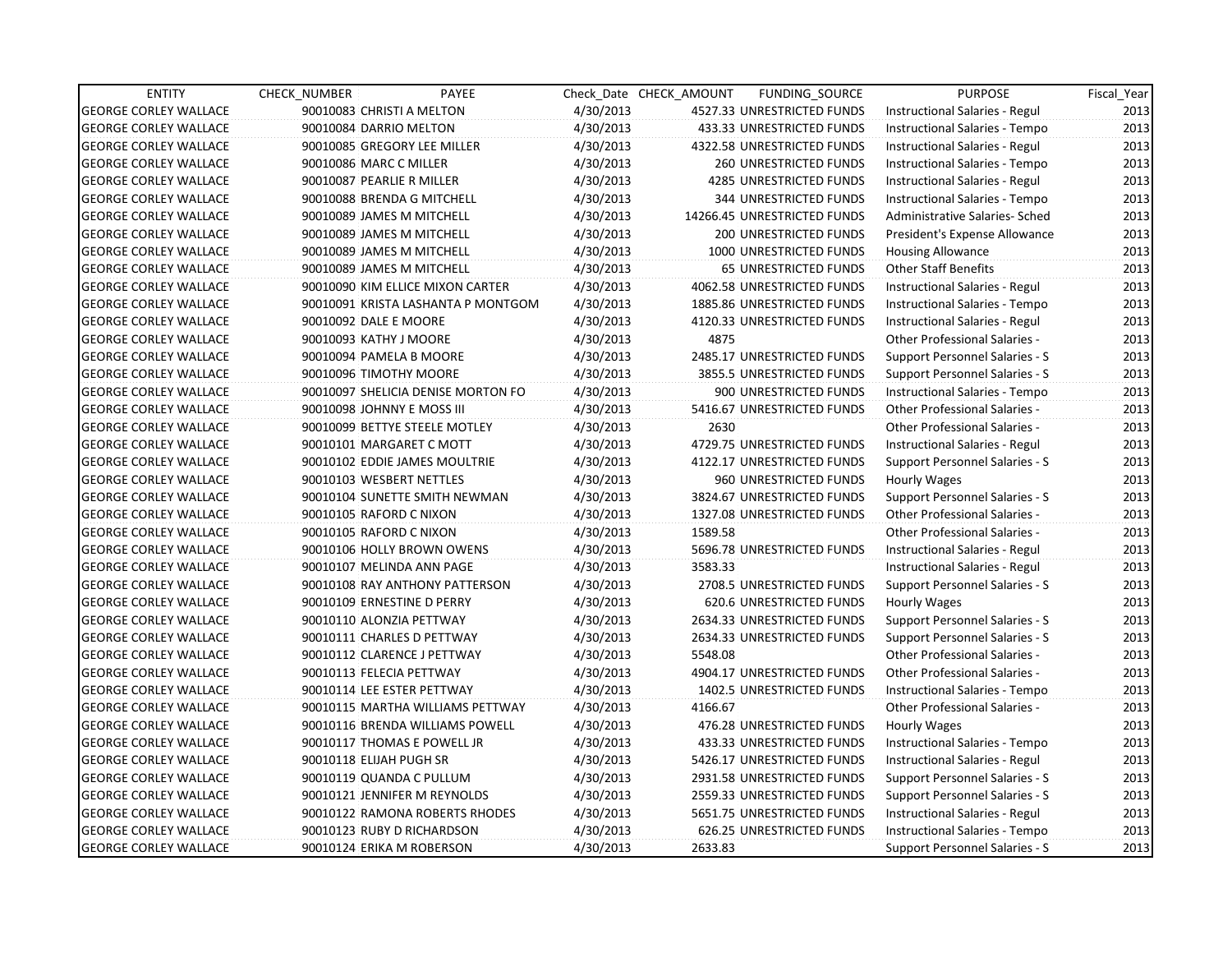| <b>ENTITY</b>                | <b>CHECK NUMBER</b> | PAYEE                              |           | Check Date CHECK AMOUNT | FUNDING SOURCE                | <b>PURPOSE</b>                        | Fiscal_Year |
|------------------------------|---------------------|------------------------------------|-----------|-------------------------|-------------------------------|---------------------------------------|-------------|
| <b>GEORGE CORLEY WALLACE</b> |                     | 90010125 ERIC W ROGERS             | 4/30/2013 |                         | 4861.56 UNRESTRICTED FUNDS    | Instructional Salaries - Regul        | 2013        |
| <b>GEORGE CORLEY WALLACE</b> |                     | 90010126 MARY ELLEN ROLLINS        | 4/30/2013 |                         | 1311.75 UNRESTRICTED FUNDS    | Instructional Salaries - Tempo        | 2013        |
| <b>GEORGE CORLEY WALLACE</b> |                     | 90010127 EBONY S ROSE              | 4/30/2013 | 2856.75                 |                               | Support Personnel Salaries - S        | 2013        |
| <b>GEORGE CORLEY WALLACE</b> |                     | 90010127 EBONY S ROSE              | 4/30/2013 | 11.25                   |                               | Employee Taxable Per Diem             | 2013        |
| <b>GEORGE CORLEY WALLACE</b> |                     | 90010128 FELICIA MICHELLE SANDERS  | 4/30/2013 |                         | <b>260 UNRESTRICTED FUNDS</b> | Instructional Salaries - Tempo        | 2013        |
| <b>GEORGE CORLEY WALLACE</b> |                     | 90010128 FELICIA MICHELLE SANDERS  | 4/30/2013 |                         | 3452.33 UNRESTRICTED FUNDS    | Support Personnel Salaries - S        | 2013        |
| GEORGE CORLEY WALLACE        |                     | 90010130 AYANNA S SCOTT            | 4/30/2013 |                         | <b>260 UNRESTRICTED FUNDS</b> | Instructional Salaries - Tempo        | 2013        |
| <b>GEORGE CORLEY WALLACE</b> |                     | 90010131 TRACEY M SHANNON          | 4/30/2013 |                         | 5759.75 UNRESTRICTED FUNDS    | Instructional Salaries - Regul        | 2013        |
| <b>GEORGE CORLEY WALLACE</b> |                     | 90010132 GLORIA DEAN SIMMONS       | 4/30/2013 | 1080                    |                               | Hourly Wages                          | 2013        |
| <b>GEORGE CORLEY WALLACE</b> |                     | 90010133 LAWRENCE SIMMONS JR       | 4/30/2013 |                         | 3972.11 UNRESTRICTED FUNDS    | Instructional Salaries - Regul        | 2013        |
| <b>GEORGE CORLEY WALLACE</b> |                     | 90010134 CHRISTINA HARRIS SMITH    | 4/30/2013 |                         | 945 UNRESTRICTED FUNDS        | Instructional Salaries - Tempo        | 2013        |
| <b>GEORGE CORLEY WALLACE</b> |                     | 90010135 JACQUELINE BERNETTA SMITH | 4/30/2013 |                         | 8911.75 UNRESTRICTED FUNDS    | Administrative Salaries- Sched        | 2013        |
| <b>GEORGE CORLEY WALLACE</b> |                     | 90010135 JACQUELINE BERNETTA SMITH | 4/30/2013 |                         | 65 UNRESTRICTED FUNDS         | <b>Other Staff Benefits</b>           | 2013        |
| <b>GEORGE CORLEY WALLACE</b> |                     | 90010137 LEIGH ANN SMITH           | 4/30/2013 |                         | 4196.67 UNRESTRICTED FUNDS    | Support Personnel Salaries - S        | 2013        |
| <b>GEORGE CORLEY WALLACE</b> |                     | 90010138 SHANDRA J SMITH           | 4/30/2013 |                         | 4904.17 UNRESTRICTED FUNDS    | <b>Other Professional Salaries -</b>  | 2013        |
| <b>GEORGE CORLEY WALLACE</b> |                     | 90010139 ANNA M SMITHERMAN         | 4/30/2013 |                         | 5651.75 UNRESTRICTED FUNDS    | Instructional Salaries - Regul        | 2013        |
| <b>GEORGE CORLEY WALLACE</b> |                     | 90010012 LEAH FOUNTAIN             | 4/30/2013 |                         | <b>260 UNRESTRICTED FUNDS</b> | Instructional Salaries - Tempo        | 2013        |
| <b>GEORGE CORLEY WALLACE</b> |                     | 90010013 WILLIAM A FRANKLIN        | 4/30/2013 |                         | 512 UNRESTRICTED FUNDS        | Hourly Wages                          | 2013        |
| <b>GEORGE CORLEY WALLACE</b> |                     | 90010015 CYNTHIA C GIBSON          | 4/30/2013 |                         | 3333.33 UNRESTRICTED FUNDS    | Other Professional Salaries -         | 2013        |
| <b>GEORGE CORLEY WALLACE</b> |                     | 90010016 VIRGINIA M REED GLOVER    | 4/30/2013 |                         | 2931.17 UNRESTRICTED FUNDS    | Support Personnel Salaries - S        | 2013        |
| <b>GEORGE CORLEY WALLACE</b> |                     | 90010017 GHYTANA SHELTON GOINGS    | 4/30/2013 |                         | 4062.58 UNRESTRICTED FUNDS    | Instructional Salaries - Regul        | 2013        |
| <b>GEORGE CORLEY WALLACE</b> |                     | 90010018 RACHEL L GORDON           | 4/30/2013 | 3322.17                 |                               | Other Professional Salaries -         | 2013        |
| <b>GEORGE CORLEY WALLACE</b> |                     | 90010020 RAJI GOURDINE             | 4/30/2013 |                         | 7323.17 UNRESTRICTED FUNDS    | <b>Other Professional Salaries -</b>  | 2013        |
| <b>GEORGE CORLEY WALLACE</b> |                     | 90010020 RAJI GOURDINE             | 4/30/2013 |                         | 11.25 UNRESTRICTED FUNDS      | Employee Taxable Per Diem             | 2013        |
| <b>GEORGE CORLEY WALLACE</b> |                     | 90010022 CALVIN GRIFFIN            | 4/30/2013 |                         | 5009.89 UNRESTRICTED FUNDS    | Instructional Salaries - Regul        | 2013        |
| <b>GEORGE CORLEY WALLACE</b> |                     | 90010023 DONITHA J GRIFFIN         | 4/30/2013 |                         | 9475.17 UNRESTRICTED FUNDS    | Administrative Salaries- Sched        | 2013        |
| <b>GEORGE CORLEY WALLACE</b> |                     | 90010023 DONITHA J GRIFFIN         | 4/30/2013 |                         | <b>65 UNRESTRICTED FUNDS</b>  | <b>Other Staff Benefits</b>           | 2013        |
| <b>GEORGE CORLEY WALLACE</b> |                     | 90010024 TERRY D GRISSOM           | 4/30/2013 |                         | 693.33 UNRESTRICTED FUNDS     | Instructional Salaries - Tempo        | 2013        |
| <b>GEORGE CORLEY WALLACE</b> |                     | 90010025 MARK NICHOLAS HALPIN      | 4/30/2013 | 2916.67                 |                               | <b>Other Professional Salaries -</b>  | 2013        |
| <b>GEORGE CORLEY WALLACE</b> |                     | 90010026 ANTONIO KENTANIOUS HAMILT | 4/30/2013 |                         | 3972.11 UNRESTRICTED FUNDS    | Instructional Salaries - Regul        | 2013        |
| <b>GEORGE CORLEY WALLACE</b> |                     | 90010027 MARCUS A HANNAH           | 4/30/2013 |                         | 833.33 UNRESTRICTED FUNDS     | <b>Other Professional Salaries -</b>  | 2013        |
| <b>GEORGE CORLEY WALLACE</b> |                     | 90010029 MARILYN BENNETT HANNAH    | 4/30/2013 |                         | 4823.78 UNRESTRICTED FUNDS    | Instructional Salaries - Regul        | 2013        |
| <b>GEORGE CORLEY WALLACE</b> |                     | 90010031 APRIL M HARPER            | 4/30/2013 |                         | 1374.99 UNRESTRICTED FUNDS    | Instructional Salaries - Tempo        | 2013        |
| <b>GEORGE CORLEY WALLACE</b> |                     | 90010032 CHRISTOPHER DARRELL HARRE | 4/30/2013 |                         | 416.66 UNRESTRICTED FUNDS     | Instructional Salaries - Tempo        | 2013        |
| <b>GEORGE CORLEY WALLACE</b> |                     | 90010033 DOUGLAS LEE HARRIS        | 4/30/2013 |                         | 2410.75 UNRESTRICTED FUNDS    | Support Personnel Salaries - S        | 2013        |
| <b>GEORGE CORLEY WALLACE</b> |                     | 90010034 EDDIE J HARRISON          | 4/30/2013 |                         | 4416.89 UNRESTRICTED FUNDS    | Instructional Salaries - Regul        | 2013        |
| <b>GEORGE CORLEY WALLACE</b> |                     | 90010035 ROBERT L HARVELL          | 4/30/2013 |                         | 2559.58 UNRESTRICTED FUNDS    | <b>Support Personnel Salaries - S</b> | 2013        |
| <b>GEORGE CORLEY WALLACE</b> |                     | 90010036 LINDA FAY HEADLEY         | 4/30/2013 |                         | 2261.83 UNRESTRICTED FUNDS    | <b>Support Personnel Salaries - S</b> | 2013        |
| <b>GEORGE CORLEY WALLACE</b> |                     | 90010037 TAMMY FAYE HELMS          | 4/30/2013 |                         | 333.33 UNRESTRICTED FUNDS     | Other Professional Salaries -         | 2013        |
| <b>GEORGE CORLEY WALLACE</b> |                     | 90010037 TAMMY FAYE HELMS          | 4/30/2013 | 2336.25                 |                               | Support Personnel Salaries - S        | 2013        |
| <b>GEORGE CORLEY WALLACE</b> |                     | 90010038 KERRY E HENDERSON         | 4/30/2013 |                         | 3951.42 UNRESTRICTED FUNDS    | Instructional Salaries - Regul        | 2013        |
| <b>GEORGE CORLEY WALLACE</b> |                     | 90010038 KERRY E HENDERSON         | 4/30/2013 |                         | 250 UNRESTRICTED FUNDS        | Instructional Salaries - Tempo        | 2013        |
| <b>GEORGE CORLEY WALLACE</b> |                     | 90010039 DAVID WAYNE HOBBS JR      | 4/30/2013 |                         | 3979.75 UNRESTRICTED FUNDS    | Instructional Salaries - Regul        | 2013        |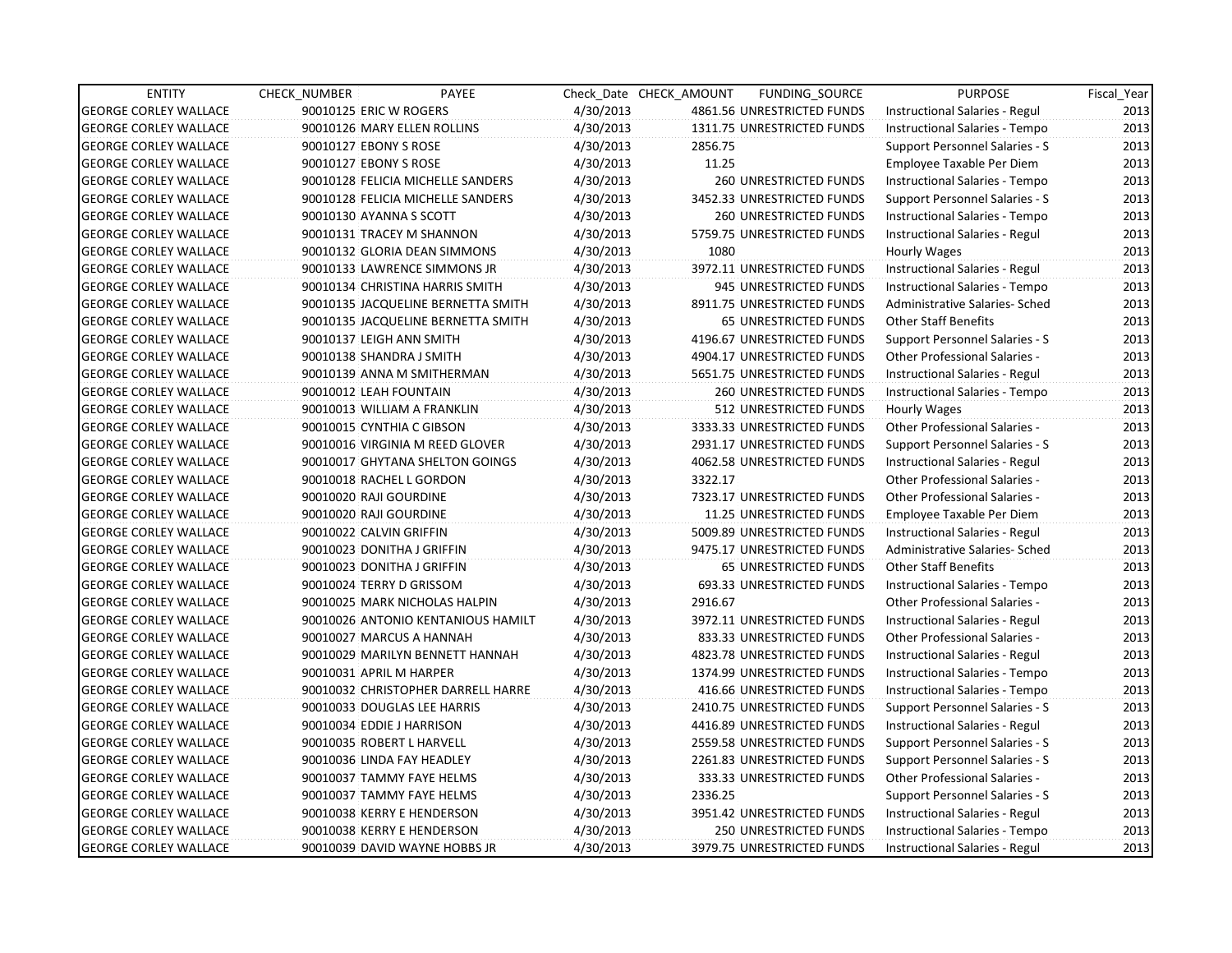| <b>ENTITY</b>                | <b>CHECK NUMBER</b>    | PAYEE                              |           | Check Date CHECK AMOUNT | FUNDING_SOURCE                 | <b>PURPOSE</b>                        | Fiscal_Year |
|------------------------------|------------------------|------------------------------------|-----------|-------------------------|--------------------------------|---------------------------------------|-------------|
| <b>GEORGE CORLEY WALLACE</b> |                        | 90010040 KATHLEEN HAYS HOLLIMAN    | 4/30/2013 |                         | 6051.75 UNRESTRICTED FUNDS     | Instructional Salaries - Regul        | 2013        |
| <b>GEORGE CORLEY WALLACE</b> |                        | 90010041 VATAUSHA O HOWARD         | 4/30/2013 |                         | 260 UNRESTRICTED FUNDS         | Instructional Salaries - Tempo        | 2013        |
| <b>GEORGE CORLEY WALLACE</b> |                        | 90010043 CONNIE ESTES HUDSON       | 4/30/2013 |                         | 1916.67 UNRESTRICTED FUNDS     | Support Personnel Salaries - S        | 2013        |
| <b>GEORGE CORLEY WALLACE</b> |                        | 90010044 DEANDRES G INGE           | 4/30/2013 | 5802.08                 |                                | <b>Other Professional Salaries -</b>  | 2013        |
| <b>GEORGE CORLEY WALLACE</b> |                        | 90010045 IRMA JEAN JACKSON         | 4/30/2013 |                         | <b>300 UNRESTRICTED FUNDS</b>  | Instructional Salaries - Tempo        | 2013        |
| <b>GEORGE CORLEY WALLACE</b> |                        | 90010045 IRMA JEAN JACKSON         | 4/30/2013 |                         | 2708.5 UNRESTRICTED FUNDS      | Support Personnel Salaries - S        | 2013        |
| <b>GEORGE CORLEY WALLACE</b> |                        | 90010046 MALDONIA JACKSON          | 4/30/2013 |                         | 1032 UNRESTRICTED FUNDS        | Instructional Salaries - Tempo        | 2013        |
| <b>GEORGE CORLEY WALLACE</b> |                        | 90010047 VERONICA MOULTRIE JACKSON | 4/30/2013 |                         | 4675.56 UNRESTRICTED FUNDS     | Instructional Salaries - Regul        | 2013        |
| <b>GEORGE CORLEY WALLACE</b> |                        | 90010048 VINCENT K JACKSON         | 4/30/2013 |                         | <b>260 UNRESTRICTED FUNDS</b>  | Instructional Salaries - Tempo        | 2013        |
| <b>GEORGE CORLEY WALLACE</b> |                        | 90010049 SHELIA LAWANDA JEFFERSON  | 4/30/2013 |                         | 2410.75 UNRESTRICTED FUNDS     | Support Personnel Salaries - S        | 2013        |
| <b>GEORGE CORLEY WALLACE</b> |                        | 90010050 ALICE M JENKINS           | 4/30/2013 |                         | <b>344 UNRESTRICTED FUNDS</b>  | Hourly Wages                          | 2013        |
| <b>GEORGE CORLEY WALLACE</b> |                        | 90010051 ALTHELSTEIN JOHNSON       | 4/30/2013 |                         | 4840.92 UNRESTRICTED FUNDS     | Instructional Salaries - Regul        | 2013        |
| <b>GEORGE CORLEY WALLACE</b> |                        | 90010052 PAULINE H JOHNSON         | 4/30/2013 |                         | 907.5 UNRESTRICTED FUNDS       | Instructional Salaries - Tempo        | 2013        |
| <b>GEORGE CORLEY WALLACE</b> |                        | 90010053 CONNIE M JONES            | 4/30/2013 |                         | 3979.75 UNRESTRICTED FUNDS     | Instructional Salaries - Regul        | 2013        |
| <b>GEORGE CORLEY WALLACE</b> |                        | 90010054 JOSEPH GLENN JONES        | 4/30/2013 |                         | 1916.67 UNRESTRICTED FUNDS     | Support Personnel Salaries - S        | 2013        |
| <b>GEORGE CORLEY WALLACE</b> |                        | 90010055 KENDRA LANE JONES         | 4/30/2013 |                         | 4285 UNRESTRICTED FUNDS        | Instructional Salaries - Regul        | 2013        |
| <b>GEORGE CORLEY WALLACE</b> |                        | 90010056 NATASHA RENEE JONES       | 4/30/2013 | 2185.39                 |                                | <b>Support Personnel Salaries - S</b> | 2013        |
| <b>GEORGE CORLEY WALLACE</b> |                        | 90010057 ANESSA LYNN KIDD          | 4/30/2013 |                         | 5713.33 UNRESTRICTED FUNDS     | <b>Other Professional Salaries -</b>  | 2013        |
| <b>GEORGE CORLEY WALLACE</b> |                        | 90010058 ANETRIAL SHERELL KING     | 4/30/2013 |                         | 1722.04 UNRESTRICTED FUNDS     | Instructional Salaries - Tempo        | 2013        |
| <b>GEORGE CORLEY WALLACE</b> |                        | 90010059 SHIRLEY J LAISTER         | 4/30/2013 |                         | 5306.33 UNRESTRICTED FUNDS     | Instructional Salaries - Regul        | 2013        |
| <b>GEORGE CORLEY WALLACE</b> |                        | 90010060 SHEILA L LAMBERT          | 4/30/2013 |                         | 1227.6 UNRESTRICTED FUNDS      | Instructional Salaries - Tempo        | 2013        |
| <b>GEORGE CORLEY WALLACE</b> |                        | 90010061 EARLINE T LARKIN          | 4/30/2013 |                         | 2056 UNRESTRICTED FUNDS        | Other Professional Salaries -         | 2013        |
| <b>GEORGE CORLEY WALLACE</b> |                        | 90010062 PATRICIA LOUISE LATHAM    | 4/30/2013 | 643.32                  |                                | Instructional Salaries - Tempo        | 2013        |
| <b>GEORGE CORLEY WALLACE</b> |                        | 90010063 CHENETTA B LEE            | 4/30/2013 |                         | 5000 UNRESTRICTED FUNDS        | <b>Other Professional Salaries -</b>  | 2013        |
| <b>GEORGE CORLEY WALLACE</b> |                        | 90010065 SHANNON M LEE             | 4/30/2013 |                         | <b>675 UNRESTRICTED FUNDS</b>  | Instructional Salaries - Tempo        | 2013        |
| <b>GEORGE CORLEY WALLACE</b> | 90010066 RITA M LETT   |                                    | 4/30/2013 |                         | 5149.42 UNRESTRICTED FUNDS     | <b>Other Professional Salaries -</b>  | 2013        |
| <b>GEORGE CORLEY WALLACE</b> |                        | 90010067 BONITA T LEWIS            | 4/30/2013 |                         | 3201.42 UNRESTRICTED FUNDS     | Instructional Salaries - Regul        | 2013        |
| <b>GEORGE CORLEY WALLACE</b> |                        | 90010068 GEORGE E LEWIS            | 4/30/2013 |                         | 953.33 UNRESTRICTED FUNDS      | Instructional Salaries - Tempo        | 2013        |
| <b>GEORGE CORLEY WALLACE</b> |                        | 90010069 SUZANNE M LIGHT           | 4/30/2013 |                         | 2112.92 UNRESTRICTED FUNDS     | Support Personnel Salaries - S        | 2013        |
| <b>GEORGE CORLEY WALLACE</b> | 90010071 ALICE G LOGAN |                                    | 4/30/2013 | 1260                    |                                | Hourly Wages                          | 2013        |
| <b>GEORGE CORLEY WALLACE</b> |                        | 90010072 SHUNTELRA BERNICE LOGAN   | 4/30/2013 |                         | 3823.92 UNRESTRICTED FUNDS     | Other Professional Salaries -         | 2013        |
| <b>GEORGE CORLEY WALLACE</b> |                        | 90010073 BURMA JAMES LOMAX         | 4/30/2013 | 3750                    |                                | Instructional Salaries - Regul        | 2013        |
| <b>GEORGE CORLEY WALLACE</b> |                        | 90010074 ANGELA COLLINS LUNSFORD   | 4/30/2013 |                         | 4675.56 UNRESTRICTED FUNDS     | Instructional Salaries - Regul        | 2013        |
| <b>GEORGE CORLEY WALLACE</b> |                        | 90010075 TERESA DARNELLE MARSHALL  | 4/30/2013 | 2112.88                 |                                | Support Personnel Salaries - S        | 2013        |
| <b>GEORGE CORLEY WALLACE</b> |                        | 90010076 TERRENCE N MARSHALL       | 4/30/2013 |                         | 520 UNRESTRICTED FUNDS         | Instructional Salaries - Tempo        | 2013        |
| <b>GEORGE CORLEY WALLACE</b> |                        | 90010077 WILSUNYA MARSHALL         | 4/30/2013 |                         | 2857.17 UNRESTRICTED FUNDS     | Support Personnel Salaries - S        | 2013        |
| <b>GEORGE CORLEY WALLACE</b> |                        | 90010078 GERALDINE SHAW MARTIN     | 4/30/2013 | 1080                    |                                | Hourly Wages                          | 2013        |
| <b>GEORGE CORLEY WALLACE</b> | 90009948 KENNY ALLEN   |                                    | 4/30/2013 |                         | 3979.75 UNRESTRICTED FUNDS     | Instructional Salaries - Regul        | 2013        |
| <b>GEORGE CORLEY WALLACE</b> |                        | 90009949 ERIC PRESTON ALLISON      | 4/30/2013 |                         | <b>4653 UNRESTRICTED FUNDS</b> | Instructional Salaries - Regul        | 2013        |
| <b>GEORGE CORLEY WALLACE</b> |                        | 90009949 ERIC PRESTON ALLISON      | 4/30/2013 |                         | 517 UNRESTRICTED FUNDS         | Other Professional Salaries -         | 2013        |
| <b>GEORGE CORLEY WALLACE</b> |                        | 90009950 KAY GOODWIN ALSOBROOK     | 4/30/2013 | 571.84                  |                                | Instructional Salaries - Tempo        | 2013        |
| <b>GEORGE CORLEY WALLACE</b> |                        | 90009951 TAMPATHA AUSTIN           | 4/30/2013 |                         | 2112.92 UNRESTRICTED FUNDS     | Support Personnel Salaries - S        | 2013        |
| <b>GEORGE CORLEY WALLACE</b> | 90009952 NANCY AUTERY  |                                    | 4/30/2013 |                         | 4989.75 UNRESTRICTED FUNDS     | Instructional Salaries - Regul        | 2013        |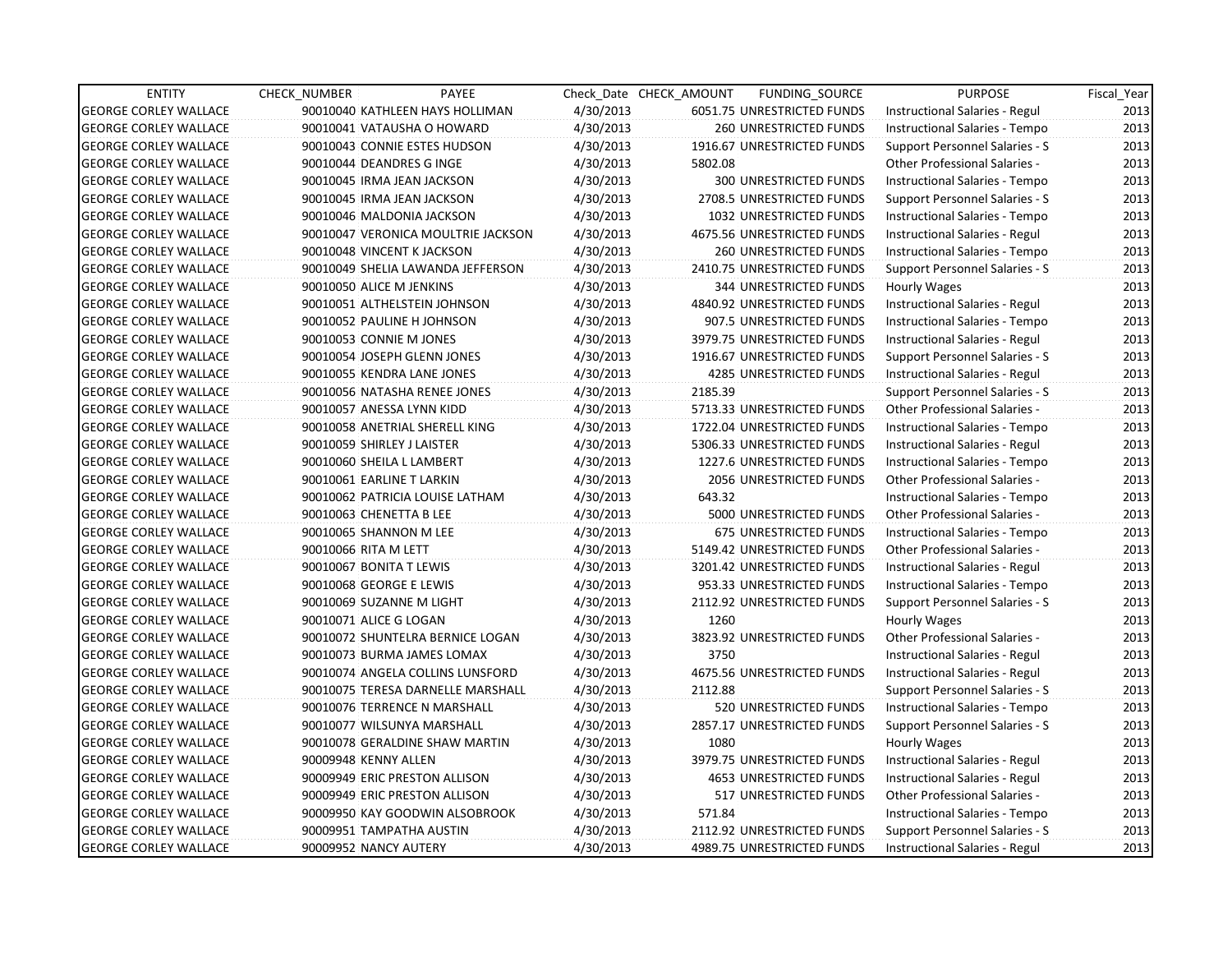| <b>ENTITY</b>                | CHECK_NUMBER             | PAYEE                             |           | Check Date CHECK AMOUNT | FUNDING_SOURCE                 | <b>PURPOSE</b>                        | Fiscal_Year |
|------------------------------|--------------------------|-----------------------------------|-----------|-------------------------|--------------------------------|---------------------------------------|-------------|
| <b>GEORGE CORLEY WALLACE</b> |                          | 90009953 ANTIONETTA S BALDWIN     | 4/30/2013 |                         | 4507.42 UNRESTRICTED FUNDS     | Instructional Salaries - Regul        | 2013        |
| <b>GEORGE CORLEY WALLACE</b> |                          | 90009954 SHIRLEY ANN BARKER       | 4/30/2013 |                         | 3824.67 UNRESTRICTED FUNDS     | Support Personnel Salaries - S        | 2013        |
| <b>GEORGE CORLEY WALLACE</b> |                          | 90009955 TIFFANY RENEE BARLOW     | 4/30/2013 | 4839.17                 |                                | <b>Other Professional Salaries -</b>  | 2013        |
| <b>GEORGE CORLEY WALLACE</b> | 90009957 VICKIE D BELL   |                                   | 4/30/2013 | 2410.75                 |                                | Support Personnel Salaries - S        | 2013        |
| <b>GEORGE CORLEY WALLACE</b> |                          | 90009958 ROBBYN V BENNETT         | 4/30/2013 |                         | 7323.17 UNRESTRICTED FUNDS     | <b>Other Professional Salaries -</b>  | 2013        |
| <b>GEORGE CORLEY WALLACE</b> | 90009959 BETTY J BENTLEY |                                   | 4/30/2013 | 4875.25                 |                                | <b>Other Professional Salaries -</b>  | 2013        |
| <b>GEORGE CORLEY WALLACE</b> |                          | 90009960 ELIZABETH KAROLANNE BEUK | 4/30/2013 |                         | 645 UNRESTRICTED FUNDS         | Instructional Salaries - Tempo        | 2013        |
| <b>GEORGE CORLEY WALLACE</b> | 90009962 IRENE G BONNER  |                                   | 4/30/2013 |                         | <b>1450 UNRESTRICTED FUNDS</b> | <b>Other Professional Salaries -</b>  | 2013        |
| <b>GEORGE CORLEY WALLACE</b> |                          | 90009963 KAREN S BRADSELL         | 4/30/2013 |                         | 2485.17 UNRESTRICTED FUNDS     | Support Personnel Salaries - S        | 2013        |
| <b>GEORGE CORLEY WALLACE</b> |                          | 90009963 KAREN S BRADSELL         | 4/30/2013 |                         | 22.5 UNRESTRICTED FUNDS        | Employee Taxable Per Diem             | 2013        |
| <b>GEORGE CORLEY WALLACE</b> |                          | 90009964 MARIA MACHELLE BRAXTON   | 4/30/2013 |                         | 1089 UNRESTRICTED FUNDS        | Instructional Salaries - Tempo        | 2013        |
| <b>GEORGE CORLEY WALLACE</b> |                          | 90009965 TAMMIE MARIE BRIGGS      | 4/30/2013 |                         | 6450.08 UNRESTRICTED FUNDS     | Other Professional Salaries -         | 2013        |
| <b>GEORGE CORLEY WALLACE</b> |                          | 90009966 MICHAEL JOHN BROOKS      | 4/30/2013 |                         | 953.33 UNRESTRICTED FUNDS      | Instructional Salaries - Tempo        | 2013        |
| <b>GEORGE CORLEY WALLACE</b> | 90009967 KAREN E BROWN   |                                   | 4/30/2013 | 3120.83                 |                                | <b>Other Professional Salaries -</b>  | 2013        |
| <b>GEORGE CORLEY WALLACE</b> | 90009967 KAREN E BROWN   |                                   | 4/30/2013 | 11.25                   |                                | Employee Taxable Per Diem             | 2013        |
| <b>GEORGE CORLEY WALLACE</b> |                          | 90009969 VERONICA S BROWN         | 4/30/2013 |                         | 6509.89 UNRESTRICTED FUNDS     | Instructional Salaries - Regul        | 2013        |
| <b>GEORGE CORLEY WALLACE</b> |                          | 90009970 GERALYN LATANZA BUFORD   | 4/30/2013 | 4208                    |                                | Other Professional Salaries -         | 2013        |
| <b>GEORGE CORLEY WALLACE</b> |                          | 90009971 ANDREW J BURTON          | 4/30/2013 |                         | 3729 UNRESTRICTED FUNDS        | <b>Support Personnel Salaries - S</b> | 2013        |
| <b>GEORGE CORLEY WALLACE</b> |                          | 90009972 WEBBIE R CALHOUN         | 4/30/2013 |                         | 5120.33 UNRESTRICTED FUNDS     | Instructional Salaries - Regul        | 2013        |
| <b>GEORGE CORLEY WALLACE</b> |                          | 90009973 MENNIE L CARSTARPHEN     | 4/30/2013 |                         | 6409.89 UNRESTRICTED FUNDS     | Instructional Salaries - Regul        | 2013        |
| <b>GEORGE CORLEY WALLACE</b> |                          | 90009974 BECKY BLANTON CASEY      | 4/30/2013 |                         | 6954.56 UNRESTRICTED FUNDS     | Instructional Salaries - Regul        | 2013        |
| <b>GEORGE CORLEY WALLACE</b> |                          | 90009975 JANET M CATHEY PUGH      | 4/30/2013 |                         | 5426.17 UNRESTRICTED FUNDS     | Instructional Salaries - Regul        | 2013        |
| <b>GEORGE CORLEY WALLACE</b> |                          | 90009976 PAMELA D CAVER JACKSON   | 4/30/2013 |                         | 5416.78 UNRESTRICTED FUNDS     | Instructional Salaries - Regul        | 2013        |
| <b>GEORGE CORLEY WALLACE</b> |                          | 90009977 CHANNIE LORAINE CHAPMAN  | 4/30/2013 |                         | 953.33 UNRESTRICTED FUNDS      | Instructional Salaries - Tempo        | 2013        |
| <b>GEORGE CORLEY WALLACE</b> |                          | 90009977 CHANNIE LORAINE CHAPMAN  | 4/30/2013 | 3166.67                 |                                | Other Professional Salaries -         | 2013        |
| <b>GEORGE CORLEY WALLACE</b> |                          | 90009978 DAPHNE YVONNE CHARLEY    | 4/30/2013 |                         | 3750 UNRESTRICTED FUNDS        | Other Professional Salaries -         | 2013        |
| <b>GEORGE CORLEY WALLACE</b> |                          | 90009979 VERONICA CHESNUT         | 4/30/2013 |                         | 260 UNRESTRICTED FUNDS         | Instructional Salaries - Tempo        | 2013        |
| <b>GEORGE CORLEY WALLACE</b> |                          | 90009980 LINDA A CHILDERS         | 4/30/2013 |                         | <b>1683 UNRESTRICTED FUNDS</b> | Instructional Salaries - Tempo        | 2013        |
| <b>GEORGE CORLEY WALLACE</b> |                          | 90009981 MARGARET H CHRISTIAN     | 4/30/2013 | 1403.14                 |                                | Instructional Salaries - Tempo        | 2013        |
| <b>GEORGE CORLEY WALLACE</b> | 90009982 LONZY T CLIFTON |                                   | 4/30/2013 |                         | 520 UNRESTRICTED FUNDS         | Instructional Salaries - Tempo        | 2013        |
| <b>GEORGE CORLEY WALLACE</b> | 90009982 LONZY T CLIFTON |                                   | 4/30/2013 |                         | 5713.33 UNRESTRICTED FUNDS     | Other Professional Salaries -         | 2013        |
| <b>GEORGE CORLEY WALLACE</b> |                          | 90009984 STEFFAN COLEMAN          | 4/30/2013 | 3402.91                 |                                | Support Personnel Salaries - S        | 2013        |
| <b>GEORGE CORLEY WALLACE</b> |                          | 90009986 LORI ANN COMBS           | 4/30/2013 |                         | 2709.83 UNRESTRICTED FUNDS     | Support Personnel Salaries - S        | 2013        |
| <b>GEORGE CORLEY WALLACE</b> | 90009987 ROBIN COOK      |                                   | 4/30/2013 |                         | 3729 UNRESTRICTED FUNDS        | Instructional Salaries - Regul        | 2013        |
| <b>GEORGE CORLEY WALLACE</b> | 90009988 HELEN A COSBY   |                                   | 4/30/2013 |                         | 3601.25 UNRESTRICTED FUNDS     | Support Personnel Salaries - S        | 2013        |
| <b>GEORGE CORLEY WALLACE</b> |                          | 90009989 BENJAMIN MARTIN CRAIG    | 4/30/2013 |                         | 3229.42 UNRESTRICTED FUNDS     | Support Personnel Salaries - S        | 2013        |
| <b>GEORGE CORLEY WALLACE</b> | 90009990 MEGAN L CRANE   |                                   | 4/30/2013 |                         | 480 UNRESTRICTED FUNDS         | Instructional Salaries - Tempo        | 2013        |
| <b>GEORGE CORLEY WALLACE</b> |                          | 90009992 BETTIE JEAN DAVIS        | 4/30/2013 |                         | 2262.08 UNRESTRICTED FUNDS     | <b>Support Personnel Salaries - S</b> | 2013        |
| <b>GEORGE CORLEY WALLACE</b> |                          | 90009993 FOSTER CALVIN DAVIS      | 4/30/2013 |                         | 1000 UNRESTRICTED FUNDS        | Instructional Salaries - Tempo        | 2013        |
| <b>GEORGE CORLEY WALLACE</b> | 90009994 GLENDA D DAVIS  |                                   | 4/30/2013 |                         | 476.28 UNRESTRICTED FUNDS      | Hourly Wages                          | 2013        |
| <b>GEORGE CORLEY WALLACE</b> | 90009995 MARY LEE DAVIS  |                                   | 4/30/2013 |                         | 3303.42 UNRESTRICTED FUNDS     | Support Personnel Salaries - S        | 2013        |
| <b>GEORGE CORLEY WALLACE</b> |                          | 90009996 REBECCA MOORE DAVIS      | 4/30/2013 |                         | 4545 UNRESTRICTED FUNDS        | Instructional Salaries - Regul        | 2013        |
| <b>GEORGE CORLEY WALLACE</b> |                          | 90009996 REBECCA MOORE DAVIS      | 4/30/2013 |                         | <b>250 UNRESTRICTED FUNDS</b>  | Instructional Salaries - Tempo        | 2013        |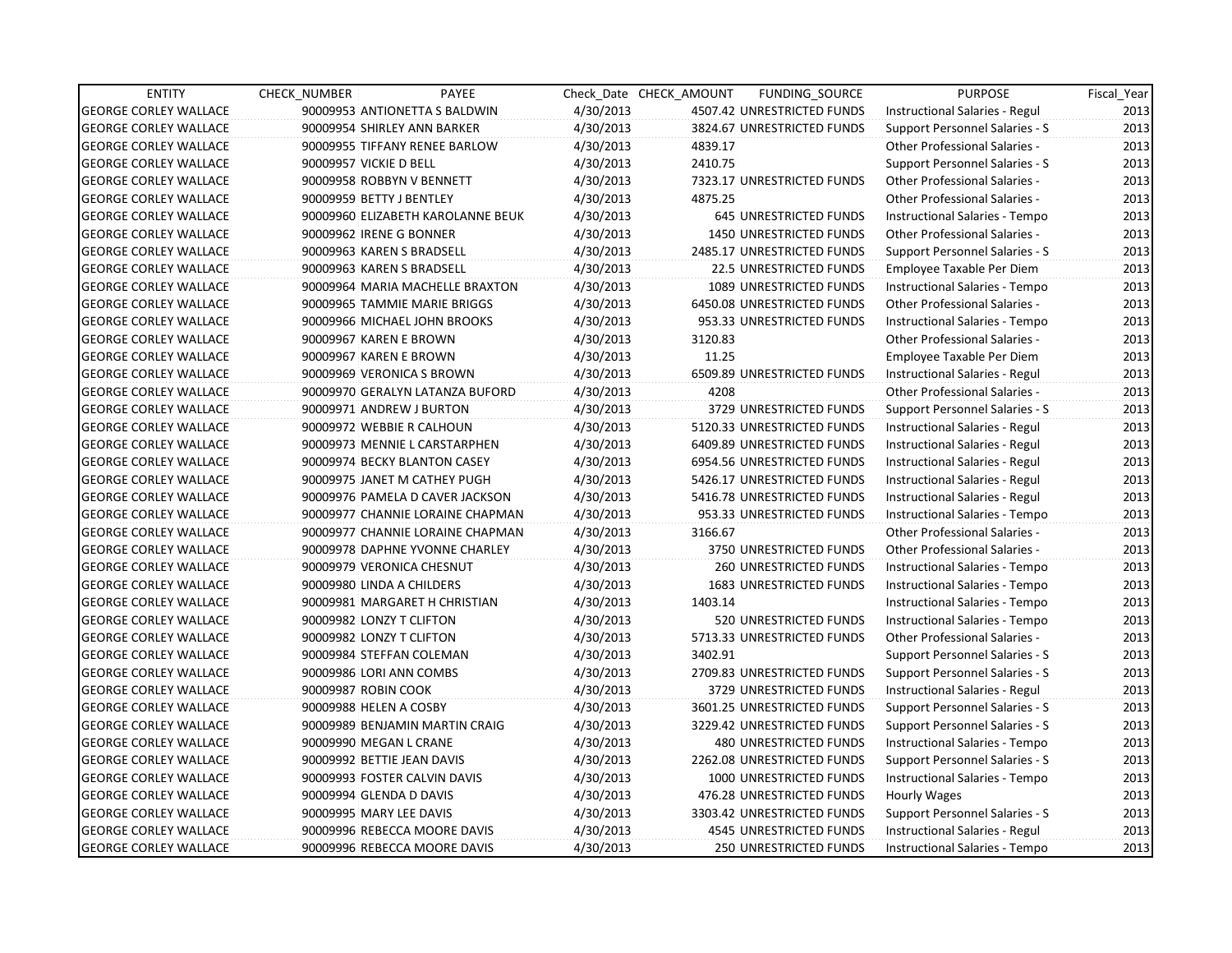| <b>ENTITY</b>                | CHECK_NUMBER          | PAYEE                           |           | Check Date CHECK AMOUNT | FUNDING_SOURCE                | <b>PURPOSE</b>                       | Fiscal_Year |
|------------------------------|-----------------------|---------------------------------|-----------|-------------------------|-------------------------------|--------------------------------------|-------------|
| <b>GEORGE CORLEY WALLACE</b> | 90009997 SARAH DAVIS  |                                 | 4/30/2013 |                         | 5713.33 UNRESTRICTED FUNDS    | Instructional Salaries - Regul       | 2013        |
| <b>GEORGE CORLEY WALLACE</b> |                       | 90009998 VERA LEE DAVIS         | 4/30/2013 |                         | 1650 UNRESTRICTED FUNDS       | Instructional Salaries - Tempo       | 2013        |
| <b>GEORGE CORLEY WALLACE</b> |                       | 90009999 COLLEEN ROLAND DIXON   | 4/30/2013 |                         | 2708.5 UNRESTRICTED FUNDS     | Support Personnel Salaries - S       | 2013        |
| <b>GEORGE CORLEY WALLACE</b> |                       | 90010000 CECILE RANDALL DOUGLAS | 4/30/2013 |                         | 6306.33 UNRESTRICTED FUNDS    | Instructional Salaries - Regul       | 2013        |
| <b>GEORGE CORLEY WALLACE</b> |                       | 90010001 BRUCE OTIS DOZIER SR   | 4/30/2013 |                         | <b>344 UNRESTRICTED FUNDS</b> | Instructional Salaries - Tempo       | 2013        |
| <b>GEORGE CORLEY WALLACE</b> |                       | 90010001 BRUCE OTIS DOZIER SR   | 4/30/2013 | 325.01                  |                               | Hourly Wages                         | 2013        |
| <b>GEORGE CORLEY WALLACE</b> | 90010002 CINDY DUCK   |                                 | 4/30/2013 | 2708.92                 |                               | <b>Other Professional Salaries -</b> | 2013        |
| <b>GEORGE CORLEY WALLACE</b> |                       | 90010003 CHARLES J DYSART II    | 4/30/2013 |                         | 866.67 UNRESTRICTED FUNDS     | Instructional Salaries - Tempo       | 2013        |
| <b>GEORGE CORLEY WALLACE</b> |                       | 90010004 FERRIN WYATT EILAND    | 4/30/2013 |                         | 6798.56 UNRESTRICTED FUNDS    | Instructional Salaries - Regul       | 2013        |
| <b>GEORGE CORLEY WALLACE</b> |                       | 90010005 WILLIAM F ELLIOTT      | 4/30/2013 |                         | 4507.42 UNRESTRICTED FUNDS    | Instructional Salaries - Regul       | 2013        |
| <b>GEORGE CORLEY WALLACE</b> |                       | 90010005 WILLIAM F ELLIOTT      | 4/30/2013 |                         | 2129.63 UNRESTRICTED FUNDS    | Instructional Salaries - Tempo       | 2013        |
| <b>GEORGE CORLEY WALLACE</b> | 90010008 KATERI M LEE |                                 | 4/30/2013 |                         | 5713.33 UNRESTRICTED FUNDS    | Instructional Salaries - Regul       | 2013        |
| <b>GEORGE CORLEY WALLACE</b> |                       | 90010009 NAOPI LC EVANS         | 4/30/2013 |                         | 2857.17 UNRESTRICTED FUNDS    | Support Personnel Salaries - S       | 2013        |
| <b>GEORGE CORLEY WALLACE</b> |                       | 90010010 LAQUANDA NIKKI FAILS   | 4/30/2013 | 440                     |                               | Instructional Salaries - Tempo       | 2013        |
| <b>GEORGE CORLEY WALLACE</b> | 90010011 AUDREY FORD  |                                 | 4/30/2013 | 3006.58                 |                               | Support Personnel Salaries - S       | 2013        |
| <b>GEORGE CORLEY WALLACE</b> |                       | 180780 INNOVATION CENTRE        | 4/30/2013 |                         | 6333.33 UNRESTRICTED FUNDS    | <b>Other Contractual Services</b>    | 2013        |
| <b>GEORGE CORLEY WALLACE</b> |                       | 180781 ERIC JACKSON             | 4/30/2013 |                         | 611.11 UNRESTRICTED FUNDS     | <b>Other Contractual Services</b>    | 2013        |
| <b>GEORGE CORLEY WALLACE</b> | 180782 JUDY JORDAN    |                                 | 4/30/2013 |                         | 800 UNRESTRICTED FUNDS        | <b>Other Contractual Services</b>    | 2013        |
| <b>GEORGE CORLEY WALLACE</b> |                       | 180783 SATTERFIELD PLAZA        | 4/30/2013 | 6990.93                 |                               | Rent - Facilities                    | 2013        |
| <b>GEORGE CORLEY WALLACE</b> |                       | 180784 TRUESCREEN, INC          | 4/30/2013 |                         | 100.75 UNRESTRICTED FUNDS     | <b>Other Contractual Services</b>    | 2013        |
| <b>GEORGE CORLEY WALLACE</b> |                       | 180785 JOE WILLIAMS             | 4/30/2013 |                         | 2700 UNRESTRICTED FUNDS       | <b>Other Contractual Services</b>    | 2013        |
| <b>GEORGE CORLEY WALLACE</b> |                       | 51503 ELLEN G TRAYWICK          | 4/30/2013 | 428.88                  |                               | Instructional Salaries - Tempo       | 2013        |
| <b>GEORGE CORLEY WALLACE</b> |                       | 51504 JARRICK B BENNETT         | 4/30/2013 | 1029                    |                               | Support Personnel Salaries - S       | 2013        |
| <b>GEORGE CORLEY WALLACE</b> |                       | 51505 NIGEL RALPHAEL GUTHRIDGE  | 4/30/2013 | 2038.67                 |                               | Support Personnel Salaries - S       | 2013        |
| <b>GEORGE CORLEY WALLACE</b> |                       | 51506 DERRICK M MOORE           | 4/30/2013 | 2113.17                 |                               | Support Personnel Salaries - S       | 2013        |
| <b>GEORGE CORLEY WALLACE</b> |                       | 51507 ANDRE MARVEL PEARSON      | 4/30/2013 | 2113.17                 |                               | Support Personnel Salaries - S       | 2013        |
| <b>GEORGE CORLEY WALLACE</b> |                       | 51508 CHARLENE NICHOLS COBB     | 4/30/2013 |                         | <b>646 UNRESTRICTED FUNDS</b> | <b>Student Assistants</b>            | 2013        |
| <b>GEORGE CORLEY WALLACE</b> |                       | 51533 LORI EVELYN DEAVERS       | 4/30/2013 |                         | 1916.67 UNRESTRICTED FUNDS    | Support Personnel Salaries - S       | 2013        |
| <b>GEORGE CORLEY WALLACE</b> |                       | 51534 JIMMIE LEE GOLDSBY        | 4/30/2013 |                         | 4717 UNRESTRICTED FUNDS       | Support Personnel Salaries - S       | 2013        |
| <b>GEORGE CORLEY WALLACE</b> |                       | 51535 ISAIAH S HARALSON         | 4/30/2013 |                         | 2885.42 UNRESTRICTED FUNDS    | Support Personnel Salaries - S       | 2013        |
| <b>GEORGE CORLEY WALLACE</b> |                       | 51536 ANTHONY HEARD             | 4/30/2013 |                         | 3078.93 UNRESTRICTED FUNDS    | Support Personnel Salaries - S       | 2013        |
| <b>GEORGE CORLEY WALLACE</b> |                       | 51537 MONROE MCCREE             | 4/30/2013 |                         | 4196.67 UNRESTRICTED FUNDS    | Support Personnel Salaries - S       | 2013        |
| <b>GEORGE CORLEY WALLACE</b> |                       | 51538 NORMAN WEATHERSPOON       | 4/30/2013 |                         | 3254.12 UNRESTRICTED FUNDS    | Support Personnel Salaries - S       | 2013        |
| <b>GEORGE CORLEY WALLACE</b> |                       | 51539 DONALD EDWARD WILDER      | 4/30/2013 |                         | 5100.92 UNRESTRICTED FUNDS    | Instructional Salaries - Regul       | 2013        |
| <b>GEORGE CORLEY WALLACE</b> |                       | 51540 LAMICHAEL VANTRIESE GOREE | 4/30/2013 |                         | 375 UNRESTRICTED FUNDS        | Instructional Salaries - Tempo       | 2013        |
| <b>GEORGE CORLEY WALLACE</b> |                       | 51541 TONY MAX HUGHES           | 4/30/2013 |                         | 520 UNRESTRICTED FUNDS        | Instructional Salaries - Tempo       | 2013        |
| <b>GEORGE CORLEY WALLACE</b> |                       | 51542 SHERLISA THOMAS BARNES    | 4/30/2013 |                         | 260 UNRESTRICTED FUNDS        | Instructional Salaries - Tempo       | 2013        |
| <b>GEORGE CORLEY WALLACE</b> |                       | 51543 BERTRAM CRUM              | 4/30/2013 |                         | 693.33 UNRESTRICTED FUNDS     | Instructional Salaries - Tempo       | 2013        |
| <b>GEORGE CORLEY WALLACE</b> |                       | 51544 ERIKA D CRUM              | 4/30/2013 |                         | 520 UNRESTRICTED FUNDS        | Instructional Salaries - Tempo       | 2013        |
| <b>GEORGE CORLEY WALLACE</b> |                       | 51545 EVELYN C CUMMINGS         | 4/30/2013 |                         | 520 UNRESTRICTED FUNDS        | Instructional Salaries - Tempo       | 2013        |
| <b>GEORGE CORLEY WALLACE</b> |                       | 51546 MATTIE L GASAWAY          | 4/30/2013 |                         | 344 UNRESTRICTED FUNDS        | Instructional Salaries - Tempo       | 2013        |
| <b>GEORGE CORLEY WALLACE</b> |                       | 51547 LENORE LOFTON             | 4/30/2013 |                         | 604 UNRESTRICTED FUNDS        | Instructional Salaries - Tempo       | 2013        |
| <b>GEORGE CORLEY WALLACE</b> |                       | 51548 ALBERT SOUTHALL           | 4/30/2013 |                         | <b>250 UNRESTRICTED FUNDS</b> | <b>Other Professional Salaries -</b> | 2013        |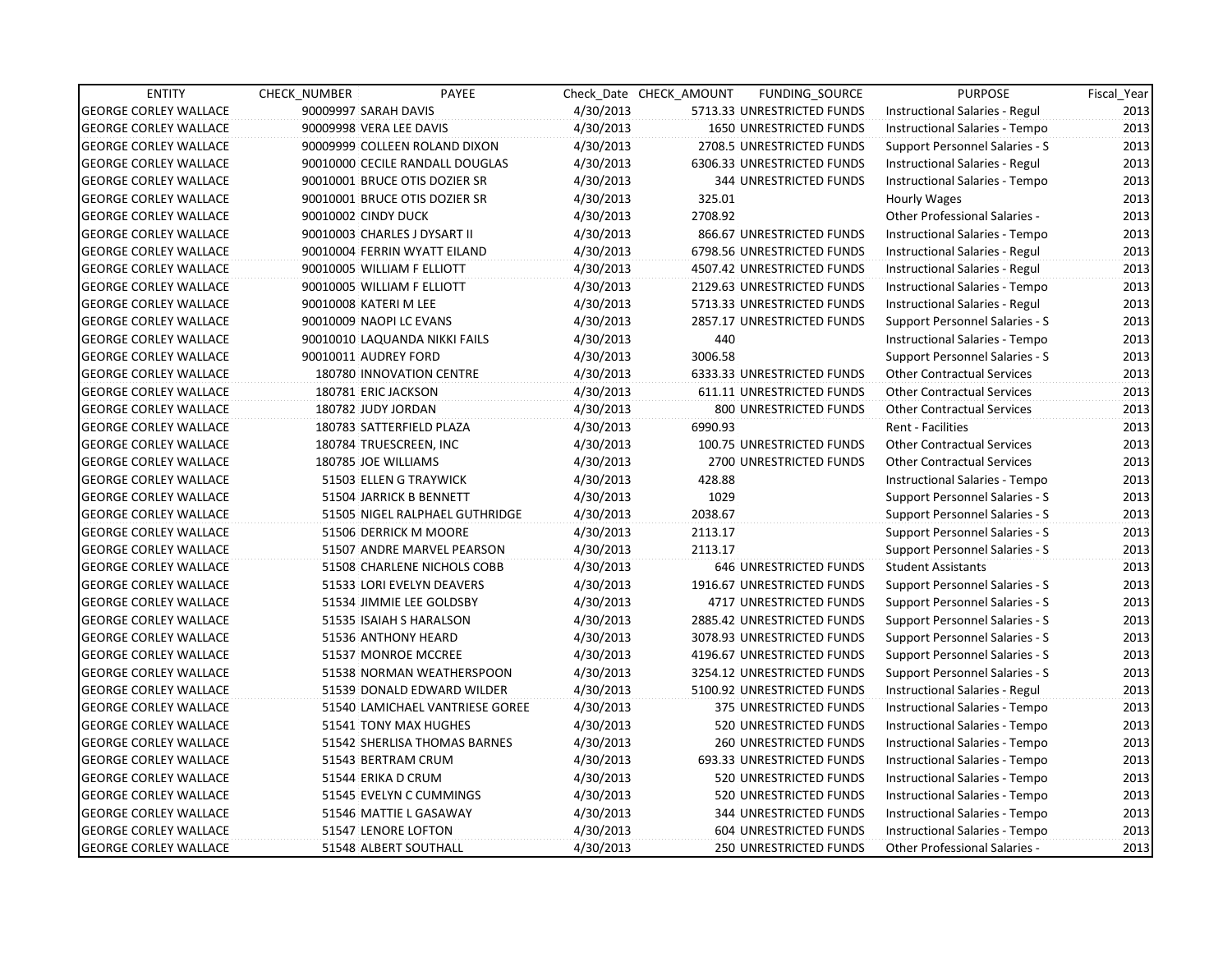| <b>ENTITY</b>                | <b>CHECK NUMBER</b>  | PAYEE                            |           | Check Date CHECK AMOUNT | FUNDING_SOURCE                 | <b>PURPOSE</b>                        | Fiscal Year |
|------------------------------|----------------------|----------------------------------|-----------|-------------------------|--------------------------------|---------------------------------------|-------------|
| <b>GEORGE CORLEY WALLACE</b> |                      | 51549 CHRISTOPHER B BROWN        | 4/30/2013 |                         | 536 UNRESTRICTED FUNDS         | <b>Hourly Wages</b>                   | 2013        |
| <b>GEORGE CORLEY WALLACE</b> |                      | 51550 EUGENE JAMES CHILDRESS JR  | 4/30/2013 |                         | 780 UNRESTRICTED FUNDS         | Hourly Wages                          | 2013        |
| <b>GEORGE CORLEY WALLACE</b> |                      | 51551 MYRON C COLEMAN            | 4/30/2013 |                         | 2931.58 UNRESTRICTED FUNDS     | <b>Support Personnel Salaries - S</b> | 2013        |
| <b>GEORGE CORLEY WALLACE</b> |                      | 51553 ANDREW DOUGLAS WHATLEY     | 4/30/2013 |                         | 2262.08 UNRESTRICTED FUNDS     | Support Personnel Salaries - S        | 2013        |
| <b>GEORGE CORLEY WALLACE</b> | 51556 JERRY D SMITH  |                                  | 4/30/2013 |                         | 63.49 UNRESTRICTED FUNDS       | Hourly Wages                          | 2013        |
| <b>GEORGE CORLEY WALLACE</b> | 51557 COREY D BOWIE  |                                  | 4/30/2013 |                         | 1177.83 UNRESTRICTED FUNDS     | <b>Other Professional Salaries -</b>  | 2013        |
| <b>GEORGE CORLEY WALLACE</b> | 51557 COREY D BOWIE  |                                  | 4/30/2013 | 2808.75                 |                                | <b>Other Professional Salaries -</b>  | 2013        |
| <b>GEORGE CORLEY WALLACE</b> |                      | 51558 BRANDON O KIMBROUGH        | 4/30/2013 |                         | 2038.42 UNRESTRICTED FUNDS     | Support Personnel Salaries - S        | 2013        |
| <b>GEORGE CORLEY WALLACE</b> | 51559 OTIS TARVER JR |                                  | 4/30/2013 |                         | 4120.33 UNRESTRICTED FUNDS     | Instructional Salaries - Regul        | 2013        |
| <b>GEORGE CORLEY WALLACE</b> |                      | 90009946 OLIVIA JOYCE ACOFF      | 4/30/2013 | 2541.67                 |                                | Support Personnel Salaries - S        | 2013        |
| <b>GEORGE CORLEY WALLACE</b> |                      | 90009947 BERTHA YVETTE ALLEN     | 4/30/2013 | 4440.92                 |                                | Other Professional Salaries -         | 2013        |
| <b>GEORGE CORLEY WALLACE</b> |                      | 180792 A & B LEASING, INC.       | 5/3/2013  | 498.59                  |                                | Improvements Other Than Buildi        | 2013        |
| <b>GEORGE CORLEY WALLACE</b> | 180838 WAL MART      |                                  | 5/3/2013  |                         | 1140.26 UNRESTRICTED FUNDS     | <b>Materials and Supplies</b>         | 2013        |
| <b>GEORGE CORLEY WALLACE</b> |                      | 180794 AIRGAS SOUTH, INC         | 5/3/2013  |                         | 600.83 UNRESTRICTED FUNDS      | <b>Materials and Supplies</b>         | 2013        |
| <b>GEORGE CORLEY WALLACE</b> |                      | 180795 BERNEY OFFICE SOLUTIONS   | 5/3/2013  |                         | 181.4 UNRESTRICTED FUNDS       | Service Contracts on Equipment        | 2013        |
| <b>GEORGE CORLEY WALLACE</b> |                      | 180796 BERNEY OFFICE SOLUTIONS   | 5/3/2013  |                         | 696.03 UNRESTRICTED FUNDS      | Materials and Supplies                | 2013        |
| <b>GEORGE CORLEY WALLACE</b> |                      | 180797 C & S AUTO PARTS          | 5/3/2013  |                         | 126.85 UNRESTRICTED FUNDS      | Maintenance and Repairs               | 2013        |
| <b>GEORGE CORLEY WALLACE</b> | 180798 CARQUEST      |                                  | 5/3/2013  |                         | 51.99 UNRESTRICTED FUNDS       | <b>Materials and Supplies</b>         | 2013        |
| <b>GEORGE CORLEY WALLACE</b> | 180798 CARQUEST      |                                  | 5/3/2013  |                         | 320.47 UNRESTRICTED FUNDS      | <b>Maintenance and Repairs</b>        | 2013        |
| <b>GEORGE CORLEY WALLACE</b> |                      | 180799 CHEVRON CARD SERVICES     | 5/3/2013  |                         | 746.09 UNRESTRICTED FUNDS      | Gasoline and Oil - Motor Vehic        | 2013        |
| <b>GEORGE CORLEY WALLACE</b> |                      | 180800 DALLAS CO. WATER & SEWER  | 5/3/2013  |                         | 136.65 UNRESTRICTED FUNDS      | Water and Sewer                       | 2013        |
| <b>GEORGE CORLEY WALLACE</b> | 180801 FRANK ELLIOTT |                                  | 5/3/2013  |                         | 310 UNRESTRICTED FUNDS         | In-State Travel                       | 2013        |
| <b>GEORGE CORLEY WALLACE</b> | 180802 FRANK ELLIOTT |                                  | 5/3/2013  |                         | 310 UNRESTRICTED FUNDS         | In-State Travel                       | 2013        |
| <b>GEORGE CORLEY WALLACE</b> |                      | 180803 FASTENAL COMPANY          | 5/3/2013  |                         | 506.27 UNRESTRICTED FUNDS      | <b>Materials and Supplies</b>         | 2013        |
| <b>GEORGE CORLEY WALLACE</b> |                      | 180804 FOX DISTRIBUTORS INC.     | 5/3/2013  |                         | 1715.76 UNRESTRICTED FUNDS     | <b>Materials and Supplies</b>         | 2013        |
| <b>GEORGE CORLEY WALLACE</b> |                      | 180805 GUARDIAN-IPCO INC.        | 5/3/2013  |                         | 550 UNRESTRICTED FUNDS         | Service Contracts on Equipment        | 2013        |
| <b>GEORGE CORLEY WALLACE</b> |                      | 180806 GUTHRIE IRRIGATION &      | 5/3/2013  |                         | 990 UNRESTRICTED FUNDS         | <b>Other Contractual Services</b>     | 2013        |
| <b>GEORGE CORLEY WALLACE</b> |                      | 180807 INSIDE ALABAMA POLITICS   | 5/3/2013  |                         | 83 UNRESTRICTED FUNDS          | Subscriptions                         | 2013        |
| <b>GEORGE CORLEY WALLACE</b> | 180808 JAMCO, INC.   |                                  | 5/3/2013  | 726.28                  |                                | Maintenance and Repairs               | 2013        |
| <b>GEORGE CORLEY WALLACE</b> | 180809 KB PORT       |                                  | 5/3/2013  | 57946                   |                                |                                       | 2013        |
| <b>GEORGE CORLEY WALLACE</b> |                      | 180810 MCQUICK PRINTING COMPANY  | 5/3/2013  |                         | 588 UNRESTRICTED FUNDS         | <b>Materials and Supplies</b>         | 2013        |
| <b>GEORGE CORLEY WALLACE</b> |                      | 180811 MCRAE-GAINES LEARNING CTN | 5/3/2013  |                         | 2266.7 UNRESTRICTED FUNDS      | Scholarships                          | 2013        |
| <b>GEORGE CORLEY WALLACE</b> |                      | 180812 MIDWEST LIBRARY SER       | 5/3/2013  |                         | 69.68 UNRESTRICTED FUNDS       | <b>Books</b>                          | 2013        |
| <b>GEORGE CORLEY WALLACE</b> | 180813 OFFICE DEPOT  |                                  | 5/3/2013  | 448.17                  |                                | <b>Materials and Supplies</b>         | 2013        |
| <b>GEORGE CORLEY WALLACE</b> | 180813 OFFICE DEPOT  |                                  | 5/3/2013  |                         | 1410.21 UNRESTRICTED FUNDS     | Materials and Supplies                | 2013        |
| <b>GEORGE CORLEY WALLACE</b> |                      | 180814 PURDIE & SON REFUSE SER   | 5/3/2013  |                         | <b>605 UNRESTRICTED FUNDS</b>  | <b>Other Contractual Services</b>     | 2013        |
| <b>GEORGE CORLEY WALLACE</b> | 180815 RICOH         |                                  | 5/3/2013  |                         | 95.78 UNRESTRICTED FUNDS       | Service Contracts on Equipment        | 2013        |
| <b>GEORGE CORLEY WALLACE</b> |                      | 180816 THE RILEY GROUP           | 5/3/2013  |                         | 500 UNRESTRICTED FUNDS         | <b>TECHNOLOGY NON-CAPITALIZED</b>     | 2013        |
| <b>GEORGE CORLEY WALLACE</b> |                      | 180817 ROUNTREE ELECTRIC SUPPLY  | 5/3/2013  |                         | 1119.9 UNRESTRICTED FUNDS      | <b>Materials and Supplies</b>         | 2013        |
| <b>GEORGE CORLEY WALLACE</b> |                      | 180818 2012 SACSCOC ANNUAL       | 5/3/2013  |                         | 3750 UNRESTRICTED FUNDS        | Out-of-State Travel                   | 2013        |
| <b>GEORGE CORLEY WALLACE</b> | 180819 SASFAA - SC   |                                  | 5/3/2013  |                         | 35 UNRESTRICTED FUNDS          | Memberships                           | 2013        |
| <b>GEORGE CORLEY WALLACE</b> | 180820 SASFAA - SC   |                                  | 5/3/2013  |                         | 675 UNRESTRICTED FUNDS         | In-State Travel                       | 2013        |
| <b>GEORGE CORLEY WALLACE</b> | 180821 TERESA SEARS  |                                  | 5/3/2013  |                         | <b>2500 UNRESTRICTED FUNDS</b> | <b>Other Contractual Services</b>     | 2013        |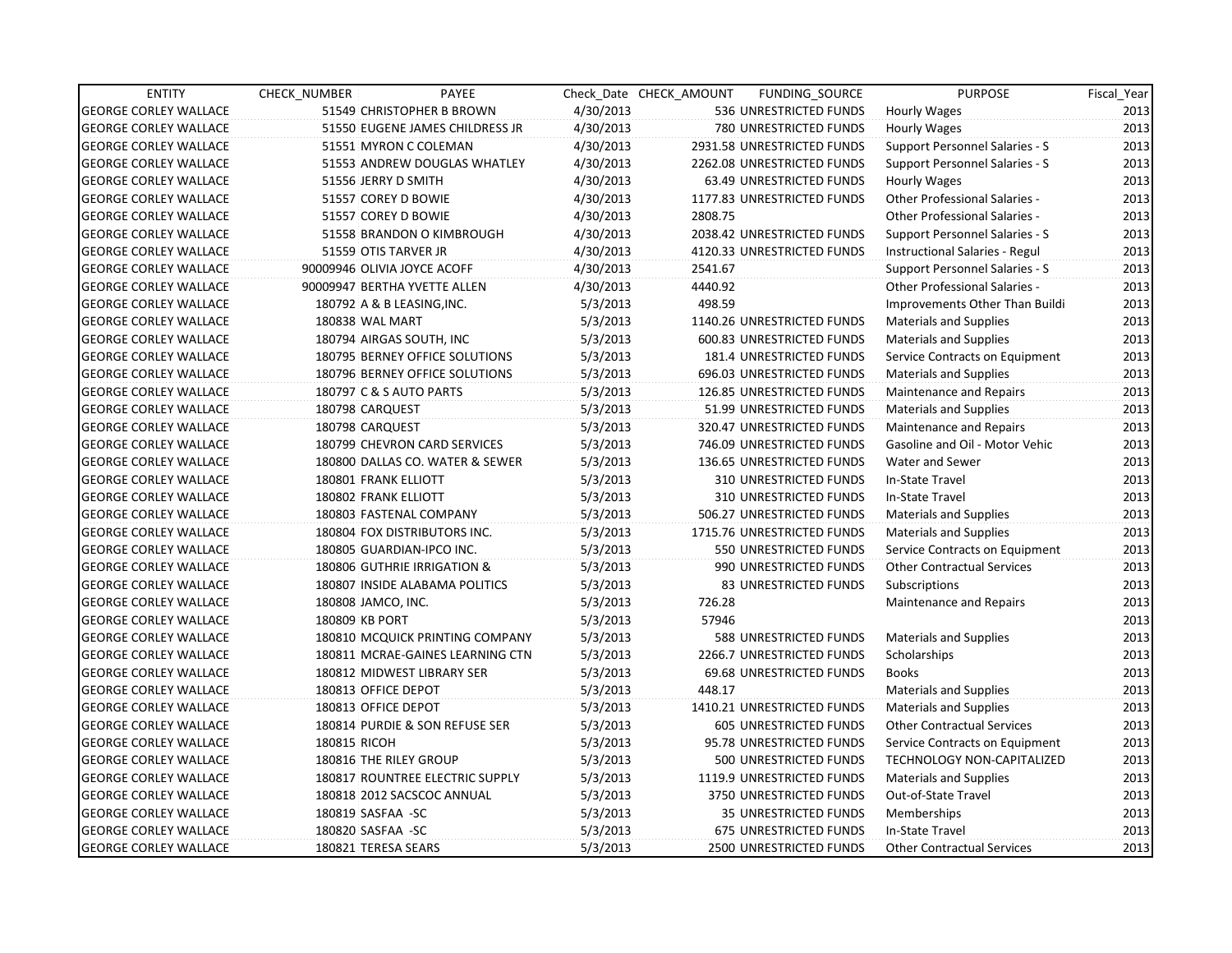| <b>ENTITY</b>                | CHECK NUMBER              | PAYEE                         |           | Check Date CHECK AMOUNT | FUNDING SOURCE                | <b>PURPOSE</b>                    | Fiscal_Year |
|------------------------------|---------------------------|-------------------------------|-----------|-------------------------|-------------------------------|-----------------------------------|-------------|
| <b>GEORGE CORLEY WALLACE</b> | 180822 SKILLPATH SEMINARS |                               | 5/3/2013  |                         | 149 UNRESTRICTED FUNDS        | State-Funded Professional Deve    | 2013        |
| <b>GEORGE CORLEY WALLACE</b> | 180823 SLEEP INN & SUITES |                               | 5/3/2013  |                         | 101.1 UNRESTRICTED FUNDS      | In-State Travel                   | 2013        |
| <b>GEORGE CORLEY WALLACE</b> |                           | 180824 SOUTHERN PIPE & SUPPLY | 5/3/2013  |                         | 9023.74 UNRESTRICTED FUNDS    | <b>Materials and Supplies</b>     | 2013        |
| <b>GEORGE CORLEY WALLACE</b> |                           | 180825 STRICKLAND COMPANIES   | 5/3/2013  |                         | 3042.5 UNRESTRICTED FUNDS     | <b>Materials and Supplies</b>     | 2013        |
| <b>GEORGE CORLEY WALLACE</b> |                           | 180826 TECHNICAL INNOVATION   | 5/3/2013  |                         | 21913.46 UNRESTRICTED FUNDS   | TECHNOLOGY NON-CAPITALIZED        | 2013        |
| <b>GEORGE CORLEY WALLACE</b> | 180827 TEKLINKS, INC.     |                               | 5/3/2013  |                         | 11348 UNRESTRICTED FUNDS      | TECHNOLOGY NON-CAPITALIZED        | 2013        |
| <b>GEORGE CORLEY WALLACE</b> | 180827 TEKLINKS, INC.     |                               | 5/3/2013  |                         | 14592.15 UNRESTRICTED FUNDS   | TECHNOLOGY EQUIPMENT \$25,000     | 2013        |
| <b>GEORGE CORLEY WALLACE</b> |                           | 180828 THYSSENKRUPP ELEVATOR  | 5/3/2013  |                         | 2760.2 UNRESTRICTED FUNDS     | Service Contracts on Equipment    | 2013        |
| <b>GEORGE CORLEY WALLACE</b> | 180829 TRANE U.S. INC.    |                               | 5/3/2013  |                         | 3379.75 UNRESTRICTED FUNDS    | Service Contracts on Equipment    | 2013        |
| <b>GEORGE CORLEY WALLACE</b> |                           | 180830 UAB PRINTING SERVICES  | 5/3/2013  |                         | 2569.83 UNRESTRICTED FUNDS    | Printing, Reproduction and Bin    | 2013        |
| <b>GEORGE CORLEY WALLACE</b> | 180831 TARA Y. WHITE      |                               | 5/3/2013  |                         | 118.1 UNRESTRICTED FUNDS      | Out-of-State Travel               | 2013        |
| <b>GEORGE CORLEY WALLACE</b> | 180832 JOYCE WHITELY      |                               | 5/3/2013  | 38                      |                               | Out-of-State Travel               | 2013        |
| <b>GEORGE CORLEY WALLACE</b> | 180833 XEROX CORPORATION  |                               | 5/3/2013  | 60.54                   |                               | Service Contracts on Equipment    | 2013        |
| <b>GEORGE CORLEY WALLACE</b> |                           | 180835 BARNES & NOBLE COLLEGE | 5/3/2013  |                         | 1573.99 UNRESTRICTED FUNDS    |                                   | 2013        |
| <b>GEORGE CORLEY WALLACE</b> |                           | 180835 BARNES & NOBLE COLLEGE | 5/3/2013  |                         | <b>150 UNRESTRICTED FUNDS</b> | <b>Materials and Supplies</b>     | 2013        |
| <b>GEORGE CORLEY WALLACE</b> | 180836 CANON SOLUTIONS    |                               | 5/3/2013  | 20.02                   |                               | Service Contracts on Equipment    | 2013        |
| <b>GEORGE CORLEY WALLACE</b> |                           | 180837 CDW GOVERNMENT, INC    | 5/3/2013  |                         | 20473.55 UNRESTRICTED FUNDS   | TECHNOLOGY NON-CAPITALIZED        | 2013        |
| <b>GEORGE CORLEY WALLACE</b> | 180793 ACS TECHNOLOGIES   |                               | 5/3/2013  |                         | 90 UNRESTRICTED FUNDS         | Service Contracts on Equipment    | 2013        |
| <b>GEORGE CORLEY WALLACE</b> | 180852 REBECCA DAVIS      |                               | 5/10/2013 |                         | 309.51 UNRESTRICTED FUNDS     | Out-of-State Travel               | 2013        |
| <b>GEORGE CORLEY WALLACE</b> | 180852 REBECCA DAVIS      |                               | 5/10/2013 |                         | 133.24 UNRESTRICTED FUNDS     | In-State Travel                   | 2013        |
| <b>GEORGE CORLEY WALLACE</b> | 180854 DR. FRED GAINOUS   |                               | 5/10/2013 |                         | 500 UNRESTRICTED FUNDS        | Honorariums                       | 2013        |
| <b>GEORGE CORLEY WALLACE</b> | 180855 GALE GROUP         |                               | 5/10/2013 |                         | 100 UNRESTRICTED FUNDS        | Subscriptions                     | 2013        |
| <b>GEORGE CORLEY WALLACE</b> | 180856 GED TESTING        |                               | 5/10/2013 |                         | 384 UNRESTRICTED FUNDS        | <b>Materials and Supplies</b>     | 2013        |
| <b>GEORGE CORLEY WALLACE</b> | 180857 MICHAEL D. GOINGS  |                               | 5/10/2013 |                         | 575 UNRESTRICTED FUNDS        | <b>Other Contractual Services</b> | 2013        |
| <b>GEORGE CORLEY WALLACE</b> | 180858 GOLDEN CORRAL      |                               | 5/10/2013 |                         | 225.67 UNRESTRICTED FUNDS     | In-State Travel                   | 2013        |
| <b>GEORGE CORLEY WALLACE</b> | 180859 GOLDEN CORRAL      |                               | 5/10/2013 |                         | 294.15 UNRESTRICTED FUNDS     | In-State Travel                   | 2013        |
| <b>GEORGE CORLEY WALLACE</b> | 180860 PAULA GOODMAN      |                               | 5/10/2013 |                         | 50 UNRESTRICTED FUNDS         | <b>Other Contractual Services</b> | 2013        |
| <b>GEORGE CORLEY WALLACE</b> | 180861 CATHERINE GORDON   |                               | 5/10/2013 |                         | <b>675 UNRESTRICTED FUNDS</b> | <b>Other Contractual Services</b> | 2013        |
| <b>GEORGE CORLEY WALLACE</b> | 180862 RACHEL GORDON      |                               | 5/10/2013 | 40.67                   |                               | Out-of-State Travel               | 2013        |
| <b>GEORGE CORLEY WALLACE</b> | 180863 RAJI GOURDINE      |                               | 5/10/2013 | 225                     |                               | In-State Travel                   | 2013        |
| <b>GEORGE CORLEY WALLACE</b> | 180864 CALVIN GRIFFIN     |                               | 5/10/2013 | 225                     |                               | In-State Travel                   | 2013        |
| <b>GEORGE CORLEY WALLACE</b> | 180865 ANTONIO HAMILTON   |                               | 5/10/2013 | 225                     |                               | In-State Travel                   | 2013        |
| <b>GEORGE CORLEY WALLACE</b> | 180866 EDDIE HARRISON     |                               | 5/10/2013 | 225                     |                               | In-State Travel                   | 2013        |
| <b>GEORGE CORLEY WALLACE</b> | 180867 KERRY HENDERSON    |                               | 5/10/2013 |                         | <b>8 UNRESTRICTED FUNDS</b>   | In-State Travel                   | 2013        |
| <b>GEORGE CORLEY WALLACE</b> | 180869 MARY HICKS         |                               | 5/10/2013 |                         | <b>650 UNRESTRICTED FUNDS</b> | <b>Other Contractual Services</b> | 2013        |
| <b>GEORGE CORLEY WALLACE</b> | 180870 TONY HUGHES        |                               | 5/10/2013 |                         | 762.75 UNRESTRICTED FUNDS     | In-State Travel                   | 2013        |
| <b>GEORGE CORLEY WALLACE</b> | 180871 DEANDRES G. INGE   |                               | 5/10/2013 | 184.78                  |                               | Out-of-State Travel               | 2013        |
| <b>GEORGE CORLEY WALLACE</b> | 180871 DEANDRES G. INGE   |                               | 5/10/2013 | 341.68                  |                               | In-State Travel                   | 2013        |
| <b>GEORGE CORLEY WALLACE</b> | 180872 DAZZIRINE ISHMAN   |                               | 5/10/2013 |                         | 50 UNRESTRICTED FUNDS         | <b>Other Contractual Services</b> | 2013        |
| <b>GEORGE CORLEY WALLACE</b> |                           | 180873 LAERDAL MEDICAL CORP   | 5/10/2013 | 2250                    |                               | Furniture and Equipment           | 2013        |
| <b>GEORGE CORLEY WALLACE</b> | 180874 SHIRLEY LAISTER    |                               | 5/10/2013 | 225                     |                               | In-State Travel                   | 2013        |
| <b>GEORGE CORLEY WALLACE</b> | 180875 JOBRINA LAMAR      |                               | 5/10/2013 |                         | 575 UNRESTRICTED FUNDS        | <b>Other Contractual Services</b> | 2013        |
| <b>GEORGE CORLEY WALLACE</b> | 180876 BONITA LEWIS       |                               | 5/10/2013 | 225                     |                               | In-State Travel                   | 2013        |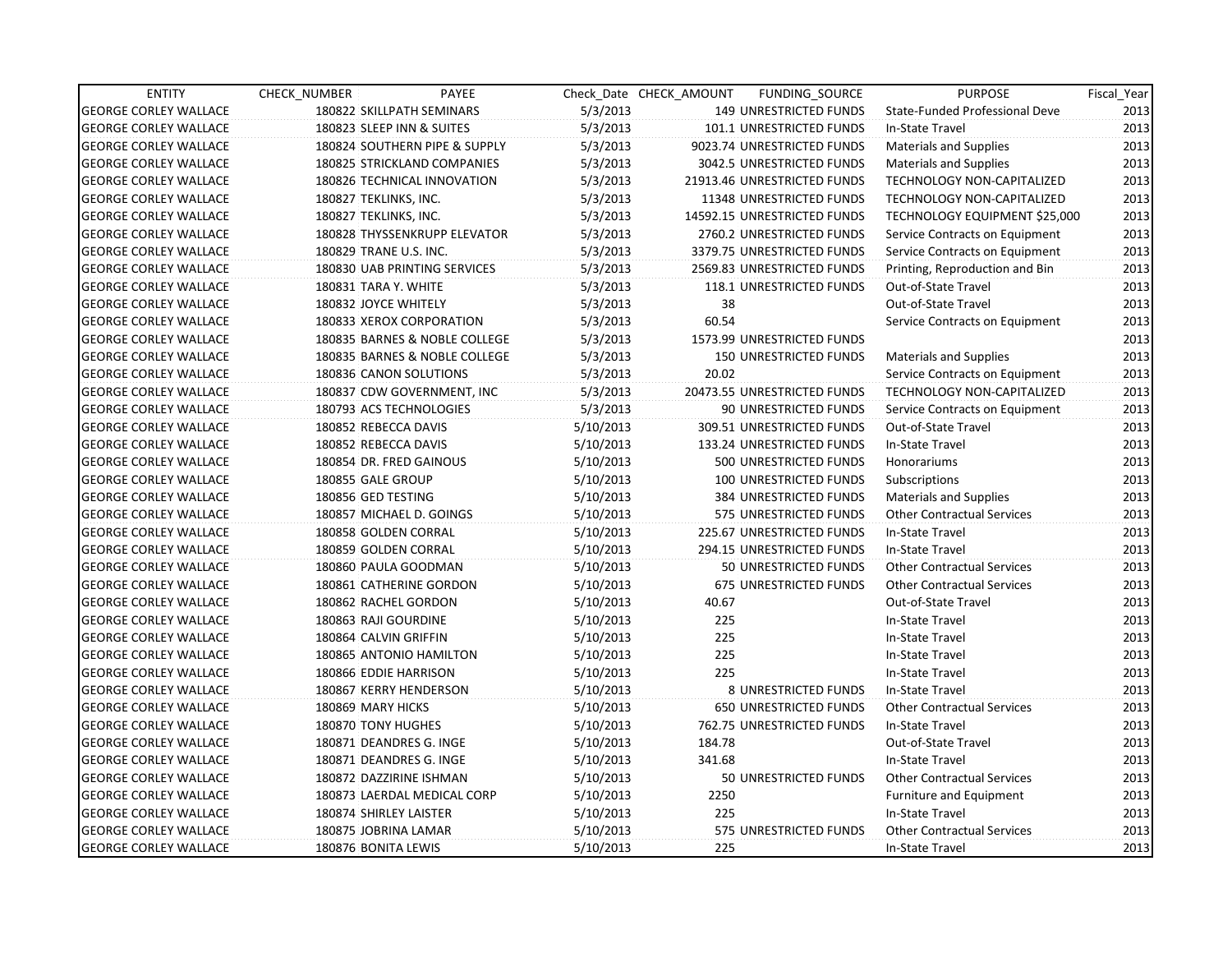| <b>ENTITY</b>                | CHECK NUMBER              | PAYEE                          |           | Check Date CHECK AMOUNT | FUNDING_SOURCE                | <b>PURPOSE</b>                    | Fiscal Year |
|------------------------------|---------------------------|--------------------------------|-----------|-------------------------|-------------------------------|-----------------------------------|-------------|
| <b>GEORGE CORLEY WALLACE</b> | 180877 JANICE MARSHALL    |                                | 5/10/2013 |                         | 575 UNRESTRICTED FUNDS        | <b>Other Contractual Services</b> | 2013        |
| <b>GEORGE CORLEY WALLACE</b> | 180878 DALE MOORE         |                                | 5/10/2013 | 225                     |                               | In-State Travel                   | 2013        |
| <b>GEORGE CORLEY WALLACE</b> | 180879 JOHNNY E. MOSS III |                                | 5/10/2013 |                         | <b>225 UNRESTRICTED FUNDS</b> | In-State Travel                   | 2013        |
| <b>GEORGE CORLEY WALLACE</b> | 180880 OFFICE DEPOT       |                                | 5/10/2013 |                         | 859.16 UNRESTRICTED FUNDS     | Materials and Supplies            | 2013        |
| <b>GEORGE CORLEY WALLACE</b> | 180881 CLARENCE PETTWAY   |                                | 5/10/2013 | 194.43                  |                               | Out-of-State Travel               | 2013        |
| <b>GEORGE CORLEY WALLACE</b> | 180881 CLARENCE PETTWAY   |                                | 5/10/2013 | 156.84                  |                               | In-State Travel                   | 2013        |
| <b>GEORGE CORLEY WALLACE</b> | 180882 RICOH              |                                | 5/10/2013 |                         | 99.6 UNRESTRICTED FUNDS       | Service Contracts on Equipment    | 2013        |
| <b>GEORGE CORLEY WALLACE</b> | 180883 ERIKA ROBERSON     |                                | 5/10/2013 | 85.59                   |                               | In-State Travel                   | 2013        |
| <b>GEORGE CORLEY WALLACE</b> | 180884 ERIC W. ROGERS     |                                | 5/10/2013 | 225                     |                               | In-State Travel                   | 2013        |
| <b>GEORGE CORLEY WALLACE</b> | 180885 KENNETTA SANDERS   |                                | 5/10/2013 |                         | 75 UNRESTRICTED FUNDS         | <b>Other Contractual Services</b> | 2013        |
| <b>GEORGE CORLEY WALLACE</b> |                           | 180886 SELMA WATER WORKS BOARD | 5/10/2013 |                         | 493.92 UNRESTRICTED FUNDS     | Water and Sewer                   | 2013        |
| <b>GEORGE CORLEY WALLACE</b> |                           | 180887 LAWRENCE SIMMONS        | 5/10/2013 | 225                     |                               | In-State Travel                   | 2013        |
| <b>GEORGE CORLEY WALLACE</b> |                           | 180888 SOUTHERNLINC WIRELESS   | 5/10/2013 |                         | 10.6 UNRESTRICTED FUNDS       | Communications                    | 2013        |
| <b>GEORGE CORLEY WALLACE</b> |                           | 180889 STRICKLAND COMPANIES    | 5/10/2013 |                         | 432.24 UNRESTRICTED FUNDS     | Materials and Supplies            | 2013        |
| <b>GEORGE CORLEY WALLACE</b> | 180890 JEROME THAMES      |                                | 5/10/2013 | 225                     |                               | In-State Travel                   | 2013        |
| <b>GEORGE CORLEY WALLACE</b> | 180891 TRANE U.S. INC.    |                                | 5/10/2013 | 633                     |                               | Maintenance and Repairs           | 2013        |
| <b>GEORGE CORLEY WALLACE</b> | 180891 TRANE U.S. INC.    |                                | 5/10/2013 |                         | 9750 UNRESTRICTED FUNDS       | Service Contracts on Equipment    | 2013        |
| <b>GEORGE CORLEY WALLACE</b> |                           | 180892 SHERMANITA WALKER       | 5/10/2013 | 271.44                  |                               | Out-of-State Travel               | 2013        |
| <b>GEORGE CORLEY WALLACE</b> |                           | 180892 SHERMANITA WALKER       | 5/10/2013 | 522.67                  |                               | In-State Travel                   | 2013        |
| <b>GEORGE CORLEY WALLACE</b> | 180893 CONNIE WALLACE     |                                | 5/10/2013 | 225                     |                               | In-State Travel                   | 2013        |
| <b>GEORGE CORLEY WALLACE</b> | 180894 ZEE MEDICAL        |                                | 5/10/2013 |                         | 535.49 UNRESTRICTED FUNDS     | <b>Materials and Supplies</b>     | 2013        |
| <b>GEORGE CORLEY WALLACE</b> | 180842 AIRGAS SOUTH, INC  |                                | 5/10/2013 |                         | 1276.29 UNRESTRICTED FUNDS    | Materials and Supplies            | 2013        |
| <b>GEORGE CORLEY WALLACE</b> |                           | 180843 AL HILL'S BOILER SALES  | 5/10/2013 |                         | 2175.5 UNRESTRICTED FUNDS     | Service Contracts on Equipment    | 2013        |
| <b>GEORGE CORLEY WALLACE</b> |                           | 180844 ALABAMA POWER COMPANY   | 5/10/2013 |                         | 50038.57 UNRESTRICTED FUNDS   | Electricity                       | 2013        |
| <b>GEORGE CORLEY WALLACE</b> | 180845 BERTHA ALLEN       |                                | 5/10/2013 | 124.49                  |                               | In-State Travel                   | 2013        |
| <b>GEORGE CORLEY WALLACE</b> | 180845 BERTHA ALLEN       |                                | 5/10/2013 | 145.73                  |                               | Out-of-State Travel               | 2013        |
| <b>GEORGE CORLEY WALLACE</b> | 180846 KENNY ALLEN        |                                | 5/10/2013 | 225                     |                               | In-State Travel                   | 2013        |
| <b>GEORGE CORLEY WALLACE</b> |                           | 180847 AT&T (BUSINESS SERVICE) | 5/10/2013 |                         | 31.99 UNRESTRICTED FUNDS      | Communications                    | 2013        |
| <b>GEORGE CORLEY WALLACE</b> | 180848 TIFFANY BARLOW     |                                | 5/10/2013 | 700.27                  |                               | Out-of-State Travel               | 2013        |
| <b>GEORGE CORLEY WALLACE</b> | 180848 TIFFANY BARLOW     |                                | 5/10/2013 | 95.88                   |                               | In-State Travel                   | 2013        |
| <b>GEORGE CORLEY WALLACE</b> | 180849 GERALYN BUFORD     |                                | 5/10/2013 | 266.37                  |                               | Out-of-State Travel               | 2013        |
| <b>GEORGE CORLEY WALLACE</b> | 180849 GERALYN BUFORD     |                                | 5/10/2013 | 580.39                  |                               | In-State Travel                   | 2013        |
| <b>GEORGE CORLEY WALLACE</b> | 180850 GLORIA A. CARLISLE |                                | 5/10/2013 |                         | 25 UNRESTRICTED FUNDS         | <b>Other Contractual Services</b> | 2013        |
| <b>GEORGE CORLEY WALLACE</b> |                           | 180851 CHANNIE L. CHAPMAN      | 5/10/2013 | 46.35                   |                               | Out-of-State Travel               | 2013        |
| <b>GEORGE CORLEY WALLACE</b> | 180853 MONIQUE FORD       |                                | 5/10/2013 |                         | <b>125 UNRESTRICTED FUNDS</b> | <b>Other Contractual Services</b> | 2013        |
| <b>GEORGE CORLEY WALLACE</b> |                           | 180915 FULLER BUILDING COMPANY | 5/17/2013 |                         | 215.97 UNRESTRICTED FUNDS     | <b>Materials and Supplies</b>     | 2013        |
| <b>GEORGE CORLEY WALLACE</b> | 180913 EDMENTUM           |                                | 5/17/2013 | 525                     |                               | <b>Computer Software</b>          | 2013        |
| <b>GEORGE CORLEY WALLACE</b> | 180917 DEANDRES G. INGE   |                                | 5/17/2013 | 57.69                   |                               | In-State Travel                   | 2013        |
| <b>GEORGE CORLEY WALLACE</b> |                           | 180918 J. R.'S LAWNMOWER SHOP  | 5/17/2013 |                         | 129.1 UNRESTRICTED FUNDS      | Maintenance and Repairs           | 2013        |
| <b>GEORGE CORLEY WALLACE</b> |                           | 180919 JOHN WILEY & SONS, INC. | 5/17/2013 |                         | 180 UNRESTRICTED FUNDS        | Subscriptions                     | 2013        |
| <b>GEORGE CORLEY WALLACE</b> | 180920 JUST BLINDS, INC.  |                                | 5/17/2013 |                         | 3175 UNRESTRICTED FUNDS       | <b>Materials and Supplies</b>     | 2013        |
| <b>GEORGE CORLEY WALLACE</b> | 180921 REGINA KENNEDY     |                                | 5/17/2013 | 287.18                  |                               | <b>Other Contractual Services</b> | 2013        |
| <b>GEORGE CORLEY WALLACE</b> |                           | 180922 LEWIS PEST CONTROL INC. | 5/17/2013 |                         | 290 UNRESTRICTED FUNDS        | <b>Other Contractual Services</b> | 2013        |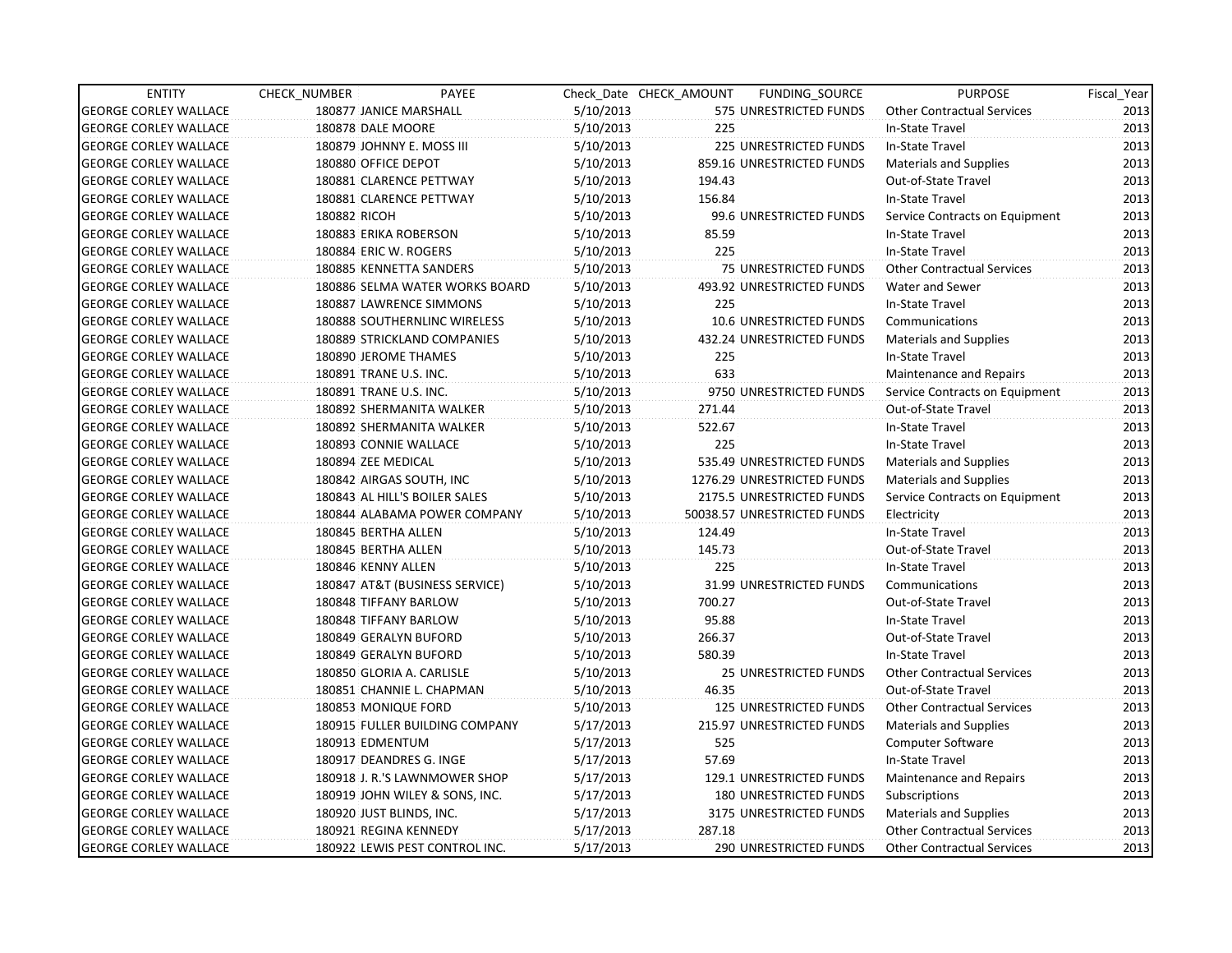| <b>ENTITY</b>                | CHECK_NUMBER               | PAYEE                            |           | Check Date CHECK AMOUNT | FUNDING SOURCE                | <b>PURPOSE</b>                    | Fiscal Year |
|------------------------------|----------------------------|----------------------------------|-----------|-------------------------|-------------------------------|-----------------------------------|-------------|
| <b>GEORGE CORLEY WALLACE</b> | 180923 LOWE'S              |                                  | 5/17/2013 | 132.96                  |                               | <b>Materials and Supplies</b>     | 2013        |
| <b>GEORGE CORLEY WALLACE</b> | 180924 MEADOWS TIRE CO     |                                  | 5/17/2013 |                         | 198.66 UNRESTRICTED FUNDS     | Maintenance and Repairs           | 2013        |
| <b>GEORGE CORLEY WALLACE</b> | 180925 GADDIS BRITTON MOTT |                                  | 5/17/2013 |                         | <b>120 UNRESTRICTED FUNDS</b> | <b>Other Professional Fees</b>    | 2013        |
| <b>GEORGE CORLEY WALLACE</b> |                            | 180926 MULLINS BUILDING PRODUCTS | 5/17/2013 |                         | 607.5 UNRESTRICTED FUNDS      | <b>Materials and Supplies</b>     | 2013        |
| <b>GEORGE CORLEY WALLACE</b> | 180927 NASFAA              |                                  | 5/17/2013 |                         | 1150 UNRESTRICTED FUNDS       | Out-of-State Travel               | 2013        |
| <b>GEORGE CORLEY WALLACE</b> | 180928 NASFAA              |                                  | 5/17/2013 |                         | 918 UNRESTRICTED FUNDS        | Memberships                       | 2013        |
| <b>GEORGE CORLEY WALLACE</b> | 180929 NASFAA              |                                  | 5/17/2013 |                         | 575 UNRESTRICTED FUNDS        | Out-of-State Travel               | 2013        |
| <b>GEORGE CORLEY WALLACE</b> | 180930 NASFAA              |                                  | 5/17/2013 |                         | 575 UNRESTRICTED FUNDS        | Out-of-State Travel               | 2013        |
| <b>GEORGE CORLEY WALLACE</b> |                            | 180931 RELIABLE OFFICE SUPPLIES  | 5/17/2013 |                         | 46.98 UNRESTRICTED FUNDS      | <b>Materials and Supplies</b>     | 2013        |
| <b>GEORGE CORLEY WALLACE</b> | 180932 NUNCY REMBERT       |                                  | 5/17/2013 |                         | <b>145 UNRESTRICTED FUNDS</b> | <b>Other Professional Fees</b>    | 2013        |
| <b>GEORGE CORLEY WALLACE</b> |                            | 180933 ROSS PLUMBING AND HEATING | 5/17/2013 | 125                     |                               | Maintenance and Repairs           | 2013        |
| <b>GEORGE CORLEY WALLACE</b> |                            | 180934 SELMA FAMILY RESTAURANT   | 5/17/2013 |                         | 750 UNRESTRICTED FUNDS        | <b>Other Contractual Services</b> | 2013        |
| <b>GEORGE CORLEY WALLACE</b> |                            | 180935 SELMA WATER WORKS BOARD   | 5/17/2013 |                         | 36.84 UNRESTRICTED FUNDS      | Water and Sewer                   | 2013        |
| <b>GEORGE CORLEY WALLACE</b> |                            | 180936 SOUTHERNLINC WIRELESS     | 5/17/2013 |                         | 726.89 UNRESTRICTED FUNDS     | Communications                    | 2013        |
| <b>GEORGE CORLEY WALLACE</b> |                            | 180937 SUMMERLIN HARDWARE        | 5/17/2013 |                         | 442.07 UNRESTRICTED FUNDS     | <b>Materials and Supplies</b>     | 2013        |
| <b>GEORGE CORLEY WALLACE</b> |                            | 180938 THE SELMA-TIMES JOURNAL   | 5/17/2013 |                         | 825.39 UNRESTRICTED FUNDS     | <b>Advertising and Promotions</b> | 2013        |
| <b>GEORGE CORLEY WALLACE</b> | 180939 MILLICENT WOODS     |                                  | 5/17/2013 |                         | 622.66 UNRESTRICTED FUNDS     | Out-of-State Travel               | 2013        |
| <b>GEORGE CORLEY WALLACE</b> | 180897 ACT                 |                                  | 5/17/2013 | 6                       |                               | <b>Materials and Supplies</b>     | 2013        |
| <b>GEORGE CORLEY WALLACE</b> |                            | 180898 ALABAMA GAS CORPORATION   | 5/17/2013 |                         | 11304.95 UNRESTRICTED FUNDS   | Gas and Heating Fuel              | 2013        |
| <b>GEORGE CORLEY WALLACE</b> | 180899 AMSAN BAMA SUPPLY   |                                  | 5/17/2013 |                         | <b>15 UNRESTRICTED FUNDS</b>  | <b>Materials and Supplies</b>     | 2013        |
| <b>GEORGE CORLEY WALLACE</b> | 180900 TONYA ANTHONY       |                                  | 5/17/2013 | 517.52                  |                               | <b>Other Contractual Services</b> | 2013        |
| <b>GEORGE CORLEY WALLACE</b> |                            | 180901 AT&T (BUSINESS SERVICE)   | 5/17/2013 |                         | 66.04 UNRESTRICTED FUNDS      | Communications                    | 2013        |
| <b>GEORGE CORLEY WALLACE</b> |                            | 180902 ANTIONETTA S. BALDWIN     | 5/17/2013 |                         | 130.5 UNRESTRICTED FUNDS      | In-State Travel                   | 2013        |
| <b>GEORGE CORLEY WALLACE</b> | 180903 BLUE OX EQUIPMENT   |                                  | 5/17/2013 |                         | 79.79 UNRESTRICTED FUNDS      | Maintenance and Repairs           | 2013        |
| <b>GEORGE CORLEY WALLACE</b> | 180904 BLUE OX EQUIPMENT   |                                  | 5/17/2013 |                         | 8624.95 UNRESTRICTED FUNDS    | <b>Furniture and Equipment</b>    | 2013        |
| <b>GEORGE CORLEY WALLACE</b> | 180905 GERALYN BUFORD      |                                  | 5/17/2013 | 57.69                   |                               | In-State Travel                   | 2013        |
| <b>GEORGE CORLEY WALLACE</b> | 180906 C & S AUTO PARTS    |                                  | 5/17/2013 |                         | 34.97 UNRESTRICTED FUNDS      | Maintenance and Repairs           | 2013        |
| <b>GEORGE CORLEY WALLACE</b> | 180907 CINTAS #231         |                                  | 5/17/2013 |                         | 205.8 UNRESTRICTED FUNDS      | <b>Other Contractual Services</b> | 2013        |
| <b>GEORGE CORLEY WALLACE</b> | 180908 COE - ATLANTA       |                                  | 5/17/2013 | 1534                    |                               | <b>Institutional Use</b>          | 2013        |
| <b>GEORGE CORLEY WALLACE</b> | 180908 COE - ATLANTA       |                                  | 5/17/2013 | 1534                    |                               | Memberships                       | 2013        |
| <b>GEORGE CORLEY WALLACE</b> |                            | 180909 COLUMBIA INSTRUMENTS      | 5/17/2013 |                         | 760 UNRESTRICTED FUNDS        | Maintenance and Repairs           | 2013        |
| <b>GEORGE CORLEY WALLACE</b> |                            | 180910 CRYSTAL SPRINGS OF ALA    | 5/17/2013 |                         | 52.92 UNRESTRICTED FUNDS      | <b>Materials and Supplies</b>     | 2013        |
| <b>GEORGE CORLEY WALLACE</b> | 180911 CTE OUTDOORS INC    |                                  | 5/17/2013 |                         | 192.86 UNRESTRICTED FUNDS     | <b>Materials and Supplies</b>     | 2013        |
| <b>GEORGE CORLEY WALLACE</b> | 180912 DALLAS MIDWEST      |                                  | 5/17/2013 | 1388                    |                               | <b>Materials and Supplies</b>     | 2013        |
| <b>GEORGE CORLEY WALLACE</b> | 180916 DAVID HOBBS         |                                  | 5/17/2013 | 225                     |                               | In-State Travel                   | 2013        |
| <b>GEORGE CORLEY WALLACE</b> | 180979 NASFAA              |                                  | 5/24/2013 |                         | <b>25 UNRESTRICTED FUNDS</b>  | Memberships                       | 2013        |
| <b>GEORGE CORLEY WALLACE</b> |                            | 180978 GADDIS BRITTON MOTT       | 5/24/2013 |                         | 60 UNRESTRICTED FUNDS         | <b>Other Professional Fees</b>    | 2013        |
| <b>GEORGE CORLEY WALLACE</b> |                            | 180982 PEPSI-COLA BOTTLING COMPA | 5/24/2013 |                         | 541 UNRESTRICTED FUNDS        | <b>Materials and Supplies</b>     | 2013        |
| <b>GEORGE CORLEY WALLACE</b> | 180983 CLARENCE PETTWAY    |                                  | 5/24/2013 | 431.31                  |                               | In-State Travel                   | 2013        |
| <b>GEORGE CORLEY WALLACE</b> | 180984 MARTHA PETTWAY      |                                  | 5/24/2013 | 116.41                  |                               | In-State Travel                   | 2013        |
| <b>GEORGE CORLEY WALLACE</b> | 180985 PITNEY BOWES        |                                  | 5/24/2013 |                         | 2000 UNRESTRICTED FUNDS       | Postage                           | 2013        |
| <b>GEORGE CORLEY WALLACE</b> | 180986 NUNCY REMBERT       |                                  | 5/24/2013 |                         | <b>145 UNRESTRICTED FUNDS</b> | <b>Other Professional Fees</b>    | 2013        |
| <b>GEORGE CORLEY WALLACE</b> | 180987 W. MARLON REYNOLDS  |                                  | 5/24/2013 |                         | <b>360 UNRESTRICTED FUNDS</b> | <b>Other Professional Fees</b>    | 2013        |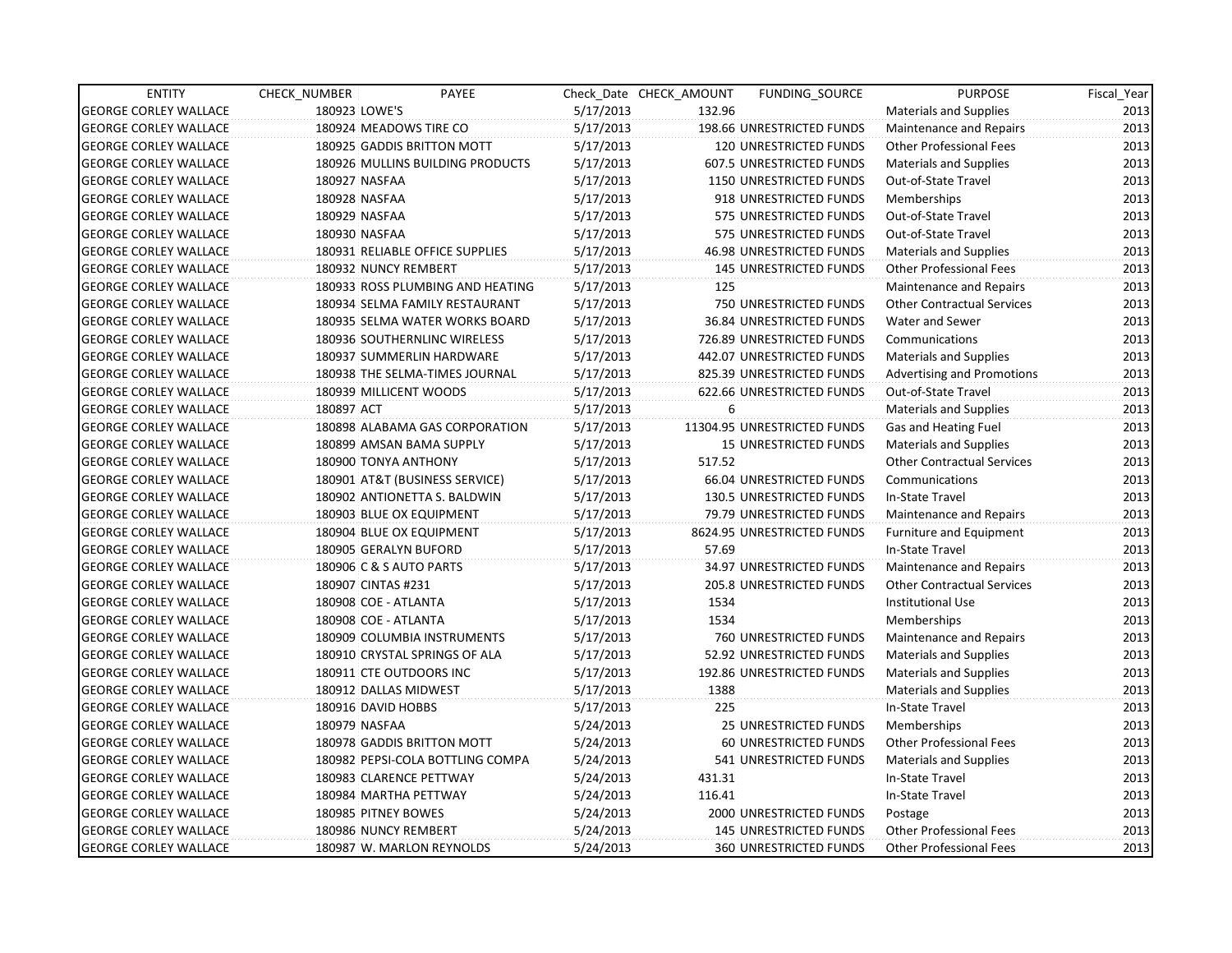| <b>ENTITY</b>                | CHECK_NUMBER       | PAYEE                            |           | Check Date CHECK AMOUNT | FUNDING_SOURCE                | <b>PURPOSE</b>                    | Fiscal_Year |
|------------------------------|--------------------|----------------------------------|-----------|-------------------------|-------------------------------|-----------------------------------|-------------|
| <b>GEORGE CORLEY WALLACE</b> |                    | 180988 SOUTHERN ASSOCIATION OF   | 5/24/2013 |                         | 5640 UNRESTRICTED FUNDS       | Memberships                       | 2013        |
| <b>GEORGE CORLEY WALLACE</b> |                    | 180989 SATTERFIELD PLAZA         | 5/24/2013 | 6990.93                 |                               | Rent - Facilities                 | 2013        |
| <b>GEORGE CORLEY WALLACE</b> | 180990 LARRY SHORT |                                  | 5/24/2013 |                         | 145 UNRESTRICTED FUNDS        | <b>Other Professional Fees</b>    | 2013        |
| <b>GEORGE CORLEY WALLACE</b> |                    | 180991 SOUTHERNLINC WIRELESS     | 5/24/2013 |                         | <b>60 UNRESTRICTED FUNDS</b>  | Communications                    | 2013        |
| <b>GEORGE CORLEY WALLACE</b> |                    | 180992 ST. OF AL. DEPT. OF FIN.  | 5/24/2013 |                         | 1210.8 UNRESTRICTED FUNDS     | Communications                    | 2013        |
| <b>GEORGE CORLEY WALLACE</b> |                    | 180993 TRANE U.S. INC.           | 5/24/2013 |                         | 2120.89 UNRESTRICTED FUNDS    | Maintenance and Repairs           | 2013        |
| <b>GEORGE CORLEY WALLACE</b> |                    | 180994 ELLEN TRAYWICK            | 5/24/2013 | 49.61                   |                               | In-State Travel                   | 2013        |
| <b>GEORGE CORLEY WALLACE</b> |                    | 180995 UAB PRINTING SERVICES     | 5/24/2013 |                         | 1065 UNRESTRICTED FUNDS       | <b>Materials and Supplies</b>     | 2013        |
| <b>GEORGE CORLEY WALLACE</b> |                    | 180996 UNITED PARCEL SERVICE     | 5/24/2013 |                         | 178.25 UNRESTRICTED FUNDS     | Postage                           | 2013        |
| <b>GEORGE CORLEY WALLACE</b> |                    | 180996 UNITED PARCEL SERVICE     | 5/24/2013 | 22.89                   |                               | Postage                           | 2013        |
| <b>GEORGE CORLEY WALLACE</b> |                    | 180997 SHERMANITA WALKER         | 5/24/2013 | 899.85                  |                               | In-State Travel                   | 2013        |
| <b>GEORGE CORLEY WALLACE</b> | 180998 WAL MART    |                                  | 5/24/2013 |                         | 511.02 UNRESTRICTED FUNDS     | <b>Materials and Supplies</b>     | 2013        |
| <b>GEORGE CORLEY WALLACE</b> |                    | 180999 JOE WILLIAMS              | 5/24/2013 |                         | 2700 UNRESTRICTED FUNDS       | <b>Other Contractual Services</b> | 2013        |
| <b>GEORGE CORLEY WALLACE</b> | 180944 ACT         |                                  | 5/24/2013 | 42                      |                               | <b>Materials and Supplies</b>     | 2013        |
| <b>GEORGE CORLEY WALLACE</b> |                    | 180945 BARRY ADCOCK              | 5/24/2013 |                         | 195 UNRESTRICTED FUNDS        | <b>Other Professional Fees</b>    | 2013        |
| <b>GEORGE CORLEY WALLACE</b> |                    | 180946 ADVANCED DISPOSAL         | 5/24/2013 |                         | 1031.66 UNRESTRICTED FUNDS    | Water and Sewer                   | 2013        |
| <b>GEORGE CORLEY WALLACE</b> |                    | 180947 BERTHA ALLEN              | 5/24/2013 | 93.83                   |                               | In-State Travel                   | 2013        |
| <b>GEORGE CORLEY WALLACE</b> | 180948 AT&T        |                                  | 5/24/2013 | 245.02                  |                               | Communications                    | 2013        |
| <b>GEORGE CORLEY WALLACE</b> |                    | 180949 AT&T ALABAMA              | 5/24/2013 |                         | 396.37 UNRESTRICTED FUNDS     | Communications                    | 2013        |
| <b>GEORGE CORLEY WALLACE</b> |                    | 180949 AT&T ALABAMA              | 5/24/2013 | 237.9                   |                               | Communications                    | 2013        |
| <b>GEORGE CORLEY WALLACE</b> |                    | 180950 TIFFANY BARLOW            | 5/24/2013 | 362.69                  |                               | In-State Travel                   | 2013        |
| <b>GEORGE CORLEY WALLACE</b> |                    | 180952 BERNEY OFFICE SOLUTIONS   | 5/24/2013 |                         | 55.45 UNRESTRICTED FUNDS      | Service Contracts on Equipment    | 2013        |
| <b>GEORGE CORLEY WALLACE</b> |                    | 180953 DR. CHARLES H. BLACKLEDGE | 5/24/2013 |                         | 219.22 UNRESTRICTED FUNDS     | <b>Other Contractual Services</b> | 2013        |
| <b>GEORGE CORLEY WALLACE</b> |                    | 180954 BROADCAST MUSIC, INC      | 5/24/2013 |                         | 522.56 UNRESTRICTED FUNDS     | <b>Other Contractual Services</b> | 2013        |
| <b>GEORGE CORLEY WALLACE</b> |                    | 180955 GERALYN BUFORD            | 5/24/2013 | 306                     |                               | In-State Travel                   | 2013        |
| <b>GEORGE CORLEY WALLACE</b> | 180956 CARPET PLUS |                                  | 5/24/2013 | 6080                    |                               | Maintenance and Repairs           | 2013        |
| <b>GEORGE CORLEY WALLACE</b> |                    | 180957 CATTLIN LAWN SERVICE      | 5/24/2013 |                         | 2433.33 UNRESTRICTED FUNDS    | <b>Other Contractual Services</b> | 2013        |
| <b>GEORGE CORLEY WALLACE</b> |                    | 180958 DAPHNE CHARLEY            | 5/24/2013 |                         | 252.58 UNRESTRICTED FUNDS     | In-State Travel                   | 2013        |
| <b>GEORGE CORLEY WALLACE</b> |                    | 180959 CITY OF SELMA LANDFILL    | 5/24/2013 |                         | 56 UNRESTRICTED FUNDS         | Water and Sewer                   | 2013        |
| <b>GEORGE CORLEY WALLACE</b> |                    | 180960 COVERALL OF ALABAMA DBA   | 5/24/2013 |                         | 9253 UNRESTRICTED FUNDS       | <b>Other Contractual Services</b> | 2013        |
| <b>GEORGE CORLEY WALLACE</b> |                    | 180961 CRYSTAL SPRINGS OF ALA    | 5/24/2013 |                         | 34.45 UNRESTRICTED FUNDS      | Service Contracts on Equipment    | 2013        |
| <b>GEORGE CORLEY WALLACE</b> |                    | 180962 FRANK ELLIOTT             | 5/24/2013 |                         | 84.53 UNRESTRICTED FUNDS      | Out-of-State Travel               | 2013        |
| <b>GEORGE CORLEY WALLACE</b> |                    | 180962 FRANK ELLIOTT             | 5/24/2013 |                         | 150 UNRESTRICTED FUNDS        | Employee Taxable Per Diem         | 2013        |
| <b>GEORGE CORLEY WALLACE</b> |                    | 180963 ELLUCIAN COMPANY L.P.     | 5/24/2013 |                         | 32919.82 UNRESTRICTED FUNDS   | Construction in Progress          | 2013        |
| <b>GEORGE CORLEY WALLACE</b> |                    | 180964 FEDERAL EXPRESS CORPORATI | 5/24/2013 |                         | 303.86 UNRESTRICTED FUNDS     | Postage                           | 2013        |
| <b>GEORGE CORLEY WALLACE</b> |                    | 180965 FIRST CAHAWBA BANKCARD    | 5/24/2013 |                         | 177.1 UNRESTRICTED FUNDS      | In-State Travel                   | 2013        |
| <b>GEORGE CORLEY WALLACE</b> |                    | 180965 FIRST CAHAWBA BANKCARD    | 5/24/2013 |                         | 168.75 UNRESTRICTED FUNDS     | Rent - Facilities                 | 2013        |
| <b>GEORGE CORLEY WALLACE</b> |                    | 180965 FIRST CAHAWBA BANKCARD    | 5/24/2013 |                         | 1216.68 UNRESTRICTED FUNDS    | Out-of-State Travel               | 2013        |
| <b>GEORGE CORLEY WALLACE</b> |                    | 180965 FIRST CAHAWBA BANKCARD    | 5/24/2013 | 2985.63                 |                               | Out-of-State Travel               | 2013        |
| <b>GEORGE CORLEY WALLACE</b> |                    | 180965 FIRST CAHAWBA BANKCARD    | 5/24/2013 | 21.03                   |                               | <b>Materials and Supplies</b>     | 2013        |
| <b>GEORGE CORLEY WALLACE</b> |                    | 180966 SANDRA FLUMMER            | 5/24/2013 | 1384.92                 |                               | <b>Other Contractual Services</b> | 2013        |
| <b>GEORGE CORLEY WALLACE</b> |                    | 180967 PAULA GOODMAN             | 5/24/2013 |                         | 100 UNRESTRICTED FUNDS        | <b>Other Contractual Services</b> | 2013        |
| <b>GEORGE CORLEY WALLACE</b> |                    | 180968 GARY HAYNES               | 5/24/2013 |                         | <b>215 UNRESTRICTED FUNDS</b> | Other Professional Fees           | 2013        |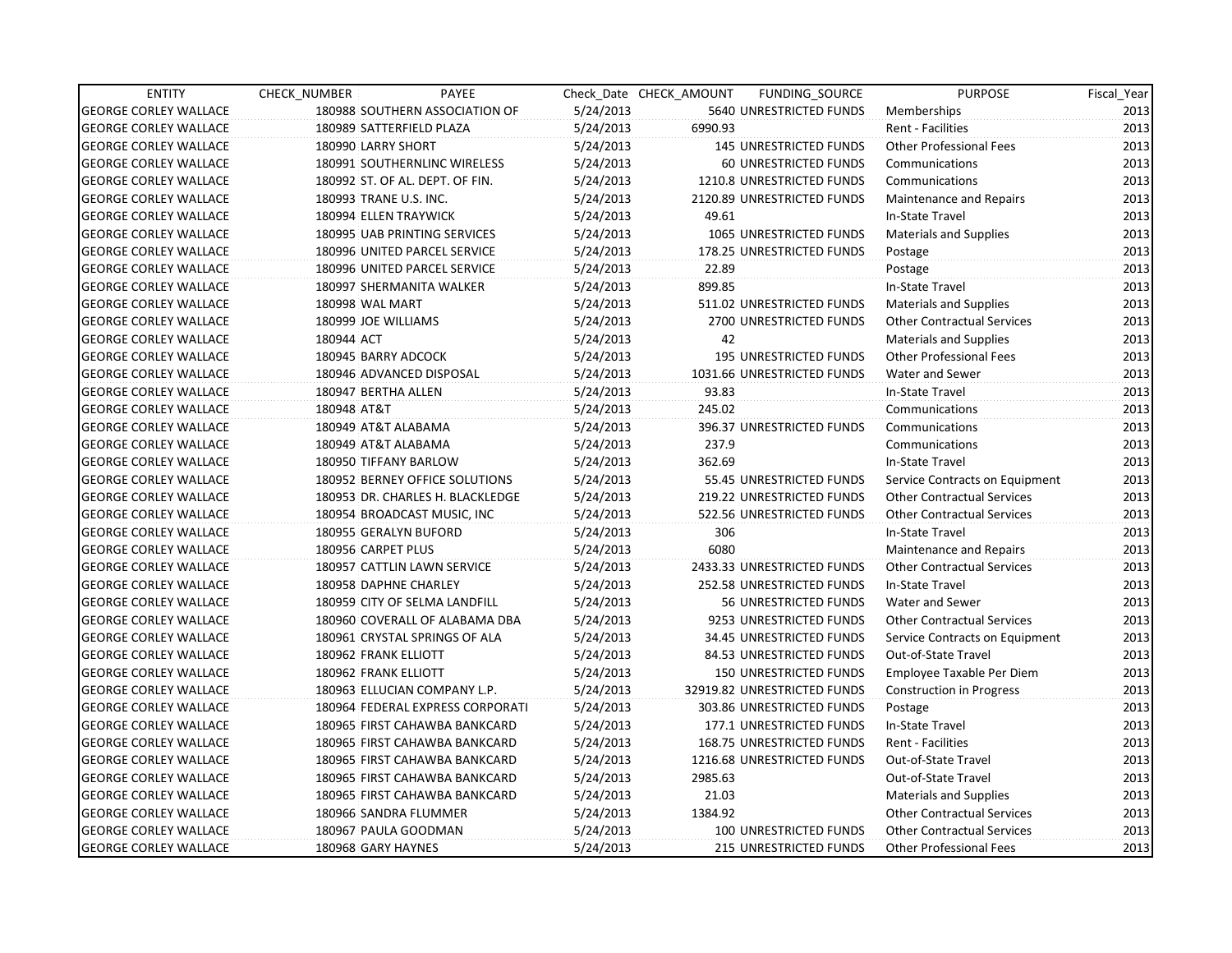| <b>ENTITY</b>                | CHECK_NUMBER               | PAYEE                            |           | Check Date CHECK AMOUNT | FUNDING_SOURCE                | <b>PURPOSE</b>                        | Fiscal_Year |
|------------------------------|----------------------------|----------------------------------|-----------|-------------------------|-------------------------------|---------------------------------------|-------------|
| <b>GEORGE CORLEY WALLACE</b> |                            | 180969 KERRY HENDERSON           | 5/24/2013 |                         | 600 UNRESTRICTED FUNDS        | Out-of-State Travel                   | 2013        |
| <b>GEORGE CORLEY WALLACE</b> |                            | 180970 DEANDRES G. INGE          | 5/24/2013 | 620.38                  |                               | In-State Travel                       | 2013        |
| <b>GEORGE CORLEY WALLACE</b> |                            | 180971 INNOVATION CENTRE         | 5/24/2013 |                         | 6333.33 UNRESTRICTED FUNDS    | <b>Other Contractual Services</b>     | 2013        |
| <b>GEORGE CORLEY WALLACE</b> | 180972 JUDY JORDAN         |                                  | 5/24/2013 |                         | 800 UNRESTRICTED FUNDS        | <b>Other Contractual Services</b>     | 2013        |
| <b>GEORGE CORLEY WALLACE</b> |                            | 180973 MICHAEL C. KELLEY JR.     | 5/24/2013 |                         | 215 UNRESTRICTED FUNDS        | <b>Other Professional Fees</b>        | 2013        |
| <b>GEORGE CORLEY WALLACE</b> | 180974 ALVIN C. KING       |                                  | 5/24/2013 |                         | <b>195 UNRESTRICTED FUNDS</b> | <b>Other Professional Fees</b>        | 2013        |
| <b>GEORGE CORLEY WALLACE</b> |                            | 180975 PATRICIA LATHAM           | 5/24/2013 | 29.83                   |                               | In-State Travel                       | 2013        |
| <b>GEORGE CORLEY WALLACE</b> |                            | 180977 MIDWEST LIBRARY SER       | 5/24/2013 |                         | 267.53 UNRESTRICTED FUNDS     | <b>Books</b>                          | 2013        |
| <b>GEORGE CORLEY WALLACE</b> |                            | 180980 SUNETTE NEWMAN            | 5/24/2013 |                         | 27 UNRESTRICTED FUNDS         | <b>Materials and Supplies</b>         | 2013        |
| <b>GEORGE CORLEY WALLACE</b> |                            | 90010378 LAURA LYNN VANCE        | 5/31/2013 |                         | 3973.25 UNRESTRICTED FUNDS    | Support Personnel Salaries - S        | 2013        |
| <b>GEORGE CORLEY WALLACE</b> |                            | 90010379 MATTIE MAE WALKER       | 5/31/2013 | 1286.64                 |                               | Instructional Salaries - Tempo        | 2013        |
| <b>GEORGE CORLEY WALLACE</b> | 90010380 SHARON D WALKER   |                                  | 5/31/2013 |                         | 2410.75 UNRESTRICTED FUNDS    | Support Personnel Salaries - S        | 2013        |
| <b>GEORGE CORLEY WALLACE</b> |                            | 90010381 SHERMANITA WALKER       | 5/31/2013 | 4208                    |                               | Other Professional Salaries -         | 2013        |
| <b>GEORGE CORLEY WALLACE</b> |                            | 90010382 CONNIE W WALLACE        | 5/31/2013 |                         | 8272.64 UNRESTRICTED FUNDS    | Instructional Salaries - Regul        | 2013        |
| <b>GEORGE CORLEY WALLACE</b> |                            | 90010319 BRENDA G MITCHELL       | 5/31/2013 |                         | <b>344 UNRESTRICTED FUNDS</b> | Instructional Salaries - Tempo        | 2013        |
| <b>GEORGE CORLEY WALLACE</b> |                            | 90010320 JAMES M MITCHELL        | 5/31/2013 |                         | 14266.45 UNRESTRICTED FUNDS   | Administrative Salaries- Sched        | 2013        |
| <b>GEORGE CORLEY WALLACE</b> |                            | 90010320 JAMES M MITCHELL        | 5/31/2013 |                         | 200 UNRESTRICTED FUNDS        | President's Expense Allowance         | 2013        |
| <b>GEORGE CORLEY WALLACE</b> |                            | 90010320 JAMES M MITCHELL        | 5/31/2013 |                         | 1000 UNRESTRICTED FUNDS       | <b>Housing Allowance</b>              | 2013        |
| <b>GEORGE CORLEY WALLACE</b> | 90010320 JAMES M MITCHELL  |                                  | 5/31/2013 |                         | <b>65 UNRESTRICTED FUNDS</b>  | <b>Other Staff Benefits</b>           | 2013        |
| <b>GEORGE CORLEY WALLACE</b> |                            | 90010321 KIM ELLICE MIXON CARTER | 5/31/2013 |                         | 4062.58 UNRESTRICTED FUNDS    | Instructional Salaries - Regul        | 2013        |
| <b>GEORGE CORLEY WALLACE</b> | 90010322 DALE E MOORE      |                                  | 5/31/2013 |                         | 4120.36 UNRESTRICTED FUNDS    | Instructional Salaries - Regul        | 2013        |
| <b>GEORGE CORLEY WALLACE</b> | 90010323 KATHY J MOORE     |                                  | 5/31/2013 | 4875                    |                               | Other Professional Salaries -         | 2013        |
| <b>GEORGE CORLEY WALLACE</b> | 90010324 PAMELA B MOORE    |                                  | 5/31/2013 |                         | 2485.17 UNRESTRICTED FUNDS    | Support Personnel Salaries - S        | 2013        |
| <b>GEORGE CORLEY WALLACE</b> | 90010326 TIMOTHY MOORE     |                                  | 5/31/2013 |                         | 3855.5 UNRESTRICTED FUNDS     | Support Personnel Salaries - S        | 2013        |
| <b>GEORGE CORLEY WALLACE</b> | 90010327 JOHNNY E MOSS III |                                  | 5/31/2013 |                         | 5416.67 UNRESTRICTED FUNDS    | <b>Other Professional Salaries -</b>  | 2013        |
| <b>GEORGE CORLEY WALLACE</b> |                            | 90010328 BETTYE STEELE MOTLEY    | 5/31/2013 | 2630                    |                               | <b>Other Professional Salaries -</b>  | 2013        |
| <b>GEORGE CORLEY WALLACE</b> |                            | 90010330 MARGARET C MOTT         | 5/31/2013 |                         | 4729.75 UNRESTRICTED FUNDS    | Instructional Salaries - Regul        | 2013        |
| <b>GEORGE CORLEY WALLACE</b> |                            | 90010331 EDDIE JAMES MOULTRIE    | 5/31/2013 |                         | 4122.17 UNRESTRICTED FUNDS    | <b>Support Personnel Salaries - S</b> | 2013        |
| <b>GEORGE CORLEY WALLACE</b> | 90010332 WESBERT NETTLES   |                                  | 5/31/2013 |                         | 724 UNRESTRICTED FUNDS        | Hourly Wages                          | 2013        |
| <b>GEORGE CORLEY WALLACE</b> |                            | 90010333 SUNETTE SMITH NEWMAN    | 5/31/2013 |                         | 3824.67 UNRESTRICTED FUNDS    | Support Personnel Salaries - S        | 2013        |
| <b>GEORGE CORLEY WALLACE</b> | 90010334 RAFORD C NIXON    |                                  | 5/31/2013 |                         | 1327.08 UNRESTRICTED FUNDS    | <b>Other Professional Salaries -</b>  | 2013        |
| <b>GEORGE CORLEY WALLACE</b> | 90010334 RAFORD C NIXON    |                                  | 5/31/2013 | 1589.58                 |                               | Other Professional Salaries -         | 2013        |
| <b>GEORGE CORLEY WALLACE</b> |                            | 90010335 HOLLY BROWN OWENS       | 5/31/2013 |                         | 5696.74 UNRESTRICTED FUNDS    | Instructional Salaries - Regul        | 2013        |
| <b>GEORGE CORLEY WALLACE</b> |                            | 90010336 MELINDA ANN PAGE        | 5/31/2013 | 3583.33                 |                               | Instructional Salaries - Regul        | 2013        |
| <b>GEORGE CORLEY WALLACE</b> |                            | 90010337 RAY ANTHONY PATTERSON   | 5/31/2013 |                         | 2708.5 UNRESTRICTED FUNDS     | Support Personnel Salaries - S        | 2013        |
| <b>GEORGE CORLEY WALLACE</b> |                            | 90010338 ERNESTINE D PERRY       | 5/31/2013 |                         | 652.7 UNRESTRICTED FUNDS      | Hourly Wages                          | 2013        |
| <b>GEORGE CORLEY WALLACE</b> | 90010339 ALONZIA PETTWAY   |                                  | 5/31/2013 |                         | 2634.33 UNRESTRICTED FUNDS    | <b>Support Personnel Salaries - S</b> | 2013        |
| <b>GEORGE CORLEY WALLACE</b> |                            | 90010340 CHARLES D PETTWAY       | 5/31/2013 |                         | 2634.33 UNRESTRICTED FUNDS    | Support Personnel Salaries - S        | 2013        |
| <b>GEORGE CORLEY WALLACE</b> |                            | 90010341 CLARENCE J PETTWAY      | 5/31/2013 | 5548.08                 |                               | Other Professional Salaries -         | 2013        |
| <b>GEORGE CORLEY WALLACE</b> | 90010342 FELECIA PETTWAY   |                                  | 5/31/2013 |                         | 4904.17 UNRESTRICTED FUNDS    | Other Professional Salaries -         | 2013        |
| <b>GEORGE CORLEY WALLACE</b> |                            | 90010343 MARTHA WILLIAMS PETTWAY | 5/31/2013 | 4166.67                 |                               | Other Professional Salaries -         | 2013        |
| <b>GEORGE CORLEY WALLACE</b> |                            | 90010343 MARTHA WILLIAMS PETTWAY | 5/31/2013 | 30                      |                               | Employee Taxable Per Diem             | 2013        |
| <b>GEORGE CORLEY WALLACE</b> |                            | 90010344 BRENDA WILLIAMS POWELL  | 5/31/2013 |                         | 408.24 UNRESTRICTED FUNDS     | Hourly Wages                          | 2013        |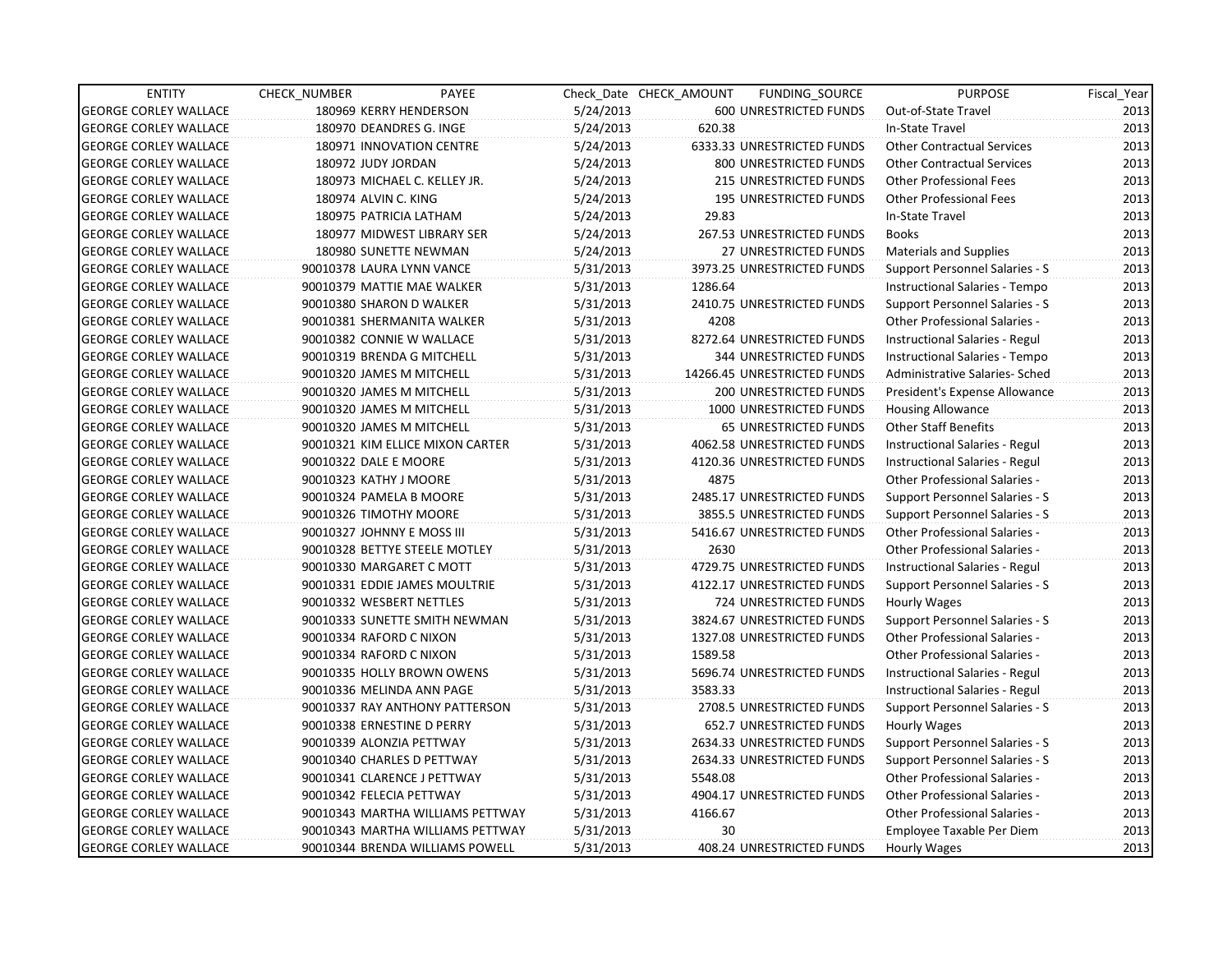| <b>ENTITY</b>                | <b>CHECK NUMBER</b>     | PAYEE                              |           | Check Date CHECK AMOUNT | FUNDING SOURCE                | <b>PURPOSE</b>                       | Fiscal_Year |
|------------------------------|-------------------------|------------------------------------|-----------|-------------------------|-------------------------------|--------------------------------------|-------------|
| <b>GEORGE CORLEY WALLACE</b> |                         | 90010345 THOMAS E POWELL JR        | 5/31/2013 |                         | 433.34 UNRESTRICTED FUNDS     | Instructional Salaries - Tempo       | 2013        |
| <b>GEORGE CORLEY WALLACE</b> | 90010346 ELIJAH PUGH SR |                                    | 5/31/2013 |                         | 5426.17 UNRESTRICTED FUNDS    | Instructional Salaries - Regul       | 2013        |
| <b>GEORGE CORLEY WALLACE</b> |                         | 90010347 QUANDA C PULLUM           | 5/31/2013 |                         | 2931.58 UNRESTRICTED FUNDS    | Support Personnel Salaries - S       | 2013        |
| <b>GEORGE CORLEY WALLACE</b> |                         | 90010349 JENNIFER M REYNOLDS       | 5/31/2013 |                         | 2559.33 UNRESTRICTED FUNDS    | Support Personnel Salaries - S       | 2013        |
| <b>GEORGE CORLEY WALLACE</b> |                         | 90010350 RAMONA ROBERTS RHODES     | 5/31/2013 |                         | 5651.75 UNRESTRICTED FUNDS    | Instructional Salaries - Regul       | 2013        |
| <b>GEORGE CORLEY WALLACE</b> |                         | 90010351 ERIKA M ROBERSON          | 5/31/2013 | 2633.83                 |                               | Support Personnel Salaries - S       | 2013        |
| <b>GEORGE CORLEY WALLACE</b> | 90010352 ERIC W ROGERS  |                                    | 5/31/2013 |                         | 4861.52 UNRESTRICTED FUNDS    | Instructional Salaries - Regul       | 2013        |
| <b>GEORGE CORLEY WALLACE</b> | 90010353 EBONY S ROSE   |                                    | 5/31/2013 | 2856.75                 |                               | Support Personnel Salaries - S       | 2013        |
| <b>GEORGE CORLEY WALLACE</b> |                         | 90010354 FELICIA MICHELLE SANDERS  | 5/31/2013 |                         | <b>260 UNRESTRICTED FUNDS</b> | Instructional Salaries - Tempo       | 2013        |
| <b>GEORGE CORLEY WALLACE</b> |                         | 90010354 FELICIA MICHELLE SANDERS  | 5/31/2013 |                         | 3452.33 UNRESTRICTED FUNDS    | Support Personnel Salaries - S       | 2013        |
| <b>GEORGE CORLEY WALLACE</b> | 90010356 AYANNA S SCOTT |                                    | 5/31/2013 |                         | <b>260 UNRESTRICTED FUNDS</b> | Instructional Salaries - Tempo       | 2013        |
| <b>GEORGE CORLEY WALLACE</b> |                         | 90010357 TRACEY M SHANNON          | 5/31/2013 |                         | 5759.75 UNRESTRICTED FUNDS    | Instructional Salaries - Regul       | 2013        |
| <b>GEORGE CORLEY WALLACE</b> |                         | 90010358 GLORIA DEAN SIMMONS       | 5/31/2013 | 1296                    |                               | Hourly Wages                         | 2013        |
| <b>GEORGE CORLEY WALLACE</b> |                         | 90010359 LAWRENCE SIMMONS JR       | 5/31/2013 |                         | 3972.12 UNRESTRICTED FUNDS    | Instructional Salaries - Regul       | 2013        |
| <b>GEORGE CORLEY WALLACE</b> |                         | 90010360 JACQUELINE BERNETTA SMITH | 5/31/2013 |                         | 8911.75 UNRESTRICTED FUNDS    | Administrative Salaries- Sched       | 2013        |
| <b>GEORGE CORLEY WALLACE</b> |                         | 90010360 JACQUELINE BERNETTA SMITH | 5/31/2013 |                         | <b>65 UNRESTRICTED FUNDS</b>  | Other Staff Benefits                 | 2013        |
| <b>GEORGE CORLEY WALLACE</b> |                         | 90010361 LEIGH ANN SMITH           | 5/31/2013 |                         | 4196.67 UNRESTRICTED FUNDS    | Support Personnel Salaries - S       | 2013        |
| <b>GEORGE CORLEY WALLACE</b> |                         | 90010362 SHANDRA J SMITH           | 5/31/2013 |                         | 4904.17 UNRESTRICTED FUNDS    | <b>Other Professional Salaries -</b> | 2013        |
| <b>GEORGE CORLEY WALLACE</b> |                         | 90010363 ANNA M SMITHERMAN         | 5/31/2013 |                         | 5651.75 UNRESTRICTED FUNDS    | Instructional Salaries - Regul       | 2013        |
| <b>GEORGE CORLEY WALLACE</b> | 90010364 JOHN A SNOW    |                                    | 5/31/2013 |                         | 648 UNRESTRICTED FUNDS        | Hourly Wages                         | 2013        |
| <b>GEORGE CORLEY WALLACE</b> | 90010365 LULA SNOWDEN   |                                    | 5/31/2013 | 4012.5                  |                               | Other Professional Salaries -        | 2013        |
| <b>GEORGE CORLEY WALLACE</b> |                         | 90010366 BRANDI N SPEARS           | 5/31/2013 |                         | 2038.67 UNRESTRICTED FUNDS    | Support Personnel Salaries - S       | 2013        |
| <b>GEORGE CORLEY WALLACE</b> | 90010367 DONALD T SPEED |                                    | 5/31/2013 |                         | 433.34 UNRESTRICTED FUNDS     | Instructional Salaries - Tempo       | 2013        |
| <b>GEORGE CORLEY WALLACE</b> |                         | 90010368 DONTE L STEVENSON         | 5/31/2013 |                         | 2261.83 UNRESTRICTED FUNDS    | Support Personnel Salaries - S       | 2013        |
| <b>GEORGE CORLEY WALLACE</b> |                         | 90010369 AMANDA LYNN STRICKLAND    | 5/31/2013 |                         | 520 UNRESTRICTED FUNDS        | Instructional Salaries - Tempo       | 2013        |
| <b>GEORGE CORLEY WALLACE</b> |                         | 90010370 MAXINE STURDIVANT         | 5/31/2013 |                         | <b>260 UNRESTRICTED FUNDS</b> | Instructional Salaries - Tempo       | 2013        |
| <b>GEORGE CORLEY WALLACE</b> |                         | 90010370 MAXINE STURDIVANT         | 5/31/2013 |                         | 5638 UNRESTRICTED FUNDS       | <b>Other Professional Salaries -</b> | 2013        |
| <b>GEORGE CORLEY WALLACE</b> |                         | 90010371 DANICA SHERITA TAYLOR     | 5/31/2013 |                         | 4314.25 UNRESTRICTED FUNDS    | Instructional Salaries - Regul       | 2013        |
| <b>GEORGE CORLEY WALLACE</b> |                         | 90010372 JEROME E THAMES           | 5/31/2013 |                         | 4416.88 UNRESTRICTED FUNDS    | Instructional Salaries - Regul       | 2013        |
| <b>GEORGE CORLEY WALLACE</b> |                         | 90010373 SHEILA ANN THEISS         | 5/31/2013 |                         | 100 UNRESTRICTED FUNDS        | Other Professional Salaries -        | 2013        |
| <b>GEORGE CORLEY WALLACE</b> |                         | 90010373 SHEILA ANN THEISS         | 5/31/2013 | 2919.75                 |                               | Other Professional Salaries -        | 2013        |
| <b>GEORGE CORLEY WALLACE</b> |                         | 90010374 GLORIA DEAN THOMAS        | 5/31/2013 |                         | 3452.83 UNRESTRICTED FUNDS    | Support Personnel Salaries - S       | 2013        |
| <b>GEORGE CORLEY WALLACE</b> |                         | 90010375 YOLANDA SMITH THOMPKINS   | 5/31/2013 |                         | 693.34 UNRESTRICTED FUNDS     | Instructional Salaries - Tempo       | 2013        |
| <b>GEORGE CORLEY WALLACE</b> |                         | 90010376 ANTHONY G TURNER          | 5/31/2013 |                         | 5146.25 UNRESTRICTED FUNDS    | Instructional Salaries - Regul       | 2013        |
| <b>GEORGE CORLEY WALLACE</b> |                         | 90010377 HERMAN W TURNER           | 5/31/2013 |                         | 791.66 UNRESTRICTED FUNDS     | Instructional Salaries - Tempo       | 2013        |
| <b>GEORGE CORLEY WALLACE</b> |                         | 90010258 TERRY D GRISSOM           | 5/31/2013 |                         | 693.34 UNRESTRICTED FUNDS     | Instructional Salaries - Tempo       | 2013        |
| <b>GEORGE CORLEY WALLACE</b> |                         | 90010259 MARK NICHOLAS HALPIN      | 5/31/2013 | 2916.67                 |                               | <b>Other Professional Salaries -</b> | 2013        |
| <b>GEORGE CORLEY WALLACE</b> |                         | 90010260 ANTONIO KENTANIOUS HAMILT | 5/31/2013 |                         | 3972.12 UNRESTRICTED FUNDS    | Instructional Salaries - Regul       | 2013        |
| <b>GEORGE CORLEY WALLACE</b> |                         | 90010261 MARCUS A HANNAH           | 5/31/2013 |                         | 833.33 UNRESTRICTED FUNDS     | Other Professional Salaries -        | 2013        |
| <b>GEORGE CORLEY WALLACE</b> |                         | 90010263 MARILYN BENNETT HANNAH    | 5/31/2013 |                         | 4823.76 UNRESTRICTED FUNDS    | Instructional Salaries - Regul       | 2013        |
| <b>GEORGE CORLEY WALLACE</b> | 90010265 APRIL M HARPER |                                    | 5/31/2013 |                         | 1374.99 UNRESTRICTED FUNDS    | Instructional Salaries - Tempo       | 2013        |
| <b>GEORGE CORLEY WALLACE</b> |                         | 90010266 CHRISTOPHER DARRELL HARRE | 5/31/2013 |                         | 416.66 UNRESTRICTED FUNDS     | Instructional Salaries - Tempo       | 2013        |
| <b>GEORGE CORLEY WALLACE</b> |                         | 90010267 DOUGLAS LEE HARRIS        | 5/31/2013 |                         | 2410.75 UNRESTRICTED FUNDS    | Support Personnel Salaries - S       | 2013        |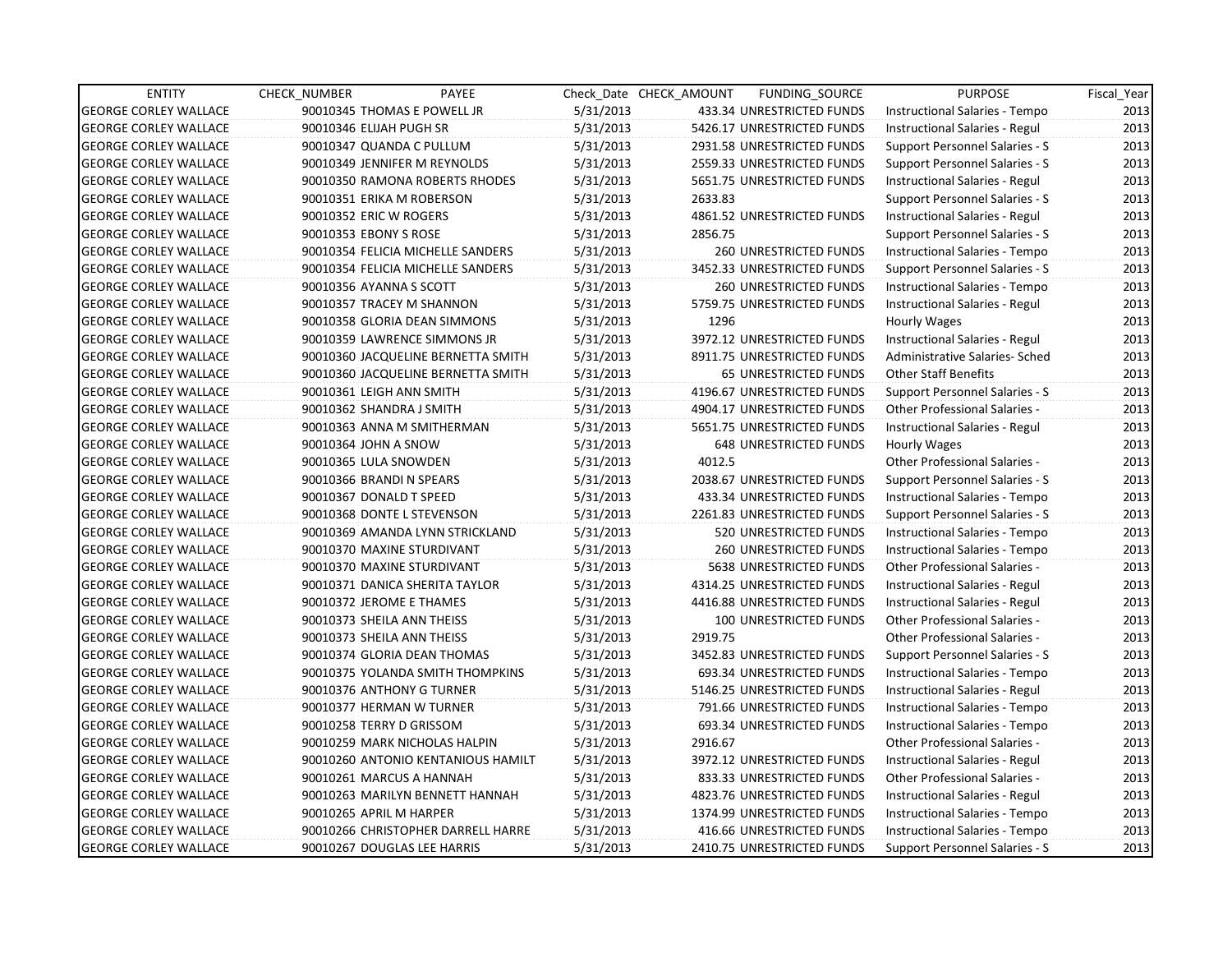| <b>ENTITY</b>                | <b>CHECK NUMBER</b>        | PAYEE                              |           | Check Date CHECK AMOUNT | FUNDING SOURCE                | <b>PURPOSE</b>                       | Fiscal_Year |
|------------------------------|----------------------------|------------------------------------|-----------|-------------------------|-------------------------------|--------------------------------------|-------------|
| <b>GEORGE CORLEY WALLACE</b> | 90010268 EDDIE J HARRISON  |                                    | 5/31/2013 |                         | 4416.88 UNRESTRICTED FUNDS    | Instructional Salaries - Regul       | 2013        |
| <b>GEORGE CORLEY WALLACE</b> |                            | 90010269 ROBERT L HARVELL          | 5/31/2013 |                         | 2559.58 UNRESTRICTED FUNDS    | Support Personnel Salaries - S       | 2013        |
| <b>GEORGE CORLEY WALLACE</b> |                            | 90010270 LINDA FAY HEADLEY         | 5/31/2013 |                         | 2261.83 UNRESTRICTED FUNDS    | Support Personnel Salaries - S       | 2013        |
| <b>GEORGE CORLEY WALLACE</b> |                            | 90010271 TAMMY FAYE HELMS          | 5/31/2013 |                         | 333.33 UNRESTRICTED FUNDS     | <b>Other Professional Salaries -</b> | 2013        |
| <b>GEORGE CORLEY WALLACE</b> |                            | 90010271 TAMMY FAYE HELMS          | 5/31/2013 | 2336.25                 |                               | Support Personnel Salaries - S       | 2013        |
| <b>GEORGE CORLEY WALLACE</b> |                            | 90010272 KERRY E HENDERSON         | 5/31/2013 |                         | 3951.42 UNRESTRICTED FUNDS    | Instructional Salaries - Regul       | 2013        |
| <b>GEORGE CORLEY WALLACE</b> |                            | 90010272 KERRY E HENDERSON         | 5/31/2013 |                         | 250 UNRESTRICTED FUNDS        | Instructional Salaries - Tempo       | 2013        |
| <b>GEORGE CORLEY WALLACE</b> |                            | 90010272 KERRY E HENDERSON         | 5/31/2013 |                         | 11.25 UNRESTRICTED FUNDS      | Employee Taxable Per Diem            | 2013        |
| <b>GEORGE CORLEY WALLACE</b> |                            | 90010273 DAVID WAYNE HOBBS JR      | 5/31/2013 |                         | 3979.75 UNRESTRICTED FUNDS    | Instructional Salaries - Regul       | 2013        |
| <b>GEORGE CORLEY WALLACE</b> |                            | 90010274 KATHLEEN HAYS HOLLIMAN    | 5/31/2013 |                         | 6051.75 UNRESTRICTED FUNDS    | Instructional Salaries - Regul       | 2013        |
| <b>GEORGE CORLEY WALLACE</b> |                            | 90010275 VATAUSHA O HOWARD         | 5/31/2013 |                         | <b>260 UNRESTRICTED FUNDS</b> | Instructional Salaries - Tempo       | 2013        |
| <b>GEORGE CORLEY WALLACE</b> |                            | 90010276 CONNIE ESTES HUDSON       | 5/31/2013 |                         | 1916.67 UNRESTRICTED FUNDS    | Support Personnel Salaries - S       | 2013        |
| <b>GEORGE CORLEY WALLACE</b> |                            | 90010277 DEANDRES G INGE           | 5/31/2013 | 5802.08                 |                               | Other Professional Salaries -        | 2013        |
| <b>GEORGE CORLEY WALLACE</b> |                            | 90010278 IRMA JEAN JACKSON         | 5/31/2013 |                         | 300 UNRESTRICTED FUNDS        | Instructional Salaries - Tempo       | 2013        |
| <b>GEORGE CORLEY WALLACE</b> |                            | 90010278 IRMA JEAN JACKSON         | 5/31/2013 |                         | 2708.5 UNRESTRICTED FUNDS     | Support Personnel Salaries - S       | 2013        |
| <b>GEORGE CORLEY WALLACE</b> |                            | 90010279 MALDONIA JACKSON          | 5/31/2013 |                         | 1032 UNRESTRICTED FUNDS       | Instructional Salaries - Tempo       | 2013        |
| <b>GEORGE CORLEY WALLACE</b> |                            | 90010280 VERONICA MOULTRIE JACKSON | 5/31/2013 |                         | 4675.52 UNRESTRICTED FUNDS    | Instructional Salaries - Regul       | 2013        |
| <b>GEORGE CORLEY WALLACE</b> |                            | 90010281 VINCENT K JACKSON         | 5/31/2013 |                         | 260 UNRESTRICTED FUNDS        | Instructional Salaries - Tempo       | 2013        |
| <b>GEORGE CORLEY WALLACE</b> |                            | 90010282 SHELIA LAWANDA JEFFERSON  | 5/31/2013 |                         | 2410.75 UNRESTRICTED FUNDS    | Support Personnel Salaries - S       | 2013        |
| <b>GEORGE CORLEY WALLACE</b> | 90010283 ALICE M JENKINS   |                                    | 5/31/2013 |                         | 288 UNRESTRICTED FUNDS        | Hourly Wages                         | 2013        |
| <b>GEORGE CORLEY WALLACE</b> |                            | 90010284 ALTHELSTEIN JOHNSON       | 5/31/2013 |                         | 4840.92 UNRESTRICTED FUNDS    | Instructional Salaries - Regul       | 2013        |
| <b>GEORGE CORLEY WALLACE</b> | 90010285 CONNIE M JONES    |                                    | 5/31/2013 |                         | 4905.96 UNRESTRICTED FUNDS    | Instructional Salaries - Regul       | 2013        |
| <b>GEORGE CORLEY WALLACE</b> | 90010285 CONNIE M JONES    |                                    | 5/31/2013 |                         | 329 UNRESTRICTED FUNDS        | Instructional Salaries - Tempo       | 2013        |
| <b>GEORGE CORLEY WALLACE</b> |                            | 90010286 JOSEPH GLENN JONES        | 5/31/2013 |                         | 1916.67 UNRESTRICTED FUNDS    | Support Personnel Salaries - S       | 2013        |
| <b>GEORGE CORLEY WALLACE</b> |                            | 90010287 KENDRA LANE JONES         | 5/31/2013 |                         | 4285 UNRESTRICTED FUNDS       | Instructional Salaries - Regul       | 2013        |
| <b>GEORGE CORLEY WALLACE</b> |                            | 90010288 NATASHA RENEE JONES       | 5/31/2013 | 2185.39                 |                               | Support Personnel Salaries - S       | 2013        |
| <b>GEORGE CORLEY WALLACE</b> |                            | 90010289 ANESSA LYNN KIDD          | 5/31/2013 |                         | 5713.36 UNRESTRICTED FUNDS    | Other Professional Salaries -        | 2013        |
| <b>GEORGE CORLEY WALLACE</b> | 90010290 SHIRLEY J LAISTER |                                    | 5/31/2013 |                         | 5306.36 UNRESTRICTED FUNDS    | Instructional Salaries - Regul       | 2013        |
| <b>GEORGE CORLEY WALLACE</b> |                            | 90010291 SHEILA L LAMBERT          | 5/31/2013 |                         | 1227.6 UNRESTRICTED FUNDS     | Instructional Salaries - Tempo       | 2013        |
| <b>GEORGE CORLEY WALLACE</b> | 90010292 EARLINE T LARKIN  |                                    | 5/31/2013 |                         | 2056 UNRESTRICTED FUNDS       | <b>Other Professional Salaries -</b> | 2013        |
| <b>GEORGE CORLEY WALLACE</b> |                            | 90010293 PATRICIA LOUISE LATHAM    | 5/31/2013 | 911.37                  |                               | Instructional Salaries - Tempo       | 2013        |
| <b>GEORGE CORLEY WALLACE</b> |                            | 90010293 PATRICIA LOUISE LATHAM    | 5/31/2013 | 44.68                   |                               | Hourly Wages                         | 2013        |
| <b>GEORGE CORLEY WALLACE</b> | 90010294 CHENETTA B LEE    |                                    | 5/31/2013 |                         | 5000 UNRESTRICTED FUNDS       | Other Professional Salaries -        | 2013        |
| <b>GEORGE CORLEY WALLACE</b> | 90010296 RITA M LETT       |                                    | 5/31/2013 |                         | 5149.42 UNRESTRICTED FUNDS    | Other Professional Salaries -        | 2013        |
| <b>GEORGE CORLEY WALLACE</b> | 90010297 BONITA T LEWIS    |                                    | 5/31/2013 |                         | 3201.42 UNRESTRICTED FUNDS    | Instructional Salaries - Regul       | 2013        |
| <b>GEORGE CORLEY WALLACE</b> | 90010298 GEORGE E LEWIS    |                                    | 5/31/2013 |                         | 953.34 UNRESTRICTED FUNDS     | Instructional Salaries - Tempo       | 2013        |
| <b>GEORGE CORLEY WALLACE</b> |                            | 90010299 SUZANNE M LIGHT           | 5/31/2013 |                         | 2112.92 UNRESTRICTED FUNDS    | Support Personnel Salaries - S       | 2013        |
| <b>GEORGE CORLEY WALLACE</b> | 90010301 ALICE G LOGAN     |                                    | 5/31/2013 | 1386                    |                               | Hourly Wages                         | 2013        |
| <b>GEORGE CORLEY WALLACE</b> |                            | 90010302 SHUNTELRA BERNICE LOGAN   | 5/31/2013 |                         | 3823.92 UNRESTRICTED FUNDS    | Other Professional Salaries -        | 2013        |
| <b>GEORGE CORLEY WALLACE</b> |                            | 90010303 BURMA JAMES LOMAX         | 5/31/2013 | 3750                    |                               | Instructional Salaries - Regul       | 2013        |
| <b>GEORGE CORLEY WALLACE</b> |                            | 90010304 ANGELA COLLINS LUNSFORD   | 5/31/2013 |                         | 4675.52 UNRESTRICTED FUNDS    | Instructional Salaries - Regul       | 2013        |
| <b>GEORGE CORLEY WALLACE</b> |                            | 90010305 TERESA DARNELLE MARSHALL  | 5/31/2013 | 2112.92                 |                               | Support Personnel Salaries - S       | 2013        |
| <b>GEORGE CORLEY WALLACE</b> |                            | 90010306 TERRENCE N MARSHALL       | 5/31/2013 |                         | 520 UNRESTRICTED FUNDS        | Instructional Salaries - Tempo       | 2013        |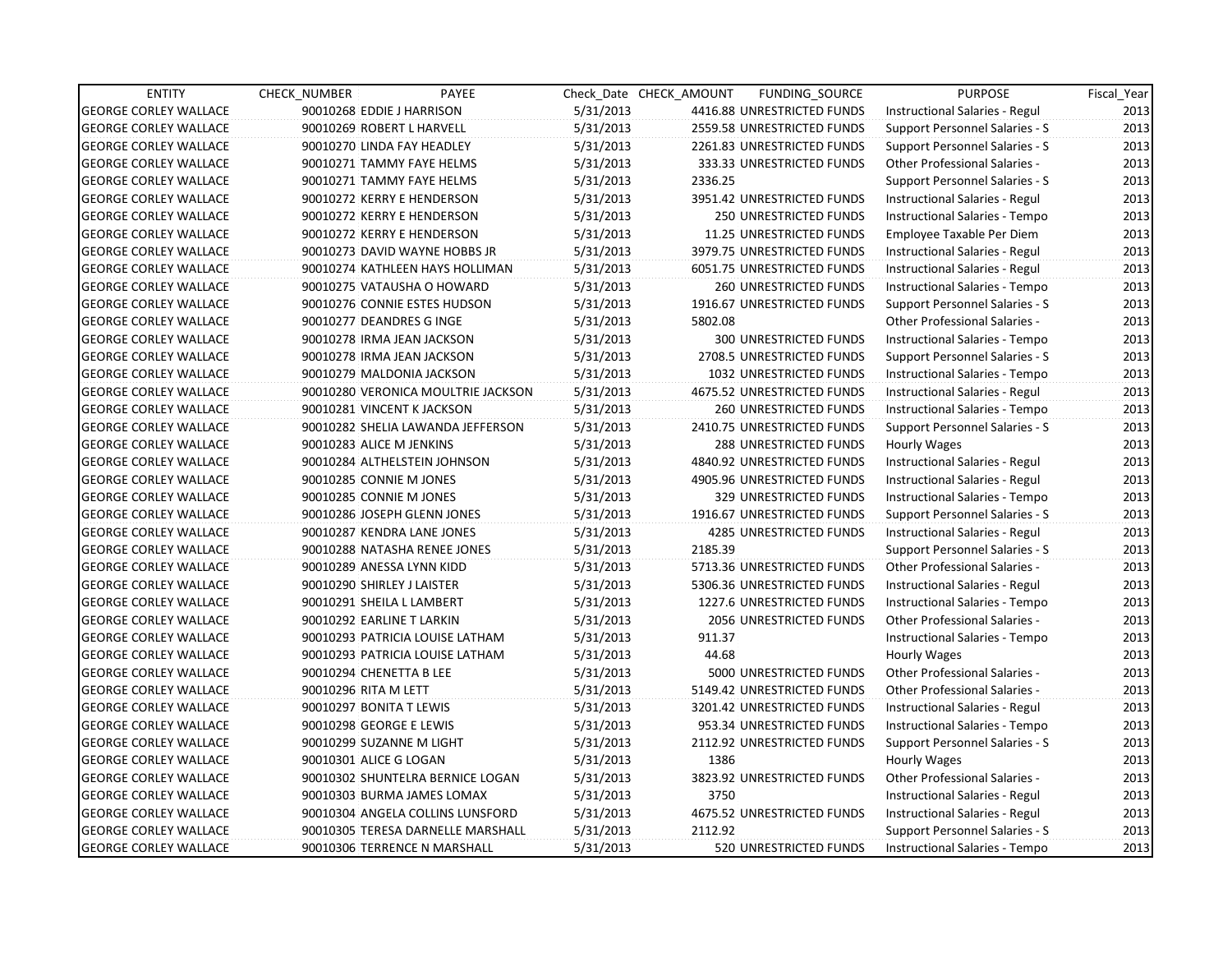| <b>ENTITY</b>                | <b>CHECK NUMBER</b>       | PAYEE                            |           | Check Date CHECK AMOUNT | FUNDING_SOURCE                 | <b>PURPOSE</b>                       | Fiscal_Year |
|------------------------------|---------------------------|----------------------------------|-----------|-------------------------|--------------------------------|--------------------------------------|-------------|
| <b>GEORGE CORLEY WALLACE</b> |                           | 90010306 TERRENCE N MARSHALL     | 5/31/2013 |                         | 575 UNRESTRICTED FUNDS         | <b>Other Contractual Services</b>    | 2013        |
| <b>GEORGE CORLEY WALLACE</b> |                           | 90010307 WILSUNYA MARSHALL       | 5/31/2013 |                         | 2857.17 UNRESTRICTED FUNDS     | Support Personnel Salaries - S       | 2013        |
| <b>GEORGE CORLEY WALLACE</b> |                           | 90010308 GERALDINE SHAW MARTIN   | 5/31/2013 | 1188                    |                                | Hourly Wages                         | 2013        |
| <b>GEORGE CORLEY WALLACE</b> |                           | 90010309 SUZETTE G MARTIN        | 5/31/2013 |                         | 4062.58 UNRESTRICTED FUNDS     | Instructional Salaries - Regul       | 2013        |
| <b>GEORGE CORLEY WALLACE</b> | 90010310 WILLIE E MAXEY   |                                  | 5/31/2013 |                         | 269.22 UNRESTRICTED FUNDS      | Instructional Salaries - Tempo       | 2013        |
| <b>GEORGE CORLEY WALLACE</b> |                           | 90010311 ROBERT D MCCONNELL      | 5/31/2013 |                         | 9660.5 UNRESTRICTED FUNDS      | Administrative Salaries- Sched       | 2013        |
| <b>GEORGE CORLEY WALLACE</b> |                           | 90010312 APRIL CALLOWAY MCKNIGHT | 5/31/2013 |                         | 433.34 UNRESTRICTED FUNDS      | Instructional Salaries - Tempo       | 2013        |
| <b>GEORGE CORLEY WALLACE</b> |                           | 90010313 CARROLL D MCQUEEN       | 5/31/2013 |                         | 780 UNRESTRICTED FUNDS         | Instructional Salaries - Tempo       | 2013        |
| <b>GEORGE CORLEY WALLACE</b> | 90010314 CHRISTI A MELTON |                                  | 5/31/2013 |                         | 4527.36 UNRESTRICTED FUNDS     | Instructional Salaries - Regul       | 2013        |
| <b>GEORGE CORLEY WALLACE</b> | 90010315 DARRIO MELTON    |                                  | 5/31/2013 |                         | 433.34 UNRESTRICTED FUNDS      | Instructional Salaries - Tempo       | 2013        |
| <b>GEORGE CORLEY WALLACE</b> |                           | 90010316 GREGORY LEE MILLER      | 5/31/2013 |                         | 4322.58 UNRESTRICTED FUNDS     | Instructional Salaries - Regul       | 2013        |
| <b>GEORGE CORLEY WALLACE</b> | 90010317 MARC C MILLER    |                                  | 5/31/2013 |                         | 260 UNRESTRICTED FUNDS         | Instructional Salaries - Tempo       | 2013        |
| <b>GEORGE CORLEY WALLACE</b> | 90010318 PEARLIE R MILLER |                                  | 5/31/2013 |                         | <b>4285 UNRESTRICTED FUNDS</b> | Instructional Salaries - Regul       | 2013        |
| <b>GEORGE CORLEY WALLACE</b> |                           | 90010194 ROBBYN V BENNETT        | 5/31/2013 |                         | 7323.17 UNRESTRICTED FUNDS     | <b>Other Professional Salaries -</b> | 2013        |
| <b>GEORGE CORLEY WALLACE</b> | 90010195 BETTY J BENTLEY  |                                  | 5/31/2013 | 4875.25                 |                                | <b>Other Professional Salaries -</b> | 2013        |
| <b>GEORGE CORLEY WALLACE</b> | 90010197 IRENE G BONNER   |                                  | 5/31/2013 |                         | <b>1450 UNRESTRICTED FUNDS</b> | Other Professional Salaries -        | 2013        |
| <b>GEORGE CORLEY WALLACE</b> | 90010198 KAREN S BRADSELL |                                  | 5/31/2013 |                         | 2485.17 UNRESTRICTED FUNDS     | Support Personnel Salaries - S       | 2013        |
| <b>GEORGE CORLEY WALLACE</b> |                           | 90010199 TAMMIE MARIE BRIGGS     | 5/31/2013 |                         | 6450.08 UNRESTRICTED FUNDS     | Other Professional Salaries -        | 2013        |
| <b>GEORGE CORLEY WALLACE</b> |                           | 90010200 MICHAEL JOHN BROOKS     | 5/31/2013 |                         | 953.34 UNRESTRICTED FUNDS      | Instructional Salaries - Tempo       | 2013        |
| <b>GEORGE CORLEY WALLACE</b> |                           | 90010201 CHRISTOPHER B BROWN     | 5/31/2013 |                         | 528 UNRESTRICTED FUNDS         | Hourly Wages                         | 2013        |
| <b>GEORGE CORLEY WALLACE</b> | 90010202 KAREN E BROWN    |                                  | 5/31/2013 | 3120.83                 |                                | Other Professional Salaries -        | 2013        |
| <b>GEORGE CORLEY WALLACE</b> |                           | 90010204 VERONICA S BROWN        | 5/31/2013 |                         | 6509.88 UNRESTRICTED FUNDS     | Instructional Salaries - Regul       | 2013        |
| <b>GEORGE CORLEY WALLACE</b> |                           | 90010205 GERALYN LATANZA BUFORD  | 5/31/2013 | 4208                    |                                | Other Professional Salaries -        | 2013        |
| <b>GEORGE CORLEY WALLACE</b> |                           | 90010206 ANDREW J BURTON         | 5/31/2013 |                         | 3479 UNRESTRICTED FUNDS        | Support Personnel Salaries - S       | 2013        |
| <b>GEORGE CORLEY WALLACE</b> |                           | 90010207 WEBBIE R CALHOUN        | 5/31/2013 |                         | 5120.36 UNRESTRICTED FUNDS     | Instructional Salaries - Regul       | 2013        |
| <b>GEORGE CORLEY WALLACE</b> |                           | 90010208 MENNIE L CARSTARPHEN    | 5/31/2013 |                         | 6409.88 UNRESTRICTED FUNDS     | Instructional Salaries - Regul       | 2013        |
| <b>GEORGE CORLEY WALLACE</b> |                           | 90010209 BECKY BLANTON CASEY     | 5/31/2013 |                         | 6954.52 UNRESTRICTED FUNDS     | Instructional Salaries - Regul       | 2013        |
| <b>GEORGE CORLEY WALLACE</b> |                           | 90010209 BECKY BLANTON CASEY     | 5/31/2013 |                         | 11.25 UNRESTRICTED FUNDS       | Employee Taxable Per Diem            | 2013        |
| <b>GEORGE CORLEY WALLACE</b> |                           | 90010210 JANET M CATHEY PUGH     | 5/31/2013 |                         | 5426.17 UNRESTRICTED FUNDS     | Instructional Salaries - Regul       | 2013        |
| <b>GEORGE CORLEY WALLACE</b> |                           | 90010211 PAMELA D CAVER JACKSON  | 5/31/2013 |                         | 5416.76 UNRESTRICTED FUNDS     | Instructional Salaries - Regul       | 2013        |
| <b>GEORGE CORLEY WALLACE</b> |                           | 90010212 CHANNIE LORAINE CHAPMAN | 5/31/2013 |                         | 953.34 UNRESTRICTED FUNDS      | Instructional Salaries - Tempo       | 2013        |
| <b>GEORGE CORLEY WALLACE</b> |                           | 90010212 CHANNIE LORAINE CHAPMAN | 5/31/2013 | 3166.67                 |                                | Other Professional Salaries -        | 2013        |
| <b>GEORGE CORLEY WALLACE</b> |                           | 90010213 DAPHNE YVONNE CHARLEY   | 5/31/2013 |                         | 3750 UNRESTRICTED FUNDS        | Other Professional Salaries -        | 2013        |
| <b>GEORGE CORLEY WALLACE</b> |                           | 90010214 VERONICA CHESNUT        | 5/31/2013 |                         | <b>260 UNRESTRICTED FUNDS</b>  | Instructional Salaries - Tempo       | 2013        |
| <b>GEORGE CORLEY WALLACE</b> | 90010215 LINDA A CHILDERS |                                  | 5/31/2013 |                         | 1683 UNRESTRICTED FUNDS        | Instructional Salaries - Tempo       | 2013        |
| <b>GEORGE CORLEY WALLACE</b> |                           | 90010216 MARGARET H CHRISTIAN    | 5/31/2013 | 2013.92                 |                                | Instructional Salaries - Tempo       | 2013        |
| <b>GEORGE CORLEY WALLACE</b> |                           | 90010216 MARGARET H CHRISTIAN    | 5/31/2013 | 44.02                   |                                | Hourly Wages                         | 2013        |
| <b>GEORGE CORLEY WALLACE</b> | 90010217 LONZY T CLIFTON  |                                  | 5/31/2013 |                         | 520 UNRESTRICTED FUNDS         | Instructional Salaries - Tempo       | 2013        |
| <b>GEORGE CORLEY WALLACE</b> | 90010217 LONZY T CLIFTON  |                                  | 5/31/2013 |                         | 5713.34 UNRESTRICTED FUNDS     | Other Professional Salaries -        | 2013        |
| <b>GEORGE CORLEY WALLACE</b> |                           | 90010218 CHARLENE NICHOLS COBB   | 5/31/2013 |                         | <b>684 UNRESTRICTED FUNDS</b>  | <b>Student Assistants</b>            | 2013        |
| <b>GEORGE CORLEY WALLACE</b> |                           | 90010220 STEFFAN COLEMAN         | 5/31/2013 | 3402.91                 |                                | Support Personnel Salaries - S       | 2013        |
| <b>GEORGE CORLEY WALLACE</b> | 90010222 LORI ANN COMBS   |                                  | 5/31/2013 |                         | 2709.83 UNRESTRICTED FUNDS     | Support Personnel Salaries - S       | 2013        |
| <b>GEORGE CORLEY WALLACE</b> | 90010223 ROBIN COOK       |                                  | 5/31/2013 |                         | 3729 UNRESTRICTED FUNDS        | Instructional Salaries - Regul       | 2013        |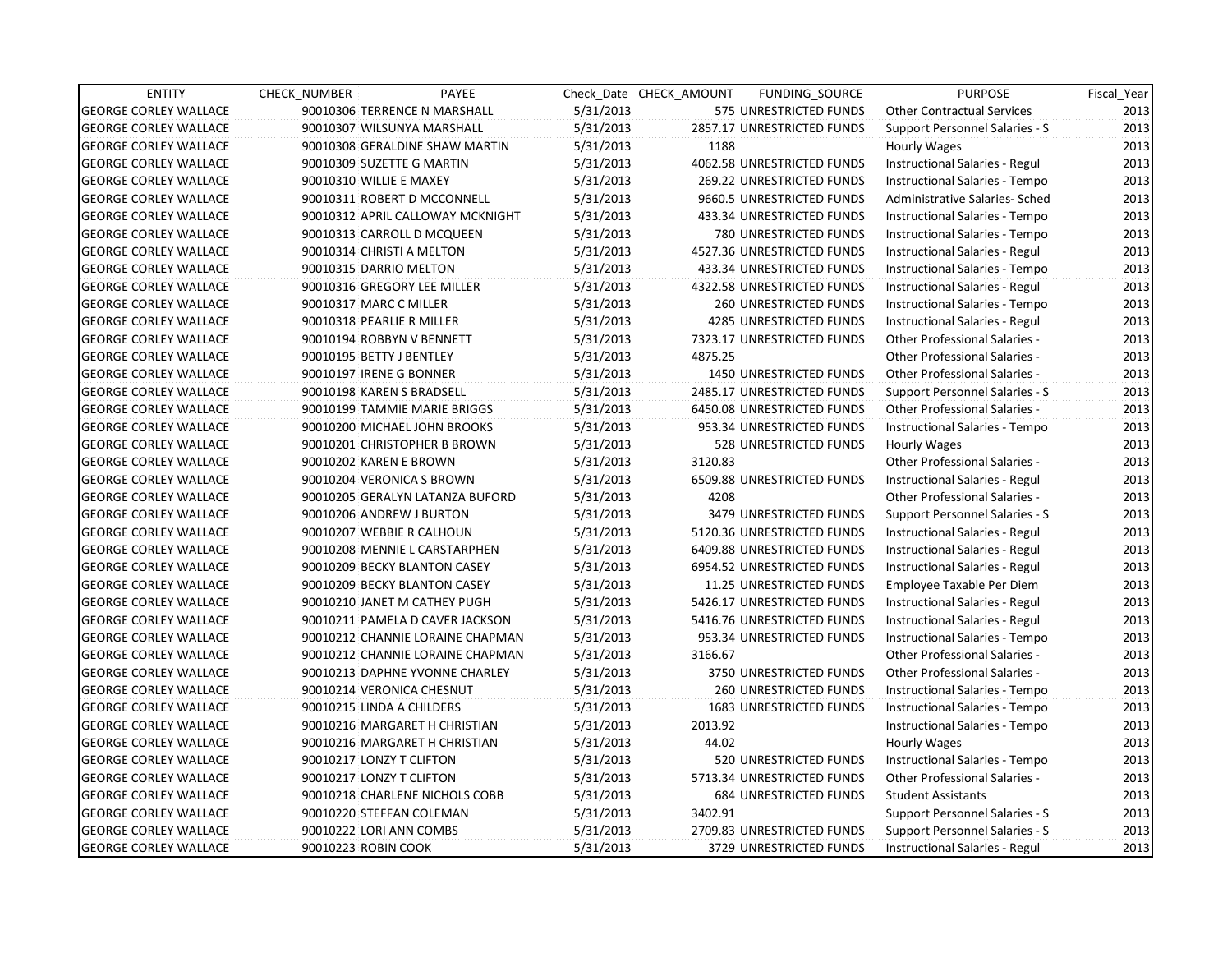| <b>ENTITY</b>                | CHECK_NUMBER            | PAYEE                             |           | Check Date CHECK AMOUNT | FUNDING_SOURCE                 | <b>PURPOSE</b>                        | Fiscal_Year |
|------------------------------|-------------------------|-----------------------------------|-----------|-------------------------|--------------------------------|---------------------------------------|-------------|
| <b>GEORGE CORLEY WALLACE</b> | 90010224 HELEN A COSBY  |                                   | 5/31/2013 |                         | 3601.25 UNRESTRICTED FUNDS     | Support Personnel Salaries - S        | 2013        |
| <b>GEORGE CORLEY WALLACE</b> |                         | 90010225 BENJAMIN MARTIN CRAIG    | 5/31/2013 |                         | 3229.42 UNRESTRICTED FUNDS     | Support Personnel Salaries - S        | 2013        |
| <b>GEORGE CORLEY WALLACE</b> |                         | 90010227 BETTIE JEAN DAVIS        | 5/31/2013 |                         | 2262.08 UNRESTRICTED FUNDS     | Support Personnel Salaries - S        | 2013        |
| <b>GEORGE CORLEY WALLACE</b> |                         | 90010228 FOSTER CALVIN DAVIS      | 5/31/2013 |                         | 1000 UNRESTRICTED FUNDS        | Instructional Salaries - Tempo        | 2013        |
| <b>GEORGE CORLEY WALLACE</b> | 90010229 GLENDA D DAVIS |                                   | 5/31/2013 |                         | 408.24 UNRESTRICTED FUNDS      | Hourly Wages                          | 2013        |
| <b>GEORGE CORLEY WALLACE</b> | 90010230 MARY LEE DAVIS |                                   | 5/31/2013 |                         | 3303.42 UNRESTRICTED FUNDS     | Support Personnel Salaries - S        | 2013        |
| <b>GEORGE CORLEY WALLACE</b> |                         | 90010231 REBECCA MOORE DAVIS      | 5/31/2013 |                         | 4545 UNRESTRICTED FUNDS        | Instructional Salaries - Regul        | 2013        |
| <b>GEORGE CORLEY WALLACE</b> |                         | 90010231 REBECCA MOORE DAVIS      | 5/31/2013 |                         | <b>250 UNRESTRICTED FUNDS</b>  | Instructional Salaries - Tempo        | 2013        |
| <b>GEORGE CORLEY WALLACE</b> |                         | 90010231 REBECCA MOORE DAVIS      | 5/31/2013 |                         | <b>22.5 UNRESTRICTED FUNDS</b> | Employee Taxable Per Diem             | 2013        |
| <b>GEORGE CORLEY WALLACE</b> | 90010232 SARAH DAVIS    |                                   | 5/31/2013 |                         | 5713.36 UNRESTRICTED FUNDS     | Instructional Salaries - Regul        | 2013        |
| <b>GEORGE CORLEY WALLACE</b> | 90010233 VERA LEE DAVIS |                                   | 5/31/2013 |                         | <b>1650 UNRESTRICTED FUNDS</b> | Instructional Salaries - Tempo        | 2013        |
| <b>GEORGE CORLEY WALLACE</b> |                         | 90010234 COLLEEN ROLAND DIXON     | 5/31/2013 |                         | 2708.5 UNRESTRICTED FUNDS      | Support Personnel Salaries - S        | 2013        |
| <b>GEORGE CORLEY WALLACE</b> |                         | 90010235 CECILE RANDALL DOUGLAS   | 5/31/2013 |                         | 6306.36 UNRESTRICTED FUNDS     | Instructional Salaries - Regul        | 2013        |
| <b>GEORGE CORLEY WALLACE</b> |                         | 90010236 BRUCE OTIS DOZIER SR     | 5/31/2013 |                         | <b>344 UNRESTRICTED FUNDS</b>  | Instructional Salaries - Tempo        | 2013        |
| <b>GEORGE CORLEY WALLACE</b> |                         | 90010236 BRUCE OTIS DOZIER SR     | 5/31/2013 | 349.09                  |                                | Hourly Wages                          | 2013        |
| <b>GEORGE CORLEY WALLACE</b> | 90010237 CINDY DUCK     |                                   | 5/31/2013 | 2708.92                 |                                | <b>Other Professional Salaries -</b>  | 2013        |
| <b>GEORGE CORLEY WALLACE</b> |                         | 90010238 CHARLES J DYSART II      | 5/31/2013 |                         | 866.66 UNRESTRICTED FUNDS      | Instructional Salaries - Tempo        | 2013        |
| <b>GEORGE CORLEY WALLACE</b> |                         | 90010239 FERRIN WYATT EILAND      | 5/31/2013 |                         | 6798.52 UNRESTRICTED FUNDS     | Instructional Salaries - Regul        | 2013        |
| <b>GEORGE CORLEY WALLACE</b> |                         | 90010240 WILLIAM F ELLIOTT        | 5/31/2013 |                         | 4507.42 UNRESTRICTED FUNDS     | Instructional Salaries - Regul        | 2013        |
| <b>GEORGE CORLEY WALLACE</b> |                         | 90010240 WILLIAM F ELLIOTT        | 5/31/2013 |                         | 833.33 UNRESTRICTED FUNDS      | Instructional Salaries - Tempo        | 2013        |
| <b>GEORGE CORLEY WALLACE</b> | 90010242 KATERI M LEE   |                                   | 5/31/2013 |                         | 5713.36 UNRESTRICTED FUNDS     | Instructional Salaries - Regul        | 2013        |
| <b>GEORGE CORLEY WALLACE</b> | 90010243 NAOPI LC EVANS |                                   | 5/31/2013 |                         | 2857.17 UNRESTRICTED FUNDS     | Support Personnel Salaries - S        | 2013        |
| <b>GEORGE CORLEY WALLACE</b> |                         | 90010244 LAQUANDA NIKKI FAILS     | 5/31/2013 | 616                     |                                | Instructional Salaries - Tempo        | 2013        |
| <b>GEORGE CORLEY WALLACE</b> | 90010245 AUDREY FORD    |                                   | 5/31/2013 | 3006.58                 |                                | Support Personnel Salaries - S        | 2013        |
| <b>GEORGE CORLEY WALLACE</b> | 90010246 LEAH FOUNTAIN  |                                   | 5/31/2013 |                         | 260 UNRESTRICTED FUNDS         | Instructional Salaries - Tempo        | 2013        |
| <b>GEORGE CORLEY WALLACE</b> |                         | 90010247 WILLIAM A FRANKLIN       | 5/31/2013 |                         | <b>680 UNRESTRICTED FUNDS</b>  | Hourly Wages                          | 2013        |
| <b>GEORGE CORLEY WALLACE</b> |                         | 90010249 CYNTHIA C GIBSON         | 5/31/2013 |                         | 3333.33 UNRESTRICTED FUNDS     | Other Professional Salaries -         | 2013        |
| <b>GEORGE CORLEY WALLACE</b> |                         | 90010250 VIRGINIA M REED GLOVER   | 5/31/2013 |                         | 2931.17 UNRESTRICTED FUNDS     | <b>Support Personnel Salaries - S</b> | 2013        |
| <b>GEORGE CORLEY WALLACE</b> |                         | 90010251 GHYTANA SHELTON GOINGS   | 5/31/2013 |                         | 4062.58 UNRESTRICTED FUNDS     | Instructional Salaries - Regul        | 2013        |
| <b>GEORGE CORLEY WALLACE</b> |                         | 90010252 RACHEL L GORDON          | 5/31/2013 | 3322.17                 |                                | <b>Other Professional Salaries -</b>  | 2013        |
| <b>GEORGE CORLEY WALLACE</b> | 90010254 RAJI GOURDINE  |                                   | 5/31/2013 |                         | 7323.17 UNRESTRICTED FUNDS     | <b>Other Professional Salaries -</b>  | 2013        |
| <b>GEORGE CORLEY WALLACE</b> | 90010256 CALVIN GRIFFIN |                                   | 5/31/2013 |                         | 5009.88 UNRESTRICTED FUNDS     | Instructional Salaries - Regul        | 2013        |
| <b>GEORGE CORLEY WALLACE</b> |                         | 90010257 DONITHA J GRIFFIN        | 5/31/2013 |                         | 9475.17 UNRESTRICTED FUNDS     | Administrative Salaries- Sched        | 2013        |
| <b>GEORGE CORLEY WALLACE</b> |                         | 90010257 DONITHA J GRIFFIN        | 5/31/2013 |                         | <b>65 UNRESTRICTED FUNDS</b>   | Other Staff Benefits                  | 2013        |
| <b>GEORGE CORLEY WALLACE</b> |                         | 90010386 GORDON F WELCH           | 5/31/2013 |                         | 3617.83 UNRESTRICTED FUNDS     | Instructional Salaries - Regul        | 2013        |
| <b>GEORGE CORLEY WALLACE</b> | 90010387 TARA Y WHITE   |                                   | 5/31/2013 |                         | 4314.25 UNRESTRICTED FUNDS     | Instructional Salaries - Regul        | 2013        |
| <b>GEORGE CORLEY WALLACE</b> |                         | 90010388 JOYCE ELAINE WHITELY     | 5/31/2013 | 1215.16                 |                                | Instructional Salaries - Tempo        | 2013        |
| <b>GEORGE CORLEY WALLACE</b> |                         | 90010388 JOYCE ELAINE WHITELY     | 5/31/2013 | 44.68                   |                                | Hourly Wages                          | 2013        |
| <b>GEORGE CORLEY WALLACE</b> |                         | 90010389 ANGELICA NICOLE WILLIAMS | 5/31/2013 |                         | 672 UNRESTRICTED FUNDS         | <b>Student Assistants</b>             | 2013        |
| <b>GEORGE CORLEY WALLACE</b> |                         | 90010390 ELSIE B WILLIAMS         | 5/31/2013 |                         | <b>688 UNRESTRICTED FUNDS</b>  | Instructional Salaries - Tempo        | 2013        |
| <b>GEORGE CORLEY WALLACE</b> |                         | 90010390 ELSIE B WILLIAMS         | 5/31/2013 | 292.91                  |                                | Hourly Wages                          | 2013        |
| <b>GEORGE CORLEY WALLACE</b> |                         | 90010391 MATILDA MAE BAYNES       | 5/31/2013 |                         | 2336.25 UNRESTRICTED FUNDS     | Support Personnel Salaries - S        | 2013        |
| <b>GEORGE CORLEY WALLACE</b> |                         | 90010392 ROOSEVELT WILLIAMS       | 5/31/2013 |                         | 2187.33 UNRESTRICTED FUNDS     | Support Personnel Salaries - S        | 2013        |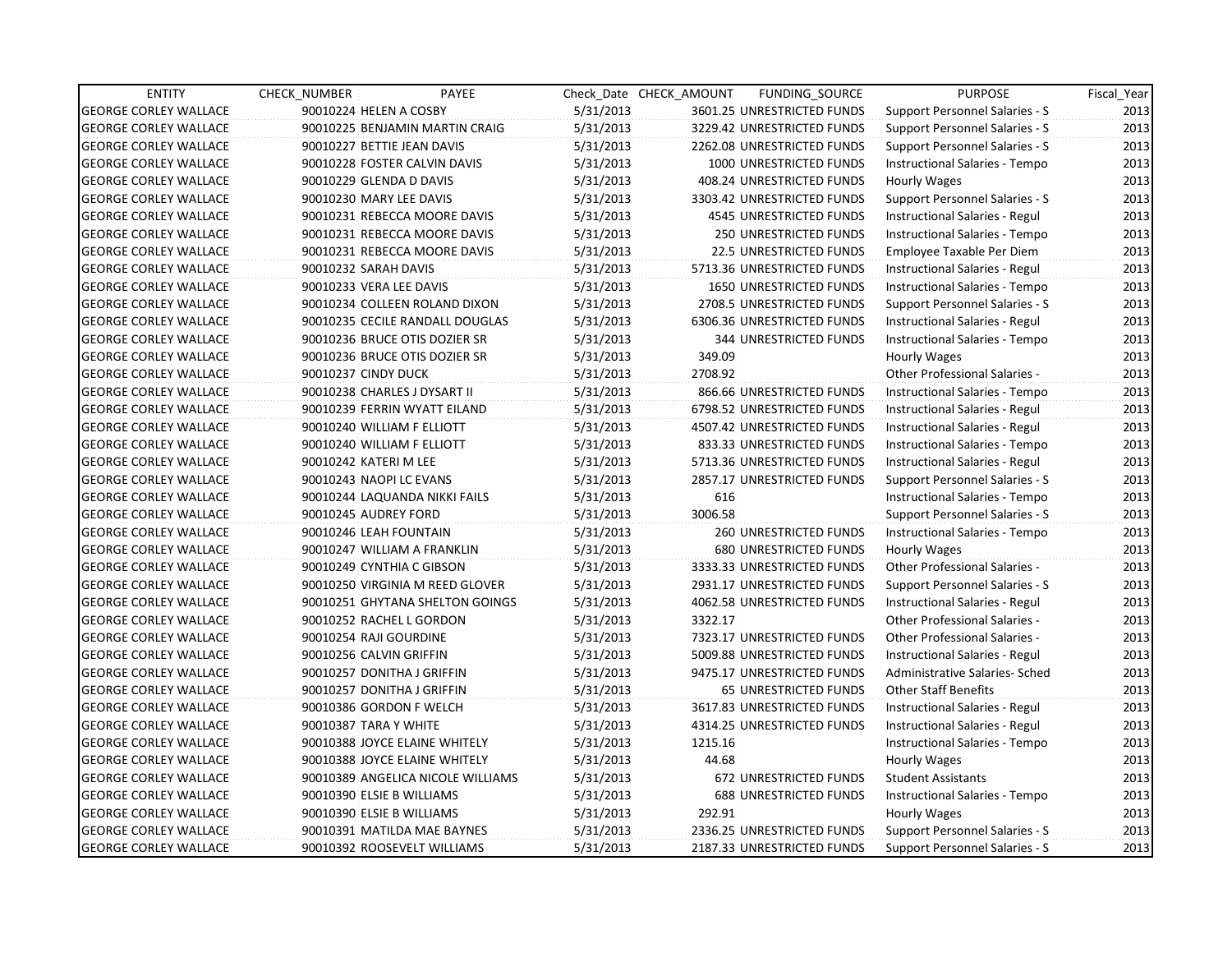| <b>ENTITY</b>                | <b>CHECK NUMBER</b>          | PAYEE                           |           | Check Date CHECK AMOUNT | FUNDING_SOURCE                | <b>PURPOSE</b>                        | Fiscal_Year |
|------------------------------|------------------------------|---------------------------------|-----------|-------------------------|-------------------------------|---------------------------------------|-------------|
| <b>GEORGE CORLEY WALLACE</b> |                              | 90010393 WENDY DAWN WILLIAMS    | 5/31/2013 |                         | 866.66 UNRESTRICTED FUNDS     | Instructional Salaries - Tempo        | 2013        |
| <b>GEORGE CORLEY WALLACE</b> | 90010394 FRED A WILLIAMSON   |                                 | 5/31/2013 |                         | 7535.64 UNRESTRICTED FUNDS    | Instructional Salaries - Regul        | 2013        |
| <b>GEORGE CORLEY WALLACE</b> |                              | 90010395 BEVERLY RENAE WILSON   | 5/31/2013 |                         | <b>520 UNRESTRICTED FUNDS</b> | Instructional Salaries - Tempo        | 2013        |
| <b>GEORGE CORLEY WALLACE</b> |                              | 90010396 MELINDA TAKEYIA WOODS  | 5/31/2013 |                         | <b>250 UNRESTRICTED FUNDS</b> | Support Personnel Salaries - S        | 2013        |
| <b>GEORGE CORLEY WALLACE</b> |                              | 90010397 MILLICENT ANN WOODS    | 5/31/2013 |                         | 8641.84 UNRESTRICTED FUNDS    | Administrative Salaries- Sched        | 2013        |
| <b>GEORGE CORLEY WALLACE</b> |                              | 90010397 MILLICENT ANN WOODS    | 5/31/2013 |                         | <b>65 UNRESTRICTED FUNDS</b>  | <b>Other Staff Benefits</b>           | 2013        |
| <b>GEORGE CORLEY WALLACE</b> |                              | 90010398 MARILYN CYNTHIA YEAGER | 5/31/2013 |                         | 4840.92 UNRESTRICTED FUNDS    | Instructional Salaries - Regul        | 2013        |
| <b>GEORGE CORLEY WALLACE</b> | 90010399 MARY A YELDER       |                                 | 5/31/2013 | 1000.72                 |                               | Instructional Salaries - Tempo        | 2013        |
| <b>GEORGE CORLEY WALLACE</b> | 90010399 MARY A YELDER       |                                 | 5/31/2013 | 44.68                   |                               | Hourly Wages                          | 2013        |
| <b>GEORGE CORLEY WALLACE</b> | 90010400 WANDA F YOUNG       |                                 | 5/31/2013 |                         | <b>344 UNRESTRICTED FUNDS</b> | Instructional Salaries - Tempo        | 2013        |
| <b>GEORGE CORLEY WALLACE</b> | 90010401 SHERI ZIMMERMAN     |                                 | 5/31/2013 |                         | 2318 UNRESTRICTED FUNDS       | Support Personnel Salaries - S        | 2013        |
| <b>GEORGE CORLEY WALLACE</b> | 51566 ELLEN G TRAYWICK       |                                 | 5/31/2013 | 643.32                  |                               | Instructional Salaries - Tempo        | 2013        |
| <b>GEORGE CORLEY WALLACE</b> | 51566 ELLEN G TRAYWICK       |                                 | 5/31/2013 | 44.68                   |                               | Hourly Wages                          | 2013        |
| <b>GEORGE CORLEY WALLACE</b> |                              | 51567 JARRICK B BENNETT         | 5/31/2013 | 1029                    |                               | Support Personnel Salaries - S        | 2013        |
| <b>GEORGE CORLEY WALLACE</b> |                              | 51568 NIGEL RALPHAEL GUTHRIDGE  | 5/31/2013 | 2038.67                 |                               | Support Personnel Salaries - S        | 2013        |
| <b>GEORGE CORLEY WALLACE</b> |                              | 51569 DERRICK M MOORE           | 5/31/2013 | 2113.17                 |                               | Support Personnel Salaries - S        | 2013        |
| <b>GEORGE CORLEY WALLACE</b> |                              | 51570 ANDRE MARVEL PEARSON      | 5/31/2013 | 2113.17                 |                               | Support Personnel Salaries - S        | 2013        |
| <b>GEORGE CORLEY WALLACE</b> |                              | 51593 LORI EVELYN DEAVERS       | 5/31/2013 |                         | 1916.67 UNRESTRICTED FUNDS    | Support Personnel Salaries - S        | 2013        |
| <b>GEORGE CORLEY WALLACE</b> |                              | 51594 JIMMIE LEE GOLDSBY        | 5/31/2013 |                         | 4717 UNRESTRICTED FUNDS       | Support Personnel Salaries - S        | 2013        |
| <b>GEORGE CORLEY WALLACE</b> |                              | 51595 ISAIAH S HARALSON         | 5/31/2013 |                         | 2885.42 UNRESTRICTED FUNDS    | Support Personnel Salaries - S        | 2013        |
| <b>GEORGE CORLEY WALLACE</b> | 51596 ANTHONY HEARD          |                                 | 5/31/2013 |                         | 2634.33 UNRESTRICTED FUNDS    | Support Personnel Salaries - S        | 2013        |
| <b>GEORGE CORLEY WALLACE</b> | 51597 MONROE MCCREE          |                                 | 5/31/2013 |                         | 4196.67 UNRESTRICTED FUNDS    | Support Personnel Salaries - S        | 2013        |
| <b>GEORGE CORLEY WALLACE</b> |                              | 51598 NORMAN WEATHERSPOON       | 5/31/2013 |                         | 3080.83 UNRESTRICTED FUNDS    | Support Personnel Salaries - S        | 2013        |
| <b>GEORGE CORLEY WALLACE</b> |                              | 51599 DONALD EDWARD WILDER      | 5/31/2013 |                         | 5100.92 UNRESTRICTED FUNDS    | Instructional Salaries - Regul        | 2013        |
| <b>GEORGE CORLEY WALLACE</b> |                              | 51600 LAMICHAEL VANTRIESE GOREE | 5/31/2013 |                         | 375 UNRESTRICTED FUNDS        | Instructional Salaries - Tempo        | 2013        |
| <b>GEORGE CORLEY WALLACE</b> |                              | 51601 TONY MAX HUGHES           | 5/31/2013 |                         | 520 UNRESTRICTED FUNDS        | Instructional Salaries - Tempo        | 2013        |
| <b>GEORGE CORLEY WALLACE</b> |                              | 51602 SHERLISA THOMAS BARNES    | 5/31/2013 |                         | <b>260 UNRESTRICTED FUNDS</b> | Instructional Salaries - Tempo        | 2013        |
| <b>GEORGE CORLEY WALLACE</b> | 51603 BERTRAM CRUM           |                                 | 5/31/2013 |                         | 693.34 UNRESTRICTED FUNDS     | Instructional Salaries - Tempo        | 2013        |
| <b>GEORGE CORLEY WALLACE</b> | 51604 ERIKA D CRUM           |                                 | 5/31/2013 |                         | 520 UNRESTRICTED FUNDS        | Instructional Salaries - Tempo        | 2013        |
| <b>GEORGE CORLEY WALLACE</b> |                              | 51605 EVELYN C CUMMINGS         | 5/31/2013 |                         | 520 UNRESTRICTED FUNDS        | Instructional Salaries - Tempo        | 2013        |
| <b>GEORGE CORLEY WALLACE</b> |                              | 51606 MATTIE L GASAWAY          | 5/31/2013 |                         | 344 UNRESTRICTED FUNDS        | Instructional Salaries - Tempo        | 2013        |
| <b>GEORGE CORLEY WALLACE</b> | 51607 LENORE LOFTON          |                                 | 5/31/2013 |                         | 604 UNRESTRICTED FUNDS        | Instructional Salaries - Tempo        | 2013        |
| <b>GEORGE CORLEY WALLACE</b> | 51608 ALBERT SOUTHALL        |                                 | 5/31/2013 |                         | 250 UNRESTRICTED FUNDS        | Other Professional Salaries -         | 2013        |
| <b>GEORGE CORLEY WALLACE</b> |                              | 51609 EUGENE JAMES CHILDRESS JR | 5/31/2013 |                         | 1080 UNRESTRICTED FUNDS       | Hourly Wages                          | 2013        |
| <b>GEORGE CORLEY WALLACE</b> |                              | 51610 MYRON C COLEMAN           | 5/31/2013 |                         | 2931.58 UNRESTRICTED FUNDS    | Support Personnel Salaries - S        | 2013        |
| <b>GEORGE CORLEY WALLACE</b> |                              | 51610 MYRON C COLEMAN           | 5/31/2013 |                         | 393.24 UNRESTRICTED FUNDS     | Hourly Wages                          | 2013        |
| <b>GEORGE CORLEY WALLACE</b> |                              | 51612 ANDREW DOUGLAS WHATLEY    | 5/31/2013 |                         | 2262.08 UNRESTRICTED FUNDS    | <b>Support Personnel Salaries - S</b> | 2013        |
| <b>GEORGE CORLEY WALLACE</b> | 51615 COREY D BOWIE          |                                 | 5/31/2013 |                         | 1177.83 UNRESTRICTED FUNDS    | Other Professional Salaries -         | 2013        |
| <b>GEORGE CORLEY WALLACE</b> | 51615 COREY D BOWIE          |                                 | 5/31/2013 | 2808.75                 |                               | <b>Other Professional Salaries -</b>  | 2013        |
| <b>GEORGE CORLEY WALLACE</b> |                              | 51616 BRANDON O KIMBROUGH       | 5/31/2013 |                         | 2038.42 UNRESTRICTED FUNDS    | Support Personnel Salaries - S        | 2013        |
| <b>GEORGE CORLEY WALLACE</b> | 51617 OTIS TARVER JR         |                                 | 5/31/2013 |                         | 4120.36 UNRESTRICTED FUNDS    | Instructional Salaries - Regul        | 2013        |
| <b>GEORGE CORLEY WALLACE</b> | 90010182 OLIVIA JOYCE ACOFF  |                                 | 5/31/2013 | 2541.67                 |                               | Support Personnel Salaries - S        | 2013        |
| <b>GEORGE CORLEY WALLACE</b> | 90010183 BERTHA YVETTE ALLEN |                                 | 5/31/2013 | 4440.92                 |                               | <b>Other Professional Salaries -</b>  | 2013        |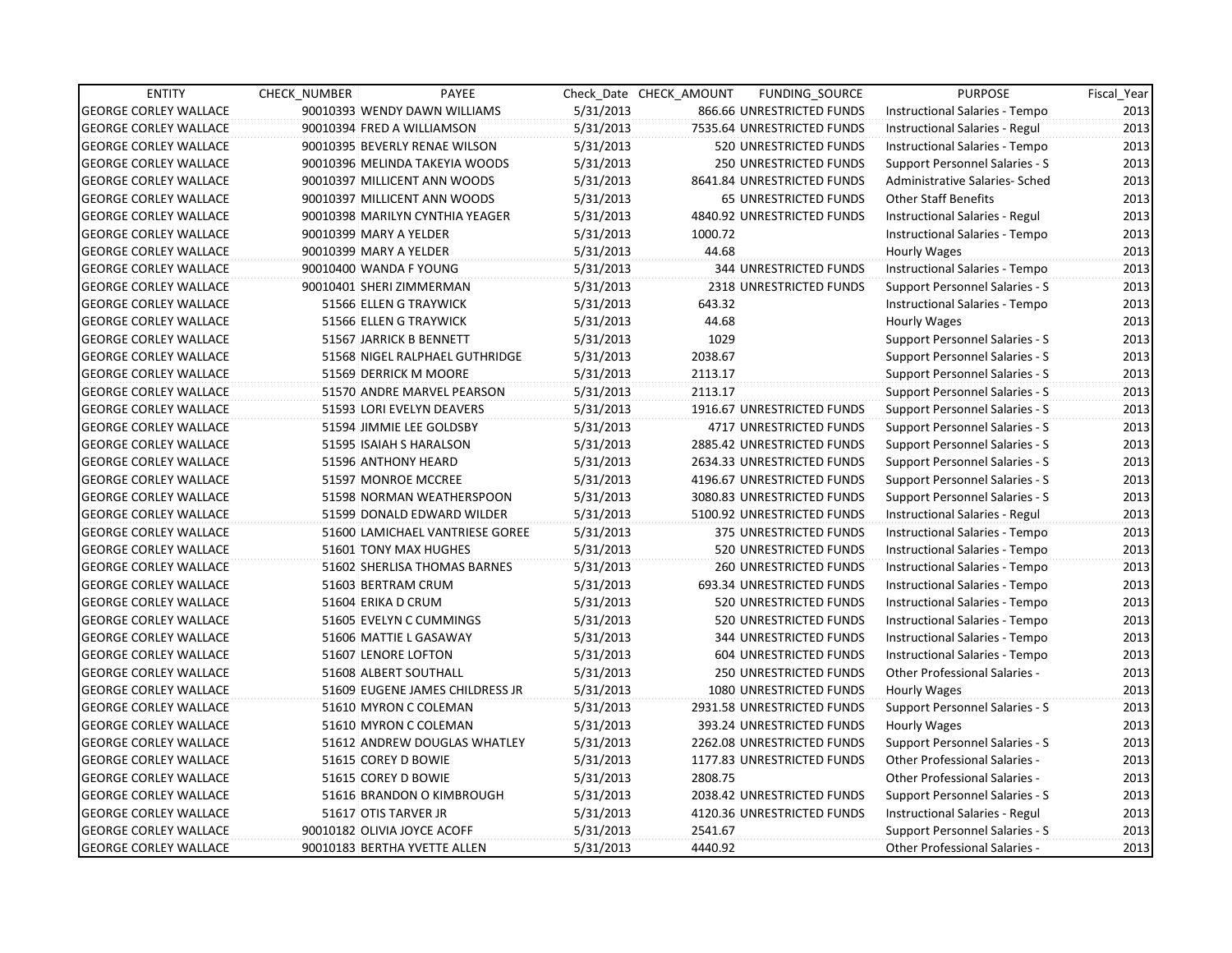| <b>ENTITY</b>                | CHECK NUMBER             | PAYEE                            |           | Check Date CHECK AMOUNT | FUNDING SOURCE                 | <b>PURPOSE</b>                    | Fiscal_Year |
|------------------------------|--------------------------|----------------------------------|-----------|-------------------------|--------------------------------|-----------------------------------|-------------|
| <b>GEORGE CORLEY WALLACE</b> | 90010184 KENNY ALLEN     |                                  | 5/31/2013 |                         | 3979.75 UNRESTRICTED FUNDS     | Instructional Salaries - Regul    | 2013        |
| <b>GEORGE CORLEY WALLACE</b> |                          | 90010185 ERIC PRESTON ALLISON    | 5/31/2013 |                         | <b>4653 UNRESTRICTED FUNDS</b> | Instructional Salaries - Regul    | 2013        |
| <b>GEORGE CORLEY WALLACE</b> |                          | 90010185 ERIC PRESTON ALLISON    | 5/31/2013 |                         | 517 UNRESTRICTED FUNDS         | Other Professional Salaries -     | 2013        |
| <b>GEORGE CORLEY WALLACE</b> |                          | 90010186 KAY GOODWIN ALSOBROOK   | 5/31/2013 | 1215.16                 |                                | Instructional Salaries - Tempo    | 2013        |
| <b>GEORGE CORLEY WALLACE</b> |                          | 90010186 KAY GOODWIN ALSOBROOK   | 5/31/2013 | 44.68                   |                                | Hourly Wages                      | 2013        |
| <b>GEORGE CORLEY WALLACE</b> | 90010187 TAMPATHA AUSTIN |                                  | 5/31/2013 |                         | 2112.92 UNRESTRICTED FUNDS     | Support Personnel Salaries - S    | 2013        |
| <b>GEORGE CORLEY WALLACE</b> | 90010188 NANCY AUTERY    |                                  | 5/31/2013 |                         | 4989.75 UNRESTRICTED FUNDS     | Instructional Salaries - Regul    | 2013        |
| <b>GEORGE CORLEY WALLACE</b> |                          | 90010189 ANTIONETTA S BALDWIN    | 5/31/2013 |                         | 4507.42 UNRESTRICTED FUNDS     | Instructional Salaries - Regul    | 2013        |
| <b>GEORGE CORLEY WALLACE</b> |                          | 90010189 ANTIONETTA S BALDWIN    | 5/31/2013 |                         | <b>30 UNRESTRICTED FUNDS</b>   | Employee Taxable Per Diem         | 2013        |
| <b>GEORGE CORLEY WALLACE</b> |                          | 90010190 SHIRLEY ANN BARKER      | 5/31/2013 |                         | 3824.67 UNRESTRICTED FUNDS     | Support Personnel Salaries - S    | 2013        |
| <b>GEORGE CORLEY WALLACE</b> |                          | 90010191 TIFFANY RENEE BARLOW    | 5/31/2013 | 4839.17                 |                                | Other Professional Salaries -     | 2013        |
| <b>GEORGE CORLEY WALLACE</b> | 90010193 VICKIE D BELL   |                                  | 5/31/2013 | 2410.75                 |                                | Support Personnel Salaries - S    | 2013        |
| <b>GEORGE CORLEY WALLACE</b> |                          | 181042 ACS TECHNOLOGIES          | 5/31/2013 |                         | 90 UNRESTRICTED FUNDS          | Service Contracts on Equipment    | 2013        |
| <b>GEORGE CORLEY WALLACE</b> |                          | 181043 AIRGAS SOUTH, INC         | 5/31/2013 |                         | 367.44 UNRESTRICTED FUNDS      | <b>Materials and Supplies</b>     | 2013        |
| <b>GEORGE CORLEY WALLACE</b> |                          | 181044 AL HILL'S BOILER SALES    | 5/31/2013 | 1070.5                  |                                | Maintenance and Repairs           | 2013        |
| <b>GEORGE CORLEY WALLACE</b> |                          | 181045 ALABAMA SUPERCOMPUTER     | 5/31/2013 |                         | 9718 UNRESTRICTED FUNDS        | <b>TECHNOLOGY NON-CAPITALIZED</b> | 2013        |
| <b>GEORGE CORLEY WALLACE</b> |                          | 181046 ALABAMA GAS CORPORATION   | 5/31/2013 |                         | 3657.95 UNRESTRICTED FUNDS     | Gas and Heating Fuel              | 2013        |
| <b>GEORGE CORLEY WALLACE</b> |                          | 181047 BERNEY OFFICE SOLUTIONS   | 5/31/2013 |                         | 539.75 UNRESTRICTED FUNDS      | Service Contracts on Equipment    | 2013        |
| <b>GEORGE CORLEY WALLACE</b> | 181048 C & S AUTO PARTS  |                                  | 5/31/2013 |                         | 52.94 UNRESTRICTED FUNDS       | Materials and Supplies            | 2013        |
| <b>GEORGE CORLEY WALLACE</b> |                          | 181049 CANON SOLUTIONS           | 5/31/2013 | 64.78                   |                                | Service Contracts on Equipment    | 2013        |
| <b>GEORGE CORLEY WALLACE</b> |                          | 181050 CDW GOVERNMENT, INC       | 5/31/2013 |                         | 783.61 UNRESTRICTED FUNDS      | <b>Materials and Supplies</b>     | 2013        |
| <b>GEORGE CORLEY WALLACE</b> |                          | 181050 CDW GOVERNMENT, INC       | 5/31/2013 |                         | 9217.18 UNRESTRICTED FUNDS     | <b>TECHNOLOGY NON-CAPITALIZED</b> | 2013        |
| <b>GEORGE CORLEY WALLACE</b> |                          | 181051 CHEVRON CARD SERVICES     | 5/31/2013 |                         | 329.89 UNRESTRICTED FUNDS      | Gasoline and Oil - Motor Vehic    | 2013        |
| <b>GEORGE CORLEY WALLACE</b> | 181052 CINTAS #231       |                                  | 5/31/2013 |                         | 308.7 UNRESTRICTED FUNDS       | <b>Other Contractual Services</b> | 2013        |
| <b>GEORGE CORLEY WALLACE</b> |                          | 181053 COPY PRODUCTS COMPANY     | 5/31/2013 |                         | 1108 UNRESTRICTED FUNDS        | TECHNOLOGY NON-CAPITALIZED        | 2013        |
| <b>GEORGE CORLEY WALLACE</b> |                          | 181054 COUGAR CHEVRON            | 5/31/2013 |                         | 4722.77 UNRESTRICTED FUNDS     | Gasoline and Oil - Motor Vehic    | 2013        |
| <b>GEORGE CORLEY WALLACE</b> |                          | 181055 DEMOCRAT REPORTER         | 5/31/2013 |                         | 35 UNRESTRICTED FUNDS          | Subscriptions                     | 2013        |
| <b>GEORGE CORLEY WALLACE</b> |                          | 181056 ELLUCIAN COMPANY L.P.     | 5/31/2013 |                         | 17716 UNRESTRICTED FUNDS       | <b>Construction in Progress</b>   | 2013        |
| <b>GEORGE CORLEY WALLACE</b> |                          | 181057 FASTENAL COMPANY          | 5/31/2013 |                         | 270.94 UNRESTRICTED FUNDS      | <b>Materials and Supplies</b>     | 2013        |
| <b>GEORGE CORLEY WALLACE</b> | 181058 GED TESTING       |                                  | 5/31/2013 |                         | 236 UNRESTRICTED FUNDS         | Materials and Supplies            | 2013        |
| <b>GEORGE CORLEY WALLACE</b> |                          | 181059 GUARDIAN-IPCO INC.        | 5/31/2013 |                         | 550 UNRESTRICTED FUNDS         | Service Contracts on Equipment    | 2013        |
| <b>GEORGE CORLEY WALLACE</b> |                          | 181060 HARRIS SECURITY SYSTEMS,  | 5/31/2013 |                         | 24.95 UNRESTRICTED FUNDS       | <b>Other Contractual Services</b> | 2013        |
| <b>GEORGE CORLEY WALLACE</b> |                          | <b>181061 INNOVATION CENTRE</b>  | 5/31/2013 |                         | 6333.33 UNRESTRICTED FUNDS     | <b>Other Contractual Services</b> | 2013        |
| <b>GEORGE CORLEY WALLACE</b> |                          | 181062 MCQUICK PRINTING COMPANY  | 5/31/2013 |                         | <b>96 UNRESTRICTED FUNDS</b>   | Materials and Supplies            | 2013        |
| <b>GEORGE CORLEY WALLACE</b> |                          | 181063 MIDWEST LIBRARY SER       | 5/31/2013 |                         | 89.46 UNRESTRICTED FUNDS       | <b>Books</b>                      | 2013        |
| <b>GEORGE CORLEY WALLACE</b> | 181064 OFFICE DEPOT      |                                  | 5/31/2013 | 1339.37                 |                                | <b>Materials and Supplies</b>     | 2013        |
| <b>GEORGE CORLEY WALLACE</b> | 181064 OFFICE DEPOT      |                                  | 5/31/2013 |                         | 1388.36 UNRESTRICTED FUNDS     | Materials and Supplies            | 2013        |
| <b>GEORGE CORLEY WALLACE</b> |                          | 181065 PIVOT POINT INTERNATIONAL | 5/31/2013 | 6540.77                 |                                | <b>Materials and Supplies</b>     | 2013        |
| <b>GEORGE CORLEY WALLACE</b> |                          | 181066 NEW POCKET NURSE MEDICAL  | 5/31/2013 |                         | 372.5 UNRESTRICTED FUNDS       | <b>Materials and Supplies</b>     | 2013        |
| <b>GEORGE CORLEY WALLACE</b> |                          | 181067 PURDIE & SON REFUSE SER   | 5/31/2013 |                         | 605 UNRESTRICTED FUNDS         | <b>Other Contractual Services</b> | 2013        |
| <b>GEORGE CORLEY WALLACE</b> | 181068 THE RILEY GROUP   |                                  | 5/31/2013 |                         | 500 UNRESTRICTED FUNDS         | TECHNOLOGY NON-CAPITALIZED        | 2013        |
| <b>GEORGE CORLEY WALLACE</b> |                          | 181069 ROUNTREE ELECTRIC SUPPLY  | 5/31/2013 |                         | 576.12 UNRESTRICTED FUNDS      | <b>Materials and Supplies</b>     | 2013        |
| <b>GEORGE CORLEY WALLACE</b> |                          | 181070 SELMA BEAUTY SUPPLY       | 5/31/2013 |                         | 498.2 UNRESTRICTED FUNDS       | Materials and Supplies            | 2013        |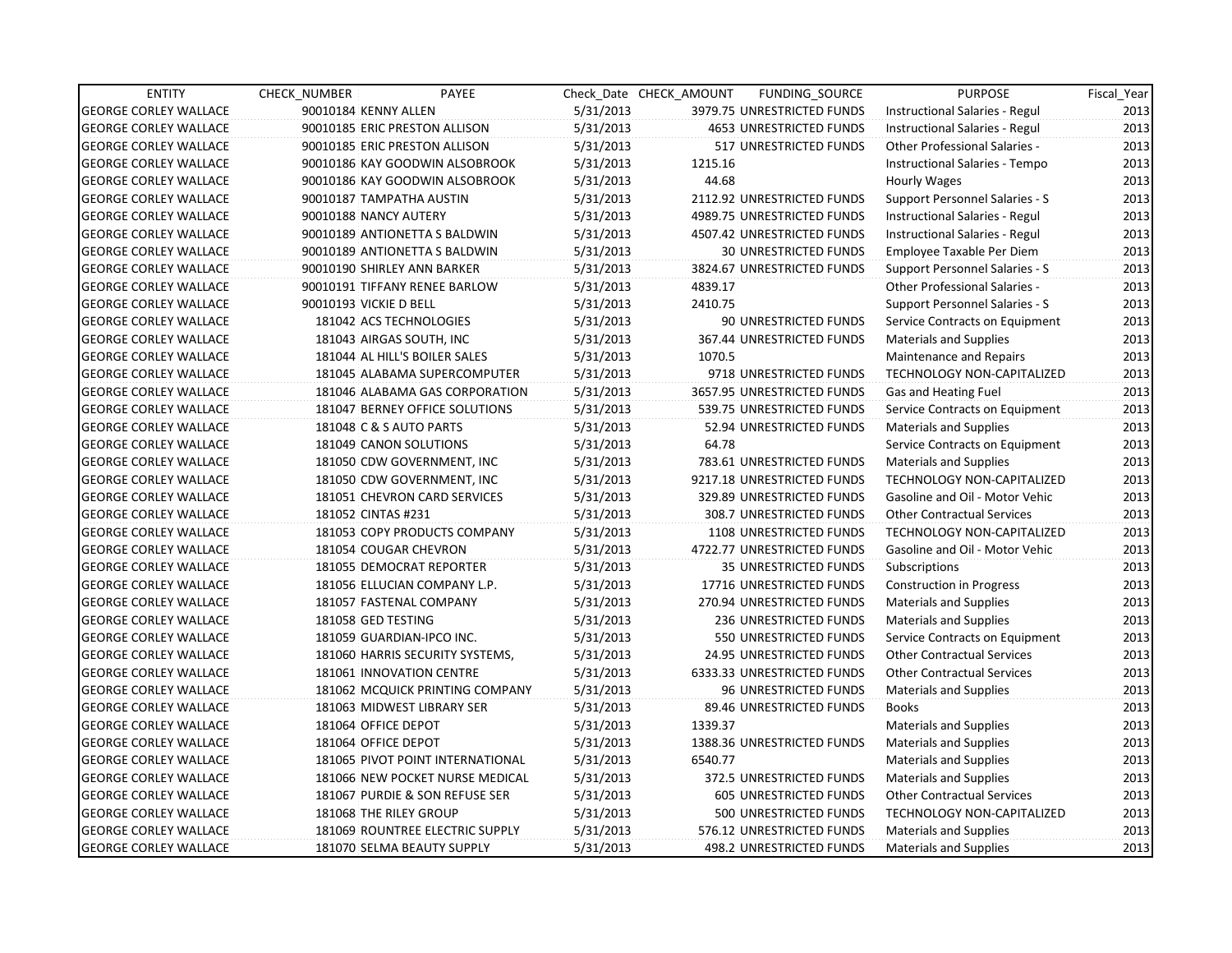| <b>ENTITY</b>                | <b>CHECK NUMBER</b> | PAYEE                            |           | Check Date CHECK AMOUNT | FUNDING_SOURCE                | <b>PURPOSE</b>                    | Fiscal Year |
|------------------------------|---------------------|----------------------------------|-----------|-------------------------|-------------------------------|-----------------------------------|-------------|
| <b>GEORGE CORLEY WALLACE</b> |                     | 181071 SELMA ELECTRIC REPAIR     | 5/31/2013 |                         | 200 UNRESTRICTED FUNDS        | Materials and Supplies            | 2013        |
| <b>GEORGE CORLEY WALLACE</b> |                     | 181072 SHELBY'S TREE SERVICE     | 5/31/2013 |                         | 900 UNRESTRICTED FUNDS        | Maintenance and Repairs           | 2013        |
| <b>GEORGE CORLEY WALLACE</b> |                     | 181074 SUMMERLIN HARDWARE        | 5/31/2013 |                         | 124.53 UNRESTRICTED FUNDS     | <b>Materials and Supplies</b>     | 2013        |
| <b>GEORGE CORLEY WALLACE</b> |                     | 181075 THE SOLUTIONS TEAM        | 5/31/2013 |                         | 178.5 UNRESTRICTED FUNDS      | Service Contracts on Equipment    | 2013        |
| <b>GEORGE CORLEY WALLACE</b> |                     | 181076 TIDBITS OF DALLAS COUNTY  | 5/31/2013 |                         | 180 UNRESTRICTED FUNDS        | <b>Advertising and Promotions</b> | 2013        |
| <b>GEORGE CORLEY WALLACE</b> |                     | 181077 UNIVERSAL MEDICAL INC     | 5/31/2013 | 820.36                  |                               | <b>Materials and Supplies</b>     | 2013        |
| <b>GEORGE CORLEY WALLACE</b> |                     | 181078 UNITED PARCEL SERVICE     | 5/31/2013 |                         | 93.34 UNRESTRICTED FUNDS      | Postage                           | 2013        |
| <b>GEORGE CORLEY WALLACE</b> |                     | 181079 VERIZON WIRELESS          | 5/31/2013 |                         | -20.29 UNRESTRICTED FUNDS     | Communications                    | 2013        |
| <b>GEORGE CORLEY WALLACE</b> |                     | 181079 VERIZON WIRELESS          | 5/31/2013 | 821.37                  |                               | Communications                    | 2013        |
| <b>GEORGE CORLEY WALLACE</b> |                     | 181080 WITTICHEN SUPPLY COMPANY  | 5/31/2013 |                         | 117.92 UNRESTRICTED FUNDS     | Materials and Supplies            | 2013        |
| <b>GEORGE CORLEY WALLACE</b> |                     | 181081 XEROX CORPORATION         | 5/31/2013 | 60.54                   |                               | Service Contracts on Equipment    | 2013        |
| <b>GEORGE CORLEY WALLACE</b> |                     | 90010384 KAMALA D WALLER         | 5/31/2013 |                         | 3236.02 UNRESTRICTED FUNDS    | Support Personnel Salaries - S    | 2013        |
| <b>GEORGE CORLEY WALLACE</b> |                     | 181629 ADVANCED DISPOSAL         | 6/7/2013  |                         | 156.33 UNRESTRICTED FUNDS     | Water and Sewer                   | 2013        |
| <b>GEORGE CORLEY WALLACE</b> |                     | 181630 ALABAMA GAS CORPORATION   | 6/7/2013  |                         | 2254.98 UNRESTRICTED FUNDS    | Gas and Heating Fuel              | 2013        |
| <b>GEORGE CORLEY WALLACE</b> |                     | 181631 AT&T (BUSINESS SERVICE)   | 6/7/2013  |                         | 31.99 UNRESTRICTED FUNDS      | Communications                    | 2013        |
| <b>GEORGE CORLEY WALLACE</b> |                     | 181632 THE CHRONICLE OF HIGHER   | 6/7/2013  |                         | 65 UNRESTRICTED FUNDS         | Subscriptions                     | 2013        |
| <b>GEORGE CORLEY WALLACE</b> | 181633 CINTAS #231  |                                  | 6/7/2013  |                         | 102.9 UNRESTRICTED FUNDS      | <b>Other Contractual Services</b> | 2013        |
| <b>GEORGE CORLEY WALLACE</b> |                     | 181634 DALLAS CO. WATER & SEWER  | 6/7/2013  |                         | 136.65 UNRESTRICTED FUNDS     | Water and Sewer                   | 2013        |
| <b>GEORGE CORLEY WALLACE</b> |                     | 181645 AUBREY LARKINS JR         | 6/7/2013  |                         | 1000 UNRESTRICTED FUNDS       | <b>Other Contractual Services</b> | 2013        |
| <b>GEORGE CORLEY WALLACE</b> |                     | 181638 NATIONAL JUNIOR COLLEGE   | 6/7/2013  |                         | 1939 UNRESTRICTED FUNDS       | Memberships                       | 2013        |
| <b>GEORGE CORLEY WALLACE</b> |                     | 181639 CLARENCE PETTWAY          | 6/7/2013  | 642.87                  |                               | In-State Travel                   | 2013        |
| <b>GEORGE CORLEY WALLACE</b> |                     | 181640 SHRED-IT USA, INC.        | 6/7/2013  |                         | 794.06 UNRESTRICTED FUNDS     | <b>Other Contractual Services</b> | 2013        |
| <b>GEORGE CORLEY WALLACE</b> |                     | 181641 ST OF AL SURPLUS PROPERTY | 6/7/2013  |                         | 29100 UNRESTRICTED FUNDS      | Transportation Equipment          | 2013        |
| <b>GEORGE CORLEY WALLACE</b> |                     | 181642 UNITED PARCEL SERVICE     | 6/7/2013  |                         | 30.43 UNRESTRICTED FUNDS      | Postage                           | 2013        |
| <b>GEORGE CORLEY WALLACE</b> |                     | 181637 MCRAE-GAINES LEARNING CTN | 6/7/2013  |                         | 519.6 UNRESTRICTED FUNDS      | Scholarships                      | 2013        |
| <b>GEORGE CORLEY WALLACE</b> |                     | 181647 KERRY HENDERSON           | 6/11/2013 |                         | 600 UNRESTRICTED FUNDS        | In-State Travel                   | 2013        |
| <b>GEORGE CORLEY WALLACE</b> | 181710 OFFICE DEPOT |                                  | 6/14/2013 | 338.7                   |                               | <b>Materials and Supplies</b>     | 2013        |
| <b>GEORGE CORLEY WALLACE</b> | 181735 MARY YELDER  |                                  | 6/14/2013 | 42.6                    |                               | In-State Travel                   | 2013        |
| <b>GEORGE CORLEY WALLACE</b> | 181713 MIKE PETER   |                                  | 6/14/2013 |                         | 215 UNRESTRICTED FUNDS        | <b>Other Professional Fees</b>    | 2013        |
| <b>GEORGE CORLEY WALLACE</b> |                     | 181714 CLARENCE PETTWAY          | 6/14/2013 | 42.71                   |                               | In-State Travel                   | 2013        |
| <b>GEORGE CORLEY WALLACE</b> |                     | 181715 W. MARLON REYNOLDS        | 6/14/2013 |                         | <b>220 UNRESTRICTED FUNDS</b> | <b>Other Professional Fees</b>    | 2013        |
| <b>GEORGE CORLEY WALLACE</b> |                     | 181716 ERIKA ROBERSON            | 6/14/2013 | 85.59                   |                               | In-State Travel                   | 2013        |
| <b>GEORGE CORLEY WALLACE</b> | 181717 SABEL STEEL  |                                  | 6/14/2013 |                         | 8299.2 UNRESTRICTED FUNDS     | <b>Materials and Supplies</b>     | 2013        |
| <b>GEORGE CORLEY WALLACE</b> |                     | 181718 SACJTC-G.D. EDWARDS, PRES | 6/14/2013 |                         | 100 UNRESTRICTED FUNDS        | Memberships                       | 2013        |
| <b>GEORGE CORLEY WALLACE</b> |                     | 181719 SELMA WATER WORKS BOARD   | 6/14/2013 |                         | 655.71 UNRESTRICTED FUNDS     | Water and Sewer                   | 2013        |
| <b>GEORGE CORLEY WALLACE</b> | 181686 ACT          |                                  | 6/14/2013 | 78                      |                               | <b>Materials and Supplies</b>     | 2013        |
| <b>GEORGE CORLEY WALLACE</b> | 181687 AHEAD        |                                  | 6/14/2013 |                         | 245 UNRESTRICTED FUNDS        | Memberships                       | 2013        |
| <b>GEORGE CORLEY WALLACE</b> |                     | 181688 AIRGAS SOUTH, INC         | 6/14/2013 |                         | 992.05 UNRESTRICTED FUNDS     | <b>Materials and Supplies</b>     | 2013        |
| <b>GEORGE CORLEY WALLACE</b> |                     | 181688 AIRGAS SOUTH, INC         | 6/14/2013 |                         | 315 UNRESTRICTED FUNDS        | Maintenance and Repairs           | 2013        |
| <b>GEORGE CORLEY WALLACE</b> |                     | 181689 ALABAMA POWER COMPANY     | 6/14/2013 |                         | 52761.28 UNRESTRICTED FUNDS   | Electricity                       | 2013        |
| <b>GEORGE CORLEY WALLACE</b> | 181690 BERTHA ALLEN |                                  | 6/14/2013 | 12.42                   |                               | In-State Travel                   | 2013        |
| <b>GEORGE CORLEY WALLACE</b> | 181691 KENNY ALLEN  |                                  | 6/14/2013 |                         | 400 UNRESTRICTED FUNDS        | Out-of-State Travel               | 2013        |
| <b>GEORGE CORLEY WALLACE</b> |                     | 181692 TIFFANY BARLOW            | 6/14/2013 | 18.53                   |                               | In-State Travel                   | 2013        |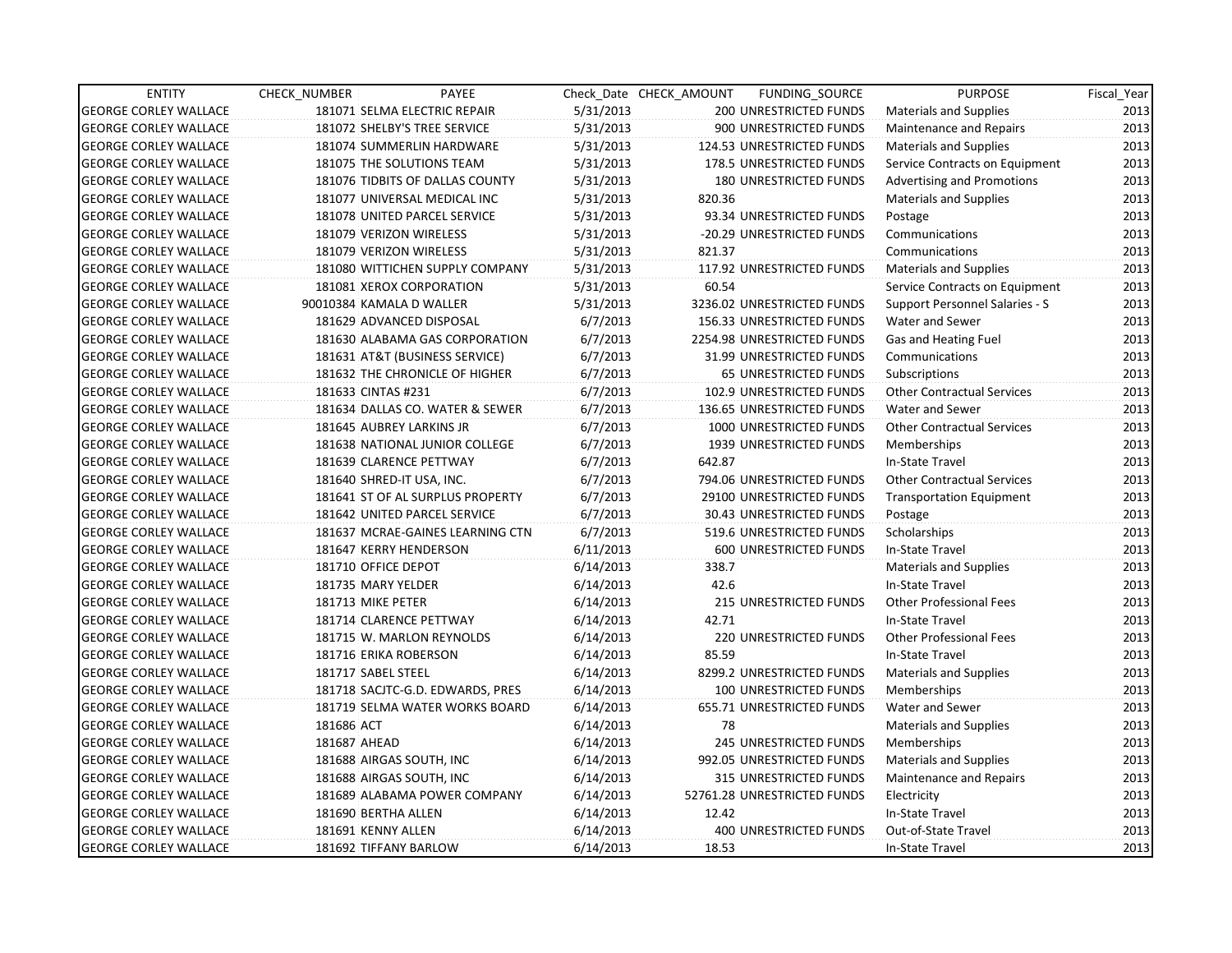| <b>ENTITY</b>                | CHECK NUMBER                   | PAYEE                            |           | Check Date CHECK AMOUNT | FUNDING_SOURCE                | <b>PURPOSE</b>                    | Fiscal_Year |
|------------------------------|--------------------------------|----------------------------------|-----------|-------------------------|-------------------------------|-----------------------------------|-------------|
| <b>GEORGE CORLEY WALLACE</b> | 181693 VICKIE BELL             |                                  | 6/14/2013 | 24.45                   |                               | In-State Travel                   | 2013        |
| <b>GEORGE CORLEY WALLACE</b> | 181694 BLUE OX EQUIPMENT       |                                  | 6/14/2013 |                         | 239.43 UNRESTRICTED FUNDS     | Materials and Supplies            | 2013        |
| <b>GEORGE CORLEY WALLACE</b> | 181695 GERALYN BUFORD          |                                  | 6/14/2013 | 115.37                  |                               | In-State Travel                   | 2013        |
| <b>GEORGE CORLEY WALLACE</b> | 181696 CDW GOVERNMENT, INC     |                                  | 6/14/2013 | 1367.01                 |                               | Materials and Supplies            | 2013        |
| <b>GEORGE CORLEY WALLACE</b> | 181697 DAPHNE CHARLEY          |                                  | 6/14/2013 |                         | <b>300 UNRESTRICTED FUNDS</b> | In-State Travel                   | 2013        |
| <b>GEORGE CORLEY WALLACE</b> | 181698 CHARTER MEDIA           |                                  | 6/14/2013 |                         | <b>459 UNRESTRICTED FUNDS</b> | Advertising and Promotions        | 2013        |
| <b>GEORGE CORLEY WALLACE</b> | 181699 LORI ANN COMBS          |                                  | 6/14/2013 |                         | <b>300 UNRESTRICTED FUNDS</b> | In-State Travel                   | 2013        |
| <b>GEORGE CORLEY WALLACE</b> | 181701 OSIE CUNNINGHAM         |                                  | 6/14/2013 |                         | <b>300 UNRESTRICTED FUNDS</b> | <b>Other Contractual Services</b> | 2013        |
| <b>GEORGE CORLEY WALLACE</b> |                                | 181702 FEDERAL EXPRESS CORPORATI | 6/14/2013 |                         | 83.37 UNRESTRICTED FUNDS      | Postage                           | 2013        |
| <b>GEORGE CORLEY WALLACE</b> |                                | 181702 FEDERAL EXPRESS CORPORATI | 6/14/2013 | 59.4                    |                               | Postage                           | 2013        |
| <b>GEORGE CORLEY WALLACE</b> |                                | 181703 FULLER BUILDING COMPANY   | 6/14/2013 |                         | 214.96 UNRESTRICTED FUNDS     | <b>Materials and Supplies</b>     | 2013        |
| <b>GEORGE CORLEY WALLACE</b> |                                | 181704 GO GREEN JANITORIAL SERVI | 6/14/2013 |                         | 4282.84 UNRESTRICTED FUNDS    | <b>Other Contractual Services</b> | 2013        |
| <b>GEORGE CORLEY WALLACE</b> | 181705 DEANDRES G. INGE        |                                  | 6/14/2013 | 100.48                  |                               | In-State Travel                   | 2013        |
| <b>GEORGE CORLEY WALLACE</b> | 181706 REGINA KENNEDY          |                                  | 6/14/2013 | 1224.64                 |                               | <b>Other Contractual Services</b> | 2013        |
| <b>GEORGE CORLEY WALLACE</b> | 181707 ALVIN C. KING           |                                  | 6/14/2013 |                         | <b>220 UNRESTRICTED FUNDS</b> | <b>Other Professional Fees</b>    | 2013        |
| <b>GEORGE CORLEY WALLACE</b> |                                | 181708 LEWIS PEST CONTROL INC.   | 6/14/2013 |                         | <b>60 UNRESTRICTED FUNDS</b>  | <b>Other Contractual Services</b> | 2013        |
| <b>GEORGE CORLEY WALLACE</b> | 181709 GADDIS BRITTON MOTT     |                                  | 6/14/2013 |                         | <b>120 UNRESTRICTED FUNDS</b> | <b>Other Professional Fees</b>    | 2013        |
| <b>GEORGE CORLEY WALLACE</b> | 181710 OFFICE DEPOT            |                                  | 6/14/2013 |                         | 1367.34 UNRESTRICTED FUNDS    | <b>Materials and Supplies</b>     | 2013        |
| <b>GEORGE CORLEY WALLACE</b> |                                | 181720 SELMA RECREATION DEPT.    | 6/14/2013 |                         | 825 UNRESTRICTED FUNDS        | Rent - Facilities                 | 2013        |
| <b>GEORGE CORLEY WALLACE</b> |                                | 181721 SHARP ELECTRONICS CORP    | 6/14/2013 |                         | 4731.61 UNRESTRICTED FUNDS    | <b>Materials and Supplies</b>     | 2013        |
| <b>GEORGE CORLEY WALLACE</b> |                                | 181721 SHARP ELECTRONICS CORP    | 6/14/2013 |                         | 4731.61 UNRESTRICTED FUNDS    | TECHNOLOGY NON-CAPITALIZED        | 2013        |
| <b>GEORGE CORLEY WALLACE</b> | 181722 LAWRENCE SIMMONS        |                                  | 6/14/2013 |                         | 225 UNRESTRICTED FUNDS        | In-State Travel                   | 2013        |
| <b>GEORGE CORLEY WALLACE</b> | 181723 SIR SERVICES, INC.      |                                  | 6/14/2013 |                         | <b>162 UNRESTRICTED FUNDS</b> | <b>Other Contractual Services</b> | 2013        |
| <b>GEORGE CORLEY WALLACE</b> |                                | 181724 SOUTHLAND MACHINERY LLC   | 6/14/2013 |                         | 236.08 UNRESTRICTED FUNDS     | Maintenance and Repairs           | 2013        |
| <b>GEORGE CORLEY WALLACE</b> |                                | 181725 THE STEWART ORGANIZATION  | 6/14/2013 | 20                      |                               | <b>Materials and Supplies</b>     | 2013        |
| <b>GEORGE CORLEY WALLACE</b> |                                | 181727 U.S.NEWS STEM SOLUTIONS   | 6/14/2013 |                         | <b>495 UNRESTRICTED FUNDS</b> | Out-of-State Travel               | 2013        |
| <b>GEORGE CORLEY WALLACE</b> | 181728 UNITED PARCEL SERVICE   |                                  | 6/14/2013 |                         | 30.62 UNRESTRICTED FUNDS      | Postage                           | 2013        |
| <b>GEORGE CORLEY WALLACE</b> | 181729 LAURA VANCE             |                                  | 6/14/2013 |                         | 300 UNRESTRICTED FUNDS        | In-State Travel                   | 2013        |
| <b>GEORGE CORLEY WALLACE</b> | 181730 LEE WALKER              |                                  | 6/14/2013 |                         | 215 UNRESTRICTED FUNDS        | <b>Other Professional Fees</b>    | 2013        |
| <b>GEORGE CORLEY WALLACE</b> | 181731 SHERMANITA WALKER       |                                  | 6/14/2013 | 115.37                  |                               | In-State Travel                   | 2013        |
| <b>GEORGE CORLEY WALLACE</b> | 181732 WCCS PETTY CASH         |                                  | 6/14/2013 |                         | 139.8 UNRESTRICTED FUNDS      | Materials and Supplies            | 2013        |
| <b>GEORGE CORLEY WALLACE</b> | 181732 WCCS PETTY CASH         |                                  | 6/14/2013 | 25.57                   |                               | Maintenance and Repairs           | 2013        |
| <b>GEORGE CORLEY WALLACE</b> |                                | 181734 WRIGHT GROUP/ MCGRAW HILL | 6/14/2013 | 1306.33                 |                               | Materials and Supplies            | 2013        |
| <b>GEORGE CORLEY WALLACE</b> |                                | 181711 OLYMPIA SPORTING GOODS    | 6/14/2013 |                         | 5106.34 UNRESTRICTED FUNDS    | Materials and Supplies            | 2013        |
| <b>GEORGE CORLEY WALLACE</b> | 181800 SHERMANITA WALKER       |                                  | 6/21/2013 | 314.54                  |                               | In-State Travel                   | 2013        |
| <b>GEORGE CORLEY WALLACE</b> | 181799 LAURA VANCE             |                                  | 6/21/2013 |                         | 225 UNRESTRICTED FUNDS        | In-State Travel                   | 2013        |
| <b>GEORGE CORLEY WALLACE</b> |                                | 181802 WITTICHEN SUPPLY COMPANY  | 6/21/2013 |                         | 357.12 UNRESTRICTED FUNDS     | Materials and Supplies            | 2013        |
| <b>GEORGE CORLEY WALLACE</b> | 181754 ALABAMA SKILLS USA      |                                  | 6/21/2013 | 1080                    |                               | Out-of-State Travel               | 2013        |
| <b>GEORGE CORLEY WALLACE</b> |                                | 181755 ALABAMA OFFICE SUPPY CO L | 6/21/2013 |                         | 1559.94 UNRESTRICTED FUNDS    | <b>Materials and Supplies</b>     | 2013        |
| <b>GEORGE CORLEY WALLACE</b> | 181756 ALBRITTON'S FLOWERS     |                                  | 6/21/2013 |                         | 140 UNRESTRICTED FUNDS        | Materials and Supplies            | 2013        |
| <b>GEORGE CORLEY WALLACE</b> | 181757 ALLIANT DATA SYSTEMS    |                                  | 6/21/2013 |                         | 15927.6 UNRESTRICTED FUNDS    | TECHNOLOGY NON-CAPITALIZED        | 2013        |
| <b>GEORGE CORLEY WALLACE</b> | 181758 AT&T (BUSINESS SERVICE) |                                  | 6/21/2013 |                         | 66.04 UNRESTRICTED FUNDS      | Communications                    | 2013        |
| <b>GEORGE CORLEY WALLACE</b> | 181759 TIFFANY BARLOW          |                                  | 6/21/2013 | 68.48                   |                               | In-State Travel                   | 2013        |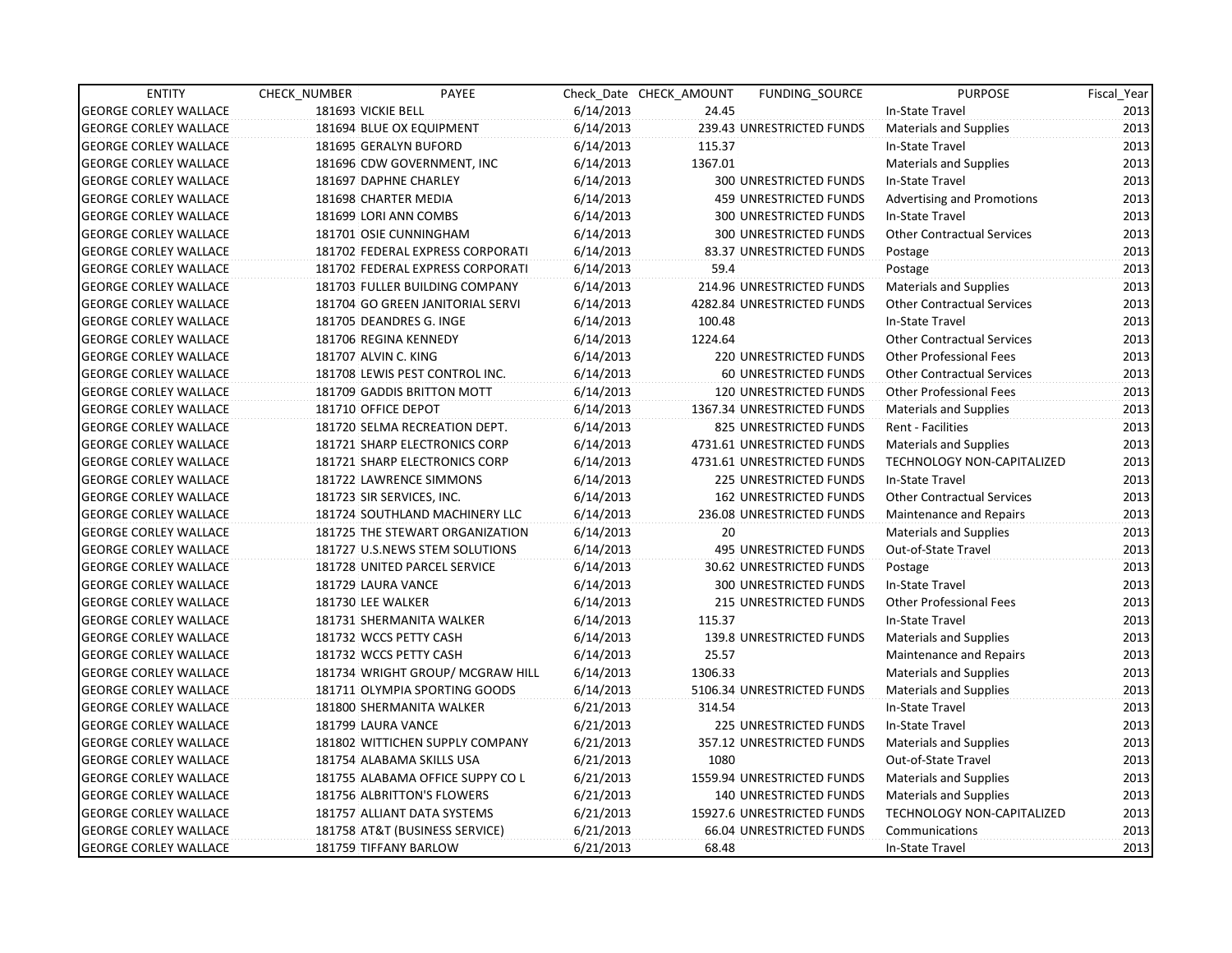| <b>ENTITY</b>                | CHECK NUMBER       | PAYEE                            |           | Check Date CHECK AMOUNT | <b>FUNDING SOURCE</b>        | <b>PURPOSE</b>                    | Fiscal_Year |
|------------------------------|--------------------|----------------------------------|-----------|-------------------------|------------------------------|-----------------------------------|-------------|
| <b>GEORGE CORLEY WALLACE</b> | 181760 VICKIE BELL |                                  | 6/21/2013 | 173.06                  |                              | In-State Travel                   | 2013        |
| <b>GEORGE CORLEY WALLACE</b> |                    | 181761 BERNEY OFFICE SOLUTIONS   | 6/21/2013 |                         | 99.99 UNRESTRICTED FUNDS     | Service Contracts on Equipment    | 2013        |
| <b>GEORGE CORLEY WALLACE</b> |                    | 181762 DR. CHARLES H. BLACKLEDGE | 6/21/2013 |                         | 219.22 UNRESTRICTED FUNDS    | <b>Other Contractual Services</b> | 2013        |
| <b>GEORGE CORLEY WALLACE</b> | 181763 BP OIL      |                                  | 6/21/2013 |                         | 158.22 UNRESTRICTED FUNDS    | Gasoline and Oil - Motor Vehic    | 2013        |
| <b>GEORGE CORLEY WALLACE</b> |                    | 181764 GERALYN BUFORD            | 6/21/2013 | 288.43                  |                              | In-State Travel                   | 2013        |
| <b>GEORGE CORLEY WALLACE</b> |                    | 181765 CRYSTAL SPRINGS OF ALA    | 6/21/2013 |                         | 281.01 UNRESTRICTED FUNDS    | <b>Materials and Supplies</b>     | 2013        |
| <b>GEORGE CORLEY WALLACE</b> |                    | 181765 CRYSTAL SPRINGS OF ALA    | 6/21/2013 |                         | 65.07 UNRESTRICTED FUNDS     | Service Contracts on Equipment    | 2013        |
| <b>GEORGE CORLEY WALLACE</b> |                    | 181766 F & E SPORTSWARE          | 6/21/2013 |                         | 291.59 UNRESTRICTED FUNDS    | <b>Materials and Supplies</b>     | 2013        |
| <b>GEORGE CORLEY WALLACE</b> |                    | 181767 PAULA GOODMAN             | 6/21/2013 |                         | 500 UNRESTRICTED FUNDS       | <b>Other Contractual Services</b> | 2013        |
| <b>GEORGE CORLEY WALLACE</b> |                    | 181768 CATHERINE GORDON          | 6/21/2013 |                         | 175 UNRESTRICTED FUNDS       | <b>Other Contractual Services</b> | 2013        |
| <b>GEORGE CORLEY WALLACE</b> | 181769 MARY HICKS  |                                  | 6/21/2013 |                         | 575 UNRESTRICTED FUNDS       | <b>Other Contractual Services</b> | 2013        |
| <b>GEORGE CORLEY WALLACE</b> |                    | 181770 DEANDRES G. INGE          | 6/21/2013 | 288.44                  |                              | In-State Travel                   | 2013        |
| <b>GEORGE CORLEY WALLACE</b> |                    | 181771 DAZZIRINE ISHMAN          | 6/21/2013 |                         | 25 UNRESTRICTED FUNDS        | <b>Other Contractual Services</b> | 2013        |
| <b>GEORGE CORLEY WALLACE</b> |                    | 181772 IT'S ABOUT TIME INTER     | 6/21/2013 | 7573.63                 |                              | Materials and Supplies            | 2013        |
| <b>GEORGE CORLEY WALLACE</b> |                    | 181773 JOBRINA LAMAR             | 6/21/2013 |                         | 525 UNRESTRICTED FUNDS       | <b>Other Contractual Services</b> | 2013        |
| <b>GEORGE CORLEY WALLACE</b> |                    | 181774 JANICE MARSHALL           | 6/21/2013 |                         | 525 UNRESTRICTED FUNDS       | <b>Other Contractual Services</b> | 2013        |
| <b>GEORGE CORLEY WALLACE</b> |                    | 181775 MCQUICK PRINTING COMPANY  | 6/21/2013 |                         | <b>48 UNRESTRICTED FUNDS</b> | <b>Materials and Supplies</b>     | 2013        |
| <b>GEORGE CORLEY WALLACE</b> | 181776 MINDVOLT    |                                  | 6/21/2013 | 367                     |                              | <b>Advertising and Promotions</b> | 2013        |
| <b>GEORGE CORLEY WALLACE</b> |                    | 181777 DERRICK MOORE             | 6/21/2013 | 230.75                  |                              | In-State Travel                   | 2013        |
| <b>GEORGE CORLEY WALLACE</b> |                    | 181778 NATIONAL MASONRY          | 6/21/2013 | 370                     |                              | Out-of-State Travel               | 2013        |
| <b>GEORGE CORLEY WALLACE</b> | 181779 NCTM        |                                  | 6/21/2013 | 746.07                  |                              | <b>Materials and Supplies</b>     | 2013        |
| <b>GEORGE CORLEY WALLACE</b> |                    | 181780 NORTHWEST-SHOALS          | 6/21/2013 |                         | 456.91 UNRESTRICTED FUNDS    | <b>Other Contractual Services</b> | 2013        |
| <b>GEORGE CORLEY WALLACE</b> |                    | 181781 OFFICE DEPOT              | 6/21/2013 | 69.99                   |                              | <b>Materials and Supplies</b>     | 2013        |
| <b>GEORGE CORLEY WALLACE</b> |                    | 181782 JIMMETTA PEOPLES          | 6/21/2013 |                         | 425 UNRESTRICTED FUNDS       | <b>Other Contractual Services</b> | 2013        |
| <b>GEORGE CORLEY WALLACE</b> | 181783 PROTECH     |                                  | 6/21/2013 | 5187                    |                              | <b>Materials and Supplies</b>     | 2013        |
| <b>GEORGE CORLEY WALLACE</b> |                    | 181784 PUBLISHERS WAREHOUSE      | 6/21/2013 | 66932.2                 |                              | <b>Materials and Supplies</b>     | 2013        |
| <b>GEORGE CORLEY WALLACE</b> |                    | 181785 THE RILEY GROUP           | 6/21/2013 |                         | 500 UNRESTRICTED FUNDS       | TECHNOLOGY NON-CAPITALIZED        | 2013        |
| <b>GEORGE CORLEY WALLACE</b> |                    | 181786 ERIKA ROBERSON            | 6/21/2013 | 230.75                  |                              | In-State Travel                   | 2013        |
| <b>GEORGE CORLEY WALLACE</b> |                    | 181787 ROUNTREE ELECTRIC SUPPLY  | 6/21/2013 |                         | 262.9 UNRESTRICTED FUNDS     | <b>Materials and Supplies</b>     | 2013        |
| <b>GEORGE CORLEY WALLACE</b> |                    | 181788 KENNETTA SANDERS          | 6/21/2013 |                         | 475 UNRESTRICTED FUNDS       | <b>Other Contractual Services</b> | 2013        |
| <b>GEORGE CORLEY WALLACE</b> |                    | 181789 SCOTT COMMUNICATIONS      | 6/21/2013 |                         | 600 UNRESTRICTED FUNDS       | <b>Advertising and Promotions</b> | 2013        |
| <b>GEORGE CORLEY WALLACE</b> |                    | 181790 SELMA WATER WORKS BOARD   | 6/21/2013 |                         | 184.31 UNRESTRICTED FUNDS    | Water and Sewer                   | 2013        |
| <b>GEORGE CORLEY WALLACE</b> |                    | 181791 JACQUELINE SMITH          | 6/21/2013 |                         | 462.3 UNRESTRICTED FUNDS     | In-State Travel                   | 2013        |
| <b>GEORGE CORLEY WALLACE</b> |                    | 181792 SOUTHERNLINC WIRELESS     | 6/21/2013 |                         | 42.4 UNRESTRICTED FUNDS      | Communications                    | 2013        |
| <b>GEORGE CORLEY WALLACE</b> |                    | 181793 SOUTHERNLINC WIRELESS     | 6/21/2013 |                         | 246.08 UNRESTRICTED FUNDS    | Communications                    | 2013        |
| <b>GEORGE CORLEY WALLACE</b> |                    | 181793 SOUTHERNLINC WIRELESS     | 6/21/2013 |                         | 520.39 UNRESTRICTED FUNDS    | In-State Travel                   | 2013        |
| <b>GEORGE CORLEY WALLACE</b> |                    | 181794 SOUTHERN PIPE & SUPPLY    | 6/21/2013 |                         | 672.35 UNRESTRICTED FUNDS    | <b>Materials and Supplies</b>     | 2013        |
| <b>GEORGE CORLEY WALLACE</b> |                    | 181795 ST. OF AL. DEPT. OF FIN.  | 6/21/2013 |                         | 1206.14 UNRESTRICTED FUNDS   | Communications                    | 2013        |
| <b>GEORGE CORLEY WALLACE</b> |                    | 181796 THE STEWART ORGANIZATION  | 6/21/2013 | 10                      |                              | <b>Materials and Supplies</b>     | 2013        |
| <b>GEORGE CORLEY WALLACE</b> |                    | 181797 TIMOTHY G. TROHA          | 6/21/2013 |                         | 600 UNRESTRICTED FUNDS       | <b>Other Contractual Services</b> | 2013        |
| <b>GEORGE CORLEY WALLACE</b> | 181798 ULINE       |                                  | 6/21/2013 | 9913                    |                              | <b>Materials and Supplies</b>     | 2013        |
| <b>GEORGE CORLEY WALLACE</b> |                    | 181801 LOURETTA WIMBERLY         | 6/21/2013 |                         | 75 UNRESTRICTED FUNDS        | <b>Other Contractual Services</b> | 2013        |
| <b>GEORGE CORLEY WALLACE</b> | 181804 LECC FUND   |                                  | 6/24/2013 |                         | 50 UNRESTRICTED FUNDS        | In-State Travel                   | 2013        |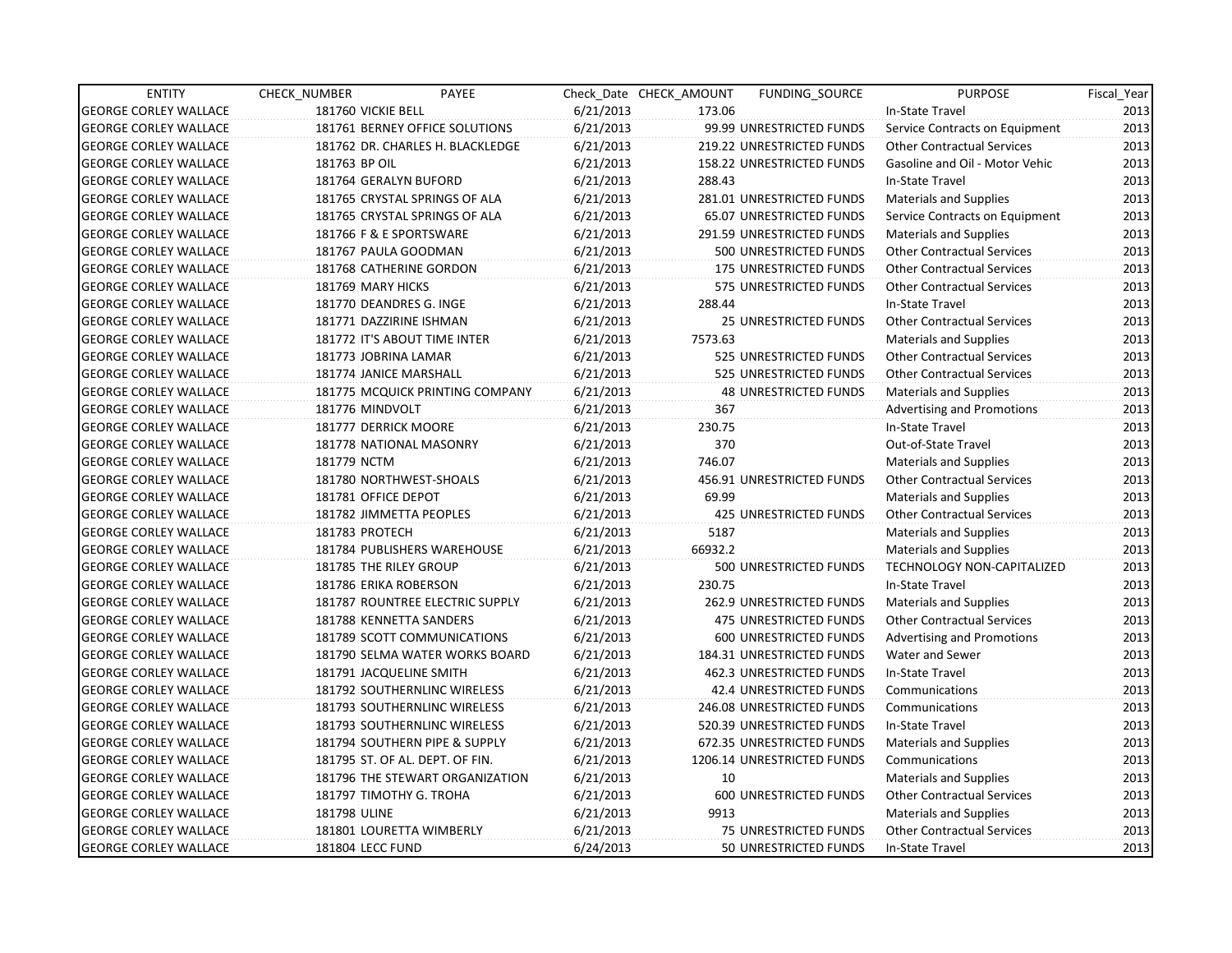| <b>ENTITY</b>                | CHECK_NUMBER              | PAYEE                          |           | Check Date CHECK AMOUNT | FUNDING SOURCE | <b>PURPOSE</b>                    | Fiscal_Year |
|------------------------------|---------------------------|--------------------------------|-----------|-------------------------|----------------|-----------------------------------|-------------|
| <b>GEORGE CORLEY WALLACE</b> |                           | 181807 JENNIFER F. ANDREWS     | 6/26/2013 | 800                     |                | <b>Other Contractual Services</b> | 2013        |
| <b>GEORGE CORLEY WALLACE</b> | 181864 TYNISA WILLIAMS    |                                | 6/26/2013 | 800                     |                | <b>Other Contractual Services</b> | 2013        |
| <b>GEORGE CORLEY WALLACE</b> | 181809 HAROLYN L. BANKS   |                                | 6/26/2013 | 300                     |                | <b>Other Contractual Services</b> | 2013        |
| <b>GEORGE CORLEY WALLACE</b> | 181810 JEFF BANKS         |                                | 6/26/2013 | 3010.61                 |                | <b>Other Contractual Services</b> | 2013        |
| <b>GEORGE CORLEY WALLACE</b> | 181811 MONIQUE BIBBS      |                                | 6/26/2013 | 2986.17                 |                | <b>Other Contractual Services</b> | 2013        |
| <b>GEORGE CORLEY WALLACE</b> | 181812 SHAREIKA L. BOWE   |                                | 6/26/2013 | 800                     |                | <b>Other Contractual Services</b> | 2013        |
| <b>GEORGE CORLEY WALLACE</b> |                           | 181813 CARVER HIGH SCHOOL      | 6/26/2013 | 2500                    |                | Communications                    | 2013        |
| <b>GEORGE CORLEY WALLACE</b> | 181814 DEIDRE CEMAN       |                                | 6/26/2013 | 400                     |                | <b>Other Contractual Services</b> | 2013        |
| <b>GEORGE CORLEY WALLACE</b> |                           | 181815 CHANDRA R. CHAPMAN      | 6/26/2013 | 800                     |                | <b>Other Contractual Services</b> | 2013        |
| <b>GEORGE CORLEY WALLACE</b> | 181816 AMY COFFEE         |                                | 6/26/2013 | 1274.59                 |                | <b>Other Contractual Services</b> | 2013        |
| <b>GEORGE CORLEY WALLACE</b> |                           | 181817 JERMAINE L. COLEMAN     | 6/26/2013 | 200                     |                | <b>Other Contractual Services</b> | 2013        |
| <b>GEORGE CORLEY WALLACE</b> | 181818 CAROL S. DAVIS     |                                | 6/26/2013 | 400                     |                | <b>Other Contractual Services</b> | 2013        |
| <b>GEORGE CORLEY WALLACE</b> | 181819 LORI ANN DEAL      |                                | 6/26/2013 | 400                     |                | <b>Other Contractual Services</b> | 2013        |
| <b>GEORGE CORLEY WALLACE</b> | 181820 BRENT DEAN         |                                | 6/26/2013 | 800                     |                | <b>Other Contractual Services</b> | 2013        |
| <b>GEORGE CORLEY WALLACE</b> |                           | 181821 TAJAKWANTI DEJARNETTE   | 6/26/2013 | 400                     |                | <b>Other Contractual Services</b> | 2013        |
| <b>GEORGE CORLEY WALLACE</b> | 181822 TIFFANY T. EDWARDS |                                | 6/26/2013 | 800                     |                | <b>Other Contractual Services</b> | 2013        |
| <b>GEORGE CORLEY WALLACE</b> |                           | 181823 FRANCINE D. EZEKANNAGHA | 6/26/2013 | 800                     |                | <b>Other Contractual Services</b> | 2013        |
| <b>GEORGE CORLEY WALLACE</b> | 181824 SHERIE FELDER      |                                | 6/26/2013 | 400                     |                | <b>Other Contractual Services</b> | 2013        |
| <b>GEORGE CORLEY WALLACE</b> | 181825 FELECIA R. FLEMING |                                | 6/26/2013 | 700                     |                | <b>Other Contractual Services</b> | 2013        |
| <b>GEORGE CORLEY WALLACE</b> | 181826 PEGGY FLENNORY     |                                | 6/26/2013 | 400                     |                | <b>Other Contractual Services</b> | 2013        |
| <b>GEORGE CORLEY WALLACE</b> |                           | 181827 STEPHANIE M. GLOVER     | 6/26/2013 | 800                     |                | <b>Other Contractual Services</b> | 2013        |
| <b>GEORGE CORLEY WALLACE</b> |                           | 181828 GWENDOLYN S. GRESHAM    | 6/26/2013 | 800                     |                | <b>Other Contractual Services</b> | 2013        |
| <b>GEORGE CORLEY WALLACE</b> | 181829 ALISHA R. HARRIS   |                                | 6/26/2013 | 400                     |                | <b>Other Contractual Services</b> | 2013        |
| <b>GEORGE CORLEY WALLACE</b> | 181830 ERIC HOEHN         |                                | 6/26/2013 | 800                     |                | <b>Other Contractual Services</b> | 2013        |
| <b>GEORGE CORLEY WALLACE</b> | 181831 JASON HOLT         |                                | 6/26/2013 | 800                     |                | <b>Other Contractual Services</b> | 2013        |
| <b>GEORGE CORLEY WALLACE</b> |                           | 181832 JENNY OVERBEEK-HORNBY   | 6/26/2013 | 3116.83                 |                | <b>Other Contractual Services</b> | 2013        |
| <b>GEORGE CORLEY WALLACE</b> | 181833 MARSHA M.HORTON    |                                | 6/26/2013 | 200                     |                | <b>Other Contractual Services</b> | 2013        |
| <b>GEORGE CORLEY WALLACE</b> | 181834 SHUNDA HOWARD      |                                | 6/26/2013 | 600                     |                | <b>Other Contractual Services</b> | 2013        |
| <b>GEORGE CORLEY WALLACE</b> |                           | 181835 TRACY LITTLE JACKSON    | 6/26/2013 | 400                     |                | <b>Other Contractual Services</b> | 2013        |
| <b>GEORGE CORLEY WALLACE</b> | 181836 TAMEKIA Q. JOHNSON |                                | 6/26/2013 | 800                     |                | <b>Other Contractual Services</b> | 2013        |
| <b>GEORGE CORLEY WALLACE</b> | 181837 MATHEW T. LEBRUN   |                                | 6/26/2013 | 800                     |                | <b>Other Contractual Services</b> | 2013        |
| <b>GEORGE CORLEY WALLACE</b> | 181838 KATRINA D. LOGAN   |                                | 6/26/2013 | 2534.43                 |                | <b>Other Contractual Services</b> | 2013        |
| <b>GEORGE CORLEY WALLACE</b> | 181839 DANA D. MCCONICO   |                                | 6/26/2013 | 400                     |                | <b>Other Contractual Services</b> | 2013        |
| <b>GEORGE CORLEY WALLACE</b> | 181840 LANICIA MCNEIL     |                                | 6/26/2013 | 800                     |                | <b>Other Contractual Services</b> | 2013        |
| <b>GEORGE CORLEY WALLACE</b> | 181841 DONNA J. MILLER    |                                | 6/26/2013 | 400                     |                | <b>Other Contractual Services</b> | 2013        |
| <b>GEORGE CORLEY WALLACE</b> | 181842 SUNDAY MITCHELL    |                                | 6/26/2013 | 400                     |                | <b>Other Contractual Services</b> | 2013        |
| <b>GEORGE CORLEY WALLACE</b> | 181843 ORONDE K. MITCHELL |                                | 6/26/2013 | 400                     |                | <b>Other Contractual Services</b> | 2013        |
| <b>GEORGE CORLEY WALLACE</b> | 181844 JILL E. MITCHELL   |                                | 6/26/2013 | 400                     |                | <b>Other Contractual Services</b> | 2013        |
| <b>GEORGE CORLEY WALLACE</b> | 181845 APRIL MITCHELL     |                                | 6/26/2013 | 2625.96                 |                | <b>Other Contractual Services</b> | 2013        |
| <b>GEORGE CORLEY WALLACE</b> | 181846 YVONNE R. MORGAN   |                                | 6/26/2013 | 400                     |                | <b>Other Contractual Services</b> | 2013        |
| <b>GEORGE CORLEY WALLACE</b> | 181847 BRIAN OFFICER      |                                | 6/26/2013 | 1948.1                  |                | <b>Other Contractual Services</b> | 2013        |
| <b>GEORGE CORLEY WALLACE</b> | 181848 TRACY D. ORUM      |                                | 6/26/2013 | 400                     |                | <b>Other Contractual Services</b> | 2013        |
| <b>GEORGE CORLEY WALLACE</b> | 181849 TIFFANY PARHAM     |                                | 6/26/2013 | 600                     |                | <b>Other Contractual Services</b> | 2013        |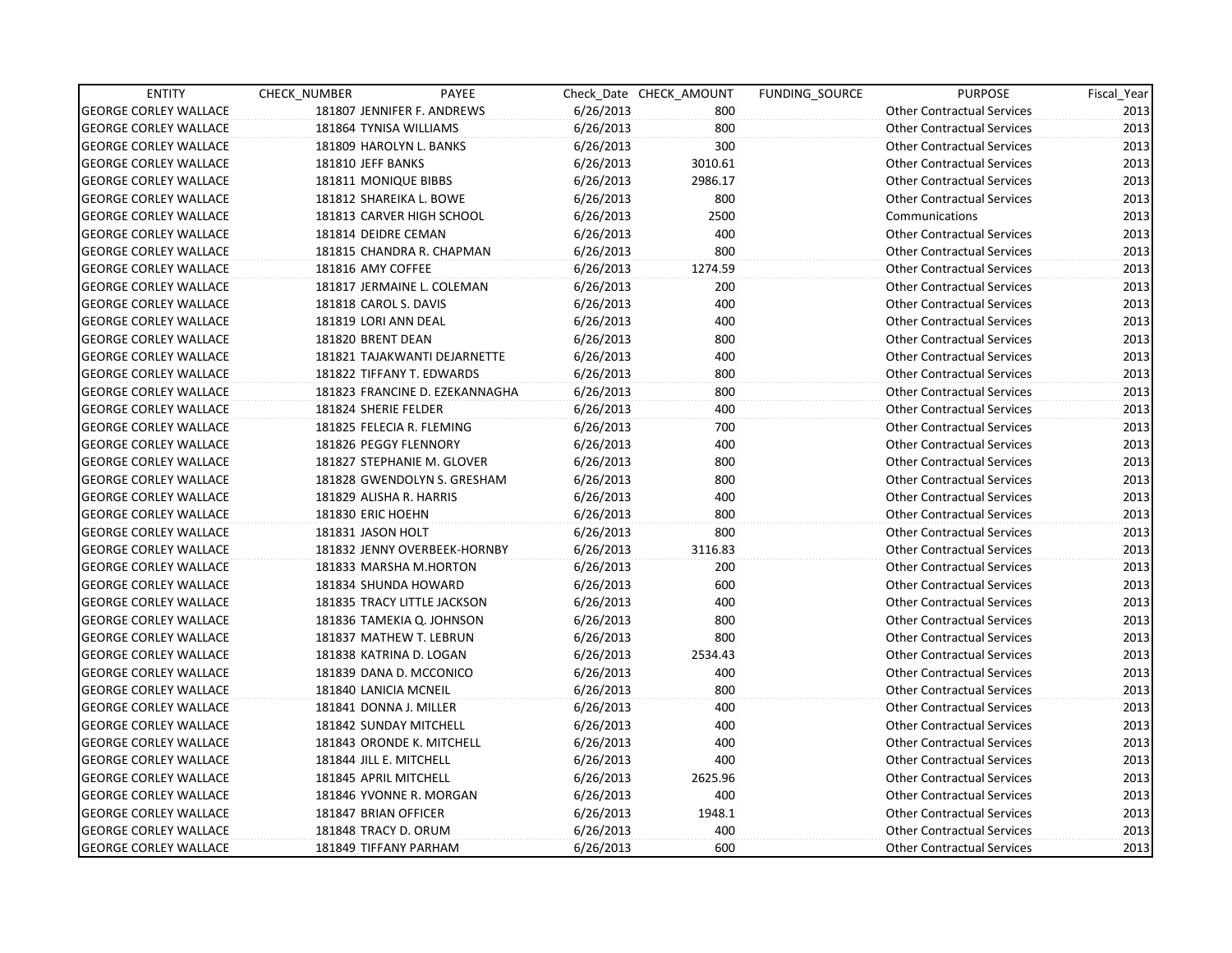| <b>ENTITY</b>                | CHECK_NUMBER                 | PAYEE                              |           | Check Date CHECK AMOUNT | FUNDING_SOURCE                 | <b>PURPOSE</b>                       | Fiscal_Year |
|------------------------------|------------------------------|------------------------------------|-----------|-------------------------|--------------------------------|--------------------------------------|-------------|
| <b>GEORGE CORLEY WALLACE</b> |                              | 181850 LASHUNDRA S. PEOPLES        | 6/26/2013 | 700                     |                                | <b>Other Contractual Services</b>    | 2013        |
| <b>GEORGE CORLEY WALLACE</b> | 181851 ELISHA POWELL         |                                    | 6/26/2013 | 400                     |                                | <b>Other Contractual Services</b>    | 2013        |
| <b>GEORGE CORLEY WALLACE</b> | 181852 JANET E. RAINEY       |                                    | 6/26/2013 | 800                     |                                | <b>Other Contractual Services</b>    | 2013        |
| <b>GEORGE CORLEY WALLACE</b> |                              | 181853 DANDRIELLE V. ROBINSON      | 6/26/2013 | 800                     |                                | <b>Other Contractual Services</b>    | 2013        |
| <b>GEORGE CORLEY WALLACE</b> | 181854 AMY B. RODRIGUEZ      |                                    | 6/26/2013 | 400                     |                                | <b>Other Contractual Services</b>    | 2013        |
| <b>GEORGE CORLEY WALLACE</b> | 181855 LATONYA SANDERS       |                                    | 6/26/2013 | 400                     |                                | <b>Other Contractual Services</b>    | 2013        |
| <b>GEORGE CORLEY WALLACE</b> | 181856 TIFFANY M. SCISSUM    |                                    | 6/26/2013 | 400                     |                                | <b>Other Contractual Services</b>    | 2013        |
| <b>GEORGE CORLEY WALLACE</b> | 181857 ALMA L. SHOULTS       |                                    | 6/26/2013 | 400                     |                                | <b>Other Contractual Services</b>    | 2013        |
| <b>GEORGE CORLEY WALLACE</b> | 181858 WANDA SMILEY          |                                    | 6/26/2013 | 800                     |                                | <b>Other Contractual Services</b>    | 2013        |
| <b>GEORGE CORLEY WALLACE</b> | 181859 KESIA SMITH           |                                    | 6/26/2013 | 2812.59                 |                                | <b>Other Contractual Services</b>    | 2013        |
| <b>GEORGE CORLEY WALLACE</b> | 181860 CHARLES SMITH         |                                    | 6/26/2013 | 800                     |                                | <b>Other Contractual Services</b>    | 2013        |
| <b>GEORGE CORLEY WALLACE</b> | 181861 SHARON E. SPIVEY      |                                    | 6/26/2013 | 400                     |                                | <b>Other Contractual Services</b>    | 2013        |
| <b>GEORGE CORLEY WALLACE</b> | 181862 CRISMO K. TODD        |                                    | 6/26/2013 | 400                     |                                | <b>Other Contractual Services</b>    | 2013        |
| <b>GEORGE CORLEY WALLACE</b> | 181863 ANGELA R. VAUGHN      |                                    | 6/26/2013 | 800                     |                                | <b>Other Contractual Services</b>    | 2013        |
| <b>GEORGE CORLEY WALLACE</b> | 181808 TERESA F. BAGGET      |                                    | 6/26/2013 | 400                     |                                | <b>Other Contractual Services</b>    | 2013        |
| <b>GEORGE CORLEY WALLACE</b> | 181870 PRISCILLA B. RUSSELL  |                                    | 6/27/2013 | 400                     |                                | <b>Other Contractual Services</b>    | 2013        |
| <b>GEORGE CORLEY WALLACE</b> | 181869 JUDY T. CORDELL       |                                    | 6/27/2013 | 200                     |                                | <b>Other Contractual Services</b>    | 2013        |
| <b>GEORGE CORLEY WALLACE</b> |                              | 181868 BRENDA ROBINSON-BURNS       | 6/27/2013 | 800                     |                                | <b>Other Contractual Services</b>    | 2013        |
| <b>GEORGE CORLEY WALLACE</b> |                              | 181871 EUDORA MOORER-WRIGHT        | 6/27/2013 | 800                     |                                | <b>Other Contractual Services</b>    | 2013        |
| <b>GEORGE CORLEY WALLACE</b> | 90010563 ERNESTINE D PERRY   |                                    | 6/28/2013 |                         | 411.95 UNRESTRICTED FUNDS      | Hourly Wages                         | 2013        |
| <b>GEORGE CORLEY WALLACE</b> | 90010564 ALONZIA PETTWAY     |                                    | 6/28/2013 |                         | 2634.33 UNRESTRICTED FUNDS     | Support Personnel Salaries - S       | 2013        |
| <b>GEORGE CORLEY WALLACE</b> | 90010565 CHARLES D PETTWAY   |                                    | 6/28/2013 |                         | 2634.33 UNRESTRICTED FUNDS     | Support Personnel Salaries - S       | 2013        |
| <b>GEORGE CORLEY WALLACE</b> | 90010566 CLARENCE J PETTWAY  |                                    | 6/28/2013 | 5548.08                 |                                | <b>Other Professional Salaries -</b> | 2013        |
| <b>GEORGE CORLEY WALLACE</b> | 90010567 FELECIA PETTWAY     |                                    | 6/28/2013 |                         | 4904.17 UNRESTRICTED FUNDS     | <b>Other Professional Salaries -</b> | 2013        |
| <b>GEORGE CORLEY WALLACE</b> |                              | 90010568 MARTHA WILLIAMS PETTWAY   | 6/28/2013 | 4166.67                 |                                | <b>Other Professional Salaries -</b> | 2013        |
| <b>GEORGE CORLEY WALLACE</b> |                              | 90010569 BRENDA WILLIAMS POWELL    | 6/28/2013 |                         | 476.28 UNRESTRICTED FUNDS      | Hourly Wages                         | 2013        |
| <b>GEORGE CORLEY WALLACE</b> | 90010571 ELIJAH PUGH SR      |                                    | 6/28/2013 |                         | 12135.5 UNRESTRICTED FUNDS     | Instructional Salaries - Regul       | 2013        |
| <b>GEORGE CORLEY WALLACE</b> | 90010572 QUANDA C PULLUM     |                                    | 6/28/2013 |                         | 2931.58 UNRESTRICTED FUNDS     | Support Personnel Salaries - S       | 2013        |
| <b>GEORGE CORLEY WALLACE</b> | 90010574 JENNIFER M REYNOLDS |                                    | 6/28/2013 |                         | 2559.33 UNRESTRICTED FUNDS     | Support Personnel Salaries - S       | 2013        |
| <b>GEORGE CORLEY WALLACE</b> |                              | 90010575 RAMONA ROBERTS RHODES     | 6/28/2013 |                         | 10895 UNRESTRICTED FUNDS       | Instructional Salaries - Regul       | 2013        |
| <b>GEORGE CORLEY WALLACE</b> | 90010576 ERIKA M ROBERSON    |                                    | 6/28/2013 | 2633.83                 |                                | Support Personnel Salaries - S       | 2013        |
| <b>GEORGE CORLEY WALLACE</b> | 90010577 ERIC W ROGERS       |                                    | 6/28/2013 |                         | 4508.33 UNRESTRICTED FUNDS     | Instructional Salaries - Regul       | 2013        |
| <b>GEORGE CORLEY WALLACE</b> | 90010578 EBONY S ROSE        |                                    | 6/28/2013 | 2856.75                 |                                | Support Personnel Salaries - S       | 2013        |
| <b>GEORGE CORLEY WALLACE</b> |                              | 90010579 FELICIA MICHELLE SANDERS  | 6/28/2013 |                         | 3452.33 UNRESTRICTED FUNDS     | Support Personnel Salaries - S       | 2013        |
| <b>GEORGE CORLEY WALLACE</b> | 90010580 AYANNA S SCOTT      |                                    | 6/28/2013 |                         | <b>1300 UNRESTRICTED FUNDS</b> | Instructional Salaries - Tempo       | 2013        |
| <b>GEORGE CORLEY WALLACE</b> | 90010581 TRACEY M SHANNON    |                                    | 6/28/2013 |                         | 12883.08 UNRESTRICTED FUNDS    | Instructional Salaries - Regul       | 2013        |
| <b>GEORGE CORLEY WALLACE</b> | 90010582 GLORIA DEAN SIMMONS |                                    | 6/28/2013 | 1296                    |                                | Hourly Wages                         | 2013        |
| <b>GEORGE CORLEY WALLACE</b> | 90010583 LAWRENCE SIMMONS JR |                                    | 6/28/2013 |                         | 3680 UNRESTRICTED FUNDS        | Instructional Salaries - Regul       | 2013        |
| <b>GEORGE CORLEY WALLACE</b> | 90010583 LAWRENCE SIMMONS JR |                                    | 6/28/2013 |                         | 22.5 UNRESTRICTED FUNDS        | Employee Taxable Per Diem            | 2013        |
| <b>GEORGE CORLEY WALLACE</b> |                              | 90010584 JACQUELINE BERNETTA SMITH | 6/28/2013 |                         | 8911.75 UNRESTRICTED FUNDS     | Administrative Salaries- Sched       | 2013        |
| <b>GEORGE CORLEY WALLACE</b> |                              | 90010584 JACQUELINE BERNETTA SMITH | 6/28/2013 |                         | 65 UNRESTRICTED FUNDS          | <b>Other Staff Benefits</b>          | 2013        |
| <b>GEORGE CORLEY WALLACE</b> | 90010586 LEIGH ANN SMITH     |                                    | 6/28/2013 |                         | 4196.67 UNRESTRICTED FUNDS     | Support Personnel Salaries - S       | 2013        |
| <b>GEORGE CORLEY WALLACE</b> | 90010587 SHANDRA J SMITH     |                                    | 6/28/2013 |                         | 4904.17 UNRESTRICTED FUNDS     | <b>Other Professional Salaries -</b> | 2013        |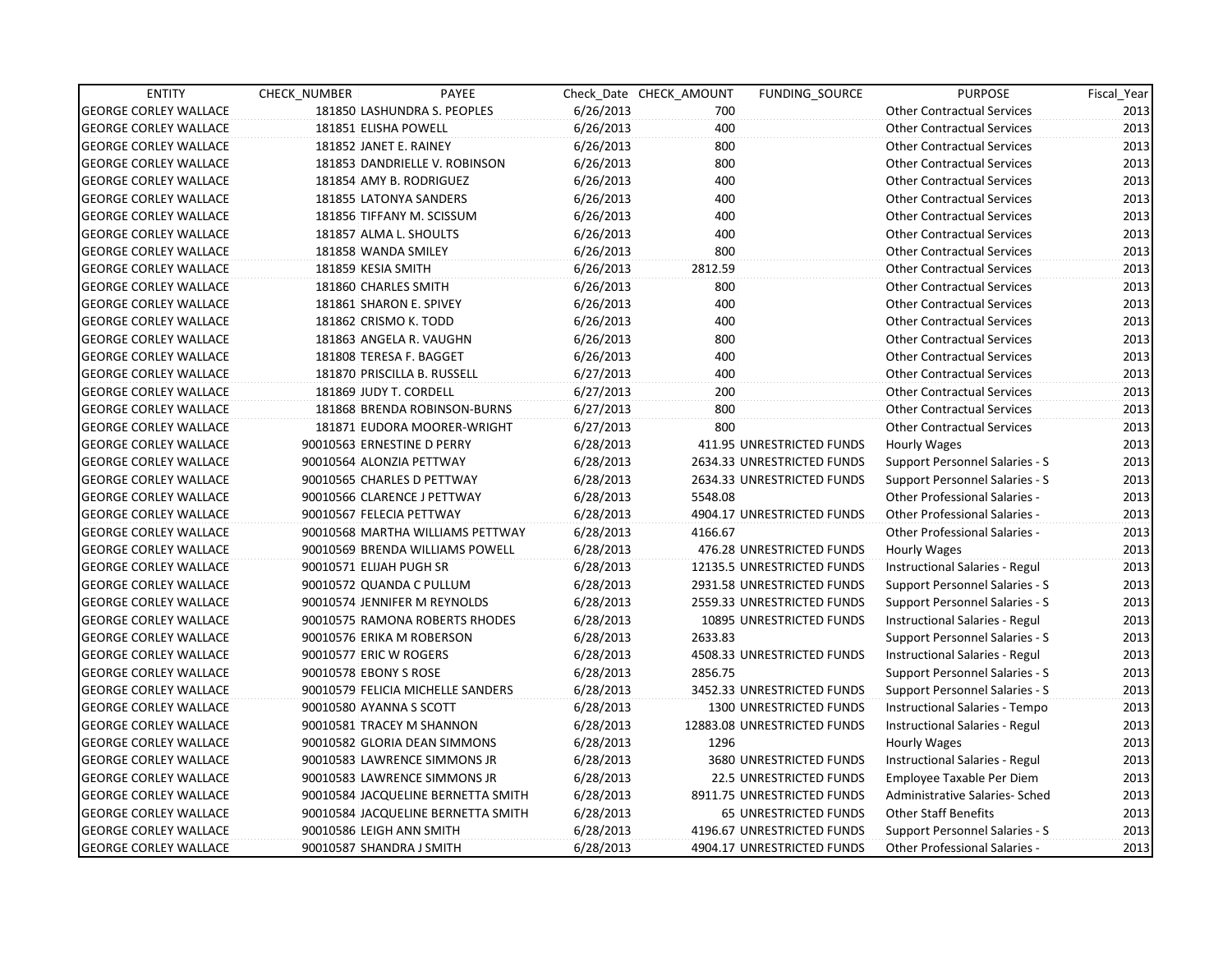| <b>ENTITY</b>                | <b>CHECK NUMBER</b> | PAYEE                             |           | Check Date CHECK AMOUNT | FUNDING SOURCE                | <b>PURPOSE</b>                        | Fiscal_Year |
|------------------------------|---------------------|-----------------------------------|-----------|-------------------------|-------------------------------|---------------------------------------|-------------|
| <b>GEORGE CORLEY WALLACE</b> |                     | 90010588 ANNA M SMITHERMAN        | 6/28/2013 |                         | 12642.75 UNRESTRICTED FUNDS   | Instructional Salaries - Regul        | 2013        |
| <b>GEORGE CORLEY WALLACE</b> |                     | 90010589 JOHN A SNOW              | 6/28/2013 |                         | 764 UNRESTRICTED FUNDS        | Hourly Wages                          | 2013        |
| <b>GEORGE CORLEY WALLACE</b> |                     | 90010590 LULA SNOWDEN             | 6/28/2013 | 4012.5                  |                               | Other Professional Salaries -         | 2013        |
| <b>GEORGE CORLEY WALLACE</b> |                     | 90010591 BRANDI N SPEARS          | 6/28/2013 |                         | 2038.67 UNRESTRICTED FUNDS    | Support Personnel Salaries - S        | 2013        |
| <b>GEORGE CORLEY WALLACE</b> |                     | 90010592 DONALD T SPEED           | 6/28/2013 |                         | 650 UNRESTRICTED FUNDS        | Instructional Salaries - Tempo        | 2013        |
| <b>GEORGE CORLEY WALLACE</b> |                     | 90010593 DONTE L STEVENSON        | 6/28/2013 |                         | 2261.83 UNRESTRICTED FUNDS    | Support Personnel Salaries - S        | 2013        |
| <b>GEORGE CORLEY WALLACE</b> |                     | 90010594 MAXINE STURDIVANT        | 6/28/2013 |                         | 433.33 UNRESTRICTED FUNDS     | Instructional Salaries - Regul        | 2013        |
| <b>GEORGE CORLEY WALLACE</b> |                     | 90010594 MAXINE STURDIVANT        | 6/28/2013 |                         | 5224 UNRESTRICTED FUNDS       | <b>Other Professional Salaries -</b>  | 2013        |
| <b>GEORGE CORLEY WALLACE</b> |                     | 90010595 DANICA SHERITA TAYLOR    | 6/28/2013 |                         | 4314.25 UNRESTRICTED FUNDS    | Instructional Salaries - Regul        | 2013        |
| <b>GEORGE CORLEY WALLACE</b> |                     | 90010596 JEROME E THAMES          | 6/28/2013 |                         | 4094.33 UNRESTRICTED FUNDS    | Instructional Salaries - Regul        | 2013        |
| <b>GEORGE CORLEY WALLACE</b> |                     | 90010597 SHEILA ANN THEISS        | 6/28/2013 |                         | 100 UNRESTRICTED FUNDS        | Other Professional Salaries -         | 2013        |
| <b>GEORGE CORLEY WALLACE</b> |                     | 90010597 SHEILA ANN THEISS        | 6/28/2013 | 2919.75                 |                               | Other Professional Salaries -         | 2013        |
| <b>GEORGE CORLEY WALLACE</b> |                     | 90010598 GLORIA DEAN THOMAS       | 6/28/2013 |                         | 3452.83 UNRESTRICTED FUNDS    | Support Personnel Salaries - S        | 2013        |
| <b>GEORGE CORLEY WALLACE</b> |                     | 90010599 YOLANDA SMITH THOMPKINS  | 6/28/2013 |                         | <b>650 UNRESTRICTED FUNDS</b> | Instructional Salaries - Tempo        | 2013        |
| <b>GEORGE CORLEY WALLACE</b> |                     | 90010600 JOCELYN JENELL TUBBS     | 6/28/2013 | 4904.17                 |                               | <b>Other Professional Salaries -</b>  | 2013        |
| <b>GEORGE CORLEY WALLACE</b> |                     | 90010601 ANTHONY G TURNER         | 6/28/2013 |                         | 11511.58 UNRESTRICTED FUNDS   | Instructional Salaries - Regul        | 2013        |
| <b>GEORGE CORLEY WALLACE</b> |                     | 90010602 HERMAN W TURNER          | 6/28/2013 |                         | 791.66 UNRESTRICTED FUNDS     | Instructional Salaries - Tempo        | 2013        |
| <b>GEORGE CORLEY WALLACE</b> |                     | 90010603 LAURA LYNN VANCE         | 6/28/2013 |                         | 3973.25 UNRESTRICTED FUNDS    | <b>Support Personnel Salaries - S</b> | 2013        |
| <b>GEORGE CORLEY WALLACE</b> |                     | 90010604 MATTIE MAE WALKER        | 6/28/2013 | 1143.68                 |                               | Instructional Salaries - Tempo        | 2013        |
| <b>GEORGE CORLEY WALLACE</b> |                     | 90010605 SHARON D WALKER          | 6/28/2013 |                         | 2410.75 UNRESTRICTED FUNDS    | Support Personnel Salaries - S        | 2013        |
| <b>GEORGE CORLEY WALLACE</b> |                     | 90010606 SHERMANITA WALKER        | 6/28/2013 | 4208                    |                               | Other Professional Salaries -         | 2013        |
| <b>GEORGE CORLEY WALLACE</b> |                     | 90010607 CONNIE W WALLACE         | 6/28/2013 |                         | 7675.33 UNRESTRICTED FUNDS    | Instructional Salaries - Regul        | 2013        |
| <b>GEORGE CORLEY WALLACE</b> |                     | 90010609 KAMALA D WALLER          | 6/28/2013 |                         | 2931.58 UNRESTRICTED FUNDS    | Support Personnel Salaries - S        | 2013        |
| <b>GEORGE CORLEY WALLACE</b> |                     | 90010611 GORDON F WELCH           | 6/28/2013 |                         | 8088.5 UNRESTRICTED FUNDS     | Instructional Salaries - Regul        | 2013        |
| <b>GEORGE CORLEY WALLACE</b> |                     | 90010612 CHRISTINE S WHITE        | 6/28/2013 |                         | 1727 UNRESTRICTED FUNDS       | Instructional Salaries - Tempo        | 2013        |
| <b>GEORGE CORLEY WALLACE</b> |                     | 90010613 TARA Y WHITE             | 6/28/2013 |                         | 10900.98 UNRESTRICTED FUNDS   | Instructional Salaries - Regul        | 2013        |
| <b>GEORGE CORLEY WALLACE</b> |                     | 90010614 JOYCE ELAINE WHITELY     | 6/28/2013 | 1072.2                  |                               | Instructional Salaries - Tempo        | 2013        |
| <b>GEORGE CORLEY WALLACE</b> |                     | 90010615 ANGELICA NICOLE WILLIAMS | 6/28/2013 |                         | 632 UNRESTRICTED FUNDS        | <b>Student Assistants</b>             | 2013        |
| <b>GEORGE CORLEY WALLACE</b> |                     | 90010616 ELSIE B WILLIAMS         | 6/28/2013 |                         | 573.33 UNRESTRICTED FUNDS     | Instructional Salaries - Tempo        | 2013        |
| <b>GEORGE CORLEY WALLACE</b> |                     | 90010616 ELSIE B WILLIAMS         | 6/28/2013 | 401.25                  |                               | Hourly Wages                          | 2013        |
| <b>GEORGE CORLEY WALLACE</b> |                     | 90010617 MATILDA MAE BAYNES       | 6/28/2013 |                         | 2336.25 UNRESTRICTED FUNDS    | <b>Support Personnel Salaries - S</b> | 2013        |
| <b>GEORGE CORLEY WALLACE</b> |                     | 90010618 ROOSEVELT WILLIAMS       | 6/28/2013 |                         | 2187.33 UNRESTRICTED FUNDS    | Support Personnel Salaries - S        | 2013        |
| <b>GEORGE CORLEY WALLACE</b> |                     | 90010619 FRED A WILLIAMSON        | 6/28/2013 |                         | 6991 UNRESTRICTED FUNDS       | Instructional Salaries - Regul        | 2013        |
| <b>GEORGE CORLEY WALLACE</b> |                     | 90010620 MELINDA TAKEYIA WOODS    | 6/28/2013 |                         | <b>250 UNRESTRICTED FUNDS</b> | Support Personnel Salaries - S        | 2013        |
| <b>GEORGE CORLEY WALLACE</b> |                     | 90010621 MILLICENT ANN WOODS      | 6/28/2013 |                         | 8641.84 UNRESTRICTED FUNDS    | Administrative Salaries- Sched        | 2013        |
| <b>GEORGE CORLEY WALLACE</b> |                     | 90010621 MILLICENT ANN WOODS      | 6/28/2013 |                         | <b>65 UNRESTRICTED FUNDS</b>  | <b>Other Staff Benefits</b>           | 2013        |
| <b>GEORGE CORLEY WALLACE</b> |                     | 90010622 MARILYN CYNTHIA YEAGER   | 6/28/2013 |                         | 10829.92 UNRESTRICTED FUNDS   | Instructional Salaries - Regul        | 2013        |
| <b>GEORGE CORLEY WALLACE</b> |                     | 90010623 MARY A YELDER            | 6/28/2013 | 643.32                  |                               | Instructional Salaries - Tempo        | 2013        |
| <b>GEORGE CORLEY WALLACE</b> |                     | 90010624 SHERI ZIMMERMAN          | 6/28/2013 |                         | 2318 UNRESTRICTED FUNDS       | Support Personnel Salaries - S        | 2013        |
| <b>GEORGE CORLEY WALLACE</b> |                     | 90010501 CONNIE ESTES HUDSON      | 6/28/2013 |                         | 1916.67 UNRESTRICTED FUNDS    | Support Personnel Salaries - S        | 2013        |
| <b>GEORGE CORLEY WALLACE</b> |                     | 90010502 DEANDRES G INGE          | 6/28/2013 | 5802.08                 |                               | Other Professional Salaries -         | 2013        |
| <b>GEORGE CORLEY WALLACE</b> |                     | 90010503 IRMA JEAN JACKSON        | 6/28/2013 |                         | <b>150 UNRESTRICTED FUNDS</b> | Instructional Salaries - Tempo        | 2013        |
| <b>GEORGE CORLEY WALLACE</b> |                     | 90010503 IRMA JEAN JACKSON        | 6/28/2013 |                         | 2708.5 UNRESTRICTED FUNDS     | Support Personnel Salaries - S        | 2013        |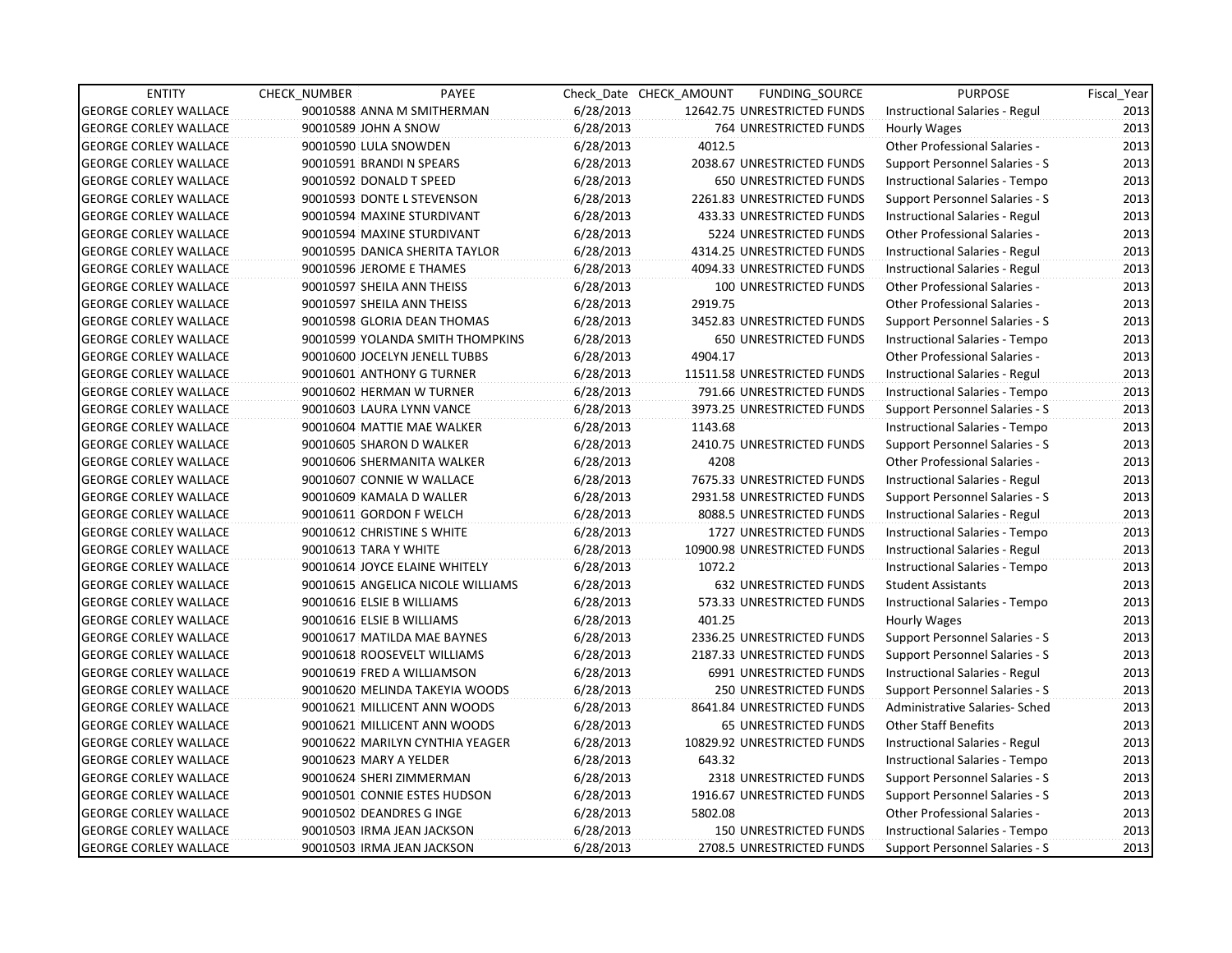| <b>ENTITY</b>                | <b>CHECK NUMBER</b>        | PAYEE                              |           | Check Date CHECK AMOUNT | FUNDING SOURCE                 | <b>PURPOSE</b>                       | Fiscal_Year |
|------------------------------|----------------------------|------------------------------------|-----------|-------------------------|--------------------------------|--------------------------------------|-------------|
| <b>GEORGE CORLEY WALLACE</b> |                            | 90010504 MALDONIA JACKSON          | 6/28/2013 |                         | 1146.67 UNRESTRICTED FUNDS     | Instructional Salaries - Tempo       | 2013        |
| <b>GEORGE CORLEY WALLACE</b> |                            | 90010505 VERONICA MOULTRIE JACKSON | 6/28/2013 |                         | 4332.67 UNRESTRICTED FUNDS     | Instructional Salaries - Regul       | 2013        |
| <b>GEORGE CORLEY WALLACE</b> |                            | 90010506 VINCENT K JACKSON         | 6/28/2013 |                         | 433.33 UNRESTRICTED FUNDS      | Instructional Salaries - Tempo       | 2013        |
| <b>GEORGE CORLEY WALLACE</b> |                            | 90010507 SHELIA LAWANDA JEFFERSON  | 6/28/2013 |                         | 2410.75 UNRESTRICTED FUNDS     | Support Personnel Salaries - S       | 2013        |
| <b>GEORGE CORLEY WALLACE</b> | 90010508 ALICE M JENKINS   |                                    | 6/28/2013 |                         | <b>344 UNRESTRICTED FUNDS</b>  | Hourly Wages                         | 2013        |
| <b>GEORGE CORLEY WALLACE</b> |                            | 90010509 ALTHELSTEIN JOHNSON       | 6/28/2013 |                         | 10829.92 UNRESTRICTED FUNDS    | Instructional Salaries - Regul       | 2013        |
| <b>GEORGE CORLEY WALLACE</b> | 90010510 CONNIE M JONES    |                                    | 6/28/2013 |                         | 6934.5 UNRESTRICTED FUNDS      | Instructional Salaries - Regul       | 2013        |
| <b>GEORGE CORLEY WALLACE</b> |                            | 90010511 JOSEPH GLENN JONES        | 6/28/2013 |                         | 1916.67 UNRESTRICTED FUNDS     | Support Personnel Salaries - S       | 2013        |
| <b>GEORGE CORLEY WALLACE</b> |                            | 90010512 KENDRA LANE JONES         | 6/28/2013 |                         | 4285 UNRESTRICTED FUNDS        | Instructional Salaries - Regul       | 2013        |
| <b>GEORGE CORLEY WALLACE</b> |                            | 90010513 NATASHA RENEE JONES       | 6/28/2013 | 2244.19                 |                                | Support Personnel Salaries - S       | 2013        |
| <b>GEORGE CORLEY WALLACE</b> |                            | 90010514 REGINA S KENNEDY          | 6/28/2013 | 4992.92                 |                                | Other Professional Salaries -        | 2013        |
| <b>GEORGE CORLEY WALLACE</b> |                            | 90010515 ANESSA LYNN KIDD          | 6/28/2013 |                         | 5299 UNRESTRICTED FUNDS        | Other Professional Salaries -        | 2013        |
| <b>GEORGE CORLEY WALLACE</b> | 90010516 SHIRLEY J LAISTER |                                    | 6/28/2013 |                         | 4922.33 UNRESTRICTED FUNDS     | Instructional Salaries - Regul       | 2013        |
| <b>GEORGE CORLEY WALLACE</b> | 90010517 SHEILA L LAMBERT  |                                    | 6/28/2013 |                         | 1947 UNRESTRICTED FUNDS        | Instructional Salaries - Tempo       | 2013        |
| <b>GEORGE CORLEY WALLACE</b> | 90010518 EARLINE T LARKIN  |                                    | 6/28/2013 |                         | 2056 UNRESTRICTED FUNDS        | <b>Other Professional Salaries -</b> | 2013        |
| <b>GEORGE CORLEY WALLACE</b> |                            | 90010519 PATRICIA LOUISE LATHAM    | 6/28/2013 | 857.76                  |                                | Instructional Salaries - Tempo       | 2013        |
| <b>GEORGE CORLEY WALLACE</b> | 90010520 CHENETTA B LEE    |                                    | 6/28/2013 |                         | 5000 UNRESTRICTED FUNDS        | Other Professional Salaries -        | 2013        |
| <b>GEORGE CORLEY WALLACE</b> | 90010522 KATERI M LEE      |                                    | 6/28/2013 |                         | 5299 UNRESTRICTED FUNDS        | Instructional Salaries - Regul       | 2013        |
| <b>GEORGE CORLEY WALLACE</b> | 90010523 RITA M LETT       |                                    | 6/28/2013 |                         | 5149.42 UNRESTRICTED FUNDS     | Other Professional Salaries -        | 2013        |
| <b>GEORGE CORLEY WALLACE</b> | 90010524 BONITA T LEWIS    |                                    | 6/28/2013 |                         | 7157.42 UNRESTRICTED FUNDS     | Instructional Salaries - Regul       | 2013        |
| <b>GEORGE CORLEY WALLACE</b> | 90010525 GEORGE E LEWIS    |                                    | 6/28/2013 |                         | 650 UNRESTRICTED FUNDS         | Instructional Salaries - Tempo       | 2013        |
| <b>GEORGE CORLEY WALLACE</b> | 90010526 SUZANNE M LIGHT   |                                    | 6/28/2013 |                         | 2112.92 UNRESTRICTED FUNDS     | Support Personnel Salaries - S       | 2013        |
| <b>GEORGE CORLEY WALLACE</b> | 90010528 ALICE G LOGAN     |                                    | 6/28/2013 | 1188                    |                                | Hourly Wages                         | 2013        |
| <b>GEORGE CORLEY WALLACE</b> |                            | 90010529 SHUNTELRA BERNICE LOGAN   | 6/28/2013 |                         | 3823.92 UNRESTRICTED FUNDS     | <b>Other Professional Salaries -</b> | 2013        |
| <b>GEORGE CORLEY WALLACE</b> |                            | 90010530 BURMA JAMES LOMAX         | 6/28/2013 | 3750                    |                                | Instructional Salaries - Regul       | 2013        |
| <b>GEORGE CORLEY WALLACE</b> |                            | 90010531 ANGELA COLLINS LUNSFORD   | 6/28/2013 |                         | 4332.67 UNRESTRICTED FUNDS     | Instructional Salaries - Regul       | 2013        |
| <b>GEORGE CORLEY WALLACE</b> |                            | 90010532 TERESA DARNELLE MARSHALL  | 6/28/2013 | 2112.92                 |                                | Support Personnel Salaries - S       | 2013        |
| <b>GEORGE CORLEY WALLACE</b> |                            | 90010533 TERRENCE N MARSHALL       | 6/28/2013 |                         | 525 UNRESTRICTED FUNDS         | <b>Other Contractual Services</b>    | 2013        |
| <b>GEORGE CORLEY WALLACE</b> |                            | 90010534 WILSUNYA MARSHALL         | 6/28/2013 |                         | 2857.17 UNRESTRICTED FUNDS     | Support Personnel Salaries - S       | 2013        |
| <b>GEORGE CORLEY WALLACE</b> |                            | 90010535 GERALDINE SHAW MARTIN     | 6/28/2013 | 1188                    |                                | Hourly Wages                         | 2013        |
| <b>GEORGE CORLEY WALLACE</b> |                            | 90010536 SUZETTE G MARTIN          | 6/28/2013 |                         | 7829.83 UNRESTRICTED FUNDS     | Instructional Salaries - Regul       | 2013        |
| <b>GEORGE CORLEY WALLACE</b> | 90010537 WILLIE E MAXEY    |                                    | 6/28/2013 |                         | 416.66 UNRESTRICTED FUNDS      | Instructional Salaries - Tempo       | 2013        |
| <b>GEORGE CORLEY WALLACE</b> |                            | 90010538 ROBERT D MCCONNELL        | 6/28/2013 |                         | 9660.5 UNRESTRICTED FUNDS      | Administrative Salaries- Sched       | 2013        |
| <b>GEORGE CORLEY WALLACE</b> |                            | 90010539 APRIL CALLOWAY MCKNIGHT   | 6/28/2013 |                         | 1733.33 UNRESTRICTED FUNDS     | Instructional Salaries - Tempo       | 2013        |
| <b>GEORGE CORLEY WALLACE</b> |                            | 90010540 CARROLL D MCQUEEN         | 6/28/2013 |                         | 433.33 UNRESTRICTED FUNDS      | Instructional Salaries - Tempo       | 2013        |
| <b>GEORGE CORLEY WALLACE</b> | 90010541 CHRISTI A MELTON  |                                    | 6/28/2013 |                         | 4194.67 UNRESTRICTED FUNDS     | Instructional Salaries - Regul       | 2013        |
| <b>GEORGE CORLEY WALLACE</b> | 90010542 DARRIO MELTON     |                                    | 6/28/2013 |                         | 650 UNRESTRICTED FUNDS         | Instructional Salaries - Tempo       | 2013        |
| <b>GEORGE CORLEY WALLACE</b> |                            | 90010543 GREGORY LEE MILLER        | 6/28/2013 |                         | 9110.58 UNRESTRICTED FUNDS     | Instructional Salaries - Regul       | 2013        |
| <b>GEORGE CORLEY WALLACE</b> |                            | 90010543 GREGORY LEE MILLER        | 6/28/2013 |                         | 30 UNRESTRICTED FUNDS          | Employee Taxable Per Diem            | 2013        |
| <b>GEORGE CORLEY WALLACE</b> | 90010544 PEARLIE R MILLER  |                                    | 6/28/2013 |                         | 9584 UNRESTRICTED FUNDS        | Instructional Salaries - Regul       | 2013        |
| <b>GEORGE CORLEY WALLACE</b> |                            | 90010545 JAMES M MITCHELL          | 6/28/2013 |                         | 14266.45 UNRESTRICTED FUNDS    | Administrative Salaries- Sched       | 2013        |
| <b>GEORGE CORLEY WALLACE</b> |                            | 90010545 JAMES M MITCHELL          | 6/28/2013 |                         | 200 UNRESTRICTED FUNDS         | President's Expense Allowance        | 2013        |
| <b>GEORGE CORLEY WALLACE</b> |                            | 90010545 JAMES M MITCHELL          | 6/28/2013 |                         | <b>1000 UNRESTRICTED FUNDS</b> | <b>Housing Allowance</b>             | 2013        |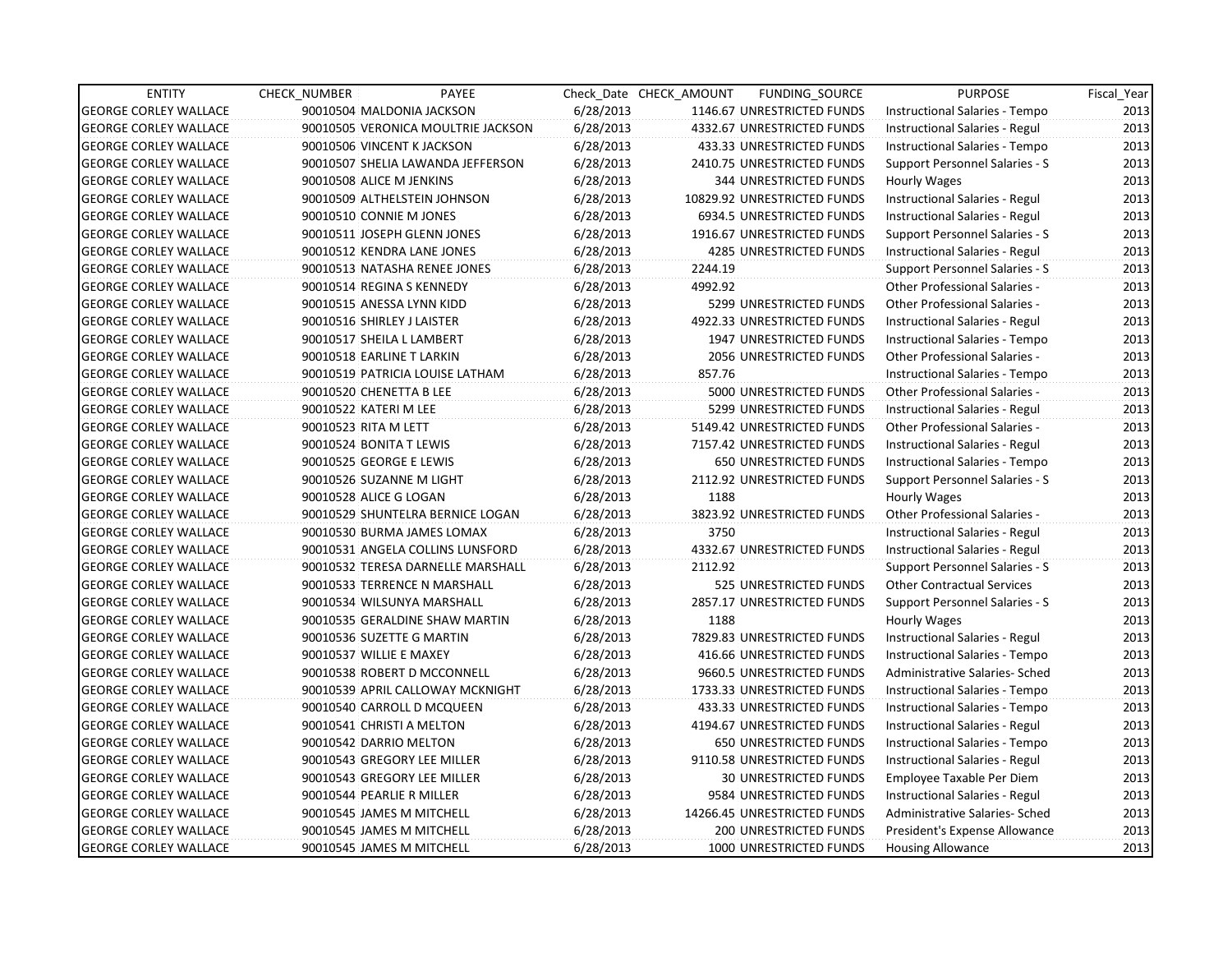| <b>ENTITY</b>                | <b>CHECK NUMBER</b>        | PAYEE                            |           | Check Date CHECK AMOUNT | FUNDING_SOURCE                 | <b>PURPOSE</b>                       | Fiscal_Year |
|------------------------------|----------------------------|----------------------------------|-----------|-------------------------|--------------------------------|--------------------------------------|-------------|
| <b>GEORGE CORLEY WALLACE</b> | 90010545 JAMES M MITCHELL  |                                  | 6/28/2013 |                         | 65 UNRESTRICTED FUNDS          | Other Staff Benefits                 | 2013        |
| <b>GEORGE CORLEY WALLACE</b> |                            | 90010546 KIM ELLICE MIXON CARTER | 6/28/2013 |                         | 9085.58 UNRESTRICTED FUNDS     | Instructional Salaries - Regul       | 2013        |
| <b>GEORGE CORLEY WALLACE</b> | 90010547 DALE E MOORE      |                                  | 6/28/2013 |                         | <b>3818 UNRESTRICTED FUNDS</b> | Instructional Salaries - Regul       | 2013        |
| <b>GEORGE CORLEY WALLACE</b> | 90010548 KATHY J MOORE     |                                  | 6/28/2013 | 4875                    |                                | Other Professional Salaries -        | 2013        |
| <b>GEORGE CORLEY WALLACE</b> | 90010549 PAMELA B MOORE    |                                  | 6/28/2013 |                         | 2485.17 UNRESTRICTED FUNDS     | Support Personnel Salaries - S       | 2013        |
| <b>GEORGE CORLEY WALLACE</b> | 90010551 TIMOTHY MOORE     |                                  | 6/28/2013 |                         | 3855.5 UNRESTRICTED FUNDS      | Support Personnel Salaries - S       | 2013        |
| <b>GEORGE CORLEY WALLACE</b> | 90010552 JOHNNY E MOSS III |                                  | 6/28/2013 |                         | 5416.67 UNRESTRICTED FUNDS     | <b>Other Professional Salaries -</b> | 2013        |
| <b>GEORGE CORLEY WALLACE</b> |                            | 90010553 BETTYE STEELE MOTLEY    | 6/28/2013 | 2630                    |                                | Other Professional Salaries -        | 2013        |
| <b>GEORGE CORLEY WALLACE</b> | 90010555 MARGARET C MOTT   |                                  | 6/28/2013 |                         | 10580.75 UNRESTRICTED FUNDS    | Instructional Salaries - Regul       | 2013        |
| <b>GEORGE CORLEY WALLACE</b> |                            | 90010556 EDDIE JAMES MOULTRIE    | 6/28/2013 |                         | 4122.17 UNRESTRICTED FUNDS     | Support Personnel Salaries - S       | 2013        |
| <b>GEORGE CORLEY WALLACE</b> | 90010557 WESBERT NETTLES   |                                  | 6/28/2013 |                         | 968 UNRESTRICTED FUNDS         | Hourly Wages                         | 2013        |
| <b>GEORGE CORLEY WALLACE</b> |                            | 90010558 SUNETTE SMITH NEWMAN    | 6/28/2013 |                         | 3824.67 UNRESTRICTED FUNDS     | Support Personnel Salaries - S       | 2013        |
| <b>GEORGE CORLEY WALLACE</b> | 90010559 RAFORD C NIXON    |                                  | 6/28/2013 |                         | 1327.08 UNRESTRICTED FUNDS     | Other Professional Salaries -        | 2013        |
| <b>GEORGE CORLEY WALLACE</b> | 90010559 RAFORD C NIXON    |                                  | 6/28/2013 | 1589.58                 |                                | <b>Other Professional Salaries -</b> | 2013        |
| <b>GEORGE CORLEY WALLACE</b> |                            | 90010560 HOLLY BROWN OWENS       | 6/28/2013 |                         | 5329 UNRESTRICTED FUNDS        | Instructional Salaries - Regul       | 2013        |
| <b>GEORGE CORLEY WALLACE</b> |                            | 90010561 MELINDA ANN PAGE        | 6/28/2013 | 3583.33                 |                                | Instructional Salaries - Regul       | 2013        |
| <b>GEORGE CORLEY WALLACE</b> |                            | 90010562 RAY ANTHONY PATTERSON   | 6/28/2013 |                         | 2708.5 UNRESTRICTED FUNDS      | Support Personnel Salaries - S       | 2013        |
| <b>GEORGE CORLEY WALLACE</b> |                            | 90010433 PAMELA D CAVER JACKSON  | 6/28/2013 |                         | 3767.25 UNRESTRICTED FUNDS     | Instructional Salaries - Regul       | 2013        |
| <b>GEORGE CORLEY WALLACE</b> |                            | 90010434 CHANNIE LORAINE CHAPMAN | 6/28/2013 |                         | 433.33 UNRESTRICTED FUNDS      | Instructional Salaries - Tempo       | 2013        |
| <b>GEORGE CORLEY WALLACE</b> |                            | 90010434 CHANNIE LORAINE CHAPMAN | 6/28/2013 | 3166.67                 |                                | <b>Other Professional Salaries -</b> | 2013        |
| <b>GEORGE CORLEY WALLACE</b> |                            | 90010435 DAPHNE YVONNE CHARLEY   | 6/28/2013 |                         | 3750 UNRESTRICTED FUNDS        | Other Professional Salaries -        | 2013        |
| <b>GEORGE CORLEY WALLACE</b> | 90010436 VERONICA CHESNUT  |                                  | 6/28/2013 |                         | <b>650 UNRESTRICTED FUNDS</b>  | Instructional Salaries - Tempo       | 2013        |
| <b>GEORGE CORLEY WALLACE</b> | 90010437 LINDA A CHILDERS  |                                  | 6/28/2013 |                         | 2002 UNRESTRICTED FUNDS        | Instructional Salaries - Tempo       | 2013        |
| <b>GEORGE CORLEY WALLACE</b> |                            | 90010438 MARGARET H CHRISTIAN    | 6/28/2013 | 1914.87                 |                                | Instructional Salaries - Tempo       | 2013        |
| <b>GEORGE CORLEY WALLACE</b> | 90010439 LONZY T CLIFTON   |                                  | 6/28/2013 |                         | 1083.33 UNRESTRICTED FUNDS     | Instructional Salaries - Tempo       | 2013        |
| <b>GEORGE CORLEY WALLACE</b> | 90010439 LONZY T CLIFTON   |                                  | 6/28/2013 |                         | 5299 UNRESTRICTED FUNDS        | <b>Other Professional Salaries -</b> | 2013        |
| <b>GEORGE CORLEY WALLACE</b> |                            | 90010440 CHARLENE NICHOLS COBB   | 6/28/2013 |                         | <b>608 UNRESTRICTED FUNDS</b>  | <b>Student Assistants</b>            | 2013        |
| <b>GEORGE CORLEY WALLACE</b> | 90010442 STEFFAN COLEMAN   |                                  | 6/28/2013 | 3402.91                 |                                | Support Personnel Salaries - S       | 2013        |
| <b>GEORGE CORLEY WALLACE</b> | 90010444 LORI ANN COMBS    |                                  | 6/28/2013 |                         | 2709.83 UNRESTRICTED FUNDS     | Support Personnel Salaries - S       | 2013        |
| <b>GEORGE CORLEY WALLACE</b> | 90010445 ROBIN COOK        |                                  | 6/28/2013 |                         | 3729 UNRESTRICTED FUNDS        | Instructional Salaries - Regul       | 2013        |
| <b>GEORGE CORLEY WALLACE</b> | 90010446 HELEN A COSBY     |                                  | 6/28/2013 |                         | 3601.25 UNRESTRICTED FUNDS     | Support Personnel Salaries - S       | 2013        |
| <b>GEORGE CORLEY WALLACE</b> |                            | 90010447 BENJAMIN MARTIN CRAIG   | 6/28/2013 |                         | 3229.42 UNRESTRICTED FUNDS     | Support Personnel Salaries - S       | 2013        |
| <b>GEORGE CORLEY WALLACE</b> | 90010450 BETTIE JEAN DAVIS |                                  | 6/28/2013 |                         | 2262.08 UNRESTRICTED FUNDS     | Support Personnel Salaries - S       | 2013        |
| <b>GEORGE CORLEY WALLACE</b> |                            | 90010451 FOSTER CALVIN DAVIS     | 6/28/2013 |                         | 1000 UNRESTRICTED FUNDS        | Instructional Salaries - Tempo       | 2013        |
| <b>GEORGE CORLEY WALLACE</b> | 90010452 GLENDA D DAVIS    |                                  | 6/28/2013 |                         | 272.16 UNRESTRICTED FUNDS      | Hourly Wages                         | 2013        |
| <b>GEORGE CORLEY WALLACE</b> | 90010453 MARY LEE DAVIS    |                                  | 6/28/2013 |                         | 3303.42 UNRESTRICTED FUNDS     | Support Personnel Salaries - S       | 2013        |
| <b>GEORGE CORLEY WALLACE</b> |                            | 90010454 REBECCA MOORE DAVIS     | 6/28/2013 |                         | 9584 UNRESTRICTED FUNDS        | Instructional Salaries - Regul       | 2013        |
| <b>GEORGE CORLEY WALLACE</b> |                            | 90010454 REBECCA MOORE DAVIS     | 6/28/2013 |                         | 250 UNRESTRICTED FUNDS         | Instructional Salaries - Tempo       | 2013        |
| <b>GEORGE CORLEY WALLACE</b> | 90010455 SARAH DAVIS       |                                  | 6/28/2013 |                         | 5299 UNRESTRICTED FUNDS        | Instructional Salaries - Regul       | 2013        |
| <b>GEORGE CORLEY WALLACE</b> | 90010456 VERA LEE DAVIS    |                                  | 6/28/2013 |                         | 2002 UNRESTRICTED FUNDS        | Instructional Salaries - Tempo       | 2013        |
| <b>GEORGE CORLEY WALLACE</b> |                            | 90010457 COLLEEN ROLAND DIXON    | 6/28/2013 |                         | 2708.5 UNRESTRICTED FUNDS      | Support Personnel Salaries - S       | 2013        |
| <b>GEORGE CORLEY WALLACE</b> |                            | 90010458 CECILE RANDALL DOUGLAS  | 6/28/2013 |                         | 5851 UNRESTRICTED FUNDS        | Instructional Salaries - Regul       | 2013        |
| <b>GEORGE CORLEY WALLACE</b> |                            | 90010459 BRUCE OTIS DOZIER SR    | 6/28/2013 | 449.4                   |                                | Hourly Wages                         | 2013        |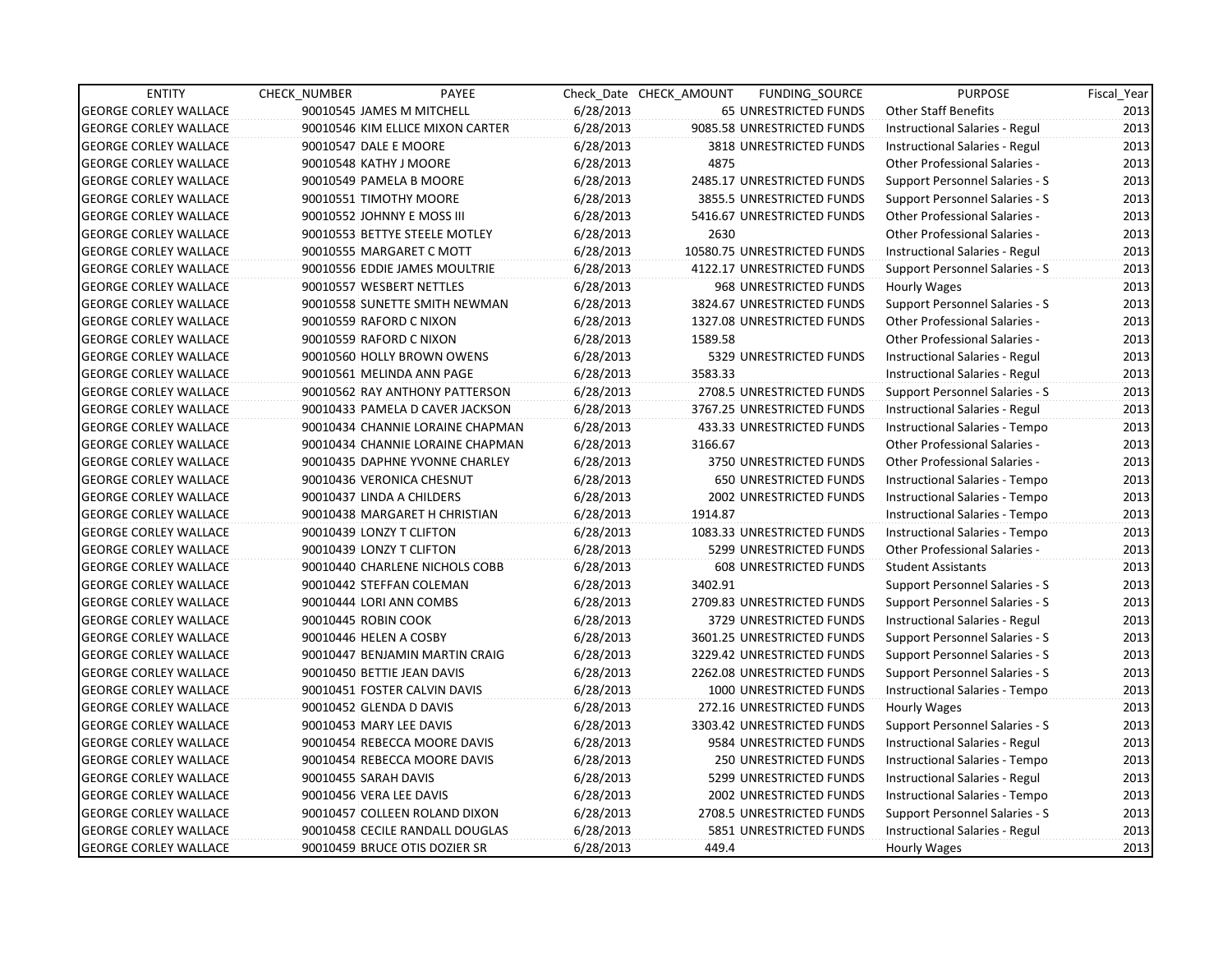| <b>ENTITY</b>                | <b>CHECK NUMBER</b>     | PAYEE                              |           | Check Date CHECK AMOUNT | <b>FUNDING SOURCE</b>         | <b>PURPOSE</b>                       | Fiscal Year |
|------------------------------|-------------------------|------------------------------------|-----------|-------------------------|-------------------------------|--------------------------------------|-------------|
| <b>GEORGE CORLEY WALLACE</b> | 90010460 CINDY DUCK     |                                    | 6/28/2013 | 2708.92                 |                               | Other Professional Salaries -        | 2013        |
| <b>GEORGE CORLEY WALLACE</b> |                         | 90010462 CHARLES J DYSART II       | 6/28/2013 |                         | 700 UNRESTRICTED FUNDS        | Instructional Salaries - Tempo       | 2013        |
| <b>GEORGE CORLEY WALLACE</b> |                         | 90010463 FERRIN WYATT EILAND       | 6/28/2013 |                         | 6562.33 UNRESTRICTED FUNDS    | Instructional Salaries - Regul       | 2013        |
| <b>GEORGE CORLEY WALLACE</b> |                         | 90010464 WILLIAM F ELLIOTT         | 6/28/2013 |                         | 10082.42 UNRESTRICTED FUNDS   | Instructional Salaries - Regul       | 2013        |
| <b>GEORGE CORLEY WALLACE</b> |                         | 90010464 WILLIAM F ELLIOTT         | 6/28/2013 |                         | 833.33 UNRESTRICTED FUNDS     | Instructional Salaries - Tempo       | 2013        |
| <b>GEORGE CORLEY WALLACE</b> |                         | 90010465 NAOPI LC EVANS            | 6/28/2013 |                         | 2857.17 UNRESTRICTED FUNDS    | Support Personnel Salaries - S       | 2013        |
| <b>GEORGE CORLEY WALLACE</b> |                         | 90010466 LAQUANDA NIKKI FAILS      | 6/28/2013 | 517                     |                               | Instructional Salaries - Tempo       | 2013        |
| <b>GEORGE CORLEY WALLACE</b> | 90010467 AUDREY FORD    |                                    | 6/28/2013 | 3006.58                 |                               | Support Personnel Salaries - S       | 2013        |
| <b>GEORGE CORLEY WALLACE</b> |                         | 90010468 LEAH FOUNTAIN             | 6/28/2013 |                         | 1083.33 UNRESTRICTED FUNDS    | Instructional Salaries - Tempo       | 2013        |
| <b>GEORGE CORLEY WALLACE</b> |                         | 90010469 WILLIAM A FRANKLIN        | 6/28/2013 |                         | <b>648 UNRESTRICTED FUNDS</b> | <b>Hourly Wages</b>                  | 2013        |
| <b>GEORGE CORLEY WALLACE</b> |                         | 90010470 CYNTHIA C GIBSON          | 6/28/2013 |                         | 3333.33 UNRESTRICTED FUNDS    | <b>Other Professional Salaries -</b> | 2013        |
| <b>GEORGE CORLEY WALLACE</b> |                         | 90010471 VIRGINIA M REED GLOVER    | 6/28/2013 |                         | 2931.17 UNRESTRICTED FUNDS    | Support Personnel Salaries - S       | 2013        |
| <b>GEORGE CORLEY WALLACE</b> |                         | 90010472 GHYTANA SHELTON GOINGS    | 6/28/2013 |                         | 9085.58 UNRESTRICTED FUNDS    | Instructional Salaries - Regul       | 2013        |
| <b>GEORGE CORLEY WALLACE</b> |                         | 90010474 RACHEL L GORDON           | 6/28/2013 | 3322.17                 |                               | Other Professional Salaries -        | 2013        |
| <b>GEORGE CORLEY WALLACE</b> | 90010476 RAJI GOURDINE  |                                    | 6/28/2013 |                         | 7323.17 UNRESTRICTED FUNDS    | <b>Other Professional Salaries -</b> | 2013        |
| <b>GEORGE CORLEY WALLACE</b> | 90010478 CALVIN GRIFFIN |                                    | 6/28/2013 |                         | 4646.33 UNRESTRICTED FUNDS    | Instructional Salaries - Regul       | 2013        |
| <b>GEORGE CORLEY WALLACE</b> |                         | 90010479 DONITHA J GRIFFIN         | 6/28/2013 |                         | 9475.17 UNRESTRICTED FUNDS    | Administrative Salaries- Sched       | 2013        |
| <b>GEORGE CORLEY WALLACE</b> |                         | 90010479 DONITHA J GRIFFIN         | 6/28/2013 |                         | <b>65 UNRESTRICTED FUNDS</b>  | <b>Other Staff Benefits</b>          | 2013        |
| <b>GEORGE CORLEY WALLACE</b> |                         | 90010480 TERRY D GRISSOM           | 6/28/2013 |                         | 1733.33 UNRESTRICTED FUNDS    | Instructional Salaries - Tempo       | 2013        |
| <b>GEORGE CORLEY WALLACE</b> |                         | 90010481 LISA M HAIGLER            | 6/28/2013 |                         | 1770 UNRESTRICTED FUNDS       | Instructional Salaries - Tempo       | 2013        |
| <b>GEORGE CORLEY WALLACE</b> |                         | 90010482 MARK NICHOLAS HALPIN      | 6/28/2013 | 2916.67                 |                               | <b>Other Professional Salaries -</b> | 2013        |
| <b>GEORGE CORLEY WALLACE</b> |                         | 90010483 ANTONIO KENTANIOUS HAMILT | 6/28/2013 |                         | 3680 UNRESTRICTED FUNDS       | Instructional Salaries - Regul       | 2013        |
| <b>GEORGE CORLEY WALLACE</b> |                         | 90010484 MARCUS A HANNAH           | 6/28/2013 |                         | 833.33 UNRESTRICTED FUNDS     | Other Professional Salaries -        | 2013        |
| <b>GEORGE CORLEY WALLACE</b> |                         | 90010484 MARCUS A HANNAH           | 6/28/2013 |                         | 375 UNRESTRICTED FUNDS        | Support Personnel Salaries - S       | 2013        |
| <b>GEORGE CORLEY WALLACE</b> |                         | 90010486 MARILYN BENNETT HANNAH    | 6/28/2013 |                         | 4470.67 UNRESTRICTED FUNDS    | Instructional Salaries - Regul       | 2013        |
| <b>GEORGE CORLEY WALLACE</b> |                         | 90010488 APRIL M HARPER            | 6/28/2013 |                         | 1374.99 UNRESTRICTED FUNDS    | Instructional Salaries - Tempo       | 2013        |
| <b>GEORGE CORLEY WALLACE</b> |                         | 90010489 CHRISTOPHER DARRELL HARRE | 6/28/2013 |                         | 416.66 UNRESTRICTED FUNDS     | Instructional Salaries - Tempo       | 2013        |
| <b>GEORGE CORLEY WALLACE</b> |                         | 90010490 DOUGLAS LEE HARRIS        | 6/28/2013 |                         | 2410.75 UNRESTRICTED FUNDS    | Support Personnel Salaries - S       | 2013        |
| <b>GEORGE CORLEY WALLACE</b> |                         | 90010491 EDDIE J HARRISON          | 6/28/2013 |                         | 4094.33 UNRESTRICTED FUNDS    | Instructional Salaries - Regul       | 2013        |
| <b>GEORGE CORLEY WALLACE</b> |                         | 90010492 ROBERT L HARVELL          | 6/28/2013 |                         | 2559.58 UNRESTRICTED FUNDS    | Support Personnel Salaries - S       | 2013        |
| <b>GEORGE CORLEY WALLACE</b> |                         | 90010493 LINDA FAY HEADLEY         | 6/28/2013 |                         | 2261.83 UNRESTRICTED FUNDS    | Support Personnel Salaries - S       | 2013        |
| <b>GEORGE CORLEY WALLACE</b> |                         | 90010494 ANTHONY HEARD             | 6/28/2013 |                         | 2634.33 UNRESTRICTED FUNDS    | Support Personnel Salaries - S       | 2013        |
| <b>GEORGE CORLEY WALLACE</b> |                         | 90010495 TAMMY FAYE HELMS          | 6/28/2013 |                         | 333.33 UNRESTRICTED FUNDS     | Other Professional Salaries -        | 2013        |
| <b>GEORGE CORLEY WALLACE</b> |                         | 90010495 TAMMY FAYE HELMS          | 6/28/2013 | 2336.25                 |                               | Support Personnel Salaries - S       | 2013        |
| <b>GEORGE CORLEY WALLACE</b> |                         | 90010496 KERRY E HENDERSON         | 6/28/2013 |                         | 3951.42 UNRESTRICTED FUNDS    | Instructional Salaries - Regul       | 2013        |
| <b>GEORGE CORLEY WALLACE</b> |                         | 90010496 KERRY E HENDERSON         | 6/28/2013 |                         | <b>250 UNRESTRICTED FUNDS</b> | Instructional Salaries - Tempo       | 2013        |
| <b>GEORGE CORLEY WALLACE</b> |                         | 90010498 DAVID WAYNE HOBBS JR      | 6/28/2013 |                         | 8902.08 UNRESTRICTED FUNDS    | Instructional Salaries - Regul       | 2013        |
| <b>GEORGE CORLEY WALLACE</b> |                         | 90010499 KATHLEEN HAYS HOLLIMAN    | 6/28/2013 |                         | 13042.75 UNRESTRICTED FUNDS   | Instructional Salaries - Regul       | 2013        |
| <b>GEORGE CORLEY WALLACE</b> |                         | 51629 TERESHA M JONES              | 6/28/2013 |                         | 650 UNRESTRICTED FUNDS        | Instructional Salaries - Tempo       | 2013        |
| <b>GEORGE CORLEY WALLACE</b> |                         | 51630 ELLEN G TRAYWICK             | 6/28/2013 | 643.32                  |                               | Instructional Salaries - Tempo       | 2013        |
| <b>GEORGE CORLEY WALLACE</b> |                         | 51631 JARRICK B BENNETT            | 6/28/2013 | 1029                    |                               | Support Personnel Salaries - S       | 2013        |
| <b>GEORGE CORLEY WALLACE</b> |                         | 51632 NIGEL RALPHAEL GUTHRIDGE     | 6/28/2013 | 2038.67                 |                               | Support Personnel Salaries - S       | 2013        |
| <b>GEORGE CORLEY WALLACE</b> |                         | 51633 DERRICK M MOORE              | 6/28/2013 | 2113.17                 |                               | Support Personnel Salaries - S       | 2013        |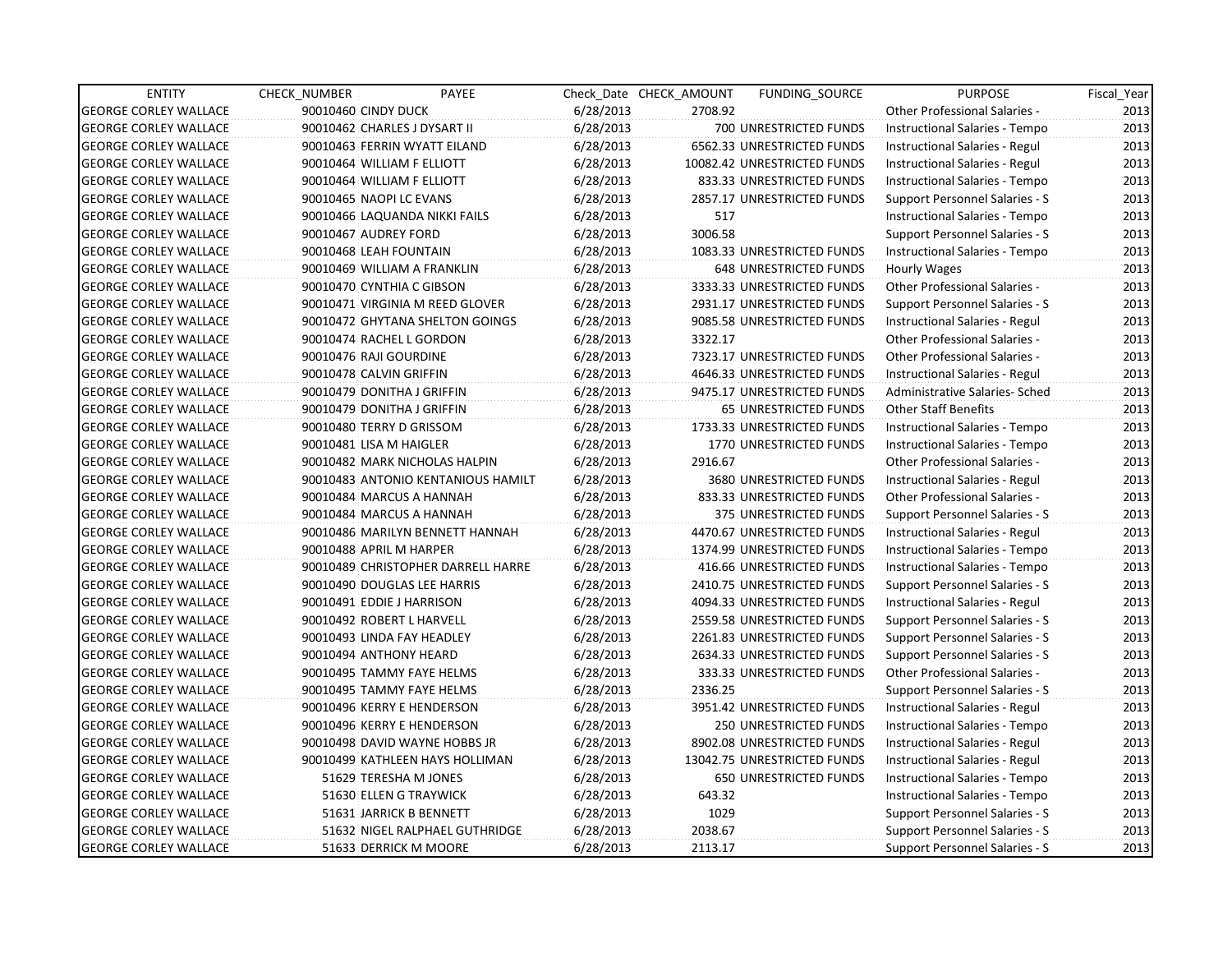| <b>ENTITY</b>                | <b>CHECK NUMBER</b> | PAYEE                             |           | Check Date CHECK AMOUNT | FUNDING_SOURCE                 | <b>PURPOSE</b>                        | Fiscal Year |
|------------------------------|---------------------|-----------------------------------|-----------|-------------------------|--------------------------------|---------------------------------------|-------------|
| <b>GEORGE CORLEY WALLACE</b> |                     | 51634 ANDRE MARVEL PEARSON        | 6/28/2013 | 2113.17                 |                                | <b>Support Personnel Salaries - S</b> | 2013        |
| <b>GEORGE CORLEY WALLACE</b> |                     | 51654 LORI EVELYN DEAVERS         | 6/28/2013 |                         | 1916.67 UNRESTRICTED FUNDS     | Support Personnel Salaries - S        | 2013        |
| <b>GEORGE CORLEY WALLACE</b> |                     | 51655 JIMMIE LEE GOLDSBY          | 6/28/2013 |                         | 4717 UNRESTRICTED FUNDS        | Support Personnel Salaries - S        | 2013        |
| <b>GEORGE CORLEY WALLACE</b> |                     | 51656 ISAIAH S HARALSON           | 6/28/2013 |                         | 2885.42 UNRESTRICTED FUNDS     | Support Personnel Salaries - S        | 2013        |
| <b>GEORGE CORLEY WALLACE</b> |                     | 51657 MONROE MCCREE               | 6/28/2013 |                         | 4196.67 UNRESTRICTED FUNDS     | Support Personnel Salaries - S        | 2013        |
| <b>GEORGE CORLEY WALLACE</b> |                     | 51658 NORMAN WEATHERSPOON         | 6/28/2013 |                         | 3080.83 UNRESTRICTED FUNDS     | Support Personnel Salaries - S        | 2013        |
| <b>GEORGE CORLEY WALLACE</b> |                     | 51659 DONALD EDWARD WILDER        | 6/28/2013 |                         | 9831.75 UNRESTRICTED FUNDS     | Instructional Salaries - Regul        | 2013        |
| <b>GEORGE CORLEY WALLACE</b> |                     | 51660 LAMICHAEL VANTRIESE GOREE   | 6/28/2013 |                         | <b>250 UNRESTRICTED FUNDS</b>  | Instructional Salaries - Tempo        | 2013        |
| <b>GEORGE CORLEY WALLACE</b> |                     | 51661 TONY MAX HUGHES             | 6/28/2013 |                         | 866.67 UNRESTRICTED FUNDS      | Instructional Salaries - Tempo        | 2013        |
| <b>GEORGE CORLEY WALLACE</b> |                     | 51662 ALBERT SOUTHALL             | 6/28/2013 |                         | 250 UNRESTRICTED FUNDS         | Other Professional Salaries -         | 2013        |
| <b>GEORGE CORLEY WALLACE</b> |                     | 51662 ALBERT SOUTHALL             | 6/28/2013 |                         | 221.25 UNRESTRICTED FUNDS      | Employee Taxable Per Diem             | 2013        |
| <b>GEORGE CORLEY WALLACE</b> |                     | 51663 EUGENE JAMES CHILDRESS JR   | 6/28/2013 |                         | 1050 UNRESTRICTED FUNDS        | Hourly Wages                          | 2013        |
| <b>GEORGE CORLEY WALLACE</b> |                     | 51664 MYRON C COLEMAN             | 6/28/2013 |                         | 2931.58 UNRESTRICTED FUNDS     | Support Personnel Salaries - S        | 2013        |
| <b>GEORGE CORLEY WALLACE</b> |                     | 51666 ANDREW DOUGLAS WHATLEY      | 6/28/2013 |                         | 2262.08 UNRESTRICTED FUNDS     | Support Personnel Salaries - S        | 2013        |
| <b>GEORGE CORLEY WALLACE</b> |                     | 51669 JERRY D SMITH               | 6/28/2013 |                         | 181.4 UNRESTRICTED FUNDS       | Hourly Wages                          | 2013        |
| <b>GEORGE CORLEY WALLACE</b> |                     | 51670 COREY D BOWIE               | 6/28/2013 |                         | 1177.83 UNRESTRICTED FUNDS     | <b>Other Professional Salaries -</b>  | 2013        |
| <b>GEORGE CORLEY WALLACE</b> |                     | 51670 COREY D BOWIE               | 6/28/2013 | 2808.75                 |                                | <b>Other Professional Salaries -</b>  | 2013        |
| <b>GEORGE CORLEY WALLACE</b> |                     | 51671 GYLENDORA D DAVIS           | 6/28/2013 | 1600                    |                                | Instructional Salaries - Tempo        | 2013        |
| <b>GEORGE CORLEY WALLACE</b> |                     | 51672 BARBARA JEAN ROBINSON       | 6/28/2013 | 1200                    |                                | Instructional Salaries - Tempo        | 2013        |
| <b>GEORGE CORLEY WALLACE</b> |                     | 51673 LESTER ANN SUMMERS          | 6/28/2013 | 1600                    |                                | Instructional Salaries - Tempo        | 2013        |
| <b>GEORGE CORLEY WALLACE</b> |                     | 51674 BRANDON O KIMBROUGH         | 6/28/2013 |                         | 2038.42 UNRESTRICTED FUNDS     | Support Personnel Salaries - S        | 2013        |
| <b>GEORGE CORLEY WALLACE</b> |                     | 51675 OTIS TARVER JR              | 6/28/2013 |                         | 3818 UNRESTRICTED FUNDS        | Instructional Salaries - Regul        | 2013        |
| <b>GEORGE CORLEY WALLACE</b> |                     | 90010402 OLIVIA JOYCE ACOFF       | 6/28/2013 | 2541.67                 |                                | <b>Support Personnel Salaries - S</b> | 2013        |
| <b>GEORGE CORLEY WALLACE</b> |                     | 90010403 BERTHA YVETTE ALLEN      | 6/28/2013 | 4440.92                 |                                | Other Professional Salaries -         | 2013        |
| <b>GEORGE CORLEY WALLACE</b> |                     | 90010404 KENNY ALLEN              | 6/28/2013 |                         | 8902.08 UNRESTRICTED FUNDS     | Instructional Salaries - Regul        | 2013        |
| <b>GEORGE CORLEY WALLACE</b> |                     | 90010405 ERIC PRESTON ALLISON     | 6/28/2013 |                         | <b>4653 UNRESTRICTED FUNDS</b> | Instructional Salaries - Regul        | 2013        |
| <b>GEORGE CORLEY WALLACE</b> |                     | 90010405 ERIC PRESTON ALLISON     | 6/28/2013 |                         | 517 UNRESTRICTED FUNDS         | Other Professional Salaries -         | 2013        |
| <b>GEORGE CORLEY WALLACE</b> |                     | 90010406 KAY GOODWIN ALSOBROOK    | 6/28/2013 | 1063.27                 |                                | Instructional Salaries - Tempo        | 2013        |
| <b>GEORGE CORLEY WALLACE</b> |                     | 90010408 TAMPATHA AUSTIN          | 6/28/2013 |                         | 2112.92 UNRESTRICTED FUNDS     | Support Personnel Salaries - S        | 2013        |
| <b>GEORGE CORLEY WALLACE</b> |                     | 90010409 NANCY AUTERY             | 6/28/2013 |                         | 11014.08 UNRESTRICTED FUNDS    | Instructional Salaries - Regul        | 2013        |
| <b>GEORGE CORLEY WALLACE</b> |                     | 90010410 ANTIONETTA S BALDWIN     | 6/28/2013 |                         | 10082.42 UNRESTRICTED FUNDS    | Instructional Salaries - Regul        | 2013        |
| <b>GEORGE CORLEY WALLACE</b> |                     | 90010411 SHIRLEY ANN BARKER       | 6/28/2013 |                         | 3824.67 UNRESTRICTED FUNDS     | Support Personnel Salaries - S        | 2013        |
| <b>GEORGE CORLEY WALLACE</b> |                     | 90010412 TIFFANY RENEE BARLOW     | 6/28/2013 | 4839.17                 |                                | <b>Other Professional Salaries -</b>  | 2013        |
| <b>GEORGE CORLEY WALLACE</b> |                     | 90010414 VICKIE D BELL            | 6/28/2013 | 2410.75                 |                                | Support Personnel Salaries - S        | 2013        |
| <b>GEORGE CORLEY WALLACE</b> |                     | 90010415 ROBBYN V BENNETT         | 6/28/2013 |                         | 7323.17 UNRESTRICTED FUNDS     | Other Professional Salaries -         | 2013        |
| <b>GEORGE CORLEY WALLACE</b> |                     | 90010416 BETTY J BENTLEY          | 6/28/2013 | 4875.25                 |                                | Other Professional Salaries -         | 2013        |
| <b>GEORGE CORLEY WALLACE</b> |                     | 90010417 ELIZABETH KAROLANNE BEUK | 6/28/2013 |                         | 1890 UNRESTRICTED FUNDS        | Instructional Salaries - Tempo        | 2013        |
| <b>GEORGE CORLEY WALLACE</b> |                     | 90010419 IRENE G BONNER           | 6/28/2013 |                         | 1450 UNRESTRICTED FUNDS        | Other Professional Salaries -         | 2013        |
| <b>GEORGE CORLEY WALLACE</b> |                     | 90010420 KAREN S BRADSELL         | 6/28/2013 |                         | 2485.17 UNRESTRICTED FUNDS     | Support Personnel Salaries - S        | 2013        |
| <b>GEORGE CORLEY WALLACE</b> |                     | 90010421 TAMMIE MARIE BRIGGS      | 6/28/2013 |                         | 6450.08 UNRESTRICTED FUNDS     | Other Professional Salaries -         | 2013        |
| <b>GEORGE CORLEY WALLACE</b> |                     | 90010422 MICHAEL JOHN BROOKS      | 6/28/2013 |                         | 866.66 UNRESTRICTED FUNDS      | Instructional Salaries - Tempo        | 2013        |
| <b>GEORGE CORLEY WALLACE</b> |                     | 90010423 CHRISTOPHER B BROWN      | 6/28/2013 |                         | <b>460 UNRESTRICTED FUNDS</b>  | Hourly Wages                          | 2013        |
| <b>GEORGE CORLEY WALLACE</b> |                     | 90010424 KAREN E BROWN            | 6/28/2013 | 3120.83                 |                                | Other Professional Salaries -         | 2013        |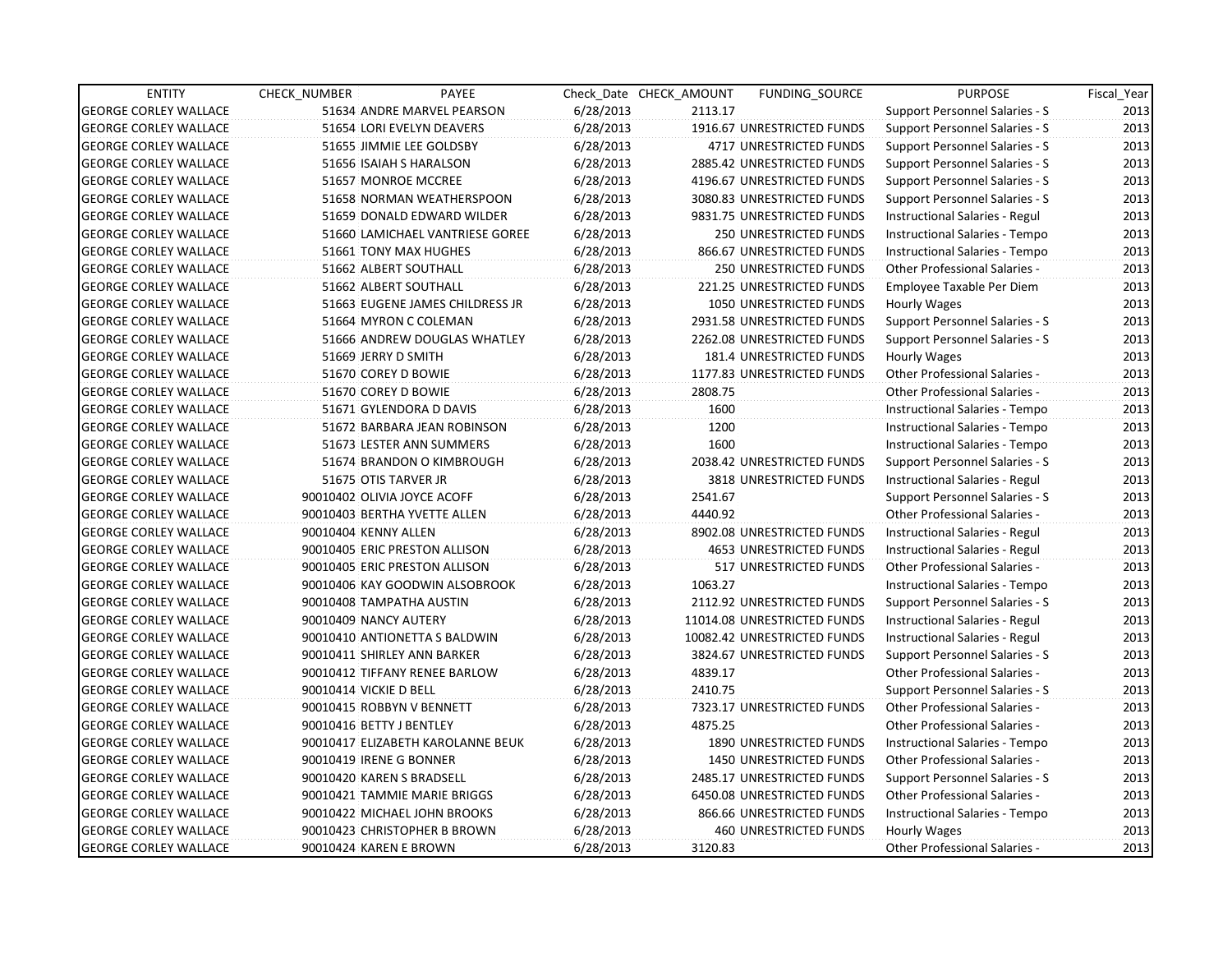| <b>ENTITY</b>                | <b>CHECK NUMBER</b>       | PAYEE                           |           | Check Date CHECK AMOUNT | FUNDING_SOURCE             | <b>PURPOSE</b>                    | Fiscal_Year |
|------------------------------|---------------------------|---------------------------------|-----------|-------------------------|----------------------------|-----------------------------------|-------------|
| <b>GEORGE CORLEY WALLACE</b> | 90010425 VERONICA S BROWN |                                 | 6/28/2013 |                         | 4681.25 UNRESTRICTED FUNDS | Instructional Salaries - Regul    | 2013        |
| <b>GEORGE CORLEY WALLACE</b> |                           | 90010426 GERALYN LATANZA BUFORD | 6/28/2013 | 4208                    |                            | Other Professional Salaries -     | 2013        |
| <b>GEORGE CORLEY WALLACE</b> | 90010427 ANDREW J BURTON  |                                 | 6/28/2013 |                         | 3479 UNRESTRICTED FUNDS    | Support Personnel Salaries - S    | 2013        |
| <b>GEORGE CORLEY WALLACE</b> | 90010428 WEBBIE R CALHOUN |                                 | 6/28/2013 |                         | 4747 UNRESTRICTED FUNDS    | Instructional Salaries - Regul    | 2013        |
| <b>GEORGE CORLEY WALLACE</b> |                           | 90010430 MENNIE L CARSTARPHEN   | 6/28/2013 |                         | 5975 UNRESTRICTED FUNDS    | Instructional Salaries - Regul    | 2013        |
| <b>GEORGE CORLEY WALLACE</b> |                           | 90010431 BECKY BLANTON CASEY    | 6/28/2013 |                         | 6489 UNRESTRICTED FUNDS    | Instructional Salaries - Regul    | 2013        |
| <b>GEORGE CORLEY WALLACE</b> |                           | 90010432 JANET M CATHEY PUGH    | 6/28/2013 |                         | 12135.5 UNRESTRICTED FUNDS | Instructional Salaries - Regul    | 2013        |
| <b>GEORGE CORLEY WALLACE</b> |                           | 181954 SOUTHERN PIPE & SUPPLY   | 6/28/2013 |                         | 342.46 UNRESTRICTED FUNDS  | <b>Materials and Supplies</b>     | 2013        |
| <b>GEORGE CORLEY WALLACE</b> |                           | 181955 THE SOLUTIONS TEAM       | 6/28/2013 |                         | 357 UNRESTRICTED FUNDS     | Service Contracts on Equipment    | 2013        |
| <b>GEORGE CORLEY WALLACE</b> |                           | 181956 THOMPSON CATERPILLAR     | 6/28/2013 |                         | 6925 UNRESTRICTED FUNDS    | Furniture and Equipment           | 2013        |
| <b>GEORGE CORLEY WALLACE</b> | 181957 TIMOTHY G. TROHA   |                                 | 6/28/2013 |                         | 600 UNRESTRICTED FUNDS     | <b>Other Contractual Services</b> | 2013        |
| <b>GEORGE CORLEY WALLACE</b> | 181958 TRUESCREEN, INC    |                                 | 6/28/2013 |                         | 39 UNRESTRICTED FUNDS      | <b>Other Contractual Services</b> | 2013        |
| <b>GEORGE CORLEY WALLACE</b> | 181959 JOCELYN TURNER     |                                 | 6/28/2013 | 461.5                   |                            | In-State Travel                   | 2013        |
| <b>GEORGE CORLEY WALLACE</b> |                           | 181960 UAB PRINTING SERVICES    | 6/28/2013 |                         | 2026 UNRESTRICTED FUNDS    | Printing, Reproduction and Bin    | 2013        |
| <b>GEORGE CORLEY WALLACE</b> |                           | 181961 UNITED PARCEL SERVICE    | 6/28/2013 |                         | 85.89 UNRESTRICTED FUNDS   | Postage                           | 2013        |
| <b>GEORGE CORLEY WALLACE</b> | 181962 VERIZON WIRELESS   |                                 | 6/28/2013 |                         | 74.86 UNRESTRICTED FUNDS   | Communications                    | 2013        |
| <b>GEORGE CORLEY WALLACE</b> | 181962 VERIZON WIRELESS   |                                 | 6/28/2013 | 440.11                  |                            | Communications                    | 2013        |
| <b>GEORGE CORLEY WALLACE</b> | 181963 W.W. WILLIAMS      |                                 | 6/28/2013 |                         | 1194.69 UNRESTRICTED FUNDS | <b>Maintenance and Repairs</b>    | 2013        |
| <b>GEORGE CORLEY WALLACE</b> |                           | 181964 SHERMANITA WALKER        | 6/28/2013 | 292.9                   |                            | In-State Travel                   | 2013        |
| <b>GEORGE CORLEY WALLACE</b> | 181965 WAL MART           |                                 | 6/28/2013 |                         | 919.2 UNRESTRICTED FUNDS   | <b>Materials and Supplies</b>     | 2013        |
| <b>GEORGE CORLEY WALLACE</b> | 181965 WAL MART           |                                 | 6/28/2013 | 70.32                   |                            | <b>Materials and Supplies</b>     | 2013        |
| <b>GEORGE CORLEY WALLACE</b> | 181966 WCCS               |                                 | 6/28/2013 | 10405.78                |                            | Grants, Awards and Prizes         | 2013        |
| <b>GEORGE CORLEY WALLACE</b> | 181967 WCCS               |                                 | 6/28/2013 | 1544532.73              |                            | Grants, Awards and Prizes         | 2013        |
| <b>GEORGE CORLEY WALLACE</b> | 181969 WCCS               |                                 | 6/28/2013 | 1757                    |                            | Grants, Awards and Prizes         | 2013        |
| <b>GEORGE CORLEY WALLACE</b> | 181970 WCCS               |                                 | 6/28/2013 | 3557.66                 |                            | Grants, Awards and Prizes         | 2013        |
| <b>GEORGE CORLEY WALLACE</b> | 181971 WCCS               |                                 | 6/28/2013 | 19200                   |                            | Scholarships                      | 2013        |
| <b>GEORGE CORLEY WALLACE</b> | 181972 JOE WILLIAMS       |                                 | 6/28/2013 |                         | 2700 UNRESTRICTED FUNDS    | <b>Other Contractual Services</b> | 2013        |
| <b>GEORGE CORLEY WALLACE</b> |                           | 181973 WITTICHEN SUPPLY COMPANY | 6/28/2013 | 3156.79                 |                            | Maintenance and Repairs           | 2013        |
| <b>GEORGE CORLEY WALLACE</b> | 181974 MILLICENT WOODS    |                                 | 6/28/2013 |                         | 700.47 UNRESTRICTED FUNDS  | Out-of-State Travel               | 2013        |
| <b>GEORGE CORLEY WALLACE</b> |                           | 181976 ROUNTREE ELECTRIC SUPPLY | 6/28/2013 |                         | 1137.92 UNRESTRICTED FUNDS | <b>Materials and Supplies</b>     | 2013        |
| <b>GEORGE CORLEY WALLACE</b> |                           | 181977 ALABAMA COLL SYS FIN     | 6/28/2013 |                         | 300 UNRESTRICTED FUNDS     | Memberships                       | 2013        |
| <b>GEORGE CORLEY WALLACE</b> |                           | 181899 ALABAMA COLL SYS FIN     | 6/28/2013 |                         | 300 UNRESTRICTED FUNDS     | Memberships                       | 2013        |
| <b>GEORGE CORLEY WALLACE</b> |                           | 181900 ALABAMA GAS CORPORATION  | 6/28/2013 |                         | 3105.49 UNRESTRICTED FUNDS | Gas and Heating Fuel              | 2013        |
| <b>GEORGE CORLEY WALLACE</b> | 181901 BERTHA ALLEN       |                                 | 6/28/2013 | 55.89                   |                            | In-State Travel                   | 2013        |
| <b>GEORGE CORLEY WALLACE</b> |                           | 181902 ALPHA CARD SYSTEMS       | 6/28/2013 |                         | 1240.36 UNRESTRICTED FUNDS | <b>Materials and Supplies</b>     | 2013        |
| <b>GEORGE CORLEY WALLACE</b> |                           | 181903 AMSAN BAMA SUPPLY        | 6/28/2013 |                         | 1375.38 UNRESTRICTED FUNDS | <b>Materials and Supplies</b>     | 2013        |
| <b>GEORGE CORLEY WALLACE</b> | 181904 AT&T               |                                 | 6/28/2013 | 245.02                  |                            | Communications                    | 2013        |
| <b>GEORGE CORLEY WALLACE</b> | 181905 AT&T ALABAMA       |                                 | 6/28/2013 |                         | 396.37 UNRESTRICTED FUNDS  | Communications                    | 2013        |
| <b>GEORGE CORLEY WALLACE</b> | 181905 AT&T ALABAMA       |                                 | 6/28/2013 | 230.61                  |                            | Communications                    | 2013        |
| <b>GEORGE CORLEY WALLACE</b> | 181906 TIFFANY BARLOW     |                                 | 6/28/2013 | 59.21                   |                            | In-State Travel                   | 2013        |
| <b>GEORGE CORLEY WALLACE</b> | 181907 VICKIE BELL        |                                 | 6/28/2013 | 230.75                  |                            | In-State Travel                   | 2013        |
| <b>GEORGE CORLEY WALLACE</b> | 181908 ANTHONY BROWDER    |                                 | 6/28/2013 |                         | 2000 UNRESTRICTED FUNDS    | <b>Other Contractual Services</b> | 2013        |
| <b>GEORGE CORLEY WALLACE</b> | 181909 GERALYN BUFORD     |                                 | 6/28/2013 | 230.75                  |                            | In-State Travel                   | 2013        |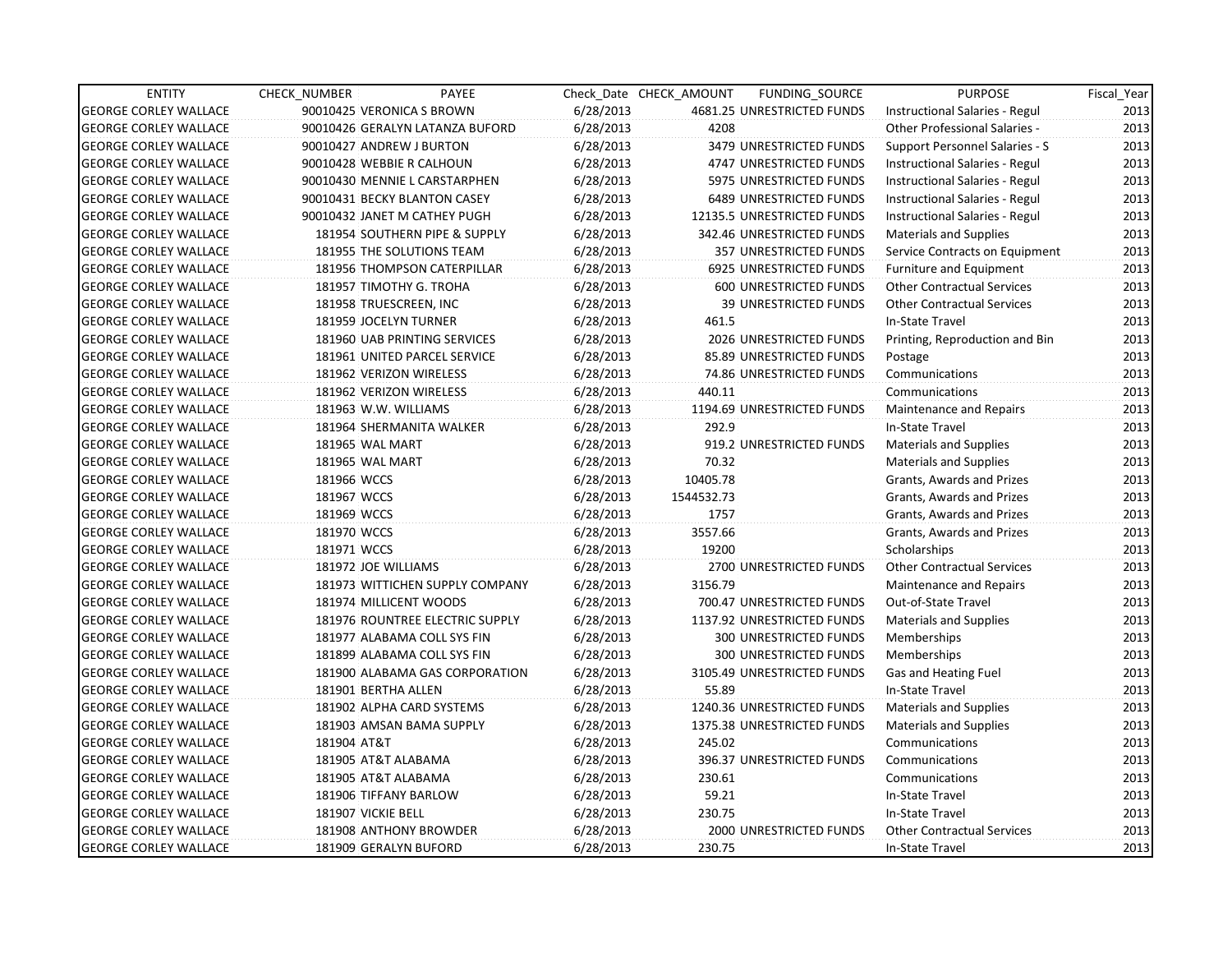| <b>ENTITY</b>                | CHECK_NUMBER        | PAYEE                           |           | Check Date CHECK AMOUNT | FUNDING_SOURCE                | <b>PURPOSE</b>                    | Fiscal_Year |
|------------------------------|---------------------|---------------------------------|-----------|-------------------------|-------------------------------|-----------------------------------|-------------|
| <b>GEORGE CORLEY WALLACE</b> |                     | 181910 C & S AUTO PARTS         | 6/28/2013 |                         | 97.75 UNRESTRICTED FUNDS      | Maintenance and Repairs           | 2013        |
| <b>GEORGE CORLEY WALLACE</b> |                     | 181911 CATTLIN LAWN SERVICE     | 6/28/2013 |                         | 2433.33 UNRESTRICTED FUNDS    | <b>Other Contractual Services</b> | 2013        |
| <b>GEORGE CORLEY WALLACE</b> | 181912 CBMI         |                                 | 6/28/2013 |                         | <b>520 UNRESTRICTED FUNDS</b> | Out-of-State Travel               | 2013        |
| <b>GEORGE CORLEY WALLACE</b> |                     | 181913 CENTRAL ALABAMA CO-OP    | 6/28/2013 |                         | 231.98 UNRESTRICTED FUNDS     | <b>Materials and Supplies</b>     | 2013        |
| <b>GEORGE CORLEY WALLACE</b> |                     | 181914 CHEVRON CARD SERVICES    | 6/28/2013 |                         | 31.42 UNRESTRICTED FUNDS      | Gasoline and Oil - Motor Vehic    | 2013        |
| <b>GEORGE CORLEY WALLACE</b> |                     | 181915 COUGAR CHEVRON           | 6/28/2013 |                         | 1410.35 UNRESTRICTED FUNDS    | Gasoline and Oil - Motor Vehic    | 2013        |
| <b>GEORGE CORLEY WALLACE</b> |                     | 181916 COVERALL OF ALABAMA DBA  | 6/28/2013 |                         | 9253 UNRESTRICTED FUNDS       | <b>Other Contractual Services</b> | 2013        |
| <b>GEORGE CORLEY WALLACE</b> |                     | 181918 FIRST CAHAWBA BANKCARD   | 6/28/2013 |                         | 6739.36 UNRESTRICTED FUNDS    | Out-of-State Travel               | 2013        |
| <b>GEORGE CORLEY WALLACE</b> |                     | 181918 FIRST CAHAWBA BANKCARD   | 6/28/2013 |                         | 167.7 UNRESTRICTED FUNDS      | Service Contracts on Equipment    | 2013        |
| <b>GEORGE CORLEY WALLACE</b> |                     | 181918 FIRST CAHAWBA BANKCARD   | 6/28/2013 |                         | 199 UNRESTRICTED FUNDS        | State-Funded Professional Deve    | 2013        |
| <b>GEORGE CORLEY WALLACE</b> |                     | 181918 FIRST CAHAWBA BANKCARD   | 6/28/2013 |                         | 83.96 UNRESTRICTED FUNDS      | <b>Interest Payments</b>          | 2013        |
| <b>GEORGE CORLEY WALLACE</b> |                     | 181918 FIRST CAHAWBA BANKCARD   | 6/28/2013 |                         | 249 UNRESTRICTED FUNDS        | <b>Materials and Supplies</b>     | 2013        |
| <b>GEORGE CORLEY WALLACE</b> |                     | 181918 FIRST CAHAWBA BANKCARD   | 6/28/2013 |                         | 99 UNRESTRICTED FUNDS         | TECHNOLOGY NON-CAPITALIZED        | 2013        |
| <b>GEORGE CORLEY WALLACE</b> |                     | 181918 FIRST CAHAWBA BANKCARD   | 6/28/2013 | 2443.6                  |                               | Out-of-State Travel               | 2013        |
| <b>GEORGE CORLEY WALLACE</b> |                     | 181920 FOX DISTRIBUTORS INC.    | 6/28/2013 |                         | 540.28 UNRESTRICTED FUNDS     | <b>Materials and Supplies</b>     | 2013        |
| <b>GEORGE CORLEY WALLACE</b> |                     | 181921 FOX DISTRIBUTORS INC.    | 6/28/2013 |                         | 756.49 UNRESTRICTED FUNDS     | <b>Materials and Supplies</b>     | 2013        |
| <b>GEORGE CORLEY WALLACE</b> |                     | 181922 GLOBAL INDUSTRIAL        | 6/28/2013 | 4161.54                 |                               | <b>Materials and Supplies</b>     | 2013        |
| <b>GEORGE CORLEY WALLACE</b> |                     | 181923 VIRGINIA GLOVER          | 6/28/2013 |                         | 519.89 UNRESTRICTED FUNDS     | In-State Travel                   | 2013        |
| <b>GEORGE CORLEY WALLACE</b> |                     | 181924 NIGEL GUTHRIDGE          | 6/28/2013 | 115.37                  |                               | In-State Travel                   | 2013        |
| <b>GEORGE CORLEY WALLACE</b> |                     | 181925 MARILYN HANNAH           | 6/28/2013 |                         | 90 UNRESTRICTED FUNDS         | In-State Travel                   | 2013        |
| <b>GEORGE CORLEY WALLACE</b> |                     | 181926 HARRELLS REFRIGERATION & | 6/28/2013 |                         | 290 UNRESTRICTED FUNDS        | <b>Materials and Supplies</b>     | 2013        |
| <b>GEORGE CORLEY WALLACE</b> |                     | 181926 HARRELLS REFRIGERATION & | 6/28/2013 |                         | 935 UNRESTRICTED FUNDS        | Maintenance and Repairs           | 2013        |
| <b>GEORGE CORLEY WALLACE</b> |                     | 181927 KATHLEEN HOLLIMAN        | 6/28/2013 |                         | 290 UNRESTRICTED FUNDS        | In-State Travel                   | 2013        |
| <b>GEORGE CORLEY WALLACE</b> |                     | 181928 DEANDRES G. INGE         | 6/28/2013 | 352.06                  |                               | In-State Travel                   | 2013        |
| <b>GEORGE CORLEY WALLACE</b> |                     | 181929 INNOVATION CENTRE        | 6/28/2013 |                         | 6333.33 UNRESTRICTED FUNDS    | <b>Other Contractual Services</b> | 2013        |
| <b>GEORGE CORLEY WALLACE</b> | 181930 JUDY JORDAN  |                                 | 6/28/2013 |                         | 800 UNRESTRICTED FUNDS        | <b>Other Contractual Services</b> | 2013        |
| <b>GEORGE CORLEY WALLACE</b> |                     | 181931 REGINA KENNEDY           | 6/28/2013 | 519.19                  |                               | In-State Travel                   | 2013        |
| <b>GEORGE CORLEY WALLACE</b> |                     | 181932 KENTUCKY FRIED CHICKEN   | 6/28/2013 | 150                     |                               | <b>Materials and Supplies</b>     | 2013        |
| <b>GEORGE CORLEY WALLACE</b> | 181933 ANESSA KIDD  |                                 | 6/28/2013 |                         | 540 UNRESTRICTED FUNDS        | In-State Travel                   | 2013        |
| <b>GEORGE CORLEY WALLACE</b> | 181934 ANESSA KIDD  |                                 | 6/28/2013 |                         | <b>450 UNRESTRICTED FUNDS</b> | In-State Travel                   | 2013        |
| <b>GEORGE CORLEY WALLACE</b> | 181935 MARCO        |                                 | 6/28/2013 | 328                     |                               | <b>Materials and Supplies</b>     | 2013        |
| <b>GEORGE CORLEY WALLACE</b> |                     | 181936 MEADOWS TIRE CO          | 6/28/2013 |                         | 521.44 UNRESTRICTED FUNDS     | <b>Materials and Supplies</b>     | 2013        |
| <b>GEORGE CORLEY WALLACE</b> |                     | 181937 GREGORY MILLER           | 6/28/2013 |                         | <b>65 UNRESTRICTED FUNDS</b>  | In-State Travel                   | 2013        |
| <b>GEORGE CORLEY WALLACE</b> |                     | 181938 DR. JAMES M. MITCHELL    | 6/28/2013 |                         | <b>225 UNRESTRICTED FUNDS</b> | In-State Travel                   | 2013        |
| <b>GEORGE CORLEY WALLACE</b> |                     | 181939 MARGARET MOTT            | 6/28/2013 | 40                      |                               | In-State Travel                   | 2013        |
| <b>GEORGE CORLEY WALLACE</b> | 181940 OFFICE DEPOT |                                 | 6/28/2013 | 2999.91                 |                               | <b>Materials and Supplies</b>     | 2013        |
| <b>GEORGE CORLEY WALLACE</b> | 181940 OFFICE DEPOT |                                 | 6/28/2013 |                         | 257.74 UNRESTRICTED FUNDS     | <b>Materials and Supplies</b>     | 2013        |
| <b>GEORGE CORLEY WALLACE</b> |                     | 181941 ANDRE PEARSON            | 6/28/2013 | 173.06                  |                               | In-State Travel                   | 2013        |
| <b>GEORGE CORLEY WALLACE</b> |                     | 181942 CLARENCE PETTWAY         | 6/28/2013 | 113.9                   |                               | In-State Travel                   | 2013        |
| <b>GEORGE CORLEY WALLACE</b> |                     | 181943 PITNEY BOWES             | 6/28/2013 |                         | 2826 UNRESTRICTED FUNDS       | Rent - Equipment                  | 2013        |
| <b>GEORGE CORLEY WALLACE</b> |                     | 181944 PURDIE & SON REFUSE SER  | 6/28/2013 |                         | 605 UNRESTRICTED FUNDS        | <b>Other Contractual Services</b> | 2013        |
| <b>GEORGE CORLEY WALLACE</b> |                     | 181945 JENNIFER REYNOLDS        | 6/28/2013 |                         | 450 UNRESTRICTED FUNDS        | In-State Travel                   | 2013        |
| <b>GEORGE CORLEY WALLACE</b> | 181946 RICOH        |                                 | 6/28/2013 |                         | 1770.75 UNRESTRICTED FUNDS    | Service Contracts on Equipment    | 2013        |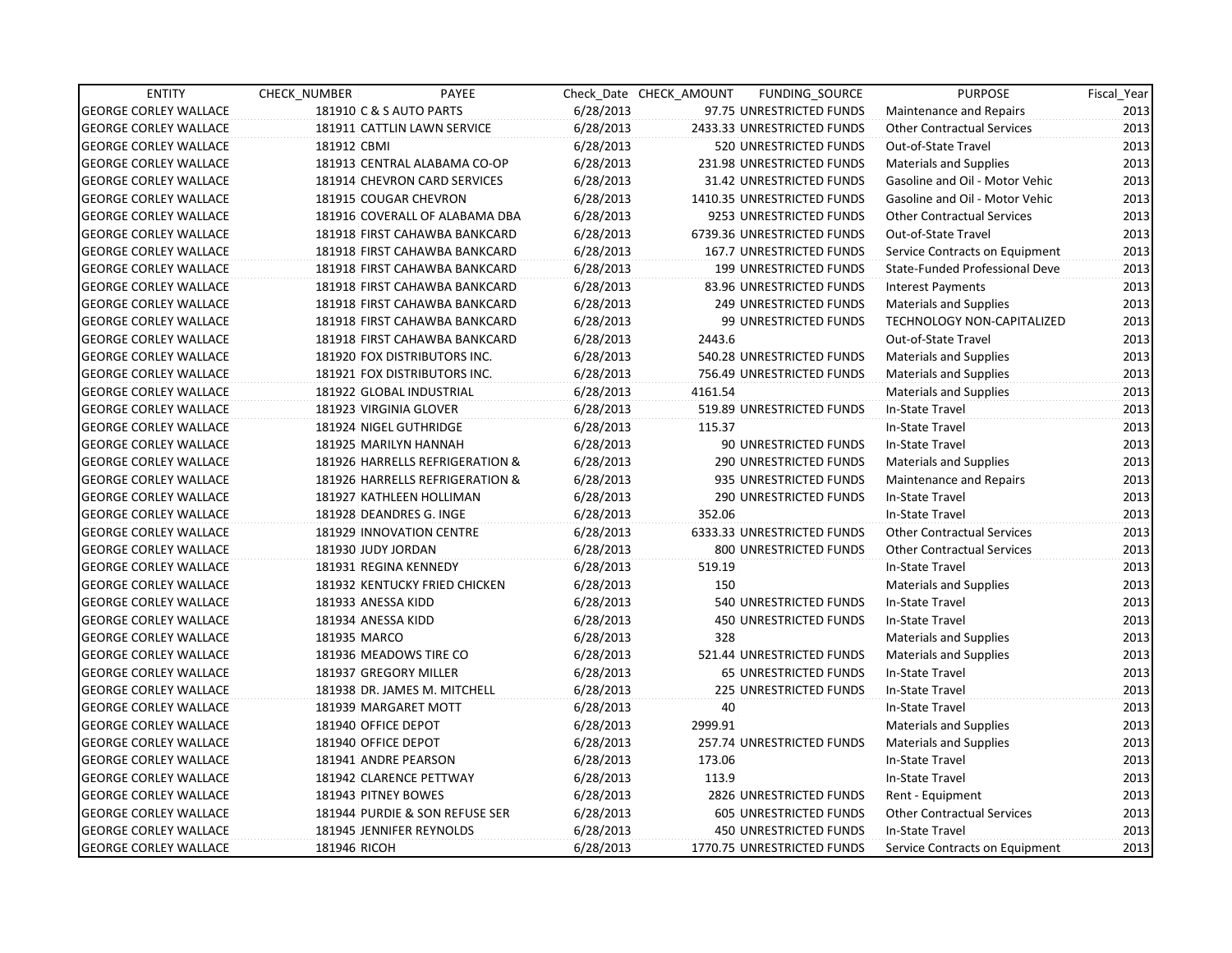| <b>ENTITY</b>                | CHECK_NUMBER       | PAYEE                            |           | Check Date CHECK AMOUNT | FUNDING_SOURCE                | <b>PURPOSE</b>                    | Fiscal_Year |
|------------------------------|--------------------|----------------------------------|-----------|-------------------------|-------------------------------|-----------------------------------|-------------|
| <b>GEORGE CORLEY WALLACE</b> |                    | 181947 ERIKA ROBERSON            | 6/28/2013 | 230.75                  |                               | In-State Travel                   | 2013        |
| <b>GEORGE CORLEY WALLACE</b> | 181948 EBONY ROSE  |                                  | 6/28/2013 | 419.77                  |                               | Out-of-State Travel               | 2013        |
| <b>GEORGE CORLEY WALLACE</b> |                    | 181949 SALLY BEAUTY SUPPLY       | 6/28/2013 |                         | 372.75 UNRESTRICTED FUNDS     | <b>Purchases for Resale</b>       | 2013        |
| <b>GEORGE CORLEY WALLACE</b> |                    | 181950 SATTERFIELD PLAZA         | 6/28/2013 | 6990.93                 |                               | <b>Rent - Facilities</b>          | 2013        |
| <b>GEORGE CORLEY WALLACE</b> |                    | 181951 SELMA BEAUTY SUPPLY       | 6/28/2013 |                         | 492.34 UNRESTRICTED FUNDS     | <b>Materials and Supplies</b>     | 2013        |
| <b>GEORGE CORLEY WALLACE</b> |                    | 181952 SHARP ELECTRONICS CORP    | 6/28/2013 |                         | 20460.66 UNRESTRICTED FUNDS   | TECHNOLOGY EQUIPMENT \$25,000     | 2013        |
| <b>GEORGE CORLEY WALLACE</b> |                    | 181953 LEIGH ANN SMITH           | 6/28/2013 |                         | <b>450 UNRESTRICTED FUNDS</b> | In-State Travel                   | 2013        |
| <b>GEORGE CORLEY WALLACE</b> |                    | 182103 ADVANCED DISPOSAL         | 7/12/2013 |                         | 413.32 UNRESTRICTED FUNDS     | Water and Sewer                   | 2013        |
| <b>GEORGE CORLEY WALLACE</b> |                    | 182144 LOURETTA WIMBERLY         | 7/12/2013 |                         | 50 UNRESTRICTED FUNDS         | <b>Other Contractual Services</b> | 2013        |
| <b>GEORGE CORLEY WALLACE</b> |                    | 182105 BERTHA ALLEN              | 7/12/2013 | 92.28                   |                               | In-State Travel                   | 2013        |
| <b>GEORGE CORLEY WALLACE</b> |                    | 182106 AT&T (BUSINESS SERVICE)   | 7/12/2013 |                         | 31.99 UNRESTRICTED FUNDS      | Communications                    | 2013        |
| <b>GEORGE CORLEY WALLACE</b> |                    | 182107 TIFFANY BARLOW            | 7/12/2013 | 96.73                   |                               | In-State Travel                   | 2013        |
| <b>GEORGE CORLEY WALLACE</b> |                    | 182108 TAMMIE M. BRIGGS          | 7/12/2013 |                         | 304.66 UNRESTRICTED FUNDS     | In-State Travel                   | 2013        |
| <b>GEORGE CORLEY WALLACE</b> | 182109 AMY COFFEE  |                                  | 7/12/2013 | 336.33                  |                               | <b>Other Contractual Services</b> | 2013        |
| <b>GEORGE CORLEY WALLACE</b> |                    | 182110 DALLAS CO. WATER & SEWER  | 7/12/2013 |                         | 136.65 UNRESTRICTED FUNDS     | <b>Water and Sewer</b>            | 2013        |
| <b>GEORGE CORLEY WALLACE</b> |                    | 182111 REBECCA DAVIS             | 7/12/2013 |                         | 233.44 UNRESTRICTED FUNDS     | In-State Travel                   | 2013        |
| <b>GEORGE CORLEY WALLACE</b> |                    | 182112 FEDERAL EXPRESS CORPORATI | 7/12/2013 |                         | 118 UNRESTRICTED FUNDS        | Postage                           | 2013        |
| <b>GEORGE CORLEY WALLACE</b> |                    | 182113 FIRST CAHAWBA BANKCARD    | 7/12/2013 |                         | 3500.87 UNRESTRICTED FUNDS    | Out-of-State Travel               | 2013        |
| <b>GEORGE CORLEY WALLACE</b> |                    | 182113 FIRST CAHAWBA BANKCARD    | 7/12/2013 |                         | 245.08 UNRESTRICTED FUNDS     | Materials and Supplies            | 2013        |
| <b>GEORGE CORLEY WALLACE</b> |                    | 182113 FIRST CAHAWBA BANKCARD    | 7/12/2013 |                         | 1264 UNRESTRICTED FUNDS       | In-State Travel                   | 2013        |
| <b>GEORGE CORLEY WALLACE</b> |                    | 182113 FIRST CAHAWBA BANKCARD    | 7/12/2013 |                         | 902.5 UNRESTRICTED FUNDS      | Rent - Facilities                 | 2013        |
| <b>GEORGE CORLEY WALLACE</b> |                    | 182113 FIRST CAHAWBA BANKCARD    | 7/12/2013 | 2307.12                 |                               | In-State Travel                   | 2013        |
| <b>GEORGE CORLEY WALLACE</b> |                    | 182113 FIRST CAHAWBA BANKCARD    | 7/12/2013 | 2724.14                 |                               | Out-of-State Travel               | 2013        |
| <b>GEORGE CORLEY WALLACE</b> |                    | 182114 PAULA GOODMAN             | 7/12/2013 |                         | 650 UNRESTRICTED FUNDS        | <b>Other Contractual Services</b> | 2013        |
| <b>GEORGE CORLEY WALLACE</b> |                    | 182115 CATHERINE GORDON          | 7/12/2013 |                         | 300 UNRESTRICTED FUNDS        | <b>Other Contractual Services</b> | 2013        |
| <b>GEORGE CORLEY WALLACE</b> | 182116 MARY HICKS  |                                  | 7/12/2013 |                         | 950 UNRESTRICTED FUNDS        | <b>Other Contractual Services</b> | 2013        |
| <b>GEORGE CORLEY WALLACE</b> |                    | 182117 DEANDRES G. INGE          | 7/12/2013 | 88.68                   |                               | In-State Travel                   | 2013        |
| <b>GEORGE CORLEY WALLACE</b> |                    | 182118 DAZZIRINE ISHMAN          | 7/12/2013 |                         | 25 UNRESTRICTED FUNDS         | <b>Other Contractual Services</b> | 2013        |
| <b>GEORGE CORLEY WALLACE</b> |                    | 182119 REGINA KENNEDY            | 7/12/2013 | 80.63                   |                               | In-State Travel                   | 2013        |
| <b>GEORGE CORLEY WALLACE</b> |                    | 182120 JOBRINA LAMAR             | 7/12/2013 |                         | 875 UNRESTRICTED FUNDS        | <b>Other Contractual Services</b> | 2013        |
| <b>GEORGE CORLEY WALLACE</b> |                    | 182121 JANICE MARSHALL           | 7/12/2013 |                         | 875 UNRESTRICTED FUNDS        | <b>Other Contractual Services</b> | 2013        |
| <b>GEORGE CORLEY WALLACE</b> |                    | 182122 JIMMETTA PEOPLES          | 7/12/2013 |                         | 525 UNRESTRICTED FUNDS        | <b>Other Contractual Services</b> | 2013        |
| <b>GEORGE CORLEY WALLACE</b> |                    | 182123 CLARENCE PETTWAY          | 7/12/2013 | 114.75                  |                               | In-State Travel                   | 2013        |
| <b>GEORGE CORLEY WALLACE</b> |                    | 182124 ERIKA ROBERSON            | 7/12/2013 | 48.91                   |                               | In-State Travel                   | 2013        |
| <b>GEORGE CORLEY WALLACE</b> | 182125 EBONY ROSE  |                                  | 7/12/2013 | 403.32                  |                               | Out-of-State Travel               | 2013        |
| <b>GEORGE CORLEY WALLACE</b> |                    | 182126 ROUNTREE ELECTRIC SUPPLY  | 7/12/2013 |                         | 283.26 UNRESTRICTED FUNDS     | Materials and Supplies            | 2013        |
| <b>GEORGE CORLEY WALLACE</b> |                    | 182127 KENNETTA SANDERS          | 7/12/2013 |                         | <b>650 UNRESTRICTED FUNDS</b> | <b>Other Contractual Services</b> | 2013        |
| <b>GEORGE CORLEY WALLACE</b> |                    | 182128 SELMA WATER WORKS BOARD   | 7/12/2013 |                         | 680.85 UNRESTRICTED FUNDS     | Water and Sewer                   | 2013        |
| <b>GEORGE CORLEY WALLACE</b> |                    | 182129 SOUTHERNLINC WIRELESS     | 7/12/2013 |                         | 772.42 UNRESTRICTED FUNDS     | Communications                    | 2013        |
| <b>GEORGE CORLEY WALLACE</b> |                    | 182130 SOUTHERNLINC WIRELESS     | 7/12/2013 |                         | 42.4 UNRESTRICTED FUNDS       | Communications                    | 2013        |
| <b>GEORGE CORLEY WALLACE</b> | 182131 RITA TARVER |                                  | 7/12/2013 | 345.47                  |                               | <b>Other Contractual Services</b> | 2013        |
| <b>GEORGE CORLEY WALLACE</b> |                    | 182132 UNITED PARCEL SERVICE     | 7/12/2013 |                         | 108.54 UNRESTRICTED FUNDS     | Postage                           | 2013        |
| <b>GEORGE CORLEY WALLACE</b> | 182141 WCCS        |                                  | 7/12/2013 | 38683.93                |                               | Grants, Awards and Prizes         | 2013        |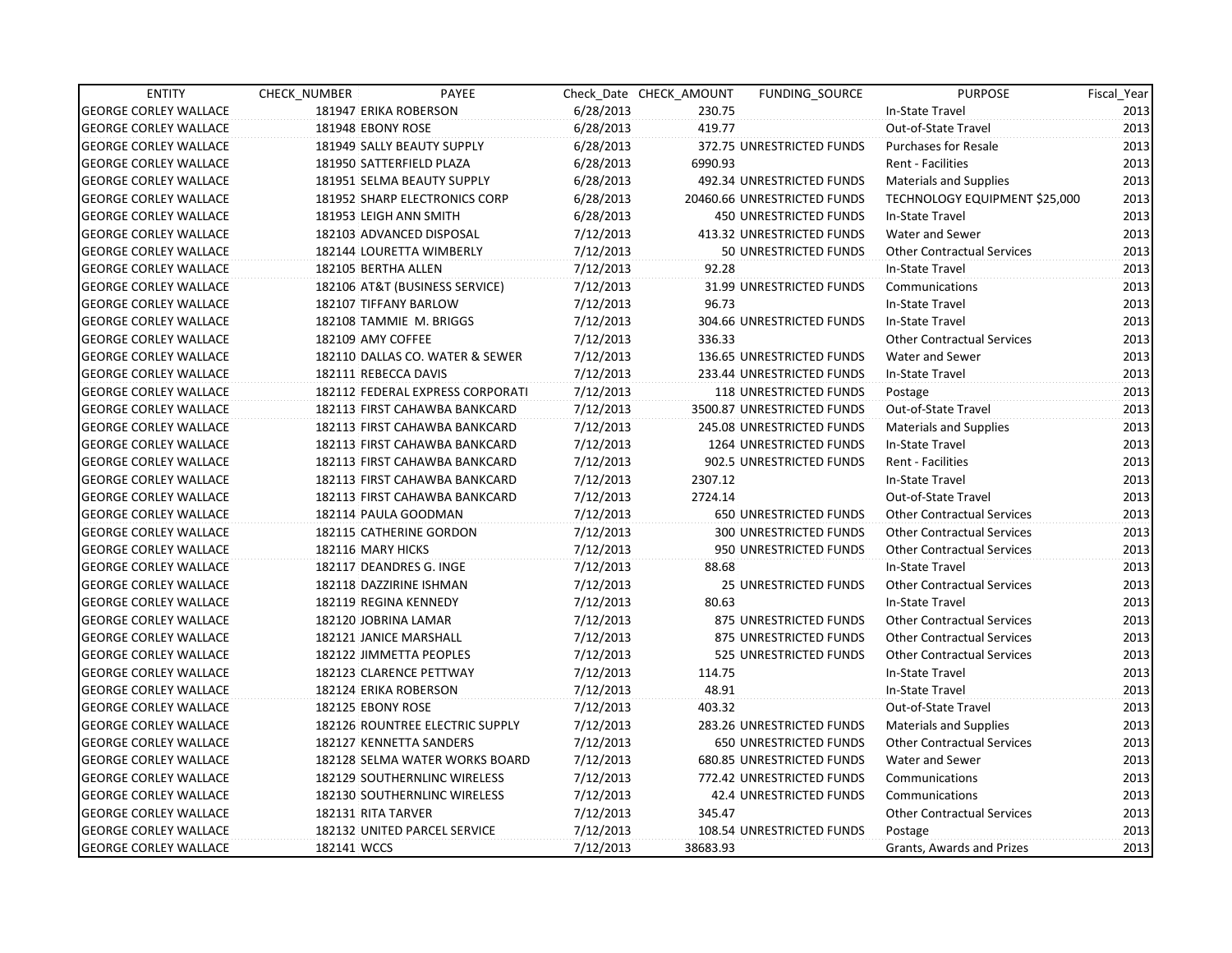| <b>ENTITY</b>                | CHECK NUMBER             | PAYEE                            |           | Check Date CHECK AMOUNT | FUNDING SOURCE                | <b>PURPOSE</b>                    | Fiscal_Year |
|------------------------------|--------------------------|----------------------------------|-----------|-------------------------|-------------------------------|-----------------------------------|-------------|
| <b>GEORGE CORLEY WALLACE</b> | 182142 WCCS              |                                  | 7/12/2013 | 15163                   |                               | Grants, Awards and Prizes         | 2013        |
| <b>GEORGE CORLEY WALLACE</b> | 182143 WCCS              |                                  | 7/12/2013 | 384                     |                               | Grants, Awards and Prizes         | 2013        |
| <b>GEORGE CORLEY WALLACE</b> |                          | 182104 ALABAMA POWER COMPANY     | 7/12/2013 |                         | 66195.95 UNRESTRICTED FUNDS   | Electricity                       | 2013        |
| <b>GEORGE CORLEY WALLACE</b> |                          | 182172 SCOTT COMMUNICATIONS      | 7/16/2013 |                         | 400 UNRESTRICTED FUNDS        | Advertising and Promotions        | 2013        |
| <b>GEORGE CORLEY WALLACE</b> |                          | 182171 PREMIERE CARPET CLEANING  | 7/16/2013 |                         | <b>300 UNRESTRICTED FUNDS</b> | <b>Materials and Supplies</b>     | 2013        |
| <b>GEORGE CORLEY WALLACE</b> |                          | 182174 ST. OF AL. DEPT OF LABOR  | 7/16/2013 |                         | 375 UNRESTRICTED FUNDS        | <b>Other Contractual Services</b> | 2013        |
| <b>GEORGE CORLEY WALLACE</b> |                          | 182175 THE SELMA-TIMES JOURNAL   | 7/16/2013 |                         | 1483.42 UNRESTRICTED FUNDS    | <b>Advertising and Promotions</b> | 2013        |
| <b>GEORGE CORLEY WALLACE</b> |                          | 182176 THINK EDUCATION SOLUTIONS | 7/16/2013 |                         | 1999 UNRESTRICTED FUNDS       | <b>Computer Software</b>          | 2013        |
| <b>GEORGE CORLEY WALLACE</b> | 182147 AIRGAS SOUTH, INC |                                  | 7/16/2013 | 99875                   |                               |                                   | 2013        |
| <b>GEORGE CORLEY WALLACE</b> |                          | 182148 ALABAMA GAS CORPORATION   | 7/16/2013 |                         | 7926.65 UNRESTRICTED FUNDS    | <b>Gas and Heating Fuel</b>       | 2013        |
| <b>GEORGE CORLEY WALLACE</b> |                          | 182149 APPLE COMPUTER, INC.      | 7/16/2013 | 12643                   |                               | <b>Materials and Supplies</b>     | 2013        |
| <b>GEORGE CORLEY WALLACE</b> |                          | 182150 AT&T (BUSINESS SERVICE)   | 7/16/2013 |                         | 76.08 UNRESTRICTED FUNDS      | Communications                    | 2013        |
| <b>GEORGE CORLEY WALLACE</b> |                          | 182152 BERNEY OFFICE SOLUTIONS   | 7/16/2013 |                         | 112.7 UNRESTRICTED FUNDS      | Service Contracts on Equipment    | 2013        |
| <b>GEORGE CORLEY WALLACE</b> |                          | 182152 BERNEY OFFICE SOLUTIONS   | 7/16/2013 |                         | 27.49 UNRESTRICTED FUNDS      | Materials and Supplies            | 2013        |
| <b>GEORGE CORLEY WALLACE</b> |                          | 182153 DR. CHARLES H. BLACKLEDGE | 7/16/2013 |                         | 219.22 UNRESTRICTED FUNDS     | <b>Other Contractual Services</b> | 2013        |
| <b>GEORGE CORLEY WALLACE</b> |                          | 182154 BROADSOUTH COMMUNICATIONS | 7/16/2013 |                         | 1000 UNRESTRICTED FUNDS       | Advertising and Promotions        | 2013        |
| <b>GEORGE CORLEY WALLACE</b> |                          | 182155 CAROLINA BIOLOGICAL SUP C | 7/16/2013 |                         | 47.74 UNRESTRICTED FUNDS      | <b>Materials and Supplies</b>     | 2013        |
| <b>GEORGE CORLEY WALLACE</b> | 182156 CINTAS #231       |                                  | 7/16/2013 |                         | 651.97 UNRESTRICTED FUNDS     | <b>Other Contractual Services</b> | 2013        |
| <b>GEORGE CORLEY WALLACE</b> |                          | 182157 CLEAR CHANNEL RADIO       | 7/16/2013 |                         | 1272 UNRESTRICTED FUNDS       | <b>Advertising and Promotions</b> | 2013        |
| <b>GEORGE CORLEY WALLACE</b> |                          | 182158 CRYSTAL SPRINGS OF ALA    | 7/16/2013 |                         | 66.41 UNRESTRICTED FUNDS      | Materials and Supplies            | 2013        |
| <b>GEORGE CORLEY WALLACE</b> |                          | 182159 CUMULUS MEDIA INC         | 7/16/2013 |                         | 1190 UNRESTRICTED FUNDS       | <b>Advertising and Promotions</b> | 2013        |
| <b>GEORGE CORLEY WALLACE</b> |                          | 182161 FULLER BUILDING COMPANY   | 7/16/2013 |                         | 588.25 UNRESTRICTED FUNDS     | <b>Materials and Supplies</b>     | 2013        |
| <b>GEORGE CORLEY WALLACE</b> |                          | 182162 GO GREEN JANITORIAL SERVI | 7/16/2013 |                         | 4282.84 UNRESTRICTED FUNDS    | <b>Other Contractual Services</b> | 2013        |
| <b>GEORGE CORLEY WALLACE</b> | 182163 IMPRINTS          |                                  | 7/16/2013 |                         | 265 UNRESTRICTED FUNDS        | <b>Materials and Supplies</b>     | 2013        |
| <b>GEORGE CORLEY WALLACE</b> | 182164 CHENETTA LEE      |                                  | 7/16/2013 |                         | 463.05 UNRESTRICTED FUNDS     | In-State Travel                   | 2013        |
| <b>GEORGE CORLEY WALLACE</b> |                          | 182165 LEWIS PEST CONTROL INC.   | 7/16/2013 |                         | <b>260 UNRESTRICTED FUNDS</b> | <b>Other Contractual Services</b> | 2013        |
| <b>GEORGE CORLEY WALLACE</b> | 182166 EDWARD L. FOSTER  |                                  | 7/16/2013 |                         | 69 UNRESTRICTED FUNDS         | <b>Materials and Supplies</b>     | 2013        |
| <b>GEORGE CORLEY WALLACE</b> |                          | 182167 MAYNARD, COOPER & GALE    | 7/16/2013 |                         | 410 UNRESTRICTED FUNDS        | Legal Services                    | 2013        |
| <b>GEORGE CORLEY WALLACE</b> |                          | 182168 NATIONAL VOTING RIGHTS    | 7/16/2013 |                         | 200 UNRESTRICTED FUNDS        | In-State Travel                   | 2013        |
| <b>GEORGE CORLEY WALLACE</b> | 182169 OFFICE DEPOT      |                                  | 7/16/2013 |                         | 1294.27 UNRESTRICTED FUNDS    | <b>Materials and Supplies</b>     | 2013        |
| <b>GEORGE CORLEY WALLACE</b> | 182169 OFFICE DEPOT      |                                  | 7/16/2013 | 167.47                  |                               | <b>Materials and Supplies</b>     | 2013        |
| <b>GEORGE CORLEY WALLACE</b> | 182170 PITNEY BOWES      |                                  | 7/16/2013 |                         | 3080.22 UNRESTRICTED FUNDS    | Postage                           | 2013        |
| <b>GEORGE CORLEY WALLACE</b> |                          | 182173 SELMA WATER WORKS BOARD   | 7/16/2013 |                         | 151.23 UNRESTRICTED FUNDS     | Water and Sewer                   | 2013        |
| <b>GEORGE CORLEY WALLACE</b> | 182210 ERIKA L. BROWN    |                                  | 7/22/2013 | 700                     |                               | <b>Other Contractual Services</b> | 2013        |
| <b>GEORGE CORLEY WALLACE</b> | 182211 GEORGE BUCHANAN   |                                  | 7/22/2013 | 700                     |                               | <b>Other Contractual Services</b> | 2013        |
| <b>GEORGE CORLEY WALLACE</b> |                          | 182212 BARBARA B. BURNETT        | 7/22/2013 | 400                     |                               | <b>Other Contractual Services</b> | 2013        |
| <b>GEORGE CORLEY WALLACE</b> | 182213 LAURIE B. COVAN   |                                  | 7/22/2013 | 400                     |                               | <b>Other Contractual Services</b> | 2013        |
| <b>GEORGE CORLEY WALLACE</b> | 182214 SHERI DAVIS       |                                  | 7/22/2013 | 800                     |                               | <b>Other Contractual Services</b> | 2013        |
| <b>GEORGE CORLEY WALLACE</b> | 182215 GEROD DIGGS       |                                  | 7/22/2013 | 400                     |                               | <b>Other Contractual Services</b> | 2013        |
| <b>GEORGE CORLEY WALLACE</b> | 182216 ALICIA O. DIXON   |                                  | 7/22/2013 | 800                     |                               | <b>Other Contractual Services</b> | 2013        |
| <b>GEORGE CORLEY WALLACE</b> | 182217 DIANE EDWARDS     |                                  | 7/22/2013 | 400                     |                               | <b>Other Contractual Services</b> | 2013        |
| <b>GEORGE CORLEY WALLACE</b> | 182218 TAMIRA FLEMING    |                                  | 7/22/2013 | 400                     |                               | <b>Other Contractual Services</b> | 2013        |
| <b>GEORGE CORLEY WALLACE</b> | 182219 FALANA FLOWERS    |                                  | 7/22/2013 | 800                     |                               | <b>Other Contractual Services</b> | 2013        |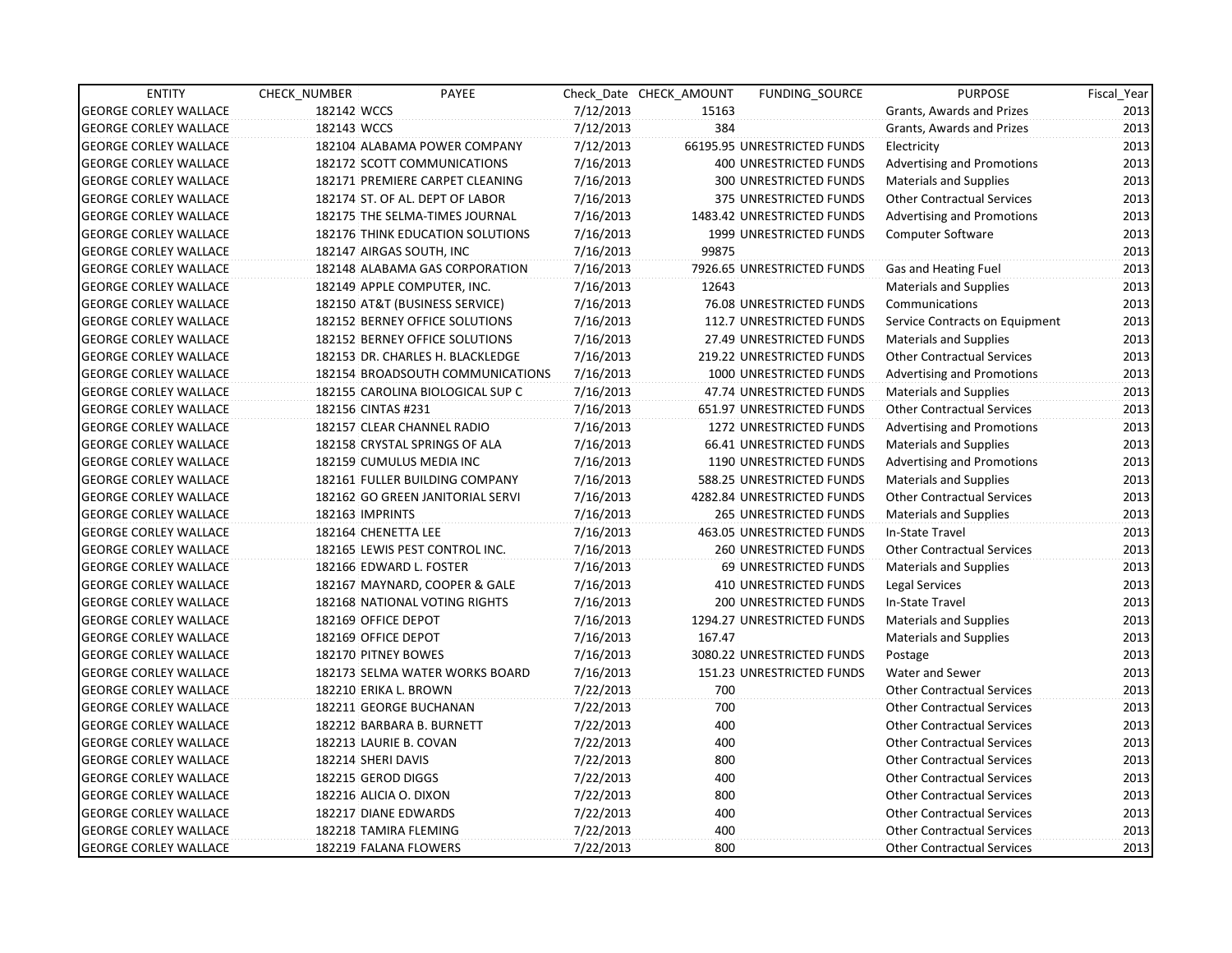| <b>ENTITY</b>                | CHECK_NUMBER               | PAYEE                            |           | Check Date CHECK AMOUNT | FUNDING SOURCE | <b>PURPOSE</b>                    | Fiscal_Year |
|------------------------------|----------------------------|----------------------------------|-----------|-------------------------|----------------|-----------------------------------|-------------|
| <b>GEORGE CORLEY WALLACE</b> | 182220 JOMARLAN L. FORD    |                                  | 7/22/2013 | 800                     |                | <b>Other Contractual Services</b> | 2013        |
| <b>GEORGE CORLEY WALLACE</b> | 182221 ZELVA FRAZIER       |                                  | 7/22/2013 | 700                     |                | <b>Other Contractual Services</b> | 2013        |
| <b>GEORGE CORLEY WALLACE</b> |                            | 182222 MARY A. CARTER-GREGORY    | 7/22/2013 | 400                     |                | <b>Other Contractual Services</b> | 2013        |
| <b>GEORGE CORLEY WALLACE</b> | 182223 LUCILLE HALL        |                                  | 7/22/2013 | 400                     |                | <b>Other Contractual Services</b> | 2013        |
| <b>GEORGE CORLEY WALLACE</b> | 182224 TAMIKA HARRIS       |                                  | 7/22/2013 | 400                     |                | <b>Other Contractual Services</b> | 2013        |
| <b>GEORGE CORLEY WALLACE</b> |                            | 182225 KATHERINE STEELE-HENDRICK | 7/22/2013 | 800                     |                | <b>Other Contractual Services</b> | 2013        |
| <b>GEORGE CORLEY WALLACE</b> | 182226 NANCY HERRON        |                                  | 7/22/2013 | 400                     |                | <b>Other Contractual Services</b> | 2013        |
| <b>GEORGE CORLEY WALLACE</b> | 182227 CRYSTAL D. HILL     |                                  | 7/22/2013 | 400                     |                | <b>Other Contractual Services</b> | 2013        |
| <b>GEORGE CORLEY WALLACE</b> | 182228 DENIA S. HILL       |                                  | 7/22/2013 | 800                     |                | <b>Other Contractual Services</b> | 2013        |
| <b>GEORGE CORLEY WALLACE</b> | 182229 PACOSHA D. HILL     |                                  | 7/22/2013 | 800                     |                | <b>Other Contractual Services</b> | 2013        |
| <b>GEORGE CORLEY WALLACE</b> | 182230 CASSANDRA HOLLEY    |                                  | 7/22/2013 | 400                     |                | <b>Other Contractual Services</b> | 2013        |
| <b>GEORGE CORLEY WALLACE</b> | 182231 GAIL V. HOWARD      |                                  | 7/22/2013 | 400                     |                | <b>Other Contractual Services</b> | 2013        |
| <b>GEORGE CORLEY WALLACE</b> | 182232 ADRIANNE J. HOWARD  |                                  | 7/22/2013 | 800                     |                | <b>Other Contractual Services</b> | 2013        |
| <b>GEORGE CORLEY WALLACE</b> | 182233 JUDY HUGHES         |                                  | 7/22/2013 | 400                     |                | <b>Other Contractual Services</b> | 2013        |
| <b>GEORGE CORLEY WALLACE</b> | 182234 TORI A. INFINGER    |                                  | 7/22/2013 | 800                     |                | <b>Other Contractual Services</b> | 2013        |
| <b>GEORGE CORLEY WALLACE</b> | 182235 PAMELA INGRAM       |                                  | 7/22/2013 | 200                     |                | <b>Other Contractual Services</b> | 2013        |
| <b>GEORGE CORLEY WALLACE</b> | 182236 MICHELE JACKSON     |                                  | 7/22/2013 | 400                     |                | <b>Other Contractual Services</b> | 2013        |
| <b>GEORGE CORLEY WALLACE</b> | 182237 LATEKA JACKSON      |                                  | 7/22/2013 | 400                     |                | <b>Other Contractual Services</b> | 2013        |
| <b>GEORGE CORLEY WALLACE</b> | 182238 MONICA L. JACKSON   |                                  | 7/22/2013 | 800                     |                | <b>Other Contractual Services</b> | 2013        |
| <b>GEORGE CORLEY WALLACE</b> | 182239 JESSICA JEFFERS     |                                  | 7/22/2013 | 1818.7                  |                | <b>Other Contractual Services</b> | 2013        |
| <b>GEORGE CORLEY WALLACE</b> | 182240 VINCENT JOHNSON     |                                  | 7/22/2013 | 400                     |                | <b>Other Contractual Services</b> | 2013        |
| <b>GEORGE CORLEY WALLACE</b> | 182241 CAREY P. JONES      |                                  | 7/22/2013 | 800                     |                | <b>Other Contractual Services</b> | 2013        |
| <b>GEORGE CORLEY WALLACE</b> | 182242 JENNIFER L. JULIUS  |                                  | 7/22/2013 | 800                     |                | <b>Other Contractual Services</b> | 2013        |
| <b>GEORGE CORLEY WALLACE</b> |                            | 182243 TRACEY R. HEARD-KENDRICK  | 7/22/2013 | 200                     |                | <b>Other Contractual Services</b> | 2013        |
| <b>GEORGE CORLEY WALLACE</b> | 182244 LARRY KNIGHT        |                                  | 7/22/2013 | 800                     |                | <b>Other Contractual Services</b> | 2013        |
| <b>GEORGE CORLEY WALLACE</b> | 182245 AHMED KUSAW         |                                  | 7/22/2013 | 800                     |                | <b>Other Contractual Services</b> | 2013        |
| <b>GEORGE CORLEY WALLACE</b> |                            | 182246 CHERYL A. TAFF-LAMBERT    | 7/22/2013 | 400                     |                | <b>Other Contractual Services</b> | 2013        |
| <b>GEORGE CORLEY WALLACE</b> |                            | 182247 CHANTELA A. LAW-LANE      | 7/22/2013 | 300                     |                | <b>Other Contractual Services</b> | 2013        |
| <b>GEORGE CORLEY WALLACE</b> | 182248 WANGSHU LIANG       |                                  | 7/22/2013 | 800                     |                | <b>Other Contractual Services</b> | 2013        |
| <b>GEORGE CORLEY WALLACE</b> | 182249 MELINDA B. LIGEON   |                                  | 7/22/2013 | 800                     |                | <b>Other Contractual Services</b> | 2013        |
| <b>GEORGE CORLEY WALLACE</b> | 182250 KETURAH A. LIGON    |                                  | 7/22/2013 | 400                     |                | <b>Other Contractual Services</b> | 2013        |
| <b>GEORGE CORLEY WALLACE</b> | 182251 CECILIA H. MAERTENS |                                  | 7/22/2013 | 400                     |                | <b>Other Contractual Services</b> | 2013        |
| <b>GEORGE CORLEY WALLACE</b> |                            | 182252 MELANIE A. MARUSICH       | 7/22/2013 | 400                     |                | <b>Other Contractual Services</b> | 2013        |
| <b>GEORGE CORLEY WALLACE</b> | 182253 TRAMENE M. MAYE     |                                  | 7/22/2013 | 200                     |                | <b>Other Contractual Services</b> | 2013        |
| <b>GEORGE CORLEY WALLACE</b> | 182254 REGINA MAYO         |                                  | 7/22/2013 | 400                     |                | <b>Other Contractual Services</b> | 2013        |
| <b>GEORGE CORLEY WALLACE</b> | 182255 ANTWUAN MCGHEE      |                                  | 7/22/2013 | 700                     |                | <b>Other Contractual Services</b> | 2013        |
| <b>GEORGE CORLEY WALLACE</b> | 182256 KENYARTA MCKINNEY   |                                  | 7/22/2013 | 800                     |                | <b>Other Contractual Services</b> | 2013        |
| <b>GEORGE CORLEY WALLACE</b> | 182257 MONIQUE R. MCNEAL   |                                  | 7/22/2013 | 400                     |                | <b>Other Contractual Services</b> | 2013        |
| <b>GEORGE CORLEY WALLACE</b> | 182258 LINDA D. MOONEY     |                                  | 7/22/2013 | 800                     |                | <b>Other Contractual Services</b> | 2013        |
| <b>GEORGE CORLEY WALLACE</b> | 182259 LINDSEY V. MOORE    |                                  | 7/22/2013 | 400                     |                | <b>Other Contractual Services</b> | 2013        |
| <b>GEORGE CORLEY WALLACE</b> | 182260 PAMELA F. MOORE     |                                  | 7/22/2013 | 800                     |                | <b>Other Contractual Services</b> | 2013        |
| <b>GEORGE CORLEY WALLACE</b> | 182261 TASHA MORRIS        |                                  | 7/22/2013 | 800                     |                | <b>Other Contractual Services</b> | 2013        |
| <b>GEORGE CORLEY WALLACE</b> | 182262 YOLANDA D. NOBLES   |                                  | 7/22/2013 | 400                     |                | <b>Other Contractual Services</b> | 2013        |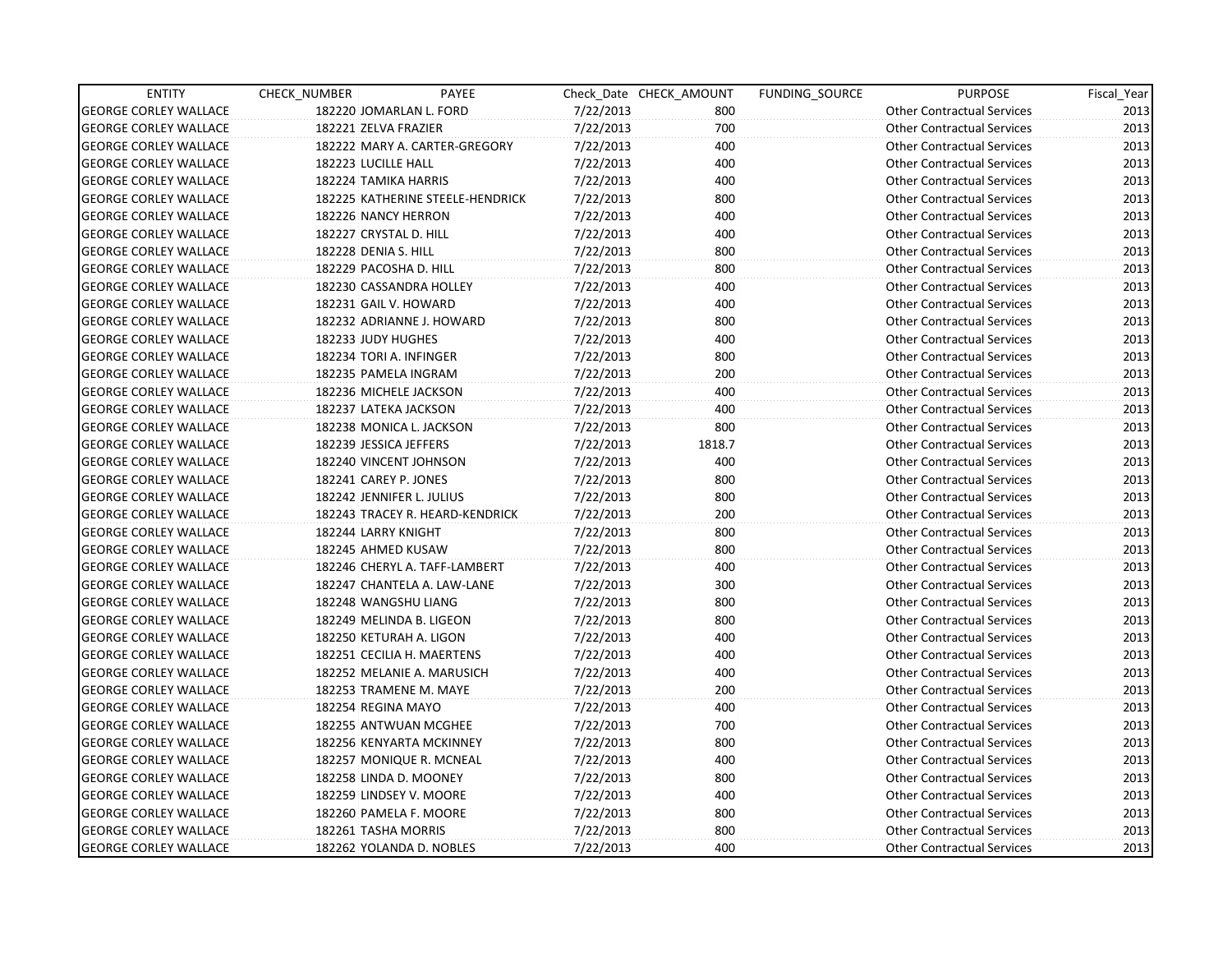| <b>ENTITY</b>                | CHECK_NUMBER             | PAYEE                       |           | Check Date CHECK AMOUNT | FUNDING SOURCE | <b>PURPOSE</b>                    | Fiscal_Year |
|------------------------------|--------------------------|-----------------------------|-----------|-------------------------|----------------|-----------------------------------|-------------|
| <b>GEORGE CORLEY WALLACE</b> | 182263 MONICA OUSLEY     |                             | 7/22/2013 | 1198.88                 |                | <b>Other Contractual Services</b> | 2013        |
| <b>GEORGE CORLEY WALLACE</b> | 182264 RACHEL OWENS      |                             | 7/22/2013 | 400                     |                | <b>Other Contractual Services</b> | 2013        |
| <b>GEORGE CORLEY WALLACE</b> |                          | 182265 TIFFANY M. PERSONS   | 7/22/2013 | 400                     |                | <b>Other Contractual Services</b> | 2013        |
| <b>GEORGE CORLEY WALLACE</b> |                          | 182266 ANGELA L. PETERSON   | 7/22/2013 | 700                     |                | <b>Other Contractual Services</b> | 2013        |
| <b>GEORGE CORLEY WALLACE</b> | 182267 DIANE M. PROTHRO  |                             | 7/22/2013 | 800                     |                | <b>Other Contractual Services</b> | 2013        |
| <b>GEORGE CORLEY WALLACE</b> | 182268 ROBERTO REED      |                             | 7/22/2013 | 800                     |                | <b>Other Contractual Services</b> | 2013        |
| <b>GEORGE CORLEY WALLACE</b> | 182269 NICOLE T. REED    |                             | 7/22/2013 | 800                     |                | <b>Other Contractual Services</b> | 2013        |
| <b>GEORGE CORLEY WALLACE</b> | 182270 STAN REESE        |                             | 7/22/2013 | 400                     |                | <b>Other Contractual Services</b> | 2013        |
| <b>GEORGE CORLEY WALLACE</b> | 182271 CURTIS RICE       |                             | 7/22/2013 | 800                     |                | <b>Other Contractual Services</b> | 2013        |
| <b>GEORGE CORLEY WALLACE</b> |                          | 182272 ANDREW J. ROBERTS    | 7/22/2013 | 300                     |                | <b>Other Contractual Services</b> | 2013        |
| <b>GEORGE CORLEY WALLACE</b> |                          | 182273 MICHELE L. ROBINSON  | 7/22/2013 | 800                     |                | <b>Other Contractual Services</b> | 2013        |
| <b>GEORGE CORLEY WALLACE</b> |                          | 182274 CHARLESETTA ROBINSON | 7/22/2013 | 200                     |                | <b>Other Contractual Services</b> | 2013        |
| <b>GEORGE CORLEY WALLACE</b> | 182275 MARILYN SANDERS   |                             | 7/22/2013 | 600                     |                | <b>Other Contractual Services</b> | 2013        |
| <b>GEORGE CORLEY WALLACE</b> | 182276 JAMIE T. SANDERS  |                             | 7/22/2013 | 700                     |                | <b>Other Contractual Services</b> | 2013        |
| <b>GEORGE CORLEY WALLACE</b> | 182277 TIFFANY H. SHAVER |                             | 7/22/2013 | 800                     |                | <b>Other Contractual Services</b> | 2013        |
| <b>GEORGE CORLEY WALLACE</b> | 182278 DEREK J. SIMON    |                             | 7/22/2013 | 700                     |                | <b>Other Contractual Services</b> | 2013        |
| <b>GEORGE CORLEY WALLACE</b> | 182279 DAVID C. SIMPSON  |                             | 7/22/2013 | 700                     |                | <b>Other Contractual Services</b> | 2013        |
| <b>GEORGE CORLEY WALLACE</b> | 182280 NATALIE SMITH     |                             | 7/22/2013 | 400                     |                | <b>Other Contractual Services</b> | 2013        |
| <b>GEORGE CORLEY WALLACE</b> | 182281 EARNEST E. SMITH  |                             | 7/22/2013 | 800                     |                | <b>Other Contractual Services</b> | 2013        |
| <b>GEORGE CORLEY WALLACE</b> | 182282 ANTONIO SMITH     |                             | 7/22/2013 | 800                     |                | <b>Other Contractual Services</b> | 2013        |
| <b>GEORGE CORLEY WALLACE</b> | 182283 KEM STEWARD       |                             | 7/22/2013 | 1490.26                 |                | <b>Other Contractual Services</b> | 2013        |
| <b>GEORGE CORLEY WALLACE</b> | 182284 AARON STEWARD     |                             | 7/22/2013 | 800                     |                | <b>Other Contractual Services</b> | 2013        |
| <b>GEORGE CORLEY WALLACE</b> |                          | 182285 RICHARD STREETMAN    | 7/22/2013 | 600                     |                | <b>Other Contractual Services</b> | 2013        |
| <b>GEORGE CORLEY WALLACE</b> | 182286 TONI M. STRINGER  |                             | 7/22/2013 | 400                     |                | <b>Other Contractual Services</b> | 2013        |
| <b>GEORGE CORLEY WALLACE</b> | 182287 NIKKI THOMPSON    |                             | 7/22/2013 | 800                     |                | <b>Other Contractual Services</b> | 2013        |
| <b>GEORGE CORLEY WALLACE</b> | 182288 KEILYA S. TOLBERT |                             | 7/22/2013 | 400                     |                | <b>Other Contractual Services</b> | 2013        |
| <b>GEORGE CORLEY WALLACE</b> |                          | 182289 NICHOLAS TOWNSEND    | 7/22/2013 | 200                     |                | <b>Other Contractual Services</b> | 2013        |
| <b>GEORGE CORLEY WALLACE</b> | 182290 SARA TURNER       |                             | 7/22/2013 | 800                     |                | <b>Other Contractual Services</b> | 2013        |
| <b>GEORGE CORLEY WALLACE</b> | 182291 TRINA TURNER      |                             | 7/22/2013 | 800                     |                | <b>Other Contractual Services</b> | 2013        |
| <b>GEORGE CORLEY WALLACE</b> | 182292 LISA C. TYLER     |                             | 7/22/2013 | 500                     |                | <b>Other Contractual Services</b> | 2013        |
| <b>GEORGE CORLEY WALLACE</b> |                          | 182293 JEANETTA UNDERWOOD   | 7/22/2013 | 800                     |                | <b>Other Contractual Services</b> | 2013        |
| <b>GEORGE CORLEY WALLACE</b> | 182294 MELODY WARD       |                             | 7/22/2013 | 1478.4                  |                | <b>Other Contractual Services</b> | 2013        |
| <b>GEORGE CORLEY WALLACE</b> | 182295 APRIL N. WARE     |                             | 7/22/2013 | 400                     |                | <b>Other Contractual Services</b> | 2013        |
| <b>GEORGE CORLEY WALLACE</b> | 182296 YOLANDA W. WEBB   |                             | 7/22/2013 | 800                     |                | <b>Other Contractual Services</b> | 2013        |
| <b>GEORGE CORLEY WALLACE</b> | 182297 KATHY WHITE       |                             | 7/22/2013 | 400                     |                | <b>Other Contractual Services</b> | 2013        |
| <b>GEORGE CORLEY WALLACE</b> | 182298 JENAE WHITFIELD   |                             | 7/22/2013 | 800                     |                | <b>Other Contractual Services</b> | 2013        |
| <b>GEORGE CORLEY WALLACE</b> | 182299 JEFFREY WOOD      |                             | 7/22/2013 | 400                     |                | <b>Other Contractual Services</b> | 2013        |
| <b>GEORGE CORLEY WALLACE</b> | 182300 LISA G. WRIGHT    |                             | 7/22/2013 | 400                     |                | <b>Other Contractual Services</b> | 2013        |
| <b>GEORGE CORLEY WALLACE</b> | 182301 SELENA M. YOUNG   |                             | 7/22/2013 | 800                     |                | <b>Other Contractual Services</b> | 2013        |
| <b>GEORGE CORLEY WALLACE</b> | 182302 JAMES R. YOUNG    |                             | 7/22/2013 | 800                     |                | <b>Other Contractual Services</b> | 2013        |
| <b>GEORGE CORLEY WALLACE</b> | 182195 KEON ADDISON      |                             | 7/22/2013 | 200                     |                | <b>Other Contractual Services</b> | 2013        |
| <b>GEORGE CORLEY WALLACE</b> | 182196 ROSHAL L. ANGLIN  |                             | 7/22/2013 | 200                     |                | <b>Other Contractual Services</b> | 2013        |
| <b>GEORGE CORLEY WALLACE</b> | 182197 CHRISTOPHER ARTIS |                             | 7/22/2013 | 800                     |                | <b>Other Contractual Services</b> | 2013        |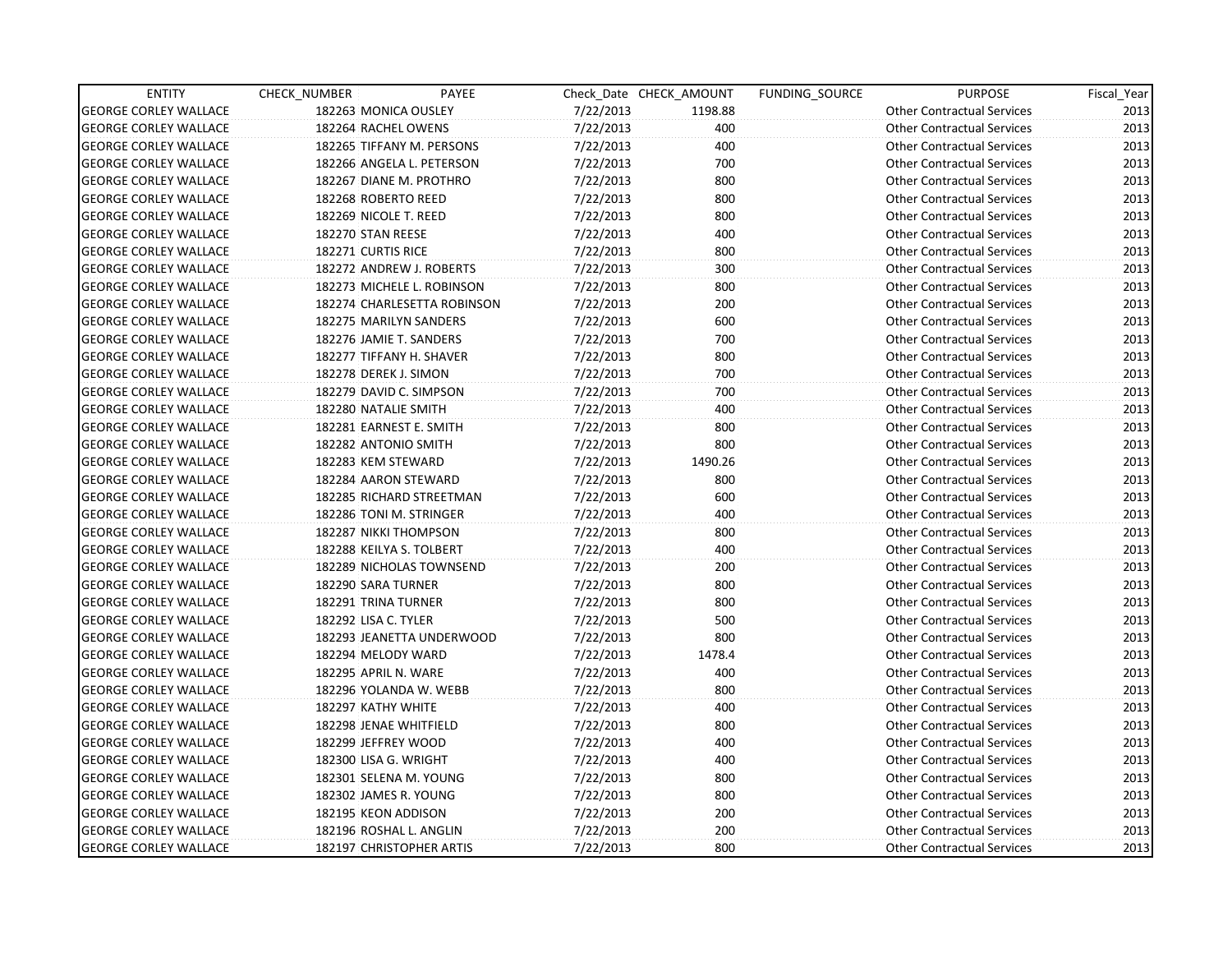| <b>ENTITY</b>                | CHECK_NUMBER              | PAYEE                        |           | Check Date CHECK AMOUNT | FUNDING SOURCE            | <b>PURPOSE</b>                    | Fiscal_Year |
|------------------------------|---------------------------|------------------------------|-----------|-------------------------|---------------------------|-----------------------------------|-------------|
| <b>GEORGE CORLEY WALLACE</b> | 182198 NANCY AUSLEY       |                              | 7/22/2013 | 400                     |                           | <b>Other Contractual Services</b> | 2013        |
| <b>GEORGE CORLEY WALLACE</b> | 182199 KASEY BAKER        |                              | 7/22/2013 | 400                     |                           | <b>Other Contractual Services</b> | 2013        |
| <b>GEORGE CORLEY WALLACE</b> | 182200 STEPHANIE BARETTE  |                              | 7/22/2013 | 1463.74                 |                           | <b>Other Contractual Services</b> | 2013        |
| <b>GEORGE CORLEY WALLACE</b> | 182201 CAROL BATISTE      |                              | 7/22/2013 | 400                     |                           | <b>Other Contractual Services</b> | 2013        |
| <b>GEORGE CORLEY WALLACE</b> | 182202 DIANA BEASLEY      |                              | 7/22/2013 | 400                     |                           | <b>Other Contractual Services</b> | 2013        |
| <b>GEORGE CORLEY WALLACE</b> | 182203 DEWAYNE BERRY      |                              | 7/22/2013 | 400                     |                           | <b>Other Contractual Services</b> | 2013        |
| <b>GEORGE CORLEY WALLACE</b> |                           | 182204 COURTNEY BLACKEDGE    | 7/22/2013 | 200                     |                           | <b>Other Contractual Services</b> | 2013        |
| <b>GEORGE CORLEY WALLACE</b> | 182205 LOLA H. BOLDAN     |                              | 7/22/2013 | 800                     |                           | <b>Other Contractual Services</b> | 2013        |
| <b>GEORGE CORLEY WALLACE</b> |                           | 182206 NATASHA S. BROADEN    | 7/22/2013 | 800                     |                           | <b>Other Contractual Services</b> | 2013        |
| <b>GEORGE CORLEY WALLACE</b> | 182207 WILLIAM M. BROCK   |                              | 7/22/2013 | 800                     |                           | <b>Other Contractual Services</b> | 2013        |
| <b>GEORGE CORLEY WALLACE</b> | 182208 DEBORAH BROOKS     |                              | 7/22/2013 | 200                     |                           | <b>Other Contractual Services</b> | 2013        |
| <b>GEORGE CORLEY WALLACE</b> |                           | 182209 ARTESA CARLISLE-BROWN | 7/22/2013 | 800                     |                           | <b>Other Contractual Services</b> | 2013        |
| <b>GEORGE CORLEY WALLACE</b> | 182322 BERTHA ALLEN       |                              | 7/23/2013 | 56.8                    |                           | In-State Travel                   | 2013        |
| <b>GEORGE CORLEY WALLACE</b> | 182320 SHONDA TOLLIVER    |                              | 7/23/2013 | 800                     |                           | <b>Other Contractual Services</b> | 2013        |
| <b>GEORGE CORLEY WALLACE</b> | 182323 KENNY ALLEN        |                              | 7/23/2013 | 600.69                  |                           | Out-of-State Travel               | 2013        |
| <b>GEORGE CORLEY WALLACE</b> | 182324 KAY ALSOBROOK      |                              | 7/23/2013 | 267                     |                           | In-State Travel                   | 2013        |
| <b>GEORGE CORLEY WALLACE</b> | 182325 GERALYN BUFORD     |                              | 7/23/2013 | 149.64                  |                           | In-State Travel                   | 2013        |
| <b>GEORGE CORLEY WALLACE</b> |                           | 182326 MARGARET CHRISTIAN    | 7/23/2013 | 243                     |                           | In-State Travel                   | 2013        |
| <b>GEORGE CORLEY WALLACE</b> | 182327 LONZY CLIFTON      |                              | 7/23/2013 |                         | 295.8 UNRESTRICTED FUNDS  | Out-of-State Travel               | 2013        |
| <b>GEORGE CORLEY WALLACE</b> | 182328 LAQUANDA FAILS     |                              | 7/23/2013 | 225                     |                           | In-State Travel                   | 2013        |
| <b>GEORGE CORLEY WALLACE</b> | 182329 AUDREY FORD        |                              | 7/23/2013 | 225                     |                           | In-State Travel                   | 2013        |
| <b>GEORGE CORLEY WALLACE</b> | 182330 GHYTANA S. GOINGS  |                              | 7/23/2013 |                         | 243.96 UNRESTRICTED FUNDS | In-State Travel                   | 2013        |
| <b>GEORGE CORLEY WALLACE</b> | 182331 RAJI GOURDINE      |                              | 7/23/2013 |                         | 248.9 UNRESTRICTED FUNDS  | Out-of-State Travel               | 2013        |
| <b>GEORGE CORLEY WALLACE</b> |                           | 182332 SHUNTELRA LOGAN HALE  | 7/23/2013 |                         | 116.14 UNRESTRICTED FUNDS | Out-of-State Travel               | 2013        |
| <b>GEORGE CORLEY WALLACE</b> |                           | 182332 SHUNTELRA LOGAN HALE  | 7/23/2013 |                         | 225 UNRESTRICTED FUNDS    | In-State Travel                   | 2013        |
| <b>GEORGE CORLEY WALLACE</b> |                           | 182333 ANTONIO HAMILTON      | 7/23/2013 | 120.79                  |                           | Out-of-State Travel               | 2013        |
| <b>GEORGE CORLEY WALLACE</b> | 182334 DEANDRES G. INGE   |                              | 7/23/2013 | 135.04                  |                           | In-State Travel                   | 2013        |
| <b>GEORGE CORLEY WALLACE</b> | 182335 ANESSA KIDD        |                              | 7/23/2013 |                         | 188.51 UNRESTRICTED FUNDS | Out-of-State Travel               | 2013        |
| <b>GEORGE CORLEY WALLACE</b> | 182335 ANESSA KIDD        |                              | 7/23/2013 |                         | 337.38 UNRESTRICTED FUNDS | In-State Travel                   | 2013        |
| <b>GEORGE CORLEY WALLACE</b> | 182336 CRYSTAL LEE        |                              | 7/23/2013 |                         | 163.72 UNRESTRICTED FUNDS | Out-of-State Travel               | 2013        |
| <b>GEORGE CORLEY WALLACE</b> | 182337 CHENETTA LEE       |                              | 7/23/2013 |                         | 181.42 UNRESTRICTED FUNDS | In-State Travel                   | 2013        |
| <b>GEORGE CORLEY WALLACE</b> | 182338 BURMA LOMAX        |                              | 7/23/2013 | 269                     |                           | In-State Travel                   | 2013        |
| <b>GEORGE CORLEY WALLACE</b> | 182339 JOHNNY E. MOSS III |                              | 7/23/2013 |                         | 78.86 UNRESTRICTED FUNDS  | Out-of-State Travel               | 2013        |
| <b>GEORGE CORLEY WALLACE</b> | 182340 MELINDA PAGE       |                              | 7/23/2013 | 225                     |                           | In-State Travel                   | 2013        |
| <b>GEORGE CORLEY WALLACE</b> | 182341 MARTHA PETTWAY     |                              | 7/23/2013 |                         | 119.78 UNRESTRICTED FUNDS | In-State Travel                   | 2013        |
| <b>GEORGE CORLEY WALLACE</b> | 182342 LULA SNOWDEN       |                              | 7/23/2013 | 225                     |                           | In-State Travel                   | 2013        |
| <b>GEORGE CORLEY WALLACE</b> | 182343 MATTIE S. WALKER   |                              | 7/23/2013 | 225                     |                           | In-State Travel                   | 2013        |
| <b>GEORGE CORLEY WALLACE</b> |                           | 182344 SHERMANITA WALKER     | 7/23/2013 | 75                      |                           | In-State Travel                   | 2013        |
| <b>GEORGE CORLEY WALLACE</b> | 182346 CHENETTA LEE       |                              | 7/23/2013 |                         | 163.72 UNRESTRICTED FUNDS | Out-of-State Travel               | 2013        |
| <b>GEORGE CORLEY WALLACE</b> | 182305 TERESA ERBRICK     |                              | 7/23/2013 | 564.42                  |                           | <b>Other Contractual Services</b> | 2013        |
| <b>GEORGE CORLEY WALLACE</b> |                           | 182306 CHERYLRETTIA JONES    | 7/23/2013 | 100                     |                           | <b>Other Contractual Services</b> | 2013        |
| <b>GEORGE CORLEY WALLACE</b> | 182307 APRIL MITCHELL     |                              | 7/23/2013 | 504.19                  |                           | <b>Other Contractual Services</b> | 2013        |
| <b>GEORGE CORLEY WALLACE</b> | 182308 MARSHA SIMS        |                              | 7/23/2013 | 100                     |                           | <b>Other Contractual Services</b> | 2013        |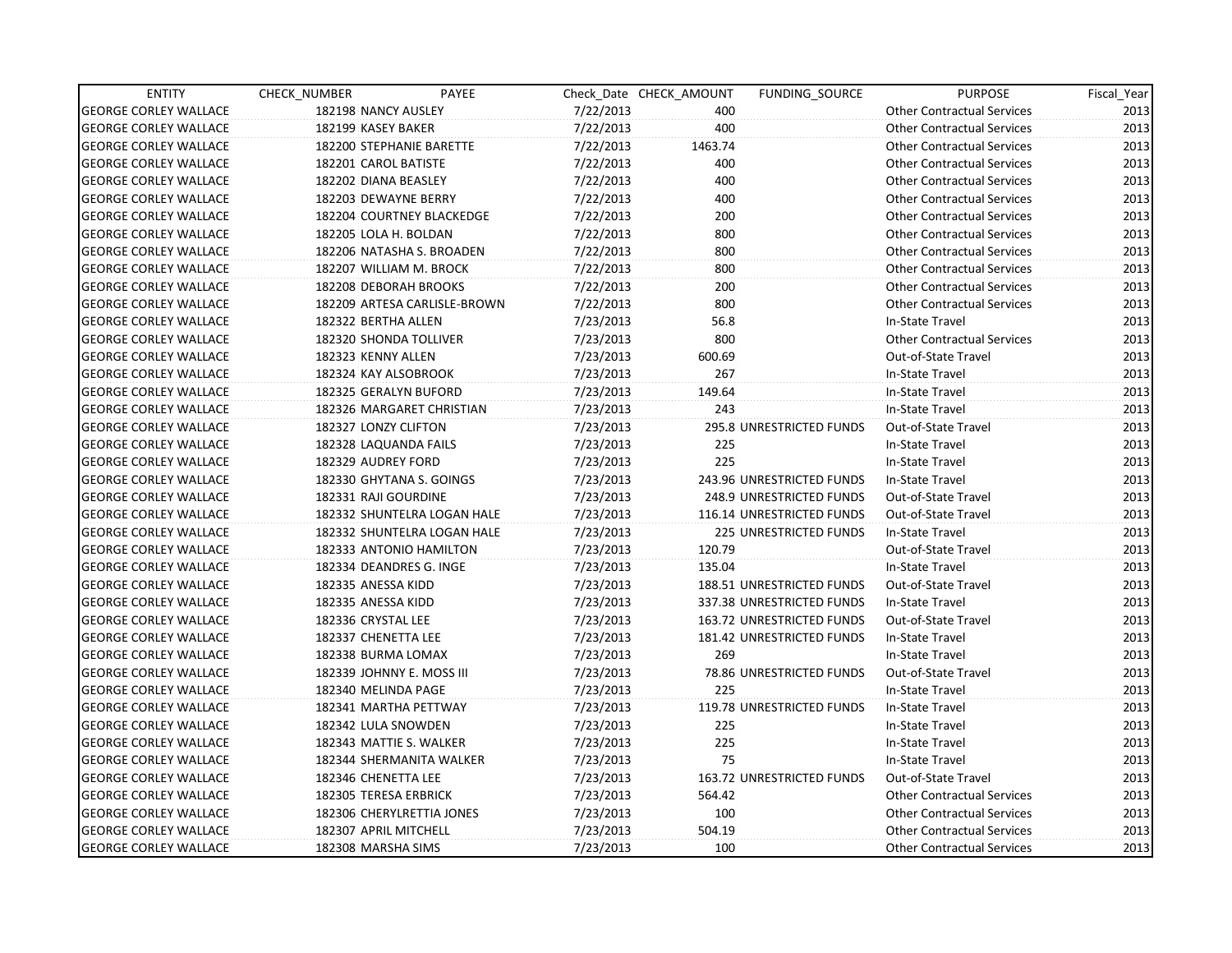| <b>ENTITY</b>                | CHECK NUMBER              | PAYEE                            |           | Check Date CHECK AMOUNT | FUNDING SOURCE                 | <b>PURPOSE</b>                    | Fiscal Year |
|------------------------------|---------------------------|----------------------------------|-----------|-------------------------|--------------------------------|-----------------------------------|-------------|
| <b>GEORGE CORLEY WALLACE</b> | 182309 SELENA SPEIGHT     |                                  | 7/23/2013 | 507.58                  |                                | <b>Other Contractual Services</b> | 2013        |
| <b>GEORGE CORLEY WALLACE</b> | 182310 MELODY WARD        |                                  | 7/23/2013 | 541.82                  |                                | <b>Other Contractual Services</b> | 2013        |
| <b>GEORGE CORLEY WALLACE</b> | 182311 CAROLYN WILLIAMS   |                                  | 7/23/2013 | 400                     |                                | <b>Other Contractual Services</b> | 2013        |
| <b>GEORGE CORLEY WALLACE</b> | 182313 DAVID BROWN        |                                  | 7/23/2013 | 800                     |                                | <b>Other Contractual Services</b> | 2013        |
| <b>GEORGE CORLEY WALLACE</b> | 182314 CHERYL CARR        |                                  | 7/23/2013 | 100                     |                                | <b>Other Contractual Services</b> | 2013        |
| <b>GEORGE CORLEY WALLACE</b> | 182315 BETINA JOHNSON     |                                  | 7/23/2013 | 100                     |                                | <b>Other Contractual Services</b> | 2013        |
| <b>GEORGE CORLEY WALLACE</b> | 182316 JESSICA R. LEONARD |                                  | 7/23/2013 | 800                     |                                | <b>Other Contractual Services</b> | 2013        |
| <b>GEORGE CORLEY WALLACE</b> | 182317 MONICA OUSLEY      |                                  | 7/23/2013 | 389.22                  |                                | <b>Other Contractual Services</b> | 2013        |
| <b>GEORGE CORLEY WALLACE</b> | 182318 CYNTHIA PETTWAY    |                                  | 7/23/2013 | 100                     |                                | <b>Other Contractual Services</b> | 2013        |
| <b>GEORGE CORLEY WALLACE</b> | 182319 CHANDRA SPICER     |                                  | 7/23/2013 | 800                     |                                | <b>Other Contractual Services</b> | 2013        |
| <b>GEORGE CORLEY WALLACE</b> | 182323 KENNY ALLEN        |                                  | 7/23/2013 |                         | 81 UNRESTRICTED FUNDS          | Out-of-State Travel               | 2013        |
| <b>GEORGE CORLEY WALLACE</b> |                           | 182392 FULLER BUILDING COMPANY   | 7/26/2013 |                         | 532.33 UNRESTRICTED FUNDS      | <b>Materials and Supplies</b>     | 2013        |
| <b>GEORGE CORLEY WALLACE</b> |                           | 182393 GO GREEN JANITORIAL SERVI | 7/26/2013 |                         | 4282.84 UNRESTRICTED FUNDS     | <b>Other Contractual Services</b> | 2013        |
| <b>GEORGE CORLEY WALLACE</b> |                           | 182394 HAMPTON INN - SELMA       | 7/26/2013 |                         | 2974.3 UNRESTRICTED FUNDS      | <b>Other Contractual Services</b> | 2013        |
| <b>GEORGE CORLEY WALLACE</b> | 182395 JUDY JORDAN        |                                  | 7/26/2013 |                         | 800 UNRESTRICTED FUNDS         | <b>Other Contractual Services</b> | 2013        |
| <b>GEORGE CORLEY WALLACE</b> | 182396 JOYCE E. KING      |                                  | 7/26/2013 | 300                     |                                | <b>Other Contractual Services</b> | 2013        |
| <b>GEORGE CORLEY WALLACE</b> | 182397 AUBREY LARKINS JR  |                                  | 7/26/2013 |                         | 1000 UNRESTRICTED FUNDS        | <b>Other Contractual Services</b> | 2013        |
| <b>GEORGE CORLEY WALLACE</b> |                           | 182398 LEWIS PEST CONTROL INC.   | 7/26/2013 |                         | 350 UNRESTRICTED FUNDS         | <b>Other Contractual Services</b> | 2013        |
| <b>GEORGE CORLEY WALLACE</b> |                           | 182400 MCQUICK PRINTING COMPANY  | 7/26/2013 | 144                     |                                | <b>Materials and Supplies</b>     | 2013        |
| <b>GEORGE CORLEY WALLACE</b> |                           | 182400 MCQUICK PRINTING COMPANY  | 7/26/2013 |                         | <b>48 UNRESTRICTED FUNDS</b>   | Materials and Supplies            | 2013        |
| <b>GEORGE CORLEY WALLACE</b> |                           | 182401 MCRAE-GAINES LEARNING CTN | 7/26/2013 |                         | 1205 UNRESTRICTED FUNDS        | Scholarships                      | 2013        |
| <b>GEORGE CORLEY WALLACE</b> | 182402 MEADOWS TIRE CO    |                                  | 7/26/2013 |                         | 728.76 UNRESTRICTED FUNDS      | Maintenance and Repairs           | 2013        |
| <b>GEORGE CORLEY WALLACE</b> |                           | 182403 MIDWEST LIBRARY SER       | 7/26/2013 |                         | 157.11 UNRESTRICTED FUNDS      | <b>Books</b>                      | 2013        |
| <b>GEORGE CORLEY WALLACE</b> | 182404 OFFICE DEPOT       |                                  | 7/26/2013 |                         | 4219.98 UNRESTRICTED FUNDS     | <b>Materials and Supplies</b>     | 2013        |
| <b>GEORGE CORLEY WALLACE</b> | 182404 OFFICE DEPOT       |                                  | 7/26/2013 | 2775.81                 |                                | <b>Materials and Supplies</b>     | 2013        |
| <b>GEORGE CORLEY WALLACE</b> |                           | 182405 PRESQUE ISLE CULTURES     | 7/26/2013 |                         | 1050 UNRESTRICTED FUNDS        | <b>Materials and Supplies</b>     | 2013        |
| <b>GEORGE CORLEY WALLACE</b> |                           | 182406 PTK CONVENTION REGISTRATI | 7/26/2013 |                         | <b>2685 UNRESTRICTED FUNDS</b> | Out-of-State Travel               | 2013        |
| <b>GEORGE CORLEY WALLACE</b> |                           | 182407 PUBLISHERS WAREHOUSE      | 7/26/2013 | 13185.9                 |                                | <b>Materials and Supplies</b>     | 2013        |
| <b>GEORGE CORLEY WALLACE</b> |                           | 182408 PURDIE & SON REFUSE SER   | 7/26/2013 |                         | 605 UNRESTRICTED FUNDS         | <b>Other Contractual Services</b> | 2013        |
| <b>GEORGE CORLEY WALLACE</b> | 182409 QUILL CORP.        |                                  | 7/26/2013 |                         | 259.3 UNRESTRICTED FUNDS       | <b>Materials and Supplies</b>     | 2013        |
| <b>GEORGE CORLEY WALLACE</b> |                           | 182410 SALLY BEAUTY SUPPLY       | 7/26/2013 |                         | 218.04 UNRESTRICTED FUNDS      | <b>Purchases for Resale</b>       | 2013        |
| <b>GEORGE CORLEY WALLACE</b> | 182411 SATTERFIELD PLAZA  |                                  | 7/26/2013 | 6990.93                 |                                | Rent - Facilities                 | 2013        |
| <b>GEORGE CORLEY WALLACE</b> |                           | 182412 SCANTRON CORPORATION      | 7/26/2013 |                         | 957.9 UNRESTRICTED FUNDS       | Materials and Supplies            | 2013        |
| <b>GEORGE CORLEY WALLACE</b> |                           | 182413 SCREENCO ENTERPRISES      | 7/26/2013 |                         | <b>60 UNRESTRICTED FUNDS</b>   | Materials and Supplies            | 2013        |
| <b>GEORGE CORLEY WALLACE</b> |                           | 182414 SELMA ELECTRIC REPAIR     | 7/26/2013 | 480                     |                                | Maintenance and Repairs           | 2013        |
| <b>GEORGE CORLEY WALLACE</b> |                           | 182416 ST OF AL TREASURER'S OFFI | 7/26/2013 |                         | <b>25 UNRESTRICTED FUNDS</b>   | In-State Travel                   | 2013        |
| <b>GEORGE CORLEY WALLACE</b> |                           | 182416 ST OF AL TREASURER'S OFFI | 7/26/2013 | 300                     |                                | Grants, Awards and Prizes         | 2013        |
| <b>GEORGE CORLEY WALLACE</b> |                           | 182417 ST. OF AL. DEPT. OF FIN.  | 7/26/2013 |                         | 1228.12 UNRESTRICTED FUNDS     | Communications                    | 2013        |
| <b>GEORGE CORLEY WALLACE</b> |                           | 182418 STRICKLAND COMPANIES      | 7/26/2013 |                         | 4369.39 UNRESTRICTED FUNDS     | Materials and Supplies            | 2013        |
| <b>GEORGE CORLEY WALLACE</b> |                           | 182419 SUMMERLIN HARDWARE        | 7/26/2013 |                         | 546.7 UNRESTRICTED FUNDS       | <b>Materials and Supplies</b>     | 2013        |
| <b>GEORGE CORLEY WALLACE</b> | 182420 TEKLINKS, INC.     |                                  | 7/26/2013 |                         | 54734.22 UNRESTRICTED FUNDS    | TECHNOLOGY NON-CAPITALIZED        | 2013        |
| <b>GEORGE CORLEY WALLACE</b> | 182420 TEKLINKS, INC.     |                                  | 7/26/2013 | 1874                    |                                | <b>Materials and Supplies</b>     | 2013        |
| <b>GEORGE CORLEY WALLACE</b> | 182420 TEKLINKS, INC.     |                                  | 7/26/2013 |                         | 9894.24 UNRESTRICTED FUNDS     | Computer Software                 | 2013        |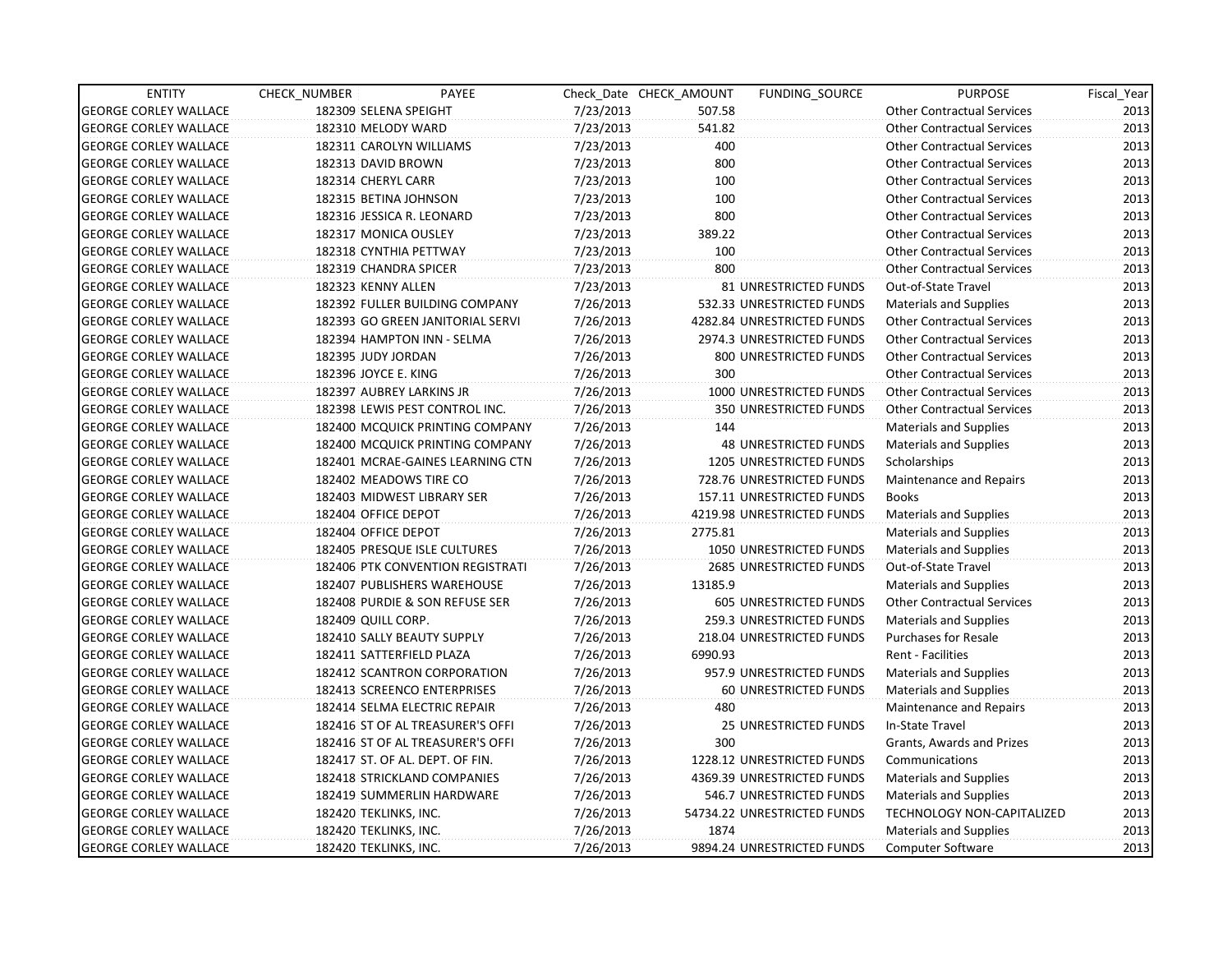| <b>ENTITY</b>                | CHECK NUMBER           | PAYEE                            |           | Check Date CHECK AMOUNT | FUNDING_SOURCE               | <b>PURPOSE</b>                    | Fiscal_Year |
|------------------------------|------------------------|----------------------------------|-----------|-------------------------|------------------------------|-----------------------------------|-------------|
| <b>GEORGE CORLEY WALLACE</b> |                        | 182421 TRUESCREEN, INC           | 7/26/2013 |                         | 52 UNRESTRICTED FUNDS        | <b>Other Contractual Services</b> | 2013        |
| <b>GEORGE CORLEY WALLACE</b> | 182422 WAL MART        |                                  | 7/26/2013 |                         | 44.74 UNRESTRICTED FUNDS     | <b>Materials and Supplies</b>     | 2013        |
| <b>GEORGE CORLEY WALLACE</b> | <b>182422 WAL MART</b> |                                  | 7/26/2013 | 219.45                  |                              | <b>Materials and Supplies</b>     | 2013        |
| <b>GEORGE CORLEY WALLACE</b> | <b>182424 WEX BANK</b> |                                  | 7/26/2013 |                         | 462.63 UNRESTRICTED FUNDS    | Gasoline and Oil - Motor Vehic    | 2013        |
| <b>GEORGE CORLEY WALLACE</b> |                        | 182425 ROBERT WHITE              | 7/26/2013 | 1000                    |                              | <b>Other Contractual Services</b> | 2013        |
| <b>GEORGE CORLEY WALLACE</b> |                        | 182426 JOE WILLIAMS              | 7/26/2013 |                         | 2700 UNRESTRICTED FUNDS      | <b>Other Contractual Services</b> | 2013        |
| <b>GEORGE CORLEY WALLACE</b> |                        | 182427 WITTICHEN SUPPLY COMPANY  | 7/26/2013 |                         | 405.51 UNRESTRICTED FUNDS    | <b>Materials and Supplies</b>     | 2013        |
| <b>GEORGE CORLEY WALLACE</b> |                        | 182428 XEROX CORPORATION         | 7/26/2013 | 60.54                   |                              | Service Contracts on Equipment    | 2013        |
| <b>GEORGE CORLEY WALLACE</b> | 182429 YMCA            |                                  | 7/26/2013 |                         | 500 UNRESTRICTED FUNDS       | In-State Travel                   | 2013        |
| <b>GEORGE CORLEY WALLACE</b> | 182430 4IMPRINT        |                                  | 7/26/2013 |                         | 231.75 UNRESTRICTED FUNDS    | <b>Materials and Supplies</b>     | 2013        |
| <b>GEORGE CORLEY WALLACE</b> |                        | 182362 ACS TECHNOLOGIES          | 7/26/2013 |                         | 90 UNRESTRICTED FUNDS        | Service Contracts on Equipment    | 2013        |
| <b>GEORGE CORLEY WALLACE</b> |                        | 182363 AIRGAS SOUTH, INC         | 7/26/2013 |                         | 558.24 UNRESTRICTED FUNDS    | <b>Materials and Supplies</b>     | 2013        |
| <b>GEORGE CORLEY WALLACE</b> |                        | 182364 ALABAMA DEPT. OF REVENUE  | 7/26/2013 |                         | 3.75 UNRESTRICTED FUNDS      | <b>Materials and Supplies</b>     | 2013        |
| <b>GEORGE CORLEY WALLACE</b> |                        | 182365 ALABAMA GAS CORPORATION   | 7/26/2013 |                         | 2181.14 UNRESTRICTED FUNDS   | Gas and Heating Fuel              | 2013        |
| <b>GEORGE CORLEY WALLACE</b> |                        | 182366 THE APRIL 1865 SOCIETY    | 7/26/2013 |                         | 11190 UNRESTRICTED FUNDS     | <b>Other Contractual Services</b> | 2013        |
| <b>GEORGE CORLEY WALLACE</b> | 182367 AT&T            |                                  | 7/26/2013 | 245.02                  |                              | Communications                    | 2013        |
| <b>GEORGE CORLEY WALLACE</b> |                        | 182368 AT&T ALABAMA              | 7/26/2013 |                         | 409.17 UNRESTRICTED FUNDS    | Communications                    | 2013        |
| <b>GEORGE CORLEY WALLACE</b> |                        | 182368 AT&T ALABAMA              | 7/26/2013 | 231.63                  |                              | Communications                    | 2013        |
| <b>GEORGE CORLEY WALLACE</b> |                        | 182370 BARNES & NOBLE COLLEGE    | 7/26/2013 | 957.93                  |                              |                                   | 2013        |
| <b>GEORGE CORLEY WALLACE</b> |                        | 182371 BARNES & NOBLE COLLEGE    | 7/26/2013 |                         | 702.77 UNRESTRICTED FUNDS    | <b>Materials and Supplies</b>     | 2013        |
| <b>GEORGE CORLEY WALLACE</b> |                        | 182372 BERNEY OFFICE SOLUTIONS   | 7/26/2013 |                         | 356.87 UNRESTRICTED FUNDS    | Service Contracts on Equipment    | 2013        |
| <b>GEORGE CORLEY WALLACE</b> |                        | 182372 BERNEY OFFICE SOLUTIONS   | 7/26/2013 |                         | 90.48 UNRESTRICTED FUNDS     | <b>Materials and Supplies</b>     | 2013        |
| <b>GEORGE CORLEY WALLACE</b> |                        | 182373 DR. CHARLES H. BLACKLEDGE | 7/26/2013 |                         | 438.44 UNRESTRICTED FUNDS    | <b>Other Contractual Services</b> | 2013        |
| <b>GEORGE CORLEY WALLACE</b> |                        | 182374 DR. CHARLES H. BLACKLEDGE | 7/26/2013 |                         | 15000 UNRESTRICTED FUNDS     | <b>Other Contractual Services</b> | 2013        |
| <b>GEORGE CORLEY WALLACE</b> |                        | 182375 C & S AUTO PARTS          | 7/26/2013 |                         | 153.02 UNRESTRICTED FUNDS    | <b>Materials and Supplies</b>     | 2013        |
| <b>GEORGE CORLEY WALLACE</b> |                        | 182375 C & S AUTO PARTS          | 7/26/2013 |                         | 89.94 UNRESTRICTED FUNDS     | Maintenance and Repairs           | 2013        |
| <b>GEORGE CORLEY WALLACE</b> |                        | 182376 CANON SOLUTIONS           | 7/26/2013 | 88.11                   |                              | Service Contracts on Equipment    | 2013        |
| <b>GEORGE CORLEY WALLACE</b> |                        | 182377 CAROLINA BIOLOGICAL SUP C | 7/26/2013 |                         | 1140.26 UNRESTRICTED FUNDS   | <b>Materials and Supplies</b>     | 2013        |
| <b>GEORGE CORLEY WALLACE</b> |                        | 182378 CATTLIN LAWN SERVICE      | 7/26/2013 |                         | 2433.33 UNRESTRICTED FUNDS   | <b>Other Contractual Services</b> | 2013        |
| <b>GEORGE CORLEY WALLACE</b> |                        | 182379 CDW GOVERNMENT, INC       | 7/26/2013 |                         | 3764.25 UNRESTRICTED FUNDS   | <b>Materials and Supplies</b>     | 2013        |
| <b>GEORGE CORLEY WALLACE</b> |                        | 182379 CDW GOVERNMENT, INC       | 7/26/2013 | 3327.56                 |                              | <b>Materials and Supplies</b>     | 2013        |
| <b>GEORGE CORLEY WALLACE</b> |                        | 182379 CDW GOVERNMENT, INC       | 7/26/2013 |                         | 2851.21 UNRESTRICTED FUNDS   | <b>TECHNOLOGY NON-CAPITALIZED</b> | 2013        |
| <b>GEORGE CORLEY WALLACE</b> |                        | 182380 CHEVRON CARD SERVICES     | 7/26/2013 |                         | 47.03 UNRESTRICTED FUNDS     | Gasoline and Oil - Motor Vehic    | 2013        |
| <b>GEORGE CORLEY WALLACE</b> |                        | 182381 COVERALL OF ALABAMA DBA   | 7/26/2013 |                         | 9253 UNRESTRICTED FUNDS      | Other Contractual Services        | 2013        |
| <b>GEORGE CORLEY WALLACE</b> |                        | 182382 CRESTLINE CO., INC        | 7/26/2013 |                         | 174.55 UNRESTRICTED FUNDS    | <b>Materials and Supplies</b>     | 2013        |
| <b>GEORGE CORLEY WALLACE</b> |                        | 182383 CRYSTAL SPRINGS OF ALA    | 7/26/2013 |                         | <b>27 UNRESTRICTED FUNDS</b> | Service Contracts on Equipment    | 2013        |
| <b>GEORGE CORLEY WALLACE</b> |                        | 182383 CRYSTAL SPRINGS OF ALA    | 7/26/2013 |                         | 119.91 UNRESTRICTED FUNDS    | <b>Materials and Supplies</b>     | 2013        |
| <b>GEORGE CORLEY WALLACE</b> | 182384 DEMCO           |                                  | 7/26/2013 |                         | 394.11 UNRESTRICTED FUNDS    | <b>Materials and Supplies</b>     | 2013        |
| <b>GEORGE CORLEY WALLACE</b> |                        | 182386 OBI EGBUNA                | 7/26/2013 | 1000                    |                              | <b>Other Contractual Services</b> | 2013        |
| <b>GEORGE CORLEY WALLACE</b> |                        | 182387 EINSTRUCTION CORP         | 7/26/2013 | 1712                    |                              | <b>Materials and Supplies</b>     | 2013        |
| <b>GEORGE CORLEY WALLACE</b> |                        | 182388 F & E SPORTSWARE          | 7/26/2013 | 3891.23                 |                              | <b>Advertising and Promotions</b> | 2013        |
| <b>GEORGE CORLEY WALLACE</b> |                        | 182389 FARMERS FEED SERVICE      | 7/26/2013 |                         | 136.79 UNRESTRICTED FUNDS    | Maintenance and Repairs           | 2013        |
| <b>GEORGE CORLEY WALLACE</b> |                        | 182390 FILMS FOR THE HUMANITIES, | 7/26/2013 |                         | 118.19 UNRESTRICTED FUNDS    | Audiovisuals                      | 2013        |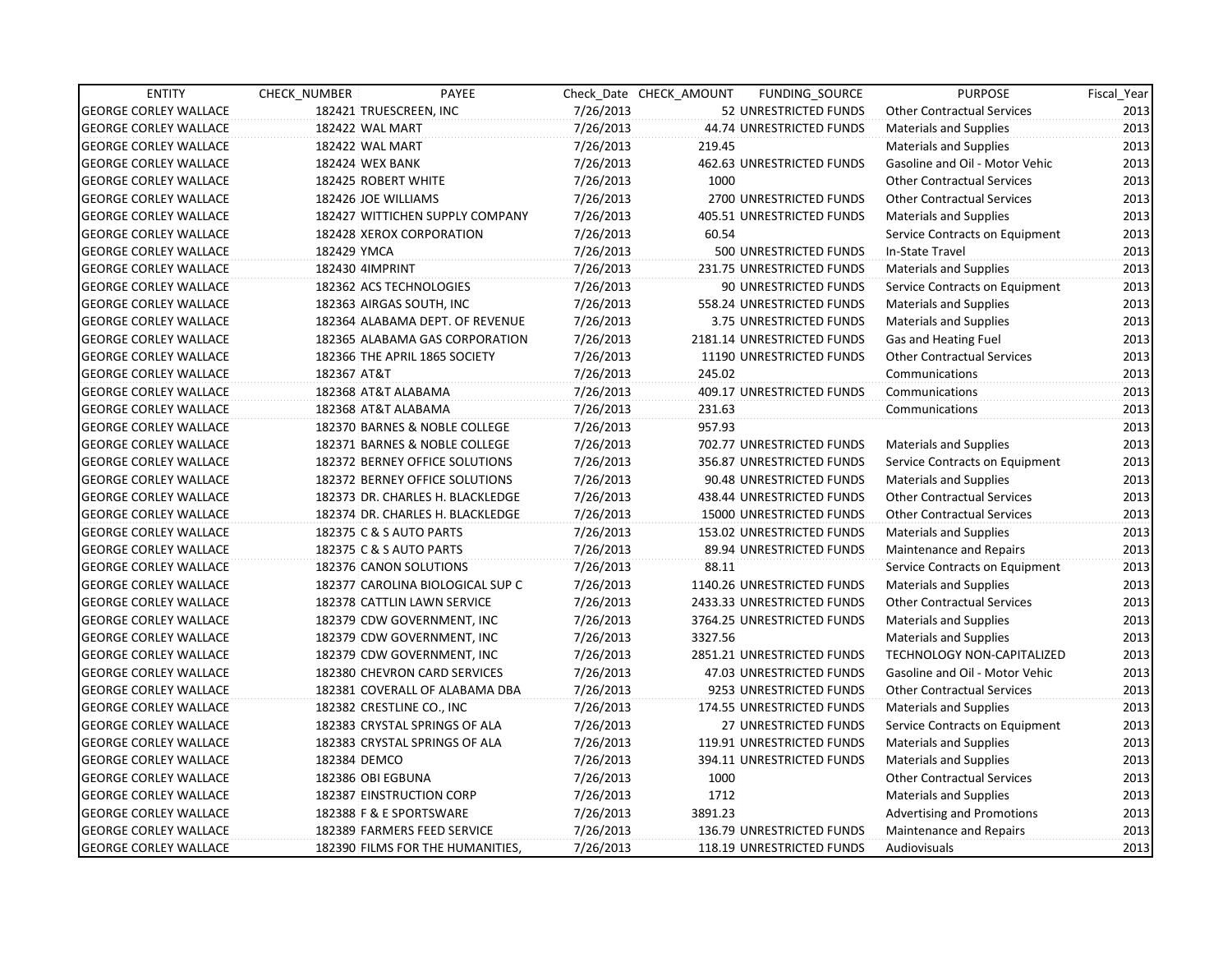| <b>ENTITY</b>                | CHECK NUMBER               | PAYEE                              |           | Check Date CHECK AMOUNT | FUNDING_SOURCE                 | <b>PURPOSE</b>                       | Fiscal_Year |
|------------------------------|----------------------------|------------------------------------|-----------|-------------------------|--------------------------------|--------------------------------------|-------------|
| <b>GEORGE CORLEY WALLACE</b> |                            | 182391 FIRST CAHAWBA BANKCARD      | 7/26/2013 |                         | 1476 UNRESTRICTED FUNDS        | In-State Travel                      | 2013        |
| <b>GEORGE CORLEY WALLACE</b> |                            | 182391 FIRST CAHAWBA BANKCARD      | 7/26/2013 |                         | 193.05 UNRESTRICTED FUNDS      | <b>Interest Payments</b>             | 2013        |
| <b>GEORGE CORLEY WALLACE</b> |                            | 182391 FIRST CAHAWBA BANKCARD      | 7/26/2013 |                         | 947.1 UNRESTRICTED FUNDS       | Out-of-State Travel                  | 2013        |
| <b>GEORGE CORLEY WALLACE</b> |                            | 182391 FIRST CAHAWBA BANKCARD      | 7/26/2013 | 583.56                  |                                | Out-of-State Travel                  | 2013        |
| <b>GEORGE CORLEY WALLACE</b> | 90010699 RAJI GOURDINE     |                                    | 7/31/2013 |                         | 7323.17 UNRESTRICTED FUNDS     | <b>Other Professional Salaries -</b> | 2013        |
| <b>GEORGE CORLEY WALLACE</b> | 90010701 CALVIN GRIFFIN    |                                    | 7/31/2013 |                         | 4646.33 UNRESTRICTED FUNDS     | Instructional Salaries - Regul       | 2013        |
| <b>GEORGE CORLEY WALLACE</b> | 90010702 DONITHA J GRIFFIN |                                    | 7/31/2013 |                         | 9475.17 UNRESTRICTED FUNDS     | Administrative Salaries- Sched       | 2013        |
| <b>GEORGE CORLEY WALLACE</b> | 90010702 DONITHA J GRIFFIN |                                    | 7/31/2013 |                         | <b>65 UNRESTRICTED FUNDS</b>   | <b>Other Staff Benefits</b>          | 2013        |
| <b>GEORGE CORLEY WALLACE</b> | 90010703 TERRY D GRISSOM   |                                    | 7/31/2013 |                         | 3033.33 UNRESTRICTED FUNDS     | Instructional Salaries - Tempo       | 2013        |
| <b>GEORGE CORLEY WALLACE</b> | 90010704 LISA M HAIGLER    |                                    | 7/31/2013 |                         | 1770 UNRESTRICTED FUNDS        | Instructional Salaries - Tempo       | 2013        |
| <b>GEORGE CORLEY WALLACE</b> |                            | 90010705 MARK NICHOLAS HALPIN      | 7/31/2013 | 2916.67                 |                                | Other Professional Salaries -        | 2013        |
| <b>GEORGE CORLEY WALLACE</b> |                            | 90010706 ANTONIO KENTANIOUS HAMILT | 7/31/2013 |                         | 3680 UNRESTRICTED FUNDS        | Instructional Salaries - Regul       | 2013        |
| <b>GEORGE CORLEY WALLACE</b> | 90010707 MARCUS A HANNAH   |                                    | 7/31/2013 |                         | 833.33 UNRESTRICTED FUNDS      | Other Professional Salaries -        | 2013        |
| <b>GEORGE CORLEY WALLACE</b> | 90010707 MARCUS A HANNAH   |                                    | 7/31/2013 |                         | 375 UNRESTRICTED FUNDS         | Support Personnel Salaries - S       | 2013        |
| <b>GEORGE CORLEY WALLACE</b> |                            | 90010709 MARILYN BENNETT HANNAH    | 7/31/2013 |                         | 4470.67 UNRESTRICTED FUNDS     | Instructional Salaries - Regul       | 2013        |
| <b>GEORGE CORLEY WALLACE</b> |                            | 90010709 MARILYN BENNETT HANNAH    | 7/31/2013 |                         | <b>30 UNRESTRICTED FUNDS</b>   | Employee Taxable Per Diem            | 2013        |
| <b>GEORGE CORLEY WALLACE</b> | 90010711 APRIL M HARPER    |                                    | 7/31/2013 |                         | 1374.99 UNRESTRICTED FUNDS     | Instructional Salaries - Tempo       | 2013        |
| <b>GEORGE CORLEY WALLACE</b> |                            | 90010712 CHRISTOPHER DARRELL HARRE | 7/31/2013 |                         | 416.66 UNRESTRICTED FUNDS      | Instructional Salaries - Tempo       | 2013        |
| <b>GEORGE CORLEY WALLACE</b> | 182480 KIMBERLY BARNES     |                                    | 7/31/2013 | 400                     |                                | <b>Other Contractual Services</b>    | 2013        |
| <b>GEORGE CORLEY WALLACE</b> |                            | 182481 KRISTY JONES BETTIS         | 7/31/2013 | 100                     |                                | <b>Other Contractual Services</b>    | 2013        |
| <b>GEORGE CORLEY WALLACE</b> |                            | 182482 STACEY BLACKMON             | 7/31/2013 | 100                     |                                | <b>Other Contractual Services</b>    | 2013        |
| <b>GEORGE CORLEY WALLACE</b> |                            | 182483 MIRANDA D. BONNER           | 7/31/2013 | 100                     |                                | <b>Other Contractual Services</b>    | 2013        |
| <b>GEORGE CORLEY WALLACE</b> | 182484 MELISSA CHARLEY     |                                    | 7/31/2013 | 100                     |                                | <b>Other Contractual Services</b>    | 2013        |
| <b>GEORGE CORLEY WALLACE</b> |                            | 182485 JENORICE KENNEDY            | 7/31/2013 | 100                     |                                | <b>Other Contractual Services</b>    | 2013        |
| <b>GEORGE CORLEY WALLACE</b> | 182486 MALORIE J. LUKER    |                                    | 7/31/2013 | 100                     |                                | <b>Other Contractual Services</b>    | 2013        |
| <b>GEORGE CORLEY WALLACE</b> |                            | 182487 NICHELLE MADISON            | 7/31/2013 | 100                     |                                | <b>Other Contractual Services</b>    | 2013        |
| <b>GEORGE CORLEY WALLACE</b> | 182488 LATISHA MADISON     |                                    | 7/31/2013 | 100                     |                                | <b>Other Contractual Services</b>    | 2013        |
| <b>GEORGE CORLEY WALLACE</b> |                            | 182489 PORTLAND MCCREARY           | 7/31/2013 | 100                     |                                | <b>Other Contractual Services</b>    | 2013        |
| <b>GEORGE CORLEY WALLACE</b> |                            | 182490 CHRISTOPHER MCFADDEN        | 7/31/2013 | 800                     |                                | <b>Other Contractual Services</b>    | 2013        |
| <b>GEORGE CORLEY WALLACE</b> | 182491 MARY MOODY          |                                    | 7/31/2013 | 100                     |                                | <b>Other Contractual Services</b>    | 2013        |
| <b>GEORGE CORLEY WALLACE</b> | 182492 TANNA PETTWAY       |                                    | 7/31/2013 | 100                     |                                | <b>Other Contractual Services</b>    | 2013        |
| <b>GEORGE CORLEY WALLACE</b> | 182493 MARY ANN SMITH      |                                    | 7/31/2013 | 100                     |                                | <b>Other Contractual Services</b>    | 2013        |
| <b>GEORGE CORLEY WALLACE</b> | 182494 KEM STEWARD         |                                    | 7/31/2013 | 536.73                  |                                | <b>Other Contractual Services</b>    | 2013        |
| <b>GEORGE CORLEY WALLACE</b> | 182495 YURI STEWART        |                                    | 7/31/2013 | 600                     |                                | <b>Other Contractual Services</b>    | 2013        |
| <b>GEORGE CORLEY WALLACE</b> | 182496 LAKESIA STOVER      |                                    | 7/31/2013 | 100                     |                                | Other Contractual Services           | 2013        |
| <b>GEORGE CORLEY WALLACE</b> |                            | 182497 CAROLYN WINCHESTER          | 7/31/2013 | 100                     |                                | <b>Other Contractual Services</b>    | 2013        |
| <b>GEORGE CORLEY WALLACE</b> |                            | 182499 THE APRIL 1865 SOCIETY      | 7/31/2013 |                         | 9500 UNRESTRICTED FUNDS        | <b>Other Contractual Services</b>    | 2013        |
| <b>GEORGE CORLEY WALLACE</b> |                            | 182500 BARNES & NOBLE COLLEGE      | 7/31/2013 |                         | 1387.52 UNRESTRICTED FUNDS     | <b>Materials and Supplies</b>        | 2013        |
| <b>GEORGE CORLEY WALLACE</b> | 182501 LONZY CLIFTON       |                                    | 7/31/2013 |                         | 181.15 UNRESTRICTED FUNDS      | In-State Travel                      | 2013        |
| <b>GEORGE CORLEY WALLACE</b> |                            | 182502 ELLUCIAN COMPANY L.P.       | 7/31/2013 |                         | 88910.85 UNRESTRICTED FUNDS    | Construction in Progress             | 2013        |
| <b>GEORGE CORLEY WALLACE</b> |                            | 90010763 CARROLL D MCQUEEN         | 7/31/2013 |                         | 433.33 UNRESTRICTED FUNDS      | Instructional Salaries - Tempo       | 2013        |
| <b>GEORGE CORLEY WALLACE</b> | 90010764 CHRISTI A MELTON  |                                    | 7/31/2013 |                         | 4194.67 UNRESTRICTED FUNDS     | Instructional Salaries - Regul       | 2013        |
| <b>GEORGE CORLEY WALLACE</b> | 90010765 DARRIO MELTON     |                                    | 7/31/2013 |                         | <b>1300 UNRESTRICTED FUNDS</b> | Instructional Salaries - Tempo       | 2013        |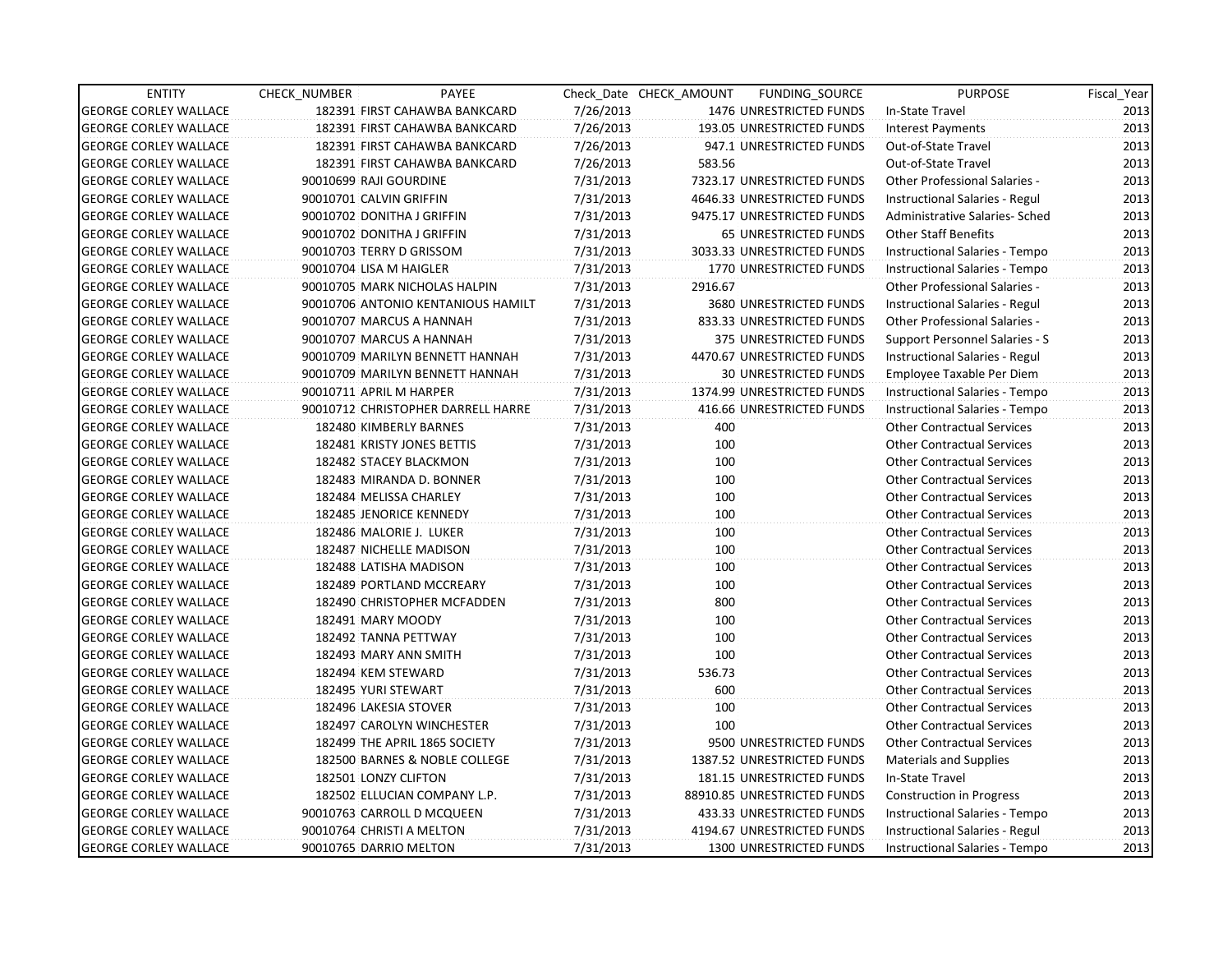| <b>ENTITY</b>                | <b>CHECK NUMBER</b>       | PAYEE                            |           | Check Date CHECK AMOUNT | FUNDING_SOURCE                 | <b>PURPOSE</b>                        | Fiscal_Year |
|------------------------------|---------------------------|----------------------------------|-----------|-------------------------|--------------------------------|---------------------------------------|-------------|
| <b>GEORGE CORLEY WALLACE</b> |                           | 90010766 GREGORY LEE MILLER      | 7/31/2013 |                         | 9760.58 UNRESTRICTED FUNDS     | Instructional Salaries - Regul        | 2013        |
| <b>GEORGE CORLEY WALLACE</b> | 90010767 PEARLIE R MILLER |                                  | 7/31/2013 |                         | 9584 UNRESTRICTED FUNDS        | Instructional Salaries - Regul        | 2013        |
| <b>GEORGE CORLEY WALLACE</b> |                           | 90010768 JAMES M MITCHELL        | 7/31/2013 |                         | 14266.45 UNRESTRICTED FUNDS    | Administrative Salaries- Sched        | 2013        |
| <b>GEORGE CORLEY WALLACE</b> |                           | 90010768 JAMES M MITCHELL        | 7/31/2013 |                         | 200 UNRESTRICTED FUNDS         | President's Expense Allowance         | 2013        |
| <b>GEORGE CORLEY WALLACE</b> |                           | 90010768 JAMES M MITCHELL        | 7/31/2013 |                         | 1000 UNRESTRICTED FUNDS        | <b>Housing Allowance</b>              | 2013        |
| <b>GEORGE CORLEY WALLACE</b> |                           | 90010768 JAMES M MITCHELL        | 7/31/2013 |                         | <b>65 UNRESTRICTED FUNDS</b>   | <b>Other Staff Benefits</b>           | 2013        |
| <b>GEORGE CORLEY WALLACE</b> |                           | 90010769 KIM ELLICE MIXON CARTER | 7/31/2013 |                         | 9085.58 UNRESTRICTED FUNDS     | Instructional Salaries - Regul        | 2013        |
| <b>GEORGE CORLEY WALLACE</b> | 90010770 DALE E MOORE     |                                  | 7/31/2013 |                         | 3818 UNRESTRICTED FUNDS        | Instructional Salaries - Regul        | 2013        |
| <b>GEORGE CORLEY WALLACE</b> |                           | 90010771 DERRICK M MOORE         | 7/31/2013 | 2113.17                 |                                | Support Personnel Salaries - S        | 2013        |
| <b>GEORGE CORLEY WALLACE</b> | 90010772 KATHY J MOORE    |                                  | 7/31/2013 | 4875                    |                                | Other Professional Salaries -         | 2013        |
| <b>GEORGE CORLEY WALLACE</b> |                           | 90010773 PAMELA B MOORE          | 7/31/2013 |                         | 2485.17 UNRESTRICTED FUNDS     | Support Personnel Salaries - S        | 2013        |
| <b>GEORGE CORLEY WALLACE</b> |                           | 182503 PAULA GOODMAN             | 7/31/2013 |                         | <b>425 UNRESTRICTED FUNDS</b>  | <b>Other Contractual Services</b>     | 2013        |
| <b>GEORGE CORLEY WALLACE</b> |                           | 182504 CATHERINE GORDON          | 7/31/2013 |                         | 400 UNRESTRICTED FUNDS         | <b>Other Contractual Services</b>     | 2013        |
| <b>GEORGE CORLEY WALLACE</b> | 182505 RAJI GOURDINE      |                                  | 7/31/2013 |                         | 627.35 UNRESTRICTED FUNDS      | Out-of-State Travel                   | 2013        |
| <b>GEORGE CORLEY WALLACE</b> |                           | 182506 CONSTANCE M. GRANDISON    | 7/31/2013 | 100                     |                                | <b>Other Contractual Services</b>     | 2013        |
| <b>GEORGE CORLEY WALLACE</b> | 182507 MARY HICKS         |                                  | 7/31/2013 |                         | 550 UNRESTRICTED FUNDS         | Other Contractual Services            | 2013        |
| <b>GEORGE CORLEY WALLACE</b> |                           | 182508 JOBRINA LAMAR             | 7/31/2013 |                         | 500 UNRESTRICTED FUNDS         | <b>Other Contractual Services</b>     | 2013        |
| <b>GEORGE CORLEY WALLACE</b> |                           | 182509 JANICE MARSHALL           | 7/31/2013 |                         | 500 UNRESTRICTED FUNDS         | <b>Other Contractual Services</b>     | 2013        |
| <b>GEORGE CORLEY WALLACE</b> |                           | 182511 CLARENCE PETTWAY          | 7/31/2013 | 383.2                   |                                | In-State Travel                       | 2013        |
| <b>GEORGE CORLEY WALLACE</b> |                           | 182512 KENNETTA SANDERS          | 7/31/2013 |                         | 500 UNRESTRICTED FUNDS         | <b>Other Contractual Services</b>     | 2013        |
| <b>GEORGE CORLEY WALLACE</b> | 182513 KING TOLBERT       |                                  | 7/31/2013 |                         | 450 UNRESTRICTED FUNDS         | <b>Other Contractual Services</b>     | 2013        |
| <b>GEORGE CORLEY WALLACE</b> |                           | 182514 TRUESCREEN, INC           | 7/31/2013 |                         | <b>26 UNRESTRICTED FUNDS</b>   | <b>Other Contractual Services</b>     | 2013        |
| <b>GEORGE CORLEY WALLACE</b> |                           | 182515 VERIZON WIRELESS          | 7/31/2013 |                         | -9.33 UNRESTRICTED FUNDS       | Communications                        | 2013        |
| <b>GEORGE CORLEY WALLACE</b> |                           | 182515 VERIZON WIRELESS          | 7/31/2013 | 440.11                  |                                | Communications                        | 2013        |
| <b>GEORGE CORLEY WALLACE</b> |                           | 90010662 MARGARET H CHRISTIAN    | 7/31/2013 | 1155.53                 |                                | Instructional Salaries - Tempo        | 2013        |
| <b>GEORGE CORLEY WALLACE</b> |                           | 90010662 MARGARET H CHRISTIAN    | 7/31/2013 | 352.16                  |                                | Hourly Wages                          | 2013        |
| <b>GEORGE CORLEY WALLACE</b> | 90010663 LONZY T CLIFTON  |                                  | 7/31/2013 |                         | 1733.33 UNRESTRICTED FUNDS     | Instructional Salaries - Tempo        | 2013        |
| <b>GEORGE CORLEY WALLACE</b> | 90010663 LONZY T CLIFTON  |                                  | 7/31/2013 |                         | 5299 UNRESTRICTED FUNDS        | <b>Other Professional Salaries -</b>  | 2013        |
| <b>GEORGE CORLEY WALLACE</b> |                           | 90010664 CHARLENE NICHOLS COBB   | 7/31/2013 |                         | 608 UNRESTRICTED FUNDS         | <b>Student Assistants</b>             | 2013        |
| <b>GEORGE CORLEY WALLACE</b> |                           | 90010666 STEFFAN COLEMAN         | 7/31/2013 | 3402.91                 |                                | Support Personnel Salaries - S        | 2013        |
| <b>GEORGE CORLEY WALLACE</b> | 90010668 LORI ANN COMBS   |                                  | 7/31/2013 |                         | 2709.83 UNRESTRICTED FUNDS     | Support Personnel Salaries - S        | 2013        |
| <b>GEORGE CORLEY WALLACE</b> | 90010669 ROBIN COOK       |                                  | 7/31/2013 |                         | 3729 UNRESTRICTED FUNDS        | Instructional Salaries - Regul        | 2013        |
| <b>GEORGE CORLEY WALLACE</b> | 90010670 HELEN A COSBY    |                                  | 7/31/2013 |                         | 3601.25 UNRESTRICTED FUNDS     | Support Personnel Salaries - S        | 2013        |
| <b>GEORGE CORLEY WALLACE</b> |                           | 90010671 BENJAMIN MARTIN CRAIG   | 7/31/2013 |                         | 3229.42 UNRESTRICTED FUNDS     | Support Personnel Salaries - S        | 2013        |
| <b>GEORGE CORLEY WALLACE</b> |                           | 90010674 BETTIE JEAN DAVIS       | 7/31/2013 |                         | 2262.08 UNRESTRICTED FUNDS     | Support Personnel Salaries - S        | 2013        |
| <b>GEORGE CORLEY WALLACE</b> |                           | 90010675 FOSTER CALVIN DAVIS     | 7/31/2013 |                         | 1000 UNRESTRICTED FUNDS        | Instructional Salaries - Tempo        | 2013        |
| <b>GEORGE CORLEY WALLACE</b> | 90010676 GLENDA D DAVIS   |                                  | 7/31/2013 |                         | 544.32 UNRESTRICTED FUNDS      | Hourly Wages                          | 2013        |
| <b>GEORGE CORLEY WALLACE</b> | 90010677 MARY LEE DAVIS   |                                  | 7/31/2013 |                         | 3303.42 UNRESTRICTED FUNDS     | <b>Support Personnel Salaries - S</b> | 2013        |
| <b>GEORGE CORLEY WALLACE</b> |                           | 90010678 REBECCA MOORE DAVIS     | 7/31/2013 |                         | 60 UNRESTRICTED FUNDS          | Employee Taxable Per Diem             | 2013        |
| <b>GEORGE CORLEY WALLACE</b> |                           | 90010678 REBECCA MOORE DAVIS     | 7/31/2013 |                         | 9584 UNRESTRICTED FUNDS        | Instructional Salaries - Regul        | 2013        |
| <b>GEORGE CORLEY WALLACE</b> |                           | 90010678 REBECCA MOORE DAVIS     | 7/31/2013 |                         | 250 UNRESTRICTED FUNDS         | Instructional Salaries - Tempo        | 2013        |
| <b>GEORGE CORLEY WALLACE</b> | 90010679 SARAH DAVIS      |                                  | 7/31/2013 |                         | 5299 UNRESTRICTED FUNDS        | Instructional Salaries - Regul        | 2013        |
| <b>GEORGE CORLEY WALLACE</b> | 90010680 VERA LEE DAVIS   |                                  | 7/31/2013 |                         | <b>2002 UNRESTRICTED FUNDS</b> | Instructional Salaries - Tempo        | 2013        |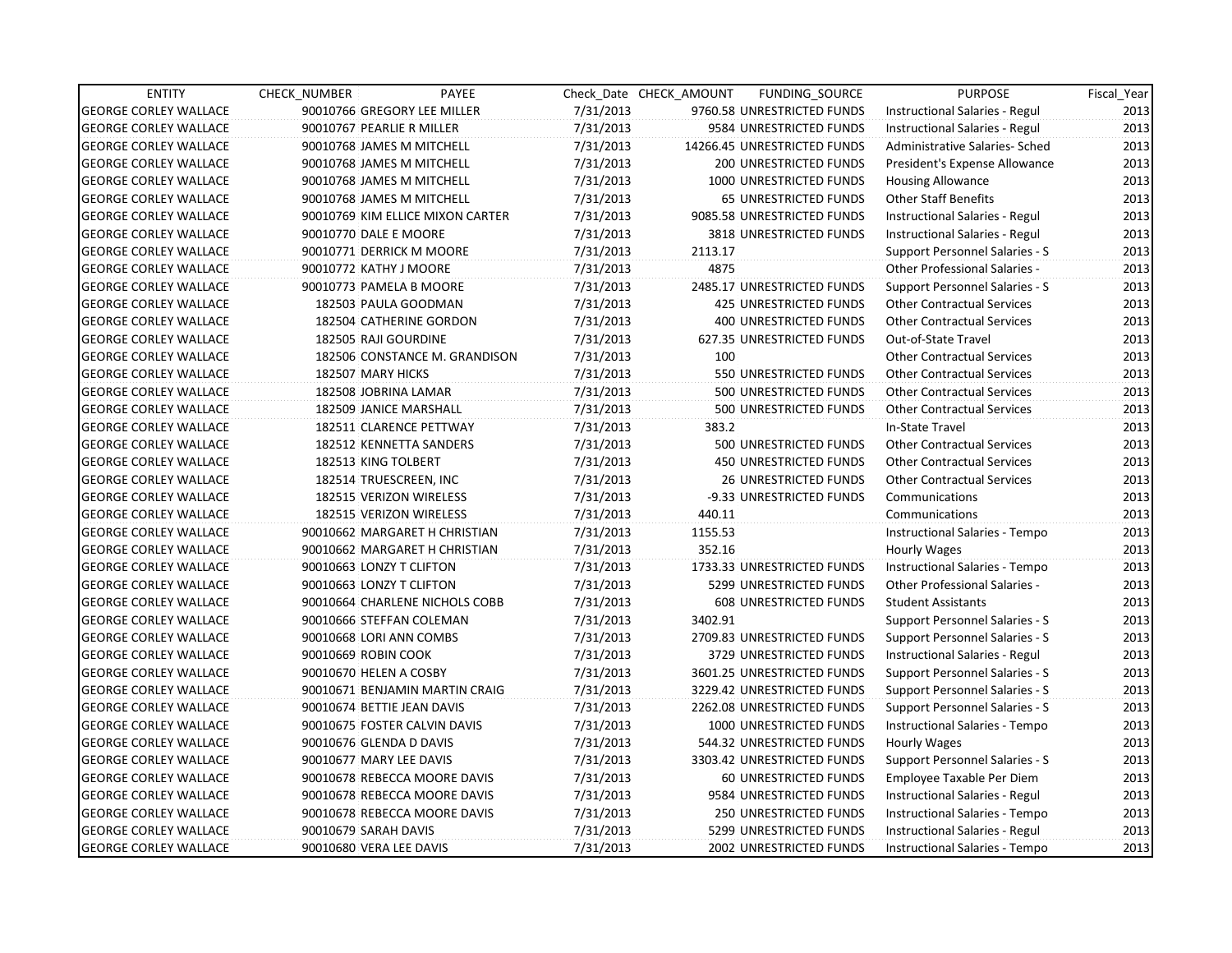| <b>ENTITY</b>                | <b>CHECK NUMBER</b>           | PAYEE                            |           | Check Date CHECK AMOUNT | FUNDING_SOURCE                | <b>PURPOSE</b>                        | Fiscal_Year |
|------------------------------|-------------------------------|----------------------------------|-----------|-------------------------|-------------------------------|---------------------------------------|-------------|
| <b>GEORGE CORLEY WALLACE</b> |                               | 90010681 COLLEEN ROLAND DIXON    | 7/31/2013 |                         | 2708.5 UNRESTRICTED FUNDS     | Support Personnel Salaries - S        | 2013        |
| <b>GEORGE CORLEY WALLACE</b> |                               | 90010682 CECILE RANDALL DOUGLAS  | 7/31/2013 |                         | 5851 UNRESTRICTED FUNDS       | Instructional Salaries - Regul        | 2013        |
| <b>GEORGE CORLEY WALLACE</b> | 90010683 BRUCE OTIS DOZIER SR |                                  | 7/31/2013 | 561.75                  |                               | Hourly Wages                          | 2013        |
| <b>GEORGE CORLEY WALLACE</b> | 90010684 CINDY DUCK           |                                  | 7/31/2013 | 2708.92                 |                               | <b>Other Professional Salaries -</b>  | 2013        |
| <b>GEORGE CORLEY WALLACE</b> | 90010685 CHARLES J DYSART II  |                                  | 7/31/2013 |                         | 700 UNRESTRICTED FUNDS        | Instructional Salaries - Tempo        | 2013        |
| <b>GEORGE CORLEY WALLACE</b> | 90010686 FERRIN WYATT EILAND  |                                  | 7/31/2013 |                         | 6562.33 UNRESTRICTED FUNDS    | Instructional Salaries - Regul        | 2013        |
| <b>GEORGE CORLEY WALLACE</b> | 90010687 WILLIAM F ELLIOTT    |                                  | 7/31/2013 |                         | 10082.42 UNRESTRICTED FUNDS   | Instructional Salaries - Regul        | 2013        |
| <b>GEORGE CORLEY WALLACE</b> | 90010687 WILLIAM F ELLIOTT    |                                  | 7/31/2013 |                         | 833.33 UNRESTRICTED FUNDS     | Instructional Salaries - Tempo        | 2013        |
| <b>GEORGE CORLEY WALLACE</b> | 90010688 NAOPI LC EVANS       |                                  | 7/31/2013 |                         | 2857.17 UNRESTRICTED FUNDS    | Support Personnel Salaries - S        | 2013        |
| <b>GEORGE CORLEY WALLACE</b> | 90010689 LAQUANDA NIKKI FAILS |                                  | 7/31/2013 | 396                     |                               | Instructional Salaries - Tempo        | 2013        |
| <b>GEORGE CORLEY WALLACE</b> | 90010689 LAQUANDA NIKKI FAILS |                                  | 7/31/2013 | 176                     |                               | Hourly Wages                          | 2013        |
| <b>GEORGE CORLEY WALLACE</b> | 90010690 AUDREY FORD          |                                  | 7/31/2013 | 3006.58                 |                               | Support Personnel Salaries - S        | 2013        |
| <b>GEORGE CORLEY WALLACE</b> | 90010691 LEAH FOUNTAIN        |                                  | 7/31/2013 |                         | 2383.33 UNRESTRICTED FUNDS    | Instructional Salaries - Tempo        | 2013        |
| <b>GEORGE CORLEY WALLACE</b> | 90010692 WILLIAM A FRANKLIN   |                                  | 7/31/2013 |                         | 704 UNRESTRICTED FUNDS        | Hourly Wages                          | 2013        |
| <b>GEORGE CORLEY WALLACE</b> | 90010693 CYNTHIA C GIBSON     |                                  | 7/31/2013 |                         | 3333.33 UNRESTRICTED FUNDS    | <b>Other Professional Salaries -</b>  | 2013        |
| <b>GEORGE CORLEY WALLACE</b> |                               | 90010694 VIRGINIA M REED GLOVER  | 7/31/2013 |                         | 2931.17 UNRESTRICTED FUNDS    | Support Personnel Salaries - S        | 2013        |
| <b>GEORGE CORLEY WALLACE</b> |                               | 90010695 GHYTANA SHELTON GOINGS  | 7/31/2013 |                         | 9085.58 UNRESTRICTED FUNDS    | Instructional Salaries - Regul        | 2013        |
| <b>GEORGE CORLEY WALLACE</b> | 90010697 RACHEL L GORDON      |                                  | 7/31/2013 | 3322.17                 |                               | Other Professional Salaries -         | 2013        |
| <b>GEORGE CORLEY WALLACE</b> |                               | 90010823 YOLANDA SMITH THOMPKINS | 7/31/2013 |                         | <b>650 UNRESTRICTED FUNDS</b> | Instructional Salaries - Tempo        | 2013        |
| <b>GEORGE CORLEY WALLACE</b> | 90010824 JOCELYN JENELL TUBBS |                                  | 7/31/2013 | 4904.17                 |                               | <b>Other Professional Salaries -</b>  | 2013        |
| <b>GEORGE CORLEY WALLACE</b> | 90010825 ANTHONY G TURNER     |                                  | 7/31/2013 |                         | 11511.58 UNRESTRICTED FUNDS   | Instructional Salaries - Regul        | 2013        |
| <b>GEORGE CORLEY WALLACE</b> | 90010826 HERMAN W TURNER      |                                  | 7/31/2013 |                         | 791.66 UNRESTRICTED FUNDS     | Instructional Salaries - Tempo        | 2013        |
| <b>GEORGE CORLEY WALLACE</b> | 90010827 LAURA LYNN VANCE     |                                  | 7/31/2013 |                         | 3973.25 UNRESTRICTED FUNDS    | <b>Support Personnel Salaries - S</b> | 2013        |
| <b>GEORGE CORLEY WALLACE</b> | 90010828 MATTIE MAE WALKER    |                                  | 7/31/2013 | 679.06                  |                               | Instructional Salaries - Tempo        | 2013        |
| <b>GEORGE CORLEY WALLACE</b> | 90010828 MATTIE MAE WALKER    |                                  | 7/31/2013 | 285.92                  |                               | Hourly Wages                          | 2013        |
| <b>GEORGE CORLEY WALLACE</b> | 90010829 SHARON D WALKER      |                                  | 7/31/2013 |                         | 2410.75 UNRESTRICTED FUNDS    | Support Personnel Salaries - S        | 2013        |
| <b>GEORGE CORLEY WALLACE</b> | 90010830 SHERMANITA WALKER    |                                  | 7/31/2013 | 4208                    |                               | Other Professional Salaries -         | 2013        |
| <b>GEORGE CORLEY WALLACE</b> | 90010831 CONNIE W WALLACE     |                                  | 7/31/2013 |                         | 7675.33 UNRESTRICTED FUNDS    | Instructional Salaries - Regul        | 2013        |
| <b>GEORGE CORLEY WALLACE</b> | 90010833 KAMALA D WALLER      |                                  | 7/31/2013 |                         | 2931.58 UNRESTRICTED FUNDS    | Support Personnel Salaries - S        | 2013        |
| <b>GEORGE CORLEY WALLACE</b> | 90010835 GORDON F WELCH       |                                  | 7/31/2013 |                         | 8088.5 UNRESTRICTED FUNDS     | Instructional Salaries - Regul        | 2013        |
| <b>GEORGE CORLEY WALLACE</b> | 90010836 CHRISTINE S WHITE    |                                  | 7/31/2013 |                         | 902 UNRESTRICTED FUNDS        | Instructional Salaries - Tempo        | 2013        |
| <b>GEORGE CORLEY WALLACE</b> | 90010837 TARA Y WHITE         |                                  | 7/31/2013 |                         | 9643.25 UNRESTRICTED FUNDS    | Instructional Salaries - Regul        | 2013        |
| <b>GEORGE CORLEY WALLACE</b> | 90010713 DOUGLAS LEE HARRIS   |                                  | 7/31/2013 |                         | 2410.75 UNRESTRICTED FUNDS    | Support Personnel Salaries - S        | 2013        |
| <b>GEORGE CORLEY WALLACE</b> | 90010714 EDDIE J HARRISON     |                                  | 7/31/2013 |                         | 4094.33 UNRESTRICTED FUNDS    | Instructional Salaries - Regul        | 2013        |
| <b>GEORGE CORLEY WALLACE</b> | 90010715 ROBERT L HARVELL     |                                  | 7/31/2013 |                         | 2559.58 UNRESTRICTED FUNDS    | Support Personnel Salaries - S        | 2013        |
| <b>GEORGE CORLEY WALLACE</b> | 90010716 LINDA FAY HEADLEY    |                                  | 7/31/2013 |                         | 2261.83 UNRESTRICTED FUNDS    | Support Personnel Salaries - S        | 2013        |
| <b>GEORGE CORLEY WALLACE</b> | 90010717 ANTHONY HEARD        |                                  | 7/31/2013 |                         | 2634.33 UNRESTRICTED FUNDS    | Support Personnel Salaries - S        | 2013        |
| <b>GEORGE CORLEY WALLACE</b> | 90010718 TAMMY FAYE HELMS     |                                  | 7/31/2013 |                         | 333.33 UNRESTRICTED FUNDS     | <b>Other Professional Salaries -</b>  | 2013        |
| <b>GEORGE CORLEY WALLACE</b> | 90010718 TAMMY FAYE HELMS     |                                  | 7/31/2013 | 2336.25                 |                               | Support Personnel Salaries - S        | 2013        |
| <b>GEORGE CORLEY WALLACE</b> | 90010719 KERRY E HENDERSON    |                                  | 7/31/2013 |                         | 3951.42 UNRESTRICTED FUNDS    | Instructional Salaries - Regul        | 2013        |
| <b>GEORGE CORLEY WALLACE</b> | 90010719 KERRY E HENDERSON    |                                  | 7/31/2013 |                         | 250 UNRESTRICTED FUNDS        | Instructional Salaries - Tempo        | 2013        |
| <b>GEORGE CORLEY WALLACE</b> |                               | 90010721 DAVID WAYNE HOBBS JR    | 7/31/2013 |                         | 8902.08 UNRESTRICTED FUNDS    | Instructional Salaries - Regul        | 2013        |
| <b>GEORGE CORLEY WALLACE</b> |                               | 90010722 KATHLEEN HAYS HOLLIMAN  | 7/31/2013 |                         | 13042.75 UNRESTRICTED FUNDS   | Instructional Salaries - Regul        | 2013        |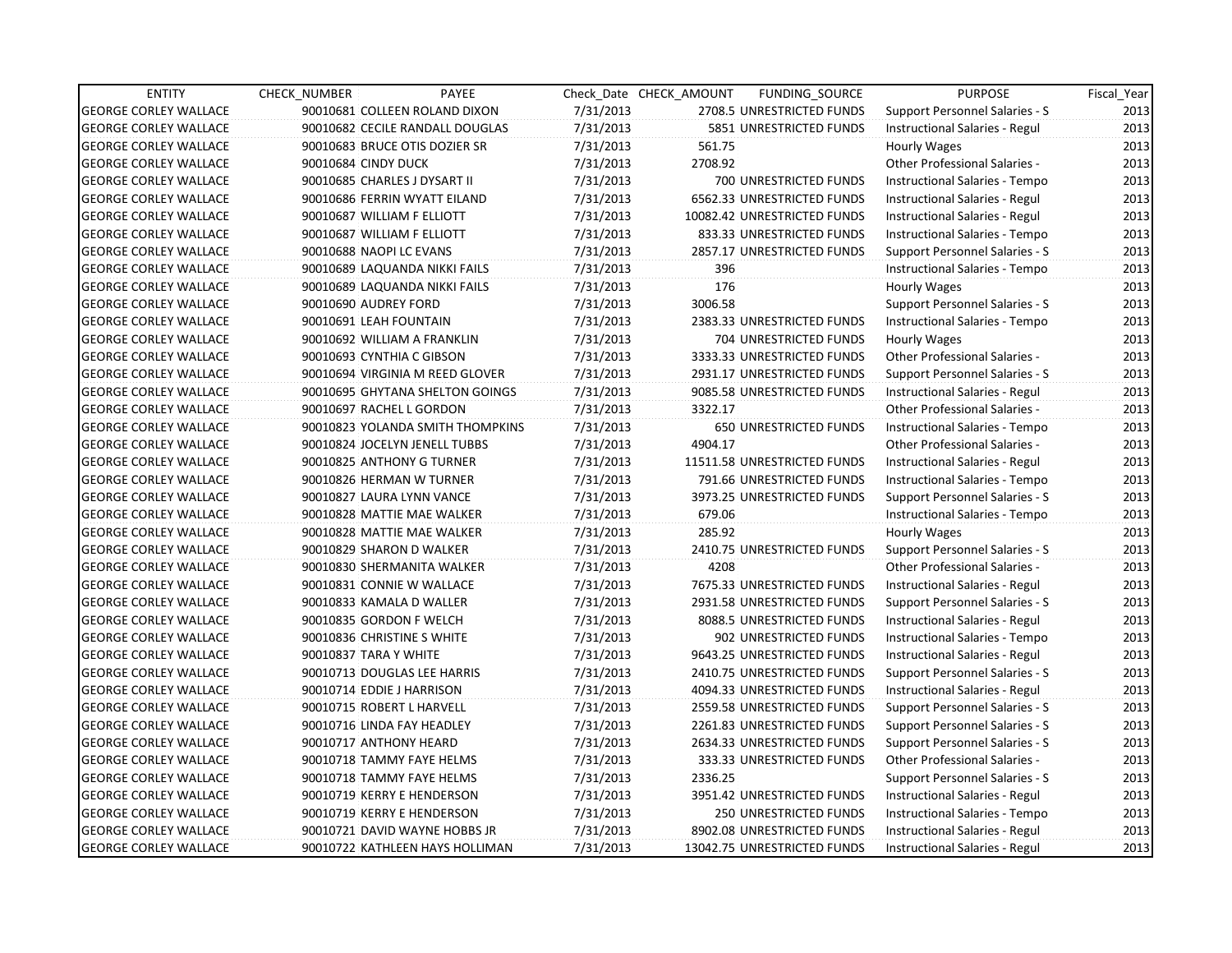| <b>ENTITY</b>                | <b>CHECK NUMBER</b>        | PAYEE                              |           | Check Date CHECK AMOUNT | FUNDING_SOURCE                 | <b>PURPOSE</b>                       | Fiscal_Year |
|------------------------------|----------------------------|------------------------------------|-----------|-------------------------|--------------------------------|--------------------------------------|-------------|
| <b>GEORGE CORLEY WALLACE</b> |                            | 90010724 CONNIE ESTES HUDSON       | 7/31/2013 |                         | 1916.67 UNRESTRICTED FUNDS     | Support Personnel Salaries - S       | 2013        |
| <b>GEORGE CORLEY WALLACE</b> | 90010725 DEANDRES G INGE   |                                    | 7/31/2013 | 5802.08                 |                                | Other Professional Salaries -        | 2013        |
| <b>GEORGE CORLEY WALLACE</b> | 90010726 IRMA JEAN JACKSON |                                    | 7/31/2013 |                         | <b>300 UNRESTRICTED FUNDS</b>  | Instructional Salaries - Tempo       | 2013        |
| <b>GEORGE CORLEY WALLACE</b> | 90010726 IRMA JEAN JACKSON |                                    | 7/31/2013 |                         | 2708.5 UNRESTRICTED FUNDS      | Support Personnel Salaries - S       | 2013        |
| <b>GEORGE CORLEY WALLACE</b> | 90010727 MALDONIA JACKSON  |                                    | 7/31/2013 |                         | 1146.67 UNRESTRICTED FUNDS     | Instructional Salaries - Tempo       | 2013        |
| <b>GEORGE CORLEY WALLACE</b> |                            | 90010728 VERONICA MOULTRIE JACKSON | 7/31/2013 |                         | 4332.67 UNRESTRICTED FUNDS     | Instructional Salaries - Regul       | 2013        |
| <b>GEORGE CORLEY WALLACE</b> | 90010729 VINCENT K JACKSON |                                    | 7/31/2013 |                         | 433.33 UNRESTRICTED FUNDS      | Instructional Salaries - Tempo       | 2013        |
| <b>GEORGE CORLEY WALLACE</b> |                            | 90010730 SHELIA LAWANDA JEFFERSON  | 7/31/2013 |                         | 2410.75 UNRESTRICTED FUNDS     | Support Personnel Salaries - S       | 2013        |
| <b>GEORGE CORLEY WALLACE</b> | 90010731 ALICE M JENKINS   |                                    | 7/31/2013 |                         | <b>380 UNRESTRICTED FUNDS</b>  | <b>Hourly Wages</b>                  | 2013        |
| <b>GEORGE CORLEY WALLACE</b> |                            | 90010732 ALTHELSTEIN JOHNSON       | 7/31/2013 |                         | 10829.92 UNRESTRICTED FUNDS    | Instructional Salaries - Regul       | 2013        |
| <b>GEORGE CORLEY WALLACE</b> | 90010733 CONNIE M JONES    |                                    | 7/31/2013 |                         | 6934.5 UNRESTRICTED FUNDS      | Instructional Salaries - Regul       | 2013        |
| <b>GEORGE CORLEY WALLACE</b> |                            | 90010734 JOSEPH GLENN JONES        | 7/31/2013 |                         | 1916.67 UNRESTRICTED FUNDS     | Support Personnel Salaries - S       | 2013        |
| <b>GEORGE CORLEY WALLACE</b> |                            | 90010735 KENDRA LANE JONES         | 7/31/2013 |                         | <b>4285 UNRESTRICTED FUNDS</b> | Instructional Salaries - Regul       | 2013        |
| <b>GEORGE CORLEY WALLACE</b> |                            | 90010736 NATASHA RENEE JONES       | 7/31/2013 | 1750.27                 |                                | Support Personnel Salaries - S       | 2013        |
| <b>GEORGE CORLEY WALLACE</b> | 90010737 REGINA S KENNEDY  |                                    | 7/31/2013 | 4992.92                 |                                | <b>Other Professional Salaries -</b> | 2013        |
| <b>GEORGE CORLEY WALLACE</b> | 90010738 ANESSA LYNN KIDD  |                                    | 7/31/2013 |                         | 5299 UNRESTRICTED FUNDS        | Other Professional Salaries -        | 2013        |
| <b>GEORGE CORLEY WALLACE</b> | 90010739 SHIRLEY J LAISTER |                                    | 7/31/2013 |                         | 4922.33 UNRESTRICTED FUNDS     | Instructional Salaries - Regul       | 2013        |
| <b>GEORGE CORLEY WALLACE</b> | 90010740 SHEILA L LAMBERT  |                                    | 7/31/2013 |                         | 1947 UNRESTRICTED FUNDS        | Instructional Salaries - Tempo       | 2013        |
| <b>GEORGE CORLEY WALLACE</b> | 90010741 EARLINE T LARKIN  |                                    | 7/31/2013 |                         | 2056 UNRESTRICTED FUNDS        | Other Professional Salaries -        | 2013        |
| <b>GEORGE CORLEY WALLACE</b> |                            | 90010742 PATRICIA LOUISE LATHAM    | 7/31/2013 | 375.27                  |                                | Instructional Salaries - Tempo       | 2013        |
| <b>GEORGE CORLEY WALLACE</b> |                            | 90010742 PATRICIA LOUISE LATHAM    | 7/31/2013 | 285.92                  |                                | Hourly Wages                         | 2013        |
| <b>GEORGE CORLEY WALLACE</b> | 90010743 CHENETTA B LEE    |                                    | 7/31/2013 |                         | 5000 UNRESTRICTED FUNDS        | Other Professional Salaries -        | 2013        |
| <b>GEORGE CORLEY WALLACE</b> | 90010745 KATERI M LEE      |                                    | 7/31/2013 |                         | 5299 UNRESTRICTED FUNDS        | Instructional Salaries - Regul       | 2013        |
| <b>GEORGE CORLEY WALLACE</b> | 90010746 RITA M LETT       |                                    | 7/31/2013 |                         | 5149.42 UNRESTRICTED FUNDS     | <b>Other Professional Salaries -</b> | 2013        |
| <b>GEORGE CORLEY WALLACE</b> | 90010747 BONITA T LEWIS    |                                    | 7/31/2013 |                         | 7157.42 UNRESTRICTED FUNDS     | Instructional Salaries - Regul       | 2013        |
| <b>GEORGE CORLEY WALLACE</b> | 90010748 GEORGE E LEWIS    |                                    | 7/31/2013 |                         | 1300 UNRESTRICTED FUNDS        | Instructional Salaries - Tempo       | 2013        |
| <b>GEORGE CORLEY WALLACE</b> | 90010749 SUZANNE M LIGHT   |                                    | 7/31/2013 |                         | 2112.92 UNRESTRICTED FUNDS     | Support Personnel Salaries - S       | 2013        |
| <b>GEORGE CORLEY WALLACE</b> | 90010751 ALICE G LOGAN     |                                    | 7/31/2013 | 1170                    |                                | Hourly Wages                         | 2013        |
| <b>GEORGE CORLEY WALLACE</b> |                            | 90010752 SHUNTELRA BERNICE LOGAN   | 7/31/2013 |                         | 3823.92 UNRESTRICTED FUNDS     | Other Professional Salaries -        | 2013        |
| <b>GEORGE CORLEY WALLACE</b> |                            | 90010753 BURMA JAMES LOMAX         | 7/31/2013 | 3750                    |                                | Instructional Salaries - Regul       | 2013        |
| <b>GEORGE CORLEY WALLACE</b> |                            | 90010754 ANGELA COLLINS LUNSFORD   | 7/31/2013 |                         | 4332.67 UNRESTRICTED FUNDS     | Instructional Salaries - Regul       | 2013        |
| <b>GEORGE CORLEY WALLACE</b> |                            | 90010755 TERESA DARNELLE MARSHALL  | 7/31/2013 | 2112.92                 |                                | Support Personnel Salaries - S       | 2013        |
| <b>GEORGE CORLEY WALLACE</b> |                            | 90010756 TERRENCE N MARSHALL       | 7/31/2013 |                         | 875 UNRESTRICTED FUNDS         | <b>Other Contractual Services</b>    | 2013        |
| <b>GEORGE CORLEY WALLACE</b> |                            | 90010757 WILSUNYA MARSHALL         | 7/31/2013 |                         | 2857.17 UNRESTRICTED FUNDS     | Support Personnel Salaries - S       | 2013        |
| <b>GEORGE CORLEY WALLACE</b> |                            | 90010758 GERALDINE SHAW MARTIN     | 7/31/2013 | 1332                    |                                | Hourly Wages                         | 2013        |
| <b>GEORGE CORLEY WALLACE</b> | 90010759 SUZETTE G MARTIN  |                                    | 7/31/2013 |                         | 7829.83 UNRESTRICTED FUNDS     | Instructional Salaries - Regul       | 2013        |
| <b>GEORGE CORLEY WALLACE</b> | 90010760 WILLIE E MAXEY    |                                    | 7/31/2013 |                         | 416.66 UNRESTRICTED FUNDS      | Instructional Salaries - Tempo       | 2013        |
| <b>GEORGE CORLEY WALLACE</b> |                            | 90010761 ROBERT D MCCONNELL        | 7/31/2013 |                         | 9660.5 UNRESTRICTED FUNDS      | Administrative Salaries- Sched       | 2013        |
| <b>GEORGE CORLEY WALLACE</b> |                            | 90010762 APRIL CALLOWAY MCKNIGHT   | 7/31/2013 |                         | 3033.33 UNRESTRICTED FUNDS     | Instructional Salaries - Tempo       | 2013        |
| <b>GEORGE CORLEY WALLACE</b> | 90010632 TAMPATHA AUSTIN   |                                    | 7/31/2013 |                         | 2112.92 UNRESTRICTED FUNDS     | Support Personnel Salaries - S       | 2013        |
| <b>GEORGE CORLEY WALLACE</b> | 90010633 NANCY AUTERY      |                                    | 7/31/2013 |                         | 11014.08 UNRESTRICTED FUNDS    | Instructional Salaries - Regul       | 2013        |
| <b>GEORGE CORLEY WALLACE</b> |                            | 90010634 ANTIONETTA S BALDWIN      | 7/31/2013 |                         | 10082.42 UNRESTRICTED FUNDS    | Instructional Salaries - Regul       | 2013        |
| <b>GEORGE CORLEY WALLACE</b> |                            | 90010635 SHIRLEY ANN BARKER        | 7/31/2013 |                         | 3824.67 UNRESTRICTED FUNDS     | Support Personnel Salaries - S       | 2013        |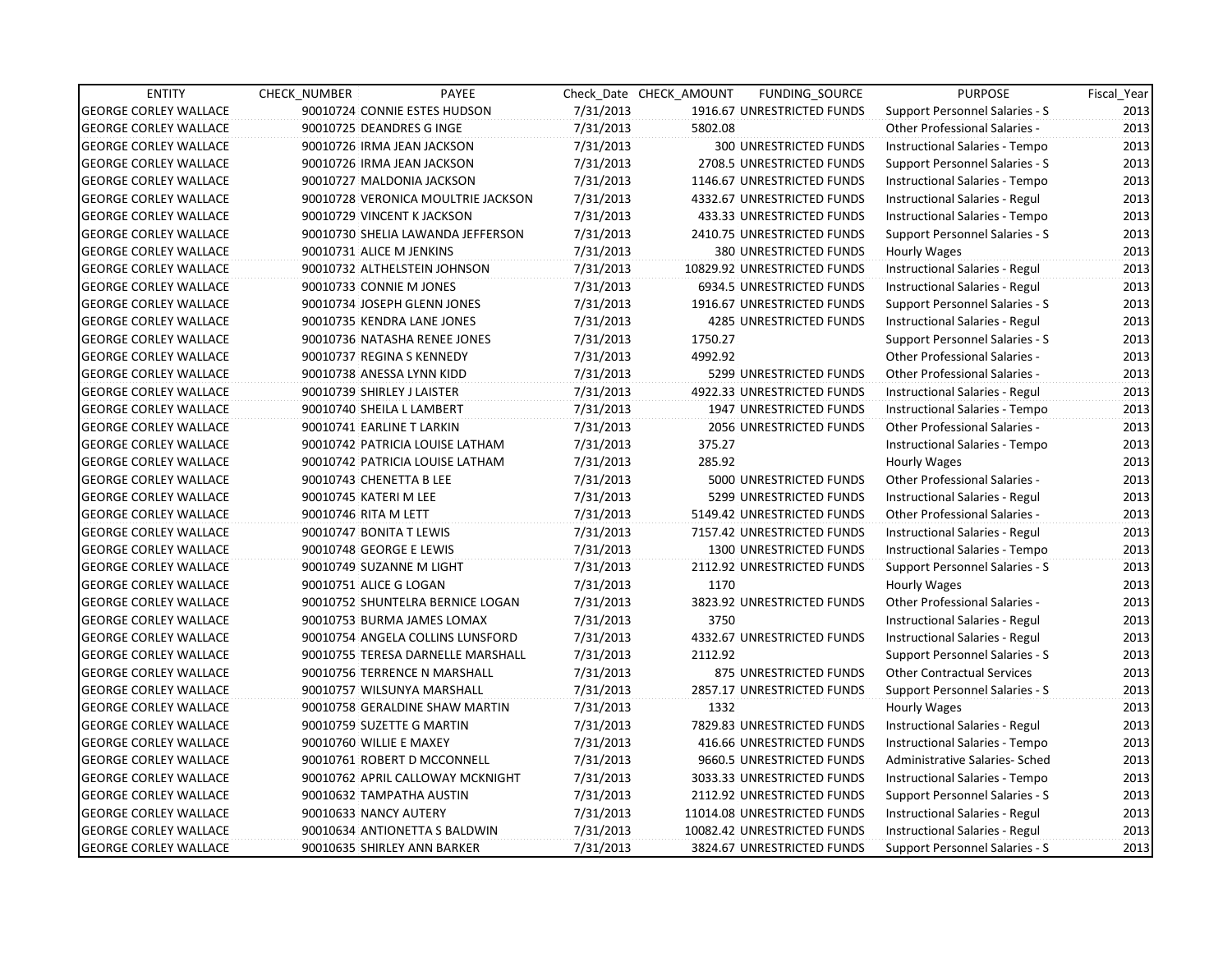| <b>ENTITY</b>                | <b>CHECK NUMBER</b>      | PAYEE                              |           | Check Date CHECK AMOUNT | FUNDING SOURCE                 | <b>PURPOSE</b>                        | Fiscal_Year |
|------------------------------|--------------------------|------------------------------------|-----------|-------------------------|--------------------------------|---------------------------------------|-------------|
| <b>GEORGE CORLEY WALLACE</b> |                          | 90010636 TIFFANY RENEE BARLOW      | 7/31/2013 | 4839.17                 |                                | <b>Other Professional Salaries -</b>  | 2013        |
| <b>GEORGE CORLEY WALLACE</b> | 90010638 VICKIE D BELL   |                                    | 7/31/2013 | 2410.75                 |                                | Support Personnel Salaries - S        | 2013        |
| <b>GEORGE CORLEY WALLACE</b> |                          | 90010639 ROBBYN V BENNETT          | 7/31/2013 |                         | 7323.17 UNRESTRICTED FUNDS     | Other Professional Salaries -         | 2013        |
| <b>GEORGE CORLEY WALLACE</b> | 90010640 BETTY J BENTLEY |                                    | 7/31/2013 | 4875.25                 |                                | <b>Other Professional Salaries -</b>  | 2013        |
| <b>GEORGE CORLEY WALLACE</b> |                          | 90010641 ELIZABETH KAROLANNE BEUK  | 7/31/2013 |                         | 1890 UNRESTRICTED FUNDS        | Instructional Salaries - Tempo        | 2013        |
| <b>GEORGE CORLEY WALLACE</b> | 90010643 IRENE G BONNER  |                                    | 7/31/2013 |                         | <b>1450 UNRESTRICTED FUNDS</b> | Other Professional Salaries -         | 2013        |
| <b>GEORGE CORLEY WALLACE</b> |                          | 90010644 KAREN S BRADSELL          | 7/31/2013 |                         | 2485.17 UNRESTRICTED FUNDS     | Support Personnel Salaries - S        | 2013        |
| <b>GEORGE CORLEY WALLACE</b> |                          | 90010645 TAMMIE MARIE BRIGGS       | 7/31/2013 |                         | 6450.08 UNRESTRICTED FUNDS     | Other Professional Salaries -         | 2013        |
| <b>GEORGE CORLEY WALLACE</b> |                          | 90010646 MICHAEL JOHN BROOKS       | 7/31/2013 |                         | 866.66 UNRESTRICTED FUNDS      | Instructional Salaries - Tempo        | 2013        |
| <b>GEORGE CORLEY WALLACE</b> |                          | 90010647 CHRISTOPHER B BROWN       | 7/31/2013 |                         | 744 UNRESTRICTED FUNDS         | <b>Hourly Wages</b>                   | 2013        |
| <b>GEORGE CORLEY WALLACE</b> |                          | 90010775 TIMOTHY MOORE             | 7/31/2013 |                         | 3855.5 UNRESTRICTED FUNDS      | Support Personnel Salaries - S        | 2013        |
| <b>GEORGE CORLEY WALLACE</b> |                          | 90010776 JOHNNY E MOSS III         | 7/31/2013 |                         | 5416.67 UNRESTRICTED FUNDS     | Other Professional Salaries -         | 2013        |
| <b>GEORGE CORLEY WALLACE</b> |                          | 90010777 BETTYE STEELE MOTLEY      | 7/31/2013 | 2630                    |                                | <b>Other Professional Salaries -</b>  | 2013        |
| <b>GEORGE CORLEY WALLACE</b> |                          | 90010779 MARGARET C MOTT           | 7/31/2013 |                         | 10580.75 UNRESTRICTED FUNDS    | Instructional Salaries - Regul        | 2013        |
| <b>GEORGE CORLEY WALLACE</b> |                          | 90010779 MARGARET C MOTT           | 7/31/2013 |                         | <b>30 UNRESTRICTED FUNDS</b>   | Employee Taxable Per Diem             | 2013        |
| <b>GEORGE CORLEY WALLACE</b> |                          | 90010780 EDDIE JAMES MOULTRIE      | 7/31/2013 |                         | 4122.17 UNRESTRICTED FUNDS     | Support Personnel Salaries - S        | 2013        |
| <b>GEORGE CORLEY WALLACE</b> |                          | 90010781 WESBERT NETTLES           | 7/31/2013 |                         | 1256 UNRESTRICTED FUNDS        | Hourly Wages                          | 2013        |
| <b>GEORGE CORLEY WALLACE</b> |                          | 90010782 SUNETTE SMITH NEWMAN      | 7/31/2013 |                         | 3824.67 UNRESTRICTED FUNDS     | <b>Support Personnel Salaries - S</b> | 2013        |
| <b>GEORGE CORLEY WALLACE</b> | 90010783 RAFORD C NIXON  |                                    | 7/31/2013 |                         | 1327.08 UNRESTRICTED FUNDS     | Other Professional Salaries -         | 2013        |
| <b>GEORGE CORLEY WALLACE</b> |                          | 90010783 RAFORD C NIXON            | 7/31/2013 | 1589.58                 |                                | <b>Other Professional Salaries -</b>  | 2013        |
| <b>GEORGE CORLEY WALLACE</b> |                          | 90010784 HOLLY BROWN OWENS         | 7/31/2013 |                         | 5329 UNRESTRICTED FUNDS        | Instructional Salaries - Regul        | 2013        |
| <b>GEORGE CORLEY WALLACE</b> |                          | 90010785 MELINDA ANN PAGE          | 7/31/2013 | 3583.33                 |                                | Instructional Salaries - Regul        | 2013        |
| <b>GEORGE CORLEY WALLACE</b> |                          | 90010786 RAY ANTHONY PATTERSON     | 7/31/2013 |                         | 2708.5 UNRESTRICTED FUNDS      | Support Personnel Salaries - S        | 2013        |
| <b>GEORGE CORLEY WALLACE</b> |                          | 90010787 ERNESTINE D PERRY         | 7/31/2013 |                         | 684.8 UNRESTRICTED FUNDS       | Hourly Wages                          | 2013        |
| <b>GEORGE CORLEY WALLACE</b> |                          | 90010788 ALONZIA PETTWAY           | 7/31/2013 |                         | 2634.33 UNRESTRICTED FUNDS     | Support Personnel Salaries - S        | 2013        |
| <b>GEORGE CORLEY WALLACE</b> |                          | 90010789 CHARLES D PETTWAY         | 7/31/2013 |                         | 2634.33 UNRESTRICTED FUNDS     | Support Personnel Salaries - S        | 2013        |
| <b>GEORGE CORLEY WALLACE</b> |                          | 90010790 CLARENCE J PETTWAY        | 7/31/2013 | 5548.08                 |                                | <b>Other Professional Salaries -</b>  | 2013        |
| <b>GEORGE CORLEY WALLACE</b> |                          | 90010791 FELECIA PETTWAY           | 7/31/2013 |                         | 4904.17 UNRESTRICTED FUNDS     | Other Professional Salaries -         | 2013        |
| <b>GEORGE CORLEY WALLACE</b> |                          | 90010792 MARTHA WILLIAMS PETTWAY   | 7/31/2013 | 4166.67                 |                                | Other Professional Salaries -         | 2013        |
| <b>GEORGE CORLEY WALLACE</b> |                          | 90010793 BRENDA WILLIAMS POWELL    | 7/31/2013 |                         | 544.32 UNRESTRICTED FUNDS      | Hourly Wages                          | 2013        |
| <b>GEORGE CORLEY WALLACE</b> | 90010795 ELIJAH PUGH SR  |                                    | 7/31/2013 |                         | 12135.5 UNRESTRICTED FUNDS     | Instructional Salaries - Regul        | 2013        |
| <b>GEORGE CORLEY WALLACE</b> |                          | 90010796 QUANDA C PULLUM           | 7/31/2013 |                         | 2931.58 UNRESTRICTED FUNDS     | Support Personnel Salaries - S        | 2013        |
| <b>GEORGE CORLEY WALLACE</b> |                          | 90010798 JENNIFER M REYNOLDS       | 7/31/2013 |                         | 2559.33 UNRESTRICTED FUNDS     | Support Personnel Salaries - S        | 2013        |
| <b>GEORGE CORLEY WALLACE</b> |                          | 90010799 RAMONA ROBERTS RHODES     | 7/31/2013 |                         | 10895 UNRESTRICTED FUNDS       | Instructional Salaries - Regul        | 2013        |
| <b>GEORGE CORLEY WALLACE</b> |                          | 90010800 ERIKA M ROBERSON          | 7/31/2013 | 2633.83                 |                                | Support Personnel Salaries - S        | 2013        |
| <b>GEORGE CORLEY WALLACE</b> | 90010801 ERIC W ROGERS   |                                    | 7/31/2013 |                         | 4508.33 UNRESTRICTED FUNDS     | Instructional Salaries - Regul        | 2013        |
| <b>GEORGE CORLEY WALLACE</b> | 90010802 EBONY S ROSE    |                                    | 7/31/2013 | 2856.75                 |                                | Support Personnel Salaries - S        | 2013        |
| <b>GEORGE CORLEY WALLACE</b> |                          | 90010803 FELICIA MICHELLE SANDERS  | 7/31/2013 |                         | 3452.33 UNRESTRICTED FUNDS     | <b>Support Personnel Salaries - S</b> | 2013        |
| <b>GEORGE CORLEY WALLACE</b> | 90010804 AYANNA S SCOTT  |                                    | 7/31/2013 |                         | 1950 UNRESTRICTED FUNDS        | Instructional Salaries - Tempo        | 2013        |
| <b>GEORGE CORLEY WALLACE</b> |                          | 90010805 TRACEY M SHANNON          | 7/31/2013 |                         | 12883.08 UNRESTRICTED FUNDS    | Instructional Salaries - Regul        | 2013        |
| <b>GEORGE CORLEY WALLACE</b> |                          | 90010806 GLORIA DEAN SIMMONS       | 7/31/2013 | 1215                    |                                | Hourly Wages                          | 2013        |
| <b>GEORGE CORLEY WALLACE</b> |                          | 90010807 LAWRENCE SIMMONS JR       | 7/31/2013 |                         | 3680 UNRESTRICTED FUNDS        | Instructional Salaries - Regul        | 2013        |
| <b>GEORGE CORLEY WALLACE</b> |                          | 90010808 JACQUELINE BERNETTA SMITH | 7/31/2013 |                         | 8911.75 UNRESTRICTED FUNDS     | Administrative Salaries- Sched        | 2013        |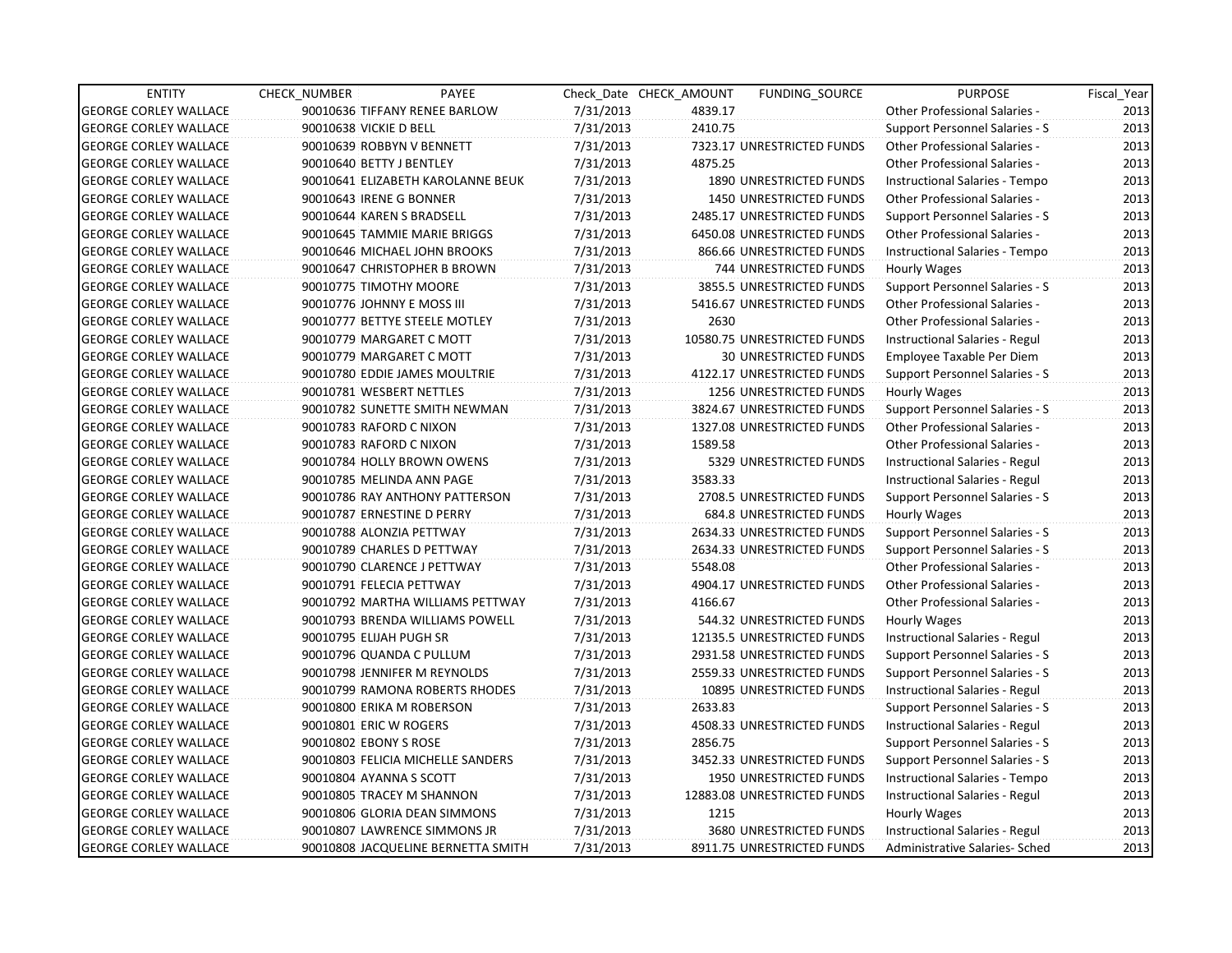| <b>ENTITY</b>                | <b>CHECK NUMBER</b> | PAYEE                              |           | Check Date CHECK AMOUNT | FUNDING SOURCE                | <b>PURPOSE</b>                        | Fiscal_Year |
|------------------------------|---------------------|------------------------------------|-----------|-------------------------|-------------------------------|---------------------------------------|-------------|
| <b>GEORGE CORLEY WALLACE</b> |                     | 90010808 JACQUELINE BERNETTA SMITH | 7/31/2013 |                         | 65 UNRESTRICTED FUNDS         | Other Staff Benefits                  | 2013        |
| <b>GEORGE CORLEY WALLACE</b> |                     | 90010810 LEIGH ANN SMITH           | 7/31/2013 |                         | 4196.67 UNRESTRICTED FUNDS    | Support Personnel Salaries - S        | 2013        |
| <b>GEORGE CORLEY WALLACE</b> |                     | 90010811 SHANDRA J SMITH           | 7/31/2013 |                         | 4904.17 UNRESTRICTED FUNDS    | <b>Other Professional Salaries -</b>  | 2013        |
| <b>GEORGE CORLEY WALLACE</b> |                     | 90010812 ANNA M SMITHERMAN         | 7/31/2013 |                         | 12642.75 UNRESTRICTED FUNDS   | Instructional Salaries - Regul        | 2013        |
| <b>GEORGE CORLEY WALLACE</b> |                     | 90010813 JOHN A SNOW               | 7/31/2013 |                         | 672 UNRESTRICTED FUNDS        | Hourly Wages                          | 2013        |
| <b>GEORGE CORLEY WALLACE</b> |                     | 90010814 LULA SNOWDEN              | 7/31/2013 | 4012.5                  |                               | Other Professional Salaries -         | 2013        |
| GEORGE CORLEY WALLACE        |                     | 90010815 BRANDI N SPEARS           | 7/31/2013 |                         | 2038.67 UNRESTRICTED FUNDS    | Support Personnel Salaries - S        | 2013        |
| <b>GEORGE CORLEY WALLACE</b> |                     | 90010816 DONALD T SPEED            | 7/31/2013 |                         | 1300 UNRESTRICTED FUNDS       | Instructional Salaries - Tempo        | 2013        |
| <b>GEORGE CORLEY WALLACE</b> |                     | 90010817 DONTE L STEVENSON         | 7/31/2013 |                         | 2261.83 UNRESTRICTED FUNDS    | Support Personnel Salaries - S        | 2013        |
| <b>GEORGE CORLEY WALLACE</b> |                     | 90010818 MAXINE STURDIVANT         | 7/31/2013 |                         | 433.33 UNRESTRICTED FUNDS     | Instructional Salaries - Regul        | 2013        |
| <b>GEORGE CORLEY WALLACE</b> |                     | 90010818 MAXINE STURDIVANT         | 7/31/2013 |                         | 5224 UNRESTRICTED FUNDS       | Other Professional Salaries -         | 2013        |
| <b>GEORGE CORLEY WALLACE</b> |                     | 90010819 DANICA SHERITA TAYLOR     | 7/31/2013 |                         | 4314.25 UNRESTRICTED FUNDS    | Instructional Salaries - Regul        | 2013        |
| <b>GEORGE CORLEY WALLACE</b> |                     | 90010820 JEROME E THAMES           | 7/31/2013 |                         | 4094.33 UNRESTRICTED FUNDS    | Instructional Salaries - Regul        | 2013        |
| <b>GEORGE CORLEY WALLACE</b> |                     | 90010821 SHEILA ANN THEISS         | 7/31/2013 |                         | <b>100 UNRESTRICTED FUNDS</b> | <b>Other Professional Salaries -</b>  | 2013        |
| <b>GEORGE CORLEY WALLACE</b> |                     | 90010821 SHEILA ANN THEISS         | 7/31/2013 | 2919.75                 |                               | <b>Other Professional Salaries -</b>  | 2013        |
| <b>GEORGE CORLEY WALLACE</b> |                     | 90010821 SHEILA ANN THEISS         | 7/31/2013 | 11.25                   |                               | Employee Taxable Per Diem             | 2013        |
| GEORGE CORLEY WALLACE        |                     | 90010822 GLORIA DEAN THOMAS        | 7/31/2013 |                         | 3452.83 UNRESTRICTED FUNDS    | Support Personnel Salaries - S        | 2013        |
| <b>GEORGE CORLEY WALLACE</b> |                     | 90010648 KAREN E BROWN             | 7/31/2013 | 3120.83                 |                               | <b>Other Professional Salaries -</b>  | 2013        |
| <b>GEORGE CORLEY WALLACE</b> |                     | 90010649 VERONICA S BROWN          | 7/31/2013 |                         | 4681.25 UNRESTRICTED FUNDS    | Instructional Salaries - Regul        | 2013        |
| <b>GEORGE CORLEY WALLACE</b> |                     | 90010650 GERALYN LATANZA BUFORD    | 7/31/2013 | 4208                    |                               | Other Professional Salaries -         | 2013        |
| <b>GEORGE CORLEY WALLACE</b> |                     | 90010651 ANDREW J BURTON           | 7/31/2013 |                         | 3479 UNRESTRICTED FUNDS       | Support Personnel Salaries - S        | 2013        |
| <b>GEORGE CORLEY WALLACE</b> |                     | 90010652 WEBBIE R CALHOUN          | 7/31/2013 |                         | 4747 UNRESTRICTED FUNDS       | Instructional Salaries - Regul        | 2013        |
| <b>GEORGE CORLEY WALLACE</b> |                     | 90010654 MENNIE L CARSTARPHEN      | 7/31/2013 |                         | 5975 UNRESTRICTED FUNDS       | Instructional Salaries - Regul        | 2013        |
| <b>GEORGE CORLEY WALLACE</b> |                     | 90010655 BECKY BLANTON CASEY       | 7/31/2013 |                         | 6489 UNRESTRICTED FUNDS       | Instructional Salaries - Regul        | 2013        |
| <b>GEORGE CORLEY WALLACE</b> |                     | 90010656 JANET M CATHEY PUGH       | 7/31/2013 |                         | 12135.5 UNRESTRICTED FUNDS    | Instructional Salaries - Regul        | 2013        |
| <b>GEORGE CORLEY WALLACE</b> |                     | 90010657 PAMELA D CAVER JACKSON    | 7/31/2013 |                         | 3767.25 UNRESTRICTED FUNDS    | Instructional Salaries - Regul        | 2013        |
| <b>GEORGE CORLEY WALLACE</b> |                     | 90010658 CHANNIE LORAINE CHAPMAN   | 7/31/2013 |                         | 1083.33 UNRESTRICTED FUNDS    | Instructional Salaries - Tempo        | 2013        |
| <b>GEORGE CORLEY WALLACE</b> |                     | 90010658 CHANNIE LORAINE CHAPMAN   | 7/31/2013 | 3166.67                 |                               | Other Professional Salaries -         | 2013        |
| <b>GEORGE CORLEY WALLACE</b> |                     | 90010659 DAPHNE YVONNE CHARLEY     | 7/31/2013 |                         | 3750 UNRESTRICTED FUNDS       | <b>Other Professional Salaries -</b>  | 2013        |
| <b>GEORGE CORLEY WALLACE</b> |                     | 90010660 VERONICA CHESNUT          | 7/31/2013 |                         | 1300 UNRESTRICTED FUNDS       | Instructional Salaries - Tempo        | 2013        |
| <b>GEORGE CORLEY WALLACE</b> |                     | 90010661 LINDA A CHILDERS          | 7/31/2013 |                         | 2002 UNRESTRICTED FUNDS       | Instructional Salaries - Tempo        | 2013        |
| <b>GEORGE CORLEY WALLACE</b> |                     | 90010838 JOYCE ELAINE WHITELY      | 7/31/2013 | 786.28                  |                               | Instructional Salaries - Tempo        | 2013        |
| <b>GEORGE CORLEY WALLACE</b> |                     | 90010838 JOYCE ELAINE WHITELY      | 7/31/2013 | 285.92                  |                               | Hourly Wages                          | 2013        |
| <b>GEORGE CORLEY WALLACE</b> |                     | 90010839 ANGELICA NICOLE WILLIAMS  | 7/31/2013 |                         | <b>608 UNRESTRICTED FUNDS</b> | <b>Student Assistants</b>             | 2013        |
| <b>GEORGE CORLEY WALLACE</b> |                     | 90010840 ELSIE B WILLIAMS          | 7/31/2013 |                         | 573.33 UNRESTRICTED FUNDS     | Instructional Salaries - Tempo        | 2013        |
| <b>GEORGE CORLEY WALLACE</b> |                     | 90010840 ELSIE B WILLIAMS          | 7/31/2013 | 730.28                  |                               | Hourly Wages                          | 2013        |
| <b>GEORGE CORLEY WALLACE</b> |                     | 90010842 MATILDA MAE BAYNES        | 7/31/2013 |                         | 2336.25 UNRESTRICTED FUNDS    | <b>Support Personnel Salaries - S</b> | 2013        |
| <b>GEORGE CORLEY WALLACE</b> |                     | 90010843 ROOSEVELT WILLIAMS        | 7/31/2013 |                         | 2155.78 UNRESTRICTED FUNDS    | <b>Support Personnel Salaries - S</b> | 2013        |
| <b>GEORGE CORLEY WALLACE</b> |                     | 90010844 FRED A WILLIAMSON         | 7/31/2013 |                         | 6991 UNRESTRICTED FUNDS       | Instructional Salaries - Regul        | 2013        |
| <b>GEORGE CORLEY WALLACE</b> |                     | 90010845 MELINDA TAKEYIA WOODS     | 7/31/2013 |                         | 250 UNRESTRICTED FUNDS        | Support Personnel Salaries - S        | 2013        |
| <b>GEORGE CORLEY WALLACE</b> |                     | 90010846 MILLICENT ANN WOODS       | 7/31/2013 |                         | 3410.78 UNRESTRICTED FUNDS    | Annual Leave - Retirement/Term        | 2013        |
| <b>GEORGE CORLEY WALLACE</b> |                     | 90010846 MILLICENT ANN WOODS       | 7/31/2013 |                         | 2792.02 UNRESTRICTED FUNDS    | Administrative Salaries- Sched        | 2013        |
| <b>GEORGE CORLEY WALLACE</b> |                     | 90010846 MILLICENT ANN WOODS       | 7/31/2013 |                         | <b>65 UNRESTRICTED FUNDS</b>  | <b>Other Staff Benefits</b>           | 2013        |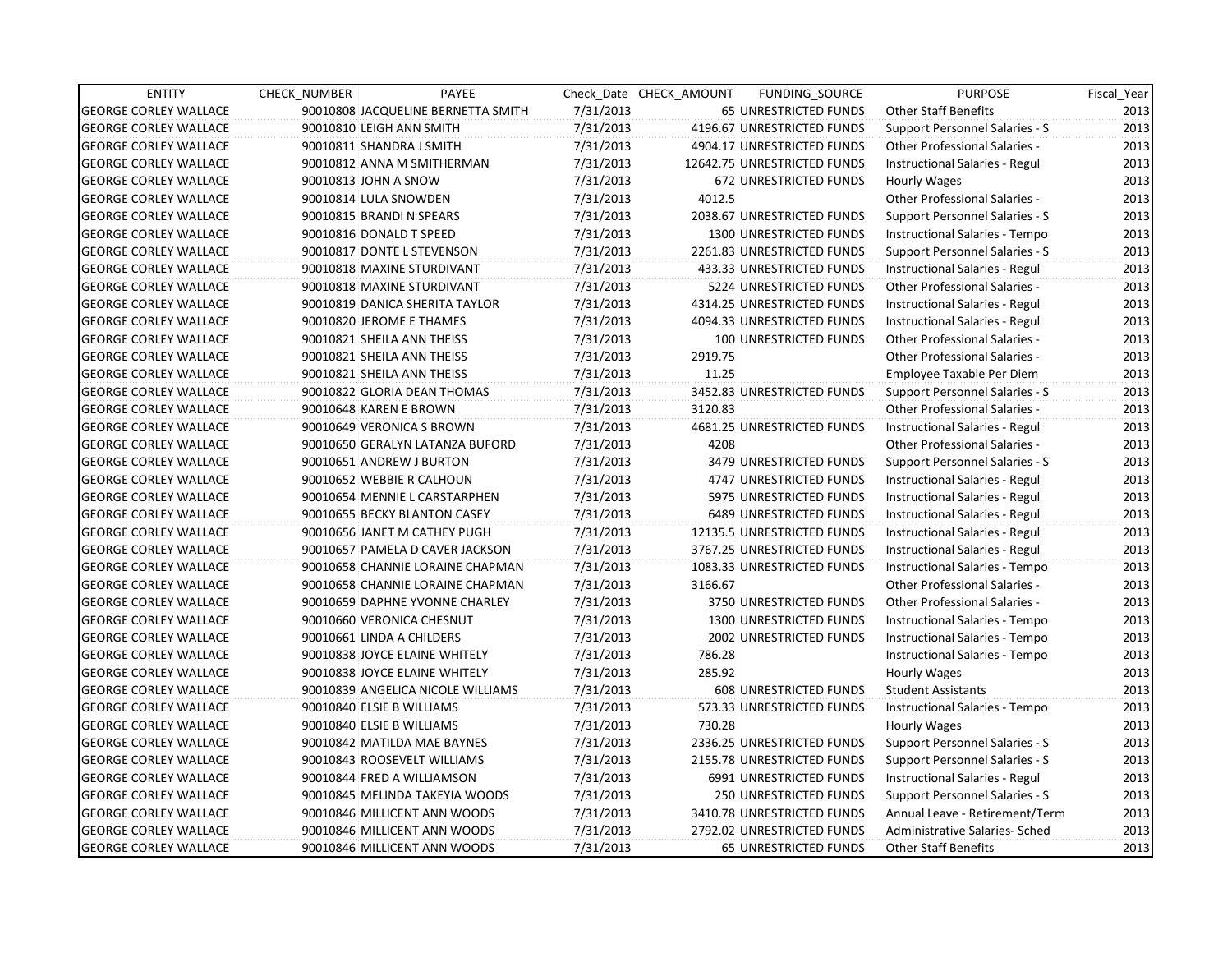| <b>ENTITY</b>                | <b>CHECK NUMBER</b>    | PAYEE                            |           | Check Date CHECK AMOUNT | FUNDING SOURCE                  | <b>PURPOSE</b>                        | Fiscal_Year |
|------------------------------|------------------------|----------------------------------|-----------|-------------------------|---------------------------------|---------------------------------------|-------------|
| <b>GEORGE CORLEY WALLACE</b> |                        | 90010847 MARILYN CYNTHIA YEAGER  | 7/31/2013 |                         | 10829.92 UNRESTRICTED FUNDS     | Instructional Salaries - Regul        | 2013        |
| <b>GEORGE CORLEY WALLACE</b> | 90010848 MARY A YELDER |                                  | 7/31/2013 | 714.8                   |                                 | Instructional Salaries - Tempo        | 2013        |
| <b>GEORGE CORLEY WALLACE</b> |                        | 90010849 WANDA F YOUNG           | 7/31/2013 |                         | 860 UNRESTRICTED FUNDS          | Instructional Salaries - Tempo        | 2013        |
| <b>GEORGE CORLEY WALLACE</b> |                        | 90010850 SHERI ZIMMERMAN         | 7/31/2013 |                         | <b>2318 UNRESTRICTED FUNDS</b>  | Support Personnel Salaries - S        | 2013        |
| <b>GEORGE CORLEY WALLACE</b> |                        | 51682 ELLEN G TRAYWICK           | 7/31/2013 | 357.4                   |                                 | Instructional Salaries - Tempo        | 2013        |
| <b>GEORGE CORLEY WALLACE</b> |                        | 51682 ELLEN G TRAYWICK           | 7/31/2013 | 285.92                  |                                 | Hourly Wages                          | 2013        |
| GEORGE CORLEY WALLACE        |                        | 51683 JARRICK B BENNETT          | 7/31/2013 | 1029                    |                                 | <b>Support Personnel Salaries - S</b> | 2013        |
| <b>GEORGE CORLEY WALLACE</b> |                        | 51684 NIGEL RALPHAEL GUTHRIDGE   | 7/31/2013 | 2038.67                 |                                 | <b>Support Personnel Salaries - S</b> | 2013        |
| <b>GEORGE CORLEY WALLACE</b> |                        | 51685 ANDRE MARVEL PEARSON       | 7/31/2013 | 2113.17                 |                                 | Support Personnel Salaries - S        | 2013        |
| <b>GEORGE CORLEY WALLACE</b> |                        | 51700 LORI EVELYN DEAVERS        | 7/31/2013 |                         | 1916.67 UNRESTRICTED FUNDS      | Support Personnel Salaries - S        | 2013        |
| <b>GEORGE CORLEY WALLACE</b> |                        | 51701 JIMMIE LEE GOLDSBY         | 7/31/2013 |                         | 4717 UNRESTRICTED FUNDS         | Support Personnel Salaries - S        | 2013        |
| <b>GEORGE CORLEY WALLACE</b> |                        | 51702 ISAIAH S HARALSON          | 7/31/2013 |                         | 2885.42 UNRESTRICTED FUNDS      | Support Personnel Salaries - S        | 2013        |
| <b>GEORGE CORLEY WALLACE</b> |                        | 51703 MONROE MCCREE              | 7/31/2013 |                         | 4196.67 UNRESTRICTED FUNDS      | Support Personnel Salaries - S        | 2013        |
| <b>GEORGE CORLEY WALLACE</b> |                        | 51704 NORMAN WEATHERSPOON        | 7/31/2013 |                         | 3080.83 UNRESTRICTED FUNDS      | Support Personnel Salaries - S        | 2013        |
| <b>GEORGE CORLEY WALLACE</b> |                        | 51705 DONALD EDWARD WILDER       | 7/31/2013 |                         | 9831.75 UNRESTRICTED FUNDS      | Instructional Salaries - Regul        | 2013        |
| <b>GEORGE CORLEY WALLACE</b> |                        | 51706 LAMICHAEL VANTRIESE GOREE  | 7/31/2013 |                         | <b>250 UNRESTRICTED FUNDS</b>   | Instructional Salaries - Tempo        | 2013        |
| GEORGE CORLEY WALLACE        |                        | 51707 TONY MAX HUGHES            | 7/31/2013 |                         | 866.67 UNRESTRICTED FUNDS       | Instructional Salaries - Tempo        | 2013        |
| <b>GEORGE CORLEY WALLACE</b> |                        | 51708 BERTRAM CRUM               | 7/31/2013 |                         | 1300 UNRESTRICTED FUNDS         | Instructional Salaries - Tempo        | 2013        |
| <b>GEORGE CORLEY WALLACE</b> |                        | 51709 TERESHA M JONES            | 7/31/2013 |                         | <b>650 UNRESTRICTED FUNDS</b>   | Instructional Salaries - Tempo        | 2013        |
| <b>GEORGE CORLEY WALLACE</b> |                        | 51710 ALBERT SOUTHALL            | 7/31/2013 |                         | 250 UNRESTRICTED FUNDS          | Other Professional Salaries -         | 2013        |
| <b>GEORGE CORLEY WALLACE</b> |                        | 51711 EUGENE JAMES CHILDRESS JR  | 7/31/2013 |                         | 930 UNRESTRICTED FUNDS          | Hourly Wages                          | 2013        |
| <b>GEORGE CORLEY WALLACE</b> |                        | 51712 MYRON C COLEMAN            | 7/31/2013 |                         | 2931.58 UNRESTRICTED FUNDS      | Support Personnel Salaries - S        | 2013        |
| <b>GEORGE CORLEY WALLACE</b> |                        | 51713 ANDREW DOUGLAS WHATLEY     | 7/31/2013 |                         | 2262.08 UNRESTRICTED FUNDS      | Support Personnel Salaries - S        | 2013        |
| <b>GEORGE CORLEY WALLACE</b> |                        | 51713 ANDREW DOUGLAS WHATLEY     | 7/31/2013 |                         | <b>212.5 UNRESTRICTED FUNDS</b> | Hourly Wages                          | 2013        |
| <b>GEORGE CORLEY WALLACE</b> |                        | 51714 ASAAD E ABDULLAH           | 7/31/2013 | 874.73                  |                                 | Hourly Wages                          | 2013        |
| <b>GEORGE CORLEY WALLACE</b> |                        | 51717 JERRY D SMITH              | 7/31/2013 |                         | 72.56 UNRESTRICTED FUNDS        | Hourly Wages                          | 2013        |
| <b>GEORGE CORLEY WALLACE</b> |                        | 51718 COREY D BOWIE              | 7/31/2013 |                         | 1177.83 UNRESTRICTED FUNDS      | Other Professional Salaries -         | 2013        |
| <b>GEORGE CORLEY WALLACE</b> |                        | 51718 COREY D BOWIE              | 7/31/2013 | 2808.75                 |                                 | Other Professional Salaries -         | 2013        |
| <b>GEORGE CORLEY WALLACE</b> |                        | 51719 BRANDON O KIMBROUGH        | 7/31/2013 |                         | 2038.42 UNRESTRICTED FUNDS      | <b>Support Personnel Salaries - S</b> | 2013        |
| <b>GEORGE CORLEY WALLACE</b> |                        | 51720 OTIS TARVER JR             | 7/31/2013 |                         | 3818 UNRESTRICTED FUNDS         | Instructional Salaries - Regul        | 2013        |
| <b>GEORGE CORLEY WALLACE</b> |                        | 90010625 OLIVIA JOYCE ACOFF      | 7/31/2013 | 2541.67                 |                                 | Support Personnel Salaries - S        | 2013        |
| <b>GEORGE CORLEY WALLACE</b> |                        | 90010626 DOROTHY J ADAMS         | 7/31/2013 |                         | 1916.67 UNRESTRICTED FUNDS      | <b>Other Professional Salaries -</b>  | 2013        |
| <b>GEORGE CORLEY WALLACE</b> |                        | 90010627 BERTHA YVETTE ALLEN     | 7/31/2013 | 4440.92                 |                                 | <b>Other Professional Salaries -</b>  | 2013        |
| <b>GEORGE CORLEY WALLACE</b> | 90010628 KENNY ALLEN   |                                  | 7/31/2013 |                         | 8902.08 UNRESTRICTED FUNDS      | Instructional Salaries - Regul        | 2013        |
| <b>GEORGE CORLEY WALLACE</b> |                        | 90010629 ERIC PRESTON ALLISON    | 7/31/2013 |                         | <b>4653 UNRESTRICTED FUNDS</b>  | Instructional Salaries - Regul        | 2013        |
| <b>GEORGE CORLEY WALLACE</b> |                        | 90010629 ERIC PRESTON ALLISON    | 7/31/2013 |                         | 517 UNRESTRICTED FUNDS          | Other Professional Salaries -         | 2013        |
| <b>GEORGE CORLEY WALLACE</b> |                        | 90010630 KAY GOODWIN ALSOBROOK   | 7/31/2013 | 741.61                  |                                 | Instructional Salaries - Tempo        | 2013        |
| <b>GEORGE CORLEY WALLACE</b> |                        | 90010630 KAY GOODWIN ALSOBROOK   | 7/31/2013 | 285.92                  |                                 | Hourly Wages                          | 2013        |
| <b>GEORGE CORLEY WALLACE</b> |                        | 182519 ALABAMA GAS CORPORATION   | 8/2/2013  |                         | 3834.03 UNRESTRICTED FUNDS      | Gas and Heating Fuel                  | 2013        |
| <b>GEORGE CORLEY WALLACE</b> |                        | 182544 VERTICAL ASSESSMENT ASSOC | 8/2/2013  |                         | <b>450 UNRESTRICTED FUNDS</b>   | <b>Other Contractual Services</b>     | 2013        |
| <b>GEORGE CORLEY WALLACE</b> |                        | 182521 AT&T (BUSINESS SERVICE)   | 8/2/2013  |                         | 36.86 UNRESTRICTED FUNDS        | Communications                        | 2013        |
| <b>GEORGE CORLEY WALLACE</b> |                        | 182522 DR. CHARLES H. BLACKLEDGE | 8/2/2013  |                         | 219.22 UNRESTRICTED FUNDS       | <b>Other Contractual Services</b>     | 2013        |
| <b>GEORGE CORLEY WALLACE</b> |                        | 182523 C & S AUTO PARTS          | 8/2/2013  |                         | 250.32 UNRESTRICTED FUNDS       | Maintenance and Repairs               | 2013        |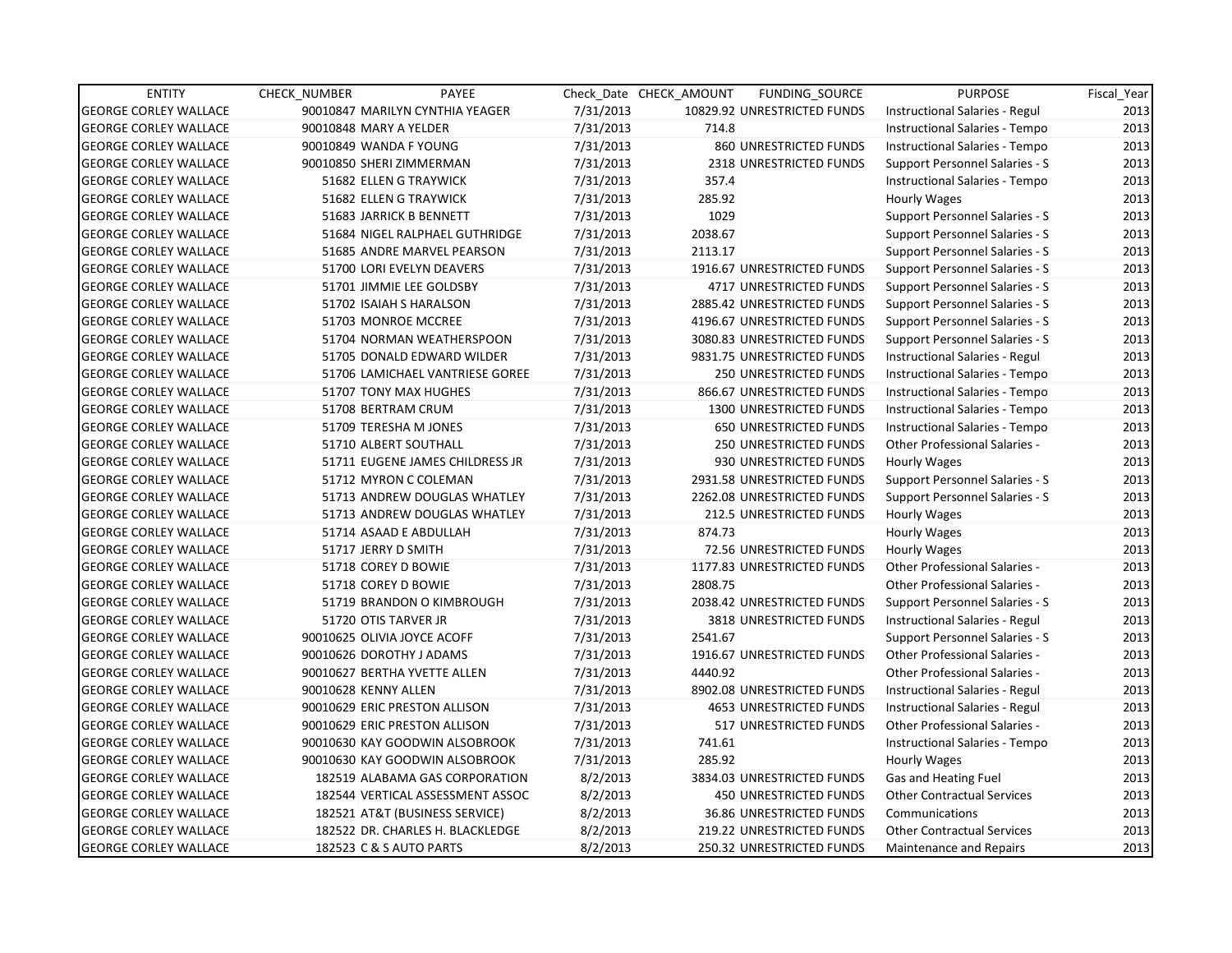| <b>ENTITY</b>                | CHECK_NUMBER              | PAYEE                           |           | Check Date CHECK AMOUNT | FUNDING SOURCE                  | <b>PURPOSE</b>                    | Fiscal Year |
|------------------------------|---------------------------|---------------------------------|-----------|-------------------------|---------------------------------|-----------------------------------|-------------|
| <b>GEORGE CORLEY WALLACE</b> |                           | 182524 CDW GOVERNMENT, INC      | 8/2/2013  | 1569.92                 |                                 | <b>Materials and Supplies</b>     | 2013        |
| <b>GEORGE CORLEY WALLACE</b> |                           | 182524 CDW GOVERNMENT, INC      | 8/2/2013  |                         | 4496.64 UNRESTRICTED FUNDS      | TECHNOLOGY NON-CAPITALIZED        | 2013        |
| <b>GEORGE CORLEY WALLACE</b> |                           | 182524 CDW GOVERNMENT, INC      | 8/2/2013  |                         | 759.18 UNRESTRICTED FUNDS       | <b>Materials and Supplies</b>     | 2013        |
| <b>GEORGE CORLEY WALLACE</b> | 182525 CINTAS #231        |                                 | 8/2/2013  |                         | 135.14 UNRESTRICTED FUNDS       | <b>Other Contractual Services</b> | 2013        |
| <b>GEORGE CORLEY WALLACE</b> | 182526 CTE OUTDOORS INC   |                                 | 8/2/2013  |                         | 240.34 UNRESTRICTED FUNDS       | <b>Materials and Supplies</b>     | 2013        |
| <b>GEORGE CORLEY WALLACE</b> |                           | 182527 DALLAS CO. WATER & SEWER | 8/2/2013  |                         | 136.65 UNRESTRICTED FUNDS       | Water and Sewer                   | 2013        |
| <b>GEORGE CORLEY WALLACE</b> |                           | 182528 ELLUCIAN COMPANY L.P.    | 8/2/2013  |                         | 35432 UNRESTRICTED FUNDS        | <b>Construction in Progress</b>   | 2013        |
| <b>GEORGE CORLEY WALLACE</b> | 182529 F & E SPORTSWARE   |                                 | 8/2/2013  | 34.6                    |                                 | <b>Advertising and Promotions</b> | 2013        |
| <b>GEORGE CORLEY WALLACE</b> |                           | 182530 FISHER SCIENTIFIC-EMD    | 8/2/2013  |                         | 392.56 UNRESTRICTED FUNDS       | Materials and Supplies            | 2013        |
| <b>GEORGE CORLEY WALLACE</b> | 182531 GLASS MAX          |                                 | 8/2/2013  |                         | 190 UNRESTRICTED FUNDS          | Maintenance and Repairs           | 2013        |
| <b>GEORGE CORLEY WALLACE</b> |                           | 182532 INNOVATION CENTRE        | 8/2/2013  |                         | 6333.33 UNRESTRICTED FUNDS      | <b>Other Contractual Services</b> | 2013        |
| <b>GEORGE CORLEY WALLACE</b> |                           | 182533 IT'S ABOUT TIME INTER    | 8/2/2013  | 5119.27                 |                                 | <b>Materials and Supplies</b>     | 2013        |
| <b>GEORGE CORLEY WALLACE</b> |                           | 182534 THE LOCKSMITH SHOP       | 8/2/2013  |                         | <b>45 UNRESTRICTED FUNDS</b>    | <b>Materials and Supplies</b>     | 2013        |
| <b>GEORGE CORLEY WALLACE</b> | 182535 HASSIMI O. MAIGA   |                                 | 8/2/2013  | 300                     |                                 | <b>Other Contractual Services</b> | 2013        |
| <b>GEORGE CORLEY WALLACE</b> |                           | 182536 ON-SITE DRUG COLLECTIONS | 8/2/2013  |                         | 418 UNRESTRICTED FUNDS          | <b>Other Contractual Services</b> | 2013        |
| <b>GEORGE CORLEY WALLACE</b> |                           | 182539 SELMA BEAUTY SUPPLY      | 8/2/2013  |                         | 498.18 UNRESTRICTED FUNDS       | <b>Materials and Supplies</b>     | 2013        |
| <b>GEORGE CORLEY WALLACE</b> | 182540 GLORIA SIMMONS     |                                 | 8/2/2013  | 140.27                  |                                 | Out-of-State Travel               | 2013        |
| <b>GEORGE CORLEY WALLACE</b> | 182541 TEKLINKS, INC.     |                                 | 8/2/2013  |                         | 10626 UNRESTRICTED FUNDS        | Computer Software                 | 2013        |
| <b>GEORGE CORLEY WALLACE</b> | 182542 ELLEN TRAYWICK     |                                 | 8/2/2013  | 185.25                  |                                 | In-State Travel                   | 2013        |
| <b>GEORGE CORLEY WALLACE</b> |                           | 182543 UNITED PARCEL SERVICE    | 8/2/2013  |                         | 114.58 UNRESTRICTED FUNDS       | Postage                           | 2013        |
| <b>GEORGE CORLEY WALLACE</b> |                           | 182520 AMSAN BAMA SUPPLY        | 8/2/2013  |                         | 2299.35 UNRESTRICTED FUNDS      | <b>Materials and Supplies</b>     | 2013        |
| <b>GEORGE CORLEY WALLACE</b> | 182589 OFFICE DEPOT       |                                 | 8/12/2013 | 1706.14                 |                                 | <b>Materials and Supplies</b>     | 2013        |
| <b>GEORGE CORLEY WALLACE</b> | 182589 OFFICE DEPOT       |                                 | 8/12/2013 |                         | 2325.08 UNRESTRICTED FUNDS      | <b>Materials and Supplies</b>     | 2013        |
| <b>GEORGE CORLEY WALLACE</b> | 182591 PIN DEPOT          |                                 | 8/12/2013 |                         | 213.33 UNRESTRICTED FUNDS       | <b>Materials and Supplies</b>     | 2013        |
| <b>GEORGE CORLEY WALLACE</b> | 182591 PIN DEPOT          |                                 | 8/12/2013 |                         | 106.67 UNRESTRICTED FUNDS       | Honorariums                       | 2013        |
| <b>GEORGE CORLEY WALLACE</b> |                           | 182592 ELLIS MCINTYRE, JR. DBA  | 8/12/2013 |                         | <b>65 UNRESTRICTED FUNDS</b>    | Grants, Awards and Prizes         | 2013        |
| <b>GEORGE CORLEY WALLACE</b> |                           | 182593 RITTENHOUSE BOOK         | 8/12/2013 |                         | 5105.67 UNRESTRICTED FUNDS      | <b>Books</b>                      | 2013        |
| <b>GEORGE CORLEY WALLACE</b> | 182594 FELICIA SANDERS    |                                 | 8/12/2013 |                         | 617.42 UNRESTRICTED FUNDS       | Out-of-State Travel               | 2013        |
| <b>GEORGE CORLEY WALLACE</b> |                           | 182595 SELMA TROPHY COMPANY     | 8/12/2013 |                         | <b>83 UNRESTRICTED FUNDS</b>    | <b>Materials and Supplies</b>     | 2013        |
| <b>GEORGE CORLEY WALLACE</b> |                           | 182596 SELMA CASH & CARRY       | 8/12/2013 |                         | 537.03 UNRESTRICTED FUNDS       | Water and Sewer                   | 2013        |
| <b>GEORGE CORLEY WALLACE</b> |                           | 182596 SELMA CASH & CARRY       | 8/12/2013 |                         | <b>155.5 UNRESTRICTED FUNDS</b> | Materials and Supplies            | 2013        |
| <b>GEORGE CORLEY WALLACE</b> | 182597 SHRED-IT USA, INC. |                                 | 8/12/2013 |                         | 202.66 UNRESTRICTED FUNDS       | <b>Other Contractual Services</b> | 2013        |
| <b>GEORGE CORLEY WALLACE</b> |                           | 182598 SKILLPATH SEMINARS       | 8/12/2013 |                         | 99 UNRESTRICTED FUNDS           | In-State Travel                   | 2013        |
| <b>GEORGE CORLEY WALLACE</b> | 182599 SMARTHINKING       |                                 | 8/12/2013 | 5000                    |                                 | <b>Other Contractual Services</b> | 2013        |
| <b>GEORGE CORLEY WALLACE</b> | 182600 JACQUELINE SMITH   |                                 | 8/12/2013 |                         | 680.67 UNRESTRICTED FUNDS       | Out-of-State Travel               | 2013        |
| <b>GEORGE CORLEY WALLACE</b> |                           | 182601 STRICKLAND COMPANIES     | 8/12/2013 |                         | 3297.98 UNRESTRICTED FUNDS      | <b>Materials and Supplies</b>     | 2013        |
| <b>GEORGE CORLEY WALLACE</b> |                           | 182602 MAXINE STURDIVANT        | 8/12/2013 |                         | 647.36 UNRESTRICTED FUNDS       | Out-of-State Travel               | 2013        |
| <b>GEORGE CORLEY WALLACE</b> |                           | 182603 UNITED PARCEL SERVICE    | 8/12/2013 |                         | 30.42 UNRESTRICTED FUNDS        | Postage                           | 2013        |
| <b>GEORGE CORLEY WALLACE</b> | 182554 ACS TECHNOLOGIES   |                                 | 8/12/2013 |                         | 90 UNRESTRICTED FUNDS           | Service Contracts on Equipment    | 2013        |
| <b>GEORGE CORLEY WALLACE</b> |                           | 182555 ADVANCED DISPOSAL        | 8/12/2013 |                         | 454.88 UNRESTRICTED FUNDS       | Water and Sewer                   | 2013        |
| <b>GEORGE CORLEY WALLACE</b> | 182556 AIRGAS SOUTH, INC  |                                 | 8/12/2013 |                         | 3155.23 UNRESTRICTED FUNDS      | Materials and Supplies            | 2013        |
| <b>GEORGE CORLEY WALLACE</b> |                           | 182557 ALABAMA POWER COMPANY    | 8/12/2013 |                         | 68428.2 UNRESTRICTED FUNDS      | Electricity                       | 2013        |
| <b>GEORGE CORLEY WALLACE</b> |                           | 182558 AMSAN BAMA SUPPLY        | 8/12/2013 |                         | 1926.77 UNRESTRICTED FUNDS      | Materials and Supplies            | 2013        |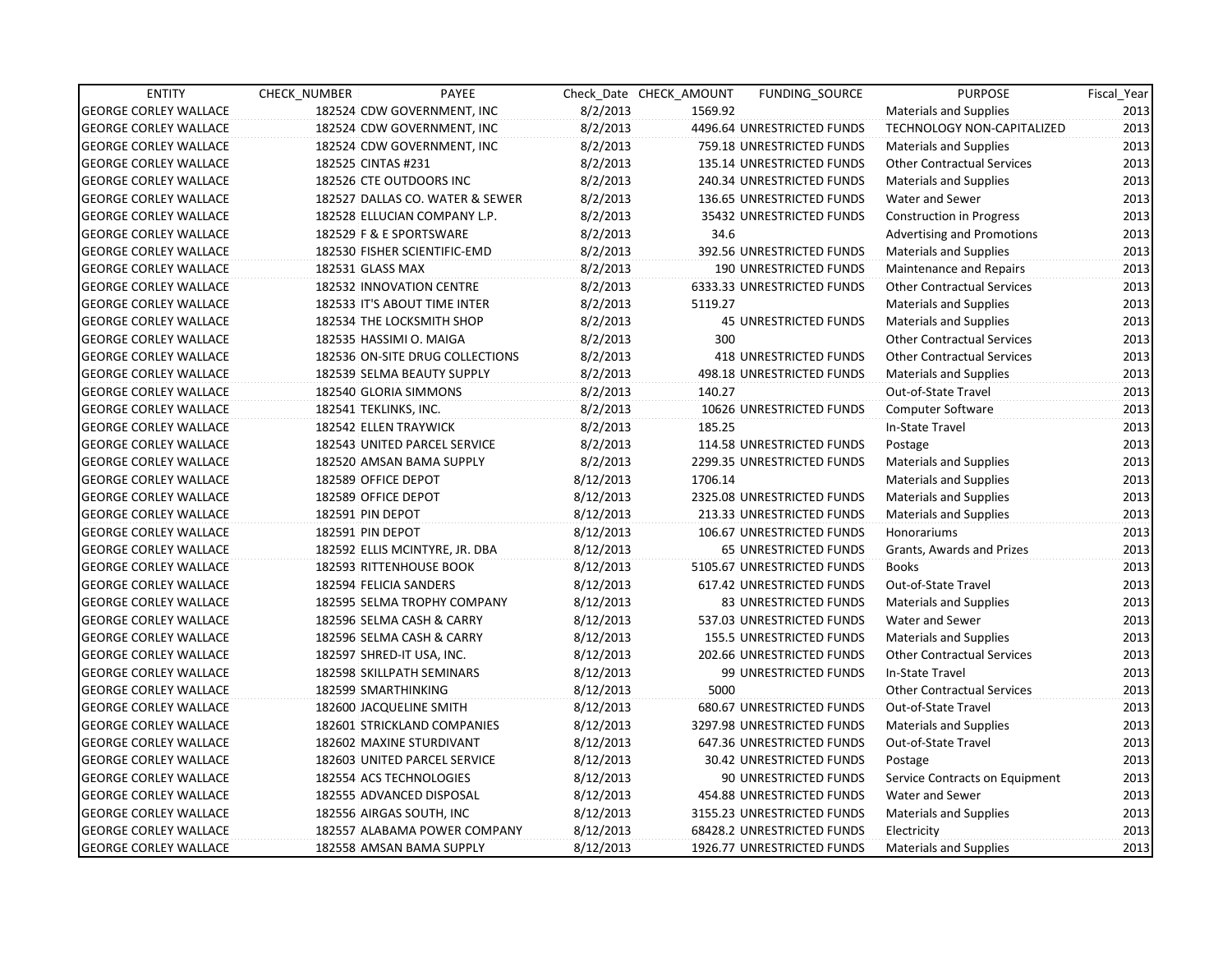| <b>ENTITY</b>                | CHECK_NUMBER           | PAYEE                            |           | Check Date CHECK AMOUNT | FUNDING_SOURCE                | <b>PURPOSE</b>                    | Fiscal_Year |
|------------------------------|------------------------|----------------------------------|-----------|-------------------------|-------------------------------|-----------------------------------|-------------|
| <b>GEORGE CORLEY WALLACE</b> |                        | 182559 BERNEY OFFICE SOLUTIONS   | 8/12/2013 |                         | 351.94 UNRESTRICTED FUNDS     | Service Contracts on Equipment    | 2013        |
| <b>GEORGE CORLEY WALLACE</b> |                        | 182559 BERNEY OFFICE SOLUTIONS   | 8/12/2013 | 412.98                  |                               | <b>Other Contractual Services</b> | 2013        |
| <b>GEORGE CORLEY WALLACE</b> | 182560 JOANNE BLAND    |                                  | 8/12/2013 |                         | <b>100 UNRESTRICTED FUNDS</b> | <b>Other Contractual Services</b> | 2013        |
| <b>GEORGE CORLEY WALLACE</b> |                        | 182561 BROWN OFFICE SYSTEMS      | 8/12/2013 | 6811                    |                               | <b>Materials and Supplies</b>     | 2013        |
| <b>GEORGE CORLEY WALLACE</b> |                        | 182562 CDW GOVERNMENT, INC       | 8/12/2013 | 665                     |                               | <b>Materials and Supplies</b>     | 2013        |
| <b>GEORGE CORLEY WALLACE</b> | 182563 CINTAS #231     |                                  | 8/12/2013 |                         | 357.74 UNRESTRICTED FUNDS     | <b>Other Contractual Services</b> | 2013        |
| <b>GEORGE CORLEY WALLACE</b> | 182564 COUGAR CHEVRON  |                                  | 8/12/2013 |                         | 4449.46 UNRESTRICTED FUNDS    | Gasoline and Oil - Motor Vehic    | 2013        |
| <b>GEORGE CORLEY WALLACE</b> | 182565 COUGAR CHEVRON  |                                  | 8/12/2013 |                         | 535.66 UNRESTRICTED FUNDS     | Gasoline and Oil - Motor Vehic    | 2013        |
| <b>GEORGE CORLEY WALLACE</b> |                        | 182566 COVERALL OF ALABAMA DBA   | 8/12/2013 |                         | 312.5 UNRESTRICTED FUNDS      | <b>Other Contractual Services</b> | 2013        |
| <b>GEORGE CORLEY WALLACE</b> |                        | 182567 CRYSTAL SPRINGS OF ALA    | 8/12/2013 |                         | 45.47 UNRESTRICTED FUNDS      | Service Contracts on Equipment    | 2013        |
| <b>GEORGE CORLEY WALLACE</b> |                        | 182567 CRYSTAL SPRINGS OF ALA    | 8/12/2013 |                         | 186.09 UNRESTRICTED FUNDS     | Materials and Supplies            | 2013        |
| <b>GEORGE CORLEY WALLACE</b> | 182568 DOMINO'S PIZZA  |                                  | 8/12/2013 |                         | 350 UNRESTRICTED FUNDS        | <b>Materials and Supplies</b>     | 2013        |
| <b>GEORGE CORLEY WALLACE</b> | 182569 DRC             |                                  | 8/12/2013 |                         | 157.84 UNRESTRICTED FUNDS     | <b>Materials and Supplies</b>     | 2013        |
| <b>GEORGE CORLEY WALLACE</b> |                        | 182570 FASTENAL COMPANY          | 8/12/2013 |                         | 722.13 UNRESTRICTED FUNDS     | Materials and Supplies            | 2013        |
| <b>GEORGE CORLEY WALLACE</b> | 182571 FIRE TECH, INC. |                                  | 8/12/2013 |                         | 82 UNRESTRICTED FUNDS         | <b>Other Contractual Services</b> | 2013        |
| <b>GEORGE CORLEY WALLACE</b> | 182572 FLEET PRIDE     |                                  | 8/12/2013 |                         | 330.33 UNRESTRICTED FUNDS     | <b>Materials and Supplies</b>     | 2013        |
| <b>GEORGE CORLEY WALLACE</b> | 182573 BERNICE FREEMAN |                                  | 8/12/2013 | 1676.23                 |                               | <b>Other Contractual Services</b> | 2013        |
| <b>GEORGE CORLEY WALLACE</b> |                        | 182574 FULLER BUILDING COMPANY   | 8/12/2013 |                         | 128.13 UNRESTRICTED FUNDS     | <b>Materials and Supplies</b>     | 2013        |
| <b>GEORGE CORLEY WALLACE</b> |                        | 182575 GALLS/QUARTERMASTER       | 8/12/2013 |                         | 241.98 UNRESTRICTED FUNDS     | Materials and Supplies            | 2013        |
| <b>GEORGE CORLEY WALLACE</b> | 182576 GED TESTING     |                                  | 8/12/2013 |                         | 292 UNRESTRICTED FUNDS        | Materials and Supplies            | 2013        |
| <b>GEORGE CORLEY WALLACE</b> | 182577 NIKHIL GOYAL    |                                  | 8/12/2013 |                         | 600 UNRESTRICTED FUNDS        | <b>Other Contractual Services</b> | 2013        |
| <b>GEORGE CORLEY WALLACE</b> |                        | 182578 GUARDIAN-IPCO INC.        | 8/12/2013 |                         | 550 UNRESTRICTED FUNDS        | Service Contracts on Equipment    | 2013        |
| <b>GEORGE CORLEY WALLACE</b> |                        | 182578 GUARDIAN-IPCO INC.        | 8/12/2013 |                         | 2200 UNRESTRICTED FUNDS       | <b>Materials and Supplies</b>     | 2013        |
| <b>GEORGE CORLEY WALLACE</b> |                        | 182579 GUARDIAN-IPCO INC.        | 8/12/2013 |                         | 550 UNRESTRICTED FUNDS        | Service Contracts on Equipment    | 2013        |
| <b>GEORGE CORLEY WALLACE</b> |                        | 182580 HARRIS SECURITY SYSTEMS,  | 8/12/2013 |                         | 564.95 UNRESTRICTED FUNDS     | <b>Other Contractual Services</b> | 2013        |
| <b>GEORGE CORLEY WALLACE</b> |                        | 182582 LEWIS PEST CONTROL INC.   | 8/12/2013 |                         | <b>670 UNRESTRICTED FUNDS</b> | <b>Other Contractual Services</b> | 2013        |
| <b>GEORGE CORLEY WALLACE</b> | 182583 LOWE'S          |                                  | 8/12/2013 |                         | 283.3 UNRESTRICTED FUNDS      | <b>Materials and Supplies</b>     | 2013        |
| <b>GEORGE CORLEY WALLACE</b> | 182584 MAYER ELECTRIC  |                                  | 8/12/2013 | 122                     |                               | Maintenance and Repairs           | 2013        |
| <b>GEORGE CORLEY WALLACE</b> |                        | 182585 MAYNARD, COOPER & GALE    | 8/12/2013 |                         | 536.58 UNRESTRICTED FUNDS     | Legal Services                    | 2013        |
| <b>GEORGE CORLEY WALLACE</b> |                        | 182586 DR. ROBERT D. McCONNELL   | 8/12/2013 |                         | 325 UNRESTRICTED FUNDS        | State-Funded Professional Deve    | 2013        |
| <b>GEORGE CORLEY WALLACE</b> |                        | 182587 MCRAE-GAINES LEARNING CTN | 8/12/2013 |                         | 1080 UNRESTRICTED FUNDS       | Scholarships                      | 2013        |
| <b>GEORGE CORLEY WALLACE</b> | 182588 MOORE-STEWART   |                                  | 8/12/2013 |                         | 100.38 UNRESTRICTED FUNDS     | <b>Materials and Supplies</b>     | 2013        |
| <b>GEORGE CORLEY WALLACE</b> |                        | 182590 PEPSI-COLA BOTTLING COMPA | 8/12/2013 |                         | 407.72 UNRESTRICTED FUNDS     | <b>Materials and Supplies</b>     | 2013        |
| <b>GEORGE CORLEY WALLACE</b> |                        | 182652 TRANE COMPANY (PARTS)     | 8/16/2013 |                         | 362.73 UNRESTRICTED FUNDS     | Materials and Supplies            | 2013        |
| <b>GEORGE CORLEY WALLACE</b> |                        | 182651 THE DEMOPOLIS TIMES       | 8/16/2013 |                         | 70.85 UNRESTRICTED FUNDS      | Subscriptions                     | 2013        |
| <b>GEORGE CORLEY WALLACE</b> |                        | 182654 UMX-UNIVERSAL MERCANTILE  | 8/16/2013 |                         | <b>760 UNRESTRICTED FUNDS</b> | <b>Materials and Supplies</b>     | 2013        |
| <b>GEORGE CORLEY WALLACE</b> |                        | 182655 UNITED PARCEL SERVICE     | 8/16/2013 |                         | 43.18 UNRESTRICTED FUNDS      | Postage                           | 2013        |
| <b>GEORGE CORLEY WALLACE</b> |                        | 182655 UNITED PARCEL SERVICE     | 8/16/2013 | 54.78                   |                               | Postage                           | 2013        |
| <b>GEORGE CORLEY WALLACE</b> |                        | 182656 MELODY WASHINGTON         | 8/16/2013 | 1297.64                 |                               | <b>Other Contractual Services</b> | 2013        |
| <b>GEORGE CORLEY WALLACE</b> | 182657 WCCS            |                                  | 8/16/2013 | 10000                   |                               | <b>Other Contractual Services</b> | 2013        |
| <b>GEORGE CORLEY WALLACE</b> | 182658 PAMELA WEST     |                                  | 8/16/2013 | 800                     |                               | <b>Other Contractual Services</b> | 2013        |
| <b>GEORGE CORLEY WALLACE</b> | 182659 WEX BANK        |                                  | 8/16/2013 |                         | 669.69 UNRESTRICTED FUNDS     | Gasoline and Oil - Motor Vehic    | 2013        |
| <b>GEORGE CORLEY WALLACE</b> | 182660 JOYCE WHITELY   |                                  | 8/16/2013 | 225                     |                               | In-State Travel                   | 2013        |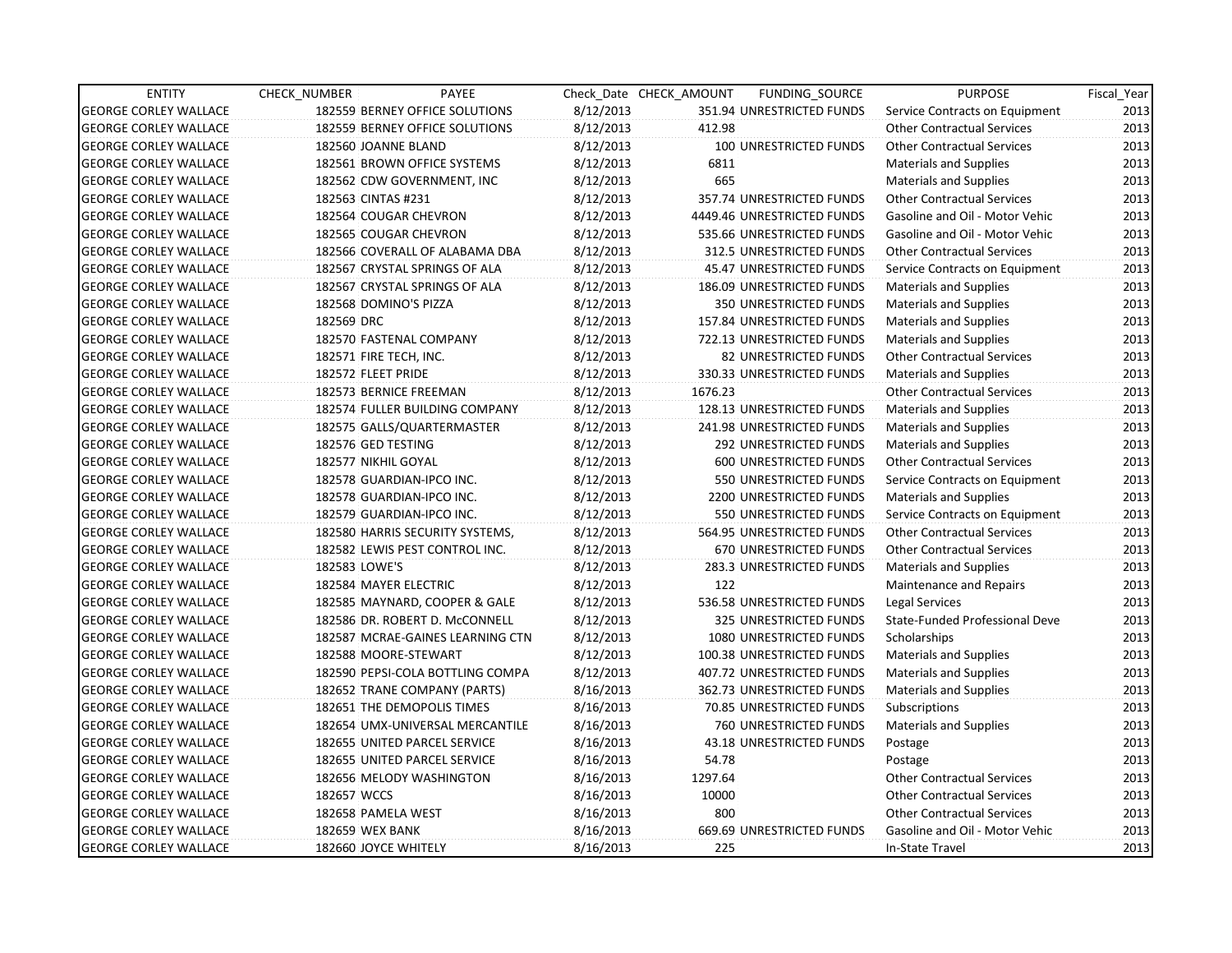| <b>ENTITY</b>                | CHECK NUMBER              | PAYEE                            |           | Check Date CHECK AMOUNT | FUNDING SOURCE               | <b>PURPOSE</b>                    | Fiscal Year |
|------------------------------|---------------------------|----------------------------------|-----------|-------------------------|------------------------------|-----------------------------------|-------------|
| <b>GEORGE CORLEY WALLACE</b> | 182661 WILEY/JOSSEY-BOSS  |                                  | 8/16/2013 |                         | 81.84 UNRESTRICTED FUNDS     | <b>Materials and Supplies</b>     | 2013        |
| <b>GEORGE CORLEY WALLACE</b> | 182662 XEROX CORPORATION  |                                  | 8/16/2013 | 60.54                   |                              | Service Contracts on Equipment    | 2013        |
| <b>GEORGE CORLEY WALLACE</b> |                           | 182666 BERNEY OFFICE SOLUTIONS   | 8/16/2013 |                         | 37.84 UNRESTRICTED FUNDS     | Service Contracts on Equipment    | 2013        |
| <b>GEORGE CORLEY WALLACE</b> |                           | 182667 FEDERAL EXPRESS CORPORATI | 8/16/2013 |                         | 108.87 UNRESTRICTED FUNDS    | Postage                           | 2013        |
| <b>GEORGE CORLEY WALLACE</b> |                           | 182667 FEDERAL EXPRESS CORPORATI | 8/16/2013 | 66.2                    |                              | Postage                           | 2013        |
| <b>GEORGE CORLEY WALLACE</b> | 182668 TUSKEGEE REPERTORY |                                  | 8/16/2013 |                         | 2200 UNRESTRICTED FUNDS      | <b>Other Contractual Services</b> | 2013        |
| <b>GEORGE CORLEY WALLACE</b> | 182612 ACEN               |                                  | 8/16/2013 |                         | 7515 UNRESTRICTED FUNDS      | Memberships                       | 2013        |
| <b>GEORGE CORLEY WALLACE</b> | 182613 ACT                |                                  | 8/16/2013 | 90                      |                              | <b>Materials and Supplies</b>     | 2013        |
| <b>GEORGE CORLEY WALLACE</b> |                           | 182614 ALABAMA GAS CORPORATION   | 8/16/2013 |                         | 2161.82 UNRESTRICTED FUNDS   | Gas and Heating Fuel              | 2013        |
| <b>GEORGE CORLEY WALLACE</b> | 182615 ALAPCAE            |                                  | 8/16/2013 | 2475                    |                              | In-State Travel                   | 2013        |
| <b>GEORGE CORLEY WALLACE</b> |                           | 182616 AT&T (BUSINESS SERVICE)   | 8/16/2013 |                         | 76.08 UNRESTRICTED FUNDS     | Communications                    | 2013        |
| <b>GEORGE CORLEY WALLACE</b> | 182617 AUBURN UNIVERSITY  |                                  | 8/16/2013 | 45                      |                              | In-State Travel                   | 2013        |
| <b>GEORGE CORLEY WALLACE</b> | 182618 AUTO ZONE          |                                  | 8/16/2013 |                         | 213.43 UNRESTRICTED FUNDS    | Maintenance and Repairs           | 2013        |
| <b>GEORGE CORLEY WALLACE</b> | 182619 TIFFANY BARLOW     |                                  | 8/16/2013 | 24.86                   |                              | In-State Travel                   | 2013        |
| <b>GEORGE CORLEY WALLACE</b> |                           | 182620 BERNEY OFFICE SOLUTIONS   | 8/16/2013 |                         | 396.18 UNRESTRICTED FUNDS    | Service Contracts on Equipment    | 2013        |
| <b>GEORGE CORLEY WALLACE</b> | 182621 TAMMIE M. BRIGGS   |                                  | 8/16/2013 |                         | 686.06 UNRESTRICTED FUNDS    | Out-of-State Travel               | 2013        |
| <b>GEORGE CORLEY WALLACE</b> | 182622 ANISSA CLAY        |                                  | 8/16/2013 | 200                     |                              | <b>Other Contractual Services</b> | 2013        |
| <b>GEORGE CORLEY WALLACE</b> |                           | 182623 COPY PRODUCTS COMPANY     | 8/16/2013 |                         | 72.74 UNRESTRICTED FUNDS     | <b>Materials and Supplies</b>     | 2013        |
| <b>GEORGE CORLEY WALLACE</b> |                           | 182624 GWENDOLYN CRUMPTON        | 8/16/2013 | 100                     |                              | <b>Other Contractual Services</b> | 2013        |
| <b>GEORGE CORLEY WALLACE</b> | 182625 FIRE TECH, INC.    |                                  | 8/16/2013 |                         | 75 UNRESTRICTED FUNDS        | <b>Other Contractual Services</b> | 2013        |
| <b>GEORGE CORLEY WALLACE</b> |                           | 182626 FIRST CAHAWBA BANKCARD    | 8/16/2013 |                         | 4602.48 UNRESTRICTED FUNDS   | Out-of-State Travel               | 2013        |
| <b>GEORGE CORLEY WALLACE</b> |                           | 182626 FIRST CAHAWBA BANKCARD    | 8/16/2013 |                         | 4883.34 UNRESTRICTED FUNDS   | In-State Travel                   | 2013        |
| <b>GEORGE CORLEY WALLACE</b> |                           | 182626 FIRST CAHAWBA BANKCARD    | 8/16/2013 |                         | 902.5 UNRESTRICTED FUNDS     | <b>Rent - Facilities</b>          | 2013        |
| <b>GEORGE CORLEY WALLACE</b> |                           | 182626 FIRST CAHAWBA BANKCARD    | 8/16/2013 |                         | <b>40 UNRESTRICTED FUNDS</b> | Computer Software                 | 2013        |
| <b>GEORGE CORLEY WALLACE</b> |                           | 182626 FIRST CAHAWBA BANKCARD    | 8/16/2013 | 93.55                   |                              | <b>Materials and Supplies</b>     | 2013        |
| <b>GEORGE CORLEY WALLACE</b> |                           | 182626 FIRST CAHAWBA BANKCARD    | 8/16/2013 | 3789.58                 |                              | Out-of-State Travel               | 2013        |
| <b>GEORGE CORLEY WALLACE</b> |                           | 182626 FIRST CAHAWBA BANKCARD    | 8/16/2013 |                         | 164.69 UNRESTRICTED FUNDS    | <b>Materials and Supplies</b>     | 2013        |
| <b>GEORGE CORLEY WALLACE</b> | 182627 PAULA GOODMAN      |                                  | 8/16/2013 |                         | 600 UNRESTRICTED FUNDS       | <b>Other Contractual Services</b> | 2013        |
| <b>GEORGE CORLEY WALLACE</b> | 182628 CATHERINE GORDON   |                                  | 8/16/2013 |                         | 575 UNRESTRICTED FUNDS       | <b>Other Contractual Services</b> | 2013        |
| <b>GEORGE CORLEY WALLACE</b> | 182629 DONITHA GRIFFIN    |                                  | 8/16/2013 |                         | 676.79 UNRESTRICTED FUNDS    | Out-of-State Travel               | 2013        |
| <b>GEORGE CORLEY WALLACE</b> | 182630 MARY HICKS         |                                  | 8/16/2013 |                         | 1000 UNRESTRICTED FUNDS      | <b>Other Contractual Services</b> | 2013        |
| <b>GEORGE CORLEY WALLACE</b> | 182631 DEANDRES G. INGE   |                                  | 8/16/2013 | 213.69                  |                              | In-State Travel                   | 2013        |
| <b>GEORGE CORLEY WALLACE</b> | 182632 JOSSEY-BOSS        |                                  | 8/16/2013 |                         | 81.84 UNRESTRICTED FUNDS     | <b>Materials and Supplies</b>     | 2013        |
| <b>GEORGE CORLEY WALLACE</b> | 182633 REGINA KENNEDY     |                                  | 8/16/2013 | 306.8                   |                              | In-State Travel                   | 2013        |
| <b>GEORGE CORLEY WALLACE</b> | 182634 JOBRINA LAMAR      |                                  | 8/16/2013 |                         | 925 UNRESTRICTED FUNDS       | <b>Other Contractual Services</b> | 2013        |
| <b>GEORGE CORLEY WALLACE</b> | 182635 PATRICIA LATHAM    |                                  | 8/16/2013 | 225                     |                              | In-State Travel                   | 2013        |
| <b>GEORGE CORLEY WALLACE</b> | 182636 JANICE MARSHALL    |                                  | 8/16/2013 |                         | 925 UNRESTRICTED FUNDS       | <b>Other Contractual Services</b> | 2013        |
| <b>GEORGE CORLEY WALLACE</b> |                           | 182637 THE MCGRAW-HILL COMPANIES | 8/16/2013 | 106.66                  |                              | <b>Materials and Supplies</b>     | 2013        |
| <b>GEORGE CORLEY WALLACE</b> | 182638 NCTM               |                                  | 8/16/2013 | 1624                    |                              | Out-of-State Travel               | 2013        |
| <b>GEORGE CORLEY WALLACE</b> | 182639 OFFICE DEPOT       |                                  | 8/16/2013 |                         | 962.2 UNRESTRICTED FUNDS     | Materials and Supplies            | 2013        |
| <b>GEORGE CORLEY WALLACE</b> | 182639 OFFICE DEPOT       |                                  | 8/16/2013 | 301.35                  |                              | <b>Materials and Supplies</b>     | 2013        |
| <b>GEORGE CORLEY WALLACE</b> | 182640 JIMMETTA PEOPLES   |                                  | 8/16/2013 |                         | 925 UNRESTRICTED FUNDS       | <b>Other Contractual Services</b> | 2013        |
| <b>GEORGE CORLEY WALLACE</b> | 182641 PITNEY BOWES       |                                  | 8/16/2013 |                         | 1000 UNRESTRICTED FUNDS      | Postage                           | 2013        |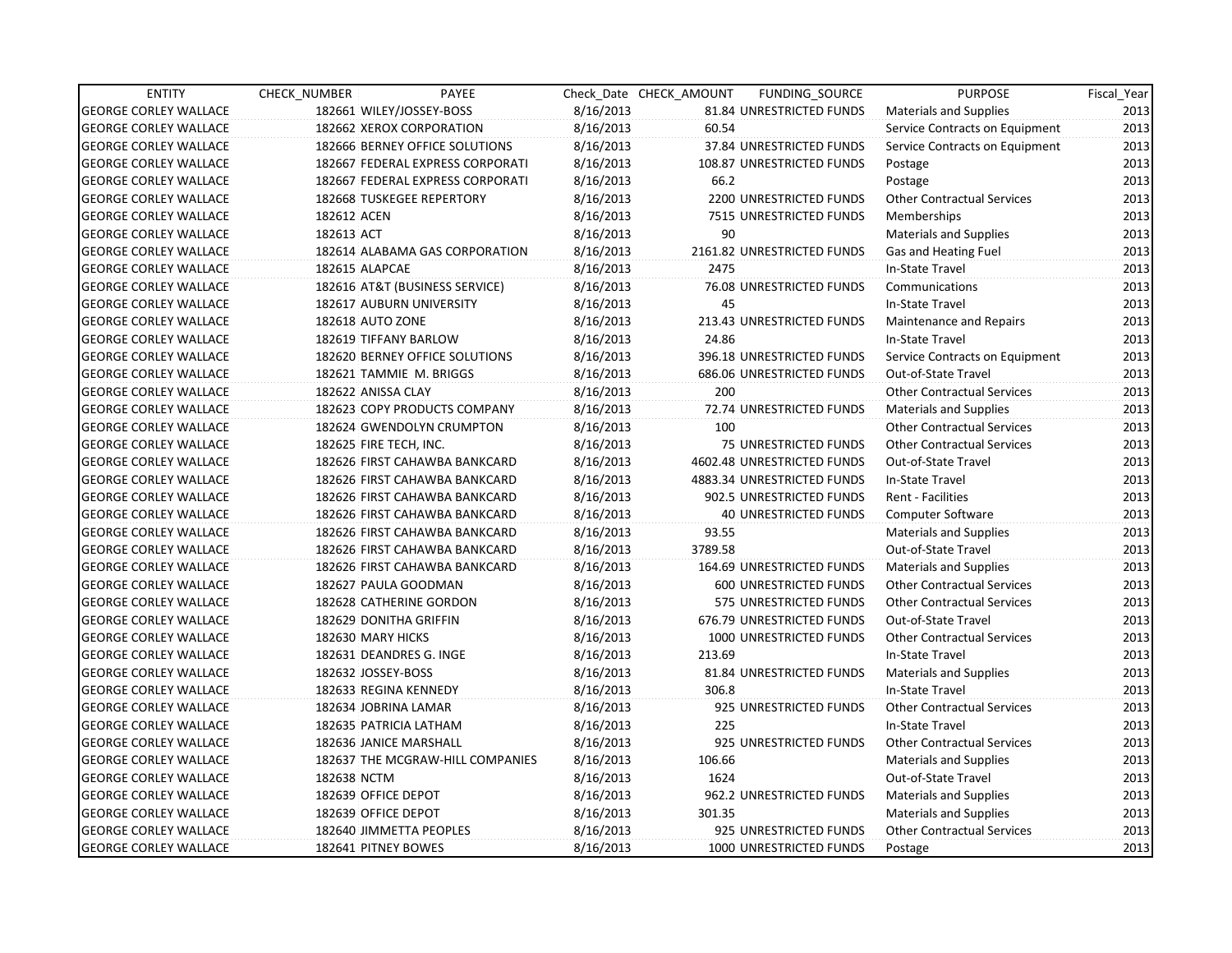| <b>ENTITY</b>                | CHECK_NUMBER               | PAYEE                            |           | Check Date CHECK AMOUNT | FUNDING_SOURCE                  | <b>PURPOSE</b>                    | Fiscal Year |
|------------------------------|----------------------------|----------------------------------|-----------|-------------------------|---------------------------------|-----------------------------------|-------------|
| <b>GEORGE CORLEY WALLACE</b> | 182642 QUILL CORP.         |                                  | 8/16/2013 |                         | 81.98 UNRESTRICTED FUNDS        | <b>Materials and Supplies</b>     | 2013        |
| <b>GEORGE CORLEY WALLACE</b> | 182643 THE RILEY GROUP     |                                  | 8/16/2013 |                         | 500 UNRESTRICTED FUNDS          | TECHNOLOGY NON-CAPITALIZED        | 2013        |
| <b>GEORGE CORLEY WALLACE</b> | 182644 ERIKA ROBERSON      |                                  | 8/16/2013 | 67.25                   |                                 | In-State Travel                   | 2013        |
| <b>GEORGE CORLEY WALLACE</b> | 182645 KENNETTA SANDERS    |                                  | 8/16/2013 |                         | 625 UNRESTRICTED FUNDS          | <b>Other Contractual Services</b> | 2013        |
| <b>GEORGE CORLEY WALLACE</b> |                            | 182646 SELMA WATER WORKS BOARD   | 8/16/2013 |                         | 574.79 UNRESTRICTED FUNDS       | <b>Water and Sewer</b>            | 2013        |
| <b>GEORGE CORLEY WALLACE</b> | 182647 SELMA CASH & CARRY  |                                  | 8/16/2013 |                         | <b>155.5 UNRESTRICTED FUNDS</b> | <b>Materials and Supplies</b>     | 2013        |
| <b>GEORGE CORLEY WALLACE</b> |                            | 182648 SOUTHERNLINC WIRELESS     | 8/16/2013 |                         | 809.11 UNRESTRICTED FUNDS       | Communications                    | 2013        |
| <b>GEORGE CORLEY WALLACE</b> | 182649 VALERIE F. SWEENEY  |                                  | 8/16/2013 | 1844.38                 |                                 | <b>Other Contractual Services</b> | 2013        |
| <b>GEORGE CORLEY WALLACE</b> |                            | 182650 SHENITA AUSTIN TAYLOR     | 8/16/2013 | 100                     |                                 | <b>Other Contractual Services</b> | 2013        |
| <b>GEORGE CORLEY WALLACE</b> | 182653 JOCELYN TURNER      |                                  | 8/16/2013 | 184.08                  |                                 | In-State Travel                   | 2013        |
| <b>GEORGE CORLEY WALLACE</b> | 182722 SHERMANITA WALKER   |                                  | 8/23/2013 | 306.8                   |                                 | In-State Travel                   | 2013        |
| <b>GEORGE CORLEY WALLACE</b> | 182723 WCCS PETTY CASH     |                                  | 8/23/2013 |                         | 160.71 UNRESTRICTED FUNDS       | <b>Materials and Supplies</b>     | 2013        |
| <b>GEORGE CORLEY WALLACE</b> | 182723 WCCS PETTY CASH     |                                  | 8/23/2013 | 40.34                   |                                 | <b>Materials and Supplies</b>     | 2013        |
| <b>GEORGE CORLEY WALLACE</b> | 182724 JOE WILLIAMS        |                                  | 8/23/2013 |                         | 2700 UNRESTRICTED FUNDS         | <b>Other Contractual Services</b> | 2013        |
| <b>GEORGE CORLEY WALLACE</b> |                            | 182725 WRIGHT GROUP/ MCGRAW HILL | 8/23/2013 | 95.6                    |                                 | Rent - Facilities                 | 2013        |
| <b>GEORGE CORLEY WALLACE</b> |                            | 182725 WRIGHT GROUP/ MCGRAW HILL | 8/23/2013 | 744.51                  |                                 | <b>Materials and Supplies</b>     | 2013        |
| <b>GEORGE CORLEY WALLACE</b> | 182727 AIRGAS SOUTH, INC   |                                  | 8/23/2013 |                         | 592.97 UNRESTRICTED FUNDS       | Materials and Supplies            | 2013        |
| <b>GEORGE CORLEY WALLACE</b> | 182728 ALAPCAE             |                                  | 8/23/2013 |                         | <b>250 UNRESTRICTED FUNDS</b>   | In-State Travel                   | 2013        |
| <b>GEORGE CORLEY WALLACE</b> |                            | 182729 CAROLINA BIOLOGICAL SUP C | 8/23/2013 |                         | 605.07 UNRESTRICTED FUNDS       | <b>Materials and Supplies</b>     | 2013        |
| <b>GEORGE CORLEY WALLACE</b> |                            | 182730 CDW GOVERNMENT, INC       | 8/23/2013 | 27739.33                |                                 | <b>Materials and Supplies</b>     | 2013        |
| <b>GEORGE CORLEY WALLACE</b> | 182731 GUARDIAN-IPCO INC.  |                                  | 8/23/2013 |                         | 550 UNRESTRICTED FUNDS          | Service Contracts on Equipment    | 2013        |
| <b>GEORGE CORLEY WALLACE</b> | 182732 ERIC JACKSON        |                                  | 8/23/2013 |                         | 722.22 UNRESTRICTED FUNDS       | <b>Other Contractual Services</b> | 2013        |
| <b>GEORGE CORLEY WALLACE</b> | 182733 MIDWEST LIBRARY SER |                                  | 8/23/2013 |                         | 102.55 UNRESTRICTED FUNDS       | <b>Books</b>                      | 2013        |
| <b>GEORGE CORLEY WALLACE</b> |                            | 182734 PURDIE & SON REFUSE SER   | 8/23/2013 |                         | 605 UNRESTRICTED FUNDS          | <b>Other Contractual Services</b> | 2013        |
| <b>GEORGE CORLEY WALLACE</b> |                            | 182735 TECHNICAL TRAINING AIDS   | 8/23/2013 | 990                     |                                 | <b>Materials and Supplies</b>     | 2013        |
| <b>GEORGE CORLEY WALLACE</b> |                            | 182736 THYSSENKRUPP ELEVATOR     | 8/23/2013 |                         | 2760.2 UNRESTRICTED FUNDS       | Service Contracts on Equipment    | 2013        |
| <b>GEORGE CORLEY WALLACE</b> | 182737 XEROX CORPORATION   |                                  | 8/23/2013 | 60.54                   |                                 | Service Contracts on Equipment    | 2013        |
| <b>GEORGE CORLEY WALLACE</b> | 182671 ACT                 |                                  | 8/23/2013 | 138                     |                                 | <b>Materials and Supplies</b>     | 2013        |
| <b>GEORGE CORLEY WALLACE</b> | 182672 BERTHA ALLEN        |                                  | 8/23/2013 | 104.15                  |                                 | In-State Travel                   | 2013        |
| <b>GEORGE CORLEY WALLACE</b> |                            | 182673 APPLIED SECURITY CONCEPTS | 8/23/2013 |                         | 99 UNRESTRICTED FUNDS           | <b>Other Contractual Services</b> | 2013        |
| <b>GEORGE CORLEY WALLACE</b> | 182675 TIFFANY BARLOW      |                                  | 8/23/2013 | 105.26                  |                                 | In-State Travel                   | 2013        |
| <b>GEORGE CORLEY WALLACE</b> | 182676 VICKIE BELL         |                                  | 8/23/2013 | 18.34                   |                                 | In-State Travel                   | 2013        |
| <b>GEORGE CORLEY WALLACE</b> | 182677 ALVIN BELL          |                                  | 8/23/2013 | 300                     |                                 | <b>Other Contractual Services</b> | 2013        |
| <b>GEORGE CORLEY WALLACE</b> |                            | 182678 BERNEY OFFICE SOLUTIONS   | 8/23/2013 |                         | 362.01 UNRESTRICTED FUNDS       | Service Contracts on Equipment    | 2013        |
| <b>GEORGE CORLEY WALLACE</b> |                            | 182680 DR. CHARLES H. BLACKLEDGE | 8/23/2013 |                         | 219.22 UNRESTRICTED FUNDS       | <b>Other Contractual Services</b> | 2013        |
| <b>GEORGE CORLEY WALLACE</b> |                            | 182681 BOB MCCLOSKEY INSURANCE   | 8/23/2013 |                         | 41896.53 UNRESTRICTED FUNDS     | Insurance and Bonding             | 2013        |
| <b>GEORGE CORLEY WALLACE</b> | 182682 BSN SPORTS          |                                  | 8/23/2013 |                         | 1292.9 UNRESTRICTED FUNDS       | Materials and Supplies            | 2013        |
| <b>GEORGE CORLEY WALLACE</b> | 182683 GERALYN BUFORD      |                                  | 8/23/2013 | 211.37                  |                                 | In-State Travel                   | 2013        |
| <b>GEORGE CORLEY WALLACE</b> | 182684 CANON SOLUTIONS     |                                  | 8/23/2013 | 302.91                  |                                 | Service Contracts on Equipment    | 2013        |
| <b>GEORGE CORLEY WALLACE</b> |                            | 182685 CATTLIN LAWN SERVICE      | 8/23/2013 |                         | 2433.33 UNRESTRICTED FUNDS      | <b>Other Contractual Services</b> | 2013        |
| <b>GEORGE CORLEY WALLACE</b> | 182686 CINTAS #231         |                                  | 8/23/2013 |                         | 253.56 UNRESTRICTED FUNDS       | <b>Other Contractual Services</b> | 2013        |
| <b>GEORGE CORLEY WALLACE</b> | 182687 COMPANSOL           |                                  | 8/23/2013 | 299                     |                                 | <b>Other Contractual Services</b> | 2013        |
| <b>GEORGE CORLEY WALLACE</b> |                            | 182688 COVERALL OF ALABAMA DBA   | 8/23/2013 |                         | 9253 UNRESTRICTED FUNDS         | <b>Other Contractual Services</b> | 2013        |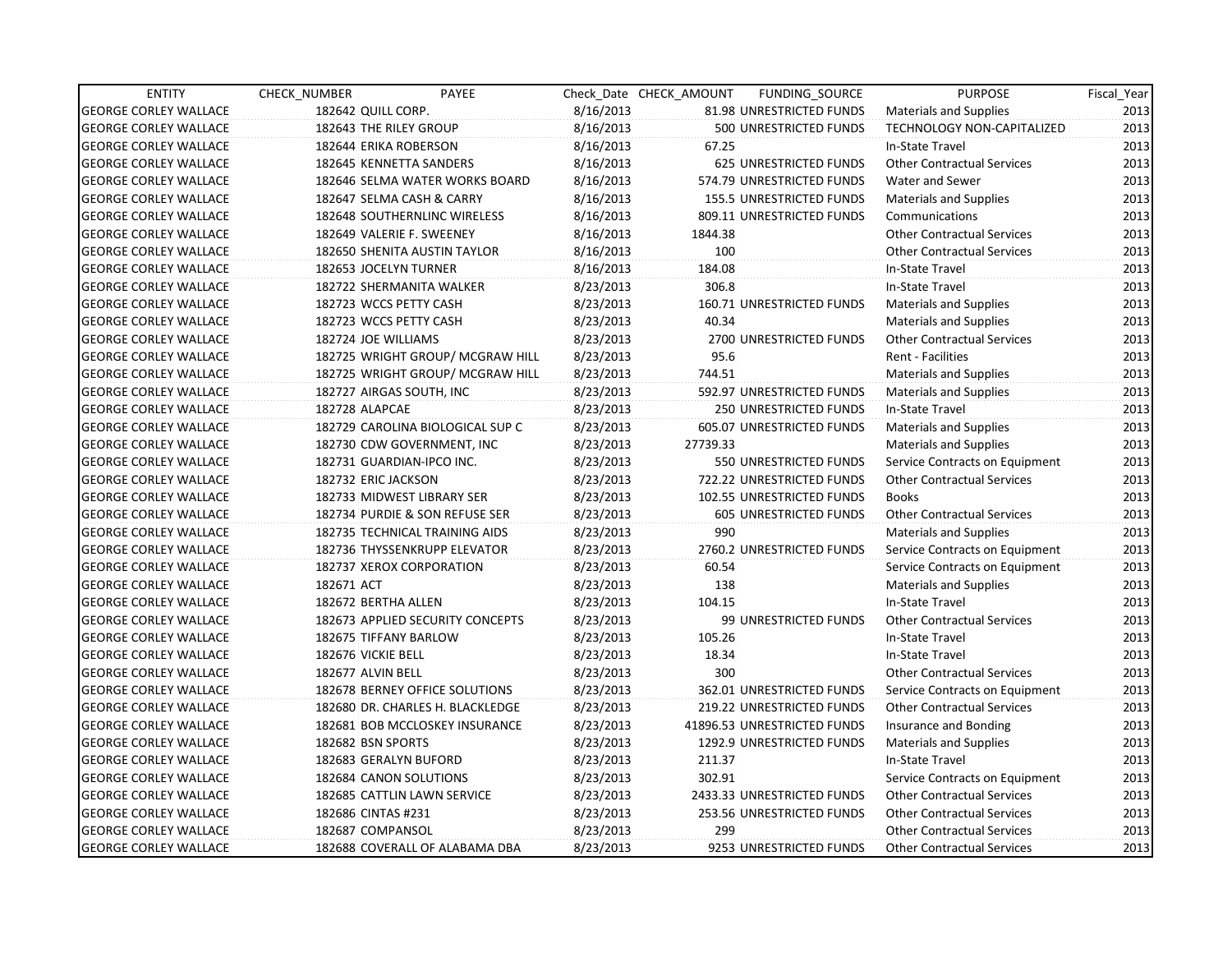| <b>ENTITY</b>                | CHECK_NUMBER               | PAYEE                            |           | Check Date CHECK AMOUNT | FUNDING_SOURCE                 | <b>PURPOSE</b>                    | Fiscal_Year |
|------------------------------|----------------------------|----------------------------------|-----------|-------------------------|--------------------------------|-----------------------------------|-------------|
| <b>GEORGE CORLEY WALLACE</b> |                            | 182689 ELLUCIAN COMPANY L.P.     | 8/23/2013 |                         | 39574.5 UNRESTRICTED FUNDS     | Construction in Progress          | 2013        |
| <b>GEORGE CORLEY WALLACE</b> | 182690 FRAZER GROUP, THE   |                                  | 8/23/2013 |                         | 477.19 UNRESTRICTED FUNDS      | Insurance and Bonding             | 2013        |
| <b>GEORGE CORLEY WALLACE</b> | 182691 GED TESTING         |                                  | 8/23/2013 |                         | 154 UNRESTRICTED FUNDS         | <b>Materials and Supplies</b>     | 2013        |
| <b>GEORGE CORLEY WALLACE</b> |                            | 182692 GO GREEN JANITORIAL SERVI | 8/23/2013 |                         | 4282.84 UNRESTRICTED FUNDS     | <b>Other Contractual Services</b> | 2013        |
| <b>GEORGE CORLEY WALLACE</b> | 182693 GHYTANA S. GOINGS   |                                  | 8/23/2013 |                         | 89.46 UNRESTRICTED FUNDS       | In-State Travel                   | 2013        |
| <b>GEORGE CORLEY WALLACE</b> | 182694 APRIL HARPER        |                                  | 8/23/2013 |                         | <b>320 UNRESTRICTED FUNDS</b>  | In-State Travel                   | 2013        |
| <b>GEORGE CORLEY WALLACE</b> | 182695 APRIL HARPER        |                                  | 8/23/2013 |                         | <b>160 UNRESTRICTED FUNDS</b>  | In-State Travel                   | 2013        |
| <b>GEORGE CORLEY WALLACE</b> | 182696 APRIL HARPER        |                                  | 8/23/2013 |                         | <b>160 UNRESTRICTED FUNDS</b>  | In-State Travel                   | 2013        |
| <b>GEORGE CORLEY WALLACE</b> | 182697 APRIL HARPER        |                                  | 8/23/2013 |                         | <b>160 UNRESTRICTED FUNDS</b>  | In-State Travel                   | 2013        |
| <b>GEORGE CORLEY WALLACE</b> | 182698 TONY HUGHES         |                                  | 8/23/2013 |                         | 457.65 UNRESTRICTED FUNDS      | In-State Travel                   | 2013        |
| <b>GEORGE CORLEY WALLACE</b> | 182699 INDIGO FLUIDS, INC. |                                  | 8/23/2013 |                         | 120.82 UNRESTRICTED FUNDS      | <b>Materials and Supplies</b>     | 2013        |
| <b>GEORGE CORLEY WALLACE</b> | 182700 DEANDRES G. INGE    |                                  | 8/23/2013 | 180.36                  |                                | In-State Travel                   | 2013        |
| <b>GEORGE CORLEY WALLACE</b> | 182701 IRMA JEAN JACKSON   |                                  | 8/23/2013 |                         | 182.1 UNRESTRICTED FUNDS       | In-State Travel                   | 2013        |
| <b>GEORGE CORLEY WALLACE</b> |                            | 182702 JOHN WILEY & SONS, INC.   | 8/23/2013 |                         | 501.86 UNRESTRICTED FUNDS      | <b>Materials and Supplies</b>     | 2013        |
| <b>GEORGE CORLEY WALLACE</b> | 182703 JUDY JORDAN         |                                  | 8/23/2013 |                         | 800 UNRESTRICTED FUNDS         | <b>Other Contractual Services</b> | 2013        |
| <b>GEORGE CORLEY WALLACE</b> | 182704 REGINA KENNEDY      |                                  | 8/23/2013 | 298.84                  |                                | In-State Travel                   | 2013        |
| <b>GEORGE CORLEY WALLACE</b> | 182705 PATRICIA LATHAM     |                                  | 8/23/2013 | 29.83                   |                                | In-State Travel                   | 2013        |
| <b>GEORGE CORLEY WALLACE</b> | 182707 CTB-MCGRAW-HILL     |                                  | 8/23/2013 | 925                     |                                | <b>Materials and Supplies</b>     | 2013        |
| <b>GEORGE CORLEY WALLACE</b> | 182708 NEEDDECALS.COM      |                                  | 8/23/2013 |                         | <b>185 UNRESTRICTED FUNDS</b>  | <b>Materials and Supplies</b>     | 2013        |
| <b>GEORGE CORLEY WALLACE</b> | 182709 NJCAA REG XXII      |                                  | 8/23/2013 |                         | 9539.9 UNRESTRICTED FUNDS      | Memberships                       | 2013        |
| <b>GEORGE CORLEY WALLACE</b> | 182710 OFFICE DEPOT        |                                  | 8/23/2013 |                         | 2034.38 UNRESTRICTED FUNDS     | <b>Materials and Supplies</b>     | 2013        |
| <b>GEORGE CORLEY WALLACE</b> | 182711 CLARENCE PETTWAY    |                                  | 8/23/2013 | 402.33                  |                                | In-State Travel                   | 2013        |
| <b>GEORGE CORLEY WALLACE</b> |                            | 182712 PRESIDENTS' ROUND TABLE   | 8/23/2013 |                         | 500 UNRESTRICTED FUNDS         | <b>Memberships</b>                | 2013        |
| <b>GEORGE CORLEY WALLACE</b> | 182713 SATTERFIELD PLAZA   |                                  | 8/23/2013 | 6990.93                 |                                | Rent - Facilities                 | 2013        |
| <b>GEORGE CORLEY WALLACE</b> | 182714 SHRED-IT USA, INC.  |                                  | 8/23/2013 |                         | 417.99 UNRESTRICTED FUNDS      | <b>Other Contractual Services</b> | 2013        |
| <b>GEORGE CORLEY WALLACE</b> | 182715 DEREK J. SIMON      |                                  | 8/23/2013 | 100                     |                                | <b>Other Contractual Services</b> | 2013        |
| <b>GEORGE CORLEY WALLACE</b> |                            | 182716 SKILLPATH SEMINARS        | 8/23/2013 |                         | <b>34.4 UNRESTRICTED FUNDS</b> | In-State Travel                   | 2013        |
| <b>GEORGE CORLEY WALLACE</b> |                            | 182717 ST. OF AL. DEPT. OF FIN.  | 8/23/2013 |                         | 1254.83 UNRESTRICTED FUNDS     | Communications                    | 2013        |
| <b>GEORGE CORLEY WALLACE</b> |                            | 182718 TECHNICAL TRAINING AIDS   | 8/23/2013 | 3100                    |                                | Computer Software                 | 2013        |
| <b>GEORGE CORLEY WALLACE</b> | 182719 ELLEN TRAYWICK      |                                  | 8/23/2013 | 49.61                   |                                | In-State Travel                   | 2013        |
| <b>GEORGE CORLEY WALLACE</b> | 182720 JOCELYN TURNER      |                                  | 8/23/2013 | 533.03                  |                                | In-State Travel                   | 2013        |
| <b>GEORGE CORLEY WALLACE</b> |                            | 182721 UNITED PARCEL SERVICE     | 8/23/2013 |                         | 33.39 UNRESTRICTED FUNDS       | Postage                           | 2013        |
| <b>GEORGE CORLEY WALLACE</b> |                            | 183892 BRUSTEIN & MANASEVIT      | 8/30/2013 |                         | 1350 UNRESTRICTED FUNDS        | Legal Services                    | 2013        |
| <b>GEORGE CORLEY WALLACE</b> | 183893 C & S AUTO PARTS    |                                  | 8/30/2013 |                         | 304.78 UNRESTRICTED FUNDS      | <b>Maintenance and Repairs</b>    | 2013        |
| <b>GEORGE CORLEY WALLACE</b> |                            | 183894 CAROLINA BIOLOGICAL SUP C | 8/30/2013 | 67121.97                |                                | <b>Materials and Supplies</b>     | 2013        |
| <b>GEORGE CORLEY WALLACE</b> |                            | 183895 CDW GOVERNMENT, INC       | 8/30/2013 |                         | <b>O UNRESTRICTED FUNDS</b>    | <b>Materials and Supplies</b>     | 2013        |
| <b>GEORGE CORLEY WALLACE</b> |                            | 183895 CDW GOVERNMENT, INC       | 8/30/2013 | 1110.94                 |                                | <b>Materials and Supplies</b>     | 2013        |
| <b>GEORGE CORLEY WALLACE</b> |                            | 183896 CLEAR CHANNEL RADIO       | 8/30/2013 |                         | 200 UNRESTRICTED FUNDS         | Advertising and Promotions        | 2013        |
| <b>GEORGE CORLEY WALLACE</b> | 183897 COMPANSOL           |                                  | 8/30/2013 | 299                     |                                | <b>Other Contractual Services</b> | 2013        |
| <b>GEORGE CORLEY WALLACE</b> | 183898 COUGAR CHEVRON      |                                  | 8/30/2013 |                         | 4700.1 UNRESTRICTED FUNDS      | Gasoline and Oil - Motor Vehic    | 2013        |
| <b>GEORGE CORLEY WALLACE</b> |                            | 183899 COWIN TRACTOR PARTS       | 8/30/2013 |                         | 174.64 UNRESTRICTED FUNDS      | Maintenance and Repairs           | 2013        |
| <b>GEORGE CORLEY WALLACE</b> |                            | 183900 CRYSTAL SPRINGS OF ALA    | 8/30/2013 |                         | 85.5 UNRESTRICTED FUNDS        | <b>Materials and Supplies</b>     | 2013        |
| <b>GEORGE CORLEY WALLACE</b> |                            | 183900 CRYSTAL SPRINGS OF ALA    | 8/30/2013 |                         | 68.9 UNRESTRICTED FUNDS        | Service Contracts on Equipment    | 2013        |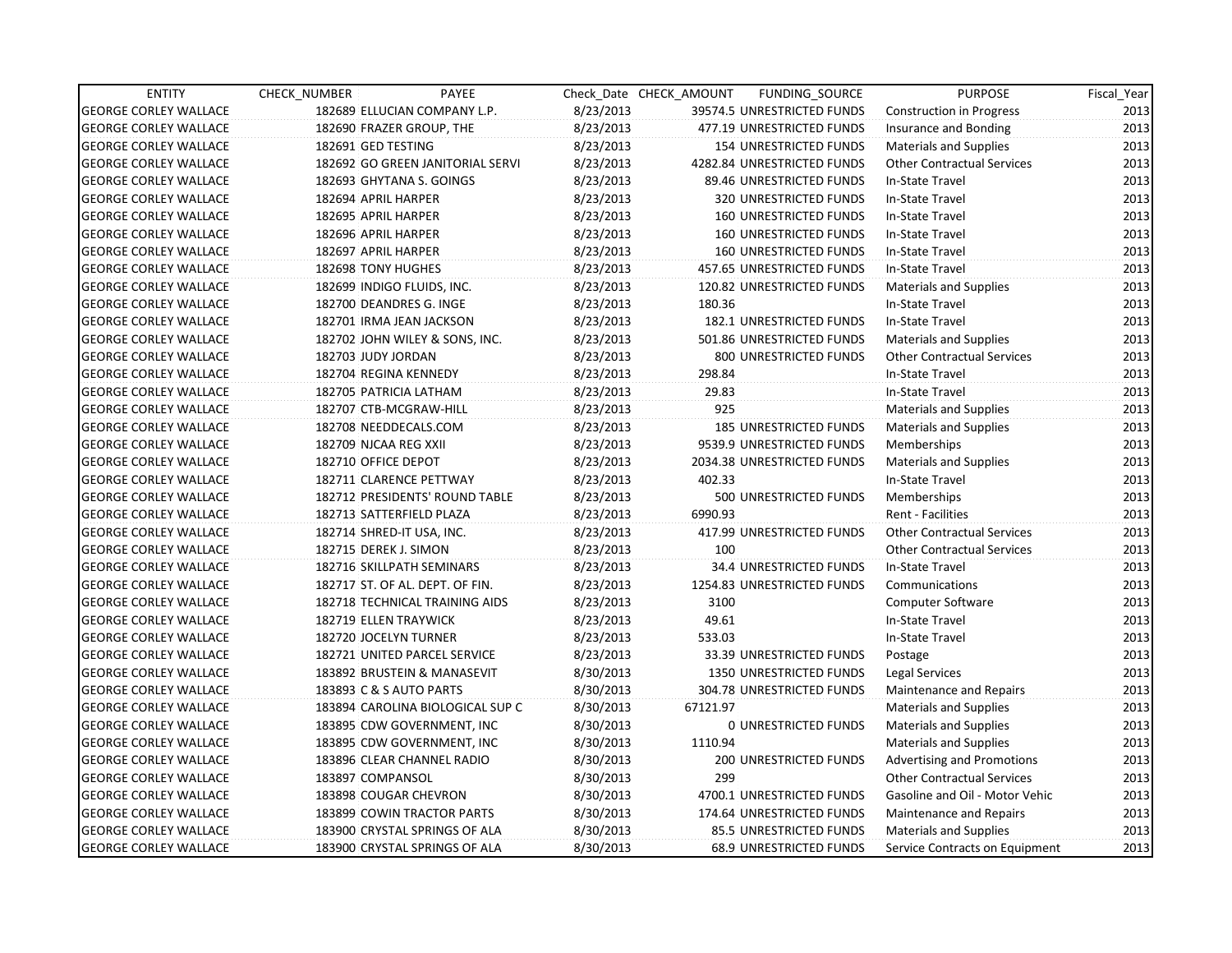| <b>ENTITY</b>                | CHECK NUMBER | PAYEE                              |           | Check Date CHECK AMOUNT | FUNDING SOURCE                 | <b>PURPOSE</b>                        | Fiscal_Year |
|------------------------------|--------------|------------------------------------|-----------|-------------------------|--------------------------------|---------------------------------------|-------------|
| <b>GEORGE CORLEY WALLACE</b> |              | 183901 DALLAS CO. WATER & SEWER    | 8/30/2013 |                         | 136.65 UNRESTRICTED FUNDS      | Water and Sewer                       | 2013        |
| <b>GEORGE CORLEY WALLACE</b> |              | 183902 DALLAS MIDWEST              | 8/30/2013 |                         | 2354 UNRESTRICTED FUNDS        | <b>Materials and Supplies</b>         | 2013        |
| <b>GEORGE CORLEY WALLACE</b> |              | 183903 REBECCA DAVIS               | 8/30/2013 |                         | 102.35 UNRESTRICTED FUNDS      | In-State Travel                       | 2013        |
| <b>GEORGE CORLEY WALLACE</b> |              | 183904 ELLUCIAN COMPANY L.P.       | 8/30/2013 |                         | 17716 UNRESTRICTED FUNDS       | Construction in Progress              | 2013        |
| <b>GEORGE CORLEY WALLACE</b> |              | 183905 ETA HAND2MIND               | 8/30/2013 | 382007                  |                                | <b>Materials and Supplies</b>         | 2013        |
| <b>GEORGE CORLEY WALLACE</b> |              | 183907 INNOVATION CENTRE           | 8/30/2013 |                         | 6333.33 UNRESTRICTED FUNDS     | <b>Other Contractual Services</b>     | 2013        |
| <b>GEORGE CORLEY WALLACE</b> |              | 183908 IT'S ABOUT TIME INTER       | 8/30/2013 | 80768.83                |                                | <b>Materials and Supplies</b>         | 2013        |
| <b>GEORGE CORLEY WALLACE</b> |              | 183909 KWIK KOPY SHOP              | 8/30/2013 | 3443.84                 |                                | <b>Materials and Supplies</b>         | 2013        |
| <b>GEORGE CORLEY WALLACE</b> |              | 183910 ORLANDO KEITH LEDYARD       | 8/30/2013 | 200                     |                                | <b>Other Contractual Services</b>     | 2013        |
| <b>GEORGE CORLEY WALLACE</b> |              | 183911 MCQUICK PRINTING COMPANY    | 8/30/2013 |                         | 628.5 UNRESTRICTED FUNDS       | <b>Materials and Supplies</b>         | 2013        |
| <b>GEORGE CORLEY WALLACE</b> |              | 183912 MEADOWS TIRE CO             | 8/30/2013 |                         | 321.78 UNRESTRICTED FUNDS      | Maintenance and Repairs               | 2013        |
| <b>GEORGE CORLEY WALLACE</b> |              | 183913 MINDVOLT                    | 8/30/2013 | 2195                    |                                | <b>Advertising and Promotions</b>     | 2013        |
| <b>GEORGE CORLEY WALLACE</b> |              | 183914 OFFICE DEPOT                | 8/30/2013 | 261.23                  |                                | <b>Materials and Supplies</b>         | 2013        |
| <b>GEORGE CORLEY WALLACE</b> |              | 183914 OFFICE DEPOT                | 8/30/2013 |                         | 124.7 UNRESTRICTED FUNDS       | <b>Materials and Supplies</b>         | 2013        |
| <b>GEORGE CORLEY WALLACE</b> |              | 183915 MARTHA PETTWAY              | 8/30/2013 | 73.24                   |                                | Out-of-State Travel                   | 2013        |
| <b>GEORGE CORLEY WALLACE</b> |              | 183916 NEW POCKET NURSE MEDICAL    | 8/30/2013 |                         | 5.55 UNRESTRICTED FUNDS        | <b>Materials and Supplies</b>         | 2013        |
| <b>GEORGE CORLEY WALLACE</b> | 183917 RICOH |                                    | 8/30/2013 |                         | 227.29 UNRESTRICTED FUNDS      | Service Contracts on Equipment        | 2013        |
| <b>GEORGE CORLEY WALLACE</b> | 183917 RICOH |                                    | 8/30/2013 |                         | 75.84 UNRESTRICTED FUNDS       | <b>Materials and Supplies</b>         | 2013        |
| <b>GEORGE CORLEY WALLACE</b> |              | 183918 THE RILEY GROUP             | 8/30/2013 |                         | 500 UNRESTRICTED FUNDS         | TECHNOLOGY NON-CAPITALIZED            | 2013        |
| <b>GEORGE CORLEY WALLACE</b> |              | 183919 SALLY BEAUTY SUPPLY         | 8/30/2013 |                         | 170.09 UNRESTRICTED FUNDS      | <b>Purchases for Resale</b>           | 2013        |
| <b>GEORGE CORLEY WALLACE</b> |              | 183920 SCOTT COMMUNICATIONS        | 8/30/2013 |                         | 1200 UNRESTRICTED FUNDS        | <b>Advertising and Promotions</b>     | 2013        |
| <b>GEORGE CORLEY WALLACE</b> |              | 183921 SELMA BEAUTY SUPPLY         | 8/30/2013 |                         | 497.92 UNRESTRICTED FUNDS      | <b>Materials and Supplies</b>         | 2013        |
| <b>GEORGE CORLEY WALLACE</b> |              | 183922 SELMA COMMUNICATIONS        | 8/30/2013 |                         | 2325 UNRESTRICTED FUNDS        | Communications                        | 2013        |
| <b>GEORGE CORLEY WALLACE</b> |              | 183923 SELMA ELECTRIC REPAIR       | 8/30/2013 | 226.8                   |                                | Maintenance and Repairs               | 2013        |
| <b>GEORGE CORLEY WALLACE</b> |              | 183924 SOUTHERNLINC WIRELESS       | 8/30/2013 | 440.11                  |                                | Communications                        | 2013        |
| <b>GEORGE CORLEY WALLACE</b> | 183925 ULINE |                                    | 8/30/2013 | 3165.3                  |                                | <b>Materials and Supplies</b>         | 2013        |
| <b>GEORGE CORLEY WALLACE</b> |              | 183926 UNITED PARCEL SERVICE       | 8/30/2013 |                         | 55.45 UNRESTRICTED FUNDS       | Postage                               | 2013        |
| <b>GEORGE CORLEY WALLACE</b> |              | 183927 WAL MART                    | 8/30/2013 |                         | 1509.47 UNRESTRICTED FUNDS     | <b>Materials and Supplies</b>         | 2013        |
| <b>GEORGE CORLEY WALLACE</b> |              | 183927 WAL MART                    | 8/30/2013 | 2396                    |                                | <b>Materials and Supplies</b>         | 2013        |
| <b>GEORGE CORLEY WALLACE</b> |              | 183928 WRIGHT GROUP/ MCGRAW HILL   | 8/30/2013 | 456.56                  |                                | <b>Materials and Supplies</b>         | 2013        |
| <b>GEORGE CORLEY WALLACE</b> |              | 90011029 LAWRENCE SIMMONS JR       | 8/30/2013 |                         | 3680 UNRESTRICTED FUNDS        | Instructional Salaries - Regul        | 2013        |
| <b>GEORGE CORLEY WALLACE</b> |              | 90011030 JACQUELINE BERNETTA SMITH | 8/30/2013 |                         | 8911.75 UNRESTRICTED FUNDS     | Administrative Salaries- Sched        | 2013        |
| <b>GEORGE CORLEY WALLACE</b> |              | 90011030 JACQUELINE BERNETTA SMITH | 8/30/2013 |                         | <b>65 UNRESTRICTED FUNDS</b>   | <b>Other Staff Benefits</b>           | 2013        |
| <b>GEORGE CORLEY WALLACE</b> |              | 90011032 LEIGH ANN SMITH           | 8/30/2013 |                         | 4196.63 UNRESTRICTED FUNDS     | Support Personnel Salaries - S        | 2013        |
| <b>GEORGE CORLEY WALLACE</b> |              | 90011033 SHANDRA J SMITH           | 8/30/2013 |                         | 4904.17 UNRESTRICTED FUNDS     | <b>Other Professional Salaries -</b>  | 2013        |
| <b>GEORGE CORLEY WALLACE</b> |              | 90011034 ANNA M SMITHERMAN         | 8/30/2013 |                         | 12642.75 UNRESTRICTED FUNDS    | Instructional Salaries - Regul        | 2013        |
| <b>GEORGE CORLEY WALLACE</b> |              | 90011035 JOHN A SNOW               | 8/30/2013 |                         | 672 UNRESTRICTED FUNDS         | Hourly Wages                          | 2013        |
| <b>GEORGE CORLEY WALLACE</b> |              | 90011036 LULA SNOWDEN              | 8/30/2013 | 4012.5                  |                                | Other Professional Salaries -         | 2013        |
| <b>GEORGE CORLEY WALLACE</b> |              | 90011037 BRANDI N SPEARS           | 8/30/2013 |                         | 2038.63 UNRESTRICTED FUNDS     | <b>Support Personnel Salaries - S</b> | 2013        |
| <b>GEORGE CORLEY WALLACE</b> |              | 90011038 DONALD T SPEED            | 8/30/2013 |                         | <b>650 UNRESTRICTED FUNDS</b>  | Instructional Salaries - Tempo        | 2013        |
| <b>GEORGE CORLEY WALLACE</b> |              | 90011039 DONTE L STEVENSON         | 8/30/2013 |                         | 2261.87 UNRESTRICTED FUNDS     | Support Personnel Salaries - S        | 2013        |
| <b>GEORGE CORLEY WALLACE</b> |              | 90011040 MAXINE STURDIVANT         | 8/30/2013 |                         | 433.34 UNRESTRICTED FUNDS      | Instructional Salaries - Regul        | 2013        |
| <b>GEORGE CORLEY WALLACE</b> |              | 90011040 MAXINE STURDIVANT         | 8/30/2013 |                         | <b>5224 UNRESTRICTED FUNDS</b> | <b>Other Professional Salaries -</b>  | 2013        |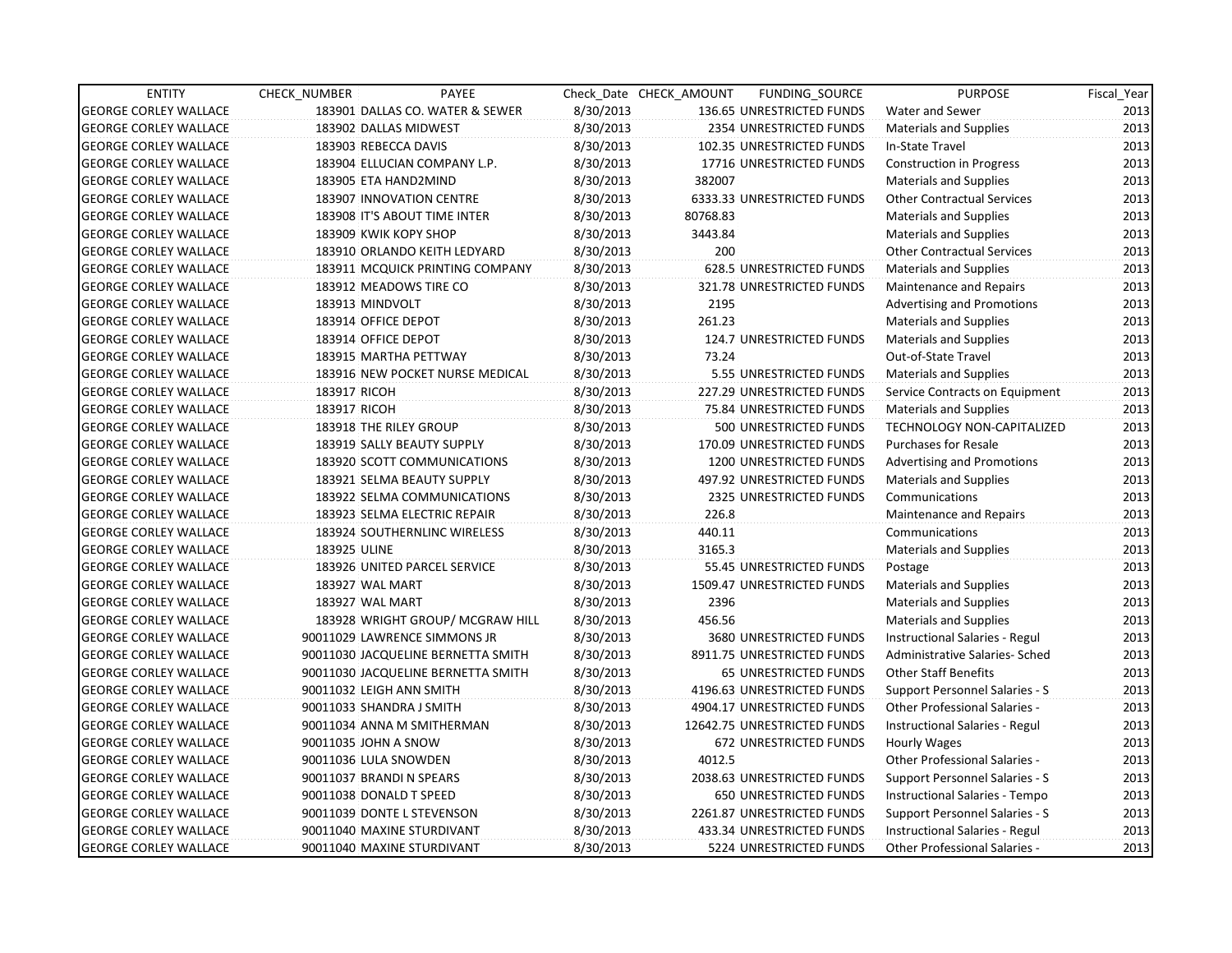| <b>ENTITY</b>                | <b>CHECK NUMBER</b>            | PAYEE                             |           | Check Date CHECK AMOUNT | FUNDING_SOURCE                | <b>PURPOSE</b>                        | Fiscal_Year |
|------------------------------|--------------------------------|-----------------------------------|-----------|-------------------------|-------------------------------|---------------------------------------|-------------|
| <b>GEORGE CORLEY WALLACE</b> | 90011041 DANICA SHERITA TAYLOR |                                   | 8/30/2013 |                         | 4314.25 UNRESTRICTED FUNDS    | Instructional Salaries - Regul        | 2013        |
| <b>GEORGE CORLEY WALLACE</b> | 90011042 JEROME E THAMES       |                                   | 8/30/2013 |                         | 4094.34 UNRESTRICTED FUNDS    | Instructional Salaries - Regul        | 2013        |
| <b>GEORGE CORLEY WALLACE</b> | 90011043 SHEILA ANN THEISS     |                                   | 8/30/2013 |                         | <b>100 UNRESTRICTED FUNDS</b> | Other Professional Salaries -         | 2013        |
| <b>GEORGE CORLEY WALLACE</b> | 90011043 SHEILA ANN THEISS     |                                   | 8/30/2013 | 2919.75                 |                               | <b>Other Professional Salaries -</b>  | 2013        |
| <b>GEORGE CORLEY WALLACE</b> | 90011044 GLORIA DEAN THOMAS    |                                   | 8/30/2013 |                         | 3452.87 UNRESTRICTED FUNDS    | Support Personnel Salaries - S        | 2013        |
| <b>GEORGE CORLEY WALLACE</b> | 90011045 JOCELYN JENELL TUBBS  |                                   | 8/30/2013 | 4904.17                 |                               | <b>Other Professional Salaries -</b>  | 2013        |
| <b>GEORGE CORLEY WALLACE</b> | 90011046 ANTHONY G TURNER      |                                   | 8/30/2013 |                         | 11511.59 UNRESTRICTED FUNDS   | Instructional Salaries - Regul        | 2013        |
| <b>GEORGE CORLEY WALLACE</b> | 90011047 HERMAN W TURNER       |                                   | 8/30/2013 |                         | 791.66 UNRESTRICTED FUNDS     | Instructional Salaries - Tempo        | 2013        |
| <b>GEORGE CORLEY WALLACE</b> | 90011048 LAURA LYNN VANCE      |                                   | 8/30/2013 |                         | 3973.25 UNRESTRICTED FUNDS    | Support Personnel Salaries - S        | 2013        |
| <b>GEORGE CORLEY WALLACE</b> | 90011049 MATTIE MAE WALKER     |                                   | 8/30/2013 | 1358.12                 |                               | Instructional Salaries - Tempo        | 2013        |
| <b>GEORGE CORLEY WALLACE</b> | 90011049 MATTIE MAE WALKER     |                                   | 8/30/2013 | 58.08                   |                               | Hourly Wages                          | 2013        |
| <b>GEORGE CORLEY WALLACE</b> | 90011050 SHARON D WALKER       |                                   | 8/30/2013 |                         | 2410.75 UNRESTRICTED FUNDS    | Support Personnel Salaries - S        | 2013        |
| <b>GEORGE CORLEY WALLACE</b> | 90011051 SHERMANITA WALKER     |                                   | 8/30/2013 | 4208                    |                               | Other Professional Salaries -         | 2013        |
| <b>GEORGE CORLEY WALLACE</b> | 90011052 CONNIE W WALLACE      |                                   | 8/30/2013 |                         | 7675.34 UNRESTRICTED FUNDS    | Instructional Salaries - Regul        | 2013        |
| <b>GEORGE CORLEY WALLACE</b> | 90011054 KAMALA D WALLER       |                                   | 8/30/2013 |                         | 2931.62 UNRESTRICTED FUNDS    | Support Personnel Salaries - S        | 2013        |
| <b>GEORGE CORLEY WALLACE</b> | 90011056 GORDON F WELCH        |                                   | 8/30/2013 |                         | 8088.53 UNRESTRICTED FUNDS    | Instructional Salaries - Regul        | 2013        |
| <b>GEORGE CORLEY WALLACE</b> | 90011057 CHRISTINE S WHITE     |                                   | 8/30/2013 |                         | 902 UNRESTRICTED FUNDS        | Instructional Salaries - Tempo        | 2013        |
| <b>GEORGE CORLEY WALLACE</b> | 90011058 TARA Y WHITE          |                                   | 8/30/2013 |                         | 9643.25 UNRESTRICTED FUNDS    | Instructional Salaries - Regul        | 2013        |
| <b>GEORGE CORLEY WALLACE</b> | 90011059 JOYCE ELAINE WHITELY  |                                   | 8/30/2013 | 1358.12                 |                               | Instructional Salaries - Tempo        | 2013        |
| <b>GEORGE CORLEY WALLACE</b> | 90011059 JOYCE ELAINE WHITELY  |                                   | 8/30/2013 | 58.08                   |                               | Hourly Wages                          | 2013        |
| <b>GEORGE CORLEY WALLACE</b> |                                | 90011060 ANGELICA NICOLE WILLIAMS | 8/30/2013 |                         | 368 UNRESTRICTED FUNDS        | <b>Student Assistants</b>             | 2013        |
| <b>GEORGE CORLEY WALLACE</b> |                                | 90011060 ANGELICA NICOLE WILLIAMS | 8/30/2013 | 2113.17                 |                               | Support Personnel Salaries - S        | 2013        |
| <b>GEORGE CORLEY WALLACE</b> | 90011061 ELSIE B WILLIAMS      |                                   | 8/30/2013 |                         | 573.34 UNRESTRICTED FUNDS     | Instructional Salaries - Tempo        | 2013        |
| <b>GEORGE CORLEY WALLACE</b> | 90011061 ELSIE B WILLIAMS      |                                   | 8/30/2013 | 513.6                   |                               | Hourly Wages                          | 2013        |
| <b>GEORGE CORLEY WALLACE</b> | 90011063 MATILDA MAE BAYNES    |                                   | 8/30/2013 |                         | 2336.25 UNRESTRICTED FUNDS    | Support Personnel Salaries - S        | 2013        |
| <b>GEORGE CORLEY WALLACE</b> | 90011064 ROOSEVELT WILLIAMS    |                                   | 8/30/2013 |                         | 2149.51 UNRESTRICTED FUNDS    | Support Personnel Salaries - S        | 2013        |
| <b>GEORGE CORLEY WALLACE</b> | 90011065 FRED A WILLIAMSON     |                                   | 8/30/2013 |                         | 6991 UNRESTRICTED FUNDS       | Instructional Salaries - Regul        | 2013        |
| <b>GEORGE CORLEY WALLACE</b> |                                | 90011066 MELINDA TAKEYIA WOODS    | 8/30/2013 |                         | 250 UNRESTRICTED FUNDS        | Support Personnel Salaries - S        | 2013        |
| <b>GEORGE CORLEY WALLACE</b> |                                | 90011067 MARILYN CYNTHIA YEAGER   | 8/30/2013 |                         | 10829.88 UNRESTRICTED FUNDS   | Instructional Salaries - Regul        | 2013        |
| <b>GEORGE CORLEY WALLACE</b> | 90011068 MARY A YELDER         |                                   | 8/30/2013 | 1000.72                 |                               | Instructional Salaries - Tempo        | 2013        |
| <b>GEORGE CORLEY WALLACE</b> | 90011069 WANDA F YOUNG         |                                   | 8/30/2013 |                         | 860 UNRESTRICTED FUNDS        | Instructional Salaries - Tempo        | 2013        |
| <b>GEORGE CORLEY WALLACE</b> | 90011070 SHERI ZIMMERMAN       |                                   | 8/30/2013 |                         | 2318 UNRESTRICTED FUNDS       | Support Personnel Salaries - S        | 2013        |
| <b>GEORGE CORLEY WALLACE</b> | 51728 JARRICK B BENNETT        |                                   | 8/30/2013 | 1029                    |                               | Support Personnel Salaries - S        | 2013        |
| <b>GEORGE CORLEY WALLACE</b> |                                | 51729 NIGEL RALPHAEL GUTHRIDGE    | 8/30/2013 | 2038.67                 |                               | Support Personnel Salaries - S        | 2013        |
| <b>GEORGE CORLEY WALLACE</b> |                                | 51730 ANDRE MARVEL PEARSON        | 8/30/2013 | 2113.17                 |                               | Support Personnel Salaries - S        | 2013        |
| <b>GEORGE CORLEY WALLACE</b> |                                | 51744 LORI EVELYN DEAVERS         | 8/30/2013 |                         | 1916.67 UNRESTRICTED FUNDS    | Support Personnel Salaries - S        | 2013        |
| <b>GEORGE CORLEY WALLACE</b> | 51745 JIMMIE LEE GOLDSBY       |                                   | 8/30/2013 |                         | 4839.49 UNRESTRICTED FUNDS    | <b>Support Personnel Salaries - S</b> | 2013        |
| <b>GEORGE CORLEY WALLACE</b> | 51746 ISAIAH S HARALSON        |                                   | 8/30/2013 |                         | 2885.38 UNRESTRICTED FUNDS    | Support Personnel Salaries - S        | 2013        |
| <b>GEORGE CORLEY WALLACE</b> | 51747 MONROE MCCREE            |                                   | 8/30/2013 |                         | 4196.63 UNRESTRICTED FUNDS    | Support Personnel Salaries - S        | 2013        |
| <b>GEORGE CORLEY WALLACE</b> |                                | 51748 NORMAN WEATHERSPOON         | 8/30/2013 |                         | 3160.88 UNRESTRICTED FUNDS    | Support Personnel Salaries - S        | 2013        |
| <b>GEORGE CORLEY WALLACE</b> |                                | 51749 DONALD EDWARD WILDER        | 8/30/2013 |                         | 9831.72 UNRESTRICTED FUNDS    | Instructional Salaries - Regul        | 2013        |
| <b>GEORGE CORLEY WALLACE</b> |                                | 51750 LAMICHAEL VANTRIESE GOREE   | 8/30/2013 |                         | <b>250 UNRESTRICTED FUNDS</b> | Instructional Salaries - Tempo        | 2013        |
| <b>GEORGE CORLEY WALLACE</b> | 51751 TONY MAX HUGHES          |                                   | 8/30/2013 |                         | 866.66 UNRESTRICTED FUNDS     | <b>Instructional Salaries - Tempo</b> | 2013        |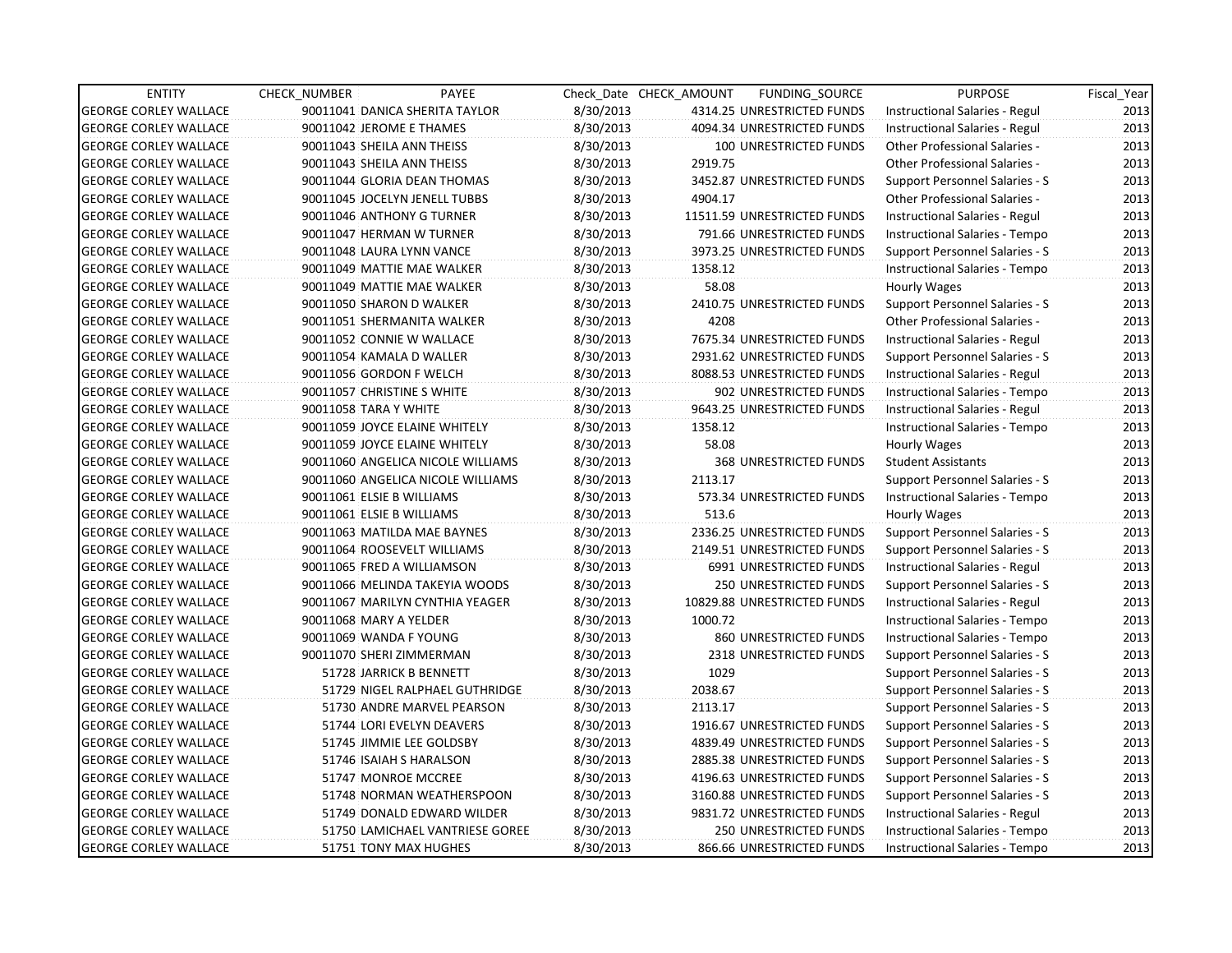| <b>ENTITY</b>                | CHECK NUMBER                | PAYEE                            |           | Check Date CHECK AMOUNT | FUNDING_SOURCE                 | <b>PURPOSE</b>                        | Fiscal Year |
|------------------------------|-----------------------------|----------------------------------|-----------|-------------------------|--------------------------------|---------------------------------------|-------------|
| <b>GEORGE CORLEY WALLACE</b> | 51752 BERTRAM CRUM          |                                  | 8/30/2013 |                         | 1300 UNRESTRICTED FUNDS        | Instructional Salaries - Tempo        | 2013        |
| <b>GEORGE CORLEY WALLACE</b> |                             | 51753 ALBERT SOUTHALL            | 8/30/2013 |                         | 250 UNRESTRICTED FUNDS         | <b>Other Professional Salaries -</b>  | 2013        |
| <b>GEORGE CORLEY WALLACE</b> |                             | 183886 ACS TECHNOLOGIES          | 8/30/2013 |                         | 90 UNRESTRICTED FUNDS          | Service Contracts on Equipment        | 2013        |
| <b>GEORGE CORLEY WALLACE</b> |                             | 183887 AFRO AMERICAN GOSPEL      | 8/30/2013 |                         | 600 UNRESTRICTED FUNDS         | <b>Other Contractual Services</b>     | 2013        |
| <b>GEORGE CORLEY WALLACE</b> | 183888 AIRGAS SOUTH, INC    |                                  | 8/30/2013 |                         | 536.28 UNRESTRICTED FUNDS      | <b>Materials and Supplies</b>         | 2013        |
| <b>GEORGE CORLEY WALLACE</b> |                             | 183889 ALABAMA GAS CORPORATION   | 8/30/2013 |                         | 1160.59 UNRESTRICTED FUNDS     | Gas and Heating Fuel                  | 2013        |
| <b>GEORGE CORLEY WALLACE</b> |                             | 183890 BARNES & NOBLE COLLEGE    | 8/30/2013 | 360.16                  |                                |                                       | 2013        |
| <b>GEORGE CORLEY WALLACE</b> |                             | 183891 BERNEY OFFICE SOLUTIONS   | 8/30/2013 |                         | 537.08 UNRESTRICTED FUNDS      | Service Contracts on Equipment        | 2013        |
| <b>GEORGE CORLEY WALLACE</b> | 51760 COREY D BOWIE         |                                  | 8/30/2013 | 2808.75                 |                                | <b>Other Professional Salaries -</b>  | 2013        |
| <b>GEORGE CORLEY WALLACE</b> |                             | 51761 BRANDON O KIMBROUGH        | 8/30/2013 |                         | 2038.42 UNRESTRICTED FUNDS     | Support Personnel Salaries - S        | 2013        |
| <b>GEORGE CORLEY WALLACE</b> | 51762 OTIS TARVER JR        |                                  | 8/30/2013 |                         | 3818 UNRESTRICTED FUNDS        | Instructional Salaries - Regul        | 2013        |
| <b>GEORGE CORLEY WALLACE</b> | 90010851 OLIVIA JOYCE ACOFF |                                  | 8/30/2013 | 2541.67                 |                                | Support Personnel Salaries - S        | 2013        |
| <b>GEORGE CORLEY WALLACE</b> | 90010852 DOROTHY J ADAMS    |                                  | 8/30/2013 | 7666.68                 |                                | <b>Other Professional Salaries -</b>  | 2013        |
| <b>GEORGE CORLEY WALLACE</b> |                             | 90010853 BERTHA YVETTE ALLEN     | 8/30/2013 | 4440.92                 |                                | <b>Other Professional Salaries -</b>  | 2013        |
| <b>GEORGE CORLEY WALLACE</b> | 90010854 KENNY ALLEN        |                                  | 8/30/2013 |                         | 8902.09 UNRESTRICTED FUNDS     | Instructional Salaries - Regul        | 2013        |
| <b>GEORGE CORLEY WALLACE</b> |                             | 90010855 ERIC PRESTON ALLISON    | 8/30/2013 |                         | 4653 UNRESTRICTED FUNDS        | Instructional Salaries - Regul        | 2013        |
| <b>GEORGE CORLEY WALLACE</b> |                             | 90010855 ERIC PRESTON ALLISON    | 8/30/2013 |                         | 517 UNRESTRICTED FUNDS         | Other Professional Salaries -         | 2013        |
| <b>GEORGE CORLEY WALLACE</b> |                             | 90010856 KAY GOODWIN ALSOBROOK   | 8/30/2013 | 1308.98                 |                                | Instructional Salaries - Tempo        | 2013        |
| <b>GEORGE CORLEY WALLACE</b> |                             | 90010856 KAY GOODWIN ALSOBROOK   | 8/30/2013 | 53.61                   |                                | Hourly Wages                          | 2013        |
| <b>GEORGE CORLEY WALLACE</b> | 90010857 TAMPATHA AUSTIN    |                                  | 8/30/2013 |                         | 2112.88 UNRESTRICTED FUNDS     | Support Personnel Salaries - S        | 2013        |
| <b>GEORGE CORLEY WALLACE</b> | 90010858 NANCY AUTERY       |                                  | 8/30/2013 |                         | 11014.09 UNRESTRICTED FUNDS    | Instructional Salaries - Regul        | 2013        |
| <b>GEORGE CORLEY WALLACE</b> |                             | 90010859 ANTIONETTA S BALDWIN    | 8/30/2013 |                         | 10082.38 UNRESTRICTED FUNDS    | Instructional Salaries - Regul        | 2013        |
| <b>GEORGE CORLEY WALLACE</b> | 90010860 SHIRLEY ANN BARKER |                                  | 8/30/2013 |                         | 3824.63 UNRESTRICTED FUNDS     | <b>Support Personnel Salaries - S</b> | 2013        |
| <b>GEORGE CORLEY WALLACE</b> |                             | 90010861 TIFFANY RENEE BARLOW    | 8/30/2013 | 4839.17                 |                                | Other Professional Salaries -         | 2013        |
| <b>GEORGE CORLEY WALLACE</b> | 90010863 VICKIE D BELL      |                                  | 8/30/2013 | 2410.75                 |                                | Support Personnel Salaries - S        | 2013        |
| <b>GEORGE CORLEY WALLACE</b> | 90010864 ROBBYN V BENNETT   |                                  | 8/30/2013 |                         | 7323.13 UNRESTRICTED FUNDS     | Other Professional Salaries -         | 2013        |
| <b>GEORGE CORLEY WALLACE</b> | 90010865 BETTY J BENTLEY    |                                  | 8/30/2013 | 4875.25                 |                                | <b>Other Professional Salaries -</b>  | 2013        |
| <b>GEORGE CORLEY WALLACE</b> | 90010867 IRENE G BONNER     |                                  | 8/30/2013 |                         | <b>1450 UNRESTRICTED FUNDS</b> | <b>Other Professional Salaries -</b>  | 2013        |
| <b>GEORGE CORLEY WALLACE</b> | 90010868 KAREN S BRADSELL   |                                  | 8/30/2013 |                         | 2485.13 UNRESTRICTED FUNDS     | Support Personnel Salaries - S        | 2013        |
| <b>GEORGE CORLEY WALLACE</b> |                             | 90010869 TAMMIE MARIE BRIGGS     | 8/30/2013 |                         | 6450.08 UNRESTRICTED FUNDS     | <b>Other Professional Salaries -</b>  | 2013        |
| <b>GEORGE CORLEY WALLACE</b> |                             | 90010870 MICHAEL JOHN BROOKS     | 8/30/2013 |                         | 866.68 UNRESTRICTED FUNDS      | Instructional Salaries - Tempo        | 2013        |
| <b>GEORGE CORLEY WALLACE</b> |                             | 90010871 CHRISTOPHER B BROWN     | 8/30/2013 |                         | 928 UNRESTRICTED FUNDS         | Hourly Wages                          | 2013        |
| <b>GEORGE CORLEY WALLACE</b> | 90010872 KAREN E BROWN      |                                  | 8/30/2013 | 3120.87                 |                                | <b>Other Professional Salaries -</b>  | 2013        |
| <b>GEORGE CORLEY WALLACE</b> | 90010873 VERONICA S BROWN   |                                  | 8/30/2013 |                         | 4681.25 UNRESTRICTED FUNDS     | Instructional Salaries - Regul        | 2013        |
| <b>GEORGE CORLEY WALLACE</b> |                             | 90010874 GERALYN LATANZA BUFORD  | 8/30/2013 | 4208                    |                                | <b>Other Professional Salaries -</b>  | 2013        |
| <b>GEORGE CORLEY WALLACE</b> | 90010875 ANDREW J BURTON    |                                  | 8/30/2013 |                         | <b>3479 UNRESTRICTED FUNDS</b> | Support Personnel Salaries - S        | 2013        |
| <b>GEORGE CORLEY WALLACE</b> | 90010876 WEBBIE R CALHOUN   |                                  | 8/30/2013 |                         | 4747 UNRESTRICTED FUNDS        | Instructional Salaries - Regul        | 2013        |
| <b>GEORGE CORLEY WALLACE</b> |                             | 90010877 MENNIE L CARSTARPHEN    | 8/30/2013 |                         | 5975 UNRESTRICTED FUNDS        | Instructional Salaries - Regul        | 2013        |
| <b>GEORGE CORLEY WALLACE</b> |                             | 90010878 BECKY BLANTON CASEY     | 8/30/2013 |                         | <b>6489 UNRESTRICTED FUNDS</b> | Instructional Salaries - Regul        | 2013        |
| <b>GEORGE CORLEY WALLACE</b> |                             | 90010879 JANET M CATHEY PUGH     | 8/30/2013 |                         | 12135.47 UNRESTRICTED FUNDS    | Instructional Salaries - Regul        | 2013        |
| <b>GEORGE CORLEY WALLACE</b> |                             | 90010880 PAMELA D CAVER JACKSON  | 8/30/2013 |                         | 3767.25 UNRESTRICTED FUNDS     | Instructional Salaries - Regul        | 2013        |
| <b>GEORGE CORLEY WALLACE</b> |                             | 90010881 CHANNIE LORAINE CHAPMAN | 8/30/2013 |                         | 1083.34 UNRESTRICTED FUNDS     | Instructional Salaries - Tempo        | 2013        |
| <b>GEORGE CORLEY WALLACE</b> |                             | 90010881 CHANNIE LORAINE CHAPMAN | 8/30/2013 | 3166.63                 |                                | <b>Other Professional Salaries -</b>  | 2013        |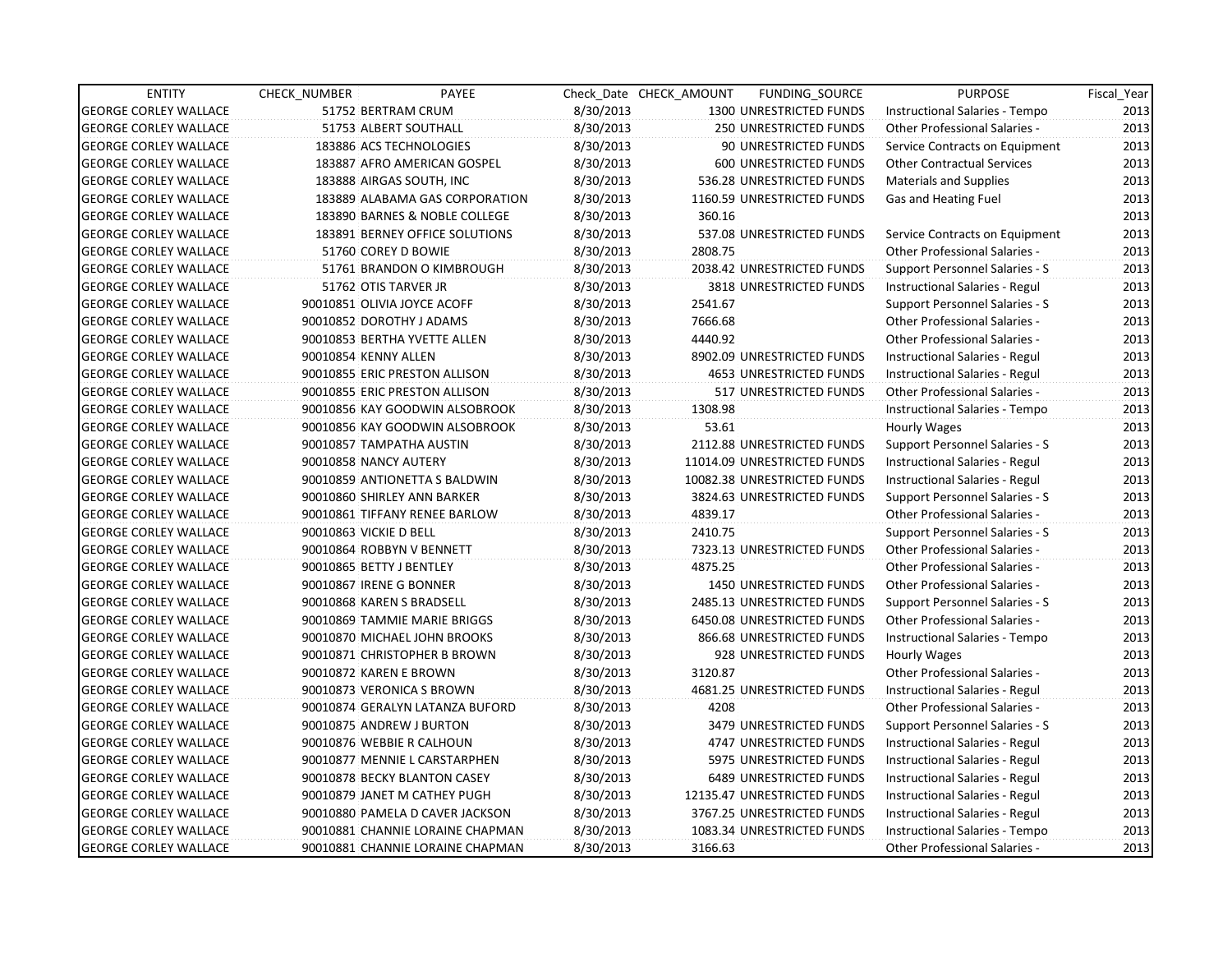| <b>ENTITY</b>                | <b>CHECK NUMBER</b>           | PAYEE                             |           | Check Date CHECK AMOUNT | FUNDING_SOURCE                 | <b>PURPOSE</b>                        | Fiscal Year |
|------------------------------|-------------------------------|-----------------------------------|-----------|-------------------------|--------------------------------|---------------------------------------|-------------|
| <b>GEORGE CORLEY WALLACE</b> |                               | 90010882 DAPHNE YVONNE CHARLEY    | 8/30/2013 |                         | 3750 UNRESTRICTED FUNDS        | <b>Other Professional Salaries -</b>  | 2013        |
| <b>GEORGE CORLEY WALLACE</b> | 90010883 VERONICA CHESNUT     |                                   | 8/30/2013 |                         | <b>650 UNRESTRICTED FUNDS</b>  | Instructional Salaries - Tempo        | 2013        |
| <b>GEORGE CORLEY WALLACE</b> | 90010884 LINDA A CHILDERS     |                                   | 8/30/2013 |                         | 2002 UNRESTRICTED FUNDS        | Instructional Salaries - Tempo        | 2013        |
| <b>GEORGE CORLEY WALLACE</b> |                               | 90010885 MARGARET H CHRISTIAN     | 8/30/2013 | 2228.51                 |                                | Instructional Salaries - Tempo        | 2013        |
| <b>GEORGE CORLEY WALLACE</b> |                               | 90010885 MARGARET H CHRISTIAN     | 8/30/2013 | 38.52                   |                                | Hourly Wages                          | 2013        |
| <b>GEORGE CORLEY WALLACE</b> | 90010886 LONZY T CLIFTON      |                                   | 8/30/2013 |                         | 1083.34 UNRESTRICTED FUNDS     | Instructional Salaries - Tempo        | 2013        |
| <b>GEORGE CORLEY WALLACE</b> | 90010886 LONZY T CLIFTON      |                                   | 8/30/2013 |                         | 5299 UNRESTRICTED FUNDS        | <b>Other Professional Salaries -</b>  | 2013        |
| <b>GEORGE CORLEY WALLACE</b> |                               | 90010887 CHARLENE NICHOLS COBB    | 8/30/2013 |                         | <b>1042 UNRESTRICTED FUNDS</b> | <b>Student Assistants</b>             | 2013        |
| <b>GEORGE CORLEY WALLACE</b> | 90010889 STEFFAN COLEMAN      |                                   | 8/30/2013 | 3402.91                 |                                | Support Personnel Salaries - S        | 2013        |
| <b>GEORGE CORLEY WALLACE</b> | 90010891 LORI ANN COMBS       |                                   | 8/30/2013 |                         | 2709.87 UNRESTRICTED FUNDS     | Support Personnel Salaries - S        | 2013        |
| <b>GEORGE CORLEY WALLACE</b> | 90010892 ROBIN COOK           |                                   | 8/30/2013 |                         | 3729 UNRESTRICTED FUNDS        | Instructional Salaries - Regul        | 2013        |
| <b>GEORGE CORLEY WALLACE</b> | 90010893 HELEN A COSBY        |                                   | 8/30/2013 |                         | 3601.25 UNRESTRICTED FUNDS     | <b>Support Personnel Salaries - S</b> | 2013        |
| <b>GEORGE CORLEY WALLACE</b> |                               | 90010894 BENJAMIN MARTIN CRAIG    | 8/30/2013 |                         | 3229.38 UNRESTRICTED FUNDS     | Support Personnel Salaries - S        | 2013        |
| <b>GEORGE CORLEY WALLACE</b> | 90010896 BETTIE JEAN DAVIS    |                                   | 8/30/2013 |                         | 2262.08 UNRESTRICTED FUNDS     | Support Personnel Salaries - S        | 2013        |
| <b>GEORGE CORLEY WALLACE</b> | 90010897 FOSTER CALVIN DAVIS  |                                   | 8/30/2013 |                         | 1000 UNRESTRICTED FUNDS        | Instructional Salaries - Tempo        | 2013        |
| <b>GEORGE CORLEY WALLACE</b> | 90010898 GLENDA D DAVIS       |                                   | 8/30/2013 |                         | 476.28 UNRESTRICTED FUNDS      | Hourly Wages                          | 2013        |
| <b>GEORGE CORLEY WALLACE</b> | 90010899 MARY LEE DAVIS       |                                   | 8/30/2013 |                         | 3303.38 UNRESTRICTED FUNDS     | Support Personnel Salaries - S        | 2013        |
| <b>GEORGE CORLEY WALLACE</b> | 90010900 REBECCA MOORE DAVIS  |                                   | 8/30/2013 |                         | 9584 UNRESTRICTED FUNDS        | Instructional Salaries - Regul        | 2013        |
| <b>GEORGE CORLEY WALLACE</b> | 90010900 REBECCA MOORE DAVIS  |                                   | 8/30/2013 |                         | <b>250 UNRESTRICTED FUNDS</b>  | Instructional Salaries - Tempo        | 2013        |
| <b>GEORGE CORLEY WALLACE</b> | 90010900 REBECCA MOORE DAVIS  |                                   | 8/30/2013 |                         | <b>30 UNRESTRICTED FUNDS</b>   | Employee Taxable Per Diem             | 2013        |
| <b>GEORGE CORLEY WALLACE</b> | 90010901 SARAH DAVIS          |                                   | 8/30/2013 |                         | 5299 UNRESTRICTED FUNDS        | Instructional Salaries - Regul        | 2013        |
| <b>GEORGE CORLEY WALLACE</b> | 90010902 VERA LEE DAVIS       |                                   | 8/30/2013 |                         | 2002 UNRESTRICTED FUNDS        | Instructional Salaries - Tempo        | 2013        |
| <b>GEORGE CORLEY WALLACE</b> |                               | 90010903 COLLEEN ROLAND DIXON     | 8/30/2013 |                         | 2708.5 UNRESTRICTED FUNDS      | <b>Support Personnel Salaries - S</b> | 2013        |
| <b>GEORGE CORLEY WALLACE</b> | 183930 VERIZON WIRELESS       |                                   | 8/30/2013 | 440.11                  |                                | Communications                        | 2013        |
| <b>GEORGE CORLEY WALLACE</b> | 90011024 EBONY S ROSE         |                                   | 8/30/2013 | 2856.75                 |                                | Support Personnel Salaries - S        | 2013        |
| <b>GEORGE CORLEY WALLACE</b> |                               | 90011025 FELICIA MICHELLE SANDERS | 8/30/2013 |                         | 3452.33 UNRESTRICTED FUNDS     | Support Personnel Salaries - S        | 2013        |
| <b>GEORGE CORLEY WALLACE</b> | 90011026 AYANNA S SCOTT       |                                   | 8/30/2013 |                         | <b>650 UNRESTRICTED FUNDS</b>  | Instructional Salaries - Tempo        | 2013        |
| <b>GEORGE CORLEY WALLACE</b> | 90011027 TRACEY M SHANNON     |                                   | 8/30/2013 |                         | 12883.09 UNRESTRICTED FUNDS    | Instructional Salaries - Regul        | 2013        |
| <b>GEORGE CORLEY WALLACE</b> | 90011028 GLORIA DEAN SIMMONS  |                                   | 8/30/2013 | 814.5                   |                                | Hourly Wages                          | 2013        |
| <b>GEORGE CORLEY WALLACE</b> | 90010910 NAOPI LC EVANS       |                                   | 8/30/2013 |                         | 2857.13 UNRESTRICTED FUNDS     | Support Personnel Salaries - S        | 2013        |
| <b>GEORGE CORLEY WALLACE</b> | 90010911 LAQUANDA NIKKI FAILS |                                   | 8/30/2013 | 660                     |                                | Instructional Salaries - Tempo        | 2013        |
| <b>GEORGE CORLEY WALLACE</b> | 90010911 LAQUANDA NIKKI FAILS |                                   | 8/30/2013 | 35.75                   |                                | Hourly Wages                          | 2013        |
| <b>GEORGE CORLEY WALLACE</b> | 90010912 AUDREY FORD          |                                   | 8/30/2013 | 3006.58                 |                                | Support Personnel Salaries - S        | 2013        |
| <b>GEORGE CORLEY WALLACE</b> | 90010913 LEAH FOUNTAIN        |                                   | 8/30/2013 |                         | 1733.34 UNRESTRICTED FUNDS     | Instructional Salaries - Tempo        | 2013        |
| <b>GEORGE CORLEY WALLACE</b> | 90010914 WILLIAM A FRANKLIN   |                                   | 8/30/2013 |                         | 536 UNRESTRICTED FUNDS         | Hourly Wages                          | 2013        |
| <b>GEORGE CORLEY WALLACE</b> | 90010915 CYNTHIA C GIBSON     |                                   | 8/30/2013 |                         | 3333.37 UNRESTRICTED FUNDS     | Other Professional Salaries -         | 2013        |
| <b>GEORGE CORLEY WALLACE</b> |                               | 90010916 VIRGINIA M REED GLOVER   | 8/30/2013 |                         | 2931.13 UNRESTRICTED FUNDS     | Support Personnel Salaries - S        | 2013        |
| <b>GEORGE CORLEY WALLACE</b> |                               | 90010917 GHYTANA SHELTON GOINGS   | 8/30/2013 |                         | 9085.62 UNRESTRICTED FUNDS     | Instructional Salaries - Regul        | 2013        |
| <b>GEORGE CORLEY WALLACE</b> |                               | 90010917 GHYTANA SHELTON GOINGS   | 8/30/2013 |                         | 11.25 UNRESTRICTED FUNDS       | Employee Taxable Per Diem             | 2013        |
| <b>GEORGE CORLEY WALLACE</b> | 90010918 RACHEL L GORDON      |                                   | 8/30/2013 | 3322.19                 |                                | Other Professional Salaries -         | 2013        |
| <b>GEORGE CORLEY WALLACE</b> | 90010920 RAJI GOURDINE        |                                   | 8/30/2013 |                         | 7323.13 UNRESTRICTED FUNDS     | <b>Other Professional Salaries -</b>  | 2013        |
| <b>GEORGE CORLEY WALLACE</b> | 90010922 CALVIN GRIFFIN       |                                   | 8/30/2013 |                         | 4646.34 UNRESTRICTED FUNDS     | Instructional Salaries - Regul        | 2013        |
| <b>GEORGE CORLEY WALLACE</b> | 90010923 DONITHA J GRIFFIN    |                                   | 8/30/2013 |                         | 9475.09 UNRESTRICTED FUNDS     | Administrative Salaries- Sched        | 2013        |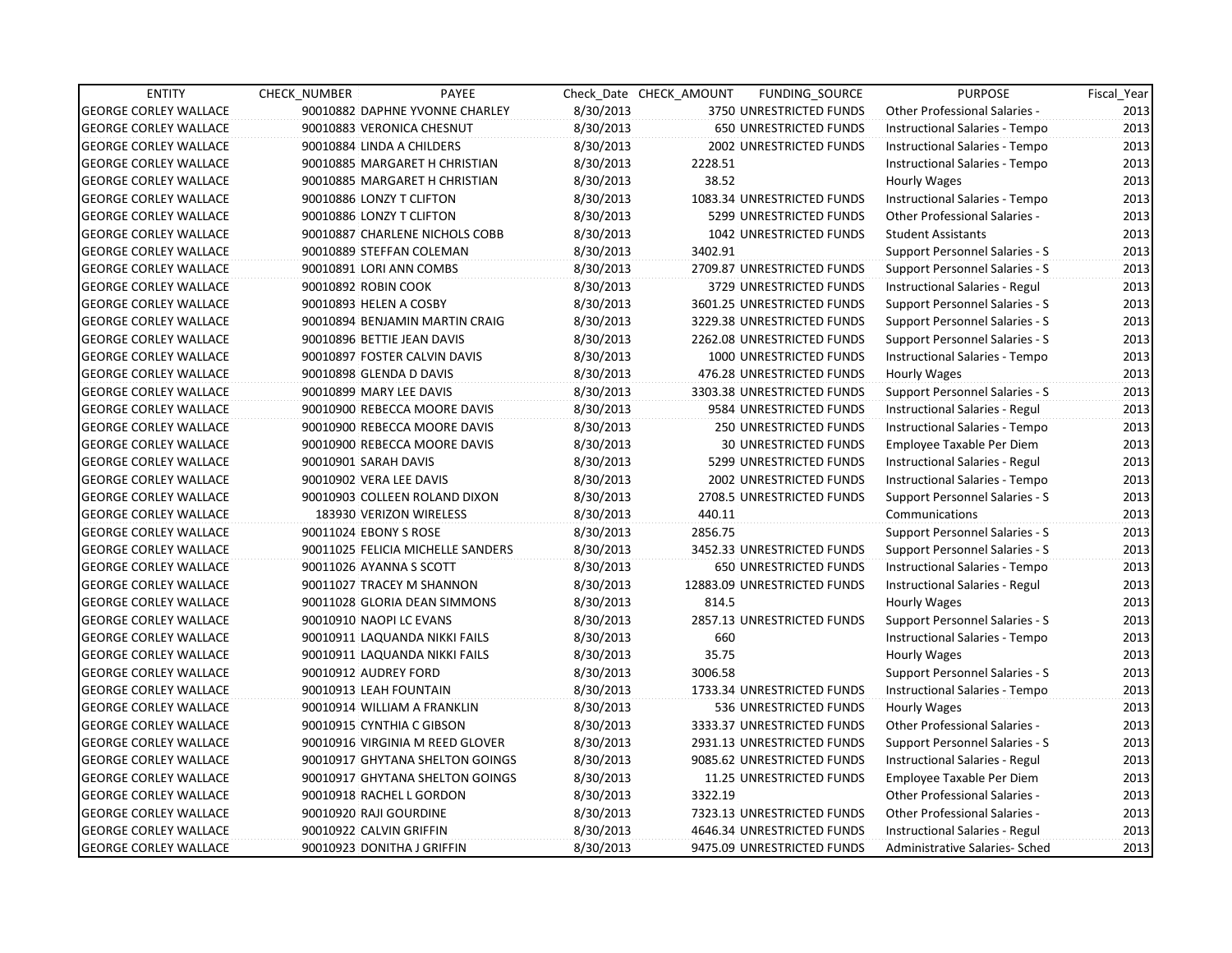| <b>ENTITY</b>                | <b>CHECK NUMBER</b>      | PAYEE                              |           | Check Date CHECK AMOUNT | FUNDING SOURCE                 | <b>PURPOSE</b>                        | Fiscal_Year |
|------------------------------|--------------------------|------------------------------------|-----------|-------------------------|--------------------------------|---------------------------------------|-------------|
| <b>GEORGE CORLEY WALLACE</b> |                          | 90010923 DONITHA J GRIFFIN         | 8/30/2013 |                         | 65 UNRESTRICTED FUNDS          | Other Staff Benefits                  | 2013        |
| <b>GEORGE CORLEY WALLACE</b> |                          | 90010924 TERRY D GRISSOM           | 8/30/2013 |                         | 1733.34 UNRESTRICTED FUNDS     | Instructional Salaries - Tempo        | 2013        |
| <b>GEORGE CORLEY WALLACE</b> | 90010925 LISA M HAIGLER  |                                    | 8/30/2013 |                         | <b>1770 UNRESTRICTED FUNDS</b> | Instructional Salaries - Tempo        | 2013        |
| <b>GEORGE CORLEY WALLACE</b> |                          | 90010926 MARK NICHOLAS HALPIN      | 8/30/2013 | 2916.67                 |                                | <b>Other Professional Salaries -</b>  | 2013        |
| <b>GEORGE CORLEY WALLACE</b> |                          | 90010927 ANTONIO KENTANIOUS HAMILT | 8/30/2013 |                         | 3680 UNRESTRICTED FUNDS        | Instructional Salaries - Regul        | 2013        |
| <b>GEORGE CORLEY WALLACE</b> |                          | 90010928 MARCUS A HANNAH           | 8/30/2013 |                         | 833.33 UNRESTRICTED FUNDS      | <b>Other Professional Salaries -</b>  | 2013        |
| GEORGE CORLEY WALLACE        |                          | 90010928 MARCUS A HANNAH           | 8/30/2013 |                         | 375 UNRESTRICTED FUNDS         | Support Personnel Salaries - S        | 2013        |
| <b>GEORGE CORLEY WALLACE</b> |                          | 90010930 MARILYN BENNETT HANNAH    | 8/30/2013 |                         | 4470.66 UNRESTRICTED FUNDS     | Instructional Salaries - Regul        | 2013        |
| <b>GEORGE CORLEY WALLACE</b> | 90010932 APRIL M HARPER  |                                    | 8/30/2013 |                         | 1374.99 UNRESTRICTED FUNDS     | Instructional Salaries - Tempo        | 2013        |
| <b>GEORGE CORLEY WALLACE</b> |                          | 90010933 CHRISTOPHER DARRELL HARRE | 8/30/2013 |                         | 416.66 UNRESTRICTED FUNDS      | Instructional Salaries - Tempo        | 2013        |
| <b>GEORGE CORLEY WALLACE</b> |                          | 90010934 DOUGLAS LEE HARRIS        | 8/30/2013 |                         | 2410.75 UNRESTRICTED FUNDS     | Support Personnel Salaries - S        | 2013        |
| <b>GEORGE CORLEY WALLACE</b> |                          | 90010935 EDDIE J HARRISON          | 8/30/2013 |                         | 4094.34 UNRESTRICTED FUNDS     | Instructional Salaries - Regul        | 2013        |
| <b>GEORGE CORLEY WALLACE</b> |                          | 90010936 ROBERT L HARVELL          | 8/30/2013 |                         | 2626.09 UNRESTRICTED FUNDS     | Support Personnel Salaries - S        | 2013        |
| <b>GEORGE CORLEY WALLACE</b> |                          | 90010937 LINDA FAY HEADLEY         | 8/30/2013 |                         | 2261.87 UNRESTRICTED FUNDS     | Support Personnel Salaries - S        | 2013        |
| <b>GEORGE CORLEY WALLACE</b> |                          | 90010938 ANTHONY HEARD             | 8/30/2013 |                         | 2634.37 UNRESTRICTED FUNDS     | Support Personnel Salaries - S        | 2013        |
| <b>GEORGE CORLEY WALLACE</b> |                          | 90010939 TAMMY FAYE HELMS          | 8/30/2013 |                         | 333.37 UNRESTRICTED FUNDS      | <b>Other Professional Salaries -</b>  | 2013        |
| GEORGE CORLEY WALLACE        |                          | 90010939 TAMMY FAYE HELMS          | 8/30/2013 | 2336.25                 |                                | Support Personnel Salaries - S        | 2013        |
| <b>GEORGE CORLEY WALLACE</b> |                          | 90010940 KERRY E HENDERSON         | 8/30/2013 |                         | 3951.38 UNRESTRICTED FUNDS     | Instructional Salaries - Regul        | 2013        |
| <b>GEORGE CORLEY WALLACE</b> |                          | 90010940 KERRY E HENDERSON         | 8/30/2013 |                         | 250 UNRESTRICTED FUNDS         | Instructional Salaries - Tempo        | 2013        |
| <b>GEORGE CORLEY WALLACE</b> |                          | 90010941 DAVID WAYNE HOBBS JR      | 8/30/2013 |                         | 8902.09 UNRESTRICTED FUNDS     | Instructional Salaries - Regul        | 2013        |
| <b>GEORGE CORLEY WALLACE</b> |                          | 90010942 KATHLEEN HAYS HOLLIMAN    | 8/30/2013 |                         | 13042.75 UNRESTRICTED FUNDS    | Instructional Salaries - Regul        | 2013        |
| <b>GEORGE CORLEY WALLACE</b> |                          | 90010944 CONNIE ESTES HUDSON       | 8/30/2013 |                         | 1916.67 UNRESTRICTED FUNDS     | Support Personnel Salaries - S        | 2013        |
| <b>GEORGE CORLEY WALLACE</b> |                          | 90010945 DEANDRES G INGE           | 8/30/2013 | 5802.08                 |                                | <b>Other Professional Salaries -</b>  | 2013        |
| <b>GEORGE CORLEY WALLACE</b> |                          | 90010947 IRMA JEAN JACKSON         | 8/30/2013 |                         | 300 UNRESTRICTED FUNDS         | Instructional Salaries - Tempo        | 2013        |
| <b>GEORGE CORLEY WALLACE</b> |                          | 90010947 IRMA JEAN JACKSON         | 8/30/2013 |                         | 2708.5 UNRESTRICTED FUNDS      | Support Personnel Salaries - S        | 2013        |
| <b>GEORGE CORLEY WALLACE</b> |                          | 90010948 MALDONIA JACKSON          | 8/30/2013 |                         | 1146.66 UNRESTRICTED FUNDS     | Instructional Salaries - Tempo        | 2013        |
| GEORGE CORLEY WALLACE        |                          | 90010949 VERONICA MOULTRIE JACKSON | 8/30/2013 |                         | 4332.66 UNRESTRICTED FUNDS     | Instructional Salaries - Regul        | 2013        |
| <b>GEORGE CORLEY WALLACE</b> |                          | 90010950 VINCENT K JACKSON         | 8/30/2013 |                         | 433.34 UNRESTRICTED FUNDS      | Instructional Salaries - Tempo        | 2013        |
| <b>GEORGE CORLEY WALLACE</b> |                          | 90010951 SHELIA LAWANDA JEFFERSON  | 8/30/2013 |                         | 2410.75 UNRESTRICTED FUNDS     | Support Personnel Salaries - S        | 2013        |
| <b>GEORGE CORLEY WALLACE</b> | 90010952 ALICE M JENKINS |                                    | 8/30/2013 |                         | 416 UNRESTRICTED FUNDS         | Hourly Wages                          | 2013        |
| <b>GEORGE CORLEY WALLACE</b> |                          | 90010953 ALTHELSTEIN JOHNSON       | 8/30/2013 |                         | 10829.88 UNRESTRICTED FUNDS    | Instructional Salaries - Regul        | 2013        |
| <b>GEORGE CORLEY WALLACE</b> |                          | 90010954 CONNIE M JONES            | 8/30/2013 |                         | 6934.5 UNRESTRICTED FUNDS      | Instructional Salaries - Regul        | 2013        |
| <b>GEORGE CORLEY WALLACE</b> |                          | 90010955 JOSEPH GLENN JONES        | 8/30/2013 |                         | 1916.67 UNRESTRICTED FUNDS     | Support Personnel Salaries - S        | 2013        |
| <b>GEORGE CORLEY WALLACE</b> |                          | 51727 ELLEN G TRAYWICK             | 8/30/2013 | 714.8                   |                                | Instructional Salaries - Tempo        | 2013        |
| <b>GEORGE CORLEY WALLACE</b> |                          | 51727 ELLEN G TRAYWICK             | 8/30/2013 | 58.08                   |                                | Hourly Wages                          | 2013        |
| <b>GEORGE CORLEY WALLACE</b> |                          | 51727 ELLEN G TRAYWICK             | 8/30/2013 | 33.75                   |                                | Employee Taxable Per Diem             | 2013        |
| <b>GEORGE CORLEY WALLACE</b> |                          | 90010956 KENDRA LANE JONES         | 8/30/2013 |                         | <b>4285 UNRESTRICTED FUNDS</b> | Instructional Salaries - Regul        | 2013        |
| <b>GEORGE CORLEY WALLACE</b> |                          | 90010957 NATASHA RENEE JONES       | 8/30/2013 | 1620.45                 |                                | <b>Support Personnel Salaries - S</b> | 2013        |
| <b>GEORGE CORLEY WALLACE</b> |                          | 90010958 REGINA S KENNEDY          | 8/30/2013 | 4992.92                 |                                | Other Professional Salaries -         | 2013        |
| <b>GEORGE CORLEY WALLACE</b> |                          | 90010959 ANESSA LYNN KIDD          | 8/30/2013 |                         | 5299 UNRESTRICTED FUNDS        | Other Professional Salaries -         | 2013        |
| <b>GEORGE CORLEY WALLACE</b> |                          | 90010961 SHIRLEY J LAISTER         | 8/30/2013 |                         | 4922.34 UNRESTRICTED FUNDS     | Instructional Salaries - Regul        | 2013        |
| <b>GEORGE CORLEY WALLACE</b> |                          | 90010962 SHEILA L LAMBERT          | 8/30/2013 |                         | 1947 UNRESTRICTED FUNDS        | Instructional Salaries - Tempo        | 2013        |
| <b>GEORGE CORLEY WALLACE</b> |                          | 90010963 EARLINE T LARKIN          | 8/30/2013 |                         | <b>2056 UNRESTRICTED FUNDS</b> | <b>Other Professional Salaries -</b>  | 2013        |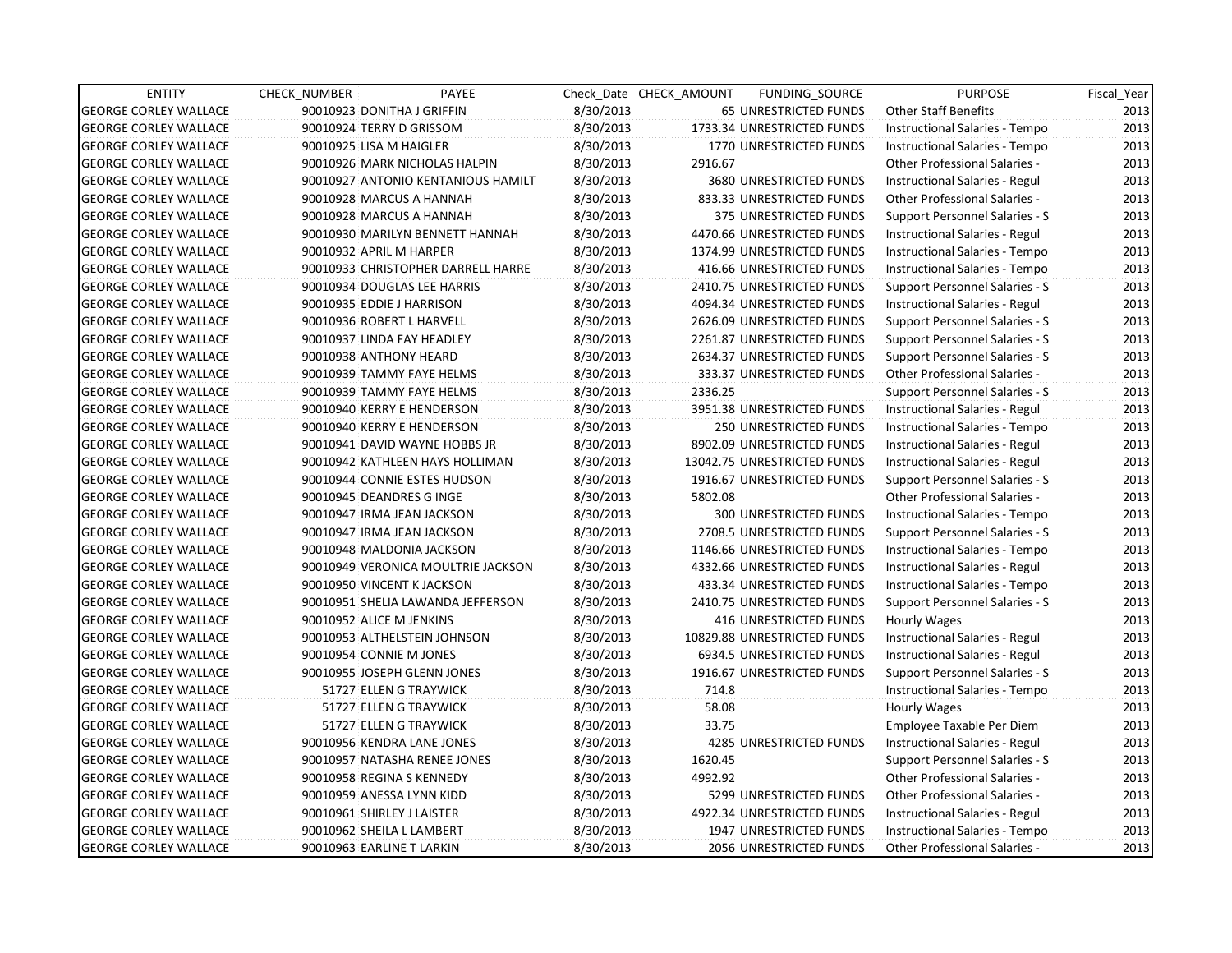| <b>ENTITY</b>                | <b>CHECK NUMBER</b>  | PAYEE                             |           | Check Date CHECK AMOUNT | <b>FUNDING SOURCE</b>          | <b>PURPOSE</b>                        | Fiscal Year |
|------------------------------|----------------------|-----------------------------------|-----------|-------------------------|--------------------------------|---------------------------------------|-------------|
| <b>GEORGE CORLEY WALLACE</b> |                      | 90010964 PATRICIA LOUISE LATHAM   | 8/30/2013 | 1018.59                 |                                | Instructional Salaries - Tempo        | 2013        |
| <b>GEORGE CORLEY WALLACE</b> |                      | 51754 EUGENE JAMES CHILDRESS JR   | 8/30/2013 |                         | 1230 UNRESTRICTED FUNDS        | <b>Hourly Wages</b>                   | 2013        |
| <b>GEORGE CORLEY WALLACE</b> |                      | 51755 MYRON C COLEMAN             | 8/30/2013 |                         | 2931.62 UNRESTRICTED FUNDS     | Support Personnel Salaries - S        | 2013        |
| <b>GEORGE CORLEY WALLACE</b> |                      | 51756 ANDREW DOUGLAS WHATLEY      | 8/30/2013 |                         | 2262.12 UNRESTRICTED FUNDS     | Support Personnel Salaries - S        | 2013        |
| <b>GEORGE CORLEY WALLACE</b> |                      | 51756 ANDREW DOUGLAS WHATLEY      | 8/30/2013 |                         | 484.5 UNRESTRICTED FUNDS       | Hourly Wages                          | 2013        |
| <b>GEORGE CORLEY WALLACE</b> |                      | 51757 ASAAD E ABDULLAH            | 8/30/2013 | 814.54                  |                                | Hourly Wages                          | 2013        |
| <b>GEORGE CORLEY WALLACE</b> |                      | 51760 COREY D BOWIE               | 8/30/2013 |                         | 1177.87 UNRESTRICTED FUNDS     | Other Professional Salaries -         | 2013        |
| <b>GEORGE CORLEY WALLACE</b> |                      | 90010964 PATRICIA LOUISE LATHAM   | 8/30/2013 | 58.08                   |                                | Hourly Wages                          | 2013        |
| <b>GEORGE CORLEY WALLACE</b> |                      | 90010965 CHENETTA B LEE           | 8/30/2013 |                         | 5000 UNRESTRICTED FUNDS        | Other Professional Salaries -         | 2013        |
| <b>GEORGE CORLEY WALLACE</b> |                      | 90010967 KATERI M LEE             | 8/30/2013 |                         | 5299 UNRESTRICTED FUNDS        | Instructional Salaries - Regul        | 2013        |
| <b>GEORGE CORLEY WALLACE</b> | 90010968 RITA M LETT |                                   | 8/30/2013 |                         | 5149.38 UNRESTRICTED FUNDS     | Other Professional Salaries -         | 2013        |
| <b>GEORGE CORLEY WALLACE</b> |                      | 90010969 BONITA T LEWIS           | 8/30/2013 |                         | 7157.38 UNRESTRICTED FUNDS     | Instructional Salaries - Regul        | 2013        |
| <b>GEORGE CORLEY WALLACE</b> |                      | 90010970 GEORGE E LEWIS           | 8/30/2013 |                         | 650 UNRESTRICTED FUNDS         | Instructional Salaries - Tempo        | 2013        |
| <b>GEORGE CORLEY WALLACE</b> |                      | 90010971 SUZANNE M LIGHT          | 8/30/2013 |                         | 2112.88 UNRESTRICTED FUNDS     | <b>Support Personnel Salaries - S</b> | 2013        |
| <b>GEORGE CORLEY WALLACE</b> |                      | 90010973 ALICE G LOGAN            | 8/30/2013 | 1296                    |                                | Hourly Wages                          | 2013        |
| <b>GEORGE CORLEY WALLACE</b> |                      | 90010974 SHUNTELRA BERNICE LOGAN  | 8/30/2013 |                         | 3823.88 UNRESTRICTED FUNDS     | Other Professional Salaries -         | 2013        |
| <b>GEORGE CORLEY WALLACE</b> |                      | 90010975 BURMA JAMES LOMAX        | 8/30/2013 | 3750                    |                                | Instructional Salaries - Regul        | 2013        |
| <b>GEORGE CORLEY WALLACE</b> |                      | 90010976 ANGELA COLLINS LUNSFORD  | 8/30/2013 |                         | 4332.66 UNRESTRICTED FUNDS     | Instructional Salaries - Regul        | 2013        |
| <b>GEORGE CORLEY WALLACE</b> |                      | 90010977 TERESA DARNELLE MARSHALL | 8/30/2013 | 2112.92                 |                                | Support Personnel Salaries - S        | 2013        |
| <b>GEORGE CORLEY WALLACE</b> |                      | 90010978 TERRENCE N MARSHALL      | 8/30/2013 |                         | <b>1425 UNRESTRICTED FUNDS</b> | Other Contractual Services            | 2013        |
| <b>GEORGE CORLEY WALLACE</b> |                      | 90010979 WILSUNYA MARSHALL        | 8/30/2013 |                         | 2857.13 UNRESTRICTED FUNDS     | Support Personnel Salaries - S        | 2013        |
| <b>GEORGE CORLEY WALLACE</b> |                      | 90010980 GERALDINE SHAW MARTIN    | 8/30/2013 | 1296                    |                                | Hourly Wages                          | 2013        |
| <b>GEORGE CORLEY WALLACE</b> |                      | 90010981 SUZETTE G MARTIN         | 8/30/2013 |                         | 7829.87 UNRESTRICTED FUNDS     | Instructional Salaries - Regul        | 2013        |
| <b>GEORGE CORLEY WALLACE</b> |                      | 90010982 WILLIE E MAXEY           | 8/30/2013 |                         | 416.66 UNRESTRICTED FUNDS      | Instructional Salaries - Tempo        | 2013        |
| <b>GEORGE CORLEY WALLACE</b> |                      | 90010983 ROBERT D MCCONNELL       | 8/30/2013 |                         | 9660.5 UNRESTRICTED FUNDS      | Administrative Salaries- Sched        | 2013        |
| <b>GEORGE CORLEY WALLACE</b> |                      | 90010984 APRIL CALLOWAY MCKNIGHT  | 8/30/2013 |                         | 1733.34 UNRESTRICTED FUNDS     | Instructional Salaries - Tempo        | 2013        |
| <b>GEORGE CORLEY WALLACE</b> |                      | 90010985 CARROLL D MCQUEEN        | 8/30/2013 |                         | 433.34 UNRESTRICTED FUNDS      | Instructional Salaries - Tempo        | 2013        |
| <b>GEORGE CORLEY WALLACE</b> |                      | 90010986 CHRISTI A MELTON         | 8/30/2013 |                         | 4194.66 UNRESTRICTED FUNDS     | Instructional Salaries - Regul        | 2013        |
| <b>GEORGE CORLEY WALLACE</b> |                      | 90010987 DARRIO MELTON            | 8/30/2013 |                         | <b>650 UNRESTRICTED FUNDS</b>  | Instructional Salaries - Tempo        | 2013        |
| <b>GEORGE CORLEY WALLACE</b> |                      | 90010988 GREGORY LEE MILLER       | 8/30/2013 |                         | 9760.62 UNRESTRICTED FUNDS     | Instructional Salaries - Regul        | 2013        |
| <b>GEORGE CORLEY WALLACE</b> |                      | 90010989 PEARLIE R MILLER         | 8/30/2013 |                         | 9584 UNRESTRICTED FUNDS        | Instructional Salaries - Regul        | 2013        |
| <b>GEORGE CORLEY WALLACE</b> |                      | 90010990 JAMES M MITCHELL         | 8/30/2013 |                         | 14266.45 UNRESTRICTED FUNDS    | Administrative Salaries- Sched        | 2013        |
| <b>GEORGE CORLEY WALLACE</b> |                      | 90010990 JAMES M MITCHELL         | 8/30/2013 |                         | <b>200 UNRESTRICTED FUNDS</b>  | President's Expense Allowance         | 2013        |
| <b>GEORGE CORLEY WALLACE</b> |                      | 90010990 JAMES M MITCHELL         | 8/30/2013 |                         | 1000 UNRESTRICTED FUNDS        | <b>Housing Allowance</b>              | 2013        |
| <b>GEORGE CORLEY WALLACE</b> |                      | 90010990 JAMES M MITCHELL         | 8/30/2013 |                         | <b>65 UNRESTRICTED FUNDS</b>   | <b>Other Staff Benefits</b>           | 2013        |
| <b>GEORGE CORLEY WALLACE</b> |                      | 90010991 KIM ELLICE MIXON CARTER  | 8/30/2013 |                         | 9085.62 UNRESTRICTED FUNDS     | Instructional Salaries - Regul        | 2013        |
| <b>GEORGE CORLEY WALLACE</b> |                      | 90010992 DALE E MOORE             | 8/30/2013 |                         | 3818 UNRESTRICTED FUNDS        | Instructional Salaries - Regul        | 2013        |
| <b>GEORGE CORLEY WALLACE</b> |                      | 90010993 DERRICK M MOORE          | 8/30/2013 | 2113.17                 |                                | Support Personnel Salaries - S        | 2013        |
| <b>GEORGE CORLEY WALLACE</b> |                      | 90010994 KATHY J MOORE            | 8/30/2013 | 4875                    |                                | Other Professional Salaries -         | 2013        |
| <b>GEORGE CORLEY WALLACE</b> |                      | 90010995 PAMELA B MOORE           | 8/30/2013 |                         | 2485.13 UNRESTRICTED FUNDS     | Support Personnel Salaries - S        | 2013        |
| <b>GEORGE CORLEY WALLACE</b> |                      | 90010997 TIMOTHY MOORE            | 8/30/2013 |                         | 3935.51 UNRESTRICTED FUNDS     | Support Personnel Salaries - S        | 2013        |
| <b>GEORGE CORLEY WALLACE</b> |                      | 90010998 JOHNNY E MOSS III        | 8/30/2013 |                         | 5416.63 UNRESTRICTED FUNDS     | Other Professional Salaries -         | 2013        |
| <b>GEORGE CORLEY WALLACE</b> |                      | 90010999 BETTYE STEELE MOTLEY     | 8/30/2013 | 2630                    |                                | <b>Other Professional Salaries -</b>  | 2013        |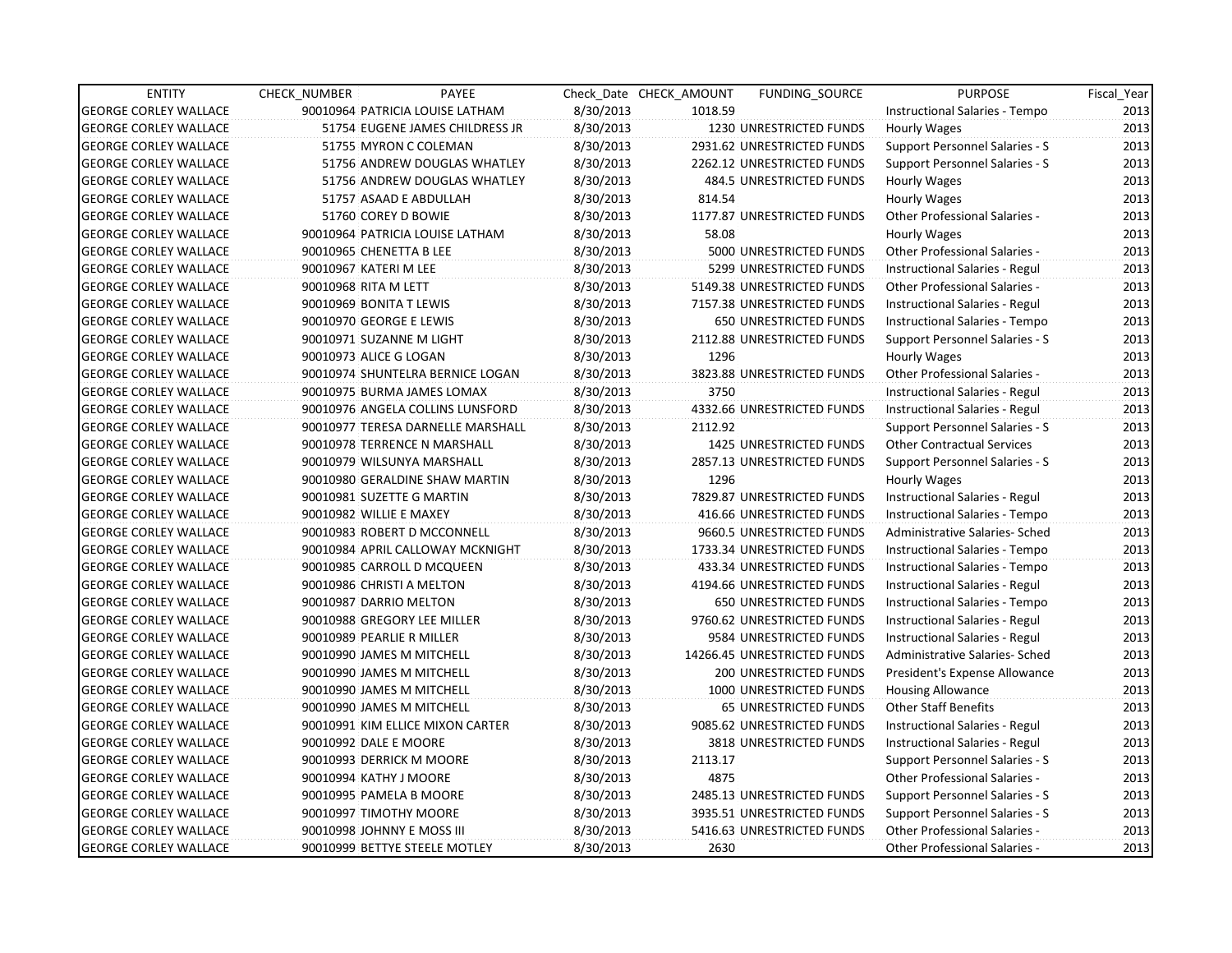| <b>ENTITY</b>                | <b>CHECK NUMBER</b>          | PAYEE                            |           | Check Date CHECK AMOUNT | FUNDING SOURCE              | <b>PURPOSE</b>                        | Fiscal_Year |
|------------------------------|------------------------------|----------------------------------|-----------|-------------------------|-----------------------------|---------------------------------------|-------------|
| <b>GEORGE CORLEY WALLACE</b> | 90011001 MARGARET C MOTT     |                                  | 8/30/2013 |                         | 10580.75 UNRESTRICTED FUNDS | Instructional Salaries - Regul        | 2013        |
| <b>GEORGE CORLEY WALLACE</b> |                              | 90011002 EDDIE JAMES MOULTRIE    | 8/30/2013 |                         | 4122.13 UNRESTRICTED FUNDS  | Support Personnel Salaries - S        | 2013        |
| <b>GEORGE CORLEY WALLACE</b> | 90011003 WESBERT NETTLES     |                                  | 8/30/2013 |                         | 1072 UNRESTRICTED FUNDS     | Hourly Wages                          | 2013        |
| <b>GEORGE CORLEY WALLACE</b> |                              | 90011005 SUNETTE SMITH NEWMAN    | 8/30/2013 |                         | 3824.63 UNRESTRICTED FUNDS  | Support Personnel Salaries - S        | 2013        |
| <b>GEORGE CORLEY WALLACE</b> | 90011006 RAFORD C NIXON      |                                  | 8/30/2013 |                         | 1327.12 UNRESTRICTED FUNDS  | <b>Other Professional Salaries -</b>  | 2013        |
| <b>GEORGE CORLEY WALLACE</b> | 90011006 RAFORD C NIXON      |                                  | 8/30/2013 | 1589.58                 |                             | <b>Other Professional Salaries -</b>  | 2013        |
| <b>GEORGE CORLEY WALLACE</b> |                              | 90011007 HOLLY BROWN OWENS       | 8/30/2013 |                         | 5329 UNRESTRICTED FUNDS     | Instructional Salaries - Regul        | 2013        |
| <b>GEORGE CORLEY WALLACE</b> | 90011008 MELINDA ANN PAGE    |                                  | 8/30/2013 | 3583.33                 |                             | Instructional Salaries - Regul        | 2013        |
| <b>GEORGE CORLEY WALLACE</b> |                              | 90011009 RAY ANTHONY PATTERSON   | 8/30/2013 |                         | 2708.5 UNRESTRICTED FUNDS   | Support Personnel Salaries - S        | 2013        |
| <b>GEORGE CORLEY WALLACE</b> | 90011010 ERNESTINE D PERRY   |                                  | 8/30/2013 |                         | 658.05 UNRESTRICTED FUNDS   | <b>Hourly Wages</b>                   | 2013        |
| <b>GEORGE CORLEY WALLACE</b> | 90011011 ALONZIA PETTWAY     |                                  | 8/30/2013 |                         | 2634.37 UNRESTRICTED FUNDS  | Support Personnel Salaries - S        | 2013        |
| <b>GEORGE CORLEY WALLACE</b> | 90011012 CHARLES D PETTWAY   |                                  | 8/30/2013 |                         | 2702.77 UNRESTRICTED FUNDS  | Support Personnel Salaries - S        | 2013        |
| <b>GEORGE CORLEY WALLACE</b> | 90011013 CLARENCE J PETTWAY  |                                  | 8/30/2013 | 5548.08                 |                             | <b>Other Professional Salaries -</b>  | 2013        |
| <b>GEORGE CORLEY WALLACE</b> | 90011014 FELECIA PETTWAY     |                                  | 8/30/2013 |                         | 4904.13 UNRESTRICTED FUNDS  | <b>Other Professional Salaries -</b>  | 2013        |
| <b>GEORGE CORLEY WALLACE</b> |                              | 90011015 MARTHA WILLIAMS PETTWAY | 8/30/2013 | 4166.67                 |                             | <b>Other Professional Salaries -</b>  | 2013        |
| <b>GEORGE CORLEY WALLACE</b> |                              | 90011016 BRENDA WILLIAMS POWELL  | 8/30/2013 |                         | 340.2 UNRESTRICTED FUNDS    | Hourly Wages                          | 2013        |
| <b>GEORGE CORLEY WALLACE</b> | 90011017 ELIJAH PUGH SR      |                                  | 8/30/2013 |                         | 12135.47 UNRESTRICTED FUNDS | <b>Instructional Salaries - Regul</b> | 2013        |
| <b>GEORGE CORLEY WALLACE</b> | 90011018 QUANDA C PULLUM     |                                  | 8/30/2013 |                         | 2931.62 UNRESTRICTED FUNDS  | <b>Support Personnel Salaries - S</b> | 2013        |
| <b>GEORGE CORLEY WALLACE</b> |                              | 90011020 JENNIFER M REYNOLDS     | 8/30/2013 |                         | 2559.37 UNRESTRICTED FUNDS  | <b>Support Personnel Salaries - S</b> | 2013        |
| <b>GEORGE CORLEY WALLACE</b> |                              | 90011021 RAMONA ROBERTS RHODES   | 8/30/2013 |                         | 16138.25 UNRESTRICTED FUNDS | Instructional Salaries - Regul        | 2013        |
| <b>GEORGE CORLEY WALLACE</b> | 90011022 ERIKA M ROBERSON    |                                  | 8/30/2013 | 2633.83                 |                             | Support Personnel Salaries - S        | 2013        |
| <b>GEORGE CORLEY WALLACE</b> | 90011023 ERIC W ROGERS       |                                  | 8/30/2013 |                         | 4508.34 UNRESTRICTED FUNDS  | Instructional Salaries - Regul        | 2013        |
| <b>GEORGE CORLEY WALLACE</b> |                              | 90010904 CECILE RANDALL DOUGLAS  | 8/30/2013 |                         | 5851 UNRESTRICTED FUNDS     | Instructional Salaries - Regul        | 2013        |
| <b>GEORGE CORLEY WALLACE</b> | 90010905 CINDY DUCK          |                                  | 8/30/2013 | 2708.88                 |                             | <b>Other Professional Salaries -</b>  | 2013        |
| <b>GEORGE CORLEY WALLACE</b> | 90010907 CHARLES J DYSART II |                                  | 8/30/2013 |                         | 50 UNRESTRICTED FUNDS       | Instructional Salaries - Tempo        | 2013        |
| <b>GEORGE CORLEY WALLACE</b> |                              | 90010908 FERRIN WYATT EILAND     | 8/30/2013 |                         | 6562.34 UNRESTRICTED FUNDS  | Instructional Salaries - Regul        | 2013        |
| <b>GEORGE CORLEY WALLACE</b> | 90010909 WILLIAM F ELLIOTT   |                                  | 8/30/2013 |                         | 10082.38 UNRESTRICTED FUNDS | Instructional Salaries - Regul        | 2013        |
| <b>GEORGE CORLEY WALLACE</b> | 90010909 WILLIAM F ELLIOTT   |                                  | 8/30/2013 |                         | 833.33 UNRESTRICTED FUNDS   | Instructional Salaries - Tempo        | 2013        |
| <b>GEORGE CORLEY WALLACE</b> | 184003 ACCA MEMBERSHIP       |                                  | 9/6/2013  |                         | 1000 UNRESTRICTED FUNDS     | Memberships                           | 2013        |
| <b>GEORGE CORLEY WALLACE</b> | 184036 4IMPRINT              |                                  | 9/6/2013  |                         | 3440.59 UNRESTRICTED FUNDS  | <b>Materials and Supplies</b>         | 2013        |
| <b>GEORGE CORLEY WALLACE</b> |                              | 184005 ADVANCED DISPOSAL         | 9/6/2013  |                         | 568.55 UNRESTRICTED FUNDS   | Water and Sewer                       | 2013        |
| <b>GEORGE CORLEY WALLACE</b> |                              | 184006 ALABAMA GAS CORPORATION   | 9/6/2013  |                         | 3729.13 UNRESTRICTED FUNDS  | Gas and Heating Fuel                  | 2013        |
| <b>GEORGE CORLEY WALLACE</b> | 184007 BERTHA ALLEN          |                                  | 9/6/2013  | 9.22                    |                             | In-State Travel                       | 2013        |
| <b>GEORGE CORLEY WALLACE</b> |                              | 184008 AMSAN BAMA SUPPLY         | 9/6/2013  |                         | 207.23 UNRESTRICTED FUNDS   | <b>Materials and Supplies</b>         | 2013        |
| <b>GEORGE CORLEY WALLACE</b> |                              | 184009 APPLE COMPUTER, INC.      | 9/6/2013  | 729                     |                             | <b>Materials and Supplies</b>         | 2013        |
| <b>GEORGE CORLEY WALLACE</b> | 184010 AT&T ALABAMA          |                                  | 9/6/2013  |                         | 521.38 UNRESTRICTED FUNDS   | Communications                        | 2013        |
| <b>GEORGE CORLEY WALLACE</b> | 184010 AT&T ALABAMA          |                                  | 9/6/2013  | 250.61                  |                             | Communications                        | 2013        |
| <b>GEORGE CORLEY WALLACE</b> | 184011 AUTO ZONE             |                                  | 9/6/2013  |                         | 66.59 UNRESTRICTED FUNDS    | <b>Maintenance and Repairs</b>        | 2013        |
| <b>GEORGE CORLEY WALLACE</b> | 184012 TIFFANY BARLOW        |                                  | 9/6/2013  | 24.07                   |                             | In-State Travel                       | 2013        |
| <b>GEORGE CORLEY WALLACE</b> |                              | 184013 BARNES & NOBLE COLLEGE    | 9/6/2013  |                         | 253.1 UNRESTRICTED FUNDS    |                                       | 2013        |
| <b>GEORGE CORLEY WALLACE</b> | 184014 VICKIE BELL           |                                  | 9/6/2013  | 158.62                  |                             | In-State Travel                       | 2013        |
| <b>GEORGE CORLEY WALLACE</b> |                              | 184015 BLICK ART MATERIALS       | 9/6/2013  | 161.32                  |                             | <b>Materials and Supplies</b>         | 2013        |
| <b>GEORGE CORLEY WALLACE</b> |                              | 184016 CDW GOVERNMENT, INC       | 9/6/2013  | 8677.57                 |                             | <b>Materials and Supplies</b>         | 2013        |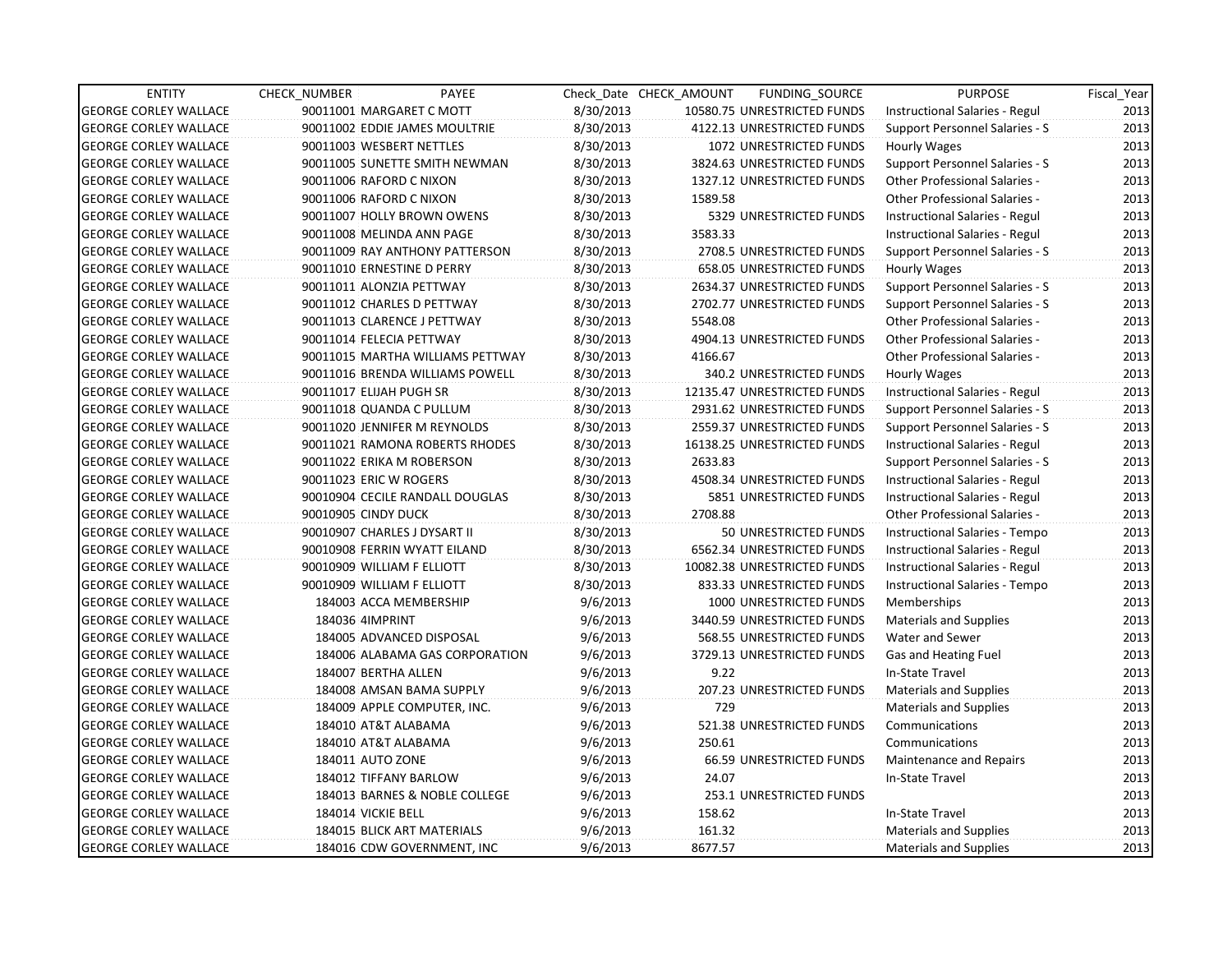| <b>ENTITY</b>                | CHECK NUMBER              | PAYEE                            |           | Check Date CHECK AMOUNT | FUNDING_SOURCE                | <b>PURPOSE</b>                    | Fiscal Year |
|------------------------------|---------------------------|----------------------------------|-----------|-------------------------|-------------------------------|-----------------------------------|-------------|
| <b>GEORGE CORLEY WALLACE</b> |                           | 184017 CENTRAL AL FLUID PRODUCT  | 9/6/2013  |                         | 580.25 UNRESTRICTED FUNDS     | Maintenance and Repairs           | 2013        |
| <b>GEORGE CORLEY WALLACE</b> |                           | 184018 COPY PRODUCTS COMPANY     | 9/6/2013  |                         | 30.54 UNRESTRICTED FUNDS      | <b>Materials and Supplies</b>     | 2013        |
| <b>GEORGE CORLEY WALLACE</b> |                           | 184018 COPY PRODUCTS COMPANY     | 9/6/2013  |                         | 127.6 UNRESTRICTED FUNDS      | Service Contracts on Equipment    | 2013        |
| <b>GEORGE CORLEY WALLACE</b> |                           | 184019 CRYSTAL SPRINGS OF ALA    | 9/6/2013  |                         | <b>27 UNRESTRICTED FUNDS</b>  | Service Contracts on Equipment    | 2013        |
| <b>GEORGE CORLEY WALLACE</b> |                           | 184019 CRYSTAL SPRINGS OF ALA    | 9/6/2013  |                         | 93.45 UNRESTRICTED FUNDS      | <b>Materials and Supplies</b>     | 2013        |
| <b>GEORGE CORLEY WALLACE</b> |                           | 184020 ELLUCIAN COMPANY L.P.     | 9/6/2013  |                         | 17716 UNRESTRICTED FUNDS      | <b>Construction in Progress</b>   | 2013        |
| <b>GEORGE CORLEY WALLACE</b> | 184024 FASTENAL COMPANY   |                                  | 9/6/2013  | 327.6                   |                               | <b>Materials and Supplies</b>     | 2013        |
| <b>GEORGE CORLEY WALLACE</b> | 184026 DEANDRES G. INGE   |                                  | 9/6/2013  | 9.44                    |                               | In-State Travel                   | 2013        |
| <b>GEORGE CORLEY WALLACE</b> | 184027 REGINA KENNEDY     |                                  | 9/6/2013  | 35.36                   |                               | In-State Travel                   | 2013        |
| <b>GEORGE CORLEY WALLACE</b> |                           | 184028 MCQUICK PRINTING COMPANY  | 9/6/2013  | 96                      |                               | <b>Materials and Supplies</b>     | 2013        |
| <b>GEORGE CORLEY WALLACE</b> |                           | 184029 MCRAE-GAINES LEARNING CTN | 9/6/2013  |                         | 1120.33 UNRESTRICTED FUNDS    | Scholarships                      | 2013        |
| <b>GEORGE CORLEY WALLACE</b> | 184030 OFFICE DEPOT       |                                  | 9/6/2013  | 7582.69                 |                               | <b>Materials and Supplies</b>     | 2013        |
| <b>GEORGE CORLEY WALLACE</b> |                           | 184031 PURDIE & SON REFUSE SER   | 9/6/2013  |                         | 605 UNRESTRICTED FUNDS        | <b>Other Contractual Services</b> | 2013        |
| <b>GEORGE CORLEY WALLACE</b> |                           | 184032 ROUNTREE ELECTRIC SUPPLY  | 9/6/2013  |                         | 1175.84 UNRESTRICTED FUNDS    | <b>Materials and Supplies</b>     | 2013        |
| <b>GEORGE CORLEY WALLACE</b> |                           | 184033 SOUTHERN PIPE & SUPPLY    | 9/6/2013  | 219                     |                               | Maintenance and Repairs           | 2013        |
| <b>GEORGE CORLEY WALLACE</b> | 184034 THE SOLUTIONS TEAM |                                  | 9/6/2013  |                         | 535.5 UNRESTRICTED FUNDS      | Service Contracts on Equipment    | 2013        |
| <b>GEORGE CORLEY WALLACE</b> | 184035 TRANE U.S. INC.    |                                  | 9/6/2013  |                         | 9750 UNRESTRICTED FUNDS       | Service Contracts on Equipment    | 2013        |
| <b>GEORGE CORLEY WALLACE</b> | 184004 ACCSPRA            |                                  | 9/6/2013  |                         | 25 UNRESTRICTED FUNDS         | In-State Travel                   | 2013        |
| <b>GEORGE CORLEY WALLACE</b> | 184104 JOCELYN TURNER     |                                  | 9/12/2013 | 609.06                  |                               | In-State Travel                   | 2013        |
| <b>GEORGE CORLEY WALLACE</b> | 184103 TRUESCREEN, INC    |                                  | 9/12/2013 |                         | <b>39 UNRESTRICTED FUNDS</b>  | <b>Other Contractual Services</b> | 2013        |
| <b>GEORGE CORLEY WALLACE</b> | 184106 WCCS               |                                  | 9/12/2013 | 3252                    |                               | Grants, Awards and Prizes         | 2013        |
| <b>GEORGE CORLEY WALLACE</b> | 184107 BRIAN WILLIAMS     |                                  | 9/12/2013 |                         | 240 UNRESTRICTED FUNDS        | <b>Other Contractual Services</b> | 2013        |
| <b>GEORGE CORLEY WALLACE</b> | 184108 ZEE MEDICAL        |                                  | 9/12/2013 |                         | 2199.23 UNRESTRICTED FUNDS    | <b>Materials and Supplies</b>     | 2013        |
| <b>GEORGE CORLEY WALLACE</b> | 184109 4IMPRINT           |                                  | 9/12/2013 |                         | 370.02 UNRESTRICTED FUNDS     | Materials and Supplies            | 2013        |
| <b>GEORGE CORLEY WALLACE</b> | 184060 ACCSHRMA           |                                  | 9/12/2013 |                         | <b>200 UNRESTRICTED FUNDS</b> | In-State Travel                   | 2013        |
| <b>GEORGE CORLEY WALLACE</b> | 184061 OLIVIA ACOFF       |                                  | 9/12/2013 | 301.14                  |                               | In-State Travel                   | 2013        |
| <b>GEORGE CORLEY WALLACE</b> | 184062 ACT                |                                  | 9/12/2013 |                         | <b>618 UNRESTRICTED FUNDS</b> | <b>Materials and Supplies</b>     | 2013        |
| <b>GEORGE CORLEY WALLACE</b> |                           | 184063 ALABAMA POWER COMPANY     | 9/12/2013 |                         | 70410.24 UNRESTRICTED FUNDS   | Electricity                       | 2013        |
| <b>GEORGE CORLEY WALLACE</b> | 184064 BERTHA ALLEN       |                                  | 9/12/2013 | 564.76                  |                               | In-State Travel                   | 2013        |
| <b>GEORGE CORLEY WALLACE</b> |                           | 184065 ALLIANT DATA SYSTEMS      | 9/12/2013 |                         | 16405.25 UNRESTRICTED FUNDS   | TECHNOLOGY NON-CAPITALIZED        | 2013        |
| <b>GEORGE CORLEY WALLACE</b> |                           | 184066 AMERICAN LIBRARY ASSOC.   | 9/12/2013 |                         | 180 UNRESTRICTED FUNDS        | Memberships                       | 2013        |
| <b>GEORGE CORLEY WALLACE</b> |                           | 184067 APPLE COMPUTER, INC.      | 9/12/2013 | 5790                    |                               | <b>Materials and Supplies</b>     | 2013        |
| <b>GEORGE CORLEY WALLACE</b> |                           | 184068 AT&T (BUSINESS SERVICE)   | 9/12/2013 |                         | 73.72 UNRESTRICTED FUNDS      | Communications                    | 2013        |
| <b>GEORGE CORLEY WALLACE</b> | 184069 TIFFANY BARLOW     |                                  | 9/12/2013 | 300                     |                               | In-State Travel                   | 2013        |
| <b>GEORGE CORLEY WALLACE</b> |                           | 184070 BARNES & NOBLE COLLEGE    | 9/12/2013 |                         | 3009.51 UNRESTRICTED FUNDS    |                                   | 2013        |
| <b>GEORGE CORLEY WALLACE</b> |                           | 184070 BARNES & NOBLE COLLEGE    | 9/12/2013 |                         | 75 UNRESTRICTED FUNDS         | <b>Materials and Supplies</b>     | 2013        |
| <b>GEORGE CORLEY WALLACE</b> |                           | 184071 BERNEY OFFICE SOLUTIONS   | 9/12/2013 |                         | 37.93 UNRESTRICTED FUNDS      | Service Contracts on Equipment    | 2013        |
| <b>GEORGE CORLEY WALLACE</b> |                           | 184072 DR. CHARLES H. BLACKLEDGE | 9/12/2013 |                         | 219.22 UNRESTRICTED FUNDS     | <b>Other Contractual Services</b> | 2013        |
| <b>GEORGE CORLEY WALLACE</b> | 184073 BRUCE BOYNTON      |                                  | 9/12/2013 |                         | 250 UNRESTRICTED FUNDS        | <b>Other Contractual Services</b> | 2013        |
| <b>GEORGE CORLEY WALLACE</b> | 184074 GERALYN BUFORD     |                                  | 9/12/2013 | 587.14                  |                               | In-State Travel                   | 2013        |
| <b>GEORGE CORLEY WALLACE</b> | 184075 TARANA BURKE       |                                  | 9/12/2013 |                         | 300 UNRESTRICTED FUNDS        | <b>Other Contractual Services</b> | 2013        |
| <b>GEORGE CORLEY WALLACE</b> |                           | 184076 CDW GOVERNMENT, INC       | 9/12/2013 |                         | 175 UNRESTRICTED FUNDS        | <b>TECHNOLOGY NON-CAPITALIZED</b> | 2013        |
| <b>GEORGE CORLEY WALLACE</b> | 184077 CINTAS #231        |                                  | 9/12/2013 |                         | 389.88 UNRESTRICTED FUNDS     | <b>Other Contractual Services</b> | 2013        |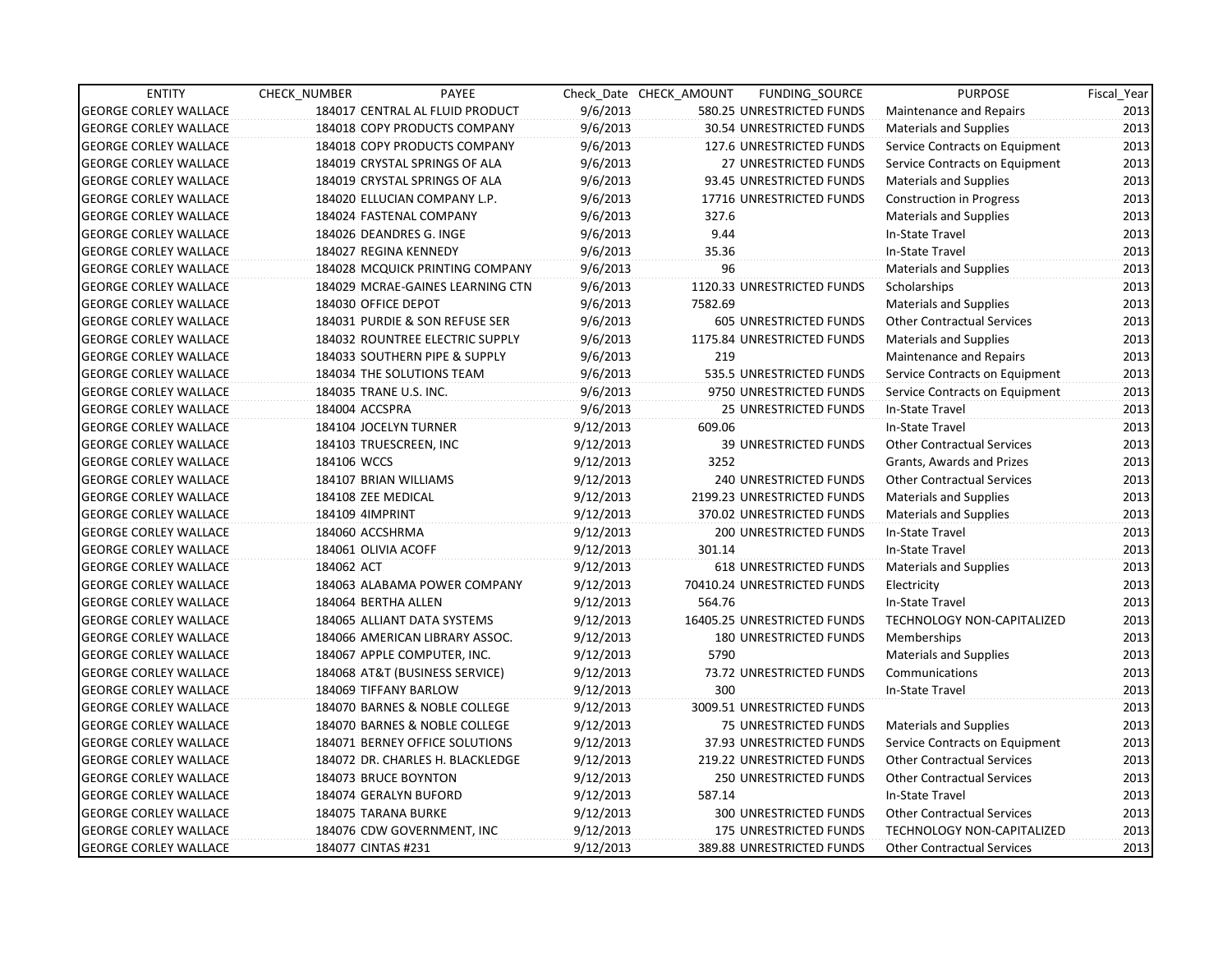| <b>ENTITY</b>                | <b>CHECK NUMBER</b>      | PAYEE                            |           | Check Date CHECK AMOUNT | FUNDING_SOURCE                | <b>PURPOSE</b>                    | Fiscal_Year |
|------------------------------|--------------------------|----------------------------------|-----------|-------------------------|-------------------------------|-----------------------------------|-------------|
| <b>GEORGE CORLEY WALLACE</b> |                          | 184079 FASTENAL COMPANY          | 9/12/2013 |                         | 246.74 UNRESTRICTED FUNDS     | Materials and Supplies            | 2013        |
| <b>GEORGE CORLEY WALLACE</b> |                          | 184080 FEDERAL EXPRESS CORPORATI | 9/12/2013 |                         | 147.12 UNRESTRICTED FUNDS     | Postage                           | 2013        |
| <b>GEORGE CORLEY WALLACE</b> |                          | 184080 FEDERAL EXPRESS CORPORATI | 9/12/2013 | 45.19                   |                               | Postage                           | 2013        |
| <b>GEORGE CORLEY WALLACE</b> |                          | 184081 FULLER BUILDING COMPANY   | 9/12/2013 |                         | 568.23 UNRESTRICTED FUNDS     | <b>Materials and Supplies</b>     | 2013        |
| <b>GEORGE CORLEY WALLACE</b> | 184082 EDDIE GRAY        |                                  | 9/12/2013 |                         | 395 UNRESTRICTED FUNDS        | <b>Other Professional Fees</b>    | 2013        |
| <b>GEORGE CORLEY WALLACE</b> | 184083 KERRY HENDERSON   |                                  | 9/12/2013 |                         | 100 UNRESTRICTED FUNDS        | In-State Travel                   | 2013        |
| <b>GEORGE CORLEY WALLACE</b> | 184084 DAVID HOBBS       |                                  | 9/12/2013 |                         | 87.3 UNRESTRICTED FUNDS       | In-State Travel                   | 2013        |
| <b>GEORGE CORLEY WALLACE</b> |                          | 184085 HOWARD TECHNOLOGY         | 9/12/2013 |                         | 6562.5 UNRESTRICTED FUNDS     | <b>Computer Software</b>          | 2013        |
| <b>GEORGE CORLEY WALLACE</b> | 184086 DEANDRES G. INGE  |                                  | 9/12/2013 | 606.57                  |                               | In-State Travel                   | 2013        |
| <b>GEORGE CORLEY WALLACE</b> | 184087 REGINA KENNEDY    |                                  | 9/12/2013 | 530.07                  |                               | In-State Travel                   | 2013        |
| <b>GEORGE CORLEY WALLACE</b> |                          | 184088 MAYNARD, COOPER & GALE    | 9/12/2013 |                         | 3901.72 UNRESTRICTED FUNDS    | Legal Services                    | 2013        |
| <b>GEORGE CORLEY WALLACE</b> |                          | 184089 MOWREY ELEVTOR CO         | 9/12/2013 |                         | <b>76 UNRESTRICTED FUNDS</b>  | <b>Materials and Supplies</b>     | 2013        |
| <b>GEORGE CORLEY WALLACE</b> | 184090 OFFICE DEPOT      |                                  | 9/12/2013 |                         | 100.09 UNRESTRICTED FUNDS     | <b>Materials and Supplies</b>     | 2013        |
| <b>GEORGE CORLEY WALLACE</b> |                          | 184092 CLARENCE PETTWAY          | 9/12/2013 | 579.39                  |                               | In-State Travel                   | 2013        |
| <b>GEORGE CORLEY WALLACE</b> |                          | 184093 U S POST MASTER SELMA     | 9/12/2013 |                         | 1140 UNRESTRICTED FUNDS       | Postage                           | 2013        |
| <b>GEORGE CORLEY WALLACE</b> |                          | 184094 PROFESSIONAL ENGINEERING  | 9/12/2013 | 550                     |                               | <b>Construction in Progress</b>   | 2013        |
| <b>GEORGE CORLEY WALLACE</b> | 184095 RICOH             |                                  | 9/12/2013 |                         | 49.92 UNRESTRICTED FUNDS      | Service Contracts on Equipment    | 2013        |
| <b>GEORGE CORLEY WALLACE</b> | 184096 ERIKA ROBERSON    |                                  | 9/12/2013 | 67.25                   |                               | In-State Travel                   | 2013        |
| <b>GEORGE CORLEY WALLACE</b> | 184097 GRACIE SCOTT      |                                  | 9/12/2013 |                         | <b>240 UNRESTRICTED FUNDS</b> | <b>Other Contractual Services</b> | 2013        |
| <b>GEORGE CORLEY WALLACE</b> |                          | 184098 SELMA WATER WORKS BOARD   | 9/12/2013 |                         | 540.46 UNRESTRICTED FUNDS     | Water and Sewer                   | 2013        |
| <b>GEORGE CORLEY WALLACE</b> | 184099 JOHN SOLOMON      |                                  | 9/12/2013 |                         | 110 UNRESTRICTED FUNDS        | <b>Other Professional Fees</b>    | 2013        |
| <b>GEORGE CORLEY WALLACE</b> |                          | 184100 SOUTHERNLINC WIRELESS     | 9/12/2013 |                         | 810.13 UNRESTRICTED FUNDS     | Communications                    | 2013        |
| <b>GEORGE CORLEY WALLACE</b> |                          | 184101 THE SELMA-TIMES JOURNAL   | 9/12/2013 |                         | 671.25 UNRESTRICTED FUNDS     | <b>Advertising and Promotions</b> | 2013        |
| <b>GEORGE CORLEY WALLACE</b> | 184102 TRANE U.S. INC.   |                                  | 9/12/2013 |                         | 261.43 UNRESTRICTED FUNDS     | <b>Materials and Supplies</b>     | 2013        |
| <b>GEORGE CORLEY WALLACE</b> |                          | 184105 SHERMANITA WALKER         | 9/12/2013 | 633.18                  |                               | In-State Travel                   | 2013        |
| <b>GEORGE CORLEY WALLACE</b> | 184112 AIRGAS SOUTH, INC |                                  | 9/13/2013 |                         | 2183.87 UNRESTRICTED FUNDS    | <b>Materials and Supplies</b>     | 2013        |
| <b>GEORGE CORLEY WALLACE</b> |                          | 184125 XEROX CORPORATION         | 9/13/2013 | 60.54                   |                               | Service Contracts on Equipment    | 2013        |
| <b>GEORGE CORLEY WALLACE</b> |                          | 184114 CDW GOVERNMENT, INC       | 9/13/2013 | 2658.93                 |                               | <b>Materials and Supplies</b>     | 2013        |
| <b>GEORGE CORLEY WALLACE</b> |                          | 184115 CLEAR CHANNEL RADIO       | 9/13/2013 |                         | 800 UNRESTRICTED FUNDS        | <b>Advertising and Promotions</b> | 2013        |
| <b>GEORGE CORLEY WALLACE</b> |                          | 184116 HARRIS SECURITY SYSTEMS,  | 9/13/2013 |                         | 1559.15 UNRESTRICTED FUNDS    | <b>Other Contractual Services</b> | 2013        |
| <b>GEORGE CORLEY WALLACE</b> |                          | 184117 THE LOCKSMITH SHOP        | 9/13/2013 |                         | 118 UNRESTRICTED FUNDS        | <b>Materials and Supplies</b>     | 2013        |
| <b>GEORGE CORLEY WALLACE</b> | 184118 OFFICE DEPOT      |                                  | 9/13/2013 |                         | 1136.61 UNRESTRICTED FUNDS    | <b>Materials and Supplies</b>     | 2013        |
| <b>GEORGE CORLEY WALLACE</b> | 184119 PAPERDIRECT       |                                  | 9/13/2013 |                         | 206.92 UNRESTRICTED FUNDS     | <b>Materials and Supplies</b>     | 2013        |
| <b>GEORGE CORLEY WALLACE</b> | 184120 RICOH             |                                  | 9/13/2013 |                         | 797.25 UNRESTRICTED FUNDS     | Service Contracts on Equipment    | 2013        |
| <b>GEORGE CORLEY WALLACE</b> |                          | 184121 ST. OF AL. DEPT. OF FIN.  | 9/13/2013 |                         | 1400.37 UNRESTRICTED FUNDS    | Communications                    | 2013        |
| <b>GEORGE CORLEY WALLACE</b> |                          | 184122 UAB PRINTING SERVICES     | 9/13/2013 |                         | 2462 UNRESTRICTED FUNDS       | Printing, Reproduction and Bin    | 2013        |
| <b>GEORGE CORLEY WALLACE</b> |                          | 184122 UAB PRINTING SERVICES     | 9/13/2013 |                         | 258.69 UNRESTRICTED FUNDS     | <b>Materials and Supplies</b>     | 2013        |
| <b>GEORGE CORLEY WALLACE</b> |                          | 184123 UNITED PARCEL SERVICE     | 9/13/2013 |                         | 65.27 UNRESTRICTED FUNDS      | Postage                           | 2013        |
| <b>GEORGE CORLEY WALLACE</b> | 184124 WEX BANK          |                                  | 9/13/2013 |                         | 139.29 UNRESTRICTED FUNDS     | Gasoline and Oil - Motor Vehic    | 2013        |
| <b>GEORGE CORLEY WALLACE</b> |                          | 184113 BROADSOUTH COMMUNICATIONS | 9/13/2013 |                         | 200 UNRESTRICTED FUNDS        | <b>Advertising and Promotions</b> | 2013        |
| <b>GEORGE CORLEY WALLACE</b> | 184143 TIFFANY BARLOW    |                                  | 9/19/2013 | 92.43                   |                               | In-State Travel                   | 2013        |
| <b>GEORGE CORLEY WALLACE</b> |                          | 184144 BARNES & NOBLE COLLEGE    | 9/19/2013 | 3235.44                 |                               |                                   | 2013        |
| <b>GEORGE CORLEY WALLACE</b> |                          | 184144 BARNES & NOBLE COLLEGE    | 9/19/2013 |                         | 1586.27 UNRESTRICTED FUNDS    |                                   | 2013        |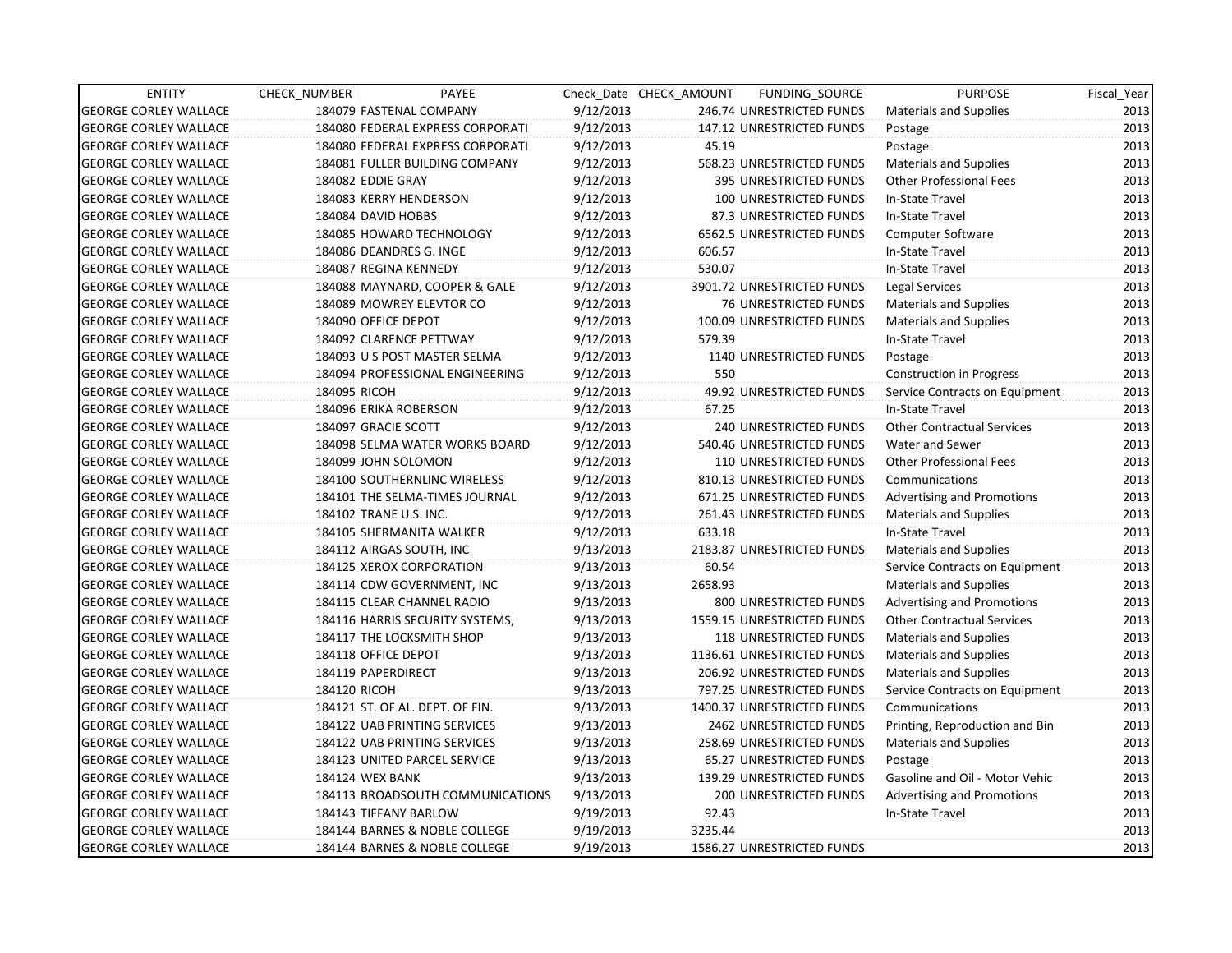| <b>ENTITY</b>                | CHECK_NUMBER                | PAYEE                            |           | Check Date CHECK AMOUNT | FUNDING_SOURCE                | <b>PURPOSE</b>                    | Fiscal_Year |
|------------------------------|-----------------------------|----------------------------------|-----------|-------------------------|-------------------------------|-----------------------------------|-------------|
| <b>GEORGE CORLEY WALLACE</b> |                             | 184144 BARNES & NOBLE COLLEGE    | 9/19/2013 |                         | 107.94 UNRESTRICTED FUNDS     | <b>Materials and Supplies</b>     | 2013        |
| <b>GEORGE CORLEY WALLACE</b> |                             | 184145 BARNES & NOBLE COLLEGE    | 9/19/2013 | 255                     |                               | Computer Software                 | 2013        |
| <b>GEORGE CORLEY WALLACE</b> |                             | 184146 BERNEY OFFICE SOLUTIONS   | 9/19/2013 |                         | 22.01 UNRESTRICTED FUNDS      | Service Contracts on Equipment    | 2013        |
| <b>GEORGE CORLEY WALLACE</b> |                             | 184147 BRUSTEIN & MANASEVIT      | 9/19/2013 |                         | 3394.35 UNRESTRICTED FUNDS    | Legal Services                    | 2013        |
| <b>GEORGE CORLEY WALLACE</b> | 184148 GERALYN BUFORD       |                                  | 9/19/2013 | 63.34                   |                               | In-State Travel                   | 2013        |
| <b>GEORGE CORLEY WALLACE</b> | 184149 TARANA BURKE         |                                  | 9/19/2013 |                         | 300 UNRESTRICTED FUNDS        | <b>Other Contractual Services</b> | 2013        |
| <b>GEORGE CORLEY WALLACE</b> | 184150 C & S AUTO PARTS     |                                  | 9/19/2013 |                         | 47.25 UNRESTRICTED FUNDS      | Maintenance and Repairs           | 2013        |
| <b>GEORGE CORLEY WALLACE</b> | 184151 CANON SOLUTIONS      |                                  | 9/19/2013 | 118.14                  |                               | Service Contracts on Equipment    | 2013        |
| <b>GEORGE CORLEY WALLACE</b> |                             | 184152 CATTLIN LAWN SERVICE      | 9/19/2013 |                         | 2433.33 UNRESTRICTED FUNDS    | <b>Other Contractual Services</b> | 2013        |
| <b>GEORGE CORLEY WALLACE</b> |                             | 184153 CDW GOVERNMENT, INC       | 9/19/2013 |                         | 6463.16 UNRESTRICTED FUNDS    | <b>Materials and Supplies</b>     | 2013        |
| <b>GEORGE CORLEY WALLACE</b> | 184154 CINTAS #231          |                                  | 9/19/2013 |                         | 129.96 UNRESTRICTED FUNDS     | Other Contractual Services        | 2013        |
| <b>GEORGE CORLEY WALLACE</b> |                             | 184155 NAKESHA COLEMAN           | 9/19/2013 |                         | 220 UNRESTRICTED FUNDS        | <b>Other Professional Fees</b>    | 2013        |
| <b>GEORGE CORLEY WALLACE</b> |                             | 184156 COPY PRODUCTS COMPANY     | 9/19/2013 |                         | 127.6 UNRESTRICTED FUNDS      | Service Contracts on Equipment    | 2013        |
| <b>GEORGE CORLEY WALLACE</b> | 184157 COUGAR CHEVRON       |                                  | 9/19/2013 |                         | 426.6 UNRESTRICTED FUNDS      | Maintenance and Repairs           | 2013        |
| <b>GEORGE CORLEY WALLACE</b> |                             | 184158 COVERALL OF ALABAMA DBA   | 9/19/2013 |                         | 9253 UNRESTRICTED FUNDS       | <b>Other Contractual Services</b> | 2013        |
| <b>GEORGE CORLEY WALLACE</b> | <b>184159 FRANK ELLIOTT</b> |                                  | 9/19/2013 |                         | <b>320 UNRESTRICTED FUNDS</b> | In-State Travel                   | 2013        |
| <b>GEORGE CORLEY WALLACE</b> | 184160 FRANK ELLIOTT        |                                  | 9/19/2013 |                         | 320 UNRESTRICTED FUNDS        | In-State Travel                   | 2013        |
| <b>GEORGE CORLEY WALLACE</b> | 184161 FRANK ELLIOTT        |                                  | 9/19/2013 |                         | 320 UNRESTRICTED FUNDS        | In-State Travel                   | 2013        |
| <b>GEORGE CORLEY WALLACE</b> | 184162 FRANK ELLIOTT        |                                  | 9/19/2013 |                         | 320 UNRESTRICTED FUNDS        | In-State Travel                   | 2013        |
| <b>GEORGE CORLEY WALLACE</b> | 184163 FRANK ELLIOTT        |                                  | 9/19/2013 |                         | 320 UNRESTRICTED FUNDS        | In-State Travel                   | 2013        |
| <b>GEORGE CORLEY WALLACE</b> | 184164 FRANK ELLIOTT        |                                  | 9/19/2013 |                         | 320 UNRESTRICTED FUNDS        | In-State Travel                   | 2013        |
| <b>GEORGE CORLEY WALLACE</b> | 184165 FRANK ELLIOTT        |                                  | 9/19/2013 |                         | 320 UNRESTRICTED FUNDS        | In-State Travel                   | 2013        |
| <b>GEORGE CORLEY WALLACE</b> | 184166 FRANK ELLIOTT        |                                  | 9/19/2013 |                         | 320 UNRESTRICTED FUNDS        | In-State Travel                   | 2013        |
| <b>GEORGE CORLEY WALLACE</b> |                             | 184167 FASTENAL COMPANY          | 9/19/2013 |                         | 312.99 UNRESTRICTED FUNDS     | <b>Materials and Supplies</b>     | 2013        |
| <b>GEORGE CORLEY WALLACE</b> |                             | 184168 FIRST CAHAWBA BANKCARD    | 9/19/2013 |                         | 499.9 UNRESTRICTED FUNDS      | <b>Materials and Supplies</b>     | 2013        |
| <b>GEORGE CORLEY WALLACE</b> |                             | 184168 FIRST CAHAWBA BANKCARD    | 9/19/2013 | 1214.25                 |                               | <b>Materials and Supplies</b>     | 2013        |
| <b>GEORGE CORLEY WALLACE</b> | 184169 GED TESTING          |                                  | 9/19/2013 |                         | 392 UNRESTRICTED FUNDS        | Materials and Supplies            | 2013        |
| <b>GEORGE CORLEY WALLACE</b> |                             | 184170 GO GREEN JANITORIAL SERVI | 9/19/2013 |                         | 4282.84 UNRESTRICTED FUNDS    | <b>Other Contractual Services</b> | 2013        |
| <b>GEORGE CORLEY WALLACE</b> |                             | 184171 GUARDIAN-IPCO INC.        | 9/19/2013 |                         | 550 UNRESTRICTED FUNDS        | Service Contracts on Equipment    | 2013        |
| <b>GEORGE CORLEY WALLACE</b> | 184172 APRIL HARPER         |                                  | 9/19/2013 |                         | 160 UNRESTRICTED FUNDS        | In-State Travel                   | 2013        |
| <b>GEORGE CORLEY WALLACE</b> | 184173 APRIL HARPER         |                                  | 9/19/2013 |                         | 160 UNRESTRICTED FUNDS        | In-State Travel                   | 2013        |
| <b>GEORGE CORLEY WALLACE</b> | 184174 APRIL HARPER         |                                  | 9/19/2013 |                         | 160 UNRESTRICTED FUNDS        | In-State Travel                   | 2013        |
| <b>GEORGE CORLEY WALLACE</b> | 184175 APRIL HARPER         |                                  | 9/19/2013 |                         | 320 UNRESTRICTED FUNDS        | In-State Travel                   | 2013        |
| <b>GEORGE CORLEY WALLACE</b> | 184176 APRIL HARPER         |                                  | 9/19/2013 |                         | <b>160 UNRESTRICTED FUNDS</b> | In-State Travel                   | 2013        |
| <b>GEORGE CORLEY WALLACE</b> | 184177 APRIL HARPER         |                                  | 9/19/2013 |                         | <b>160 UNRESTRICTED FUNDS</b> | In-State Travel                   | 2013        |
| <b>GEORGE CORLEY WALLACE</b> | 184178 APRIL HARPER         |                                  | 9/19/2013 |                         | <b>448 UNRESTRICTED FUNDS</b> | In-State Travel                   | 2013        |
| <b>GEORGE CORLEY WALLACE</b> | 184179 APRIL HARPER         |                                  | 9/19/2013 |                         | <b>160 UNRESTRICTED FUNDS</b> | In-State Travel                   | 2013        |
| <b>GEORGE CORLEY WALLACE</b> | 184180 APRIL HARPER         |                                  | 9/19/2013 |                         | 320 UNRESTRICTED FUNDS        | In-State Travel                   | 2013        |
| <b>GEORGE CORLEY WALLACE</b> | 184181 APRIL HARPER         |                                  | 9/19/2013 |                         | 160 UNRESTRICTED FUNDS        | In-State Travel                   | 2013        |
| <b>GEORGE CORLEY WALLACE</b> | 184182 APRIL HARPER         |                                  | 9/19/2013 |                         | 160 UNRESTRICTED FUNDS        | In-State Travel                   | 2013        |
| <b>GEORGE CORLEY WALLACE</b> | 184183 APRIL HARPER         |                                  | 9/19/2013 |                         | 160 UNRESTRICTED FUNDS        | In-State Travel                   | 2013        |
| <b>GEORGE CORLEY WALLACE</b> | 184184 APRIL HARPER         |                                  | 9/19/2013 |                         | 320 UNRESTRICTED FUNDS        | In-State Travel                   | 2013        |
| <b>GEORGE CORLEY WALLACE</b> |                             | 184185 HARRIS SECURITY SYSTEMS,  | 9/19/2013 |                         | <b>60 UNRESTRICTED FUNDS</b>  | <b>Other Contractual Services</b> | 2013        |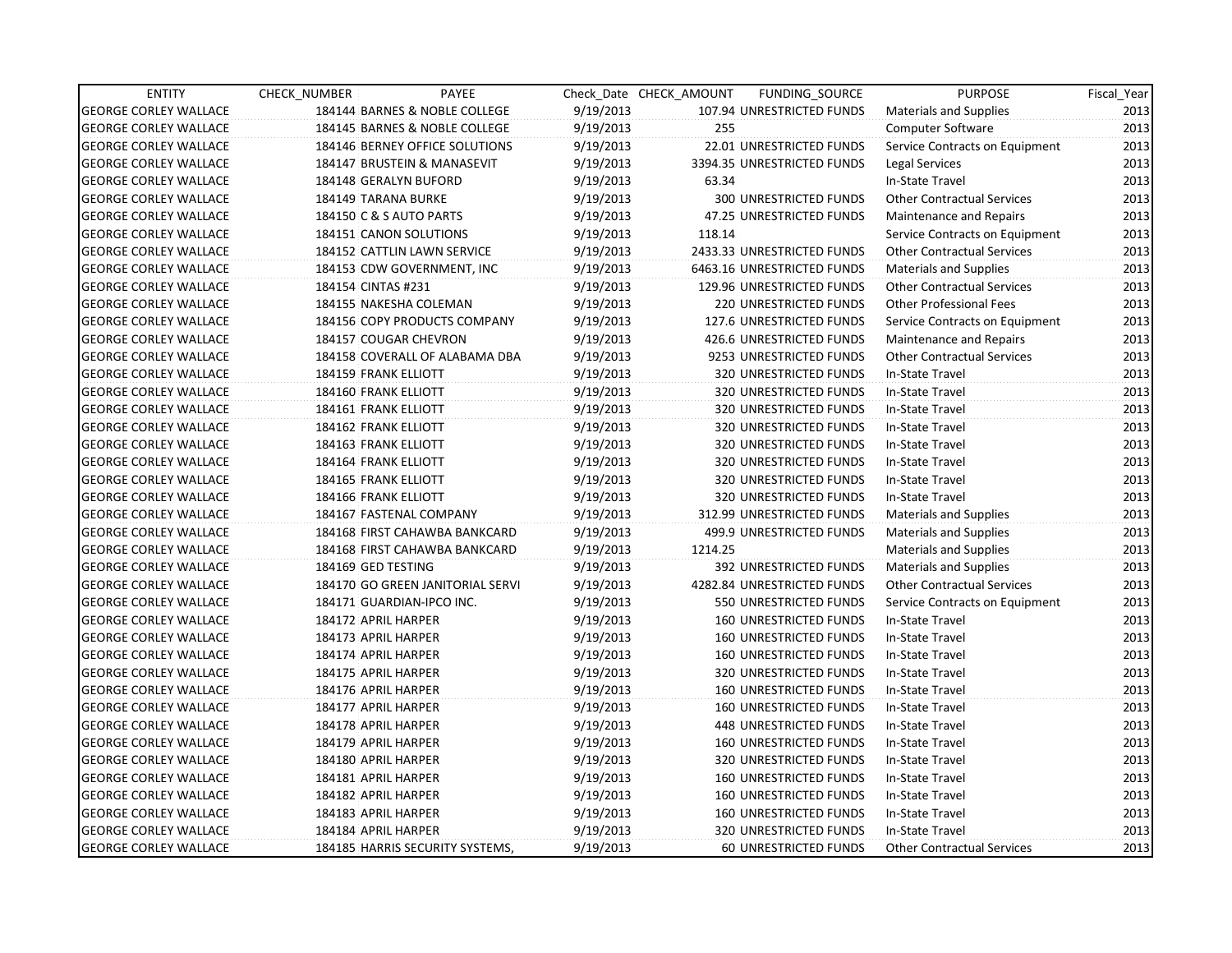| <b>ENTITY</b>                | CHECK_NUMBER            | PAYEE                            |           | Check Date CHECK AMOUNT | FUNDING SOURCE                 | <b>PURPOSE</b>                    | Fiscal Year |
|------------------------------|-------------------------|----------------------------------|-----------|-------------------------|--------------------------------|-----------------------------------|-------------|
| <b>GEORGE CORLEY WALLACE</b> | 184186 DEANDRES G. INGE |                                  | 9/19/2013 | 185.44                  |                                | In-State Travel                   | 2013        |
| <b>GEORGE CORLEY WALLACE</b> |                         | 184187 IT'S ABOUT TIME INTER     | 9/19/2013 | 4023.1                  |                                | Materials and Supplies            | 2013        |
| <b>GEORGE CORLEY WALLACE</b> | 184188 ERIC JACKSON     |                                  | 9/19/2013 |                         | 722.22 UNRESTRICTED FUNDS      | <b>Other Contractual Services</b> | 2013        |
| <b>GEORGE CORLEY WALLACE</b> | 184189 JUDY JORDAN      |                                  | 9/19/2013 |                         | 800 UNRESTRICTED FUNDS         | <b>Other Contractual Services</b> | 2013        |
| <b>GEORGE CORLEY WALLACE</b> | 184190 REGINA KENNEDY   |                                  | 9/19/2013 | 186.96                  |                                | In-State Travel                   | 2013        |
| <b>GEORGE CORLEY WALLACE</b> | 184191 WALTER KOLIS     |                                  | 9/19/2013 |                         | 505 UNRESTRICTED FUNDS         | <b>Other Professional Fees</b>    | 2013        |
| <b>GEORGE CORLEY WALLACE</b> |                         | 184192 LEWIS PEST CONTROL INC.   | 9/19/2013 |                         | 1610 UNRESTRICTED FUNDS        | <b>Other Contractual Services</b> | 2013        |
| <b>GEORGE CORLEY WALLACE</b> |                         | 184193 LOVELADY CONSTRUCTION     | 9/19/2013 | 2500                    |                                | <b>Materials and Supplies</b>     | 2013        |
| <b>GEORGE CORLEY WALLACE</b> |                         | 184194 MARVIN'S BLDG. MATERIALS  | 9/19/2013 |                         | 379.85 UNRESTRICTED FUNDS      | Materials and Supplies            | 2013        |
| <b>GEORGE CORLEY WALLACE</b> | 184195 MINDVOLT         |                                  | 9/19/2013 | 1550                    |                                | <b>Advertising and Promotions</b> | 2013        |
| <b>GEORGE CORLEY WALLACE</b> | 184196 KATHY MOORE      |                                  | 9/19/2013 | 332.2                   |                                | Out-of-State Travel               | 2013        |
| <b>GEORGE CORLEY WALLACE</b> |                         | 184197 PEPSI-COLA BOTTLING COMPA | 9/19/2013 |                         | 445.8 UNRESTRICTED FUNDS       | <b>Materials and Supplies</b>     | 2013        |
| <b>GEORGE CORLEY WALLACE</b> | 184198 PITNEY BOWES     |                                  | 9/19/2013 |                         | 2000 UNRESTRICTED FUNDS        | Postage                           | 2013        |
| <b>GEORGE CORLEY WALLACE</b> | 184198 PITNEY BOWES     |                                  | 9/19/2013 |                         | 2826 UNRESTRICTED FUNDS        | Rent - Equipment                  | 2013        |
| <b>GEORGE CORLEY WALLACE</b> |                         | 184199 ALABAMA REGIONS PTK       | 9/19/2013 |                         | 500 UNRESTRICTED FUNDS         | In-State Travel                   | 2013        |
| <b>GEORGE CORLEY WALLACE</b> | 184200 THE RILEY GROUP  |                                  | 9/19/2013 |                         | 500 UNRESTRICTED FUNDS         | <b>TECHNOLOGY NON-CAPITALIZED</b> | 2013        |
| <b>GEORGE CORLEY WALLACE</b> |                         | 184201 SOUTHERN ASSOCIATION OF   | 9/19/2013 |                         | 9160 UNRESTRICTED FUNDS        | Out-of-State Travel               | 2013        |
| <b>GEORGE CORLEY WALLACE</b> |                         | 184202 SATTERFIELD PLAZA         | 9/19/2013 | 6990.93                 |                                | <b>Rent - Facilities</b>          | 2013        |
| <b>GEORGE CORLEY WALLACE</b> | 184203 GRACIE SCOTT     |                                  | 9/19/2013 |                         | <b>30 UNRESTRICTED FUNDS</b>   | <b>Other Contractual Services</b> | 2013        |
| <b>GEORGE CORLEY WALLACE</b> |                         | 184204 SEARS COMMERCIAL ONE      | 9/19/2013 |                         | 411.98 UNRESTRICTED FUNDS      | Materials and Supplies            | 2013        |
| <b>GEORGE CORLEY WALLACE</b> |                         | 184205 SELMA WATER WORKS BOARD   | 9/19/2013 |                         | 37.76 UNRESTRICTED FUNDS       | Water and Sewer                   | 2013        |
| <b>GEORGE CORLEY WALLACE</b> |                         | 184206 SELMA URGENT CARE         | 9/19/2013 |                         | 1500 UNRESTRICTED FUNDS        | <b>Other Contractual Services</b> | 2013        |
| <b>GEORGE CORLEY WALLACE</b> | 184207 JACQUELINE SMITH |                                  | 9/19/2013 |                         | <b>61.5 UNRESTRICTED FUNDS</b> | In-State Travel                   | 2013        |
| <b>GEORGE CORLEY WALLACE</b> | 184208 JOHN SOLOMON     |                                  | 9/19/2013 |                         | <b>40 UNRESTRICTED FUNDS</b>   | <b>Other Contractual Services</b> | 2013        |
| <b>GEORGE CORLEY WALLACE</b> |                         | 184209 TECHNICAL INNOVATION      | 9/19/2013 | 23902.2                 |                                | <b>Materials and Supplies</b>     | 2013        |
| <b>GEORGE CORLEY WALLACE</b> |                         | 184210 TIDBITS OF DALLAS COUNTY  | 9/19/2013 |                         | 240 UNRESTRICTED FUNDS         | <b>Advertising and Promotions</b> | 2013        |
| <b>GEORGE CORLEY WALLACE</b> | 184211 ELLEN TRAYWICK   |                                  | 9/19/2013 | 129.73                  |                                | In-State Travel                   | 2013        |
| <b>GEORGE CORLEY WALLACE</b> | 184212 JOCELYN TURNER   |                                  | 9/19/2013 | 147.3                   |                                | In-State Travel                   | 2013        |
| <b>GEORGE CORLEY WALLACE</b> |                         | 184213 SHERMANITA WALKER         | 9/19/2013 | 168.14                  |                                | In-State Travel                   | 2013        |
| <b>GEORGE CORLEY WALLACE</b> | 184215 WCCS             |                                  | 9/19/2013 | 297.2                   |                                | <b>Materials and Supplies</b>     | 2013        |
| <b>GEORGE CORLEY WALLACE</b> | 184216 JOE WILLIAMS     |                                  | 9/19/2013 |                         | 2700 UNRESTRICTED FUNDS        | <b>Other Contractual Services</b> | 2013        |
| <b>GEORGE CORLEY WALLACE</b> | 184128 AACC             |                                  | 9/19/2013 |                         | 2646 UNRESTRICTED FUNDS        | Memberships                       | 2013        |
| <b>GEORGE CORLEY WALLACE</b> |                         | 184129 AAEOPP MONTGOMERY         | 9/19/2013 | 200                     |                                | Memberships                       | 2013        |
| <b>GEORGE CORLEY WALLACE</b> | 184130 ACT              |                                  | 9/19/2013 | 162                     |                                | Materials and Supplies            | 2013        |
| <b>GEORGE CORLEY WALLACE</b> | 184131 DOROTHY ADAMS    |                                  | 9/19/2013 | 1324.3                  |                                | In-State Travel                   | 2013        |
| <b>GEORGE CORLEY WALLACE</b> |                         | 184132 AIRGAS SOUTH, INC         | 9/19/2013 |                         | 1982.52 UNRESTRICTED FUNDS     | Materials and Supplies            | 2013        |
| <b>GEORGE CORLEY WALLACE</b> |                         | 184133 AL CO COL SYS PRES ASSN   | 9/19/2013 |                         | 300 UNRESTRICTED FUNDS         | Memberships                       | 2013        |
| <b>GEORGE CORLEY WALLACE</b> |                         | 184134 ALABAMA GAS CORPORATION   | 9/19/2013 |                         | 2841.68 UNRESTRICTED FUNDS     | Gas and Heating Fuel              | 2013        |
| <b>GEORGE CORLEY WALLACE</b> | 184135 ALADE            |                                  | 9/19/2013 |                         | 600 UNRESTRICTED FUNDS         | In-State Travel                   | 2013        |
| <b>GEORGE CORLEY WALLACE</b> | 184136 ALAPCAE          |                                  | 9/19/2013 | 2475                    |                                | In-State Travel                   | 2013        |
| <b>GEORGE CORLEY WALLACE</b> | 184137 BERTHA ALLEN     |                                  | 9/19/2013 | 34.94                   |                                | In-State Travel                   | 2013        |
| <b>GEORGE CORLEY WALLACE</b> |                         | 184138 AMSAN BAMA SUPPLY         | 9/19/2013 |                         | 1428.5 UNRESTRICTED FUNDS      | Materials and Supplies            | 2013        |
| <b>GEORGE CORLEY WALLACE</b> | 184139 TONYA ANTHONY    |                                  | 9/19/2013 | 548.6                   |                                | <b>Other Contractual Services</b> | 2013        |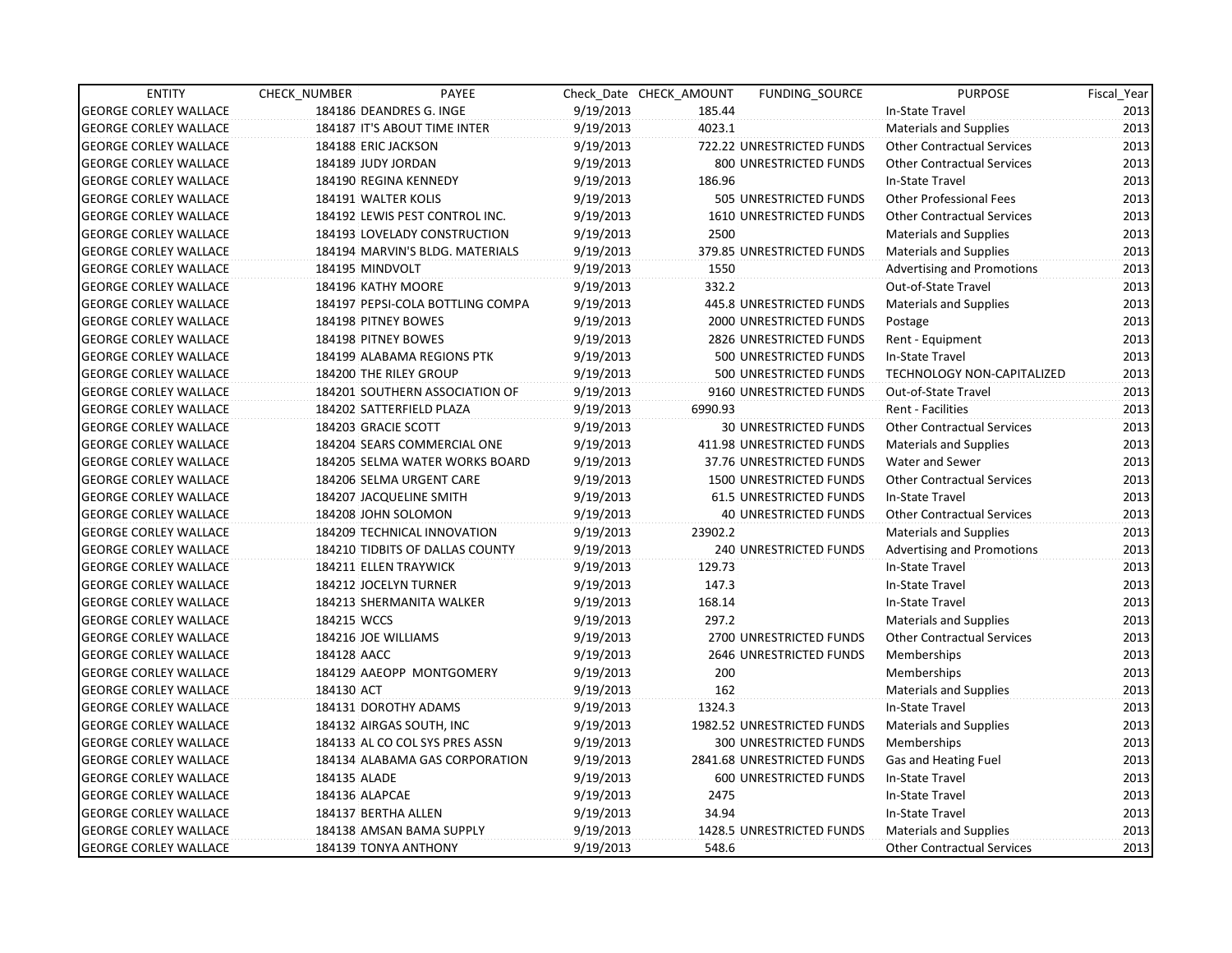| <b>ENTITY</b>                | CHECK NUMBER              | PAYEE                            |           | Check Date CHECK AMOUNT | FUNDING_SOURCE               | <b>PURPOSE</b>                    | Fiscal_Year |
|------------------------------|---------------------------|----------------------------------|-----------|-------------------------|------------------------------|-----------------------------------|-------------|
| <b>GEORGE CORLEY WALLACE</b> | 184140 ASCAP              |                                  | 9/19/2013 |                         | 615.82 UNRESTRICTED FUNDS    | <b>Other Contractual Services</b> | 2013        |
| <b>GEORGE CORLEY WALLACE</b> |                           | 184141 ASPHALT CONTRACTORS, INC. | 9/19/2013 |                         | 200.26 UNRESTRICTED FUNDS    | <b>Materials and Supplies</b>     | 2013        |
| <b>GEORGE CORLEY WALLACE</b> |                           | 184142 AT&T (BUSINESS SERVICE)   | 9/19/2013 |                         | 39.6 UNRESTRICTED FUNDS      | Communications                    | 2013        |
| <b>GEORGE CORLEY WALLACE</b> | 184223 COSBY CARMICHAEL   |                                  | 9/26/2013 |                         | <b>38 UNRESTRICTED FUNDS</b> | <b>Materials and Supplies</b>     | 2013        |
| <b>GEORGE CORLEY WALLACE</b> |                           | 184224 MAYNARD, COOPER & GALE    | 9/26/2013 |                         | 2314 UNRESTRICTED FUNDS      | Legal Services                    | 2013        |
| <b>GEORGE CORLEY WALLACE</b> | 184229 WCCS               |                                  | 9/26/2013 | 106290.12               |                              | Grants, Awards and Prizes         | 2013        |
| <b>GEORGE CORLEY WALLACE</b> | 184227 TRI COUNTY RENTAL  |                                  | 9/26/2013 |                         | 722 UNRESTRICTED FUNDS       | Rent - Equipment                  | 2013        |
| <b>GEORGE CORLEY WALLACE</b> | 184228 WCCS               |                                  | 9/26/2013 | 520339.04               |                              | Grants, Awards and Prizes         | 2013        |
| <b>GEORGE CORLEY WALLACE</b> |                           | 184225 SOUTHERN PIPE & SUPPLY    | 9/26/2013 |                         | 73.35 UNRESTRICTED FUNDS     | Materials and Supplies            | 2013        |
| <b>GEORGE CORLEY WALLACE</b> |                           | 184314 ROUNTREE ELECTRIC SUPPLY  | 9/27/2013 |                         | 353.3 UNRESTRICTED FUNDS     | Materials and Supplies            | 2013        |
| <b>GEORGE CORLEY WALLACE</b> | 184315 THE SOLUTIONS TEAM |                                  | 9/27/2013 |                         | 178.5 UNRESTRICTED FUNDS     | Service Contracts on Equipment    | 2013        |
| <b>GEORGE CORLEY WALLACE</b> | 184316 ELLEN TRAYWICK     |                                  | 9/27/2013 | 49.61                   |                              | In-State Travel                   | 2013        |
| <b>GEORGE CORLEY WALLACE</b> | 184317 TERESA D. TRELOAR  |                                  | 9/27/2013 | 200                     |                              | <b>Other Contractual Services</b> | 2013        |
| <b>GEORGE CORLEY WALLACE</b> | 184318 JOCELYN TURNER     |                                  | 9/27/2013 | 304.83                  |                              | In-State Travel                   | 2013        |
| <b>GEORGE CORLEY WALLACE</b> | 184250 AIRGAS SOUTH, INC  |                                  | 9/27/2013 |                         | 978 UNRESTRICTED FUNDS       | <b>Materials and Supplies</b>     | 2013        |
| <b>GEORGE CORLEY WALLACE</b> |                           | 184251 ALABAMA GAS CORPORATION   | 9/27/2013 |                         | 1623.47 UNRESTRICTED FUNDS   | Gas and Heating Fuel              | 2013        |
| <b>GEORGE CORLEY WALLACE</b> | 184252 ALABAMA WRITERS    |                                  | 9/27/2013 |                         | 210 UNRESTRICTED FUNDS       | In-State Travel                   | 2013        |
| <b>GEORGE CORLEY WALLACE</b> | 184253 ALAPCAE            |                                  | 9/27/2013 | 180                     |                              | In-State Travel                   | 2013        |
| <b>GEORGE CORLEY WALLACE</b> | 184254 AT&T ALABAMA       |                                  | 9/27/2013 |                         | 427.5 UNRESTRICTED FUNDS     | Communications                    | 2013        |
| <b>GEORGE CORLEY WALLACE</b> | 184254 AT&T ALABAMA       |                                  | 9/27/2013 | 249.34                  |                              | Communications                    | 2013        |
| <b>GEORGE CORLEY WALLACE</b> |                           | 184256 BERNEY OFFICE SOLUTIONS   | 9/27/2013 |                         | 161.72 UNRESTRICTED FUNDS    | Service Contracts on Equipment    | 2013        |
| <b>GEORGE CORLEY WALLACE</b> | 184257 GLORIA A. CARLISLE |                                  | 9/27/2013 |                         | 37.5 UNRESTRICTED FUNDS      | <b>Other Contractual Services</b> | 2013        |
| <b>GEORGE CORLEY WALLACE</b> |                           | 184258 CDW GOVERNMENT, INC       | 9/27/2013 |                         | 2181.08 UNRESTRICTED FUNDS   | <b>Materials and Supplies</b>     | 2013        |
| <b>GEORGE CORLEY WALLACE</b> | 184319 SHERMANITA WALKER  |                                  | 9/27/2013 | 154.75                  |                              | In-State Travel                   | 2013        |
| <b>GEORGE CORLEY WALLACE</b> | 184320 WCCS               |                                  | 9/27/2013 |                         | 112.07 UNRESTRICTED FUNDS    | <b>Materials and Supplies</b>     | 2013        |
| <b>GEORGE CORLEY WALLACE</b> | 184320 WCCS               |                                  | 9/27/2013 |                         | 17.17 UNRESTRICTED FUNDS     | In-State Travel                   | 2013        |
| <b>GEORGE CORLEY WALLACE</b> | 184320 WCCS               |                                  | 9/27/2013 |                         | 42.17 UNRESTRICTED FUNDS     | Maintenance and Repairs           | 2013        |
| <b>GEORGE CORLEY WALLACE</b> | 184321 WCCS               |                                  | 9/27/2013 | 27300                   |                              | Scholarships                      | 2013        |
| <b>GEORGE CORLEY WALLACE</b> |                           | 184258 CDW GOVERNMENT, INC       | 9/27/2013 | 915.86                  |                              | <b>Materials and Supplies</b>     | 2013        |
| <b>GEORGE CORLEY WALLACE</b> | 184259 CINTAS #231        |                                  | 9/27/2013 |                         | 129.96 UNRESTRICTED FUNDS    | <b>Other Contractual Services</b> | 2013        |
| <b>GEORGE CORLEY WALLACE</b> | 184260 CLANTON ADVERTISER |                                  | 9/27/2013 |                         | 195 UNRESTRICTED FUNDS       | Subscriptions                     | 2013        |
| <b>GEORGE CORLEY WALLACE</b> |                           | 184261 CRL-LOVELADY CONSTRUCTION | 9/27/2013 | 2500                    |                              | <b>Materials and Supplies</b>     | 2013        |
| <b>GEORGE CORLEY WALLACE</b> |                           | 184262 CRYSTAL SPRINGS OF ALA    | 9/27/2013 |                         | 127.32 UNRESTRICTED FUNDS    | <b>Materials and Supplies</b>     | 2013        |
| <b>GEORGE CORLEY WALLACE</b> |                           | 184263 FIRST CAHAWBA BANKCARD    | 9/27/2013 |                         | 1467.2 UNRESTRICTED FUNDS    | Out-of-State Travel               | 2013        |
| <b>GEORGE CORLEY WALLACE</b> |                           | 184263 FIRST CAHAWBA BANKCARD    | 9/27/2013 |                         | 168.75 UNRESTRICTED FUNDS    | Rent - Facilities                 | 2013        |
| <b>GEORGE CORLEY WALLACE</b> |                           | 184263 FIRST CAHAWBA BANKCARD    | 9/27/2013 |                         | 81 UNRESTRICTED FUNDS        | Materials and Supplies            | 2013        |
| <b>GEORGE CORLEY WALLACE</b> |                           | 184263 FIRST CAHAWBA BANKCARD    | 9/27/2013 |                         | 780 UNRESTRICTED FUNDS       | <b>Computer Software</b>          | 2013        |
| <b>GEORGE CORLEY WALLACE</b> |                           | 184263 FIRST CAHAWBA BANKCARD    | 9/27/2013 | 933.36                  |                              | Out-of-State Travel               | 2013        |
| <b>GEORGE CORLEY WALLACE</b> |                           | 184263 FIRST CAHAWBA BANKCARD    | 9/27/2013 | 631.39                  |                              | <b>Materials and Supplies</b>     | 2013        |
| <b>GEORGE CORLEY WALLACE</b> | 184265 CATHERINE GORDON   |                                  | 9/27/2013 |                         | 67.5 UNRESTRICTED FUNDS      | <b>Other Contractual Services</b> | 2013        |
| <b>GEORGE CORLEY WALLACE</b> | 184266 RACHEL GORDON      |                                  | 9/27/2013 | 450                     |                              | In-State Travel                   | 2013        |
| <b>GEORGE CORLEY WALLACE</b> | 184266 RACHEL GORDON      |                                  | 9/27/2013 | 375                     |                              | <b>Materials and Supplies</b>     | 2013        |
| <b>GEORGE CORLEY WALLACE</b> |                           | 184267 GREENE COUNTY DEMOCRAT    | 9/27/2013 |                         | 25 UNRESTRICTED FUNDS        | Subscriptions                     | 2013        |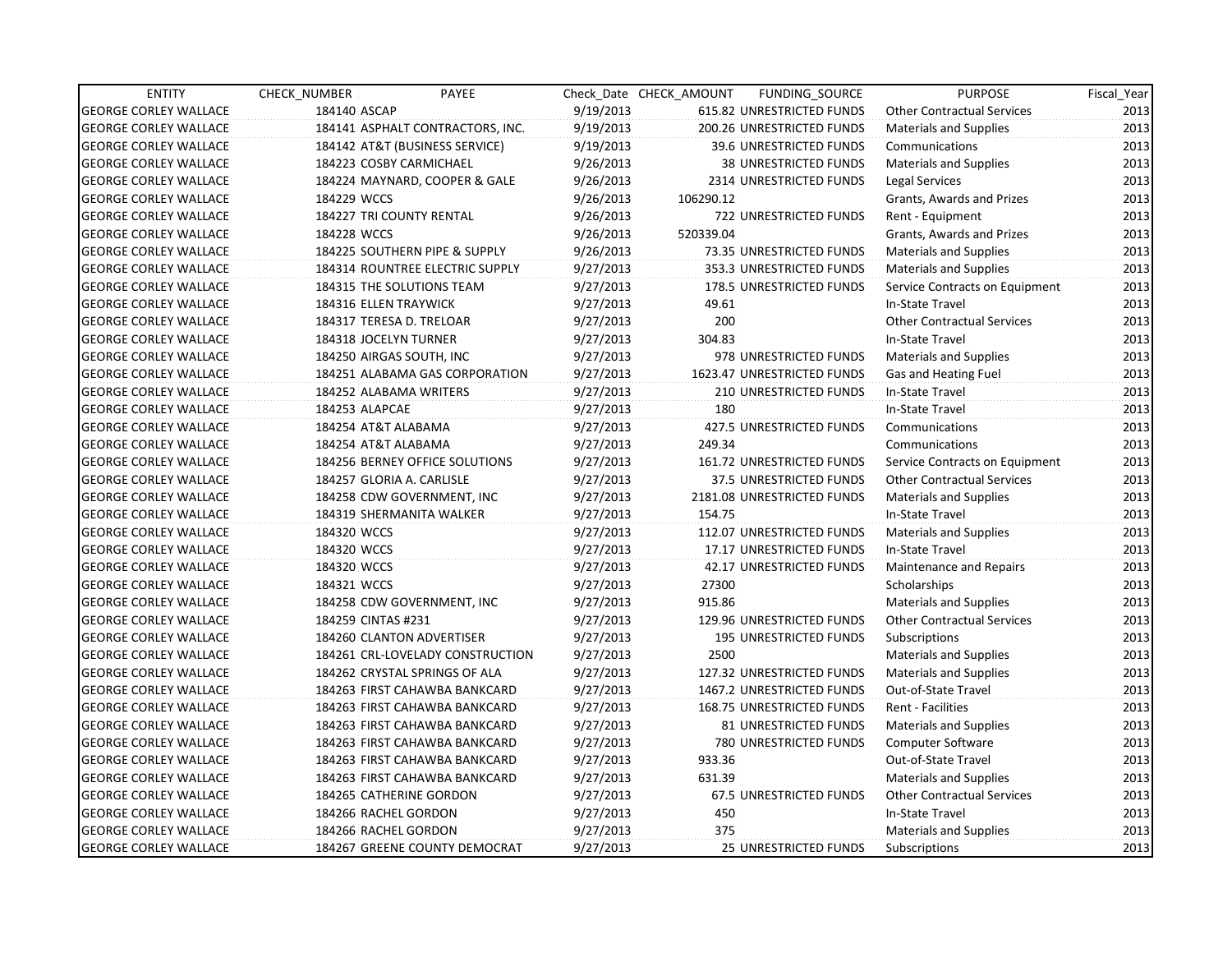| <b>ENTITY</b>                | <b>CHECK NUMBER</b> | PAYEE                            |           | Check Date CHECK AMOUNT | FUNDING_SOURCE                 | <b>PURPOSE</b>                       | Fiscal Year |
|------------------------------|---------------------|----------------------------------|-----------|-------------------------|--------------------------------|--------------------------------------|-------------|
| <b>GEORGE CORLEY WALLACE</b> |                     | 184268 ROBERT F. HENRY TILE CO.  | 9/27/2013 |                         | 472 UNRESTRICTED FUNDS         | Materials and Supplies               | 2013        |
| <b>GEORGE CORLEY WALLACE</b> | 184270 MARY HICKS   |                                  | 9/27/2013 |                         | <b>165 UNRESTRICTED FUNDS</b>  | Other Contractual Services           | 2013        |
| <b>GEORGE CORLEY WALLACE</b> |                     | 184271 INNOVATION CENTRE         | 9/27/2013 |                         | 6333.33 UNRESTRICTED FUNDS     | <b>Other Contractual Services</b>    | 2013        |
| <b>GEORGE CORLEY WALLACE</b> |                     | 184272 DAZZIRINE ISHMAN          | 9/27/2013 |                         | 75 UNRESTRICTED FUNDS          | <b>Other Contractual Services</b>    | 2013        |
| <b>GEORGE CORLEY WALLACE</b> |                     | 184273 JOBRINA LAMAR             | 9/27/2013 |                         | 67.5 UNRESTRICTED FUNDS        | <b>Other Contractual Services</b>    | 2013        |
| <b>GEORGE CORLEY WALLACE</b> |                     | 184274 LEWIS PEST CONTROL INC.   | 9/27/2013 |                         | <b>260 UNRESTRICTED FUNDS</b>  | <b>Other Contractual Services</b>    | 2013        |
| <b>GEORGE CORLEY WALLACE</b> |                     | 184275 LOVELADY DISTIBUTING CO., | 9/27/2013 |                         | 89.1 UNRESTRICTED FUNDS        | <b>Materials and Supplies</b>        | 2013        |
| <b>GEORGE CORLEY WALLACE</b> |                     | 184276 JANICE MARSHALL           | 9/27/2013 |                         | <b>67.5 UNRESTRICTED FUNDS</b> | <b>Other Contractual Services</b>    | 2013        |
| <b>GEORGE CORLEY WALLACE</b> |                     | 184277 MARVIN P. HUGHEY -        | 9/27/2013 | 29555.35                |                                | <b>Engineering and Architectural</b> | 2013        |
| <b>GEORGE CORLEY WALLACE</b> |                     | 184278 MCRAE-GAINES LEARNING CTN | 9/27/2013 |                         | 1780 UNRESTRICTED FUNDS        | Scholarships                         | 2013        |
| <b>GEORGE CORLEY WALLACE</b> |                     | 184279 MIDWEST LIBRARY SER       | 9/27/2013 |                         | 25.18 UNRESTRICTED FUNDS       | <b>Books</b>                         | 2013        |
| <b>GEORGE CORLEY WALLACE</b> |                     | 184280 NATIONAL DOCUMENT SOL     | 9/27/2013 |                         | 1515.76 UNRESTRICTED FUNDS     | <b>Materials and Supplies</b>        | 2013        |
| <b>GEORGE CORLEY WALLACE</b> | 184281 OFFICE DEPOT |                                  | 9/27/2013 | 2251.6                  |                                | <b>Materials and Supplies</b>        | 2013        |
| <b>GEORGE CORLEY WALLACE</b> |                     | 184283 ROSS PLUMBING AND HEATING | 9/27/2013 | 149                     |                                | Maintenance and Repairs              | 2013        |
| <b>GEORGE CORLEY WALLACE</b> |                     | 184283 ROSS PLUMBING AND HEATING | 9/27/2013 |                         | 650 UNRESTRICTED FUNDS         | Maintenance and Repairs              | 2013        |
| <b>GEORGE CORLEY WALLACE</b> |                     | 184285 SALLY BEAUTY SUPPLY       | 9/27/2013 |                         | 268.06 UNRESTRICTED FUNDS      | <b>Purchases for Resale</b>          | 2013        |
| <b>GEORGE CORLEY WALLACE</b> |                     | 184286 KENNETTA SANDERS          | 9/27/2013 |                         | <b>67.5 UNRESTRICTED FUNDS</b> | <b>Other Contractual Services</b>    | 2013        |
| <b>GEORGE CORLEY WALLACE</b> |                     | 184287 SCREENCO ENTERPRISES      | 9/27/2013 | 250                     |                                | <b>Materials and Supplies</b>        | 2013        |
| <b>GEORGE CORLEY WALLACE</b> |                     | 184288 SELMA BEAUTY SUPPLY       | 9/27/2013 |                         | 498.44 UNRESTRICTED FUNDS      | <b>Materials and Supplies</b>        | 2013        |
| <b>GEORGE CORLEY WALLACE</b> |                     | 184289 SHRED-IT USA, INC.        | 9/27/2013 |                         | 208.73 UNRESTRICTED FUNDS      | <b>Other Contractual Services</b>    | 2013        |
| <b>GEORGE CORLEY WALLACE</b> |                     | 184290 SOUTHERNLINC WIRELESS     | 9/27/2013 |                         | <b>35 UNRESTRICTED FUNDS</b>   | <b>Materials and Supplies</b>        | 2013        |
| <b>GEORGE CORLEY WALLACE</b> |                     | 184291 TECHNICAL INNOVATION      | 9/27/2013 | 7748.92                 |                                | <b>Furniture and Equipment</b>       | 2013        |
| <b>GEORGE CORLEY WALLACE</b> |                     | 184292 THE SELMA-TIMES JOURNAL   | 9/27/2013 |                         | 3678 UNRESTRICTED FUNDS        | <b>Advertising and Promotions</b>    | 2013        |
| <b>GEORGE CORLEY WALLACE</b> |                     | 184293 VERIZON WIRELESS          | 9/27/2013 |                         | 76.15 UNRESTRICTED FUNDS       | Communications                       | 2013        |
| <b>GEORGE CORLEY WALLACE</b> |                     | 184293 VERIZON WIRELESS          | 9/27/2013 | 440.11                  |                                | Communications                       | 2013        |
| <b>GEORGE CORLEY WALLACE</b> | 184294 WAL MART     |                                  | 9/27/2013 |                         | 138.41 UNRESTRICTED FUNDS      | <b>Materials and Supplies</b>        | 2013        |
| <b>GEORGE CORLEY WALLACE</b> | 184294 WAL MART     |                                  | 9/27/2013 | 393.77                  |                                | <b>Materials and Supplies</b>        | 2013        |
| <b>GEORGE CORLEY WALLACE</b> | 184295 WCCS         |                                  | 9/27/2013 | 1666.66                 |                                | <b>Other Contractual Services</b>    | 2013        |
| <b>GEORGE CORLEY WALLACE</b> |                     | 184298 BRIAN WILLIAMS            | 9/27/2013 |                         | 250 UNRESTRICTED FUNDS         | <b>Other Contractual Services</b>    | 2013        |
| <b>GEORGE CORLEY WALLACE</b> |                     | 184299 WITTICHEN SUPPLY COMPANY  | 9/27/2013 |                         | 161.72 UNRESTRICTED FUNDS      | <b>Materials and Supplies</b>        | 2013        |
| <b>GEORGE CORLEY WALLACE</b> |                     | 184301 AIRGAS SOUTH, INC         | 9/27/2013 |                         | 667.86 UNRESTRICTED FUNDS      | <b>Materials and Supplies</b>        | 2013        |
| <b>GEORGE CORLEY WALLACE</b> | 184302 BERTHA ALLEN |                                  | 9/27/2013 | 196.82                  |                                | In-State Travel                      | 2013        |
| <b>GEORGE CORLEY WALLACE</b> |                     | 184303 TIFFANY BARLOW            | 9/27/2013 | 50.91                   |                                | In-State Travel                      | 2013        |
| <b>GEORGE CORLEY WALLACE</b> |                     | 184304 BROADSOUTH COMMUNICATIONS | 9/27/2013 |                         | 320 UNRESTRICTED FUNDS         | <b>Advertising and Promotions</b>    | 2013        |
| <b>GEORGE CORLEY WALLACE</b> |                     | 184305 GERALYN BUFORD            | 9/27/2013 | 129.95                  |                                | In-State Travel                      | 2013        |
| <b>GEORGE CORLEY WALLACE</b> |                     | 184306 STEFFAN COLEMAN           | 9/27/2013 | 335.07                  |                                | In-State Travel                      | 2013        |
| <b>GEORGE CORLEY WALLACE</b> |                     | 184307 GRANT ENGINEERING, LLC    | 9/27/2013 | 3000                    |                                | <b>Engineering and Architectural</b> | 2013        |
| <b>GEORGE CORLEY WALLACE</b> |                     | 184308 KERRY HENDERSON           | 9/27/2013 |                         | <b>150 UNRESTRICTED FUNDS</b>  | In-State Travel                      | 2013        |
| <b>GEORGE CORLEY WALLACE</b> |                     | 184309 REGINA KENNEDY            | 9/27/2013 | 537.18                  |                                | In-State Travel                      | 2013        |
| <b>GEORGE CORLEY WALLACE</b> |                     | 184310 PATRICIA LATHAM           | 9/27/2013 | 29.84                   |                                | In-State Travel                      | 2013        |
| <b>GEORGE CORLEY WALLACE</b> |                     | 184311 DERRICK MOORE             | 9/27/2013 | 335.07                  |                                | In-State Travel                      | 2013        |
| <b>GEORGE CORLEY WALLACE</b> | 184312 OFFICE DEPOT |                                  | 9/27/2013 |                         | 25.49 UNRESTRICTED FUNDS       | <b>Materials and Supplies</b>        | 2013        |
| <b>GEORGE CORLEY WALLACE</b> | 184312 OFFICE DEPOT |                                  | 9/27/2013 | 104                     |                                | <b>Materials and Supplies</b>        | 2013        |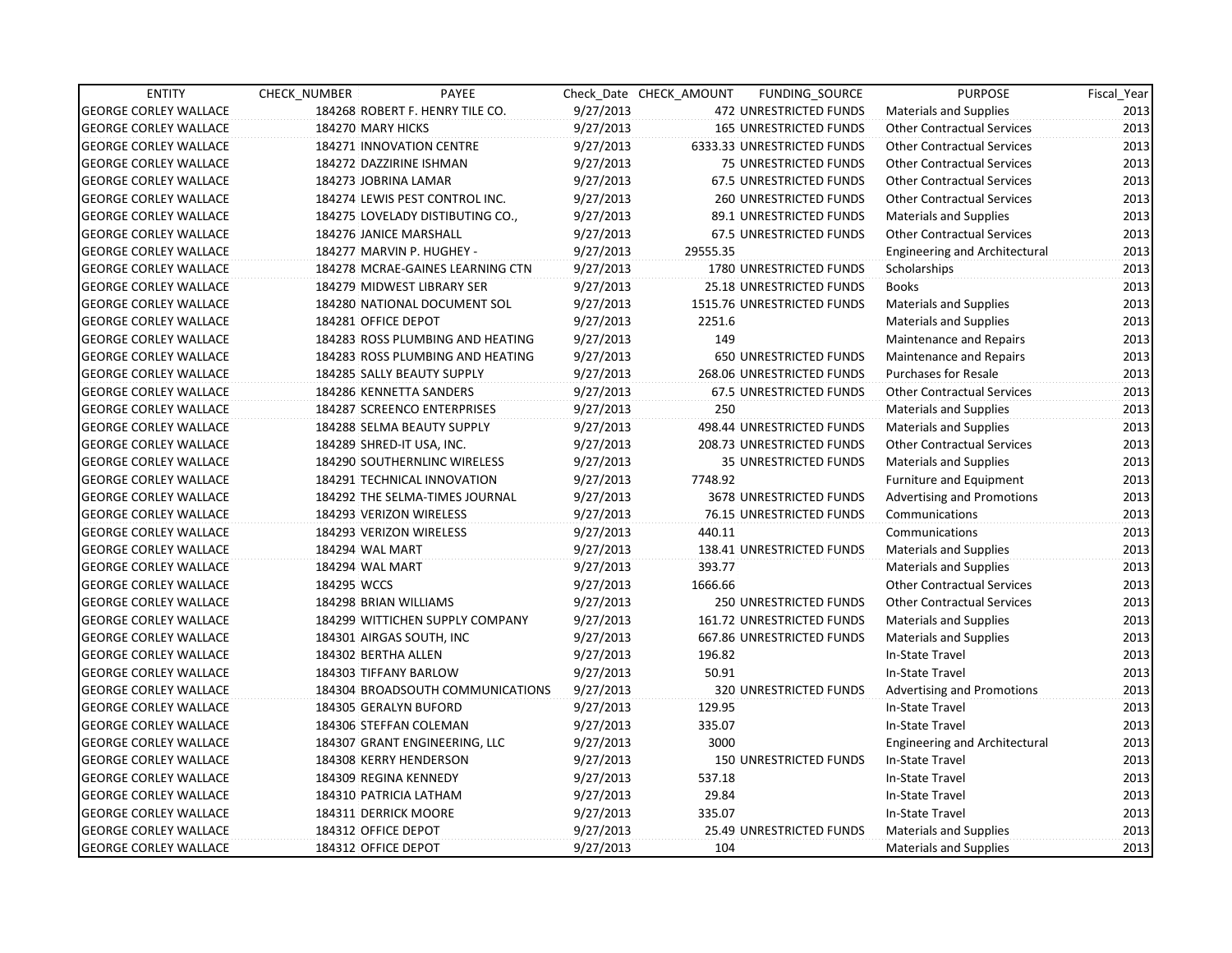| <b>ENTITY</b>                | <b>CHECK NUMBER</b>             | PAYEE                              |           | Check Date CHECK AMOUNT | <b>FUNDING SOURCE</b>            | <b>PURPOSE</b>                        | Fiscal Year |
|------------------------------|---------------------------------|------------------------------------|-----------|-------------------------|----------------------------------|---------------------------------------|-------------|
| <b>GEORGE CORLEY WALLACE</b> | 184313 CLARENCE PETTWAY         |                                    | 9/27/2013 | 299.56                  |                                  | In-State Travel                       | 2013        |
| <b>GEORGE CORLEY WALLACE</b> | 90011162 LINDA FAY HEADLEY      |                                    | 9/30/2013 |                         | 2336.25 UNRESTRICTED FUNDS       | Support Personnel Salaries - S        | 2013        |
| <b>GEORGE CORLEY WALLACE</b> | 90011163 ANTHONY HEARD          |                                    | 9/30/2013 |                         | 2634.33 UNRESTRICTED FUNDS       | Support Personnel Salaries - S        | 2013        |
| <b>GEORGE CORLEY WALLACE</b> | 90011164 TAMMY FAYE HELMS       |                                    | 9/30/2013 |                         | 333.33 UNRESTRICTED FUNDS        | <b>Other Professional Salaries -</b>  | 2013        |
| <b>GEORGE CORLEY WALLACE</b> | 90011164 TAMMY FAYE HELMS       |                                    | 9/30/2013 | 2410.75                 |                                  | Support Personnel Salaries - S        | 2013        |
| <b>GEORGE CORLEY WALLACE</b> | 90011165 KERRY E HENDERSON      |                                    | 9/30/2013 |                         | 4062.58 UNRESTRICTED FUNDS       | Instructional Salaries - Regul        | 2013        |
| <b>GEORGE CORLEY WALLACE</b> | 90011165 KERRY E HENDERSON      |                                    | 9/30/2013 |                         | 250 UNRESTRICTED FUNDS           | Instructional Salaries - Tempo        | 2013        |
| <b>GEORGE CORLEY WALLACE</b> | 90011166 DAVID WAYNE HOBBS JR   |                                    | 9/30/2013 |                         | 3979.75 UNRESTRICTED FUNDS       | Instructional Salaries - Regul        | 2013        |
| <b>GEORGE CORLEY WALLACE</b> | 90011166 DAVID WAYNE HOBBS JR   |                                    | 9/30/2013 |                         | 22.5 UNRESTRICTED FUNDS          | Employee Taxable Per Diem             | 2013        |
| <b>GEORGE CORLEY WALLACE</b> | 90011167 KATHLEEN HAYS HOLLIMAN |                                    | 9/30/2013 |                         | 6051.75 UNRESTRICTED FUNDS       | Instructional Salaries - Regul        | 2013        |
| <b>GEORGE CORLEY WALLACE</b> | 90011169 CONNIE ESTES HUDSON    |                                    | 9/30/2013 |                         | 1916.67 UNRESTRICTED FUNDS       | Support Personnel Salaries - S        | 2013        |
| <b>GEORGE CORLEY WALLACE</b> | 90011170 DEANDRES G INGE        |                                    | 9/30/2013 | 5802.08                 |                                  | <b>Other Professional Salaries -</b>  | 2013        |
| <b>GEORGE CORLEY WALLACE</b> | 90011172 IRMA JEAN JACKSON      |                                    | 9/30/2013 |                         | 300 UNRESTRICTED FUNDS           | <b>Instructional Salaries - Tempo</b> | 2013        |
| <b>GEORGE CORLEY WALLACE</b> | 90011172 IRMA JEAN JACKSON      |                                    | 9/30/2013 |                         | 2708.5 UNRESTRICTED FUNDS        | <b>Support Personnel Salaries - S</b> | 2013        |
| <b>GEORGE CORLEY WALLACE</b> | 90011173 MALDONIA JACKSON       |                                    | 9/30/2013 |                         | 860 UNRESTRICTED FUNDS           | Instructional Salaries - Tempo        | 2013        |
| <b>GEORGE CORLEY WALLACE</b> |                                 | 90011174 VERONICA MOULTRIE JACKSON | 9/30/2013 |                         | 4823.78 UNRESTRICTED FUNDS       | Instructional Salaries - Regul        | 2013        |
| <b>GEORGE CORLEY WALLACE</b> |                                 | 90011175 SHELIA LAWANDA JEFFERSON  | 9/30/2013 |                         | 2410.75 UNRESTRICTED FUNDS       | Support Personnel Salaries - S        | 2013        |
| <b>GEORGE CORLEY WALLACE</b> | 90011176 ALICE M JENKINS        |                                    | 9/30/2013 |                         | <b>528 UNRESTRICTED FUNDS</b>    | Hourly Wages                          | 2013        |
| <b>GEORGE CORLEY WALLACE</b> | 90011177 ALTHELSTEIN JOHNSON    |                                    | 9/30/2013 |                         | 5270.92 UNRESTRICTED FUNDS       | Instructional Salaries - Regul        | 2013        |
| <b>GEORGE CORLEY WALLACE</b> | 90011178 CONNIE M JONES         |                                    | 9/30/2013 |                         | 4832.42 UNRESTRICTED FUNDS       | Instructional Salaries - Regul        | 2013        |
| <b>GEORGE CORLEY WALLACE</b> | 90011179 JOSEPH GLENN JONES     |                                    | 9/30/2013 |                         | 1916.67 UNRESTRICTED FUNDS       | <b>Support Personnel Salaries - S</b> | 2013        |
| <b>GEORGE CORLEY WALLACE</b> | 90011180 KENDRA LANE JONES      |                                    | 9/30/2013 |                         | 4507.42 UNRESTRICTED FUNDS       | Instructional Salaries - Regul        | 2013        |
| <b>GEORGE CORLEY WALLACE</b> | 90011181 NATASHA RENEE JONES    |                                    | 9/30/2013 | 2261.22                 |                                  | <b>Support Personnel Salaries - S</b> | 2013        |
| <b>GEORGE CORLEY WALLACE</b> | 90011182 REGINA S KENNEDY       |                                    | 9/30/2013 | 4992.92                 |                                  | Other Professional Salaries -         | 2013        |
| <b>GEORGE CORLEY WALLACE</b> | 90011183 ANESSA LYNN KIDD       |                                    | 9/30/2013 |                         | 6009.89 UNRESTRICTED FUNDS       | Other Professional Salaries -         | 2013        |
| <b>GEORGE CORLEY WALLACE</b> | 90011184 ANETRIAL SHERELL KING  |                                    | 9/30/2013 |                         | 1526.25 UNRESTRICTED FUNDS       | Instructional Salaries - Tempo        | 2013        |
| <b>GEORGE CORLEY WALLACE</b> | 90011186 SHIRLEY J LAISTER      |                                    | 9/30/2013 |                         | 5306.33 UNRESTRICTED FUNDS       | Instructional Salaries - Regul        | 2013        |
| <b>GEORGE CORLEY WALLACE</b> | 90011187 SHEILA L LAMBERT       |                                    | 9/30/2013 |                         | <b>2029.5 UNRESTRICTED FUNDS</b> | Instructional Salaries - Tempo        | 2013        |
| <b>GEORGE CORLEY WALLACE</b> | 51768 ELLEN G TRAYWICK          |                                    | 9/30/2013 | 857.76                  |                                  | Instructional Salaries - Tempo        | 2013        |
| <b>GEORGE CORLEY WALLACE</b> | 51768 ELLEN G TRAYWICK          |                                    | 9/30/2013 | 250.18                  |                                  | Hourly Wages                          | 2013        |
| <b>GEORGE CORLEY WALLACE</b> | 51769 JARRICK B BENNETT         |                                    | 9/30/2013 | 1029                    |                                  | Support Personnel Salaries - S        | 2013        |
| <b>GEORGE CORLEY WALLACE</b> |                                 | 51770 NIGEL RALPHAEL GUTHRIDGE     | 9/30/2013 | 2038.67                 |                                  | Support Personnel Salaries - S        | 2013        |
| <b>GEORGE CORLEY WALLACE</b> |                                 | 51771 ANDRE MARVEL PEARSON         | 9/30/2013 | 2113.17                 |                                  | Support Personnel Salaries - S        | 2013        |
| <b>GEORGE CORLEY WALLACE</b> | 51793 KASEY RAEANN BURTON       |                                    | 9/30/2013 |                         | 325 UNRESTRICTED FUNDS           | Instructional Salaries - Tempo        | 2013        |
| <b>GEORGE CORLEY WALLACE</b> | 51794 LORI EVELYN DEAVERS       |                                    | 9/30/2013 |                         | 1916.67 UNRESTRICTED FUNDS       | Support Personnel Salaries - S        | 2013        |
| <b>GEORGE CORLEY WALLACE</b> | 51795 JIMMIE LEE GOLDSBY        |                                    | 9/30/2013 |                         | 4717 UNRESTRICTED FUNDS          | Support Personnel Salaries - S        | 2013        |
| <b>GEORGE CORLEY WALLACE</b> | 51796 ISAIAH S HARALSON         |                                    | 9/30/2013 |                         | 2885.42 UNRESTRICTED FUNDS       | Support Personnel Salaries - S        | 2013        |
| <b>GEORGE CORLEY WALLACE</b> | 51797 MONROE MCCREE             |                                    | 9/30/2013 |                         | 4196.67 UNRESTRICTED FUNDS       | Support Personnel Salaries - S        | 2013        |
| <b>GEORGE CORLEY WALLACE</b> |                                 | 51798 NORMAN WEATHERSPOON          | 9/30/2013 |                         | 3080.83 UNRESTRICTED FUNDS       | Support Personnel Salaries - S        | 2013        |
| <b>GEORGE CORLEY WALLACE</b> |                                 | 51799 DONALD EDWARD WILDER         | 9/30/2013 |                         | 5165.92 UNRESTRICTED FUNDS       | Instructional Salaries - Regul        | 2013        |
| <b>GEORGE CORLEY WALLACE</b> |                                 | 51800 LAMICHAEL VANTRIESE GOREE    | 9/30/2013 |                         | 250 UNRESTRICTED FUNDS           | Instructional Salaries - Tempo        | 2013        |
| <b>GEORGE CORLEY WALLACE</b> | 51801 TONY MAX HUGHES           |                                    | 9/30/2013 |                         | 650 UNRESTRICTED FUNDS           | Instructional Salaries - Tempo        | 2013        |
| <b>GEORGE CORLEY WALLACE</b> | 51802 BERTRAM CRUM              |                                    | 9/30/2013 |                         | <b>650 UNRESTRICTED FUNDS</b>    | Instructional Salaries - Tempo        | 2013        |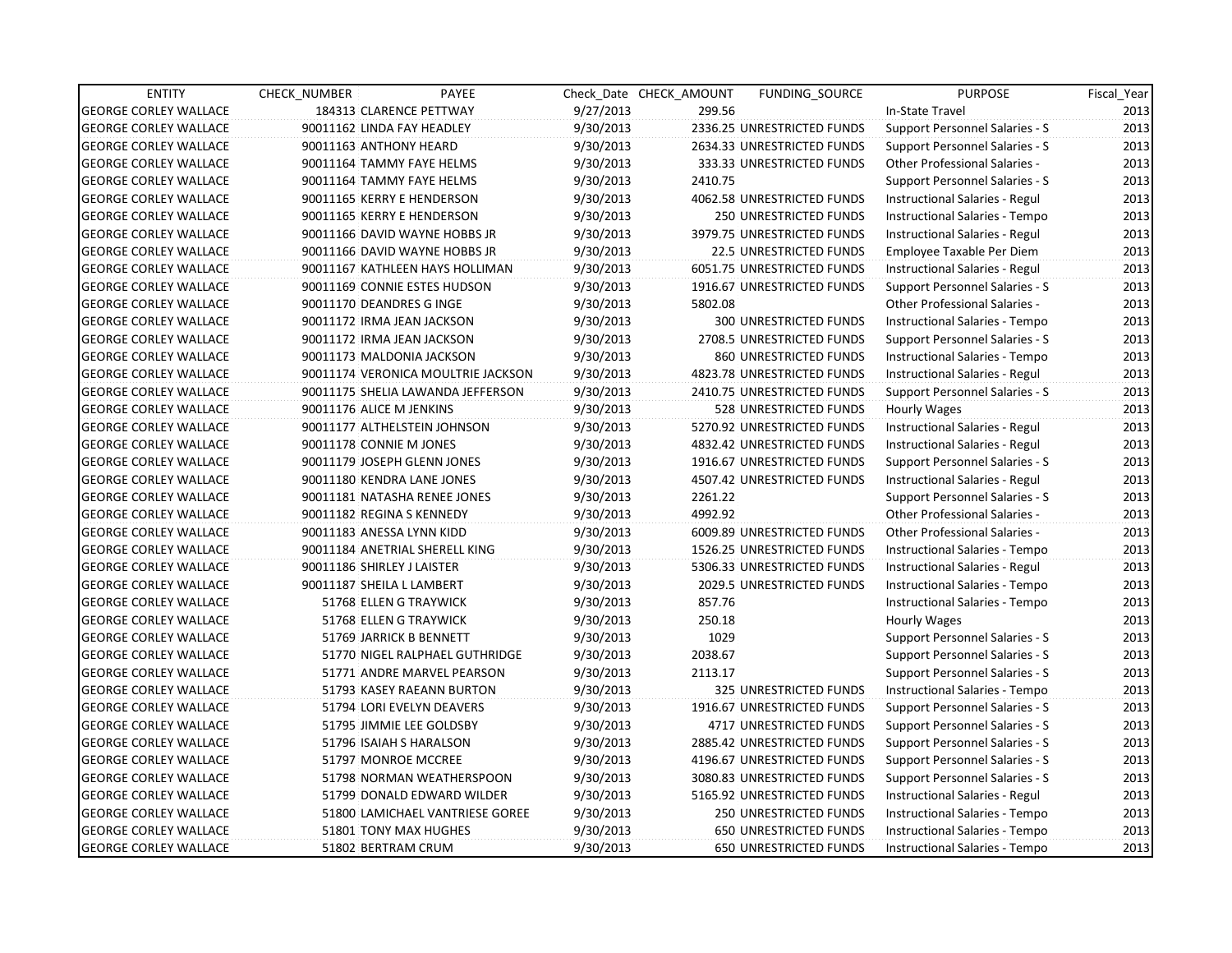| <b>ENTITY</b>                | <b>CHECK NUMBER</b>          | PAYEE                             |           | Check Date CHECK AMOUNT | FUNDING_SOURCE                 | <b>PURPOSE</b>                        | Fiscal_Year |
|------------------------------|------------------------------|-----------------------------------|-----------|-------------------------|--------------------------------|---------------------------------------|-------------|
| <b>GEORGE CORLEY WALLACE</b> | 90011283 ANTHONY G TURNER    |                                   | 9/30/2013 |                         | 5146.25 UNRESTRICTED FUNDS     | Instructional Salaries - Regul        | 2013        |
| <b>GEORGE CORLEY WALLACE</b> | 90011284 HERMAN W TURNER     |                                   | 9/30/2013 |                         | 791.67 UNRESTRICTED FUNDS      | Instructional Salaries - Tempo        | 2013        |
| <b>GEORGE CORLEY WALLACE</b> | 90011286 LAURA LYNN VANCE    |                                   | 9/30/2013 |                         | 3973.25 UNRESTRICTED FUNDS     | Support Personnel Salaries - S        | 2013        |
| <b>GEORGE CORLEY WALLACE</b> |                              | 90011287 RICHARD SHANE VINSON     | 9/30/2013 |                         | <b>1600 UNRESTRICTED FUNDS</b> | Instructional Salaries - Tempo        | 2013        |
| <b>GEORGE CORLEY WALLACE</b> |                              | 90011288 MATTIE MAE WALKER        | 9/30/2013 | 1644.04                 |                                | Instructional Salaries - Tempo        | 2013        |
| <b>GEORGE CORLEY WALLACE</b> |                              | 90011288 MATTIE MAE WALKER        | 9/30/2013 | 116.16                  |                                | Hourly Wages                          | 2013        |
| <b>GEORGE CORLEY WALLACE</b> | 90011289 SHARON D WALKER     |                                   | 9/30/2013 |                         | 2485.17 UNRESTRICTED FUNDS     | <b>Support Personnel Salaries - S</b> | 2013        |
| <b>GEORGE CORLEY WALLACE</b> |                              | 90011290 SHERMANITA WALKER        | 9/30/2013 | 4208                    |                                | Other Professional Salaries -         | 2013        |
| <b>GEORGE CORLEY WALLACE</b> | 90011291 CONNIE W WALLACE    |                                   | 9/30/2013 |                         | 8272.67 UNRESTRICTED FUNDS     | Instructional Salaries - Regul        | 2013        |
| <b>GEORGE CORLEY WALLACE</b> | 90011293 KAMALA D WALLER     |                                   | 9/30/2013 |                         | 2931.58 UNRESTRICTED FUNDS     | Support Personnel Salaries - S        | 2013        |
| <b>GEORGE CORLEY WALLACE</b> | 90011295 GORDON F WELCH      |                                   | 9/30/2013 |                         | 4054 UNRESTRICTED FUNDS        | Instructional Salaries - Regul        | 2013        |
| <b>GEORGE CORLEY WALLACE</b> | 90011296 TARA Y WHITE        |                                   | 9/30/2013 |                         | 4425.42 UNRESTRICTED FUNDS     | Instructional Salaries - Regul        | 2013        |
| <b>GEORGE CORLEY WALLACE</b> |                              | 90011297 JOYCE ELAINE WHITELY     | 9/30/2013 | 1518.95                 |                                | Instructional Salaries - Tempo        | 2013        |
| <b>GEORGE CORLEY WALLACE</b> |                              | 90011297 JOYCE ELAINE WHITELY     | 9/30/2013 | 232.31                  |                                | Hourly Wages                          | 2013        |
| <b>GEORGE CORLEY WALLACE</b> |                              | 90011298 ANGELICA NICOLE WILLIAMS | 9/30/2013 | 2113.17                 |                                | Support Personnel Salaries - S        | 2013        |
| <b>GEORGE CORLEY WALLACE</b> | 90011299 ELSIE B WILLIAMS    |                                   | 9/30/2013 |                         | 860 UNRESTRICTED FUNDS         | Instructional Salaries - Tempo        | 2013        |
| <b>GEORGE CORLEY WALLACE</b> | 90011299 ELSIE B WILLIAMS    |                                   | 9/30/2013 | 754.35                  |                                | Hourly Wages                          | 2013        |
| <b>GEORGE CORLEY WALLACE</b> |                              | 90011301 MATILDA MAE BAYNES       | 9/30/2013 |                         | 2410.75 UNRESTRICTED FUNDS     | <b>Support Personnel Salaries - S</b> | 2013        |
| <b>GEORGE CORLEY WALLACE</b> |                              | 90011302 ROOSEVELT WILLIAMS       | 9/30/2013 |                         | 2261.83 UNRESTRICTED FUNDS     | Support Personnel Salaries - S        | 2013        |
| <b>GEORGE CORLEY WALLACE</b> | 90011303 FRED A WILLIAMSON   |                                   | 9/30/2013 |                         | 7535.67 UNRESTRICTED FUNDS     | Instructional Salaries - Regul        | 2013        |
| <b>GEORGE CORLEY WALLACE</b> |                              | 90011304 BEVERLY RENAE WILSON     | 9/30/2013 |                         | 325 UNRESTRICTED FUNDS         | Instructional Salaries - Tempo        | 2013        |
| <b>GEORGE CORLEY WALLACE</b> |                              | 90011305 MELINDA TAKEYIA WOODS    | 9/30/2013 |                         | 250 UNRESTRICTED FUNDS         | Support Personnel Salaries - S        | 2013        |
| <b>GEORGE CORLEY WALLACE</b> |                              | 90011306 MARILYN CYNTHIA YEAGER   | 9/30/2013 |                         | 6454.56 UNRESTRICTED FUNDS     | Instructional Salaries - Regul        | 2013        |
| <b>GEORGE CORLEY WALLACE</b> | 90011307 MARY A YELDER       |                                   | 9/30/2013 | 1143.68                 |                                | Instructional Salaries - Tempo        | 2013        |
| <b>GEORGE CORLEY WALLACE</b> | 90011308 WANDA F YOUNG       |                                   | 9/30/2013 |                         | 1290 UNRESTRICTED FUNDS        | Instructional Salaries - Tempo        | 2013        |
| <b>GEORGE CORLEY WALLACE</b> | 90011309 SHERI ZIMMERMAN     |                                   | 9/30/2013 |                         | 2318 UNRESTRICTED FUNDS        | Support Personnel Salaries - S        | 2013        |
| <b>GEORGE CORLEY WALLACE</b> | 90011124 VERA LEE DAVIS      |                                   | 9/30/2013 |                         | 2442 UNRESTRICTED FUNDS        | Instructional Salaries - Tempo        | 2013        |
| <b>GEORGE CORLEY WALLACE</b> |                              | 90011125 COLLEEN ROLAND DIXON     | 9/30/2013 |                         | 2708.5 UNRESTRICTED FUNDS      | Support Personnel Salaries - S        | 2013        |
| <b>GEORGE CORLEY WALLACE</b> |                              | 90011126 CECILE RANDALL DOUGLAS   | 9/30/2013 |                         | 4840.92 UNRESTRICTED FUNDS     | Instructional Salaries - Regul        | 2013        |
| <b>GEORGE CORLEY WALLACE</b> |                              | 90011127 BRUCE OTIS DOZIER SR     | 9/30/2013 |                         | 1185 UNRESTRICTED FUNDS        | Instructional Salaries - Tempo        | 2013        |
| <b>GEORGE CORLEY WALLACE</b> |                              | 90011127 BRUCE OTIS DOZIER SR     | 9/30/2013 | 377.18                  |                                | Hourly Wages                          | 2013        |
| <b>GEORGE CORLEY WALLACE</b> | 90011128 CINDY DUCK          |                                   | 9/30/2013 | 2708.92                 |                                | Other Professional Salaries -         | 2013        |
| <b>GEORGE CORLEY WALLACE</b> | 90011130 CHARLES J DYSART II |                                   | 9/30/2013 |                         | 325 UNRESTRICTED FUNDS         | Instructional Salaries - Tempo        | 2013        |
| <b>GEORGE CORLEY WALLACE</b> | 90011130 CHARLES J DYSART II |                                   | 9/30/2013 |                         | 2250 UNRESTRICTED FUNDS        | Other Professional Salaries -         | 2013        |
| <b>GEORGE CORLEY WALLACE</b> |                              | 90011131 FERRIN WYATT EILAND      | 9/30/2013 |                         | 6454.56 UNRESTRICTED FUNDS     | Instructional Salaries - Regul        | 2013        |
| <b>GEORGE CORLEY WALLACE</b> | 90011132 WILLIAM F ELLIOTT   |                                   | 9/30/2013 |                         | 4507.42 UNRESTRICTED FUNDS     | Instructional Salaries - Regul        | 2013        |
| <b>GEORGE CORLEY WALLACE</b> | 90011132 WILLIAM F ELLIOTT   |                                   | 9/30/2013 |                         | 833.33 UNRESTRICTED FUNDS      | Instructional Salaries - Tempo        | 2013        |
| <b>GEORGE CORLEY WALLACE</b> | 90011133 NAOPI LC EVANS      |                                   | 9/30/2013 |                         | 2857.17 UNRESTRICTED FUNDS     | <b>Support Personnel Salaries - S</b> | 2013        |
| <b>GEORGE CORLEY WALLACE</b> |                              | 90011134 LAQUANDA NIKKI FAILS     | 9/30/2013 | 836                     |                                | Instructional Salaries - Tempo        | 2013        |
| <b>GEORGE CORLEY WALLACE</b> |                              | 90011134 LAQUANDA NIKKI FAILS     | 9/30/2013 | 93.5                    |                                | Hourly Wages                          | 2013        |
| <b>GEORGE CORLEY WALLACE</b> | 90011135 AUDREY FORD         |                                   | 9/30/2013 | 3006.62                 |                                | Support Personnel Salaries - S        | 2013        |
| <b>GEORGE CORLEY WALLACE</b> | 90011136 LEAH FOUNTAIN       |                                   | 9/30/2013 |                         | 755 UNRESTRICTED FUNDS         | Instructional Salaries - Tempo        | 2013        |
| <b>GEORGE CORLEY WALLACE</b> | 90011137 WILLIAM A FRANKLIN  |                                   | 9/30/2013 |                         | <b>804 UNRESTRICTED FUNDS</b>  | Hourly Wages                          | 2013        |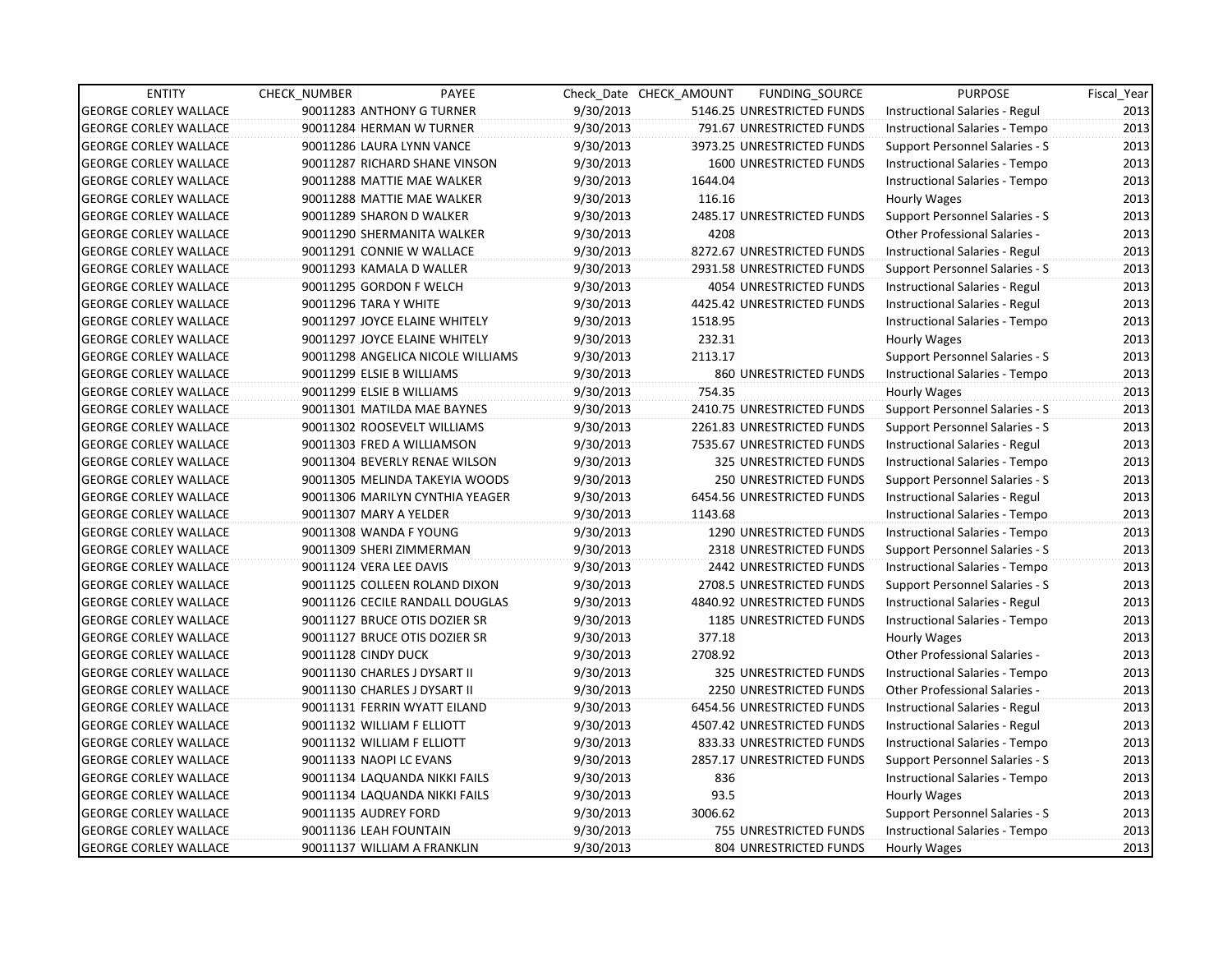| <b>ENTITY</b>                | CHECK_NUMBER                 | PAYEE                              |           | Check Date CHECK AMOUNT | FUNDING SOURCE                 | <b>PURPOSE</b>                       | Fiscal_Year |
|------------------------------|------------------------------|------------------------------------|-----------|-------------------------|--------------------------------|--------------------------------------|-------------|
| <b>GEORGE CORLEY WALLACE</b> | 90011138 CYNTHIA C GIBSON    |                                    | 9/30/2013 |                         | 3333.33 UNRESTRICTED FUNDS     | Other Professional Salaries -        | 2013        |
| <b>GEORGE CORLEY WALLACE</b> |                              | 90011139 VIRGINIA M REED GLOVER    | 9/30/2013 |                         | 3005.67 UNRESTRICTED FUNDS     | Support Personnel Salaries - S       | 2013        |
| <b>GEORGE CORLEY WALLACE</b> |                              | 90011140 GHYTANA SHELTON GOINGS    | 9/30/2013 |                         | 4892.58 UNRESTRICTED FUNDS     | Instructional Salaries - Regul       | 2013        |
| <b>GEORGE CORLEY WALLACE</b> | 90011142 RACHEL L GORDON     |                                    | 9/30/2013 | 3322.17                 |                                | Other Professional Salaries -        | 2013        |
| <b>GEORGE CORLEY WALLACE</b> | 90011144 RAJI GOURDINE       |                                    | 9/30/2013 |                         | 7323.17 UNRESTRICTED FUNDS     | <b>Other Professional Salaries -</b> | 2013        |
| <b>GEORGE CORLEY WALLACE</b> | 90011146 CALVIN GRIFFIN      |                                    | 9/30/2013 |                         | 5009.89 UNRESTRICTED FUNDS     | Instructional Salaries - Regul       | 2013        |
| <b>GEORGE CORLEY WALLACE</b> | 90011147 DONITHA J GRIFFIN   |                                    | 9/30/2013 |                         | 9475.17 UNRESTRICTED FUNDS     | Administrative Salaries- Sched       | 2013        |
| <b>GEORGE CORLEY WALLACE</b> | 90011147 DONITHA J GRIFFIN   |                                    | 9/30/2013 |                         | <b>65 UNRESTRICTED FUNDS</b>   | <b>Other Staff Benefits</b>          | 2013        |
| <b>GEORGE CORLEY WALLACE</b> | 90011148 TERRY D GRISSOM     |                                    | 9/30/2013 |                         | <b>1625 UNRESTRICTED FUNDS</b> | Instructional Salaries - Tempo       | 2013        |
| <b>GEORGE CORLEY WALLACE</b> | 90011149 LISA M HAIGLER      |                                    | 9/30/2013 |                         | 1200 UNRESTRICTED FUNDS        | Instructional Salaries - Tempo       | 2013        |
| <b>GEORGE CORLEY WALLACE</b> |                              | 90011150 MARK NICHOLAS HALPIN      | 9/30/2013 | 2916.67                 |                                | Other Professional Salaries -        | 2013        |
| <b>GEORGE CORLEY WALLACE</b> |                              | 90011151 ANTONIO KENTANIOUS HAMILT | 9/30/2013 |                         | 4120.33 UNRESTRICTED FUNDS     | Instructional Salaries - Regul       | 2013        |
| <b>GEORGE CORLEY WALLACE</b> | 90011152 MARCUS A HANNAH     |                                    | 9/30/2013 |                         | 833.33 UNRESTRICTED FUNDS      | Other Professional Salaries -        | 2013        |
| <b>GEORGE CORLEY WALLACE</b> | 90011152 MARCUS A HANNAH     |                                    | 9/30/2013 |                         | 375 UNRESTRICTED FUNDS         | Support Personnel Salaries - S       | 2013        |
| <b>GEORGE CORLEY WALLACE</b> |                              | 90011154 MARILYN BENNETT HANNAH    | 9/30/2013 |                         | 4972 UNRESTRICTED FUNDS        | Instructional Salaries - Regul       | 2013        |
| <b>GEORGE CORLEY WALLACE</b> | 90011156 APRIL M HARPER      |                                    | 9/30/2013 |                         | <b>1375 UNRESTRICTED FUNDS</b> | Instructional Salaries - Tempo       | 2013        |
| <b>GEORGE CORLEY WALLACE</b> |                              | 90011157 CHRISTOPHER DARRELL HARRE | 9/30/2013 |                         | 416.67 UNRESTRICTED FUNDS      | Instructional Salaries - Tempo       | 2013        |
| <b>GEORGE CORLEY WALLACE</b> | 90011158 DOUGLAS LEE HARRIS  |                                    | 9/30/2013 |                         | 2410.75 UNRESTRICTED FUNDS     | Support Personnel Salaries - S       | 2013        |
| <b>GEORGE CORLEY WALLACE</b> | 90011159 KATRINA HARRIS      |                                    | 9/30/2013 |                         | 1920 UNRESTRICTED FUNDS        | Instructional Salaries - Tempo       | 2013        |
| <b>GEORGE CORLEY WALLACE</b> | 90011160 EDDIE J HARRISON    |                                    | 9/30/2013 |                         | 4565.11 UNRESTRICTED FUNDS     | Instructional Salaries - Regul       | 2013        |
| <b>GEORGE CORLEY WALLACE</b> | 90011161 ROBERT L HARVELL    |                                    | 9/30/2013 |                         | 2559.58 UNRESTRICTED FUNDS     | Support Personnel Salaries - S       | 2013        |
| <b>GEORGE CORLEY WALLACE</b> | 90011094 ANDREW J BURTON     |                                    | 9/30/2013 |                         | 3303.42 UNRESTRICTED FUNDS     | Support Personnel Salaries - S       | 2013        |
| <b>GEORGE CORLEY WALLACE</b> | 90011095 WEBBIE R CALHOUN    |                                    | 9/30/2013 |                         | 5120.33 UNRESTRICTED FUNDS     | Instructional Salaries - Regul       | 2013        |
| <b>GEORGE CORLEY WALLACE</b> |                              | 90011096 MENNIE L CARSTARPHEN      | 9/30/2013 |                         | 6706.33 UNRESTRICTED FUNDS     | Instructional Salaries - Regul       | 2013        |
| <b>GEORGE CORLEY WALLACE</b> | 90011097 BECKY BLANTON CASEY |                                    | 9/30/2013 |                         | 6954.56 UNRESTRICTED FUNDS     | Instructional Salaries - Regul       | 2013        |
| <b>GEORGE CORLEY WALLACE</b> | 90011098 JANET M CATHEY PUGH |                                    | 9/30/2013 |                         | 5426.17 UNRESTRICTED FUNDS     | Instructional Salaries - Regul       | 2013        |
| <b>GEORGE CORLEY WALLACE</b> |                              | 90011099 PAMELA D CAVER JACKSON    | 9/30/2013 |                         | 5416.78 UNRESTRICTED FUNDS     | Instructional Salaries - Regul       | 2013        |
| <b>GEORGE CORLEY WALLACE</b> |                              | 90011100 CHANNIE LORAINE CHAPMAN   | 9/30/2013 |                         | 975 UNRESTRICTED FUNDS         | Instructional Salaries - Tempo       | 2013        |
| <b>GEORGE CORLEY WALLACE</b> |                              | 90011100 CHANNIE LORAINE CHAPMAN   | 9/30/2013 | 3166.67                 |                                | <b>Other Professional Salaries -</b> | 2013        |
| <b>GEORGE CORLEY WALLACE</b> |                              | 90011101 DAPHNE YVONNE CHARLEY     | 9/30/2013 |                         | 3750 UNRESTRICTED FUNDS        | Other Professional Salaries -        | 2013        |
| <b>GEORGE CORLEY WALLACE</b> | 90011102 VERONICA CHESNUT    |                                    | 9/30/2013 |                         | 650 UNRESTRICTED FUNDS         | Instructional Salaries - Tempo       | 2013        |
| <b>GEORGE CORLEY WALLACE</b> | 90011103 ANGELINA CHESTNUT   |                                    | 9/30/2013 |                         | 561 UNRESTRICTED FUNDS         | Instructional Salaries - Tempo       | 2013        |
| <b>GEORGE CORLEY WALLACE</b> | 90011104 LINDA A CHILDERS    |                                    | 9/30/2013 |                         | 2442 UNRESTRICTED FUNDS        | Instructional Salaries - Tempo       | 2013        |
| <b>GEORGE CORLEY WALLACE</b> |                              | 90011105 MARGARET H CHRISTIAN      | 9/30/2013 | 2586.18                 |                                | Instructional Salaries - Tempo       | 2013        |
| <b>GEORGE CORLEY WALLACE</b> |                              | 90011105 MARGARET H CHRISTIAN      | 9/30/2013 | 181.58                  |                                | Hourly Wages                         | 2013        |
| <b>GEORGE CORLEY WALLACE</b> | 90011106 RENNA B CLEMENTS    |                                    | 9/30/2013 |                         | 975 UNRESTRICTED FUNDS         | Instructional Salaries - Tempo       | 2013        |
| <b>GEORGE CORLEY WALLACE</b> | 90011107 LONZY T CLIFTON     |                                    | 9/30/2013 |                         | 1300 UNRESTRICTED FUNDS        | Instructional Salaries - Tempo       | 2013        |
| <b>GEORGE CORLEY WALLACE</b> | 90011107 LONZY T CLIFTON     |                                    | 9/30/2013 |                         | 5713.33 UNRESTRICTED FUNDS     | <b>Other Professional Salaries -</b> | 2013        |
| <b>GEORGE CORLEY WALLACE</b> |                              | 90011108 CHARLENE NICHOLS COBB     | 9/30/2013 |                         | 1056 UNRESTRICTED FUNDS        | <b>Student Assistants</b>            | 2013        |
| <b>GEORGE CORLEY WALLACE</b> | 90011110 STEFFAN COLEMAN     |                                    | 9/30/2013 | 3402.91                 |                                | Support Personnel Salaries - S       | 2013        |
| <b>GEORGE CORLEY WALLACE</b> | 90011112 LORI ANN COMBS      |                                    | 9/30/2013 |                         | 2738.17 UNRESTRICTED FUNDS     | Support Personnel Salaries - S       | 2013        |
| <b>GEORGE CORLEY WALLACE</b> | 90011113 ROBIN COOK          |                                    | 9/30/2013 |                         | 3840.25 UNRESTRICTED FUNDS     | Instructional Salaries - Regul       | 2013        |
| <b>GEORGE CORLEY WALLACE</b> | 90011115 HELEN A COSBY       |                                    | 9/30/2013 |                         | 3601.25 UNRESTRICTED FUNDS     | Support Personnel Salaries - S       | 2013        |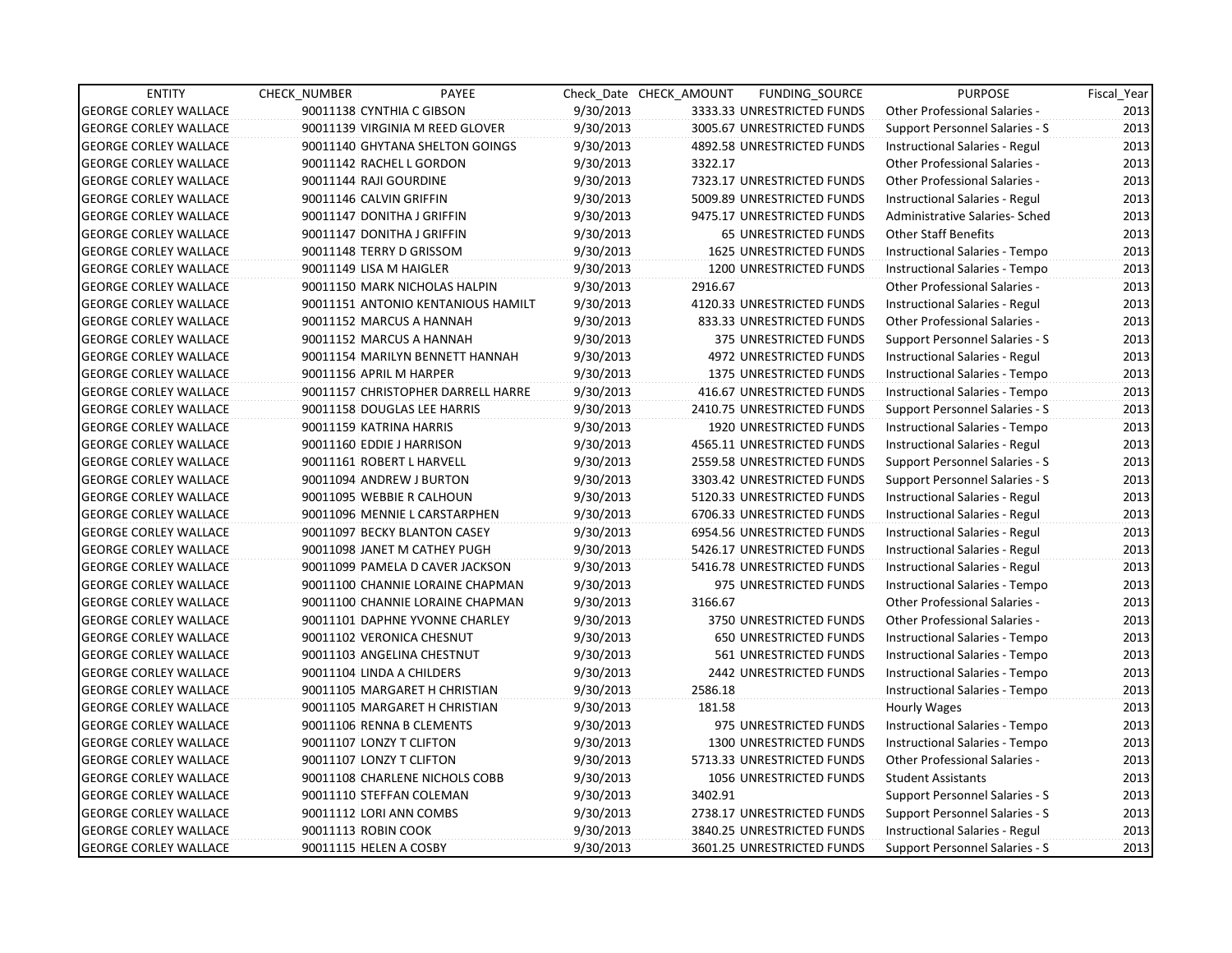| <b>ENTITY</b>                | <b>CHECK NUMBER</b>            | PAYEE                              |           | Check Date CHECK AMOUNT | FUNDING_SOURCE                 | <b>PURPOSE</b>                       | Fiscal_Year |
|------------------------------|--------------------------------|------------------------------------|-----------|-------------------------|--------------------------------|--------------------------------------|-------------|
| <b>GEORGE CORLEY WALLACE</b> |                                | 90011116 BENJAMIN MARTIN CRAIG     | 9/30/2013 |                         | 3229.42 UNRESTRICTED FUNDS     | Support Personnel Salaries - S       | 2013        |
| <b>GEORGE CORLEY WALLACE</b> | 90011118 BETTIE JEAN DAVIS     |                                    | 9/30/2013 |                         | 2262.08 UNRESTRICTED FUNDS     | Support Personnel Salaries - S       | 2013        |
| <b>GEORGE CORLEY WALLACE</b> | 90011119 FOSTER CALVIN DAVIS   |                                    | 9/30/2013 |                         | 1000 UNRESTRICTED FUNDS        | Instructional Salaries - Tempo       | 2013        |
| <b>GEORGE CORLEY WALLACE</b> | 90011120 GLENDA D DAVIS        |                                    | 9/30/2013 |                         | 544.32 UNRESTRICTED FUNDS      | Hourly Wages                         | 2013        |
| <b>GEORGE CORLEY WALLACE</b> | 90011121 MARY LEE DAVIS        |                                    | 9/30/2013 |                         | 3303.42 UNRESTRICTED FUNDS     | Support Personnel Salaries - S       | 2013        |
| <b>GEORGE CORLEY WALLACE</b> | 90011122 REBECCA MOORE DAVIS   |                                    | 9/30/2013 |                         | <b>4610 UNRESTRICTED FUNDS</b> | Instructional Salaries - Regul       | 2013        |
| <b>GEORGE CORLEY WALLACE</b> | 90011122 REBECCA MOORE DAVIS   |                                    | 9/30/2013 |                         | 250 UNRESTRICTED FUNDS         | Instructional Salaries - Tempo       | 2013        |
| <b>GEORGE CORLEY WALLACE</b> | 90011123 SARAH DAVIS           |                                    | 9/30/2013 |                         | 5713.33 UNRESTRICTED FUNDS     | Instructional Salaries - Regul       | 2013        |
| <b>GEORGE CORLEY WALLACE</b> |                                | 90011252 CHRISTY DORRAN PURDIE     | 9/30/2013 |                         | 1601.49 UNRESTRICTED FUNDS     | Support Personnel Salaries - S       | 2013        |
| <b>GEORGE CORLEY WALLACE</b> | 90011253 JENNIFER M REYNOLDS   |                                    | 9/30/2013 |                         | 2633.83 UNRESTRICTED FUNDS     | Support Personnel Salaries - S       | 2013        |
| <b>GEORGE CORLEY WALLACE</b> | 90011254 ERIKA M ROBERSON      |                                    | 9/30/2013 | 2633.83                 |                                | Support Personnel Salaries - S       | 2013        |
| <b>GEORGE CORLEY WALLACE</b> | 90011255 ERIC W ROGERS         |                                    | 9/30/2013 |                         | 4861.56 UNRESTRICTED FUNDS     | Instructional Salaries - Regul       | 2013        |
| <b>GEORGE CORLEY WALLACE</b> | 90011256 EBONY S ROSE          |                                    | 9/30/2013 | 2931.17                 |                                | Support Personnel Salaries - S       | 2013        |
| <b>GEORGE CORLEY WALLACE</b> |                                | 90011257 FELICIA MICHELLE SANDERS  | 9/30/2013 |                         | <b>650 UNRESTRICTED FUNDS</b>  | Instructional Salaries - Tempo       | 2013        |
| <b>GEORGE CORLEY WALLACE</b> |                                | 90011257 FELICIA MICHELLE SANDERS  | 9/30/2013 |                         | 3601.25 UNRESTRICTED FUNDS     | Support Personnel Salaries - S       | 2013        |
| <b>GEORGE CORLEY WALLACE</b> | 90011258 AYANNA S SCOTT        |                                    | 9/30/2013 |                         | 325 UNRESTRICTED FUNDS         | Instructional Salaries - Tempo       | 2013        |
| <b>GEORGE CORLEY WALLACE</b> | 90011259 DAPHANE N SHANNON     |                                    | 9/30/2013 |                         | 1100 UNRESTRICTED FUNDS        | Instructional Salaries - Tempo       | 2013        |
| <b>GEORGE CORLEY WALLACE</b> | 90011260 TRACEY M SHANNON      |                                    | 9/30/2013 |                         | 5759.75 UNRESTRICTED FUNDS     | Instructional Salaries - Regul       | 2013        |
| <b>GEORGE CORLEY WALLACE</b> | 90011261 GLORIA DEAN SIMMONS   |                                    | 9/30/2013 | 1080                    |                                | Hourly Wages                         | 2013        |
| <b>GEORGE CORLEY WALLACE</b> | 90011262 LAWRENCE SIMMONS JR   |                                    | 9/30/2013 |                         | 4120.33 UNRESTRICTED FUNDS     | Instructional Salaries - Regul       | 2013        |
| <b>GEORGE CORLEY WALLACE</b> |                                | 90011263 CHRISTINA HARRIS SMITH    | 9/30/2013 |                         | 1170 UNRESTRICTED FUNDS        | Instructional Salaries - Tempo       | 2013        |
| <b>GEORGE CORLEY WALLACE</b> |                                | 90011264 JACQUELINE BERNETTA SMITH | 9/30/2013 |                         | 8911.75 UNRESTRICTED FUNDS     | Administrative Salaries- Sched       | 2013        |
| <b>GEORGE CORLEY WALLACE</b> |                                | 90011264 JACQUELINE BERNETTA SMITH | 9/30/2013 |                         | 65 UNRESTRICTED FUNDS          | <b>Other Staff Benefits</b>          | 2013        |
| <b>GEORGE CORLEY WALLACE</b> |                                | 90011264 JACQUELINE BERNETTA SMITH | 9/30/2013 |                         | 11.25 UNRESTRICTED FUNDS       | Employee Taxable Per Diem            | 2013        |
| <b>GEORGE CORLEY WALLACE</b> | 90011267 LEIGH ANN SMITH       |                                    | 9/30/2013 |                         | 4196.67 UNRESTRICTED FUNDS     | Support Personnel Salaries - S       | 2013        |
| <b>GEORGE CORLEY WALLACE</b> | 90011268 SHANDRA J SMITH       |                                    | 9/30/2013 |                         | 4904.17 UNRESTRICTED FUNDS     | Other Professional Salaries -        | 2013        |
| <b>GEORGE CORLEY WALLACE</b> | 90011269 ANNA M SMITHERMAN     |                                    | 9/30/2013 |                         | 5651.75 UNRESTRICTED FUNDS     | Instructional Salaries - Regul       | 2013        |
| <b>GEORGE CORLEY WALLACE</b> | 90011270 JOHN A SNOW           |                                    | 9/30/2013 |                         | 852 UNRESTRICTED FUNDS         | Hourly Wages                         | 2013        |
| <b>GEORGE CORLEY WALLACE</b> | 90011271 LULA SNOWDEN          |                                    | 9/30/2013 | 4012.5                  |                                | Other Professional Salaries -        | 2013        |
| <b>GEORGE CORLEY WALLACE</b> | 90011272 BRANDI N SPEARS       |                                    | 9/30/2013 |                         | 2113.17 UNRESTRICTED FUNDS     | Support Personnel Salaries - S       | 2013        |
| <b>GEORGE CORLEY WALLACE</b> | 90011273 DONALD T SPEED        |                                    | 9/30/2013 |                         | 650 UNRESTRICTED FUNDS         | Instructional Salaries - Tempo       | 2013        |
| <b>GEORGE CORLEY WALLACE</b> | 90011274 DONTE L STEVENSON     |                                    | 9/30/2013 |                         | 2336.25 UNRESTRICTED FUNDS     | Support Personnel Salaries - S       | 2013        |
| <b>GEORGE CORLEY WALLACE</b> |                                | 90011275 AMANDA LYNN STRICKLAND    | 9/30/2013 |                         | 1300 UNRESTRICTED FUNDS        | Instructional Salaries - Tempo       | 2013        |
| <b>GEORGE CORLEY WALLACE</b> | 90011276 MAXINE STURDIVANT     |                                    | 9/30/2013 |                         | 325 UNRESTRICTED FUNDS         | Instructional Salaries - Tempo       | 2013        |
| <b>GEORGE CORLEY WALLACE</b> | 90011276 MAXINE STURDIVANT     |                                    | 9/30/2013 |                         | 5786.22 UNRESTRICTED FUNDS     | <b>Other Professional Salaries -</b> | 2013        |
| <b>GEORGE CORLEY WALLACE</b> | 90011277 DANICA SHERITA TAYLOR |                                    | 9/30/2013 |                         | 4425.42 UNRESTRICTED FUNDS     | Instructional Salaries - Regul       | 2013        |
| <b>GEORGE CORLEY WALLACE</b> | 90011278 JEROME E THAMES       |                                    | 9/30/2013 |                         | 4565.11 UNRESTRICTED FUNDS     | Instructional Salaries - Regul       | 2013        |
| <b>GEORGE CORLEY WALLACE</b> | 90011279 SHEILA ANN THEISS     |                                    | 9/30/2013 |                         | 100 UNRESTRICTED FUNDS         | Other Professional Salaries -        | 2013        |
| <b>GEORGE CORLEY WALLACE</b> | 90011279 SHEILA ANN THEISS     |                                    | 9/30/2013 | 2919.75                 |                                | Other Professional Salaries -        | 2013        |
| <b>GEORGE CORLEY WALLACE</b> | 90011280 GLORIA DEAN THOMAS    |                                    | 9/30/2013 |                         | 3452.83 UNRESTRICTED FUNDS     | Support Personnel Salaries - S       | 2013        |
| <b>GEORGE CORLEY WALLACE</b> |                                | 90011281 YOLANDA SMITH THOMPKINS   | 9/30/2013 |                         | 975 UNRESTRICTED FUNDS         | Instructional Salaries - Tempo       | 2013        |
| <b>GEORGE CORLEY WALLACE</b> | 90011282 JOCELYN JENELL TUBBS  |                                    | 9/30/2013 | 4904.17                 |                                | <b>Other Professional Salaries -</b> | 2013        |
| <b>GEORGE CORLEY WALLACE</b> | 90011222 KATHY J MOORE         |                                    | 9/30/2013 | 4875                    |                                | <b>Other Professional Salaries -</b> | 2013        |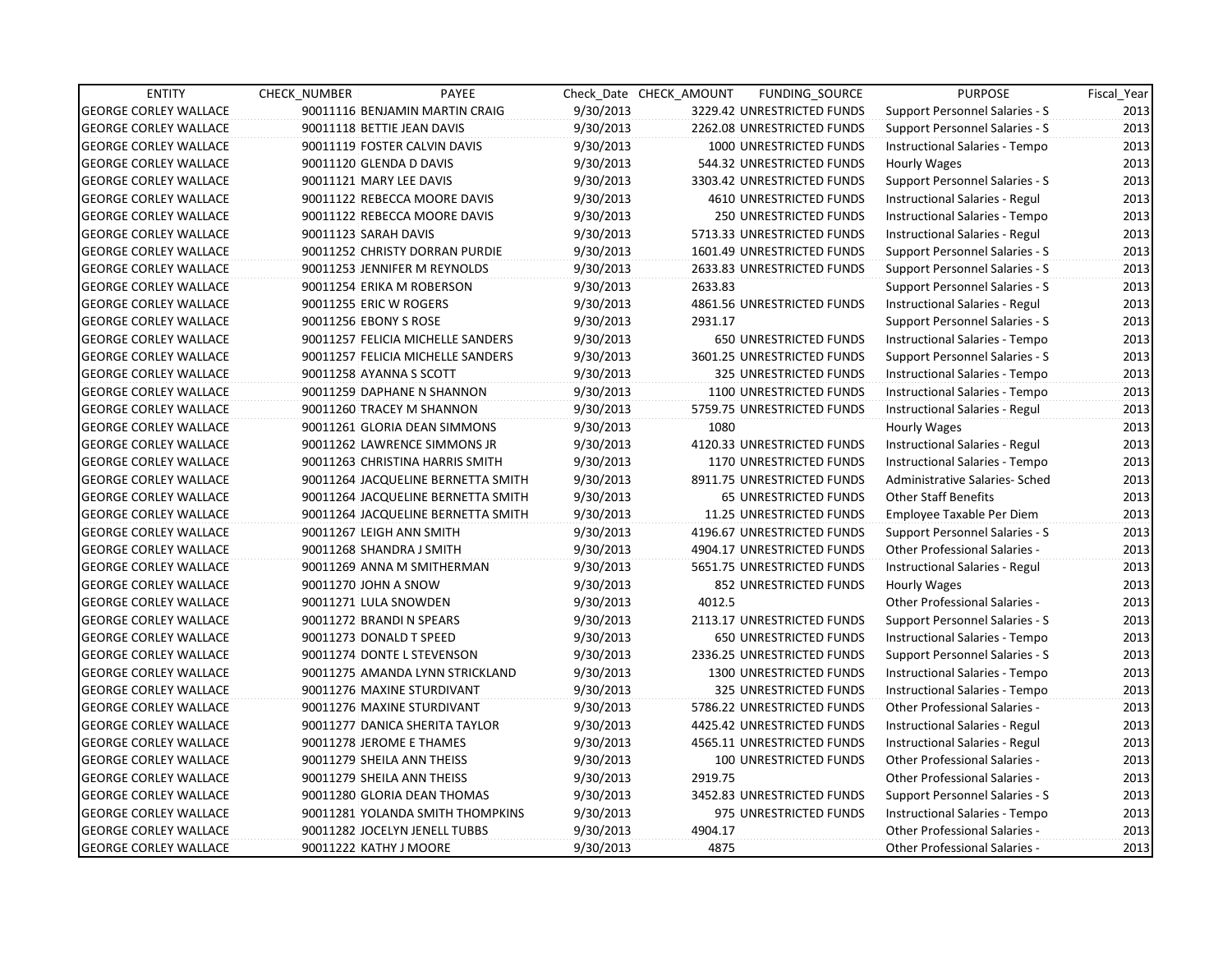| <b>ENTITY</b>                | CHECK_NUMBER                 | PAYEE                              |           | Check Date CHECK AMOUNT | FUNDING SOURCE             | <b>PURPOSE</b>                        | Fiscal_Year |
|------------------------------|------------------------------|------------------------------------|-----------|-------------------------|----------------------------|---------------------------------------|-------------|
| <b>GEORGE CORLEY WALLACE</b> | 90011223 PAMELA B MOORE      |                                    | 9/30/2013 |                         | 2559.58 UNRESTRICTED FUNDS | Support Personnel Salaries - S        | 2013        |
| <b>GEORGE CORLEY WALLACE</b> | 90011225 TIMOTHY MOORE       |                                    | 9/30/2013 |                         | 3855.5 UNRESTRICTED FUNDS  | Support Personnel Salaries - S        | 2013        |
| <b>GEORGE CORLEY WALLACE</b> | 90011226 HAILEY S MORRISON   |                                    | 9/30/2013 |                         | 960 UNRESTRICTED FUNDS     | Instructional Salaries - Tempo        | 2013        |
| <b>GEORGE CORLEY WALLACE</b> |                              | 90011227 SHELICIA DENISE MORTON FO | 9/30/2013 |                         | 990 UNRESTRICTED FUNDS     | Instructional Salaries - Tempo        | 2013        |
| <b>GEORGE CORLEY WALLACE</b> | 90011228 JOHNNY E MOSS III   |                                    | 9/30/2013 |                         | 5416.67 UNRESTRICTED FUNDS | <b>Other Professional Salaries -</b>  | 2013        |
| <b>GEORGE CORLEY WALLACE</b> |                              | 90011229 BETTYE STEELE MOTLEY      | 9/30/2013 | 2630                    |                            | <b>Other Professional Salaries -</b>  | 2013        |
| <b>GEORGE CORLEY WALLACE</b> | 90011231 MARGARET C MOTT     |                                    | 9/30/2013 |                         | 4729.75 UNRESTRICTED FUNDS | Instructional Salaries - Regul        | 2013        |
| <b>GEORGE CORLEY WALLACE</b> |                              | 90011232 EDDIE JAMES MOULTRIE      | 9/30/2013 |                         | 4122.17 UNRESTRICTED FUNDS | <b>Support Personnel Salaries - S</b> | 2013        |
| <b>GEORGE CORLEY WALLACE</b> | 90011233 WESBERT NETTLES     |                                    | 9/30/2013 |                         | 1140 UNRESTRICTED FUNDS    | <b>Hourly Wages</b>                   | 2013        |
| <b>GEORGE CORLEY WALLACE</b> |                              | 90011235 SUNETTE SMITH NEWMAN      | 9/30/2013 |                         | 3824.67 UNRESTRICTED FUNDS | Support Personnel Salaries - S        | 2013        |
| <b>GEORGE CORLEY WALLACE</b> | 90011236 RAFORD C NIXON      |                                    | 9/30/2013 |                         | 1327.08 UNRESTRICTED FUNDS | Other Professional Salaries -         | 2013        |
| <b>GEORGE CORLEY WALLACE</b> | 90011236 RAFORD C NIXON      |                                    | 9/30/2013 | 1589.58                 |                            | <b>Other Professional Salaries -</b>  | 2013        |
| <b>GEORGE CORLEY WALLACE</b> | 90011237 SHARDE S OLIVER     |                                    | 9/30/2013 |                         | 3498.08 UNRESTRICTED FUNDS | Instructional Salaries - Regul        | 2013        |
| <b>GEORGE CORLEY WALLACE</b> | 90011238 HOLLY BROWN OWENS   |                                    | 9/30/2013 |                         | 6330.56 UNRESTRICTED FUNDS | Instructional Salaries - Regul        | 2013        |
| <b>GEORGE CORLEY WALLACE</b> | 90011239 MELINDA ANN PAGE    |                                    | 9/30/2013 | 3583.34                 |                            | Instructional Salaries - Regul        | 2013        |
| <b>GEORGE CORLEY WALLACE</b> |                              | 90011240 RAY ANTHONY PATTERSON     | 9/30/2013 |                         | 2708.5 UNRESTRICTED FUNDS  | Support Personnel Salaries - S        | 2013        |
| <b>GEORGE CORLEY WALLACE</b> | 90011241 ERNESTINE D PERRY   |                                    | 9/30/2013 |                         | 620.6 UNRESTRICTED FUNDS   | Hourly Wages                          | 2013        |
| <b>GEORGE CORLEY WALLACE</b> | 90011242 ALONZIA PETTWAY     |                                    | 9/30/2013 |                         | 2634.33 UNRESTRICTED FUNDS | <b>Support Personnel Salaries - S</b> | 2013        |
| <b>GEORGE CORLEY WALLACE</b> | 90011243 CHARLES D PETTWAY   |                                    | 9/30/2013 |                         | 2634.33 UNRESTRICTED FUNDS | Support Personnel Salaries - S        | 2013        |
| <b>GEORGE CORLEY WALLACE</b> | 90011244 CLARENCE J PETTWAY  |                                    | 9/30/2013 | 5548.08                 |                            | <b>Other Professional Salaries -</b>  | 2013        |
| <b>GEORGE CORLEY WALLACE</b> | 90011245 FELECIA PETTWAY     |                                    | 9/30/2013 |                         | 4904.17 UNRESTRICTED FUNDS | <b>Other Professional Salaries -</b>  | 2013        |
| <b>GEORGE CORLEY WALLACE</b> |                              | 90011246 MARTHA WILLIAMS PETTWAY   | 9/30/2013 | 4166.67                 |                            | Instructional Salaries - Regul        | 2013        |
| <b>GEORGE CORLEY WALLACE</b> |                              | 90011247 BRENDA WILLIAMS POWELL    | 9/30/2013 |                         | 476.28 UNRESTRICTED FUNDS  | Hourly Wages                          | 2013        |
| <b>GEORGE CORLEY WALLACE</b> | 90011248 THOMAS E POWELL JR  |                                    | 9/30/2013 |                         | 325 UNRESTRICTED FUNDS     | Instructional Salaries - Tempo        | 2013        |
| <b>GEORGE CORLEY WALLACE</b> | 90011249 ELIJAH PUGH SR      |                                    | 9/30/2013 |                         | 5426.17 UNRESTRICTED FUNDS | Instructional Salaries - Regul        | 2013        |
| <b>GEORGE CORLEY WALLACE</b> | 90011250 QUANDA C PULLUM     |                                    | 9/30/2013 |                         | 3080.5 UNRESTRICTED FUNDS  | Support Personnel Salaries - S        | 2013        |
| <b>GEORGE CORLEY WALLACE</b> | 90011250 QUANDA C PULLUM     |                                    | 9/30/2013 |                         | 11.25 UNRESTRICTED FUNDS   | Employee Taxable Per Diem             | 2013        |
| <b>GEORGE CORLEY WALLACE</b> |                              | 51803 EVELYN C CUMMINGS            | 9/30/2013 |                         | 650 UNRESTRICTED FUNDS     | Instructional Salaries - Tempo        | 2013        |
| <b>GEORGE CORLEY WALLACE</b> |                              | 51804 MATTIE L GASAWAY             | 9/30/2013 |                         | 860 UNRESTRICTED FUNDS     | Instructional Salaries - Tempo        | 2013        |
| <b>GEORGE CORLEY WALLACE</b> | 51805 LENORE LOFTON          |                                    | 9/30/2013 |                         | 1185 UNRESTRICTED FUNDS    | Instructional Salaries - Tempo        | 2013        |
| <b>GEORGE CORLEY WALLACE</b> | 51806 ALBERT SOUTHALL        |                                    | 9/30/2013 |                         | 250 UNRESTRICTED FUNDS     | Other Professional Salaries -         | 2013        |
| <b>GEORGE CORLEY WALLACE</b> |                              | 51807 EUGENE JAMES CHILDRESS JR    | 9/30/2013 |                         | 945 UNRESTRICTED FUNDS     | Hourly Wages                          | 2013        |
| <b>GEORGE CORLEY WALLACE</b> |                              | 51808 MYRON C COLEMAN              | 9/30/2013 |                         | 2931.58 UNRESTRICTED FUNDS | Support Personnel Salaries - S        | 2013        |
| <b>GEORGE CORLEY WALLACE</b> |                              | 51809 ANDREW DOUGLAS WHATLEY       | 9/30/2013 |                         | 2336.5 UNRESTRICTED FUNDS  | Support Personnel Salaries - S        | 2013        |
| <b>GEORGE CORLEY WALLACE</b> | 51810 ASAAD E ABDULLAH       |                                    | 9/30/2013 | 754.35                  |                            | Hourly Wages                          | 2013        |
| <b>GEORGE CORLEY WALLACE</b> | 51813 COREY D BOWIE          |                                    | 9/30/2013 |                         | 1177.83 UNRESTRICTED FUNDS | <b>Other Professional Salaries -</b>  | 2013        |
| <b>GEORGE CORLEY WALLACE</b> | 51813 COREY D BOWIE          |                                    | 9/30/2013 | 2808.75                 |                            | Other Professional Salaries -         | 2013        |
| <b>GEORGE CORLEY WALLACE</b> |                              | 51814 BRANDON O KIMBROUGH          | 9/30/2013 |                         | 2112.92 UNRESTRICTED FUNDS | <b>Support Personnel Salaries - S</b> | 2013        |
| <b>GEORGE CORLEY WALLACE</b> | 51815 OTIS TARVER JR         |                                    | 9/30/2013 |                         | 4268.56 UNRESTRICTED FUNDS | Instructional Salaries - Regul        | 2013        |
| <b>GEORGE CORLEY WALLACE</b> | 90011071 OLIVIA JOYCE ACOFF  |                                    | 9/30/2013 | 2541.67                 |                            | Support Personnel Salaries - S        | 2013        |
| <b>GEORGE CORLEY WALLACE</b> | 90011072 DOROTHY J ADAMS     |                                    | 9/30/2013 | 1916.67                 |                            | Other Professional Salaries -         | 2013        |
| <b>GEORGE CORLEY WALLACE</b> | 90011073 BERTHA YVETTE ALLEN |                                    | 9/30/2013 | 4440.92                 |                            | <b>Other Professional Salaries -</b>  | 2013        |
| <b>GEORGE CORLEY WALLACE</b> | 90011074 KENNY ALLEN         |                                    | 9/30/2013 |                         | 3979.75 UNRESTRICTED FUNDS | Instructional Salaries - Regul        | 2013        |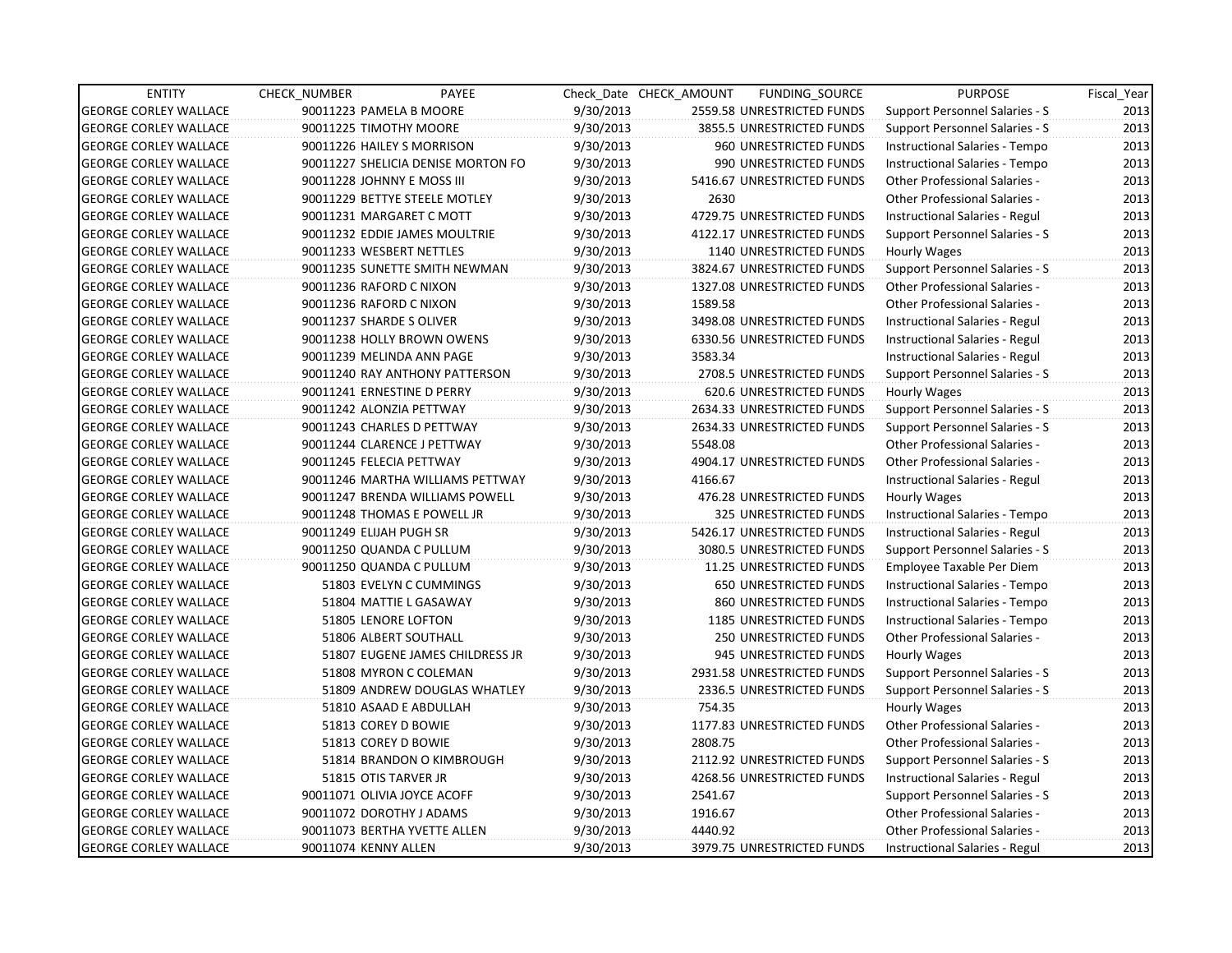| <b>ENTITY</b>                | <b>CHECK NUMBER</b>           | PAYEE                            |           | Check Date CHECK AMOUNT | FUNDING_SOURCE               | <b>PURPOSE</b>                        | Fiscal_Year |
|------------------------------|-------------------------------|----------------------------------|-----------|-------------------------|------------------------------|---------------------------------------|-------------|
| <b>GEORGE CORLEY WALLACE</b> | 90011075 ERIC PRESTON ALLISON |                                  | 9/30/2013 |                         | 4653 UNRESTRICTED FUNDS      | Instructional Salaries - Regul        | 2013        |
| <b>GEORGE CORLEY WALLACE</b> | 90011075 ERIC PRESTON ALLISON |                                  | 9/30/2013 |                         | 517 UNRESTRICTED FUNDS       | <b>Other Professional Salaries -</b>  | 2013        |
| <b>GEORGE CORLEY WALLACE</b> |                               | 90011076 KAY GOODWIN ALSOBROOK   | 9/30/2013 | 1501.08                 |                              | Instructional Salaries - Tempo        | 2013        |
| <b>GEORGE CORLEY WALLACE</b> |                               | 90011076 KAY GOODWIN ALSOBROOK   | 9/30/2013 | 151.9                   |                              | Hourly Wages                          | 2013        |
| <b>GEORGE CORLEY WALLACE</b> | 90011077 TAMPATHA AUSTIN      |                                  | 9/30/2013 |                         | 2187.33 UNRESTRICTED FUNDS   | Support Personnel Salaries - S        | 2013        |
| <b>GEORGE CORLEY WALLACE</b> | 90011078 NANCY AUTERY         |                                  | 9/30/2013 |                         | 5165.92 UNRESTRICTED FUNDS   | Instructional Salaries - Regul        | 2013        |
| <b>GEORGE CORLEY WALLACE</b> |                               | 90011079 ANTIONETTA S BALDWIN    | 9/30/2013 |                         | 4507.42 UNRESTRICTED FUNDS   | Instructional Salaries - Regul        | 2013        |
| <b>GEORGE CORLEY WALLACE</b> | 90011080 SHIRLEY ANN BARKER   |                                  | 9/30/2013 |                         | 3824.67 UNRESTRICTED FUNDS   | Support Personnel Salaries - S        | 2013        |
| <b>GEORGE CORLEY WALLACE</b> |                               | 90011081 TIFFANY RENEE BARLOW    | 9/30/2013 | 4839.17                 |                              | <b>Other Professional Salaries -</b>  | 2013        |
| <b>GEORGE CORLEY WALLACE</b> | 90011083 VICKIE D BELL        |                                  | 9/30/2013 | 2410.75                 |                              | Support Personnel Salaries - S        | 2013        |
| <b>GEORGE CORLEY WALLACE</b> | 90011084 ROBBYN V BENNETT     |                                  | 9/30/2013 |                         | 7323.17 UNRESTRICTED FUNDS   | <b>Other Professional Salaries -</b>  | 2013        |
| <b>GEORGE CORLEY WALLACE</b> | 90011085 BETTY J BENTLEY      |                                  | 9/30/2013 | 4875.25                 |                              | <b>Other Professional Salaries -</b>  | 2013        |
| <b>GEORGE CORLEY WALLACE</b> | 90011086 IRENE G BONNER       |                                  | 9/30/2013 |                         | 1450 UNRESTRICTED FUNDS      | Other Professional Salaries -         | 2013        |
| <b>GEORGE CORLEY WALLACE</b> | 90011087 KAREN S BRADSELL     |                                  | 9/30/2013 |                         | 2485.17 UNRESTRICTED FUNDS   | Support Personnel Salaries - S        | 2013        |
| <b>GEORGE CORLEY WALLACE</b> | 90011087 KAREN S BRADSELL     |                                  | 9/30/2013 |                         | 33.75 UNRESTRICTED FUNDS     | Employee Taxable Per Diem             | 2013        |
| <b>GEORGE CORLEY WALLACE</b> |                               | 90011088 TAMMIE MARIE BRIGGS     | 9/30/2013 |                         | 6450.08 UNRESTRICTED FUNDS   | <b>Other Professional Salaries -</b>  | 2013        |
| <b>GEORGE CORLEY WALLACE</b> |                               | 90011089 CHRISTOPHER B BROWN     | 9/30/2013 |                         | 752 UNRESTRICTED FUNDS       | Hourly Wages                          | 2013        |
| <b>GEORGE CORLEY WALLACE</b> | 90011090 KAREN E BROWN        |                                  | 9/30/2013 | 3120.83                 |                              | Other Professional Salaries -         | 2013        |
| <b>GEORGE CORLEY WALLACE</b> | 90011092 VERONICA S BROWN     |                                  | 9/30/2013 |                         | 6509.89 UNRESTRICTED FUNDS   | <b>Instructional Salaries - Regul</b> | 2013        |
| <b>GEORGE CORLEY WALLACE</b> |                               | 90011093 GERALYN LATANZA BUFORD  | 9/30/2013 | 4208                    |                              | <b>Other Professional Salaries -</b>  | 2013        |
| <b>GEORGE CORLEY WALLACE</b> | 184424 JOHN SOLOMON           |                                  | 9/30/2013 |                         | 110 UNRESTRICTED FUNDS       | <b>Other Professional Fees</b>        | 2013        |
| <b>GEORGE CORLEY WALLACE</b> | 184425 ALBERT SOUTHALL        |                                  | 9/30/2013 |                         | 121.22 UNRESTRICTED FUNDS    | Out-of-State Travel                   | 2013        |
| <b>GEORGE CORLEY WALLACE</b> |                               | 184426 SUMMERLIN HARDWARE        | 9/30/2013 |                         | 10.88 UNRESTRICTED FUNDS     | <b>Materials and Supplies</b>         | 2013        |
| <b>GEORGE CORLEY WALLACE</b> |                               | 184427 TRANE COMPANY (PARTS)     | 9/30/2013 |                         | 3379.75 UNRESTRICTED FUNDS   | Service Contracts on Equipment        | 2013        |
| <b>GEORGE CORLEY WALLACE</b> |                               | 184427 TRANE COMPANY (PARTS)     | 9/30/2013 | 2629.26                 |                              | Maintenance and Repairs               | 2013        |
| <b>GEORGE CORLEY WALLACE</b> | 184428 TRISTATZ, LLC          |                                  | 9/30/2013 | 1750                    |                              | <b>Other Contractual Services</b>     | 2013        |
| <b>GEORGE CORLEY WALLACE</b> | 184429 TRUESCREEN, INC        |                                  | 9/30/2013 |                         | 36.25 UNRESTRICTED FUNDS     | <b>Other Contractual Services</b>     | 2013        |
| <b>GEORGE CORLEY WALLACE</b> | 184430 BRIAN WILLIAMS         |                                  | 9/30/2013 |                         | <b>40 UNRESTRICTED FUNDS</b> | <b>Other Contractual Services</b>     | 2013        |
| <b>GEORGE CORLEY WALLACE</b> |                               | 184434 LEWIS PEST CONTROL INC.   | 9/30/2013 |                         | 60 UNRESTRICTED FUNDS        | <b>Other Contractual Services</b>     | 2013        |
| <b>GEORGE CORLEY WALLACE</b> |                               | 184435 THE LOCKSMITH SHOP        | 9/30/2013 |                         | 10.5 UNRESTRICTED FUNDS      | <b>Materials and Supplies</b>         | 2013        |
| <b>GEORGE CORLEY WALLACE</b> |                               | 184437 DR. CHARLES H. BLACKLEDGE | 9/30/2013 |                         | 219.22 UNRESTRICTED FUNDS    | <b>Other Contractual Services</b>     | 2013        |
| <b>GEORGE CORLEY WALLACE</b> |                               | 184438 ST. OF AL. DEPT. OF FIN.  | 9/30/2013 |                         | 1392.65 UNRESTRICTED FUNDS   | Communications                        | 2013        |
| <b>GEORGE CORLEY WALLACE</b> | 90011188 EARLINE T LARKIN     |                                  | 9/30/2013 |                         | 2056 UNRESTRICTED FUNDS      | Other Professional Salaries -         | 2013        |
| <b>GEORGE CORLEY WALLACE</b> |                               | 90011189 PATRICIA LOUISE LATHAM  | 9/30/2013 | 1233.03                 |                              | Instructional Salaries - Tempo        | 2013        |
| <b>GEORGE CORLEY WALLACE</b> |                               | 90011189 PATRICIA LOUISE LATHAM  | 9/30/2013 | 44.68                   |                              | Hourly Wages                          | 2013        |
| <b>GEORGE CORLEY WALLACE</b> | 90011190 CHENETTA B LEE       |                                  | 9/30/2013 |                         | 5000 UNRESTRICTED FUNDS      | <b>Other Professional Salaries -</b>  | 2013        |
| <b>GEORGE CORLEY WALLACE</b> | 90011192 KATERI M LEE         |                                  | 9/30/2013 |                         | 5713.33 UNRESTRICTED FUNDS   | Instructional Salaries - Regul        | 2013        |
| <b>GEORGE CORLEY WALLACE</b> | 90011193 RITA M LETT          |                                  | 9/30/2013 |                         | 5149.42 UNRESTRICTED FUNDS   | Other Professional Salaries -         | 2013        |
| <b>GEORGE CORLEY WALLACE</b> | 90011194 BONITA T LEWIS       |                                  | 9/30/2013 |                         | 4416.89 UNRESTRICTED FUNDS   | Instructional Salaries - Regul        | 2013        |
| <b>GEORGE CORLEY WALLACE</b> | 90011195 GEORGE E LEWIS       |                                  | 9/30/2013 |                         | 325 UNRESTRICTED FUNDS       | Instructional Salaries - Tempo        | 2013        |
| <b>GEORGE CORLEY WALLACE</b> | 90011196 SUZANNE M LIGHT      |                                  | 9/30/2013 |                         | 2187.33 UNRESTRICTED FUNDS   | Support Personnel Salaries - S        | 2013        |
| <b>GEORGE CORLEY WALLACE</b> | 90011197 ALICE G LOGAN        |                                  | 9/30/2013 | 1278                    |                              | Hourly Wages                          | 2013        |
| <b>GEORGE CORLEY WALLACE</b> |                               | 90011198 SHUNTELRA BERNICE LOGAN | 9/30/2013 |                         | 3823.92 UNRESTRICTED FUNDS   | Other Professional Salaries -         | 2013        |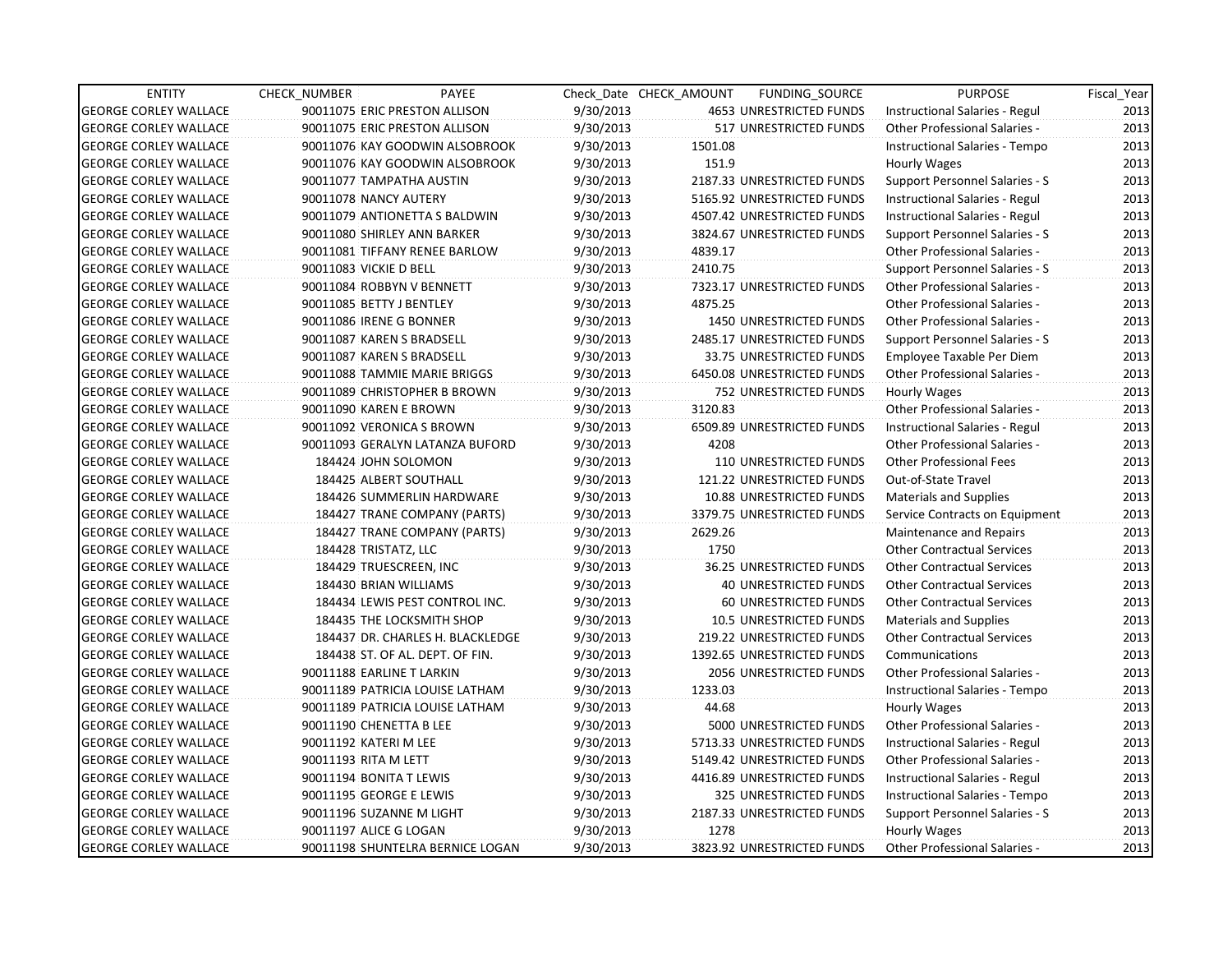| <b>ENTITY</b>                | <b>CHECK NUMBER</b>         | PAYEE                              |           | Check Date CHECK AMOUNT | <b>FUNDING SOURCE</b>           | <b>PURPOSE</b>                    | Fiscal_Year |
|------------------------------|-----------------------------|------------------------------------|-----------|-------------------------|---------------------------------|-----------------------------------|-------------|
| <b>GEORGE CORLEY WALLACE</b> |                             | 90011199 BURMA JAMES LOMAX         | 9/30/2013 | 3750                    |                                 | Instructional Salaries - Regul    | 2013        |
| <b>GEORGE CORLEY WALLACE</b> |                             | 90011200 ANGELA COLLINS LUNSFORD   | 9/30/2013 |                         | 4823.78 UNRESTRICTED FUNDS      | Instructional Salaries - Regul    | 2013        |
| <b>GEORGE CORLEY WALLACE</b> |                             | 90011201 TERESA DARNELLE MARSHALL  | 9/30/2013 | 2187.33                 |                                 | Support Personnel Salaries - S    | 2013        |
| <b>GEORGE CORLEY WALLACE</b> |                             | 90011202 TERRENCE N MARSHALL       | 9/30/2013 |                         | 325 UNRESTRICTED FUNDS          | Instructional Salaries - Tempo    | 2013        |
| <b>GEORGE CORLEY WALLACE</b> |                             | 90011202 TERRENCE N MARSHALL       | 9/30/2013 |                         | 67.5 UNRESTRICTED FUNDS         | <b>Other Contractual Services</b> | 2013        |
| <b>GEORGE CORLEY WALLACE</b> |                             | 90011203 WILSUNYA MARSHALL         | 9/30/2013 |                         | 2931.58 UNRESTRICTED FUNDS      | Support Personnel Salaries - S    | 2013        |
| <b>GEORGE CORLEY WALLACE</b> |                             | 90011204 GERALDINE SHAW MARTIN     | 9/30/2013 | 1278                    |                                 | Hourly Wages                      | 2013        |
| <b>GEORGE CORLEY WALLACE</b> |                             | 90011204 GERALDINE SHAW MARTIN     | 9/30/2013 | 774                     |                                 | Other Professional Salaries -     | 2013        |
| <b>GEORGE CORLEY WALLACE</b> | 90011205 SUZETTE G MARTIN   |                                    | 9/30/2013 |                         | 4062.58 UNRESTRICTED FUNDS      | Instructional Salaries - Regul    | 2013        |
| <b>GEORGE CORLEY WALLACE</b> | 90011206 WILLIE E MAXEY     |                                    | 9/30/2013 |                         | 416.67 UNRESTRICTED FUNDS       | Instructional Salaries - Tempo    | 2013        |
| <b>GEORGE CORLEY WALLACE</b> |                             | 90011207 ROBERT D MCCONNELL        | 9/30/2013 |                         | 9660.5 UNRESTRICTED FUNDS       | Administrative Salaries- Sched    | 2013        |
| <b>GEORGE CORLEY WALLACE</b> |                             | 90011208 APRIL CALLOWAY MCKNIGHT   | 9/30/2013 |                         | 975 UNRESTRICTED FUNDS          | Instructional Salaries - Tempo    | 2013        |
| <b>GEORGE CORLEY WALLACE</b> | 90011209 CARROLL D MCQUEEN  |                                    | 9/30/2013 |                         | 650 UNRESTRICTED FUNDS          | Instructional Salaries - Tempo    | 2013        |
| <b>GEORGE CORLEY WALLACE</b> | 90011210 CHRISTI A MELTON   |                                    | 9/30/2013 |                         | 3506.67 UNRESTRICTED FUNDS      | Instructional Salaries - Regul    | 2013        |
| <b>GEORGE CORLEY WALLACE</b> | 90011211 DARRIO MELTON      |                                    | 9/30/2013 |                         | 650 UNRESTRICTED FUNDS          | Instructional Salaries - Tempo    | 2013        |
| <b>GEORGE CORLEY WALLACE</b> | 90011212 GREGORY LEE MILLER |                                    | 9/30/2013 |                         | 4062.58 UNRESTRICTED FUNDS      | Instructional Salaries - Regul    | 2013        |
| <b>GEORGE CORLEY WALLACE</b> | 90011213 PEARLIE R MILLER   |                                    | 9/30/2013 |                         | 4285 UNRESTRICTED FUNDS         | Instructional Salaries - Regul    | 2013        |
| <b>GEORGE CORLEY WALLACE</b> | 90011214 SHEILA MIMS MINOR  |                                    | 9/30/2013 |                         | 975 UNRESTRICTED FUNDS          | Instructional Salaries - Tempo    | 2013        |
| <b>GEORGE CORLEY WALLACE</b> | 90011215 BRENDA G MITCHELL  |                                    | 9/30/2013 |                         | <b>430 UNRESTRICTED FUNDS</b>   | Instructional Salaries - Tempo    | 2013        |
| <b>GEORGE CORLEY WALLACE</b> | 90011216 JAMES M MITCHELL   |                                    | 9/30/2013 |                         | 14266.45 UNRESTRICTED FUNDS     | Administrative Salaries- Sched    | 2013        |
| <b>GEORGE CORLEY WALLACE</b> | 90011216 JAMES M MITCHELL   |                                    | 9/30/2013 |                         | 200 UNRESTRICTED FUNDS          | President's Expense Allowance     | 2013        |
| <b>GEORGE CORLEY WALLACE</b> | 90011216 JAMES M MITCHELL   |                                    | 9/30/2013 |                         | 1000 UNRESTRICTED FUNDS         | <b>Housing Allowance</b>          | 2013        |
| <b>GEORGE CORLEY WALLACE</b> | 90011216 JAMES M MITCHELL   |                                    | 9/30/2013 |                         | <b>65 UNRESTRICTED FUNDS</b>    | <b>Other Staff Benefits</b>       | 2013        |
| <b>GEORGE CORLEY WALLACE</b> |                             | 90011217 KIM ELLICE MIXON CARTER   | 9/30/2013 |                         | 4062.58 UNRESTRICTED FUNDS      | Instructional Salaries - Regul    | 2013        |
| <b>GEORGE CORLEY WALLACE</b> |                             | 90011218 KRISTA LASHANTA P MONTGOM | 9/30/2013 |                         | 1217.13 UNRESTRICTED FUNDS      | Instructional Salaries - Tempo    | 2013        |
| <b>GEORGE CORLEY WALLACE</b> | 90011219 DALE E MOORE       |                                    | 9/30/2013 |                         | 4268.56 UNRESTRICTED FUNDS      | Instructional Salaries - Regul    | 2013        |
| <b>GEORGE CORLEY WALLACE</b> | 90011220 DERRICK M MOORE    |                                    | 9/30/2013 | 2113.17                 |                                 | Support Personnel Salaries - S    | 2013        |
| <b>GEORGE CORLEY WALLACE</b> | 90011221 DOROTHY A MOORE    |                                    | 9/30/2013 |                         | 325 UNRESTRICTED FUNDS          | Instructional Salaries - Tempo    | 2013        |
| <b>GEORGE CORLEY WALLACE</b> |                             | 184354 AL HILL'S BOILER SALES      | 9/30/2013 | 1042.7                  |                                 | Maintenance and Repairs           | 2013        |
| <b>GEORGE CORLEY WALLACE</b> |                             | 184354 AL HILL'S BOILER SALES      | 9/30/2013 |                         | 6740 UNRESTRICTED FUNDS         | Service Contracts on Equipment    | 2013        |
| <b>GEORGE CORLEY WALLACE</b> |                             | 184355 ALABAMA GAS CORPORATION     | 9/30/2013 |                         | <b>15.62 UNRESTRICTED FUNDS</b> | Gas and Heating Fuel              | 2013        |
| <b>GEORGE CORLEY WALLACE</b> |                             | 184356 ALARM PROTECTION            | 9/30/2013 |                         | 144.99 UNRESTRICTED FUNDS       | <b>Other Contractual Services</b> | 2013        |
| <b>GEORGE CORLEY WALLACE</b> | 184357 BERTHA ALLEN         |                                    | 9/30/2013 | 49.79                   |                                 | In-State Travel                   | 2013        |
| <b>GEORGE CORLEY WALLACE</b> | 184358 TIFFANY BARLOW       |                                    | 9/30/2013 | 135.26                  |                                 | In-State Travel                   | 2013        |
| <b>GEORGE CORLEY WALLACE</b> |                             | 184359 BERNEY OFFICE SOLUTIONS     | 9/30/2013 |                         | 476.9 UNRESTRICTED FUNDS        | Service Contracts on Equipment    | 2013        |
| <b>GEORGE CORLEY WALLACE</b> | 184360 GERALYN BUFORD       |                                    | 9/30/2013 | 322.05                  |                                 | In-State Travel                   | 2013        |
| <b>GEORGE CORLEY WALLACE</b> |                             | 184361 CAROLINA BIOLOGICAL SUP C   | 9/30/2013 |                         | 106.43 UNRESTRICTED FUNDS       | Materials and Supplies            | 2013        |
| <b>GEORGE CORLEY WALLACE</b> |                             | 184361 CAROLINA BIOLOGICAL SUP C   | 9/30/2013 | 16765.38                |                                 | <b>Materials and Supplies</b>     | 2013        |
| <b>GEORGE CORLEY WALLACE</b> | 184362 CARQUEST             |                                    | 9/30/2013 | 340.31                  |                                 | <b>Materials and Supplies</b>     | 2013        |
| <b>GEORGE CORLEY WALLACE</b> | 184363 COE - WASHINGTON     |                                    | 9/30/2013 | 590                     |                                 | Out-of-State Travel               | 2013        |
| <b>GEORGE CORLEY WALLACE</b> | 184364 COUGAR CHEVRON       |                                    | 9/30/2013 |                         | 571.42 UNRESTRICTED FUNDS       | Gasoline and Oil - Motor Vehic    | 2013        |
| <b>GEORGE CORLEY WALLACE</b> |                             | 184365 JOSEPH D. CUNNINGHAM        | 9/30/2013 |                         | <b>300 UNRESTRICTED FUNDS</b>   | <b>Other Contractual Services</b> | 2013        |
| <b>GEORGE CORLEY WALLACE</b> |                             | 184366 DALLAS CO. WATER & SEWER    | 9/30/2013 |                         | 136.65 UNRESTRICTED FUNDS       | Water and Sewer                   | 2013        |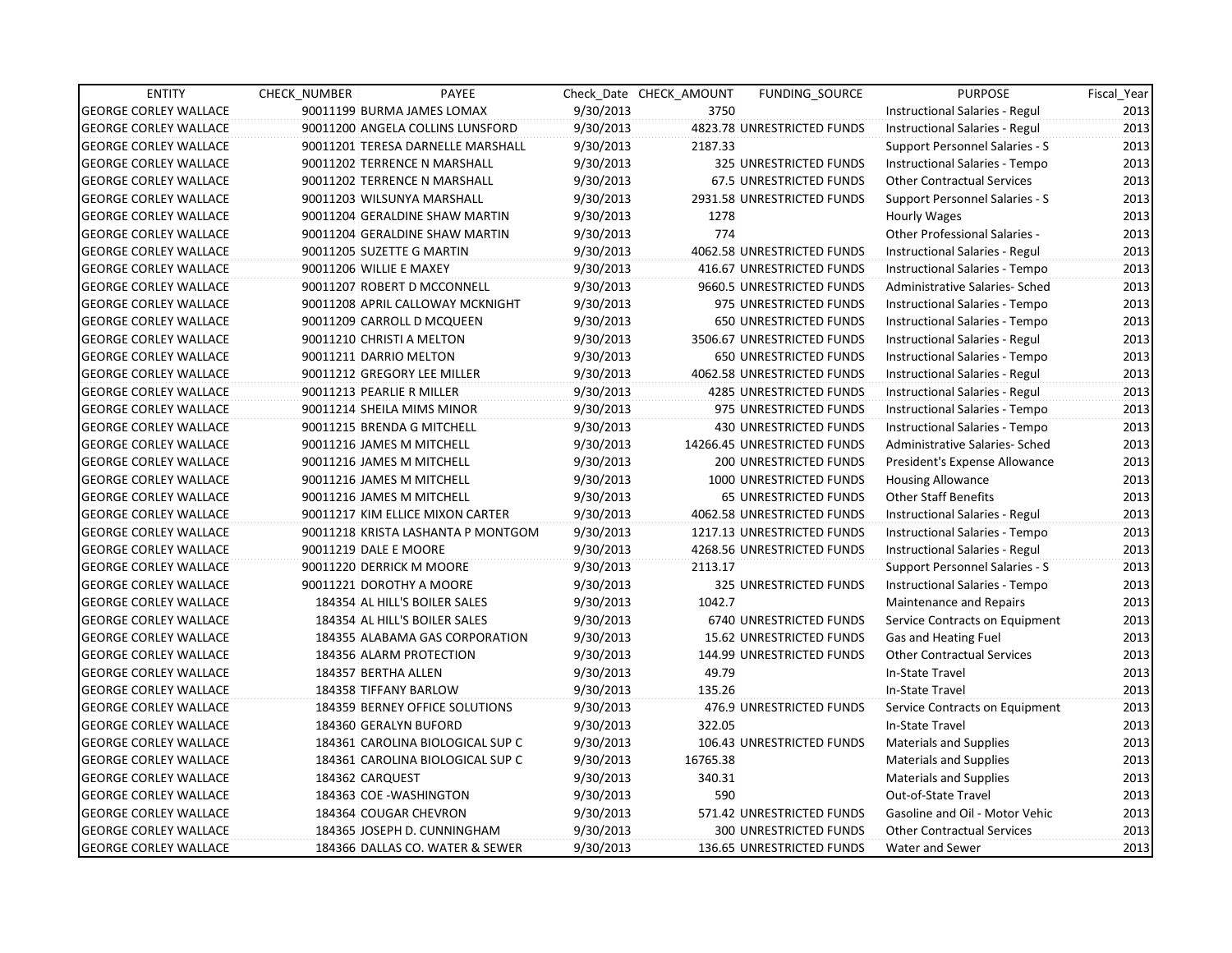| <b>ENTITY</b>                | CHECK NUMBER         | PAYEE                            |           | Check Date CHECK AMOUNT | FUNDING_SOURCE                | <b>PURPOSE</b>                       | Fiscal_Year |
|------------------------------|----------------------|----------------------------------|-----------|-------------------------|-------------------------------|--------------------------------------|-------------|
| <b>GEORGE CORLEY WALLACE</b> | 184367 REBECCA DAVIS |                                  | 9/30/2013 |                         | 184.79 UNRESTRICTED FUNDS     | In-State Travel                      | 2013        |
| <b>GEORGE CORLEY WALLACE</b> | 184369 DYNA LIFT     |                                  | 9/30/2013 |                         | 499.74 UNRESTRICTED FUNDS     | Rent - Equipment                     | 2013        |
| <b>GEORGE CORLEY WALLACE</b> |                      | 184371 FASTENAL COMPANY          | 9/30/2013 |                         | 82.63 UNRESTRICTED FUNDS      | Materials and Supplies               | 2013        |
| <b>GEORGE CORLEY WALLACE</b> |                      | 184372 FISHER SCIENTIFIC-EMD     | 9/30/2013 |                         | <b>43 UNRESTRICTED FUNDS</b>  | Materials and Supplies               | 2013        |
| <b>GEORGE CORLEY WALLACE</b> |                      | 184373 DEANDRES G. INGE          | 9/30/2013 | 155.14                  |                               | In-State Travel                      | 2013        |
| <b>GEORGE CORLEY WALLACE</b> |                      | 184374 REGINA KENNEDY            | 9/30/2013 | 183.91                  |                               | In-State Travel                      | 2013        |
| <b>GEORGE CORLEY WALLACE</b> | 184375 WALTER KOLIS  |                                  | 9/30/2013 |                         | <b>220 UNRESTRICTED FUNDS</b> | <b>Other Professional Fees</b>       | 2013        |
| <b>GEORGE CORLEY WALLACE</b> |                      | 184376 MARVIN P. HUGHEY -        | 9/30/2013 | 22626.1                 |                               | <b>Engineering and Architectural</b> | 2013        |
| <b>GEORGE CORLEY WALLACE</b> |                      | 184378 CLARENCE PETTWAY          | 9/30/2013 | 21.58                   |                               | In-State Travel                      | 2013        |
| <b>GEORGE CORLEY WALLACE</b> |                      | 184379 NEW POCKET NURSE MEDICAL  | 9/30/2013 |                         | 479.78 UNRESTRICTED FUNDS     | <b>Materials and Supplies</b>        | 2013        |
| <b>GEORGE CORLEY WALLACE</b> |                      | 184380 RITTENHOUSE BOOK          | 9/30/2013 |                         | 289.92 UNRESTRICTED FUNDS     | <b>Books</b>                         | 2013        |
| <b>GEORGE CORLEY WALLACE</b> |                      | 184381 ERIKA ROBERSON            | 9/30/2013 | 85.59                   |                               | In-State Travel                      | 2013        |
| <b>GEORGE CORLEY WALLACE</b> |                      | 184382 ROSS PLUMBING AND HEATING | 9/30/2013 |                         | 145 UNRESTRICTED FUNDS        | Maintenance and Repairs              | 2013        |
| <b>GEORGE CORLEY WALLACE</b> |                      | 184383 ROUNTREE ELECTRIC SUPPLY  | 9/30/2013 |                         | 206.68 UNRESTRICTED FUNDS     | Materials and Supplies               | 2013        |
| <b>GEORGE CORLEY WALLACE</b> |                      | 184384 SALLY BEAUTY SUPPLY       | 9/30/2013 |                         | 61.09 UNRESTRICTED FUNDS      | <b>Purchases for Resale</b>          | 2013        |
| <b>GEORGE CORLEY WALLACE</b> | 184385 GRACIE SCOTT  |                                  | 9/30/2013 |                         | <b>30 UNRESTRICTED FUNDS</b>  | <b>Other Contractual Services</b>    | 2013        |
| <b>GEORGE CORLEY WALLACE</b> |                      | 184386 SELMA CASH & CARRY        | 9/30/2013 |                         | 1010.34 UNRESTRICTED FUNDS    | Materials and Supplies               | 2013        |
| <b>GEORGE CORLEY WALLACE</b> |                      | 184387 SELMA ELECTRIC REPAIR     | 9/30/2013 | 420                     |                               | Maintenance and Repairs              | 2013        |
| <b>GEORGE CORLEY WALLACE</b> |                      | 184388 JOHN SOLOMON              | 9/30/2013 |                         | <b>220 UNRESTRICTED FUNDS</b> | <b>Other Professional Fees</b>       | 2013        |
| <b>GEORGE CORLEY WALLACE</b> |                      | 184389 SOUTHERNLINC WIRELESS     | 9/30/2013 |                         | <b>7 UNRESTRICTED FUNDS</b>   | Communications                       | 2013        |
| <b>GEORGE CORLEY WALLACE</b> |                      | 184390 SOUTHERN ELECTRICAL       | 9/30/2013 | 170                     |                               | Materials and Supplies               | 2013        |
| <b>GEORGE CORLEY WALLACE</b> |                      | 184391 THE SELMA-TIMES JOURNAL   | 9/30/2013 |                         | 1444.98 UNRESTRICTED FUNDS    | <b>Advertising and Promotions</b>    | 2013        |
| <b>GEORGE CORLEY WALLACE</b> |                      | 184392 JOCELYN TURNER            | 9/30/2013 | 281.38                  |                               | In-State Travel                      | 2013        |
| <b>GEORGE CORLEY WALLACE</b> |                      | 184393 SHERMANITA WALKER         | 9/30/2013 | 579.86                  |                               | In-State Travel                      | 2013        |
| <b>GEORGE CORLEY WALLACE</b> | 184404 ACT           |                                  | 9/30/2013 | 186                     |                               | <b>Materials and Supplies</b>        | 2013        |
| <b>GEORGE CORLEY WALLACE</b> |                      | 184405 ADVANCED DISPOSAL         | 9/30/2013 |                         | 623.39 UNRESTRICTED FUNDS     | Water and Sewer                      | 2013        |
| <b>GEORGE CORLEY WALLACE</b> |                      | 184406 AIRGAS SOUTH, INC         | 9/30/2013 |                         | 912.2 UNRESTRICTED FUNDS      | Materials and Supplies               | 2013        |
| <b>GEORGE CORLEY WALLACE</b> |                      | 184407 ALARM PROTECTION          | 9/30/2013 |                         | 190.98 UNRESTRICTED FUNDS     | <b>Other Contractual Services</b>    | 2013        |
| <b>GEORGE CORLEY WALLACE</b> |                      | 184408 AT&T (BUSINESS SERVICE)   | 9/30/2013 |                         | 36.86 UNRESTRICTED FUNDS      | Communications                       | 2013        |
| <b>GEORGE CORLEY WALLACE</b> |                      | 184409 BRUSTEIN & MANASEVIT      | 9/30/2013 |                         | 1875 UNRESTRICTED FUNDS       | Legal Services                       | 2013        |
| <b>GEORGE CORLEY WALLACE</b> |                      | 184410 CDW GOVERNMENT, INC       | 9/30/2013 |                         | 134.19 UNRESTRICTED FUNDS     | Materials and Supplies               | 2013        |
| <b>GEORGE CORLEY WALLACE</b> |                      | 184410 CDW GOVERNMENT, INC       | 9/30/2013 | 78.67                   |                               | <b>Materials and Supplies</b>        | 2013        |
| <b>GEORGE CORLEY WALLACE</b> |                      | 184411 ELLUCIAN COMPANY L.P.     | 9/30/2013 |                         | 115330.54 UNRESTRICTED FUNDS  | <b>Construction in Progress</b>      | 2013        |
| <b>GEORGE CORLEY WALLACE</b> | 184413 ESSE          |                                  | 9/30/2013 |                         | 515 UNRESTRICTED FUNDS        | Service Contracts on Equipment       | 2013        |
| <b>GEORGE CORLEY WALLACE</b> |                      | 184414 FULLER BUILDING COMPANY   | 9/30/2013 |                         | 117.18 UNRESTRICTED FUNDS     | Materials and Supplies               | 2013        |
| <b>GEORGE CORLEY WALLACE</b> | 184415 EDDIE GRAY    |                                  | 9/30/2013 |                         | <b>110 UNRESTRICTED FUNDS</b> | <b>Other Professional Fees</b>       | 2013        |
| <b>GEORGE CORLEY WALLACE</b> |                      | 184416 JONATHAN M. HOLLADAY      | 9/30/2013 |                         | <b>110 UNRESTRICTED FUNDS</b> | <b>Other Professional Fees</b>       | 2013        |
| <b>GEORGE CORLEY WALLACE</b> | 184417 WILLIE MOORE  |                                  | 9/30/2013 |                         | 110 UNRESTRICTED FUNDS        | <b>Other Professional Fees</b>       | 2013        |
| <b>GEORGE CORLEY WALLACE</b> |                      | 184419 NEW POCKET NURSE MEDICAL  | 9/30/2013 |                         | 3699.94 UNRESTRICTED FUNDS    | <b>Materials and Supplies</b>        | 2013        |
| <b>GEORGE CORLEY WALLACE</b> | 184420 RICOH         |                                  | 9/30/2013 |                         | 50.11 UNRESTRICTED FUNDS      | Service Contracts on Equipment       | 2013        |
| <b>GEORGE CORLEY WALLACE</b> |                      | 184421 SALLY BEAUTY SUPPLY       | 9/30/2013 |                         | 194.05 UNRESTRICTED FUNDS     | <b>Purchases for Resale</b>          | 2013        |
| <b>GEORGE CORLEY WALLACE</b> | 184422 GRACIE SCOTT  |                                  | 9/30/2013 |                         | 60 UNRESTRICTED FUNDS         | <b>Other Contractual Services</b>    | 2013        |
| <b>GEORGE CORLEY WALLACE</b> | 184422 GRACIE SCOTT  |                                  | 9/30/2013 |                         | <b>30 UNRESTRICTED FUNDS</b>  | In-State Travel                      | 2013        |